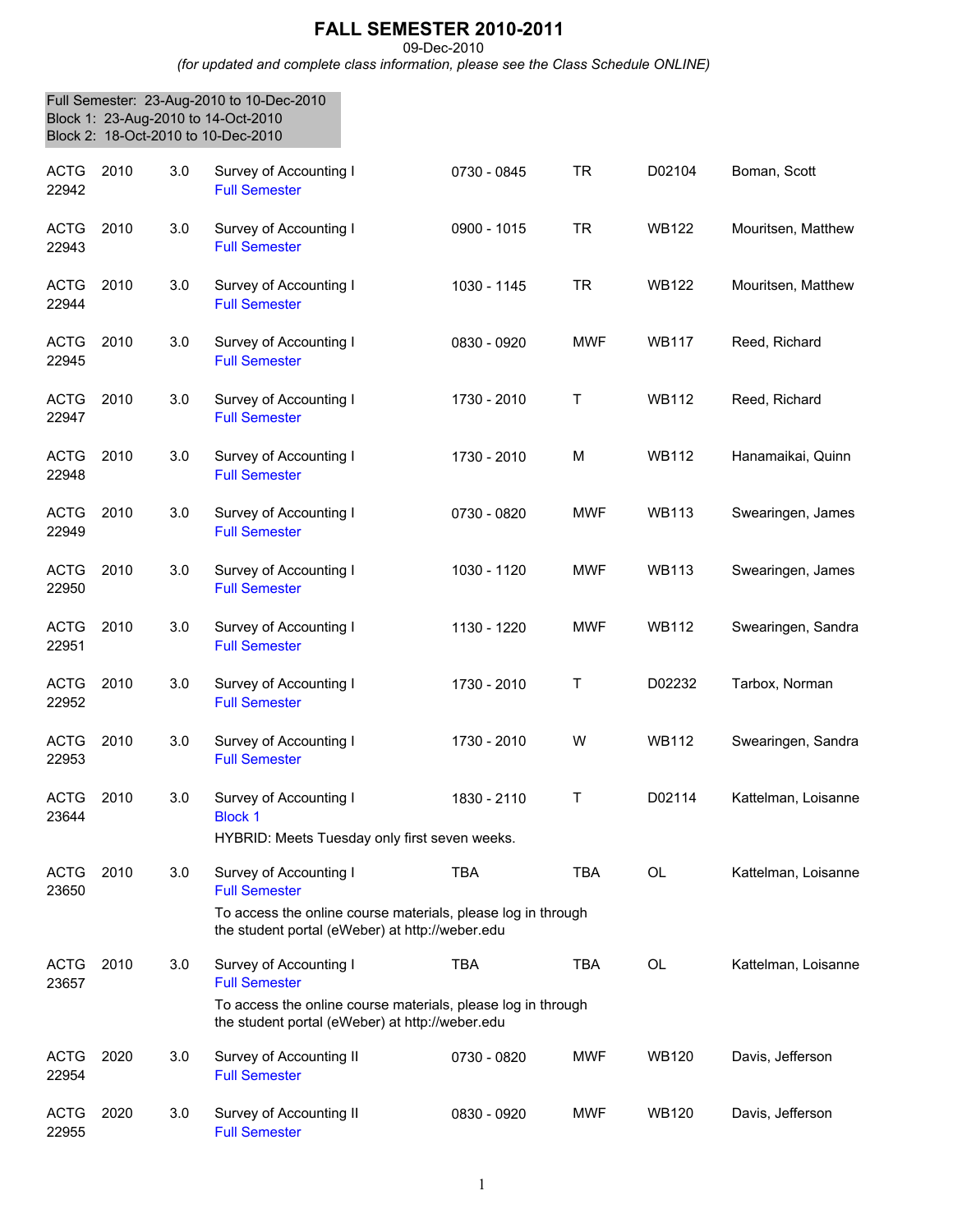| <b>ACTG</b><br>22956 | 2020 | 3.0 | Survey of Accounting II<br><b>Full Semester</b>                                                                                                                    | 1730 - 2010 | т          | <b>WB119</b> | Malone, John        |
|----------------------|------|-----|--------------------------------------------------------------------------------------------------------------------------------------------------------------------|-------------|------------|--------------|---------------------|
| <b>ACTG</b><br>22957 | 2020 | 3.0 | Survey of Accounting II<br><b>Full Semester</b>                                                                                                                    | 1730 - 2010 | R          | <b>WB119</b> | Malone, John        |
| <b>ACTG</b><br>22958 | 2020 | 3.0 | Survey of Accounting II<br><b>Full Semester</b>                                                                                                                    | 0730 - 0845 | <b>TR</b>  | <b>WB115</b> | McDermott, Richard  |
| <b>ACTG</b><br>23647 | 2020 | 3.0 | Survey of Accounting II<br><b>Block 2</b><br>HYBRID: Meets Tuesday only last seven weeks.                                                                          | 1830 - 2110 | Т          | D02114       | Kattelman, Loisanne |
| <b>ACTG</b><br>23659 | 2020 | 3.0 | Survey of Accounting II<br><b>Full Semester</b><br>To access the online course materials, please log in through<br>the student portal (eWeber) at http://weber.edu | <b>TBA</b>  | <b>TBA</b> | <b>OL</b>    | Kattelman, Loisanne |
| <b>ACTG</b><br>23660 | 2020 | 3.0 | Survey of Accounting II<br><b>Full Semester</b><br>To access the online course materials, please log in through                                                    | <b>TBA</b>  | <b>TBA</b> | <b>OL</b>    | Kattelman, Loisanne |
|                      |      |     | the student portal (eWeber) at http://weber.edu                                                                                                                    |             |            |              |                     |
| <b>ACTG</b><br>22959 | 3110 | 3.0 | Intermediate Financial Acct I<br><b>Full Semester</b>                                                                                                              | 0930 - 1020 | <b>MWF</b> | <b>WB110</b> | Swearingen, James   |
| <b>ACTG</b><br>22960 | 3110 | 3.0 | Intermediate Financial Acct I<br><b>Full Semester</b>                                                                                                              | 0730 - 0845 | <b>TR</b>  | <b>WB117</b> | Peterson, Mark      |
| <b>ACTG</b><br>22961 | 3120 | 3.0 | Intermediate Financial Acct II<br><b>Full Semester</b>                                                                                                             | 0830 - 0920 | <b>MWF</b> | <b>WB112</b> | Swearingen, Sandra  |
| <b>ACTG</b><br>22962 | 3120 | 3.0 | Intermediate Financial Acct II<br><b>Full Semester</b>                                                                                                             | 0930 - 1020 | <b>MWF</b> | <b>WB112</b> | Swearingen, Sandra  |
| <b>ACTG</b><br>22963 | 3300 | 3.0 | <b>Cost Accounting</b><br><b>Full Semester</b>                                                                                                                     | 0730 - 0820 | <b>MWF</b> | <b>WB115</b> | McDermott, Richard  |
| <b>ACTG</b><br>22964 | 3300 | 3.0 | <b>Cost Accounting</b><br><b>Full Semester</b>                                                                                                                     | 0830 - 0920 | <b>MWF</b> | <b>WB115</b> | McDermott, Richard  |
| <b>ACTG</b><br>22965 | 3400 | 3.0 | <b>Taxation Of Individuals</b><br><b>Full Semester</b>                                                                                                             | 1130 - 1220 | <b>MWF</b> | <b>WB115</b> | Smith, Eric         |
| <b>ACTG</b><br>22966 | 3400 | 3.0 | <b>Taxation Of Individuals</b><br><b>Full Semester</b>                                                                                                             | 1730 - 2010 | R          | <b>WB115</b> | Smith, Eric         |
| <b>ACTG</b><br>22970 | 3500 | 3.0 | International Accounting<br><b>Full Semester</b>                                                                                                                   | 0900 - 1015 | <b>TR</b>  | <b>WB103</b> | Durkee, David       |
| <b>ACTG</b><br>22972 | 3500 | 3.0 | International Accounting<br><b>Full Semester</b>                                                                                                                   | 1730 - 2010 | Т          | <b>WB103</b> | Durkee, David       |
| <b>ACTG</b><br>22973 | 3750 | 3.0 | Accounting & Info Systems<br><b>Full Semester</b><br>To access the online course materials, please log in through                                                  | <b>TBA</b>  | <b>TBA</b> | <b>OL</b>    | Davis, Jefferson    |
|                      |      |     | the student portal (eWeber) at http://weber.edu<br>Course Fee \$60.00                                                                                              |             |            |              |                     |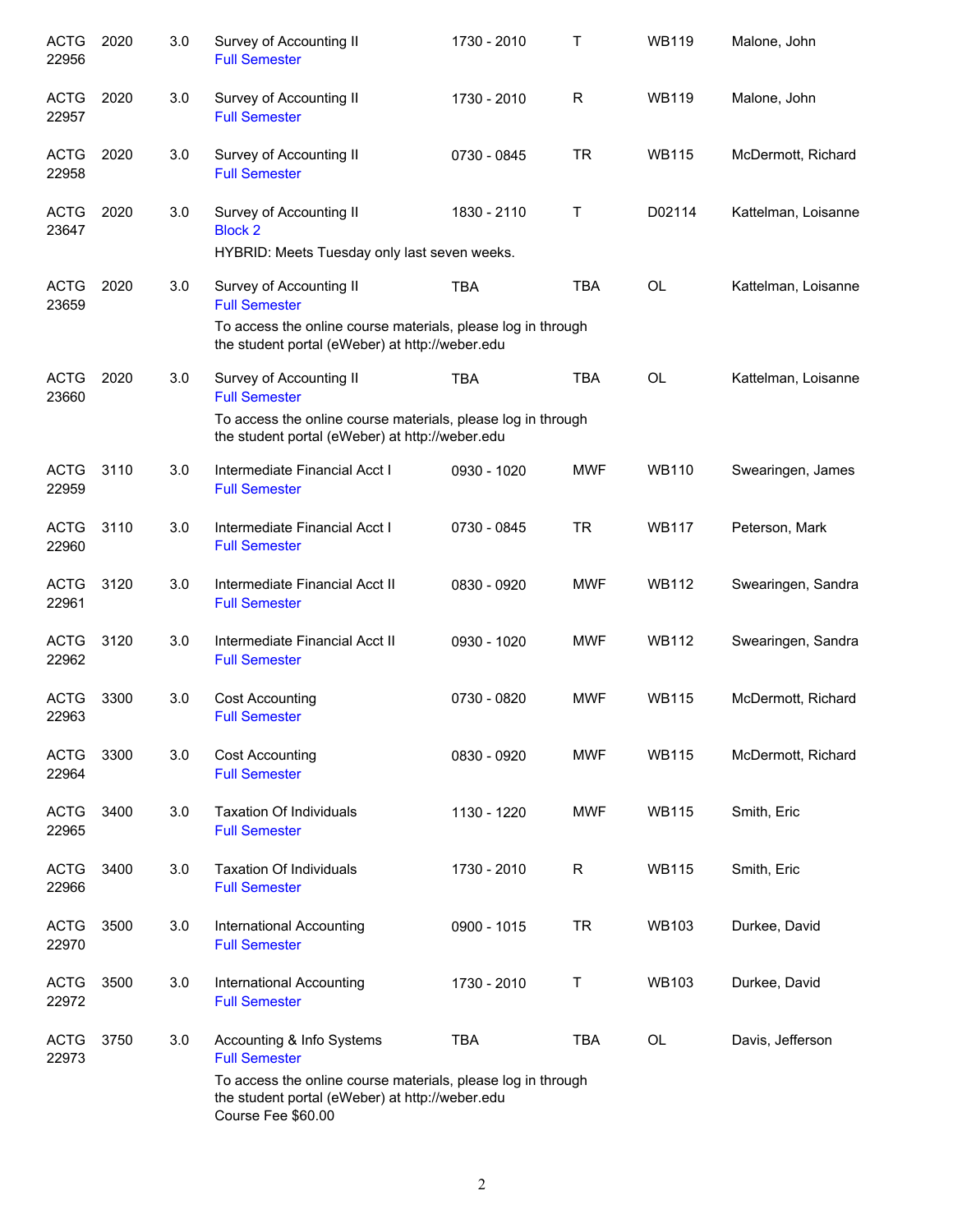| <b>ACTG</b><br>22975 | 4510 | 3.0   | Auditing<br><b>Full Semester</b>                       | 0830 - 0920 | <b>MWF</b> | <b>WB113</b> | Swearingen, James |
|----------------------|------|-------|--------------------------------------------------------|-------------|------------|--------------|-------------------|
| <b>ACTG</b><br>22978 | 4510 | 3.0   | Auditing<br><b>Full Semester</b>                       | 1730 - 2010 | W          | <b>WB113</b> | Swearingen, James |
| <b>ACTG</b><br>22980 | 4892 | 2.0   | Co-op Work Experience<br><b>Full Semester</b>          | <b>TBA</b>  | <b>TBA</b> |              | Deppe, Larry      |
| <b>ACTG</b><br>25435 | 4893 | 3.0   | Co-op Work Experience<br><b>Full Semester</b>          | <b>TBA</b>  | <b>TBA</b> |              | Deppe, Larry      |
| <b>ACTG</b><br>22981 | 5130 | 3.0   | <b>Advanced Accounting</b><br><b>Full Semester</b>     | 0730 - 0845 | <b>TR</b>  | <b>WB103</b> | Durkee, David     |
| <b>ACTG</b><br>22983 | 5130 | 3.0   | <b>Advanced Accounting</b><br><b>Full Semester</b>     | 1730 - 2010 | R          | D02318       | Mano, Ronald      |
| <b>ACTG</b><br>22984 | 5440 | 3.0   | Corporate & Partner Taxation<br><b>Full Semester</b>   | 0730 - 0820 | <b>MWF</b> | <b>WB112</b> | Pace, Ryan        |
| <b>AERO</b><br>20808 | 1010 | 1.0   | Foundations of USAF I<br><b>Full Semester</b>          | 1410 - 1500 | R          |              | Harris, Victor    |
| <b>AERO</b><br>20810 | 1110 | 1.0   | Gen Military Leadership Lab I<br><b>Full Semester</b>  | 1530 - 1620 | R          |              | Harris, Victor    |
| <b>AERO</b><br>20811 | 2010 | 1.0   | Airpower History I<br><b>Full Semester</b>             | 1310 - 1400 | ${\sf R}$  |              | Harris, Victor    |
| AERO<br>20812        | 2110 | 1.0   | Gen Military Leadrship Lab III<br><b>Full Semester</b> | 1530 - 1620 | ${\sf R}$  |              | Harris, Victor    |
| <b>AERO</b><br>20813 | 2830 | 1.0   | <b>Directed Studies</b><br><b>Full Semester</b>        | <b>TBA</b>  | TBA        |              | Eliason, Michael  |
| AERO<br>20814        | 2830 | 2.0   | <b>Directed Studies</b><br><b>Full Semester</b>        | <b>TBA</b>  | <b>TBA</b> |              | Eliason, Michael  |
| <b>AERO</b><br>20817 | 2830 | 3.0   | <b>Directed Studies</b><br><b>Full Semester</b>        | <b>TBA</b>  | <b>TBA</b> |              | Eliason, Michael  |
| <b>AERO</b><br>20818 | 3000 | $1.0$ | <b>Field Training</b><br><b>Full Semester</b>          | <b>TBA</b>  | <b>TBA</b> |              | Harris, Victor    |
| <b>AERO</b><br>20820 | 3000 | 2.0   | <b>Field Training</b><br><b>Full Semester</b>          | <b>TBA</b>  | <b>TBA</b> |              | Harris, Victor    |
| <b>AERO</b><br>20821 | 3000 | 3.0   | <b>Field Training</b><br><b>Full Semester</b>          | <b>TBA</b>  | <b>TBA</b> |              | Harris, Victor    |
| <b>AERO</b><br>20822 | 3000 | 4.0   | <b>Field Training</b><br><b>Full Semester</b>          | TBA         | <b>TBA</b> |              | Harris, Victor    |
| <b>AERO</b><br>20823 | 3010 | 3.0   | Studies I<br><b>Full Semester</b>                      | 1230 - 1530 | R          |              | Eliason, Michael  |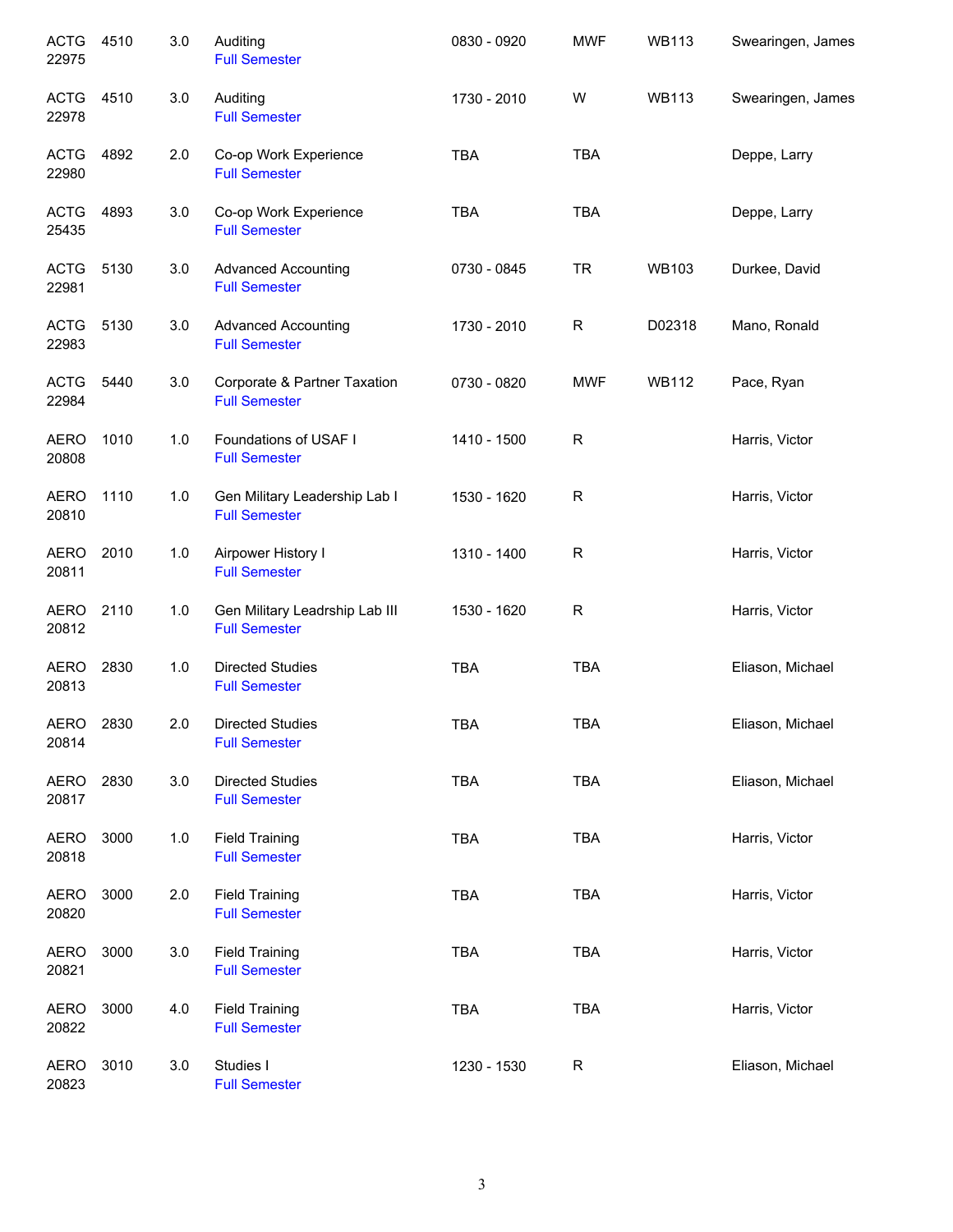| <b>AERO</b><br>20826 | 3110 | 1.0 | Leadership Lab I<br><b>Full Semester</b>                                                                                  | 1530 - 1620 | R            |             | Harris, Victor       |
|----------------------|------|-----|---------------------------------------------------------------------------------------------------------------------------|-------------|--------------|-------------|----------------------|
| <b>AERO</b><br>20827 | 4010 | 3.0 | Security Affairs I<br><b>Full Semester</b>                                                                                | 0900 - 1200 | $\mathsf{R}$ |             | Beins, James         |
| AERO<br>20829        | 4110 | 1.0 | Leadership Lab III<br><b>Full Semester</b>                                                                                | 1530 - 1620 | R            |             | Harris, Victor       |
| <b>AERO</b><br>20830 | 4830 | 1.0 | <b>Directed Studies</b><br><b>Full Semester</b>                                                                           | <b>TBA</b>  | <b>TBA</b>   |             | Eliason, Michael     |
| AERO<br>20833        | 4830 | 2.0 | <b>Directed Studies</b><br><b>Full Semester</b>                                                                           | <b>TBA</b>  | <b>TBA</b>   |             | Eliason, Michael     |
| AERO<br>20835        | 4830 | 3.0 | <b>Directed Studies</b><br><b>Full Semester</b>                                                                           | <b>TBA</b>  | <b>TBA</b>   |             | Eliason, Michael     |
| <b>AERO</b><br>20837 | 4830 | 4.0 | <b>Directed Studies</b><br><b>Full Semester</b>                                                                           | <b>TBA</b>  | <b>TBA</b>   |             | Eliason, Michael     |
| <b>AERO</b><br>20839 | 4830 | 5.0 | <b>Directed Studies</b><br><b>Full Semester</b>                                                                           | <b>TBA</b>  | <b>TBA</b>   |             | Eliason, Michael     |
| <b>ANTH</b><br>20565 | 1000 | 3.0 | SS/DV Intro to Anthropology<br><b>Full Semester</b>                                                                       | 0930 - 1020 | MWF          | SS103       | Young, Susan         |
| <b>ANTH</b><br>20569 | 1000 | 3.0 | SS/DV Intro to Anthropology<br><b>Full Semester</b>                                                                       | 1030 - 1120 | <b>MWF</b>   | SS103       | Eaton, Linda         |
| <b>ANTH</b><br>20571 | 1000 | 3.0 | SS/DV Intro to Anthropology<br><b>Full Semester</b>                                                                       | 1130 - 1220 | MWF          | SS103       | Young, Susan         |
| <b>ANTH</b><br>23298 | 1000 | 3.0 | SS/DV Intro to Anthropology<br><b>Full Semester</b><br>To access the course materials, log into the Student Portal        | <b>TBA</b>  | <b>TBA</b>   | OL          | Young, Susan         |
|                      |      |     | (eWeber) at http://weber.edu and select "Current Students"                                                                |             |              |             |                      |
| <b>ANTH</b><br>23299 | 1000 | 3.0 | SS/DV Intro to Anthropology<br><b>Full Semester</b>                                                                       | <b>TBA</b>  | <b>TBA</b>   | OL          | Young, Susan         |
|                      |      |     | To access the course materials, log into the Student Portal<br>(eWeber) at http://weber.edu and select "Current Students" |             |              |             |                      |
| <b>ANTH</b><br>23301 | 1000 | 3.0 | SS/DV Intro to Anthropology<br><b>Full Semester</b>                                                                       | 1730 - 2010 | M            | N10         | Davies, Legrande     |
| <b>ANTH</b><br>20574 | 1020 | 3.0 | LS/DV Biological Anthropology<br><b>Full Semester</b>                                                                     | 0900 - 1015 | <b>TR</b>    | <b>SS28</b> | Conover, Rosemary    |
| <b>ANTH</b><br>20577 | 1020 | 3.0 | LS/DV Biological Anthropology<br><b>Full Semester</b>                                                                     | 1200 - 1315 | <b>TR</b>    | <b>SS28</b> | Conover, Rosemary    |
| <b>ANTH</b><br>23302 | 1020 | 3.0 | LS/DV Biological Anthropology<br><b>Full Semester</b>                                                                     | 1730 - 2010 | W            | D02103      | Niedzwiecki, Stephen |
| ANTH<br>20556        | 1040 | 3.0 | HU/DV Language and Culture<br><b>Full Semester</b>                                                                        | 0830 - 0920 | <b>MWF</b>   | SS103       | Conover, Rosemary    |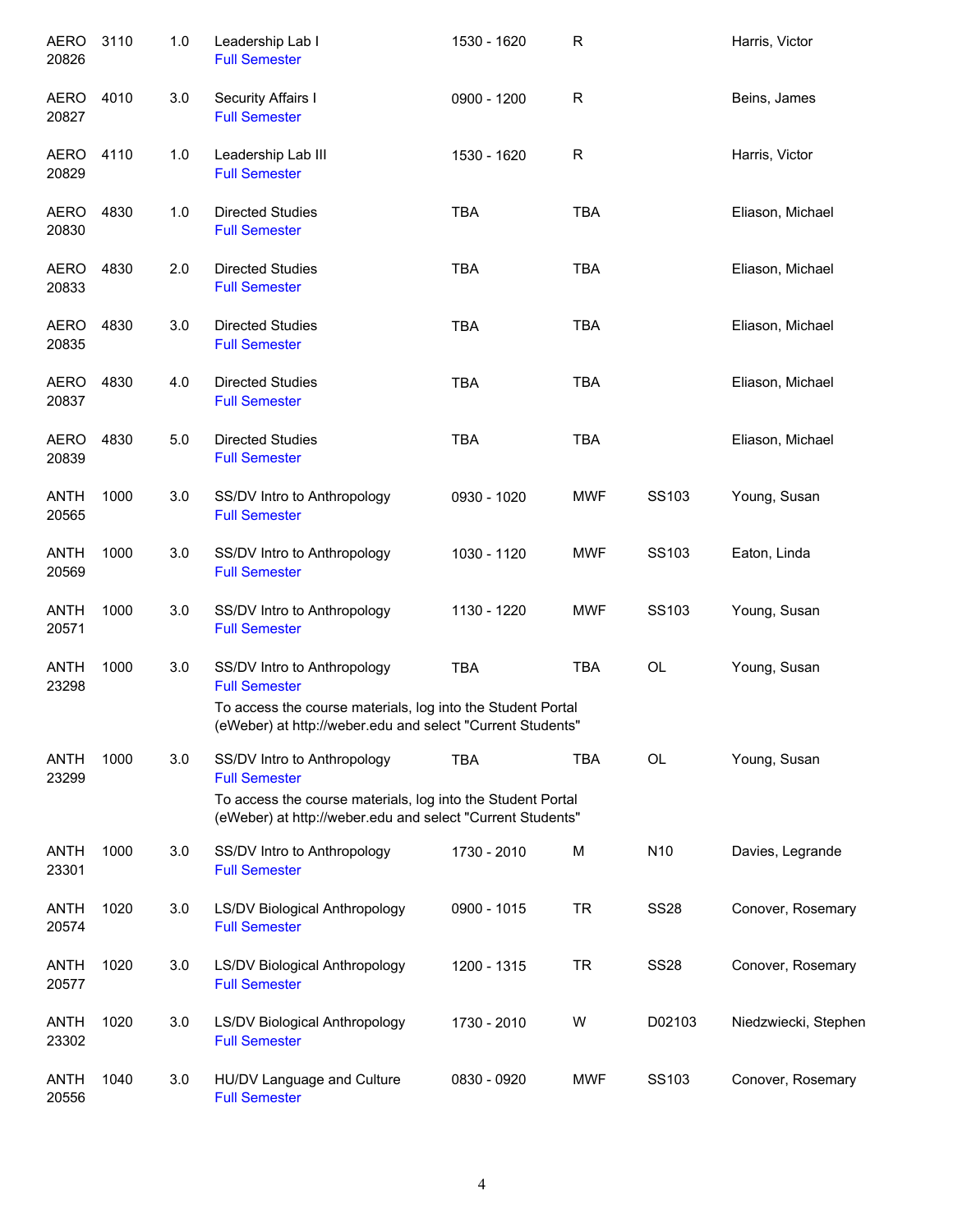| <b>ANTH</b><br>20570 | 1040 | 3.0 | HU/DV Language and Culture<br><b>Full Semester</b>                                                                        | 1030 - 1120 | <b>MWF</b> | <b>SS28</b> | Conover, Rosemary     |
|----------------------|------|-----|---------------------------------------------------------------------------------------------------------------------------|-------------|------------|-------------|-----------------------|
| ANTH<br>20576        | 2010 | 3.0 | SS/DV Peoples & Cultures World<br><b>Full Semester</b>                                                                    | 1030 - 1145 | <b>TR</b>  | SS103       | Davies, Legrande      |
| ANTH<br>23300        | 2010 | 3.0 | SS/DV Peoples & Cultures World<br><b>Full Semester</b>                                                                    | <b>TBA</b>  | <b>TBA</b> | OL          | Stevenson, Mark       |
|                      |      |     | To access the course materials, log into the Student Portal<br>(eWeber) at http://weber.edu and select "Current Students" |             |            |             |                       |
| <b>ANTH</b><br>23303 | 2010 | 3.0 | SS/DV Peoples & Cultures World<br><b>Full Semester</b>                                                                    | 1730 - 2010 | T          | SS103       | Davies, Legrande      |
| ANTH<br>20568        | 2030 | 3.0 | SS Principles of Archaeology<br><b>Full Semester</b>                                                                      | 0930 - 1045 | <b>MWF</b> | <b>SS28</b> | Arkush, Brooke        |
| ANTH<br>23304        | 2990 | 3.0 | Special Topics in Anthropology<br><b>Full Semester</b>                                                                    | 1730 - 2010 | W          | SS103       | Young, Susan          |
| ANTH<br>24244        | 2990 | 3.0 | Special Topics in Anthropology<br><b>Full Semester</b>                                                                    | 1730 - 2010 | M          | SS103       | McManama-Kearin, Lisa |
| <b>ANTH</b><br>20572 | 3200 | 3.0 | DV Arch of Early Civilzation<br><b>Full Semester</b>                                                                      | 0900 - 1015 | <b>TR</b>  | SS103       | Eaton, Linda          |
| <b>ANTH</b><br>20581 | 3400 | 3.0 | SI Archaeological Lab Techs<br><b>Full Semester</b>                                                                       | 1200 - 1430 | <b>TR</b>  | <b>SS24</b> | Arkush, Brooke        |
| <b>ANTH</b><br>22471 | 3600 | 3.0 | DV Culture Area Studies<br><b>Full Semester</b>                                                                           | 1230 - 1320 | <b>MWF</b> | <b>SS28</b> | Eaton, Linda          |
| <b>ANTH</b><br>24796 | 3900 | 3.0 | DV Magic, Shamanism & Religion<br><b>Full Semester</b>                                                                    | 0830 - 0920 | <b>MWF</b> | <b>SS28</b> | Young, Susan          |
| <b>ANTH</b><br>20579 | 4200 | 3.0 | Anthropological Theory<br><b>Full Semester</b>                                                                            | 1030 - 1145 | <b>TR</b>  | <b>SS26</b> | Eaton, Linda          |
| <b>ANTH</b><br>20583 | 4830 | 2.0 | Readings and/or Projects<br><b>Full Semester</b>                                                                          | <b>TBA</b>  | <b>TBA</b> |             | Eaton, Linda          |
| <b>ANTH</b><br>20584 | 4830 | 3.0 | Readings and/or Projects<br><b>Full Semester</b>                                                                          | <b>TBA</b>  | <b>TBA</b> |             | Eaton, Linda          |
| ANTH<br>20856        | 4830 | 1.0 | Readings and/or Projects<br><b>Full Semester</b>                                                                          | <b>TBA</b>  | <b>TBA</b> |             | Eaton, Linda          |
| ANTH<br>20585        | 4890 | 1.0 | Internship in Anthropology<br><b>Full Semester</b>                                                                        | <b>TBA</b>  | <b>TBA</b> |             | Eaton, Linda          |
| <b>ANTH</b><br>20586 | 4890 | 2.0 | Internship in Anthropology<br><b>Full Semester</b>                                                                        | <b>TBA</b>  | <b>TBA</b> |             | Eaton, Linda          |
| <b>ANTH</b><br>20587 | 4890 | 3.0 | Internship in Anthropology<br><b>Full Semester</b>                                                                        | <b>TBA</b>  | <b>TBA</b> |             | Eaton, Linda          |
| <b>ANTH</b><br>23305 | 4990 | 3.0 | Seminar In Anthropology<br><b>Full Semester</b>                                                                           | 1730 - 2010 | W          |             | Young, Susan          |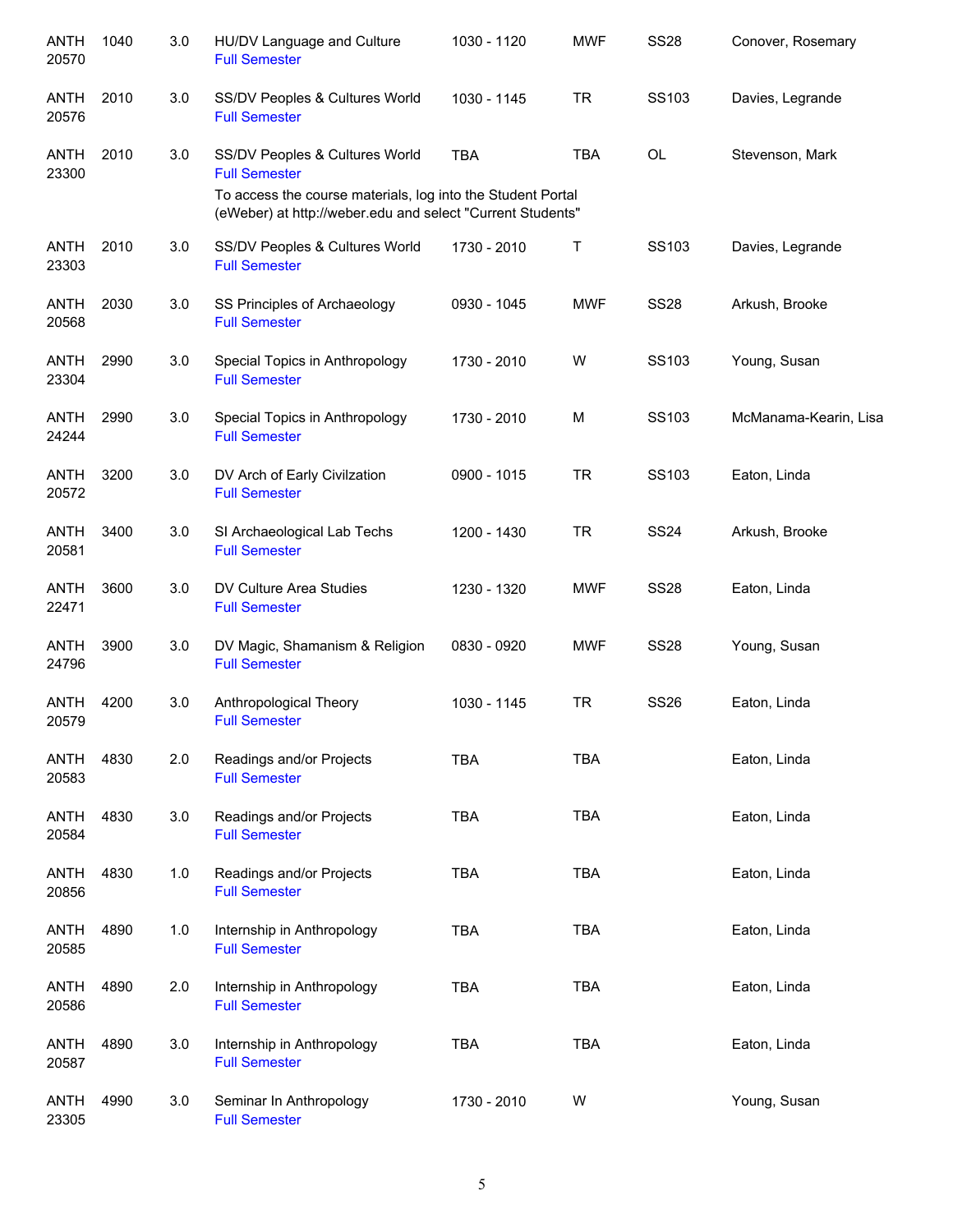| ANTH<br>24265       | 4990 | 3.0 | Seminar In Anthropology<br><b>Full Semester</b>                                                                                                                                                                       | 1730 - 2010 | M          | SS103        | McManama-Kearin, Lisa |
|---------------------|------|-----|-----------------------------------------------------------------------------------------------------------------------------------------------------------------------------------------------------------------------|-------------|------------|--------------|-----------------------|
| <b>ART</b><br>22196 | 1010 | 3.0 | CA Introduction to Visual Arts<br><b>Full Semester</b><br>Course Fee \$10.00                                                                                                                                          | 1500 - 1622 | MW         | <b>KA143</b> | Banerji, Naseem       |
| <b>ART</b><br>22198 | 1010 | 3.0 | CA Introduction to Visual Arts<br><b>Full Semester</b><br>Course Fee \$10.00                                                                                                                                          | 1000 - 1122 | <b>TR</b>  | KA120        | Dolberg, Daniel       |
| <b>ART</b><br>22200 | 1010 | 3.0 | CA Introduction to Visual Arts<br><b>Full Semester</b><br>Course Fee \$10.00                                                                                                                                          | 1630 - 1750 | <b>TR</b>  | KA120        | Stones, Steve         |
| <b>ART</b><br>22202 | 1010 | 3.0 | CA Introduction to Visual Arts<br><b>Full Semester</b><br>Course Fee \$10.00                                                                                                                                          | 1000 - 1245 | S          | KA120        | Stones, Steve         |
| <b>ART</b><br>22204 | 1010 | 3.0 | CA Introduction to Visual Arts<br><b>Block 2</b><br>This is a 7 week hybrid class that meets part of the time<br>and the rest of the class is done on the internet. Runs from<br>October 18th thru December 10, 2010. | 1730 - 2010 | W          | <b>KA120</b> | Stones, Steve         |
| <b>ART</b><br>24247 | 1010 | 3.0 | CA Introduction to Visual Arts<br><b>Full Semester</b><br>Course fee \$10.00<br>To access the course materials, log into the Student Portal<br>(eWeber) at http://weber.edu and select "Current Students"             | <b>TBA</b>  | <b>TBA</b> | OL           | Adams, Amy            |
| <b>ART</b><br>24248 | 1010 | 3.0 | CA Introduction to Visual Arts<br><b>Full Semester</b><br>Course Fee \$10.00<br>To access the course materials, log into the Student Portal<br>(eWeber) at http://weber.edu and select "Current Students"             | <b>TBA</b>  | <b>TBA</b> | <b>OL</b>    | Stecklein, Brian      |
| <b>ART</b><br>24249 | 1010 | 3.0 | CA Introduction to Visual Arts<br><b>Full Semester</b><br>Course fee \$10.00<br>To access the course materials, log into the Student Portal<br>(eWeber) at http://weber.edu and select "Current Students"             | <b>TBA</b>  | <b>TBA</b> | OL           | Dewitte, Elizabeth    |
| <b>ART</b><br>24250 | 1010 | 3.0 | CA Introduction to Visual Arts<br><b>Full Semester</b><br>Course fee \$10.00<br>To access the course materials, log into the Student Portal<br>(eWeber) at http://weber.edu and select "Current Students"             | <b>TBA</b>  | <b>TBA</b> | <b>OL</b>    | Crum, Andrew          |
| <b>ART</b><br>24251 | 1010 | 3.0 | CA Introduction to Visual Arts<br><b>Full Semester</b><br>Course fee \$10.00<br>To access the course materials, log into the Student Portal<br>(eWeber) at http://weber.edu and select "Current Students"             | <b>TBA</b>  | <b>TBA</b> | OL           | Stott, Jeremy         |
| ART<br>24252        | 1010 | 3.0 | CA Introduction to Visual Arts<br><b>Full Semester</b><br>Course fee \$10.00<br>To access the course materials, log into the Student Portal<br>(eWeber) at http://weber.edu and select "Current Students"             | <b>TBA</b>  | TBA        | OL           | Titus, Sarah          |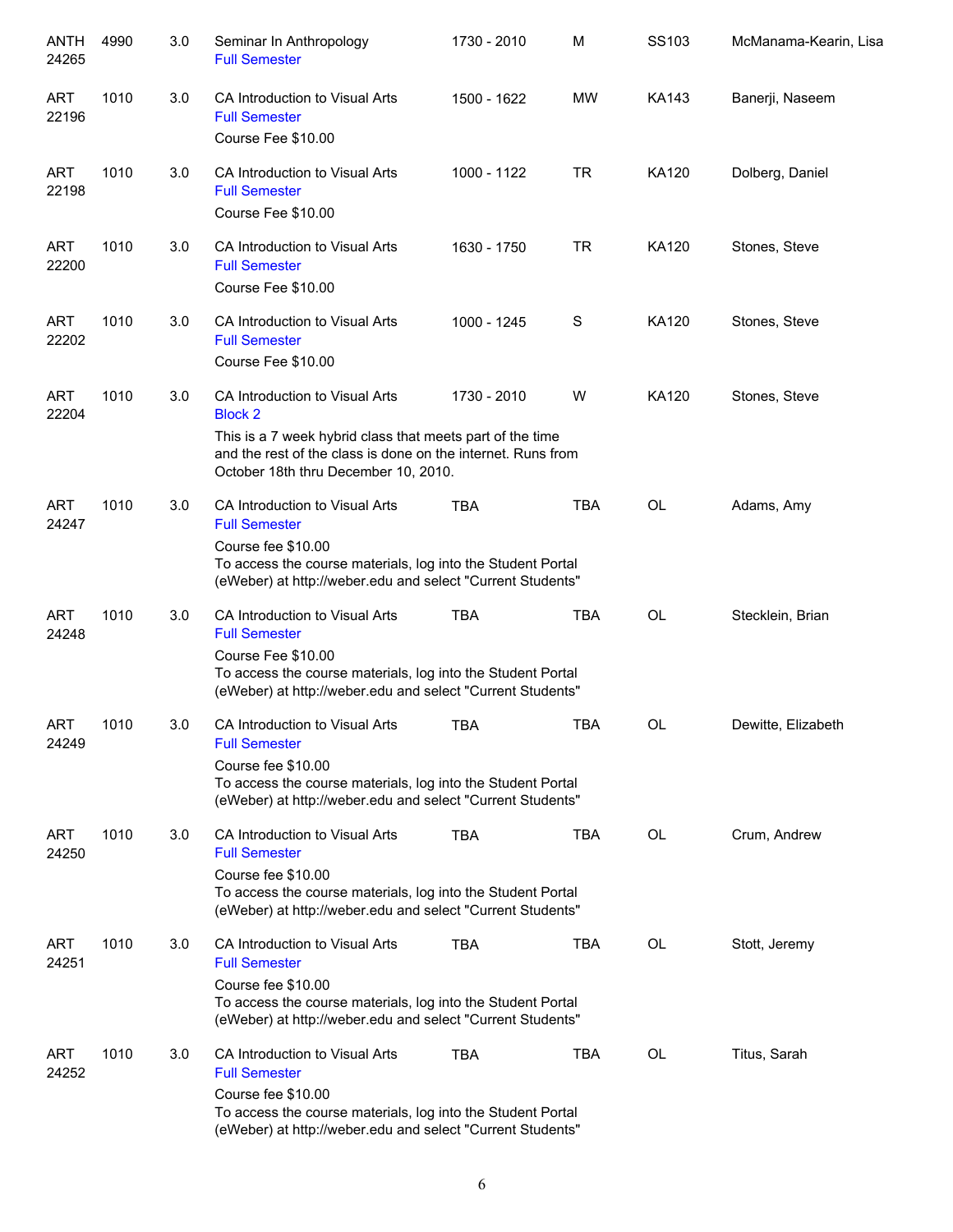| ART<br>24253        | 1010 | 3.0 | CA Introduction to Visual Arts<br><b>Full Semester</b>                                                                                          | <b>TBA</b>  | <b>TBA</b> | OL        | Reynolds, Gretchen |
|---------------------|------|-----|-------------------------------------------------------------------------------------------------------------------------------------------------|-------------|------------|-----------|--------------------|
|                     |      |     | Course fee \$10.00<br>To access the course materials, log into the Student Portal<br>(eWeber) at http://weber.edu and select "Current Students" |             |            |           |                    |
| <b>ART</b><br>24254 | 1010 | 3.0 | CA Introduction to Visual Arts<br><b>Full Semester</b>                                                                                          | <b>TBA</b>  | <b>TBA</b> | <b>OL</b> | Gilson, Franklin   |
|                     |      |     | Course fee \$10.00<br>To access the course materials, log into the Student Portal<br>(eWeber) at http://weber.edu and select "Current Students" |             |            |           |                    |
| ART<br>24255        | 1010 | 3.0 | CA Introduction to Visual Arts<br><b>Full Semester</b>                                                                                          | <b>TBA</b>  | <b>TBA</b> | <b>OL</b> | Stones, Steve      |
|                     |      |     | Course fee \$10.00<br>To access the course materials, log into the Student Portal<br>(eWeber) at http://weber.edu and select "Current Students" |             |            |           |                    |
| ART<br>24256        | 1010 | 3.0 | CA Introduction to Visual Arts<br><b>Full Semester</b>                                                                                          | <b>TBA</b>  | <b>TBA</b> | <b>OL</b> | Adams, Amy         |
|                     |      |     | Course fee \$10.00<br>To access the course materials, log into the Student Portal<br>(eWeber) at http://weber.edu and select "Current Students" |             |            |           |                    |
| ART<br>24257        | 1010 | 3.0 | CA Introduction to Visual Arts<br><b>Full Semester</b>                                                                                          | <b>TBA</b>  | <b>TBA</b> | <b>OL</b> | Titus, Sarah       |
|                     |      |     | Course fee \$10.00<br>To access the course materials, log into the Student Portal<br>(eWeber) at http://weber.edu and select "Current Students" |             |            |           |                    |
| <b>ART</b><br>24258 | 1010 | 3.0 | CA Introduction to Visual Arts<br><b>Full Semester</b>                                                                                          | <b>TBA</b>  | <b>TBA</b> | <b>OL</b> | Adams, Amy         |
|                     |      |     | Course fee \$10.00<br>To access the course materials, log into the Student Portal<br>(eWeber) at http://weber.edu and select "Current Students" |             |            |           |                    |
| <b>ART</b><br>24260 | 1010 | 3.0 | CA Introduction to Visual Arts<br><b>Full Semester</b><br>Course Fee \$10.00                                                                    | 1730 - 2010 | R          | D02229A   | Dolberg, Daniel    |
| <b>ART</b>          | 1010 | 3.0 | CA Introduction to Visual Arts                                                                                                                  | 1030 - 1145 | <b>TR</b>  | D02318    | Simpson, Suzanne   |
| 24261               |      |     | <b>Full Semester</b><br>Course Fee \$10.00                                                                                                      |             |            |           |                    |
| <b>ART</b><br>24262 | 1010 | 3.0 | CA Introduction to Visual Arts<br><b>Full Semester</b>                                                                                          | 1330 - 1445 | <b>TR</b>  | D02318    | Simpson, Suzanne   |
|                     |      |     | Course Fee \$10.00                                                                                                                              |             |            |           |                    |
| <b>ART</b><br>25072 | 1010 | 3.0 | CA Introduction to Visual Arts<br><b>Full Semester</b>                                                                                          | <b>TBA</b>  | <b>TBA</b> | OL        | Reynolds, Gretchen |
|                     |      |     | To access the online course materials, please log in through<br>the student portal (eWeber) at http://weber.edu<br>Course fee \$10.00           |             |            |           |                    |
| <b>ART</b><br>22210 | 1030 | 3.0 | CA Studio Art for NonArt Major<br><b>Full Semester</b><br>Course Fee \$15.00                                                                    | 1100 - 1300 | <b>MW</b>  | KA307     | Lenzi, Kristina    |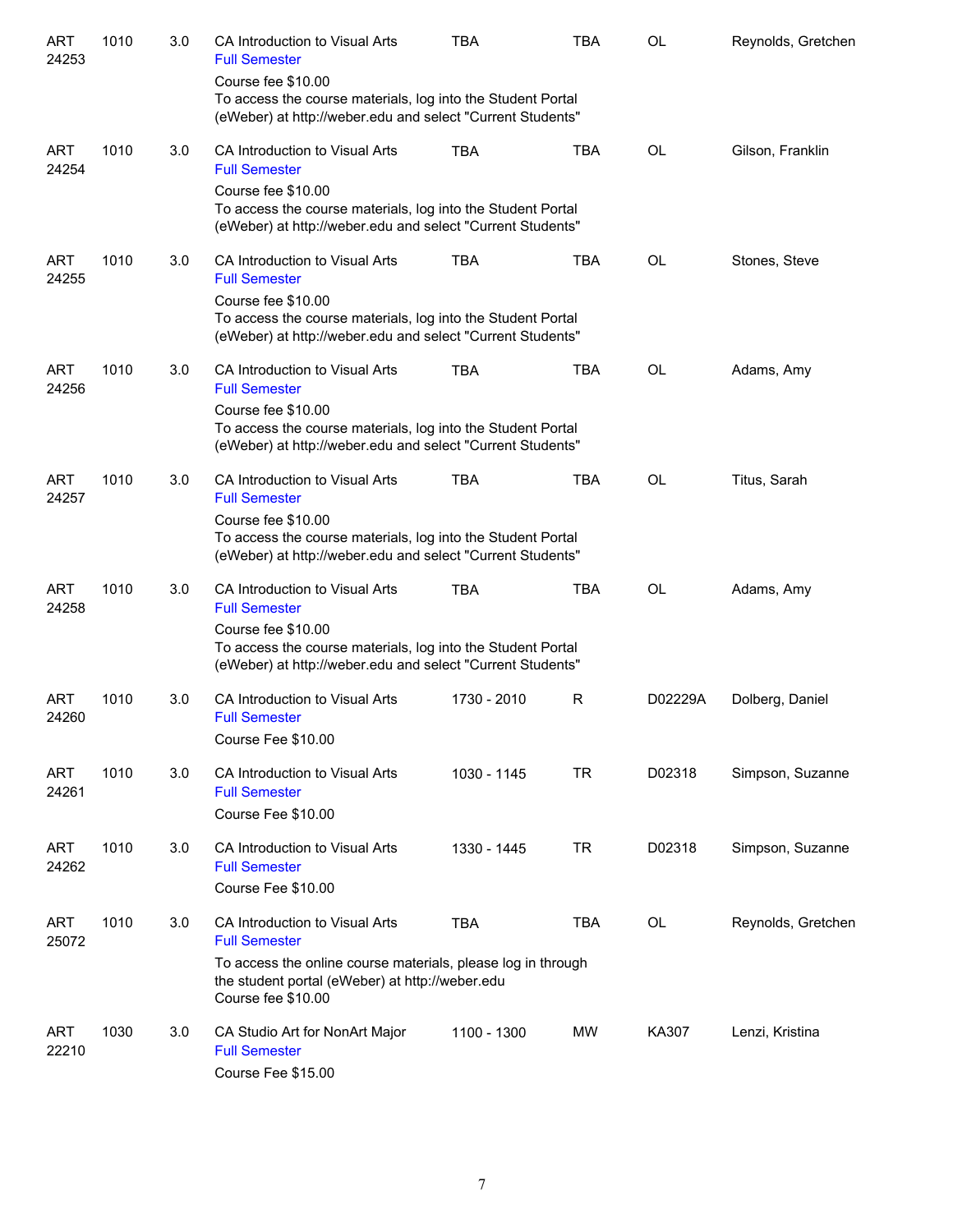| <b>ART</b><br>22213 | 1030 | 3.0 | CA Studio Art for NonArt Major<br><b>Full Semester</b><br>Course Fee \$15.00                                                                                                                              | 1400 - 1600 | <b>MW</b>  | KA307     | Lenzi, Kristina        |
|---------------------|------|-----|-----------------------------------------------------------------------------------------------------------------------------------------------------------------------------------------------------------|-------------|------------|-----------|------------------------|
| <b>ART</b><br>22214 | 1030 | 3.0 | CA Studio Art for NonArt Major<br><b>Full Semester</b><br>Course Fee \$15.00                                                                                                                              | 0900 - 1300 | S          | KA307     | Betts, Thomas          |
| <b>ART</b><br>22216 | 1030 | 3.0 | CA Studio Art for NonArt Major<br><b>Full Semester</b><br>Course Fee \$15.00                                                                                                                              | 0800 - 1000 | MW         | KA307     | Gravis, Lydia          |
| <b>ART</b><br>22220 | 1030 | 3.0 | CA Studio Art for NonArt Major<br><b>Full Semester</b><br>Course Fee \$15.00                                                                                                                              | 0900 - 1300 | S          | KA306     | Slade, Neal            |
| <b>ART</b><br>22221 | 1030 | 3.0 | CA Studio Art for NonArt Major<br><b>Full Semester</b><br>Course Fee \$15.00                                                                                                                              | 1400 - 1600 | <b>MW</b>  | KA306     | Reimschussel, Margaret |
| <b>ART</b><br>22222 | 1030 | 3.0 | CA Studio Art for NonArt Major<br><b>Full Semester</b><br>Course Fee \$15.00                                                                                                                              | 1700 - 1900 | <b>MW</b>  | KA306     | Reimschussel, Margaret |
| <b>ART</b><br>24245 | 1030 | 3.0 | CA Studio Art for NonArt Major<br><b>Full Semester</b><br>Course fee \$15.00                                                                                                                              | 1200 - 1345 | <b>MW</b>  | WW108     | Beck, Susan            |
| <b>ART</b><br>24246 | 1030 | 3.0 | CA Studio Art for NonArt Major<br><b>Full Semester</b><br>Course fee \$15.00                                                                                                                              | 1500 - 1645 | <b>TR</b>  | WW108     | Simpson, Suzanne       |
| <b>ART</b><br>24259 | 1030 | 3.0 | CA Studio Art for NonArt Major<br><b>Full Semester</b><br>Course fee \$15.00<br>To access the course materials, log into the Student Portal<br>(eWeber) at http://weber.edu and select "Current Students" | <b>TBA</b>  | <b>TBA</b> | <b>OL</b> | Biddle, Mark           |
| <b>ART</b><br>24263 | 1030 | 3.0 | CA Studio Art for NonArt Major<br><b>Full Semester</b><br>Course Fee \$15.00                                                                                                                              | 1730 - 2100 | M          | D02117    | Ebberts Cate, Tiffany  |
| <b>ART</b><br>24264 | 1030 | 3.0 | CA Studio Art for NonArt Major<br><b>Full Semester</b><br>Course Fee \$15.00                                                                                                                              | 1730 - 2100 | R          | D02301    | Ebberts Cate, Tiffany  |
| <b>ART</b><br>22225 | 1040 | 3.0 | Orientation to Visual Studies<br><b>Full Semester</b><br>Course Fee \$18.00                                                                                                                               | 0800 - 1045 | <b>MW</b>  | KA150     | Choberka, Matthew      |
| <b>ART</b><br>22226 | 1040 | 3.0 | Orientation to Visual Studies<br><b>Full Semester</b><br>Course Fee \$18.00                                                                                                                               | 1730 - 2015 | <b>TR</b>  | KA150     | Adams, Amy             |
| <b>ART</b><br>22273 | 1110 | 3.0 | Drawing I<br><b>Full Semester</b><br>Course Fee \$18.00                                                                                                                                                   | 1700 - 1945 | <b>MW</b>  | KA305     | Beck, Susan            |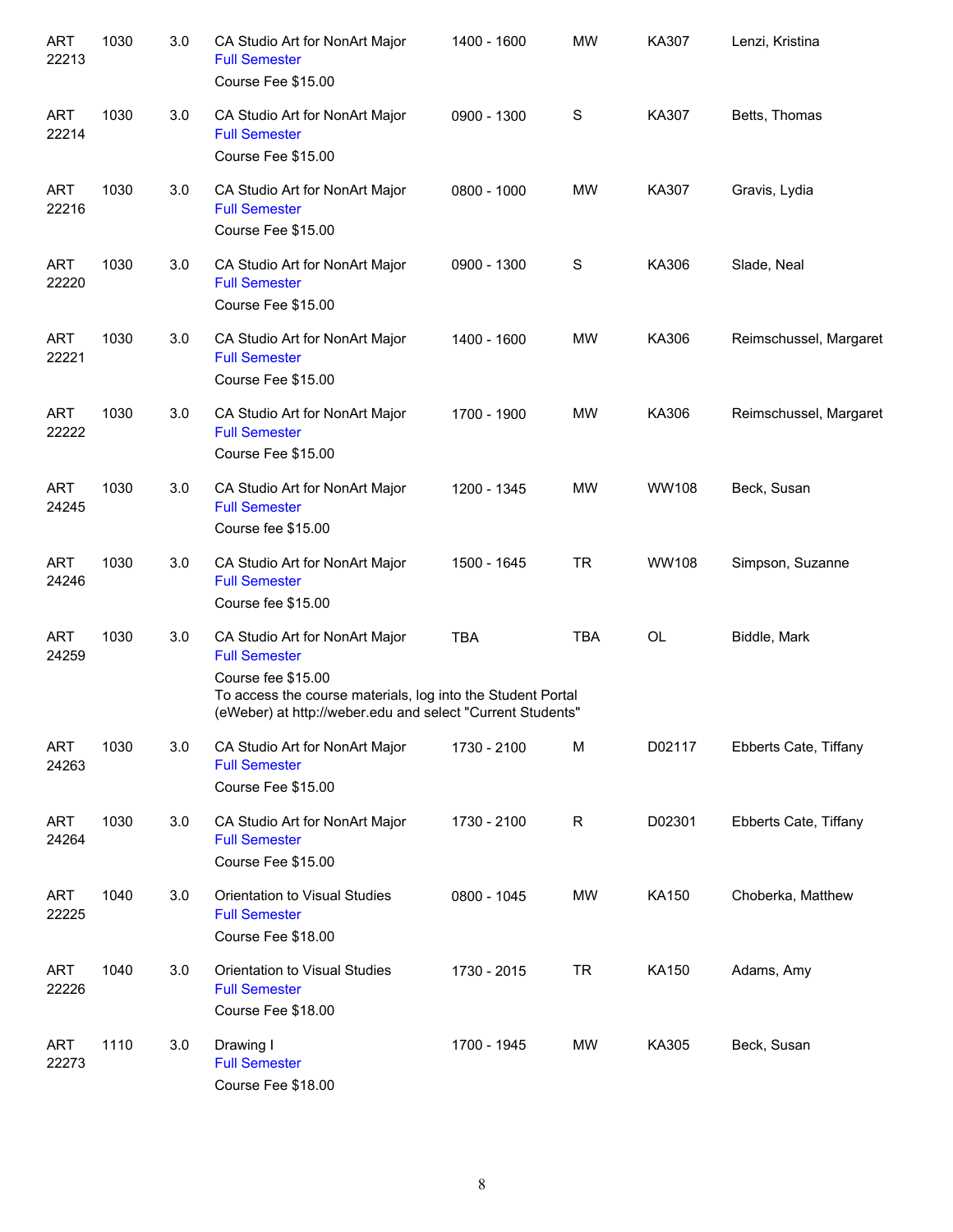| <b>ART</b><br>22281 | 1110 | 3.0 | Drawing I<br><b>Full Semester</b><br>Course Fee \$18.00                       | 1130 - 1415 | <b>TR</b> | KA305 | Emerich, William        |
|---------------------|------|-----|-------------------------------------------------------------------------------|-------------|-----------|-------|-------------------------|
| <b>ART</b><br>22293 | 1110 | 3.0 | Drawing I<br><b>Full Semester</b><br>Course Fee \$18.00                       | 1430 - 1715 | <b>TR</b> | KA305 | Emerich, William        |
| <b>ART</b><br>22301 | 1110 | 3.0 | Drawing I<br><b>Full Semester</b><br>Course Fee \$18.00                       | 1100 - 1345 | <b>MW</b> | KA305 | Stevenson, Kathleen     |
| <b>ART</b><br>22267 | 1115 | 3.0 | HU Humanities on the Internet<br><b>Full Semester</b>                         | 1030 - 1145 | <b>TR</b> | LI138 | Hansen, Carol           |
| <b>ART</b><br>22307 | 1120 | 3.0 | Design: 2D<br><b>Full Semester</b><br>Course Fee \$18.00                      | 0830 - 1115 | <b>TR</b> | KA307 | Stevenson, Kathleen     |
| <b>ART</b><br>22312 | 1120 | 3.0 | Design: 2D<br><b>Full Semester</b><br>Course Fee \$18.00                      | 1430 - 1715 | <b>TR</b> | KA306 | Makov, Susan            |
| <b>ART</b><br>24663 | 1120 | 3.0 | Design: 2D<br><b>Full Semester</b><br>Course Fee \$18.00                      | 0800 - 1045 | <b>MW</b> | KA306 | Bateman, James          |
| <b>ART</b><br>22313 | 1130 | 3.0 | Design: 3D<br><b>Full Semester</b><br>Course Fee \$118.00                     | 1700 - 1945 | <b>MW</b> | KA165 | Kanatsiz, Suzanne       |
| <b>ART</b><br>22314 | 1130 | 3.0 | Design: 3D<br><b>Full Semester</b><br>Course Fee \$118.00                     | 1430 - 1715 | <b>TR</b> | KA165 | Kanatsiz, Suzanne       |
| <b>ART</b><br>25217 | 1130 | 3.0 | Design: 3D<br><b>Full Semester</b><br>Course Fee \$118.00                     | 1100 - 1345 | <b>MW</b> | KA165 | Bateman, James          |
| <b>ART</b><br>22315 | 1140 | 3.0 | Color Theory<br><b>Full Semester</b><br>Course Fee \$18.00                    | 1430 - 1715 | <b>TR</b> | KA307 | Dolberg, Daniel         |
| <b>ART</b><br>22316 | 1140 | 3.0 | <b>Color Theory</b><br><b>Full Semester</b><br>Course Fee \$18.00             | 1100 - 1345 | MW        | KA306 | Stott, Jeremy           |
| <b>ART</b><br>24662 | 1140 | 3.0 | Color Theory<br><b>Full Semester</b><br>Course Fee \$18.00                    | 1430 - 1715 | <b>TR</b> | KA168 | Adams, Amy              |
| <b>ART</b><br>22327 | 2200 | 3.0 | Intro to Printmaking<br><b>Full Semester</b><br>Course Fee \$118.00           | 1100 - 1345 | MW        | KA251 | Makov, Susan            |
| <b>ART</b><br>22332 | 2250 | 3.0 | Photgraphy: Black White/Analog<br><b>Full Semester</b><br>Course Fee \$113.00 | 1430 - 1715 | <b>TR</b> | KA223 | Suppha-Atthasitt, Tyler |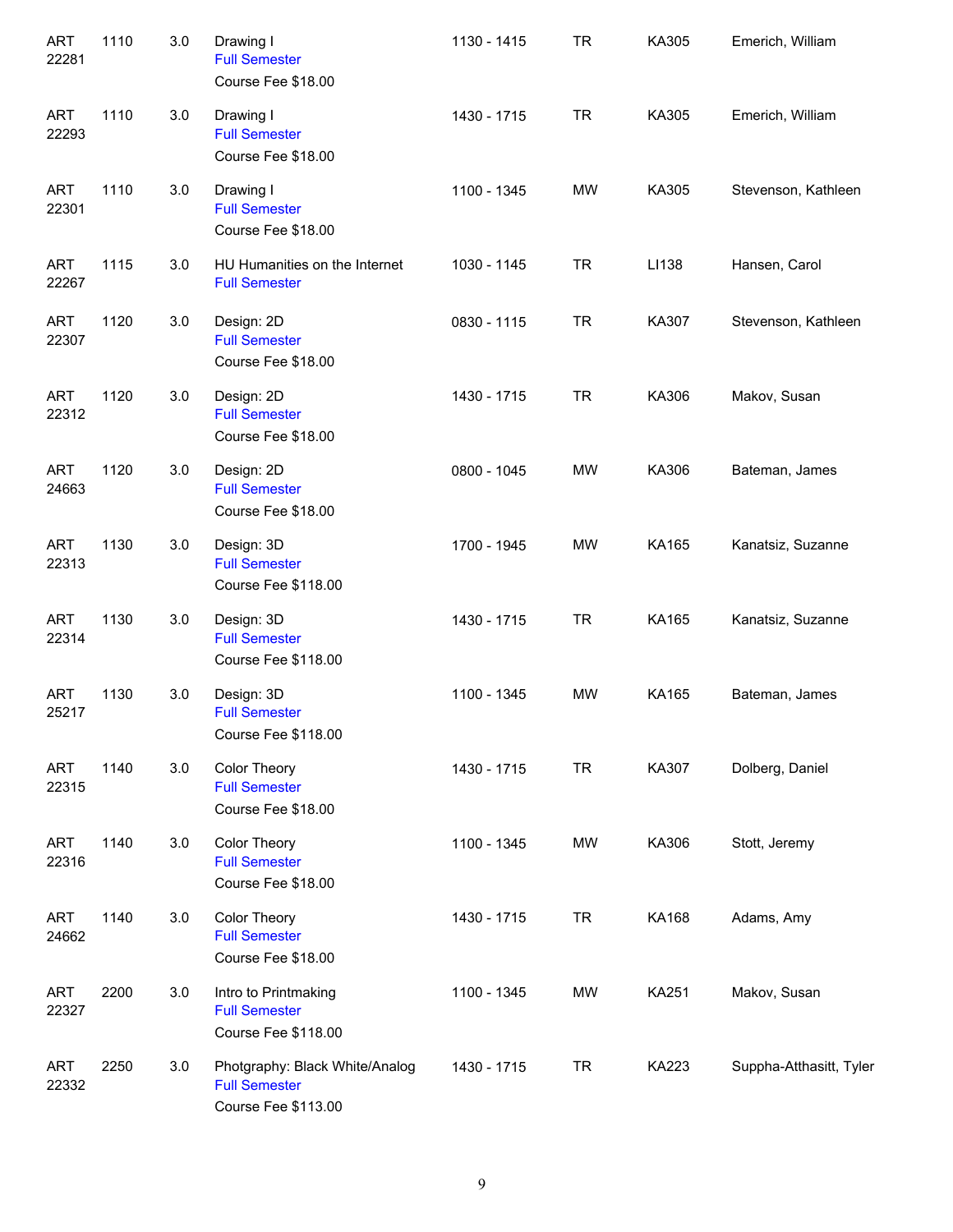| <b>ART</b><br>22344 | 2250  | 3.0 | Photgraphy: Black White/Analog<br><b>Full Semester</b><br>Course Fee \$113.00 | 1130 - 1415 | <b>TR</b>   | <b>KA223</b> | Suppha-Atthasitt, Tyler |
|---------------------|-------|-----|-------------------------------------------------------------------------------|-------------|-------------|--------------|-------------------------|
| <b>ART</b><br>22861 | 2310  | 3.0 | Intro to Ceramic Art<br><b>Full Semester</b><br>Course Fee \$88.00            | 1730 - 2015 | <b>TR</b>   | KA130        | Ward, Jared             |
| <b>ART</b><br>22863 | 2310  | 3.0 | Intro to Ceramic Art<br><b>Full Semester</b><br>Course Fee \$88.00            | 1100 - 1345 | <b>MW</b>   | KA130        | Cox, David              |
| <b>ART</b><br>22867 | 2450  | 3.0 | Photography: Color/Digital<br><b>Full Semester</b><br>Course Fee \$143.00     | 0800 - 1045 | MW          | KA223        | Ripplinger, Kent        |
| <b>ART</b><br>22873 | 2450  | 3.0 | Photography: Color/Digital<br><b>Full Semester</b><br>Course Fee \$143.00     | 1730 - 2015 | <b>TR</b>   | KA223        | Crow, Paul              |
| <b>ART</b><br>22875 | 2450  | 3.0 | Photography: Color/Digital<br><b>Full Semester</b><br>Course Fee \$143.00     | 0900 - 1430 | $\mathbf S$ | KA223        | Ripplinger, Kent        |
| <b>ART</b><br>22876 | 2450  | 3.0 | Photography: Color/Digital<br><b>Full Semester</b><br>Course Fee \$143.00     | 1130 - 1415 | <b>TR</b>   | <b>KA223</b> | Crow, Paul              |
| <b>ART</b><br>22879 | 2600  | 3.0 | Painting I<br><b>Full Semester</b><br>Course Fee \$73.00                      | 0830 - 1115 | <b>TR</b>   | KA309        | Choberka, Matthew       |
| <b>ART</b><br>22881 | 2700  | 3.0 | Sculpture I<br><b>Full Semester</b><br>Course Fee \$118.00                    | 0830 - 1115 | <b>TR</b>   | KA165        | Kanatsiz, Suzanne       |
| ART<br>22890        | 3120  | 3.0 | <b>Figure Drawing</b><br><b>Full Semester</b><br>Course Fee \$100.00          | 1400 - 1645 | <b>MW</b>   | KA305        | Choberka, Matthew       |
| <b>ART</b><br>22892 | 3150  | 3.0 | Photography Seminar<br><b>Full Semester</b><br>Course Fee \$113.00            | 1400 - 1645 | MW          | KA223        | Winegar, Joshua         |
| <b>ART</b><br>22895 | 3200  | 3.0 | Intermediate Printmaking<br><b>Full Semester</b><br>Course Fee \$118.00       | 1400 - 1645 | MW          | KA251        | Makov, Susan            |
| <b>ART</b><br>22898 | 3310  | 3.0 | Intermed Handbuilt Ceramics<br><b>Full Semester</b><br>Course Fee \$98.00     | 1400 - 1645 | MW          | KA130        | Cox, David              |
| <b>ART</b><br>23264 | 3420A | 1.0 | <b>Bitmap Imaging</b><br><b>Full Semester</b><br>Course Fee \$21.00           | 1130 - 1415 | <b>TR</b>   | KA           | Stott, Jeremy           |
| <b>ART</b><br>23266 | 3420B | 1.0 | Vector Drawing<br><b>Full Semester</b><br>Coure Fee \$21.00                   | 1130 - 1415 | <b>TR</b>   | KA           | Stott, Jeremy           |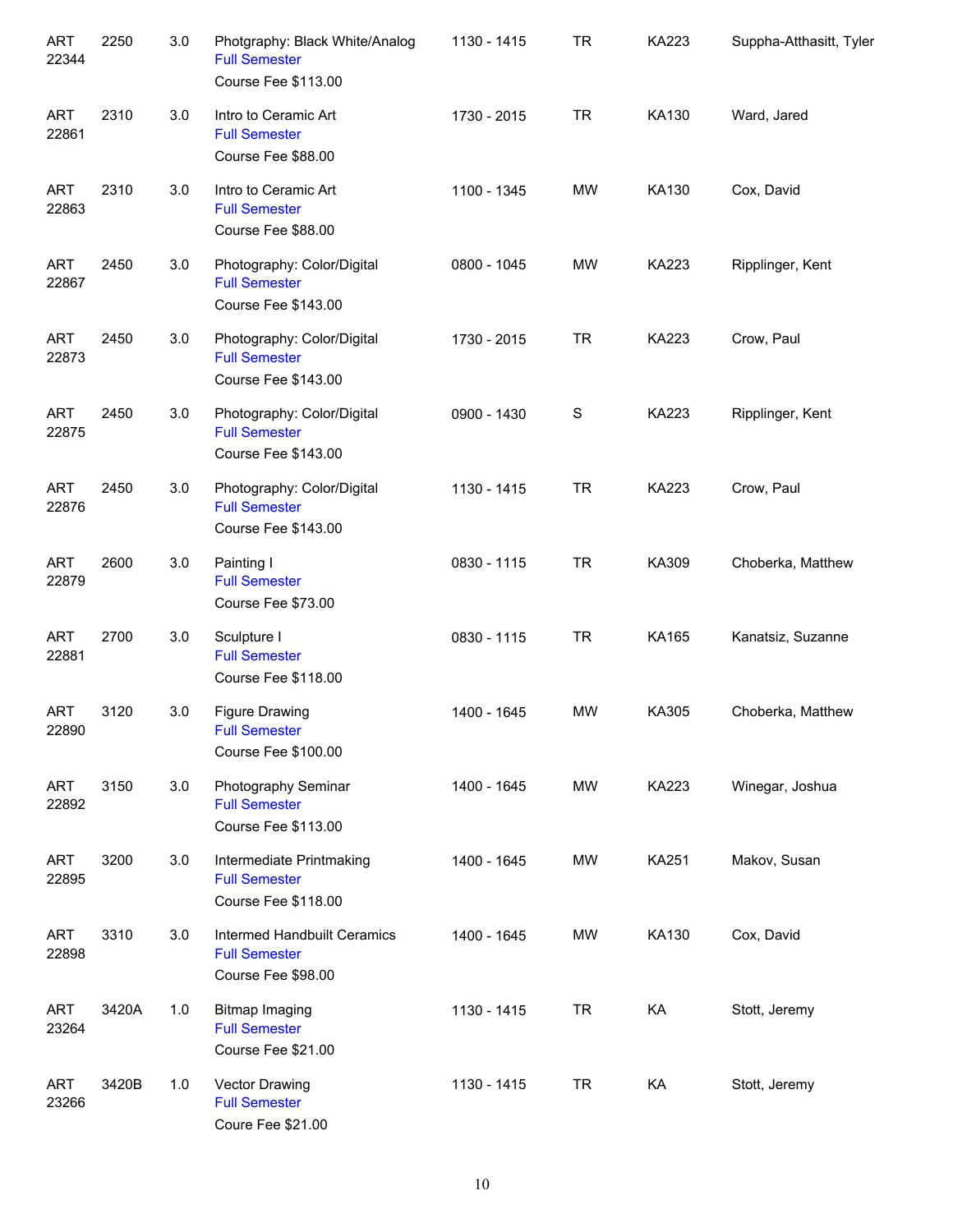| <b>ART</b><br>23268 | 3420C | 1.0 | Digital Page Composition<br><b>Full Semester</b><br>Course Fee \$21.00                          | 1130 - 1415 | <b>TR</b> | KA           | Stott, Jeremy       |
|---------------------|-------|-----|-------------------------------------------------------------------------------------------------|-------------|-----------|--------------|---------------------|
| <b>ART</b><br>23269 | 3420D | 1.0 | Design for the Internet<br><b>Full Semester</b><br>Course Fee \$21.00                           | 0830 - 1115 | <b>TR</b> | KA           | Stott, Jeremy       |
| <b>ART</b><br>22969 | 3430  | 3.0 | Typography/Publication Design<br><b>Full Semester</b><br>Course Fee \$88.00                     | 0800 - 1045 | <b>MW</b> | <b>KA220</b> | Clarkson, Larry     |
| <b>ART</b><br>22977 | 3435  | 3.0 | <b>Experimental Typography</b><br><b>Full Semester</b><br>Course Fee \$88.00                    | 0830 - 1115 | <b>TR</b> | <b>KA220</b> | Biddle, Mark        |
| <b>ART</b><br>22982 | 3440  | 3.0 | <b>Visual Communication</b><br><b>Full Semester</b><br>Course Fee \$88.00                       | 1430 - 1715 | <b>TR</b> | <b>KA220</b> | Biddle, Mark        |
| <b>ART</b><br>22985 | 3450  | 3.0 | Design History and Theory<br><b>Full Semester</b><br>Course Fee \$88.00                         | 1700 - 1945 | <b>MW</b> | <b>KA220</b> | Clarkson, Larry     |
| <b>ART</b><br>24227 | 3515  | 3.0 | Art Methods I<br><b>Full Semester</b>                                                           | 1730 - 2015 | <b>TR</b> | KA306        | Stevenson, Kathleen |
| <b>ART</b><br>22987 | 3550  | 3.0 | Photography: View Camera Tech<br><b>Full Semester</b><br>Course Fee \$138.00                    | 1100 - 1345 | <b>MW</b> | <b>KA223</b> | Winegar, Joshua     |
| <b>ART</b><br>22990 | 3600  | 3.0 | Painting II<br><b>Full Semester</b><br>Course Fee \$73.00                                       | 1100 - 1345 | <b>MW</b> | KA309        | Jacobs, James       |
| <b>ART</b><br>22991 | 3700  | 3.0 | Sculpture II<br><b>Full Semester</b><br>Course Fee \$118.00                                     | 0830 - 1115 | <b>TR</b> | KA165        | Kanatsiz, Suzanne   |
| <b>ART</b><br>22994 | 3995  | 3.0 | <b>BFA Seminar</b><br><b>Full Semester</b><br>Course Fee \$18.00. KA 106 is inside of room 101. | 1430 - 1715 | <b>TR</b> | KA106        | Pagel, Angelika     |
| ART<br>22997        | 4120  | 3.0 | <b>Advanced Figure Drawing</b><br><b>Full Semester</b><br>Course Fee \$100.00                   | 1400 - 1645 | MW        | KA305        | Choberka, Matthew   |
| <b>ART</b><br>23001 | 4200  | 3.0 | <b>Advanced Printmaking</b><br><b>Full Semester</b><br>Course Fee \$118.00                      | 1400 - 1645 | MW        | <b>KA251</b> | Makov, Susan        |
| <b>ART</b><br>23006 | 4310  | 3.0 | <b>Advanced Handbuilt Ceramics</b><br><b>Full Semester</b><br>Course Fee \$98.00                | 1400 - 1645 | MW        | KA130        | Cox, David          |
| <b>ART</b><br>23008 | 4320  | 3.0 | Adv Wheelthrown Ceramics<br><b>Full Semester</b><br>Course Fee \$98.00                          | 1400 - 1645 | MW        | KA130        | Cox, David          |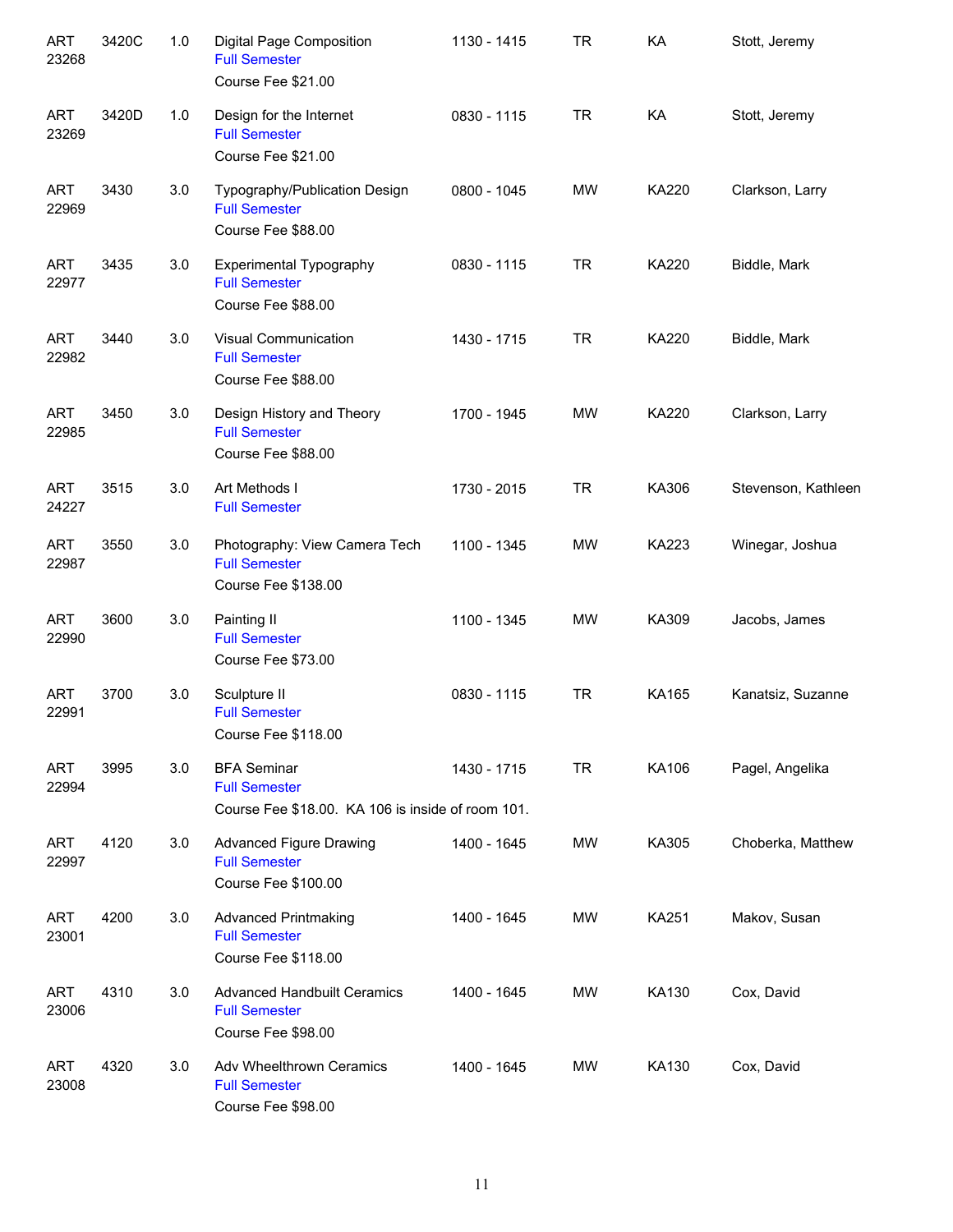| <b>ART</b><br>23175  | 4400 | 3.0 | Adv Graphic Design<br><b>Full Semester</b><br>Course Fee \$88.00                               | 1400 - 1645 | <b>MW</b>  | <b>KA220</b> | Clarkson, Larry   |
|----------------------|------|-----|------------------------------------------------------------------------------------------------|-------------|------------|--------------|-------------------|
| <b>ART</b><br>23178  | 4440 | 3.0 | Interactive Media<br><b>Full Semester</b><br>Course Fee \$88.00                                | 1730 - 2015 | <b>TR</b>  | KA           | Dilworth, John    |
| <b>ART</b><br>23189  | 4600 | 3.0 | Painting III<br><b>Full Semester</b><br>Couerse Fee \$73.00                                    | 1100 - 1345 | <b>MW</b>  | KA309        | Jacobs, James     |
| <b>ART</b><br>23192  | 4700 | 3.0 | Sculpture III<br><b>Full Semester</b><br>Course Fee \$118.00                                   | 0830 - 1115 | <b>TR</b>  | KA165        | Kanatsiz, Suzanne |
| <b>ART</b><br>23196  | 4750 | 3.0 | <b>Experimental Photography</b><br><b>Full Semester</b><br>Course Fee \$143.00                 | 1700 - 1945 | <b>MW</b>  | <b>KA223</b> | Winegar, Joshua   |
| <b>ART</b><br>24664  | 4890 | 1.0 | Coop Work Experience<br><b>Full Semester</b>                                                   | <b>TBA</b>  | <b>TBA</b> | KA210        | Stott, Jeremy     |
| <b>ART</b><br>24665  | 4890 | 2.0 | Coop Work Experience<br><b>Full Semester</b>                                                   | <b>TBA</b>  | <b>TBA</b> | KA210        | Stott, Jeremy     |
| <b>ART</b><br>25448  | 4890 | 1.0 | Coop Work Experience<br><b>Full Semester</b>                                                   | <b>TBA</b>  | <b>TBA</b> | KA251        | Clarkson, Larry   |
| <b>ART</b><br>25449  | 4890 | 2.0 | Coop Work Experience<br><b>Full Semester</b>                                                   | <b>TBA</b>  | <b>TBA</b> | KA251        | Clarkson, Larry   |
| <b>ART</b><br>24303  | 4900 | 3.0 | <b>Individual Studies</b><br><b>Full Semester</b><br>Course Fee \$18.00                        | <b>TBA</b>  | <b>TBA</b> |              | Clarkson, Larry   |
| <b>ART</b><br>25341  | 4900 | 1.0 | <b>Individual Studies</b><br><b>Full Semester</b><br>Course Fee \$18.00                        | <b>TBA</b>  | <b>TBA</b> | KA251        | Makov, Susan      |
| <b>ART</b><br>25384  | 4900 | 3.0 | <b>Individual Studies</b><br><b>Full Semester</b><br>Course Fee \$18.00                        | <b>TBA</b>  | <b>TBA</b> | KA251        | Jacobs, James     |
| <b>ART</b><br>25473  | 4900 | 1.0 | <b>Individual Studies</b><br><b>Full Semester</b><br>Course Fee \$18.00                        | <b>TBA</b>  | <b>TBA</b> |              | Winegar, Joshua   |
| <b>ART</b><br>25506  | 4900 | 3.0 | <b>Individual Studies</b><br><b>Full Semester</b><br>Course Fee \$18.00                        | <b>TBA</b>  | <b>TBA</b> |              | Jacobs, James     |
| <b>ART</b><br>23248  | 4990 | 3.0 | <b>BFA Thesis</b><br><b>Full Semester</b><br>Course Fee \$18.00. KA 106 is inside of room 101. | 1430 - 1715 | R          | KA106        | Pagel, Angelika   |
| <b>ARTH</b><br>22227 | 1090 | 4.0 | CA Art/Arch: Paleolith-AD1000<br><b>Full Semester</b><br>Course Fee \$24.00                    | 0900 - 1045 | MW         | KA143        | Pagel, Angelika   |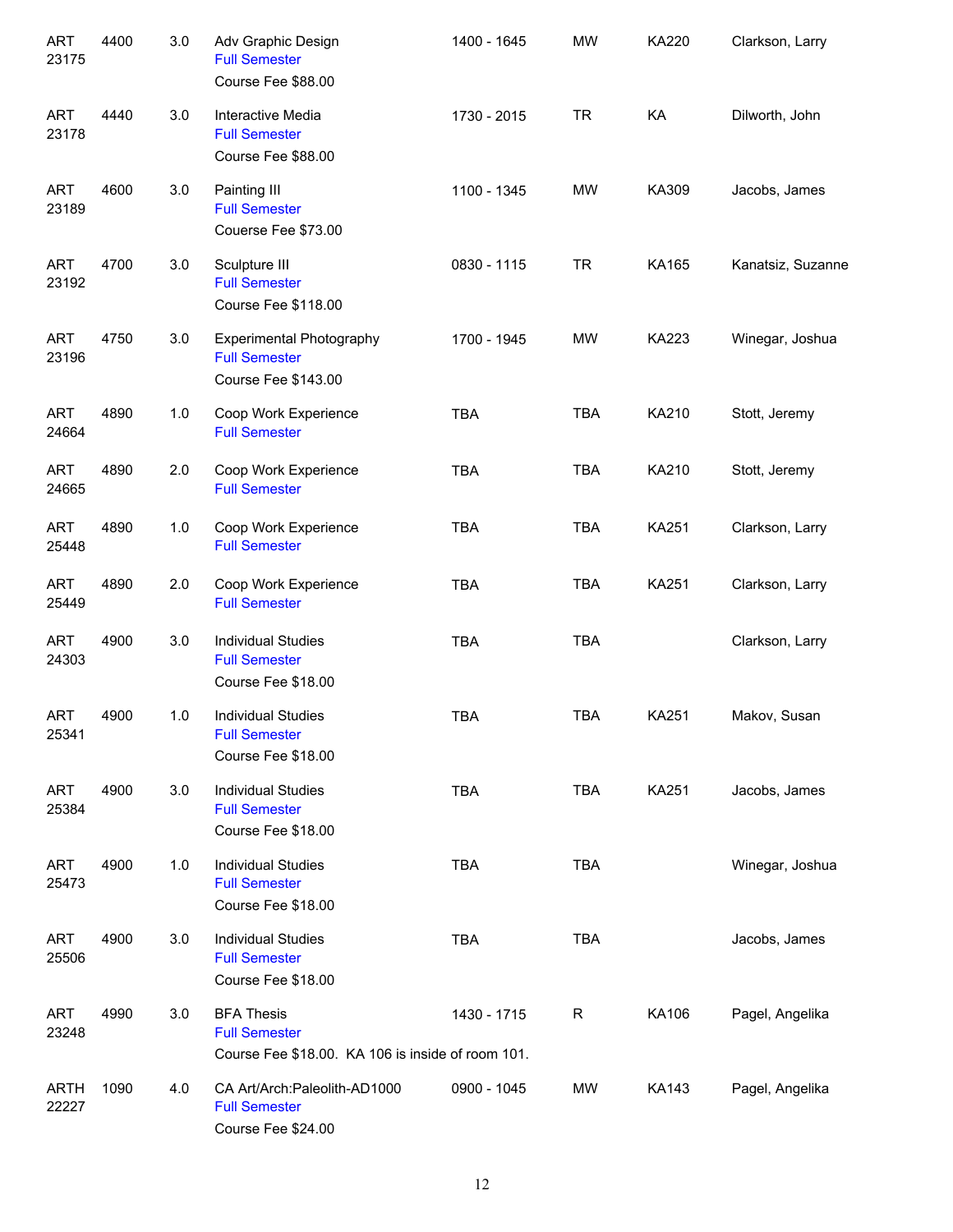| <b>ARTH</b><br>22318 | 2040 | 4.0 | Art and Architecture of Asia<br><b>Full Semester</b><br>Course Fee \$24.00                                                                                            | 1730 - 1915 | <b>MW</b>  | <b>KA143</b> | Banerji, Naseem     |
|----------------------|------|-----|-----------------------------------------------------------------------------------------------------------------------------------------------------------------------|-------------|------------|--------------|---------------------|
| <b>ARTH</b><br>22883 | 3030 | 4.0 | Native American Art Southwest<br><b>Full Semester</b><br>Course Fee \$24.00                                                                                           | 1100 - 1245 | MW         | <b>KA143</b> | Pagel, Angelika     |
| <b>ARTH</b><br>22885 | 3040 | 4.0 | Modern Art<br><b>Full Semester</b><br>Course Fee \$24.00                                                                                                              | 0900 - 1045 | <b>TR</b>  | KA143        | Pagel, Angelika     |
| <b>ARTH</b><br>22887 | 3080 | 4.0 | Art & Architecture of Japan<br><b>Full Semester</b><br>Course Fee \$24.00                                                                                             | 1430 - 1615 | <b>TR</b>  | KA143        | Banerji, Naseem     |
| <b>ASL</b><br>21352  | 1010 | 3.0 | First Year Sign Language I<br><b>Full Semester</b><br>Course Fee \$8.00                                                                                               | 1730 - 1845 | MW         | EH118        | Harrop, Robb        |
| <b>ASL</b><br>21353  | 1010 | 3.0 | First Year Sign Language I<br><b>Full Semester</b><br>Course Fee \$8.00                                                                                               | 1730 - 1845 | <b>TR</b>  | EH118        | Harrop, Scott       |
| <b>ASL</b><br>21358  | 2010 | 3.0 | Second Year Sign Language I<br><b>Full Semester</b><br>Course Fee \$8.00                                                                                              | 1730 - 1845 | <b>MW</b>  | EH104        | Montgomery, Gregory |
| <b>ASTR</b><br>23011 | 1040 | 3.0 | PS/SI Elementary Astronomy<br><b>Full Semester</b><br>Crosslisted with PHYS 1040, CRN 23010.                                                                          | 0830 - 0920 | <b>MWF</b> | LL203        | Palen, Stacy        |
| <b>ASTR</b><br>23013 | 1040 | 3.0 | PS/SI Elementary Astronomy<br><b>Full Semester</b><br>Crosslisted with PHYS 1040, CRN 23012.                                                                          | 0930 - 1020 | <b>MWF</b> | LL203        | Arnold, Michelle    |
| ASTR<br>23015        | 1040 | 3.0 | PS/SI Elementary Astronomy<br><b>Full Semester</b><br>Crosslisted with PHYS 1040, CRN 23014.                                                                          | 1030 - 1120 | <b>MWF</b> | LL125        | Armstrong, John     |
| <b>ASTR</b><br>23017 | 1040 | 3.0 | PS/SI Elementary Astronomy<br><b>Full Semester</b><br>Crosslisted with PHYS 1040, CRN 23016.                                                                          | 0900 - 1015 | <b>TR</b>  | LL203        | Schroeder, Daniel   |
| <b>ASTR</b><br>23019 | 1040 | 3.0 | PS/SI Elementary Astronomy<br><b>Full Semester</b><br>Crosslisted with PHYS 1040, CRN 23018.                                                                          | 1030 - 1145 | <b>TR</b>  | LL203        | Arnold, Michelle    |
| <b>ASTR</b><br>23021 | 1040 | 3.0 | PS/SI Elementary Astronomy<br><b>Full Semester</b><br>Crosslisted with PHYS 1040, CRN 23020.                                                                          | 1730 - 2020 | Τ          | LL203        | Kaur, Simranjit     |
| <b>ASTR</b><br>23354 | 1040 | 3.0 | PS/SI Elementary Astronomy<br><b>Full Semester</b><br>To access the online course materials, please log in through<br>the student portal (eWeber) at http://weber.edu | <b>TBA</b>  | <b>TBA</b> | OL           | Carroll, Bradley    |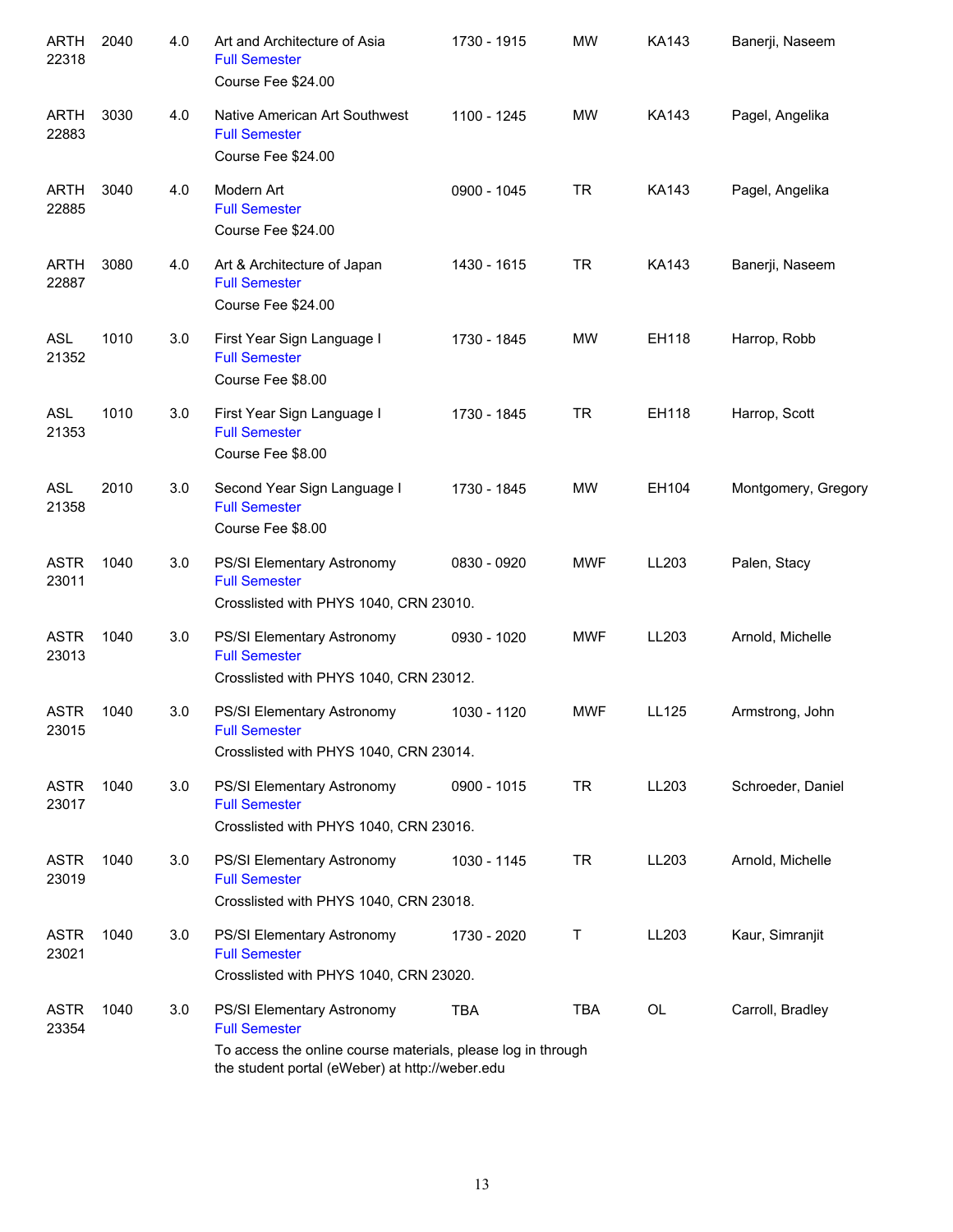| AT<br>23111 | 1300 | 2.0 | First Aid: Resp to Emergencies<br><b>Block 1</b>                                                                                                                                                                                                                                                                                               | 0800 - 1700 | S           | <b>SW68</b>  | Stone, Lester          |
|-------------|------|-----|------------------------------------------------------------------------------------------------------------------------------------------------------------------------------------------------------------------------------------------------------------------------------------------------------------------------------------------------|-------------|-------------|--------------|------------------------|
|             |      |     | Lab Fee \$15.00. Class only meets Saturday August 28 and<br>Saturday, September 11 all day.                                                                                                                                                                                                                                                    |             |             |              |                        |
| AT<br>23120 | 1500 | 2.0 | Intro to Athletic Training<br><b>Full Semester</b><br>\$10 Lab Fee                                                                                                                                                                                                                                                                             | 1330 - 1420 | <b>MW</b>   | <b>SW34</b>  | Hamson-Utley, Jennifer |
| AT<br>23121 | 2300 | 3.0 | <b>Emergency Response</b><br><b>Full Semester</b><br>\$30 Lab Fee                                                                                                                                                                                                                                                                              | 1800 - 2040 | M           | <b>SW68</b>  | Bass, Joel             |
| AT<br>23124 | 2300 | 3.0 | <b>Emergency Response</b><br><b>Full Semester</b><br>\$30 Lab Fee                                                                                                                                                                                                                                                                              | 1730 - 2010 | Τ           | <b>SW68</b>  | Hansen, Shannon        |
| AT<br>23128 | 2300 | 3.0 | <b>Emergency Response</b><br><b>Full Semester</b><br>\$30 Lab Fee                                                                                                                                                                                                                                                                              | 1730 - 2010 | W           | <b>SW68</b>  | Stone, Lester          |
| AT<br>23142 | 2300 | 3.0 | <b>Emergency Response</b><br><b>Full Semester</b><br>\$30 Lab Fee                                                                                                                                                                                                                                                                              | 1730 - 2010 | $\mathsf R$ | <b>SW68</b>  | Stone, Lester          |
| AT<br>23488 | 2500 | 2.0 | CBL Clinical Applctn. of AT II<br><b>Full Semester</b>                                                                                                                                                                                                                                                                                         | 1800 - 1945 | M           | <b>SW117</b> | Weir, Nancy            |
|             |      |     | Course Fee \$40.00<br>CBL stands for Community-Based Learning which means that<br>students engage in meaningful community service that is<br>connected to specific course objectives. See http://www.<br>weber.edu/CommunityInvolvement/CBL_Designation.html for a<br>full list of CBL designated courses.                                     |             |             |              |                        |
| AT<br>23154 | 3200 | 3.0 | Psychology of Sport & Injury<br><b>Full Semester</b><br>Course Fee \$15.00                                                                                                                                                                                                                                                                     | 1800 - 2050 | M           | ED303        | Hamson-Utley, Jennifer |
| AT<br>23149 | 3300 | 3.0 | Eval & Care/Lower Extremity<br><b>Full Semester</b>                                                                                                                                                                                                                                                                                            | 0730 - 0850 | <b>TR</b>   | <b>SW117</b> | Bass, Joel             |
| AT<br>23151 | 3300 | 3.0 | Eval & Care/Lower Extremity<br><b>Full Semester</b>                                                                                                                                                                                                                                                                                            | 1330 - 1450 | <b>TR</b>   | <b>SW117</b> | Hamson-Utley, Jennifer |
| AT<br>23155 | 3500 | 3.0 | CBL Clinical Applctn. of AT IV<br><b>Full Semester</b><br>CBL stands for Community-Based Learning which means that<br>students engage in meaningful community service that is<br>connected to specific course objectives. See http://www.<br>weber.edu/CommunityInvolvement/CBL_Designation.html for a<br>full list of CBL designated courses. | 0900 - 1050 | Τ           | <b>SW68</b>  | Ingram, Teresa         |
| AT<br>23157 | 3600 | 2.0 | Ergonomics for Health/Safety<br><b>Full Semester</b>                                                                                                                                                                                                                                                                                           | 1230 - 1320 | <b>TR</b>   | <b>SB12</b>  | Smith, Molly           |
| AT<br>23159 | 4100 | 3.0 | <b>Basic Therapeutic Modalities</b><br><b>Full Semester</b><br>\$20 Lab Fee                                                                                                                                                                                                                                                                    | 0830 - 0920 | MWF         | <b>SW117</b> | Speicher, Timothy      |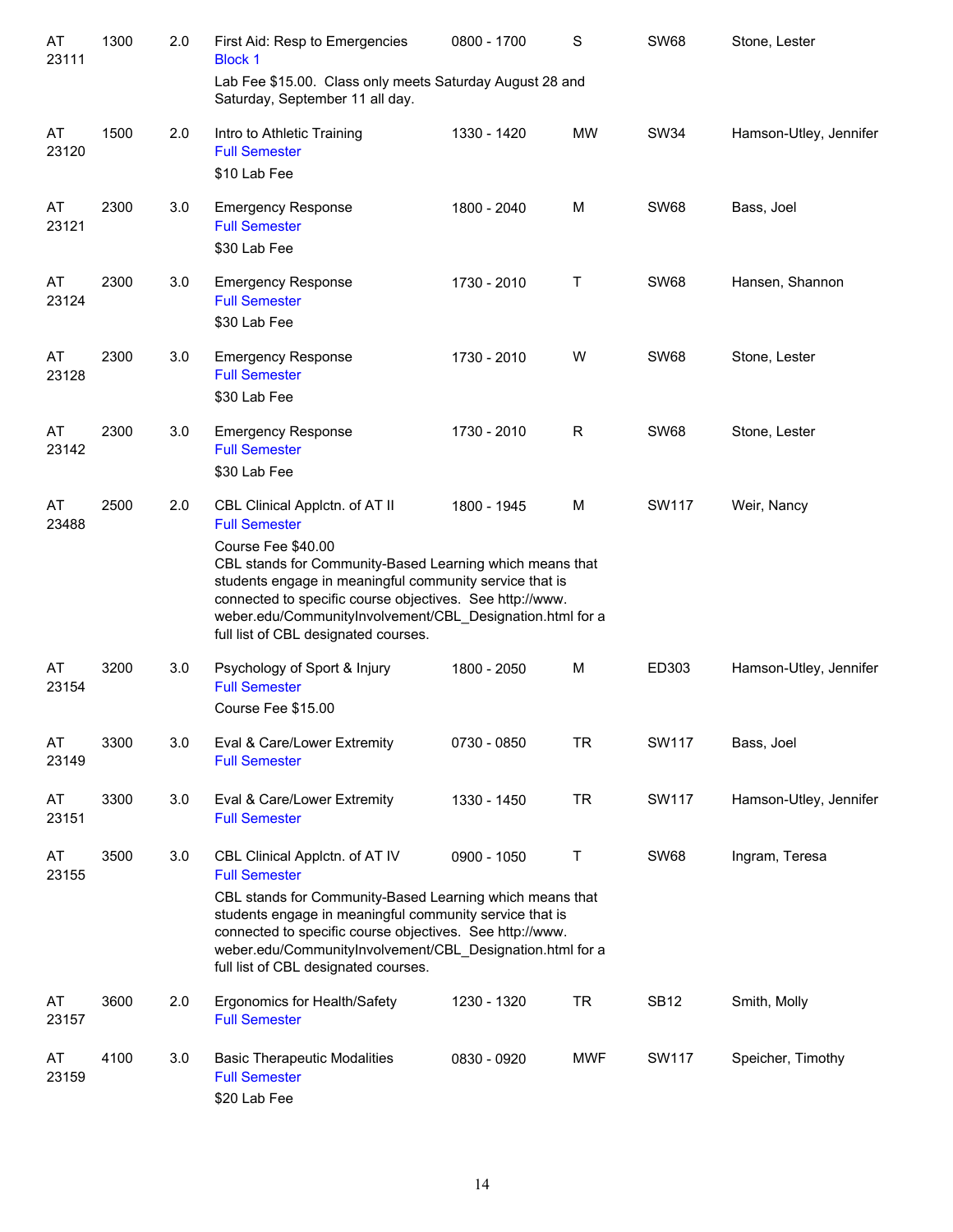| AT<br>23160          | 4100 | 3.0 | <b>Basic Therapeutic Modalities</b><br><b>Full Semester</b><br>\$20 Lab Fee                                                                                                                                                                                                                                                                                    | 1130 - 1220 | <b>MWF</b>   | <b>SW117</b> | Speicher, Timothy      |
|----------------------|------|-----|----------------------------------------------------------------------------------------------------------------------------------------------------------------------------------------------------------------------------------------------------------------------------------------------------------------------------------------------------------------|-------------|--------------|--------------|------------------------|
| AT<br>23163          | 4200 | 3.0 | Basic Rehab of Muscul Injuries<br><b>Full Semester</b><br>\$15 Lab Fee                                                                                                                                                                                                                                                                                         | 1800 - 2030 | Т            | <b>SW117</b> | Henderson, John        |
| AT<br>23172          | 4200 | 3.0 | Basic Rehab of Muscul Injuries<br><b>Full Semester</b><br>\$15 Lab Fee                                                                                                                                                                                                                                                                                         | 1800 - 2030 | $\mathsf{R}$ | <b>SW117</b> | Ferrin, Chariton       |
| AT<br>23167          | 4500 | 3.0 | CBL Clinical Applctn. of AT VI<br><b>Full Semester</b><br>\$15 Lab Fee<br>CBL stands for Community-Based Learning which means that<br>students engage in meaningful community service that is<br>connected to specific course objectives. See http://www.<br>weber.edu/CommunityInvolvement/CBL Designation.html for a<br>full list of CBL designated courses. | 0930 - 1020 | MW           | <b>SW117</b> | Speicher, Timothy      |
| AT<br>23168          | 4550 | 3.0 | General Medical Cond/Adv AT<br><b>Full Semester</b><br>\$15 Lab Fee                                                                                                                                                                                                                                                                                            | 0930 - 1020 | <b>MWF</b>   | <b>SW68</b>  | Weir, Nancy            |
| AT<br>23169          | 4600 | 3.0 | Administration & Mangmnt in AT<br><b>Full Semester</b>                                                                                                                                                                                                                                                                                                         | 0830 - 0930 | <b>MWF</b>   | SW116        | Herzog, Valerie        |
| AT<br>25507          | 4800 | 3.0 | Individual Projects<br><b>Full Semester</b>                                                                                                                                                                                                                                                                                                                    | <b>TBA</b>  | <b>TBA</b>   |              | Hamson-Utley, Jennifer |
| AT<br>23469          | 4990 | 1.0 | Senior Seminar<br><b>Full Semester</b><br>For Human Performance Management Majors                                                                                                                                                                                                                                                                              | 0830 - 0920 | Т            | <b>SW69</b>  | Smith, Molly           |
| AT<br>23170          | 4998 | 1.0 | <b>BOC Exam Preparation</b><br><b>Full Semester</b>                                                                                                                                                                                                                                                                                                            | 0930 - 1020 | $\mathsf F$  | <b>SW117</b> | Herzog, Valerie        |
| AT<br>23171          | 4999 | 1.0 | Critical Thinking for Injury M<br><b>Full Semester</b>                                                                                                                                                                                                                                                                                                         | 1230 - 1320 | M            | <b>SW117</b> | Hamson-Utley, Jennifer |
| ATHL<br>23620        | 1510 | 1.0 | Varsity Volleyball<br><b>Full Semester</b>                                                                                                                                                                                                                                                                                                                     | 1500 - 1800 | <b>MTWRF</b> | SW           | Givens, Albert         |
| <b>ATHL</b><br>23621 | 1520 | 1.0 | <b>Varsity Soccer</b><br><b>Full Semester</b>                                                                                                                                                                                                                                                                                                                  | 1500 - 1800 | <b>MTWRF</b> | SW           | Crompton, Peter        |
| <b>ATHL</b><br>23622 | 1570 | 1.0 | Varsity Basketball<br><b>Full Semester</b>                                                                                                                                                                                                                                                                                                                     | 1300 - 1500 | <b>MTWRF</b> | DC           | Taylor, Carla          |
| <b>ATHL</b><br>23623 | 1570 | 1.0 | Varsity Basketball<br><b>Full Semester</b>                                                                                                                                                                                                                                                                                                                     | 1500 - 1700 | <b>MTWRF</b> | DC           | Rahe, Randy            |
| <b>ATHL</b><br>23624 | 1575 | 1.0 | Rodeo I<br><b>Full Semester</b><br>Club Sports Rodeo participants                                                                                                                                                                                                                                                                                              | <b>TBA</b>  | <b>FS</b>    |              | Montgomery, Dennis     |
| <b>ATHL</b><br>23629 | 1580 | 1.0 | <b>Varsity Cross Country</b><br><b>Full Semester</b>                                                                                                                                                                                                                                                                                                           | <b>TBA</b>  | <b>MTWRF</b> | SK           | Pilkington, Paul       |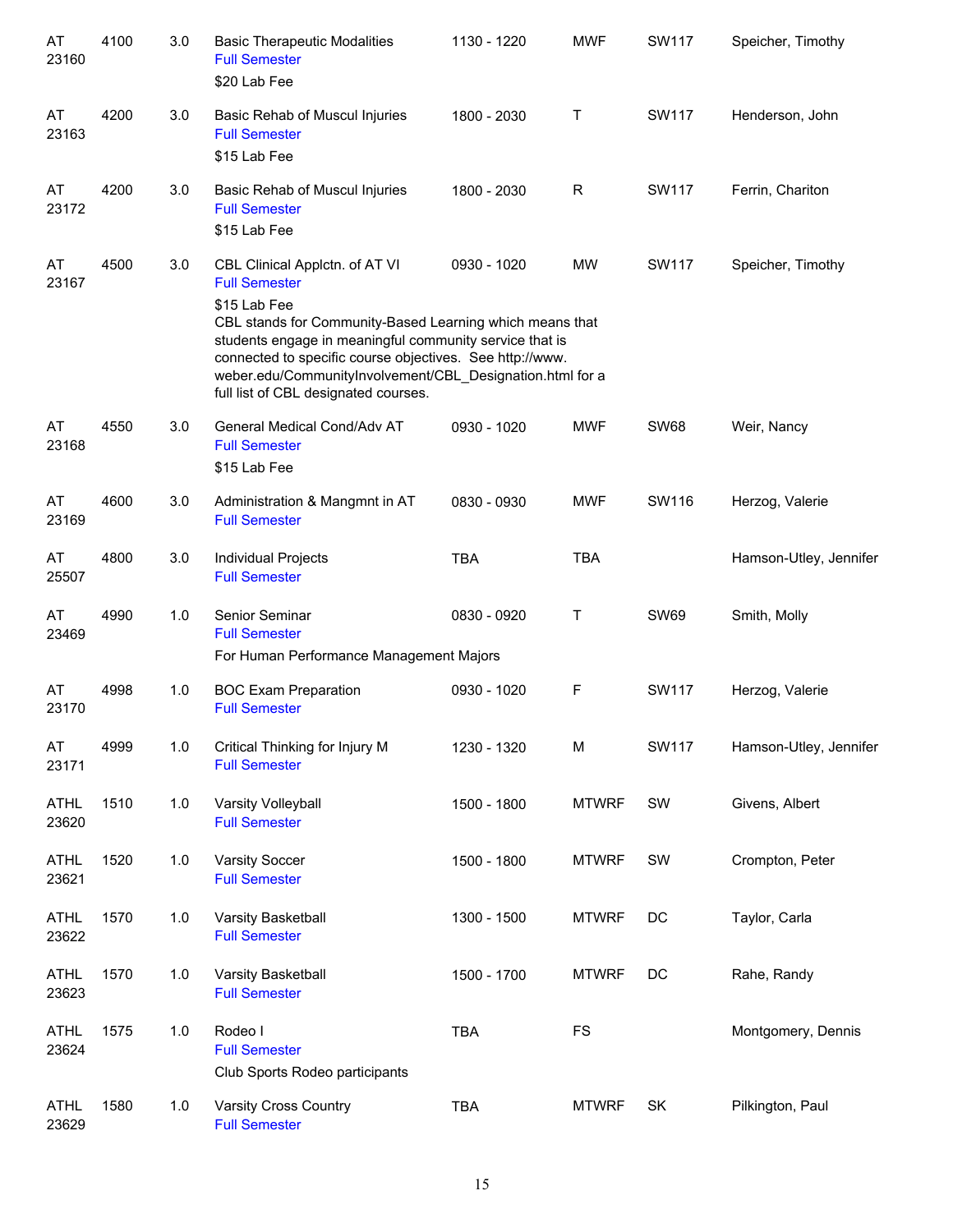| ATHL<br>23630        | 1580 | 1.0 | Varsity Cross Country<br><b>Full Semester</b>                                                                                                                           | <b>TBA</b>  | <b>MTWRF</b> | SK            | Pilkington, Paul |
|----------------------|------|-----|-------------------------------------------------------------------------------------------------------------------------------------------------------------------------|-------------|--------------|---------------|------------------|
| <b>ATHL</b><br>23625 | 1590 | 1.0 | <b>Varsity Football</b><br><b>Full Semester</b>                                                                                                                         | 1400 - 1900 | <b>MTWRF</b> | <b>SK</b>     | McBride, Ronald  |
| ATHL<br>23626        | 1630 | 1.0 | <b>Varsity Tennis</b><br><b>Full Semester</b>                                                                                                                           | 1400 - 1600 | <b>MTWRF</b> |               | Burnham, Jared   |
| ATHL<br>23627        | 1760 | 1.0 | Varsity Cheer/Dance<br><b>Full Semester</b><br>Spirit Squad                                                                                                             | <b>TBA</b>  | <b>MWF</b>   | <b>SBFA</b>   | Willis, Summer   |
| <b>ATTC</b><br>21101 | 3000 | 1.0 | Intro to Auto Technology<br><b>Full Semester</b><br>Course Fee \$5.00                                                                                                   | 1230 - 1315 | Τ            | <b>TE214</b>  | Kelly, John      |
| <b>ATTC</b><br>23289 | 3000 | 1.0 | Intro to Auto Technology<br><b>Full Semester</b>                                                                                                                        | <b>TBA</b>  | <b>TBA</b>   | OL            | Kelly, John      |
|                      |      |     | To access the online course materials, please log in through<br>the student portal (eWeber) at http://weber.edu<br>Course Fee \$5.00                                    |             |              |               |                  |
| <b>ATTC</b><br>21104 | 3260 | 3.0 | <b>Advanced Electrical Systems</b><br><b>Full Semester</b><br>Course Fee \$45.00                                                                                        | 1330 - 1610 | W            | <b>TE214</b>  | Kelly, John      |
| <b>ATTC</b><br>21431 | 3280 | 3.0 | Adv. Painting and Refinishing<br><b>Block 2</b><br>Course Fee \$90.00                                                                                                   | 1330 - 1610 | <b>TR</b>    | <b>TE219R</b> | Tate, Justin     |
| <b>ATTC</b><br>23290 | 3520 | 3.0 | <b>Fleet Management</b><br><b>Full Semester</b>                                                                                                                         | <b>TBA</b>  | <b>TBA</b>   | OL            | Kelly, John      |
|                      |      |     | To access the online oourse materials, please log in through<br>the student portal (eWeber) at http://weber.edu                                                         |             |              |               |                  |
| ATTC<br>21433        | 3680 | 3.0 | Adv. Damage Analysis/Estmtg<br><b>Block 1</b><br>Course Fee \$90.00                                                                                                     | 1830 - 2120 | <b>TR</b>    | <b>TE219R</b> | Robinette, David |
| <b>ATTC</b><br>21107 | 3760 | 3.0 | Adv. Automotive Technologies<br><b>Full Semester</b><br>Course Fee \$30.00                                                                                              | 1330 - 1610 | Т            | <b>TE214</b>  | Kelly, John      |
| <b>ATTC</b><br>23291 | 3760 | 3.0 | Adv. Automotive Technologies<br><b>Full Semester</b><br>To access the online course materials, please log in through<br>the student portal (eWeber) at http://weber.edu | TBA         | <b>TBA</b>   | OL            | Kelly, John      |
| <b>ATTC</b><br>21112 | 4560 | 3.0 | Course Fee \$30.00<br><b>Advanced Propulsion Systems</b><br><b>Full Semester</b><br>Course Fee \$15.00                                                                  | 1330 - 1610 | $\mathsf{R}$ | <b>TE214</b>  | Kelly, John      |
| <b>ATTC</b><br>21488 | 4830 | 3.0 | <b>Directed Readings</b><br><b>Full Semester</b>                                                                                                                        | <b>TBA</b>  | <b>TBA</b>   |               | Kelly, John      |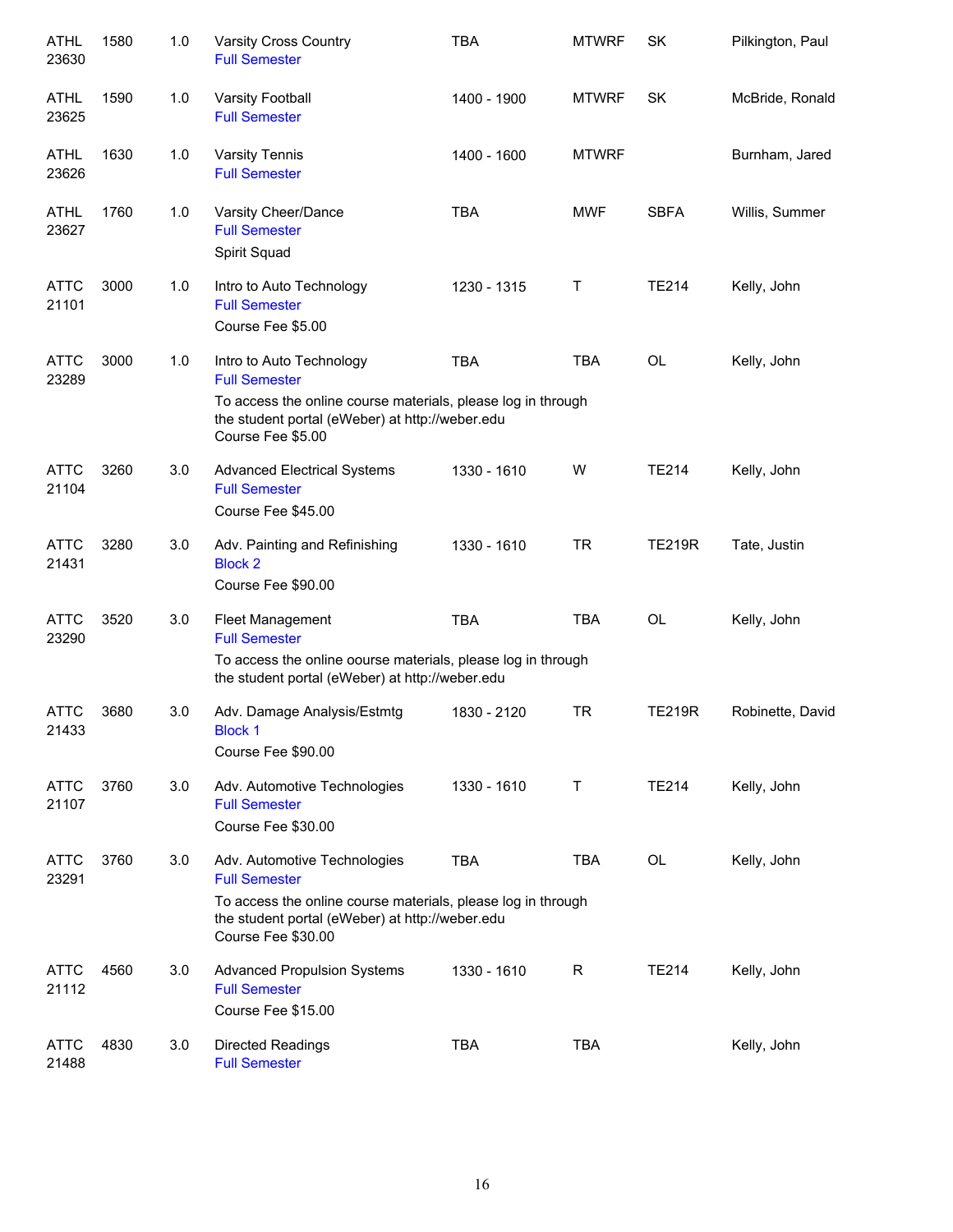| <b>AUSV</b><br>21118 | 1000 | 3.0 | Intro to Automotive Service<br><b>Block 1</b><br>Class for GM & Toyota T-TEN Students ONLY.     | 1330 - 1610 | <b>MW</b>    | <b>TE215H</b> | Grundvig, Joseph |
|----------------------|------|-----|-------------------------------------------------------------------------------------------------|-------------|--------------|---------------|------------------|
| <b>AUSV</b><br>21145 | 1000 | 3.0 | Intro to Automotive Service<br><b>Block 1</b><br>Class for Chrysler CAP students ONLY.          | 1630 - 2120 | <b>MTWRF</b> | <b>TE217C</b> | Hadzik, Scott    |
| <b>AUSV</b><br>21222 | 1000 | 3.0 | Intro to Automotive Service<br><b>Block 1</b><br>Class for ATEP Independent Shop Students ONLY. | 1630 - 2120 | <b>MTWRF</b> | <b>TE215H</b> | Speigle, William |
| <b>AUSV</b><br>21239 | 1001 | 2.0 | <b>Collision Repair Fund/Estimtng</b><br><b>Full Semester</b><br>Course Fee \$109.00            | 1930 - 2020 | M            | <b>TE219R</b> | Tate, Justin     |
| <b>AUSV</b><br>21242 | 1080 | 4.0 | Non-Structural I<br><b>Block 2</b><br>Course Fee \$159.00                                       | 0730 - 1200 | <b>TWR</b>   | <b>TE219R</b> | Tate, Justin     |
| <b>AUSV</b><br>21245 | 1085 | 4.0 | Painting and Refinishing I<br><b>Block 1</b><br>Course Fee \$159.00                             | 0730 - 1200 | <b>TWR</b>   | <b>TE219R</b> | Tate, Justin     |
| <b>AUSV</b><br>21226 | 1120 | 3.0 | <b>Automotive Engines</b><br><b>Block 2</b><br>Course Fee \$77.00                               | 1630 - 2120 | <b>MTWRF</b> | <b>TE215H</b> | Speigle, William |
| <b>AUSV</b><br>21146 | 1150 | 3.0 | DaimlerChrysler Engines<br><b>Block 2</b><br>Course Fee \$77.00                                 | 1630 - 2120 | <b>MTWRF</b> | <b>TE217C</b> | Hadzik, Scott    |
| <b>AUSV</b><br>21139 | 1160 | 4.0 | <b>Toyota Engines</b><br><b>Block 1</b><br>Course Fee \$77.00                                   | 0730 - 1200 | <b>MTWRF</b> | <b>TE215H</b> | Grundvig, Joseph |
| <b>AUSV</b><br>21067 | 1220 | 3.0 | Automotive Manual Drivetrain<br><b>Block 1</b><br>Course Fee \$77.00                            | 1630 - 2120 | <b>TWR</b>   | <b>TE214</b>  | Stuart, Steven   |
| <b>AUSV</b><br>21062 | 1240 | 3.0 | <b>GM Manual Drivetrain Systems</b><br><b>Block 1</b><br>Course Fee \$77.00                     | 0730 - 1200 | <b>MTWRF</b> | <b>TE217C</b> | Stuart, Steven   |
| AUSV<br>20882        | 1300 | 3.0 | <b>Technical Mathematics</b><br><b>Block 1</b><br>This Course for GM/Toyota Students            | 1330 - 1610 | <b>TR</b>    | <b>TE202D</b> | Stuart, Steven   |
| AUSV<br>20883        | 1300 | 3.0 | <b>Technical Mathematics</b><br><b>Block 2</b><br>This class for ATEP, Collision, CAP Students. | 1330 - 1610 | TR           | <b>TE202D</b> | Stuart, Steven   |
| AUSV<br>21230        | 1320 | 4.0 | SI Automotive Electronics<br><b>Block 1</b><br>Course Fee \$87.00                               | 1630 - 2120 | <b>MTWRF</b> | <b>TE215H</b> | Speigle, William |
| <b>AUSV</b><br>21132 | 1340 | 4.0 | SI GM Automotive Electronics<br><b>Full Semester</b><br>Course Fee \$87.00                      | 0730 - 1200 | <b>MTWRF</b> | <b>TE215H</b> | Grundvig, Joseph |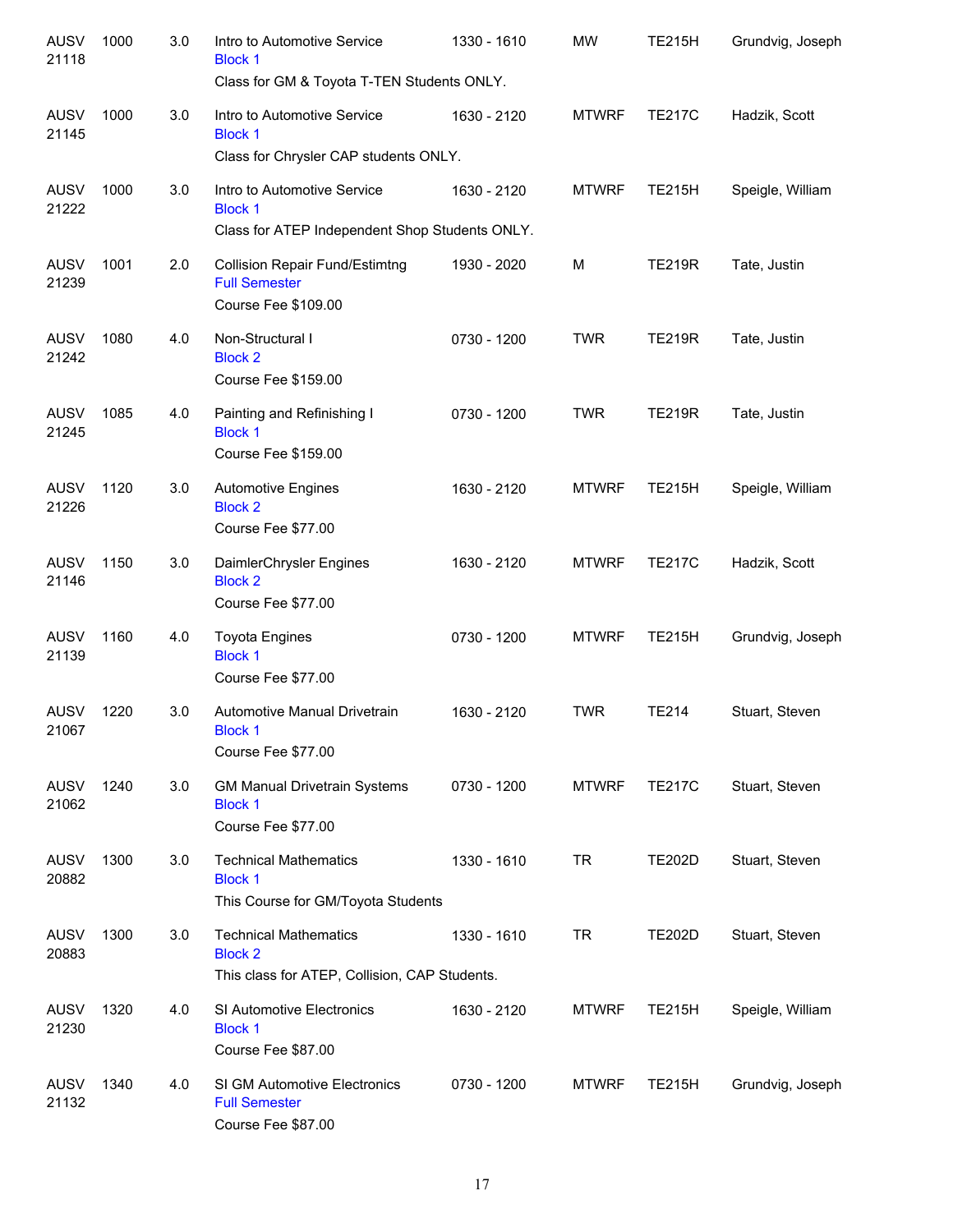| <b>AUSV</b><br>21147 | 1350 | 4.0 | SI Chrysler Automotive Electro<br><b>Block 1</b><br>Course Fee \$87.00                                                                                                        | 1630 - 2120 | <b>MTWRF</b> | <b>TE217C</b> | Hadzik, Scott     |
|----------------------|------|-----|-------------------------------------------------------------------------------------------------------------------------------------------------------------------------------|-------------|--------------|---------------|-------------------|
| <b>AUSV</b><br>21141 | 1360 | 4.0 | SI Toyota Automotive Electron<br><b>Block 1</b><br>Course Fee \$87.00                                                                                                         | 0730 - 1320 | <b>MTWRF</b> | <b>TE202D</b> | Roner, Kevin      |
| <b>AUSV</b><br>21234 | 2020 | 3.0 | <b>Engine Control Systems</b><br><b>Block 2</b><br>Course Fee \$77.00                                                                                                         | 1630 - 2120 | <b>MTWRF</b> | <b>TE215H</b> | Speigle, William  |
| <b>AUSV</b><br>21193 | 2050 | 3.0 | Chrysler Engine Control System<br><b>Block 2</b><br>Course Fee \$77.00                                                                                                        | 1630 - 2120 | <b>MTWRF</b> | <b>TE217C</b> | Hadzik, Scott     |
| <b>AUSV</b><br>21144 | 2060 | 6.0 | Toyota Engine Control Systems<br><b>Full Semester</b><br>Coure Fee \$77.00                                                                                                    | 0730 - 1320 | <b>MTWRF</b> | <b>TE202D</b> | Roner, Kevin      |
| AUSV<br>21237        | 2120 | 3.0 | Auto Elect/Body Control System<br><b>Block 1</b><br>Course Fee \$30.00                                                                                                        | 1630 - 2120 | <b>MTWRF</b> | <b>TE215H</b> | Speigle, William  |
| AUSV<br>21134        | 2140 | 3.0 | GM Electr/Body Control Systems<br><b>Block 2</b><br>Course Fee \$30.00                                                                                                        | 0730 - 1200 | <b>MTWRF</b> | <b>TE215H</b> | Grundvig, Joseph  |
| <b>AUSV</b><br>21195 | 2150 | 3.0 | Chrysler Elect/Body Control Sy<br><b>Block 1</b><br>Course Fee \$30.00                                                                                                        | 1630 - 2120 | <b>MTWRF</b> | <b>TE217C</b> | Hadzik, Scott     |
| <b>AUSV</b><br>21143 | 2160 | 3.0 | Toyota Electr/Body Control Sys<br><b>Block 1</b><br>Course Fee \$30.00                                                                                                        | 0730 - 1320 | <b>MTWRF</b> | <b>TE202D</b> | Roner, Kevin      |
| <b>AUSV</b><br>21430 | 2180 | 3.0 | Structural Analysis II<br><b>Block 1</b><br>Course Fee \$75.00                                                                                                                | 1330 - 1610 | <b>TWR</b>   | <b>TE219R</b> | Tate, Justin      |
| <b>AUSV</b><br>21072 | 2540 | 4.0 | <b>GM Automatic Transmissions</b><br><b>Block 1</b><br>Course Fee \$87.00                                                                                                     | 0730 - 1200 | <b>MTWRF</b> | <b>TE217C</b> | Kelly, John       |
| <b>AUSV</b><br>21136 | 2880 | 3.0 | Cooperative Practicum<br><b>Block 2</b>                                                                                                                                       | <b>TBA</b>  | <b>TBA</b>   |               | Grundvig, Joseph  |
| <b>BIS</b><br>20433  | 3800 | 2.0 | BIS Capstone & Grad Prep<br><b>Full Semester</b><br>To access the course materials, log into the Student Portal<br>(eWeber) at http://weber.edu and select "Current Students" | <b>TBA</b>  | TBA          | OL            | Sitzman, Kathleen |
| <b>BIS</b><br>24135  | 4800 | 3.0 | <b>BIS Senior Capstone</b><br><b>Full Semester</b>                                                                                                                            | <b>TBA</b>  | <b>TBA</b>   |               | Sitzman, Kathleen |
| <b>BSAD</b><br>22597 | 1010 | 3.0 | <b>Introduction To Business</b><br><b>Full Semester</b>                                                                                                                       | 1030 - 1145 | <b>TR</b>    | <b>WB116</b>  | Powell, Sandra    |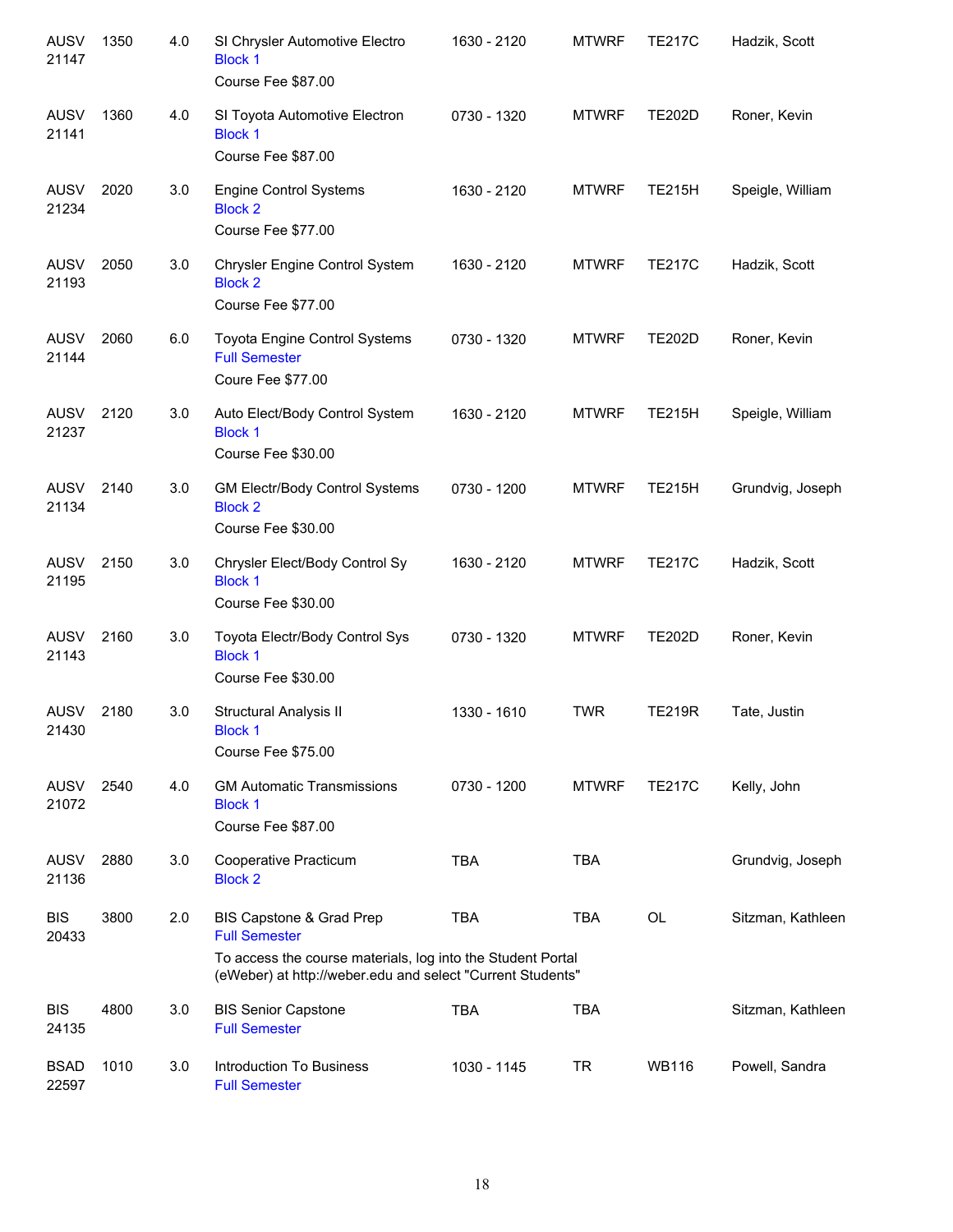| <b>BSAD</b><br>24021 | 1010 | 3.0 | <b>Introduction To Business</b><br><b>Full Semester</b>                                                                                                            | <b>TBA</b>  | <b>TBA</b> | <b>OL</b>    | Davis, Brian     |
|----------------------|------|-----|--------------------------------------------------------------------------------------------------------------------------------------------------------------------|-------------|------------|--------------|------------------|
|                      |      |     | To access the online course materials, please log in through<br>the student portal (eWeber) at http://weber.edu                                                    |             |            |              |                  |
| <b>BSAD</b><br>24278 | 1010 | 3.0 | <b>Introduction To Business</b><br><b>Full Semester</b>                                                                                                            | 0900 - 1015 | <b>TR</b>  | <b>WB113</b> | Powell, Sandra   |
| <b>BSAD</b><br>23913 | 2704 | 1.0 | TD Info Resource in Bus Discip<br><b>Block 1</b>                                                                                                                   | <b>TBA</b>  | <b>TBA</b> | <b>OL</b>    | Hahn, Edward     |
|                      |      |     | To access the online course materials, please log in through<br>the student portal (eWeber) at http://weber.edu<br>This class is crosslisted with Libs 2704/22079. |             |            |              |                  |
| <b>BSAD</b><br>23925 | 2704 | 1.0 | TD Info Resource in Bus Discip<br><b>Block 2</b>                                                                                                                   | <b>TBA</b>  | <b>TBA</b> | <b>OL</b>    | Hahn, Edward     |
|                      |      |     | To access the online course materials, please log in through<br>the student portal (eWeber) at http://weber.edu<br>This class is crosslisted with Libs 2704/22080. |             |            |              |                  |
| <b>BSAD</b><br>22587 | 2899 | 0.0 | <b>Business Foundations Assessmnt</b><br><b>Full Semester</b>                                                                                                      | <b>TBA</b>  | <b>TBA</b> |              | Nowell, Clifford |
| <b>BSAD</b><br>24022 | 3000 | 3.0 | <b>Small Business Management</b><br><b>Full Semester</b>                                                                                                           | <b>TBA</b>  | <b>TBA</b> | <b>OL</b>    | Addams, H        |
|                      |      |     | To access the online course materials, please log in through<br>the student portal (eWeber) at http://weber.edu                                                    |             |            |              |                  |
| <b>BSAD</b><br>22648 | 3200 | 3.0 | <b>Legal Environment of Business</b><br><b>Full Semester</b>                                                                                                       | 0730 - 0820 | <b>MWF</b> | <b>WB104</b> | Knowles, David   |
| <b>BSAD</b><br>22652 | 3200 | 3.0 | <b>Legal Environment of Business</b><br><b>Full Semester</b>                                                                                                       | 1030 - 1145 | <b>TR</b>  | <b>WB121</b> | Pace, Ryan       |
| <b>BSAD</b><br>24023 | 3200 | 3.0 | <b>Legal Environment of Business</b><br><b>Full Semester</b>                                                                                                       | <b>TBA</b>  | <b>TBA</b> | <b>OL</b>    | Junk, Michael    |
|                      |      |     | To access the online course materials, please log in through<br>the student portal (eWeber) at http://weber.edu                                                    |             |            |              |                  |
| <b>BSAD</b><br>24351 | 3200 | 3.0 | <b>Legal Environment of Business</b><br><b>Full Semester</b>                                                                                                       | 1730 - 2010 | W          | <b>WB103</b> | Dove, Kenyon     |
| <b>BSAD</b><br>22654 | 3330 | 3.0 | Bus Ethics & Environ Respons<br><b>Full Semester</b>                                                                                                               | 0930 - 1020 | <b>MWF</b> | <b>WB121</b> | Powell, Sandra   |
| <b>BSAD</b><br>22657 | 3330 | 3.0 | Bus Ethics & Environ Respons<br><b>Full Semester</b>                                                                                                               | 1030 - 1120 | <b>MWF</b> | <b>WB121</b> | Powell, Sandra   |
| <b>BSAD</b><br>24024 | 3500 | 3.0 | SI Intro to Business Research<br><b>Full Semester</b>                                                                                                              | 1730 - 2010 | Τ          | D02106       | Valentin, Erhard |
| <b>BSAD</b><br>22658 | 4210 | 3.0 | Survey of Business Law<br><b>Full Semester</b>                                                                                                                     | 0730 - 0820 | <b>MWF</b> | <b>WB103</b> | Johnson, Blain   |
| <b>BSAD</b><br>22659 | 4210 | 3.0 | Survey of Business Law<br><b>Full Semester</b>                                                                                                                     | 0900 - 1015 | <b>TR</b>  | <b>WB117</b> | Pace, Ryan       |
| <b>BSAD</b><br>22660 | 4620 | 1.0 | <b>Executive Lectures</b><br><b>Full Semester</b>                                                                                                                  | 1200 - 1315 | R          | WB206        | Nowell, Clifford |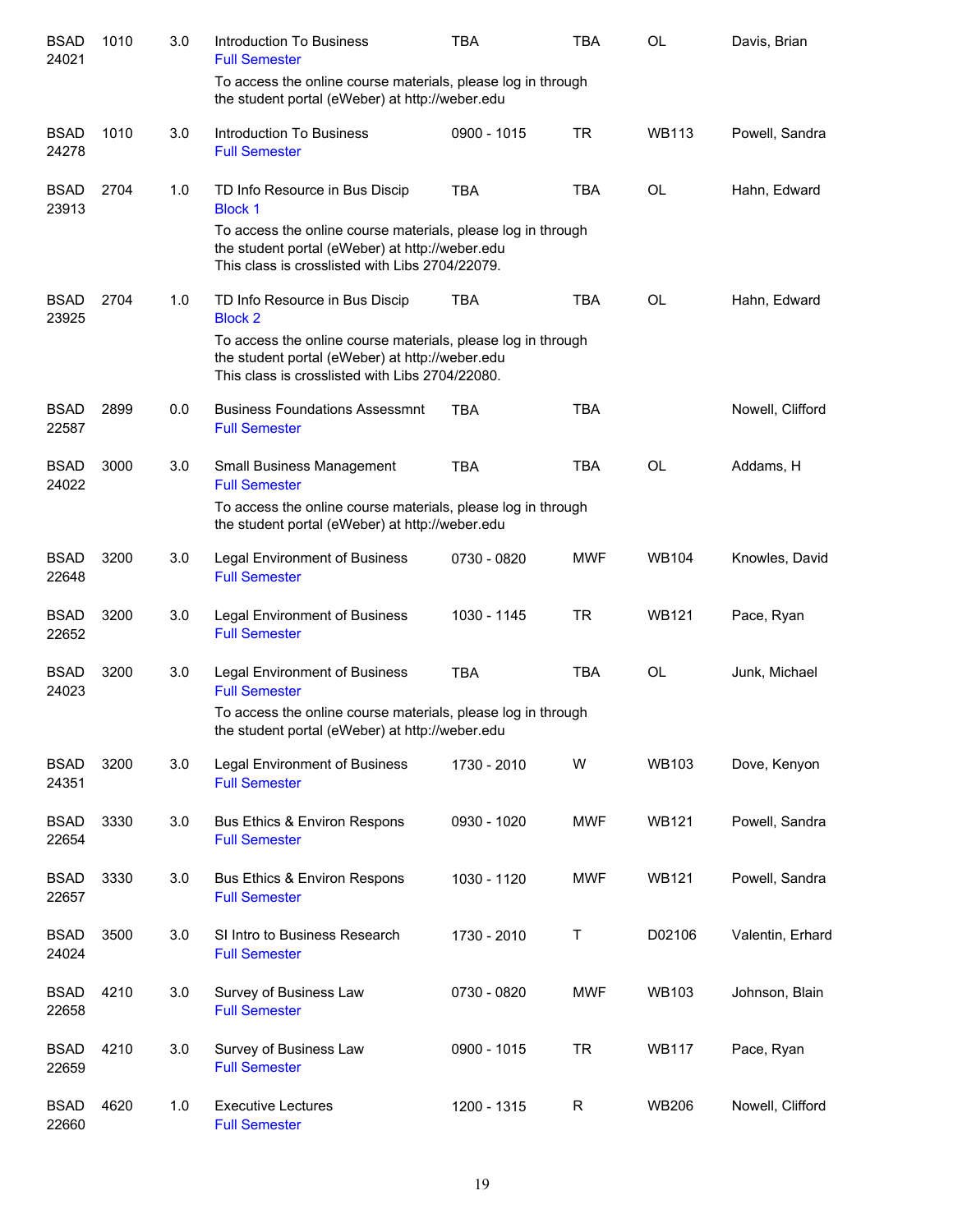| <b>BSAD</b><br>24025 | 4620 | 1.0 | <b>Executive Lectures</b><br><b>Full Semester</b>                                                               | 1730 - 1820 | M          | D02110       | Davis, Bruce      |
|----------------------|------|-----|-----------------------------------------------------------------------------------------------------------------|-------------|------------|--------------|-------------------|
| <b>BSAD</b><br>24026 | 4620 | 1.0 | <b>Executive Lectures</b><br><b>Full Semester</b>                                                               | <b>TBA</b>  | <b>TBA</b> | <b>OL</b>    | Nowell, Clifford  |
|                      |      |     | To access the online course materials, please log in through<br>the student portal (eWeber) at http://weber.edu |             |            |              |                   |
| <b>BSAD</b><br>22765 | 4680 | 3.0 | <b>Small Business Diagnostics</b><br><b>Full Semester</b>                                                       | <b>TBA</b>  | <b>TBA</b> | <b>WB218</b> | King, Beverly     |
| <b>BSAD</b><br>22661 | 4780 | 3.0 | Strategic Management<br><b>Full Semester</b>                                                                    | 1030 - 1145 | <b>TR</b>  | <b>WB117</b> | Dixon, Rolf       |
| <b>BSAD</b><br>24193 | 4780 | 3.0 | Strategic Management<br><b>Full Semester</b><br>To access the online course materials, please log in through    | <b>TBA</b>  | <b>TBA</b> | <b>OL</b>    | Valentin, Erhard  |
|                      |      |     | the student portal (eWeber) at http://weber.edu                                                                 |             |            |              |                   |
| <b>BTNY</b><br>21258 | 1203 | 3.0 | LS Plant Biology<br><b>Full Semester</b>                                                                        | 0830 - 0920 | <b>MWF</b> | LL129        | Gatherum, Dawn    |
| <b>BTNY</b><br>21261 | 1203 | 3.0 | LS Plant Biology<br><b>Full Semester</b>                                                                        | 0930 - 1020 | <b>MWF</b> | LL129        | Deckert, Ron      |
| <b>BTNY</b><br>21265 | 1303 | 3.0 | LS Plants in Human Affairs<br><b>Full Semester</b>                                                              | 0900 - 1015 | <b>TR</b>  | LL129        | Deckert, Ron      |
| <b>BTNY</b><br>24097 | 1303 | 3.0 | LS Plants in Human Affairs<br><b>Full Semester</b>                                                              | <b>TBA</b>  | <b>TBA</b> | <b>OL</b>    | Gatherum, Dawn    |
|                      |      |     | To access the online course materials, please log in through<br>the student portal (eWeber) at http://weber.edu |             |            |              |                   |
| <b>BTNY</b><br>21269 | 1403 | 3.0 | LS Enviroment Appreciation<br><b>Full Semester</b>                                                              | 0930 - 1020 | <b>MWF</b> | LL126        | Gatherum, Dawn    |
| <b>BTNY</b><br>21270 | 1403 | 4.0 | <b>LS Enviroment Appreciation</b><br><b>Full Semester</b>                                                       | 0930 - 1020 | <b>MWF</b> | LL126        | Gatherum, Dawn    |
|                      |      |     | Instructor approval required.                                                                                   |             |            |              |                   |
| <b>BTNY</b><br>21273 | 1403 | 3.0 | LS Enviroment Appreciation<br><b>Full Semester</b>                                                              | 1130 - 1220 | <b>MWF</b> | LL126        | Wachocki, Barbara |
| <b>BTNY</b><br>21275 | 1403 | 4.0 | LS Enviroment Appreciation<br><b>Full Semester</b><br>Instructor approval required.                             | 1130 - 1220 | <b>MWF</b> | LL126        | Wachocki, Barbara |
| <b>BTNY</b><br>21277 | 1403 | 3.0 | <b>LS Enviroment Appreciation</b><br><b>Full Semester</b>                                                       | 1200 - 1315 | <b>TR</b>  | LL126        | Gatherum, Dawn    |
| <b>BTNY</b><br>21278 | 1403 | 4.0 | LS Enviroment Appreciation<br><b>Full Semester</b><br>Instructor approval required.                             | 1200 - 1315 | <b>TR</b>  | LL126        | Gatherum, Dawn    |
| <b>BTNY</b><br>21279 | 1403 | 3.0 | <b>LS Enviroment Appreciation</b><br><b>Full Semester</b>                                                       | 1730 - 2010 | Τ          | LL129        | Wachocki, Barbara |
| <b>BTNY</b><br>24136 | 1403 | 3.0 | <b>LS Enviroment Appreciation</b><br><b>Full Semester</b>                                                       | 1030 - 1145 | <b>TR</b>  | WW116        | Wachocki, Barbara |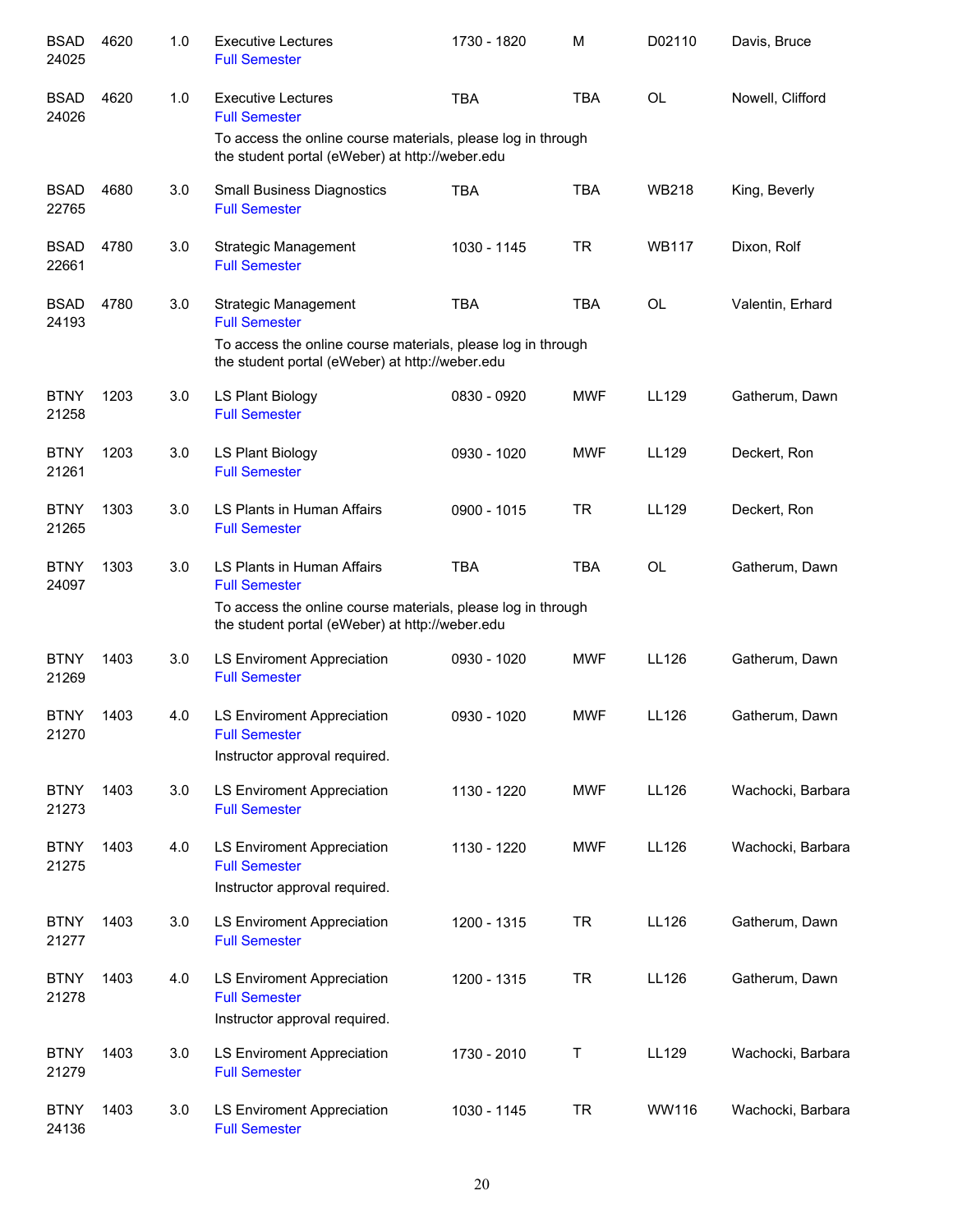| <b>BTNY</b><br>24137 | 1403 | 3.0 | LS Enviroment Appreciation<br><b>Full Semester</b>                                                                                                  | 1730 - 2010                | W                      | D02301                       | Gatherum, Dawn    |
|----------------------|------|-----|-----------------------------------------------------------------------------------------------------------------------------------------------------|----------------------------|------------------------|------------------------------|-------------------|
| <b>BTNY</b><br>21282 | 2104 | 4.0 | SI Plant Form and Function<br><b>Full Semester</b>                                                                                                  | 1230 - 1420                | <b>MWF</b>             | <b>SL421</b>                 | Harley, Suzanne   |
|                      |      |     | Integrated lecture and lab. Lab fee \$20.00.<br>Lab: Wednesdays and Fridays from 12:30 - 2:20.                                                      |                            |                        |                              |                   |
| <b>BTNY</b><br>21283 | 2114 | 4.0 | SI Evolutionary Survey Plants<br><b>Full Semester</b>                                                                                               | 1030 - 1220                | <b>MWF</b>             | <b>SL421</b>                 | Clark, Stephen    |
|                      |      |     | Integrated lecture and lab. Lab fee \$20.00.<br>Lab: Wednesdays and Fridays from 10:30 - 12:20.                                                     |                            |                        |                              |                   |
| <b>BTNY</b><br>21284 | 2121 | 1.0 | <b>Career Planning for Botanists</b><br><b>Full Semester</b>                                                                                        | 1330 - 1420                | W                      | <b>SL424</b>                 | Wachocki, Barbara |
| <b>BTNY</b><br>21285 | 2303 | 3.0 | DV Ethnobotany<br><b>Full Semester</b>                                                                                                              | 0900 - 1015                | <b>TR</b>              | <b>SL424</b>                 | Clark, Stephen    |
| <b>BTNY</b><br>21286 | 2413 | 3.0 | Natural Resource Management<br><b>Full Semester</b>                                                                                                 | 1030 - 1145                | <b>TR</b>              | <b>SL424</b>                 | Clark, Stephen    |
| <b>BTNY</b><br>21291 | 2600 | 1.0 | Laboratory Safety<br><b>Full Semester</b>                                                                                                           | 1230 - 1320                | M                      | LL129                        | Wachocki, Barbara |
| <b>BTNY</b><br>21302 | 2830 | 1.0 | Readings In Botany<br><b>Full Semester</b>                                                                                                          | <b>TBA</b>                 | <b>TBA</b>             |                              | Wachocki, Barbara |
| <b>BTNY</b><br>21308 | 3105 | 5.0 | Anatomy/Morphology Vasc Plants<br><b>Full Semester</b>                                                                                              | 1200 - 1315<br>1330 - 1520 | <b>TR</b><br><b>TR</b> | <b>SL424</b><br><b>SL424</b> | Deckert, Ron      |
|                      |      |     | Prereq: Botany SI2104.<br>Lab: Tuesdays and Thursdays from 1:30 pm - 3:20 pm.                                                                       |                            |                        |                              |                   |
| <b>BTNY</b><br>21315 | 3214 | 4.0 | Soils<br><b>Full Semester</b>                                                                                                                       | 1130 - 1220<br>1230 - 1520 | <b>MWF</b><br>M        | <b>SL424</b><br><b>SL425</b> | Gatherum, Dawn    |
|                      |      |     | Prereq: Botany SI2114, or Geosci PS/SI1110 and Chem<br>PS/SI 1110 or Chem PS/SI1210.<br>Lab: Mondays from 12:30 pm - 3:20 pm.                       |                            |                        |                              |                   |
| <b>BTNY</b><br>21324 | 3303 | 3.0 | <b>Plant Genetics</b><br><b>Full Semester</b>                                                                                                       | 0900 - 1050<br>0900 - 1050 | Т<br>R                 | <b>SL421</b><br><b>SL421</b> | Harley, Suzanne   |
|                      |      |     | Prereq: Botany SI2104 or Micro LS/SI2054 and Chem PS/SI1050<br>or Chem SI2310 and Math QL1050 or QL1080.<br>Lab: Thursdays from 9:00 am - 10:50 am. |                            |                        |                              |                   |
| <b>BTNY</b><br>21439 | 3403 | 3.0 | <b>Environment Appreciation</b><br><b>Full Semester</b><br>Prereq: Botany SI2104 or SI2114.<br>Course available only for Botany majors and minors.  | 0930 - 1020                | <b>MWF</b>             | LL126                        | Gatherum, Dawn    |
| <b>BTNY</b><br>21440 | 3403 | 3.0 | <b>Environment Appreciation</b><br><b>Full Semester</b><br>Prereq: Botany SI2104 or SI2114.<br>Course available only for Botany majors and minors.  | 1130 - 1220                | <b>MWF</b>             | LL126                        | Wachocki, Barbara |
| <b>BTNY</b><br>21441 | 3403 | 3.0 | <b>Environment Appreciation</b><br><b>Full Semester</b><br>Prereq: Botany SI2104 or SI2114.<br>Course available only for Botany majors and minors.  | 1200 - 1315                | <b>TR</b>              | LL126                        | Gatherum, Dawn    |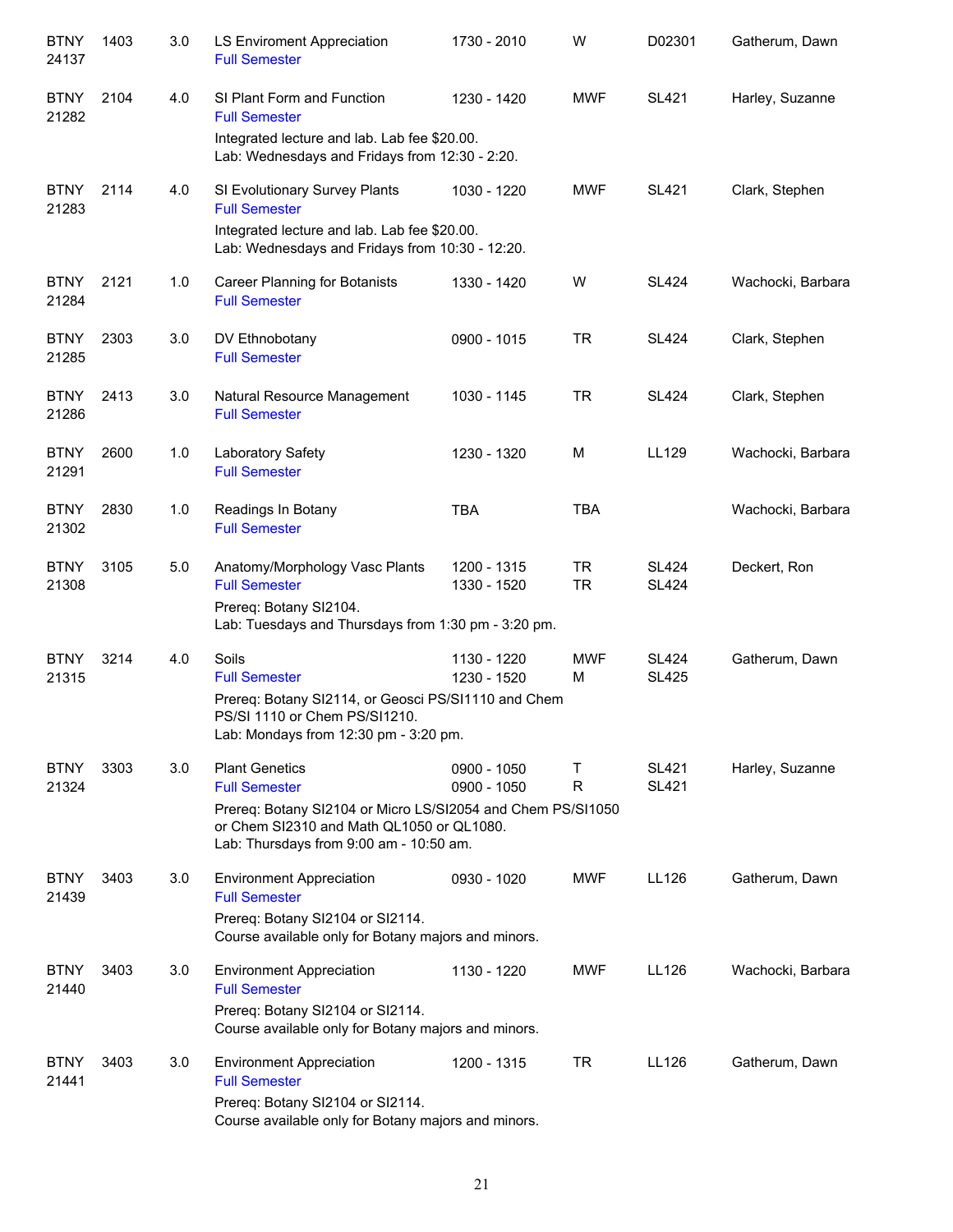| <b>BTNY</b><br>21442 | 3403  | 3.0 | <b>Environment Appreciation</b><br><b>Full Semester</b><br>Prereq: Botany SI2104 or SI2114.<br>Course available only for Botany majors and minors. | 1730 - 2010                | Τ               | LL129                        | Wachocki, Barbara |
|----------------------|-------|-----|----------------------------------------------------------------------------------------------------------------------------------------------------|----------------------------|-----------------|------------------------------|-------------------|
| <b>BTNY</b><br>21443 | 3454  | 4.0 | <b>Plant Ecology</b><br><b>Full Semester</b><br>Lab: Fridays from 1:30 pm - 4:20 pm.                                                               | 0930 - 1020<br>1330 - 1620 | <b>MWF</b><br>F | <b>SL424</b><br><b>SL424</b> | Wachocki, Barbara |
| <b>BTNY</b><br>21446 | 3570  | 3.0 | Foundations of Science Educ<br><b>Full Semester</b>                                                                                                | 1030 - 1145                | <b>TR</b>       | LL230                        | Johnston, Adam    |
| <b>BTNY</b><br>21447 | 3641C | 1.0 | Intermntn Flora: Wetland Plant<br><b>Full Semester</b><br><b>Wetland Plants</b>                                                                    | 1230 - 1420                | W               | <b>SL425</b>                 | Clark, Stephen    |
| <b>BTNY</b><br>21448 | 4570  | 3.0 | Sec Science Teaching Methods<br><b>Full Semester</b>                                                                                               | 1200 - 1315                | <b>TR</b>       | LL230                        | Johnston, Adam    |
| <b>BTNY</b><br>20630 | 4800  | 2.0 | Individual Research<br><b>Full Semester</b>                                                                                                        | <b>TBA</b>                 | <b>TBA</b>      |                              | Harley, Suzanne   |
| <b>BTNY</b><br>20636 | 4800  | 2.0 | Individual Research<br><b>Full Semester</b>                                                                                                        | <b>TBA</b>                 | <b>TBA</b>      |                              | Clark, Stephen    |
| <b>BTNY</b><br>20651 | 4800  | 2.0 | Individual Research<br><b>Full Semester</b>                                                                                                        | <b>TBA</b>                 | <b>TBA</b>      |                              | Gatherum, Dawn    |
| <b>BTNY</b><br>20652 | 4800  | 2.0 | Individual Research<br><b>Full Semester</b>                                                                                                        | <b>TBA</b>                 | <b>TBA</b>      |                              | Deckert, Ron      |
| <b>BTNY</b><br>20653 | 4800  | 2.0 | Individual Research<br><b>Full Semester</b>                                                                                                        | <b>TBA</b>                 | <b>TBA</b>      |                              | Wachocki, Barbara |
| <b>BTNY</b><br>20654 | 4830  | 2.0 | Readings In Botany<br><b>Full Semester</b>                                                                                                         | <b>TBA</b>                 | <b>TBA</b>      |                              | Harley, Suzanne   |
| <b>BTNY</b><br>20655 | 4830  | 2.0 | Readings In Botany<br><b>Full Semester</b>                                                                                                         | TBA                        | <b>TBA</b>      |                              | Clark, Stephen    |
| <b>BTNY</b><br>20656 | 4830  | 2.0 | Readings In Botany<br><b>Full Semester</b>                                                                                                         | <b>TBA</b>                 | TBA             |                              | Gatherum, Dawn    |
| <b>BTNY</b><br>20657 | 4830  | 2.0 | Readings In Botany<br><b>Full Semester</b>                                                                                                         | <b>TBA</b>                 | <b>TBA</b>      |                              | Deckert, Ron      |
| <b>BTNY</b><br>20658 | 4830  | 2.0 | Readings In Botany<br><b>Full Semester</b>                                                                                                         | <b>TBA</b>                 | <b>TBA</b>      |                              | Wachocki, Barbara |
| <b>BTNY</b><br>20667 | 4840  | 2.0 | <b>Thesis Readings</b><br><b>Full Semester</b>                                                                                                     | <b>TBA</b>                 | <b>TBA</b>      |                              | Harley, Suzanne   |
| <b>BTNY</b><br>20688 | 4840  | 2.0 | <b>Thesis Readings</b><br><b>Full Semester</b>                                                                                                     | <b>TBA</b>                 | <b>TBA</b>      |                              | Clark, Stephen    |
| <b>BTNY</b><br>20691 | 4840  | 2.0 | <b>Thesis Readings</b><br><b>Full Semester</b>                                                                                                     | <b>TBA</b>                 | <b>TBA</b>      |                              | Gatherum, Dawn    |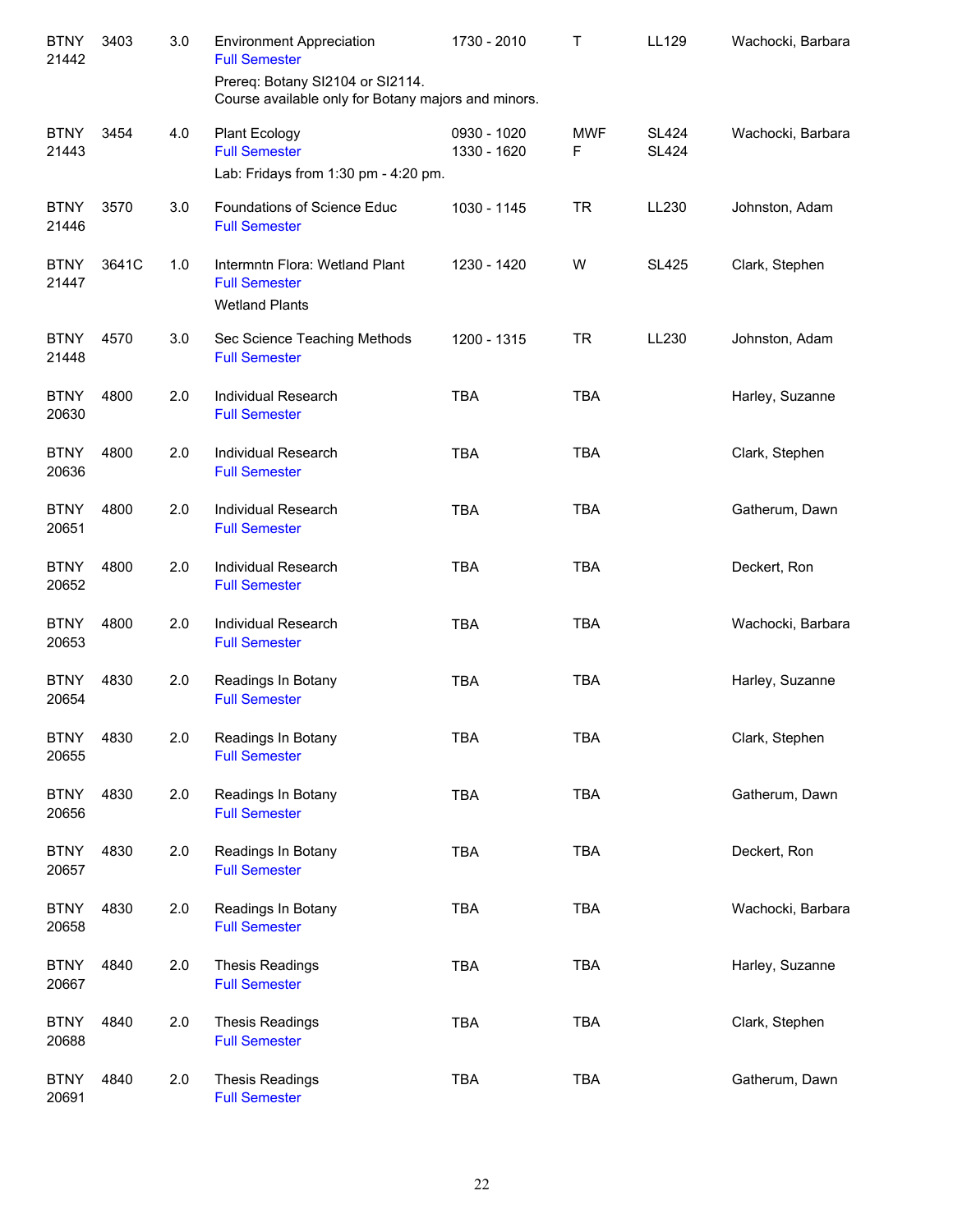| <b>BTNY</b><br>20693 | 4840 | 2.0 | <b>Thesis Readings</b><br><b>Full Semester</b>                                                                                  | <b>TBA</b>  | <b>TBA</b> |              | Deckert, Ron      |
|----------------------|------|-----|---------------------------------------------------------------------------------------------------------------------------------|-------------|------------|--------------|-------------------|
| <b>BTNY</b><br>20694 | 4840 | 2.0 | <b>Thesis Readings</b><br><b>Full Semester</b>                                                                                  | <b>TBA</b>  | <b>TBA</b> |              | Wachocki, Barbara |
| <b>BTNY</b><br>20718 | 4850 | 2.0 | Thesis Research<br><b>Full Semester</b>                                                                                         | <b>TBA</b>  | <b>TBA</b> |              | Harley, Suzanne   |
| <b>BTNY</b><br>20725 | 4850 | 2.0 | Thesis Research<br><b>Full Semester</b>                                                                                         | <b>TBA</b>  | <b>TBA</b> |              | Clark, Stephen    |
| <b>BTNY</b><br>20728 | 4850 | 2.0 | Thesis Research<br><b>Full Semester</b>                                                                                         | <b>TBA</b>  | <b>TBA</b> |              | Gatherum, Dawn    |
| <b>BTNY</b><br>20730 | 4850 | 2.0 | Thesis Research<br><b>Full Semester</b>                                                                                         | <b>TBA</b>  | <b>TBA</b> |              | Deckert, Ron      |
| <b>BTNY</b><br>20731 | 4850 | 2.0 | Thesis Research<br><b>Full Semester</b>                                                                                         | <b>TBA</b>  | <b>TBA</b> |              | Wachocki, Barbara |
| <b>BTNY</b><br>20733 | 4890 | 1.0 | Co-op Work Experience<br><b>Full Semester</b>                                                                                   | <b>TBA</b>  | <b>TBA</b> |              | Wachocki, Barbara |
| <b>BTNY</b><br>20734 | 4890 | 2.0 | Co-op Work Experience<br><b>Full Semester</b>                                                                                   | <b>TBA</b>  | <b>TBA</b> |              | Wachocki, Barbara |
| <b>BTNY</b><br>20735 | 4890 | 3.0 | Co-op Work Experience<br><b>Full Semester</b>                                                                                   | <b>TBA</b>  | <b>TBA</b> |              | Wachocki, Barbara |
| <b>BTNY</b><br>20736 | 4890 | 4.0 | Co-op Work Experience<br><b>Full Semester</b>                                                                                   | <b>TBA</b>  | <b>TBA</b> |              | Wachocki, Barbara |
| <b>BTNY</b><br>20737 | 4890 | 5.0 | Co-op Work Experience<br><b>Full Semester</b>                                                                                   | <b>TBA</b>  | <b>TBA</b> |              | Wachocki, Barbara |
| <b>BTNY</b><br>20738 | 4970 | 2.0 | <b>Botany Thesis</b><br><b>Full Semester</b>                                                                                    | <b>TBA</b>  | TBA        |              | Harley, Suzanne   |
| <b>BTNY</b><br>20739 | 4970 | 2.0 | <b>Botany Thesis</b><br><b>Full Semester</b>                                                                                    | <b>TBA</b>  | <b>TBA</b> |              | Clark, Stephen    |
| <b>BTNY</b><br>20740 | 4970 | 2.0 | <b>Botany Thesis</b><br><b>Full Semester</b>                                                                                    | <b>TBA</b>  | <b>TBA</b> |              | Gatherum, Dawn    |
| <b>BTNY</b><br>20741 | 4970 | 2.0 | <b>Botany Thesis</b><br><b>Full Semester</b>                                                                                    | <b>TBA</b>  | <b>TBA</b> |              | Deckert, Ron      |
| <b>BTNY</b><br>20742 | 4970 | 2.0 | <b>Botany Thesis</b><br><b>Full Semester</b>                                                                                    | <b>TBA</b>  | TBA        |              | Wachocki, Barbara |
| <b>BTNY</b><br>21449 | 4980 | 3.0 | <b>Portfolio Summative Assess</b><br><b>Full Semester</b>                                                                       | 1200 - 1440 | Τ          | <b>SL421</b> | Harley, Suzanne   |
|                      |      |     | Prereq: Completion of or concurrent enrollment in courses<br>needed to meet the minimum requirements for a degree in<br>Botany. |             |            |              |                   |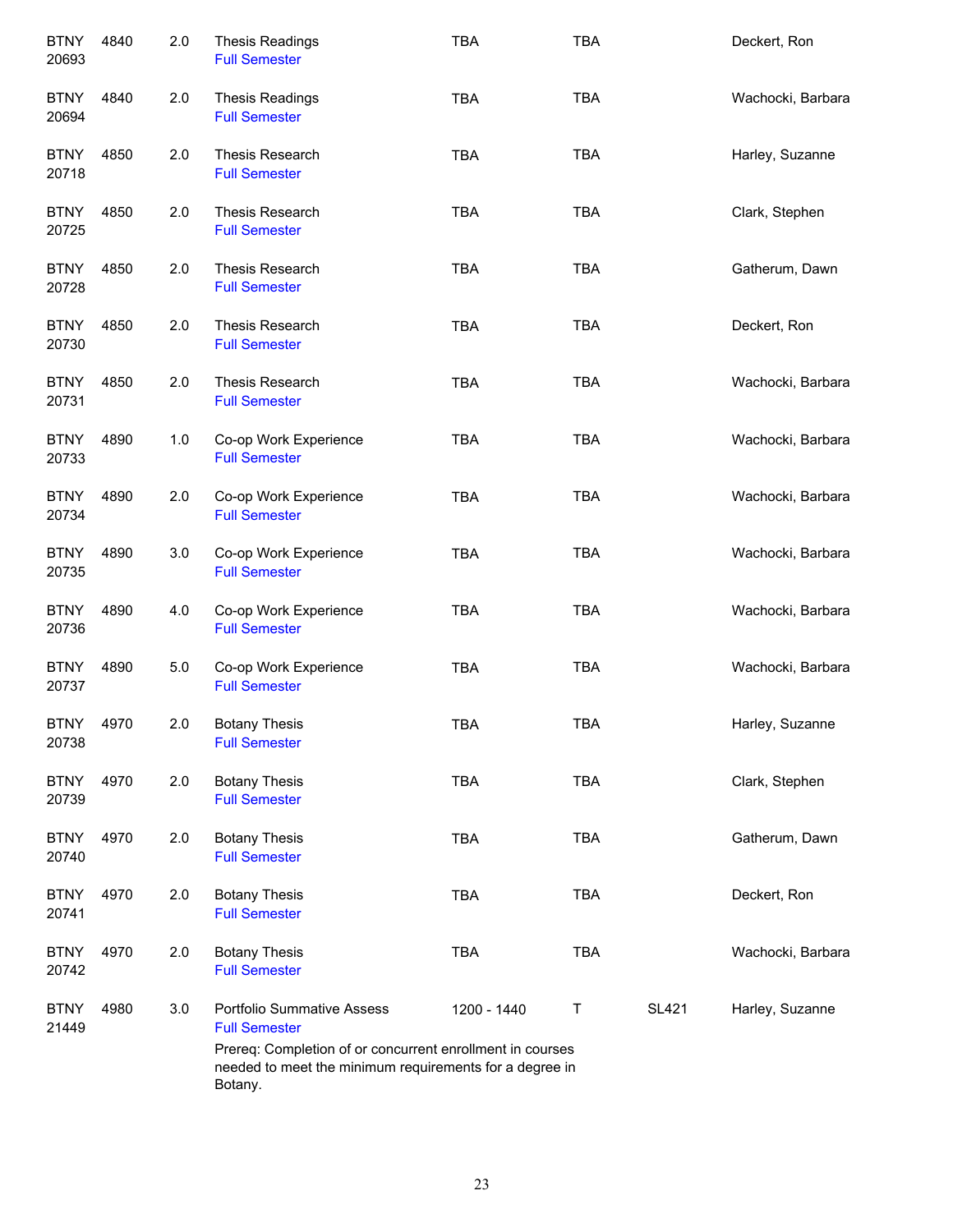| <b>BTNY</b><br>21450 | 4990 | 1.0 | Seminar in Botany<br><b>Full Semester</b>                                                                                       | 1200 - 1250 | R           | <b>SL421</b> | Harley, Suzanne   |
|----------------------|------|-----|---------------------------------------------------------------------------------------------------------------------------------|-------------|-------------|--------------|-------------------|
|                      |      |     | Prereq: Completion of or concurrent enrollment in courses<br>needed to meet the minimum requirements for a degree in<br>Botany. |             |             |              |                   |
| <b>CEET</b><br>20599 | 1105 | 4.0 | Personal Computer Fundamentals<br><b>Full Semester</b><br>Course Fee \$30.00                                                    | 0830 - 1020 | <b>TR</b>   | B4411        | Green, Stephen    |
| <b>CEET</b><br>20698 | 1105 | 4.0 | Personal Computer Fundamentals<br><b>Full Semester</b><br>Course Fee \$30                                                       | 1230 - 1420 | <b>TR</b>   | B4411        | Green, Stephen    |
| <b>CEET</b><br>20747 | 1105 | 4.0 | Personal Computer Fundamentals<br><b>Full Semester</b><br>Course Fee \$30.00                                                    | 1730 - 1920 | <b>TR</b>   | B4411        | Green, Stephen    |
| <b>CEET</b><br>20670 | 1110 | 2.0 | <b>Basic Electronics</b><br><b>Full Semester</b><br>Course Fee \$20.00                                                          | 1030 - 1220 | $\mathsf R$ | B4401        | McCulley, Julanne |
| <b>CEET</b><br>20748 | 1110 | 2.0 | <b>Basic Electronics</b><br><b>Full Semester</b><br>Course Fee \$20.00                                                          | 1730 - 1920 | $\mathsf R$ | B4401        | Willie, Kent      |
| <b>CEET</b><br>20600 | 1130 | 4.0 | <b>Digital Systems</b><br><b>Full Semester</b><br>Course Fee \$30.00                                                            | 0830 - 1020 | <b>TR</b>   | B4401        | Jackson, Justin   |
| <b>CEET</b><br>20749 | 1130 | 4.0 | <b>Digital Systems</b><br><b>Full Semester</b><br>Course Fee \$30.00                                                            | 1730 - 1920 | <b>MW</b>   | B4401        | Willie, Kent      |
| <b>CEET</b><br>20672 | 1140 | 4.0 | AC and DC Circuits<br><b>Full Semester</b><br>Course Fee \$30.00                                                                | 1030 - 1220 | <b>MW</b>   | B4401        | Brown, Fon        |
| <b>CEET</b><br>20695 | 2000 | 1.0 | <b>Engineering Seminar</b><br><b>Full Semester</b><br>course Fee \$5.00                                                         | 1230 - 1320 | Τ           | B4401        | Clapp, William    |
| <b>CEET</b><br>20678 | 2110 | 4.0 | Semiconductor Circuits<br><b>Full Semester</b><br>Course Fee \$30.00                                                            | 1030 - 1220 | <b>TR</b>   | B4417        | Smith, Jennifer   |
| <b>CEET</b><br>20750 | 2110 | 4.0 | <b>Semiconductor Circuits</b><br><b>Full Semester</b><br>Course Fee \$30.00                                                     | 1730 - 1920 | <b>MW</b>   | B4417        | Smith, Jennifer   |
| <b>CEET</b><br>20602 | 2120 | 4.0 | Power and Motors<br><b>Full Semester</b><br>Course Fee \$30.00                                                                  | 0830 - 1020 | <b>MW</b>   | B4401        | McCulley, Julanne |
| <b>CEET</b><br>20699 | 2170 | 3.0 | <b>Industrial Controls</b><br><b>Full Semester</b><br>Course Fee \$30.00                                                        | 0830 - 1020 | <b>TR</b>   | B4412        | McCulley, Julanne |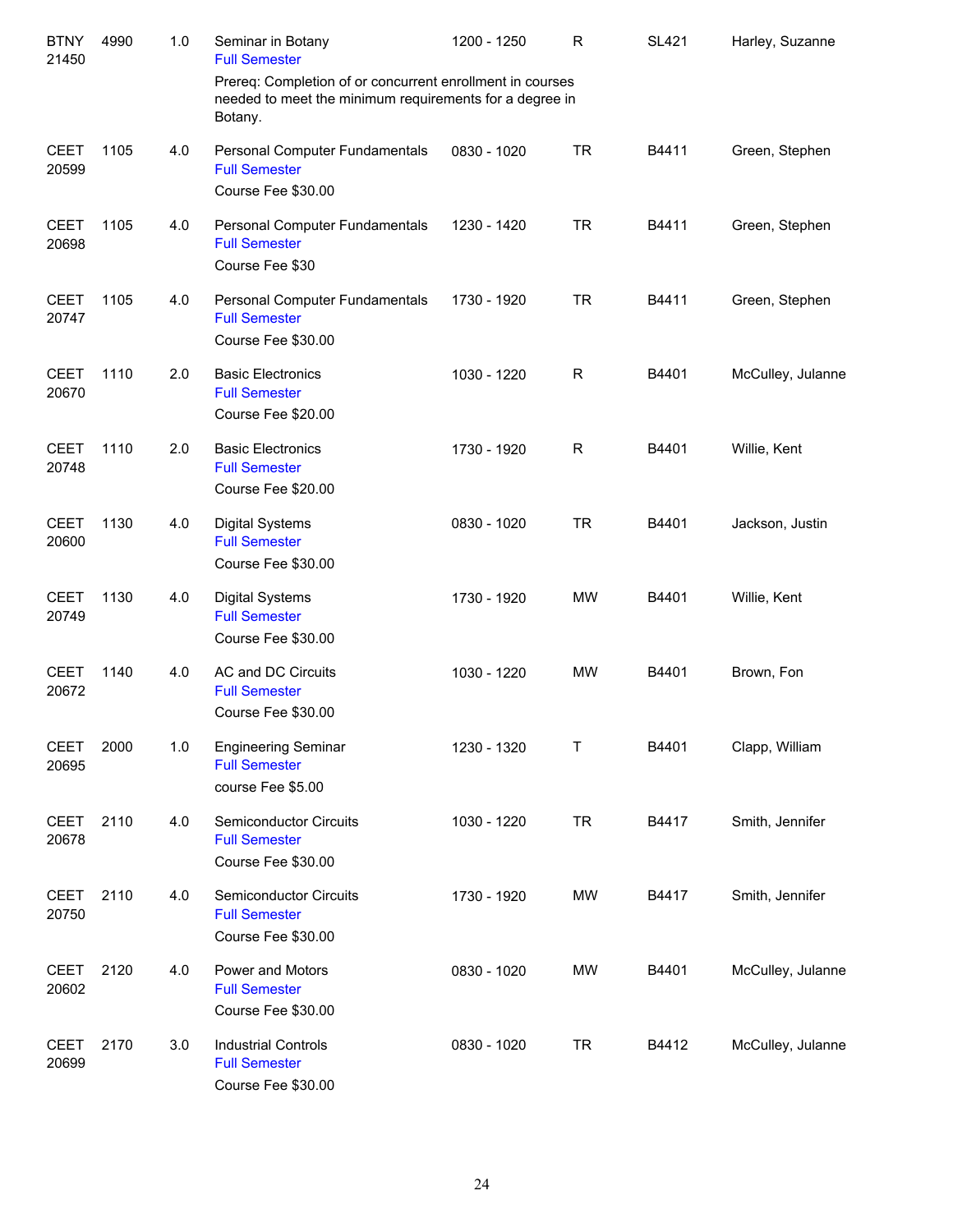| <b>CEET</b><br>20604 | 3010  | 5.0 | SI Circuit Analysis<br><b>Full Semester</b><br>Course Fee \$30.00                   | 0830 - 1020 | <b>MW</b>  | B4417  | Ward, Jeffrey      |
|----------------------|-------|-----|-------------------------------------------------------------------------------------|-------------|------------|--------|--------------------|
| <b>CEET</b><br>20687 | 3040  | 4.0 | Instrumentation and Measuremen<br><b>Full Semester</b><br>Course Fee \$30.00        | 1030 - 1220 | <b>TR</b>  | B4406  | Hansen, Verne      |
| <b>CEET</b><br>20751 | 3060  | 4.0 | Real-Time Embedded Controllers<br><b>Full Semester</b><br>Course Fee \$30.00        | 1730 - 1920 | <b>TR</b>  | B4417  | Hansen, Verne      |
| <b>CEET</b><br>20754 | 3070  | 3.0 | <b>Engineering Technology Researc</b><br><b>Full Semester</b><br>Course Fee \$20.00 | 1730 - 1920 | <b>MW</b>  | B4421  | Clapp, William     |
| <b>CEET</b><br>20696 | 4000  | 1.0 | <b>Engineering Seminar</b><br><b>Full Semester</b><br>Course Fee \$5.00             | 1230 - 1320 | R          | B4401  | Clapp, William     |
| <b>CEET</b><br>20690 | 4010  | 2.0 | Senior Project I<br><b>Full Semester</b><br>Course Fee \$20.00                      | 1230 - 1320 | M          | B4417  | Clapp, William     |
| <b>CEET</b><br>20692 | 4020  | 2.0 | Senior Project II<br><b>Full Semester</b><br>Course Fee \$20.00                     | 1230 - 1320 | M          | B4417  | Clapp, William     |
| <b>CEET</b><br>20757 | 4030  | 4.0 | <b>Controls and Systems</b><br><b>Full Semester</b><br>Course Fee \$30.00           | 1930 - 2120 | <b>MW</b>  | B4417  | Smith, Jennifer    |
| <b>CEET</b><br>22266 | 4890  | 2.0 | Co-op Work Experience<br><b>Full Semester</b>                                       | <b>TBA</b>  | <b>TBA</b> | B4421  | Clapp, William     |
| <b>CEET</b><br>23180 | 4900A | 1.0 | <b>Special Topics</b><br><b>Full Semester</b><br>Course Fee \$5.00                  | <b>TBA</b>  | <b>TBA</b> | B4419  | Clapp, William     |
| <b>CEET</b><br>23184 | 4900B | 2.0 | <b>Special Topics</b><br><b>Full Semester</b><br>Course Fee \$10.00                 | <b>TBA</b>  | <b>TBA</b> | B4419  | Clapp, William     |
| <b>CEET</b><br>23186 | 4900C | 3.0 | <b>Special Topics</b><br><b>Full Semester</b><br>Course Fee \$15.00                 | <b>TBA</b>  | <b>TBA</b> | B4419  | Clapp, William     |
| <b>CEET</b><br>23199 | 4900D | 4.0 | <b>Special Topics</b><br><b>Full Semester</b><br>Course Fee \$20.00                 | <b>TBA</b>  | <b>TBA</b> | B4419  | Clapp, William     |
| <b>CEPR</b><br>25382 | 2415  | 0.0 | Cisco TCP/IP Routing Protocols<br><b>Full Semester</b>                              | 1730 - 2010 | T          | D02311 | Cuddeback, Kenneth |
| <b>CHEM</b><br>22305 | 1010  | 3.0 | PS Introductory Chemistry<br><b>Full Semester</b>                                   | 0930 - 1020 | <b>MWF</b> | LL123  | Herzog, Timothy    |
| <b>CHEM</b><br>22309 | 1010  | 3.0 | PS Introductory Chemistry<br><b>Full Semester</b>                                   | 1030 - 1120 | <b>MWF</b> | LL123  | More, Michelle     |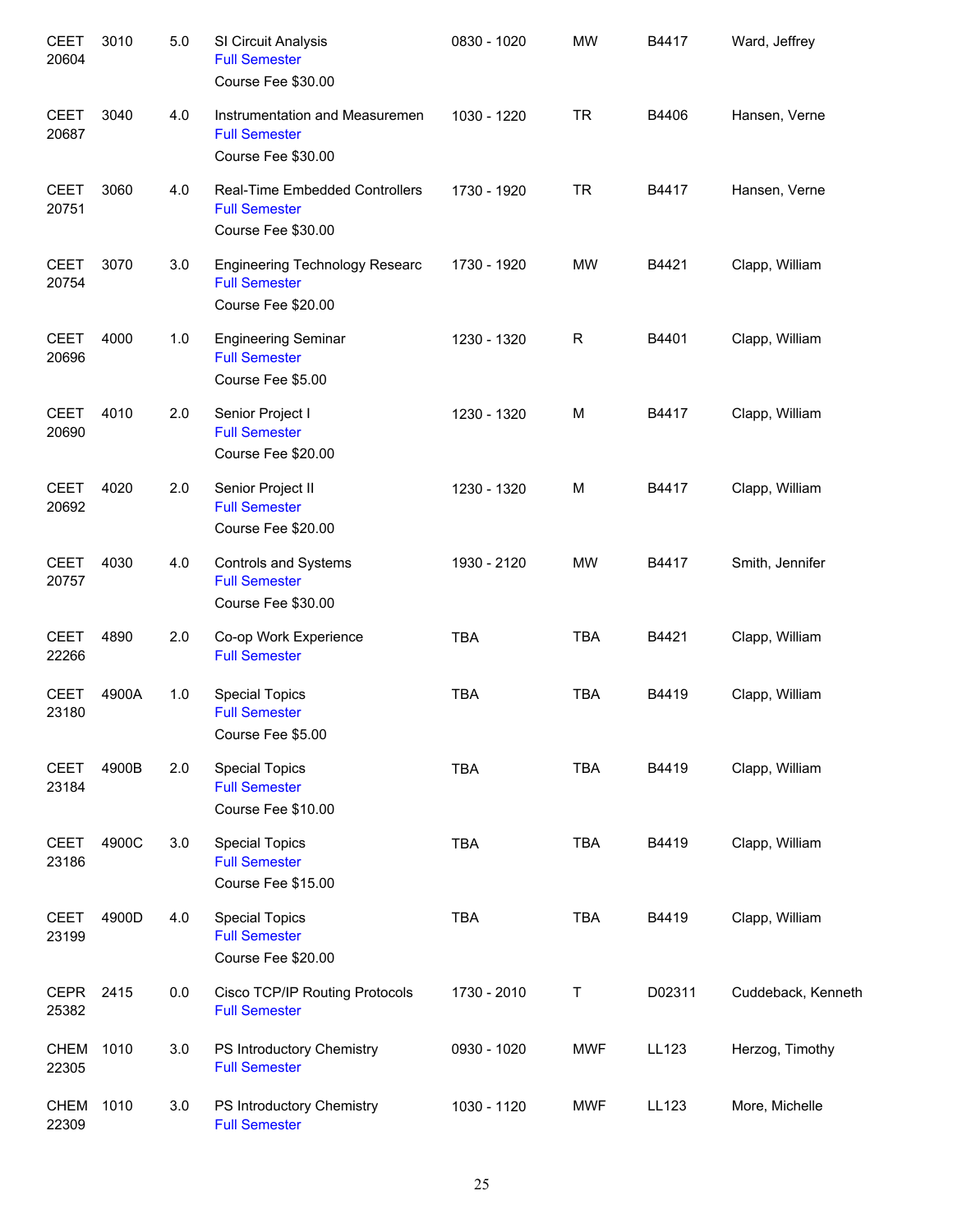| <b>CHEM</b><br>23844 | 1010  | 3.0 | PS Introductory Chemistry<br><b>Full Semester</b>                                                                                                                                                                                                                                                                                                                                                                                                                                                                                                                                                                                                                                                                                   | 1730 - 2010 | R           | WW102        | Hartman, Laird    |
|----------------------|-------|-----|-------------------------------------------------------------------------------------------------------------------------------------------------------------------------------------------------------------------------------------------------------------------------------------------------------------------------------------------------------------------------------------------------------------------------------------------------------------------------------------------------------------------------------------------------------------------------------------------------------------------------------------------------------------------------------------------------------------------------------------|-------------|-------------|--------------|-------------------|
|                      |       |     | Interactive Audio Visual Delivery -- EdNet                                                                                                                                                                                                                                                                                                                                                                                                                                                                                                                                                                                                                                                                                          |             |             |              |                   |
| <b>CHEM</b><br>23845 | 1010  | 3.0 | PS Introductory Chemistry<br><b>Full Semester</b>                                                                                                                                                                                                                                                                                                                                                                                                                                                                                                                                                                                                                                                                                   | 1730 - 2010 | M           | D02301       | Davidson, Charles |
| CHEM<br>23851        | 1010  | 3.0 | PS Introductory Chemistry<br><b>Full Semester</b>                                                                                                                                                                                                                                                                                                                                                                                                                                                                                                                                                                                                                                                                                   | <b>TBA</b>  | <b>TBA</b>  | OL           | More, Michelle    |
|                      |       |     | Paced course. Login on the first day fo class for<br>course/assignment information.<br>To access the online course materials, please log in through<br>the student portal (eWeber) at http://weber.edu<br>This course is not intended for Science, Health Science, or<br>Nursing degrees.                                                                                                                                                                                                                                                                                                                                                                                                                                           |             |             |              |                   |
| <b>CHEM</b><br>23858 | 1010  | 3.0 | PS Introductory Chemistry<br><b>Full Semester</b>                                                                                                                                                                                                                                                                                                                                                                                                                                                                                                                                                                                                                                                                                   | <b>TBA</b>  | <b>TBA</b>  | <b>OL</b>    | Davidson, Charles |
|                      |       |     | You have 5 months to complete this course.<br>To access the online course materials, please log in through<br>the student portal (eWeber) at http://weber.edu<br>This course is not intended for Science, Health Science, or<br>Nursing Degrees.                                                                                                                                                                                                                                                                                                                                                                                                                                                                                    |             |             |              |                   |
| <b>CHEM</b><br>24237 | 1010  | 3.0 | PS Introductory Chemistry<br><b>Full Semester</b><br>Interactive Audio Visual Delivery -- EdNet                                                                                                                                                                                                                                                                                                                                                                                                                                                                                                                                                                                                                                     | 1730 - 2010 | R           | LP205        | Hartman, Laird    |
| <b>CHEM</b><br>24238 | 1010  | 3.0 | PS Introductory Chemistry<br><b>Full Semester</b>                                                                                                                                                                                                                                                                                                                                                                                                                                                                                                                                                                                                                                                                                   | 1730 - 2010 | R           | <b>MR</b>    | Hartman, Laird    |
|                      |       |     | Interactive Audio Visual Delivery -- EdNet                                                                                                                                                                                                                                                                                                                                                                                                                                                                                                                                                                                                                                                                                          |             |             |              |                   |
| <b>CHEM</b><br>22319 | 1050  | 5.0 | PS/SI Intro to Gen, Organic<br><b>Full Semester</b>                                                                                                                                                                                                                                                                                                                                                                                                                                                                                                                                                                                                                                                                                 | 1030 - 1120 | <b>MTWF</b> | LL122        | Seager, Spencer   |
|                      |       |     | You MUST register for a lab with this class.<br>Course Fee \$30.00                                                                                                                                                                                                                                                                                                                                                                                                                                                                                                                                                                                                                                                                  |             |             |              |                   |
| CHEM<br>23862        | 1050  | 5.0 | PS/SI Intro to Gen, Organic<br><b>Full Semester</b>                                                                                                                                                                                                                                                                                                                                                                                                                                                                                                                                                                                                                                                                                 | <b>TBA</b>  | <b>TBA</b>  | OL           | Seager, Spencer   |
|                      |       |     | You MUST also register for Chem 1050L (Lab) CRN 23869.<br>This Lab is included in the online course and no attendance<br>on campus is necessary. Paced course. Login on the first<br>day of class for course/assignment info.<br>To access the online course materials, please log in through<br>the student portal (eWeber) at http://weber.edu<br>Non-Utah residents taking only online courses, and taking no<br>classes within Utah, pay a lower tuition than regular<br>non-residents. You may visit the following website, reveiw<br>criteria, and call the number indicated to be assigned the<br>correct designations for the lower fee:<br>http://wsuonline.weber.edu/Students/costs.asp<br>There is a \$30.00 course fee. |             |             |              |                   |
| <b>CHEM</b><br>22321 | 1050L | 0.0 | Lab<br><b>Full Semester</b>                                                                                                                                                                                                                                                                                                                                                                                                                                                                                                                                                                                                                                                                                                         | 0830 - 1120 | R           | <b>SL526</b> | Johnson, Todd     |
| <b>CHEM</b><br>22323 | 1050L | 0.0 | Lab<br><b>Full Semester</b>                                                                                                                                                                                                                                                                                                                                                                                                                                                                                                                                                                                                                                                                                                         | 0830 - 1120 | R           | <b>SL527</b> | Johnson, Todd     |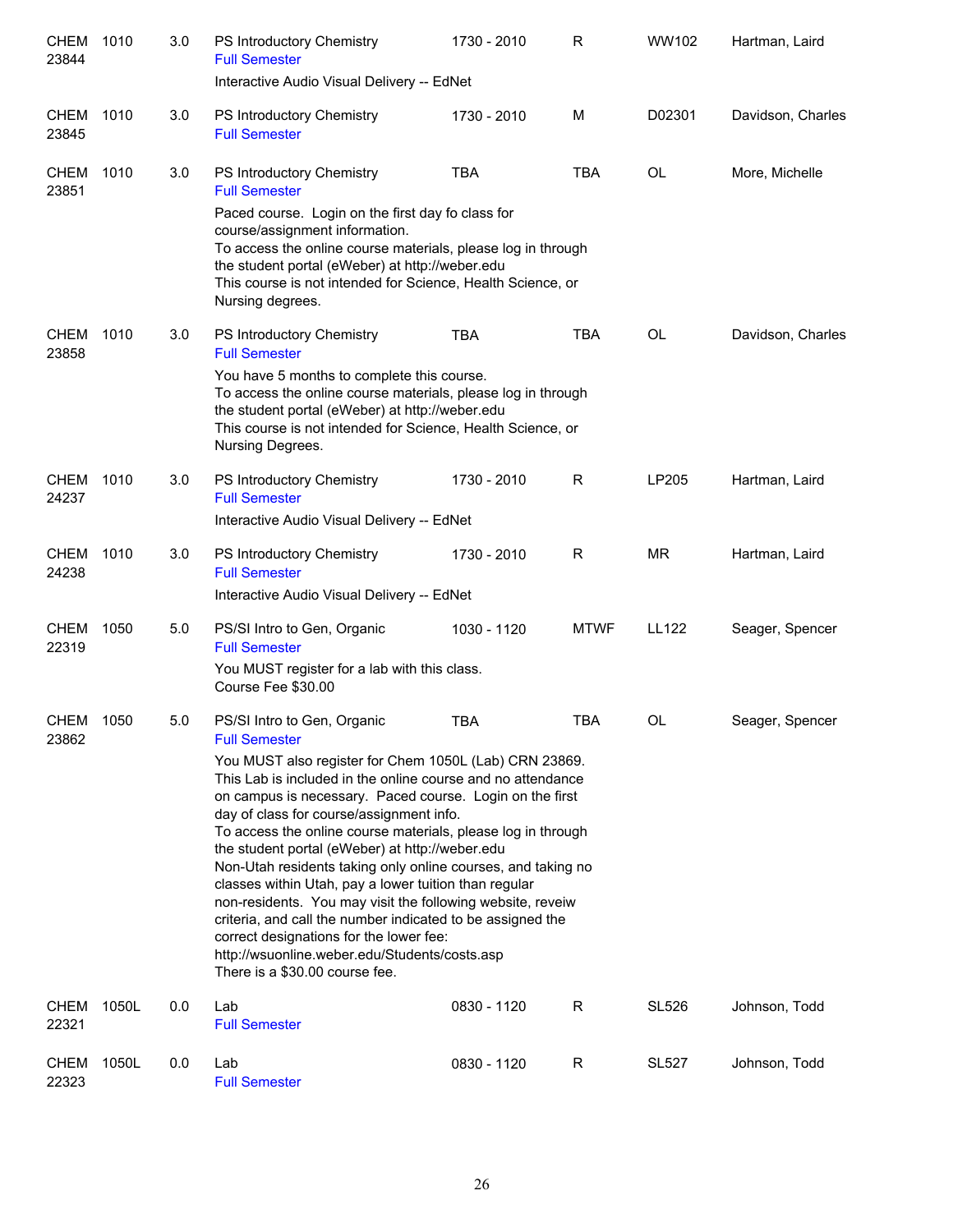| <b>CHEM 1050L</b><br>23869 |       | 0.0 | Lab<br><b>Full Semester</b>                                                                                                                                                                                                                                                                                                                                                                                                                                                                                                                                                                                                                                                                                                                                 | TBA         | <b>TBA</b>  | OL           | Seager, Spencer |
|----------------------------|-------|-----|-------------------------------------------------------------------------------------------------------------------------------------------------------------------------------------------------------------------------------------------------------------------------------------------------------------------------------------------------------------------------------------------------------------------------------------------------------------------------------------------------------------------------------------------------------------------------------------------------------------------------------------------------------------------------------------------------------------------------------------------------------------|-------------|-------------|--------------|-----------------|
|                            |       |     | This Lab is for course reference number<br>23862 ONLY, Dr. Seager's and Dr. Slabaugh's online<br>Chem 1050 course.                                                                                                                                                                                                                                                                                                                                                                                                                                                                                                                                                                                                                                          |             |             |              |                 |
| CHEM 1110<br>22328         |       | 5.0 | PS/SI Elementary Chemistry<br><b>Full Semester</b>                                                                                                                                                                                                                                                                                                                                                                                                                                                                                                                                                                                                                                                                                                          | 0830 - 0920 | <b>MWRF</b> | LL123        | More, Michelle  |
|                            |       |     | You Must register for a lab with this class.<br>Course Fee \$30.00                                                                                                                                                                                                                                                                                                                                                                                                                                                                                                                                                                                                                                                                                          |             |             |              |                 |
| CHEM<br>23875              | 1110  | 5.0 | <b>PS/SI Elementary Chemistry</b><br><b>Full Semester</b>                                                                                                                                                                                                                                                                                                                                                                                                                                                                                                                                                                                                                                                                                                   | <b>TBA</b>  | <b>TBA</b>  | OL           | Seager, Spencer |
|                            |       |     | You MUST also register for Chem 1110L (Lab), course<br>reference number 23880. This Lab is included in the<br>online course and no attendance on campus is necessary.<br>Paced course. Login on the first day of class for<br>course/assignment info.<br>To access the online course materials, please log in through<br>the student portal (eWeber) at http://weber.edu<br>There is a \$30.00 course fee.<br>Non-Utah residents taking only online courses, and taking no<br>classes within Utah, pay a lower tuition than regular<br>non-residents. You may visit the following website, review<br>criteria, and call the number indicated to be assigned the<br>correct designations for the lower fee:<br>http://wsuonline.weber.edu/Students/costs.asp |             |             |              |                 |
| CHEM<br>23895              | 1110  | 5.0 | PS/SI Elementary Chemistry<br><b>Full Semester</b>                                                                                                                                                                                                                                                                                                                                                                                                                                                                                                                                                                                                                                                                                                          | <b>TBA</b>  | <b>TBA</b>  | OL           | Johnson, Todd   |
|                            |       |     | You MUST also register for Chem 1110L (Lab) course reference<br>number 23896. This Lab is included in the online course and<br>no attendance on campus is necessary. Paced course. Login<br>on the first day of class for course/assignment info.<br>To access the online course materials, please log in through<br>the student portal (eWeber) at http://weber.edu<br>Non-Utah residents taking only online courses, and taking no<br>classes within Utah, pay a lower tuition than regular<br>non-residents. You may visit the following website, review<br>criteria, and call the number indicated to be assigned the<br>correct designations for the lower fee:<br>http://wsuonline.weber.edu/Students/costs.asp<br>There is a \$30.00 course fee.     |             |             |              |                 |
| <b>CHEM</b><br>22330       | 1110L | 0.0 | Lab<br><b>Full Semester</b>                                                                                                                                                                                                                                                                                                                                                                                                                                                                                                                                                                                                                                                                                                                                 | 0730 - 1020 | Τ           | <b>SL526</b> | More, Michelle  |
| <b>CHEM</b><br>22334       | 1110L | 0.0 | Lab<br><b>Full Semester</b>                                                                                                                                                                                                                                                                                                                                                                                                                                                                                                                                                                                                                                                                                                                                 | 0730 - 1020 | Τ           | <b>SL527</b> | More, Michelle  |
| CHEM<br>22336              | 1110L | 0.0 | Lab<br><b>Full Semester</b>                                                                                                                                                                                                                                                                                                                                                                                                                                                                                                                                                                                                                                                                                                                                 | 1130 - 1420 | W           | <b>SL526</b> | More, Michelle  |
| CHEM<br>22337              | 1110L | 0.0 | Lab<br><b>Full Semester</b>                                                                                                                                                                                                                                                                                                                                                                                                                                                                                                                                                                                                                                                                                                                                 | 1130 - 1420 | W           | <b>SL527</b> | More, Michelle  |
| CHEM<br>23880              | 1110L | 0.0 | Lab<br><b>Full Semester</b><br>This Lab is for course reference number 23875 ONLY.                                                                                                                                                                                                                                                                                                                                                                                                                                                                                                                                                                                                                                                                          | <b>TBA</b>  | TBA         | OL           | Seager, Spencer |

Dr. Seager's and Dr. Slabaugh's online Chem 1110 course.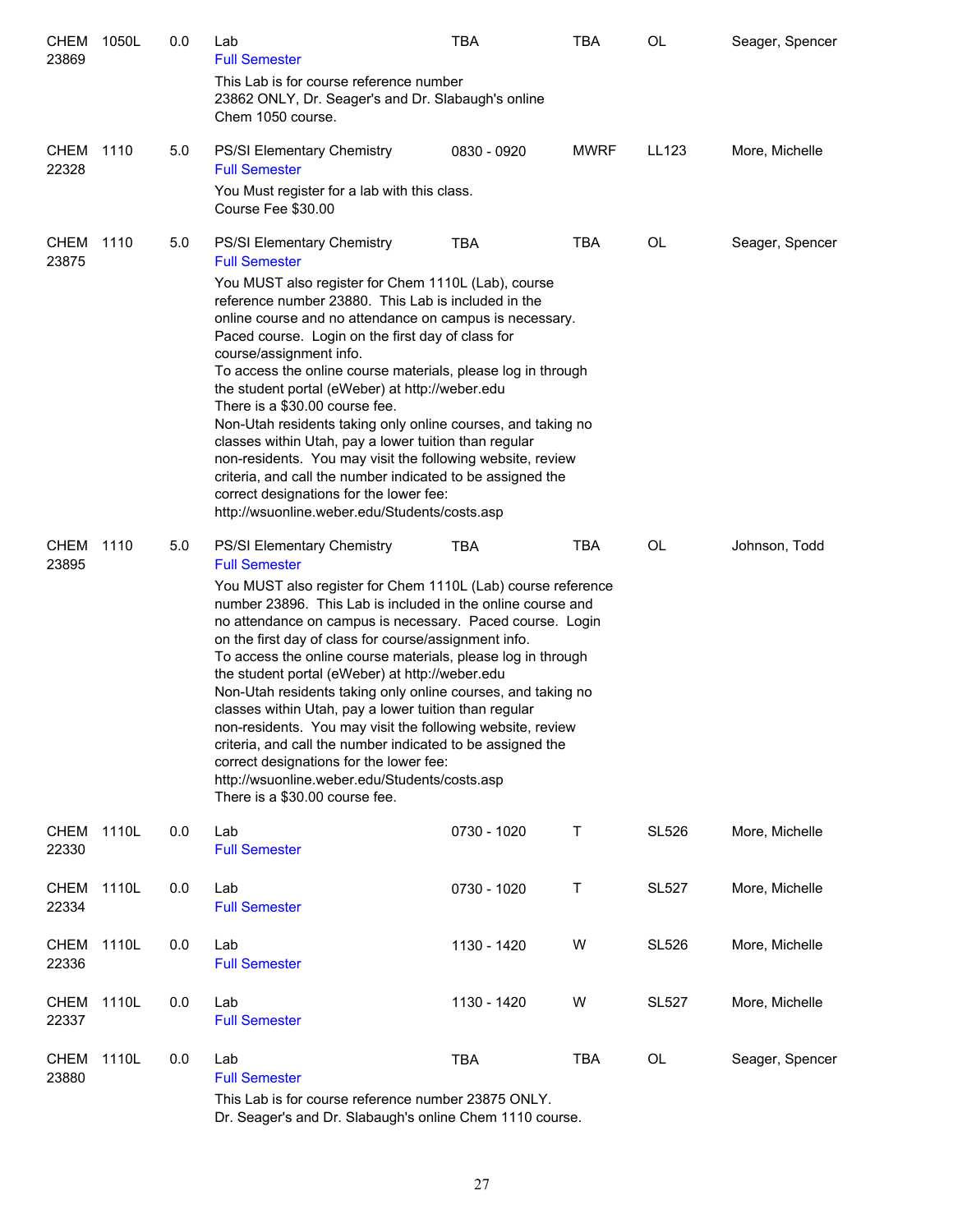| CHEM<br>23896        | 1110L | 0.0 | Lab<br><b>Full Semester</b>                                                                                                                                                                                                                                                                                                                                                                                                                                                                                                                                                        | <b>TBA</b>  | <b>TBA</b>  | <b>OL</b>    | Johnson, Todd     |
|----------------------|-------|-----|------------------------------------------------------------------------------------------------------------------------------------------------------------------------------------------------------------------------------------------------------------------------------------------------------------------------------------------------------------------------------------------------------------------------------------------------------------------------------------------------------------------------------------------------------------------------------------|-------------|-------------|--------------|-------------------|
|                      |       |     | This Lab is for course reference number 23895.<br>Dr. Johnson's and Dr. Lippert's online Chem 1110<br>course.                                                                                                                                                                                                                                                                                                                                                                                                                                                                      |             |             |              |                   |
| CHEM<br>25376        | 1115  | 1.0 | <b>Elementary Chemistry Lab</b><br><b>Full Semester</b>                                                                                                                                                                                                                                                                                                                                                                                                                                                                                                                            | <b>TBA</b>  | <b>TBA</b>  |              | Seager, Spencer   |
| <b>CHEM</b><br>23891 | 1120  | 5.0 | SI Elem Organic Bio-Chemistry<br><b>Full Semester</b><br>You MUST also register for Chem 1120L (Lab), course<br>reference number 23894. This Lab is included in the<br>online course and no attendance on campus is necessary.                                                                                                                                                                                                                                                                                                                                                     | <b>TBA</b>  | <b>TBA</b>  | <b>OL</b>    | Seager, Spencer   |
|                      |       |     | Paced course. Login on the first day of class for<br>course/assignment info.<br>To access the online course materials, please log in through<br>the student portal (eWeber) at http://weber.edu<br>Non-Utah residents taking only online courses, and taking no<br>classes within Utah, pay a lower tuition than regular<br>non-residents. You may visit the following website, review<br>criteria, and call the number indicated to be assigned the<br>correct designations for the lower fee:<br>http://wsuonline.weber.edu/Students/costs.asp<br>There is a \$30.00 course fee. |             |             |              |                   |
| <b>CHEM</b><br>23894 | 1120L | 0.0 | Lab<br><b>Full Semester</b><br>This Lab is for course reference number 23891 ONLY.<br>Dr. Seager's and Dr. Slabaugh's online Chem 1120 course.                                                                                                                                                                                                                                                                                                                                                                                                                                     | <b>TBA</b>  | <b>TBA</b>  | OL           | Seager, Spencer   |
| CHEM<br>22338        | 1200  | 3.0 | Preparation for College Chem<br><b>Full Semester</b>                                                                                                                                                                                                                                                                                                                                                                                                                                                                                                                               | 0930 - 1020 | <b>MWF</b>  | <b>LL122</b> | Johnson, Todd     |
| CHEM<br>22340        | 1200  | 3.0 | Preparation for College Chem<br><b>Full Semester</b>                                                                                                                                                                                                                                                                                                                                                                                                                                                                                                                               | 1230 - 1320 | <b>MWF</b>  | LL122        | Herzog, Timothy   |
| CHEM<br>22835        | 1200  | 3.0 | Preparation for College Chem<br><b>Full Semester</b>                                                                                                                                                                                                                                                                                                                                                                                                                                                                                                                               | 1730 - 2010 | R           | <b>SL540</b> | Lippert, J.       |
| <b>CHEM</b><br>23897 | 1200  | 3.0 | Preparation for College Chem<br><b>Full Semester</b>                                                                                                                                                                                                                                                                                                                                                                                                                                                                                                                               | <b>TBA</b>  | <b>TBA</b>  | <b>OL</b>    | Johnson, Todd     |
|                      |       |     | Paced course. Login on the first day of class for<br>course/assignment info.<br>To access the online course materials, please log in through<br>the student portal (eWeber) at http://weber.edu                                                                                                                                                                                                                                                                                                                                                                                    |             |             |              |                   |
| CHEM<br>22343        | 1210  | 5.0 | PS/SI Principles of Chem I<br><b>Full Semester</b><br>You MUST register for a lab with this class.<br>Course Fee \$35.00                                                                                                                                                                                                                                                                                                                                                                                                                                                           | 0730 - 0820 | <b>MWRF</b> | LL126        | Davidson, Charles |
| <b>CHEM</b><br>22345 | 1210  | 5.0 | PS/SI Principles of Chem I<br><b>Full Semester</b><br>You MUST register for a lab with this class.<br>Course Fee \$35.00                                                                                                                                                                                                                                                                                                                                                                                                                                                           | 1230 - 1320 | <b>MWRF</b> | LL123        | Seager, Spencer   |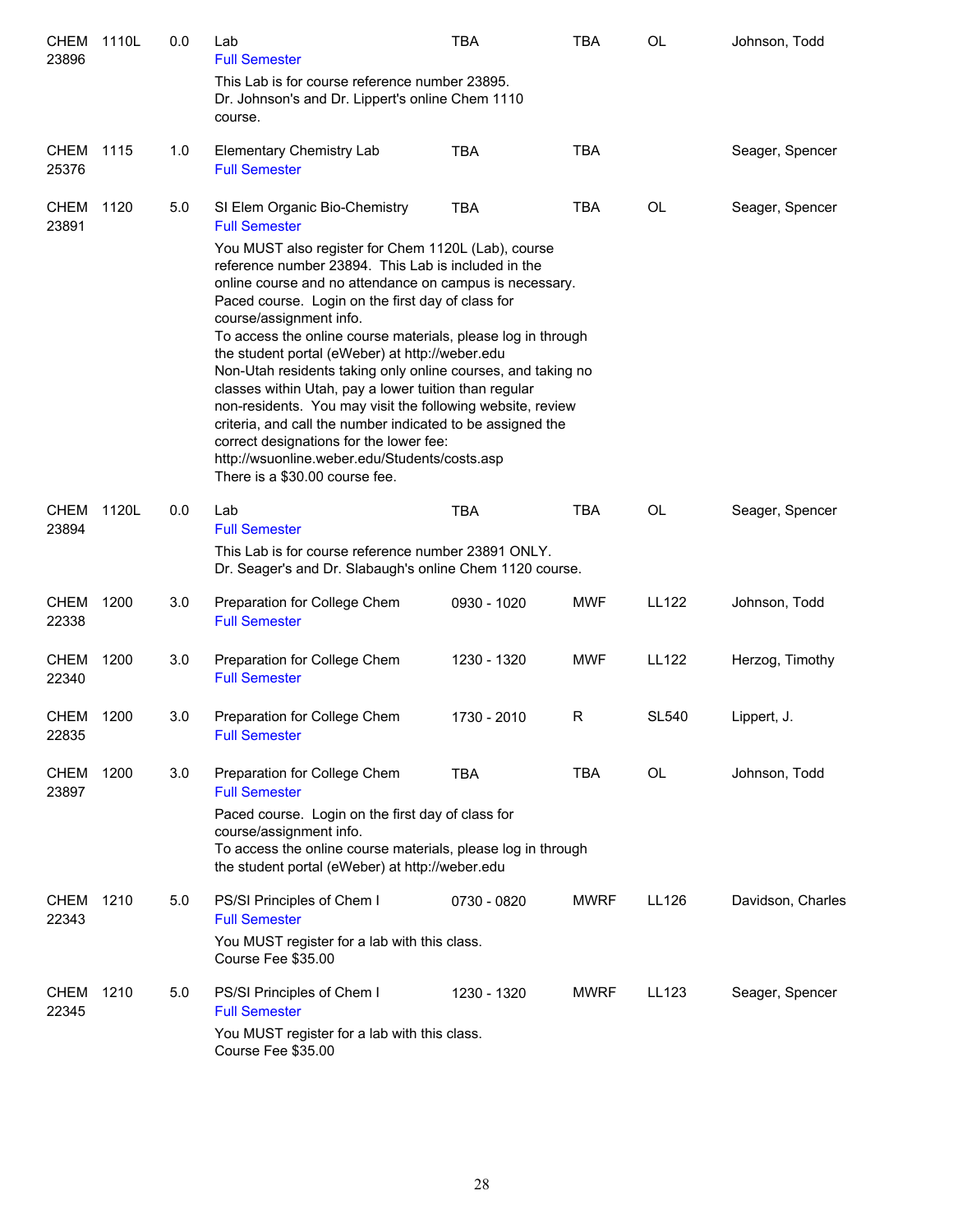| <b>CHEM</b><br>22836       | 1210  | 5.0 | PS/SI Principles of Chem I<br><b>Full Semester</b><br>You MUST register for a lab with this class.<br>Course Fee \$35.00                                                                                                          | 1800 - 2045<br>1800 - 1850 | Τ<br>R      | <b>LL122</b><br><b>LL122</b> | Banks, Lavoir     |
|----------------------------|-------|-----|-----------------------------------------------------------------------------------------------------------------------------------------------------------------------------------------------------------------------------------|----------------------------|-------------|------------------------------|-------------------|
| CHEM<br>22846              | 1210  | 5.0 | PS/SI Principles of Chem I<br><b>Full Semester</b><br>This is a HYBRID OnLine Course<br>YOU MUST REGISTER FOR A LAB WITH THIS CLASS EITHER CRN 22850                                                                              | 1600 - 1650                | W           | <b>LL122</b>                 | Davidson, Charles |
|                            |       |     | OR CRN 22853 ONLY<br>Course Fee \$35.00                                                                                                                                                                                           |                            |             |                              |                   |
| <b>CHEM</b><br>22354       | 1210L | 0.0 | Lab<br><b>Full Semester</b>                                                                                                                                                                                                       | 1330 - 1620                | M           | <b>SL531</b>                 | Herzog, Timothy   |
| <b>CHEM</b><br>22356       | 1210L | 0.0 | Lab<br><b>Full Semester</b>                                                                                                                                                                                                       | 1330 - 1620                | M           | <b>SL532</b>                 | Herzog, Timothy   |
| <b>CHEM</b><br>22358       | 1210L | 0.0 | Lab<br><b>Full Semester</b>                                                                                                                                                                                                       | 1330 - 1620                | Τ           | SL531                        | Seager, Spencer   |
| <b>CHEM</b><br>22359       | 1210L | 0.0 | Lab<br><b>Full Semester</b>                                                                                                                                                                                                       | 1330 - 1620                | Τ           | <b>SL532</b>                 | Seager, Spencer   |
| <b>CHEM</b><br>22368       | 1210L | 0.0 | Lab<br><b>Full Semester</b>                                                                                                                                                                                                       | 1330 - 1620                | R           | <b>SL531</b>                 | Seager, Spencer   |
| <b>CHEM</b><br>22828       | 1210L | 0.0 | Lab<br><b>Full Semester</b>                                                                                                                                                                                                       | 1330 - 1620                | R           | <b>SL532</b>                 | Seager, Spencer   |
| CHEM<br>22838              | 1210L | 0.0 | Lab<br><b>Full Semester</b>                                                                                                                                                                                                       | 1900 - 2145                | R           | SL531                        | Banks, Lavoir     |
| <b>CHEM</b><br>22842       | 1210L | 0.0 | Lab<br><b>Full Semester</b>                                                                                                                                                                                                       | 1900 - 2145                | R           | <b>SL532</b>                 | Banks, Lavoir     |
| <b>CHEM 1210L</b><br>22850 |       | 0.0 | Lab<br><b>Full Semester</b><br>This lab is ONLY for students registering for CRN 22846                                                                                                                                            | 1700 - 1950                | W           | <b>SL531</b>                 | Davidson, Charles |
| <b>CHEM</b><br>25299       | 1215  | 1.0 | Principles of Chemistry I Lab<br><b>Full Semester</b>                                                                                                                                                                             | 1330 - 1620                | R           | <b>SL532</b>                 | Seager, Spencer   |
| <b>CHEM</b><br>22290       | 1220  | 5.0 | SI Principles of Chemistry II<br><b>Full Semester</b><br>You MUST take a lab with this class.<br>Course Fee \$35.00                                                                                                               | 0730 - 0820                | <b>MTWR</b> | LL123                        | Berghout, Henry   |
| <b>CHEM</b><br>24301       | 1220  | 5.0 | SI Principles of Chemistry II<br><b>Full Semester</b><br>This course is a hybrid class, meaning that it will be<br>taught face-to face and online. Please also register for<br>the co-requisite lab CRN 24302. Course Fee \$35.00 | 1700 - 1750                | W           | <b>SL540</b>                 | Davidson, Charles |
| <b>CHEM</b><br>22296       | 1220L | 0.0 | Lab<br><b>Full Semester</b>                                                                                                                                                                                                       | 1330 - 1620                | W           | <b>SL531</b>                 | Berghout, Henry   |
| <b>CHEM</b><br>22298       | 1220L | 0.0 | Lab<br><b>Full Semester</b>                                                                                                                                                                                                       | 1330 - 1620                | W           | SL532                        | Berghout, Henry   |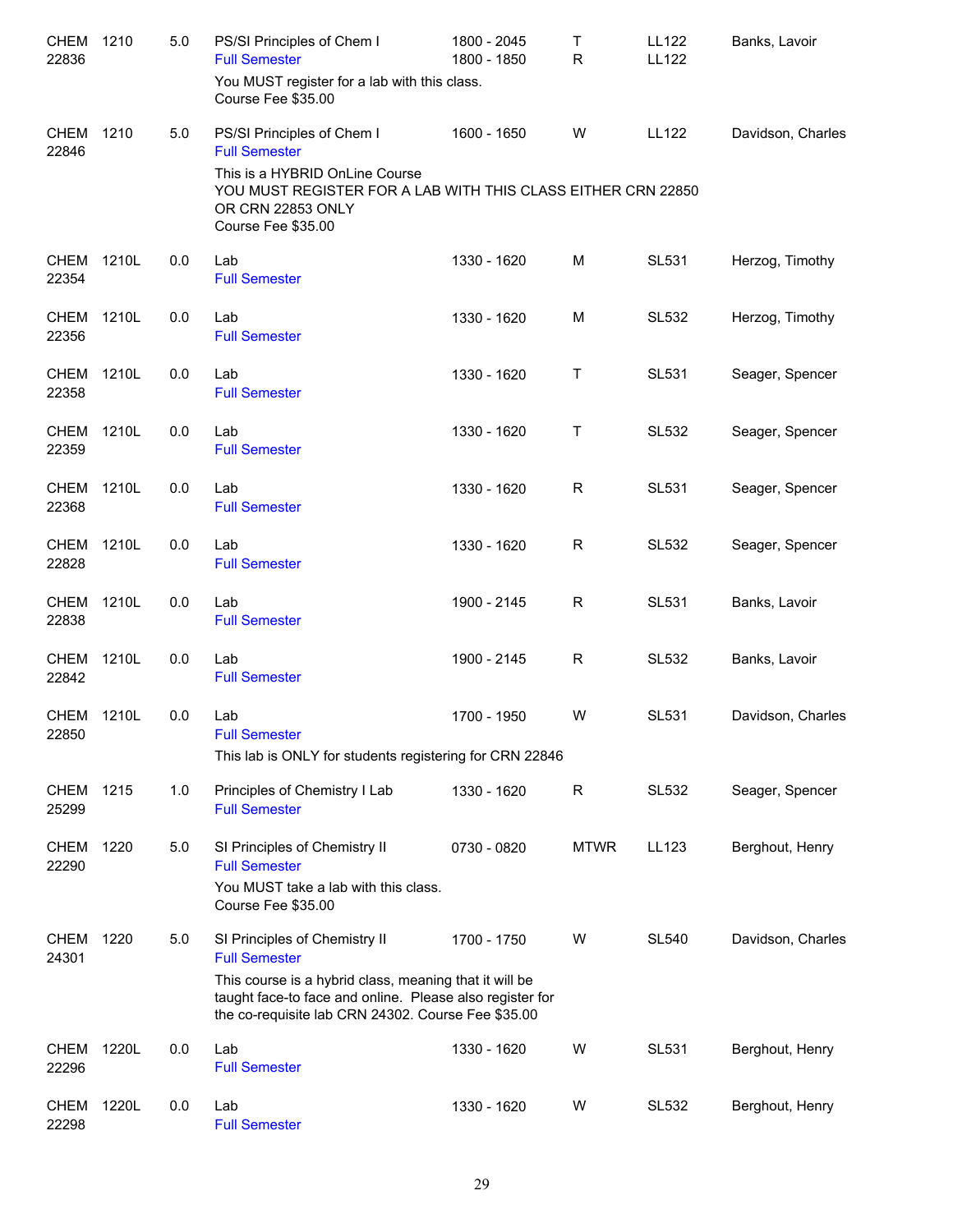| <b>CHEM</b><br>22302 | 1220L | 0.0 | Lab<br><b>Full Semester</b>                                                     | 1330 - 1620                | т              | <b>SL526</b>                 | Berghout, Henry   |
|----------------------|-------|-----|---------------------------------------------------------------------------------|----------------------------|----------------|------------------------------|-------------------|
| CHEM<br>24302        | 1220L | 0.0 | Lab<br><b>Full Semester</b>                                                     | 1800 - 2050                | W              | <b>SL532</b>                 | Davidson, Charles |
|                      |       |     | This is a hybrid course lab that is a co-requisite for<br>CHEM 1220 - CRN 24301 |                            |                |                              |                   |
| <b>CHEM</b><br>25409 | 1220L | 0.0 | Lab<br><b>Full Semester</b>                                                     | 1800 - 2050                | W              | <b>SL531</b>                 | Davidson, Charles |
|                      |       |     | This is a hybrid course lab that is a corequisite for Chem<br>1220, CRN 24301.  |                            |                |                              |                   |
| <b>CHEM</b><br>24511 | 1225  | 1.0 | Principles of Chemistry II Lab<br><b>Full Semester</b>                          | <b>TBA</b>                 | <b>TBA</b>     |                              | Berghout, Henry   |
| <b>CHEM</b><br>22275 | 1360  | 3.0 | PS/SI Prin of Physical Science<br><b>Full Semester</b>                          | 1030 - 1120<br>1430 - 1720 | <b>TR</b><br>W | <b>SL240</b><br><b>SL526</b> | More, Michelle    |
| CHEM<br>21815        | 2310  | 5.0 | Organic Chemistry I<br><b>Full Semester</b>                                     | 0830 - 0920                | <b>MTWF</b>    | LL122                        | Davies, Don       |
|                      |       |     | You MUST register for a lab with this class.<br>Course Fee \$35.00              |                            |                |                              |                   |
| CHEM 2310<br>21818   |       | 5.0 | Organic Chemistry I<br><b>Full Semester</b>                                     | 1130 - 1220                | <b>MTWF</b>    | LL123                        | Lloyd, Barry      |
|                      |       |     | You MUST register for a lab with this class.<br>Course Fee \$35.00              |                            |                |                              |                   |
| CHEM 2310L<br>21820  |       | 0.0 | Lab<br><b>Full Semester</b>                                                     | 1330 - 1620                | T              | <b>SL621</b>                 | Lloyd, Barry      |
| CHEM<br>21821        | 2310L | 0.0 | Lab<br><b>Full Semester</b>                                                     | 1330 - 1620                | Τ              | <b>SL626</b>                 | Lloyd, Barry      |
| <b>CHEM</b><br>21822 | 2310L | 0.0 | Lab<br><b>Full Semester</b>                                                     | 1330 - 1620                | W              | <b>SL621</b>                 | Johnson, Todd     |
| CHEM 2310L<br>21823  |       | 0.0 | Lab<br><b>Full Semester</b>                                                     | 1330 - 1620                | W              | <b>SL626</b>                 | Johnson, Todd     |
| CHEM 2310L<br>21825  |       | 0.0 | Lab<br><b>Full Semester</b>                                                     | 0830 - 1120                | $\mathsf R$    | <b>SL621</b>                 | Herzog, Timothy   |
| CHEM<br>21826        | 2310L | 0.0 | Lab<br><b>Full Semester</b>                                                     | 0830 - 1120                | $\mathsf R$    | <b>SL626</b>                 | Herzog, Timothy   |
| CHEM<br>24394        | 2315  | 1.0 | Organic Chemistry I Lab<br><b>Full Semester</b>                                 | <b>TBA</b>                 | <b>TBA</b>     |                              | Lloyd, Barry      |
| <b>CHEM</b><br>21828 | 2320  | 5.0 | Organic Chemistry II<br><b>Full Semester</b>                                    | 1130 - 1220                | <b>MWRF</b>    | <b>LL122</b>                 | Davies, Don       |
|                      |       |     | You MUST register for a lab with this class.<br>Course Fee \$35.00              |                            |                |                              |                   |
| CHEM 2320L<br>21832  |       | 0.0 | Lab<br><b>Full Semester</b>                                                     | 1330 - 1620                | M              | <b>SL621</b>                 | Davies, Don       |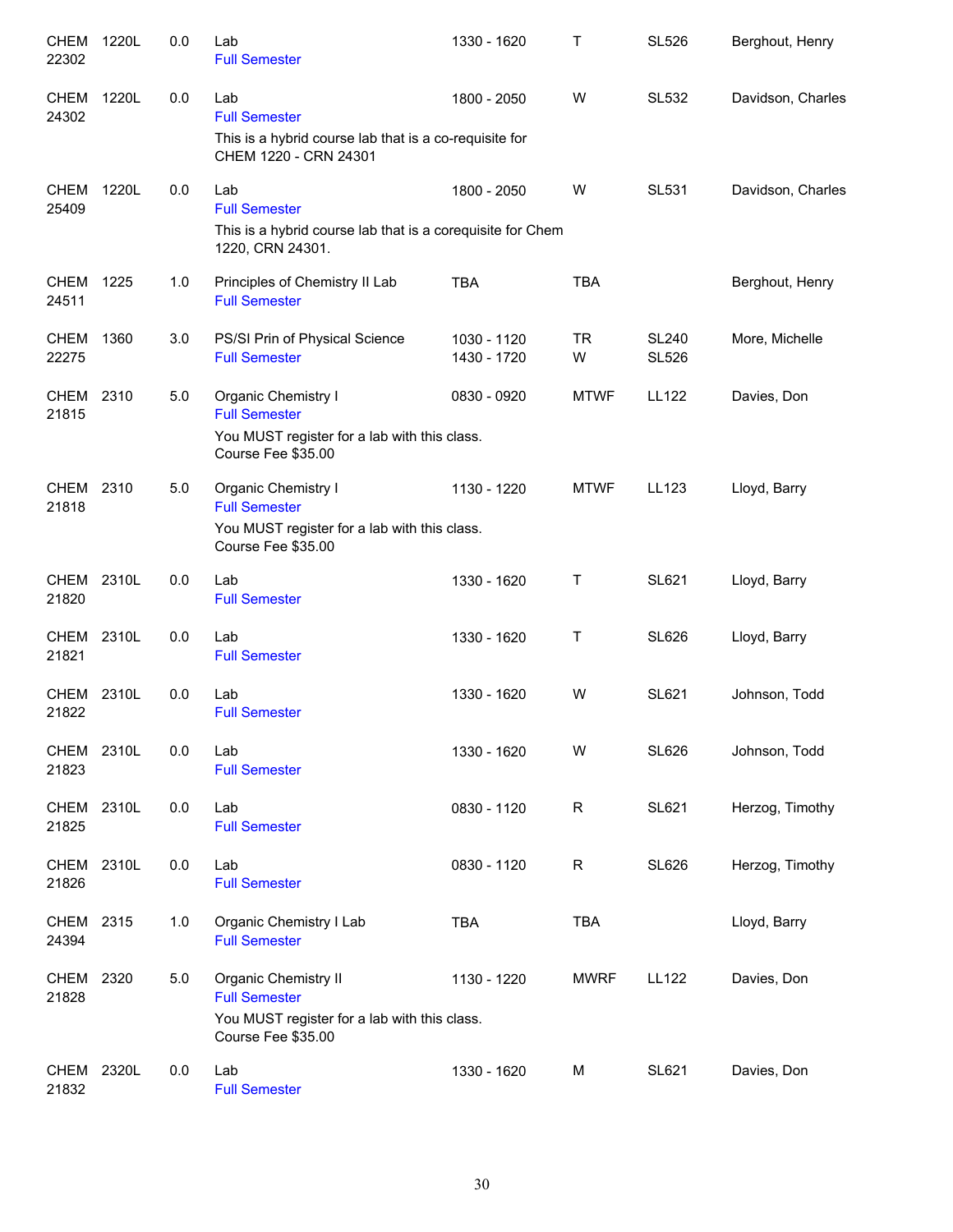| CHEM 2320L<br>21833  |       | 0.0     | Lab<br><b>Full Semester</b>                                                                                 | 1330 - 1620 | $\mathsf R$ | <b>SL621</b> | Davies, Don       |
|----------------------|-------|---------|-------------------------------------------------------------------------------------------------------------|-------------|-------------|--------------|-------------------|
| CHEM<br>24395        | 2325  | 1.0     | Organic Chemistry II Lab<br><b>Full Semester</b>                                                            | <b>TBA</b>  | <b>TBA</b>  |              | Davies, Don       |
| CHEM<br>22151        | 2600  | 1.0     | Laboratory Safety<br><b>Full Semester</b>                                                                   | 1230 - 1320 | M           | LL129        | Wachocki, Barbara |
| CHEM<br>20727        | 2890  | 1.0     | Cooperative Work Experience<br><b>Full Semester</b>                                                         | <b>TBA</b>  | <b>TBA</b>  |              | Walker, Edward    |
| <b>CHEM</b><br>20729 | 2890  | 2.0     | Cooperative Work Experience<br><b>Full Semester</b>                                                         | <b>TBA</b>  | <b>TBA</b>  |              | Walker, Edward    |
| CHEM 2890<br>20732   |       | 3.0     | Cooperative Work Experience<br><b>Full Semester</b>                                                         | <b>TBA</b>  | <b>TBA</b>  |              | Walker, Edward    |
| <b>CHEM</b><br>22155 | 3000  | 4.0     | <b>Quantitative Analysis</b><br><b>Full Semester</b>                                                        | 0830 - 0920 | <b>MWF</b>  | <b>SL540</b> | Lippert, J.       |
|                      |       |         | You MUST register for a lab with this class.<br>Course Fee \$25.00                                          |             |             |              |                   |
| <b>CHEM</b><br>22160 | 3000L | 0.0     | Lab<br><b>Full Semester</b>                                                                                 | 1330 - 1620 | W           | <b>SL525</b> | Lippert, J.       |
| CHEM 3020<br>22163   |       | 1.0     | Computer Application in Chem<br><b>Full Semester</b>                                                        | 1330 - 1420 | Τ           | <b>SL540</b> | Johnson, Todd     |
| <b>CHEM</b><br>22164 | 3050  | 4.0     | Instrumental Analysis<br><b>Full Semester</b>                                                               | 1030 - 1120 | <b>MWF</b>  | <b>SL540</b> | Lippert, J.       |
|                      |       |         | You MUST register for a lab with this class.<br>Course Fee \$20.00                                          |             |             |              |                   |
| <b>CHEM</b><br>22166 | 3050L | 0.0     | Lab<br><b>Full Semester</b>                                                                                 | 1330 - 1620 | M           | <b>SL525</b> | Lippert, J.       |
| CHEM<br>22170        | 3050L | $0.0\,$ | Lab<br><b>Full Semester</b>                                                                                 | 1330 - 1620 | W           | <b>SL525</b> | Lippert, J.       |
| <b>CHEM</b><br>22253 | 3070  | 4.0     | <b>Biochemistry I</b><br><b>Full Semester</b><br>You MUST take a lab with this class.<br>Course Fee \$35.00 | 0730 - 0820 | <b>MWF</b>  | <b>LL122</b> | Walker, Edward    |
| <b>CHEM</b><br>22258 | 3070L | 0.0     | Biochem I Lab<br><b>Full Semester</b>                                                                       | 1430 - 1720 | Τ           | <b>SL527</b> | Walker, Edward    |
| <b>CHEM</b><br>22259 | 3070L | 0.0     | Biochem I Lab<br><b>Full Semester</b>                                                                       | 1430 - 1720 | W           | <b>SL527</b> | Walker, Edward    |
| <b>CHEM</b><br>25407 | 3070L | 0.0     | Biochem I Lab<br><b>Full Semester</b>                                                                       | 1330 - 1620 | $\mathsf R$ | <b>SL527</b> |                   |
| <b>CHEM</b><br>22261 | 3400  | 3.0     | Molecular Symmetry & App Math<br><b>Full Semester</b>                                                       | 1030 - 1145 | <b>TR</b>   | <b>SL540</b> | Berghout, Henry   |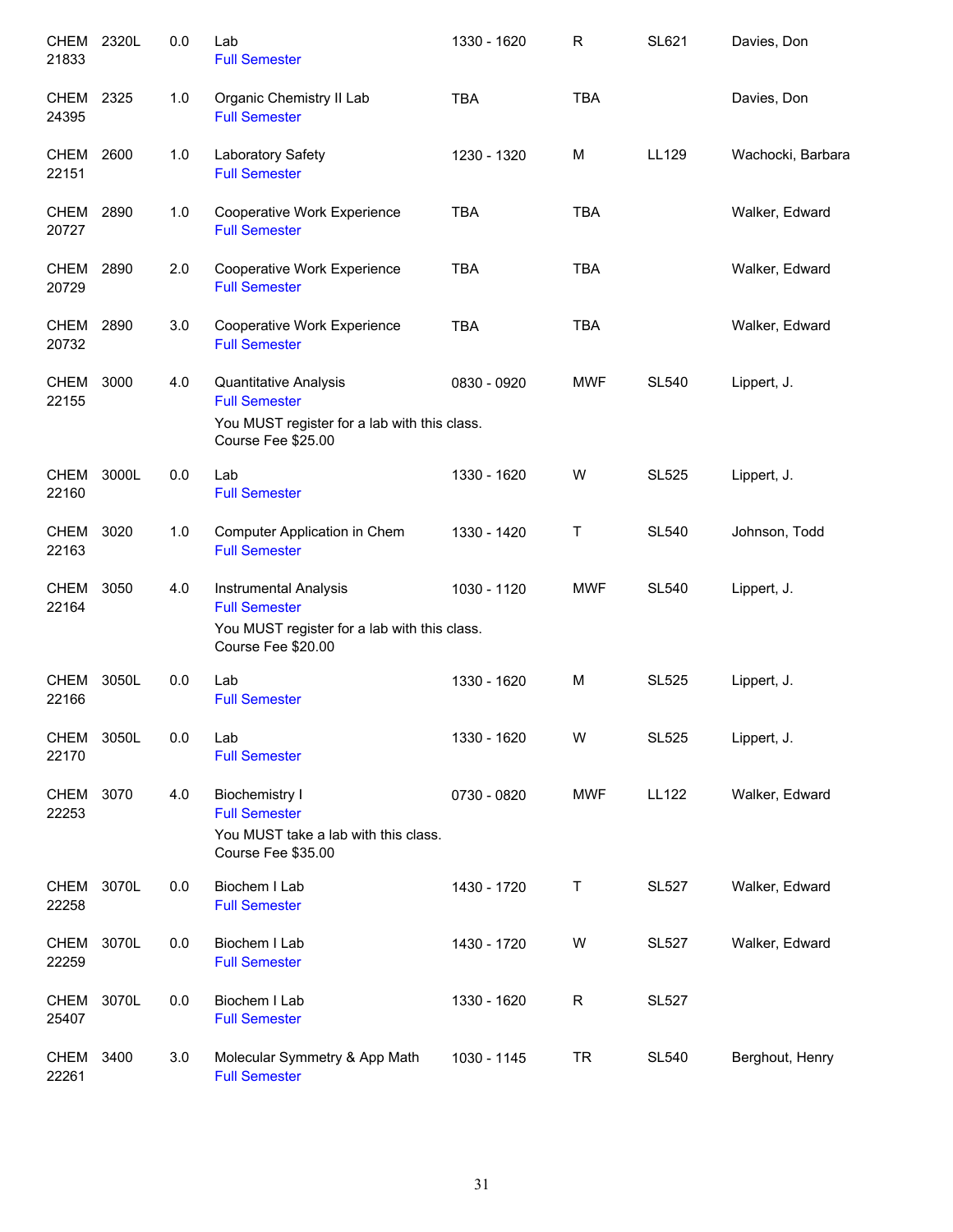| CHEM<br>22263       | 3410 | 4.0 | Physical Chemistry I<br><b>Full Semester</b>                               | 0930 - 1020 | <b>MWF</b>   | <b>SL540</b> | Davidson, Charles |
|---------------------|------|-----|----------------------------------------------------------------------------|-------------|--------------|--------------|-------------------|
|                     |      |     | You MUST register for a lab with this class.<br>Course Fee \$10.00         |             |              |              |                   |
| CHEM 3410L<br>22268 |      | 0.0 | Lab<br><b>Full Semester</b>                                                | 0730 - 1030 | $\mathsf{T}$ | <b>SL515</b> | Davidson, Charles |
| CHEM 3410L<br>22270 |      | 0.0 | Lab<br><b>Full Semester</b>                                                | 1330 - 1620 | Τ            | <b>SL515</b> | Davidson, Charles |
| CHEM 3570<br>22833  |      | 3.0 | <b>Foundations of Science Educ</b><br><b>Full Semester</b>                 | 1030 - 1145 | <b>TR</b>    | LL230        | Johnston, Adam    |
| CHEM 4570<br>22834  |      | 3.0 | Sec Sch Sci Teaching Methods<br><b>Full Semester</b><br>Course Fee \$10.00 | 1200 - 1315 | <b>TR</b>    | LL230        | Johnston, Adam    |
| CHEM 4700<br>22272  |      | 1.0 | Special Topics in Chemistry<br><b>Full Semester</b>                        | 1230 - 1320 | R            | <b>SL540</b> | Lloyd, Barry      |
| CHEM 4800<br>20660  |      | 1.0 | Research & Independent Study<br><b>Full Semester</b><br>Course fee \$5.00  | <b>TBA</b>  | <b>TBA</b>   |              | Berghout, Henry   |
| CHEM 4800<br>20675  |      | 2.0 | Research & Independent Study<br><b>Full Semester</b><br>Course Fee \$5.00  | <b>TBA</b>  | <b>TBA</b>   |              | Berghout, Henry   |
| CHEM 4800<br>20676  |      | 3.0 | Research & Independent Study<br><b>Full Semester</b><br>Course Fee \$5.00  | <b>TBA</b>  | <b>TBA</b>   |              | Berghout, Henry   |
| CHEM 4800<br>20700  |      | 1.0 | Research & Independent Study<br><b>Full Semester</b><br>Course Fee \$5.00  | <b>TBA</b>  | <b>TBA</b>   |              | Davidson, Charles |
| CHEM 4800<br>20701  |      | 2.0 | Research & Independent Study<br><b>Full Semester</b><br>Course Fee \$5.00  | TBA         | TBA          |              | Davidson, Charles |
| CHEM 4800<br>20702  |      | 3.0 | Research & Independent Study<br><b>Full Semester</b><br>Course Fee \$5.00  |             |              |              |                   |
| CHEM<br>20703       | 4800 | 1.0 | Research & Independent Study<br><b>Full Semester</b><br>Course Fee \$5.00  | <b>TBA</b>  | <b>TBA</b>   |              | Davies, Don       |
| CHEM<br>20704       | 4800 | 2.0 | Research & Independent Study<br><b>Full Semester</b><br>Course Fee \$5.00  | <b>TBA</b>  | <b>TBA</b>   |              | Davies, Don       |
| CHEM<br>20705       | 4800 | 3.0 | Research & Independent Study<br><b>Full Semester</b><br>Course Fee \$5.00  | <b>TBA</b>  | <b>TBA</b>   |              | Davies, Don       |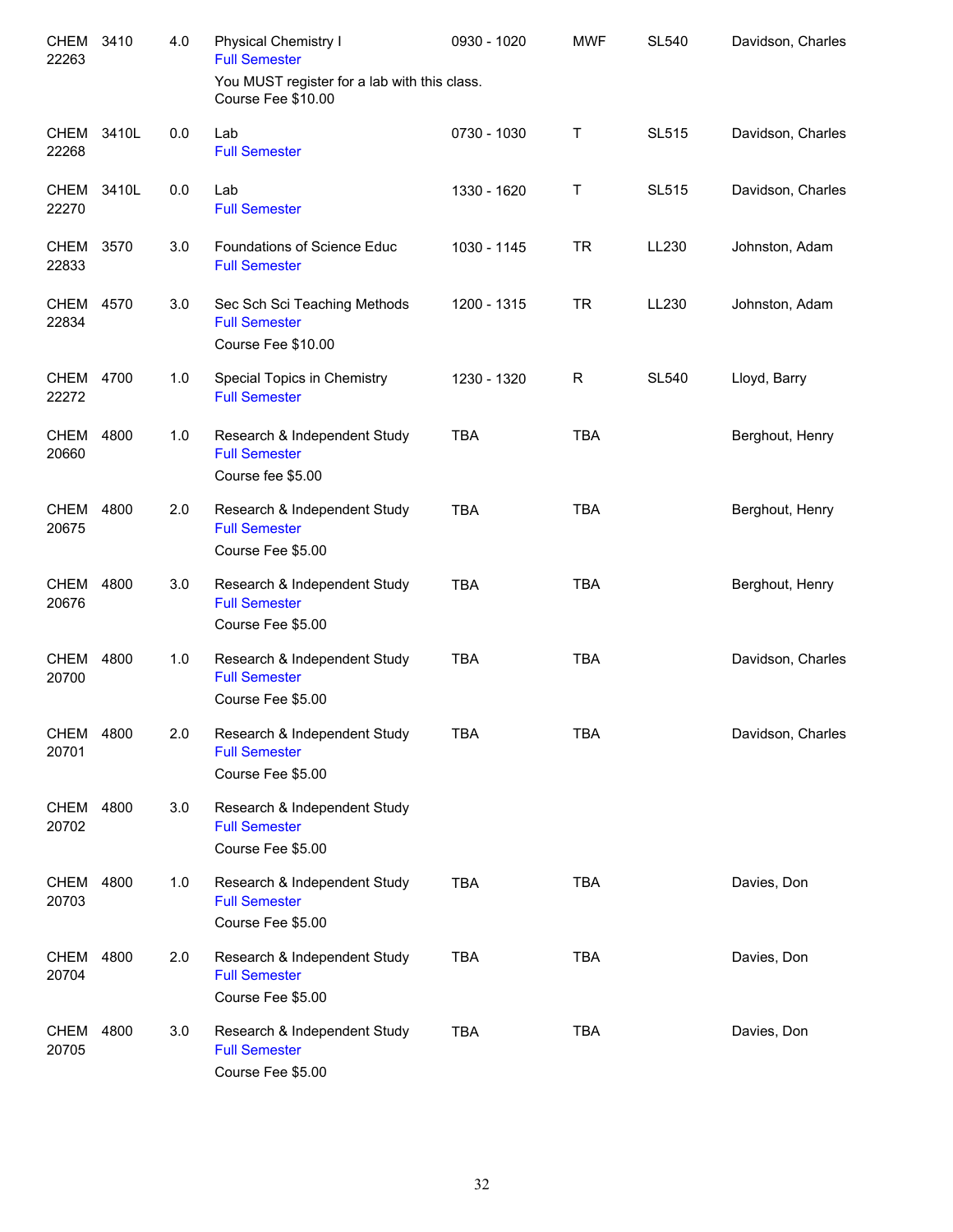| <b>CHEM</b><br>20706 | 4800 | 1.0 | Research & Independent Study<br><b>Full Semester</b><br>Course Fee \$5.00 | <b>TBA</b> | <b>TBA</b> | Herzog, Timothy |
|----------------------|------|-----|---------------------------------------------------------------------------|------------|------------|-----------------|
| CHEM<br>20707        | 4800 | 2.0 | Research & Independent Study<br><b>Full Semester</b><br>Course Fee \$5.00 | <b>TBA</b> | <b>TBA</b> | Herzog, Timothy |
| CHEM<br>20708        | 4800 | 3.0 | Research & Independent Study<br><b>Full Semester</b><br>Course Fee \$5.00 |            |            |                 |
| CHEM<br>20709        | 4800 | 1.0 | Research & Independent Study<br><b>Full Semester</b><br>Course Fee \$5.00 | <b>TBA</b> | <b>TBA</b> | Lippert, J.     |
| CHEM<br>20710        | 4800 | 2.0 | Research & Independent Study<br><b>Full Semester</b><br>Course Fee \$5.00 | <b>TBA</b> | <b>TBA</b> | Lippert, J.     |
| CHEM<br>20711        | 4800 | 3.0 | Research & Independent Study<br><b>Full Semester</b><br>Course Fee \$5.00 | <b>TBA</b> | <b>TBA</b> | Lippert, J.     |
| CHEM 4800<br>20712   |      | 1.0 | Research & Independent Study<br><b>Full Semester</b><br>Course Fee \$5.00 | <b>TBA</b> | <b>TBA</b> | Lloyd, Barry    |
| CHEM 4800<br>20713   |      | 2.0 | Research & Independent Study<br><b>Full Semester</b><br>Course Fee \$5.00 | <b>TBA</b> | <b>TBA</b> | Lloyd, Barry    |
| CHEM 4800<br>20714   |      | 3.0 | Research & Independent Study<br><b>Full Semester</b><br>Course Fee \$5.00 | <b>TBA</b> | <b>TBA</b> | Lloyd, Barry    |
| CHEM 4800<br>20715   |      | 1.0 | Research & Independent Study<br><b>Full Semester</b><br>Course Fee \$5.00 | <b>TBA</b> | <b>TBA</b> | Seager, Spencer |
| CHEM 4800<br>20716   |      | 2.0 | Research & Independent Study<br><b>Full Semester</b><br>Course Fee \$5.00 | <b>TBA</b> | <b>TBA</b> | Seager, Spencer |
| CHEM 4800<br>20717   |      | 3.0 | Research & Independent Study<br><b>Full Semester</b><br>Course Fee \$5.00 | <b>TBA</b> | <b>TBA</b> | Seager, Spencer |
| CHEM 4800<br>20719   |      | 1.0 | Research & Independent Study<br><b>Full Semester</b><br>Course Fee \$5.00 | <b>TBA</b> | <b>TBA</b> | Walker, Edward  |
| CHEM<br>20720        | 4800 | 2.0 | Research & Independent Study<br><b>Full Semester</b><br>Course Fee \$5.00 | <b>TBA</b> | <b>TBA</b> | Walker, Edward  |
| CHEM<br>20721        | 4800 | 3.0 | Research & Independent Study<br><b>Full Semester</b><br>Course Fee \$5.00 | <b>TBA</b> | <b>TBA</b> | Walker, Edward  |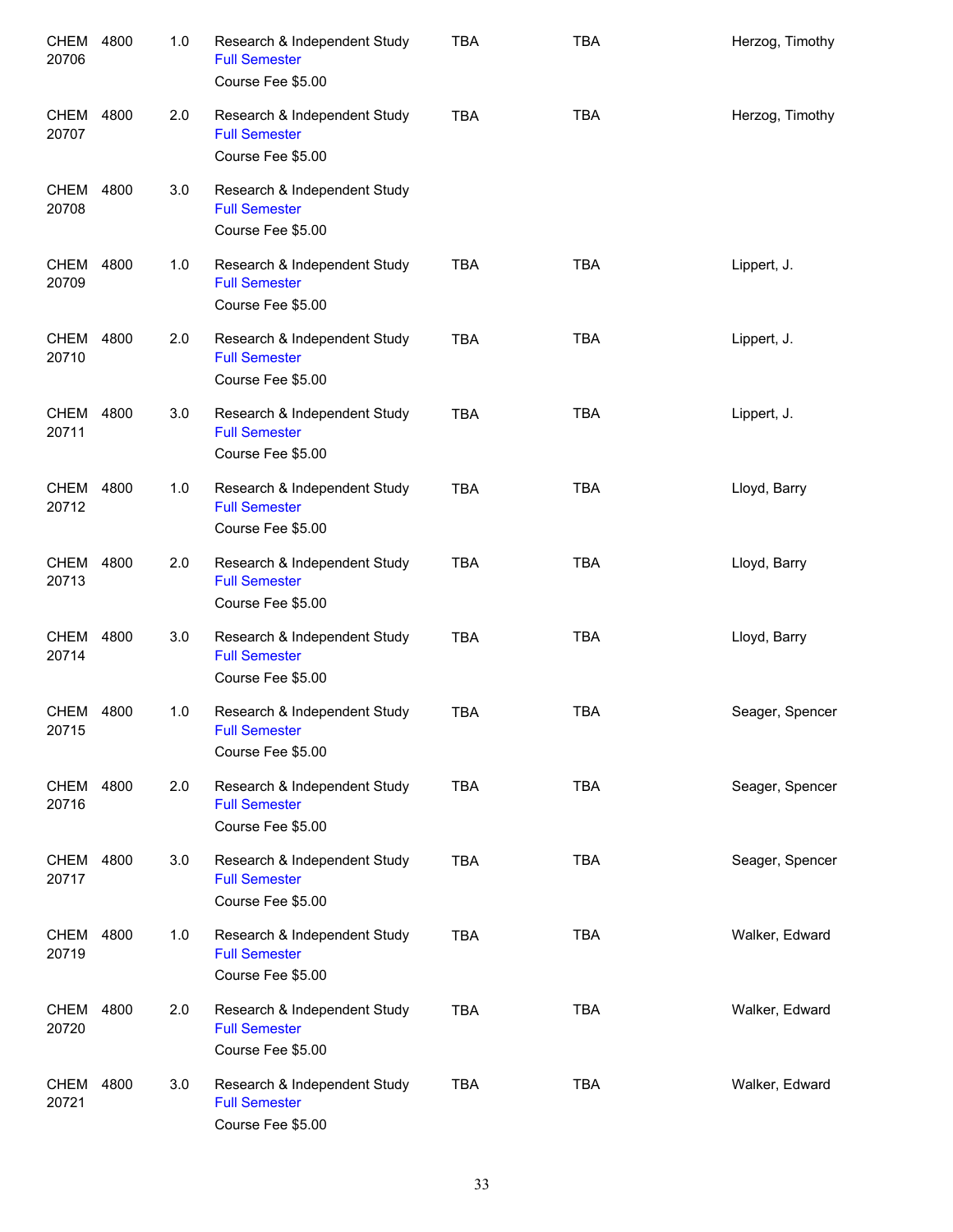| <b>CHEM</b><br>25378 | 4800 | 1.0 | Research & Independent Study<br><b>Full Semester</b><br>Course Fee \$5.00                                                 | <b>TBA</b>  | <b>TBA</b> |           | Johnson, Todd    |
|----------------------|------|-----|---------------------------------------------------------------------------------------------------------------------------|-------------|------------|-----------|------------------|
| CHEM<br>20723        | 4890 | 1.0 | Cooperative Work Experience<br><b>Full Semester</b>                                                                       | <b>TBA</b>  | <b>TBA</b> |           | Walker, Edward   |
| CHEM<br>20724        | 4890 | 2.0 | Cooperative Work Experience<br><b>Full Semester</b>                                                                       | <b>TBA</b>  | <b>TBA</b> |           | Walker, Edward   |
| CHEM<br>20726        | 4890 | 3.0 | Cooperative Work Experience<br><b>Full Semester</b>                                                                       | <b>TBA</b>  | <b>TBA</b> |           | Walker, Edward   |
| <b>CHF</b><br>20292  | 1400 | 3.0 | Marriage as Interpersonal Proc<br><b>Full Semester</b>                                                                    | 1030 - 1145 | <b>TR</b>  | ED233     | Chatelain, Randy |
| <b>CHF</b><br>20293  | 1400 | 3.0 | Marriage as Interpersonal Proc<br><b>Full Semester</b>                                                                    | 1200 - 1315 | <b>TR</b>  | ED233     | Oreshnick, Craig |
| <b>CHF</b><br>24049  | 1400 | 3.0 | Marriage as Interpersonal Proc<br><b>Full Semester</b>                                                                    | <b>TBA</b>  | <b>TBA</b> | <b>OL</b> | Merrill, Chloe   |
|                      |      |     | To access the course materials, log into the Student Portal<br>(eWeber) at http://weber.edu and select "Current Students" |             |            |           |                  |
| <b>CHF</b><br>20428  | 1500 | 3.0 | SS Human Development<br><b>Full Semester</b>                                                                              | 1030 - 1145 | <b>TR</b>  | ED104     | Bird, James      |
|                      |      |     |                                                                                                                           |             |            |           |                  |
| <b>CHF</b><br>20429  | 1500 | 3.0 | SS Human Development<br><b>Full Semester</b>                                                                              | 0900 - 1015 | <b>TR</b>  | ED104     | Bird, James      |
| <b>CHF</b><br>20430  | 1500 | 3.0 | SS Human Development<br><b>Full Semester</b>                                                                              | 0830 - 0920 | <b>MWF</b> | ED104     | Qiu, Wei         |
| <b>CHF</b><br>20431  | 1500 | 3.0 | SS Human Development<br><b>Full Semester</b>                                                                              | 0930 - 1020 | <b>MWF</b> | ED104     | Sahin, Volkan    |
| <b>CHF</b><br>20432  | 1500 | 3.0 | SS Human Development<br><b>Full Semester</b>                                                                              | 1030 - 1120 | <b>MWF</b> | ED104     | Sahin, Volkan    |
| <b>CHF</b><br>20435  | 1500 | 3.0 | SS Human Development<br><b>Full Semester</b>                                                                              | 1730 - 2010 | W          | ED104     | Smith, Julee     |
| <b>CHF</b><br>24019  | 1500 | 3.0 | SS Human Development<br><b>Full Semester</b>                                                                              | 0930 - 1020 | <b>MWF</b> | ED104     | Sahin, Volkan    |
| <b>CHF</b><br>24050  | 1500 | 3.0 | SS Human Development<br><b>Full Semester</b>                                                                              | <b>TBA</b>  | <b>TBA</b> | OL        | Day, Tom         |
|                      |      |     | To access the course materials, log into the Student Portal<br>(eWeber) at http://weber.edu and select "Current Students" |             |            |           |                  |
| <b>CHF</b><br>24056  | 1500 | 3.0 | SS Human Development<br><b>Full Semester</b>                                                                              | 1730 - 2010 | Τ          | D02318    | Tesch, Jeffrey   |
| <b>CHF</b><br>20294  | 2100 | 3.0 | Family Resource Management<br><b>Full Semester</b>                                                                        | 0900 - 1015 | <b>TR</b>  | ED207     | Buck, Joyce      |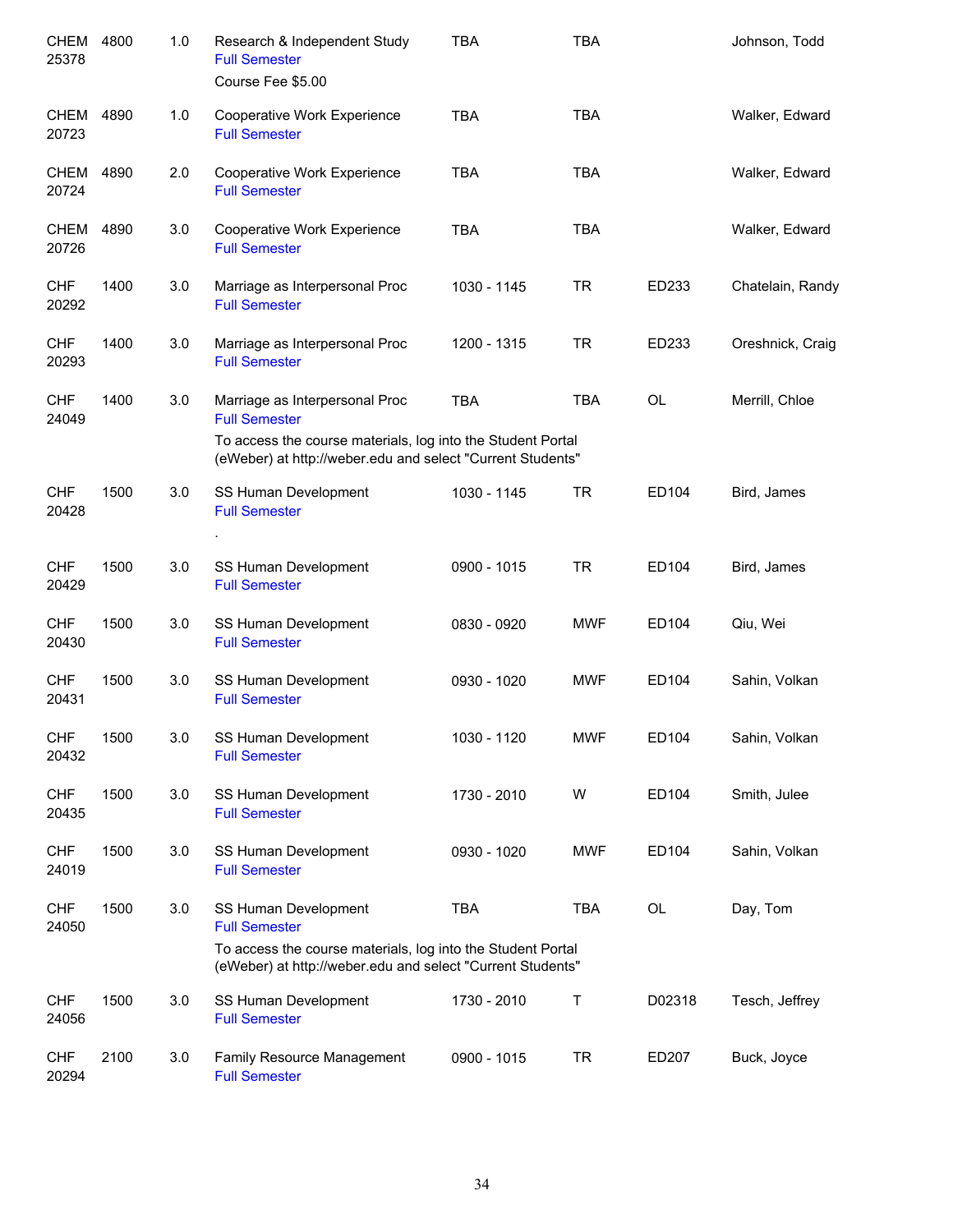| <b>CHF</b><br>24051 | 2100 | 3.0 | Family Resource Management<br><b>Full Semester</b>                                                                                                                                                                                                                                                                             | <b>TBA</b>  | <b>TBA</b> | OL    | Buck, Joyce        |
|---------------------|------|-----|--------------------------------------------------------------------------------------------------------------------------------------------------------------------------------------------------------------------------------------------------------------------------------------------------------------------------------|-------------|------------|-------|--------------------|
|                     |      |     | To access the course materials, log into the Student Portal<br>(eWeber) at http://weber.edu and select "Current Students"                                                                                                                                                                                                      |             |            |       |                    |
| <b>CHF</b><br>20295 | 2400 | 3.0 | <b>Family Relations</b><br><b>Full Semester</b>                                                                                                                                                                                                                                                                                | 1030 - 1120 | <b>MWF</b> | ED239 | Schvaneveldt, Paul |
| <b>CHF</b><br>20296 | 2400 | 3.0 | <b>Family Relations</b><br><b>Full Semester</b>                                                                                                                                                                                                                                                                                | 1200 - 1315 | <b>TR</b>  | ED207 | Adams, Mark        |
| <b>CHF</b><br>20297 | 2400 | 3.0 | <b>Family Relations</b><br><b>Full Semester</b>                                                                                                                                                                                                                                                                                | 1030 - 1145 | <b>TR</b>  | ED239 | Buck, Joyce        |
| <b>CHF</b><br>24052 | 2400 | 3.0 | <b>Family Relations</b><br><b>Full Semester</b>                                                                                                                                                                                                                                                                                | <b>TBA</b>  | <b>TBA</b> | OL    | Schvaneveldt, Paul |
|                     |      |     | To access the course materials, log into the Student Portal<br>(eWeber) at http://weber.edu and select "Current Students"                                                                                                                                                                                                      |             |            |       |                    |
| <b>CHF</b><br>20614 | 2500 | 3.0 | Develop of Child Birth - 8<br><b>Full Semester</b>                                                                                                                                                                                                                                                                             | 0930 - 1020 | <b>MWF</b> | ED233 | Qiu, Wei           |
|                     |      |     | Prereq: CHF CHF 1500                                                                                                                                                                                                                                                                                                           |             |            |       |                    |
| <b>CHF</b><br>20616 | 2570 | 3.0 | The Child From 6-12<br><b>Full Semester</b>                                                                                                                                                                                                                                                                                    | 0930 - 1020 | <b>MWF</b> | ED207 | Bird, James        |
| <b>CHF</b><br>20617 | 2600 | 3.0 | Early Childhood Education<br><b>Full Semester</b>                                                                                                                                                                                                                                                                              | 1500 - 1615 | <b>TR</b>  | ED207 | Sahin, Volkan      |
|                     |      |     | Prereq: CHF 1500. This is a CBL class.<br>CBL stands for Community-Based Learning which means that<br>students engage in meaningful community service that is<br>connected to specific course objectives. See http://www.<br>weber.edu/CommunityInvolvement/CBL_Designation.html for a<br>full list of CBL designated courses. |             |            |       |                    |
| <b>CHF</b><br>20618 | 2610 | 3.0 | Guidance - Development Theory<br><b>Full Semester</b>                                                                                                                                                                                                                                                                          | 0700 - 0815 | <b>MW</b>  | ED116 | West, Sherrie      |
|                     |      |     | Prereq: CHF 1500 May be taken concurrently with CHF 2600<br>Lab exp 2hrs per week                                                                                                                                                                                                                                              |             |            |       |                    |
| <b>CHF</b><br>20620 | 2610 | 3.0 | Guidance - Development Theory<br><b>Full Semester</b>                                                                                                                                                                                                                                                                          | 1200 - 1315 | <b>TR</b>  | ED116 | Qiu, Wei           |
|                     |      |     | Prereq: CHF 1500. May be taken concurrently with CHF 2600.<br>Lab exp 2 hrs per wk                                                                                                                                                                                                                                             |             |            |       |                    |
| <b>CHF</b><br>20621 | 2620 | 3.0 | <b>Planning Creative Experiences</b><br><b>Full Semester</b><br>Prereq: 1500. Lab experience 3 hrs/wk                                                                                                                                                                                                                          | 1630 - 1745 | MW         | ED207 | Boydstun, Jileen   |
| <b>CHF</b><br>20622 | 2620 | 3.0 | <b>Planning Creative Experiences</b><br><b>Full Semester</b><br>Prereq: 1500. Lab experience 3 hrs/wk                                                                                                                                                                                                                          | 1130 - 1245 | MW         | ED239 | Sahin, Volkan      |
| <b>CHF</b><br>25474 | 2620 | 3.0 | <b>Planning Creative Experiences</b><br><b>Full Semester</b>                                                                                                                                                                                                                                                                   |             |            |       |                    |
| <b>CHF</b><br>25475 | 2620 | 3.0 | <b>Planning Creative Experiences</b><br><b>Full Semester</b>                                                                                                                                                                                                                                                                   |             |            |       |                    |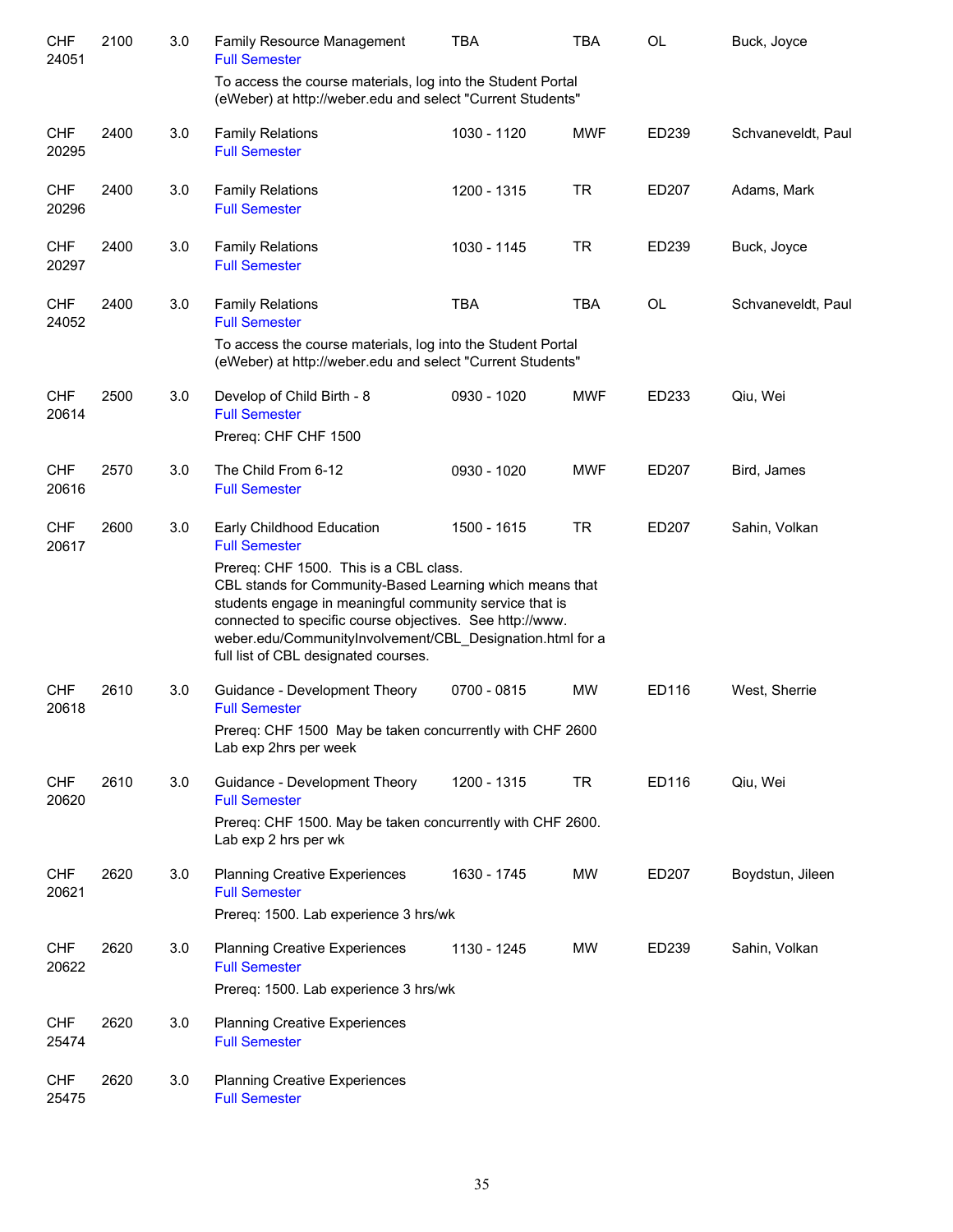| <b>CHF</b><br>24316 | 2860  | 3.0 | Practicum<br><b>Full Semester</b>                                                                                                                                                                                                                                                    | <b>TBA</b>  | <b>TBA</b> |              | Qiu, Wei               |
|---------------------|-------|-----|--------------------------------------------------------------------------------------------------------------------------------------------------------------------------------------------------------------------------------------------------------------------------------------|-------------|------------|--------------|------------------------|
| <b>CHF</b><br>20001 | 2900  | 2.0 | Career Development<br><b>Full Semester</b>                                                                                                                                                                                                                                           | 0930 - 1020 | <b>MW</b>  | <b>SC230</b> | Lambert, Richard       |
| <b>CHF</b><br>24369 | 2900  | 2.0 | Career Development<br><b>Full Semester</b>                                                                                                                                                                                                                                           | <b>TBA</b>  | <b>TBA</b> | <b>OL</b>    | St Clair Bowen, Janice |
|                     |       |     | To access the course materials, log into the Student Portal<br>(eWeber) at http://weber.edu and select "Current Students"                                                                                                                                                            |             |            |              |                        |
| <b>CHF</b><br>20625 | 2990A | 1.0 | Seminar in Childhood Develop<br><b>Full Semester</b>                                                                                                                                                                                                                                 | 1210 - 1300 | F          | <b>ED10</b>  | Haun, Carole           |
| <b>CHF</b><br>25478 | 2990A | 1.0 | Seminar in Childhood Develop<br><b>Full Semester</b>                                                                                                                                                                                                                                 | 1210 - 1300 | F          | <b>ED10</b>  | Haun, Carole           |
| <b>CHF</b><br>20298 | 2990B | 3.0 | Seminar in Family Studies<br><b>Full Semester</b>                                                                                                                                                                                                                                    | 1230 - 1345 | <b>MW</b>  | ED207        | Buck, Joyce            |
|                     |       |     | CBL stands for Community-Based Learning which means that<br>students engage in meaningful community service that is<br>connected to specific course objectives. See http://www.<br>weber.edu/CommunityInvolvement/CBL_Designation.html for a<br>full list of CBL designated courses. |             |            |              |                        |
| <b>CHF</b><br>24053 | 3150  | 3.0 | Consumer Rights & Responsibil<br><b>Full Semester</b>                                                                                                                                                                                                                                | <b>TBA</b>  | <b>TBA</b> | <b>OL</b>    | Buck, Joyce            |
|                     |       |     | To access the course materials, log into the Student Portal<br>(eWeber) at http://weber.edu and select "Current Students"                                                                                                                                                            |             |            |              |                        |
| CHF<br>20299        | 3350  | 3.0 | <b>DV Diverse Families</b><br><b>Full Semester</b>                                                                                                                                                                                                                                   | 1030 - 1120 | <b>MWF</b> | ED116        | Merrill, Chloe         |
| <b>CHF</b><br>20300 | 3450  | 3.0 | <b>Adult Development</b><br><b>Full Semester</b>                                                                                                                                                                                                                                     | 0930 - 1020 | <b>MWF</b> | <b>ED10</b>  | Oreshnick, Craig       |
| <b>CHF</b><br>20626 | 3500  | 3.0 | Young Children at Risk<br><b>Full Semester</b>                                                                                                                                                                                                                                       | 1030 - 1120 | <b>MWF</b> | ED207        | Bird, James            |
|                     |       |     | Prereq: CHF 1500 or equivalent.                                                                                                                                                                                                                                                      |             |            |              |                        |
| <b>CHF</b><br>20301 | 3550  | 3.0 | Parenting Education<br><b>Full Semester</b>                                                                                                                                                                                                                                          | 0830 - 0920 | <b>MWF</b> | ED239        | Schvaneveldt, Paul     |
|                     |       |     | Prereq: CHF 1400, CHF 1500, CHF 2100, CHF 2400, and CHF 3850<br>or consent of instructor.                                                                                                                                                                                            |             |            |              |                        |
| <b>CHF</b><br>24057 | 3640  | 3.0 | Working with Parents<br><b>Full Semester</b>                                                                                                                                                                                                                                         | 1730 - 2010 | Τ          | D02111       | Day, Kay               |
| <b>CHF</b><br>20302 | 3650  | 3.0 | <b>Family Processes</b><br><b>Full Semester</b><br>Prereq: CHF 2400                                                                                                                                                                                                                  | 1130 - 1220 | MWF        | ED233        | Chatelain, Randy       |
| <b>CHF</b><br>20303 | 3850  | 3.0 | SI Current Research Methods<br><b>Full Semester</b><br>Prereq: CHF 1500 and CHF 2400                                                                                                                                                                                                 | 1030 - 1120 | <b>MWF</b> | <b>ED10</b>  | Qiu, Wei               |
| <b>CHF</b><br>20304 | 4400  | 3.0 | The Family in Stress<br><b>Full Semester</b>                                                                                                                                                                                                                                         | 0830 - 0920 | <b>MWF</b> | ED233        | Chatelain, Randy       |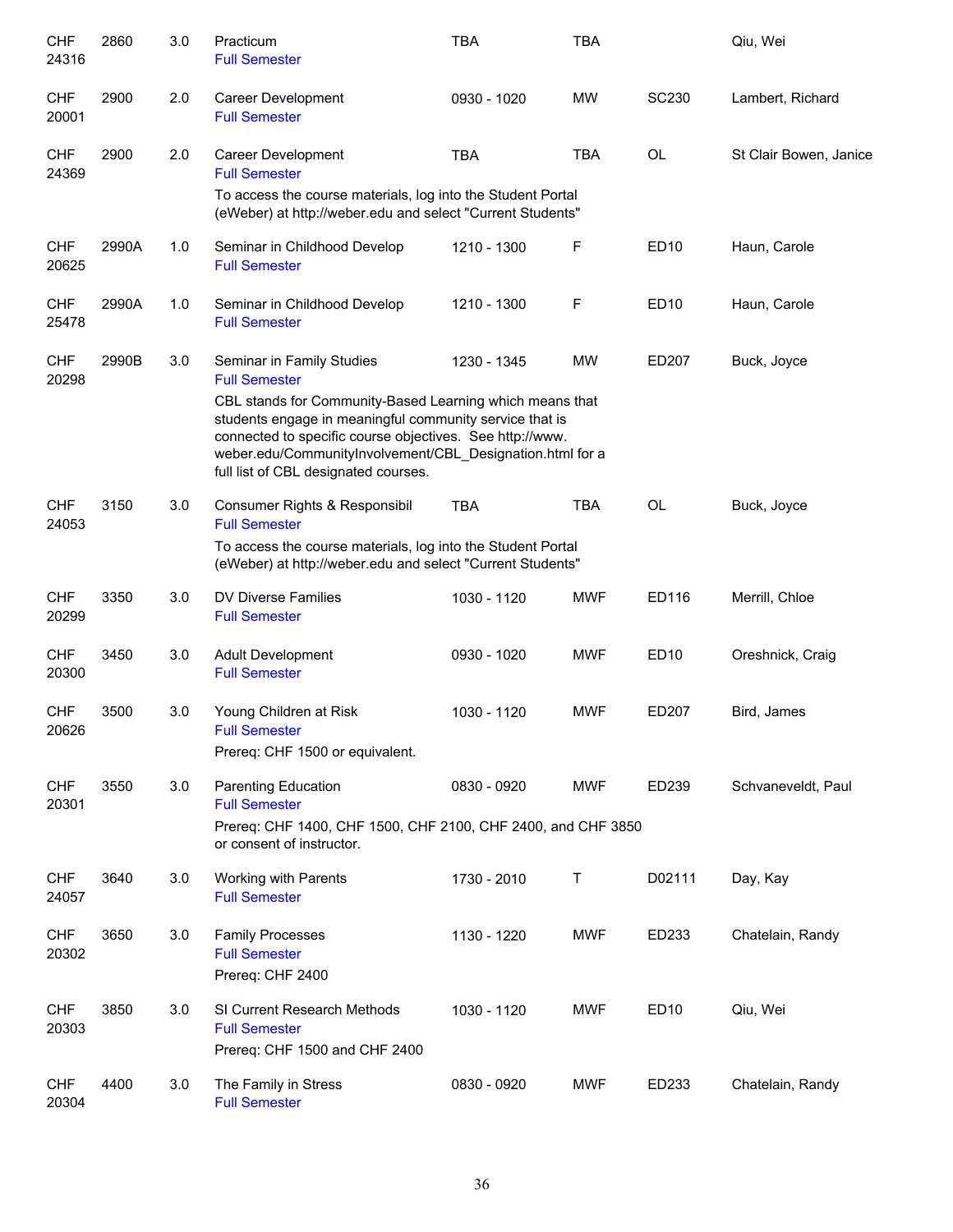| <b>CHF</b><br>24054 | 4400 | 3.0 | The Family in Stress<br><b>Full Semester</b>                                                                                                                                                                                                                                                                                                                                                                                                                    | <b>TBA</b>  | TBA          | <b>OL</b>        | Merrill, Chloe     |
|---------------------|------|-----|-----------------------------------------------------------------------------------------------------------------------------------------------------------------------------------------------------------------------------------------------------------------------------------------------------------------------------------------------------------------------------------------------------------------------------------------------------------------|-------------|--------------|------------------|--------------------|
|                     |      |     | To access the course materials, log into the Student Portal<br>(eWeber) at http://weber.edu and select "Current Students"                                                                                                                                                                                                                                                                                                                                       |             |              |                  |                    |
| <b>CHF</b><br>24058 | 4400 | 3.0 | The Family in Stress<br><b>Full Semester</b>                                                                                                                                                                                                                                                                                                                                                                                                                    | 1730 - 2010 | R            | D02117           | Smith, Julee       |
| <b>CHF</b><br>20305 | 4500 | 3.0 | Comp Study of Childhood/Adoles<br><b>Full Semester</b><br>Prereq: CHF 1500 and CHF 2400                                                                                                                                                                                                                                                                                                                                                                         | 0930 - 1020 | <b>MWF</b>   | ED239            | Schvaneveldt, Paul |
| <b>CHF</b><br>20306 | 4650 | 3.0 | Family Life Education Methods<br><b>Full Semester</b><br>Prereq: CHF 3350, CHF 3550, CHF 3650, and CHF 3850 or<br>consent of instructor.                                                                                                                                                                                                                                                                                                                        | 1030 - 1120 | <b>MWF</b>   | ED233            | Chatelain, Randy   |
| <b>CHF</b><br>20628 | 4710 | 3.0 | Advanced Guidance & Planning<br><b>Full Semester</b><br>Prereq: CHF 2610 and CHF 2620. 3 hr lab experience<br>Must be taken with 4720. First 5 weeks of semester.<br>This class is for students majoring in EC, ECE or for<br>those taking an Early Childhood specialization with their<br>Teacher Education K-6 license.<br>Class dates August 23 - September 24.                                                                                              | 1210 - 1300 | <b>MTWR</b>  | ED <sub>10</sub> | Haun, Carole       |
| <b>CHF</b><br>20629 | 4710 | 3.0 | Advanced Guidance & Planning<br><b>Full Semester</b><br>Prereq: CHF 2610 and CHF 2620. 3 hr lab experience<br><b>Full Semester Course</b><br>This course is for Teacher Education majors who are K-6<br>candidates and not taking an Early Childhood specialization.<br>3 hour lab assignment times will be decided the first week<br>of class<br>1/2 of class will have lab from 1 pm-4 pm on Tuesday<br>1/2 of class will have lab from 1 pm-4 pm on Thursday | 1210 - 1300 | <b>TR</b>    | ED104            | West, Sherrie      |
| <b>CHF</b><br>20722 | 4710 | 3.0 | Advanced Guidance & Planning<br><b>Full Semester</b><br>Prereq: CHF 2610 and CHF 2620. 3 hr lab experience<br>Full Semester Course. This course is for Teacher<br>Education majors who are K-6 candidates and not taking an<br>Early Childhood specialization.<br>3 hour lab assignment times will be decided the first week<br>of class<br>1/2 of class will have lab from 8 am-11 am on Tuesday<br>1/2 of class will have lab from 8 am-11 am on Thursday     | 0700 - 0750 | TR           | <b>ED10</b>      | West, Sherrie      |
| <b>CHF</b><br>20631 | 4720 | 6.0 | Student Teach/Childrens School<br><b>Full Semester</b><br>Prereq: ED and ECE majors: CHF 2500, 2600, 2610, 2620, and<br>3640. K-6 Candidates: CHF 2610 and CHF 2620.                                                                                                                                                                                                                                                                                            | 1300 - 1700 | <b>MTWRF</b> | <b>ED108B</b>    | Bearden, Camie     |
| <b>CHF</b><br>20632 | 4720 | 6.0 | Student Teach/Childrens School<br><b>Full Semester</b><br>Prereq: ED and ECE majors: CHF 2500, 2600, 2610, 2620, and<br>3640. K-6 Candidates: CHF 2610 and CHF 2620.                                                                                                                                                                                                                                                                                            | 1300 - 1700 | <b>MTWRF</b> | <b>ED110A</b>    | Wendt, Cheryl      |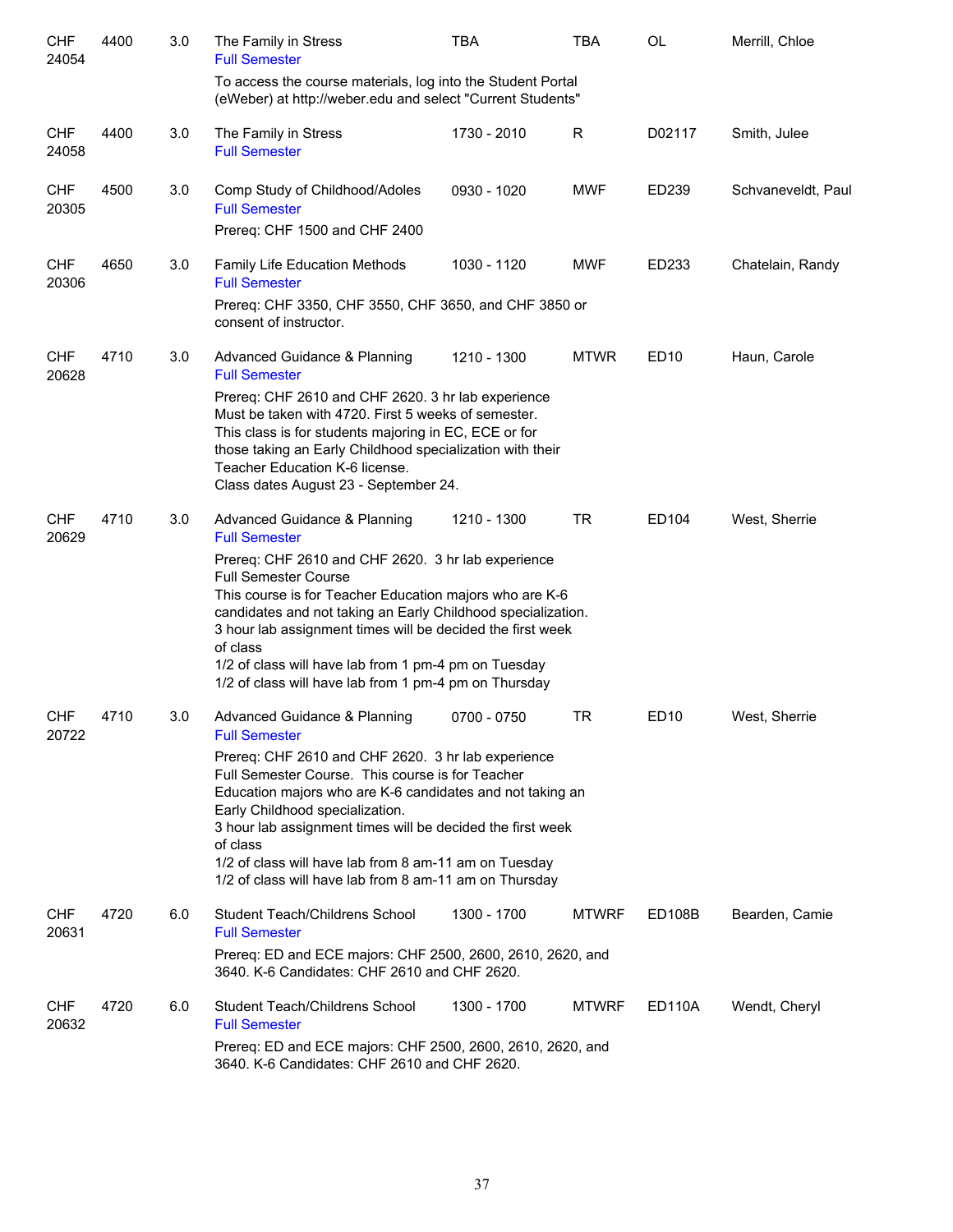| <b>CHF</b><br>20633 | 4720 | 6.0 | Student Teach/Childrens School<br><b>Full Semester</b>                                                     | 0730 - 1200 | <b>MTWRF</b> | <b>ED110A</b>       | Wendt, Cheryl      |
|---------------------|------|-----|------------------------------------------------------------------------------------------------------------|-------------|--------------|---------------------|--------------------|
|                     |      |     | Prereq: ED and ECE majors: CHF 2500, 2600, 2610, 2620, and<br>3640. K-6 Candidates: CHF 2610 and CHF 2620. |             |              |                     |                    |
| <b>CHF</b><br>20634 | 4720 | 6.0 | Student Teach/Childrens School<br><b>Full Semester</b>                                                     | 1300 - 1700 | <b>MTWRF</b> | ED105A              | Biehl, Sara        |
|                     |      |     | Prereq: ED and ECE majors: CHF 2500, 2600, 2610, 2620, and<br>3640. K-6 Candidates: CHF 2610 and CHF 2620. |             |              |                     |                    |
| <b>CHF</b><br>20635 | 4720 | 6.0 | Student Teach/Childrens School<br><b>Full Semester</b>                                                     | 0730 - 1200 | <b>MTWRF</b> | ED108B              | Biehl, Sara        |
|                     |      |     | Prereq: ED and ECE majors: CHF 2500, 2600, 2610, 2620, and<br>3640. k-6 Candidates: CHF 2610 and CHF 2620. |             |              |                     |                    |
| CHF<br>20637        | 4720 | 6.0 | Student Teach/Childrens School<br><b>Full Semester</b>                                                     | 1300 - 1700 | <b>MTWRF</b> | <b>ED106B</b>       | Valletta, Alisa    |
|                     |      |     | Prereq: ED and ECE majors: CHF 2500, 2600, 2610, 2620, and<br>3640. K-6 Candidates: CHF 2610 and CHF 2620. |             |              |                     |                    |
| <b>CHF</b><br>20638 | 4720 | 6.0 | <b>Student Teach/Childrens School</b><br><b>Full Semester</b>                                              | 0730 - 1200 | <b>MTWRF</b> | ED <sub>106</sub> B | West, Sherrie      |
|                     |      |     | Prereq: ED and ECE majors: CHF 2500, 2600, 2610, 2620, and<br>3640. K-6 Candidates: CHF 2610 and CHF 2620. |             |              |                     |                    |
| <b>CHF</b><br>20639 | 4720 | 6.0 | Student Teach/Childrens School<br><b>Full Semester</b>                                                     | 0730 - 1200 | <b>MTWRF</b> | <b>ED109A</b>       | Valletta, Alisa    |
|                     |      |     | Prereq: ED and ECE majors: CHF 2500, 2600, 2610, 2620, and<br>3640. K-6 Candidates: CHF 2610 and CHF 2620. |             |              |                     |                    |
| <b>CHF</b><br>20640 | 4720 | 6.0 | Student Teach/Childrens School<br><b>Full Semester</b>                                                     | 0730 - 1200 | <b>MTWRF</b> | ED105A              | Hunter, Laura      |
|                     |      |     | Prereq: ED and ECE majors: CHF 2500, 2600, 2610, 2620, and<br>3640. K-6 Candidates: CHF 2610 and CHF 2620. |             |              |                     |                    |
| <b>CHF</b><br>20641 | 4720 | 3.0 | Student Teach/Childrens School<br><b>Full Semester</b>                                                     | <b>TBA</b>  | <b>TBA</b>   |                     | Haun, Carole       |
|                     |      |     | Prereq: ED and ECE majors: CHF 2500, 2600, 2610, 2620, and<br>3640. K-6 Candidates: CHF 2610 and CHF 2620. |             |              |                     |                    |
| <b>CHF</b><br>25389 | 4800 | 3.0 | Individual Research<br><b>Full Semester</b>                                                                | <b>TBA</b>  | <b>TBA</b>   |                     | Schvaneveldt, Paul |
| <b>CHF</b><br>20642 | 4830 | 3.0 | Directed Readings<br><b>Full Semester</b>                                                                  | <b>TBA</b>  | <b>TBA</b>   |                     | Bird, James        |
| <b>CHF</b><br>20643 | 4830 | 2.0 | <b>Directed Readings</b><br><b>Full Semester</b>                                                           | <b>TBA</b>  | <b>TBA</b>   |                     | Qiu, Wei           |
| <b>CHF</b><br>24332 | 4830 | 3.0 | Directed Readings<br><b>Full Semester</b>                                                                  | <b>TBA</b>  | <b>TBA</b>   |                     | Merrill, Chloe     |
| <b>CHF</b><br>25544 | 4830 | 3.0 | Directed Readings<br><b>Full Semester</b>                                                                  | <b>TBA</b>  | <b>TBA</b>   |                     | Qiu, Wei           |
| <b>CHF</b><br>25545 | 4830 | 3.0 | Directed Readings<br><b>Full Semester</b>                                                                  | <b>TBA</b>  | <b>TBA</b>   |                     | Qiu, Wei           |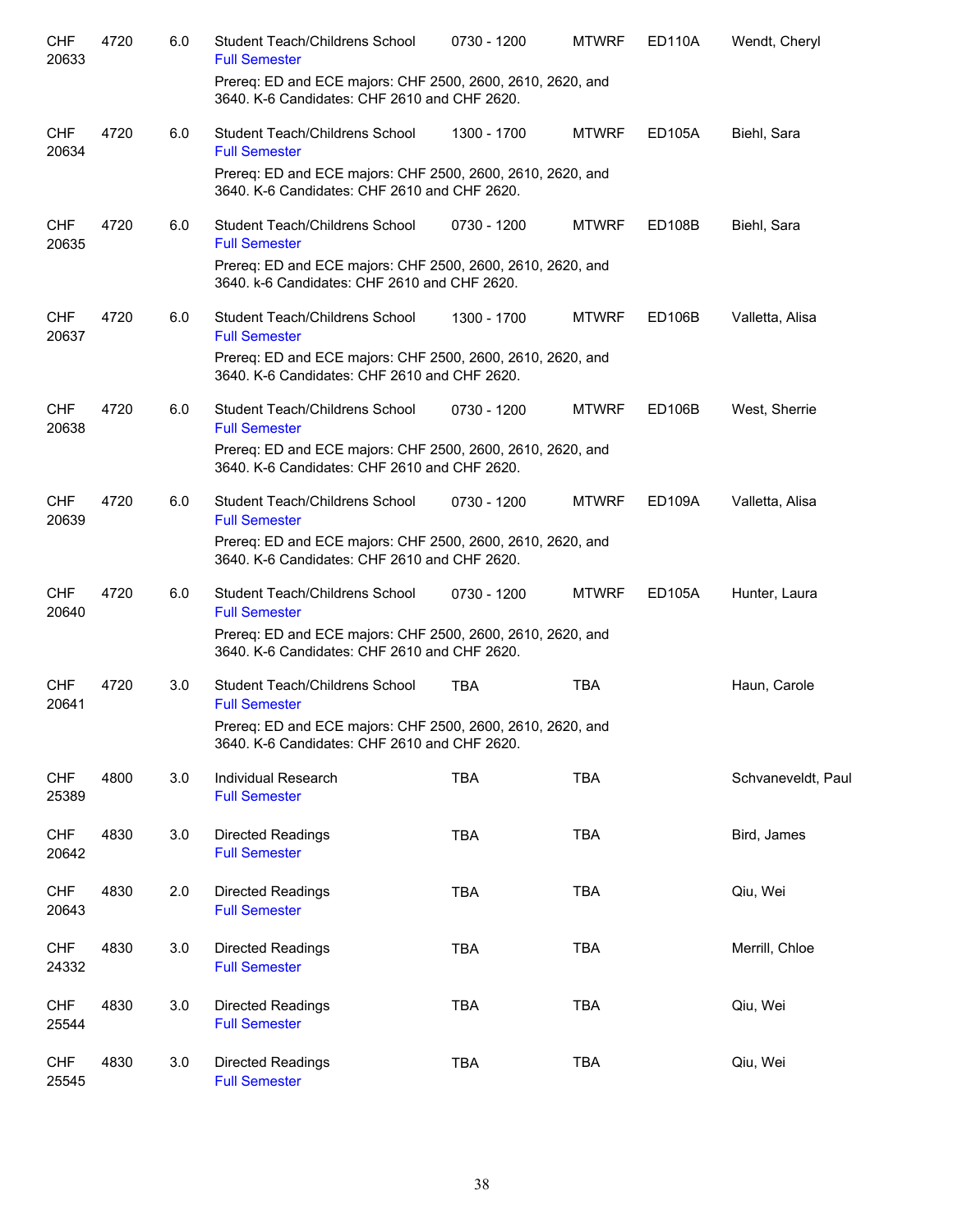| <b>CHF</b><br>20307  | 4860  | 3.0 | Practicum<br><b>Full Semester</b>                                                                                                                                                                                                                                                                                                                                                            | 1130 - 1220 | M          | ED207            | Buck, Joyce        |
|----------------------|-------|-----|----------------------------------------------------------------------------------------------------------------------------------------------------------------------------------------------------------------------------------------------------------------------------------------------------------------------------------------------------------------------------------------------|-------------|------------|------------------|--------------------|
|                      |       |     | Prereq: CHF 3350, CHF 3550, and CHF 3650, or consent of<br>faculty supervisor prior to registration.<br>CBL stands for Community-Based Learning which means that<br>students engage in meaningful community service that is<br>connected to specific course objectives. See http://www.<br>weber.edu/CommunityInvolvement/CBL_Designation.html for a<br>full list of CBL designated courses. |             |            |                  |                    |
| <b>CHF</b><br>20644  | 4860  | 2.0 | Practicum<br><b>Full Semester</b><br>Prereq: CHF 3350, CHF 3550, and CHF 3650, or consent of                                                                                                                                                                                                                                                                                                 | <b>TBA</b>  | <b>TBA</b> |                  | Haun, Carole       |
|                      |       |     | faculty superviosr prior to registration.                                                                                                                                                                                                                                                                                                                                                    |             |            |                  |                    |
| <b>CHF</b><br>24291  | 4860  | 3.0 | Practicum<br><b>Full Semester</b>                                                                                                                                                                                                                                                                                                                                                            | <b>TBA</b>  | <b>TBA</b> |                  | Buck, Joyce        |
| <b>CHF</b><br>24463  | 4860  | 3.0 | Practicum<br><b>Full Semester</b>                                                                                                                                                                                                                                                                                                                                                            | <b>TBA</b>  | <b>TBA</b> |                  | Schvaneveldt, Paul |
| <b>CHF</b><br>24464  | 4860  | 6.0 | Practicum<br><b>Full Semester</b>                                                                                                                                                                                                                                                                                                                                                            | <b>TBA</b>  | <b>TBA</b> |                  | Schvaneveldt, Paul |
| <b>CHF</b><br>20645  | 4890  | 3.0 | Cooperative Work Experience<br><b>Full Semester</b><br>Prereq: Consent of instructor                                                                                                                                                                                                                                                                                                         | <b>TBA</b>  | <b>TBA</b> |                  | Bird, James        |
| <b>CHF</b><br>20646  | 4890  | 3.0 | Cooperative Work Experience<br><b>Full Semester</b><br>Prereq: Consent of instructor                                                                                                                                                                                                                                                                                                         | <b>TBA</b>  | <b>TBA</b> |                  | Qiu, Wei           |
| <b>CHF</b><br>20647  | 4890  | 3.0 | Cooperative Work Experience<br><b>Full Semester</b><br>Prereq: Consent of instructor                                                                                                                                                                                                                                                                                                         | <b>TBA</b>  | <b>TBA</b> |                  | Sahin, Volkan      |
| <b>CHF</b><br>20648  | 4890  | 4.0 | Cooperative Work Experience<br><b>Full Semester</b><br>Prereq: Consent of instructor                                                                                                                                                                                                                                                                                                         | <b>TBA</b>  | <b>TBA</b> |                  | Sahin, Volkan      |
| <b>CHF</b><br>20649  | 4980  | 1.0 | <b>EC Senior Synthesis Seminar</b><br><b>Full Semester</b><br>Attend Mon Aug 23 Orientation in Wildcat Theater 8AM-4:30PM<br>Class meets Mon 4:30-7:10 ED Rm 227<br>To be taken concurrently with student teaching.                                                                                                                                                                          | <b>TBA</b>  | MT         |                  | Stewart, Pene'e    |
| <b>CHF</b><br>20650  | 4990A | 1.0 | Seminar in Child Development<br><b>Full Semester</b><br>Prereq: Concurrent or prior enrollment in CHF 4710 and<br>CHF 4720. Oct 4 through Nov 26                                                                                                                                                                                                                                             | 1210 - 1300 | MW         | ED <sub>10</sub> | Bird, James        |
| <b>CHF</b><br>20308  | 4990B | 3.0 | Snr Seminar in Family Studies<br><b>Full Semester</b><br>Prereq: CHF 3350, CHF 3550, CHF 3650, CHF 3850 or<br>consent of instructor.                                                                                                                                                                                                                                                         | 0930 - 1020 | <b>MWF</b> | ED116            | Merrill, Chloe     |
| <b>CHNS</b><br>21096 | 1000  | 2.0 | Proficiency Development<br><b>Full Semester</b>                                                                                                                                                                                                                                                                                                                                              | 1730 - 1920 | R          | KA307            | Pittman, Melissa   |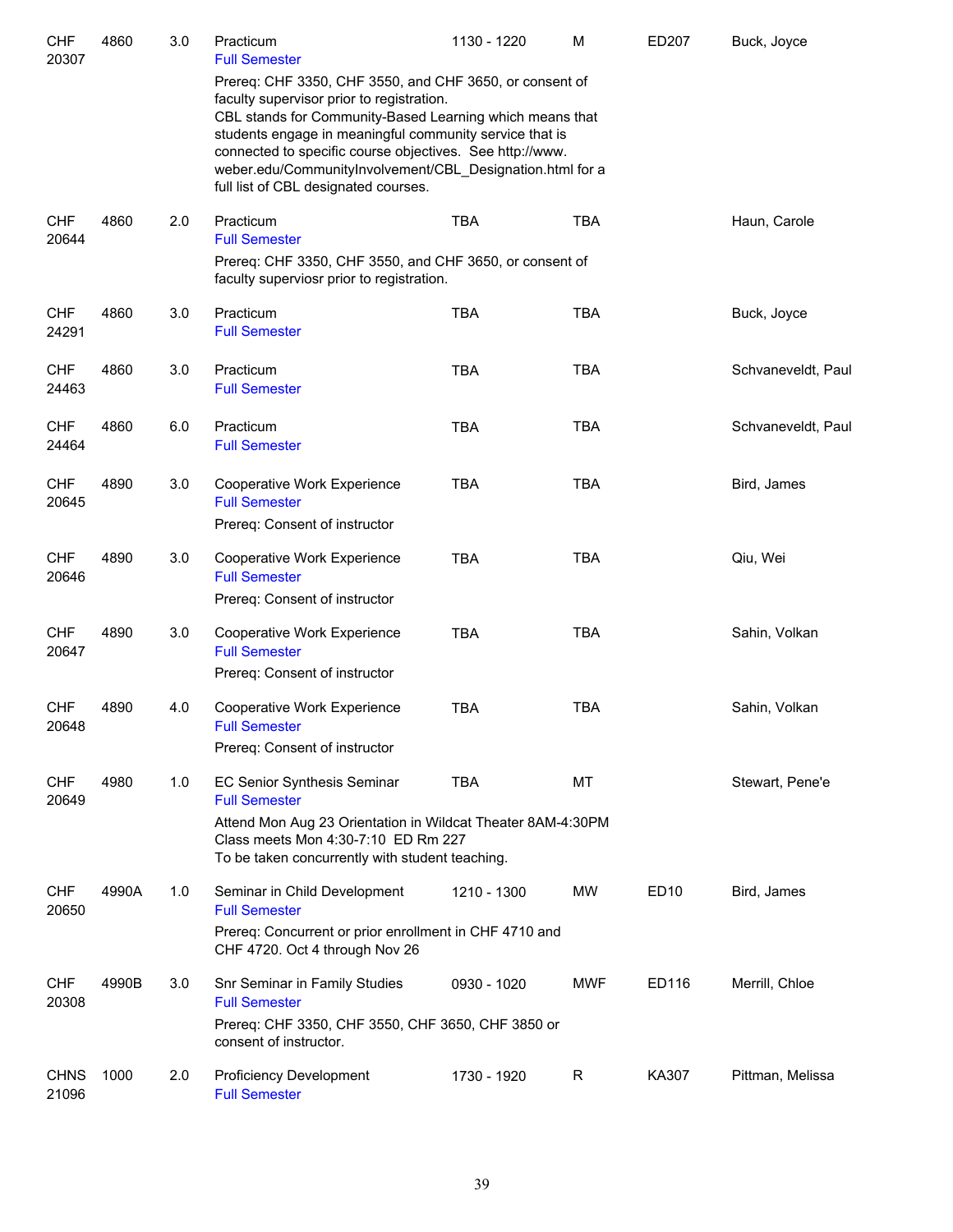| <b>CHNS</b><br>21098       | 1010 | 3.0 | First Year Chinese I<br><b>Full Semester</b><br>Course Fee \$8.00  | 1730 - 1845 | <b>MW</b>    | EH115        | Kerr, Cheng-Hua        |
|----------------------------|------|-----|--------------------------------------------------------------------|-------------|--------------|--------------|------------------------|
| <b>CHNS</b><br>21099       | 2000 | 2.0 | <b>Proficiency Development</b><br><b>Full Semester</b>             | 1730 - 1920 | $\mathsf{R}$ | KA307        | Pittman, Melissa       |
| <b>CHNS</b><br>21109       | 2010 | 3.0 | Second Year Chinese I<br><b>Full Semester</b><br>Course Fee \$8.00 | 1730 - 1845 | <b>MW</b>    | EH105        | Pittman, Melissa       |
| CJ<br>21924                | 1010 | 3.0 | SS Intro to Criminal Justice<br><b>Full Semester</b>               | 1030 - 1120 | MWF          | SS119        | Newton, Samuel         |
| CJ<br>21934                | 1010 | 3.0 | SS Intro to Criminal Justice<br><b>Full Semester</b>               | 1130 - 1220 | <b>MWF</b>   | SS215        | Lynch, David           |
| CJ<br>21947                | 1010 | 3.0 | SS Intro to Criminal Justice<br><b>Full Semester</b>               | 0930 - 1020 | <b>MWF</b>   | SS215        | Newton, Samuel         |
| CJ<br>21974                | 1010 | 3.0 | SS Intro to Criminal Justice<br><b>Full Semester</b>               | 1030 - 1145 | <b>TR</b>    | SS215        | Zimmerman, Christopher |
| CJ<br>22014                | 1010 | 3.0 | SS Intro to Criminal Justice<br><b>Full Semester</b>               | 0730 - 0820 | <b>MWF</b>   | SS215        | Chabries, Michael      |
| CJ<br>22021                | 1010 | 3.0 | SS Intro to Criminal Justice<br><b>Full Semester</b>               | 0830 - 0920 | <b>MWF</b>   | SS215        | Bayley, Bruce          |
| $\mathop{\rm CJ}$<br>22034 | 1010 | 3.0 | SS Intro to Criminal Justice<br><b>Full Semester</b>               | 1730 - 2020 | M            | SS215        | Chatterton, Larry      |
| CJ<br>22101                | 1010 | 3.0 | SS Intro to Criminal Justice<br><b>Full Semester</b>               | 1230 - 1320 | <b>MWF</b>   | SS215        | Senjo, Scott           |
| CJ<br>22904                | 1010 | 3.0 | SS Intro to Criminal Justice<br><b>Full Semester</b>               | 0830 - 0920 | <b>MWF</b>   | D02320       | McBride, Lavarr        |
| CJ<br>22907                | 1010 | 3.0 | SS Intro to Criminal Justice<br><b>Full Semester</b>               | 0900 - 1015 | <b>TR</b>    | D02320       | McBride, Lavarr        |
| CJ<br>22910                | 1010 | 3.0 | SS Intro to Criminal Justice<br><b>Full Semester</b>               | 1730 - 2010 | T            | D02322       | Hunt, Roger            |
| CJ<br>24310                | 1010 | 3.0 | SS Intro to Criminal Justice<br><b>Full Semester</b>               | 1730 - 2010 | R            | DH1309       | Cottrell, Brad         |
| CJ<br>25295                | 1080 | 3.0 | Law Enforcement/Corr Acad II<br><b>Full Semester</b>               | 1800 - 2200 | <b>MTWR</b>  | TL           | Rickards, Jack         |
| CJ<br>22027                | 1300 | 3.0 | Introduction to Corrections<br><b>Full Semester</b>                | 1030 - 1145 | <b>TR</b>    | <b>SS335</b> | Bayley, Bruce          |
| CJ<br>22911                | 1300 | 3.0 | Introduction to Corrections<br><b>Full Semester</b>                | 1730 - 2010 | Τ            | D02325       | McBride, Lavarr        |
| CJ<br>21935                | 1330 | 3.0 | <b>Criminal Law</b><br><b>Full Semester</b>                        | 1030 - 1120 | <b>MWF</b>   | SS215        | Lynch, David           |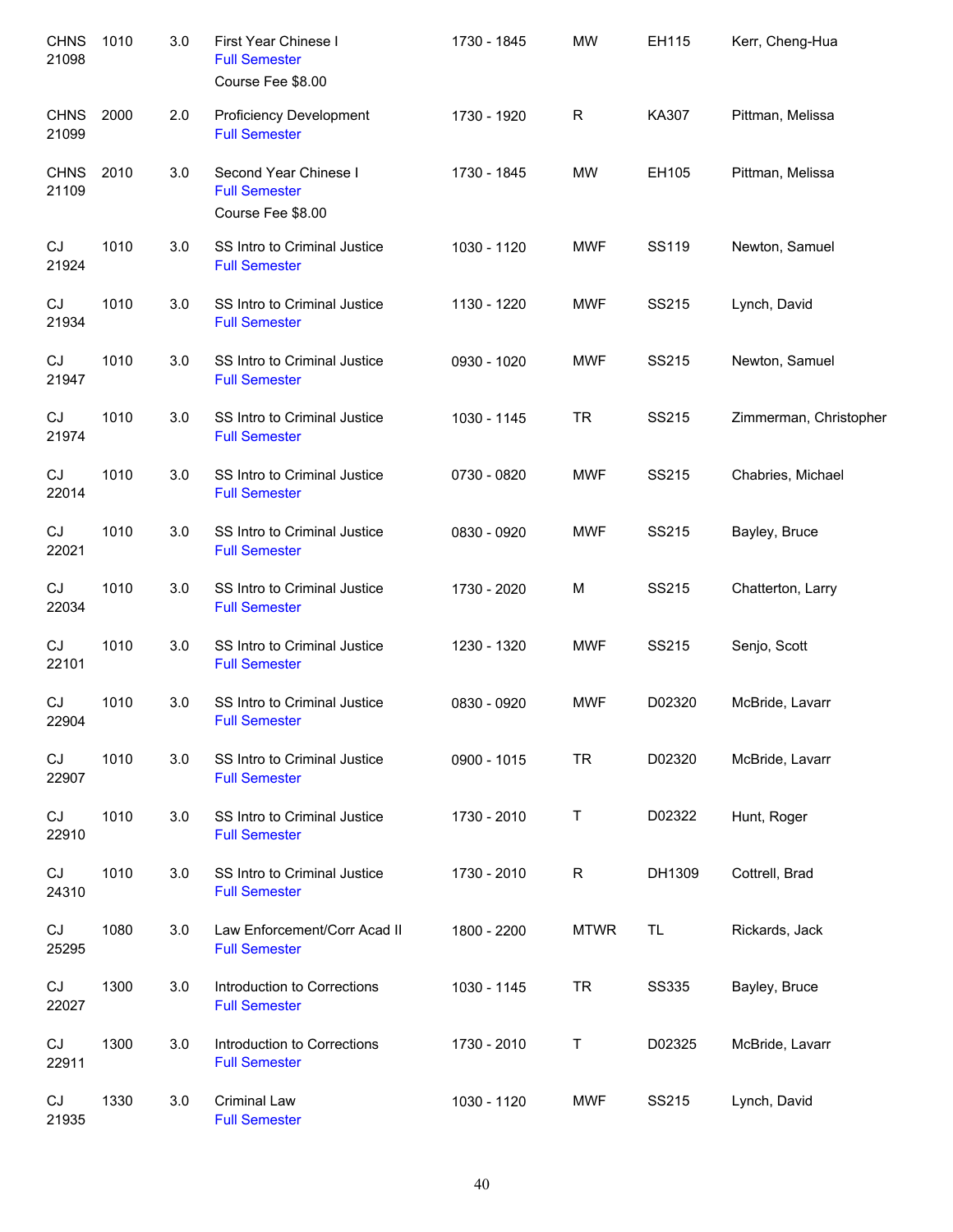| CJ<br>22036 | 1330 | 3.0 | <b>Criminal Law</b><br><b>Full Semester</b>                                                                                                        | 1730 - 2010 | W          | SS215        | Conklin, Catherine     |
|-------------|------|-----|----------------------------------------------------------------------------------------------------------------------------------------------------|-------------|------------|--------------|------------------------|
| CJ<br>22913 | 1330 | 3.0 | <b>Criminal Law</b><br><b>Full Semester</b>                                                                                                        | 1730 - 2010 | W          | D02229A      | Dawson, Glen           |
| CJ<br>22915 | 1330 | 3.0 | <b>Criminal Law</b><br><b>Full Semester</b>                                                                                                        | <b>TBA</b>  | <b>TBA</b> | OL           | Senjo, Scott           |
|             |      |     | To access the online course material, please log in through<br>the student portal (eWeber) at http://weber.edu and select:<br>"current students."  |             |            |              |                        |
| CJ<br>21999 | 1340 | 3.0 | Criminal Investigation<br><b>Full Semester</b>                                                                                                     | 0930 - 1020 | <b>MWF</b> | SS317        | Dean, Russell          |
| CJ<br>22088 | 1340 | 3.0 | Criminal Investigation<br><b>Full Semester</b>                                                                                                     | 1730 - 2010 | Т          | SS215        | Dean, Russell          |
| CJ<br>21976 | 1350 | 3.0 | Introduction Forensic Science<br><b>Full Semester</b>                                                                                              | 0900 - 1015 | <b>TR</b>  | <b>SS226</b> | Horn, Brent            |
| CJ<br>22004 | 1350 | 3.0 | <b>Introduction Forensic Science</b><br><b>Full Semester</b>                                                                                       | 0830 - 0920 | <b>MWF</b> | <b>SS239</b> | Dean, Russell          |
| CJ<br>22919 | 1350 | 3.0 | <b>Introduction Forensic Science</b><br><b>Full Semester</b>                                                                                       | 1030 - 1145 | <b>TR</b>  | D02104       | Gaskill, James         |
| CJ<br>22921 | 1350 | 3.0 | <b>Introduction Forensic Science</b><br><b>Full Semester</b>                                                                                       | <b>TBA</b>  | <b>TBA</b> | OL           | Gaskill, James         |
|             |      |     | To access the online course material, please log in through<br>the student portal (eWeber) at http://weber.edu and select:<br>"current students."  |             |            |              |                        |
| CJ<br>23133 | 2110 | 3.0 | Introduction to Security<br><b>Full Semester</b>                                                                                                   | <b>TBA</b>  | <b>TBA</b> | OL           | Freimuth, Kenneth      |
|             |      |     | To access the online course material, please log in through<br>the student portal, (eWeber) at http://weber.edu and select:<br>"current students." |             |            |              |                        |
| CJ<br>23135 | 2330 | 3.0 | Juvenile Justice<br><b>Full Semester</b>                                                                                                           | <b>TBA</b>  | <b>TBA</b> | OL           | Bayley, Bruce          |
|             |      |     | To access the online course material, please log in through<br>the student portal (eWeber) at http://weber.edu and select:<br>"current students."  |             |            |              |                        |
| CJ<br>22005 | 2340 | 3.0 | Scientific Crime Scene Investi<br><b>Full Semester</b>                                                                                             | 1030 - 1145 | <b>TR</b>  | SS226        | Dean, Russell          |
| CJ<br>21953 | 2350 | 3.0 | Laws of Evidence<br><b>Full Semester</b>                                                                                                           | 1230 - 1320 | <b>MWF</b> | <b>SS335</b> | Newton, Samuel         |
| CJ<br>23137 | 2350 | 3.0 | Laws of Evidence<br><b>Full Semester</b>                                                                                                           | 1730 - 2010 | M          | D02106       | Westmoreland, Fredrick |
| CJ<br>23139 | 3020 | 3.0 | <b>Criminal Justice Management</b><br><b>Full Semester</b>                                                                                         | <b>TBA</b>  | <b>TBA</b> | OL           | Chabries, Michael      |
|             |      |     | To access the online course material, please log in through<br>the student portal (eWeber) at http://weber.edu and select:<br>"current students."  |             |            |              |                        |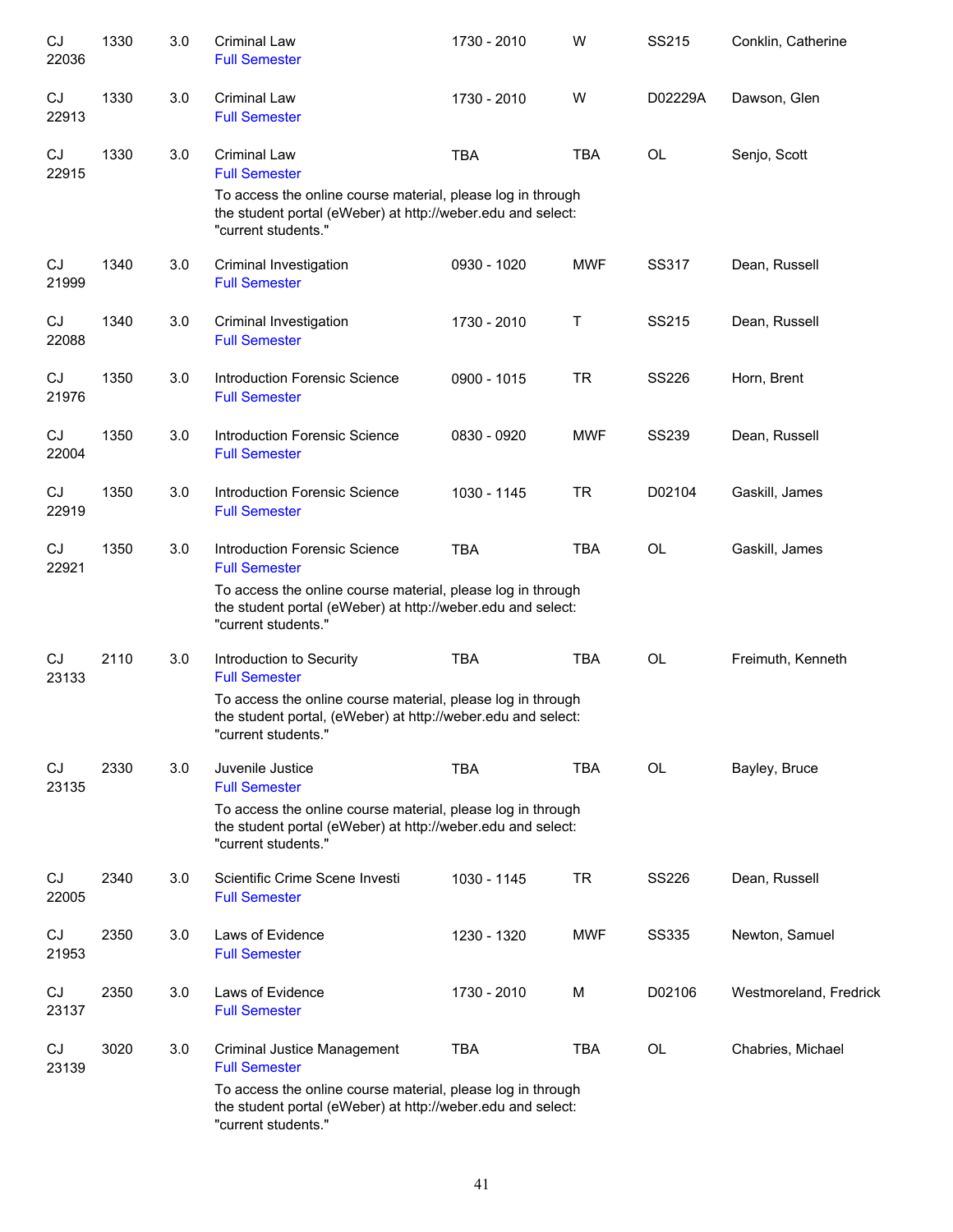| CJ<br>23141        | 3040 | 3.0 | DV Community Policing<br><b>Full Semester</b>                                                                                                     | 1930 - 2220 | T          | P2101        | Kirk, Phil           |
|--------------------|------|-----|---------------------------------------------------------------------------------------------------------------------------------------------------|-------------|------------|--------------|----------------------|
|                    |      |     | SLCC is located at 4600 S Redwood Rd. Salt Lake<br>801-957-7522<br>Class is held in Rm 101 of PC (portable classroom) #11                         |             |            |              |                      |
| CJ<br>21936        | 3080 | 3.0 | <b>Criminal Courts</b><br><b>Full Semester</b>                                                                                                    | 1030 - 1145 | <b>TR</b>  | <b>SS46</b>  | Lynch, David         |
| CJ<br>23156        | 3130 | 3.0 | <b>Investigation Computer Crime</b><br><b>Full Semester</b>                                                                                       | <b>TBA</b>  | <b>TBA</b> | <b>OL</b>    | Senjo, Scott         |
|                    |      |     | To access the online course material, please log in through<br>the student portal (eWeber) at http://weber.edu and select:<br>"current students." |             |            |              |                      |
| <b>CJ</b><br>21938 | 3140 | 3.0 | Corrections Law<br><b>Full Semester</b>                                                                                                           | 1200 - 1315 | <b>TR</b>  | <b>SS335</b> | Lynch, David         |
| CJ<br>23272        | 3140 | 3.0 | <b>Corrections Law</b><br><b>Full Semester</b>                                                                                                    | 1630 - 1920 | Τ          | P2101        | Torgensen, Kirk      |
|                    |      |     | SLCC is located at 4600 S Redwood Salt Lake<br>801-957-7522<br>Class is held in Rm 101 of PC (portable classroom) #11                             |             |            |              |                      |
| <b>CJ</b><br>23158 | 3270 | 3.0 | Theories - Crime & Delinquency<br><b>Full Semester</b>                                                                                            | 1030 - 1120 | <b>MWF</b> | D02106       | McBride, Lavarr      |
| <b>CJ</b><br>23273 | 3270 | 3.0 | Theories - Crime & Delinquency<br><b>Full Semester</b>                                                                                            | 1630 - 1920 | R          | P2101        | Chabries, Michael    |
|                    |      |     | SLCC is located at 4600 S Redwood Rd. Salt Lake<br>801-957-7522<br>Class is held in Rm 101 of PC (portable classroom) 11                          |             |            |              |                      |
| CJ<br>24304        | 3270 | 3.0 | Theories - Crime & Delinquency<br><b>Full Semester</b>                                                                                            | 0730 - 0820 | <b>MWF</b> | <b>SS335</b> | Pilkington, Mitchell |
| CJ<br>23161        | 3300 | 3.0 | Victimology<br><b>Full Semester</b>                                                                                                               | 1730 - 2010 | М          | D02321       | McBride, Lavarr      |
| CJ<br>23274        | 3360 | 3.0 | DV Prisons-Cont Iss & Dilemmas<br><b>Full Semester</b>                                                                                            | 1930 - 2220 | M          | P2101        | Mickelsen, Scott     |
|                    |      |     | SLCC is located at 4600 S Redwood Rd. Salt Lake<br>801-957-7522<br>Class is held in Rm 101 of PC (portable classroom) 11                          |             |            |              |                      |
| CJ<br>24305        | 3360 | 3.0 | DV Prisons-Cont Iss & Dilemmas<br><b>Full Semester</b>                                                                                            | 0830 - 0920 | <b>MWF</b> | SS335        | Chabries, Michael    |
| CJ<br>22013        | 3400 | 3.0 | Drugs and Crime<br><b>Full Semester</b>                                                                                                           | 1200 - 1315 | <b>TR</b>  | <b>SS46</b>  | McBride, Lavarr      |
| CJ<br>21944        | 3600 | 3.0 | <b>SI Criminal Justice Statistics</b><br><b>Full Semester</b>                                                                                     | 1200 - 1315 | TR         | SS215        | Senjo, Scott         |
| CJ<br>23275        | 3600 | 3.0 | SI Criminal Justice Statistics<br><b>Full Semester</b>                                                                                            | 1630 - 1920 | М          | P2101        | Haddon, Michael      |
|                    |      |     | SLCC is located at 4600 S Redwood Rd. Salt Lake<br>801-957-7522<br>Class is held in Rm 101 of PC (portable classroom) #11                         |             |            |              |                      |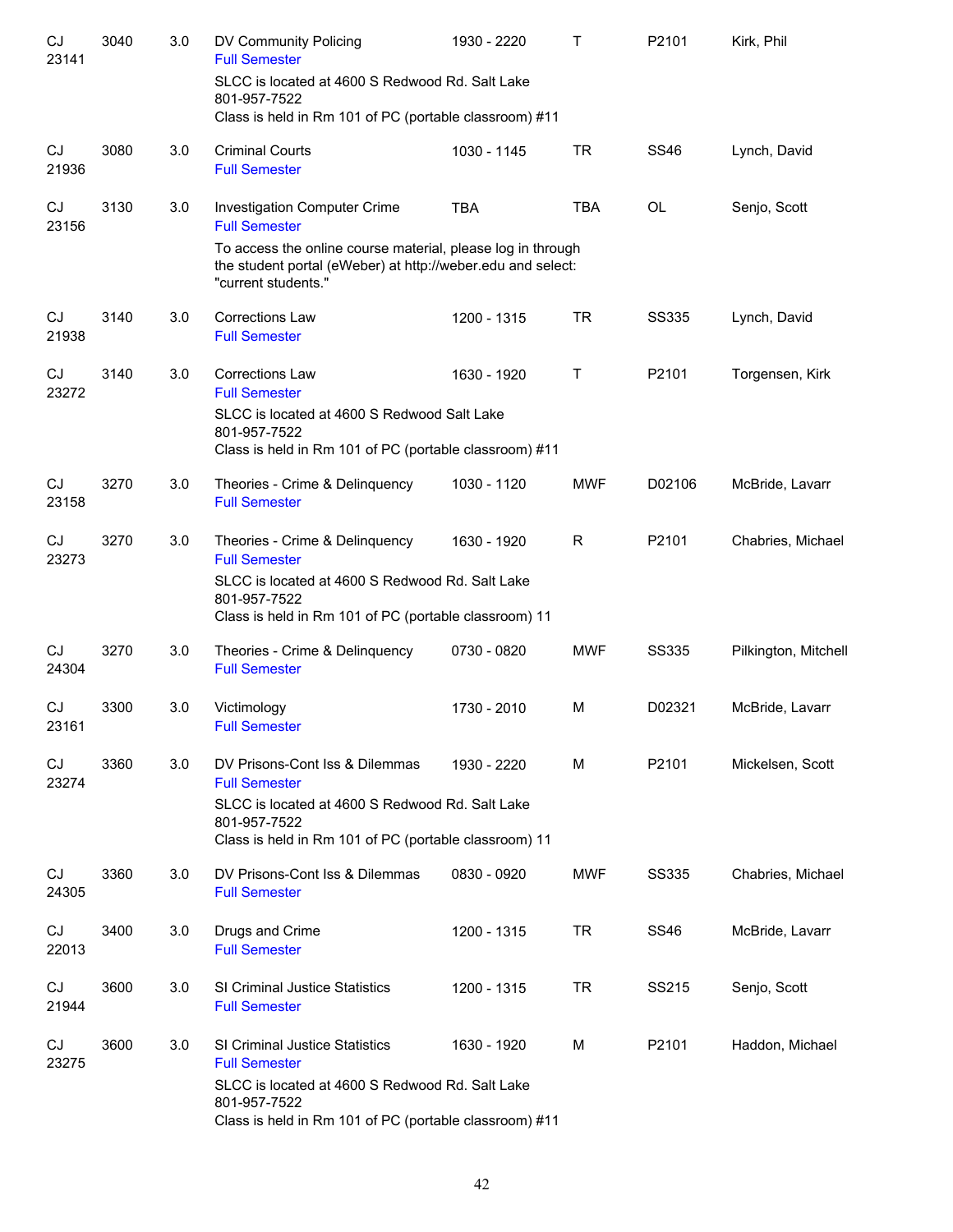| CJ<br>25301 | 3600 | 3.0 | SI Criminal Justice Statistics<br><b>Full Semester</b>                                                                                                                                            | 1130 - 1220                | <b>MWF</b>               | <b>SS335</b>                 | Senjo, Scott           |
|-------------|------|-----|---------------------------------------------------------------------------------------------------------------------------------------------------------------------------------------------------|----------------------------|--------------------------|------------------------------|------------------------|
| CJ<br>21931 | 4100 | 3.0 | Laws Arrest, Search & Seizure<br><b>Full Semester</b>                                                                                                                                             | 0830 - 0920                | <b>MWF</b>               | <b>SS226</b>                 | Miles, Branden         |
| CJ<br>21932 | 4100 | 3.0 | Laws Arrest, Search & Seizure<br><b>Full Semester</b>                                                                                                                                             | 1030 - 1120                | <b>MWF</b>               | <b>SS239</b>                 | Renstrom, Reuben       |
| CJ<br>21978 | 4110 | 4.0 | Phys Methods in Forensic Sci<br><b>Full Semester</b><br>Course Fee \$60.00                                                                                                                        | 0930 - 1020<br>1130 - 1430 | <b>MWF</b><br>W          | <b>SS46</b><br><b>SS232</b>  | Horn, Brent            |
| CJ<br>22009 | 4115 | 4.0 | <b>Friction Ridge Analysis</b><br><b>Full Semester</b><br>Course Fee \$120.00                                                                                                                     | 0900 - 1015<br>1200 - 1500 | <b>TR</b><br>Τ           | <b>SS239</b><br><b>SS232</b> | Dean, Russell          |
| CJ<br>21987 | 4120 | 4.0 | Adv Methods in Forensic Sci<br><b>Full Semester</b><br>Course Fee \$60.00                                                                                                                         | 1030 - 1145<br>1200 - 1500 | <b>TR</b><br>$\mathsf R$ | <b>SS239</b><br>SS232        | Horn, Brent            |
| CJ<br>23162 | 4160 | 3.0 | Constitutnl Rights/Responsibil<br><b>Full Semester</b>                                                                                                                                            | 1730 - 2020                | W                        | D02105                       | Larsen, Richard        |
| CJ<br>22031 | 4200 | 3.0 | Ethical Issues in CJ<br><b>Full Semester</b>                                                                                                                                                      | 0900 - 1015                | <b>TR</b>                | SS215                        | Bayley, Bruce          |
| CJ<br>23276 | 4200 | 3.0 | Ethical Issues in CJ<br><b>Full Semester</b><br>SLCC is located at 4600 S Redwood Rd. Salt Lake<br>801-957-7522<br>Class is held in Rm 201 of PC (portable classroom) #12                         | 1630 - 1920                | M                        | P <sub>3</sub>               | Mickelsen, Scott       |
| CJ<br>24307 | 4200 | 3.0 | Ethical Issues in CJ<br><b>Full Semester</b>                                                                                                                                                      | 1200 - 1315                | <b>TR</b>                | <b>SS226</b>                 | Parke, Darin           |
| CJ<br>22146 | 4830 | 1.0 | Directed Readings/Special Proj<br><b>Full Semester</b>                                                                                                                                            | <b>TBA</b>                 | <b>TBA</b>               |                              | Gillespie, L           |
| CJ<br>22153 | 4830 | 2.0 | Directed Readings/Special Proj<br><b>Full Semester</b>                                                                                                                                            | <b>TBA</b>                 | <b>TBA</b>               |                              | Gillespie, L           |
| CJ<br>21927 | 4860 | 3.0 | Crim Justice Field Experience<br><b>Full Semester</b>                                                                                                                                             | 1730 - 2010                | W                        | <b>SS335</b>                 | Heward, Carol Michelle |
| CJ<br>21950 | 4900 | 3.0 | Current Issues in CJ<br><b>Full Semester</b>                                                                                                                                                      | 1130 - 1220                | <b>MWF</b>               | <b>SS46</b>                  | Newton, Samuel         |
| CJ<br>23164 | 4900 | 3.0 | Current Issues in CJ<br><b>Full Semester</b><br>To access the online course material, please log in through<br>the student portal (eWeber) at http://weber.edu and select:<br>"current students." | <b>TBA</b>                 | <b>TBA</b>               | OL                           | Chabries, Michael      |
| CJ<br>23165 | 4980 | 3.0 | SI Research Methods in CJ<br><b>Full Semester</b>                                                                                                                                                 | 0900 - 1015                | <b>TR</b>                | D02306                       | Senjo, Scott           |
| CJ<br>24306 | 4980 | 3.0 | SI Research Methods in CJ<br><b>Full Semester</b>                                                                                                                                                 | 0930 - 1020                | <b>MWF</b>               | <b>SS226</b>                 | Bayley, Bruce          |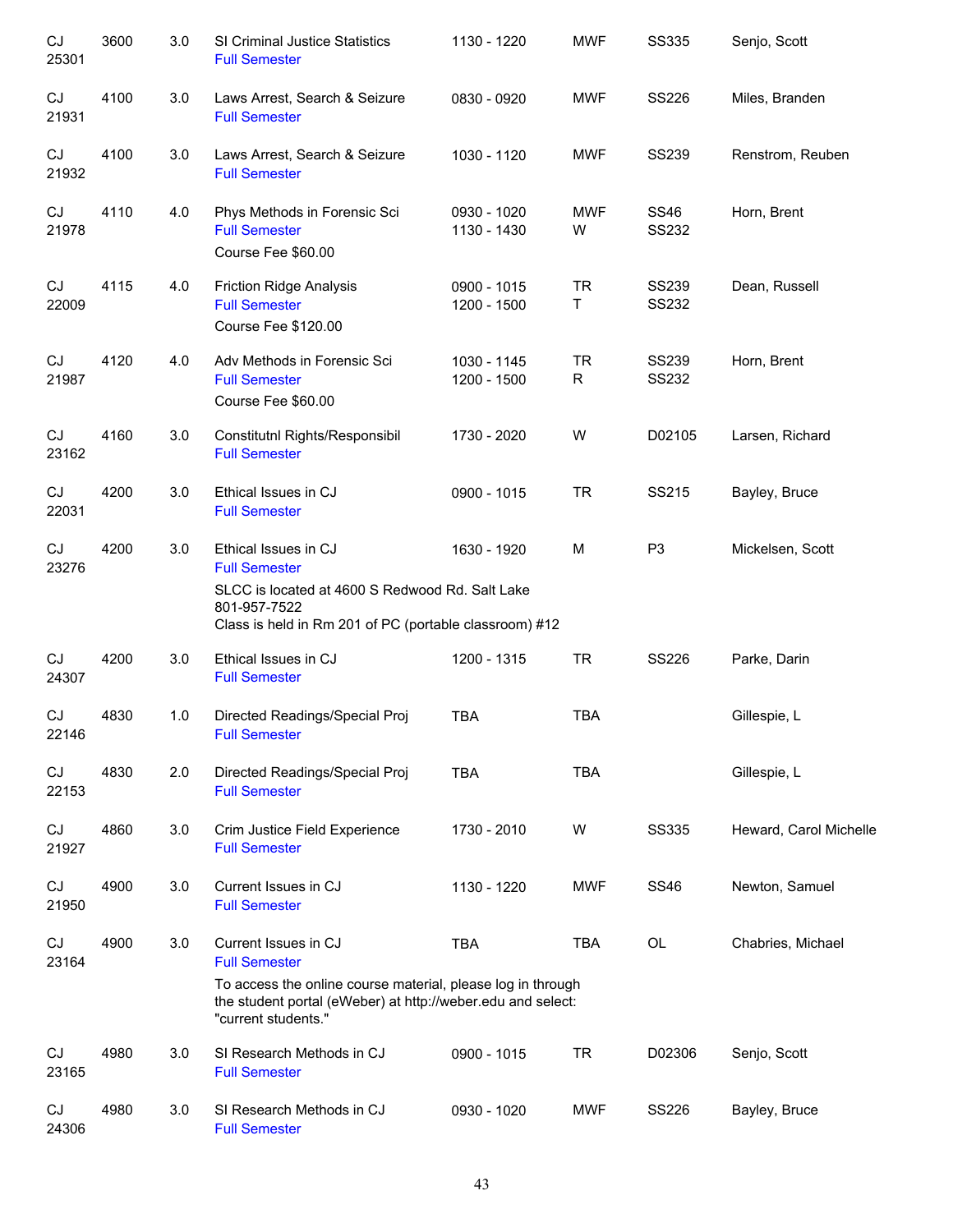| CJ<br>21926         | 4990  | 3.0 | <b>Criminal Justice Seminar</b><br><b>Full Semester</b>                                                                                                                                          | 1130 - 1410 | F          | SS226        | Budd, Frank       |
|---------------------|-------|-----|--------------------------------------------------------------------------------------------------------------------------------------------------------------------------------------------------|-------------|------------|--------------|-------------------|
| CJ<br>22015         | 4990  | 3.0 | <b>Criminal Justice Seminar</b><br><b>Full Semester</b>                                                                                                                                          | 1230 - 1510 | W          | <b>SS226</b> | Chabries, Michael |
| CJ<br>23277         | 4990  | 3.0 | Criminal Justice Seminar<br><b>Full Semester</b>                                                                                                                                                 | 1930 - 2220 | R          | P2101        | Chabries, Michael |
|                     |       |     | SLCC is located at 4600 S Redwood Rd. Salt Lake<br>801-957-7522<br>Class is held in Rm 101 of PC (portable classroom) 11                                                                         |             |            |              |                   |
| <b>CLS</b><br>22474 | 1000  | 3.0 | <b>Core Clinical Lab Skills</b><br><b>Full Semester</b>                                                                                                                                          | <b>TBA</b>  | <b>TBA</b> | OL           | Kranek, Cindi     |
|                     |       |     | To access the course materials, log into the Student Portal<br>(eWeber) at http://weber.edu and select "Current Students"<br>Course Fee \$30.00                                                  |             |            |              |                   |
| <b>CLS</b><br>22475 | 1001  | 1.0 | Online Orientation for AAS Deg<br><b>Full Semester</b>                                                                                                                                           | <b>TBA</b>  | <b>TBA</b> | <b>OL</b>    | Daily, Leah       |
|                     |       |     | To access the course materials, log into the Student Portal<br>(eWeber) at http://weber.edu and select "Current Students"<br>Course Fee \$10.00                                                  |             |            |              |                   |
| <b>CLS</b><br>22476 | 1113  | 4.0 | Intro - Clinical Lab Practices<br><b>Full Semester</b>                                                                                                                                           | <b>TBA</b>  | <b>TBA</b> | <b>OL</b>    | Price, Travis     |
|                     |       |     | To access the course materials, log into the Student Portal<br>(eWeber) at http://weber.edu and select "Current Students"<br>Course Fee \$40.00                                                  |             |            |              |                   |
| <b>CLS</b><br>22695 | 1113  | 4.0 | Intro - Clinical Lab Practices<br><b>Full Semester</b><br>Course Fee \$40.00                                                                                                                     | 1030 - 1120 | <b>MWF</b> | MH117        | Price, Travis     |
| <b>CLS</b><br>24620 | 1113  | 4.0 | Intro - Clinical Lab Practices<br><b>Full Semester</b>                                                                                                                                           | <b>TBA</b>  | <b>TBA</b> | <b>OL</b>    | Price, Travis     |
|                     |       |     | For Dixie State College students only. Call Clilnical<br>Laboratory Sciences at 801-626-6118 to register.<br>Course fee: \$40.00<br>To access the online course materials, please log on through |             |            |              |                   |
| <b>CLS</b>          | 1113L | 0.0 | the student portal (eWeber) at http://weber.edu<br>Intro - Clinical Practices Lab                                                                                                                | <b>TBA</b>  | <b>TBA</b> | OL           | Price, Travis     |
| 22477               |       |     | <b>Full Semester</b><br>To access the course materials, log into the Student Portal<br>(eWeber) at http://weber.edu and select "Current Students"                                                |             |            |              |                   |
| <b>CLS</b><br>22773 | 1113L | 0.0 | Intro - Clinical Practices Lab<br><b>Full Semester</b>                                                                                                                                           | 0930 - 1150 | Τ          | MH211        | Oja, Janet        |
| <b>CLS</b><br>22775 | 1113L | 0.0 | Intro - Clinical Practices Lab<br><b>Full Semester</b>                                                                                                                                           | 1330 - 1550 | М          | MH211        | Price, Travis     |
| <b>CLS</b><br>22776 | 1113L | 0.0 | Intro - Clinical Practices Lab<br><b>Full Semester</b>                                                                                                                                           | 0930 - 1150 | R          | MH211        | Oja, Janet        |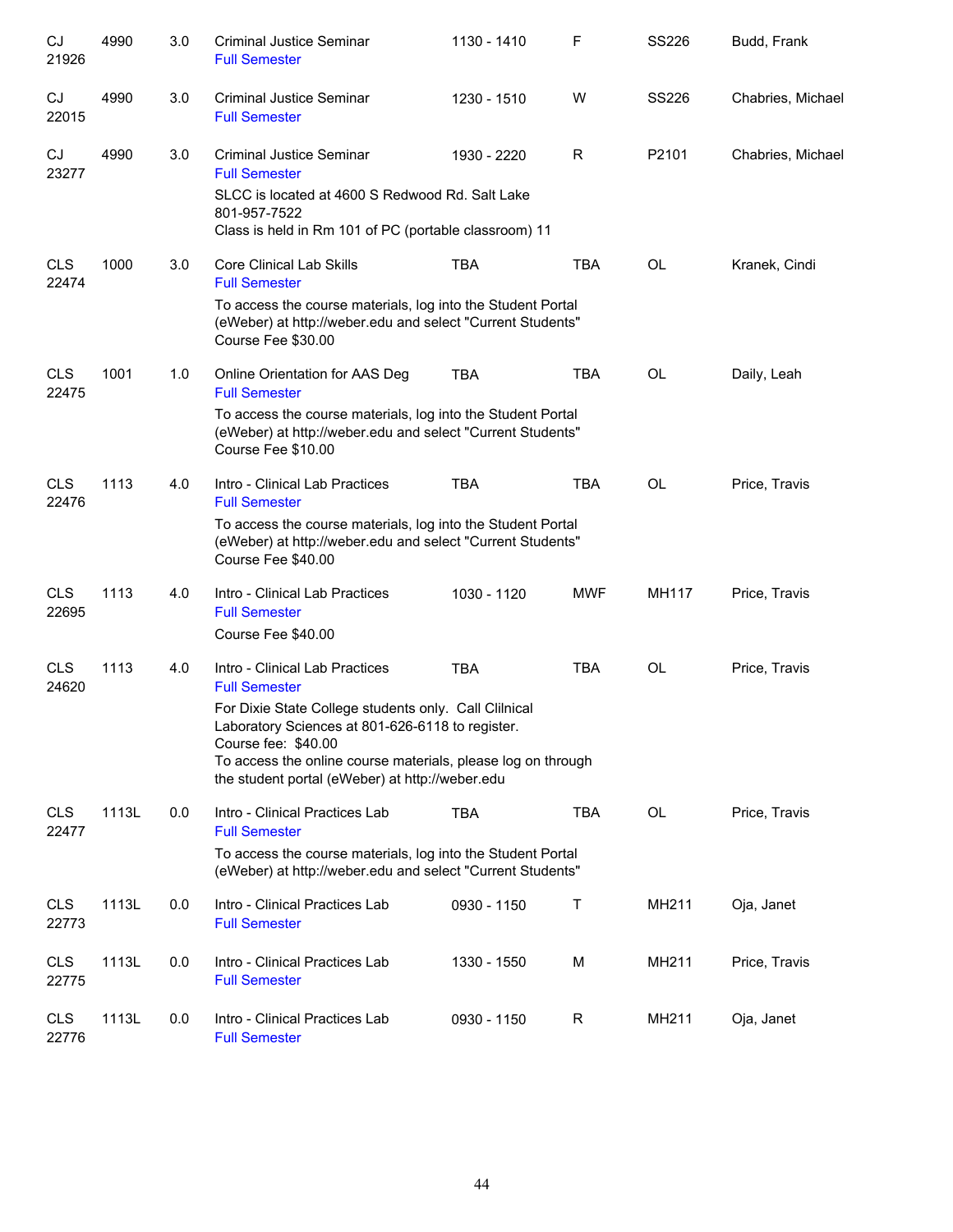| <b>CLS</b><br>24621 | 1113L | 0.0 | Intro - Clinical Practices Lab<br><b>Full Semester</b>                                                                                                                                                                                                                   | <b>TBA</b>  | <b>TBA</b> |              | Clawson, Amie    |
|---------------------|-------|-----|--------------------------------------------------------------------------------------------------------------------------------------------------------------------------------------------------------------------------------------------------------------------------|-------------|------------|--------------|------------------|
|                     |       |     | For Dixie State College Students only. Call Clinical<br>Laboratory Sciences at 801-626-6118 to register.<br>This Lab will be held in the Taylor building, Dixie State<br>College, room 222. You must be enrolled as a<br>Dixie State College student to attend this Lab. |             |            |              |                  |
| <b>CLS</b><br>22478 | 2003  | 3.0 | Applied Lab Math & Statistics<br><b>Full Semester</b>                                                                                                                                                                                                                    | <b>TBA</b>  | <b>TBA</b> | OL           | Price, Travis    |
|                     |       |     | To access the course materials, log into the Student Portal<br>(eWeber) at http://weber.edu and select "Current Students"                                                                                                                                                |             |            |              |                  |
| <b>CLS</b><br>22702 | 2003  | 3.0 | Applied Lab Math & Statistics<br><b>Full Semester</b>                                                                                                                                                                                                                    | 1230 - 1320 | <b>MWF</b> | MH117        | Price, Travis    |
| <b>CLS</b><br>22479 | 2211  | 5.0 | Prin of Clinical Chemistry I<br><b>Full Semester</b>                                                                                                                                                                                                                     | <b>TBA</b>  | <b>TBA</b> | OL           | Rowe, Ryan       |
|                     |       |     | To access the course materials, log into the Student Portal<br>(eWeber) at http://weber.edu and select "Current Students"<br>Course Fee \$50.00                                                                                                                          |             |            |              |                  |
| <b>CLS</b><br>22707 | 2211  | 5.0 | Prin of Clinical Chemistry I<br><b>Full Semester</b><br>Course Fee \$50.00                                                                                                                                                                                               | 1330 - 1420 | <b>MWF</b> | <b>MH222</b> | Nielsen, Leonard |
| <b>CLS</b><br>22480 | 2211L | 0.0 | Lab<br><b>Full Semester</b>                                                                                                                                                                                                                                              | <b>TBA</b>  | <b>TBA</b> | OL           | Rowe, Ryan       |
|                     |       |     | To access the course materials, log into the Student Portal<br>(eWeber) at http://weber.edu and select "Current Students"                                                                                                                                                |             |            |              |                  |
| <b>CLS</b><br>22778 | 2211L | 0.0 | Lab<br><b>Full Semester</b>                                                                                                                                                                                                                                              | 1430 - 1650 | <b>MW</b>  | MH221        | Nielsen, Leonard |
| <b>CLS</b><br>22780 | 2211L | 0.0 | Lab<br><b>Full Semester</b>                                                                                                                                                                                                                                              | 0730 - 0950 | <b>TR</b>  | <b>MH221</b> | Criddle, Kent    |
| <b>CLS</b><br>22781 | 2211L | 0.0 | Lab<br><b>Full Semester</b>                                                                                                                                                                                                                                              | 1030 - 1250 | TR         | MH221        | Criddle, Kent    |
| <b>CLS</b><br>22782 | 2211L | 0.0 | Lab<br><b>Full Semester</b>                                                                                                                                                                                                                                              | 1330 - 1550 | <b>TR</b>  | MH221        | Nielsen, Leonard |
| <b>CLS</b><br>22481 | 2212  | 4.0 | Prin Clinical Microbiology I<br><b>Full Semester</b>                                                                                                                                                                                                                     | <b>TBA</b>  | <b>TBA</b> | OL           | Kakazu, Julie    |
|                     |       |     | To access the course materials, log into the Student Portal<br>(eWeber) at http://weber.edu and select "Current Students"<br>Course Fee \$40.00                                                                                                                          |             |            |              |                  |
| <b>CLS</b><br>22713 | 2212  | 4.0 | Prin Clinical Microbiology I<br><b>Full Semester</b><br>Course Fee \$40.00                                                                                                                                                                                               | 0930 - 1020 | <b>MWF</b> | MH117        | Wright, Scott    |
| <b>CLS</b><br>22482 | 2212L | 0.0 | Lab<br><b>Full Semester</b>                                                                                                                                                                                                                                              | <b>TBA</b>  | <b>TBA</b> | <b>OL</b>    | Kakazu, Julie    |
|                     |       |     | To access the course materials, log into the Student Portal<br>(eWeber) at http://weber.edu and select "Current Students"                                                                                                                                                |             |            |              |                  |
| <b>CLS</b><br>22784 | 2212L | 0.0 | Lab<br><b>Full Semester</b>                                                                                                                                                                                                                                              | 1430 - 1550 | <b>MW</b>  | MH212        | Wright, Scott    |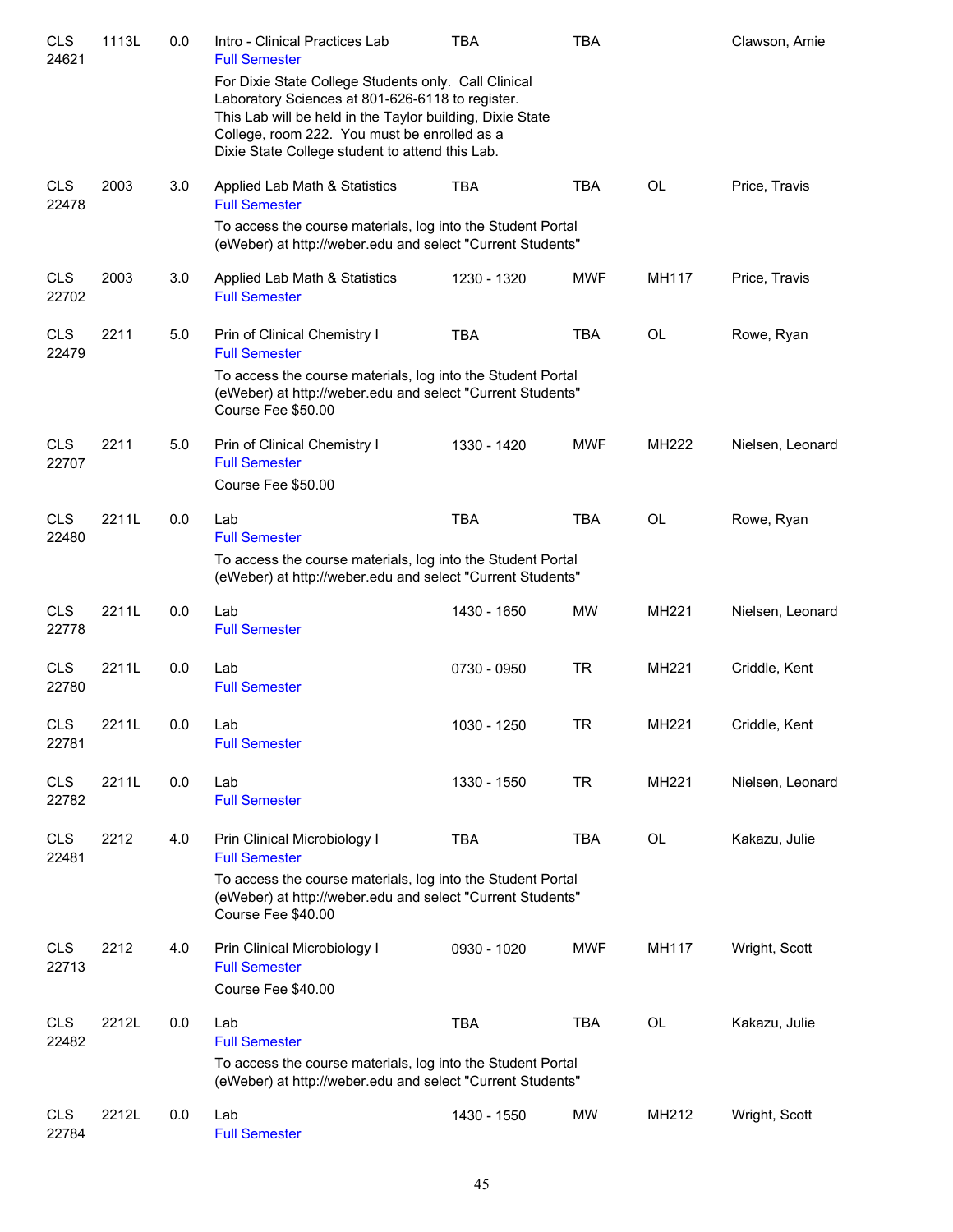| <b>CLS</b><br>22787 | 2212L | 0.0 | Lab<br><b>Full Semester</b>                                                                                                                                                                               | 0930 - 1050 | <b>TR</b>  | MH212     | Wright, Scott      |
|---------------------|-------|-----|-----------------------------------------------------------------------------------------------------------------------------------------------------------------------------------------------------------|-------------|------------|-----------|--------------------|
| <b>CLS</b><br>22789 | 2212L | 0.0 | Lab<br><b>Full Semester</b>                                                                                                                                                                               | 1130 - 1250 | <b>TR</b>  | MH212     | Price, Travis      |
| <b>CLS</b><br>22790 | 2212L | 0.0 | Lab<br><b>Full Semester</b>                                                                                                                                                                               | 1330 - 1450 | <b>TR</b>  | MH212     | Wright, Scott      |
| <b>CLS</b><br>22746 | 2256  | 1.0 | Sup Clinical Experience I<br><b>Full Semester</b><br>Course Fee \$10.00                                                                                                                                   | <b>TBA</b>  | <b>TBA</b> |           | Hansen-Suchy, Kara |
| <b>CLS</b><br>22751 | 2257  | 1.0 | Clinical Experience II<br><b>Full Semester</b><br>Course Fee \$10.00                                                                                                                                      | <b>TBA</b>  | <b>TBA</b> |           | Hansen-Suchy, Kara |
| <b>CLS</b><br>22483 | 2830  | 1.0 | <b>Directed Readings</b><br><b>Full Semester</b><br>To access the course materials, log into the Student Portal<br>(eWeber) at http://weber.edu and select "Current Students"                             | <b>TBA</b>  | <b>TBA</b> | <b>OL</b> | Hansen-Suchy, Kara |
| <b>CLS</b><br>22760 | 2830  | 1.0 | <b>Directed Readings</b><br><b>Full Semester</b>                                                                                                                                                          | <b>TBA</b>  | <b>TBA</b> |           |                    |
| <b>CLS</b><br>23246 | 2830  | 2.0 | Directed Readings<br><b>Full Semester</b>                                                                                                                                                                 | <b>TBA</b>  | <b>TBA</b> |           |                    |
| <b>CLS</b><br>22484 | 3301  | 1.0 | Online Orientation for BS Degr<br><b>Full Semester</b><br>To access the course materials, log into the Student Portal<br>(eWeber) at http://weber.edu and select "Current Students"<br>Course Fee \$10.00 | <b>TBA</b>  | <b>TBA</b> | OL        | Daily, Leah        |
| <b>CLS</b><br>22715 | 3302  | 4.0 | SI Adv Clinical Lab Practice I<br><b>Full Semester</b><br>Course Fee \$40.00                                                                                                                              | 0930 - 1020 | <b>MWF</b> | MH222     | Nielsen, Leonard   |
| <b>CLS</b><br>22716 | 3302L | 0.0 | Lab<br><b>Full Semester</b>                                                                                                                                                                               | 0930 - 1050 | <b>TR</b>  | MH222     | Nielsen, Leonard   |
| <b>CLS</b><br>22487 | 3311  | 3.0 | Adv Clinical Immunohemotology<br><b>Full Semester</b><br>To access the course materials, log into the Student Portal<br>(eWeber) at http://weber.edu and select "Current Students"<br>Course Fee \$40.00  | <b>TBA</b>  | <b>TBA</b> | <b>OL</b> | Rhees, Justin      |
| <b>CLS</b><br>22721 | 3311  | 3.0 | Adv Clinical Immunohemotology<br><b>Full Semester</b><br>Course Fee \$40.00                                                                                                                               | 0830 - 0920 | MW         | MH117     | Oja, Janet         |
| <b>CLS</b><br>22488 | 3311L | 0.0 | Lab<br><b>Full Semester</b><br>To access the course materials, log into the Student Portal<br>(eWeber) at http://weber.edu and select "Current Students"                                                  | <b>TBA</b>  | <b>TBA</b> | OL        | Niven, Deborah     |
| <b>CLS</b><br>22791 | 3311L | 0.0 | Lab<br><b>Full Semester</b>                                                                                                                                                                               | 1330 - 1550 | Τ          | MH210     | Oja, Janet         |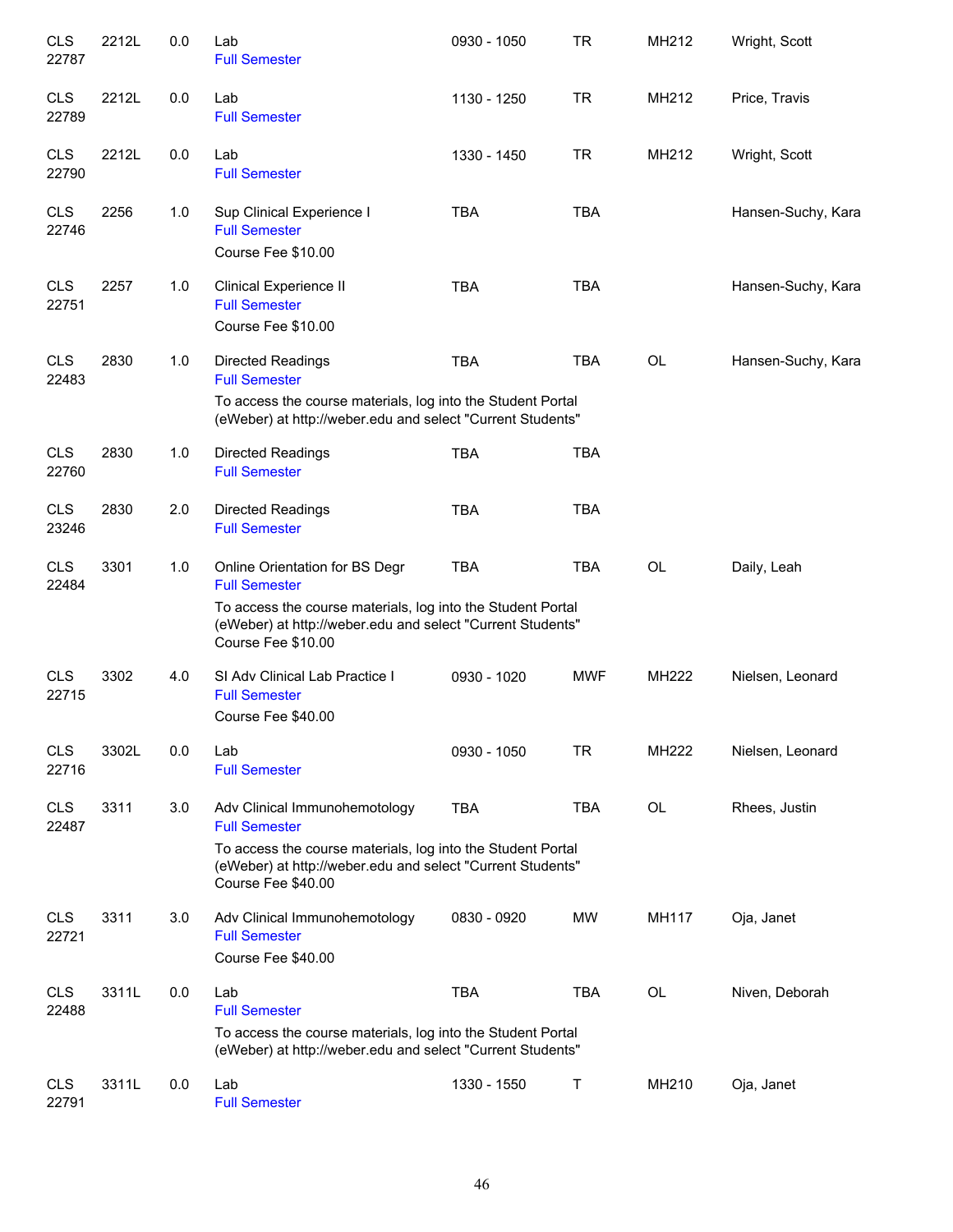| <b>CLS</b><br>22792 | 3311L | 0.0 | Lab<br><b>Full Semester</b>                                                                                                                       | 1030 - 1250 | W          | MH210        | Oja, Janet         |
|---------------------|-------|-----|---------------------------------------------------------------------------------------------------------------------------------------------------|-------------|------------|--------------|--------------------|
| <b>CLS</b><br>22793 | 3311L | 0.0 | Lab<br><b>Full Semester</b>                                                                                                                       | 1330 - 1550 | R          | MH210        | Oja, Janet         |
| <b>CLS</b><br>22490 | 3313  | 4.0 | Adv Hematology/Hemostasis Lab<br><b>Full Semester</b>                                                                                             | <b>TBA</b>  | <b>TBA</b> | <b>OL</b>    | Hansen-Suchy, Kara |
|                     |       |     | To access the course materials, log into the Student Portal<br>(eWeber) at http://weber.edu and select "Current Students"<br>Course Fee \$40.00   |             |            |              |                    |
| <b>CLS</b><br>22723 | 3313  | 4.0 | Adv Hematology/Hemostasis Lab<br><b>Full Semester</b><br>Course Fee \$40.00                                                                       | 1130 - 1245 | <b>TR</b>  | <b>MH117</b> | Hansen-Suchy, Kara |
| <b>CLS</b>          | 3313L | 0.0 | Lab                                                                                                                                               | <b>TBA</b>  | <b>TBA</b> | <b>OL</b>    | Hansen-Suchy, Kara |
| 22491               |       |     | <b>Full Semester</b><br>To access the course materials, log into the Student Portal<br>(eWeber) at http://weber.edu and select "Current Students" |             |            |              |                    |
| <b>CLS</b><br>22796 | 3313L | 0.0 | Lab<br><b>Full Semester</b>                                                                                                                       | 1330 - 1550 | Τ          | MH211        | Hansen-Suchy, Kara |
| <b>CLS</b><br>22798 | 3313L | 0.0 | Lab<br><b>Full Semester</b>                                                                                                                       | 1330 - 1550 | R          | MH211        | Hansen-Suchy, Kara |
| <b>CLS</b><br>22492 | 3314  | 3.0 | SI Advanced Clinical Chemistry<br><b>Full Semester</b>                                                                                            | <b>TBA</b>  | <b>TBA</b> | OL           | Hansen, Sarah      |
|                     |       |     | To access the course materials, log into the Student Portal<br>(eWeber) at http://weber.edu and select "Current Students"                         |             |            |              |                    |
| <b>CLS</b><br>22495 | 3314L | 0.0 | Lab<br><b>Full Semester</b>                                                                                                                       | <b>TBA</b>  | <b>TBA</b> | OL           | Hansen, Sarah      |
|                     |       |     | Course Fee \$30.00<br>(eWeber) at http://weber.edu and select "Current Students"                                                                  |             |            |              |                    |
| CLS<br>22502        | 3316  | 4.0 | Adv Clinical Micro & Molec<br><b>Full Semester</b>                                                                                                | TBA         | <b>TBA</b> | OL           | Thomas, Janice     |
|                     |       |     | To access the course materials, log into the Student Portal<br>(eWeber) at http://weber.edu and select "Current Students"                         |             |            |              |                    |
| <b>CLS</b><br>22504 | 3316L | 0.0 | Lab<br><b>Full Semester</b>                                                                                                                       | TBA         | TBA        | OL           | Thomas, Janice     |
|                     |       |     | To access the course materials, log into the Student Portal<br>(eWeber) at http://weber.edu and select "Current Students"<br>Course Fee \$30.00   |             |            |              |                    |
| <b>CLS</b><br>22510 | 4409  | 1.0 | <b>Clinical Correlation</b><br><b>Full Semester</b>                                                                                               | TBA         | <b>TBA</b> | OL           | Simonian, Yasmen   |
|                     |       |     | To access the course materials, log into the Student Portal<br>(eWeber) at http://weber.edu and select "Current Students"                         |             |            |              |                    |
| <b>CLS</b><br>22726 | 4409  | 1.0 | <b>Clinical Correlation</b><br><b>Full Semester</b>                                                                                               | 0830 - 0920 | Τ          | MH117        | Simonian, Yasmen   |
| <b>CLS</b><br>22506 | 4411  | 4.0 | CLS Simulated Laboratory I<br><b>Full Semester</b>                                                                                                | <b>TBA</b>  | TBA        | OL           | Daily, Leah        |
|                     |       |     | To access the course materials, log into the Student Portal<br>(eWeber) at http://weber.edu and select "Current Students"                         |             |            |              |                    |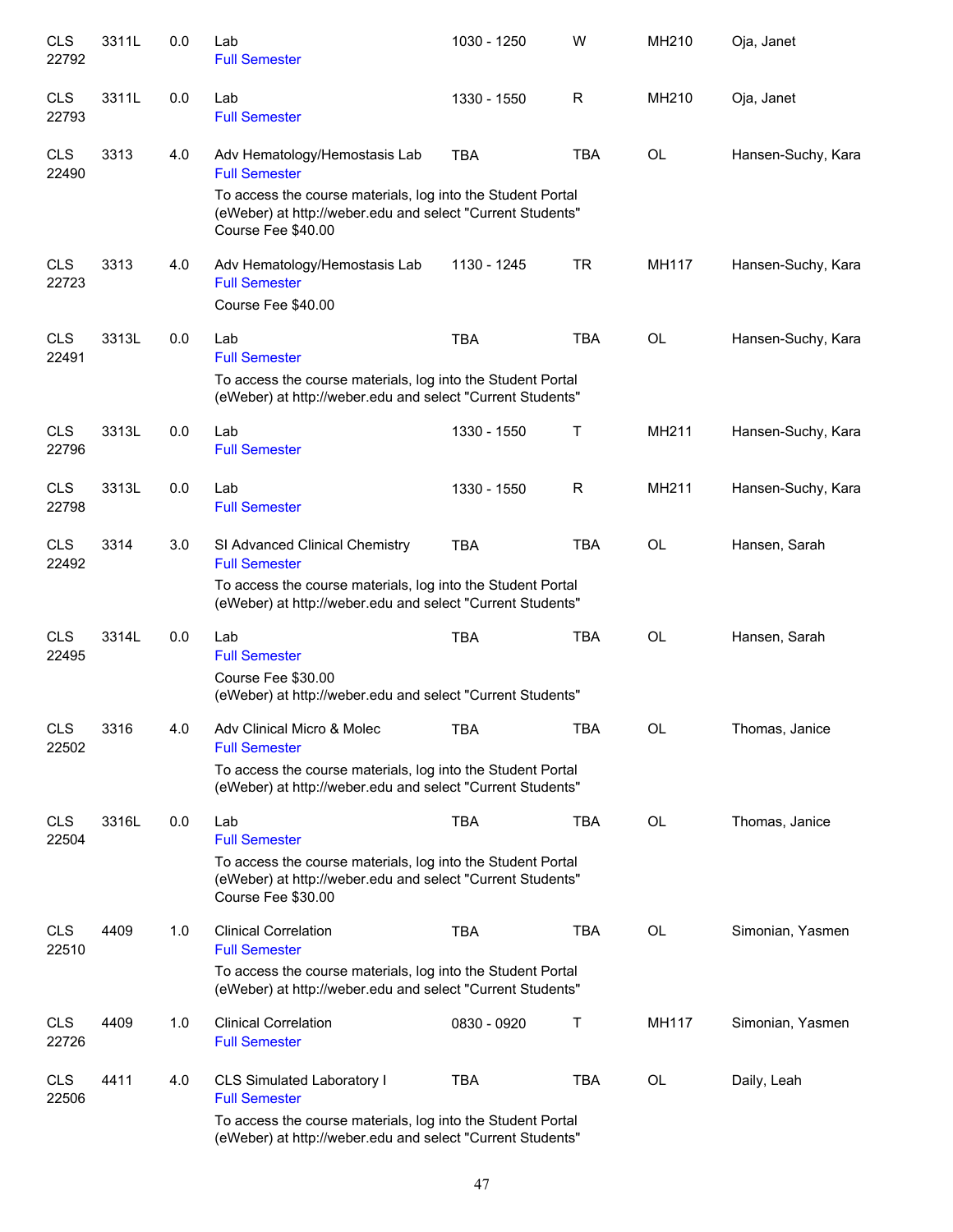| <b>CLS</b><br>22731 | 4411  | 4.0 | CLS Simulated Laboratory I<br><b>Full Semester</b>                                                                                                                                                       | 1130 - 1220 | M          | MH117     | Nielsen, Leonard   |
|---------------------|-------|-----|----------------------------------------------------------------------------------------------------------------------------------------------------------------------------------------------------------|-------------|------------|-----------|--------------------|
| <b>CLS</b><br>23229 | 4411L | 0.0 | Lab<br><b>Full Semester</b>                                                                                                                                                                              | <b>TBA</b>  | <b>TBA</b> | MH202     | Hansen-Suchy, Kara |
| <b>CLS</b><br>23231 | 4411L | 0.0 | Lab<br><b>Full Semester</b>                                                                                                                                                                              | <b>TBA</b>  | <b>TBA</b> | MH202     | Nielsen, Leonard   |
| <b>CLS</b><br>23233 | 4411L | 0.0 | Lab<br><b>Full Semester</b>                                                                                                                                                                              | <b>TBA</b>  | <b>TBA</b> | MH202     | Oja, Janet         |
| <b>CLS</b><br>23235 | 4411L | 0.0 | Lab<br><b>Full Semester</b>                                                                                                                                                                              | <b>TBA</b>  | <b>TBA</b> | MH202     | Price, Travis      |
| <b>CLS</b><br>22511 | 4414  | 2.0 | Lab Teaching & Supervision I<br><b>Full Semester</b>                                                                                                                                                     | <b>TBA</b>  | <b>TBA</b> | OL        | Maciel, Megan      |
|                     |       |     | To access the course materials, log into the Student Portal<br>(eWeber) at http://weber.edu and select "Current Students"<br>Course Fee \$20.00                                                          |             |            |           |                    |
| <b>CLS</b><br>22741 | 4414  | 2.0 | Lab Teaching & Supervision I<br><b>Full Semester</b><br>Course Fee \$20.00                                                                                                                               | 1230 - 1320 | M          | MH222     | Hansen-Suchy, Kara |
| <b>CLS</b><br>22513 | 4417  | 1.0 | Lab Teaching & Supervision II<br><b>Full Semester</b><br>To access the course materials, log into the Student Portal<br>(eWeber) at http://weber.edu and select "Current Students"<br>Course Fee \$10.00 | <b>TBA</b>  | <b>TBA</b> | <b>OL</b> | Maciel, Megan      |
| <b>CLS</b><br>22753 | 4453  | 1.0 | Supervised Clinical Exp I<br><b>Full Semester</b><br>Course Fee \$10.00                                                                                                                                  | <b>TBA</b>  | <b>TBA</b> |           | Wright, Scott      |
| <b>CLS</b><br>22756 | 4454  | 1.0 | Supervised Clinical Exp II<br><b>Full Semester</b><br>Course Fee \$10.00                                                                                                                                 | <b>TBA</b>  | <b>TBA</b> |           | Wright, Scott      |
| <b>CLS</b><br>22763 | 4800  | 1.0 | <b>Special Problems</b><br><b>Full Semester</b>                                                                                                                                                          | <b>TBA</b>  | <b>TBA</b> |           |                    |
| <b>CLS</b><br>23247 | 4800  | 2.0 | <b>Special Problems</b><br><b>Full Semester</b>                                                                                                                                                          | <b>TBA</b>  | <b>TBA</b> |           |                    |
| <b>CLS</b><br>22515 | 4801  | 1.0 | Research Projects in CLS I<br><b>Full Semester</b><br>To access the course materials, log into the Student Portal<br>(eWeber) at http://weber.edu and select "Current Students"<br>Course Fee \$10.00    | <b>TBA</b>  | <b>TBA</b> | OL        | Hawse, Mary        |
| <b>CLS</b><br>22742 | 4801  | 1.0 | Research Projects in CLS I<br><b>Full Semester</b><br>Course Fee \$10.00                                                                                                                                 | 1330 - 1420 | М          | MH117     | Wright, Scott      |
| <b>CLS</b><br>22518 | 4802  | 1.0 | Research Projects in CLS II<br><b>Full Semester</b><br>To access the course materials, log into the Student Portal<br>(eWeber) at http://weber.edu and select "Current Students"                         | <b>TBA</b>  | <b>TBA</b> | OL        | Hawse, Mary        |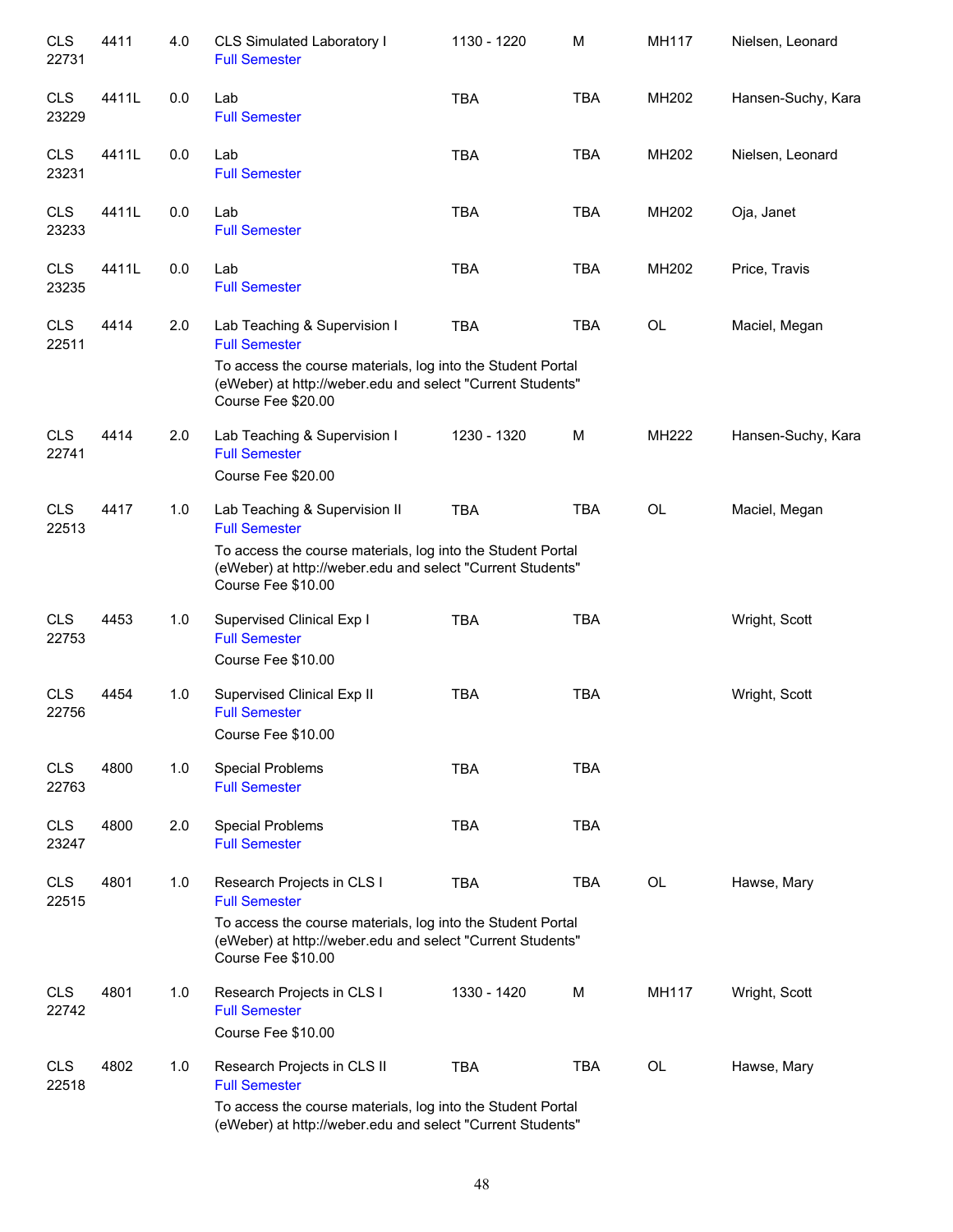| <b>CLS</b><br>22521 | 4830 | 1.0 | <b>Directed Readings</b><br><b>Full Semester</b>                                                                                                | <b>TBA</b>  | <b>TBA</b> | OL        | Wright, Scott       |
|---------------------|------|-----|-------------------------------------------------------------------------------------------------------------------------------------------------|-------------|------------|-----------|---------------------|
|                     |      |     | To access the course materials, log into the Student Portal<br>(eWeber) at http://weber.edu and select "Current Students"                       |             |            |           |                     |
| <b>CLS</b><br>22525 | 4830 | 2.0 | <b>Directed Readings</b><br><b>Full Semester</b>                                                                                                | <b>TBA</b>  | TBA        | <b>OL</b> | Wright, Scott       |
|                     |      |     | To access the course materials, log into the Student Portal<br>(eWeber) at http://weber.edu and select "Current Students"                       |             |            |           |                     |
| <b>CLS</b><br>22526 | 4830 | 3.0 | <b>Directed Readings</b><br><b>Full Semester</b>                                                                                                | <b>TBA</b>  | <b>TBA</b> | <b>OL</b> | Wright, Scott       |
|                     |      |     | To access the course materials, log into the Student Portal<br>(eWeber) at http://weber.edu and select "Current Students"                       |             |            |           |                     |
| <b>CLS</b><br>22766 | 4830 | 1.0 | <b>Directed Readings</b><br><b>Full Semester</b>                                                                                                | <b>TBA</b>  | <b>TBA</b> |           |                     |
| <b>CLS</b><br>23249 | 4830 | 2.0 | <b>Directed Readings</b><br><b>Full Semester</b>                                                                                                | <b>TBA</b>  | <b>TBA</b> |           |                     |
| <b>CLS</b><br>22529 | 5101 | 4.0 | Analytical Chemistry Appl/CLS<br><b>Full Semester</b>                                                                                           | <b>TBA</b>  | <b>TBA</b> | <b>OL</b> | Rostamkhani, Masoud |
|                     |      |     | To access the course materials, log into the Student Portal<br>(eWeber) at http://weber.edu and select "Current Students"<br>Course Fee \$40.00 |             |            |           |                     |
| <b>CLS</b><br>22532 | 5102 | 3.0 | Clin Appl/Hematology/Hemostasi<br><b>Full Semester</b>                                                                                          | <b>TBA</b>  | <b>TBA</b> | <b>OL</b> | Thomas, Janice      |
|                     |      |     | To access the course materials, log into the Student Portal<br>(eWeber) at http://weber.edu and select "Current Students"<br>Course Fee \$30.00 |             |            |           |                     |
| <b>CLS</b><br>22535 | 5102 | 3.0 | Clin Appl/Hematology/Hemostasi<br><b>Full Semester</b>                                                                                          | <b>TBA</b>  | <b>TBA</b> | <b>OL</b> | Hansen-Suchy, Kara  |
|                     |      |     | To access the course materials, log into the Student Portal<br>(eWeber) at http://weber.edu and select "Current Students"<br>Course Fee \$30.00 |             |            |           |                     |
| <b>CLS</b><br>22537 | 5103 | 3.0 | Clinical Lab Microbiology I<br><b>Full Semester</b>                                                                                             | <b>TBA</b>  | <b>TBA</b> | <b>OL</b> | Kakazu, Julie       |
|                     |      |     | To access the course materials, log into the Student Portal<br>(eWeber) at http://weber.edu and select "Current Students"<br>Course Fee \$30.00 |             |            |           |                     |
| <b>CMT</b><br>20753 | 1100 | 1.0 | <b>Construction Manag Orientation</b><br><b>Full Semester</b>                                                                                   | 1500 - 1550 | Т          | ET238     | Hogan, James        |
| <b>CMT</b><br>23308 | 1100 | 1.0 | <b>Construction Manag Orientation</b><br><b>Full Semester</b>                                                                                   | <b>TBA</b>  | <b>TBA</b> | OL        | Soelberg, Chris     |
|                     |      |     | To access the online course materials, please log in through<br>the student portal (eWeber) at http://weber.edu.                                |             |            |           |                     |
| <b>CMT</b><br>20756 | 1150 | 3.0 | <b>Construction Graphics</b><br><b>Full Semester</b>                                                                                            | 1730 - 1850 | MW         | ET210     | Park, Kristen       |
| <b>CMT</b><br>20762 | 1210 | 3.0 | <b>Residential Constr Materials/M</b><br><b>Full Semester</b>                                                                                   | 1900 - 2020 | MW         | ET224     | Wall, Daniel        |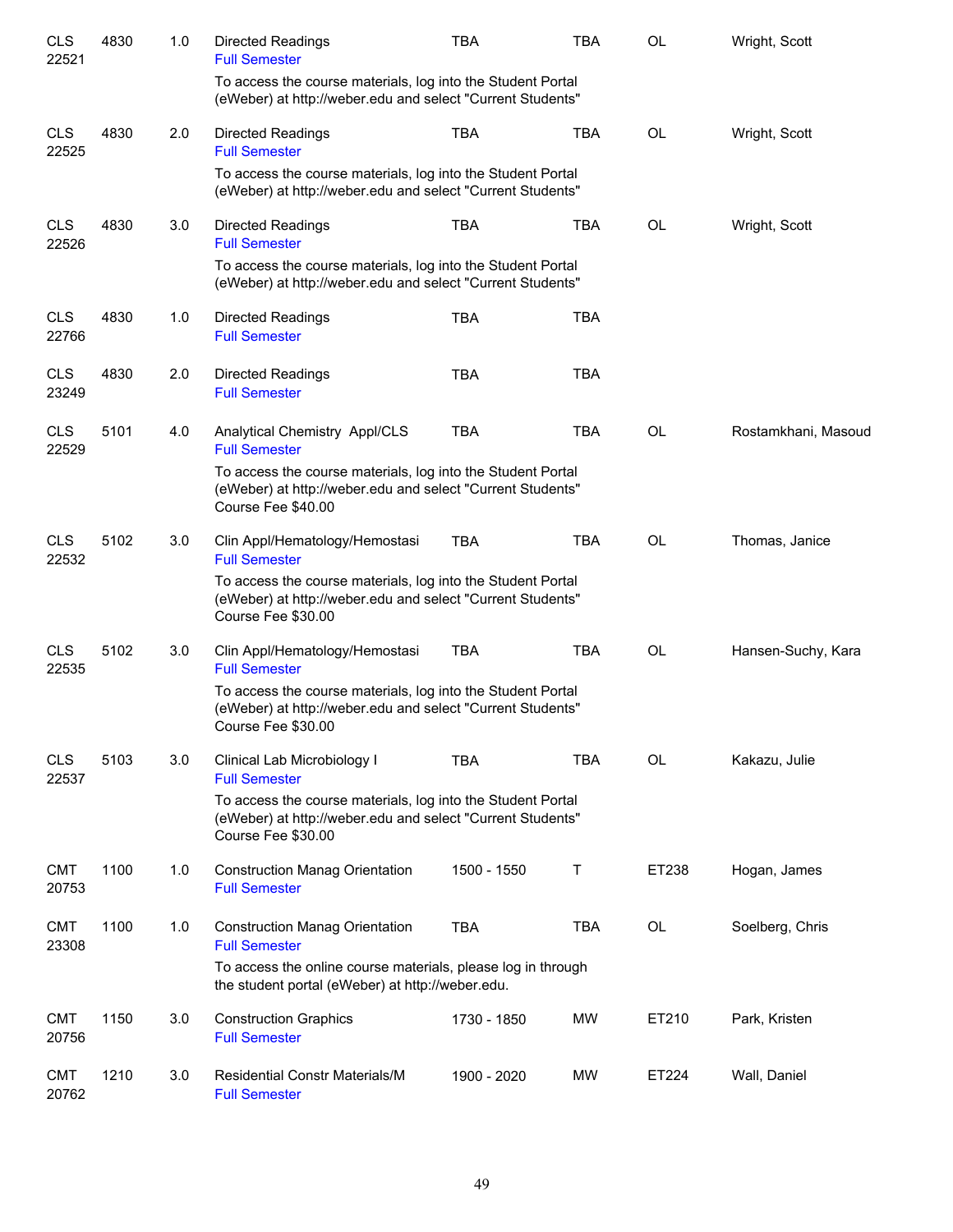| <b>CMT</b><br>20764 | 1210 | 3.0 | <b>Residential Constr Materials/M</b><br><b>Full Semester</b>                                                                          | 1600 - 1720 | <b>TR</b>  | ET238     | Park, Kristen        |
|---------------------|------|-----|----------------------------------------------------------------------------------------------------------------------------------------|-------------|------------|-----------|----------------------|
| <b>CMT</b><br>23309 | 1310 | 3.0 | Commercial Constru Methods/Mat<br><b>Full Semester</b>                                                                                 | <b>TBA</b>  | <b>TBA</b> | <b>OL</b> | Soelberg, Chris      |
|                     |      |     | To access the online course materials, please log in through<br>the student portal (eWeber) at http://weber.edu.                       |             |            |           |                      |
| <b>CMT</b><br>20765 | 1500 | 3.0 | <b>Computer Applications/Construc</b><br><b>Full Semester</b>                                                                          | 1730 - 1850 | TR         | ET238     | Park, Kristen        |
| <b>CMT</b><br>20759 | 2220 | 3.0 | Const Contracts & Specificati<br><b>Full Semester</b>                                                                                  | 1920 - 2040 | <b>TR</b>  | ET247     | Park, Kristen        |
| <b>CMT</b><br>20767 | 2330 | 3.0 | SI Concrete Technology<br><b>Full Semester</b>                                                                                         | 1730 - 2010 | W          | ET247     | Bedingfield, Douglas |
|                     |      |     | Course Fee \$10.00                                                                                                                     |             |            |           |                      |
| <b>CMT</b><br>23310 | 2340 | 2.0 | <b>Construction Surveying</b><br><b>Full Semester</b>                                                                                  | <b>TBA</b>  | <b>TBA</b> | <b>OL</b> | Peterson, Steven     |
|                     |      |     | To access the online course materials, please log in through<br>the student portal (eWeber) at http://weber.edu.<br>Course Fee \$10.00 |             |            |           |                      |
| <b>CMT</b><br>20770 | 2360 | 2.0 | <b>Building Codes &amp; Inspection</b><br><b>Full Semester</b>                                                                         | 1900 - 2040 | M          | ET240     | Hogan, James         |
| <b>CMT</b><br>23311 | 2640 | 2.0 | <b>Architectural Estimating</b><br><b>Full Semester</b>                                                                                | <b>TBA</b>  | <b>TBA</b> | <b>OL</b> | Peterson, Steven     |
|                     |      |     | To access the online course materials, please log in through<br>the student portal (eWeber) at http://weber.edu.                       |             |            |           |                      |
| <b>CMT</b><br>23312 | 2880 | 3.0 | Internship<br><b>Full Semester</b>                                                                                                     | <b>TBA</b>  | <b>TBA</b> | <b>OL</b> | Soelberg, Chris      |
|                     |      |     | To access the online course materials, please log in through<br>the student portal (eWeber) at http://weber.edu.                       |             |            |           |                      |
| <b>CMT</b><br>20771 | 3115 | 3.0 | <b>Construction Cost Estimating</b><br><b>Full Semester</b>                                                                            | 1730 - 1850 | MW         | ET238     | Peterson, Steven     |
|                     |      |     | Course Fee \$10.00                                                                                                                     |             |            |           |                      |
| <b>CMT</b><br>20773 | 3130 | 3.0 | Construction Planning/Scheduli<br><b>Full Semester</b><br>Course Fee \$10.00                                                           | 1920 - 2040 | <b>TR</b>  | ET238     | Hogan, James         |
| <b>CMT</b><br>23306 | 3130 | 3.0 | Construction Planning/Scheduli<br><b>Full Semester</b><br>Course Fee \$10.00                                                           | 1920 - 2200 | W          | TB403     | Wolfe, Joseph        |
| <b>CMT</b><br>20776 | 3210 | 3.0 | <b>Construction Management</b><br><b>Full Semester</b>                                                                                 | 1900 - 2020 | MW         | ET210     | Park, Kristen        |
| <b>CMT</b><br>23316 | 3260 | 4.0 | Mechanical/Electrical Systems<br><b>Full Semester</b>                                                                                  | <b>TBA</b>  | <b>TBA</b> | OL        | Peterson, Steven     |
|                     |      |     | To access the online course materials, please log in through<br>the student portal (eWeber) at http://weber.edu.                       |             |            |           |                      |
| <b>CMT</b><br>20862 | 3350 | 4.0 | <b>Applied Structures</b><br><b>Full Semester</b>                                                                                      | 1730 - 1910 | <b>TR</b>  | ET247     | Hogan, James         |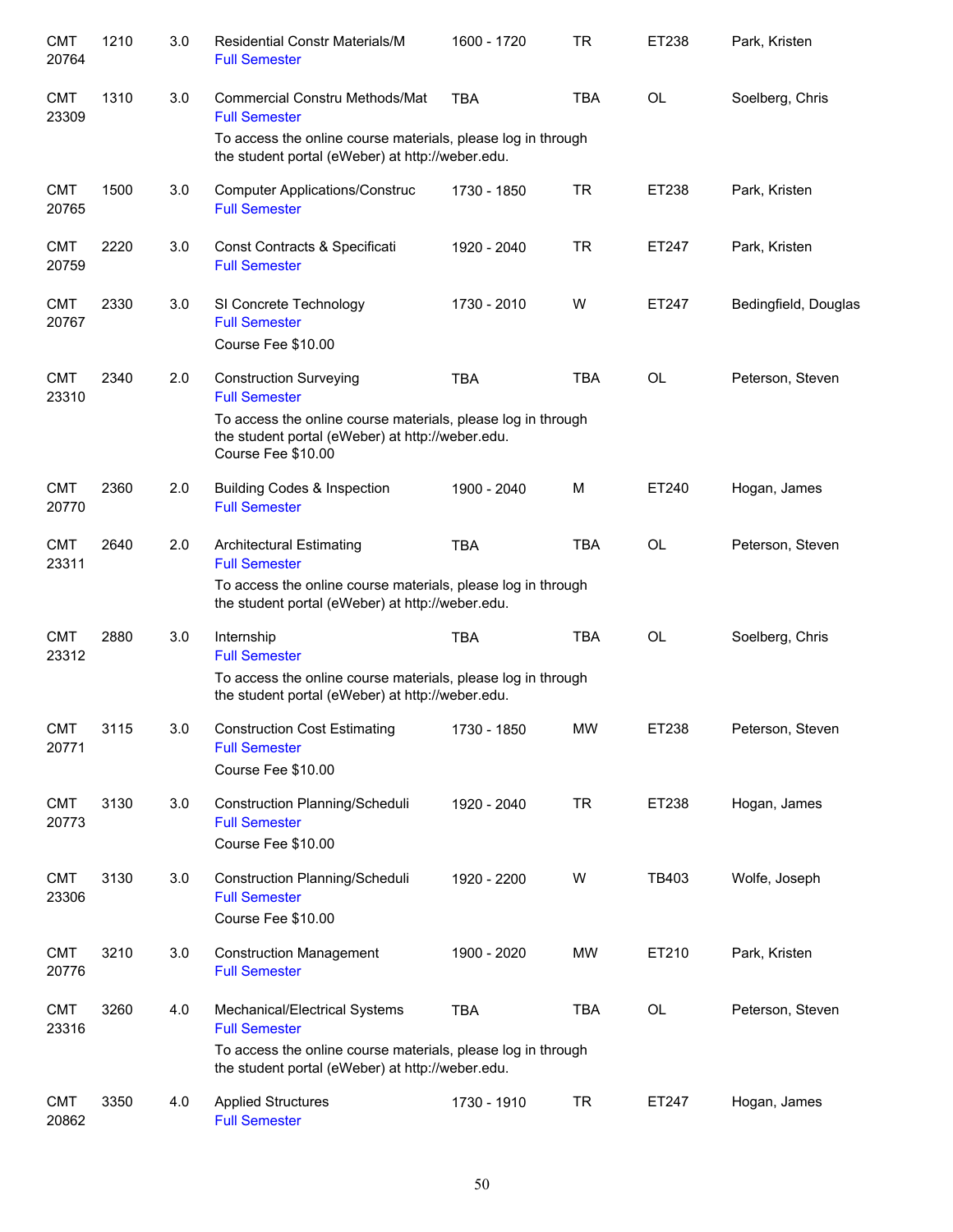| <b>CMT</b><br>23307 | 3350 | 4.0 | <b>Applied Structures</b><br><b>Full Semester</b>                                                                                                 | 1730 - 1920 | <b>MW</b>    | TB403     | Wolfe, Joseph     |
|---------------------|------|-----|---------------------------------------------------------------------------------------------------------------------------------------------------|-------------|--------------|-----------|-------------------|
| <b>CMT</b><br>20778 | 4120 | 3.0 | <b>Construction Accntng/Finance</b><br><b>Full Semester</b>                                                                                       | 1900 - 2020 | <b>MW</b>    | ET238     | Peterson, Steven  |
| <b>CMT</b><br>20779 | 4150 | 3.0 | <b>Construction Equipment/Methods</b><br><b>Full Semester</b>                                                                                     | 1730 - 1850 | <b>MW</b>    | ET240     | Hogan, James      |
| <b>CMT</b><br>20780 | 4350 | 2.0 | Design of Construction Systems<br><b>Full Semester</b>                                                                                            | 1730 - 1910 | R            | ET240     | Wolfe, Joseph     |
| <b>CMT</b><br>20863 | 4550 | 2.0 | <b>Construction Safety</b><br><b>Full Semester</b>                                                                                                | 1730 - 1910 | Τ            | ET224     | Soelberg, Chris   |
| <b>CMT</b><br>23326 | 4550 | 2.0 | <b>Construction Safety</b><br><b>Full Semester</b>                                                                                                | 1730 - 1920 | $\mathsf{R}$ | TB403     | Tate, David       |
| <b>CMT</b><br>20781 | 4610 | 2.0 | Senior Project<br><b>Full Semester</b><br>Course Fee \$140.00                                                                                     | 1920 - 2100 | Τ            | ET224     | Soelberg, Chris   |
| <b>CMT</b><br>23329 | 4610 | 2.0 | Senior Project<br><b>Full Semester</b><br>Course Fee \$140.00                                                                                     | 1920 - 2110 | M            | TB403     | Wolfe, Joseph     |
| <b>CMT</b><br>20782 | 4620 | 2.0 | Senior Project<br><b>Full Semester</b>                                                                                                            | 1920 - 2100 | Τ            | ET240     | Wolfe, Joseph     |
| <b>CMT</b><br>20783 | 4620 | 2.0 | Senior Project<br><b>Full Semester</b>                                                                                                            | 1920 - 2100 | $\mathsf{R}$ | ET240     | Wolfe, Joseph     |
| <b>CMT</b><br>23317 | 4890 | 2.0 | Practicum<br><b>Full Semester</b><br>To access online course materials, please log in through<br>the student portal (eWeber) at http://weber.edu. | TBA         | <b>TBA</b>   | <b>OL</b> | Hogan, James      |
| COMM 1020<br>21183  |      | 3.0 | HU Princip Of Public Speaking<br><b>Full Semester</b>                                                                                             | 0730 - 0820 | <b>MWF</b>   | EH406     | Noel, Howard      |
| COMM 1020<br>21185  |      | 3.0 | HU Princip Of Public Speaking<br><b>Full Semester</b>                                                                                             | 0830 - 0920 | <b>MWF</b>   | EH314     | Bishop, Cynthia   |
| COMM 1020<br>21187  |      | 3.0 | HU Princip Of Public Speaking<br><b>Full Semester</b>                                                                                             | 0930 - 1020 | <b>MWF</b>   | EH314     | Scott, Randolph   |
| COMM 1020<br>21194  |      | 3.0 | HU Princip Of Public Speaking<br><b>Full Semester</b>                                                                                             | 1030 - 1120 | MWF          | EH314     | Bishop, Cynthia   |
| COMM 1020<br>21196  |      | 3.0 | HU Princip Of Public Speaking<br><b>Full Semester</b>                                                                                             | 1130 - 1220 | MWF          | EH304     | Richardson, Frank |
| COMM 1020<br>21197  |      | 3.0 | HU Princip Of Public Speaking<br><b>Full Semester</b>                                                                                             | 1230 - 1320 | MWF          | EH304     | Richardson, Frank |
| COMM 1020<br>21198  |      | 3.0 | HU Princip Of Public Speaking<br><b>Full Semester</b>                                                                                             | 1730 - 2020 | W            | EH304     | Guevara, Omar     |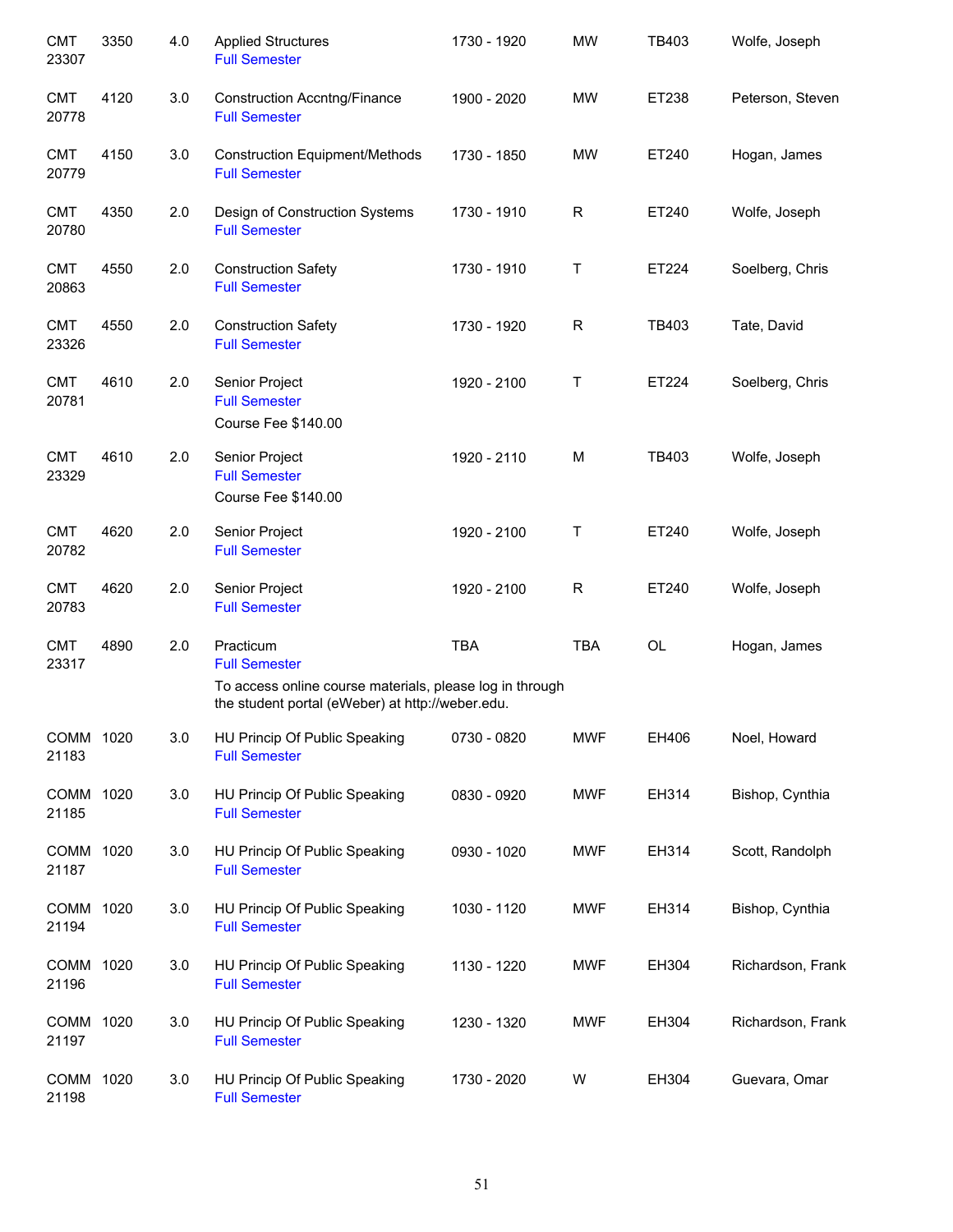| COMM 1020<br>21199   |      | 3.0 | HU Princip Of Public Speaking<br><b>Full Semester</b>                                                                                                                    | 0730 - 0845 | <b>TR</b>    | EH314  | Rampton, Russ      |
|----------------------|------|-----|--------------------------------------------------------------------------------------------------------------------------------------------------------------------------|-------------|--------------|--------|--------------------|
| COMM 1020<br>21201   |      | 3.0 | HU Princip Of Public Speaking<br><b>Full Semester</b>                                                                                                                    | 0900 - 1015 | <b>TR</b>    | EH314  | Canfield, Clair    |
| COMM 1020<br>21203   |      | 3.0 | HU Princip Of Public Speaking<br><b>Full Semester</b>                                                                                                                    | 0900 - 1015 | <b>TR</b>    | EH307  | Merkley, Mark      |
| COMM 1020<br>21206   |      | 3.0 | HU Princip Of Public Speaking<br><b>Full Semester</b>                                                                                                                    | 1030 - 1145 | <b>TR</b>    | EH304  | Canfield, Clair    |
| COMM 1020<br>21208   |      | 3.0 | HU Princip Of Public Speaking<br><b>Full Semester</b>                                                                                                                    | 1030 - 1145 | <b>TR</b>    | EH307  | Wells, David       |
| COMM 1020<br>21209   |      | 3.0 | HU Princip Of Public Speaking<br><b>Full Semester</b>                                                                                                                    | 1200 - 1315 | <b>TR</b>    | EH307  | Merkley, Mark      |
| COMM 1020<br>21211   |      | 3.0 | HU Princip Of Public Speaking<br><b>Full Semester</b>                                                                                                                    | 1730 - 2020 | Τ            | EH307  | Wells, David       |
| COMM 1020<br>21213   |      | 3.0 | HU Princip Of Public Speaking<br><b>Full Semester</b>                                                                                                                    | 1730 - 2010 | $\mathsf{R}$ | EH304  | Threlkeld, Douglas |
| COMM 1020<br>21790   |      | 3.0 | HU Princip Of Public Speaking<br><b>Full Semester</b>                                                                                                                    | 0930 - 1020 | <b>MWF</b>   | D02223 | Hebestreet, John   |
| COMM 1020<br>21793   |      | 3.0 | HU Princip Of Public Speaking<br><b>Full Semester</b><br>To access the online course materials, please log in through<br>the student portal (eWeber) at http://weber.edu | <b>TBA</b>  | <b>TBA</b>   | OL     | Merkley, Mark      |
| COMM 1020            |      | 3.0 | HU Princip Of Public Speaking                                                                                                                                            | 0900 - 1015 | <b>TR</b>    | D02325 | Bishop, Cynthia    |
| 22559                |      |     | <b>Full Semester</b>                                                                                                                                                     |             |              |        |                    |
| <b>COMM</b><br>24269 | 1020 | 3.0 | HU Princip Of Public Speaking<br><b>Full Semester</b>                                                                                                                    | 0830 - 1110 | S            | WW116  | Berg, David        |
| COMM 1020<br>24382   |      | 3.0 | HU Princip Of Public Speaking<br><b>Full Semester</b>                                                                                                                    | 1030 - 1120 | <b>MWF</b>   | D02325 | Speechly, Gayle    |
| COMM 1115<br>22370   |      | 3.0 | HU Humanities On the Internet<br><b>Full Semester</b>                                                                                                                    | 1030 - 1145 | TR           | LI138  | Hansen, Carol      |
| COMM 1130<br>21228   |      | 3.0 | <b>Media Writing</b><br><b>Full Semester</b><br>Prerequisite: Proficiency in word processing.                                                                            | 0830 - 0920 | <b>MWF</b>   | LI31   | Farver, Shane      |
| COMM 1130<br>21243   |      | 3.0 | <b>Media Writing</b><br><b>Full Semester</b><br>Prerequisite: Proficiency in word processing.                                                                            | 1030 - 1145 | <b>TR</b>    | LI59   | Noel, Howard       |
| COMM 1130<br>21244   |      | 3.0 | <b>Media Writing</b><br><b>Full Semester</b><br>Prerequisite: Proficiency in word processing.                                                                            | 1730 - 2020 | R            | EH410  | Smith, Kim         |
| COMM 1130<br>22207   |      | 3.0 | Media Writing<br><b>Full Semester</b><br>Prerequisite: Proficiency in word processing.                                                                                   | 1030 - 1120 | <b>MWF</b>   | LI59   | Noel, Howard       |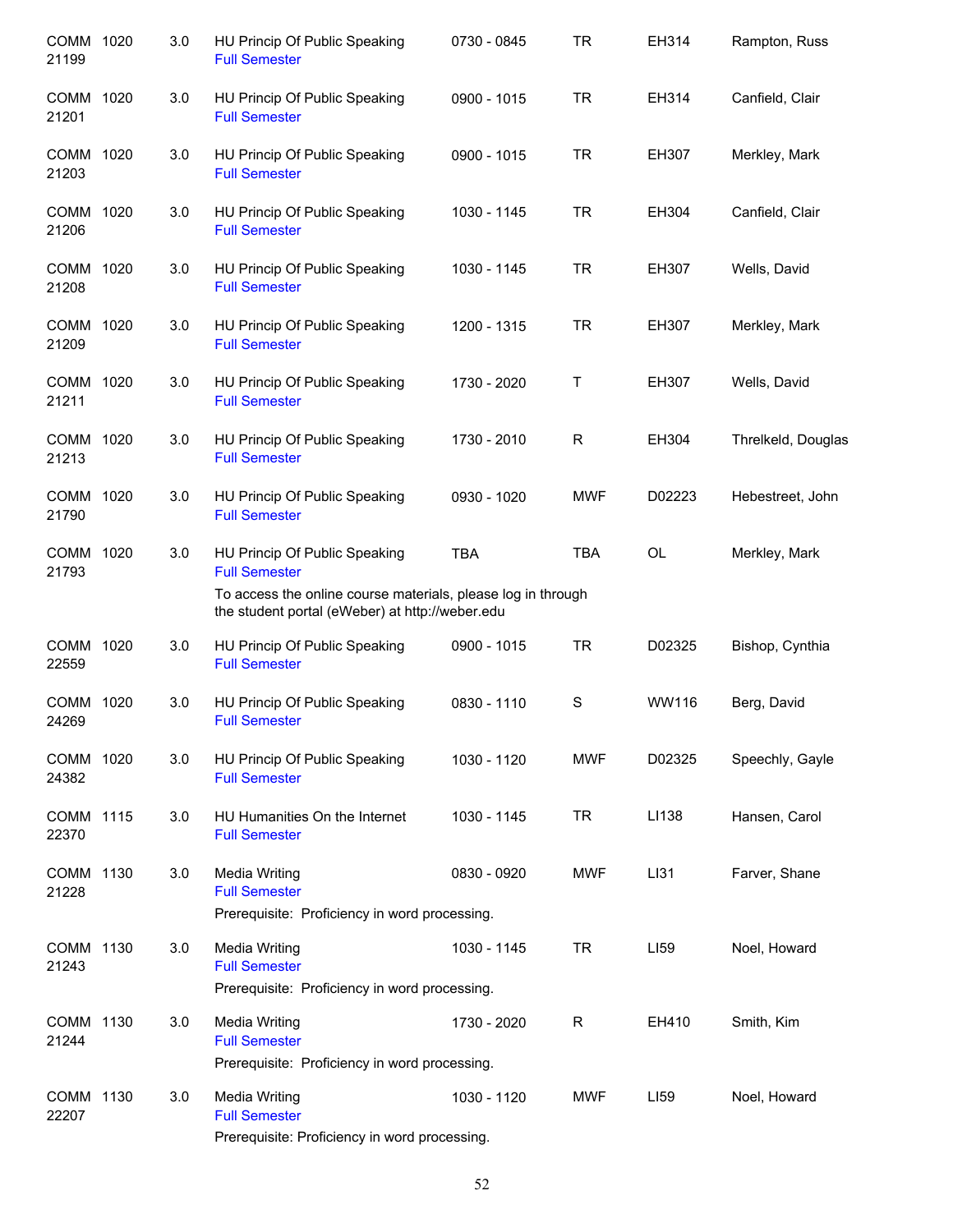| COMM 1500<br>21246   |      | 3.0 | Intro to Mass Communication<br><b>Full Semester</b>                                                                                                                                                                                                                                  | 0930 - 1020 | <b>MWF</b> | EH307     | Sanders, Anthony |
|----------------------|------|-----|--------------------------------------------------------------------------------------------------------------------------------------------------------------------------------------------------------------------------------------------------------------------------------------|-------------|------------|-----------|------------------|
| <b>COMM</b><br>21794 | 1500 | 3.0 | Intro to Mass Communication<br><b>Full Semester</b>                                                                                                                                                                                                                                  | <b>TBA</b>  | <b>TBA</b> | <b>OL</b> | Sanders, Anthony |
|                      |      |     | To access the online course materials, please log in through<br>the student portal (eWeber) at http://weber.edu                                                                                                                                                                      |             |            |           |                  |
| COMM 1560<br>21247   |      | 3.0 | Audio Production & Performance<br><b>Full Semester</b>                                                                                                                                                                                                                               | 0900 - 1015 | <b>TR</b>  | EH323     | Sanders, Anthony |
| COMM 2010<br>21248   |      | 3.0 | HU Mass Media and Society<br><b>Full Semester</b>                                                                                                                                                                                                                                    | 1030 - 1145 | <b>TR</b>  | EH314     | Bialowas, Anne   |
| COMM 2010<br>21795   |      | 3.0 | HU Mass Media and Society<br><b>Full Semester</b>                                                                                                                                                                                                                                    | <b>TBA</b>  | <b>TBA</b> | OL        | Bialowas, Anne   |
|                      |      |     | To access the online course materials, please log In through<br>the student portal (eWeber) at http://weber.edu                                                                                                                                                                      |             |            |           |                  |
| COMM 2110<br>21366   |      | 3.0 | HU CBL Intrprsnl/Sm Group Comm<br><b>Full Semester</b>                                                                                                                                                                                                                               | 0730 - 0820 | <b>MWF</b> | EH407     | Scott, Constance |
|                      |      |     | CBL stands for Community-Based Learning which means that<br>students engage in meaningful community service that is<br>connected to specific course objectives. See http://www.<br>weber.edu/CommunityInvolvement/CBL_Designation.html for a<br>full list of CBL designated courses. |             |            |           |                  |
| COMM 2110<br>21367   |      | 3.0 | HU CBL Intrprsnl/Sm Group Comm<br><b>Full Semester</b>                                                                                                                                                                                                                               | 0830 - 0920 | <b>MWF</b> | EH406     | Hafen, Susan     |
|                      |      |     | CBL stands for Community-Based Learning which means that<br>students engage in meaningful community service that is<br>connected to specific course objectives. See http://www.<br>weber.edu/CommunityInvolvement/CBL_Designation.html for a<br>full list of CBL designated courses. |             |            |           |                  |
| COMM 2110<br>21368   |      | 3.0 | HU CBL Intrprsnl/Sm Group Comm<br><b>Full Semester</b>                                                                                                                                                                                                                               | 0930 - 1020 | <b>MWF</b> | EH406     | Merkley, Mark    |
|                      |      |     | CBL stands for Community-Based Learning which means that<br>students engage in meaningful community service that is<br>connected to specific course objectives. See http://www.<br>weber.edu/CommunityInvolvement/CBL Designation.html for a<br>full list of CBL designated courses. |             |            |           |                  |
| COMM 2110<br>21369   |      | 3.0 | HU CBL Intrprsnl/Sm Group Comm<br><b>Full Semester</b>                                                                                                                                                                                                                               | 0930 - 1020 | <b>MWF</b> | EH407     | Bishop, Cynthia  |
|                      |      |     | CBL stands for Community-Based Learning which means that<br>students engage in meaningful community service that is<br>connected to specific course objectives. See http://www.<br>weber.edu/CommunityInvolvement/CBL_Designation.html for a<br>full list of CBL designated courses. |             |            |           |                  |
| COMM 2110<br>21370   |      | 3.0 | HU CBL Intrprsnl/Sm Group Comm<br><b>Full Semester</b>                                                                                                                                                                                                                               | 1030 - 1120 | <b>MWF</b> | EH406     | Hafen, Susan     |
|                      |      |     | CBL stands for Community-Based Learning which means that<br>students engage in meaningful community service that is<br>connected to specific course objectives. See http://www.<br>weber.edu/CommunityInvolvement/CBL_Designation.html for a<br>full list of CBL designated courses. |             |            |           |                  |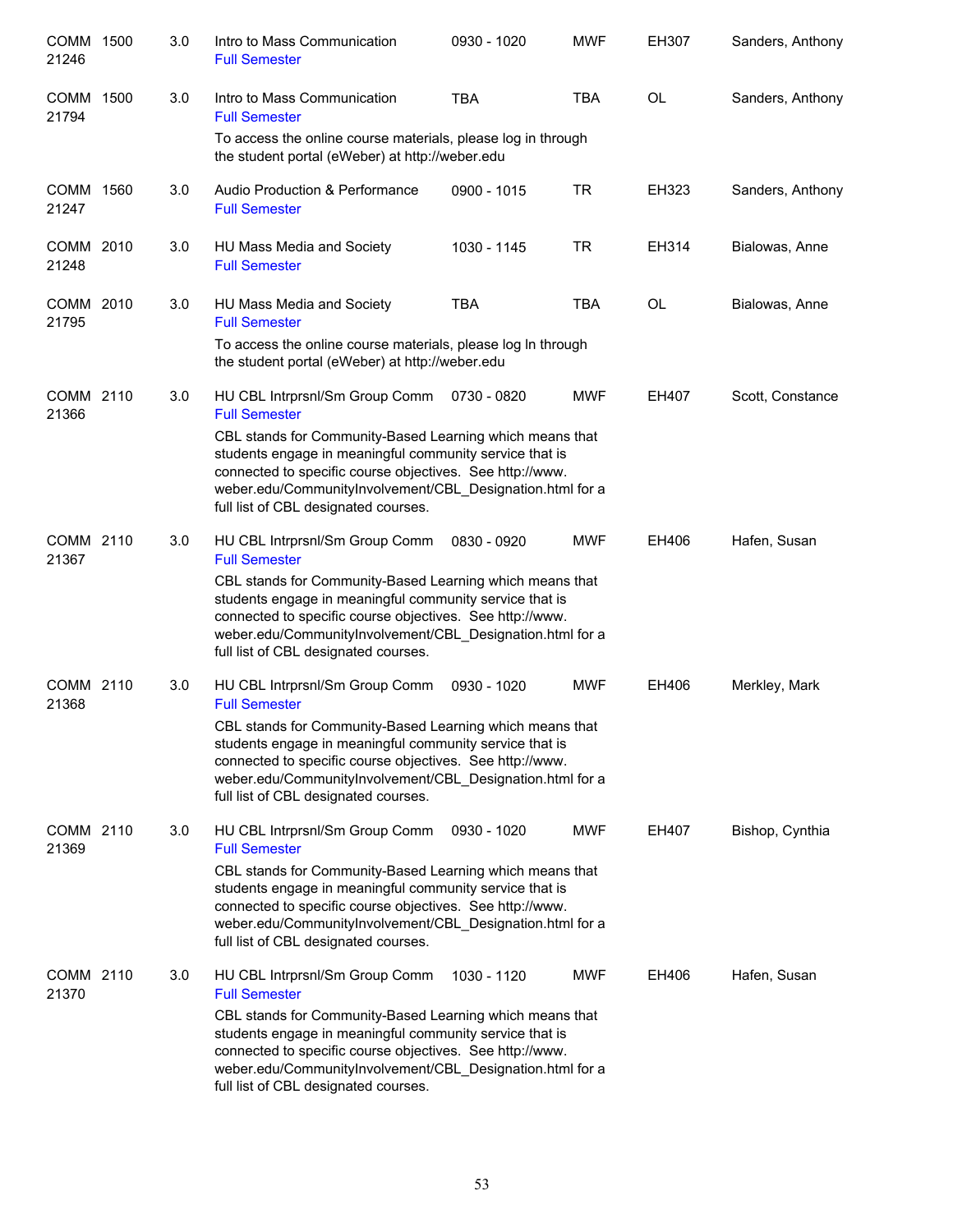| COMM 2110<br>21371 | 3.0 | HU CBL Intrprsnl/Sm Group Comm<br><b>Full Semester</b>                                                                                                                                                                                                                               | 1030 - 1120 | <b>MWF</b> | EH407 | Johns, Rebecca   |
|--------------------|-----|--------------------------------------------------------------------------------------------------------------------------------------------------------------------------------------------------------------------------------------------------------------------------------------|-------------|------------|-------|------------------|
|                    |     | CBL stands for Community-Based Learning which means that<br>students engage in meaningful community service that is<br>connected to specific course objectives. See http://www.<br>weber.edu/CommunityInvolvement/CBL Designation.html for a<br>full list of CBL designated courses. |             |            |       |                  |
| COMM 2110<br>21372 | 3.0 | HU CBL Intrprsnl/Sm Group Comm<br><b>Full Semester</b>                                                                                                                                                                                                                               | 1130 - 1220 | <b>MWF</b> | EH406 | Merkley, Mark    |
|                    |     | CBL stands for Community-Based Learning which means that<br>students engage in meaningful community service that is<br>connected to specific course objectives. See http://www.<br>weber.edu/CommunityInvolvement/CBL_Designation.html for a<br>full list of CBL designated courses. |             |            |       |                  |
| COMM 2110<br>21373 | 3.0 | HU CBL Intrprsnl/Sm Group Comm<br><b>Full Semester</b>                                                                                                                                                                                                                               | 1130 - 1220 | <b>MWF</b> | EH407 | Johns, Rebecca   |
|                    |     | CBL stands for Community-Based Learning which means that<br>students engage in meaningful community service that is<br>connected to specific course objectives. See http://www.<br>weber.edu/CommunityInvolvement/CBL_Designation.html for a<br>full list of CBL designated courses. |             |            |       |                  |
| COMM 2110<br>21375 | 3.0 | HU CBL Intrprsnl/Sm Group Comm<br><b>Full Semester</b>                                                                                                                                                                                                                               | 1730 - 2020 | W          | EH406 | Packer, Colleen  |
|                    |     | CBL stands for Community-Based Learning which means that<br>students engage in meaningful community service that is<br>connected to specific course objectives. See http://www.<br>weber.edu/CommunityInvolvement/CBL_Designation.html for a<br>full list of CBL designated courses. |             |            |       |                  |
| COMM 2110<br>21376 | 3.0 | HU CBL Intrprsnl/Sm Group Comm<br><b>Full Semester</b>                                                                                                                                                                                                                               | 0730 - 0845 | <b>TR</b>  | EH406 | Packer, Colleen  |
|                    |     | CBL stands for Community-Based Learning which means that<br>students engage in meaningful community service that is<br>connected to specific course objectives. See http://www.<br>weber.edu/CommunityInvolvement/CBL Designation.html for a<br>full list of CBL designated courses. |             |            |       |                  |
| COMM 2110<br>21377 | 3.0 | HU CBL Intrprsnl/Sm Group Comm<br><b>Full Semester</b>                                                                                                                                                                                                                               | 0900 - 1015 | TR         | EH406 | Scott, Constance |
|                    |     | CBL stands for Community-Based Learning which means that<br>students engage in meaningful community service that is<br>connected to specific course objectives. See http://www.<br>weber.edu/CommunityInvolvement/CBL_Designation.html for a<br>full list of CBL designated courses. |             |            |       |                  |
| COMM 2110<br>21378 | 3.0 | HU CBL Intrprsnl/Sm Group Comm<br><b>Full Semester</b>                                                                                                                                                                                                                               | 0900 - 1015 | <b>TR</b>  | EH407 | Rampton, Russ    |
|                    |     | CBL stands for Community-Based Learning which means that<br>students engage in meaningful community service that is<br>connected to specific course objectives. See http://www.<br>weber.edu/CommunityInvolvement/CBL_Designation.html for a<br>full list of CBL designated courses. |             |            |       |                  |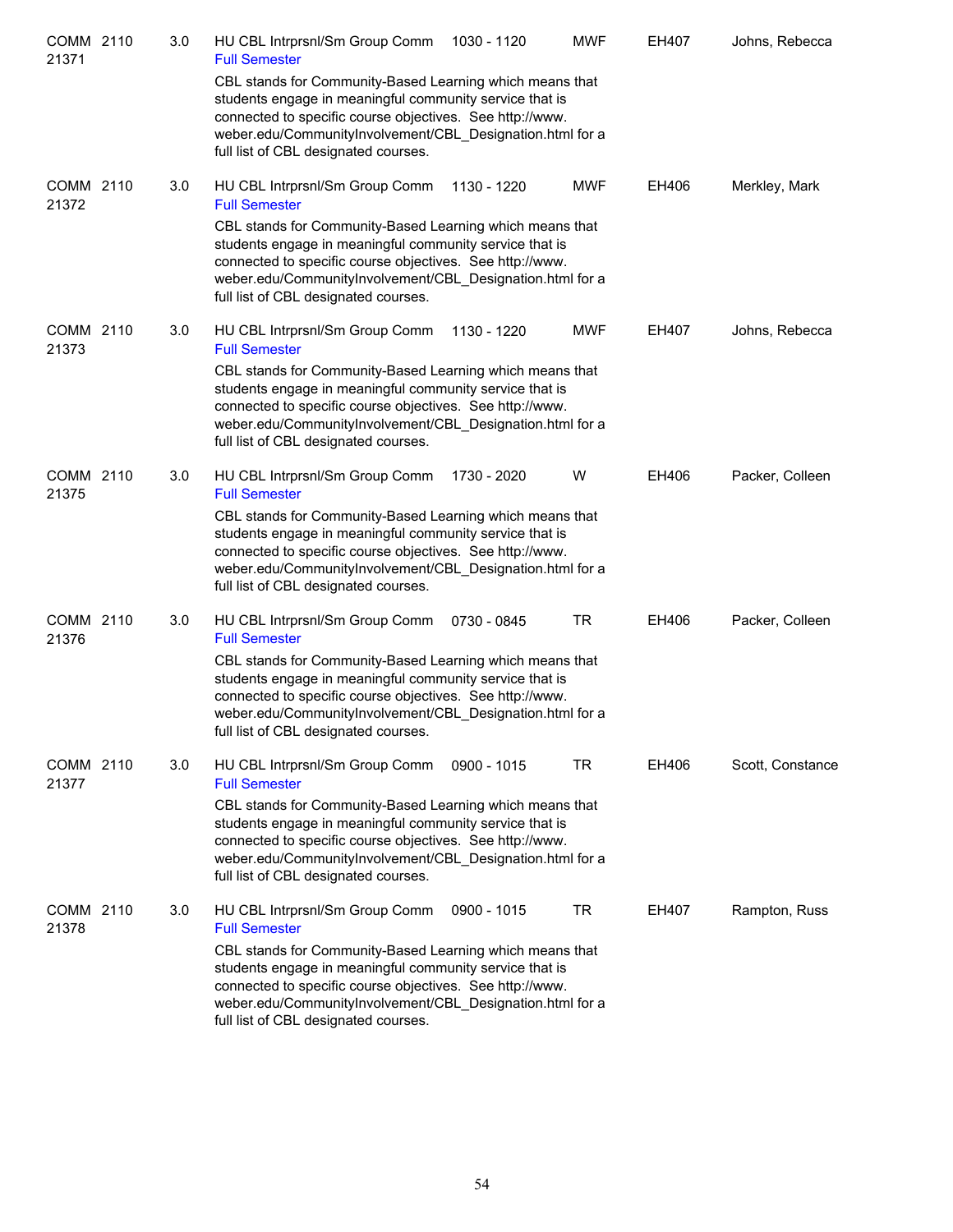| COMM 2110<br>21379 | 3.0 | HU CBL Intrprsnl/Sm Group Comm<br><b>Full Semester</b>                                                                                                                                                                                                                               | 1030 - 1145 | <b>TR</b>  | EH407  | Hafen, Susan     |
|--------------------|-----|--------------------------------------------------------------------------------------------------------------------------------------------------------------------------------------------------------------------------------------------------------------------------------------|-------------|------------|--------|------------------|
|                    |     | CBL stands for Community-Based Learning which means that<br>students engage in meaningful community service that is<br>connected to specific course objectives. See http://www.<br>weber.edu/CommunityInvolvement/CBL_Designation.html for a<br>full list of CBL designated courses. |             |            |        |                  |
| COMM 2110<br>21380 | 3.0 | HU CBL Intrprsnl/Sm Group Comm<br><b>Full Semester</b>                                                                                                                                                                                                                               | 1030 - 1145 | <b>TR</b>  | EH406  | Packer, Colleen  |
|                    |     | CBL stands for Community-Based Learning which means that<br>students engage in meaningful community service that is<br>connected to specific course objectives. See http://www.<br>weber.edu/CommunityInvolvement/CBL_Designation.html for a<br>full list of CBL designated courses. |             |            |        |                  |
| COMM 2110<br>21381 | 3.0 | HU CBL Intrprsnl/Sm Group Comm<br><b>Full Semester</b>                                                                                                                                                                                                                               | 1200 - 1315 | <b>TR</b>  | EH406  | Sline, Richard   |
|                    |     | CBL stands for Community-Based Learning which means that<br>students engage in meaningful community service that is<br>connected to specific course objectives. See http://www.<br>weber.edu/CommunityInvolvement/CBL_Designation.html for a<br>full list of CBL designated courses. |             |            |        |                  |
| COMM 2110<br>21382 | 3.0 | HU CBL Intrprsnl/Sm Group Comm<br><b>Full Semester</b>                                                                                                                                                                                                                               | 1730 - 2010 | Т          | EH406  | Johns, Brent     |
|                    |     | CBL stands for Community-Based Learning which means that<br>students engage in meaningful community service that is<br>connected to specific course objectives. See http://www.<br>weber.edu/CommunityInvolvement/CBL_Designation.html for a<br>full list of CBL designated courses. |             |            |        |                  |
| COMM 2110<br>21383 | 3.0 | HU CBL Intrprsnl/Sm Group Comm<br><b>Full Semester</b>                                                                                                                                                                                                                               | 1730 - 2010 | R          | EH407  | Scott, Constance |
|                    |     | CBL stands for Community-Based Learning which means that<br>students engage in meaningful community service that is<br>connected to specific course objectives. See http://www.<br>weber.edu/CommunityInvolvement/CBL Designation.html for a<br>full list of CBL designated courses. |             |            |        |                  |
| COMM 2110<br>21789 | 3.0 | HU CBL Intrprsnl/Sm Group Comm<br><b>Full Semester</b>                                                                                                                                                                                                                               | 0830 - 0920 | <b>MWF</b> | D02325 | Sline, Richard   |
|                    |     | CBL stands for Community-Based Learning which means that<br>students engage in meaningful community service that is<br>connected to specific course objectives. See http://www.<br>weber.edu/CommunityInvolvement/CBL_Designation.html for a<br>full list of CBL designated courses. |             |            |        |                  |
| COMM 2110<br>22566 | 3.0 | HU CBL Intrprsnl/Sm Group Comm<br><b>Full Semester</b>                                                                                                                                                                                                                               | 1030 - 1145 | <b>TR</b>  | D02325 | Bishop, Cynthia  |
|                    |     | CBL stands for Community-Based Learning which means that<br>students engage in meaningful community service that is<br>connected to specific course objectives. See http://www.<br>weber.edu/CommunityInvolvement/CBL_Designation.html for a<br>full list of CBL designated courses. |             |            |        |                  |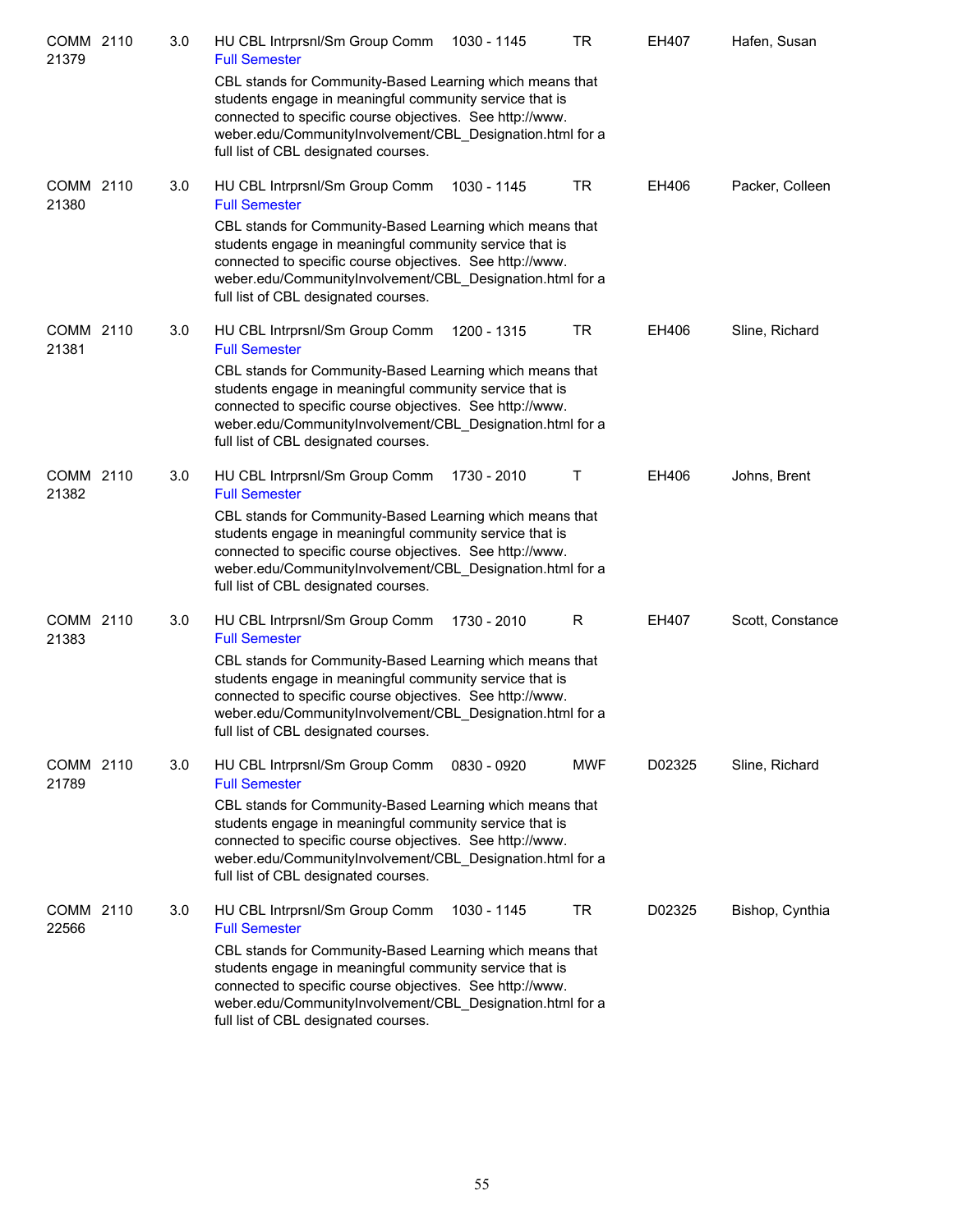| COMM 2110<br>24020 | 3.0 | HU CBL Intrprsnl/Sm Group Comm<br><b>Full Semester</b>                                                                                                                                                                                                                               | 1030 - 1145 | TR         | EH406     | Packer, Colleen  |
|--------------------|-----|--------------------------------------------------------------------------------------------------------------------------------------------------------------------------------------------------------------------------------------------------------------------------------------|-------------|------------|-----------|------------------|
|                    |     | CBL stands for Community-Based Learning which means that<br>students engage in meaningful community service that is<br>connected to specific course objectives. See http://www.<br>weber.edu/CommunityInvolvement/CBL_Designation.html for a<br>full list of CBL designated courses. |             |            |           |                  |
| COMM 2110<br>24314 | 3.0 | HU CBL Intrprsnl/Sm Group Comm<br><b>Full Semester</b>                                                                                                                                                                                                                               | 1730 - 2010 | W          | DH1410    | Oseguera, Eva    |
| COMM 2110<br>24356 | 3.0 | HU CBL Intrprsnl/Sm Group Comm<br><b>Full Semester</b>                                                                                                                                                                                                                               | 0930 - 1020 | <b>MWF</b> | WW116     | Scott, Constance |
| COMM 2200<br>21444 | 3.0 | In-studio Video Prod & Perform<br><b>Full Semester</b>                                                                                                                                                                                                                               | 1200 - 1315 | TR         | LI76      | Sanders, Anthony |
| COMM 2210<br>21445 | 1.0 | Intercollegiate Debate<br><b>Full Semester</b><br>Prerequisite: Permission of instructor.                                                                                                                                                                                            | 1500 - 1615 | T          | EH111     | Guevara, Omar    |
| COMM 2270<br>21454 | 3.0 | Argumentation & Debate<br><b>Full Semester</b>                                                                                                                                                                                                                                       | 1330 - 1445 | <b>TR</b>  | EH306     | Guevara, Omar    |
| COMM 2350<br>21455 | 3.0 | <b>Communication Graphic Design</b><br><b>Full Semester</b><br>Prerequisite: COMM 1130                                                                                                                                                                                               | 1030 - 1120 | <b>MWF</b> | EH410     | Singh, Mukhbir   |
| COMM 2730<br>21483 | 1.0 | Radio Production Workshop<br><b>Full Semester</b><br>Prerequisite: COMM 1560 or permission of the instructor.                                                                                                                                                                        | 1330 - 1445 | Т          | <b>SU</b> | Sanders, Anthony |
| COMM 2751<br>21484 | 3.0 | Field Video Production<br><b>Full Semester</b>                                                                                                                                                                                                                                       | 1230 - 1345 | <b>MW</b>  | LI76      | Tyler, AnDrew    |
| COMM 2890<br>21485 | 1.0 | Cooperative Work Exp. Signpost<br><b>Full Semester</b><br>Prerequisite: COMM 1130                                                                                                                                                                                                    | 1330 - 1445 | Τ          | EH406     | Noel, Howard     |
| COMM 3000<br>21486 | 3.0 | <b>Communication Theory</b><br><b>Full Semester</b><br>Prerequisites for COMM majors, minors & BIS students: COMM<br>1020, 1130, 2110 & acceptance in program. Prerequisite for<br>non-Communication students: advanced standing.                                                    | 1730 - 2010 | W          | EH314     | Bialowas, Anne   |
| COMM 3000<br>21487 | 3.0 | <b>Communication Theory</b><br><b>Full Semester</b><br>Prerequisites for COMM majors, minors & BIS students: COMM<br>1020, 1130, 2110 & acceptance in program. Prerequisite for<br>non-communication students: advanced standing.                                                    | 0900 - 1015 | <b>TR</b>  | EH304     | Hafen, Susan     |
| COMM 3000<br>21489 | 3.0 | <b>Communication Theory</b><br><b>Full Semester</b><br>Prerequisite for COMM majors, minors & BIS students: COMM<br>1020, 1130, 2110 & acceptance in program. Prerequisite for<br>non-communication students: advanced standing.                                                     | 1130 - 1220 | <b>MWF</b> | EH314     | Sline, Richard   |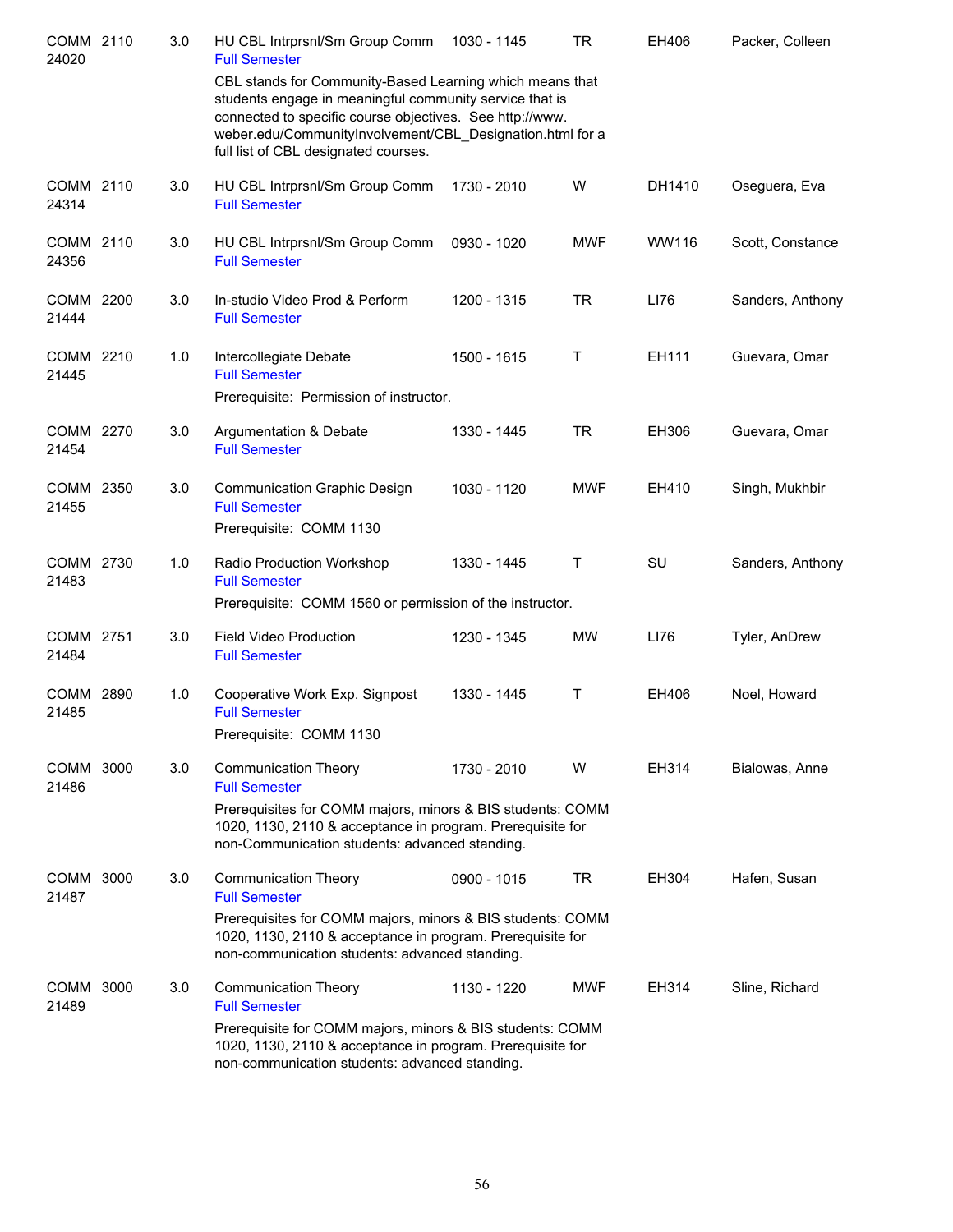| COMM 3050<br>21490 | 3.0 | Theory/Literature of Intpr Com<br><b>Full Semester</b>                                                                                                                                                                                | 1200 - 1315   | TR         | EH306 | Johns, Rebecca    |
|--------------------|-----|---------------------------------------------------------------------------------------------------------------------------------------------------------------------------------------------------------------------------------------|---------------|------------|-------|-------------------|
|                    |     | Prerequisites for COMM majors, minors & BIS students: COMM<br>1020, 1130, 2110 & acceptance in program. Pre/co-requisite,<br>COMM 3000,. Prerequisite for non-Communication students:<br>advanced standing.                           |               |            |       |                   |
| COMM 3060<br>21491 | 3.0 | Listening Theory<br><b>Full Semester</b>                                                                                                                                                                                              | 1030 - 1145   | <b>TR</b>  | EH306 | Johns, Rebecca    |
|                    |     | Prerequisite for COMM majors, minors & BIS students: COMM<br>1020, 1130, 2110 & acceptance in program. Pre/co-requisite<br>COMM 3000. Prerequisite for non-communication students:<br>advanced standing.                              |               |            |       |                   |
| COMM 3080<br>22174 | 3.0 | DV Intercultural Comm<br><b>Full Semester</b>                                                                                                                                                                                         | $0900 - 1015$ | <b>TR</b>  | EH306 | Packer, Colleen   |
|                    |     | Prerequisites for COMM majors, minors & BIS students: COMM<br>1020, 1130, 2110 & acceptance in program; pre/co-requisite<br>COMM 3000. Prerequisite for non-Communication students:<br>advanced standing.                             |               |            |       |                   |
| COMM 3130<br>21493 | 3.0 | News Reporting & Writing<br><b>Full Semester</b>                                                                                                                                                                                      | 1030 - 1120   | <b>MWF</b> | LI31  | Farver, Shane     |
|                    |     | Prerequisites for COMM majors, minors & BIS students: COMM<br>1020, 1130, 2110 & acceptance in program. Pre/co-requisite:<br>COMM 3000. Prerequisite for non-communication students:<br>COMM 1130 or permission of instructor.        |               |            |       |                   |
| COMM 3150<br>21495 | 3.0 | SI Comm. Research Methods<br><b>Full Semester</b>                                                                                                                                                                                     | 0830 - 0920   | <b>MWF</b> | EH410 | Josephson, Sheree |
|                    |     | Prerequisites for COMM majors, minors & BIS students: COMM<br>1020, 1130, 2110 & acceptance in program. Pre/co-requisite,<br>COMM 3000. Prerequisites for non-communication students:<br>quantitative literacy and advanced standing. |               |            |       |                   |
| COMM 3150<br>21498 | 3.0 | SI Comm. Research Methods<br><b>Full Semester</b>                                                                                                                                                                                     | 1030 - 1145   | <b>TR</b>  | EH410 | Singh, Mukhbir    |
|                    |     | Prerequisites for COMM majors, minors & BIS students: COMM<br>1020, 1130, 2110 & acceptance in program. Pre/co-requisite:<br>COMM 3000. Prerequisite for non-communication students:<br>quantitative literacy & advanced standing.    |               |            |       |                   |
| COMM 3400<br>21499 | 3.0 | <b>Public Relations</b><br><b>Full Semester</b>                                                                                                                                                                                       | 1130 - 1220   | <b>MWF</b> | EH307 | Singh, Mukhbir    |
|                    |     | Prerequisites for COMM majors, minors & BIS students: COMM<br>1020, 1130, 2110 & acceptance in program; pre/co-requisite<br>COMM 3000. Prerequisite for non-Communication students:<br>permission of instructor.                      |               |            |       |                   |
| COMM 3400<br>21500 | 3.0 | <b>Public Relations</b><br><b>Full Semester</b>                                                                                                                                                                                       | 1730 - 2010   | W          | EH410 | Noel, Howard      |
|                    |     | Prerequisites for COMM majors, minors & BIS students: COMM<br>1020, 1130, 2110 and acceptance in program; pre/co-requisite<br>COMM 3000. Prerequisite for non-Communication students:<br>permission of instructor.                    |               |            |       |                   |
| COMM 3400<br>25505 | 3.0 | <b>Public Relations</b><br><b>Full Semester</b>                                                                                                                                                                                       | <b>TBA</b>    | <b>TBA</b> |       | Noel, Howard      |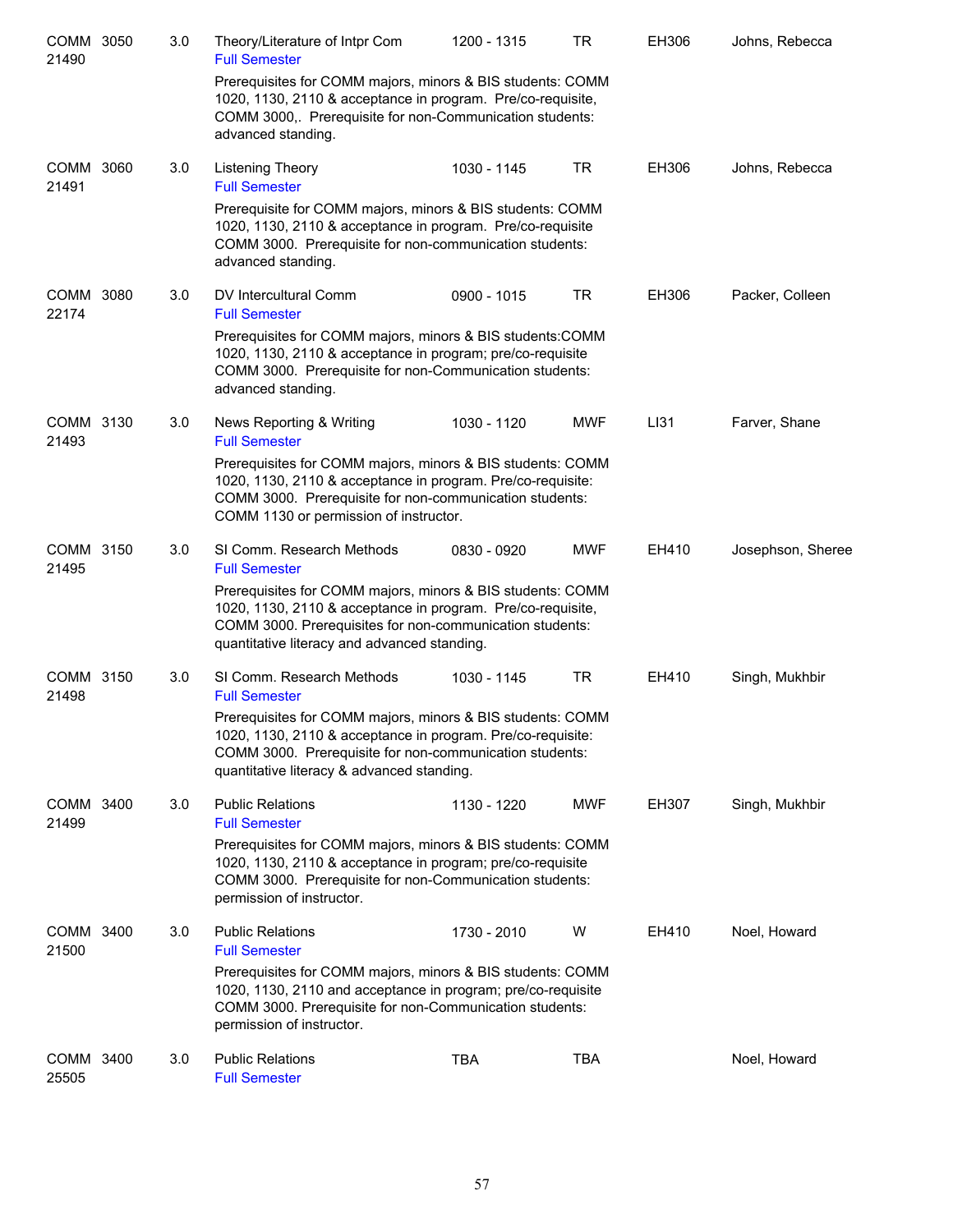| COMM 3550<br>21558  | 3.0 | Organizational Communication<br><b>Full Semester</b>                                                                                                                                                                           | 1730 - 2010 | Τ          | EH323 | Sline, Richard    |
|---------------------|-----|--------------------------------------------------------------------------------------------------------------------------------------------------------------------------------------------------------------------------------|-------------|------------|-------|-------------------|
|                     |     | Prerequisites for COMM majors, minors & BIS students: COMM<br>1020, 1130, 2110 & acceptance in program; pre/co-requisite,<br>COMM 3000. Prerequisite for non-Communication students:<br>advanced standing.                     |             |            |       |                   |
| COMM 3650<br>21559  | 3.0 | <b>Communication Law</b><br><b>Full Semester</b>                                                                                                                                                                               | 1030 - 1120 | <b>MWF</b> | EH307 | Josephson, Sheree |
|                     |     | Prerequisites for COMM majors, minors & BIS students: COMM<br>1020, 1130, 2110 & acceptance in program; pre/co-requisite,<br>COMM 3000. Prerequisite for non-Communication students:<br>advanced standing.                     |             |            |       |                   |
| COMM 3780<br>21560  | 3.0 | Broadcast News Writing & Prod<br><b>Full Semester</b>                                                                                                                                                                          | 0930 - 1020 | <b>MWF</b> | LI76  | Tyler, AnDrew     |
|                     |     | Prerequisites for COMM majors, minors & BIS students: COMM<br>1020, 1130, 2110 & acceptance in program; pre/co-requisite:<br>COMM 3000. Prerequisite for non-Communication students:<br>COMM 1130 or permission of instructor. |             |            |       |                   |
| COMM 3810<br>21564  | 3.0 | Persuasive Communication<br><b>Full Semester</b>                                                                                                                                                                               | 1730 - 2010 | M          | EH314 | Scott, Randolph   |
|                     |     | Prerequisites for COMM majors, minors & BIS students: COMM<br>1020, 1130, 2110 & acceptance in program; pre/co-requisite:<br>COMM 3000. Prerequisite for non-Communication students:<br>advanced standing.                     |             |            |       |                   |
| COMM 3850<br>21574  | 3.0 | Advertising<br><b>Full Semester</b>                                                                                                                                                                                            | 1200 - 1315 | <b>TR</b>  | EH407 | Singh, Mukhbir    |
|                     |     | Prerequisites for COMM majors, minors & BIS students: COMM<br>1020, 1130, 2110 & acceptance in program; pre/co-requisite,<br>COMM 3000. Prerequisite for non-Communication students:<br>permission of instructor.              |             |            |       |                   |
| COMM 3890A<br>21587 | 1.0 | Coop Work/Signpost<br><b>Full Semester</b>                                                                                                                                                                                     | 1330 - 1445 | R          | SU401 | Farver, Shane     |
|                     |     | Prerequisites for COMM majors, minors & BIS students: COMM<br>1020, 1130, 2110 & acceptance in program; pre/co-requisite,<br>COMM 3000. Prerequisite for non-Communication students:<br>permission of instructor.              |             |            |       |                   |
| COMM 3890A<br>21592 | 2.0 | Coop Work/Signpost<br><b>Full Semester</b>                                                                                                                                                                                     | 1330 - 1445 | R          | SU401 | Farver, Shane     |
|                     |     | Prerequisite for COMM majors, minors & BIS students: COMM<br>1020, 1130, 2110 & acceptance in program; pre/co-requisite,<br>COMM 3000. Prerequisite for non-Communication students:<br>permission of instructor.               |             |            |       |                   |
| COMM 3890A<br>21596 | 3.0 | Coop Work/Signpost<br><b>Full Semester</b>                                                                                                                                                                                     | 1330 - 1445 | R          | SU401 | Farver, Shane     |
|                     |     | Preequisites for COMM majors, minors & BIS students: COMM<br>1020, 1130, 2110 & acceptance in program; pre/co-requisite,<br>COMM 3000. Prerequisite for non-Communication students;<br>permission of instructor.               |             |            |       |                   |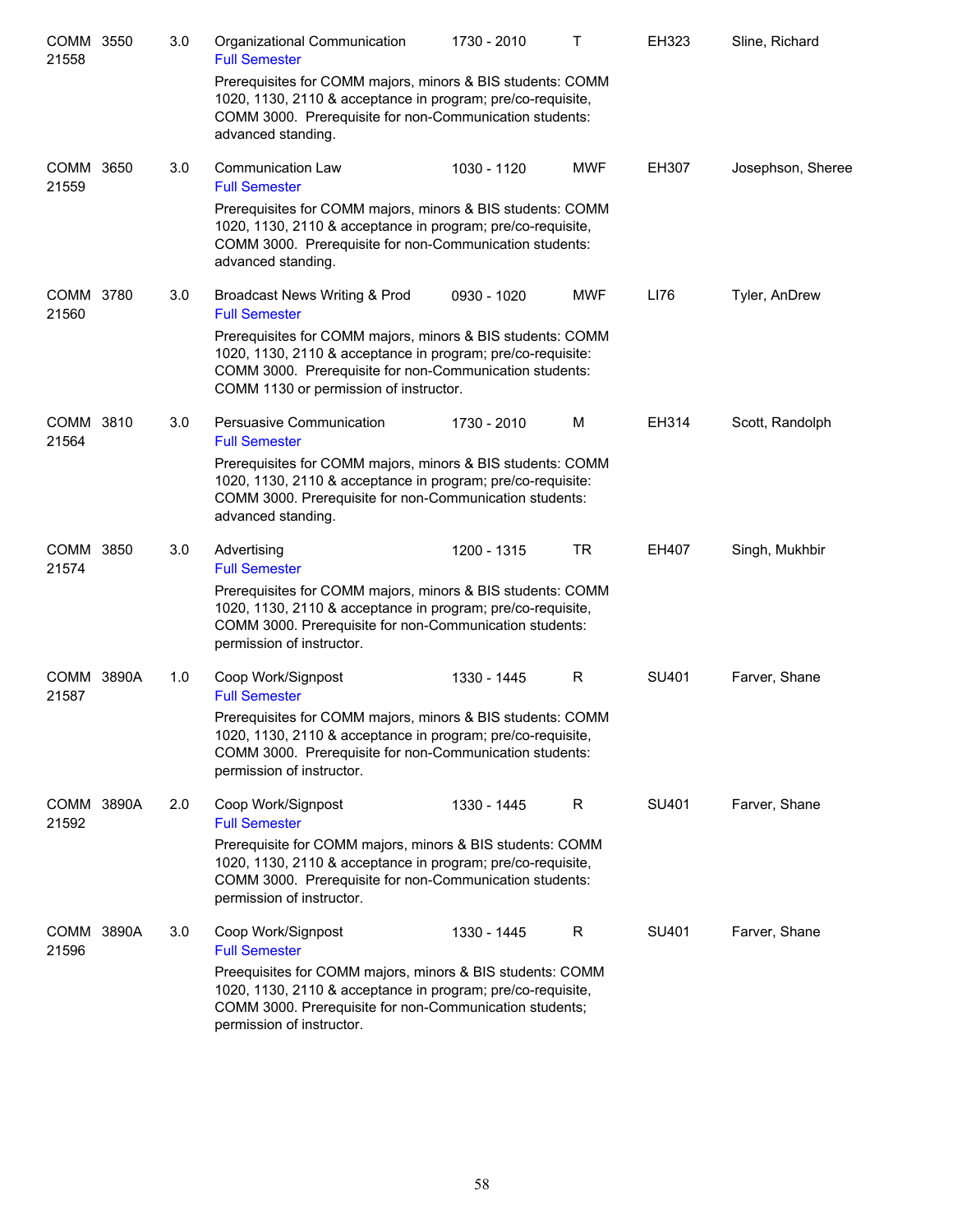| COMM 3890B<br>21599  |       | 1.0 | Adv Coop Work Exp with KWCR<br><b>Full Semester</b>                                                                                                                                                                                                                                                                                            | 1330 - 1445 | R          | <b>SU</b> | Sanders, Anthony |
|----------------------|-------|-----|------------------------------------------------------------------------------------------------------------------------------------------------------------------------------------------------------------------------------------------------------------------------------------------------------------------------------------------------|-------------|------------|-----------|------------------|
|                      |       |     | Open to students who are KWCR senior staff. Prerequisites<br>for COMM majors, minors & BIS students: COMM 1020, 1130,<br>2110 & acceptance in program; pre/co-requisite, COMM 3000.<br>Prerequisite for non-Communication students: permission of<br>instructor.                                                                               |             |            |           |                  |
| COMM 3890B<br>21604  |       | 2.0 | Adv Coop Work Exp with KWCR<br><b>Full Semester</b>                                                                                                                                                                                                                                                                                            | 1330 - 1445 | R.         | SU        | Sanders, Anthony |
|                      |       |     | Open to students who are KWCR senior staff. Prerequisites<br>for COMM majors, minors & BIS students: COMM 1020, 1130,<br>2110 & acceptance in program; pre/co-requisite, COMM 3000.<br>Prerequisite for non-COMM students: permission of instructor                                                                                            |             |            |           |                  |
| COMM 3890B<br>21608  |       | 3.0 | Adv Coop Work Exp with KWCR<br><b>Full Semester</b>                                                                                                                                                                                                                                                                                            | 1330 - 1445 | R          | SU        | Sanders, Anthony |
|                      |       |     | Open to students who are KWCR senior staff. Prerequisites<br>for COMM majors, minors & BIS students: COMM 1020, 1130,<br>2110 & acceptance in program; pre/co-requisites, COMM 3000.<br>Prerequisite for non-Communication students: permission of<br>instructor.                                                                              |             |            |           |                  |
| COMM 3890C<br>21626  |       | 1.0 | Adv Coop Work Exp with PR<br><b>Full Semester</b>                                                                                                                                                                                                                                                                                              | 1230 - 1320 | W          | EH323     | Noel, Howard     |
|                      |       |     | Prerequisites for COMM majors, minors & BIS students: COMM<br>1020, 1130, 2110 & acceptance in program; pre/co-requisite,<br>COMM 3000. Prerequisite for non-Communication students:<br>permission of instructor. Course meets monthly. See<br>instructor.                                                                                     |             |            |           |                  |
| COMM 3890C<br>21636  |       | 2.0 | Adv Coop Work Exp with PR<br><b>Full Semester</b>                                                                                                                                                                                                                                                                                              | 1230 - 1320 | W          | EH323     | Noel, Howard     |
|                      |       |     | Prerequisites for COMM majors, minors & BIS students: COMM<br>1020, 1130, 2110 & acceptance in program; pre/co-requisite,<br>COMM 3000. Prerequisite for non-Communication students:<br>permission of instructor.                                                                                                                              |             |            |           |                  |
| <b>COMM</b><br>21640 | 3890C | 3.0 | Adv Coop Work Exp with PR<br><b>Full Semester</b>                                                                                                                                                                                                                                                                                              | 1230 - 1320 | W          | EH323     | Noel, Howard     |
|                      |       |     | Prerequisites for COMM majors, minors & BIS students: COMM<br>1020, 1130, 2110 & acceptance in program; pre/co-requisite,<br>COMM 3000. Prerequisite for non-Communication students:<br>permission of instructor.                                                                                                                              |             |            |           |                  |
| COMM 3890D<br>21899  |       | 1.0 | Adv Coop Work Exp TV Broadcast<br><b>Full Semester</b>                                                                                                                                                                                                                                                                                         | 0930 - 1020 | <b>MWF</b> | LI76      | Tyler, AnDrew    |
|                      |       |     | Open to students who are members of WSU News crew or staff<br>and/or crew members of another student produced TV program.<br>Prerequisite for COMM majors, minors, & BIS students: COMM<br>1020, 1130, 2110 & acceptance in program; pre/co-requisite,<br>COMM 3000. Prerequisite for non-Communication students:<br>permission of instructor. |             |            |           |                  |
| COMM 3890D<br>21900  |       | 2.0 | Adv Coop Work Exp TV Broadcast<br><b>Full Semester</b>                                                                                                                                                                                                                                                                                         | 0930 - 1020 | <b>MWF</b> | LI76      | Tyler, AnDrew    |
|                      |       |     | Open to students who are members of the WSU news crew or<br>staff and/or crew members of other student produced TV progr<br>rams. Prerequisites for COMM majors, minors & BIS students:<br>COMM 3000. Prerequisite for non-Communication students:<br>permission of instructor.                                                                |             |            |           |                  |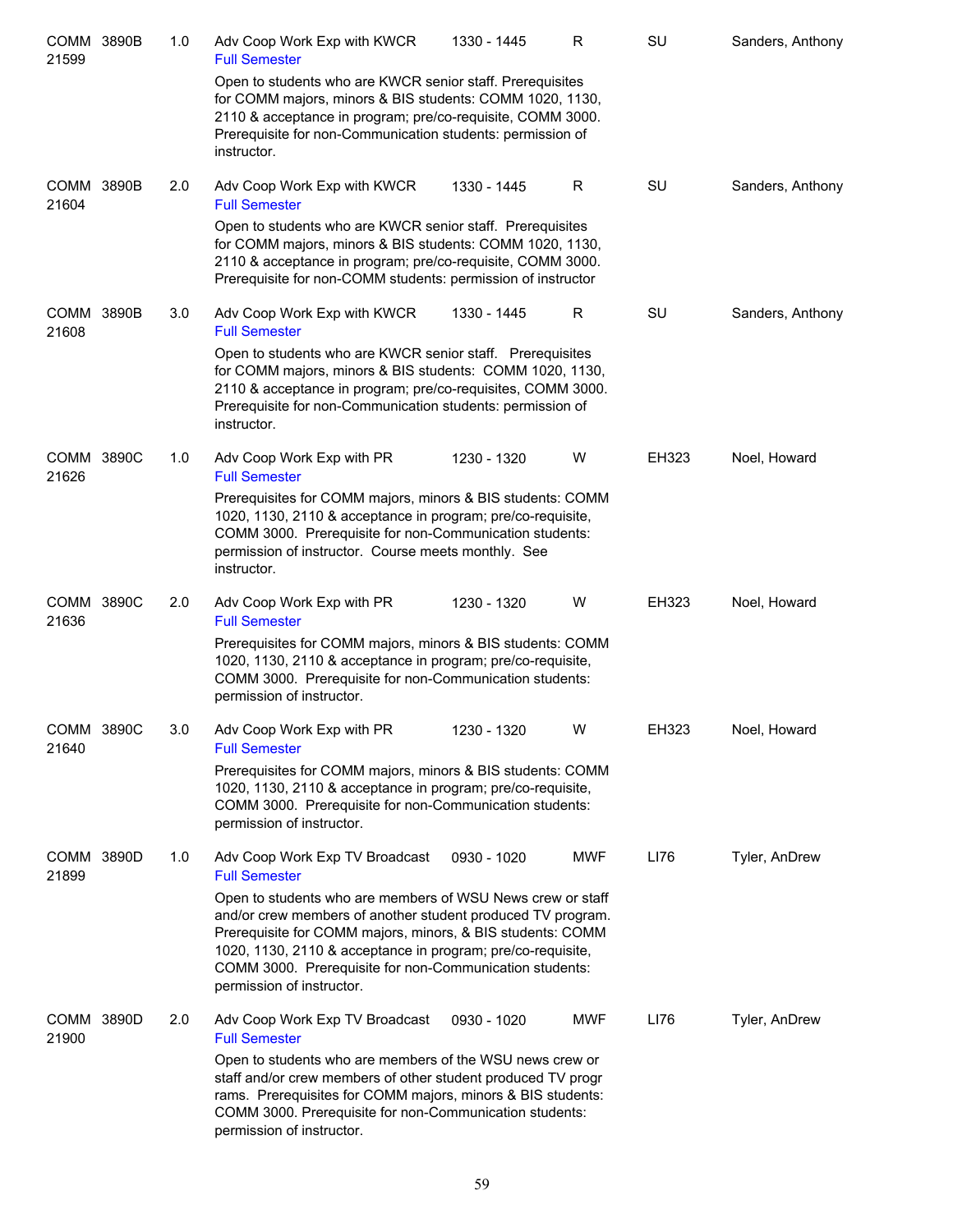| COMM 3890D<br>21902 | 3.0 | Adv Coop Work Exp TV Broadcast<br><b>Full Semester</b>                                                                                                                                                                                                                                                                                        | 0930 - 1020 | <b>MWF</b>   | LI76  | Tyler, AnDrew     |
|---------------------|-----|-----------------------------------------------------------------------------------------------------------------------------------------------------------------------------------------------------------------------------------------------------------------------------------------------------------------------------------------------|-------------|--------------|-------|-------------------|
|                     |     | Open to students who are members of WSU News crew or staff<br>and/or crew members of other student produced TV programs.<br>Prerequisites for COMM majors, minors & BIS students: COMM<br>1020, 1130, 2110 & acceptance in program; pre/co-requisite,<br>COMM 3000. Prerequisite for non-Communication students,<br>permission of instructor. |             |              |       |                   |
| COMM 4210<br>21985  | 1.0 | Intercoll Debate<br><b>Full Semester</b>                                                                                                                                                                                                                                                                                                      | 1300 - 1415 | <b>MTWRF</b> | EH111 | Guevara, Omar     |
|                     |     | Prerequisite: COMM 2210 or equivalent. Prerequisites for<br>Communication majors, minors & BIS students: COMM 1020,<br>1130, 2110 & acceptance in program; pre/co-requisite, COMM<br>3000. Prerequisite for non-Communication students: permissi<br>on of instructor.                                                                         |             |              |       |                   |
| COMM 4800<br>21991  | 1.0 | Spec Study/Indiv Projects<br><b>Full Semester</b>                                                                                                                                                                                                                                                                                             | 1330 - 1445 | Т            | EH314 | Josephson, Sheree |
|                     |     | This class will meet one time at 1:30 on Tuesday.<br>Prerequisites for COMM majors, minors & BIS students:<br>COMM 1020, 1130, 2110, 3000, SI 3150, acceptance in program<br>and permission of instructor.                                                                                                                                    |             |              |       |                   |
| COMM 4800<br>21992  | 2.0 | Spec Study/Indiv Projects<br><b>Full Semester</b>                                                                                                                                                                                                                                                                                             | 1330 - 1445 | т            | EH314 | Josephson, Sheree |
|                     |     | This class meets one time on the first Tuesday, 1:30.<br>Prerequisites for COMM majors, minors & BIS students; COMM<br>1020, 1130, 2110, 3000, 3150, acceptance in program & permis<br>sion of instructor.                                                                                                                                    |             |              |       |                   |
| COMM 4800<br>21997  | 3.0 | Spec Study/Indiv Projects<br><b>Full Semester</b>                                                                                                                                                                                                                                                                                             | 1330 - 1445 | Τ            | EH314 | Josephson, Sheree |
|                     |     | This class will meet one time on the first Tuesday at 1:30.<br>Prerequisites for COMM majors, minors & BIS students: COMM<br>1020, 1130, 2110, 3000, 3150, acceptance in program &<br>permission of instructor.                                                                                                                               |             |              |       |                   |
| COMM 4890<br>22000  | 1.0 | Co-op Work Exper<br><b>Full Semester</b>                                                                                                                                                                                                                                                                                                      | 1330 - 1445 | Τ            | EH314 | Josephson, Sheree |
|                     |     | This class will meet one time on the first Tuesday at 1:30<br>Prerequisites for COMM majors with junior or senior standing<br>Pre/co-requisite; COMM 3000.                                                                                                                                                                                    |             |              |       |                   |
| COMM 4890<br>22001  | 2.0 | Co-op Work Exper<br><b>Full Semester</b>                                                                                                                                                                                                                                                                                                      | 1330 - 1445 | т            | EH314 | Josephson, Sheree |
|                     |     | This class will meet one time on the first Tuesday at 1:30.<br>Prerequisites: COMM major w/junior or senior standing.<br>Pre/co-requisite: COMM 3000.                                                                                                                                                                                         |             |              |       |                   |
| COMM 4890<br>22002  | 3.0 | Co-op Work Exper<br><b>Full Semester</b>                                                                                                                                                                                                                                                                                                      | 1330 - 1445 | Τ            | EH314 | Josephson, Sheree |
|                     |     | This class will meet one time on the first Tuesday at 1:30.<br>Prerequisite: COMM major with junior or senior standing.<br>Pre/co-requisite: COMM 3000.                                                                                                                                                                                       |             |              |       |                   |
| COMM 4890<br>24297  | 1.0 | Co-op Work Exper<br><b>Full Semester</b>                                                                                                                                                                                                                                                                                                      | 1200 - 1315 | Т            | LP205 | Tyler, AnDrew     |
|                     |     | Prerequisites are: COMM major with junior or senior<br>standing. Pre/co-requisite: Comm 3000. Contact the<br>instructor for time and location.                                                                                                                                                                                                |             |              |       |                   |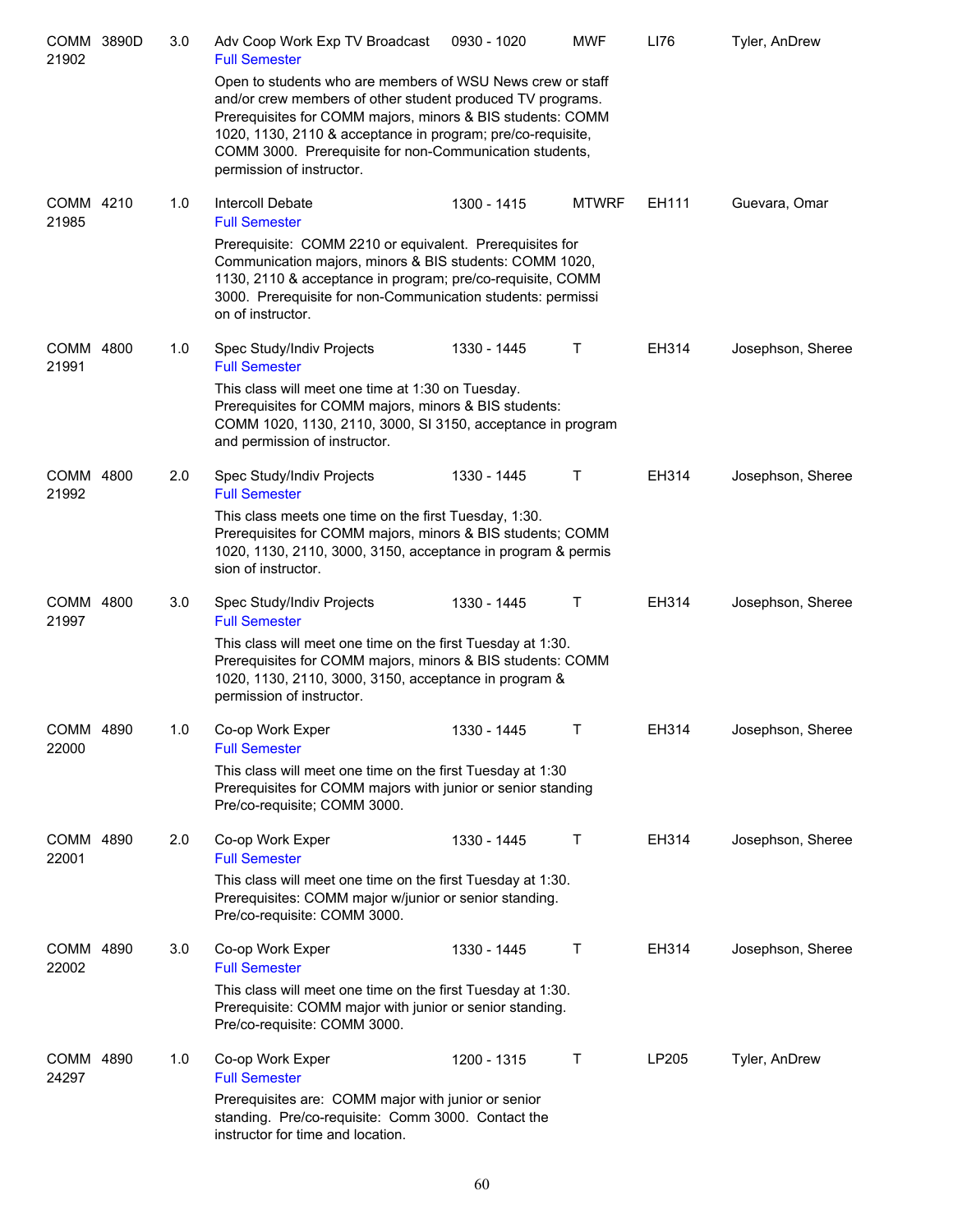| COMM 4990<br>22007 |      | 3.0 | Senior Seminar<br><b>Full Semester</b>                                                                   | 0900 - 1015 | <b>TR</b>  | EH305         | Bialowas, Anne     |
|--------------------|------|-----|----------------------------------------------------------------------------------------------------------|-------------|------------|---------------|--------------------|
|                    |      |     | Prerequisites: COMM major, COMM 3000, COMM SI3150, and<br>senior-level standing.                         |             |            |               |                    |
| CONC<br>20003      | 0001 | 1.0 | <b>Concurrent Nursing</b><br><b>Full Semester</b>                                                        | <b>TBA</b>  | <b>TBA</b> |               | Stevens, Candace   |
| CONC<br>20004      | 0002 | 1.0 | Off Campus Programs<br><b>Full Semester</b>                                                              | <b>TBA</b>  | <b>TBA</b> |               |                    |
| CS<br>21102        | 1010 | 3.0 | Intro to Interactive Entertain<br><b>Full Semester</b><br>Course Fee \$15.00                             | 0930 - 1100 | <b>MW</b>  | <b>TE105</b>  | Anderson, Gregory  |
|                    |      |     |                                                                                                          |             |            |               |                    |
| CS<br>23672        | 1010 | 3.0 | Intro to Interactive Entertain<br><b>Full Semester</b>                                                   | <b>TBA</b>  | <b>TBA</b> | <b>OL</b>     | Anderson, Gregory  |
|                    |      |     | To access course materials please log into the<br>student portal via weber.edu<br>Course Fee \$15.00     |             |            |               |                    |
| CS<br>21251        | 1030 | 4.0 | Foundations - Computer Science<br><b>Full Semester</b><br>Course Fee \$20.00                             | 1330 - 1520 | <b>MW</b>  | <b>TE202S</b> | Weidman, Drew      |
| <b>CS</b><br>21252 | 1030 | 4.0 | Foundations - Computer Science<br><b>Full Semester</b><br>Course Fee \$20.00                             | 0930 - 1120 | <b>TR</b>  | <b>TE202S</b> | Hilton, Spencer    |
| <b>CS</b><br>21254 | 1030 | 4.0 | Foundations - Computer Science<br><b>Full Semester</b><br>Course Fee \$20.00                             | 1130 - 1320 | <b>TR</b>  | <b>TE202S</b> | Anderson, Gregory  |
| <b>CS</b><br>23661 | 1030 | 4.0 | Foundations - Computer Science<br><b>Full Semester</b><br>Course Fee \$20.00                             | 1930 - 2120 | <b>MW</b>  | D02314        | Sunderland, Alison |
| CS<br>23674        | 1030 | 4.0 | Foundations - Computer Science<br><b>Full Semester</b>                                                   | <b>TBA</b>  | <b>TBA</b> | OL            | Hilton, Spencer    |
|                    |      |     | To access the course materials please log into<br>the student portal via weber.edu<br>Course Fee \$20.00 |             |            |               |                    |
| CS<br>21186        | 1400 | 4.0 | SI Fundamentals of Programng<br><b>Full Semester</b><br>Course Fee \$20.00                               | 0930 - 1120 | MW         | <b>TE103C</b> | Rague, Brian       |
| CS<br>21188        | 1400 | 4.0 | SI Fundamentals of Programng<br><b>Full Semester</b><br>Course Fee \$20.00                               | 1130 - 1320 | <b>TR</b>  | <b>TE103C</b> | Rague, Brian       |
| CS<br>23664        | 1400 | 4.0 | SI Fundamentals of Programng<br><b>Full Semester</b><br>Course Fee \$20.00                               | 1730 - 1920 | MW         | D02314        | Peterson, Bradley  |
| CS<br>23676        | 1400 | 4.0 | SI Fundamentals of Programng<br><b>Full Semester</b>                                                     | <b>TBA</b>  | <b>TBA</b> | OL            | Hilton, Spencer    |
|                    |      |     | To access the course materials please log<br>into the student portal via weber.edu<br>Course Fee \$20.00 |             |            |               |                    |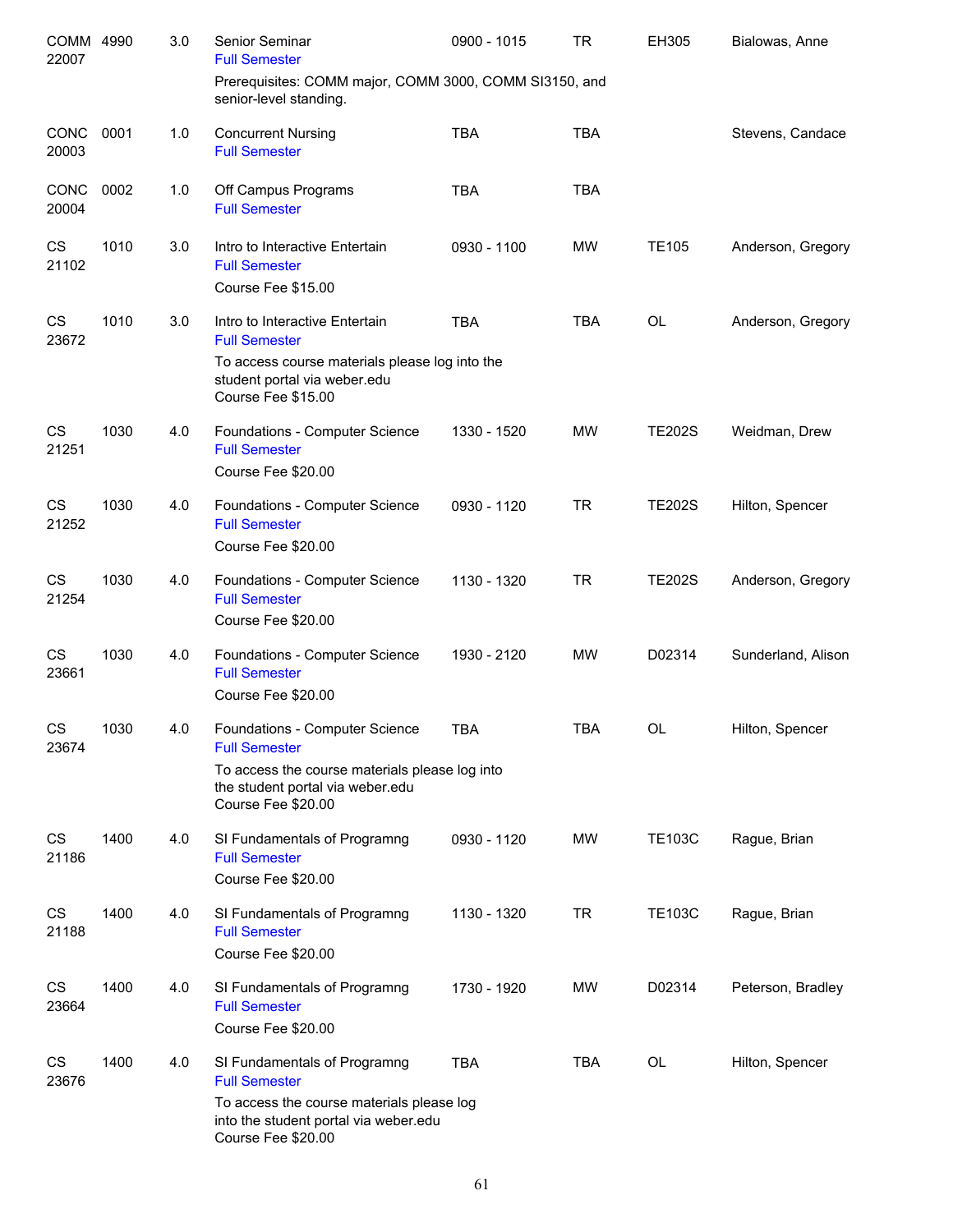| CS<br>21123 | 1410 | 4.0 | SI Object-Oriented Programming<br><b>Full Semester</b><br>Course Fee \$20.00                                                                                       | 0930 - 1120 | <b>TR</b>  | <b>TE103D</b> | Brinkerhoff, Delroy |
|-------------|------|-----|--------------------------------------------------------------------------------------------------------------------------------------------------------------------|-------------|------------|---------------|---------------------|
| CS<br>21162 | 1410 | 4.0 | SI Object-Oriented Programming<br><b>Full Semester</b><br>Course Fee \$20.00                                                                                       | 1130 - 1320 | <b>MW</b>  | <b>TE103C</b> | Ferro, David        |
| CS<br>23679 | 1410 | 4.0 | SI Object-Oriented Programming<br><b>Full Semester</b><br>To access the course materials please<br>log onto the student portal via weber.edu<br>Course Fee \$20.00 | <b>TBA</b>  | <b>TBA</b> | OL            | Rague, Brian        |
| CS<br>21156 | 2350 | 4.0 | World Wide Web & Internet<br><b>Full Semester</b><br>Course Fee \$30.00                                                                                            | 0930 - 1120 | <b>MW</b>  | <b>TE202S</b> | Ferro, David        |
| CS<br>23681 | 2350 | 4.0 | World Wide Web & Internet<br><b>Full Semester</b><br>To access course materials please log<br>onto the student portal via weber.edu<br>Course Fee \$30.00          | <b>TBA</b>  | <b>TBA</b> | <b>OL</b>     | Fry, Richard        |
| CS<br>21179 | 2420 | 4.0 | SI Data Structures & Algorithm<br><b>Full Semester</b><br>Course Fee \$20.00                                                                                       | 0730 - 0920 | <b>MW</b>  | <b>TE108</b>  | Peterson, Ronald    |
| CS<br>23683 | 2420 | 4.0 | SI Data Structures & Algorithm<br><b>Full Semester</b><br>To access the course materials please<br>log onto the student portal via weber.edu<br>Course Fee \$20.00 | <b>TBA</b>  | <b>TBA</b> | <b>OL</b>     | Peterson, Ronald    |
| CS<br>21253 | 2450 | 4.0 | Obj Oriented Analysis & Design<br><b>Full Semester</b><br>Course Fee \$20.00                                                                                       | 0730 - 0920 | <b>TR</b>  | <b>TE103D</b> | Thornton, Nathan    |
| CS<br>23666 | 2450 | 4.0 | Obj Oriented Analysis & Design<br><b>Full Semester</b><br>Course Fee \$20.00                                                                                       | 1930 - 2120 | <b>MW</b>  | D02312        | Peterson, Bradley   |
| CS<br>21255 | 2550 | 4.0 | Database Design & Application<br><b>Full Semester</b><br>Course Fee \$20.00                                                                                        | 0930 - 1120 | <b>TR</b>  | <b>TE103C</b> | Grayston, Scott     |
| CS<br>23667 | 2550 | 4.0 | Database Design & Application<br><b>Full Semester</b><br>Course Fee \$20.00                                                                                        | 1730 - 1920 | <b>TR</b>  | D02312        | Reed, James         |
| CS<br>21176 | 2650 | 4.0 | SI Comp Architecture/Organiz<br><b>Full Semester</b><br>Course Fee \$20.00                                                                                         | 1130 - 1320 | <b>TR</b>  | <b>TE108</b>  | Hilton, Robert      |
| CS<br>23687 | 2650 | 4.0 | SI Comp Architecture/Organiz<br><b>Full Semester</b><br>To access course materials please log<br>in to the student portal via weber.edu<br>Course Fee \$20.00      | <b>TBA</b>  | <b>TBA</b> | OL            | Hilton, Robert      |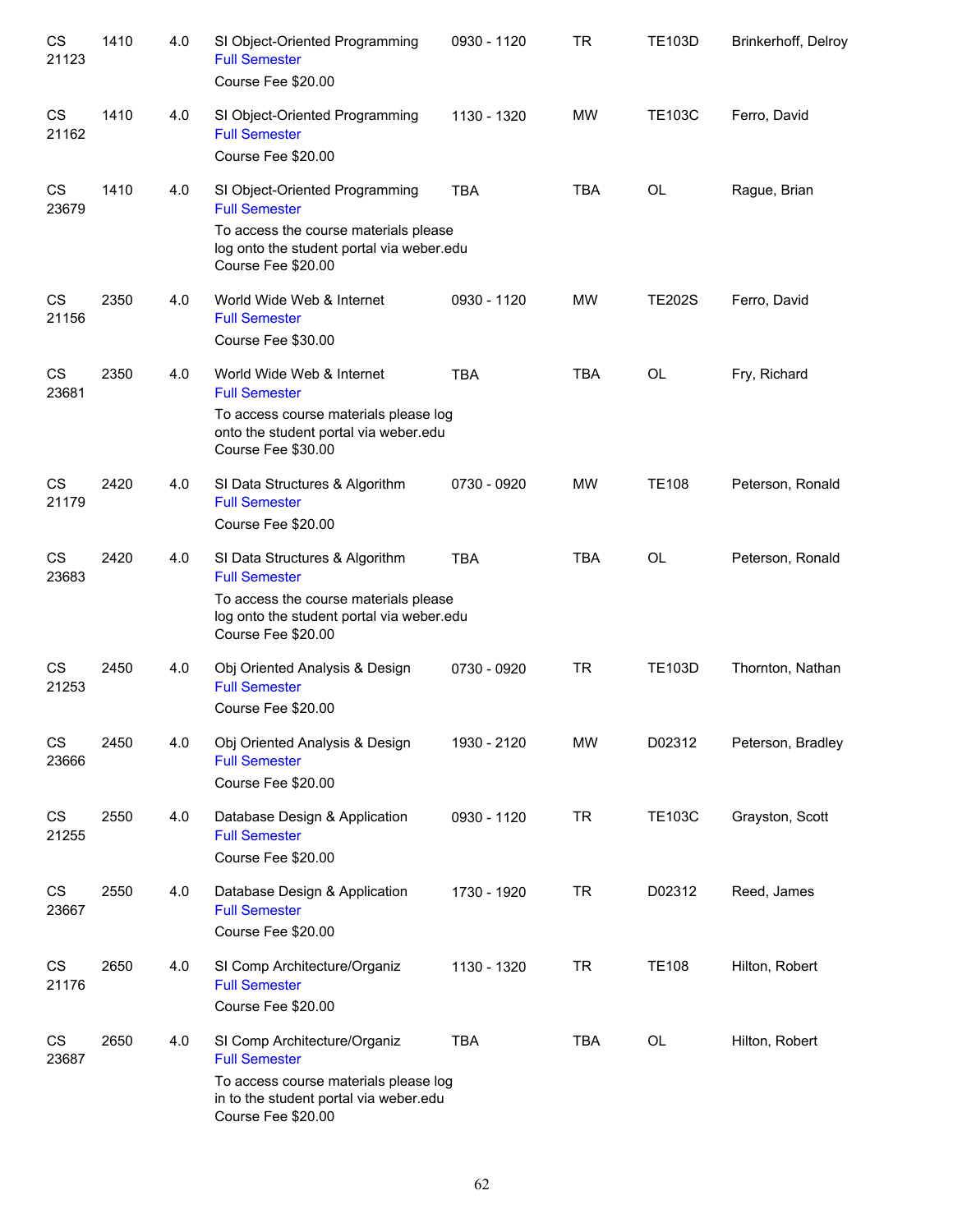| CS<br>21182                     | 2705 | 4.0   | Network Fundamentals/Design<br><b>Full Semester</b><br>Course Fee \$20.00                                                                                       | 1130 - 1320 | <b>MW</b>  | <b>TE202S</b> | Peterson, Ronald    |
|---------------------------------|------|-------|-----------------------------------------------------------------------------------------------------------------------------------------------------------------|-------------|------------|---------------|---------------------|
| CS<br>23668                     | 2705 | 4.0   | Network Fundamentals/Design<br><b>Full Semester</b><br>Course Fee \$20.00                                                                                       | 1930 - 2120 | <b>TR</b>  | D02312        | Horton, Matthew     |
| CS<br>23690                     | 2705 | 4.0   | Network Fundamentals/Design<br><b>Full Semester</b><br>To access the course materials please log onto<br>the student portal via weber.edu<br>Course Fee \$20.00 | <b>TBA</b>  | <b>TBA</b> | OL            | Weidman, Drew       |
| CS<br>20363                     | 2800 | $1.0$ | Individual Projects and Resear<br><b>Full Semester</b>                                                                                                          | <b>TBA</b>  | <b>TBA</b> |               | Peterson, Bradley   |
| $\mathbb{C}\mathbb{S}$<br>20364 | 2800 | 2.0   | Individual Projects and Resear<br><b>Full Semester</b>                                                                                                          | <b>TBA</b>  | <b>TBA</b> |               | Peterson, Bradley   |
| CS<br>20365                     | 2800 | 3.0   | Individual Projects and Resear<br><b>Full Semester</b>                                                                                                          | <b>TBA</b>  | <b>TBA</b> |               | Peterson, Bradley   |
| CS<br>20366                     | 2800 | 4.0   | Individual Projects and Resear<br><b>Full Semester</b>                                                                                                          | <b>TBA</b>  | <b>TBA</b> |               | Peterson, Bradley   |
| CS<br>20371                     | 2890 | 1.0   | Coop Work Experience<br><b>Full Semester</b>                                                                                                                    | <b>TBA</b>  | <b>TBA</b> |               | Peterson, Bradley   |
| CS<br>20372                     | 2890 | 2.0   | Coop Work Experience<br><b>Full Semester</b>                                                                                                                    | <b>TBA</b>  | <b>TBA</b> |               | Peterson, Bradley   |
| CS<br>20373                     | 2890 | 3.0   | Coop Work Experience<br><b>Full Semester</b>                                                                                                                    | <b>TBA</b>  | <b>TBA</b> |               | Peterson, Bradley   |
| CS<br>20374                     | 2890 | 4.0   | Coop Work Experience<br><b>Full Semester</b>                                                                                                                    | <b>TBA</b>  | <b>TBA</b> |               | Peterson, Bradley   |
| CS<br>21114                     | 3030 | 4.0   | <b>Scripting Languages</b><br><b>Full Semester</b>                                                                                                              | 0730 - 0920 | <b>MW</b>  | <b>TE109F</b> | Brinkerhoff, Delroy |
| CS<br>21191                     | 3040 | 4.0   | Windows/Unix/Linux Infra/Admin<br><b>Full Semester</b><br>Course Fee \$20.00                                                                                    | 0930 - 1120 | <b>TR</b>  | <b>TE109F</b> | Weidman, Drew       |
| CS<br>21121                     | 3100 | 4.0   | <b>Operating Systems</b><br><b>Full Semester</b><br>Course Fee \$20.00                                                                                          | 0930 - 1120 | <b>MW</b>  | <b>TE103D</b> | Brinkerhoff, Delroy |
| CS<br>23804                     | 3100 | 4.0   | <b>Operating Systems</b><br><b>Full Semester</b><br>Course Fee \$20.00                                                                                          | 1930 - 2120 | <b>TR</b>  | SM            | Cox, Kerry          |
| CS<br>23802                     | 3210 | 4.0   | UNIX System Program./Internals<br><b>Full Semester</b><br>Course Fee \$20.00                                                                                    | 1730 - 1920 | <b>TR</b>  | SM            | Cowan, Ted          |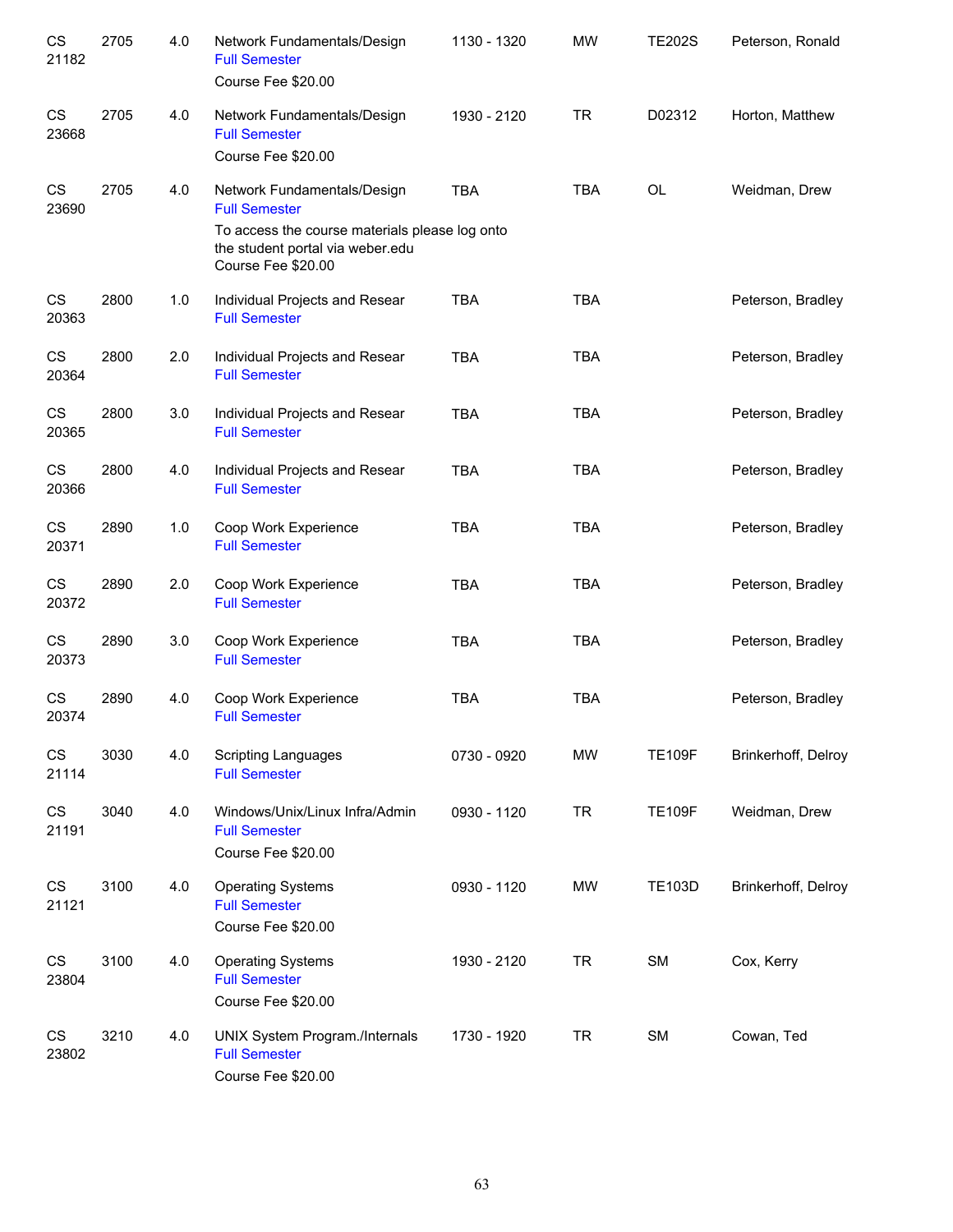| CS<br>21122 | 3230 | 4.0 | Internet Multimedia Serv Java<br><b>Full Semester</b><br>Course Fee \$20.00                                    | 0730 - 0920 | <b>TR</b>  | <b>TE103C</b> | Brinkerhoff, Delroy |
|-------------|------|-----|----------------------------------------------------------------------------------------------------------------|-------------|------------|---------------|---------------------|
| CS<br>23669 | 3230 | 4.0 | Internet Multimedia Serv Java<br><b>Full Semester</b><br>Course Fee \$20.00                                    | 1930 - 2120 | <b>TR</b>  | D02314        | Peterson, Bradley   |
| CS<br>23806 | 3540 | 4.0 | Database Administration<br><b>Full Semester</b><br>Course Fee \$20.00                                          | 1730 - 1920 | MW         | <b>SM</b>     | Brown, Jason        |
| CS<br>21126 | 3550 | 4.0 | Distrib Database Architecture<br><b>Full Semester</b><br>Course Fee \$20.00                                    | 1130 - 1320 | <b>TR</b>  | <b>TE109C</b> | Fry, Richard        |
| CS<br>22720 | 3610 | 4.0 | Intro to Gaming Industry<br><b>Full Semester</b>                                                               | 1130 - 1320 | MW         | <b>TE109D</b> | Fry, Richard        |
| CS<br>21271 | 3705 | 4.0 | <b>Protocol Analysis</b><br><b>Full Semester</b><br>Course Fee \$20.00                                         | 0930 - 1120 | <b>MW</b>  | <b>TE109F</b> | Weidman, Drew       |
| CS<br>21124 | 3750 | 4.0 | SI Software Engineer<br><b>Full Semester</b><br>Course Fee \$20.00                                             | 0730 - 0920 | <b>MW</b>  | <b>TE109C</b> | Fry, Richard        |
| CS<br>23803 | 3750 | 4.0 | SI Software Engineer<br><b>Full Semester</b><br>Course Fee \$20.00                                             | 1930 - 2120 | <b>MW</b>  | <b>SM</b>     | Cowan, Ted          |
| CS<br>23800 | 4110 | 4.0 | Formal Languages & Algorithms<br><b>Full Semester</b><br>Course Fee \$20.00                                    | 1730 - 1920 | MW         | <b>SM</b>     | Cowan, Ted          |
| CS<br>21172 | 4790 | 4.0 | N-Tier Web Programming<br><b>Full Semester</b><br>Course Fee \$20.00                                           | 0930 - 1120 | MW         | <b>TE109C</b> | Hilton, Robert      |
| CS<br>20367 | 4800 | 1.0 | Individual Projects & Research<br><b>Full Semester</b><br>Course Fee \$7.50                                    | <b>TBA</b>  | <b>TBA</b> |               | Peterson, Bradley   |
| CS<br>20368 | 4800 | 2.0 | Individual Projects & Research<br><b>Full Semester</b><br>Course Fee \$15.00                                   | <b>TBA</b>  | <b>TBA</b> |               | Peterson, Bradley   |
| CS<br>20369 | 4800 | 3.0 | Individual Projects & Research<br><b>Full Semester</b><br>Course Fee \$22.50                                   | <b>TBA</b>  | <b>TBA</b> |               | Peterson, Bradley   |
| CS<br>20370 | 4800 | 4.0 | Individual Projects & Research<br><b>Full Semester</b><br>Course Fee \$30.00                                   | <b>TBA</b>  | <b>TBA</b> |               | Peterson, Bradley   |
| CS<br>21169 | 4830 | 4.0 | Adv Topics in Computer Science<br><b>Full Semester</b><br>Mobile Application Development<br>Course Fee \$20.00 | 0930 - 1120 | <b>TR</b>  | <b>TE109D</b> | Hilton, Robert      |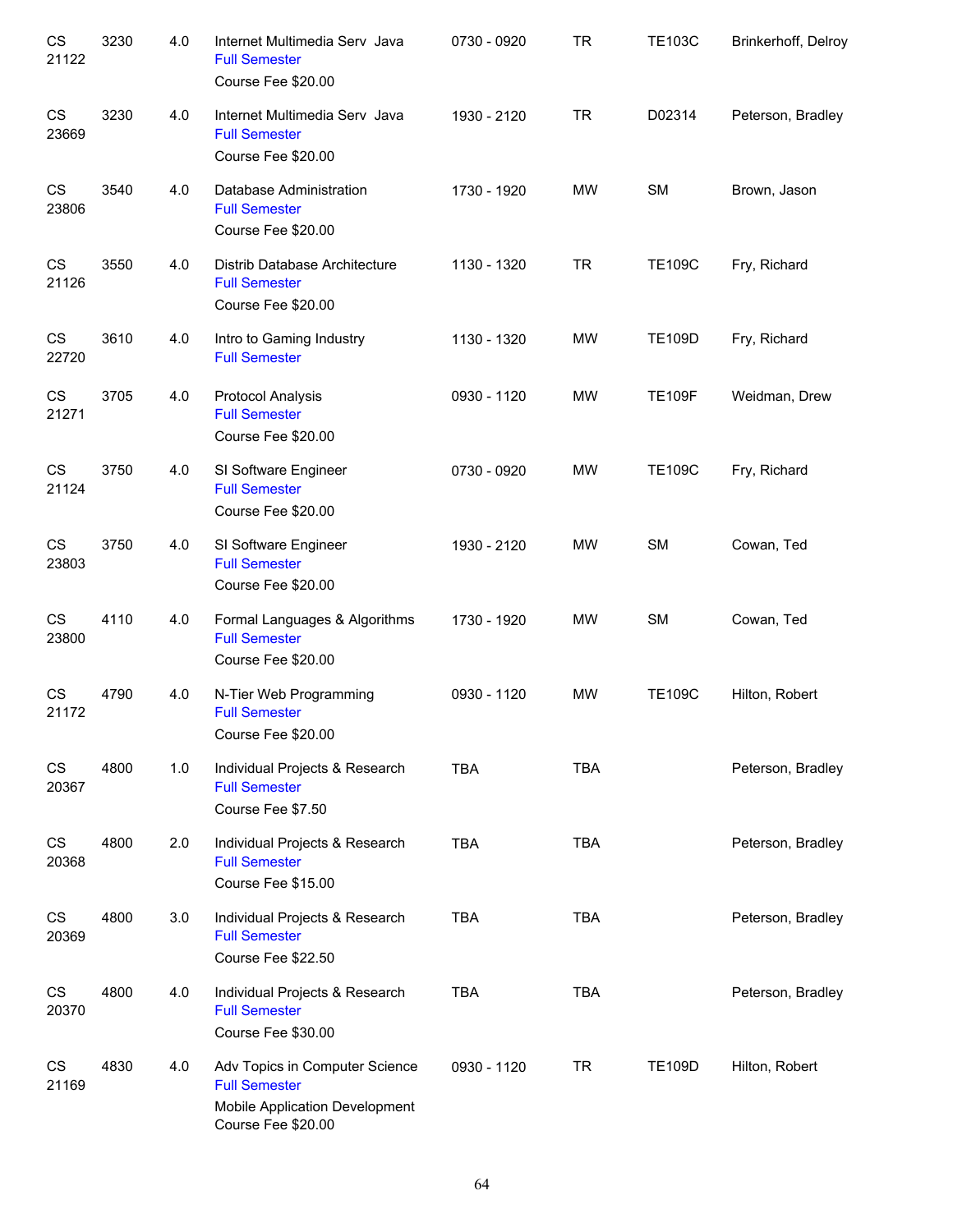| CS<br>20375          | 4890 | 1.0 | Cooperative Work Experience<br><b>Full Semester</b>                      | <b>TBA</b>                 | <b>TBA</b>             |                            | Peterson, Bradley |
|----------------------|------|-----|--------------------------------------------------------------------------|----------------------------|------------------------|----------------------------|-------------------|
| CS<br>20376          | 4890 | 2.0 | Cooperative Work Experience<br><b>Full Semester</b>                      | <b>TBA</b>                 | <b>TBA</b>             |                            | Peterson, Bradley |
| CS<br>20377          | 4890 | 3.0 | Cooperative Work Experience<br><b>Full Semester</b>                      | <b>TBA</b>                 | <b>TBA</b>             |                            | Peterson, Bradley |
| CS<br>20378          | 4890 | 4.0 | Cooperative Work Experience<br><b>Full Semester</b>                      | <b>TBA</b>                 | <b>TBA</b>             |                            | Peterson, Bradley |
| <b>DANC</b><br>21527 | 1010 | 3.0 | CA/DV Introduction to Dance<br><b>Full Semester</b>                      | 1230 - 1400                | <b>MW</b>              | <b>SG72</b>                | Stern, Erik       |
| <b>DANC</b><br>21528 | 1010 | 3.0 | CA/DV Introduction to Dance<br><b>Full Semester</b>                      | 1730 - 2010                | Τ                      | DH2214                     | Hamblin, Michael  |
| <b>DANC</b><br>21529 | 1010 | 3.0 | CA/DV Introduction to Dance<br><b>Full Semester</b>                      | 1730 - 1845                | <b>MW</b>              | <b>SG72</b>                | Hamblin, Michael  |
| <b>DANC</b><br>21530 | 1010 | 3.0 | CA/DV Introduction to Dance<br><b>Full Semester</b>                      | 1430 - 1600<br>1430 - 1600 | <b>TR</b><br><b>TR</b> | <b>SG71</b><br><b>SG72</b> | Woodruff, Alysia  |
| <b>DANC</b><br>24384 | 1010 | 3.0 | CA/DV Introduction to Dance<br><b>Full Semester</b>                      | 1730 - 2010                | M                      | <b>MR</b>                  | Blakely, Laura    |
| <b>DANC</b><br>21531 | 1100 | 1.0 | <b>Ballet I</b><br><b>Full Semester</b>                                  | 0830 - 1000                | <b>TR</b>              | <b>BC38</b>                | Lawrence, Joanne  |
| <b>DANC</b><br>21532 | 1200 | 1.0 | Modern I<br><b>Full Semester</b>                                         | 0830 - 1000                | <b>MW</b>              | <b>SB19</b>                | Sowerby, Amanda   |
| <b>DANC</b><br>21533 | 1450 | 1.0 | Special Topic Dance Form<br><b>Full Semester</b><br><b>African Dance</b> | 1730 - 1900                | <b>TR</b>              | <b>BC38</b>                | Mitchell, Deja    |
| <b>DANC</b><br>21534 | 1500 | 1.0 | Jazz I<br><b>Full Semester</b>                                           | 1230 - 1400                | <b>TR</b>              | <b>BC38</b>                | Sowerby, Amanda   |
| <b>DANC</b><br>21535 | 1520 | 1.0 | Folk and Ethnic Dance<br><b>Full Semester</b>                            | 1930 - 2100                | MW                     | <b>BC38</b>                | Hamblin, Michael  |
| <b>DANC</b><br>21536 | 1580 | 1.0 | Tap Dance<br><b>Full Semester</b>                                        | 1530 - 1700                | MW                     | <b>BC38</b>                | Stern, Erik       |
| <b>DANC</b><br>21539 | 2300 | 2.0 | Dance Kinesiology<br><b>Full Semester</b>                                | 1530 - 1700<br>1530 - 1700 | MW<br><b>MW</b>        | <b>SG71</b><br><b>SG72</b> | Sowerby, Amanda   |
| <b>DANC</b><br>21537 | 2470 | 1.0 | <b>Ballet II</b><br><b>Full Semester</b>                                 | 1030 - 1200                | <b>TRF</b>             | <b>BC38</b>                | Woodruff, Alysia  |
| <b>DANC</b><br>21538 | 2490 | 1.0 | Modern II<br><b>Full Semester</b>                                        | 1030 - 1200                | <b>MWF</b>             | <b>SG72</b>                | Stern, Erik       |
| <b>DANC</b><br>21540 | 3450 | 1.0 | Special Topic Dance Form<br><b>Full Semester</b><br>African Dance        | 1730 - 1900                | <b>TR</b>              | <b>BC38</b>                | Mitchell, Deja    |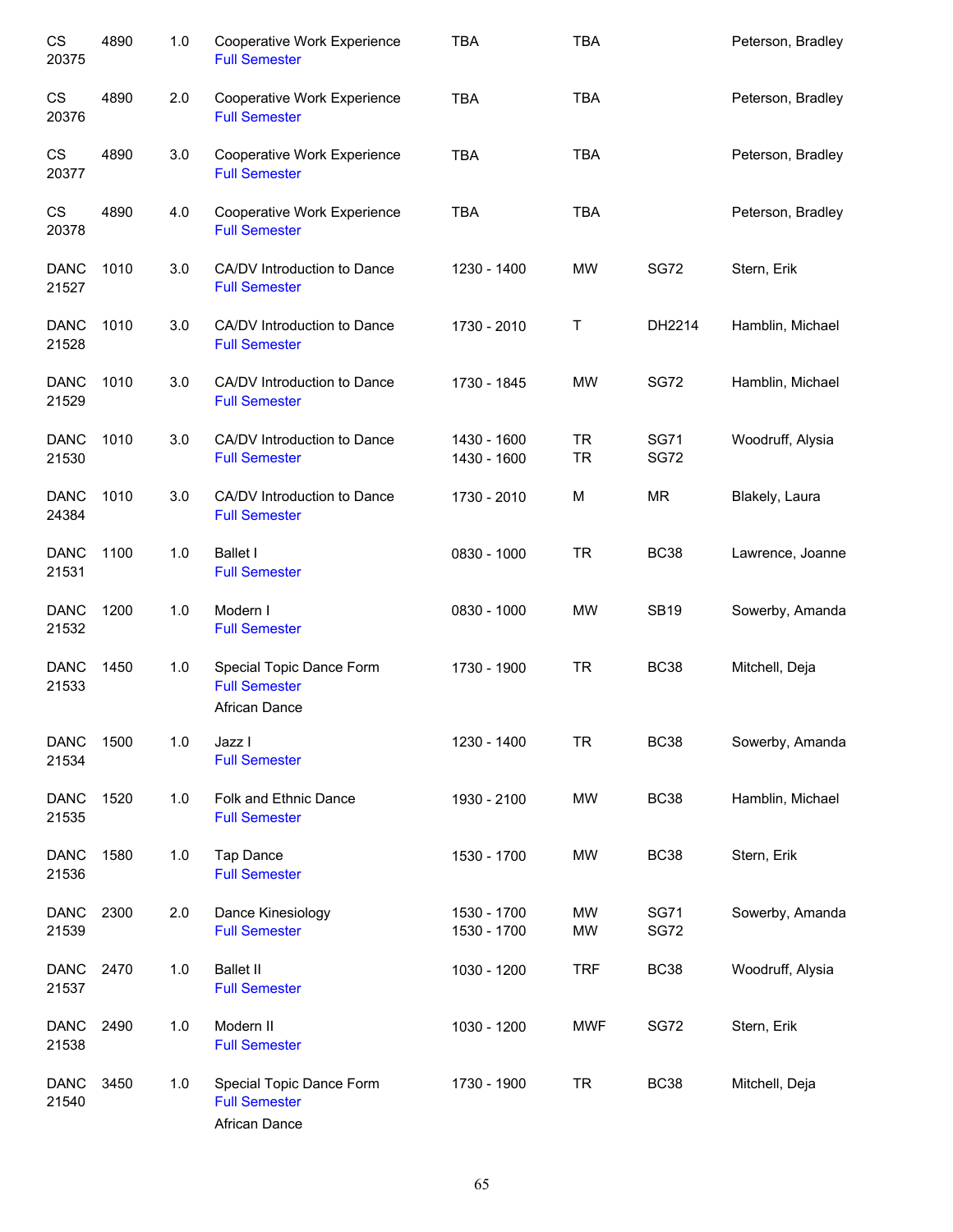| <b>DANC</b><br>21541 | 3470 | 1.0 | <b>Ballet III</b><br><b>Full Semester</b>                                                                                                                                                                                                                                                                                                                                                         | 1030 - 1200                               | <b>TRF</b>                   | <b>BC38</b>                                | Woodruff, Alysia |
|----------------------|------|-----|---------------------------------------------------------------------------------------------------------------------------------------------------------------------------------------------------------------------------------------------------------------------------------------------------------------------------------------------------------------------------------------------------|-------------------------------------------|------------------------------|--------------------------------------------|------------------|
| <b>DANC</b><br>21542 | 3490 | 1.0 | Modern III<br><b>Full Semester</b>                                                                                                                                                                                                                                                                                                                                                                | 1030 - 1200                               | <b>MWF</b>                   | <b>SG72</b>                                | Stern, Erik      |
| <b>DANC</b><br>21543 | 3520 | 1.0 | Choreography Practicum<br><b>Full Semester</b><br>Note: T, 12:15, Required of all.                                                                                                                                                                                                                                                                                                                | 0830 - 1030<br>0830 - 1230<br>1215 - 1320 | <b>MWF</b><br><b>TR</b><br>Τ | <b>SG72</b><br><b>SG72</b><br><b>BC104</b> | Lawrence, Joanne |
| <b>DANC</b><br>21544 | 3580 | 1.0 | Interm/Adv Tap Dance<br><b>Full Semester</b>                                                                                                                                                                                                                                                                                                                                                      | 1530 - 1700                               | <b>MW</b>                    | <b>BC38</b>                                | Stern, Erik      |
| <b>DANC</b><br>21545 | 3640 | 2.0 | <b>Teaching Creative Dance</b><br><b>Full Semester</b>                                                                                                                                                                                                                                                                                                                                            | 1230 - 1400<br>1230 - 1400                | <b>TR</b><br><b>TR</b>       | <b>SG71</b><br><b>SG72</b>                 | Woodruff, Alysia |
| <b>DANC</b><br>21546 | 3860 | 1.0 | <b>Field Experience</b><br><b>Full Semester</b><br>See the instructor before the end of Spring Semester.<br><b>BC 213A</b>                                                                                                                                                                                                                                                                        | <b>TBA</b>                                | <b>TBA</b>                   | <b>BC213A</b>                              | Sowerby, Amanda  |
| <b>DANC</b><br>21547 | 3910 | 2.0 | Moving Company: Rehearsal<br><b>Full Semester</b><br>Attend audition: Friday, August 27th, 4:30 pm, BC 38<br>CBL stands for Community-Based Learning which means that<br>students engage in meaningful community service that is<br>connected to specific course objectives. See http://www.<br>weber.edu/CommunityInvolvement/CBL_Designation.html for a<br>full list of CBL designated courses. | 1230 - 1530                               | <b>MWF</b>                   | <b>BC38</b>                                | Lawrence, Joanne |
| <b>DANC</b><br>21548 | 4620 | 1.0 | Dance for the Camera Seminar<br><b>Full Semester</b>                                                                                                                                                                                                                                                                                                                                              | 1230 - 1400                               | F                            | <b>BC322</b>                               | Sowerby, Amanda  |
| <b>DANC</b><br>21549 | 4700 | 2.0 | Creative Synthesis in Dance<br><b>Full Semester</b><br>Select committee before the end of Spring Semester.<br>Note: T, 12:15, Required of all.                                                                                                                                                                                                                                                    | 1215 - 1320<br>1230 - 1930<br>1430 - 1530 | Т<br>F<br><b>MW</b>          | <b>BC104</b><br><b>SG72</b><br><b>SG72</b> | Lawrence, Joanne |
| <b>DANC</b><br>21550 | 4800 | 1.0 | <b>Individual Study</b><br><b>Full Semester</b><br>By permission only.                                                                                                                                                                                                                                                                                                                            | <b>TBA</b>                                | <b>TBA</b>                   |                                            | Lawrence, Joanne |
| <b>DANC</b><br>21551 | 4800 | 2.0 | Individual Study<br><b>Full Semester</b><br>By permission only.                                                                                                                                                                                                                                                                                                                                   | <b>TBA</b>                                | <b>TBA</b>                   |                                            | Lawrence, Joanne |
| <b>DANC</b><br>21552 | 4800 | 3.0 | Individual Study<br><b>Full Semester</b><br>By permission only.                                                                                                                                                                                                                                                                                                                                   | <b>TBA</b>                                | <b>TBA</b>                   |                                            | Lawrence, Joanne |
| <b>DANC</b><br>21553 | 4890 | 1.0 | Cooperative Work Experience<br><b>Full Semester</b><br>By permission only.                                                                                                                                                                                                                                                                                                                        | <b>TBA</b>                                | <b>TBA</b>                   |                                            | Lawrence, Joanne |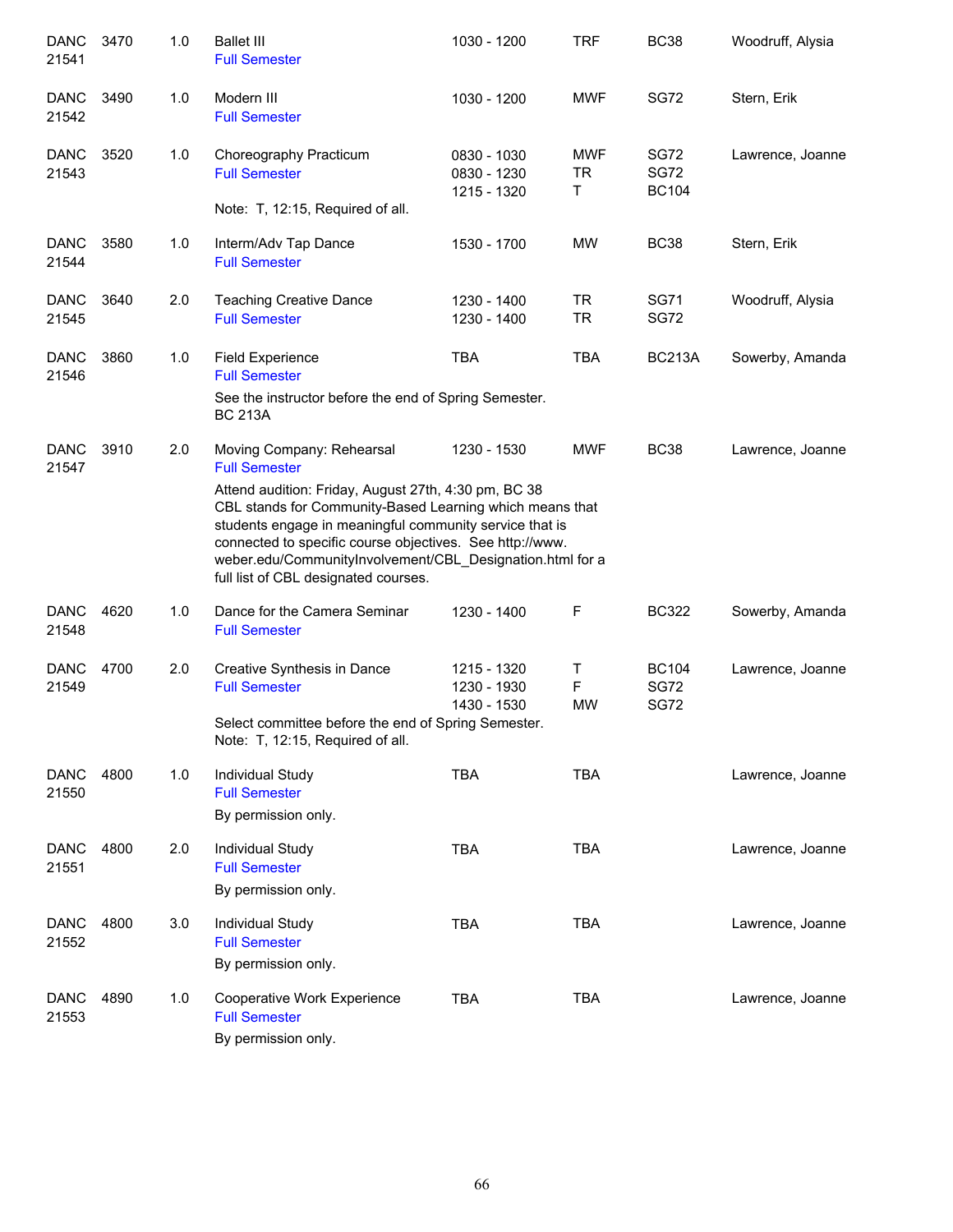| <b>DANC</b><br>21554 | 4890 | 2.0 | Cooperative Work Experience<br><b>Full Semester</b>                                                                                                                                                                                                                                                                                                                      | 1230 - 1430                | W                | <b>SU320</b> | Lawrence, Joanne        |
|----------------------|------|-----|--------------------------------------------------------------------------------------------------------------------------------------------------------------------------------------------------------------------------------------------------------------------------------------------------------------------------------------------------------------------------|----------------------------|------------------|--------------|-------------------------|
|                      |      |     | Green Mapping Internship.<br>CBL stands for Community-Based Learning which means that<br>students engage in meaningful community service that is<br>connected to specific course objectives. See http://www.<br>weber.edu/CommunityInvolvement/CBL_Designation.html for a<br>full list of CBL designated courses.                                                        |                            |                  |              |                         |
| <b>DANC</b><br>21555 | 4890 | 3.0 | Cooperative Work Experience<br><b>Full Semester</b><br>Green Mapping Internship.<br>CBL stands for Community-Based Learning which means that<br>students engage in meaningful community service that is<br>connected to specific course objectives. See http://www.<br>weber.edu/CommunityInvolvement/CBL_Designation.html for a<br>full list of CBL designated courses. | 1230 - 1430                | W                | <b>BC320</b> | Lawrence, Joanne        |
| <b>DANC</b><br>25453 | 4890 | 1.0 | Cooperative Work Experience<br><b>Full Semester</b>                                                                                                                                                                                                                                                                                                                      | <b>TBA</b>                 | <b>TBA</b>       |              | Lawrence, Joanne        |
| <b>DANC</b><br>21556 | 4910 | 1.0 | Rehearsal & Performance<br><b>Full Semester</b><br>Attend audition: Friday, August 27, 4:30 pm, BC 38.                                                                                                                                                                                                                                                                   | 1630 - 2030<br>1930 - 2130 | TR.<br><b>MW</b> | <b>SG72</b>  | Lawrence, Joanne        |
| <b>DENT</b><br>20005 | 2201 | 1.0 | <b>Community Dental Health</b><br><b>Block 1</b>                                                                                                                                                                                                                                                                                                                         | 1030 - 1150                | F                |              | Bossenberger, Stephanie |
| <b>DENT</b><br>20006 | 2205 | 2.0 | Head/neck & Dental Anatomy<br><b>Full Semester</b><br>Course Fee \$25.00                                                                                                                                                                                                                                                                                                 | 0830 - 1050                | Τ                | MH480        | Perry, Jeffrey          |
| <b>DENT</b><br>20007 | 2206 | 4.0 | Dental Hygiene/Radiology<br><b>Full Semester</b><br>Course Fee \$200.00                                                                                                                                                                                                                                                                                                  | 0750 - 1130                | M                | MH450        | Costley, Shelly         |
| <b>DENT</b><br>20008 | 2206 | 4.0 | Dental Hygiene/Radiology<br><b>Full Semester</b><br>Course Fee \$200.00                                                                                                                                                                                                                                                                                                  | 0750 - 1130                | M                | MH450        | Caldwell, Kimberlee     |
| <b>DENT</b><br>20009 | 2206 | 4.0 | Dental Hygiene/Radiology<br><b>Full Semester</b><br>Course Fee \$200.00                                                                                                                                                                                                                                                                                                  | 1220 - 1620                | M                | MH450        | Caldwell, Kimberlee     |
| <b>DENT</b><br>20010 | 2206 | 4.0 | Dental Hygiene/Radiology<br><b>Full Semester</b><br>Course Fee \$200.00                                                                                                                                                                                                                                                                                                  | 1220 - 1620                | M                | MH450        | McConaughy, Frances     |
| <b>DENT</b><br>20011 | 2206 | 4.0 | Dental Hygiene/Radiology<br><b>Full Semester</b><br>Course Fee \$200.00                                                                                                                                                                                                                                                                                                  | 0750 - 1130                | W                | MH450        | Costley, Shelly         |
| <b>DENT</b><br>20012 | 2206 | 4.0 | Dental Hygiene/Radiology<br><b>Full Semester</b><br>Course Fee \$200.00                                                                                                                                                                                                                                                                                                  | 0750 - 1130                | W                | MH450        | Allen, Jeanie           |
| <b>DENT</b><br>20013 | 2207 | 3.0 | Dental Hygiene I<br><b>Full Semester</b>                                                                                                                                                                                                                                                                                                                                 | 1100 - 1350                | Τ                | MH480        | Costley, Shelly         |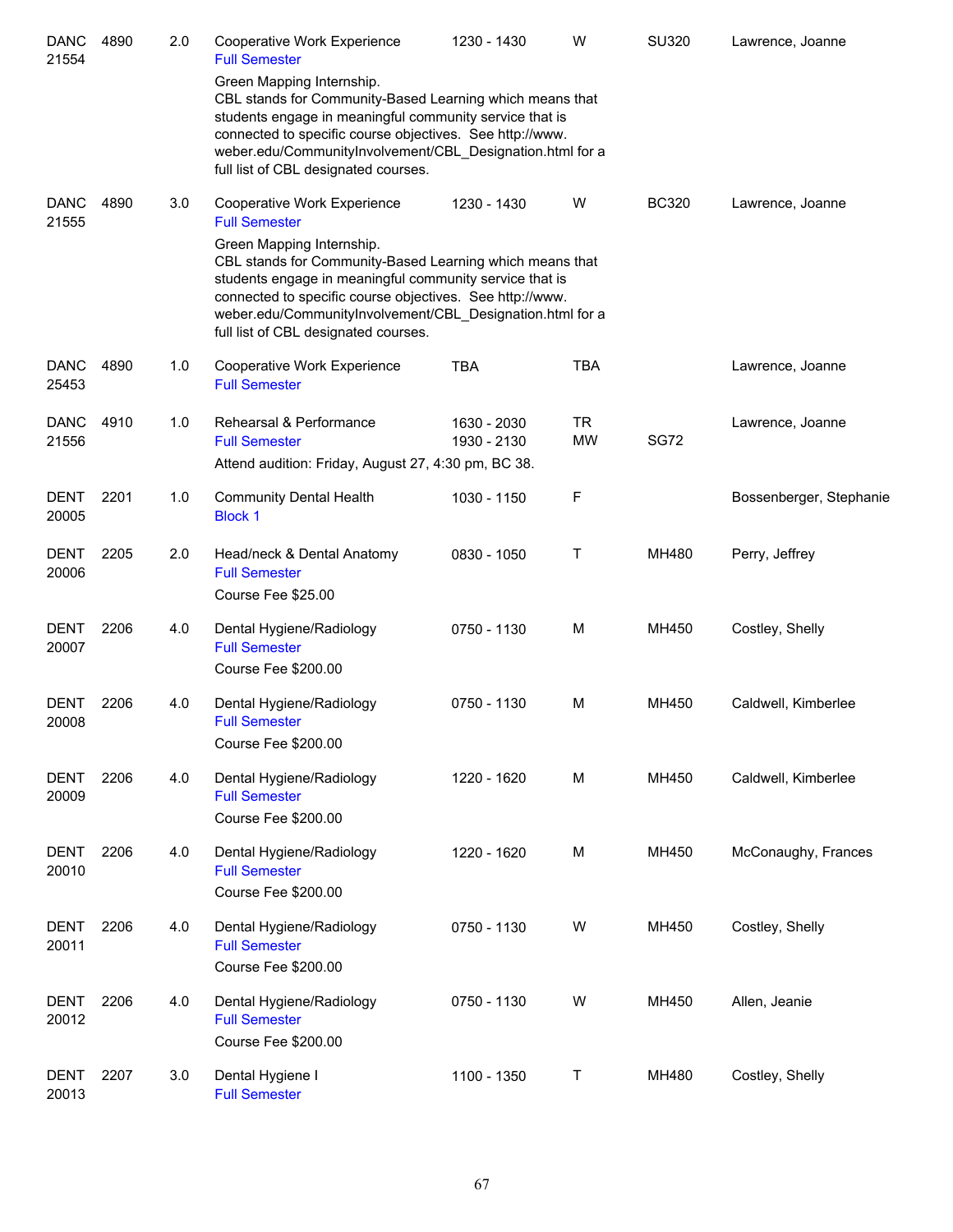| <b>DENT</b><br>20014 | 2208 | 2.0 | Radiology<br><b>Full Semester</b>                                         | 0900 - 1050 | R          | MH480 | Allen, Jeanie           |
|----------------------|------|-----|---------------------------------------------------------------------------|-------------|------------|-------|-------------------------|
| <b>DENT</b><br>20015 | 2219 | 1.0 | <b>Dental Materials</b><br><b>Block 1</b><br>Course Fee \$40.00           | 1300 - 1450 | F          | MH480 | Naylor, Carol           |
| <b>DENT</b><br>20016 | 2250 | 1.0 | DV Professional Ethics<br><b>Block 1</b>                                  | 0900 - 1020 | F          |       | Bossenberger, Stephanie |
| <b>DENT</b><br>20017 | 2800 | 1.0 | <b>Individual Research</b><br><b>Full Semester</b>                        | <b>TBA</b>  | <b>TBA</b> |       | Bossenberger, Stephanie |
| <b>DENT</b><br>20018 | 2800 | 2.0 | Individual Research<br><b>Full Semester</b>                               | <b>TBA</b>  | <b>TBA</b> |       | Bossenberger, Stephanie |
| <b>DENT</b><br>20019 | 2800 | 3.0 | Individual Research<br><b>Full Semester</b>                               | <b>TBA</b>  | <b>TBA</b> |       | Bossenberger, Stephanie |
| <b>DENT</b><br>20020 | 3130 | 1.0 | Independent Study<br><b>Full Semester</b>                                 | <b>TBA</b>  | <b>TBA</b> |       | Bossenberger, Stephanie |
| <b>DENT</b><br>20021 | 3130 | 2.0 | Independent Study<br><b>Full Semester</b>                                 | <b>TBA</b>  | <b>TBA</b> |       | Bossenberger, Stephanie |
| <b>DENT</b><br>20022 | 3130 | 3.0 | Independent Study<br><b>Full Semester</b>                                 | <b>TBA</b>  | <b>TBA</b> |       | Bossenberger, Stephanie |
| <b>DENT</b><br>20023 | 3130 | 1.0 | Independent Study<br><b>Full Semester</b>                                 | <b>TBA</b>  | <b>TBA</b> |       | McConaughy, Frances     |
| <b>DENT</b><br>20024 | 3130 | 2.0 | Independent Study<br><b>Full Semester</b>                                 | <b>TBA</b>  | <b>TBA</b> |       | McConaughy, Frances     |
| <b>DENT</b><br>20025 | 3130 | 3.0 | Independent Study<br><b>Full Semester</b>                                 | <b>TBA</b>  | <b>TBA</b> |       | Bossenberger, Stephanie |
| <b>DENT</b><br>20026 | 3130 | 1.0 | Independent Study<br><b>Full Semester</b>                                 | <b>TBA</b>  | <b>TBA</b> |       | Bossenberger, Stephanie |
| <b>DENT</b><br>20027 | 3130 | 2.0 | Independent Study<br><b>Full Semester</b>                                 | <b>TBA</b>  | <b>TBA</b> |       | Bossenberger, Stephanie |
| DENT<br>20028        | 3130 | 3.0 | Independent Study<br><b>Full Semester</b>                                 | <b>TBA</b>  | <b>TBA</b> |       | Perry, Jeffrey          |
| <b>DENT</b><br>20029 | 3305 | 3.0 | Dental Medicine II<br><b>Full Semester</b><br>Course Fee \$50.00          | 0800 - 1150 | F          | MH480 | Naylor, Carol           |
| DENT<br>20030        | 3305 | 3.0 | Dental Medicine II<br><b>Full Semester</b><br>Course Fee \$50.00          | 0800 - 1150 | F          | MH480 | Hanson, Kami            |
| <b>DENT</b><br>20031 | 3336 | 4.0 | Clinical Dental Hygiene III<br><b>Full Semester</b><br>Course Fee \$50.00 | 0750 - 1130 | $\sf T$    | MH450 | Alexander, Susan        |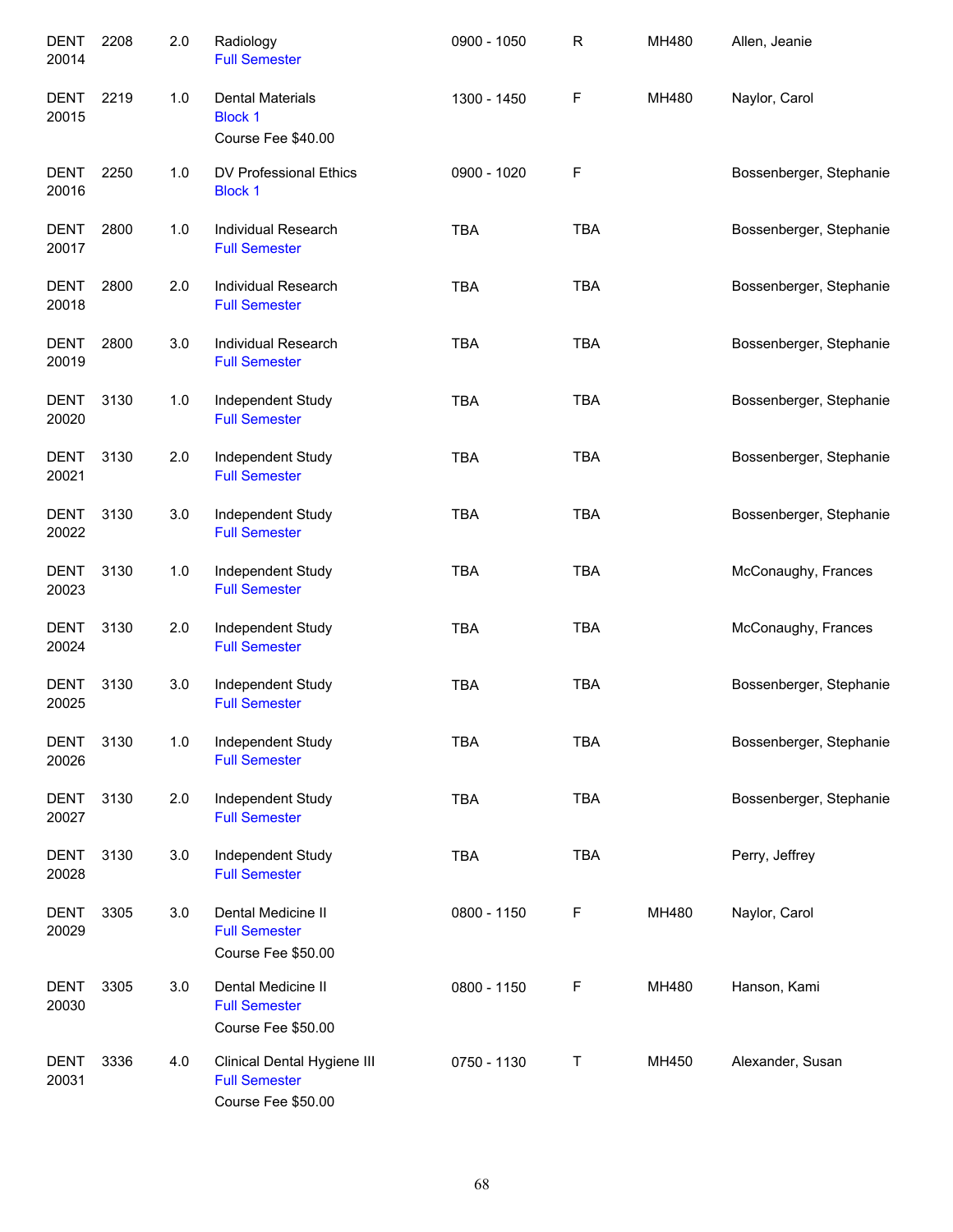| DENT<br>20032        | 3336 | 4.0 | Clinical Dental Hygiene III<br><b>Full Semester</b><br>Course Fee \$50.00                                                                       | 1230 - 1620 | Τ            | MH450     | Wold, Jennifer          |
|----------------------|------|-----|-------------------------------------------------------------------------------------------------------------------------------------------------|-------------|--------------|-----------|-------------------------|
| <b>DENT</b><br>20033 | 3336 | 4.0 | Clinical Dental Hygiene III<br><b>Full Semester</b><br>Course Fee \$50.00                                                                       | 0750 - 1130 | $\mathsf{R}$ | MH450     | Perry, Jeffrey          |
| <b>DENT</b><br>20034 | 3336 | 4.0 | Clinical Dental Hygiene III<br><b>Full Semester</b><br>Course Fee \$50.00                                                                       | 1230 - 1620 | R            | MH450     | Wold, Jennifer          |
| <b>DENT</b><br>20035 | 3336 | 4.0 | Clinical Dental Hygiene III<br><b>Full Semester</b><br>Course Fee \$50.00                                                                       | 0750 - 1130 | R            | MH450     | Bossenberger, Stephanie |
| <b>DENT</b><br>20036 | 3336 | 4.0 | Clinical Dental Hygiene III<br><b>Full Semester</b><br>Course Fee \$50.00                                                                       | 0750 - 1130 | Τ            | MH450     | Hanson, Kami            |
| <b>DENT</b><br>20037 | 3337 | 3.0 | Dental Hygiene III<br><b>Full Semester</b>                                                                                                      | 0900 - 1150 | M            | MH480     | Alexander, Susan        |
| <b>DENT</b><br>20038 | 4405 | 4.0 | <b>Clinical Teaching Practice</b><br><b>Full Semester</b>                                                                                       | <b>TBA</b>  | <b>TBA</b>   |           | Alexander, Susan        |
| <b>DENT</b><br>20039 | 4405 | 4.0 | <b>Clinical Teaching Practice</b><br><b>Full Semester</b>                                                                                       | <b>TBA</b>  | <b>TBA</b>   |           | Bossenberger, Stephanie |
| <b>DENT</b><br>20040 | 4405 | 4.0 | <b>Clinical Teaching Practice</b><br><b>Full Semester</b>                                                                                       | <b>TBA</b>  | <b>TBA</b>   |           | Costley, Shelly         |
| <b>DENT</b><br>20041 | 4530 | 2.0 | <b>Evidence-based Dental Practice</b><br><b>Full Semester</b><br>Course Fee \$30.00                                                             | 1300 - 1450 | M            | MH480     | Hanson, Kami            |
| <b>DENT</b><br>24407 | 4530 | 2.0 | <b>Evidence-based Dental Practice</b><br><b>Full Semester</b>                                                                                   | <b>TBA</b>  | <b>TBA</b>   | <b>OL</b> | Hanson, Kami            |
|                      |      |     | To access the course materials, log into the Student Portal<br>(eWeber) at http://weber.edu and select "Current Students"<br>Course Fee \$30.00 |             |              |           |                         |
| <b>DENT</b><br>20042 | 4780 | 3.0 | SI Baccalaurate Thesis<br><b>Full Semester</b><br>Course Fee \$40.00                                                                            | <b>TBA</b>  | <b>TBA</b>   |           | Bossenberger, Stephanie |
| <b>DENT</b><br>24406 | 4780 | 3.0 | SI Baccalaurate Thesis<br><b>Full Semester</b>                                                                                                  | <b>TBA</b>  | <b>TBA</b>   | OL        | Hanson, Kami            |
|                      |      |     | To access the course materials, log into the Student Portal<br>(eWeber) at http://weber.edu and select "Current Students"<br>Course Fee \$40.00 |             |              |           |                         |
| DENT<br>20043        | 4800 | 1.0 | Individual Research<br><b>Full Semester</b>                                                                                                     | <b>TBA</b>  | <b>TBA</b>   |           | Bossenberger, Stephanie |
| <b>DENT</b><br>20044 | 4800 | 2.0 | Individual Research<br><b>Full Semester</b>                                                                                                     | <b>TBA</b>  | <b>TBA</b>   |           | Bossenberger, Stephanie |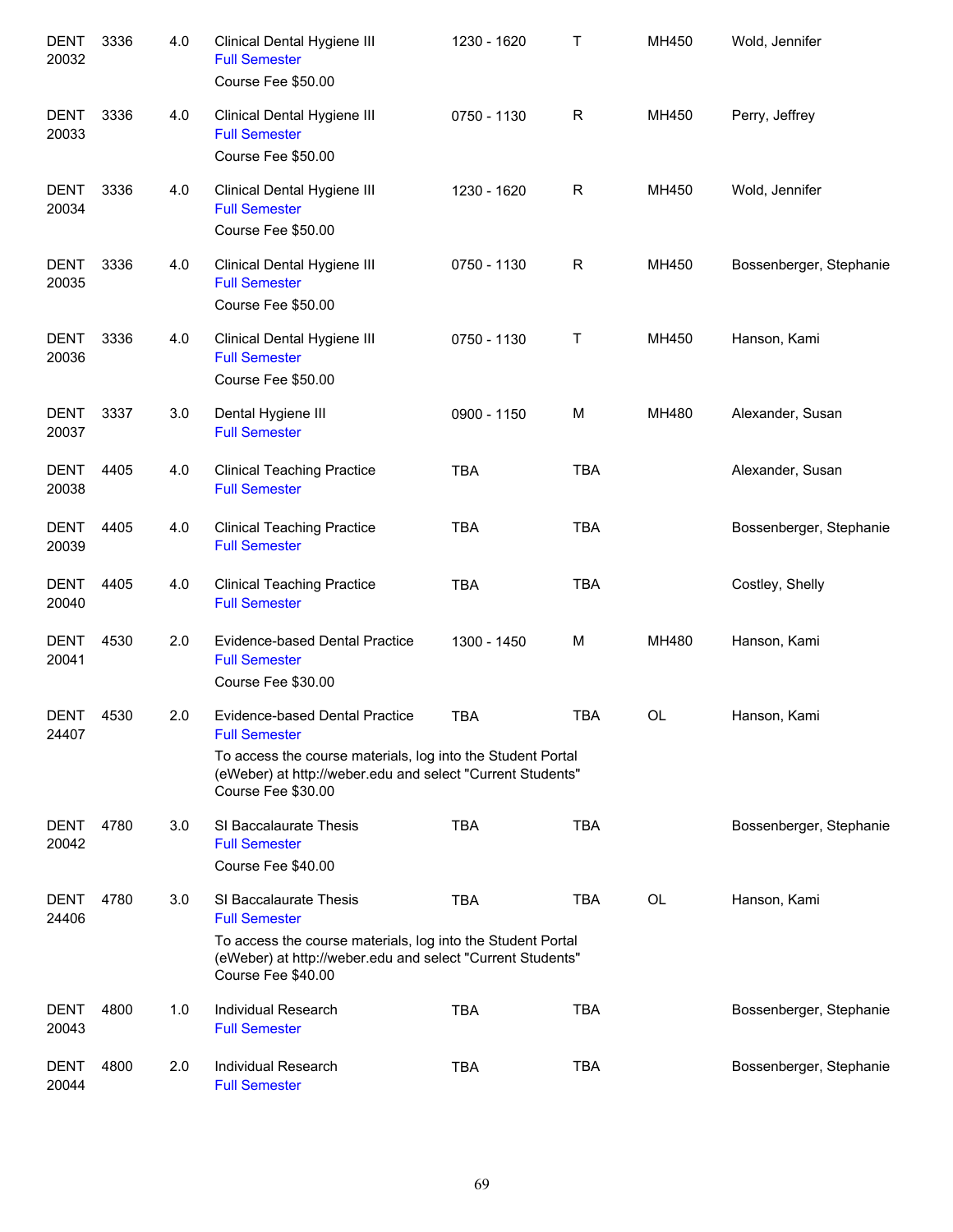| <b>DENT</b><br>20045 | 4800 | 3.0 | <b>Individual Research</b><br><b>Full Semester</b>                                                                        | <b>TBA</b>  | <b>TBA</b>   |           | Bossenberger, Stephanie |
|----------------------|------|-----|---------------------------------------------------------------------------------------------------------------------------|-------------|--------------|-----------|-------------------------|
| <b>DENT</b><br>24408 | 4800 | 1.0 | Individual Research<br><b>Full Semester</b>                                                                               | <b>TBA</b>  | <b>TBA</b>   | OL        | Bossenberger, Stephanie |
|                      |      |     | To access the course materials, log into the Student Portal<br>(eWeber) at http://weber.edu and select "Current Students" |             |              |           |                         |
| <b>DENT</b><br>20046 | 4890 | 2.0 | <b>Clinical Work Experience</b><br><b>Full Semester</b>                                                                   | <b>TBA</b>  | <b>TBA</b>   |           | Bossenberger, Stephanie |
| <b>DENT</b><br>24405 | 4890 | 2.0 | <b>Clinical Work Experience</b><br><b>Full Semester</b><br>To access the course materials, log into the Student Portal    | <b>TBA</b>  | <b>TBA</b>   | <b>OL</b> | Bossenberger, Stephanie |
|                      |      |     | (eWeber) at http://weber.edu and select "Current Students"                                                                |             |              |           |                         |
| <b>DGET</b><br>20123 | 1060 | 3.0 | Fund of Drafting Using 3D CAD<br><b>Full Semester</b><br>Course Fee \$10.00                                               | 1030 - 1120 | <b>MWF</b>   | ET101     | Leatherbury, Megumi     |
| <b>DGET</b><br>20124 | 1060 | 3.0 | Fund of Drafting Using 3D CAD<br><b>Full Semester</b><br>Course Fee \$10.00                                               | 0930 - 1020 | <b>MWF</b>   | ET101     | West, Glen              |
| <b>DGET</b><br>20125 | 1060 | 3.0 | Fund of Drafting Using 3D CAD<br><b>Full Semester</b><br>Course Fee \$10.00                                               | 0830 - 0920 | <b>MWF</b>   | ET210     | Farner, Jeremy          |
| <b>DGET</b><br>20126 | 1160 | 3.0 | Documentation Using 3D CAD<br><b>Full Semester</b><br>Course Fee \$10.00                                                  | 1230 - 1320 | <b>MWF</b>   | ET101     | Leatherbury, Megumi     |
| <b>DGET</b><br>20127 | 1340 | 3.0 | Architectural Drafting for IDT<br><b>Full Semester</b><br>Course Fee \$10.00                                              | 0830 - 0920 | <b>MWF</b>   | ET120     | West, Glen              |
| <b>DGET</b><br>20128 | 1360 | 5.0 | Architectural Drafting/CAD<br><b>Full Semester</b><br>Course Fee \$10.00                                                  | 0930 - 1020 | <b>MTWRF</b> | ET120     | Farner, Jeremy          |
| <b>DGET</b><br>20130 | 2350 | 4.0 | <b>Advanced Architectural Drawing</b><br><b>Full Semester</b><br>Course Fee \$10.00                                       | 1030 - 1210 | <b>TR</b>    | ET120     | Farner, Jeremy          |
| <b>DGET</b><br>20131 | 2460 | 3.0 | Design Fundamentl Using 3D CAD<br><b>Full Semester</b><br>Course Fee \$10.00                                              | 1330 - 1420 | <b>MWF</b>   | ET224     | West, Glen              |
| <b>DGET</b><br>20132 | 2830 | 3.0 | Directed Readings<br><b>Full Semester</b>                                                                                 | <b>TBA</b>  | <b>TBA</b>   | ET214     | West, Glen              |
| <b>DGET</b><br>20133 | 2890 | 3.0 | Cooperative Work Experience<br><b>Full Semester</b>                                                                       | <b>TBA</b>  | <b>TBA</b>   | ET214     | West, Glen              |
| <b>DGET</b><br>20134 | 3100 | 3.0 | <b>Tool Design</b><br><b>Full Semester</b>                                                                                | 1200 - 1315 | <b>TR</b>    | ET210     | West, Glen              |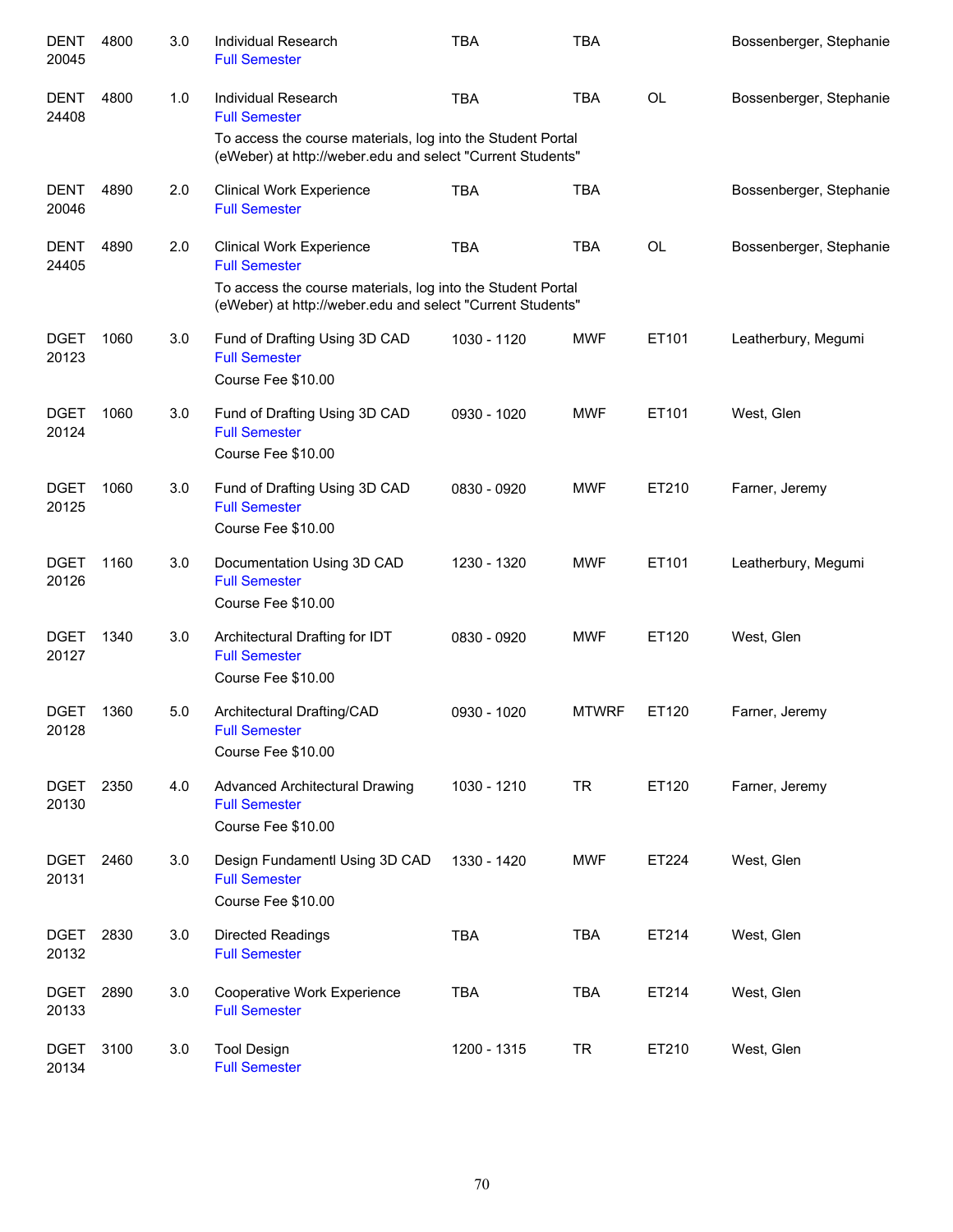| <b>DGET</b><br>20135 | 3400 | 3.0 | <b>Tech Illustration/Document</b><br><b>Full Semester</b><br>Course Fee \$7.50 | 1630 - 1745 | <b>TR</b>  | ET101 | Julander, John      |
|----------------------|------|-----|--------------------------------------------------------------------------------|-------------|------------|-------|---------------------|
| <b>DGET</b><br>20136 | 3470 | 3.0 | Applications in CAD<br><b>Full Semester</b><br>Course Fee \$7.50               | 1130 - 1220 | <b>MWF</b> | ET101 | Leatherbury, Megumi |
| <b>DGET</b><br>20137 | 3890 | 3.0 | Cooperative Work Experience<br><b>Full Semester</b>                            | <b>TBA</b>  | <b>TBA</b> | ET214 | West, Glen          |
| <b>DGET</b><br>20138 | 4350 | 3.0 | Architectural Design 3D<br><b>Full Semester</b><br>Course Fee \$7.50           | 1030 - 1120 | <b>MWF</b> | ET120 | Farner, Jeremy      |
| <b>DGET</b><br>20139 | 4600 | 2.0 | Senior Project<br><b>Full Semester</b>                                         | 0730 - 0820 | <b>TR</b>  | ET214 | West, Glen          |
| <b>DGET</b><br>20140 | 4600 | 2.0 | Senior Project<br><b>Full Semester</b>                                         | 0730 - 0820 | <b>TR</b>  | ET214 | Farner, Jeremy      |
| <b>DGET</b><br>20141 | 4600 | 2.0 | Senior Project<br><b>Full Semester</b>                                         | 0730 - 0820 | <b>TR</b>  | ET214 | Leatherbury, Megumi |
| <b>DGET</b><br>20142 | 4610 | 2.0 | Senior Project<br><b>Full Semester</b>                                         | 0730 - 0820 | <b>TR</b>  | ET214 | West, Glen          |
| <b>DGET</b><br>20143 | 4830 | 3.0 | <b>Directed Readings</b><br><b>Full Semester</b>                               | <b>TBA</b>  | <b>TBA</b> | ET214 | West, Glen          |
| <b>DGET</b><br>20144 | 4890 | 3.0 | Cooperative Work Experience<br><b>Full Semester</b>                            | <b>TBA</b>  | <b>TBA</b> | ET214 | West, Glen          |
| <b>DMS</b><br>23959  | 4210 | 3.0 | Cardiac Sonography I<br><b>Full Semester</b>                                   | <b>TBA</b>  | <b>TBA</b> |       | Devenport, Michael  |
| <b>DMS</b><br>23841  | 4310 | 3.0 | Abdominal Sonography<br><b>Full Semester</b><br>Course Fee \$9.00              | <b>TBA</b>  | <b>TBA</b> |       | Kawamura, Diane     |
| <b>DMS</b><br>23981  | 4310 | 3.0 | Abdominal Sonography<br><b>Full Semester</b>                                   | <b>TBA</b>  | <b>TBA</b> |       | Kawamura, Diane     |
| <b>DMS</b><br>23842  | 4320 | 1.0 | Superficial Structure Sonograp<br><b>Full Semester</b><br>Course Fee \$3.00    | <b>TBA</b>  | <b>TBA</b> |       | Nolan, Tanya        |
| <b>DMS</b><br>23982  | 4320 | 1.0 | Superficial Structure Sonograp<br><b>Full Semester</b>                         | <b>TBA</b>  | <b>TBA</b> |       | Nolan, Tanya        |
| <b>DMS</b><br>23866  | 4410 | 2.0 | Vascular Sonography I<br><b>Full Semester</b><br>Course Fee \$6.00             | <b>TBA</b>  | <b>TBA</b> |       | Jurkiewicz, Terri   |
| <b>DMS</b><br>23986  | 4410 | 2.0 | Vascular Sonography I<br><b>Full Semester</b>                                  | <b>TBA</b>  | <b>TBA</b> |       | Jurkiewicz, Terri   |
| <b>DMS</b><br>23988  | 4410 | 2.0 | Vascular Sonography I<br><b>Full Semester</b>                                  | <b>TBA</b>  | <b>TBA</b> |       | Jurkiewicz, Terri   |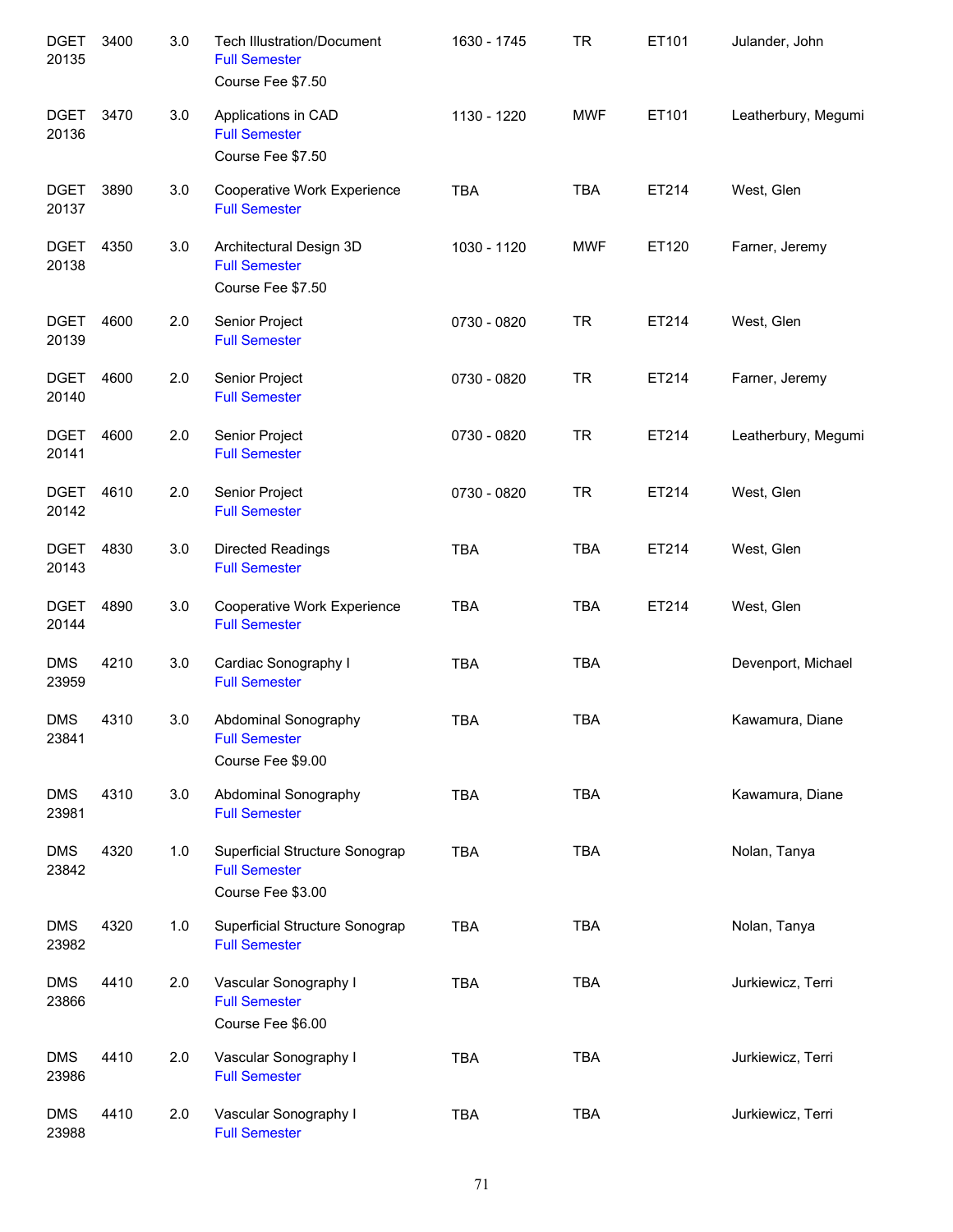| <b>DMS</b><br>23998 | 4410 | 2.0 | Vascular Sonography I<br><b>Full Semester</b>                           | <b>TBA</b> | <b>TBA</b> | Jurkiewicz, Terri  |
|---------------------|------|-----|-------------------------------------------------------------------------|------------|------------|--------------------|
| <b>DMS</b><br>23960 | 4610 | 1.0 | Cardiac Laboratory<br><b>Full Semester</b>                              | <b>TBA</b> | <b>TBA</b> | Devenport, Michael |
| <b>DMS</b><br>23843 | 4620 | 1.0 | <b>Medical Laboratory</b><br><b>Full Semester</b><br>Course Fee \$15.00 | <b>TBA</b> | <b>TBA</b> | Jurkiewicz, Terri  |
| <b>DMS</b><br>23983 | 4620 | 1.0 | <b>Medical Laboratory</b><br><b>Full Semester</b>                       | <b>TBA</b> | <b>TBA</b> | Jurkiewicz, Terri  |
| <b>DMS</b><br>23867 | 4630 | 1.0 | Vascular Laboratory<br><b>Full Semester</b><br>Course Fee \$15.00       | <b>TBA</b> | <b>TBA</b> | Jurkiewicz, Terri  |
| <b>DMS</b><br>23989 | 4630 | 1.0 | Vascular Laboratory<br><b>Full Semester</b>                             | <b>TBA</b> | <b>TBA</b> | Jurkiewicz, Terri  |
| <b>DMS</b><br>23865 | 4801 | 3.0 | Individualized Research<br><b>Full Semester</b>                         | <b>TBA</b> | <b>TBA</b> | Kawamura, Diane    |
| <b>DMS</b><br>23871 | 4801 | 3.0 | Individualized Research<br><b>Full Semester</b>                         | <b>TBA</b> | <b>TBA</b> | Kawamura, Diane    |
| <b>DMS</b><br>23987 | 4801 | 1.0 | Individualized Research<br><b>Full Semester</b>                         | <b>TBA</b> | <b>TBA</b> | Kawamura, Diane    |
| <b>DMS</b><br>23991 | 4801 | 1.0 | Individualized Research<br><b>Full Semester</b>                         | <b>TBA</b> | <b>TBA</b> | Kawamura, Diane    |
| <b>DMS</b><br>23999 | 4801 | 1.0 | Individualized Research<br><b>Full Semester</b>                         | <b>TBA</b> | <b>TBA</b> | Kawamura, Diane    |
| <b>DMS</b><br>25390 | 4801 | 1.0 | Individualized Research<br><b>Full Semester</b>                         | <b>TBA</b> | <b>TBA</b> | Kawamura, Diane    |
| <b>DMS</b><br>25391 | 4801 | 2.0 | Individualized Research<br><b>Full Semester</b>                         | <b>TBA</b> | <b>TBA</b> | Kawamura, Diane    |
| <b>DMS</b><br>25392 | 4801 | 1.0 | Individualized Research<br><b>Full Semester</b>                         | <b>TBA</b> | <b>TBA</b> | Kawamura, Diane    |
| <b>DMS</b><br>25393 | 4801 | 2.0 | Individualized Research<br><b>Full Semester</b>                         | <b>TBA</b> | <b>TBA</b> | Kawamura, Diane    |
| <b>DMS</b><br>23963 | 4813 | 3.0 | <b>Cardiac Clinical III</b><br><b>Full Semester</b>                     | <b>TBA</b> | <b>TBA</b> | Nolan, Tanya       |
| <b>DMS</b><br>23864 | 4823 | 3.0 | <b>Medical Clinical III</b><br><b>Full Semester</b>                     | <b>TBA</b> | <b>TBA</b> | Jurkiewicz, Terri  |
| <b>DMS</b><br>23872 | 4823 | 3.0 | <b>Medical Clinical III</b><br><b>Full Semester</b>                     | <b>TBA</b> | TBA        | Nolan, Tanya       |
| <b>DMS</b><br>23984 | 4823 | 3.0 | <b>Medical Clinical III</b><br><b>Full Semester</b>                     | <b>TBA</b> | <b>TBA</b> | Nolan, Tanya       |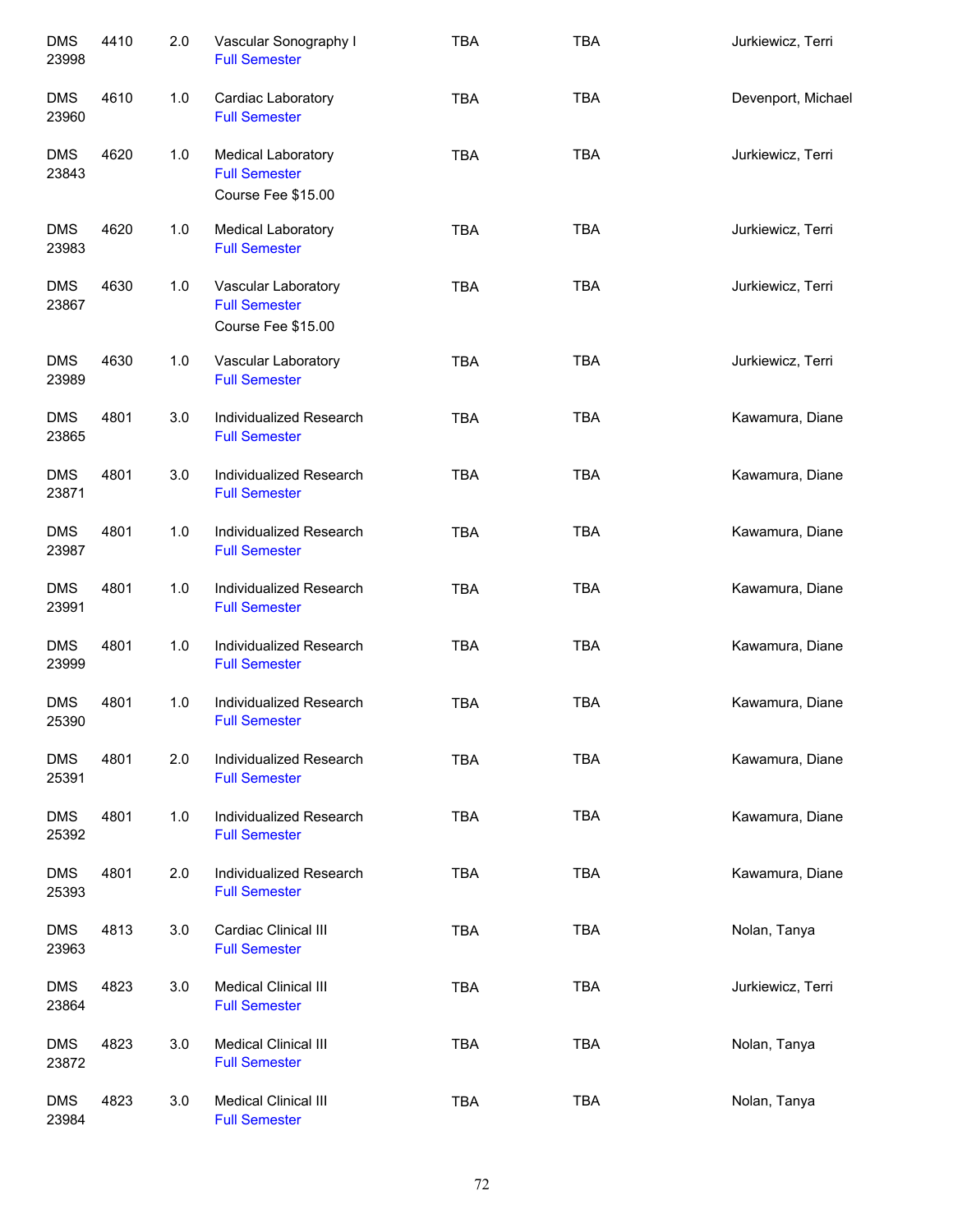| <b>DMS</b><br>23868  | 4831 | 3.0 | Vascular Clinical I<br><b>Full Semester</b>            | <b>TBA</b>  | <b>TBA</b> |              | Jurkiewicz, Terri  |
|----------------------|------|-----|--------------------------------------------------------|-------------|------------|--------------|--------------------|
| <b>DMS</b><br>23990  | 4831 | 3.0 | Vascular Clinical I<br><b>Full Semester</b>            | <b>TBA</b>  | <b>TBA</b> |              | Jurkiewicz, Terri  |
| <b>DMS</b><br>23964  | 4911 | 1.0 | Cardiac Comprehensive Review<br><b>Full Semester</b>   | <b>TBA</b>  | <b>TBA</b> |              | Devenport, Michael |
| <b>DMS</b><br>23873  | 4912 | 2.0 | Medical Comprehensive Review<br><b>Full Semester</b>   | <b>TBA</b>  | <b>TBA</b> |              | Kawamura, Diane    |
| <b>DMS</b><br>23985  | 4912 | 2.0 | Medical Comprehensive Review<br><b>Full Semester</b>   | <b>TBA</b>  | <b>TBA</b> |              | Kawamura, Diane    |
| ECON<br>22172        | 1010 | 3.0 | SS Econ as a Social Science<br><b>Full Semester</b>    | 0900 - 1015 | <b>TR</b>  | <b>WB114</b> | Grijalva, Therese  |
| ECON 1010<br>22176   |      | 3.0 | SS Econ as a Social Science<br><b>Full Semester</b>    | 1030 - 1145 | <b>TR</b>  | <b>WB110</b> | Froerer, Deana     |
| ECON 1010<br>22179   |      | 3.0 | SS Econ as a Social Science<br><b>Full Semester</b>    | 1730 - 2010 | W          | <b>WB110</b> | Froerer, Deana     |
| <b>ECON</b><br>22185 | 1740 | 3.0 | Al Economic History of the U S<br><b>Full Semester</b> | 0930 - 1020 | <b>MWF</b> | <b>WB117</b> | Fuller, Dan        |
| <b>ECON</b><br>22188 | 1740 | 3.0 | Al Economic History of the U S<br><b>Full Semester</b> | 1030 - 1120 | <b>MWF</b> | <b>WB117</b> | Fuller, Dan        |
| <b>ECON</b><br>22193 | 1740 | 3.0 | Al Economic History of the U S<br><b>Full Semester</b> | 0900 - 1015 | <b>TR</b>  | <b>WB116</b> | Ogden, Monte       |
| ECON<br>22199        | 2010 | 3.0 | SS Principles of Microeconomic<br><b>Full Semester</b> | 0930 - 1020 | <b>MWF</b> | <b>WB104</b> | Skocki, Ronald     |
| ECON<br>22203        | 2010 | 3.0 | SS Principles of Microeconomic<br><b>Full Semester</b> | 1030 - 1120 | <b>MWF</b> | <b>WB104</b> | Skocki, Ronald     |
| <b>ECON</b><br>22205 | 2010 | 3.0 | SS Principles of Microeconomic<br><b>Full Semester</b> | 1730 - 2010 | Τ          | <b>WB110</b> | Koford, Brandon    |
| <b>ECON</b><br>22208 | 2010 | 3.0 | SS Principles of Microeconomic<br><b>Full Semester</b> | 1030 - 1145 | <b>TR</b>  | <b>WB105</b> | Koford, Brandon    |
| <b>ECON</b><br>23588 | 2010 | 3.0 | SS Principles of Microeconomic<br><b>Full Semester</b> | 1730 - 2010 | W          | D02110       | Fuller, Dan        |
| ECON<br>23590        | 2010 | 3.0 | SS Principles of Microeconomic<br><b>Full Semester</b> | 0830 - 0920 | <b>MWF</b> | D02113       | Roberts, Wade      |
| <b>ECON</b><br>22211 | 2020 | 3.0 | SS Principles of Macroeconomic<br><b>Full Semester</b> | 0830 - 0920 | <b>MWF</b> | <b>WB114</b> | Pace, Levi         |
| <b>ECON</b><br>22215 | 2020 | 3.0 | SS Principles of Macroeconomic<br><b>Full Semester</b> | 1030 - 1120 | <b>MWF</b> | <b>WB116</b> | Stevenson, Doris   |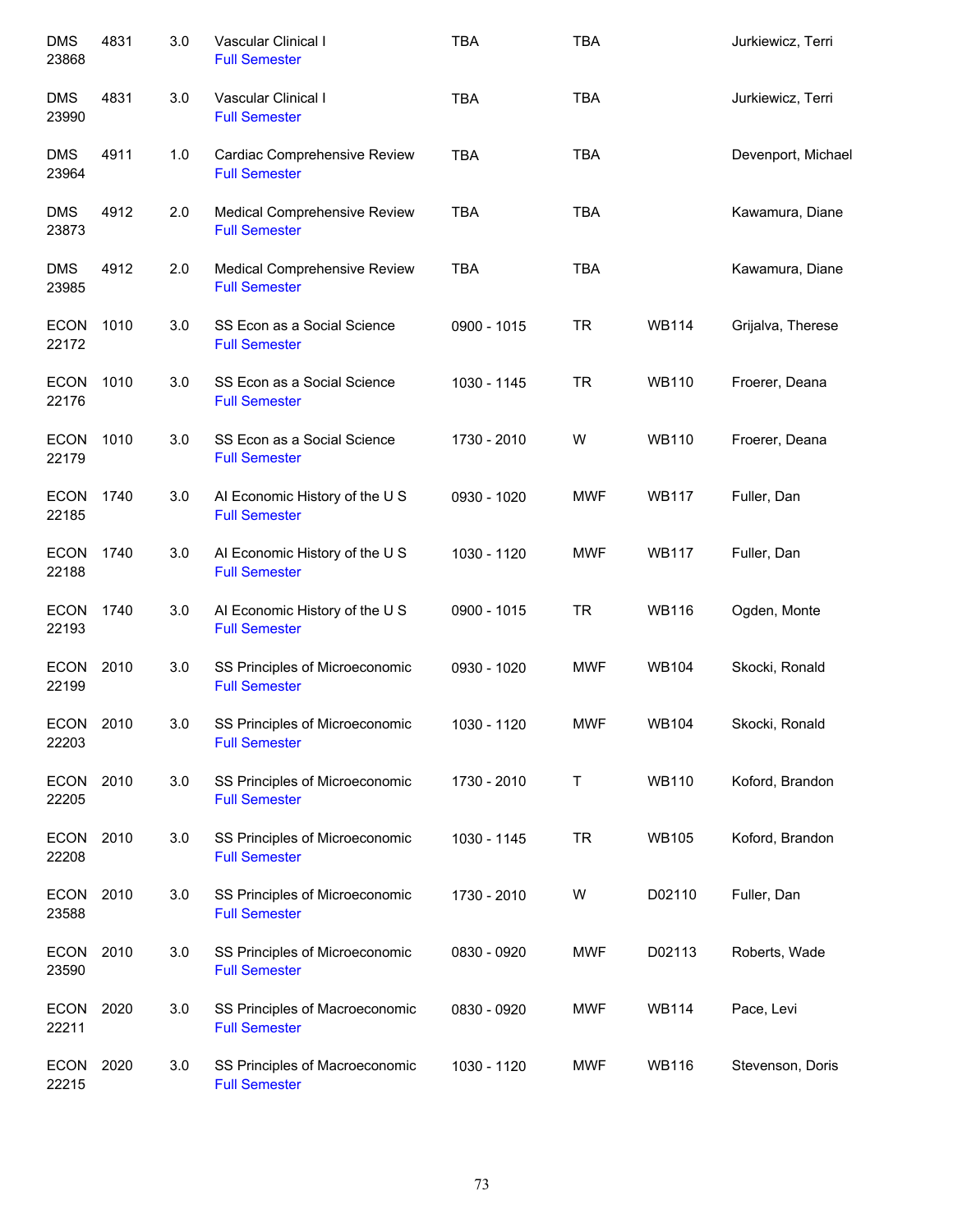| <b>ECON</b><br>23610 | 2020 | 3.0 | SS Principles of Macroeconomic<br><b>Full Semester</b>                                                                                                                                                                | 1730 - 2010 | W          | D02111       | Roberts, Wade     |
|----------------------|------|-----|-----------------------------------------------------------------------------------------------------------------------------------------------------------------------------------------------------------------------|-------------|------------|--------------|-------------------|
| <b>ECON</b><br>22823 | 2899 | 0.0 | <b>Econ Foundations Assessment</b><br><b>Full Semester</b>                                                                                                                                                            | <b>TBA</b>  | <b>TBA</b> |              | Stevenson, Doris  |
| <b>ECON</b><br>22242 | 3120 | 3.0 | International Finance<br><b>Full Semester</b>                                                                                                                                                                         | 0930 - 1020 | <b>MWF</b> | <b>WB114</b> | Stevenson, Doris  |
| <b>ECON</b><br>22224 | 3400 | 3.0 | Labor Economics<br><b>Full Semester</b>                                                                                                                                                                               | 0830 - 0920 | <b>MWF</b> | <b>WB104</b> | Skocki, Ronald    |
| ECON<br>22246        | 4010 | 3.0 | Intermed Microeconomic Theory<br><b>Full Semester</b>                                                                                                                                                                 | 1030 - 1145 | <b>TR</b>  | <b>WB114</b> | Grijalva, Therese |
| ECON<br>22262        | 4020 | 3.0 | Intermed Macroeconomic Theory<br><b>Full Semester</b>                                                                                                                                                                 | 1130 - 1220 | <b>MWF</b> | <b>WB119</b> | Pace, Levi        |
| <b>ECON</b><br>22256 | 4170 | 3.0 | Economic Development<br><b>Full Semester</b>                                                                                                                                                                          | 0730 - 0845 | <b>TR</b>  | <b>WB104</b> | Mbaku, John       |
| <b>ECON</b><br>22260 | 4550 | 3.0 | Introduction to Econometrics<br><b>Full Semester</b>                                                                                                                                                                  | 0900 - 1015 | <b>TR</b>  | <b>WB112</b> | Nowell, Clifford  |
| <b>ECON</b><br>22269 | 4800 | 1.0 | Independent Research<br><b>Full Semester</b>                                                                                                                                                                          | 1300 - 1420 | Τ          | <b>WB120</b> | Grijalva, Therese |
| <b>ECON</b><br>22265 | 4980 | 3.0 | <b>Research Methods</b><br><b>Full Semester</b>                                                                                                                                                                       | 1200 - 1315 | <b>TR</b>  | WB           | Grijalva, Therese |
| <b>EDUC</b><br>20456 | 1010 | 3.0 | <b>Exploring Teaching</b><br><b>Full Semester</b>                                                                                                                                                                     | 0900 - 1015 | <b>TR</b>  | <b>ED15</b>  | Rasmussen, Jack   |
| <b>EDUC</b><br>20457 | 1010 | 3.0 | <b>Exploring Teaching</b><br><b>Full Semester</b>                                                                                                                                                                     | 1630 - 1910 | W          | ED317        | Pontius, Richard  |
| <b>EDUC</b><br>20458 | 1010 | 3.0 | <b>Exploring Teaching</b><br><b>Full Semester</b>                                                                                                                                                                     | 1030 - 1145 | <b>TR</b>  | ED319        | Hadley, Kristin   |
|                      |      |     | Please note: There will be only 15 slots for students.<br>The remining 15 slots are available only for FYE students<br>under a different CRN. Check for any available slots two<br>weeks before Fall Semester begins. |             |            |              |                   |
| <b>EDUC</b><br>20459 | 1010 | 3.0 | <b>Exploring Teaching</b><br><b>Full Semester</b>                                                                                                                                                                     | 1500 - 1615 | <b>TR</b>  | ED325        | Napper, Vicki     |
| <b>EDUC</b><br>20525 | 1010 | 3.0 | <b>Exploring Teaching</b><br><b>Full Semester</b>                                                                                                                                                                     | 1630 - 1910 | W          | D02106       | Cena, Michael     |
| <b>EDUC</b><br>24018 | 1010 | 3.0 | <b>Exploring Teaching</b><br><b>Full Semester</b>                                                                                                                                                                     | 1030 - 1145 | TR         | ED319        | Hadley, Kristin   |
| <b>EDUC</b><br>24189 | 1010 | 3.0 | <b>Exploring Teaching</b><br><b>Full Semester</b>                                                                                                                                                                     | 1530 - 1810 | Τ          | ED239        | Rasmussen, Jack   |
| <b>EDUC</b><br>24243 | 1010 | 3.0 | <b>Exploring Teaching</b><br><b>Full Semester</b>                                                                                                                                                                     | 1830 - 2110 | R          | WW108        | Young, Andrea     |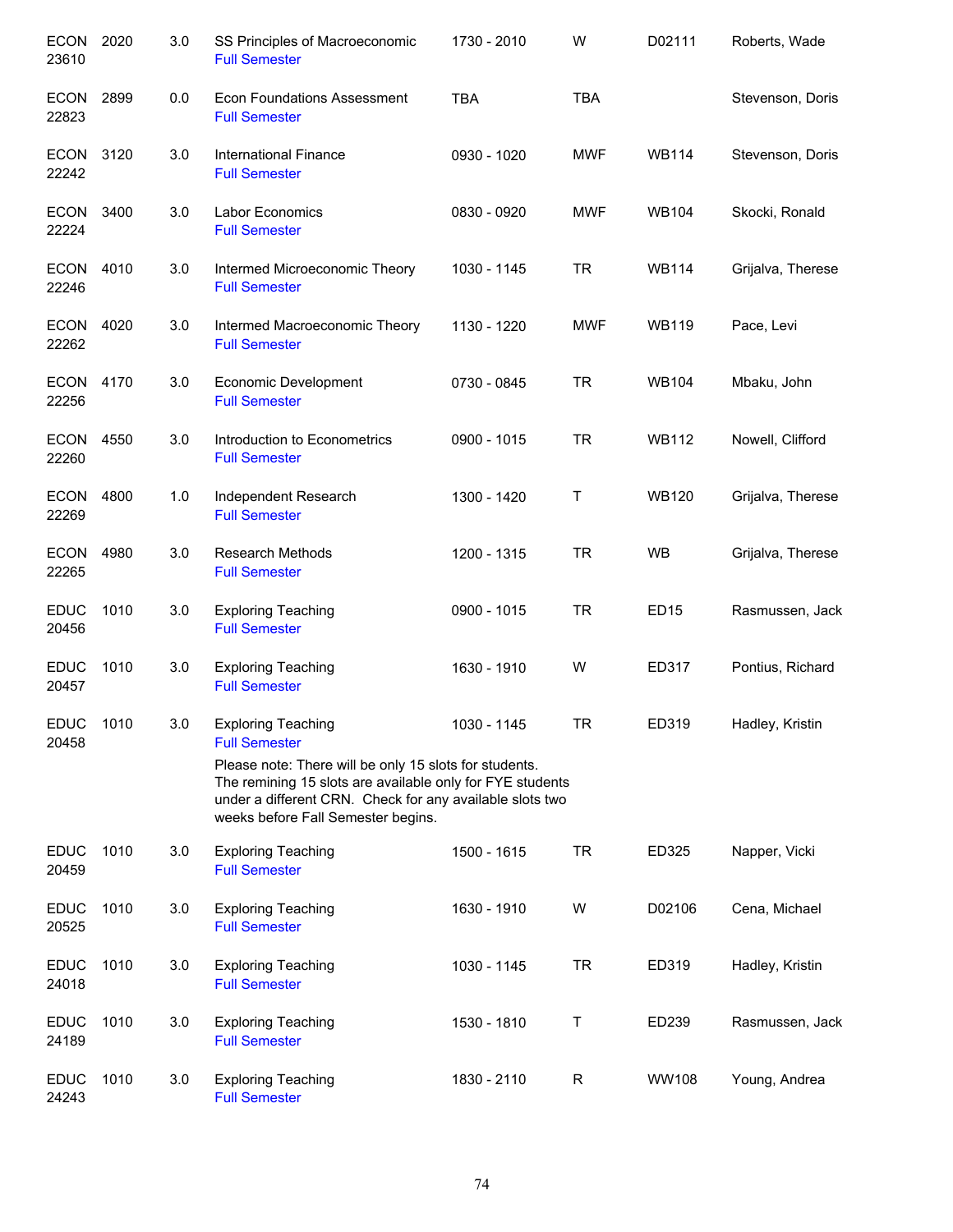| <b>EDUC</b><br>22089          | 1105 | 3.0 | Introduction to the University<br><b>Full Semester</b>                                                                                                                                                                              | 0930 - 1020 | <b>MWF</b>   | <b>SC141</b> | Wright, Jennifer    |
|-------------------------------|------|-----|-------------------------------------------------------------------------------------------------------------------------------------------------------------------------------------------------------------------------------------|-------------|--------------|--------------|---------------------|
| <b>EDUC</b><br>22093          | 1105 | 3.0 | Introduction to the University<br><b>Full Semester</b>                                                                                                                                                                              | 1030 - 1120 | <b>MWF</b>   | SC141        | Longhurst, Danielle |
| <b>EDUC</b><br>22095          | 1105 | 3.0 | Introduction to the University<br><b>Full Semester</b>                                                                                                                                                                              | 1130 - 1220 | <b>MWF</b>   | SC141        | Nielsen, Gregory    |
| <b>EDUC</b><br>22097          | 1105 | 3.0 | Introduction to the University<br><b>Full Semester</b>                                                                                                                                                                              | 1230 - 1320 | <b>MWF</b>   | SC141        | Jackson, Shaun      |
| <b>EDUC</b><br>22098          | 1105 | 3.0 | Introduction to the University<br><b>Full Semester</b>                                                                                                                                                                              | 1030 - 1145 | <b>TR</b>    | SC141        | Owens, Ashley       |
| <b>EDUC</b><br>22100          | 1105 | 3.0 | Introduction to the University<br><b>Full Semester</b>                                                                                                                                                                              | 1730 - 2020 | W            | <b>SC141</b> | Drake, Lori         |
| <b>EDUC</b><br>22102          | 1105 | 3.0 | Introduction to the University<br><b>Full Semester</b>                                                                                                                                                                              | 0830 - 0920 | <b>MWF</b>   | SC141        | Busby, Candace      |
| <b>EDUC</b><br>22104          | 1105 | 3.0 | Introduction to the University<br><b>Full Semester</b>                                                                                                                                                                              | 1030 - 1145 | <b>TR</b>    | SU312        | Jackson, Cherlyn    |
| <b>EDUC</b><br>22111          | 1105 | 3.0 | Introduction to the University<br><b>Full Semester</b>                                                                                                                                                                              | 1200 - 1315 | <b>TR</b>    | <b>SC141</b> | Alder, Melissa      |
| <b>EDUC</b><br>22113          | 1105 | 3.0 | Introduction to the University<br><b>Full Semester</b>                                                                                                                                                                              | 1200 - 1315 | <b>TR</b>    | ED239        | Gregg, Darcy        |
| <b>EDUC</b><br>22115          | 1105 | 3.0 | Introduction to the University<br><b>Full Semester</b><br>*Option: This course can be taken in conjunction with<br>Comm 2110. Students who are interested in taking both<br>classes may call the FYE office at 801-626-6081 to sign | 0900 - 1015 | <b>TR</b>    | SC141        | Hawkins, Hanalee    |
| <b>EDUC</b>                   | 1105 | 3.0 | up.<br>Introduction to the University                                                                                                                                                                                               | 1030 - 1145 | <b>TR</b>    | D02222       | Grandi, Jennifer    |
| 22458<br><b>EDUC</b><br>24618 | 1105 | 3.0 | <b>Full Semester</b><br>Introduction to the University<br><b>Full Semester</b>                                                                                                                                                      | 0900 - 1015 | <b>TR</b>    | D02222       | Drake, Lori         |
| <b>EDUC</b><br>24807          | 1105 | 3.0 | Introduction to the University<br><b>Full Semester</b>                                                                                                                                                                              | 1730 - 2020 | $\mathsf{R}$ | SC141        | Hamblin, Bryan      |
| <b>EDUC</b><br>20485          | 2000 | 3.0 | Soc Studies for Elem Teachers<br><b>Full Semester</b>                                                                                                                                                                               | 1630 - 1910 | Τ            | ED330        | Bittner, Nancy      |
| <b>EDUC</b><br>20486          | 2000 | 3.0 | Soc Studies for Elem Teachers<br><b>Full Semester</b>                                                                                                                                                                               | 1630 - 1910 | M            | ED330        | Forsyth, Alfred     |
| <b>EDUC</b><br>20487          | 2890 | 1.0 | Cooperative Work Experience<br><b>Full Semester</b><br>MUST ATTEND FIRST MEETING - TUESDAY 8/24/10                                                                                                                                  | 1630 - 1720 | Τ            | ED320        | Mayhew, John        |
| <b>EDUC</b><br>20488          | 2890 | 2.0 | Cooperative Work Experience<br><b>Full Semester</b><br>MUST ATTEND FIRST MEETING - TUESDAY 8/24/10                                                                                                                                  | 1630 - 1720 | $\mathsf T$  | ED320        | Mayhew, John        |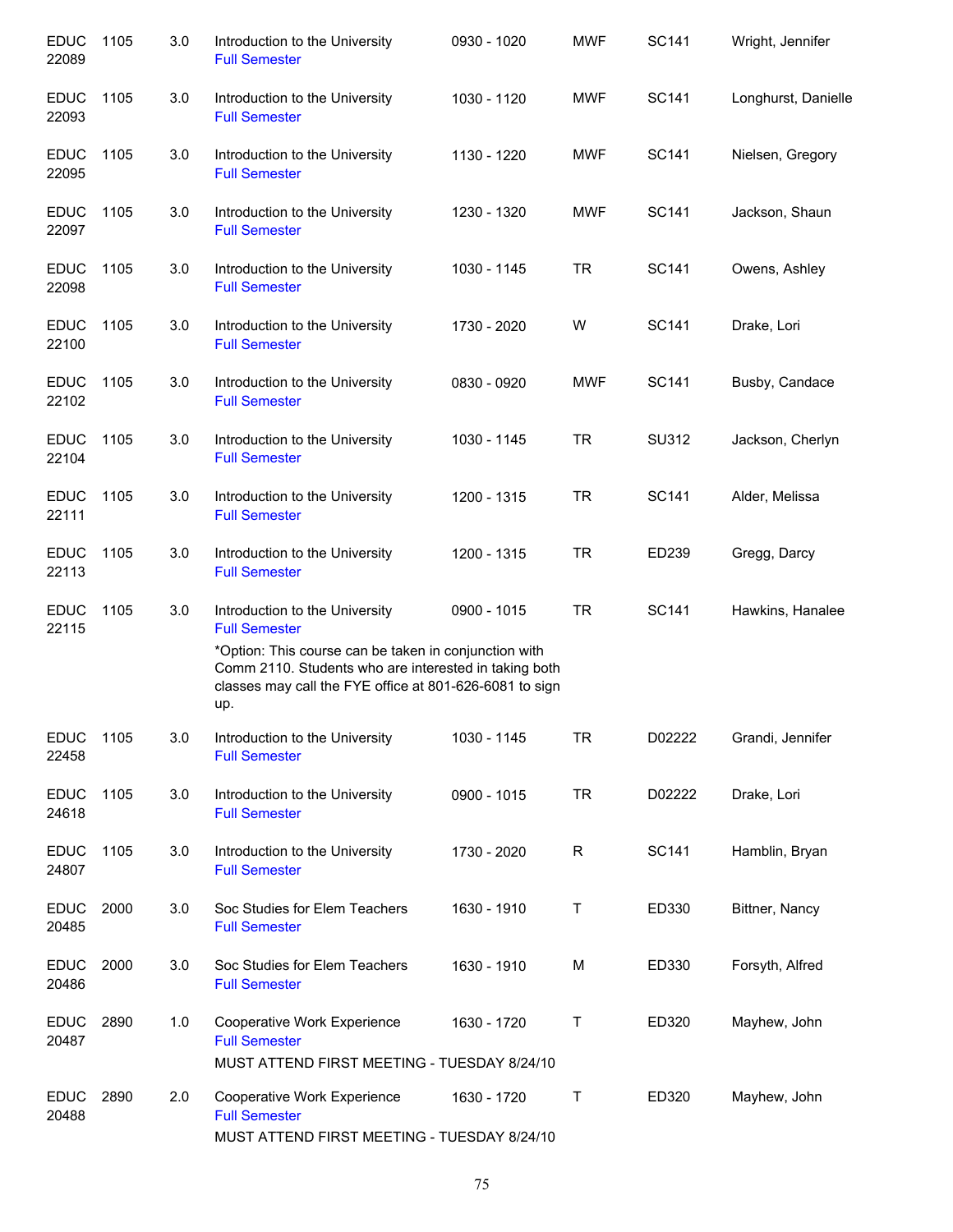| <b>EDUC</b><br>20489 | 2890  | 3.0 | Cooperative Work Experience<br><b>Full Semester</b><br>MUST ATTEND FIRST MEETING - TUESDAY 8/24/10                                                                                                                                                                                                                                                                                                                                                                         | 1630 - 1720 | T           | ED320  | Mayhew, John        |
|----------------------|-------|-----|----------------------------------------------------------------------------------------------------------------------------------------------------------------------------------------------------------------------------------------------------------------------------------------------------------------------------------------------------------------------------------------------------------------------------------------------------------------------------|-------------|-------------|--------|---------------------|
| <b>EDUC</b><br>20490 | 2890  | 4.0 | Cooperative Work Experience<br><b>Full Semester</b><br>MUST ATTEND FIRST MEETING - TUESDAY 8/24/10                                                                                                                                                                                                                                                                                                                                                                         | 1630 - 1720 | Τ           | ED320  | Mayhew, John        |
| <b>EDUC</b><br>20491 | 2890  | 5.0 | Cooperative Work Experience<br><b>Full Semester</b><br>MUST ATTEND FIRST MEETING - TUESDAY 8/24/10                                                                                                                                                                                                                                                                                                                                                                         | 1630 - 1720 | $\mathsf T$ | ED320  | Mayhew, John        |
| <b>EDUC</b><br>20492 | 2890  | 6.0 | Cooperative Work Experience<br><b>Full Semester</b><br>MUST ATTEND FIRST MEETING - TUESDAY 8/24/10                                                                                                                                                                                                                                                                                                                                                                         | 1630 - 1720 | $\mathsf T$ | ED320  | Mayhew, John        |
| <b>EDUC</b><br>23359 | 2920  | 2.0 | Workshop<br><b>Full Semester</b>                                                                                                                                                                                                                                                                                                                                                                                                                                           | 1430 - 1620 | R           | ED330  | Radulovich, Kristin |
| <b>EDUC</b><br>24562 | 2920B | 1.0 | <b>Tutor Training I</b><br><b>Full Semester</b>                                                                                                                                                                                                                                                                                                                                                                                                                            | 1200 - 1250 | Τ           | SC261  | Dopp, Lynnae        |
| <b>EDUC</b><br>24563 | 2920B | 1.0 | <b>Tutor Training I</b><br><b>Full Semester</b>                                                                                                                                                                                                                                                                                                                                                                                                                            | 1230 - 1320 | W           | SC261  | Dopp, Lynnae        |
| <b>EDUC</b><br>24564 | 2920B | 1.0 | <b>Tutor Training I</b><br><b>Full Semester</b>                                                                                                                                                                                                                                                                                                                                                                                                                            | 1330 - 1420 | W           | SC261  | Dopp, Lynnae        |
| <b>EDUC</b><br>24565 | 2920B | 1.0 | <b>Tutor Training I</b><br><b>Full Semester</b>                                                                                                                                                                                                                                                                                                                                                                                                                            | 1400 - 1450 | F           | SC261  | Dopp, Lynnae        |
| <b>EDUC</b><br>24566 | 2920B | 1.0 | <b>Tutor Training I</b><br><b>Full Semester</b>                                                                                                                                                                                                                                                                                                                                                                                                                            | 1330 - 1420 | R           | D02306 | Dopp, Lynnae        |
| <b>EDUC</b><br>20379 | 3100  | 3.0 | Instructional Plan & Assesment<br><b>Full Semester</b><br>LEVEL 1 A. For info re courses that MUST be taken together<br>go to: weber.edu/education then click on Teacher Education                                                                                                                                                                                                                                                                                         | 0830 - 1110 | M           | ED325  | Stewart, Pene'e     |
| <b>EDUC</b><br>20382 | 3100  | 3.0 | Instructional Plan & Assesment<br><b>Full Semester</b><br>LEVEL 1 B. For info re courses that MUST be taken together<br>go to: weber.edu/education then click on Teacher Education                                                                                                                                                                                                                                                                                         | 1300 - 1540 | F           | ED325  | Nelson, Kristin     |
| <b>EDUC</b><br>20493 | 3110  | 2.0 | Instructional Technology<br><b>Full Semester</b><br>The Elem. Ed major includes an instru. tech. course that<br>is a pre-req or co-req w/ the Level 1 courses. There are two<br>possible choices for the course you take: EDUC 3110 (the<br>basics of computersin the classroom), or EDUC 3370 (beyond<br>the basics). The courses are designed to meet different pro-<br>ficiency levels of students. You only need to take one of<br>these courses.<br>Course Fee \$5.00 | 0930 - 1120 | Т           | ED303  | Napper, Vicki       |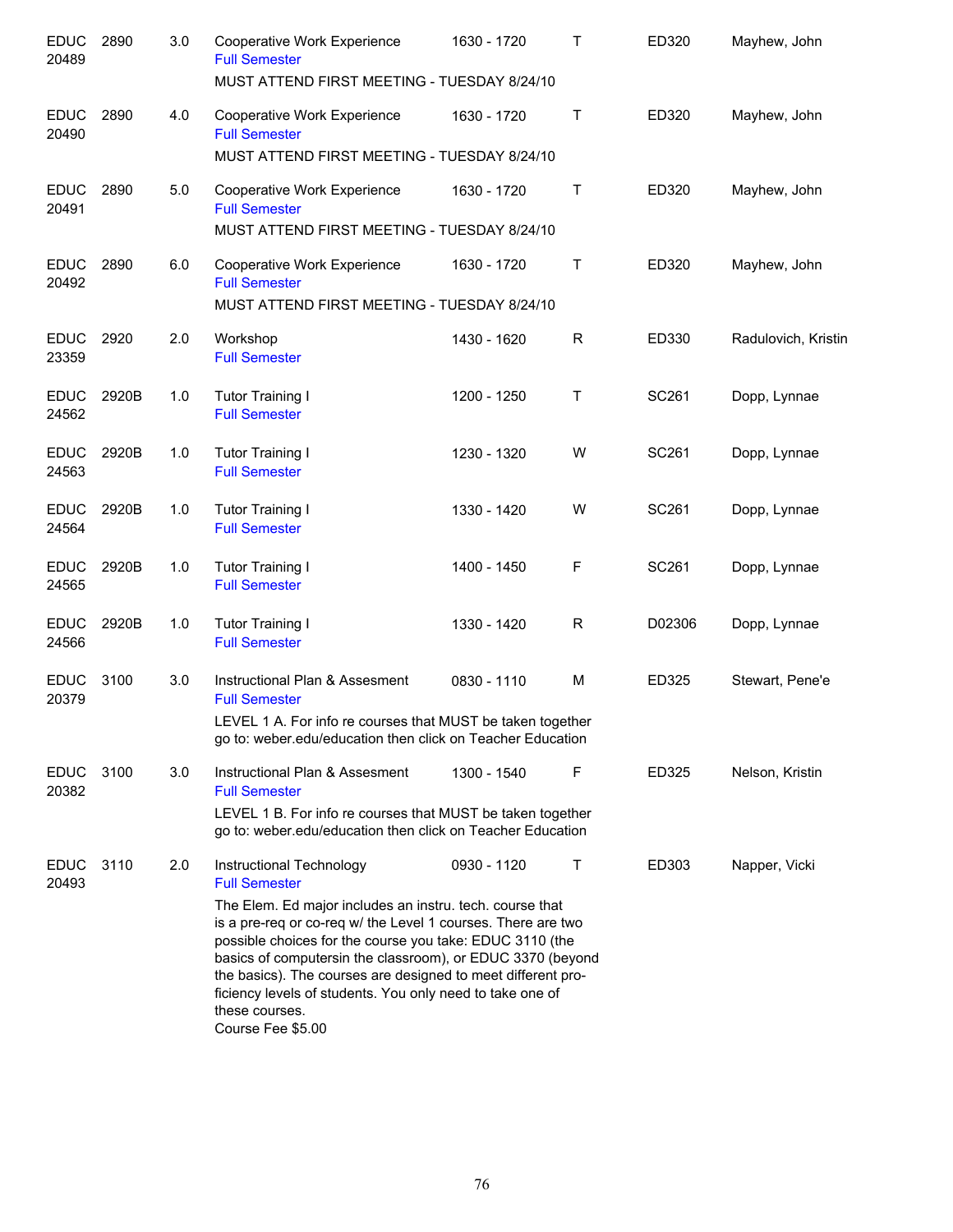| <b>EDUC</b><br>20494 | 3110  | 2.0 | Instructional Technology<br><b>Full Semester</b>                                                                                                                                                                                                                                                                                                                                                                      | 1230 - 1420                | $\mathsf{T}$      | ED303          | Napper, Vicki     |
|----------------------|-------|-----|-----------------------------------------------------------------------------------------------------------------------------------------------------------------------------------------------------------------------------------------------------------------------------------------------------------------------------------------------------------------------------------------------------------------------|----------------------------|-------------------|----------------|-------------------|
|                      |       |     | The Elem. Ed major includes an instru. tech. course that is<br>pre-req, or co-req with the Level 1 courses. There are two<br>possible choices for the course you take:ED 3110 (the basics<br>of computers in the classroom), or ED 3370 (beyond the<br>the basics). The courses are designed to meet different<br>proficiency levels of students. You only need to take one of<br>these courses.<br>Course Fee \$5.00 |                            |                   |                |                   |
| <b>EDUC</b><br>20380 | 3120  | 3.0 | Reading Instruc Primary Grades<br><b>Full Semester</b>                                                                                                                                                                                                                                                                                                                                                                | 0830 - 1120                | WF                | ED325          | Eliason, Claudia  |
|                      |       |     | LEVEL 1 A. Should be taken w/ other LEVEL 1 A courses.<br>Field Exp. is required.                                                                                                                                                                                                                                                                                                                                     |                            |                   |                |                   |
| <b>EDUC</b><br>20383 | 3120  | 3.0 | Reading Instruc Primary Grades<br><b>Full Semester</b>                                                                                                                                                                                                                                                                                                                                                                | 1300 - 1540                | MW                | ED325          | Eliason, Claudia  |
| <b>EDUC</b><br>20381 | 3140  | 3.0 | Educ Psych/Classroom Mgmnt<br><b>Full Semester</b>                                                                                                                                                                                                                                                                                                                                                                    | 0830 - 1110                | WF                | ED325          | Ellis, Ann        |
|                      |       |     | Should be taken with other LEVEL 1 A courses. Field Exp. is<br>required. NOTE: This course is not req. for ECE.                                                                                                                                                                                                                                                                                                       |                            |                   |                |                   |
| <b>EDUC</b><br>20384 | 3140  | 3.0 | Educ Psych/Classroom Mgmnt<br><b>Full Semester</b>                                                                                                                                                                                                                                                                                                                                                                    | 1300 - 1540                | MW                | ED325          | Ellis, Ann        |
|                      |       |     | Should be taken with other LEVEL 1 B courses. Field Exp. is<br>req. NOTE: This course is not req. for ECE.                                                                                                                                                                                                                                                                                                            |                            |                   |                |                   |
| <b>EDUC</b><br>22107 | 3170  | 0.0 | FYE Mentor Leadership<br><b>Full Semester</b>                                                                                                                                                                                                                                                                                                                                                                         | 1330 - 1420                | F                 | <b>SC220</b>   | Grob, Jill        |
| <b>EDUC</b><br>22109 | 3170  | 2.0 | FYE Mentor Leadership<br><b>Full Semester</b>                                                                                                                                                                                                                                                                                                                                                                         | 1330 - 1420                | F                 | SC220          | Grob, Jill        |
| <b>EDUC</b><br>20385 | 3200E | 3.0 | DV Foundations of Diversity<br><b>Full Semester</b>                                                                                                                                                                                                                                                                                                                                                                   | 0830 - 1110                | <b>MTWR</b>       | ED330          | Wong, Raymond     |
|                      |       |     | LEVEL 2 A. For info re courses that MUST be taken together<br>go to: weber.edu/education then click on Teacher Education<br>NOTE: Field work on Fridays.                                                                                                                                                                                                                                                              |                            |                   |                |                   |
| <b>EDUC</b><br>20389 | 3200E | 3.0 | DV Foundations of Diversity<br><b>Full Semester</b>                                                                                                                                                                                                                                                                                                                                                                   | 1230 - 1510                | <b>MTWR</b>       | ED330          | Wong, Raymond     |
|                      |       |     | LEVEL 2 B. For info re courses that MUST be taken together<br>go to: weber.edu/education then click on Teacher Education<br>NOTE: Field work on Fridays.                                                                                                                                                                                                                                                              |                            |                   |                |                   |
| <b>EDUC</b><br>20404 | 3200S | 3.0 | DV Foundations of Diversity<br><b>Full Semester</b>                                                                                                                                                                                                                                                                                                                                                                   | 0830 - 1120<br>0900 - 1015 | <b>MWF</b><br>TR. | ED227<br>ED227 | Crawford, Forrest |
|                      |       |     | SEC CORE PROG. A. For info re courses that MUST be taken<br>together go to: weber.edu/education then click on Teacher<br>Education                                                                                                                                                                                                                                                                                    |                            |                   |                |                   |
| <b>EDUC</b><br>20408 | 3200S | 3.0 | DV Foundations of Diversity<br><b>Full Semester</b>                                                                                                                                                                                                                                                                                                                                                                   | 1230 - 1520<br>1330 - 1445 | <b>MWF</b><br>TR  | ED227<br>ED227 | Crawford, Forrest |
|                      |       |     | SEC CORE PROG. B. For info re courses that MUST be taken<br>together go to: weber.edu/education then click on Teacher<br>Education                                                                                                                                                                                                                                                                                    |                            |                   |                |                   |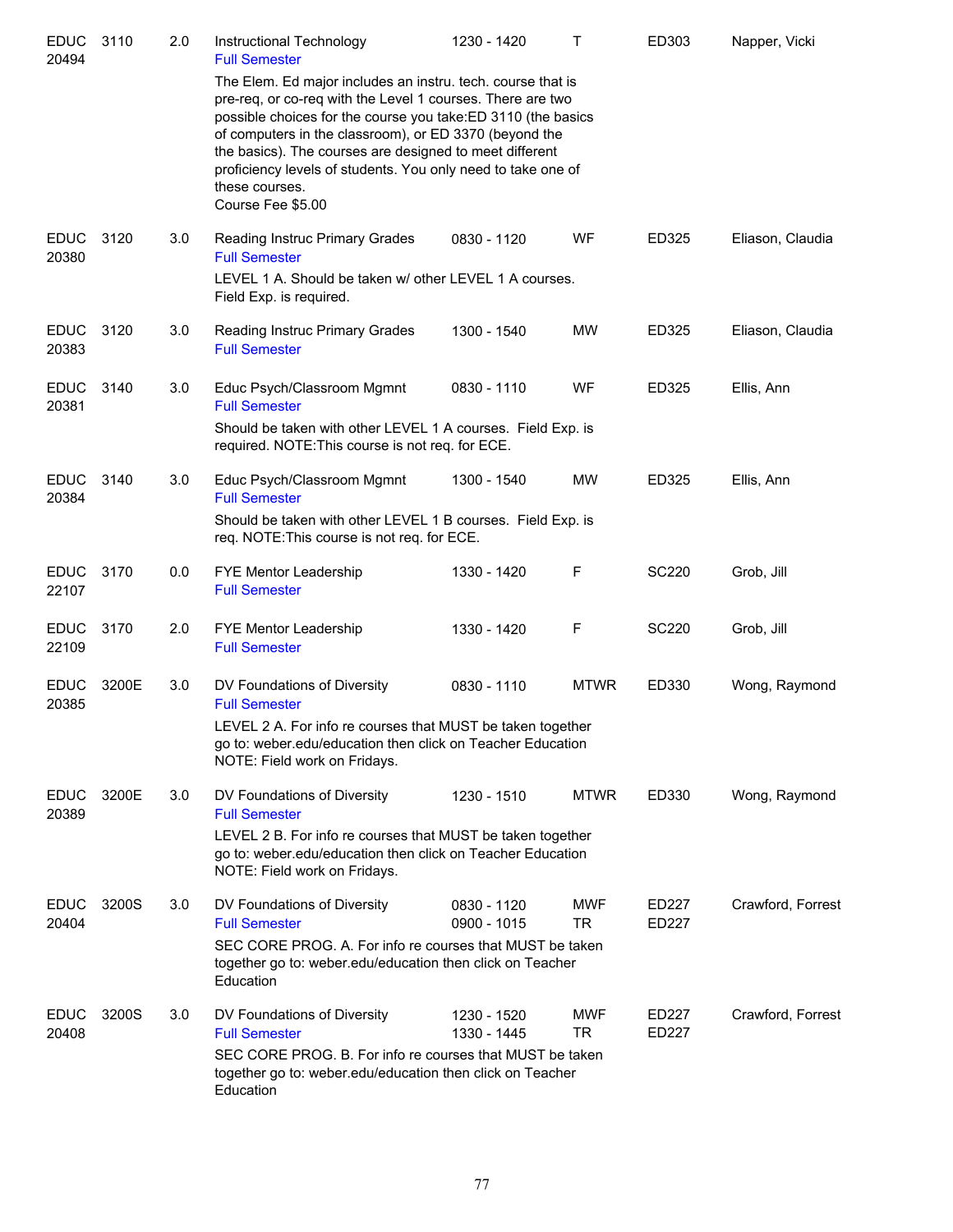| <b>EDUC</b><br>20386 | 3240  | 3.0 | Found/Methods of Elem Reading<br><b>Full Semester</b><br>NOTE: Field work on Fridays.                                                                                                                                                                                                                                                                                                                                                                                | 0830 - 1110                | <b>MTWR</b>             | ED330           | Mitchell, Judith    |
|----------------------|-------|-----|----------------------------------------------------------------------------------------------------------------------------------------------------------------------------------------------------------------------------------------------------------------------------------------------------------------------------------------------------------------------------------------------------------------------------------------------------------------------|----------------------------|-------------------------|-----------------|---------------------|
| <b>EDUC</b><br>20390 | 3240  | 3.0 | Found/Methods of Elem Reading<br><b>Full Semester</b><br>NOTE: Field work on Fridays.                                                                                                                                                                                                                                                                                                                                                                                | 1230 - 1510                | <b>MTWR</b>             | ED330           | Cena, Michael       |
| <b>EDUC</b><br>20387 | 3260E | 3.0 | DV The Exceptional Student<br><b>Full Semester</b><br>Req. for Dual Majors. (ECE students should take if have not<br>taken CHFAM 3500.) NOTE: Field work on Fridays.                                                                                                                                                                                                                                                                                                 | 0830 - 1110                | <b>MTWR</b>             | ED330           | Nelson, Kristin     |
| <b>EDUC</b><br>20391 | 3260E | 3.0 | DV The Exceptional Student<br><b>Full Semester</b><br>Req, for Dual Majors. (ECE students should take if have not<br>taken CHFAM 3500.) NOTE: Field work on Fridays.                                                                                                                                                                                                                                                                                                 | 1230 - 1510                | <b>MTWR</b>             | ED330           | Nelson, Kristin     |
| <b>EDUC</b><br>20405 | 3260S | 3.0 | DV The Exceptional Student<br><b>Full Semester</b>                                                                                                                                                                                                                                                                                                                                                                                                                   | 0830 - 1120<br>0900 - 1015 | <b>MWF</b><br><b>TR</b> | ED227<br>ED227  | Alexander, Melina   |
| <b>EDUC</b><br>20409 | 3260S | 3.0 | DV The Exceptional Student<br><b>Full Semester</b>                                                                                                                                                                                                                                                                                                                                                                                                                   | 1230 - 1520<br>1330 - 1445 | <b>MWF</b><br><b>TR</b> | ED227<br>ED227  | Alexander, Melina   |
| <b>EDUC</b><br>20388 | 3280  | 3.0 | Elem Social Studies Methods<br><b>Full Semester</b><br>NOTE: Field work on Fridays.                                                                                                                                                                                                                                                                                                                                                                                  | 0830 - 1110                | <b>MTWR</b>             | ED330           | Speicher, Stephanie |
| <b>EDUC</b><br>20392 | 3280  | 3.0 | Elem Social Studies Methods<br><b>Full Semester</b><br>NOTE: Field work on Fridays.                                                                                                                                                                                                                                                                                                                                                                                  | 1230 - 1510                | <b>MTWR</b>             | ED330           | Speicher, Stephanie |
| <b>EDUC</b><br>20495 | 3370  | 2.0 | Adv Instructional Technology<br><b>Full Semester</b><br>The Elem. Ed major includes an instru. tech. course that is<br>pre-req, or co-req w/ the Level 1 courses. There are two<br>possibie choices for the course you take: Ed 3110 (the basics<br>of computers in classroom), or ED 3370 (beyond the basics).<br>The courses are designed to meet different proficiency<br>levels of students. You only need to take one of these<br>courses.<br>Course Fee \$5.00 | 0920 - 1120                | R                       | ED303           | Napper, Vicki       |
| <b>EDUC</b><br>20496 | 3370  | 2.0 | Adv Instructional Technology<br><b>Full Semester</b><br>The Elem. Ed major includes an instru. tech. course that is<br>pre-req, or co-req w/ the Level 1 courses. There are two<br>possible choices for the course you take: ED 3110 (the basics<br>of computers in classroom), or ED 3370 (beyond the basics).<br>The courses are designed to meet different proficiency<br>levels of students. You only need to take one of these<br>courses.<br>Course Fee \$5.00 | 1230 - 1420                | R                       | ED303           | Napper, Vicki       |
| <b>EDUC</b><br>20497 | 3390  | 2.0 | Literacy in the Primary Grades<br><b>Full Semester</b>                                                                                                                                                                                                                                                                                                                                                                                                               | 1630 - 1910                | W                       | ED <sub>6</sub> | Pitts, Paul         |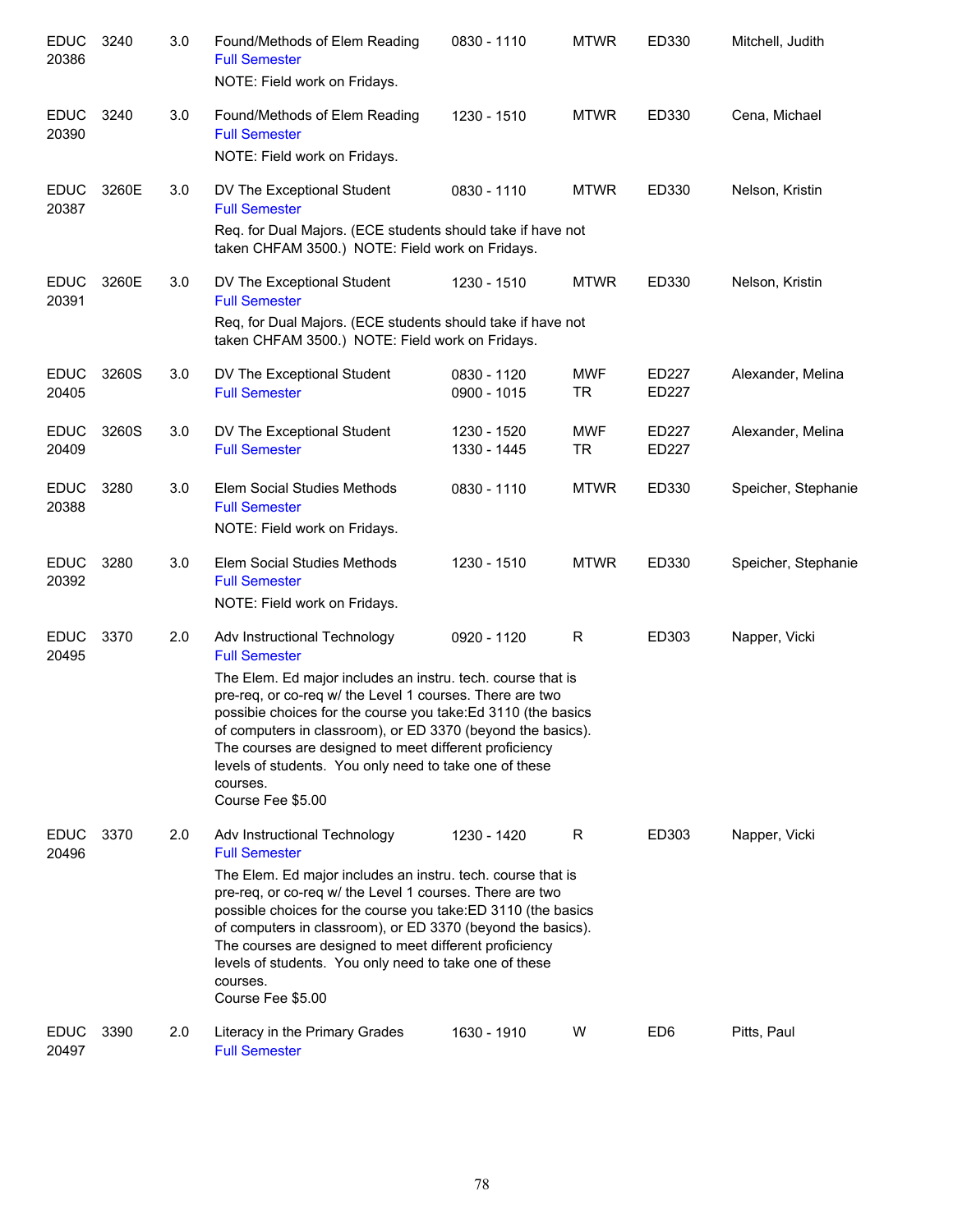| <b>EDUC</b><br>24298 | 3430  | 3.0 | Creat Processes - Elem School<br><b>Full Semester</b>                                                                                         | 0800 - 1600                | <b>MTWRF</b>            | ED317                 | Walker, Loretta  |
|----------------------|-------|-----|-----------------------------------------------------------------------------------------------------------------------------------------------|----------------------------|-------------------------|-----------------------|------------------|
|                      |       |     | Prereq: Admission to Teacher Education or with<br>permission of the instructor. This is a 5 day course only<br>beginning: August 2-6, 2010.   |                            |                         |                       |                  |
| <b>EDUC</b><br>20406 | 3900  | 3.0 | Preparing/Teach/Assess Instruc<br><b>Full Semester</b>                                                                                        | 0830 - 1120<br>0900 - 1015 | <b>MWF</b><br><b>TR</b> | <b>ED227</b><br>ED227 | Saunders, Peggy  |
| <b>EDUC</b><br>20410 | 3900  | 3.0 | Preparing/Teach/Assess Instruc<br><b>Full Semester</b>                                                                                        | 1230 - 1520<br>1330 - 1445 | <b>MWF</b><br><b>TR</b> | ED227<br><b>ED227</b> | Saunders, Peggy  |
| <b>EDUC</b><br>20407 | 3930  | 3.0 | Read & Write/Secondary Curricu<br><b>Full Semester</b>                                                                                        | 0830 - 1120<br>0900 - 1015 | <b>MWF</b><br><b>TR</b> | ED227<br>ED227        | Gowans, Linda    |
| <b>EDUC</b><br>20411 | 3930  | 3.0 | Read & Write/Secondary Curricu<br><b>Full Semester</b>                                                                                        | 1230 - 1520<br>1330 - 1445 | <b>MWF</b><br><b>TR</b> | ED227<br>ED227        | Gowans, Linda    |
| <b>EDUC</b><br>20498 | 4250  | 3.0 | Second Language Acquisition<br><b>Full Semester</b>                                                                                           | 1630 - 1910                | R                       | ED317                 | Byrd, David      |
| <b>EDUC</b><br>20393 | 4300  | 3.0 | Elem Math Methods<br><b>Full Semester</b>                                                                                                     | 0830 - 1110                | <b>MTWRF</b>            | ED317                 | Hadley, Kristin  |
|                      |       |     | LEVEL 2 A. For info re courses that MUST be taken together<br>go to: weber.edu/education then click on Teacher Education<br>Course Fee \$3.00 |                            |                         |                       |                  |
| <b>EDUC</b><br>20397 | 4300  | 3.0 | Elem Math Methods<br><b>Full Semester</b>                                                                                                     | 1230 - 1510                | <b>MTWRF</b>            | ED317                 | Hadley, Kristin  |
|                      |       |     | LEVEL 3 B. For info re courses that MUST be taken together<br>go to: weber.edu/education then click on Teacher Education<br>Course Fee \$3.00 |                            |                         |                       |                  |
| <b>EDUC</b><br>20394 | 4320  | 3.0 | Elem Language Arts Methods<br><b>Full Semester</b>                                                                                            | 0830 - 1110                | <b>MTWRF</b>            | ED <sub>6</sub>       | Pitts, Paul      |
| <b>EDUC</b><br>20398 | 4320  | 3.0 | Elem Language Arts Methods<br><b>Full Semester</b>                                                                                            | 1230 - 1510                | <b>MTWRF</b>            | ED <sub>6</sub>       | Pitts, Paul      |
| <b>EDUC</b><br>20395 | 4330  | 3.0 | <b>Elementary Science Methods</b><br><b>Full Semester</b><br>Course Fee \$3.00                                                                | 0830 - 1110                | <b>MTWRF</b>            | ED317                 | Pontius, Richard |
| <b>EDUC</b><br>24242 | 4330  | 3.0 | <b>Elementary Science Methods</b><br><b>Full Semester</b><br>Course Fee \$3.00                                                                | 1230 - 1510                | <b>MTWRF</b>            | ED317                 | Pontius, Richard |
| <b>EDUC</b><br>20396 | 4340  | 3.0 | Elementary Art/Music Methods<br><b>Full Semester</b>                                                                                          | 0830 - 1110                | <b>MTWRF</b>            | ED317                 | Walker, Loretta  |
| <b>EDUC</b><br>20400 | 4340  | 3.0 | Elementary Art/Music Methods<br><b>Full Semester</b>                                                                                          | 1230 - 1510                | <b>MTWRF</b>            | ED317                 | Walker, Loretta  |
| <b>EDUC</b><br>20546 | 4380A | 4.0 | Student Teaching-Elementary Ed<br><b>Full Semester</b><br>LAB FEE; \$75.00                                                                    | <b>TBA</b>                 | <b>TBA</b>              |                       | Eldredge, Ana    |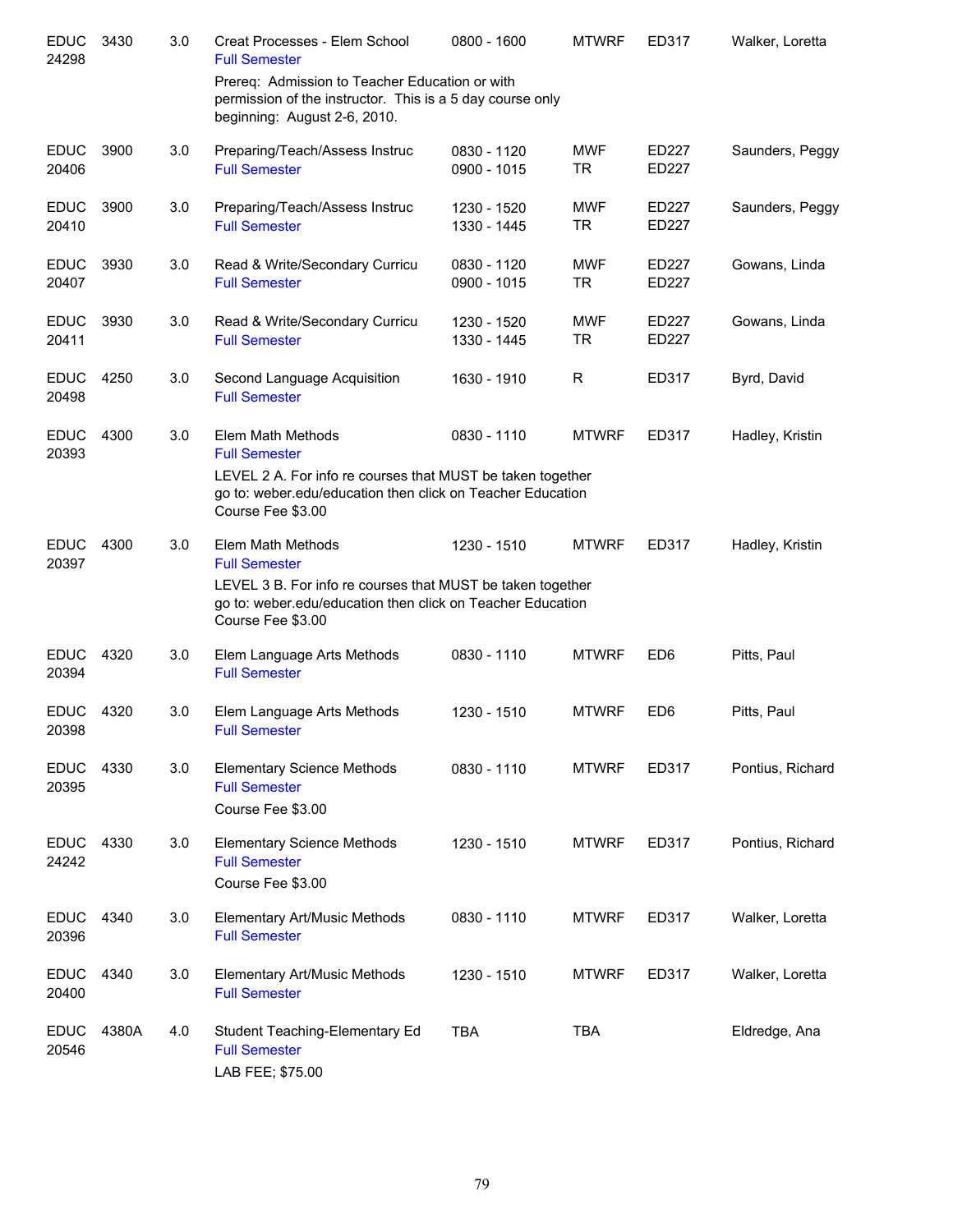| <b>EDUC</b><br>20548 | 4380B | 4.0 | Student Teaching-Elementary Ed<br><b>Full Semester</b><br>REMOTE SITE LAB FEE: \$150.00 | <b>TBA</b>  | <b>TBA</b>  |                  | Eldredge, Ana     |
|----------------------|-------|-----|-----------------------------------------------------------------------------------------|-------------|-------------|------------------|-------------------|
| <b>EDUC</b><br>20474 | 4510  | 3.0 | <b>Foundations Special Education</b><br><b>Full Semester</b>                            | 1630 - 1910 | Τ           | ED10             | Okelberry, Lisa   |
| <b>EDUC</b><br>23907 | 4510  | 3.0 | <b>Foundations Special Education</b><br><b>Full Semester</b>                            | 1630 - 1910 | R           | D02222           | Alexander, Melina |
| <b>EDUC</b><br>24317 | 4510  | 3.0 | <b>Foundations Special Education</b><br><b>Full Semester</b>                            | 1630 - 1910 | W           | D02222           | Alexander, Melina |
| <b>EDUC</b><br>24321 | 4510  | 3.0 | <b>Foundations Special Education</b><br><b>Full Semester</b>                            | 1630 - 1910 | $\mathsf R$ |                  | Williams, Natalie |
| <b>EDUC</b><br>20475 | 4520  | 3.0 | Collaboratn, Consult, IEP Dev<br><b>Full Semester</b>                                   | 1630 - 1910 | W           | <b>ED15</b>      | Mayhew, John      |
| <b>EDUC</b><br>23909 | 4520  | 3.0 | Collaboratn, Consult, IEP Dev<br><b>Full Semester</b>                                   | 1630 - 1910 | Τ           | D02222           | Mayhew, John      |
| <b>EDUC</b><br>24319 | 4520  | 3.0 | Collaboratn, Consult, IEP Dev<br><b>Full Semester</b>                                   | 1630 - 1910 | R           | D02222           | Mayhew, John      |
| <b>EDUC</b><br>24323 | 4520  | 3.0 | Collaboratn, Consult, IEP Dev<br><b>Full Semester</b>                                   | 1630 - 1910 | M           |                  | Mayhew, John      |
| <b>EDUC</b><br>20476 | 4580  | 3.0 | Instruction/Secondary Spec Ed<br><b>Full Semester</b>                                   | 1630 - 1910 | Τ           | ED <sub>15</sub> | Butler, Frances   |
| <b>EDUC</b><br>20477 | 4581  | 4.0 | Pre-Student Teaching-Spec Ed<br><b>Full Semester</b>                                    | 1530 - 1620 | M           | <b>ED15</b>      | Alexander, Melina |
| <b>EDUC</b><br>23903 | 4640  | 4.0 | Validated Methods: Mathematics<br><b>Full Semester</b>                                  | 1630 - 1910 | M           | D02222           | Butler, Frances   |
| <b>EDUC</b><br>24341 | 4640  | 4.0 | <b>Validated Methods: Mathematics</b><br><b>Full Semester</b>                           | <b>TBA</b>  | <b>TBA</b>  |                  | Butler, Frances   |
| <b>EDUC</b><br>20478 | 4650  | 4.0 | Validated Methods: Reading<br><b>Full Semester</b>                                      | 1630 - 1910 | М           | ED <sub>15</sub> | Alexander, Melina |
| <b>EDUC</b><br>23905 | 4650  | 4.0 | Validated Methods: Reading<br><b>Full Semester</b>                                      | 1630 - 1910 | Т           | D02222           | Alexander, Melina |
| <b>EDUC</b><br>20479 | 4660  | 4.0 | Validated Methods: Writing<br><b>Full Semester</b>                                      | 1630 - 1910 | R           | ED <sub>15</sub> | Butler, Frances   |
| <b>EDUC</b><br>20483 | 4670A | 4.0 | Special Educ Student Teaching<br><b>Full Semester</b><br>LAB FEE: \$75.00               | <b>TBA</b>  | <b>TBA</b>  |                  | Eldredge, Ana     |
| <b>EDUC</b><br>20484 | 4670B | 4.0 | Special Educ Student Teaching<br><b>Full Semester</b><br>REMOTE SITE LAB FEE: \$150.00  | <b>TBA</b>  | <b>TBA</b>  |                  | Eldredge, Ana     |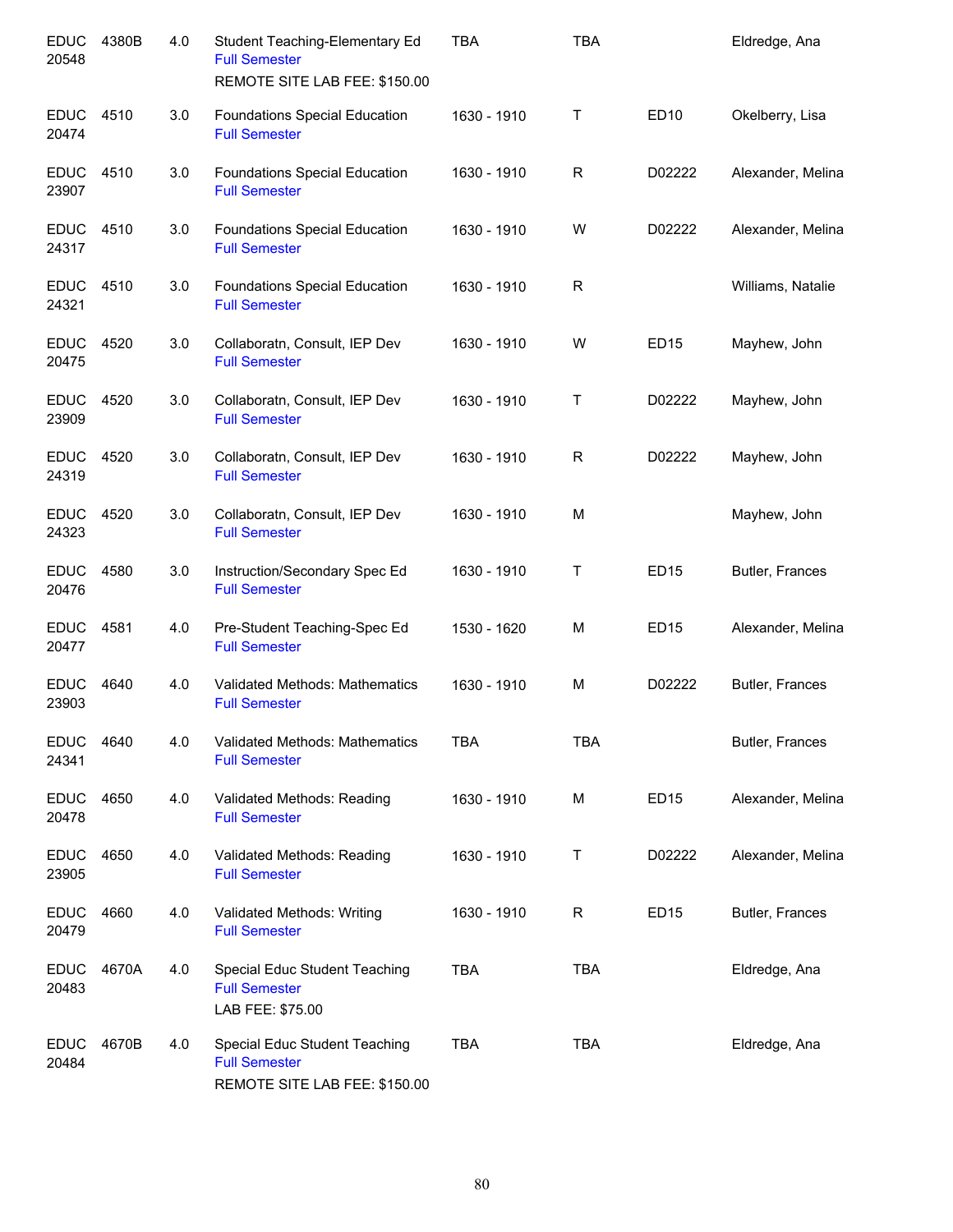| <b>EDUC</b><br>23911 | 4670C | 4.0 | <b>Student Teaching</b><br><b>Full Semester</b>                                                     | <b>TBA</b>  | <b>TBA</b> |       | Butler, Frances |
|----------------------|-------|-----|-----------------------------------------------------------------------------------------------------|-------------|------------|-------|-----------------|
| <b>EDUC</b><br>20480 | 4680  | 8.0 | <b>SpEd Student Teaching</b><br><b>Full Semester</b>                                                | <b>TBA</b>  | <b>TBA</b> |       | Eldredge, Ana   |
| <b>EDUC</b><br>20481 | 4685  | 1.0 | SpEd Student Teaching Seminar<br><b>Full Semester</b>                                               | 1630 - 1910 | W          | ED219 | Butler, Frances |
| <b>EDUC</b><br>20482 | 4686  | 4.0 | SpEd Sem. & Syn. SpEd Majors<br><b>Full Semester</b>                                                | 1630 - 1910 | W          | ED219 | Butler, Frances |
| <b>EDUC</b><br>24229 | 4820E | 3.0 | Managing Diverse Classrooms<br><b>Full Semester</b>                                                 | 1630 - 1910 | M          | ED227 | Stewart, Pene'e |
|                      |       |     | NOTE: Should be taken concurrently with EDUC 4860.                                                  |             |            |       |                 |
| <b>EDUC</b><br>20550 | 4830  | 1.0 | Individ Prescribed Program<br><b>Full Semester</b>                                                  | <b>TBA</b>  | <b>TBA</b> |       | Mayhew, John    |
| <b>EDUC</b><br>20551 | 4830  | 2.0 | Individ Prescribed Program<br><b>Full Semester</b>                                                  | <b>TBA</b>  | <b>TBA</b> |       | Mayhew, John    |
| <b>EDUC</b><br>20552 | 4830  | 3.0 | Individ Prescribed Program<br><b>Full Semester</b>                                                  | <b>TBA</b>  | <b>TBA</b> |       | Mayhew, John    |
| <b>EDUC</b><br>20553 | 4830  | 4.0 | Individ Prescribed Program<br><b>Full Semester</b>                                                  | <b>TBA</b>  | <b>TBA</b> |       | Mayhew, John    |
| <b>EDUC</b><br>20554 | 4830  | 5.0 | Individ Prescribed Program<br><b>Full Semester</b>                                                  | <b>TBA</b>  | <b>TBA</b> |       | Mayhew, John    |
| <b>EDUC</b><br>20555 | 4830  | 6.0 | Individ Prescribed Program<br><b>Full Semester</b>                                                  | <b>TBA</b>  | <b>TBA</b> |       | Mayhew, John    |
| <b>EDUC</b><br>20401 | 4840A | 8.0 | Student Teaching-Elementary Ed<br><b>Full Semester</b>                                              | <b>TBA</b>  | <b>TBA</b> |       | Eldredge, Ana   |
|                      |       |     | LAB FEE: \$150.00<br>Note: For local districts - Davis, Morgan, Ogden,<br>So. Box Elder, and Weber. |             |            |       |                 |
| <b>EDUC</b><br>20402 | 4840B | 8.0 | Student Teaching-Elementary Ed<br><b>Full Semester</b><br>REMOTE SITE LAB FEE: \$300.00             | <b>TBA</b>  | <b>TBA</b> |       | Eldredge, Ana   |
|                      |       |     | Note: Not for local districts.                                                                      |             |            |       |                 |
| <b>EDUC</b><br>24230 | 4860  | 1.0 | Elem Senior Synthesis Seminar<br><b>Full Semester</b>                                               | 1630 - 1910 | м          |       | Stewart, Pene'e |
| <b>EDUC</b><br>20557 | 4890  | 1.0 | Cooperative Work Experience<br><b>Full Semester</b>                                                 | 1630 - 1720 | Τ          | ED320 | Mayhew, John    |
|                      |       |     | MUST ATTEND FIRST MEETING - TUESDAY 8/24/10                                                         |             |            |       |                 |
| <b>EDUC</b><br>20558 | 4890  | 2.0 | Cooperative Work Experience<br><b>Full Semester</b><br>MUST ATTEND FIRST MEETING - TUESDAY 8/24/10  | 1630 - 1720 | Τ          | ED320 | Mayhew, John    |
| <b>EDUC</b><br>20559 | 4890  | 3.0 | Cooperative Work Experience<br><b>Full Semester</b>                                                 | 1630 - 1720 | Τ          | ED320 | Mayhew, John    |
|                      |       |     | MUST ATTEND FIRST MEETING - TUESDAY 8/24/10                                                         |             |            |       |                 |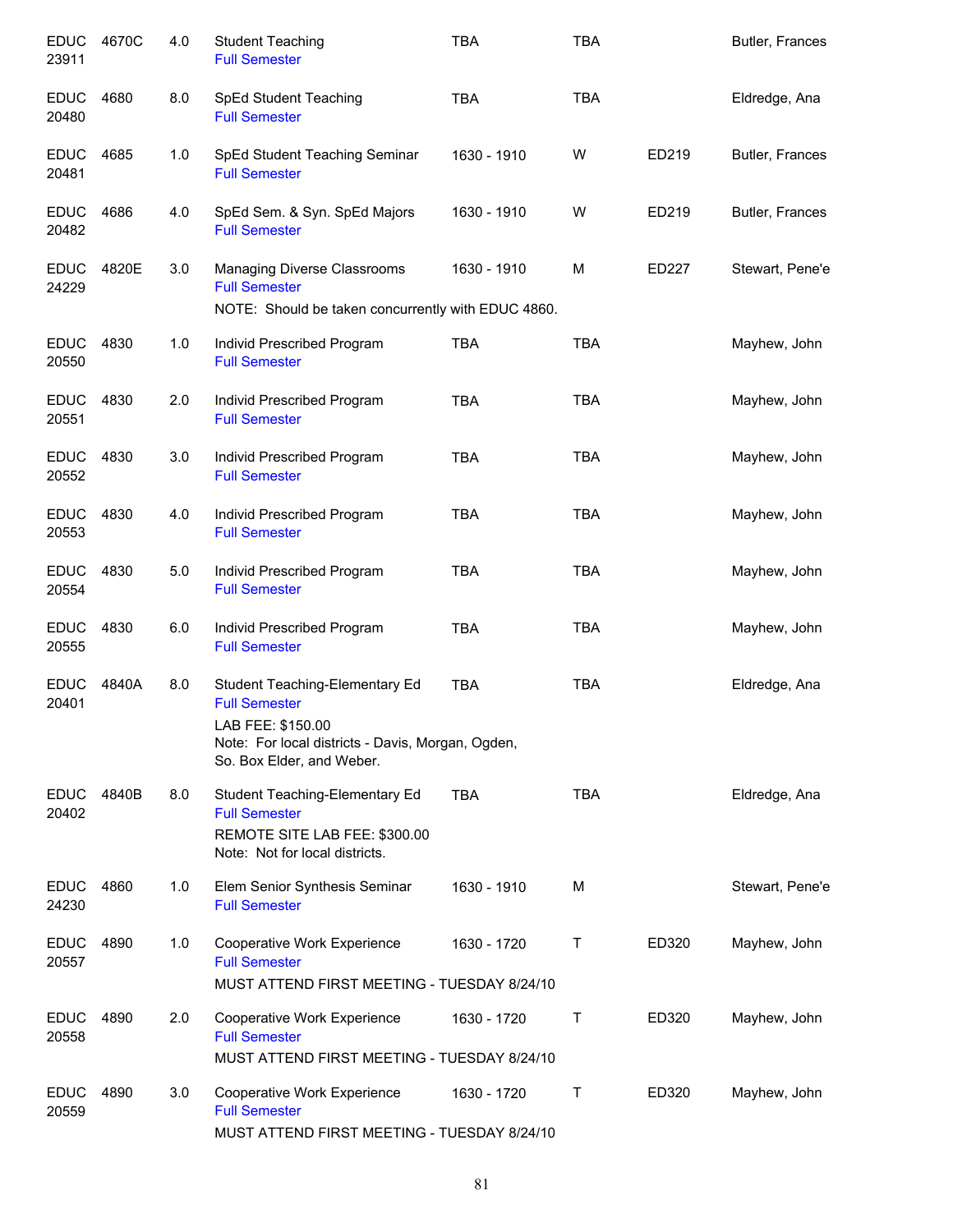| <b>EDUC</b><br>20560 | 4890  | 4.0 | Cooperative Work Experience<br><b>Full Semester</b><br>MUST ATTEND FIRST MEETING - TUESDAY 8/24/10                                                         | 1630 - 1720                               | T.                   | ED320                          | Mayhew, John     |
|----------------------|-------|-----|------------------------------------------------------------------------------------------------------------------------------------------------------------|-------------------------------------------|----------------------|--------------------------------|------------------|
| <b>EDUC</b><br>20561 | 4890  | 5.0 | Cooperative Work Experience<br><b>Full Semester</b><br>MUST ATTEND FIRST MEETING - TUESDAY 8/24/10                                                         | 1630 - 1720                               | Τ                    | ED320                          | Mayhew, John     |
| <b>EDUC</b><br>20562 | 4890  | 6.0 | Cooperative Work Experience<br><b>Full Semester</b><br>MUST ATTEND FIRST MEETING - TUESDAY 8/24/10                                                         | 1630 - 1720                               | Τ                    | ED320                          | Mayhew, John     |
| <b>EDUC</b><br>20563 | 4930A | 4.0 | Student Teaching in Sec Educ<br><b>Full Semester</b><br>LAB FEE: \$75.00<br>Note: For local districts - Davis, Morgan, Ogden,<br>So. Box Elder and Weber.  | <b>TBA</b>                                | <b>TBA</b>           |                                | Eldredge, Ana    |
| <b>EDUC</b><br>20564 | 4930B | 4.0 | Student Teaching in Sec Educ<br><b>Full Semester</b><br>REMOTE SITE LAB FEE: \$150.00<br>Note: Not for local districts.                                    | <b>TBA</b>                                | <b>TBA</b>           |                                | Eldredge, Ana    |
| <b>EDUC</b><br>20461 | 4940A | 8.0 | Student Teaching in Sec Educ<br><b>Full Semester</b><br>LAB FEE: \$150.00<br>Note: For local districts - Davis, Morgan, Ogden,<br>So. Box Elder and Weber. | <b>TBA</b>                                | <b>TBA</b>           |                                | Eldredge, Ana    |
| <b>EDUC</b><br>20462 | 4940B | 8.0 | Student Teaching in Sec Educ<br><b>Full Semester</b><br>REMOTE SITE LAB FEE: \$300.00.<br>Note: Not for local districts.                                   | <b>TBA</b>                                | <b>TBA</b>           |                                | Eldredge, Ana    |
| <b>EDUC</b><br>20463 | 4950  | 4.0 | Int Sec Student Teach Seminar<br><b>Full Semester</b><br>To be taken concurrently with EDUC 4940A or B -<br>Student Teaching in Secondary Education        | 0800 - 1600<br>0830 - 1120<br>1630 - 1910 | т<br><b>WRF</b><br>W | <b>ED227</b><br>ED219<br>ED227 | Saunders, Peggy  |
| <b>EDUC</b><br>20580 | 5770  | 2.0 | Field Exp in ESL/Bilingual Ed<br><b>Full Semester</b>                                                                                                      | 1630 - 1820                               | F                    | ED319                          | Byrd, David      |
| <b>EDUC</b><br>20566 | 5840  | 6.0 | Student Teaching El. ED. MED<br><b>Full Semester</b><br>LAB FEE: \$150.00                                                                                  | <b>TBA</b>                                | <b>TBA</b>           |                                | Eliason, Claudia |
| <b>EDUC</b><br>20573 | 5860  | 2.0 | Practicum in Education<br><b>Full Semester</b>                                                                                                             | <b>TBA</b>                                | <b>TBA</b>           |                                | Eliason, Claudia |
| <b>EDUC</b><br>20575 | 5860  | 4.0 | Practicum in Education<br><b>Full Semester</b>                                                                                                             | <b>TBA</b>                                | TBA                  |                                | Eliason, Claudia |
| <b>EDUC</b><br>20578 | 5880  | 6.0 | Student Teaching in Sec Ed<br><b>Full Semester</b><br>LAB FEE: \$150.00                                                                                    | <b>TBA</b>                                | <b>TBA</b>           |                                | Eliason, Claudia |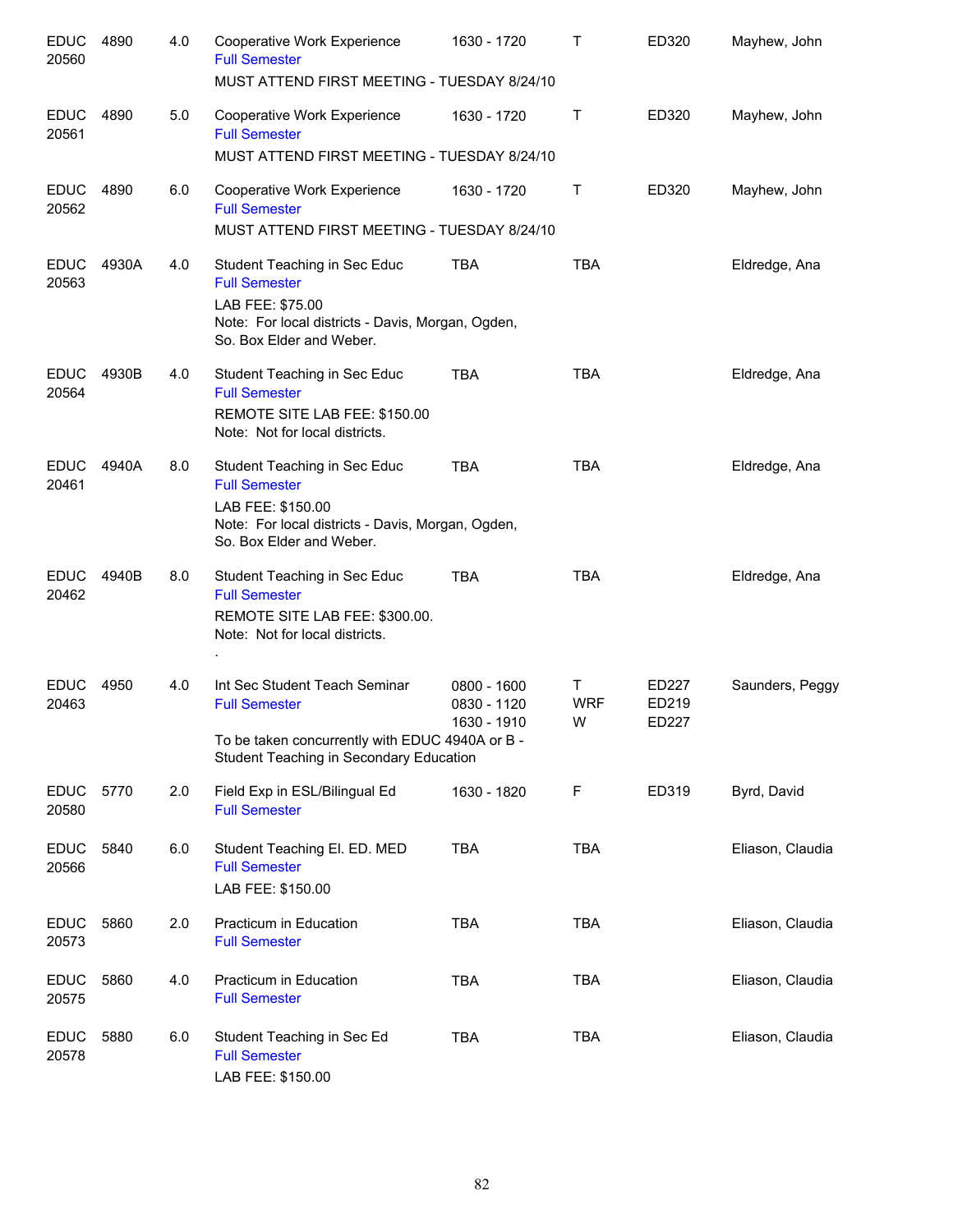| <b>ENGL</b><br>22271 | 0900 | 3.0 | Fund College Reading/Writing<br><b>Full Semester</b><br>COMPUTER COMPONENT INCLUDED IN THIS FACE-TO-FACE CLASS.                           | 0930 - 1030   | <b>MWF</b>   | EH220           | Diamond, Marilyn |
|----------------------|------|-----|-------------------------------------------------------------------------------------------------------------------------------------------|---------------|--------------|-----------------|------------------|
| <b>ENGL</b><br>22278 | 0900 | 3.0 | Fund College Reading/Writing<br><b>Full Semester</b><br>COMPUTER COMPONENT ADDED TO THIS FACE-TO-FACE CLASS.                              | $0900 - 1015$ | TR           | EH316           | Olson, Eleanor   |
| <b>ENGL</b><br>22282 | 0900 | 3.0 | Fund College Reading/Writing<br><b>Full Semester</b><br>COMPUTER COMPONENT ADDED TO THIS FACE-TO-FACE CLASS.                              | 0900 - 1015   | TR           | <b>SS227</b>    | Asay, Toni       |
| <b>ENGL</b><br>20884 | 0955 | 6.0 | Dev College Reading/Writing<br><b>Full Semester</b>                                                                                       | 0730 - 0820   | <b>MTWRF</b> | D02106          | Davis, Deborah   |
| <b>ENGL</b><br>20885 | 0955 | 6.0 | Dev College Reading/Writing<br><b>Full Semester</b>                                                                                       | 0930 - 1020   | <b>MTWRF</b> | D02106          | Rigby, Donna     |
| <b>ENGL</b><br>20886 | 0955 | 6.0 | Dev College Reading/Writing<br><b>Full Semester</b>                                                                                       | 1730 - 2010   | <b>TR</b>    | N <sub>12</sub> | Wilson, Tonia    |
| <b>ENGL</b><br>22303 | 0955 | 6.0 | Dev College Reading/Writing<br><b>Full Semester</b><br>COMPUTER COMPONENT ADDED TO THIS FACE-TO-FACE CLASS.                               | 0730 - 0820   | <b>MTWRF</b> | EH205           | Hughes, Claire   |
| <b>ENGL</b><br>22308 | 0955 | 6.0 | Dev College Reading/Writing<br><b>Full Semester</b><br>COMPUTER COMPONENT ADDED TO THIS FACE-TO-FACE CLASS.                               | 0730 - 0820   | <b>MTWRF</b> | EH316           | Porter, Carl     |
| <b>ENGL</b><br>22310 | 0955 | 6.0 | Dev College Reading/Writing<br><b>Full Semester</b><br>COMPUTER COMPONENT ADDED TO THIS FACE-TO-FACE CLASS.                               | 0830 - 0920   | <b>MTWRF</b> | EH206           | Mason, Marilee   |
| <b>ENGL</b><br>22376 | 0955 | 6.0 | Dev College Reading/Writing<br><b>Full Semester</b><br>COMPUTER COMPONENT ADDED TO THIS FACE-TO-FACE CLASS.                               | 0830 - 0920   | <b>MWF</b>   | EH316           | Asay, Toni       |
| ENGL<br>22377        | 0955 | 6.0 | Dev College Reading/Writing<br><b>Full Semester</b><br>COMPUTER COMPONENT ADDED TO THIS FACE-TO-FACE CLASS.                               | 0930 - 1020   | <b>MTWRF</b> | EH205           | Goff, Kamri      |
| <b>ENGL</b><br>22378 | 0955 | 6.0 | Dev College Reading/Writing<br><b>Full Semester</b><br>COMPUTER COMPONENT ADDED TO THIS FACE-TO-FACE CLASS.                               | 0930 - 1020   | <b>MWF</b>   | EH316           | Kelly, Brooke    |
| <b>ENGL</b><br>22379 | 0955 | 6.0 | Dev College Reading/Writing<br><b>Full Semester</b><br>COMPUTER COMPONENT ADDED TO THIS FACE-TO-FACE CLASS.<br>SMART START STUDENTS ONLY. | 0930 - 1020   | <b>MWF</b>   | EH206           | Call, Christy    |
| <b>ENGL</b><br>22380 | 0955 | 6.0 | Dev College Reading/Writing<br><b>Full Semester</b><br>COMPUTER COMPONENT ADDED TO THIS FACE-TO-FACE CLASS.                               | 1030 - 1120   | <b>MWF</b>   | EH206           | Call, Christy    |
| <b>ENGL</b><br>22381 | 0955 | 6.0 | Dev College Reading/Writing<br><b>Full Semester</b><br>COMPUTER COMPONENT ADDED TO THIS FACE-TO-FACE CLASS.                               | 1030 - 1120   | <b>MWF</b>   | EH205           | Kelly, Brooke    |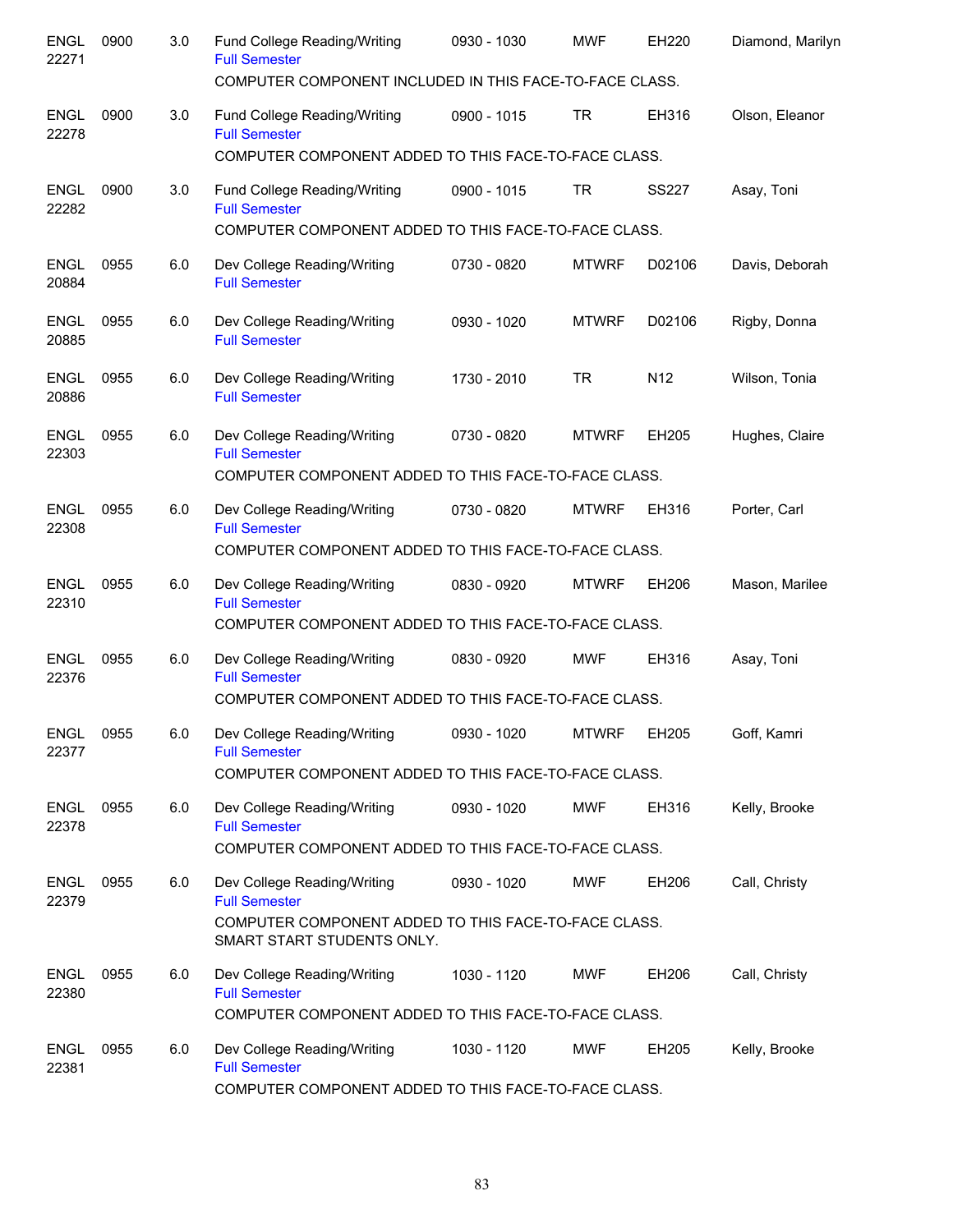| <b>ENGL</b><br>22382 | 0955 | 6.0 | Dev College Reading/Writing<br><b>Full Semester</b><br>COMPUTER COMPONENT ADDED TO THIS FACE-TO-FACE CLASS.               | 1030 - 1120   | <b>MWF</b>   | EH316     | Marchant, Becky    |
|----------------------|------|-----|---------------------------------------------------------------------------------------------------------------------------|---------------|--------------|-----------|--------------------|
| <b>ENGL</b><br>22383 | 0955 | 6.0 | Dev College Reading/Writing<br><b>Full Semester</b>                                                                       | 1130 - 1220   | <b>MWF</b>   | EH316     | Marchant, Becky    |
|                      |      |     | COMPUTER COMPONENT ADDED TO THIS FACE-TO-FACE CLASS.                                                                      |               |              |           |                    |
| <b>ENGL</b><br>22384 | 0955 | 6.0 | Dev College Reading/Writing<br><b>Full Semester</b><br>COMPUTER COMPONENT ADDED TO THIS FACE-TO-FACE CLASS.               | 1130 - 1220   | <b>MTWRF</b> | EH305     | Mason, Marilee     |
| <b>ENGL</b><br>22385 | 0955 | 6.0 | Dev College Reading/Writing<br><b>Full Semester</b><br>COMPUTER COMPONENT ADDED TO THIS FACE-TO-FACE CLASS.               | 1230 - 1320   | <b>MTWRF</b> | EH205     | Wilson, Tonia      |
|                      |      |     |                                                                                                                           |               |              |           |                    |
| <b>ENGL</b><br>22386 | 0955 | 6.0 | Dev College Reading/Writing<br><b>Full Semester</b><br>COMPUTER COMPONENT ADDED TO THIS FACE-TO-FACE CLASS.               | 1730 - 2010   | MW           | EH316     | Day, Bryce         |
| <b>ENGL</b>          | 0955 | 6.0 | Dev College Reading/Writing                                                                                               | 1730 - 2010   | MW           | EH206     | Thompson, Jennifer |
| 22387                |      |     | <b>Full Semester</b>                                                                                                      |               |              |           |                    |
|                      |      |     | COMPUTER COMPONENT ADDED TO THIS FACE-TO-FACE CLASS.                                                                      |               |              |           |                    |
| <b>ENGL</b><br>22388 | 0955 | 6.0 | Dev College Reading/Writing<br><b>Full Semester</b>                                                                       | 1730 - 2010   | TR           | EH316     | Choberka, Angela   |
|                      |      |     | COMPUTER COMPONENT ADDED TO THIS FACE-TO-FACE CLASS.                                                                      |               |              |           |                    |
| ENGL<br>22941        | 0955 | 6.0 | Dev College Reading/Writing<br><b>Full Semester</b>                                                                       | 1030 - 1145   | TR           | EH205     | Day, Bryce         |
|                      |      |     | COMPUTER COMPONENT INCLUDED IN THIS FACE-TO-FACE CLASS.                                                                   |               |              |           |                    |
| <b>ENGL</b><br>22967 | 0955 | 6.0 | Dev College Reading/Writing<br><b>Full Semester</b>                                                                       | 1230 - 1320   | <b>MWF</b>   | EH316     | Marchant, Becky    |
|                      |      |     | COMPUTER COMPONENT ADDED TO THIS FACE-TO-FACE CLASS.                                                                      |               |              |           |                    |
| <b>ENGL</b><br>22968 | 0955 | 6.0 | Dev College Reading/Writing<br><b>Full Semester</b>                                                                       | 1130 - 1220   | <b>MWF</b>   | EH205     | Kelly, Brooke      |
|                      |      |     | COMPUTER COMPONENT ADDED TO THIS FACE-TO-FACE CLASS.                                                                      |               |              |           |                    |
| <b>ENGL</b><br>22971 | 0955 | 6.0 | Dev College Reading/Writing<br><b>Full Semester</b>                                                                       | 0830 - 0920   | <b>MWF</b>   | EH205     | Goff, Kamri        |
|                      |      |     | COMPUTER COMPONENT ADDED TO THIS FACE-TO-FACE CLASS.                                                                      |               |              |           |                    |
| <b>ENGL</b><br>24280 | 0955 | 6.0 | Dev College Reading/Writing<br><b>Full Semester</b><br>This section is for Smart Start students only.                     | $0900 - 1015$ | <b>TR</b>    | EH117     | Call, Christy      |
|                      |      |     |                                                                                                                           |               |              |           |                    |
| <b>ENGL</b><br>24287 | 0955 | 6.0 | Dev College Reading/Writing<br><b>Full Semester</b>                                                                       | 1030 - 1145   | <b>TR</b>    | EH117     | Asay, Toni         |
|                      |      |     | This class is for Smart Start students only.                                                                              |               |              |           |                    |
| <b>ENGL</b><br>21639 | 1010 | 3.0 | <b>EN Introduct College Writing</b><br><b>Full Semester</b>                                                               | <b>TBA</b>    | <b>TBA</b>   | <b>OL</b> | Stott, Laura       |
|                      |      |     | To access the course materials, log into the Student Portal<br>(eWeber) at http://weber.edu and select "Current Students" |               |              |           |                    |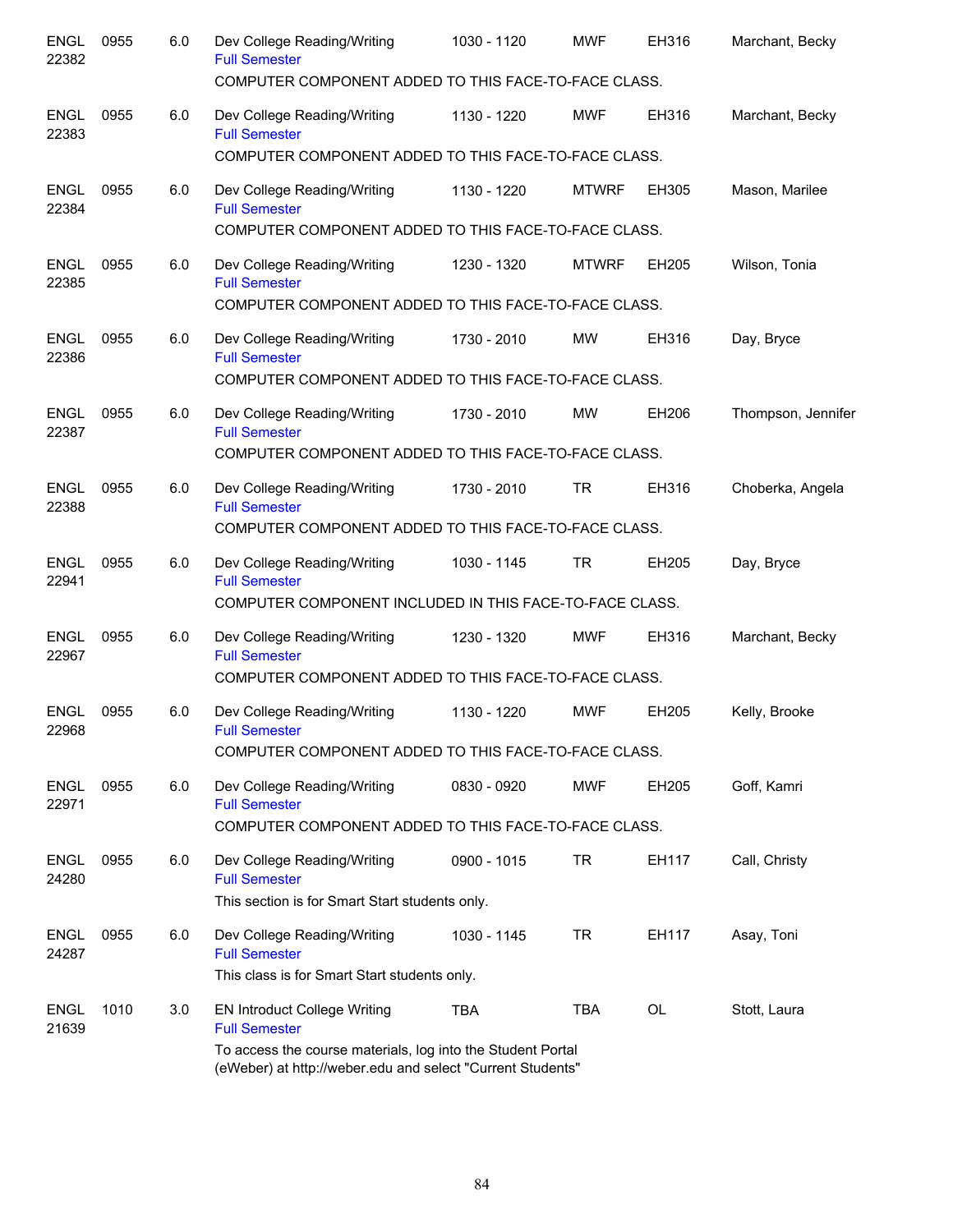| <b>ENGL</b><br>21643 | 1010 | 3.0 | <b>EN Introduct College Writing</b><br><b>Full Semester</b><br>To access the course materials, log into the Student Portal        | <b>TBA</b>  | <b>TBA</b> | <b>OL</b>       | Luper, A         |
|----------------------|------|-----|-----------------------------------------------------------------------------------------------------------------------------------|-------------|------------|-----------------|------------------|
|                      |      |     | (eWeber) at http://weber.edu and select "Current Students"                                                                        |             |            |                 |                  |
| <b>ENGL</b><br>21648 | 1010 | 3.0 | <b>EN Introduct College Writing</b><br><b>Full Semester</b>                                                                       | <b>TBA</b>  | <b>TBA</b> | <b>OL</b>       | Peterson, Levi   |
|                      |      |     | To access the course materials, log into the Student Portal<br>(eWeber) at http://weber.edu and select "Current Students"         |             |            |                 |                  |
| <b>ENGL</b><br>21652 | 1010 | 3.0 | <b>EN Introduct College Writing</b><br><b>Full Semester</b>                                                                       | <b>TBA</b>  | <b>TBA</b> | OL              | Triplett, Joan   |
|                      |      |     | To access the course materials, log into the Student Portal<br>(eWeber) at http://weber.edu and select "Current Students"         |             |            |                 |                  |
| <b>ENGL</b><br>21657 | 1010 | 3.0 | <b>EN Introduct College Writing</b><br><b>Full Semester</b>                                                                       | <b>TBA</b>  | <b>TBA</b> | OL              | Hudson, Kyra     |
|                      |      |     | To access the course materials, log into the Student Portal<br>(eWeber) at http://weber.edu and select "Current Students"         |             |            |                 |                  |
| <b>ENGL</b><br>21663 | 1010 | 3.0 | <b>EN Introduct College Writing</b><br><b>Full Semester</b>                                                                       | <b>TBA</b>  | <b>TBA</b> | <b>OL</b>       | Luper, A         |
|                      |      |     | To access the course materials, log into the Student Portal<br>(eWeber) at http://weber.edu and select "Current Students"         |             |            |                 |                  |
| <b>ENGL</b><br>21669 | 1010 | 3.0 | <b>EN Introduct College Writing</b><br><b>Full Semester</b>                                                                       | <b>TBA</b>  | <b>TBA</b> | <b>OL</b>       | Peterson, Levi   |
|                      |      |     | To access the course materials, log into the Student Portal<br>(eWeber) at http://weber.edu and select "Current Students"         |             |            |                 |                  |
| <b>ENGL</b><br>21829 | 1010 | 3.0 | <b>EN Introduct College Writing</b><br><b>Full Semester</b>                                                                       | 1030 - 1145 | <b>TR</b>  | D02106          | Reagan, Lori     |
| <b>ENGL</b><br>21831 | 1010 | 3.0 | <b>EN Introduct College Writing</b><br><b>Full Semester</b>                                                                       | 1130 - 1220 | <b>MWF</b> | D02104          | Barlow, Laurel   |
| <b>ENGL</b><br>21834 | 1010 | 3.0 | <b>EN Introduct College Writing</b><br><b>Full Semester</b>                                                                       | 1200 - 1315 | <b>TR</b>  | D02106          | Reagan, Lori     |
| <b>ENGL</b><br>21836 | 1010 | 3.0 | <b>EN Introduct College Writing</b><br><b>Full Semester</b>                                                                       | 1730 - 2010 | T          | N <sub>10</sub> | Summers, Kaydee  |
| <b>ENGL</b><br>21837 | 1010 | 3.0 | <b>EN Introduct College Writing</b><br><b>Full Semester</b>                                                                       | 1730 - 2010 | R          | D02106          | Summers, Kaydee  |
| <b>ENGL</b><br>21888 | 1010 | 3.0 | <b>EN Introduct College Writing</b><br><b>Full Semester</b>                                                                       | 0730 - 0820 | MWF        | EH219           | Asay, Toni       |
|                      |      |     | FOR HONOR STUDENTS ONLY, NEED A GPA OF 3.3 OR HIGHER,<br>REGISTER THROUGH HONORS (EXT. 7591) AND/OR ENGLISH<br>DEPT. (EXT. 6251). |             |            |                 |                  |
| <b>ENGL</b><br>21889 | 1010 | 3.0 | <b>EN Introduct College Writing</b><br><b>Full Semester</b>                                                                       | 0730 - 0820 | MWF        | EH204           | Hamer, Jan       |
| <b>ENGL</b><br>21890 | 1010 | 3.0 | <b>EN Introduct College Writing</b><br><b>Full Semester</b><br>COMPUTER COMPONENT ADDED TO THIS FACE-TO-FACE CLASS.               | 0730 - 0845 | <b>TR</b>  | EH204           | Marchant, Rodney |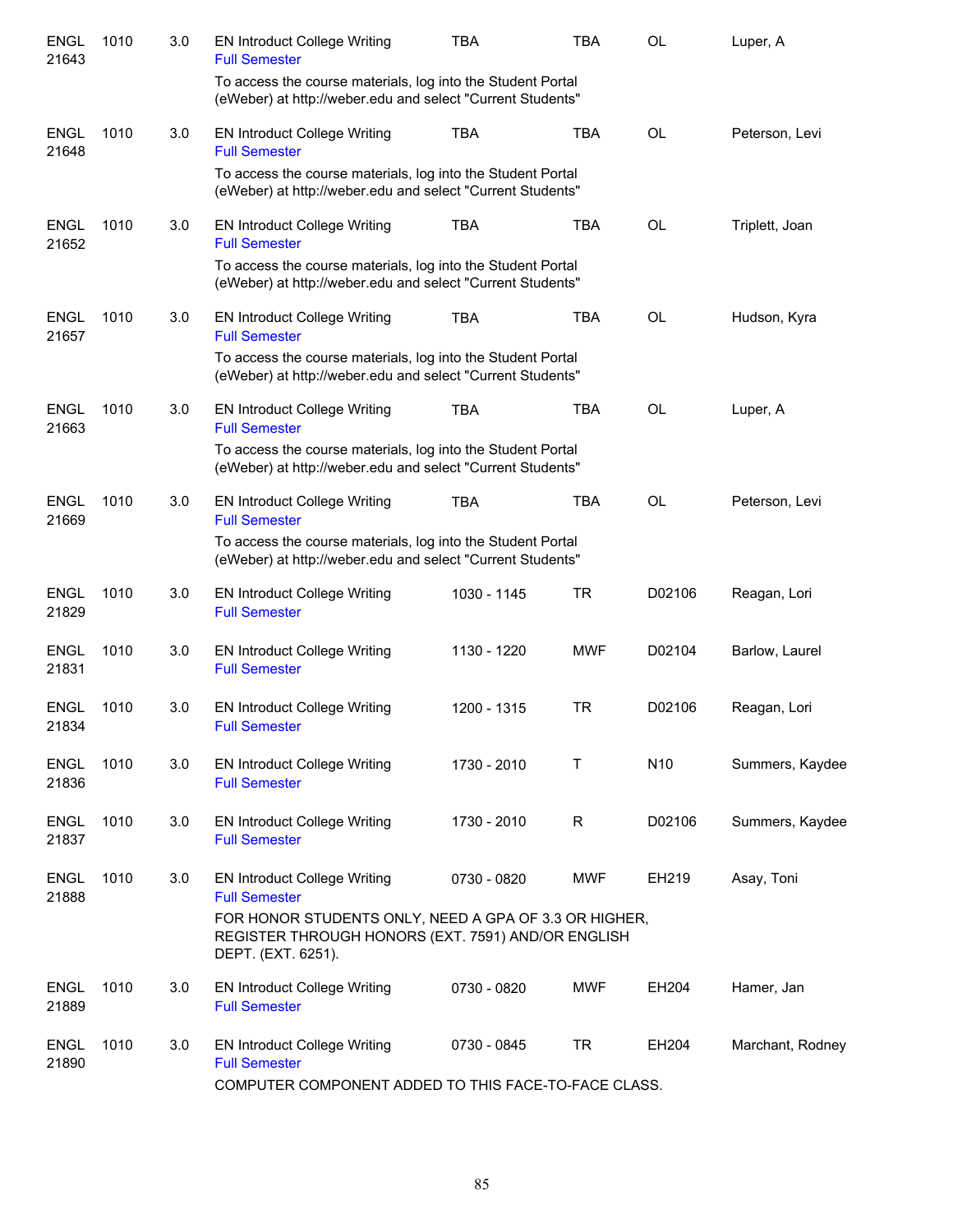| <b>ENGL</b><br>21892 | 1010 | 3.0 | <b>EN Introduct College Writing</b><br><b>Full Semester</b>                                                         | 0730 - 0820 | <b>MWF</b> | EH220 | Whitby, Emily    |
|----------------------|------|-----|---------------------------------------------------------------------------------------------------------------------|-------------|------------|-------|------------------|
| <b>ENGL</b><br>21893 | 1010 | 3.0 | <b>EN Introduct College Writing</b><br><b>Full Semester</b>                                                         | 0730 - 0845 | <b>TR</b>  | EH220 | Whitby, Emily    |
| <b>ENGL</b><br>21894 | 1010 | 3.0 | <b>EN Introduct College Writing</b><br><b>Full Semester</b>                                                         | 0830 - 0920 | <b>MWF</b> | EH204 | Wade, Leslie     |
| <b>ENGL</b><br>21898 | 1010 | 3.0 | <b>EN Introduct College Writing</b><br><b>Full Semester</b><br>COMPUTER COMPONENT ADDED TO THIS FACE-TO-FACE CLASS. | 0900 - 1015 | <b>TR</b>  | EH204 | Marchant, Rodney |
|                      |      |     |                                                                                                                     |             |            |       |                  |
| <b>ENGL</b><br>21901 | 1010 | 3.0 | <b>EN Introduct College Writing</b><br><b>Full Semester</b>                                                         | 0900 - 1015 | <b>TR</b>  | EH317 | Deeter, Ronald   |
| <b>ENGL</b><br>21954 | 1010 | 3.0 | <b>EN Introduct College Writing</b><br><b>Full Semester</b>                                                         | 0930 - 1020 | <b>MWF</b> | EH219 | Hogge, Robert    |
| <b>ENGL</b><br>21958 | 1010 | 3.0 | <b>EN Introduct College Writing</b><br><b>Full Semester</b>                                                         | 0930 - 1020 | <b>MWF</b> | EH317 | Hudson, Kyra     |
| <b>ENGL</b><br>21959 | 1010 | 3.0 | <b>EN Introduct College Writing</b><br><b>Full Semester</b>                                                         | 1030 - 1120 | <b>MWF</b> | EH219 | Hogge, Robert    |
| <b>ENGL</b><br>21960 | 1010 | 3.0 | <b>EN Introduct College Writing</b><br><b>Full Semester</b>                                                         | 1030 - 1120 | <b>MWF</b> | EH317 | Hudson, Kyra     |
| <b>ENGL</b><br>21962 | 1010 | 3.0 | <b>EN Introduct College Writing</b><br><b>Full Semester</b>                                                         | 1030 - 1120 | <b>MWF</b> | EH305 | Marchant, Rodney |
|                      |      |     | Computer component added to this face-to-face class.                                                                |             |            |       |                  |
| <b>ENGL</b><br>21964 | 1010 | 3.0 | <b>EN Introduct College Writing</b><br><b>Full Semester</b>                                                         | 1030 - 1145 | <b>TR</b>  | EH317 | Deeter, Ronald   |
| <b>ENGL</b><br>21966 | 1010 | 3.0 | <b>EN Introduct College Writing</b><br><b>Full Semester</b>                                                         | 1030 - 1145 | <b>TR</b>  | EH204 | Harper, Gavin    |
| <b>ENGL</b><br>21979 | 1010 | 3.0 | <b>EN Introduct College Writing</b><br><b>Full Semester</b>                                                         | 1130 - 1220 | <b>MWF</b> | EH217 | Krantz, Mary     |
| <b>ENGL</b><br>21982 | 1010 | 3.0 | <b>EN Introduct College Writing</b><br><b>Full Semester</b>                                                         | 1200 - 1315 | <b>TR</b>  | EH206 | Pollett, William |
| <b>ENGL</b><br>21983 | 1010 | 3.0 | <b>EN Introduct College Writing</b><br><b>Full Semester</b>                                                         | 1200 - 1315 | TR         | EH219 | Harper, Gavin    |
| <b>ENGL</b><br>21984 | 1010 | 3.0 | <b>EN Introduct College Writing</b><br><b>Full Semester</b>                                                         | 1230 - 1320 | <b>MWF</b> | EH206 | Petersen, Emily  |
| <b>ENGL</b><br>21986 | 1010 | 3.0 | <b>EN Introduct College Writing</b><br><b>Full Semester</b>                                                         | 1230 - 1320 | MWF        | EH220 | Burrows, J       |
| <b>ENGL</b><br>21988 | 1010 | 3.0 | <b>EN Introduct College Writing</b><br><b>Full Semester</b>                                                         | 1230 - 1320 | <b>MWF</b> | EH217 | Krantz, Mary     |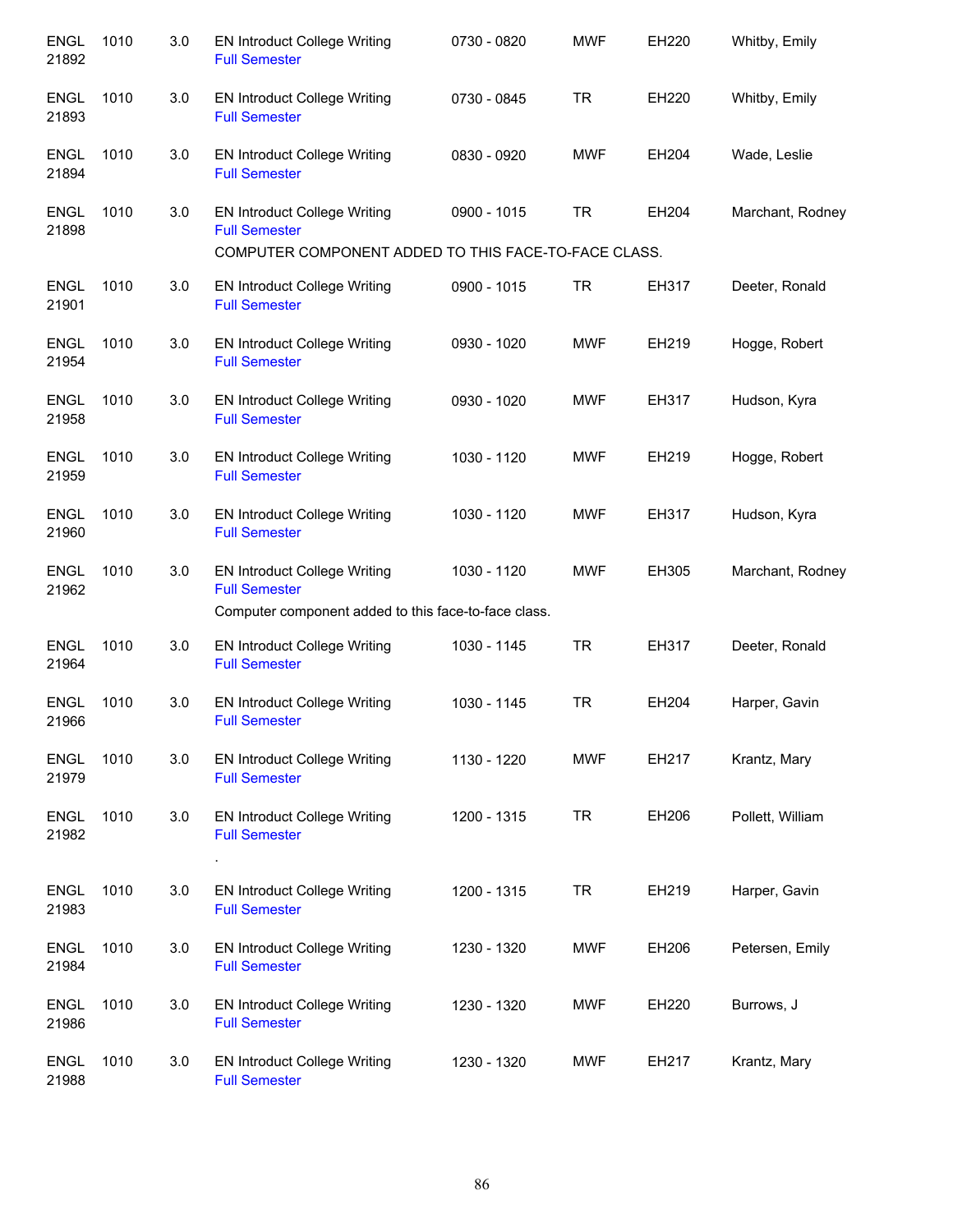| <b>ENGL</b><br>21989 | 1010 | 3.0 | <b>EN Introduct College Writing</b><br><b>Full Semester</b>                                                         | 1230 - 1320 | <b>MWF</b>  | EH317        | McKay, Susan      |
|----------------------|------|-----|---------------------------------------------------------------------------------------------------------------------|-------------|-------------|--------------|-------------------|
| <b>ENGL</b><br>21990 | 1010 | 3.0 | <b>EN Introduct College Writing</b><br><b>Full Semester</b>                                                         | 1330 - 1420 | <b>MWF</b>  | EH206        | Petersen, Emily   |
| <b>ENGL</b><br>21993 | 1010 | 3.0 | <b>EN Introduct College Writing</b><br><b>Full Semester</b>                                                         | 1330 - 1420 | <b>MWF</b>  | EH317        | McKay, Susan      |
| <b>ENGL</b><br>21996 | 1010 | 3.0 | <b>EN Introduct College Writing</b><br><b>Full Semester</b>                                                         | 1330 - 1445 | <b>TR</b>   | EH206        | Pollett, William  |
| <b>ENGL</b><br>21998 | 1010 | 3.0 | <b>EN Introduct College Writing</b><br><b>Full Semester</b>                                                         | 1730 - 2010 | M           | EH205        | Beal, John        |
| <b>ENGL</b><br>22010 | 1010 | 3.0 | <b>EN Introduct College Writing</b><br><b>Full Semester</b><br>COMPUTER COMPONENT ADDED TO THIS FACE-TO-FACE CLASS. | 1730 - 2010 | М           | EH204        | Borup, Byron      |
| <b>ENGL</b>          | 1010 | 3.0 | <b>EN Introduct College Writing</b>                                                                                 | 1730 - 2010 | Τ           | EH403        | Conrad, Timothy   |
| 22011                |      |     | <b>Full Semester</b><br>FOR LEAP (NON-NATIVE SPEAKERS OF ENGLISH) STUDENTS ONLY.                                    |             |             |              |                   |
| <b>ENGL</b><br>22016 | 1010 | 3.0 | EN Introduct College Writing<br><b>Full Semester</b>                                                                | 1730 - 2010 | Т           | <b>EH220</b> | Roghaar, Brad     |
| <b>ENGL</b><br>22017 | 1010 | 3.0 | <b>EN Introduct College Writing</b><br><b>Full Semester</b>                                                         | 1730 - 2010 | W           | EH205        | Beal, John        |
| ENGL<br>22020        | 1010 | 3.0 | <b>EN Introduct College Writing</b><br><b>Full Semester</b>                                                         | 1730 - 2010 | W           | EH204        | Burrows, J        |
| <b>ENGL</b><br>22022 | 1010 | 3.0 | <b>EN Introduct College Writing</b><br><b>Full Semester</b>                                                         | 1730 - 2010 | $\mathsf R$ | EH204        | Vause, Sarah      |
| <b>ENGL</b><br>22026 | 1010 | 3.0 | <b>EN Introduct College Writing</b><br><b>Block 1</b>                                                               | 1730 - 2010 | $\mathsf R$ | EH218        | Yngve, Gail       |
|                      |      |     | ACCELERATED (FIRST 7 WEEKS OF SEMESTER), HYBRID (COMPUTER<br>COMPONENT) ADDED TO FACE-TO-FACE CLASS.                |             |             |              |                   |
| <b>ENGL</b><br>22398 | 1010 | 3.0 | <b>EN Introduct College Writing</b><br><b>Full Semester</b>                                                         | 1730 - 2010 | R           | MR           | Nelson, Crystal   |
| <b>ENGL</b><br>23285 | 1010 | 3.0 | <b>EN Introduct College Writing</b><br><b>Full Semester</b>                                                         | <b>TBA</b>  | <b>TBA</b>  | OL           | Luper, A          |
|                      |      |     | To access the online course materials, please log in through<br>the student portal (eWeber) at http://weber.edu     |             |             |              |                   |
| <b>ENGL</b><br>23968 | 1010 | 3.0 | <b>EN Introduct College Writing</b><br><b>Full Semester</b>                                                         | <b>TBA</b>  | <b>TBA</b>  | <b>OL</b>    | Triplett, Joan    |
|                      |      |     | To access the online course materials, please log in through<br>the student portal (eWeber) at http://weber.edu     |             |             |              |                   |
| <b>ENGL</b><br>23996 | 1010 | 3.0 | <b>EN Introduct College Writing</b><br><b>Full Semester</b>                                                         | 1330 - 1445 | <b>TR</b>   | EH218        | Hamer, Jan        |
| <b>ENGL</b><br>24124 | 1010 | 3.0 | <b>EN Introduct College Writing</b><br><b>Full Semester</b>                                                         | 1200 - 1315 | TR          | EH117        | Holdsworth, Kevin |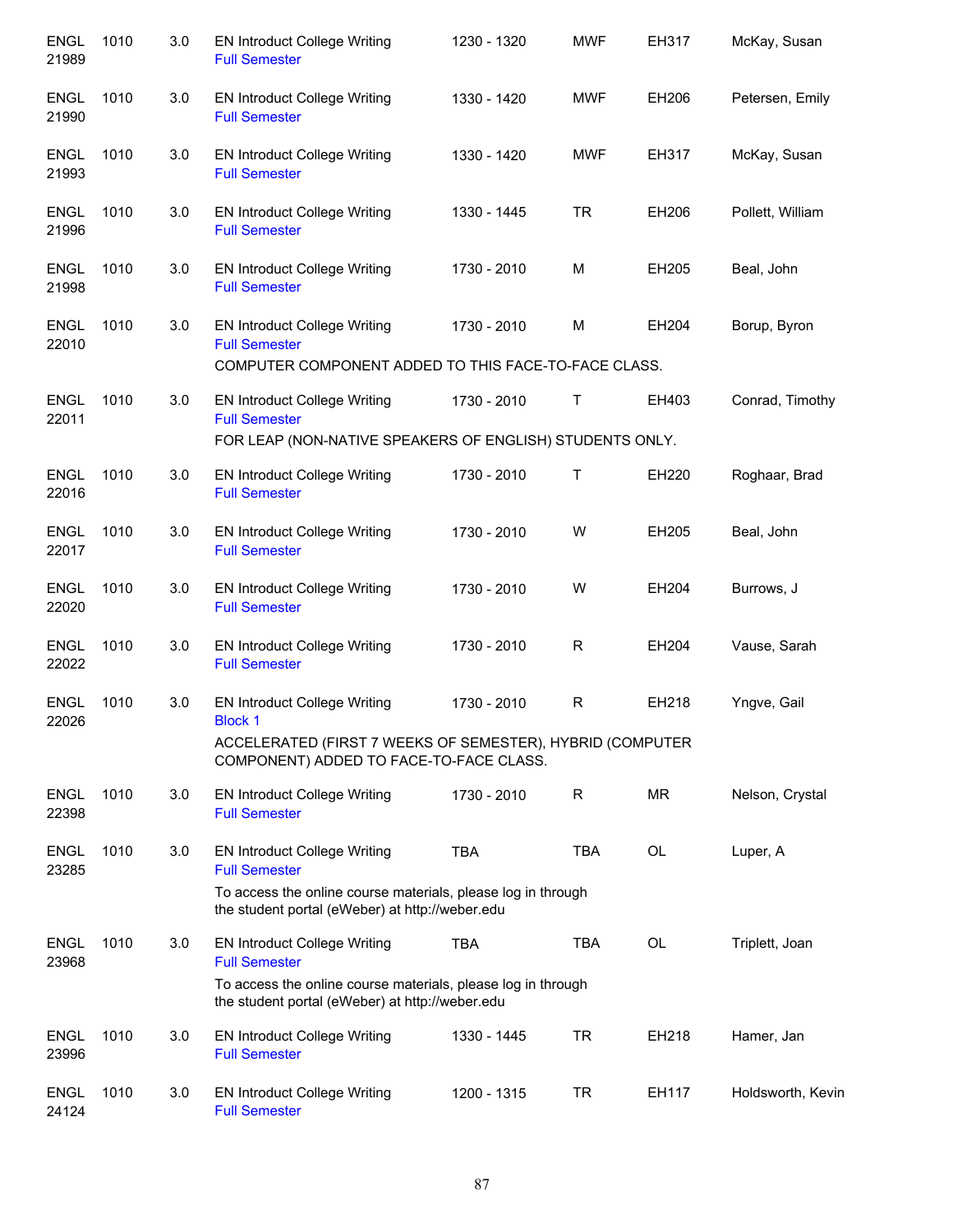| <b>ENGL</b><br>24125 | 1010 | 3.0 | <b>EN Introduct College Writing</b><br><b>Full Semester</b>                                                               | 1330 - 1415 | <b>TR</b>   | EH117     | Holdsworth, Kevin    |
|----------------------|------|-----|---------------------------------------------------------------------------------------------------------------------------|-------------|-------------|-----------|----------------------|
| <b>ENGL</b><br>24126 | 1010 | 3.0 | <b>EN Introduct College Writing</b><br><b>Full Semester</b>                                                               | 0830 - 0920 | <b>MWF</b>  | EH220     | Schaffer, Edward     |
|                      |      |     |                                                                                                                           |             |             |           |                      |
| ENGL<br>24276        | 1010 | 3.0 | <b>EN Introduct College Writing</b><br><b>Full Semester</b>                                                               | 0830 - 1110 | $\mathbf S$ | WW116     | Carper, Donald       |
| ENGL<br>24626        | 1010 | 3.0 | <b>EN Introduct College Writing</b><br><b>Full Semester</b>                                                               | 1130 - 1220 | <b>MWF</b>  | EH306     | Friedrich, Antje     |
| <b>ENGL</b><br>24675 | 1010 | 3.0 | <b>EN Introduct College Writing</b><br><b>Full Semester</b>                                                               | 1200 - 1315 | TR.         | EH304     | Wheelwright, Cheyney |
| <b>ENGL</b><br>24676 | 1010 | 3.0 | <b>EN Introduct College Writing</b><br><b>Full Semester</b>                                                               | 1330 - 1445 | <b>TR</b>   | EH304     | Wheelwright, Cheyney |
| <b>ENGL</b><br>24678 | 1010 | 3.0 | <b>EN Introduct College Writing</b><br><b>Full Semester</b>                                                               | 0830 - 0920 | <b>MWF</b>  | EH304     | Whitby, Emily        |
| <b>ENGL</b><br>24679 | 1010 | 3.0 | <b>EN Introduct College Writing</b><br><b>Full Semester</b>                                                               | 0930 - 1020 | <b>MWF</b>  | EH304     | Deeter, Ronald       |
| <b>ENGL</b><br>24680 | 1010 | 3.0 | <b>EN Introduct College Writing</b><br><b>Full Semester</b>                                                               | 0830 - 0920 | <b>MWF</b>  | EH306     | Vause, Sarah         |
| <b>ENGL</b><br>24681 | 1010 | 3.0 | <b>EN Introduct College Writing</b><br><b>Full Semester</b>                                                               | 0930 - 1020 | <b>MWF</b>  | EH306     | Vause, Sarah         |
| <b>ENGL</b><br>22030 | 1115 | 3.0 | HU Humanities on the Internet<br><b>Full Semester</b>                                                                     | 1030 - 1145 | TR.         | LI138     | Hansen, Carol        |
| <b>ENGL</b><br>21256 | 2010 | 3.0 | EN Intermed College Writing<br><b>Full Semester</b>                                                                       | 1200 - 1315 | <b>TR</b>   | WW116     | Yngve, Gail          |
| <b>ENGL</b><br>21257 | 2010 | 3.0 | <b>EN Intermed College Writing</b><br><b>Full Semester</b>                                                                | <b>TBA</b>  | TBA         | OL        | Yngve, Gail          |
|                      |      |     | To access the online course materials, please log in through<br>ths student portal (eWeber) at http://weber.edu           |             |             |           |                      |
| <b>ENGL</b><br>21680 | 2010 | 3.0 | <b>EN Intermed College Writing</b><br><b>Full Semester</b>                                                                | <b>TBA</b>  | TBA         | <b>OL</b> | Egan, Stacie         |
|                      |      |     | To access the course materials, log into the Student Portal<br>(eWeber) at http://weber.edu and select "Current Students" |             |             |           |                      |
| <b>ENGL</b><br>21693 | 2010 | 3.0 | <b>EN Intermed College Writing</b><br><b>Full Semester</b>                                                                | <b>TBA</b>  | TBA         | <b>OL</b> | Hirst, Holly         |
|                      |      |     | To access the course materials, log into the Student Portal<br>(eWeber) at http://weber.edu and select "Current Students" |             |             |           |                      |
| <b>ENGL</b><br>21704 | 2010 | 3.0 | <b>EN Intermed College Writing</b><br><b>Full Semester</b>                                                                | <b>TBA</b>  | <b>TBA</b>  | <b>OL</b> | Millard, Christina   |
|                      |      |     | To access the course materials, log into the Student Portal<br>(eWeber) at http://weber.edu and select "Current Students" |             |             |           |                      |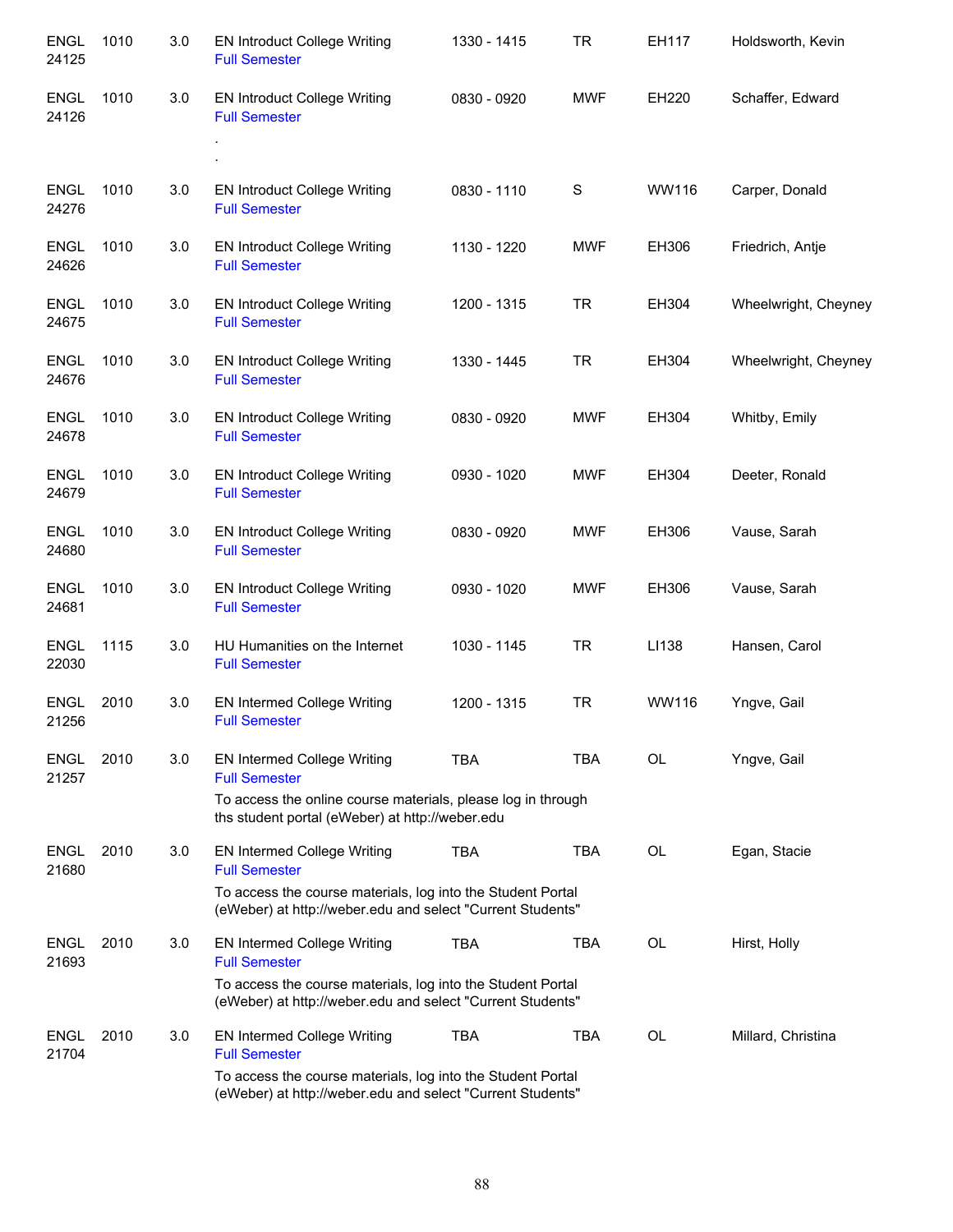| <b>ENGL</b><br>21710 | 2010 | 3.0 | <b>EN Intermed College Writing</b><br><b>Full Semester</b>                                                                                                                                                                                                                           | <b>TBA</b>  | <b>TBA</b> | <b>OL</b> | Reddy, Prasanna    |
|----------------------|------|-----|--------------------------------------------------------------------------------------------------------------------------------------------------------------------------------------------------------------------------------------------------------------------------------------|-------------|------------|-----------|--------------------|
|                      |      |     | To access the course materials, log into the Student Portal<br>(eWeber) at http://weber.edu and select "Current Students"                                                                                                                                                            |             |            |           |                    |
| <b>ENGL</b><br>21718 | 2010 | 3.0 | EN Intermed College Writing<br><b>Full Semester</b>                                                                                                                                                                                                                                  | <b>TBA</b>  | <b>TBA</b> | <b>OL</b> | Millard, Christina |
|                      |      |     | To access the course materials, log into the Student Portal<br>(eWeber) at http://weber.edu and select "Current Students"                                                                                                                                                            |             |            |           |                    |
| <b>ENGL</b><br>21729 | 2010 | 3.0 | <b>EN Intermed College Writing</b><br><b>Full Semester</b>                                                                                                                                                                                                                           | <b>TBA</b>  | <b>TBA</b> | <b>OL</b> | Smith, Brigette    |
|                      |      |     | To access the course materials, log into the Student Portal<br>(eWeber) at http://weber.edu and select "Current Students"                                                                                                                                                            |             |            |           |                    |
| ENGL<br>21839        | 2010 | 3.0 | <b>EN Intermed College Writing</b><br><b>Full Semester</b>                                                                                                                                                                                                                           | 0830 - 0920 | <b>MWF</b> | D02104    | Barlow, Laurel     |
| <b>ENGL</b><br>21840 | 2010 | 3.0 | <b>EN Intermed College Writing</b><br><b>Full Semester</b>                                                                                                                                                                                                                           | 0900 - 1015 | <b>TR</b>  | D02104    | Drott, Jolynn      |
| <b>ENGL</b><br>21841 | 2010 | 3.0 | <b>EN Intermed College Writing</b><br><b>Full Semester</b>                                                                                                                                                                                                                           | 0930 - 1020 | <b>MWF</b> | D02104    | Barlow, Laurel     |
| <b>ENGL</b><br>21843 | 2010 | 3.0 | <b>EN Intermed College Writing</b><br><b>Full Semester</b>                                                                                                                                                                                                                           | 1030 - 1145 | <b>TR</b>  | D02103    | Vause, L           |
| <b>ENGL</b><br>21845 | 2010 | 3.0 | <b>EN Intermed College Writing</b><br><b>Full Semester</b>                                                                                                                                                                                                                           | 1200 - 1315 | <b>TR</b>  | D02104    | Drott, Jolynn      |
| <b>ENGL</b><br>21848 | 2010 | 3.0 | EN Intermed College Writing<br><b>Full Semester</b>                                                                                                                                                                                                                                  | 1730 - 2010 | м          | D02232    | James, Jim         |
| <b>ENGL</b><br>21850 | 2010 | 3.0 | EN Intermed College Writing<br><b>Full Semester</b>                                                                                                                                                                                                                                  | 1730 - 2010 | Τ          | D02321    | Borup, Byron       |
| <b>ENGL</b><br>21851 | 2010 | 3.0 | <b>EN Intermed College Writing</b><br><b>Full Semester</b>                                                                                                                                                                                                                           | 1730 - 2010 | R          | D02321    | Borup, Byron       |
| <b>ENGL</b><br>22037 | 2010 | 3.0 | <b>EN Intermed College Writing</b><br><b>Full Semester</b>                                                                                                                                                                                                                           | 0730 - 0820 | <b>MWF</b> | EH215     | Pollett, William   |
| <b>ENGL</b><br>22040 | 2010 | 3.0 | <b>EN Intermed College Writing</b><br><b>Full Semester</b>                                                                                                                                                                                                                           | 0730 - 0820 | <b>MWF</b> | EH203     | Sheridan, Deborah  |
|                      |      |     | CBL stands for Community-Based Learning which means that<br>students engage in meaningful community service that is<br>connected to specific course objectives. See http://www.<br>weber.edu/CommunityInvolvement/CBL_Designation.html for a<br>full list of CBL designated courses. |             |            |           |                    |
| <b>ENGL</b><br>22043 | 2010 | 3.0 | <b>EN Intermed College Writing</b><br><b>Full Semester</b>                                                                                                                                                                                                                           | 0730 - 0820 | <b>MWF</b> | EH403     | Allred, Gordon     |
| <b>ENGL</b><br>22045 | 2010 | 3.0 | EN Intermed College Writing<br><b>Full Semester</b>                                                                                                                                                                                                                                  | 0730 - 0845 | TR         | EH203     | Houtz, Susan       |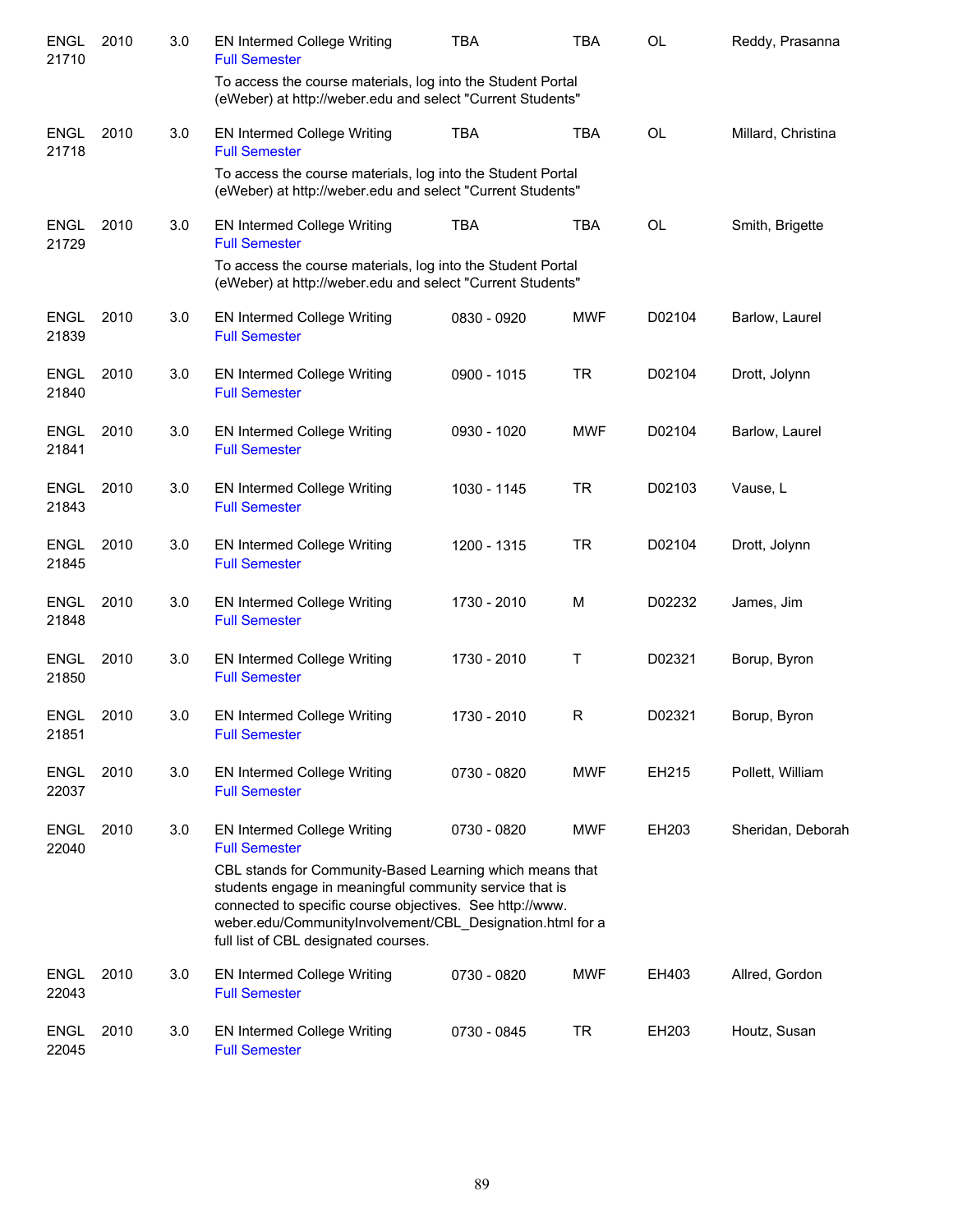| <b>ENGL</b><br>22047 | 2010 | 3.0 | <b>EN Intermed College Writing</b><br><b>Full Semester</b>                                                                                                                                                                                                                           | 0830 - 0920 | <b>MWF</b> | EH203 | Sheridan, Deborah |
|----------------------|------|-----|--------------------------------------------------------------------------------------------------------------------------------------------------------------------------------------------------------------------------------------------------------------------------------------|-------------|------------|-------|-------------------|
|                      |      |     | CBL stands for Community-Based Learning which means that<br>students engage in meaningful community service that is<br>connected to specific course objectives. See http://www.<br>weber.edu/CommunityInvolvement/CBL_Designation.html for a<br>full list of CBL designated courses. |             |            |       |                   |
| <b>ENGL</b><br>22049 | 2010 | 3.0 | EN Intermed College Writing<br><b>Full Semester</b>                                                                                                                                                                                                                                  | 0900 - 1015 | <b>TR</b>  | EH220 | Butler, Jeffrey   |
| <b>ENGL</b><br>22051 | 2010 | 3.0 | <b>EN Intermed College Writing</b><br><b>Full Semester</b>                                                                                                                                                                                                                           | 0830 - 0920 | <b>MWF</b> | EH403 | Allred, Gordon    |
| <b>ENGL</b><br>22053 | 2010 | 3.0 | <b>EN Intermed College Writing</b><br><b>Full Semester</b>                                                                                                                                                                                                                           | 0900 - 1015 | <b>TR</b>  | EH215 | Schaffer, Edward  |
| <b>ENGL</b><br>22055 | 2010 | 3.0 | <b>EN Intermed College Writing</b><br><b>Full Semester</b>                                                                                                                                                                                                                           | 0930 - 1020 | <b>MWF</b> | EH203 | Newman, Sylvia    |
| <b>ENGL</b><br>22057 | 2010 | 3.0 | EN Intermed College Writing<br><b>Full Semester</b><br>COMPUTER COMPONENT ADDED TO THIS FACE-TO-FACE CLASS.                                                                                                                                                                          | 0930 - 1020 | <b>MWF</b> | EH204 | Wade, Leslie      |
| <b>ENGL</b><br>22059 | 2010 | 3.0 | <b>EN Intermed College Writing</b><br><b>Full Semester</b>                                                                                                                                                                                                                           | 1030 - 1145 | <b>TR</b>  | EH206 | Butler, Jeffrey   |
| <b>ENGL</b><br>22061 | 2010 | 3.0 | <b>EN Intermed College Writing</b><br><b>Full Semester</b>                                                                                                                                                                                                                           | 1030 - 1120 | <b>MWF</b> | EH403 | Crimmel, Henry    |
| <b>ENGL</b><br>22062 | 2010 | 3.0 | <b>EN Intermed College Writing</b><br><b>Full Semester</b><br>COMPUTER COMPONENT ADDED TO FACE-TO-FACE CLASS.                                                                                                                                                                        | 1030 - 1120 | <b>MWF</b> | EH204 | Wade, Leslie      |
| <b>ENGL</b><br>22063 | 2010 | 3.0 | <b>EN Intermed College Writing</b><br><b>Full Semester</b>                                                                                                                                                                                                                           | 1030 - 1120 | <b>MWF</b> | EH203 | Newman, Sylvia    |
| <b>ENGL</b><br>22066 | 2010 | 3.0 | EN Intermed College Writing<br><b>Full Semester</b>                                                                                                                                                                                                                                  | 1030 - 1145 | TR         | EH220 | Tanner, Laurel    |
| <b>ENGL</b><br>22068 | 2010 | 3.0 | <b>EN Intermed College Writing</b><br><b>Full Semester</b>                                                                                                                                                                                                                           | 1030 - 1145 | <b>TR</b>  | EH215 | Schaffer, Edward  |
| <b>ENGL</b><br>22069 | 2010 | 3.0 | EN Intermed College Writing<br><b>Full Semester</b>                                                                                                                                                                                                                                  | 1130 - 1220 | <b>MWF</b> | EH403 | Crimmel, Henry    |
| <b>ENGL</b><br>22070 | 2010 | 3.0 | EN Intermed College Writing<br><b>Full Semester</b>                                                                                                                                                                                                                                  | 1130 - 1220 | <b>MWF</b> | EH215 | Brown, Teri       |
| <b>ENGL</b><br>22152 | 2010 | 3.0 | EN Intermed College Writing<br><b>Full Semester</b>                                                                                                                                                                                                                                  | 1200 - 1315 | <b>TR</b>  | EH314 | Tanner, Laurel    |
| <b>ENGL</b><br>22154 | 2010 | 3.0 | EN Intermed College Writing<br><b>Full Semester</b>                                                                                                                                                                                                                                  | 1200 - 1315 | <b>TR</b>  | EH218 | LeTourneau, Mark  |
| <b>ENGL</b><br>22156 | 2010 | 3.0 | <b>EN Intermed College Writing</b><br><b>Full Semester</b>                                                                                                                                                                                                                           | 1200 - 1315 | <b>TR</b>  | EH220 | Butler, Jeffrey   |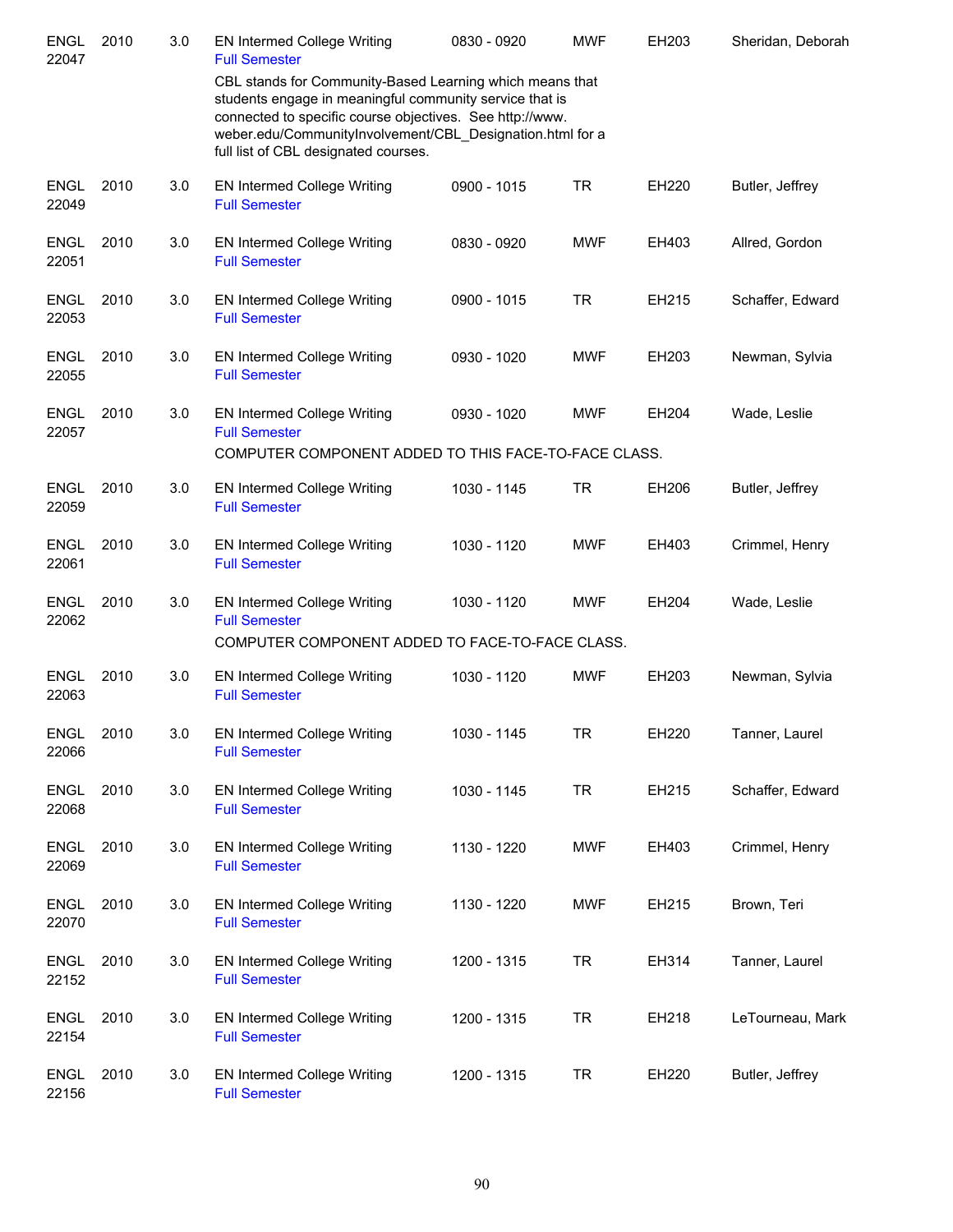| <b>ENGL</b><br>22157 | 2010 | 3.0 | EN Intermed College Writing<br><b>Full Semester</b>                                                             | 1230 - 1320 | <b>MWF</b> | EH215 | Brown, Teri          |
|----------------------|------|-----|-----------------------------------------------------------------------------------------------------------------|-------------|------------|-------|----------------------|
| ENGL<br>22159        | 2010 | 3.0 | EN Intermed College Writing<br><b>Full Semester</b>                                                             | 1330 - 1420 | <b>MWF</b> | EH305 | Shurtleff, Steven    |
| ENGL<br>22161        | 2010 | 3.0 | EN Intermed College Writing<br><b>Full Semester</b>                                                             | 1230 - 1320 | <b>MWF</b> | EH219 | Ludlow, Steven       |
| <b>ENGL</b><br>22162 | 2010 | 3.0 | EN Intermed College Writing<br><b>Full Semester</b>                                                             | 1330 - 1420 | <b>MWF</b> | EH218 | Hudson, Kyra         |
| <b>ENGL</b><br>22167 | 2010 | 3.0 | EN Intermed College Writing<br><b>Full Semester</b>                                                             | 1330 - 1420 | <b>MWF</b> | EH203 | Moloney, Karen       |
| <b>ENGL</b><br>22168 | 2010 | 3.0 | EN Intermed College Writing<br><b>Full Semester</b>                                                             | 1330 - 1420 | <b>MWF</b> | EH219 | Ludlow, Steven       |
| <b>ENGL</b><br>22171 | 2010 | 3.0 | EN Intermed College Writing<br><b>Full Semester</b>                                                             | 1330 - 1445 | <b>TR</b>  | EH314 | McKay, Susan         |
| <b>ENGL</b><br>22173 | 2010 | 3.0 | <b>EN Intermed College Writing</b><br><b>Full Semester</b>                                                      | 1330 - 1445 | <b>TR</b>  | EH403 | Conrad, Timothy      |
|                      |      |     | FOR LEAP (NON-NATIVE SPEAKERS OF ENGLISH) ONLY.                                                                 |             |            |       |                      |
| <b>ENGL</b><br>22180 | 2010 | 3.0 | EN Intermed College Writing<br><b>Full Semester</b>                                                             | 1430 - 1520 | <b>MWF</b> | EH203 | Moloney, Karen       |
| <b>ENGL</b><br>22181 | 2010 | 3.0 | <b>EN Intermed College Writing</b><br><b>Full Semester</b>                                                      | 1730 - 2010 | M          | EH217 | Forman, Keith        |
| <b>ENGL</b><br>22182 | 2010 | 3.0 | EN Intermed College Writing<br><b>Full Semester</b>                                                             | 1730 - 2010 | Τ          | EH203 | Bentley, C           |
| <b>ENGL</b><br>22183 | 2010 | 3.0 | EN Intermed College Writing<br><b>Full Semester</b>                                                             | 1730 - 2010 | W          | EH217 | Forman, Keith        |
| <b>ENGL</b><br>22187 | 2010 | 3.0 | <b>EN Intermed College Writing</b><br><b>Full Semester</b>                                                      | 1730 - 2010 | R          | EH203 | Bentley, C           |
| <b>ENGL</b><br>22190 | 2010 | 3.0 | EN Intermed College Writing<br><b>Block 2</b>                                                                   | 1730 - 2010 | R          | EH218 | Yngve, Gail          |
|                      |      |     | ACCELERATED (LAST 7 WEEKS OF SEMESTER), HYBRID (COMPUTER<br>COMPONENT) ADDED TO FACE-TO-FACE CLASS.             |             |            |       |                      |
| <b>ENGL</b><br>23127 | 2010 | 3.0 | <b>EN Intermed College Writing</b><br><b>Full Semester</b>                                                      | 0730 - 0845 | TR         | EH218 | Wheelwright, Cheyney |
| <b>ENGL</b><br>23286 | 2010 | 3.0 | <b>EN Intermed College Writing</b><br><b>Full Semester</b>                                                      | <b>TBA</b>  | <b>TBA</b> | OL    | Smith, Brigette      |
|                      |      |     | To access the online course materials, please log in through<br>the student portal (eWeber) at http://weber.edu |             |            |       |                      |
| <b>ENGL</b><br>23962 | 2010 | 3.0 | <b>EN Intermed College Writing</b><br><b>Full Semester</b>                                                      | <b>TBA</b>  | <b>TBA</b> | OL    | Stott, Laura         |
|                      |      |     | To access the online course materials, please log in through<br>the student portal (eWeber) at http://weber.edu |             |            |       |                      |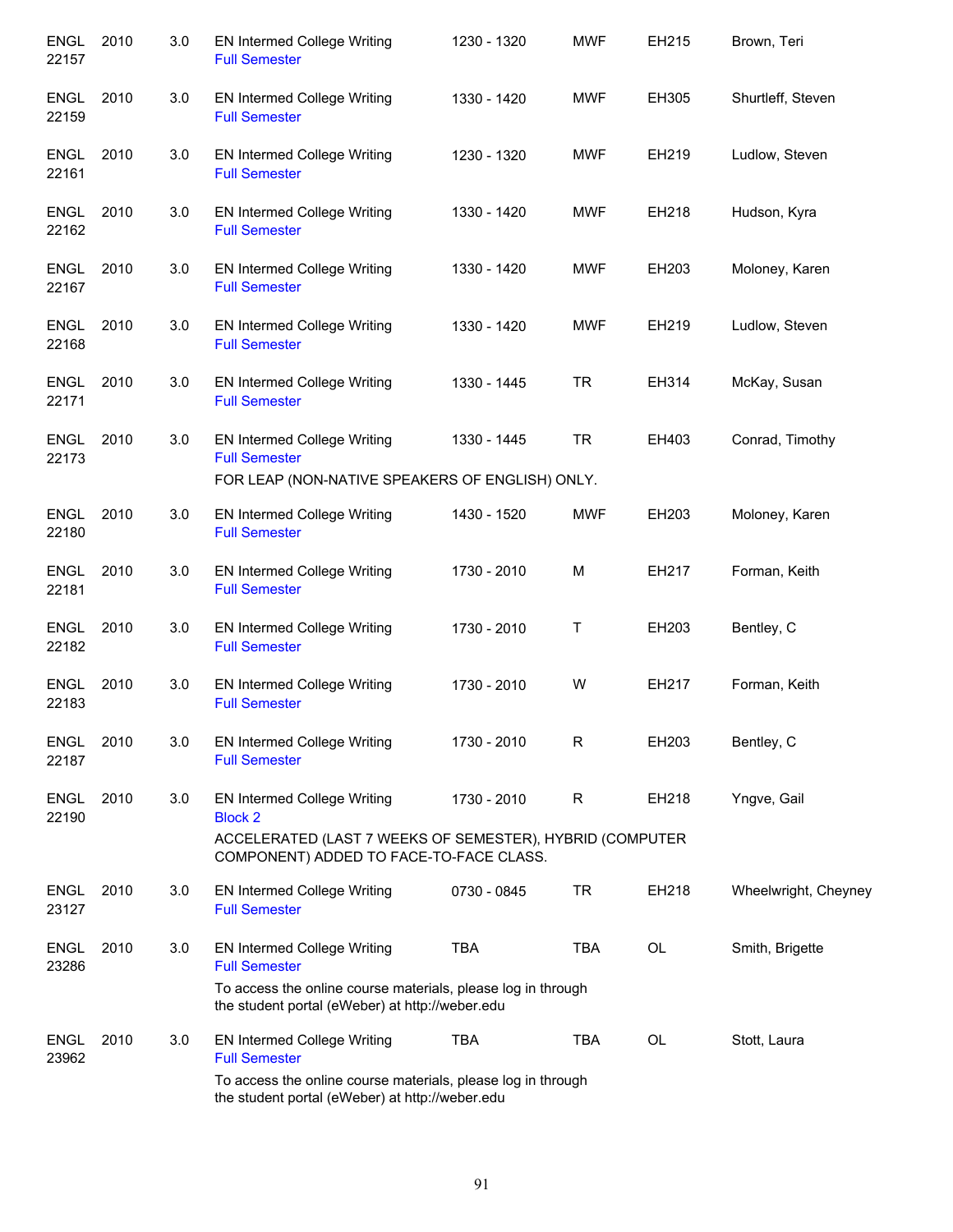| <b>ENGL</b><br>24127 | 2010 | 3.0 | <b>EN Intermed College Writing</b><br><b>Full Semester</b>                                                                | 0830 - 0920 | <b>MWF</b>   | EH305     | Holdsworth, Kevin |
|----------------------|------|-----|---------------------------------------------------------------------------------------------------------------------------|-------------|--------------|-----------|-------------------|
| <b>ENGL</b><br>24128 | 2010 | 3.0 | EN Intermed College Writing<br><b>Full Semester</b>                                                                       | 1330 - 1445 | <b>TR</b>    | EH220     | LeTourneau, Mark  |
| <b>ENGL</b><br>24331 | 2010 | 3.0 | <b>EN Intermed College Writing</b><br><b>Full Semester</b>                                                                | 1730 - 2010 | $\mathsf{T}$ | DH1304    | Nelson, Crystal   |
| <b>ENGL</b><br>24348 | 2010 | 3.0 | <b>EN Intermed College Writing</b><br><b>Full Semester</b>                                                                | <b>TBA</b>  | <b>TBA</b>   | <b>OL</b> | Hamer, Jan        |
|                      |      |     | To access the online course materials, please log in through<br>the student portal (eWeber) at http://weber.edu           |             |              |           |                   |
| <b>ENGL</b><br>24349 | 2010 | 3.0 | EN Intermed College Writing<br><b>Full Semester</b>                                                                       | <b>TBA</b>  | <b>TBA</b>   | <b>OL</b> | Reddy, Prasanna   |
|                      |      |     | To access the online course materials, please log in through<br>the student portal (eWeber) at http://weber.edu           |             |              |           |                   |
| <b>ENGL</b><br>24358 | 2010 | 3.0 | EN Intermed College Writing<br><b>Full Semester</b>                                                                       | 0930 - 1020 | <b>MWF</b>   | EH305     | Holdsworth, Kevin |
| <b>ENGL</b><br>24360 | 2010 | 3.0 | EN Intermed College Writing<br><b>Full Semester</b>                                                                       | 0830 - 0920 | <b>MWF</b>   | EH215     | Hamer, Jan        |
| <b>ENGL</b><br>24361 | 2010 | 3.0 | EN Intermed College Writing<br><b>Full Semester</b>                                                                       | 1130 - 1220 | <b>MWF</b>   | EH315     | Hamer, Jan        |
| <b>ENGL</b><br>24685 | 2010 | 3.0 | EN Intermed College Writing<br><b>Full Semester</b>                                                                       | 1230 - 1320 | <b>MWF</b>   | EH118     | Moloney, Karen    |
| <b>ENGL</b><br>24952 | 2010 | 3.0 | EN Intermed College Writing<br><b>Full Semester</b>                                                                       | 0830 - 0920 | <b>MWF</b>   | EH407     | Newman, Sylvia    |
| <b>ENGL</b><br>25373 | 2010 | 3.0 | EN Intermed College Writing<br><b>Full Semester</b>                                                                       | 1230 - 1320 | <b>MWF</b>   | EH306     | Shurtleff, Steven |
| <b>ENGL</b><br>24277 | 2100 | 3.0 | <b>Technical Writing</b><br><b>Full Semester</b>                                                                          | TBA         | <b>TBA</b>   | OL        | McShane, Becky    |
|                      |      |     | To access the online course materials, please log in through<br>the student portal (eWeber) at http://weber.edu           |             |              |           |                   |
| <b>ENGL</b><br>21734 | 2200 | 3.0 | HU/DV Intro to Literature<br><b>Full Semester</b>                                                                         | <b>TBA</b>  | <b>TBA</b>   | OL        | Reddy, Prasanna   |
|                      |      |     | To access the course materials, log into the Student Portal<br>(eWeber) at http://weber.edu and select "Current Students" |             |              |           |                   |
| <b>ENGL</b><br>21852 | 2200 | 3.0 | HU/DV Intro to Literature<br><b>Full Semester</b>                                                                         | 0900 - 1015 | <b>TR</b>    | D02103    | Vause, L          |
|                      |      |     | This class will have a computer portion to it---<br>Not all face to face lectures.                                        |             |              |           |                   |
| <b>ENGL</b><br>21882 | 2200 | 3.0 | HU/DV Intro to Literature<br><b>Full Semester</b>                                                                         | 1730 - 2010 | R            | EH217     | Vause, L          |
|                      |      |     | COMPUTER COMPONENT ADDED TO THIS FACE-TO-FACE CLASS.                                                                      |             |              |           |                   |
| <b>ENGL</b><br>21883 | 2200 | 3.0 | HU/DV Intro to Literature<br><b>Full Semester</b>                                                                         | 1230 - 1320 | <b>MWF</b>   | EH218     | Hudson, Kyra      |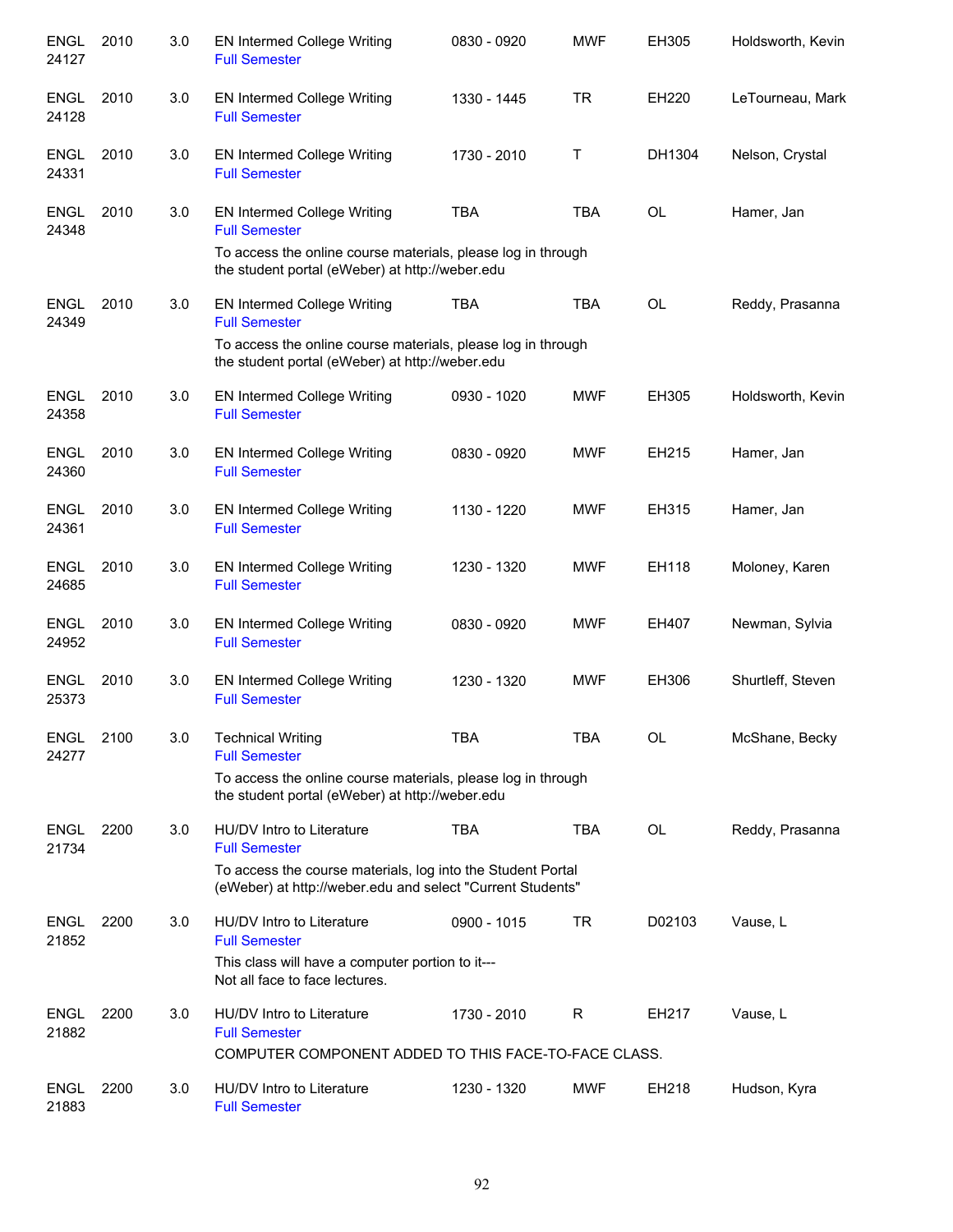| <b>ENGL</b><br>21884 | 2200 | 3.0 | HU/DV Intro to Literature<br><b>Full Semester</b>                                                                                                                                  | 1130 - 1220 | <b>MWF</b> | EH204     | Schwiebert, John  |
|----------------------|------|-----|------------------------------------------------------------------------------------------------------------------------------------------------------------------------------------|-------------|------------|-----------|-------------------|
| <b>ENGL</b><br>21885 | 2200 | 3.0 | HU/DV Intro to Literature<br><b>Full Semester</b>                                                                                                                                  | 1030 - 1145 | <b>TR</b>  | EH316     | Miner, Madonne    |
| <b>ENGL</b><br>21886 | 2200 | 3.0 | HU/DV Intro to Literature<br><b>Full Semester</b>                                                                                                                                  | 1030 - 1120 | <b>MWF</b> | EH220     | Burrows, J        |
| <b>ENGL</b><br>21742 | 2220 | 3.0 | HU/DV Introduction to Fiction<br><b>Full Semester</b><br>To access the course materials, log into the Student Portal<br>(eWeber) at http://weber.edu and select "Current Students" | <b>TBA</b>  | <b>TBA</b> | <b>OL</b> | Reagan, Lori      |
| <b>ENGL</b><br>21854 | 2220 | 3.0 | HU/DV Introduction to Fiction<br><b>Full Semester</b>                                                                                                                              | 1030 - 1120 | <b>MWF</b> | D02104    | Barlow, Laurel    |
| <b>ENGL</b><br>21877 | 2220 | 3.0 | HU/DV Introduction to Fiction<br><b>Full Semester</b>                                                                                                                              | 1330 - 1445 | <b>TR</b>  | EH317     | Deeter, Ronald    |
| <b>ENGL</b><br>21878 | 2220 | 3.0 | HU/DV Introduction to Fiction<br><b>Full Semester</b>                                                                                                                              | 0930 - 1020 | <b>MWF</b> | EH217     | McShane, Becky    |
| <b>ENGL</b><br>21880 | 2220 | 3.0 | HU/DV Introduction to Fiction<br><b>Full Semester</b>                                                                                                                              | 0830 - 0920 | <b>MWF</b> | EH218     | Pollett, William  |
| <b>ENGL</b><br>21881 | 2220 | 3.0 | HU/DV Introduction to Fiction<br><b>Full Semester</b>                                                                                                                              | 0730 - 0845 | <b>TR</b>  | EH403     | Allred, Gordon    |
| <b>ENGL</b><br>21871 | 2240 | 3.0 | HU/DV Introduction to Poetry<br><b>Full Semester</b>                                                                                                                               | 1200 - 1315 | <b>TR</b>  | EH217     | Shigley, Sally    |
| <b>ENGL</b><br>21864 | 2250 | 3.0 | <b>Creative Writing</b><br><b>Full Semester</b>                                                                                                                                    | 1130 - 1220 | <b>MWF</b> | EH203     | Deeter, Ronald    |
| <b>ENGL</b><br>21844 | 2830 | 1.0 | Directed Readings<br><b>Full Semester</b><br>NEED TO PICK UP CONTRACT FORM FROM ENGLISH DEPT. OFFICE,<br>EH 413.                                                                   | <b>TBA</b>  | <b>TBA</b> |           | Herndon, Kathleen |
| <b>ENGL</b><br>21846 | 2830 | 2.0 | <b>Directed Readings</b><br><b>Full Semester</b><br>NEED TO PICK UP CONTRACT FORM FROM ENGLISH DEPT. OFFICE,<br>EH 413.                                                            | <b>TBA</b>  | <b>TBA</b> |           | Herndon, Kathleen |
| <b>ENGL</b><br>21849 | 2830 | 3.0 | <b>Directed Readings</b><br><b>Full Semester</b><br>NEED TO PICK UP CONTRACT FORM FROM ENGLISH DEPT. OFFICE,<br>EH 413.                                                            | <b>TBA</b>  | <b>TBA</b> |           | Herndon, Kathleen |
| <b>ENGL</b><br>21632 | 3010 | 3.0 | SI Intro to Linguistics<br><b>Full Semester</b>                                                                                                                                    | 0900 - 1015 | <b>TR</b>  | EH219     | LeTourneau, Mark  |
| <b>ENGL</b><br>21628 | 3020 | 3.0 | Intro to Study of Language Tea<br><b>Full Semester</b><br>METHODOLOGY CLASS (1 OUT 4 CLASSES). NEED TO REGISTER<br>FOR 3400, 3410 AND 3420 (BESIDES THIS ONE).                     | 0900 - 1015 | TR.        | EH218     | Butler, Shannon   |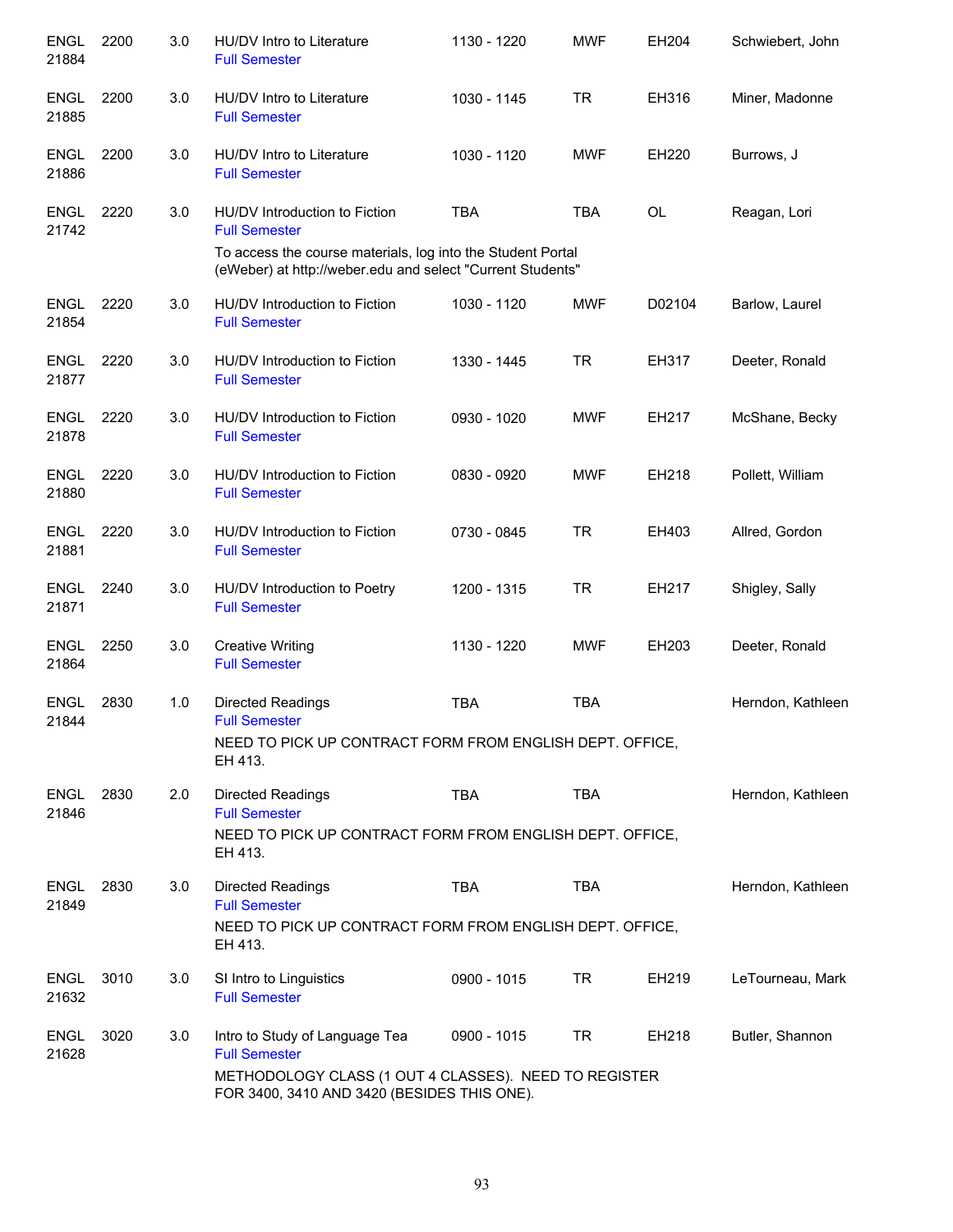| <b>ENGL</b><br>21625 | 3040 | 3.0 | History of English Language<br><b>Full Semester</b>                                                                       | 1200 - 1315 | <b>TR</b>    | EH204  | McKay, Susan        |
|----------------------|------|-----|---------------------------------------------------------------------------------------------------------------------------|-------------|--------------|--------|---------------------|
| <b>ENGL</b><br>21623 | 3050 | 3.0 | Grammar/Style/Usage in Adv Wri<br><b>Full Semester</b>                                                                    | 1130 - 1220 | <b>MWF</b>   | EH218  | Conrad, Timothy     |
| <b>ENGL</b><br>21616 | 3080 | 3.0 | Critical Approaches to Literat<br><b>Full Semester</b>                                                                    | 0930 - 1020 | <b>MWF</b>   | EH403  | Crimmel, Henry      |
| <b>ENGL</b><br>21620 | 3080 | 3.0 | Critical Approaches to Literat<br><b>Full Semester</b>                                                                    | 0900 - 1015 | <b>TR</b>    | EH217  | Shigley, Sally      |
| <b>ENGL</b><br>21593 | 3100 | 3.0 | Professional/Technical Writing<br><b>Full Semester</b>                                                                    | 0830 - 0930 | <b>MWF</b>   | EH219  | McShane, Becky      |
| <b>ENGL</b><br>21594 | 3100 | 3.0 | Professional/Technical Writing<br><b>Full Semester</b>                                                                    | 0930 - 1020 | <b>MWF</b>   | EH410  | Subbiah, Mahalingam |
| <b>ENGL</b><br>21613 | 3100 | 3.0 | Professional/Technical Writing<br><b>Full Semester</b>                                                                    | 0900 - 1015 | <b>TR</b>    | EH410  | Thomas, Shelley     |
| <b>ENGL</b><br>21748 | 3100 | 3.0 | Professional/Technical Writing<br><b>Full Semester</b>                                                                    | <b>TBA</b>  | <b>TBA</b>   | OL     | Egan, Stacie        |
|                      |      |     | To access the course materials, log into the Student Portal<br>(eWeber) at http://weber.edu and select "Current Students" |             |              |        |                     |
| <b>ENGL</b><br>21857 | 3100 | 3.0 | Professional/Technical Writing<br><b>Full Semester</b>                                                                    | 1730 - 2010 | $\mathsf{R}$ | D02104 | Subbiah, Mahalingam |
| <b>ENGL</b><br>21590 | 3140 | 3.0 | Professional/Technical Editing<br><b>Full Semester</b>                                                                    | 1030 - 1145 | <b>TR</b>    | EH219  | Subbiah, Mahalingam |
| ENGL<br>21588        | 3190 | 3.0 | Document Design<br><b>Full Semester</b>                                                                                   | 1730 - 2010 | Τ            | EH410  | Thomas, Shelley     |
| <b>ENGL</b><br>21586 | 3210 | 3.0 | <b>Advanced College Writng</b><br><b>Full Semester</b>                                                                    | 1230 - 1320 | <b>MWF</b>   | EH204  | Schwiebert, John    |
| <b>ENGL</b><br>21584 | 3250 | 3.0 | <b>Advanced Fiction Writng</b><br><b>Full Semester</b>                                                                    | 0900 - 1015 | <b>TR</b>    | EH403  | Allred, Gordon      |
| <b>ENGL</b><br>21581 | 3260 | 3.0 | <b>Poetry Writing</b><br><b>Full Semester</b>                                                                             | 1730 - 2010 | W            | EH218  | Roghaar, Brad       |
| <b>ENGL</b><br>21130 | 3270 | 3.0 | Magazine Article Writing<br><b>Full Semester</b>                                                                          | 1730 - 2010 | м            | EH403  | Prothero, Walter    |
| <b>ENGL</b><br>21128 | 3300 | 3.0 | <b>Childrens Literature</b><br><b>Full Semester</b>                                                                       | 1330 - 1445 | <b>TR</b>    | EH215  | Olson, Eleanor      |
| <b>ENGL</b><br>21129 | 3300 | 3.0 | <b>Childrens Literature</b><br><b>Full Semester</b>                                                                       | 1200 - 1315 | <b>TR</b>    | EH215  | Olson, Eleanor      |
| <b>ENGL</b><br>21125 | 3350 | 3.0 | Studies in Literary Genres<br><b>Full Semester</b><br>WRITING CREATIVE NON-FICTION.                                       | 1730 - 2010 | R            | EH205  | Prothero, Walter    |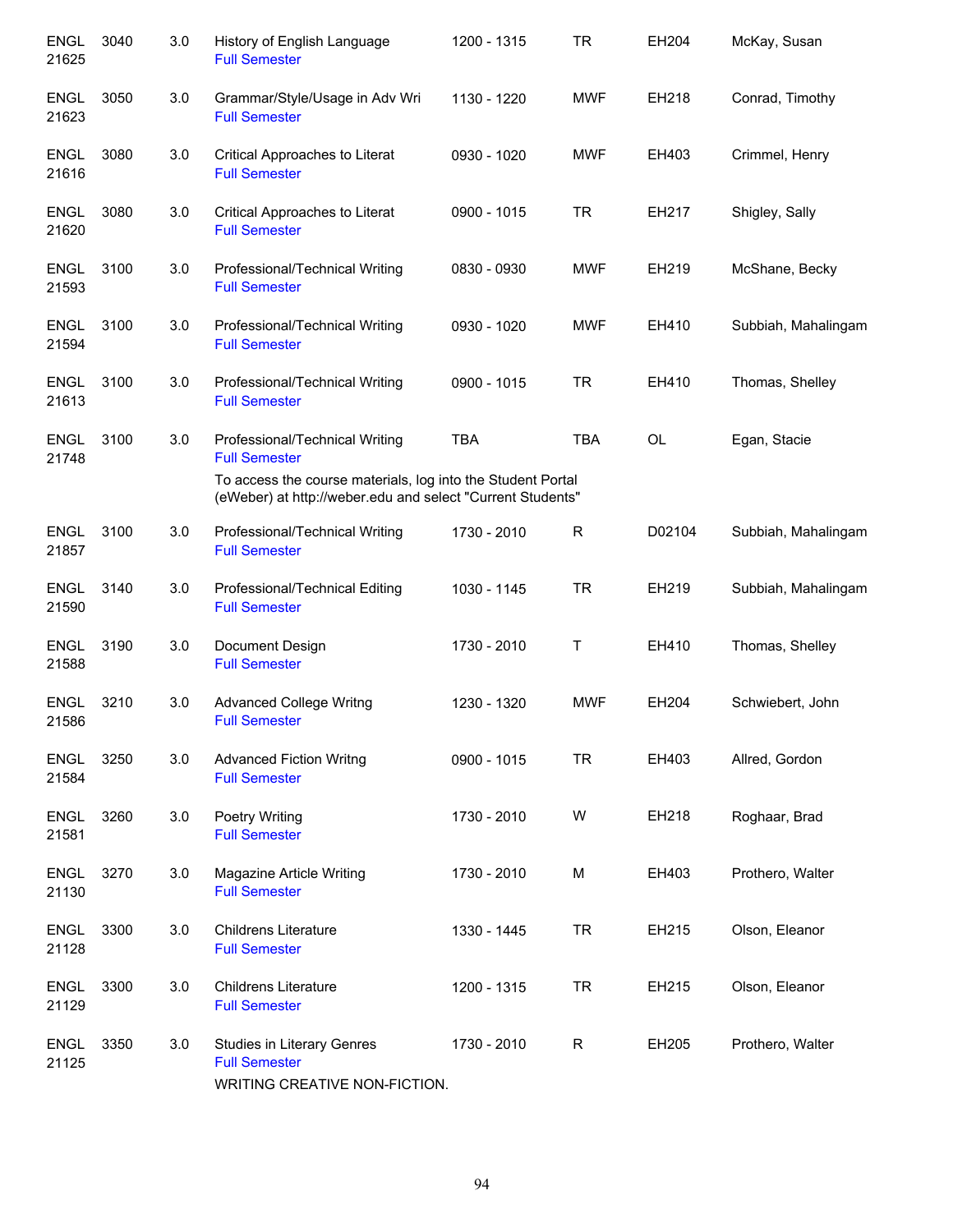| <b>ENGL</b><br>21127 | 3350 | 3.0 | Studies in Literary Genres<br><b>Full Semester</b><br>SONG LYRICS.                                                                                                                                                                                                                                                                                                                                                                                                                                     | 1030 - 1145 | <b>TR</b>  | EH203 | Ramirez, Victoria   |
|----------------------|------|-----|--------------------------------------------------------------------------------------------------------------------------------------------------------------------------------------------------------------------------------------------------------------------------------------------------------------------------------------------------------------------------------------------------------------------------------------------------------------------------------------------------------|-------------|------------|-------|---------------------|
| <b>ENGL</b><br>21120 | 3400 | 3.0 | <b>Teaching Of Literature</b><br><b>Full Semester</b><br>METHODOLOGY BLOCK (1 OUT OF 4 CLASSES). NEED TO REGISTER<br>FOR 3020, 3410 AND 3420 BESIDES THIS CLASS. TAKE THESE<br>CLASSES BEFORE STUDENT TEACHING.                                                                                                                                                                                                                                                                                        | 0930 - 1030 | <b>MWF</b> | EH218 | Young, James        |
| <b>ENGL</b><br>21117 | 3410 | 3.0 | <b>CBL Teaching Writing</b><br><b>Full Semester</b><br>METHODOLOGY BLOCK (1 OUT OF 4 CLASSES). NEED TO REGISTER<br>FOR 3020, 3400, AND 3420 BESIDES THIS CLASS. TAKE THESE<br>CLASSES BEFORE STUDENT TEACHING.<br>CBL stands for Community-Based Learning which means that<br>students engage in meaningful community service that is<br>connected to specific course objectives. See http://www.<br>weber.edu/CommunityInvolvement/CBL_Designation.html for a<br>full list of CBL designated courses. | 1030 - 1145 | <b>TR</b>  | EH218 | Butler, Shannon     |
| <b>ENGL</b><br>21110 | 3420 | 3.0 | Teaching with Young Adult Lit<br><b>Full Semester</b><br>METHODOLOGY BLOCK (1 OUT 4 CLASSES). MUST REGISTER FOR<br>3020, 3400, AND 3410 BESIDES THIS CLASS BEFORE STUDENT<br>TEACHING.                                                                                                                                                                                                                                                                                                                 | 1030 - 1130 | <b>MWF</b> | EH218 | Young, James        |
| <b>ENGL</b><br>21108 | 3500 | 3.0 | HU Studies in Shakespeare<br><b>Full Semester</b>                                                                                                                                                                                                                                                                                                                                                                                                                                                      | 1030 - 1145 | TR         | EH403 | Elsley, Judith      |
| <b>ENGL</b><br>21105 | 3510 | 3.0 | <b>HU/DV World Literature</b><br><b>Full Semester</b><br><b>ASIAN WRITERS.</b>                                                                                                                                                                                                                                                                                                                                                                                                                         | 1130 - 1220 | <b>MWF</b> | EH317 | Subbiah, Mahalingam |
| <b>ENGL</b><br>21760 | 3520 | 3.0 | HU Literature of Natural World<br><b>Full Semester</b><br>To access the course materials, log into the Student Portal<br>(eWeber) at http://weber.edu and select "Current Students"                                                                                                                                                                                                                                                                                                                    | <b>TBA</b>  | <b>TBA</b> | OL    | Vause, L            |
| <b>ENGL</b><br>21103 | 3730 | 3.0 | DV Lit of Cultures & Places<br><b>Full Semester</b><br>19TH CENTURY RUSSIAN LITERATURE.                                                                                                                                                                                                                                                                                                                                                                                                                | 1730 - 2010 | W          | EH317 | Deeter, Ronald      |
| <b>ENGL</b><br>22989 | 3730 | 3.0 | DV Lit of Cultures & Places<br><b>Full Semester</b><br>AUSTRALIAN ABORIGINAL LITERATURE.                                                                                                                                                                                                                                                                                                                                                                                                               | 1200 - 1315 | <b>TR</b>  | EH316 | Friedrich, Antie    |
| <b>ENGL</b><br>21097 | 3750 | 3.0 | HU Themes & Ideas - Literature<br><b>Full Semester</b><br>NOVELS INTO FILM                                                                                                                                                                                                                                                                                                                                                                                                                             | 1730 - 2010 | W          | EH403 | Herndon, Kathleen   |
| <b>ENGL</b><br>21100 | 3750 | 3.0 | HU Themes & Ideas - Literature<br><b>Full Semester</b><br>TV AS LITERATURE                                                                                                                                                                                                                                                                                                                                                                                                                             | 1030 - 1120 | <b>MWF</b> | EH217 | Rogers, Scott       |
| <b>ENGL</b><br>21095 | 3840 | 3.0 | Methods/Practices Tutoring Wri<br><b>Full Semester</b><br>FOR WRITING CENTER TUTORS ONLY.                                                                                                                                                                                                                                                                                                                                                                                                              | 1130 - 1220 | <b>MWF</b> | EH219 | Rogers, Scott       |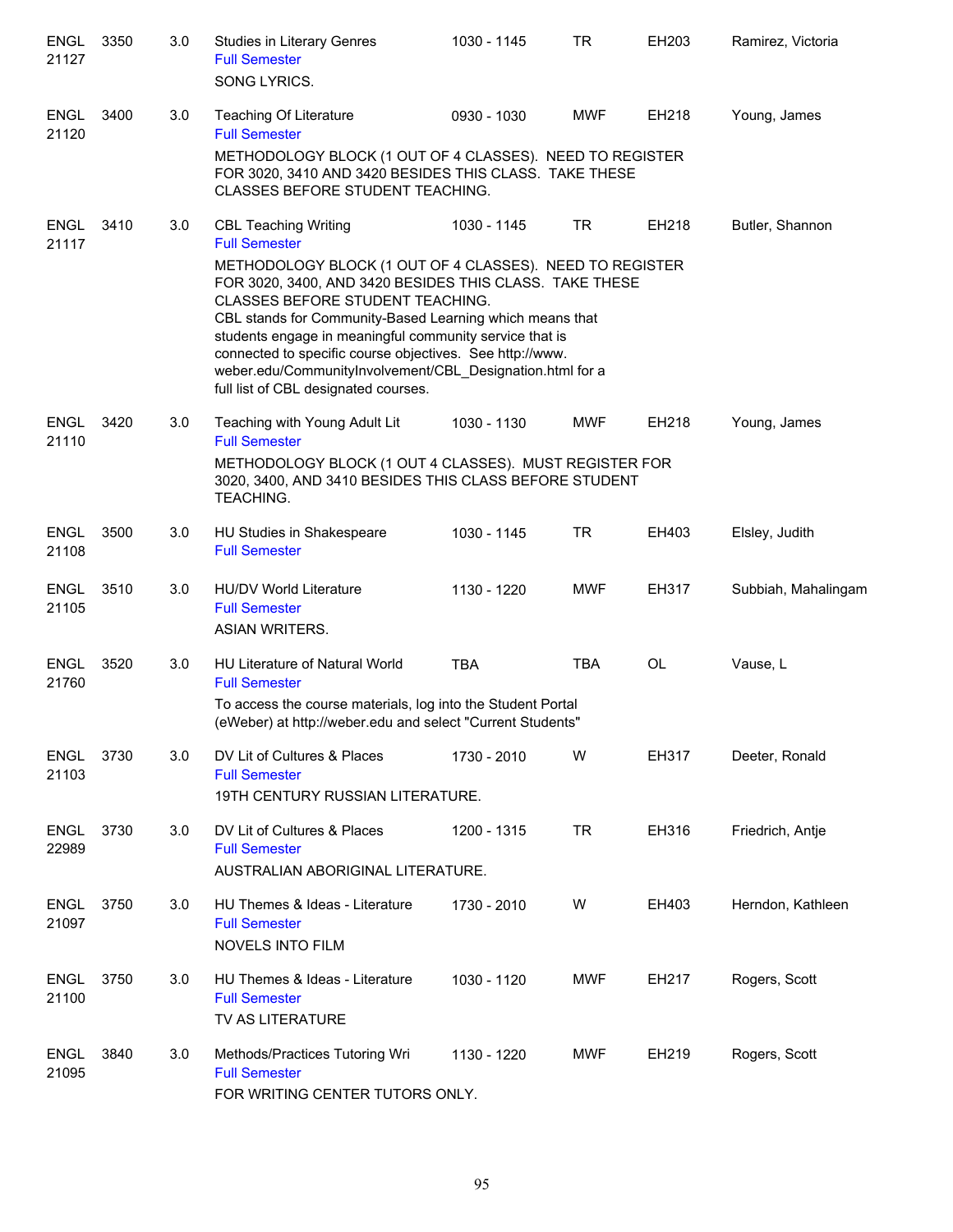| <b>ENGL</b><br>24658 | 3850 | 1.0 | Method/Pract Tutoring ESL Stud<br><b>Full Semester</b>                                                                    | <b>TBA</b>  | <b>TBA</b> |           | Curtis, Giana    |
|----------------------|------|-----|---------------------------------------------------------------------------------------------------------------------------|-------------|------------|-----------|------------------|
| <b>ENGL</b><br>24659 | 3850 | 2.0 | Method/Pract Tutoring ESL Stud<br><b>Full Semester</b>                                                                    | <b>TBA</b>  | <b>TBA</b> |           | Curtis, Giana    |
| <b>ENGL</b><br>24660 | 3850 | 3.0 | Method/Pract Tutoring ESL Stud<br><b>Full Semester</b>                                                                    | <b>TBA</b>  | <b>TBA</b> |           | Curtis, Giana    |
| <b>ENGL</b><br>21094 | 4100 | 3.0 | Issues in Professional/Tech Wr<br><b>Full Semester</b>                                                                    | 1200 - 1345 | <b>TR</b>  | EH410     | Thomas, Shelley  |
| <b>ENGL</b><br>21752 | 4120 | 3.0 | Seminar/Practicum Prof/Tech Wr<br><b>Full Semester</b>                                                                    | <b>TBA</b>  | <b>TBA</b> | OL        | McShane, Becky   |
|                      |      |     | To access the course materials, log into the Student Portal<br>(eWeber) at http://weber.edu and select "Current Students" |             |            |           |                  |
| <b>ENGL</b><br>21093 | 4410 | 3.0 | Strat/Method Teach ESL<br><b>Full Semester</b>                                                                            | 1630 - 1920 | Τ          | EH403     | Conrad, Timothy  |
| <b>ENGL</b><br>21092 | 4420 | 3.0 | Phonology/Syntax for ESL Teach<br><b>Full Semester</b>                                                                    | 1730 - 2010 | M          | EH317     | McKay, Susan     |
| <b>ENGL</b><br>21088 | 4450 | 3.0 | <b>ESL/Bilin Assessment: Theory</b><br><b>Full Semester</b>                                                               | 1630 - 1910 | W          | EH220     | Conrad, Timothy  |
| <b>ENGL</b><br>21074 | 4520 | 3.0 | American Lit: Early & Romantic<br><b>Full Semester</b>                                                                    | 0930 - 1020 | <b>MWF</b> | EH215     | Schwiebert, John |
| <b>ENGL</b><br>21073 | 4530 | 3.0 | America Lit: Realism/Naturalis<br><b>Full Semester</b>                                                                    | 1730 - 2010 | W          | EH203     | Hogge, Robert    |
| ENGL<br>21065        | 4540 | 3.0 | American Lit: Modern<br><b>Full Semester</b>                                                                              | 1130 - 1220 | <b>MWF</b> | EH220     | Burrows, J       |
| <b>ENGL</b><br>21063 | 4620 | 3.0 | British Lit: Renaissance<br><b>Full Semester</b>                                                                          | 0830 - 0920 | <b>MWF</b> | EH217     | Krantz, Mary     |
| <b>ENGL</b><br>21061 | 4630 | 3.0 | British Lit: Neoclassic/Romant<br><b>Full Semester</b>                                                                    | 1030 - 1145 | <b>TR</b>  | EH217     | Rogers, Scott    |
| <b>ENGL</b><br>21872 | 4630 | 3.0 | British Lit: Neoclassic/Romant<br><b>Full Semester</b>                                                                    | 1730 - 2010 | M          | D02105    | Cheney, Merlin   |
| <b>ENGL</b><br>21060 | 4640 | 3.0 | British Lit: Victorian<br><b>Full Semester</b>                                                                            | 1030 - 1120 | <b>MWF</b> | EH215     | Wutz, Michael    |
| <b>ENGL</b><br>21876 | 4650 | 3.0 | <b>British Lit: Modern</b><br><b>Full Semester</b>                                                                        | 1730 - 2010 | Т          | D02105    | Moloney, Karen   |
| <b>ENGL</b><br>22865 | 4660 | 3.0 | <b>British Lit:Contemporary</b><br><b>Full Semester</b>                                                                   | 0900 - 1015 | <b>TR</b>  | EH203     | Elsley, Judith   |
| <b>ENGL</b><br>21756 | 4710 | 3.0 | <b>Eminent Authors</b><br><b>Full Semester</b>                                                                            | <b>TBA</b>  | <b>TBA</b> | <b>OL</b> | Vause, L         |
|                      |      |     | To access the course materials, log into the Student Portal                                                               |             |            |           |                  |

(eWeber) at http://weber.edu and select "Current Students"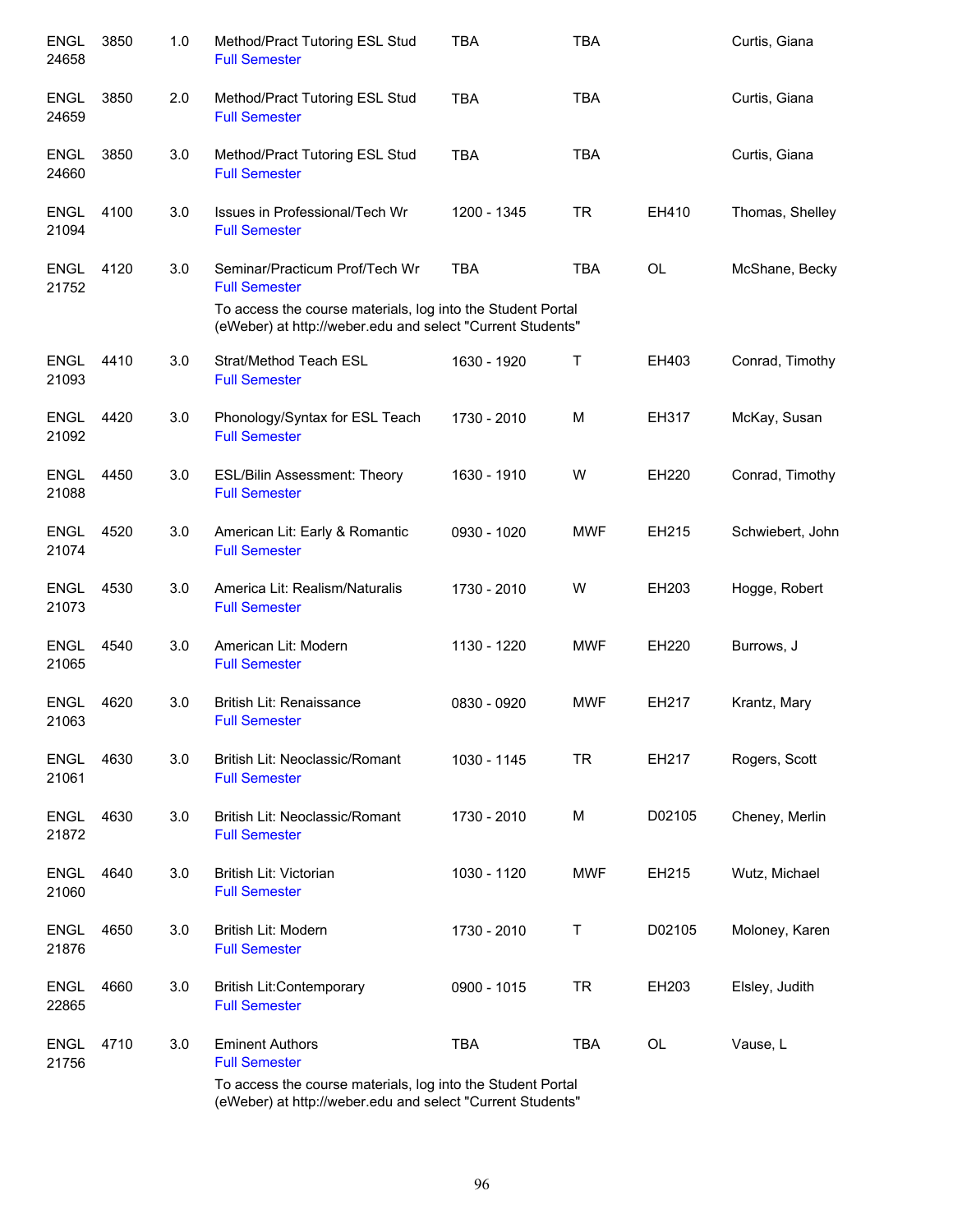| <b>ENGL</b><br>21059 | 4750 | 3.0 | <b>Classic Literature</b><br><b>Full Semester</b>                                                                | 1230 - 1320 | <b>MWF</b>   | EH203  | Hogge, Robert     |
|----------------------|------|-----|------------------------------------------------------------------------------------------------------------------|-------------|--------------|--------|-------------------|
| <b>ENGL</b><br>21056 | 4830 | 1.0 | Directed Readings<br><b>Full Semester</b><br>NEED TO PICK UP CONTRACT FORM FROM ENGLISH DEPT. OFFICE,<br>EH 413. | <b>TBA</b>  | <b>TBA</b>   |        | Herndon, Kathleen |
| <b>ENGL</b><br>21057 | 4830 | 2.0 | Directed Readings<br><b>Full Semester</b><br>NEED TO PICK UP CONTRACT FORM FROM ENGLISH DEPT. OFFICE,<br>EH 413. | <b>TBA</b>  | <b>TBA</b>   |        | Herndon, Kathleen |
| <b>ENGL</b><br>21058 | 4830 | 3.0 | Directed Readings<br><b>Full Semester</b><br>NEED TO PICK UP CONTRACT FORM FROM ENGLISH DEPT. OFFICE,<br>EH 413. | <b>TBA</b>  | <b>TBA</b>   |        | Herndon, Kathleen |
| <b>ENGL</b><br>21055 | 4940 | 3.0 | Writer's Workshop<br><b>Full Semester</b><br><b>FICTION</b>                                                      | 1200 - 1315 | <b>TR</b>    | EH203  | Ramirez, Victoria |
| <b>ENGR</b><br>20145 | 1000 | 2.0 | Introduction to Engineering<br><b>Full Semester</b>                                                              | 1030 - 1120 | <b>TR</b>    | ET224  | Hagen, Kirk       |
| <b>ENGR</b><br>20146 | 1000 | 2.0 | Introduction to Engineering<br><b>Full Semester</b>                                                              | 1130 - 1220 | <b>TR</b>    | ET224  | Hagen, Kirk       |
| <b>ENGR</b><br>20697 | 1000 | 2.0 | Introduction to Engineering<br><b>Full Semester</b><br>For Electronics Engineering majors                        | 1230 - 1320 | <b>MW</b>    | B4401  | Ward, Jeffrey     |
| <b>ENGR</b><br>25351 | 1000 | 2.0 | Introduction to Engineering<br><b>Full Semester</b>                                                              | 1430 - 1530 | <b>TR</b>    | B4401  | Brown, Fon        |
| <b>ENGR</b><br>20148 | 2010 | 3.0 | <b>Statics</b><br><b>Full Semester</b>                                                                           | 1030 - 1120 | <b>MWF</b>   | ET210  | Hagen, Kirk       |
| ENGR<br>20149        | 2300 | 3.0 | Thermodynamics I<br><b>Full Semester</b>                                                                         | 0930 - 1020 | <b>MWF</b>   | ET210  | Hagen, Kirk       |
| <b>ENGR</b><br>20784 | 2700 | 4.0 | <b>Digital Circuits</b><br><b>Full Semester</b>                                                                  | 0830 - 1020 | <b>TR</b>    | B4401  | Jackson, Justin   |
| <b>ENGR</b><br>20785 | 2700 | 4.0 | <b>Digital Circuits</b><br><b>Full Semester</b>                                                                  | 1730 - 1920 | <b>MW</b>    | B4401  | Willie, Kent      |
| <b>ENGR</b><br>24239 | 3110 | 3.0 | Semiconductor Circuits<br><b>Full Semester</b>                                                                   | 1700 - 1850 | <b>MW</b>    | D02303 | Jackson, Justin   |
| <b>ENGR</b><br>24240 | 3140 | 3.0 | Signals & Systems<br><b>Full Semester</b>                                                                        | 1700 - 1850 | <b>TR</b>    | D02303 | Ward, Jeffrey     |
| <b>ENGR</b><br>24241 | 3190 | 1.0 | <b>Engineering Seminar</b><br><b>Full Semester</b>                                                               | 1600 - 1650 | $\mathsf{R}$ | D02303 | Clapp, William    |
| <b>ESL</b><br>22603  | 0010 | 2.0 | Language Foundations I<br><b>Block 1</b>                                                                         | 1530 - 1620 | <b>MTWR</b>  | EH270  | Tang, Katia       |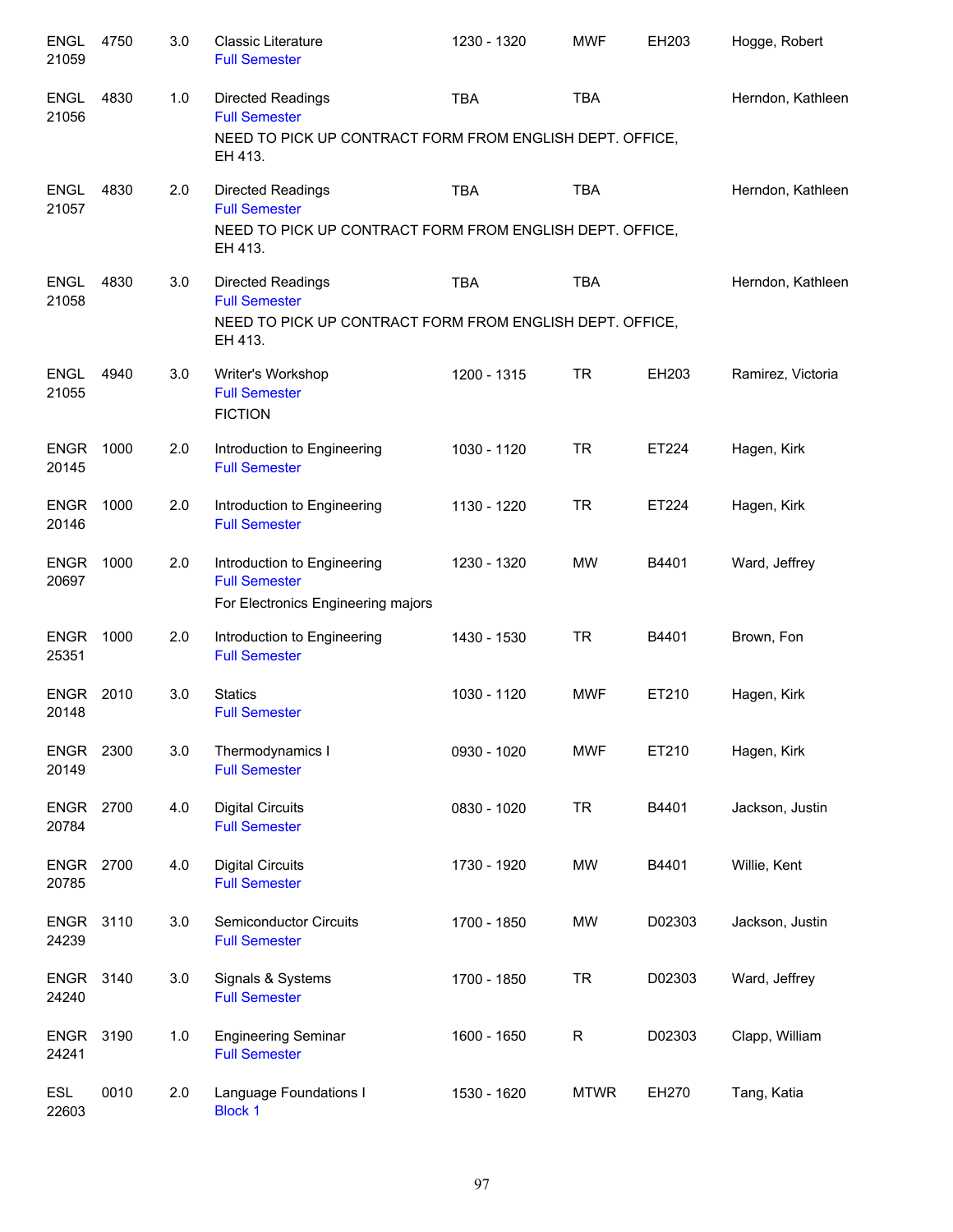| <b>ESL</b><br>22831 | 0015 | 2.0 | Language Foundations II<br><b>Block 2</b>            | 1330 - 1420 | <b>MTWR</b> | EH270 | Tang, Katia          |
|---------------------|------|-----|------------------------------------------------------|-------------|-------------|-------|----------------------|
| <b>ESL</b><br>25106 | 0015 | 2.0 | Language Foundations II<br><b>Block 1</b>            | 0930 - 1020 | <b>MTWR</b> |       | Rivera, Ada          |
| <b>ESL</b><br>22633 | 0020 | 2.0 | Begining Reading I<br><b>Block 1</b>                 | 1330 - 1420 | <b>MTWR</b> | EH270 | Tang, Katia          |
| <b>ESL</b><br>22832 | 0025 | 2.0 | <b>Beginning Reading II</b><br><b>Block 2</b>        | 1430 - 1520 | <b>MTWR</b> | EH270 | Tang, Katia          |
| <b>ESL</b><br>25107 | 0025 | 2.0 | <b>Beginning Reading II</b><br><b>Block 1</b>        | 0830 - 0920 | <b>MTWR</b> |       | McKay, Susan         |
| <b>ESL</b><br>22649 | 0030 | 2.0 | <b>Basic Conversation I</b><br><b>Block 1</b>        | 1430 - 1520 | <b>MTWR</b> | EH270 | Tang, Katia          |
| <b>ESL</b><br>22837 | 0035 | 2.0 | <b>Basic Conversation II</b><br><b>Block 2</b>       | 1230 - 1320 | <b>MTWR</b> | EH270 | Hansen, Debra        |
| <b>ESL</b><br>25108 | 0035 | 2.0 | <b>Basic Conversation II</b><br><b>Block 1</b>       | 1230 - 1320 | <b>MTWR</b> |       | Hansen, Debra        |
| <b>ESL</b><br>22650 | 0110 | 2.0 | Written Communication I<br><b>Block 1</b>            | 0930 - 1020 | <b>MTWR</b> | EH216 | Green, Austin        |
| <b>ESL</b><br>22839 | 0110 | 2.0 | Written Communication I<br><b>Block 2</b>            | 0930 - 1020 | <b>MTWR</b> | EH216 | Green, Austin        |
| <b>ESL</b><br>25048 | 0110 | 2.0 | Written Communication I<br><b>Block 1</b>            | 0930 - 1020 | <b>MWF</b>  |       | Curtis, Giana        |
| <b>ESL</b><br>22651 | 0120 | 2.0 | Topics In English<br><b>Block 1</b>                  | 1330 - 1510 | <b>MW</b>   | EH204 | Sheridan, Deborah    |
| <b>ESL</b><br>22841 | 0120 | 2.0 | Topics In English<br><b>Block 2</b>                  | 1330 - 1420 | <b>MTWR</b> | EH216 | Turman, Bettie       |
| <b>ESL</b><br>25049 | 0120 | 2.0 | Topics In English<br><b>Block 1</b>                  | 1330 - 1510 | MW          | EH316 | Turman, Bettie       |
| <b>ESL</b><br>22653 | 0130 | 2.0 | <b>Basic English Communication</b><br><b>Block 1</b> | 1230 - 1320 | <b>MTWR</b> | EH216 | Rivera, Ada          |
| <b>ESL</b><br>22843 | 0130 | 2.0 | <b>Basic English Communication</b><br><b>Block 2</b> | 1230 - 1320 | <b>MTWR</b> | EH216 | Rivera, Ada          |
| <b>ESL</b><br>25050 | 0130 | 2.0 | <b>Basic English Communication</b><br><b>Block 1</b> | 1230 - 1320 | <b>MTWR</b> | EH403 | Nicholes, Holly      |
| ESL<br>22655        | 0141 | 2.0 | <b>Grammar Foundations I</b><br><b>Block 1</b>       | 1030 - 1120 | <b>MTWR</b> | EH216 | Wheelwright, Cheyney |
| <b>ESL</b><br>22845 | 0141 | 2.0 | <b>Grammar Foundations I</b><br><b>Block 2</b>       | 1030 - 1120 | <b>MTWR</b> | EH216 | Green, Austin        |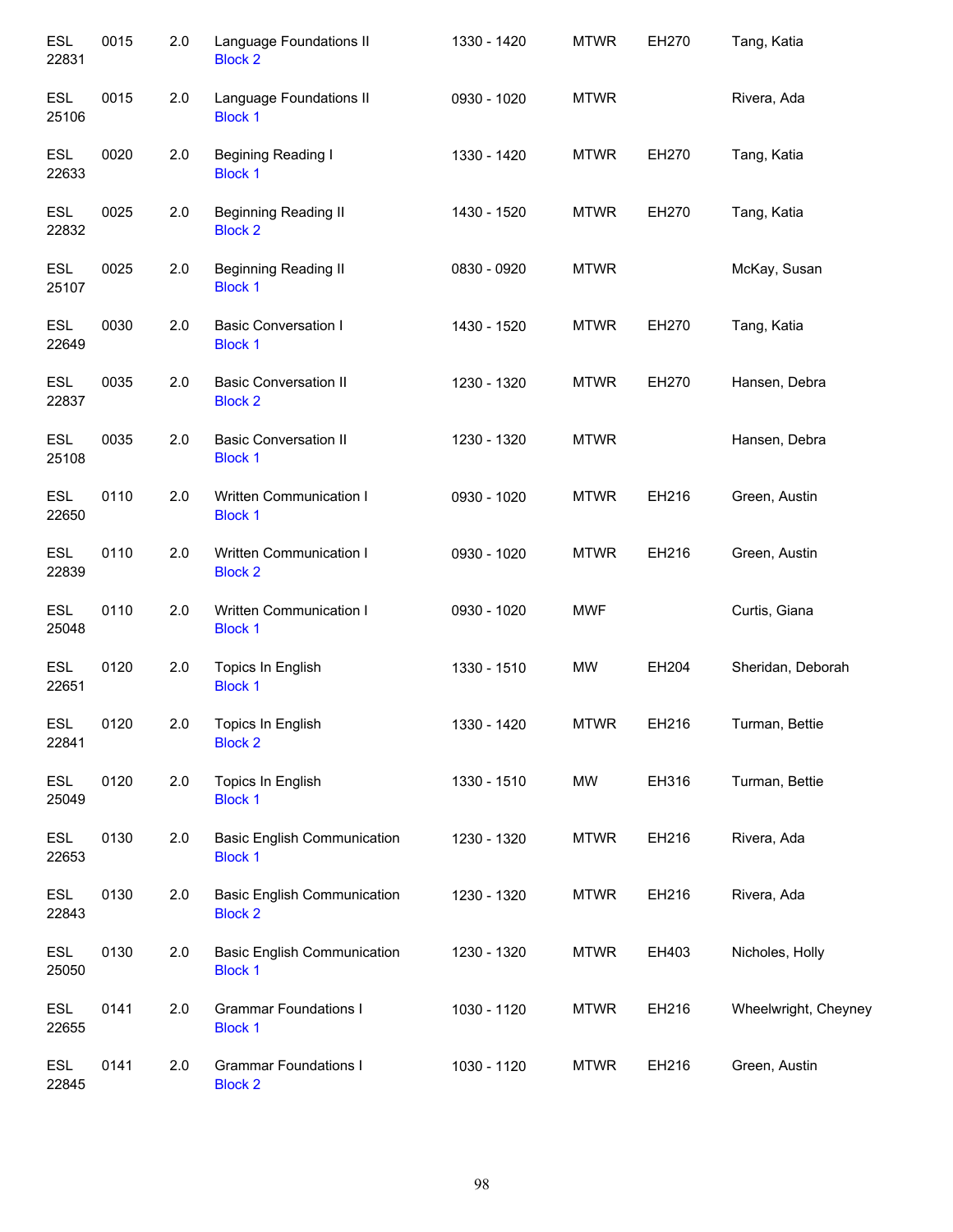| <b>ESL</b><br>25051 | 0141 | 2.0 | <b>Grammar Foundations I</b><br><b>Block 1</b>  | 1030 - 1120 | <b>MTWR</b> | LL129        | Green, Austin        |
|---------------------|------|-----|-------------------------------------------------|-------------|-------------|--------------|----------------------|
| <b>ESL</b><br>22656 | 0150 | 1.0 | Pronunciation I<br><b>Block 1</b>               | 1430 - 1520 | <b>MW</b>   | EH216        | Conrad, Timothy      |
| <b>ESL</b><br>22848 | 0150 | 1.0 | Pronunciation I<br><b>Block 2</b>               | 1430 - 1520 | <b>MW</b>   | EH216        | Conrad, Timothy      |
| <b>ESL</b><br>22684 | 1210 | 2.0 | Written Communication II<br><b>Block 1</b>      | 0930 - 1020 | <b>MTWR</b> | LL228        | Reimann, Amy         |
| <b>ESL</b><br>22854 | 1210 | 2.0 | Written Communication II<br><b>Block 2</b>      | 0930 - 1020 | <b>MTWR</b> | <b>LL228</b> | Reimann, Amy         |
| <b>ESL</b><br>25488 | 1210 | 2.0 | Written Communication II<br><b>Block 2</b>      | 0830 - 0920 | <b>MTWR</b> | LL229        | McKay, Susan         |
| <b>ESL</b><br>22691 | 1220 | 2.0 | Topics In Learning English<br><b>Block 1</b>    | 1330 - 1420 | <b>MTWR</b> | EH217        | Curtis, Giana        |
| <b>ESL</b><br>22856 | 1220 | 2.0 | Topics In Learning English<br><b>Block 2</b>    | 1330 - 1420 | <b>MTWR</b> | EH105        | Curtis, Giana        |
| <b>ESL</b><br>25489 | 1220 | 2.0 | Topics In Learning English<br><b>Block 2</b>    | 1330 - 1510 | <b>TR</b>   | EH315        | Goodrich, Chanar     |
| <b>ESL</b><br>22714 | 1230 | 2.0 | Interpersonal Communication<br><b>Block 1</b>   | 1230 - 1320 | <b>MTWR</b> | EH305        | Peterson, Mark       |
| <b>ESL</b><br>22857 | 1230 | 2.0 | Interpersonal Communication<br><b>Block 2</b>   | 1230 - 1320 | <b>MTWR</b> | EH106        | Peterson, Mark       |
| <b>ESL</b><br>25490 | 1230 | 2.0 | Interpersonal Communication<br><b>Block 2</b>   | 1130 - 1220 | <b>MTWR</b> | EH104        | Peterson, Mark       |
| <b>ESL</b><br>22718 | 1241 | 2.0 | <b>Grammar Foundations II</b><br><b>Block 1</b> | 1030 - 1120 | <b>MTWR</b> | LL228        | Reimann, Amy         |
| <b>ESL</b><br>22858 | 1241 | 2.0 | <b>Grammar Foundations II</b><br><b>Block 2</b> | 1030 - 1120 | <b>MTWR</b> | LL228        | Reimann, Amy         |
| <b>ESL</b><br>25491 | 1241 | 2.0 | <b>Grammar Foundations II</b><br><b>Block 2</b> | 1030 - 1120 | <b>MTWR</b> | <b>WB103</b> | Wheelwright, Cheyney |
| <b>ESL</b><br>22724 | 1250 | 1.0 | Pronunciation II<br><b>Block 1</b>              | 1430 - 1520 | <b>TR</b>   | EH217        | Conrad, Timothy      |
| ESL<br>22859        | 1250 | 1.0 | Pronunciation II<br><b>Block 2</b>              | 1430 - 1520 | <b>TR</b>   | EH217        | Conrad, Timothy      |
| ESL<br>22728        | 2310 | 2.0 | Written Communication III<br><b>Block 1</b>     | 0930 - 1020 | <b>MTWR</b> | EH315        | Nicholes, Holly      |
| ESL<br>22864        | 2310 | 2.0 | Written Communication III<br><b>Block 2</b>     | 0930 - 1020 | <b>MTWR</b> | EH315        | Nicholes, Holly      |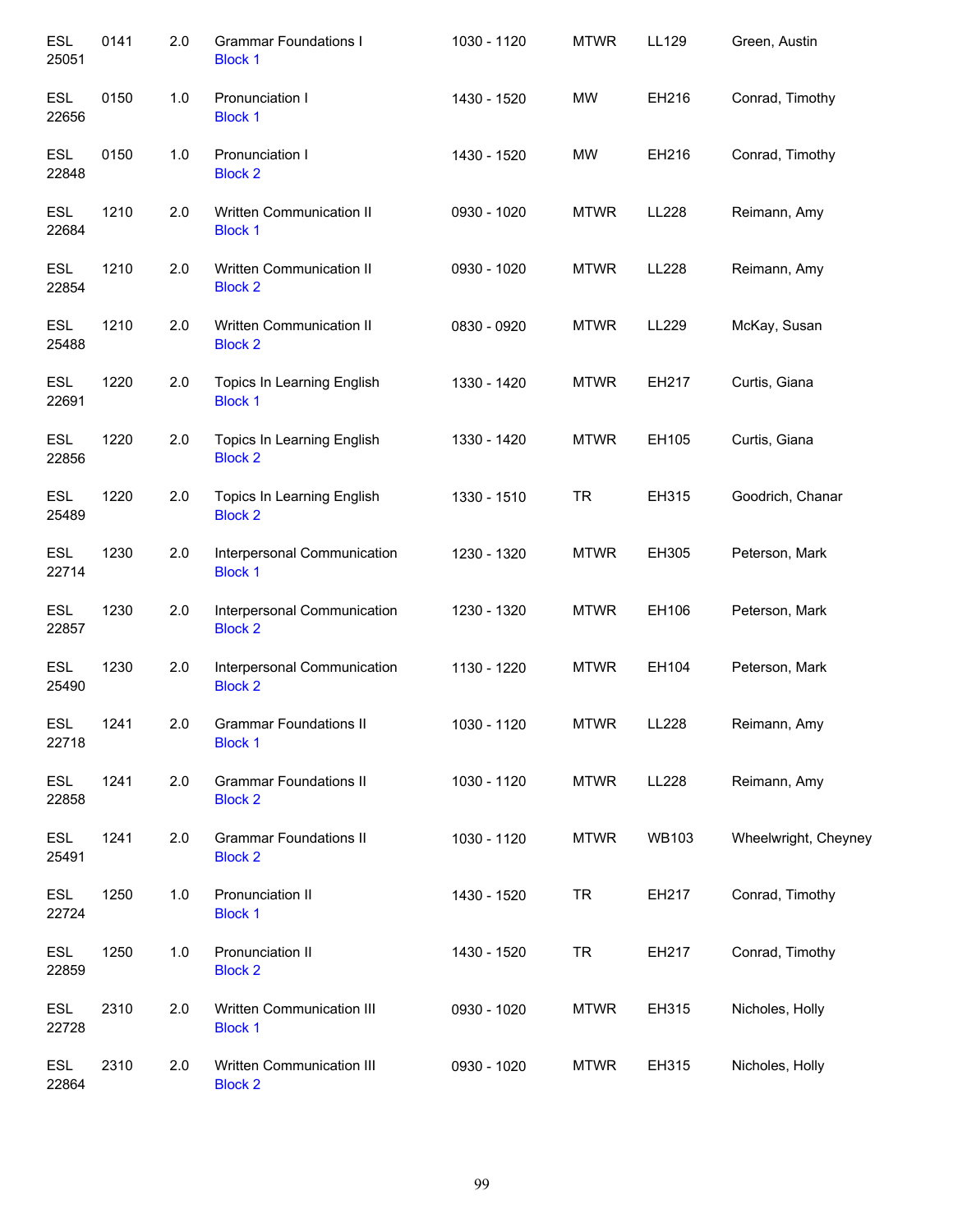| <b>ESL</b><br>24633 | 2310 | 2.0 | Written Communication III<br><b>Block 1</b>      | 0930 - 1020 | <b>MTWR</b> | LL229        | Wheelwright, Cheyney   |
|---------------------|------|-----|--------------------------------------------------|-------------|-------------|--------------|------------------------|
| <b>ESL</b><br>22730 | 2320 | 2.0 | Topics for Academic Purposes I<br><b>Block 1</b> | 1330 - 1420 | <b>MTWR</b> | EH205        | Szalay, Eva            |
| <b>ESL</b><br>24634 | 2320 | 2.0 | Topics for Academic Purposes I<br><b>Block 1</b> | 1430 - 1520 | <b>MTWR</b> | EH104        | Rodriguez Mesa, Monica |
| <b>ESL</b><br>24644 | 2320 | 2.0 | Topics for Academic Purposes I<br><b>Block 2</b> | 1330 - 1510 | <b>MW</b>   | EH104        | Rodriguez Mesa, Monica |
| <b>ESL</b><br>22733 | 2330 | 2.0 | Academic Communication I<br><b>Block 1</b>       | 1230 - 1320 | <b>MTWR</b> | EH315        | Curtis, Giana          |
| <b>ESL</b><br>22868 | 2330 | 2.0 | Academic Communication I<br><b>Block 2</b>       | 1230 - 1320 | <b>MTWR</b> | EH315        | Curtis, Giana          |
| <b>ESL</b><br>22735 | 2341 | 2.0 | <b>Advanced Grammar I</b><br><b>Block 1</b>      | 1030 - 1120 | <b>MTWR</b> | EH315        | Curtis, Giana          |
| <b>ESL</b><br>22869 | 2341 | 2.0 | Advanced Grammar I<br><b>Block 2</b>             | 1030 - 1120 | <b>MTWR</b> | EH315        | Rice, Sherry           |
| <b>ESL</b><br>24636 | 2341 | 2.0 | Advanced Grammar I<br><b>Block 1</b>             | 1030 - 1120 | <b>MTWR</b> | <b>WB103</b> | Nicholes, Holly        |
| <b>ESL</b><br>22738 | 2410 | 2.0 | Written Communication IV<br><b>Block 1</b>       | 0930 - 1020 | <b>MTWR</b> | EH107        | Peterson, Mark         |
| <b>ESL</b><br>22870 | 2410 | 2.0 | Written Communication IV<br><b>Block 2</b>       | 0930 - 1020 | <b>MTWR</b> | LL221        | Peterson, Mark         |
| <b>ESL</b><br>24637 | 2410 | 2.0 | Written Communication IV<br><b>Block 1</b>       | 0930 - 1020 | <b>MTWR</b> | LL222        | McKay, Susan           |
| <b>ESL</b><br>24647 | 2410 | 2.0 | Written Communication IV<br><b>Block 2</b>       | 0930 - 1020 | <b>MTWR</b> | LL222        | McKay, Susan           |
| <b>ESL</b><br>22750 | 2420 | 2.0 | Topics - Academic Purposes II<br><b>Block 1</b>  | 1330 - 1420 | <b>MTWR</b> | EH106        | Peterson, Mark         |
| <b>ESL</b><br>22874 | 2420 | 2.0 | Topics - Academic Purposes II<br><b>Block 2</b>  | 1330 - 1420 | <b>MTWR</b> | EH116        | Peterson, Mark         |
| <b>ESL</b><br>24638 | 2420 | 2.0 | Topics - Academic Purposes II<br><b>Block 1</b>  | 1330 - 1520 | <b>TR</b>   | EH307        | Reimann, Amy           |
| ESL<br>24648        | 2420 | 2.0 | Topics - Academic Purposes II<br><b>Block 2</b>  | 1330 - 1420 | <b>MTWR</b> | EH307        | Reimann, Amy           |
| ESL<br>22824        | 2430 | 2.0 | Academic Communication II<br><b>Block 1</b>      | 1230 - 1320 | <b>MTWR</b> | EH107        | Sheridan, Deborah      |
| <b>ESL</b><br>22877 | 2430 | 2.0 | Academic Communication II<br><b>Block 2</b>      | 1230 - 1320 | <b>MTWR</b> | EH107        | Sheridan, Deborah      |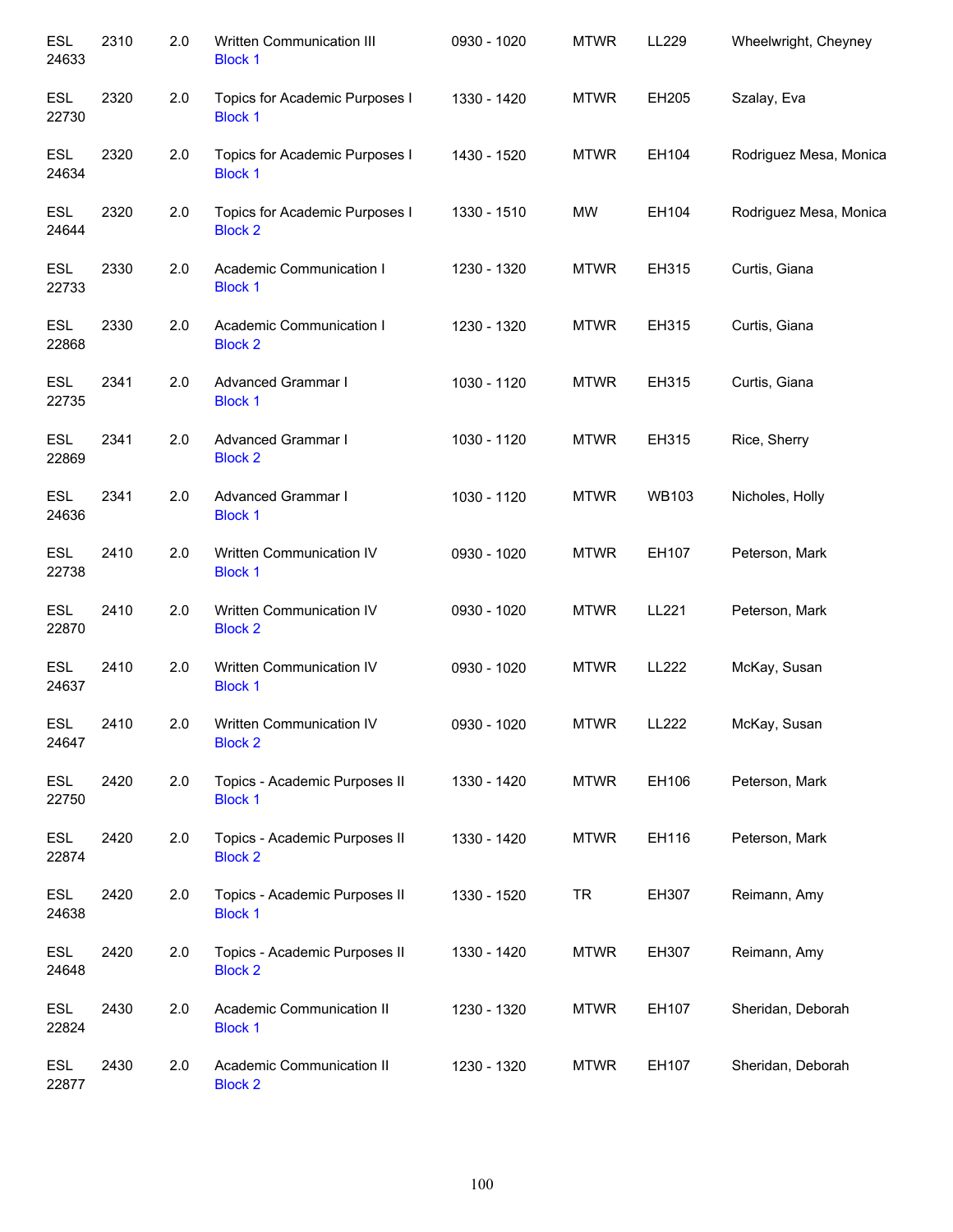| <b>ESL</b><br>24639 | 2430 | 2.0     | Academic Communication II<br><b>Block 1</b>                     | 1230 - 1320                | <b>MTWR</b>  | EH106          | Reimann, Amy         |
|---------------------|------|---------|-----------------------------------------------------------------|----------------------------|--------------|----------------|----------------------|
| ESL<br>24649        | 2430 | 2.0     | Academic Communication II<br><b>Block 2</b>                     | 1230 - 1320                | <b>MTWR</b>  | EH305          | Reimann, Amy         |
| <b>ESL</b><br>22825 | 2441 | 2.0     | Advanced Grammar II<br><b>Block 1</b>                           | 1030 - 1120<br>1030 - 1120 | MTW<br>R     | LL229<br>LL129 | McKay, Susan         |
| <b>ESL</b><br>22878 | 2441 | 2.0     | Advanced Grammar II<br><b>Block 2</b>                           | 1030 - 1120                | <b>MTWR</b>  | <b>SS337</b>   | McKay, Susan         |
| <b>ESL</b><br>24640 | 2441 | 2.0     | Advanced Grammar II<br><b>Block 1</b>                           | 1030 - 1120                | <b>MTWR</b>  | <b>WB112</b>   | Stitt, Leslie        |
| <b>ESL</b><br>24650 | 2441 | 2.0     | Advanced Grammar II<br><b>Block 2</b>                           | 1030 - 1120                | <b>MTWR</b>  | <b>WB112</b>   | Stitt, Leslie        |
| <b>ESL</b><br>22826 | 2510 | 3.0     | Written Communication V<br><b>Full Semester</b>                 | 1330 - 1445                | MW           | EH107          | Reimann, Amy         |
| <b>ESL</b><br>22827 | 2510 | 3.0     | Written Communication V<br><b>Full Semester</b>                 | 1730 - 2010                | M            | EH107          | Wheelwright, Cheyney |
| <b>ESL</b><br>22880 | 2510 | 3.0     | Written Communication V<br><b>Block 2</b>                       | 1030 - 1120                | <b>MTWRF</b> | EH107          | Nicholes, Holly      |
| <b>ESL</b><br>24652 | 2510 | 3.0     | Written Communication V<br><b>Full Semester</b>                 | 1330 - 1445                | MW           | EH115          | Wheelwright, Cheyney |
| <b>ESL</b><br>25498 | 2510 | 3.0     | Written Communication V<br><b>Block 2</b>                       | 1030 - 1120                | <b>MTWRF</b> |                | Sheridan, Deborah    |
| <b>ESL</b><br>22829 | 2520 | $3.0\,$ | Variable Topics-Academic Study<br><b>Full Semester</b>          | 1330 - 1445                | <b>TR</b>    | EH107          | Sheridan, Deborah    |
| <b>ESL</b><br>22830 | 2520 | 3.0     | Variable Topics-Academic Study<br><b>Full Semester</b>          | 1730 - 2010                | Τ            | EH107          | Szalay, Eva          |
| ESL<br>22882        | 2520 | 3.0     | Variable Topics-Academic Study<br><b>Block 2</b>                | 0930 - 1020                | <b>MTWRF</b> | EH107          | Sheridan, Deborah    |
| ESL<br>24683        | 2520 | 3.0     | Variable Topics-Academic Study<br><b>Full Semester</b>          | 1330 - 1445                | <b>TR</b>    | EH115          | Nicholes, Holly      |
| ESL<br>25499        | 2520 | 3.0     | Variable Topics-Academic Study<br><b>Block 2</b>                | 0930 - 1020                | <b>MTWRF</b> |                | Wheelwright, Cheyney |
| ESL<br>25052        | 2750 | 2.0     | <b>Special Projects</b><br><b>Block 1</b><br>Course Fee \$10.00 | <b>TBA</b>                 | <b>TBA</b>   |                | Nicholes, Holly      |
| ESL<br>25450        | 2750 | 3.0     | <b>Special Projects</b><br><b>Block 1</b><br>15.00 Course Fee   | <b>TBA</b>                 | <b>TBA</b>   |                | Nicholes, Holly      |
| ESL<br>25530        | 2750 | 3.0     | <b>Special Projects</b><br><b>Block 2</b>                       | <b>TBA</b>                 | <b>TBA</b>   |                | Curtis, Giana        |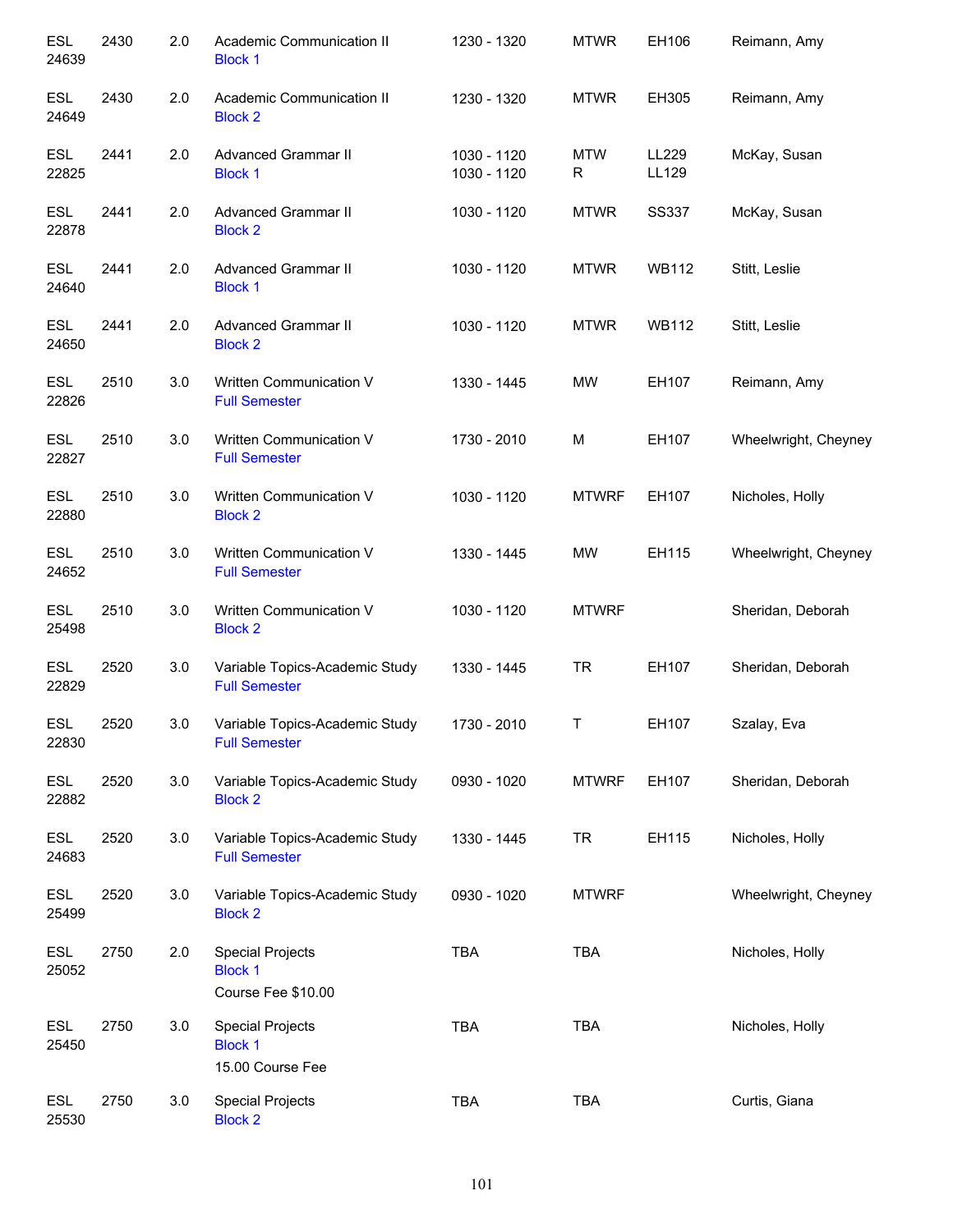| <b>ESL</b><br>25531 | 2750 | 1.0 | <b>Special Projects</b><br><b>Block 2</b>                                                                                                                          | <b>TBA</b>    | <b>TBA</b>   |              | Curtis, Giana    |
|---------------------|------|-----|--------------------------------------------------------------------------------------------------------------------------------------------------------------------|---------------|--------------|--------------|------------------|
| <b>FIN</b><br>22662 | 1010 | 3.0 | <b>Personal Finance</b><br><b>Full Semester</b>                                                                                                                    | 1030 - 1145   | <b>TR</b>    | <b>WB119</b> | Fan, Yuhong      |
| <b>FIN</b><br>24194 | 1010 | 3.0 | <b>Personal Finance</b><br><b>Full Semester</b><br>To access the online course materials, please log in through<br>the student portal (eWeber) at http://weber.edu | <b>TBA</b>    | <b>TBA</b>   | <b>OL</b>    | Livingston, E    |
| <b>FIN</b><br>24039 | 2300 | 3.0 | Introduction to Investments<br><b>Full Semester</b>                                                                                                                | 1730 - 2010   | Τ            | N11          | Barlow, James    |
| <b>FIN</b><br>22667 | 3200 | 3.0 | <b>Financial Management</b><br><b>Full Semester</b>                                                                                                                | 1730 - 2015   | Τ            | <b>WB121</b> | Morgan, Terrilyn |
| <b>FIN</b><br>22668 | 3200 | 3.0 | <b>Financial Management</b><br><b>Full Semester</b>                                                                                                                | 0900 - 1015   | <b>TR</b>    | <b>WB121</b> | Morgan, Terrilyn |
| <b>FIN</b><br>22672 | 3200 | 3.0 | <b>Financial Management</b><br><b>Full Semester</b>                                                                                                                | 0930 - 1020   | <b>MWF</b>   | <b>WB106</b> | Morgan, Terrilyn |
| <b>FIN</b><br>22675 | 3300 | 3.0 | Investments<br><b>Full Semester</b>                                                                                                                                | $0900 - 1015$ | <b>TR</b>    | <b>WB119</b> | Fan, Yuhong      |
| <b>FIN</b><br>22682 | 3350 | 3.0 | <b>Financial Institutions</b><br><b>Full Semester</b>                                                                                                              | 1730 - 2010   | $\mathsf{R}$ | <b>WB120</b> | Morgan, Terrilyn |
| <b>FIN</b><br>24040 | 3400 | 3.0 | Real Estate Principles & Pract<br><b>Full Semester</b>                                                                                                             | <b>TBA</b>    | <b>TBA</b>   | <b>OL</b>    | Handley, William |
|                     |      |     | To access the online course materials, please log in through<br>the student portal (eWeber) at http://weber.edu                                                    |               |              |              |                  |
| <b>FIN</b><br>22687 | 3500 | 3.0 | <b>Capital Budgeting</b><br><b>Full Semester</b>                                                                                                                   | 1030 - 1145   | <b>TR</b>    | <b>WB106</b> | Turner, James    |
| <b>FIN</b><br>22689 | 4400 | 3.0 | Financial Prob - Corporate Fin<br><b>Full Semester</b>                                                                                                             | 0900 - 1015   | <b>TR</b>    | <b>WB106</b> | Turner, James    |
| <b>FIN</b><br>22692 | 4410 | 3.0 | Financial Prob - Investments<br><b>Full Semester</b>                                                                                                               | 1200 - 1315   | <b>TR</b>    | <b>WB119</b> | Fan, Yuhong      |
| <b>FIN</b><br>22693 | 4860 | 3.0 | Finance Internship<br><b>Full Semester</b>                                                                                                                         | <b>TBA</b>    | <b>TBA</b>   |              | Russell, Stephen |
| FL.<br>21929        | 1115 | 3.0 | HU Humanities on the Internet<br><b>Full Semester</b>                                                                                                              | 1030 - 1145   | <b>TR</b>    | LI138        | Hansen, Cheryl   |
| FL.<br>21113        | 4340 | 3.0 | Foreign Language Acquisition<br><b>Full Semester</b><br>Course Fee \$6.00                                                                                          | 1130 - 1220   | <b>MWF</b>   | EH105        | Mathews, Thomas  |
| FL.<br>21115        | 4990 | 0.5 | Senior Assessment<br><b>Full Semester</b><br>This course meets ONLY ONCE: Friday, Sept. 3, 2010                                                                    | 1730 - 1830   | F            | EH118        | Mathews, Thomas  |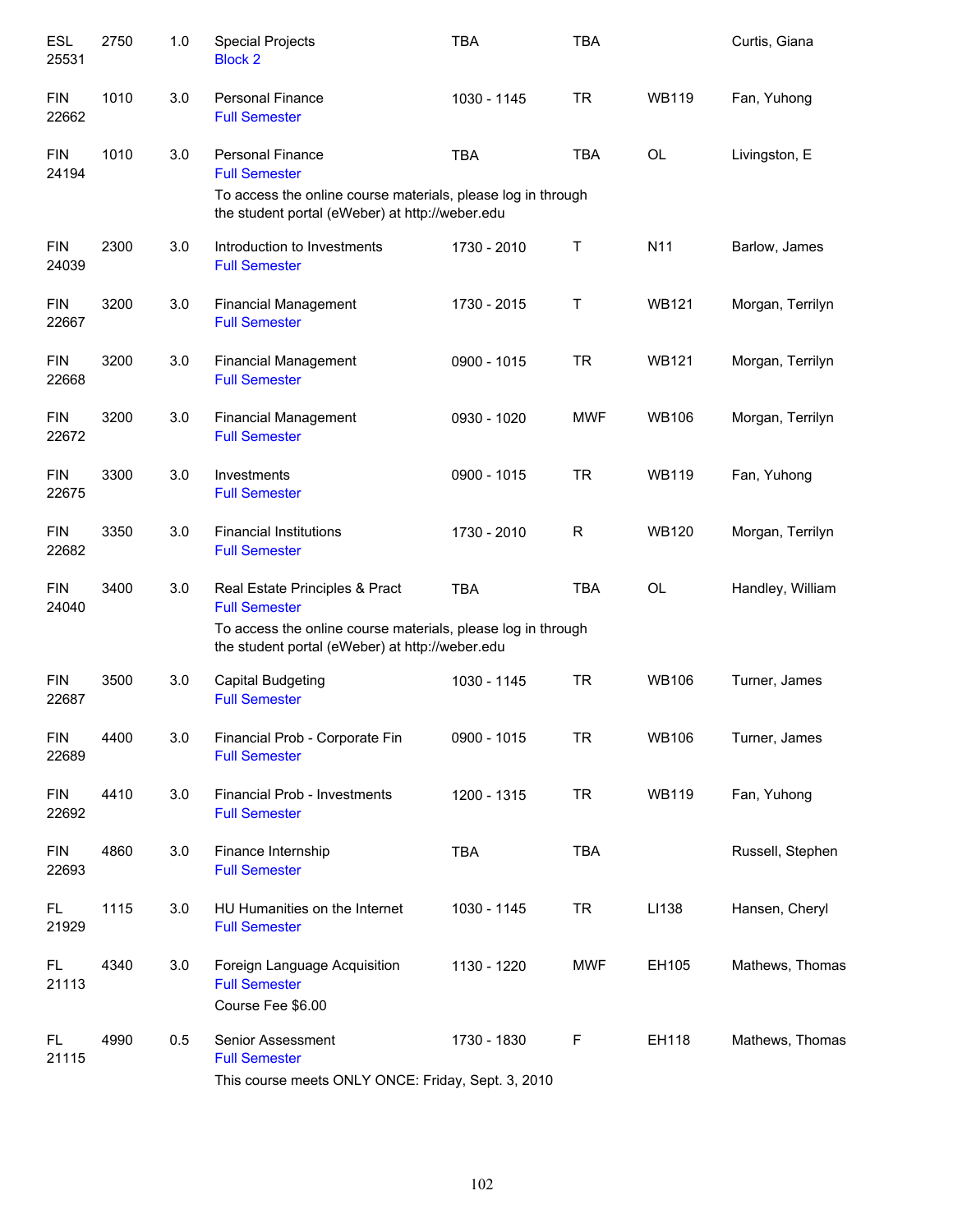| <b>FRCH</b><br>21116 | 1010 | 3.0 | First Year French I<br><b>Full Semester</b><br>Course Fee \$8.00                                                                                                                                            | 0830 - 0920 | <b>MWF</b> | EH116        | Hansen, Cheryl           |
|----------------------|------|-----|-------------------------------------------------------------------------------------------------------------------------------------------------------------------------------------------------------------|-------------|------------|--------------|--------------------------|
| <b>FRCH</b><br>21119 | 1010 | 3.0 | First Year French I<br><b>Full Semester</b><br>Course Fee \$8.00                                                                                                                                            | 1230 - 1320 | <b>MWF</b> | EH116        | Wa Nyatetu-Waigwa, Wanga |
| <b>FRCH</b><br>21131 | 1010 | 3.0 | First Year French I<br><b>Full Semester</b><br>Course Fee \$8.00                                                                                                                                            | 1730 - 2010 | M          | EH116        | Wa Nyatetu-Waigwa, Wanga |
| <b>FRCH</b><br>21133 | 2010 | 3.0 | Second Year French I<br><b>Full Semester</b><br>Course Fee \$8.00                                                                                                                                           | 1030 - 1120 | <b>MWF</b> | EH116        | Hansen, Cheryl           |
| <b>FRCH</b><br>24359 | 2010 | 3.0 | Second Year French I<br><b>Full Semester</b><br>Course Fee \$8.00                                                                                                                                           | 1200 - 1315 | <b>TR</b>  | EH116        | Hansen, Cheryl           |
| <b>FRCH</b><br>21135 | 3060 | 3.0 | Grammar & Composition<br><b>Full Semester</b><br>Course Fee \$6.00                                                                                                                                          | 0930 - 1020 | <b>MWF</b> | EH116        | Wa Nyatetu-Waigwa, Wanga |
| <b>FRCH</b><br>21137 | 3550 | 3.0 | Study in Culture/Civilization<br><b>Full Semester</b><br>Course Fee \$6.00                                                                                                                                  | 1130 - 1220 | <b>MWF</b> | EH116        | Hansen, Cheryl           |
| <b>FRCH</b><br>21138 | 3630 | 3.0 | <b>Literature Genres</b><br><b>Full Semester</b><br>Course Fee \$6.00                                                                                                                                       | 0900 - 1015 | <b>TR</b>  | EH116        | Wa Nyatetu-Waigwa, Wanga |
| <b>FRCH</b><br>21140 | 3710 | 3.0 | <b>Business Language I</b><br><b>Full Semester</b><br>Course Fee \$6.00                                                                                                                                     | 1030 - 1145 | <b>TR</b>  | EH116        | Hansen, Cheryl           |
| <b>FRCH</b><br>21494 | 4830 | 1.0 | Directed Readings<br><b>Full Semester</b>                                                                                                                                                                   | <b>TBA</b>  | <b>TBA</b> |              | Mathews, Thomas          |
| GEO<br>21259         | 1030 | 3.0 | PS/SI Earthquakes & Volcanoes<br><b>Full Semester</b>                                                                                                                                                       | 0830 - 0920 | <b>MWF</b> | <b>LL124</b> | Wilson, James            |
| GEO<br>21260         | 1030 | 3.0 | PS/SI Earthquakes & Volcanoes<br><b>Full Semester</b>                                                                                                                                                       | 1030 - 1120 | <b>MWF</b> | <b>LL124</b> | Wilson, James            |
| GEO<br>21262         | 1030 | 3.0 | PS/SI Earthquakes & Volcanoes<br><b>Full Semester</b>                                                                                                                                                       | 1200 - 1315 | <b>TR</b>  | <b>LL124</b> | Yonkee, W                |
| GEO<br>21707         | 1030 | 3.0 | PS/SI Earthquakes & Volcanoes<br><b>Full Semester</b>                                                                                                                                                       | 1730 - 2010 | W          | D02322       | Larsen, David            |
| GEO<br>22279         | 1030 | 3.0 | PS/SI Earthquakes & Volcanoes<br><b>Full Semester</b><br>To access the online course material, please log in through<br>the student portal, (eWeber) at http://weber.edu and select:<br>"current students." | <b>TBA</b>  | <b>TBA</b> | OL           | Hernandez, Michael       |
| GEO<br>22938         | 1030 | 3.0 | PS/SI Earthquakes & Volcanoes<br><b>Full Semester</b>                                                                                                                                                       | 1030 - 1145 | <b>TR</b>  | <b>LL124</b> | Nielsen, Gregory         |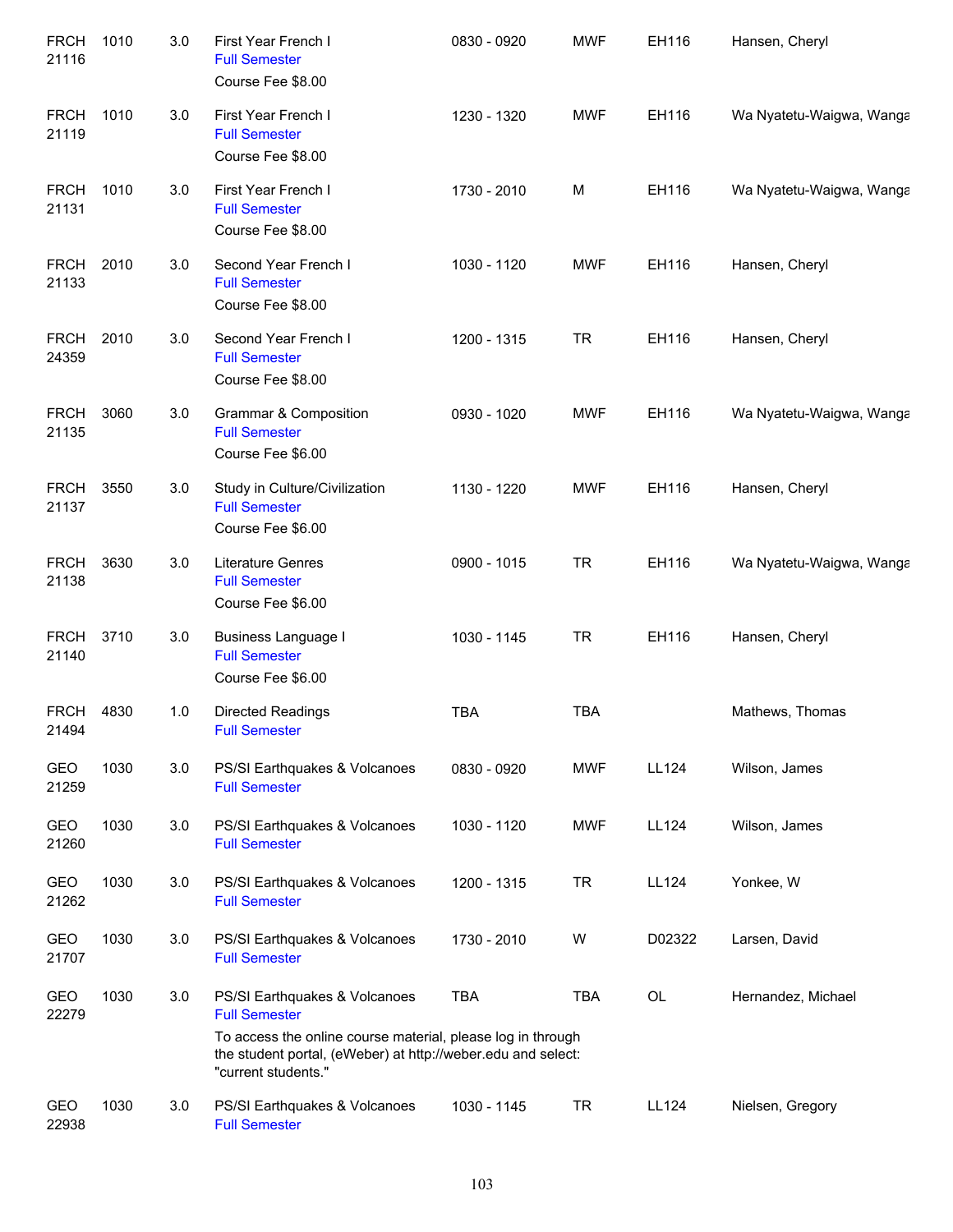| <b>GEO</b><br>21263 | 1060 | 3.0 | PS Environmental Geosciences<br><b>Full Semester</b>                                                            | 0900 - 1015                | <b>TR</b>       | <b>LL124</b>                 | Matyjasik, Marek  |
|---------------------|------|-----|-----------------------------------------------------------------------------------------------------------------|----------------------------|-----------------|------------------------------|-------------------|
| GEO<br>21730        | 1060 | 3.0 | <b>PS Environmental Geosciences</b><br><b>Full Semester</b>                                                     | <b>TBA</b>                 | <b>TBA</b>      | <b>OL</b>                    | Matyjasik, Marek  |
|                     |      |     | To access the online course materials, please log in through<br>the student portal (eWeber) at http://weber.edu |                            |                 |                              |                   |
| <b>GEO</b><br>21264 | 1065 | 1.0 | Environmental Geosciences Lab<br><b>Full Semester</b><br>Course Fee \$10.00                                     | 1330 - 1620                | R               | <b>SL328</b>                 | Matyjasik, Marek  |
| <b>GEO</b><br>21266 | 1110 | 3.0 | PS/SI Dynam Earth: Physical Geo<br><b>Full Semester</b>                                                         | 0930 - 1020                | <b>MWF</b>      | <b>SL320</b>                 | Eaton, Jeffrey    |
| GEO<br>21267        | 1110 | 3.0 | PS/SI Dynam Earth: Physical Geo<br><b>Full Semester</b>                                                         | 1130 - 1220                | <b>MWF</b>      | <b>SL320</b>                 | Eaton, Jeffrey    |
| GEO<br>21460        | 1110 | 3.0 | PS/SI Dynam Earth: Physical Geo<br><b>Full Semester</b>                                                         | 1730 - 2010                | Τ               | <b>SL328</b>                 | Barker, Helen     |
| GEO<br>21740        | 1110 | 3.0 | PS/SI Dynam Earth: Physical Geo<br><b>Full Semester</b>                                                         | <b>TBA</b>                 | <b>TBA</b>      | <b>OL</b>                    | Matyjasik, Marek  |
|                     |      |     | To access the online course materials, please log in through<br>the student portal (eWeber) at http://weber.edu |                            |                 |                              |                   |
| GEO<br>21268        | 1115 | 1.0 | PS/SI Physical Geology Lab<br><b>Full Semester</b><br>Course Fee \$10.00                                        | 1330 - 1620                | M               | <b>SL328</b>                 | Wilson, James     |
| GEO<br>24819        | 1115 | 1.0 | PS/SI Physical Geology Lab<br><b>Full Semester</b><br>Course Fee \$10.00                                        | 1330 - 1620                | W               | <b>SL320</b>                 | Ford, Richard     |
| GEO<br>21272        | 1130 | 3.0 | PS/SI Intro to Meteorology<br><b>Full Semester</b>                                                              | 0930 - 1020                | <b>MWF</b>      | LL124                        | Ford, Richard     |
| GEO<br>21717        | 1130 | 3.0 | PS/SI Intro to Meteorology<br><b>Full Semester</b>                                                              | 1730 - 2010                | R               | D02322                       | Herret, Thomas    |
| GEO<br>21274        | 2050 | 4.0 | <b>Earth Materials</b><br><b>Full Semester</b><br>Lab is Wednesday from 1:30 to 4:20                            | 1230 - 1320<br>1330 - 1620 | <b>MWF</b><br>W | <b>SL328</b><br><b>SL328</b> | Wilson, James     |
| GEO<br>21276        | 2600 | 1.0 | Laboratory Safety<br><b>Full Semester</b>                                                                       | 1230 - 1320                | M               | LL129                        | Wachocki, Barbara |
| GEO<br>21280        | 3080 | 3.0 | <b>Water Resources</b><br><b>Full Semester</b>                                                                  | 1030 - 1145                | <b>TR</b>       | <b>SL320</b>                 | Matyjasik, Marek  |
| GEO<br>21281        | 3150 | 4.0 | Geomorphology<br><b>Full Semester</b><br>Lab is Monday from 1:30 to 4:20                                        | 1030 - 1120<br>1330 - 1620 | <b>MWF</b><br>M | <b>SL320</b><br><b>SL320</b> | Ford, Richard     |
| GEO<br>22939        | 3180 | 4.0 | Paleontology<br><b>Full Semester</b><br>Lab is Tuesday from 1:30 to 4:20                                        | 0830 - 0920<br>1330 - 1620 | <b>MWF</b><br>Τ | <b>SL320</b><br><b>SL332</b> | Eaton, Jeffrey    |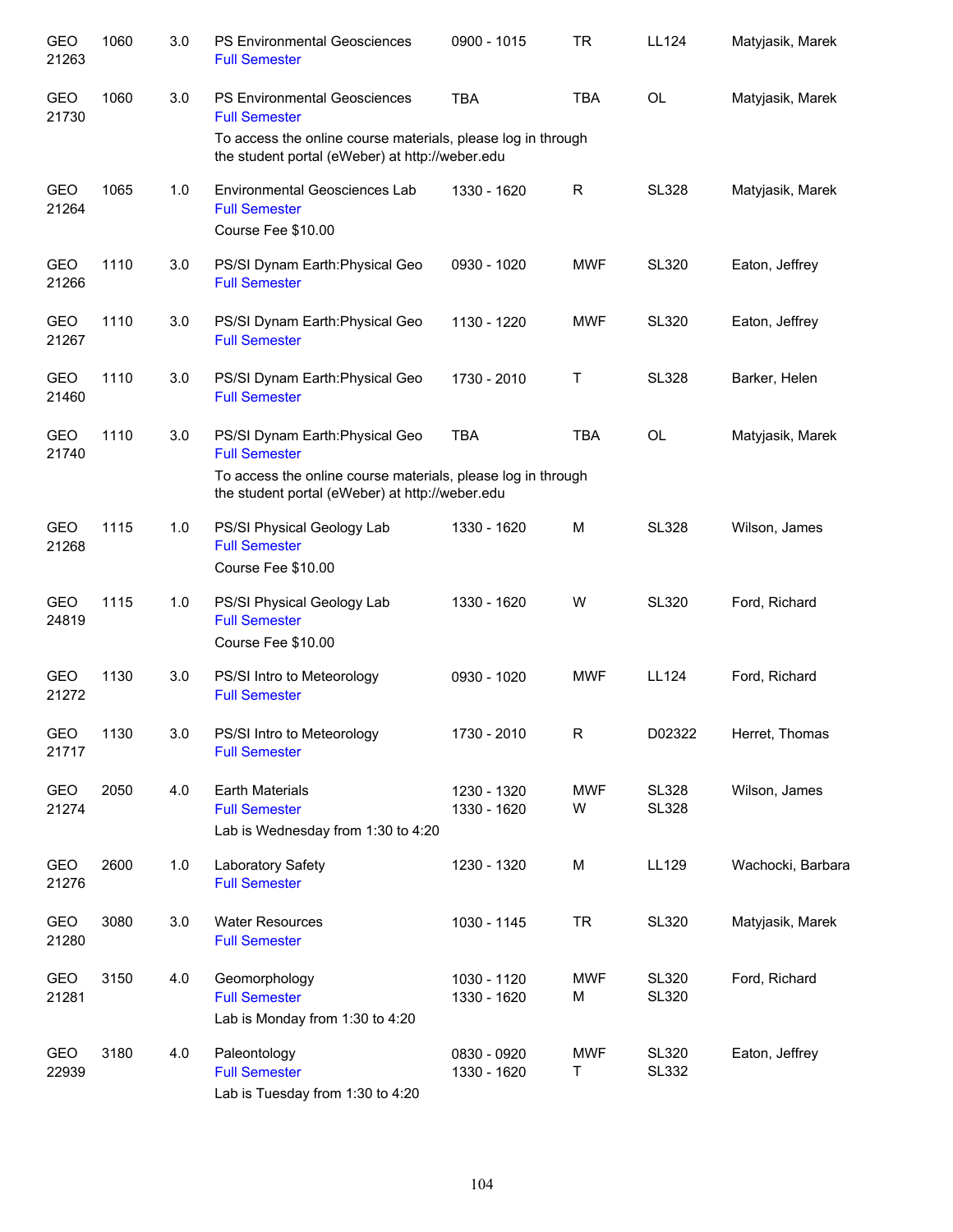| <b>GEO</b><br>21451 | 3250 | 3.0   | Geology Of Utah<br><b>Full Semester</b>                                                                         | 0730 - 0845                | <b>TR</b>                 | <b>SL320</b>                 | Eaton, Jeffrey     |
|---------------------|------|-------|-----------------------------------------------------------------------------------------------------------------|----------------------------|---------------------------|------------------------------|--------------------|
| GEO<br>21452        | 3400 | 4.0   | Remote Sensing I<br><b>Full Semester</b><br>Lab is Thursday from 1:30 to 4:20<br>Course Fee \$40.00             | 1200 - 1315<br>1330 - 1620 | <b>TR</b><br>$\mathsf{R}$ | <b>SL320</b><br><b>SL329</b> | Hernandez, Michael |
| GEO<br>21453        | 3570 | 3.0   | Foundations of Science Educ<br><b>Full Semester</b>                                                             | 1030 - 1145                | <b>TR</b>                 | LL230                        | Johnston, Adam     |
| GEO<br>21457        | 4210 | 4.0   | Intro to Computer Mapping/GIS<br><b>Full Semester</b><br>Lab is Tuesday from 1:30 to 4:20<br>Course Fee \$40.00 | 0900 - 1015<br>1330 - 1620 | <b>TR</b><br>Τ            | <b>SL320</b><br><b>SL329</b> | Hernandez, Michael |
| GEO<br>21458        | 4570 | 3.0   | Secondary School Science Teach<br><b>Full Semester</b>                                                          | 1200 - 1315                | <b>TR</b>                 | LL230                        | Johnston, Adam     |
| GEO<br>20438        | 4800 | 1.0   | Independent Research<br><b>Full Semester</b>                                                                    | <b>TBA</b>                 | <b>TBA</b>                |                              | Eaton, Jeffrey     |
| GEO<br>20439        | 4800 | 2.0   | Independent Research<br><b>Full Semester</b>                                                                    | <b>TBA</b>                 | <b>TBA</b>                |                              | Eaton, Jeffrey     |
| GEO<br>20440        | 4800 | 3.0   | Independent Research<br><b>Full Semester</b>                                                                    | <b>TBA</b>                 | <b>TBA</b>                |                              | Eaton, Jeffrey     |
| GEO<br>20441        | 4800 | 1.0   | Independent Research<br><b>Full Semester</b>                                                                    | <b>TBA</b>                 | <b>TBA</b>                |                              | Ford, Richard      |
| GEO<br>20442        | 4800 | 2.0   | Independent Research<br><b>Full Semester</b>                                                                    | <b>TBA</b>                 | <b>TBA</b>                |                              | Ford, Richard      |
| GEO<br>20443        | 4800 | 3.0   | Independent Research<br><b>Full Semester</b>                                                                    | <b>TBA</b>                 | <b>TBA</b>                |                              | Ford, Richard      |
| GEO<br>20444        | 4800 | $1.0$ | Independent Research<br><b>Full Semester</b>                                                                    | <b>TBA</b>                 | <b>TBA</b>                |                              | Hernandez, Michael |
| GEO<br>20445        | 4800 | 2.0   | Independent Research<br><b>Full Semester</b>                                                                    | <b>TBA</b>                 | TBA                       |                              | Hernandez, Michael |
| GEO<br>20446        | 4800 | 3.0   | Independent Research<br><b>Full Semester</b>                                                                    | <b>TBA</b>                 | <b>TBA</b>                |                              | Hernandez, Michael |
| <b>GEO</b><br>20447 | 4800 | 1.0   | Independent Research<br><b>Full Semester</b>                                                                    | <b>TBA</b>                 | <b>TBA</b>                |                              | Matyjasik, Marek   |
| <b>GEO</b><br>20448 | 4800 | 2.0   | Independent Research<br><b>Full Semester</b>                                                                    | <b>TBA</b>                 | TBA                       |                              | Matyjasik, Marek   |
| GEO<br>20449        | 4800 | 3.0   | Independent Research<br><b>Full Semester</b>                                                                    | <b>TBA</b>                 | <b>TBA</b>                |                              | Matyjasik, Marek   |
| GEO<br>20450        | 4800 | 1.0   | Independent Research<br><b>Full Semester</b>                                                                    | <b>TBA</b>                 | TBA                       |                              | Wilson, James      |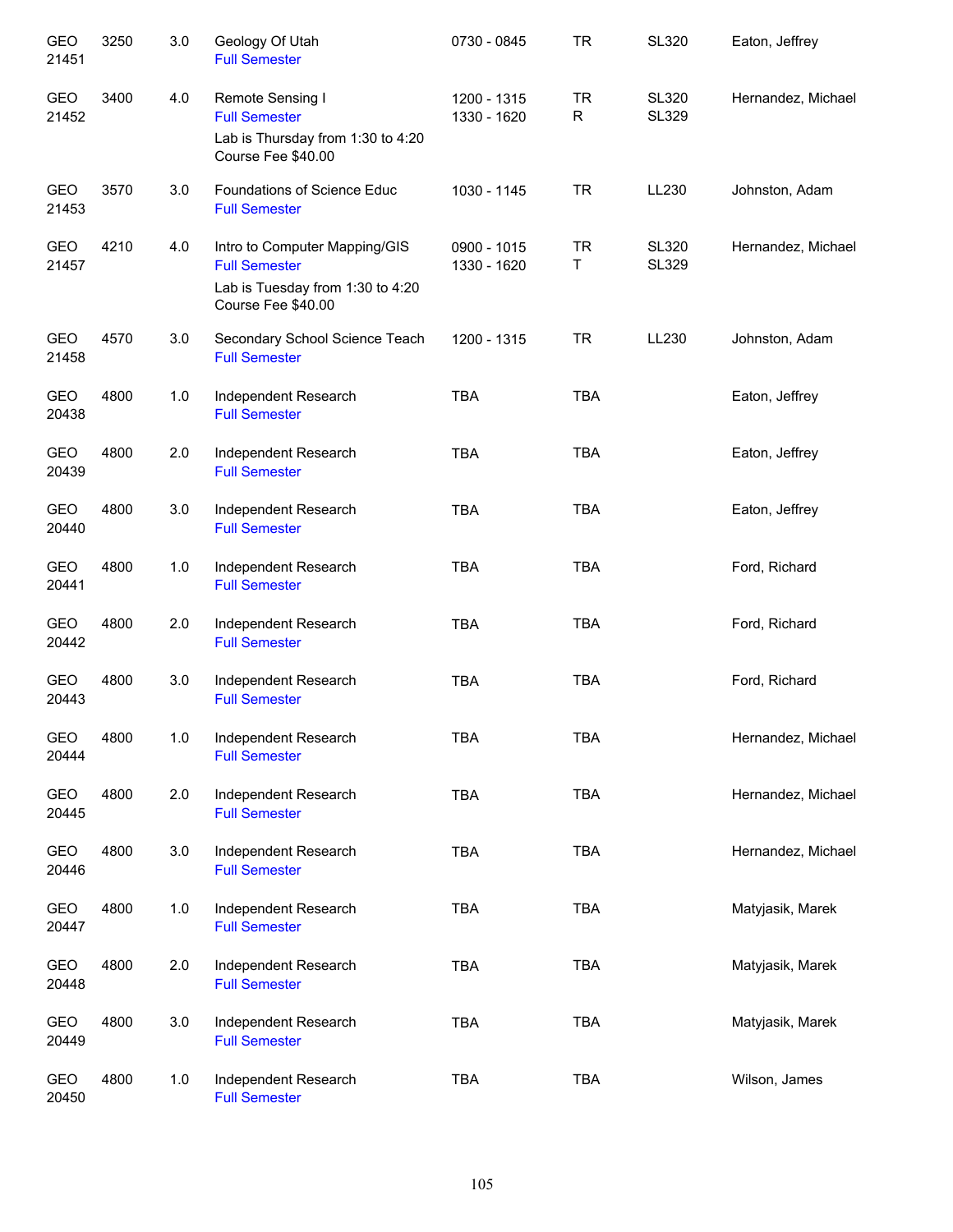| <b>GEO</b><br>20451  | 4800 | 2.0 | Independent Research<br><b>Full Semester</b>           | <b>TBA</b>  | <b>TBA</b> |              | Wilson, James      |
|----------------------|------|-----|--------------------------------------------------------|-------------|------------|--------------|--------------------|
| GEO<br>20452         | 4800 | 3.0 | Independent Research<br><b>Full Semester</b>           | <b>TBA</b>  | <b>TBA</b> |              | Wilson, James      |
| GEO<br>20453         | 4800 | 1.0 | Independent Research<br><b>Full Semester</b>           | <b>TBA</b>  | <b>TBA</b> |              | Yonkee, W          |
| GEO<br>20454         | 4800 | 2.0 | Independent Research<br><b>Full Semester</b>           | <b>TBA</b>  | <b>TBA</b> |              | Yonkee, W          |
| GEO<br>20455         | 4800 | 3.0 | Independent Research<br><b>Full Semester</b>           | <b>TBA</b>  | <b>TBA</b> |              | Yonkee, W          |
| GEO<br>25410         | 4890 | 3.0 | Cooperative Work Experience<br><b>Full Semester</b>    | <b>TBA</b>  | <b>TBA</b> |              | Hernandez, Michael |
| GEOG<br>20664        | 1000 | 3.0 | PS/SI Natural Envmnts of Earth<br><b>Full Semester</b> | 1130 - 1220 | <b>MWF</b> | SS318        | Dorsey, Bryan      |
| <b>GEOG</b><br>20665 | 1000 | 3.0 | PS/SI Natural Envmnts of Earth<br><b>Full Semester</b> | 1230 - 1320 | <b>MWF</b> | <b>SS318</b> | Dorsey, Bryan      |
| <b>GEOG</b><br>20673 | 1000 | 3.0 | PS/SI Natural Envmnts of Earth<br><b>Full Semester</b> | 0900 - 1015 | <b>TR</b>  | <b>SS318</b> | Bedford, Daniel    |
| <b>GEOG</b><br>21434 | 1000 | 3.0 | PS/SI Natural Envmnts of Earth<br><b>Full Semester</b> | 1730 - 2010 | Τ          | SS318        | Bedford, Daniel    |
| <b>GEOG</b><br>21436 | 1000 | 3.0 | PS/SI Natural Envmnts of Earth<br><b>Full Semester</b> | 1500 - 1615 | <b>TR</b>  | SS318        | Rich, Julie        |
| <b>GEOG</b><br>21738 | 1000 | 3.0 | PS/SI Natural Envmnts of Earth<br><b>Full Semester</b> | 1030 - 1145 | <b>TR</b>  | SS318        | Mulder, Alice      |
| GEOG<br>21746        | 1000 | 3.0 | PS/SI Natural Envmnts of Earth<br><b>Full Semester</b> | 1200 - 1315 | <b>TR</b>  | SS318        | Mulder, Alice      |
| GEOG<br>21758        | 1000 | 3.0 | PS/SI Natural Envmnts of Earth<br><b>Full Semester</b> | 0930 - 1020 | MWF        | SS318        | Lang, Anna         |
| GEOG<br>21763        | 1000 | 3.0 | PS/SI Natural Envmnts of Earth<br><b>Full Semester</b> | 1030 - 1120 | <b>MWF</b> | SS318        | Lang, Anna         |
| GEOG<br>21781        | 1000 | 3.0 | PS/SI Natural Envmnts of Earth<br><b>Full Semester</b> | 1730 - 2010 | М          | SS318        | Dickie, Wendy      |
| GEOG<br>22415        | 1000 | 3.0 | PS/SI Natural Envmnts of Earth<br><b>Full Semester</b> | 1030 - 1120 | <b>MWF</b> | D02105       | Hadfield, Kimball  |
| GEOG<br>22446        | 1000 | 3.0 | PS/SI Natural Envmnts of Earth<br><b>Full Semester</b> | 1730 - 2010 | W          | WW102        | Dickie, Wendy      |
| GEOG<br>22448        | 1000 | 3.0 | PS/SI Natural Envmnts of Earth<br><b>Full Semester</b> | 1730 - 2010 | R          | D02324       | Hadfield, Kimball  |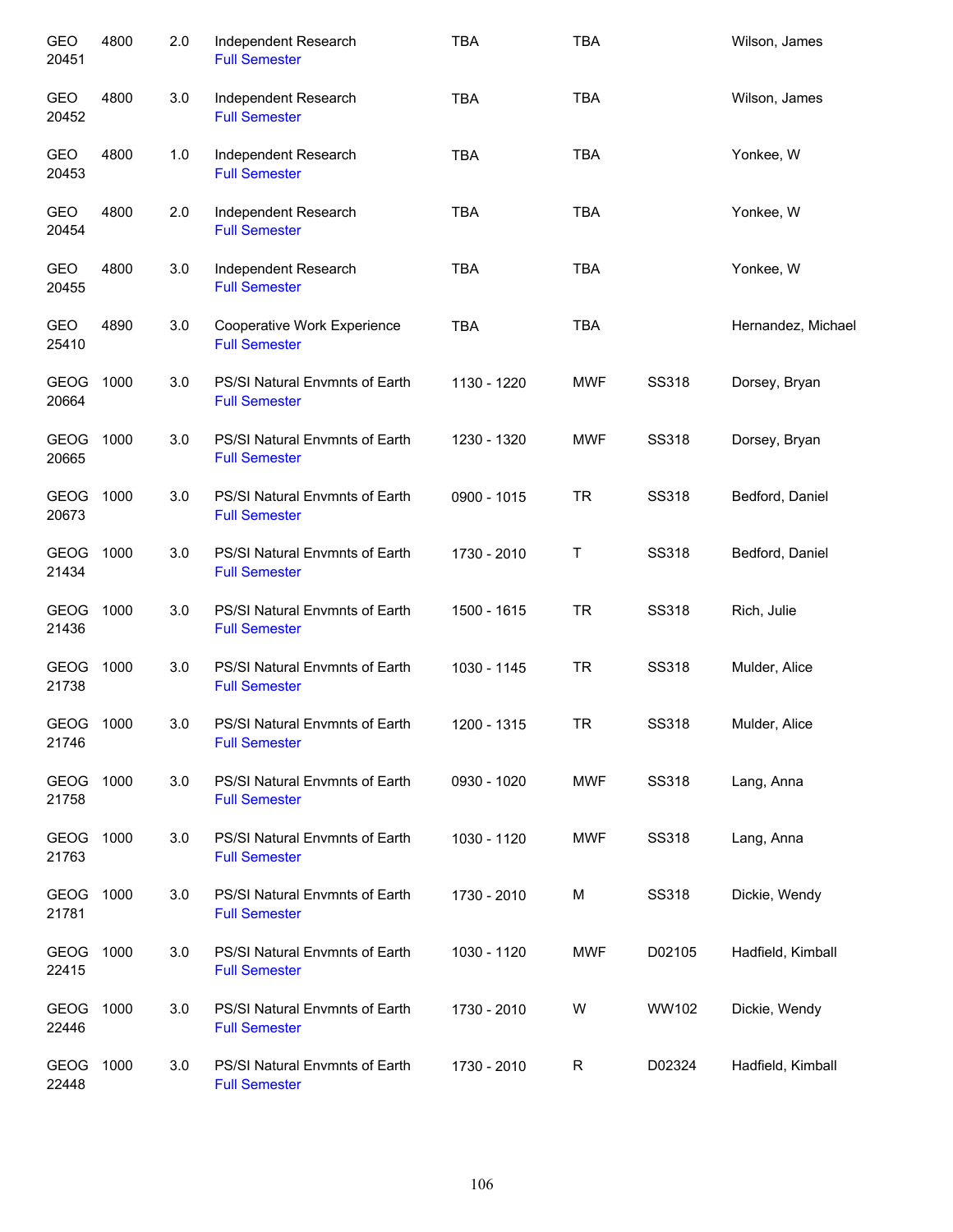| <b>GEOG</b><br>22449 | 1000 | 3.0 | PS/SI Natural Envmnts of Earth<br><b>Full Semester</b> | 1030 - 1145 | <b>TR</b>  | D02105       | Ewert, Eric       |
|----------------------|------|-----|--------------------------------------------------------|-------------|------------|--------------|-------------------|
| GEOG<br>20147        | 1300 | 3.0 | SS/DV Places & Peoples World<br><b>Full Semester</b>   | 0830 - 0920 | <b>MWF</b> | SS390        | Elliott, Harold   |
| GEOG<br>20151        | 1300 | 3.0 | SS/DV Places & Peoples World<br><b>Full Semester</b>   | 0930 - 1020 | <b>MWF</b> | SS390        | Elliott, Harold   |
| GEOG 1300<br>20156   |      | 3.0 | SS/DV Places & Peoples World<br><b>Full Semester</b>   | 1030 - 1145 | TR         | SS390        | Rich, Julie       |
| GEOG 1300<br>20157   |      | 3.0 | SS/DV Places & Peoples World<br><b>Full Semester</b>   | 1030 - 1120 | <b>MWF</b> | <b>SS48</b>  | Mulder, Alice     |
| GEOG 1300<br>20158   |      | 3.0 | SS/DV Places & Peoples World<br><b>Full Semester</b>   | 1130 - 1220 | <b>MWF</b> | <b>SS48</b>  | Mulder, Alice     |
| GEOG<br>21782        | 1300 | 3.0 | SS/DV Places & Peoples World<br><b>Full Semester</b>   | 1730 - 2010 | Τ          | <b>SS390</b> | Richards, Paul    |
| <b>GEOG</b><br>23204 | 1300 | 3.0 | SS/DV Places & Peoples World<br><b>Full Semester</b>   | 1730 - 2010 | Τ          | D02324       | Hadfield, Kimball |
| GEOG 1520<br>21780   |      | 3.0 | SS/DV Geog of U.S. & Canada<br><b>Full Semester</b>    | 1730 - 2010 | W          | <b>SS318</b> | Hadfield, Kimball |
| GEOG<br>22450        | 1520 | 3.0 | SS/DV Geog of U.S. & Canada<br><b>Full Semester</b>    | 1200 - 1315 | <b>TR</b>  | D02105       | Ewert, Eric       |
| GEOG<br>20159        | 3050 | 3.0 | Weather & Climate<br><b>Full Semester</b>              | 1500 - 1615 | <b>TR</b>  | <b>SS390</b> | Bedford, Daniel   |
| GEOG<br>21751        | 3060 | 3.0 | World Environmental Issues<br><b>Full Semester</b>     | 0830 - 0920 | <b>MWF</b> | SS318        | Lang, Anna        |
| GEOG 3080<br>21435   |      | 3.0 | Arid Lands<br><b>Full Semester</b>                     | 0730 - 0845 | <b>TR</b>  | <b>SS48</b>  | Rich, Julie       |
| <b>GEOG</b><br>20661 | 3210 | 3.0 | Urban Geography<br><b>Full Semester</b>                | 1630 - 1910 | M          | <b>SS333</b> | Elliott, Harold   |
| GEOG<br>21783        | 3360 | 3.0 | Economic Geography<br><b>Full Semester</b>             | 1730 - 2010 | R          | SS318        | Richards, Paul    |
| GEOG 3450<br>20668   |      | 3.0 | Cartography<br><b>Full Semester</b>                    | 1330 - 1420 | <b>MWF</b> | <b>SS48</b>  | Ewert, Eric       |
| GEOG<br>21784        | 3500 | 3.0 | Geography Of Utah<br><b>Full Semester</b>              | 1730 - 2010 | Τ          | <b>SS333</b> | Gurgel, Klaus     |
| <b>GEOG</b><br>20155 | 3540 | 3.0 | DV Geography of Latin America<br><b>Full Semester</b>  | 1630 - 1910 | W          | SS390        | Ewert, Eric       |
| <b>GEOG</b><br>20671 | 3590 | 3.0 | DV Geography Of Europe<br><b>Full Semester</b>         | 0830 - 0920 | <b>MWF</b> | <b>SS48</b>  | Bedford, Daniel   |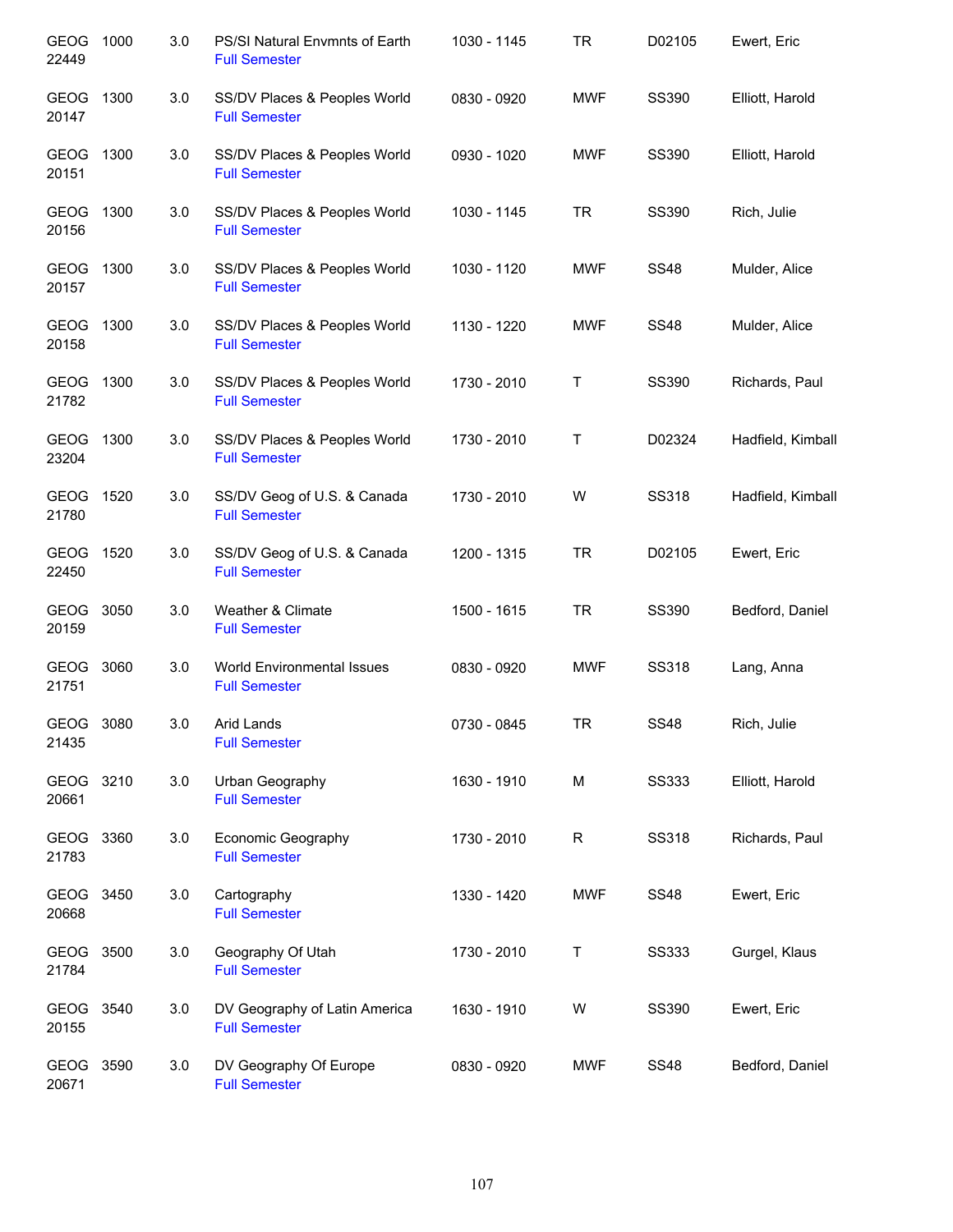| GEOG 3740<br>20662   |      | 3.0 | DV Geography Of Africa<br><b>Full Semester</b>                                                                                                                                                                                                                                       | 0900 - 1015 | <b>TR</b>  | <b>SS48</b>  | Dorsey, Bryan   |
|----------------------|------|-----|--------------------------------------------------------------------------------------------------------------------------------------------------------------------------------------------------------------------------------------------------------------------------------------|-------------|------------|--------------|-----------------|
| <b>GEOG</b><br>20659 | 4050 | 3.0 | SI Quant Methods in Geography<br><b>Full Semester</b>                                                                                                                                                                                                                                | 1200 - 1315 | <b>TR</b>  | <b>SS48</b>  | Elliott, Harold |
| GEOG 4410<br>20663   |      | 3.0 | Land Use Planning Tech & Pract<br><b>Full Semester</b>                                                                                                                                                                                                                               | 1030 - 1145 | <b>TR</b>  | <b>SS333</b> | Dorsey, Bryan   |
|                      |      |     | CBL stands for Community-Based Learning which means that<br>students engage in meaningful community service that is<br>connected to specific course objectives. See http://www.<br>weber.edu/CommunityInvolvement/CBL_Designation.html for a<br>full list of CBL designated courses. |             |            |              |                 |
| GEOG 4800<br>21925   |      | 1.0 | Individual Research<br><b>Full Semester</b>                                                                                                                                                                                                                                          | <b>TBA</b>  | <b>TBA</b> |              | Elliott, Harold |
| GEOG 4800<br>21928   |      | 2.0 | <b>Individual Research</b><br><b>Full Semester</b>                                                                                                                                                                                                                                   | <b>TBA</b>  | <b>TBA</b> |              | Elliott, Harold |
| GEOG 4800<br>21930   |      | 3.0 | <b>Individual Research</b><br><b>Full Semester</b>                                                                                                                                                                                                                                   | <b>TBA</b>  | <b>TBA</b> |              | Elliott, Harold |
| GEOG 4800<br>21937   |      | 1.0 | Individual Research<br><b>Full Semester</b>                                                                                                                                                                                                                                          | <b>TBA</b>  | <b>TBA</b> |              | Bedford, Daniel |
| GEOG 4800<br>21939   |      | 2.0 | Individual Research<br><b>Full Semester</b>                                                                                                                                                                                                                                          | <b>TBA</b>  | <b>TBA</b> |              | Bedford, Daniel |
| GEOG 4800<br>21940   |      | 3.0 | Individual Research<br><b>Full Semester</b>                                                                                                                                                                                                                                          | <b>TBA</b>  | <b>TBA</b> |              | Bedford, Daniel |
| GEOG 4800<br>21941   |      | 1.0 | Individual Research<br><b>Full Semester</b>                                                                                                                                                                                                                                          | <b>TBA</b>  | <b>TBA</b> |              | Dorsey, Bryan   |
| <b>GEOG</b><br>21942 | 4800 | 2.0 | Individual Research<br><b>Full Semester</b>                                                                                                                                                                                                                                          | <b>TBA</b>  | <b>TBA</b> |              | Dorsey, Bryan   |
| <b>GEOG</b><br>21943 | 4800 | 3.0 | Individual Research<br><b>Full Semester</b>                                                                                                                                                                                                                                          | <b>TBA</b>  | <b>TBA</b> |              | Dorsey, Bryan   |
| <b>GEOG</b><br>21946 | 4800 | 1.0 | Individual Research<br><b>Full Semester</b>                                                                                                                                                                                                                                          | <b>TBA</b>  | <b>TBA</b> |              | Ewert, Eric     |
| GEOG<br>21948        | 4800 | 2.0 | Individual Research<br><b>Full Semester</b>                                                                                                                                                                                                                                          | <b>TBA</b>  | <b>TBA</b> |              | Ewert, Eric     |
| GEOG<br>21949        | 4800 | 3.0 | <b>Individual Research</b><br><b>Full Semester</b>                                                                                                                                                                                                                                   | <b>TBA</b>  | <b>TBA</b> |              | Ewert, Eric     |
| GEOG<br>21951        | 4800 | 1.0 | <b>Individual Research</b><br><b>Full Semester</b>                                                                                                                                                                                                                                   | <b>TBA</b>  | <b>TBA</b> |              | Lang, Anna      |
| <b>GEOG</b><br>21952 | 4800 | 2.0 | Individual Research<br><b>Full Semester</b>                                                                                                                                                                                                                                          | <b>TBA</b>  | <b>TBA</b> |              | Lang, Anna      |
| <b>GEOG</b><br>21955 | 4800 | 3.0 | Individual Research<br><b>Full Semester</b>                                                                                                                                                                                                                                          | <b>TBA</b>  | <b>TBA</b> |              | Lang, Anna      |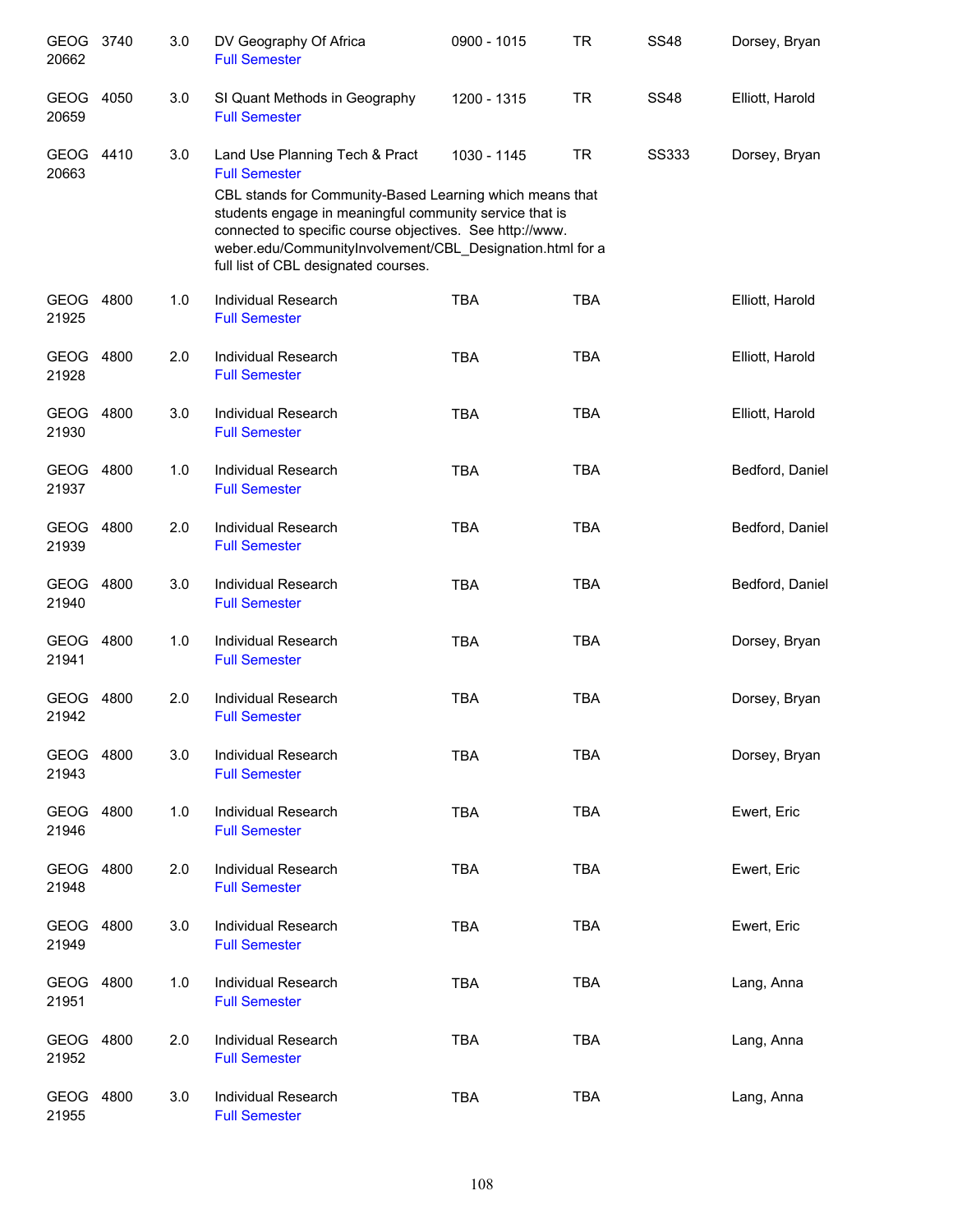| GEOG 4800<br>21957   |      | 1.0 | Individual Research<br><b>Full Semester</b>                                                                                                                                                                                                                                                                                                                           | <b>TBA</b>  | TBA        |              | Mulder, Alice  |
|----------------------|------|-----|-----------------------------------------------------------------------------------------------------------------------------------------------------------------------------------------------------------------------------------------------------------------------------------------------------------------------------------------------------------------------|-------------|------------|--------------|----------------|
| GEOG 4800<br>21963   |      | 2.0 | <b>Individual Research</b><br><b>Full Semester</b>                                                                                                                                                                                                                                                                                                                    | <b>TBA</b>  | <b>TBA</b> |              | Mulder, Alice  |
| GEOG 4800<br>21965   |      | 3.0 | <b>Individual Research</b><br><b>Full Semester</b>                                                                                                                                                                                                                                                                                                                    | <b>TBA</b>  | <b>TBA</b> |              | Mulder, Alice  |
| GEOG 4800<br>21967   |      | 1.0 | Individual Research<br><b>Full Semester</b>                                                                                                                                                                                                                                                                                                                           | <b>TBA</b>  | <b>TBA</b> |              | Rich, Julie    |
| GEOG 4800<br>21968   |      | 2.0 | Individual Research<br><b>Full Semester</b>                                                                                                                                                                                                                                                                                                                           | <b>TBA</b>  | <b>TBA</b> |              | Rich, Julie    |
| GEOG 4800<br>21969   |      | 3.0 | Individual Research<br><b>Full Semester</b>                                                                                                                                                                                                                                                                                                                           | <b>TBA</b>  | <b>TBA</b> |              | Rich, Julie    |
| GEOG 4890<br>21437   |      | 2.0 | Cooperative Work Experience<br><b>Full Semester</b>                                                                                                                                                                                                                                                                                                                   | 1230 - 1430 | W          |              | Rich, Julie    |
|                      |      |     | Green Mapping Internship. Class will meet in SU 320<br>(Student Senate Room).<br>CBL stands for Community-Based Learning which means that<br>students engage in meaningful community service that is<br>connected to specific course objectives. See http://www.<br>weber.edu/CommunityInvolvement/CBL_Designation.html for a<br>full list of CBL designated courses. |             |            |              |                |
| GEOG 4890<br>21970   |      | 1.0 | Cooperative Work Experience<br><b>Full Semester</b>                                                                                                                                                                                                                                                                                                                   | <b>TBA</b>  | <b>TBA</b> |              | Dorsey, Bryan  |
| GEOG 4890<br>21971   |      | 2.0 | Cooperative Work Experience<br><b>Full Semester</b>                                                                                                                                                                                                                                                                                                                   | <b>TBA</b>  | <b>TBA</b> |              | Dorsey, Bryan  |
| GEOG 4890<br>21972   |      | 3.0 | Cooperative Work Experience<br><b>Full Semester</b>                                                                                                                                                                                                                                                                                                                   | <b>TBA</b>  | <b>TBA</b> |              | Dorsey, Bryan  |
| GEOG 4890<br>21973   |      | 1.0 | Cooperative Work Experience<br><b>Full Semester</b>                                                                                                                                                                                                                                                                                                                   | TBA         | TBA        |              | Ewert, Eric    |
| GEOG<br>21975        | 4890 | 2.0 | Cooperative Work Experience<br><b>Full Semester</b>                                                                                                                                                                                                                                                                                                                   | <b>TBA</b>  | <b>TBA</b> |              | Ewert, Eric    |
| <b>GEOG</b><br>21977 | 4890 | 3.0 | Cooperative Work Experience<br><b>Full Semester</b>                                                                                                                                                                                                                                                                                                                   | <b>TBA</b>  | <b>TBA</b> |              | Ewert, Eric    |
| <b>GEOG</b><br>21438 | 4950 | 1.0 | Adv Regional Field Studies<br><b>Block 1</b><br>Cost: \$40.00. Field Trip - City of Rocks, Idaho,<br>Sept. 17-19. Must sign statement of understanding.                                                                                                                                                                                                               | <b>TBA</b>  | <b>TBA</b> |              | Dorsey, Bryan  |
| <b>GERT</b><br>20669 | 1010 | 3.0 | SS Introduction to Gerontology<br><b>Full Semester</b>                                                                                                                                                                                                                                                                                                                | 1030 - 1120 | <b>MWF</b> | <b>SS227</b> | Stanton, Sarah |
| <b>GERT</b><br>20677 | 3120 | 3.0 | Aging: Adaptation & Behavior<br><b>Full Semester</b><br>course in Cross Listed with CooisLWerk 2420                                                                                                                                                                                                                                                                   | 1130 - 1220 | <b>MWF</b> | SS121        | Green, Millie  |
|                      |      |     |                                                                                                                                                                                                                                                                                                                                                                       |             |            |              |                |

This course is Cross-Listed with Social Work 3120.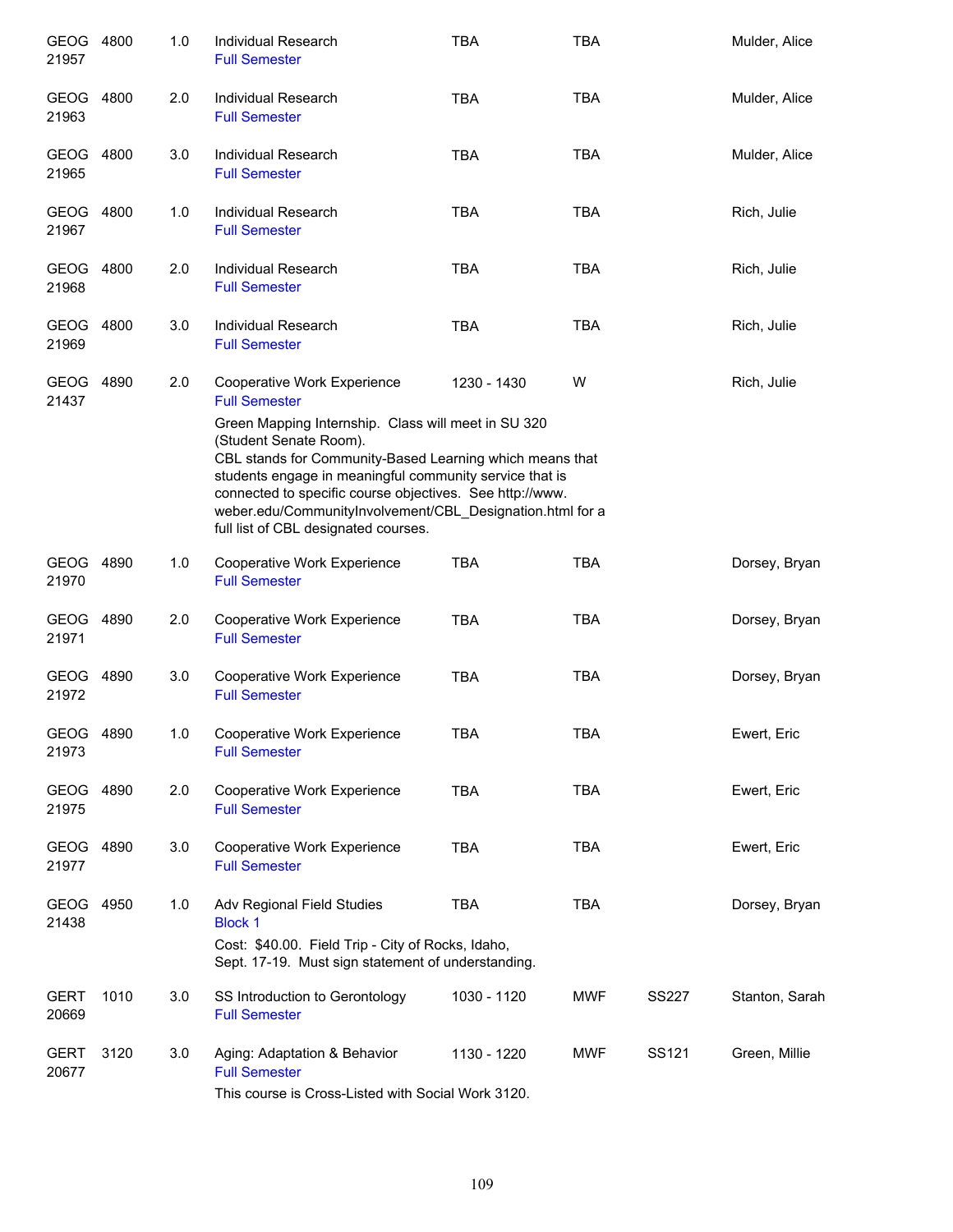| <b>GERT</b><br>20679 | 3320 | 3.0 | DV Ethnicity & Older Women<br><b>Full Semester</b><br>Course is cross-listed with Social Work 3320.                                                | 0900 - 1015 | <b>TR</b>   | SS121     | Tadehara, Corina       |
|----------------------|------|-----|----------------------------------------------------------------------------------------------------------------------------------------------------|-------------|-------------|-----------|------------------------|
| <b>GERT</b><br>20680 | 3500 | 3.0 | Welfare & Geront Policy Dev<br><b>Full Semester</b>                                                                                                | 1730 - 2020 | $\mathsf R$ | SS101     | Pressey, Sean          |
|                      |      |     | This class is Cross-Listed with Social Work 3500.                                                                                                  |             |             |           |                        |
| <b>GERT</b><br>20681 | 3600 | 3.0 | SI Social Statistics<br><b>Full Semester</b>                                                                                                       | 1030 - 1120 | <b>MWF</b>  | SS121     | Kennedy-Pressey, Kerry |
|                      |      |     | This course is Cross-listed with Social Work 3600.                                                                                                 |             |             |           |                        |
| <b>GERT</b><br>20682 | 3600 | 3.0 | SI Social Statistics<br><b>Full Semester</b>                                                                                                       | 1730 - 2020 | M           | SS121     | Kennedy-Pressey, Kerry |
|                      |      |     | The class is Cross-listed with Social Work 3600.                                                                                                   |             |             |           |                        |
| <b>GERT</b><br>22257 | 3600 | 3.0 | SI Social Statistics<br><b>Full Semester</b>                                                                                                       | <b>TBA</b>  | <b>TBA</b>  | <b>OL</b> | Kennedy-Pressey, Kerry |
|                      |      |     | To access the online course materials, please log in through<br>the student portal (eWeber0 at http://weber.edu and select:<br>"current students." |             |             |           |                        |
| <b>GERT</b><br>20683 | 4220 | 3.0 | Societal Responses to Aging<br><b>Full Semester</b>                                                                                                | 0930 - 1020 | <b>MWF</b>  | SS121     | Hooten, Herman         |
|                      |      |     | This class is Cross-listed with SW4220.                                                                                                            |             |             |           |                        |
| <b>GERT</b><br>21159 | 4830 | 2.0 | Readings and/or Projects<br><b>Full Semester</b>                                                                                                   | <b>TBA</b>  | <b>TBA</b>  |           | Bigler, Mark           |
|                      |      |     | Registration approval required. Contact the Social Work<br>Office at 801-626-6157.                                                                 |             |             |           |                        |
| <b>GERT</b><br>21161 | 4830 | 3.0 | Readings and/or Projects<br><b>Full Semester</b>                                                                                                   | <b>TBA</b>  | <b>TBA</b>  |           | Bigler, Mark           |
|                      |      |     | Registration approval required. Contact the Social Work<br>Office at 801-626-6157.                                                                 |             |             |           |                        |
| <b>GERT</b><br>21167 | 4830 | 4.0 | Readings and/or Projects<br><b>Full Semester</b>                                                                                                   | <b>TBA</b>  | <b>TBA</b>  |           | Bigler, Mark           |
| <b>GERT</b><br>20684 | 4860 | 2.0 | Introductory Field Practicum<br><b>Full Semester</b>                                                                                               | 1430 - 1540 | м           | SS101     | Vigil, Steven          |
|                      |      |     | Instructor approval required. Contact the Social Work<br>Office at 801-626-6157.<br>Course Fee \$10.00                                             |             |             |           |                        |
| <b>GERT</b><br>20685 | 4861 | 2.0 | <b>Advanced Field Practicum</b><br><b>Full Semester</b>                                                                                            | 1430 - 1540 | м           | SS101     | Vigil, Steven          |
|                      |      |     | Instructor approval required. Contact the Social<br>Work Office at 801-626-6157.<br>Course Fee \$10.00                                             |             |             |           |                        |
| <b>GERT</b><br>20686 | 4990 | 2.0 | Senior Seminar<br><b>Full Semester</b>                                                                                                             | 1430 - 1540 | м           | SS101     | Vigil, Steven          |
|                      |      |     | Instructor approval required. Contact the Social Work<br>Office at 801-626-6157.                                                                   |             |             |           |                        |
| <b>GRMN</b><br>21154 | 1010 | 3.0 | First Year German I<br><b>Full Semester</b><br>Course Fee \$8.00                                                                                   | 0930 - 1020 | <b>MWF</b>  | EH105     | Szalay, Eva            |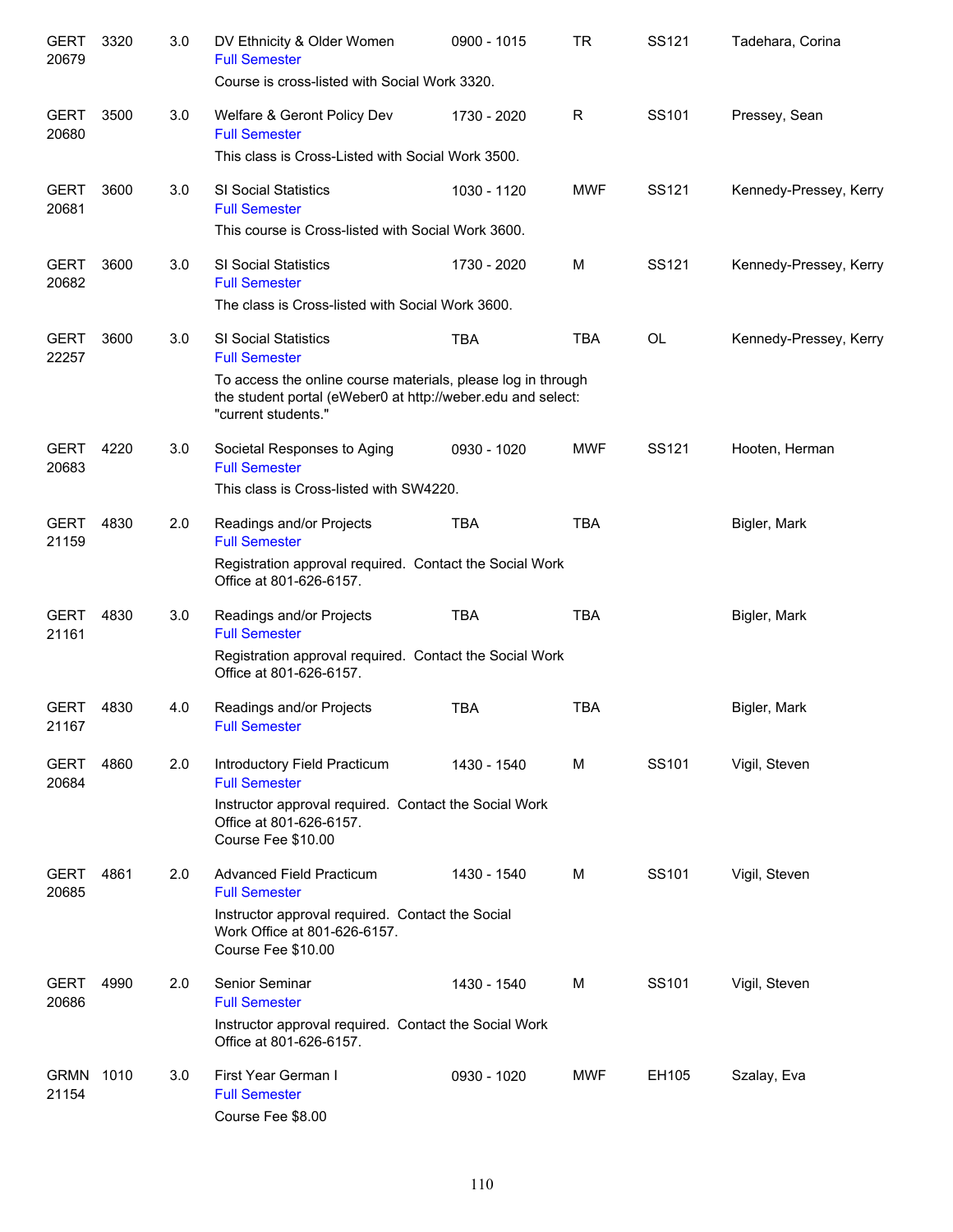| GRMN 1010<br>21155   |      | 3.0 | First Year German I<br><b>Full Semester</b><br>Course Fee \$8.00                                                                                                                                           | 1730 - 2010 | М          | EH220        | Szalay, Eva         |
|----------------------|------|-----|------------------------------------------------------------------------------------------------------------------------------------------------------------------------------------------------------------|-------------|------------|--------------|---------------------|
| GRMN 1010<br>24667   |      | 3.0 | First Year German I<br><b>Full Semester</b><br>Course Fee \$8.00                                                                                                                                           | 0830 - 0920 | <b>MWF</b> | EH315        | Szalay, Eva         |
| GRMN 2010<br>21158   |      | 3.0 | Second Year German I<br><b>Full Semester</b><br>Course Fee \$8.00                                                                                                                                          | 0830 - 0920 | <b>MWF</b> | EH107        | Daines, Erika       |
| <b>GRMN</b><br>21160 | 3060 | 3.0 | Grammar & Composition<br><b>Full Semester</b><br>Course Fee \$6.00                                                                                                                                         | 0730 - 0820 | <b>MWF</b> | EH105        | Szalay, Eva         |
| GRMN 3320<br>21163   |      | 3.0 | Applied Language Studies<br><b>Full Semester</b><br>Course Fee \$6.00                                                                                                                                      | 0930 - 1020 | <b>MWF</b> | <b>WB113</b> | Daines, Erika       |
| GRMN 4710<br>21164   |      | 3.0 | <b>Business Language II</b><br><b>Full Semester</b><br>Course Fee \$6.00                                                                                                                                   | 1030 - 1120 | <b>MWF</b> | EH306        | Daines, Erika       |
| GRMN 4830<br>21496   |      | 1.0 | <b>Directed Readings</b><br><b>Full Semester</b>                                                                                                                                                           | <b>TBA</b>  | <b>TBA</b> |              | Mathews, Thomas     |
| GRMN 4830<br>25412   |      | 3.0 | Directed Readings<br><b>Full Semester</b>                                                                                                                                                                  | <b>TBA</b>  | <b>TBA</b> |              | Szalay, Eva         |
| <b>GRMN</b><br>25500 | 4830 | 3.0 | Directed Readings<br><b>Full Semester</b>                                                                                                                                                                  | <b>TBA</b>  | <b>TBA</b> |              | Daines, Erika       |
| <b>HAS</b><br>22563  | 3000 | 3.0 | The Health Care System<br><b>Full Semester</b>                                                                                                                                                             | 1430 - 1710 | Т          | MH222        | Dahlkemper, Richard |
| <b>HAS</b><br>23368  | 3000 | 3.0 | The Health Care System<br><b>Full Semester</b>                                                                                                                                                             | <b>TBA</b>  | <b>TBA</b> | OL           | Dahlkemper, Richard |
|                      |      |     | To access the online course material, please log in through<br>the student portal (eWeber) at http://weber.edu and select:<br>"current students."                                                          |             |            |              |                     |
| HAS<br>22570         | 3020 | 3.0 | Health Care Marketing<br><b>Full Semester</b>                                                                                                                                                              | 1730 - 2010 | M          | MH222        | Dahlkemper, Richard |
| <b>HAS</b><br>22573  | 3150 | 3.0 | Com Health Agencies & Services<br><b>Full Semester</b>                                                                                                                                                     | 1430 - 1710 | M          | <b>MH222</b> | Johnson, Kenneth    |
| <b>HAS</b><br>23405  | 3190 | 3.0 | DV Cultural Divers in Patient<br><b>Full Semester</b><br>To access the online course material, please log in through<br>the student portal (eWeber) at http://weber.edu and select:<br>"current students." | <b>TBA</b>  | <b>TBA</b> | <b>OL</b>    | Johnson, Kenneth    |
| HAS<br>22574         | 3230 | 3.0 | <b>Health Communication</b><br><b>Full Semester</b>                                                                                                                                                        | 1430 - 1710 | W          | MH117        | Moss, Cory          |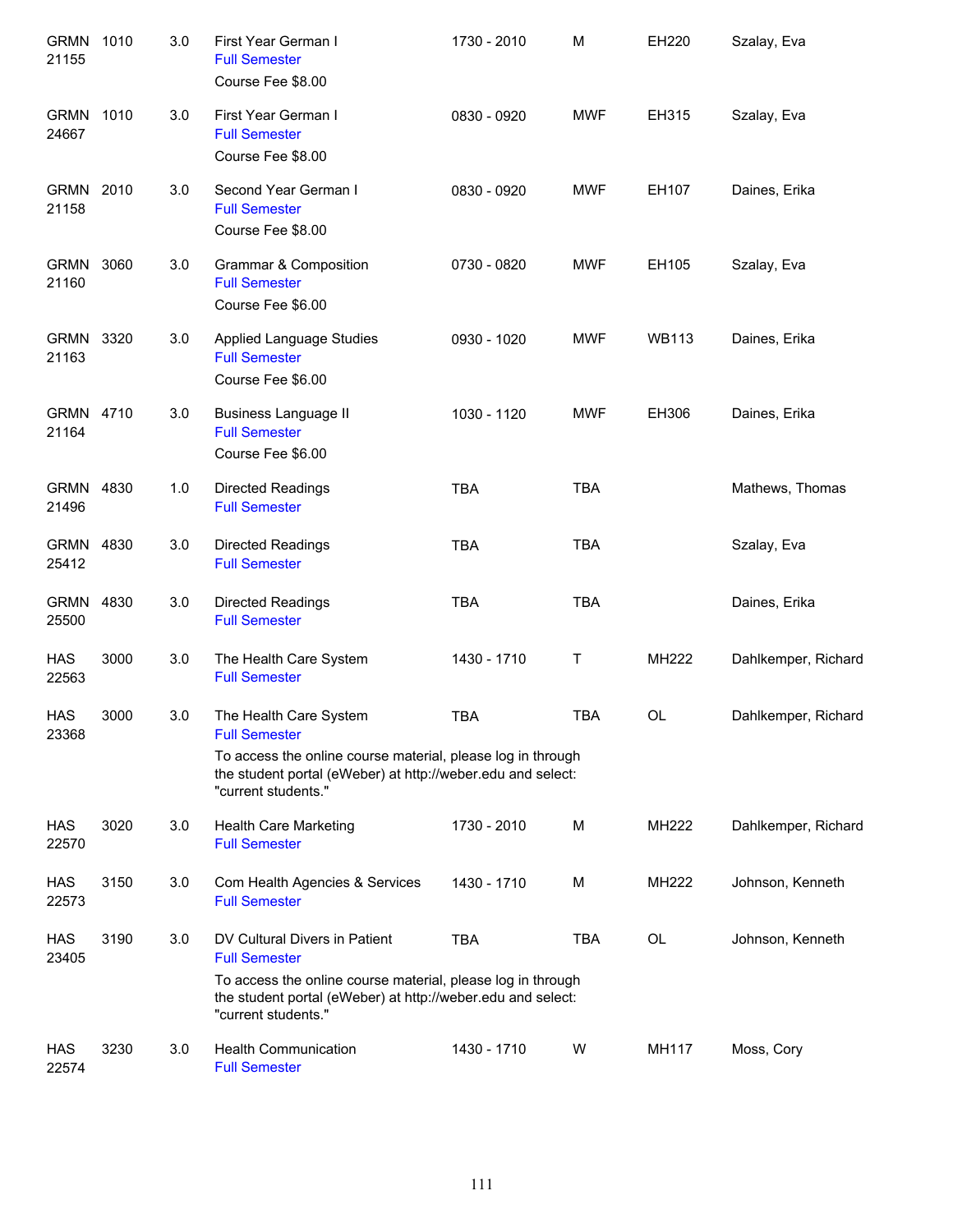| <b>HAS</b><br>24383 | 3230 | 3.0 | <b>Health Communication</b><br><b>Full Semester</b><br>To access the course materials, log into the Student Portal                                | <b>TBA</b>  | <b>TBA</b> | <b>OL</b> | Moss, Cory          |
|---------------------|------|-----|---------------------------------------------------------------------------------------------------------------------------------------------------|-------------|------------|-----------|---------------------|
|                     |      |     | (eWeber) at http://weber.edu and select "Current Students"                                                                                        |             |            |           |                     |
| HAS<br>23409        | 3240 | 3.0 | Human Resource Develpmnt HC<br><b>Full Semester</b>                                                                                               | <b>TBA</b>  | <b>TBA</b> | <b>OL</b> | Moss, Cory          |
|                     |      |     | To access the online course material, please log in through<br>the student portal (eWeber) at http://weber.edu and select:<br>"current students." |             |            |           |                     |
| HAS<br>23412        | 3260 | 3.0 | Administrative/Supervisor Theo<br><b>Full Semester</b>                                                                                            | <b>TBA</b>  | <b>TBA</b> | <b>OL</b> | Burton, Lloyd       |
|                     |      |     | To access the online course material, please log in through<br>the student portal (eWeber) at http://weber.edu and select:<br>"current students." |             |            |           |                     |
| <b>HAS</b><br>23415 | 3750 | 3.0 | <b>Health Care Financial Administ</b><br><b>Full Semester</b>                                                                                     | <b>TBA</b>  | <b>TBA</b> | <b>OL</b> | Wyant, David        |
|                     |      |     | To access the online course material, please log in through<br>the student portal (eWeber) at http://weber.edu and select:<br>"current students." |             |            |           |                     |
| <b>HAS</b><br>22575 | 4320 | 3.0 | Health Care Economics/Policy<br><b>Full Semester</b>                                                                                              | 1730 - 2010 | W          | MH222     | Wyant, David        |
| <b>HAS</b><br>22577 | 4400 | 3.0 | Legal/Ethical Aspects Hith Adm<br><b>Full Semester</b>                                                                                            | 1730 - 2010 | M          | MH117     | Burton, Lloyd       |
| <b>HAS</b><br>23422 | 4410 | 3.0 | Clinical Instruction Design/Ev<br><b>Full Semester</b>                                                                                            | <b>TBA</b>  | <b>TBA</b> | <b>OL</b> | Jensen, Marion      |
|                     |      |     | To access the online course material, please log in through<br>the student portal (eWeber) at http://weber.edu and select:<br>"current students." |             |            |           |                     |
| HAS<br>22578        | 4740 | 1.0 | Senior Seminar<br><b>Block 1</b>                                                                                                                  | 1730 - 1920 | W          | MH117     | Burton, Lloyd       |
| HAS<br>25357        | 4800 | 1.0 | Individual Study<br><b>Full Semester</b>                                                                                                          | <b>TBA</b>  | <b>TBA</b> |           | Merkley, Heather    |
|                     |      |     | To access the course materials, log into the Student Portal<br>(eWeber) at http://weber.edu and select "Current Students"                         |             |            |           |                     |
| HAS<br>22590        | 4860 | 2.0 | Practicum/Internship<br><b>Full Semester</b>                                                                                                      | <b>TBA</b>  | <b>TBA</b> |           | Dahlkemper, Richard |
| HAS<br>22595        | 4860 | 4.0 | Practicum/Internship<br><b>Full Semester</b>                                                                                                      | <b>TBA</b>  | <b>TBA</b> |           | Dahlkemper, Richard |
| HAS<br>22599        | 4860 | 6.0 | Practicum/Internship<br><b>Full Semester</b>                                                                                                      | <b>TBA</b>  | <b>TBA</b> |           | Dahlkemper, Richard |
| HAS<br>22582        | 4990 | 1.0 | Seminar<br><b>Block 2</b>                                                                                                                         |             |            |           |                     |
| HIM<br>22602        | 2000 | 4.0 | Intro Health Info Systems/Sett<br><b>Full Semester</b>                                                                                            | 1230 - 1420 | TR         | MH222     | Merkley, Heather    |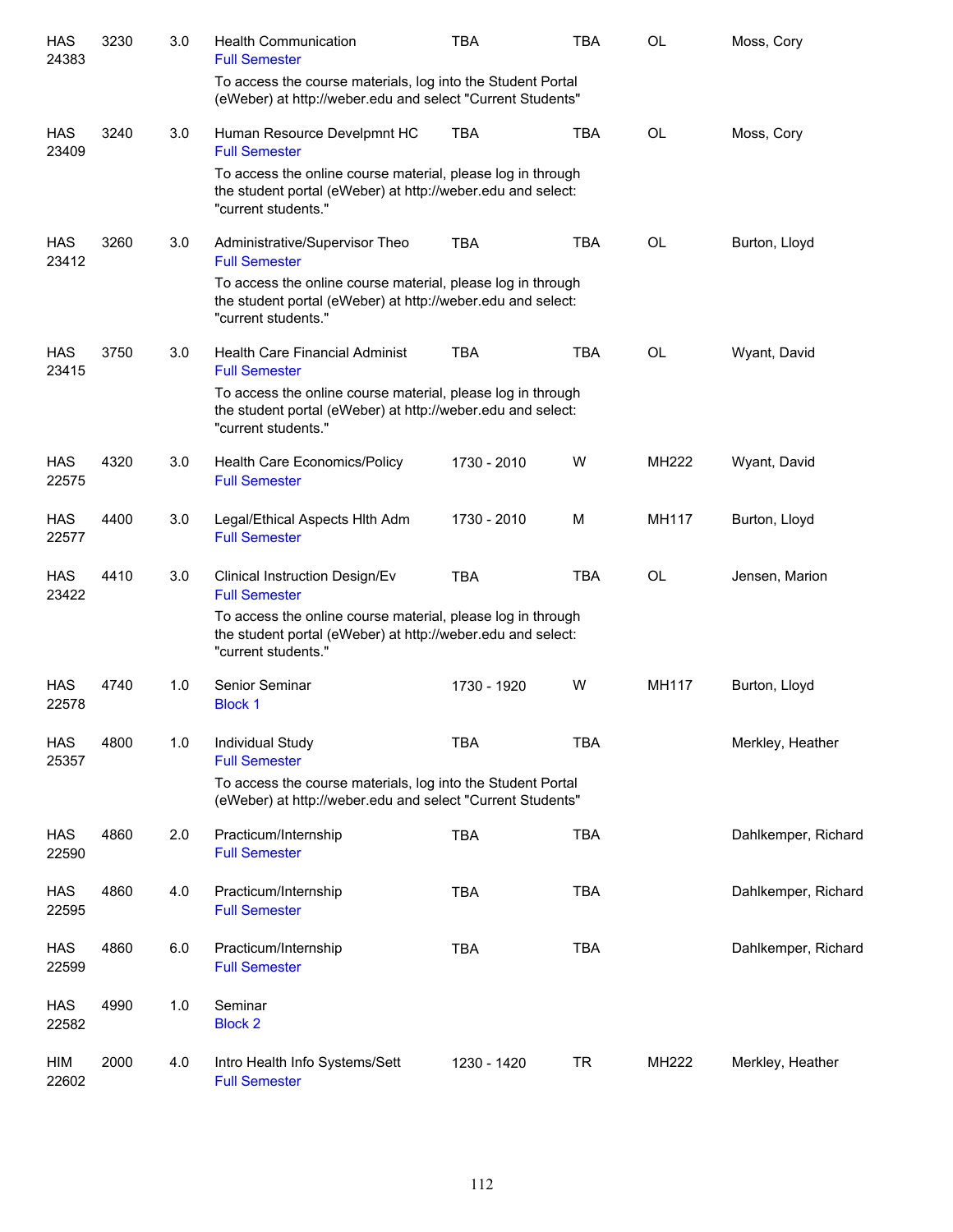| HIM<br>23510 | 2000 | 4.0 | Intro Health Info Systems/Sett<br><b>Full Semester</b>                                                                                             | TBA         | TBA          | <b>OL</b> | Merkley, Heather |
|--------------|------|-----|----------------------------------------------------------------------------------------------------------------------------------------------------|-------------|--------------|-----------|------------------|
|              |      |     | To access the online course materials, please log in through<br>the student portal (eWeber) at http://weber.edu and select:<br>"current students." |             |              |           |                  |
| HIM<br>23511 | 2250 | 3.0 | Health Care Privacy & Security<br><b>Full Semester</b>                                                                                             | <b>TBA</b>  | <b>TBA</b>   | <b>OL</b> | Merkley, Heather |
|              |      |     | To access the online course material, please log in through<br>the student portal (eWeber) at http://weber.edu and select:<br>"current students."  |             |              |           |                  |
| HIM<br>22608 | 2300 | 3.0 | Diagnosis Coding<br><b>Full Semester</b>                                                                                                           | 1230 - 1420 | M            | MH341     | Carter, Darcy    |
| HIM<br>23512 | 2300 | 3.0 | Diagnosis Coding<br><b>Full Semester</b>                                                                                                           | <b>TBA</b>  | <b>TBA</b>   | <b>OL</b> | Carter, Darcy    |
|              |      |     | To access the online course material, please log in through<br>the student portal (eWeber) at http://weber.edu and select:<br>"Current Students."  |             |              |           |                  |
| HIM<br>23513 | 2320 | 3.0 | Ambulatory/Physician Office Co<br><b>Full Semester</b>                                                                                             | <b>TBA</b>  | <b>TBA</b>   | <b>OL</b> | Shaw, Patricia   |
|              |      |     | To access the online course material, please log in through<br>the student portal (eWeber) at http:// weber.edu ad select:<br>"current students."  |             |              |           |                  |
| HIM<br>23514 | 2330 | 2.0 | Class Systems Topics/Reimburse<br><b>Full Semester</b>                                                                                             | <b>TBA</b>  | <b>TBA</b>   | <b>OL</b> | Shaw, Patricia   |
|              |      |     | To access the online course material, please log in through<br>the student portal (eWeber) at http://weber.edu and select:<br>"current students."  |             |              |           |                  |
| HIM<br>22611 | 2500 | 3.0 | Database Mngmnt & Security<br><b>Full Semester</b>                                                                                                 | 0930 - 1050 | MW           | MH304     | Shaw, Patricia   |
| HIM<br>23515 | 2861 | 2.0 | Professional Practice Experien<br><b>Full Semester</b>                                                                                             | <b>TBA</b>  | <b>TBA</b>   | OL        | Carter, Darcy    |
|              |      |     | To access the online course material, please log in through<br>the student portal (eWeber) at http://weber.edu and select:<br>"current students."  |             |              |           |                  |
| HIM<br>23516 | 3000 | 3.0 | Computer Applications in Hlth<br><b>Full Semester</b>                                                                                              | <b>TBA</b>  | <b>TBA</b>   | <b>OL</b> | Merkley, Heather |
|              |      |     | To access the online course material, please log in through<br>the student portal (eWeber) at http://weber.edu and select:<br>"current students."  |             |              |           |                  |
| HIM<br>22630 | 3200 | 3.0 | SI Epidemiology & Biostatistic<br><b>Full Semester</b>                                                                                             | 1730 - 2010 | $\mathsf{T}$ | MH222     | Wyant, David     |
| HIM<br>22635 | 3300 | 3.0 | Intro Quality Improve Hith Car<br><b>Full Semester</b>                                                                                             | 1730 - 2010 | Т            | MH332     | Shaw, Patricia   |
| HIM<br>23518 | 3400 | 3.0 | <b>Hith Care Networks/Databases</b><br><b>Full Semester</b>                                                                                        | <b>TBA</b>  | <b>TBA</b>   | OL        | Carter, Darcy    |
|              |      |     | To access the online course material, please log in through<br>the student portal (eWeber) at http://weber.edu and select:<br>"current students."  |             |              |           |                  |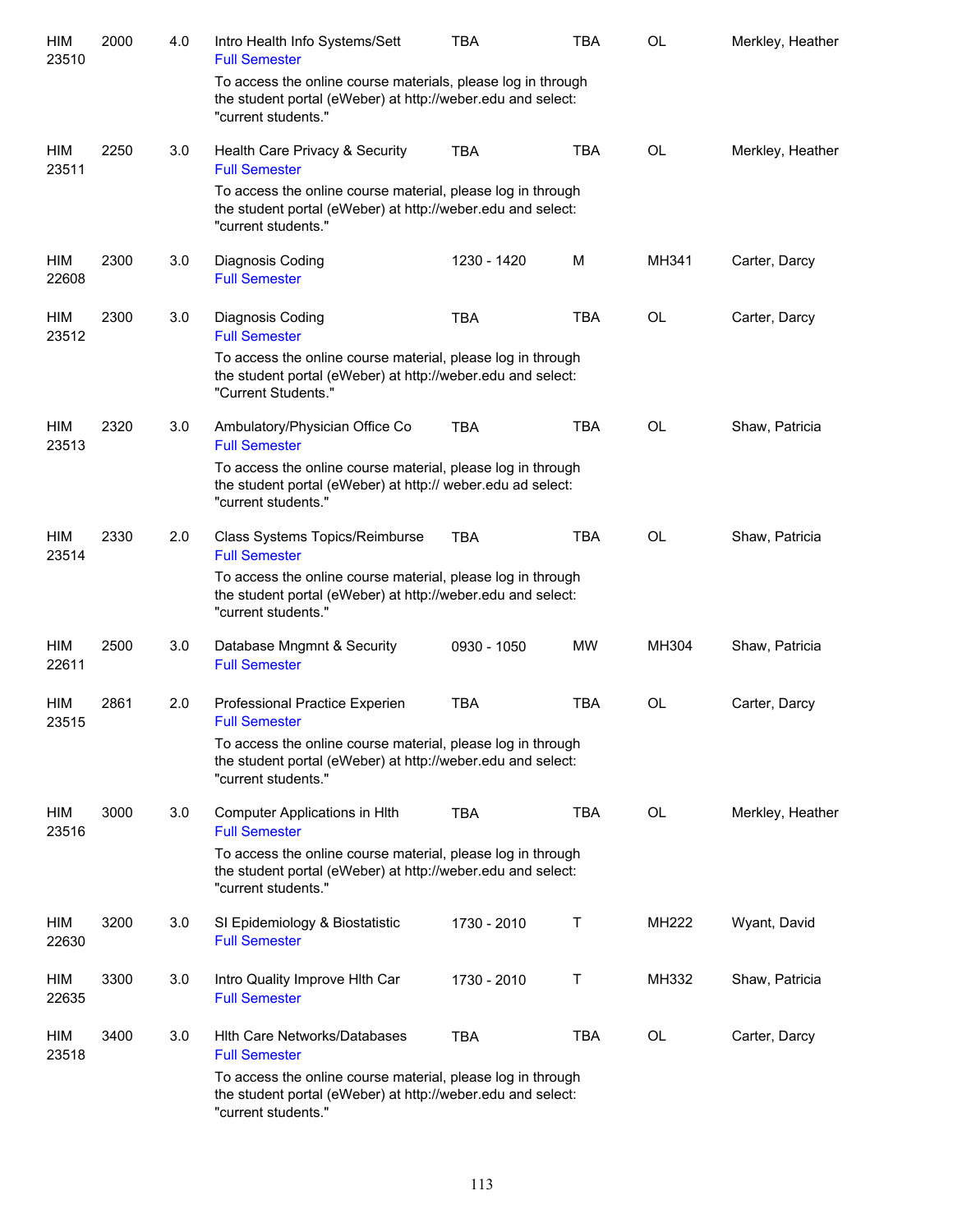| <b>HIM</b><br>23520  | 3500 | 2.0 | <b>Biomed Research Support</b><br><b>Full Semester</b>                                                                                            | <b>TBA</b>  | <b>TBA</b> | <b>OL</b>    | Merkley, Heather |
|----------------------|------|-----|---------------------------------------------------------------------------------------------------------------------------------------------------|-------------|------------|--------------|------------------|
|                      |      |     | To access the online course material, please log in through<br>the student portal (eWeber) at http://weber.edu and select:<br>"current students." |             |            |              |                  |
| HIM<br>23521         | 4990 | 3.0 | <b>Baccalaureate Thesis/Presentat</b><br><b>Full Semester</b>                                                                                     | <b>TBA</b>  | <b>TBA</b> | <b>OL</b>    | Shaw, Patricia   |
|                      |      |     | To access the online course material, please log in through<br>the student portal (eWeber) at http://weber.edu and select:<br>"current students." |             |            |              |                  |
| <b>HIST</b><br>21292 | 1500 | 3.0 | SS World History to 1500<br><b>Full Semester</b>                                                                                                  | 0930 - 1020 | <b>MWF</b> | SS201        | Ibarguen, John   |
| <b>HIST</b><br>21300 | 1500 | 3.0 | SS World History to 1500<br><b>Full Semester</b>                                                                                                  | 1030 - 1120 | <b>MWF</b> | SS201        | Ibarguen, John   |
| <b>HIST</b><br>21307 | 1500 | 3.0 | SS World History to 1500<br><b>Full Semester</b>                                                                                                  | 1230 - 1320 | <b>MWF</b> | SS201        | Schmidt, Brent   |
| <b>HIST</b><br>21340 | 1500 | 3.0 | SS World History to 1500<br><b>Full Semester</b>                                                                                                  | 0900 - 1015 | <b>TR</b>  | <b>SS274</b> | Schmidt, Brent   |
| <b>HIST</b><br>21345 | 1500 | 3.0 | SS World History to 1500<br><b>Full Semester</b>                                                                                                  | 1030 - 1145 | <b>TR</b>  | SS201        | Schmidt, Brent   |
| <b>HIST</b><br>21357 | 1500 | 3.0 | SS World History to 1500<br><b>Full Semester</b>                                                                                                  | 1730 - 2010 | Τ          | SS201        | Ibarguen, John   |
| <b>HIST</b><br>22979 | 1500 | 3.0 | SS World History to 1500<br><b>Full Semester</b>                                                                                                  | <b>TBA</b>  | <b>TBA</b> | <b>OL</b>    | Francis, Stephen |
|                      |      |     | To access the online course materials, please log in through<br>the student portal (eWeber) at http://weber.edu                                   |             |            |              |                  |
| <b>HIST</b><br>21297 | 1510 | 3.0 | SS/DV World Hist 1500 to Pres<br><b>Full Semester</b>                                                                                             | 0930 - 1020 | <b>MWF</b> | SS119        | Schmidt, Brent   |
| <b>HIST</b><br>21299 | 1510 | 3.0 | SS/DV World Hist 1500 to Pres<br><b>Full Semester</b>                                                                                             | 1030 - 1120 | <b>MWF</b> | SS217        | Brower, Matthew  |
| <b>HIST</b><br>21304 | 1510 | 3.0 | SS/DV World Hist 1500 to Pres<br><b>Full Semester</b>                                                                                             | 1130 - 1220 | <b>MWF</b> | SS201        | Francis, Stephen |
| <b>HIST</b><br>21337 | 1510 | 3.0 | SS/DV World Hist 1500 to Pres<br><b>Full Semester</b>                                                                                             | 0900 - 1015 | <b>TR</b>  | SS201        | Brower, Matthew  |
| <b>HIST</b><br>21347 | 1510 | 3.0 | SS/DV World Hist 1500 to Pres<br><b>Full Semester</b>                                                                                             | 1030 - 1145 | <b>TR</b>  | <b>SS274</b> | Francis, Stephen |
| <b>HIST</b><br>23057 | 1510 | 3.0 | SS/DV World Hist 1500 to Pres<br><b>Full Semester</b>                                                                                             | <b>TBA</b>  | TBA        | OL           | Francis, Stephen |
|                      |      |     | To access the course materials, log into the Student Portal<br>(eWeber) at http://weber.edu and select "Current Students"                         |             |            |              |                  |
| <b>HIST</b><br>21288 | 1700 | 3.0 | Al American Civilization<br><b>Full Semester</b>                                                                                                  | 0830 - 0920 | <b>MWF</b> | SS219        | Little, Branden  |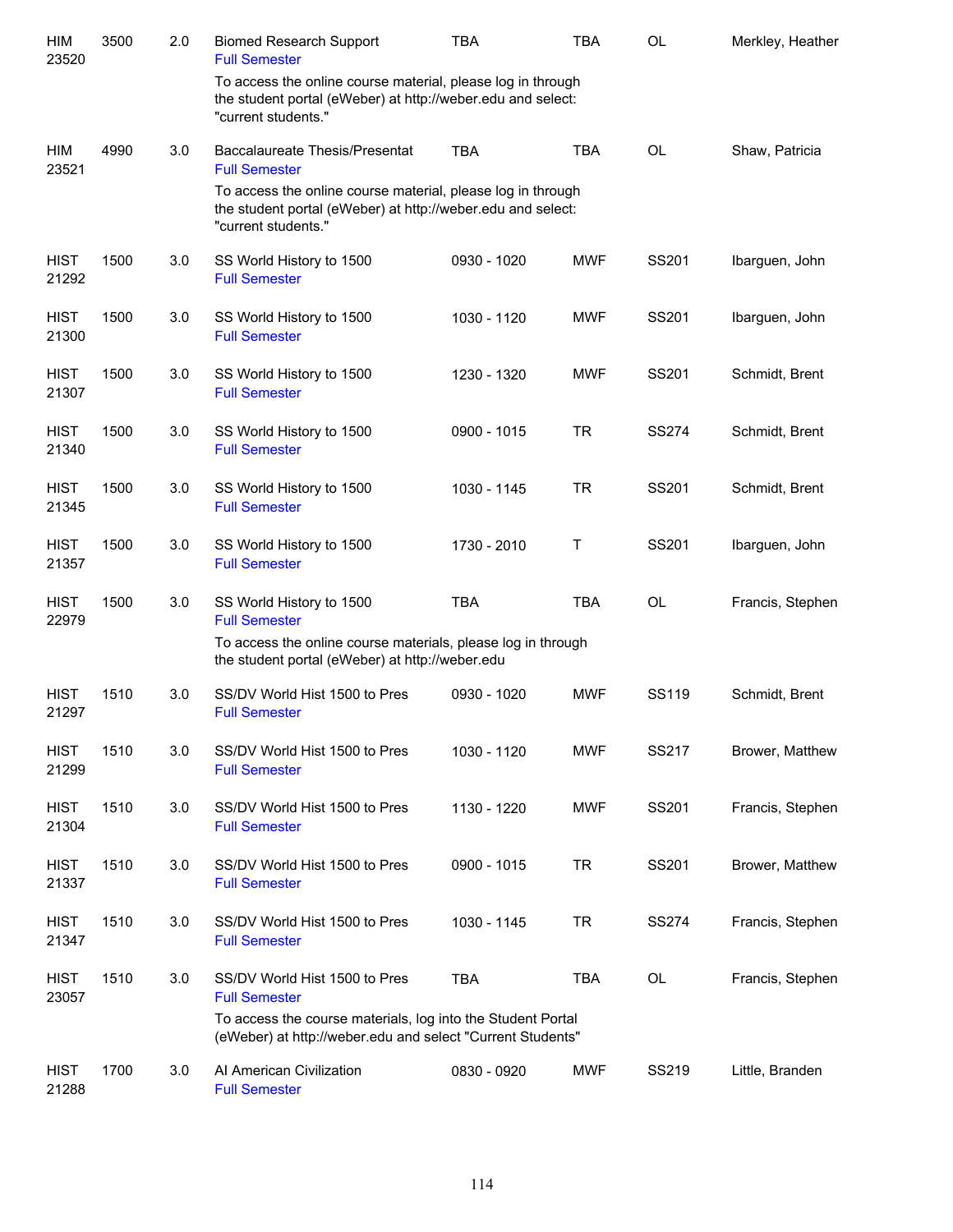| <b>HIST</b><br>21289 | 1700 | 3.0 | Al American Civilization<br><b>Full Semester</b>                       | 0830 - 0920 | <b>MWF</b>   | <b>WB206</b> | Sessions, Gene    |
|----------------------|------|-----|------------------------------------------------------------------------|-------------|--------------|--------------|-------------------|
| <b>HIST</b><br>21290 | 1700 | 3.0 | Al American Civilization<br><b>Full Semester</b>                       | 0930 - 1020 | <b>MWF</b>   | SS219        | Little, Branden   |
| <b>HIST</b><br>21296 | 1700 | 3.0 | Al American Civilization<br><b>Full Semester</b>                       | 0930 - 1020 | <b>MWF</b>   | <b>WB206</b> | Sessions, Gene    |
| <b>HIST</b><br>21298 | 1700 | 3.0 | Al American Civilization<br><b>Full Semester</b>                       | 1030 - 1120 | MWF          | SS219        | Matt, Susan       |
| <b>HIST</b><br>21311 | 1700 | 3.0 | Al American Civilization<br><b>Full Semester</b>                       | 1730 - 2010 | W            | SS201        | Hedges, Andrew    |
| <b>HIST</b><br>21333 | 1700 | 3.0 | Al American Civilization<br><b>Full Semester</b>                       |             |              |              |                   |
| <b>HIST</b><br>21335 | 1700 | 3.0 | Al American Civilization<br><b>Full Semester</b>                       | 0900 - 1015 | <b>TR</b>    | SS119        | MacKay, Kathryn   |
| <b>HIST</b><br>21342 | 1700 | 3.0 | Al American Civilization<br><b>Full Semester</b>                       | 1030 - 1145 | <b>TR</b>    | SS119        | MacKay, Kathryn   |
| <b>HIST</b><br>21348 | 1700 | 3.0 | Al American Civilization<br><b>Full Semester</b>                       | 1200 - 1315 | <b>TR</b>    | SS219        | Reynolds, Dynette |
| <b>HIST</b><br>21356 | 1700 | 3.0 | Al American Civilization<br><b>Full Semester</b>                       | 1730 - 2010 | $\mathsf{R}$ | SS219        | Stephens, Doug    |
| <b>HIST</b><br>21374 | 1700 | 3.0 | Al American Civilization<br><b>Full Semester</b>                       | 1230 - 1320 | MWF          | SS219        | Reynolds, Dynette |
| <b>HIST</b><br>22940 | 1700 | 3.0 | Al American Civilization<br><b>Full Semester</b>                       | 0930 - 1020 | <b>MWF</b>   | D02113       | Dant, Sara        |
| <b>HIST</b><br>22974 | 1700 | 3.0 | Al American Civilization<br><b>Full Semester</b>                       | 1030 - 1120 | <b>MWF</b>   | D02113       | Dant, Sara        |
| <b>HIST</b><br>22976 | 1700 | 3.0 | Al American Civilization<br><b>Full Semester</b>                       | 1130 - 1220 | MWF          | D02113       | Dant, Sara        |
| <b>HIST</b><br>23059 | 1700 | 3.0 | Al American Civilization<br><b>Full Semester</b>                       | 0730 - 0820 | MWF          | D02114       | Kronmiller, Jay   |
| <b>HIST</b><br>23063 | 1700 | 3.0 | Al American Civilization<br><b>Full Semester</b>                       | 0900 - 1015 | <b>TR</b>    | D02113       | Layton, Stanford  |
| <b>HIST</b><br>23066 | 1700 | 3.0 | Al American Civilization<br><b>Full Semester</b>                       | 1030 - 1145 | <b>TR</b>    | D02113       | Layton, Stanford  |
| <b>HIST</b><br>23070 | 1700 | 3.0 | Al American Civilization<br><b>Full Semester</b>                       | 1730 - 2010 | Τ            | D02117       | Smith, Tracey     |
| <b>HIST</b><br>23073 | 1700 | 3.0 | Al American Civilization<br><b>Full Semester</b><br>Course Fee \$53.00 | 1730 - 2010 | W            | D02114       | Waite, Ryan       |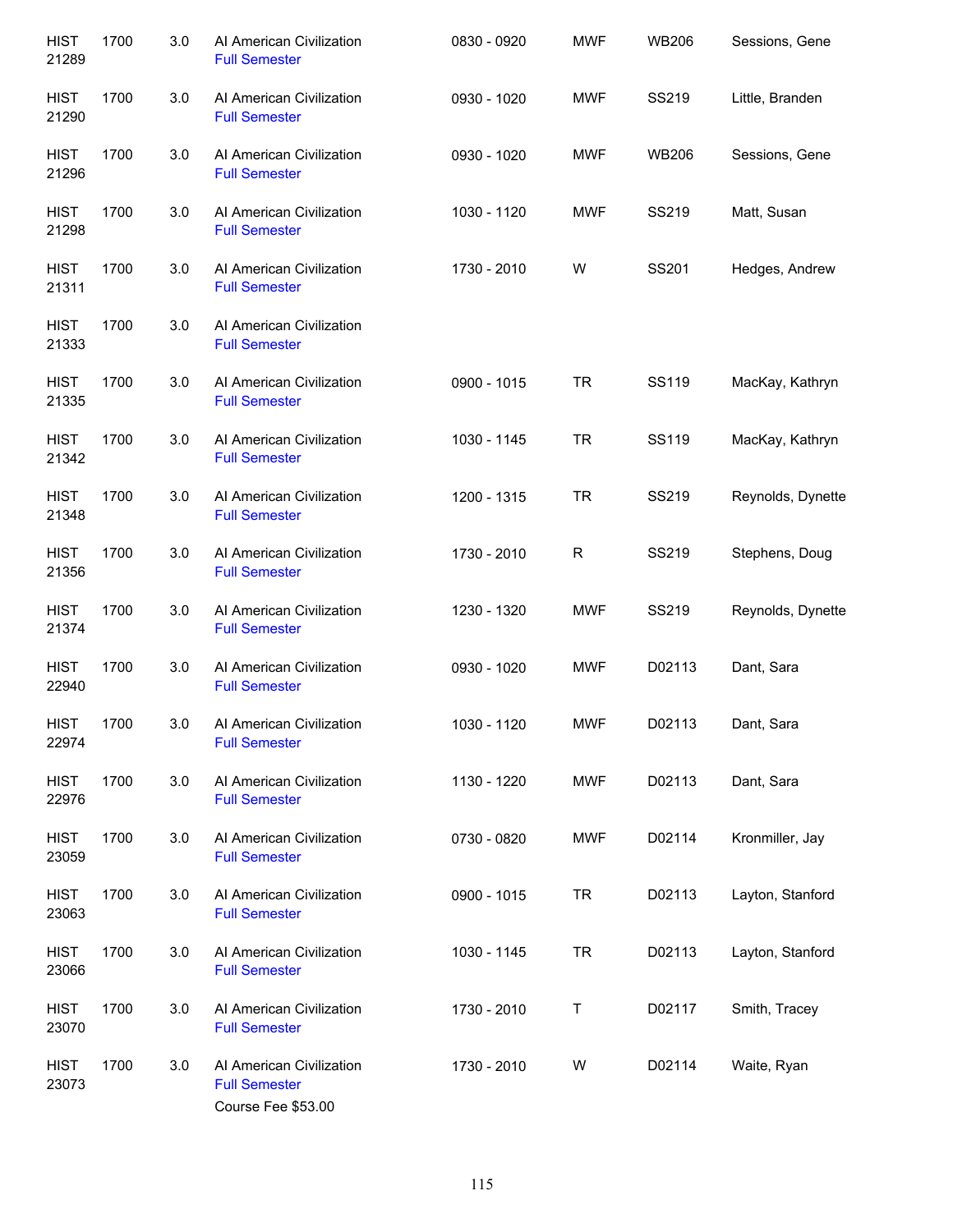| <b>HIST</b><br>23099 | 1700 | 3.0 | Al American Civilization<br><b>Block 1</b><br>HYBRID: meets Monday only first seven weeks.                                | 1730 - 2010 | M           | SS219        | MacKay, Kathryn  |
|----------------------|------|-----|---------------------------------------------------------------------------------------------------------------------------|-------------|-------------|--------------|------------------|
| <b>HIST</b><br>23102 | 1700 | 3.0 | Al American Civilization<br><b>Full Semester</b>                                                                          | <b>TBA</b>  | <b>TBA</b>  | <b>OL</b>    | Sessions, Gene   |
|                      |      |     | To access the course materials, log into the Student Portal<br>(eWeber) at http://weber.edu and select "Current Students" |             |             |              |                  |
| <b>HIST</b><br>21336 | 2700 | 3.0 | Al History of the U.S. to 1877<br><b>Full Semester</b>                                                                    | 0900 - 1015 | <b>TR</b>   | SS219        | Sillito, John    |
| <b>HIST</b><br>21303 | 2710 | 3.0 | Al Hist of the U.S. Since 1877<br><b>Full Semester</b>                                                                    | 1130 - 1220 | <b>MWF</b>  | SS219        | Sillito, John    |
| <b>HIST</b><br>23076 | 2710 | 3.0 | Al Hist of the U.S. Since 1877<br><b>Full Semester</b>                                                                    | <b>TBA</b>  | <b>TBA</b>  | OL           | MacKay, Kathryn  |
|                      |      |     | To access the course materials, log into the Student Portal<br>(eWeber) at http://weber.edu and select "Current Students" |             |             |              |                  |
| <b>HIST</b><br>21310 | 3000 | 3.0 | SI Investigating History<br><b>Full Semester</b>                                                                          | 1330 - 1610 | W           | SS119        | MacKay, Kathryn  |
| <b>HIST</b><br>21354 | 3000 | 3.0 | SI Investigating History<br><b>Full Semester</b>                                                                          | 1630 - 1910 | Τ           | <b>SS119</b> | Dant, Sara       |
| <b>HIST</b><br>21346 | 3280 | 3.0 | American Military Hist to 1917<br><b>Full Semester</b>                                                                    | 1030 - 1145 | <b>TR</b>   | SS217        | Little, Branden  |
| <b>HIST</b><br>21351 | 3400 | 3.0 | Principles of Public History<br><b>Full Semester</b>                                                                      | 1330 - 1610 | Τ           | SS119        | MacKay, Kathryn  |
| <b>HIST</b><br>21343 | 4050 | 3.0 | Gilded Age and Progressive Era<br><b>Full Semester</b>                                                                    | 1030 - 1145 | <b>TR</b>   | SS219        | Matt, Susan      |
| <b>HIST</b><br>23705 | 4070 | 3.0 | 20th Century U.S. since 1945<br><b>Full Semester</b>                                                                      | <b>TBA</b>  | <b>TBA</b>  | OL           | Sessions, Gene   |
|                      |      |     | To access the course materials, log into the Student Portal<br>(eWeber) at http://weber.edu and select "Current Students" |             |             |              |                  |
| <b>HIST</b><br>24347 | 4110 | 3.0 | DV Hist of Amer West to 1900<br><b>Full Semester</b>                                                                      | 0900 - 1015 | <b>TR</b>   | SS276        | Sadler, Richard  |
| <b>HIST</b><br>21355 | 4130 | 3.0 | History Of Utah<br><b>Full Semester</b>                                                                                   | 1730 - 2010 | $\mathsf R$ | SS119        | Sessions, Gene   |
| <b>HIST</b><br>21301 | 4240 | 3.0 | Europe 1600-1815: Absol/Enlig<br><b>Full Semester</b>                                                                     | 1030 - 1120 | <b>MWF</b>  | <b>SS274</b> | Francis, Stephen |
| <b>HIST</b><br>21295 | 4310 | 3.0 | History of Russia to 1917<br><b>Full Semester</b>                                                                         | 0930 - 1020 | <b>MWF</b>  | <b>SS274</b> | Larkin, Larae    |
| <b>HIST</b><br>21338 | 4330 | 3.0 | History Of England to 1485<br><b>Full Semester</b>                                                                        | 0900 - 1015 | <b>TR</b>   | SS231        | Francis, Stephen |
| <b>HIST</b><br>23060 | 4500 | 3.0 | Teaching Soc. Studies in 5-12<br><b>Full Semester</b>                                                                     | 1530 - 1810 | M           | D02325       | Waite, Ryan      |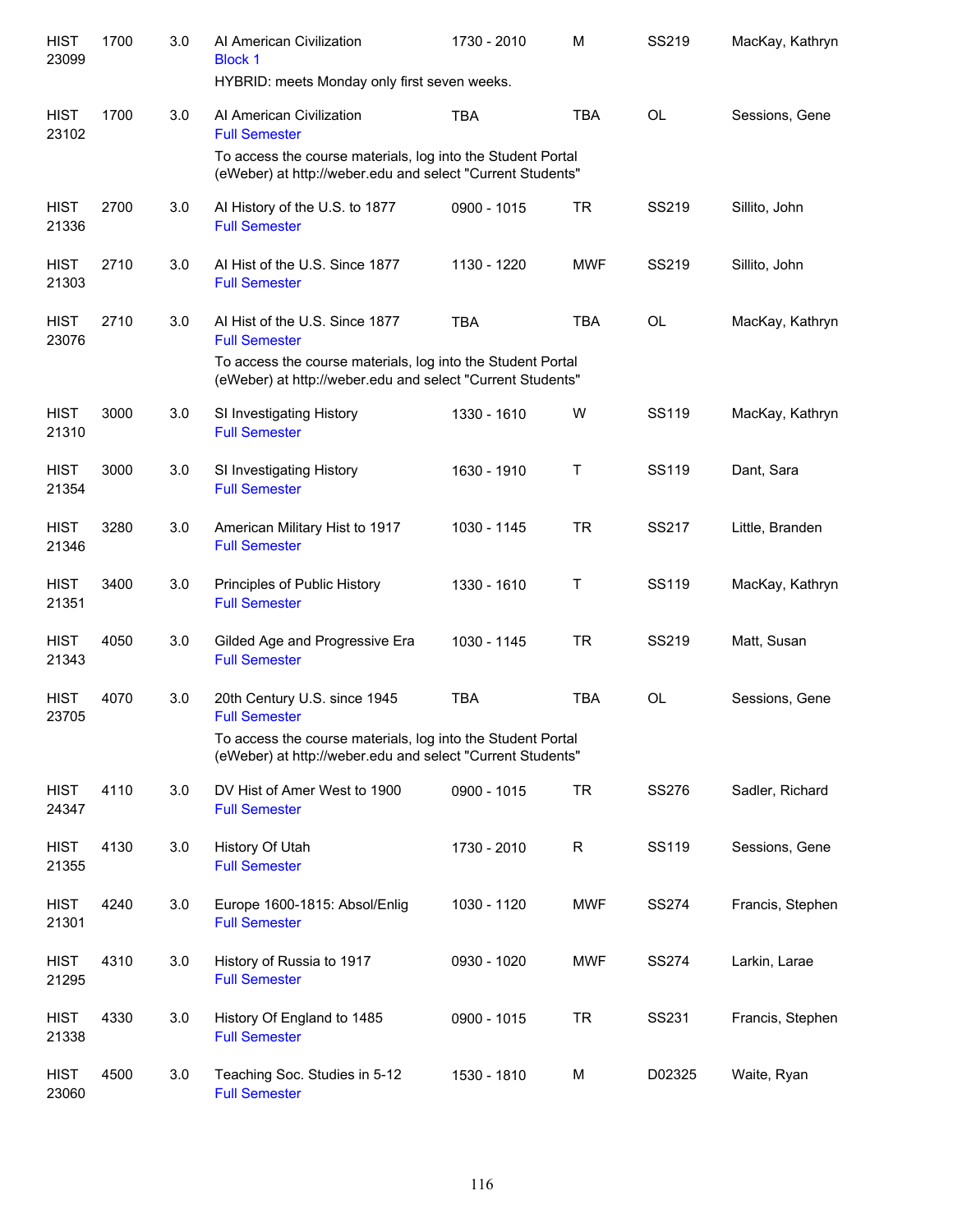| <b>HIST</b><br>21294 | 4530 | 3.0 | DV Far Eastern History<br><b>Full Semester</b>                                                                   | 0930 - 1020 | <b>MWF</b> | SS217        | Seely, Christopher |
|----------------------|------|-----|------------------------------------------------------------------------------------------------------------------|-------------|------------|--------------|--------------------|
| <b>HIST</b><br>24188 | 4630 | 3.0 | Hist of Ancient/Colon Latin Am<br><b>Full Semester</b>                                                           | 0900 - 1015 | <b>TR</b>  | <b>SS217</b> | Ibarguen, John     |
| <b>HIST</b><br>21305 | 4710 | 3.0 | Special Issues and Topics<br><b>Full Semester</b><br>AMERICA IN THE WORLD, COLONIAL TO PRESENT                   | 1130 - 1220 | <b>MWF</b> | <b>SS274</b> | Little, Branden    |
| <b>HIST</b><br>21350 | 4720 | 3.0 | Issues and Topics in European<br><b>Full Semester</b><br>HISTORY OF SECULAR AND SACRED IN EUROPEAN SOCIAL THEORY | 1200 - 1315 | <b>TR</b>  | SS201        | Brower, Matthew    |
| <b>HIST</b><br>21360 | 4720 | 3.0 | Issues and Topics in European<br><b>Full Semester</b><br>POST SOVIET RUSSIA                                      | 1030 - 1120 | <b>MWF</b> | SS231        | Larkin, Larae      |
| <b>HIST</b><br>21313 | 4830 | 1.0 | <b>Directed Readings</b><br><b>Full Semester</b>                                                                 | <b>TBA</b>  | <b>TBA</b> |              | Matt, Susan        |
| <b>HIST</b><br>21316 | 4830 | 2.0 | <b>Directed Readings</b><br><b>Full Semester</b>                                                                 | <b>TBA</b>  | <b>TBA</b> |              | Matt, Susan        |
| <b>HIST</b><br>21317 | 4830 | 3.0 | <b>Directed Readings</b><br><b>Full Semester</b>                                                                 | <b>TBA</b>  | <b>TBA</b> |              | Matt, Susan        |
| <b>HIST</b><br>21325 | 4860 | 1.0 | Internship in Historical Study<br><b>Full Semester</b>                                                           | <b>TBA</b>  | <b>TBA</b> |              | MacKay, Kathryn    |
| <b>HIST</b><br>21327 | 4860 | 2.0 | Internship in Historical Study<br><b>Full Semester</b>                                                           | <b>TBA</b>  | <b>TBA</b> |              | MacKay, Kathryn    |
| <b>HIST</b><br>21328 | 4860 | 3.0 | Internship in Historical Study<br><b>Full Semester</b>                                                           | <b>TBA</b>  | <b>TBA</b> |              | MacKay, Kathryn    |
| <b>HIST</b><br>21329 | 4860 | 4.0 | Internship in Historical Study<br><b>Full Semester</b>                                                           | <b>TBA</b>  | <b>TBA</b> |              | MacKay, Kathryn    |
| <b>HIST</b><br>21331 | 4860 | 5.0 | Internship in Historical Study<br><b>Full Semester</b>                                                           | <b>TBA</b>  | <b>TBA</b> |              | MacKay, Kathryn    |
| <b>HIST</b><br>21332 | 4860 | 6.0 | Internship in Historical Study<br><b>Full Semester</b>                                                           | <b>TBA</b>  | <b>TBA</b> |              | MacKay, Kathryn    |
| <b>HIST</b><br>21318 | 4890 | 1.0 | Cooperative Work Experience<br><b>Full Semester</b>                                                              | <b>TBA</b>  | <b>TBA</b> |              | Matt, Susan        |
| <b>HIST</b><br>21319 | 4890 | 2.0 | Cooperative Work Experience<br><b>Full Semester</b>                                                              | <b>TBA</b>  | <b>TBA</b> |              | Matt, Susan        |
| <b>HIST</b><br>21320 | 4890 | 3.0 | Cooperative Work Experience<br><b>Full Semester</b>                                                              | <b>TBA</b>  | <b>TBA</b> |              | Matt, Susan        |
| <b>HIST</b><br>21321 | 4890 | 4.0 | Cooperative Work Experience<br><b>Full Semester</b>                                                              | <b>TBA</b>  | <b>TBA</b> |              | Matt, Susan        |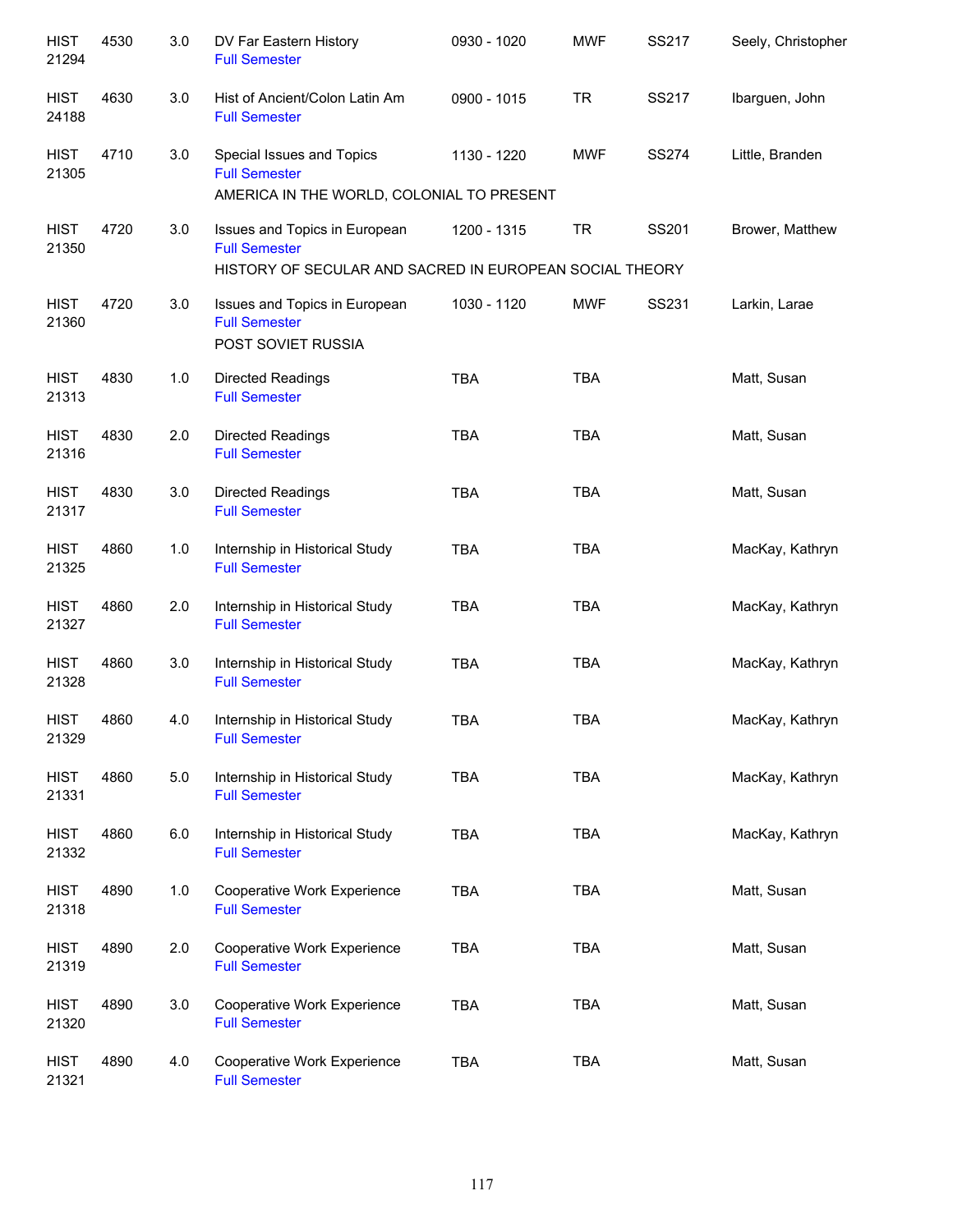| <b>HIST</b><br>21322 | 4890 | 5.0 | Cooperative Work Experience<br><b>Full Semester</b>                                                                                                                                                       | <b>TBA</b>  | <b>TBA</b>  |             | Matt, Susan             |
|----------------------|------|-----|-----------------------------------------------------------------------------------------------------------------------------------------------------------------------------------------------------------|-------------|-------------|-------------|-------------------------|
| <b>HIST</b><br>21323 | 4890 | 6.0 | Cooperative Work Experience<br><b>Full Semester</b>                                                                                                                                                       | <b>TBA</b>  | <b>TBA</b>  |             | Matt, Susan             |
| <b>HIST</b><br>24270 | 4920 | 3.0 | Workshop<br><b>Full Semester</b><br>This is a five-day course. Dates of class are August 18 - 20<br>and October 15 - 16, 2010 from 8:00 am to 4:00 pm each day.                                           | 0800 - 1600 | <b>WRFS</b> | D02110      | Larkin, Larae           |
| <b>HIST</b><br>21309 | 4990 | 3.0 | Senior Seminar<br><b>Full Semester</b>                                                                                                                                                                    | 1330 - 1610 | W           | SS231       | Brower, Matthew         |
| <b>HLTH</b><br>23240 | 1030 | 3.0 | SS Healthy Lifestyles<br><b>Full Semester</b><br>Lab Fee \$10.00                                                                                                                                          | 1130 - 1220 | <b>MWF</b>  | <b>SW34</b> | Cost, Patricia          |
| <b>HLTH</b><br>23241 | 1030 | 3.0 | SS Healthy Lifestyles<br><b>Full Semester</b><br>Course Fee \$10.00                                                                                                                                       | 0830 - 1210 | S           | <b>SW62</b> | Bemel, James            |
| <b>HLTH</b><br>23242 | 1030 | 3.0 | SS Healthy Lifestyles<br><b>Full Semester</b><br>Lab Fee \$10                                                                                                                                             | 1030 - 1145 | <b>TR</b>   | <b>SW71</b> | Eisenbarth, Christopher |
| <b>HLTH</b><br>23737 | 1030 | 3.0 | SS Healthy Lifestyles<br><b>Full Semester</b><br>Course Fee \$10.00                                                                                                                                       | 1730 - 2010 | M           | D02322      | Bemel, James            |
| <b>HLTH</b><br>23738 | 1030 | 3.0 | SS Healthy Lifestyles<br><b>Full Semester</b><br>Course Fee \$10.00                                                                                                                                       | 0930 - 1020 | <b>MWF</b>  | D02325      | Speechly, Gayle         |
| <b>HLTH</b><br>23740 | 1030 | 3.0 | SS Healthy Lifestyles<br><b>Full Semester</b><br>To access online course materials, please log in through the<br>student portal (eWeber) at http://weber.edu.                                             | <b>TBA</b>  | <b>TBA</b>  | OL          | Eisenbarth, Christopher |
| <b>HLTH</b><br>23741 | 1030 | 3.0 | Course Fee \$10.00<br>SS Healthy Lifestyles<br><b>Full Semester</b><br>To access online course materials, please log in through<br>the student portal (eWeber) at http://weber.edu.<br>Course Fee \$10.00 | <b>TBA</b>  | <b>TBA</b>  | OL          | Olpin, Shanyn           |
| <b>HLTH</b><br>23243 | 1110 | 3.0 | <b>Stress Management</b><br><b>Full Semester</b><br>Lab Fee \$10.00                                                                                                                                       | 1230 - 1320 | <b>MWF</b>  | <b>SW62</b> | Eisenbarth, Christopher |
| <b>HLTH</b><br>23244 | 1110 | 3.0 | <b>Stress Management</b><br><b>Full Semester</b><br>Lab Fee \$10.00                                                                                                                                       | 1030 - 1145 | <b>TR</b>   | <b>SW62</b> | Olpin, Michael          |
| <b>HLTH</b><br>23742 | 1110 | 3.0 | <b>Stress Management</b><br><b>Full Semester</b><br>the student portal (eWeber) at http://weber.edu.<br>Course Fee \$10.00                                                                                | 1730 - 2010 | R           | D02325      | Hadley, Susan           |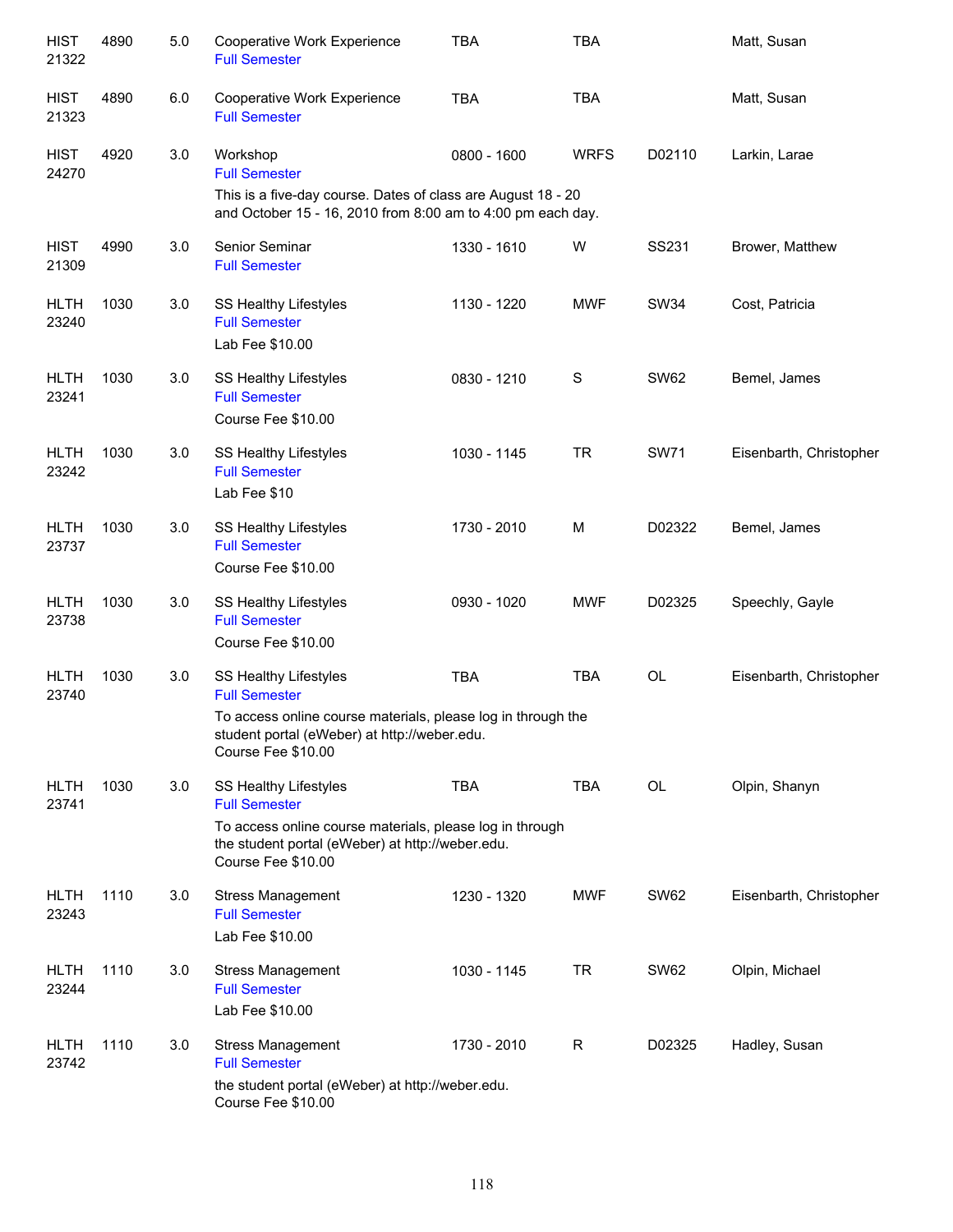| <b>HLTH</b><br>23743 | 1110 | 3.0 | <b>Stress Management</b><br><b>Full Semester</b>                                                                                  | <b>TBA</b>  | <b>TBA</b>  | <b>OL</b>   | Olpin, Michael          |
|----------------------|------|-----|-----------------------------------------------------------------------------------------------------------------------------------|-------------|-------------|-------------|-------------------------|
|                      |      |     | To access online course materials, please log in through<br>the student portal (eWeber) at http://weber.edu<br>Course Fee \$10.00 |             |             |             |                         |
| <b>HLTH</b><br>23498 | 1300 | 2.0 | First Aid: Resp to Emergencies<br><b>Block 1</b>                                                                                  | 0815 - 1700 | S           | <b>SW68</b> | Stone, Lester           |
|                      |      |     | Class meets Saturday August 28 and<br>Saturday September 11 only.<br>Course Fee \$15.00                                           |             |             |             |                         |
| <b>HLTH</b><br>23122 | 2300 | 3.0 | <b>Emergency Response</b><br><b>Full Semester</b><br>Lab Fee \$30.00                                                              | 1800 - 2040 | M           | <b>SW68</b> | Bass, Joel              |
| <b>HLTH</b><br>23126 | 2300 | 3.0 | <b>Emergency Response</b><br><b>Full Semester</b><br>Lab Fee \$30.00                                                              | 1730 - 2010 | Т           | <b>SW68</b> | Hansen, Shannon         |
| <b>HLTH</b><br>23130 | 2300 | 3.0 | <b>Emergency Response</b><br><b>Full Semester</b><br>Lab Fee \$30.00                                                              | 1730 - 2010 | W           | <b>SW68</b> | Stone, Lester           |
| <b>HLTH</b><br>23145 | 2300 | 3.0 | <b>Emergency Response</b><br><b>Full Semester</b><br>Lab Fee \$30.00                                                              | 1730 - 2010 | $\mathsf R$ | <b>SW68</b> | Stone, Lester           |
| <b>HLTH</b><br>23245 | 2400 | 3.0 | Art of Emotional Wellness<br><b>Full Semester</b>                                                                                 | 1030 - 1120 | <b>MWF</b>  | <b>SW62</b> | Olpin, Michael          |
| <b>HLTH</b><br>23746 | 2700 | 3.0 | <b>Consumer Health</b><br><b>Full Semester</b>                                                                                    | <b>TBA</b>  | <b>TBA</b>  | <b>OL</b>   | Hadley, Susan           |
|                      |      |     | To access online course materials, please log in through<br>the student portal (eWeber) at http://weber.edu                       |             |             |             |                         |
| <b>HLTH</b><br>23250 | 3000 | 3.0 | Foundations of Hith Promotion<br><b>Full Semester</b>                                                                             | 0930 - 1020 | <b>MWF</b>  | <b>SW62</b> | Eisenbarth, Christopher |
| <b>HLTH</b><br>23252 | 3160 | 3.0 | Health Behav & Special Popul<br><b>Full Semester</b>                                                                              | 1130 - 1220 | <b>MWF</b>  | <b>SW62</b> | Eisenbarth, Christopher |
| <b>HLTH</b><br>23253 | 3200 | 3.0 | Methods in Health Education<br><b>Full Semester</b>                                                                               | 0830 - 0920 | <b>MWF</b>  | <b>SW62</b> | Olpin, Michael          |
| <b>HLTH</b><br>23750 | 3400 | 3.0 | Substance Abuse Prevention<br><b>Full Semester</b>                                                                                | <b>TBA</b>  | TBA         | OL          | Cost, Patricia          |
|                      |      |     | To access online course materials, please log in through<br>the student portal (eWeber) at http://weber.edu                       |             |             |             |                         |
| <b>HLTH</b><br>23254 | 3500 | 3.0 | <b>Human Sexuality</b><br><b>Full Semester</b>                                                                                    | 1030 - 1120 | <b>MWF</b>  | <b>SW34</b> | Cost, Patricia          |
| <b>HLTH</b><br>23752 | 3500 | 3.0 | <b>Human Sexuality</b><br><b>Full Semester</b>                                                                                    | <b>TBA</b>  | TBA         | OL          | Cost, Patricia          |
|                      |      |     | To access online course materials, please log in through<br>the student portal (eWeber) at http://weber.edu                       |             |             |             |                         |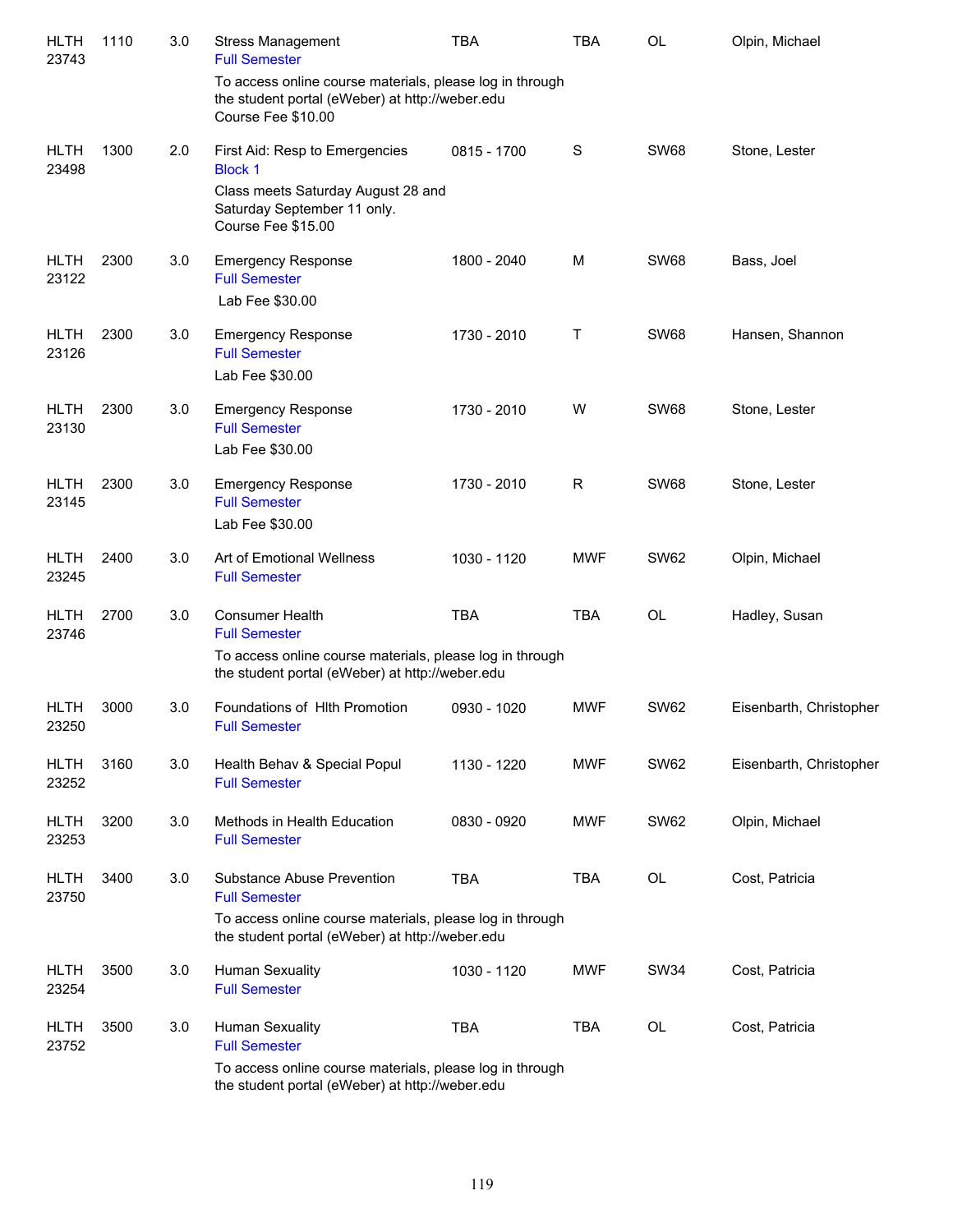| <b>HLTH</b><br>23255 | 4013 | 3.0 | SI Research & Assessment<br><b>Full Semester</b><br>Course Fee \$10.00                                                                                                                                                                                                                                                                        | 0900 - 1015 | <b>TR</b>   | <b>SW62</b> | Olpin, Michael          |
|----------------------|------|-----|-----------------------------------------------------------------------------------------------------------------------------------------------------------------------------------------------------------------------------------------------------------------------------------------------------------------------------------------------|-------------|-------------|-------------|-------------------------|
| <b>HLTH</b><br>23256 | 4150 | 4.0 | Plan/Eval Hith Promotion Prog<br><b>Full Semester</b><br>CBL stands for Community-Based Learning which means that<br>students engage in meaningful community service that is<br>connected to specific course objectives. See http://www.<br>weber.edu/CommunityInvolvement/CBL_Designation.html for a<br>full list of CBL designated courses. | 1130 - 1320 | <b>TR</b>   | <b>SW80</b> | Cost, Patricia          |
| <b>HLTH</b><br>23898 | 4250 | 2.0 | <b>Health Issues Adolescents</b><br><b>Full Semester</b><br>To access online course materials, please log in through<br>the student portal (eWeber) at http://weber.edu.                                                                                                                                                                      | <b>TBA</b>  | <b>TBA</b>  | <b>OL</b>   | Olpin, Shanyn           |
| <b>HLTH</b><br>23258 | 4300 | 2.0 | Health Ed in Elementary School<br><b>Full Semester</b>                                                                                                                                                                                                                                                                                        | 1730 - 1920 | M           | <b>SW62</b> | Cost, Patricia          |
| <b>HLTH</b><br>23260 | 4300 | 2.0 | Health Ed in Elementary School<br><b>Full Semester</b>                                                                                                                                                                                                                                                                                        | 1230 - 1320 | <b>MW</b>   | <b>SW80</b> | Cost, Patricia          |
| <b>HLTH</b><br>23900 | 4300 | 2.0 | Health Ed in Elementary School<br><b>Full Semester</b>                                                                                                                                                                                                                                                                                        | 1530 - 1720 | W           | WW102       | Bingham, Sheri          |
| <b>HLTH</b><br>23313 | 4800 | 1.0 | Individual Projects<br><b>Full Semester</b><br>Instructor approval required. Contact molpin@weber.edu                                                                                                                                                                                                                                         | 1600 - 1650 | $\mathsf R$ | <b>SW62</b> | Olpin, Michael          |
| <b>HLTH</b><br>23314 | 4800 | 2.0 | Individual Projects<br><b>Full Semester</b><br>Instructor approval required. Contact molpin@weber.edu.                                                                                                                                                                                                                                        | 1600 - 1650 | R           | <b>SW62</b> | Olpin, Michael          |
| <b>HLTH</b><br>23315 | 4800 | 3.0 | Individual Projects<br><b>Full Semester</b><br>Instructor approval required. Contact molpin@weber.edu                                                                                                                                                                                                                                         | 1600 - 1650 | $\mathsf R$ | <b>SW62</b> | Olpin, Michael          |
| <b>HLTH</b><br>23318 | 4860 | 2.0 | <b>Field Experience</b><br><b>Full Semester</b><br>Instructor approval required. Contact ceisenbarth@weber.edu                                                                                                                                                                                                                                | 1430 - 1550 | R           | <b>SW80</b> | Eisenbarth, Christopher |
| <b>HLTH</b><br>23319 | 4860 | 3.0 | <b>Field Experience</b><br><b>Full Semester</b><br>Instructor approval required. Contact ceisenbarth@weber.edu                                                                                                                                                                                                                                | 1430 - 1550 | R           | <b>SW80</b> | Eisenbarth, Christopher |
| <b>HLTH</b><br>23320 | 4860 | 4.0 | <b>Field Experience</b><br><b>Full Semester</b><br>Instructor approval required. Contact ceisenbarth@weber.edu                                                                                                                                                                                                                                | 1430 - 1550 | R           | <b>SW80</b> | Eisenbarth, Christopher |
| <b>HLTH</b><br>23321 | 4860 | 5.0 | <b>Field Experience</b><br><b>Full Semester</b><br>Instructor approval required. Contact ceisenbarth@weber.edu                                                                                                                                                                                                                                | 1430 - 1550 | R           | <b>SW80</b> | Eisenbarth, Christopher |
| <b>HLTH</b><br>23322 | 4860 | 6.0 | <b>Field Experience</b><br><b>Full Semester</b><br>Instructor approval required. Contact ceisenbarth@weber.edu                                                                                                                                                                                                                                | 1430 - 1550 | R           | <b>SW80</b> | Eisenbarth, Christopher |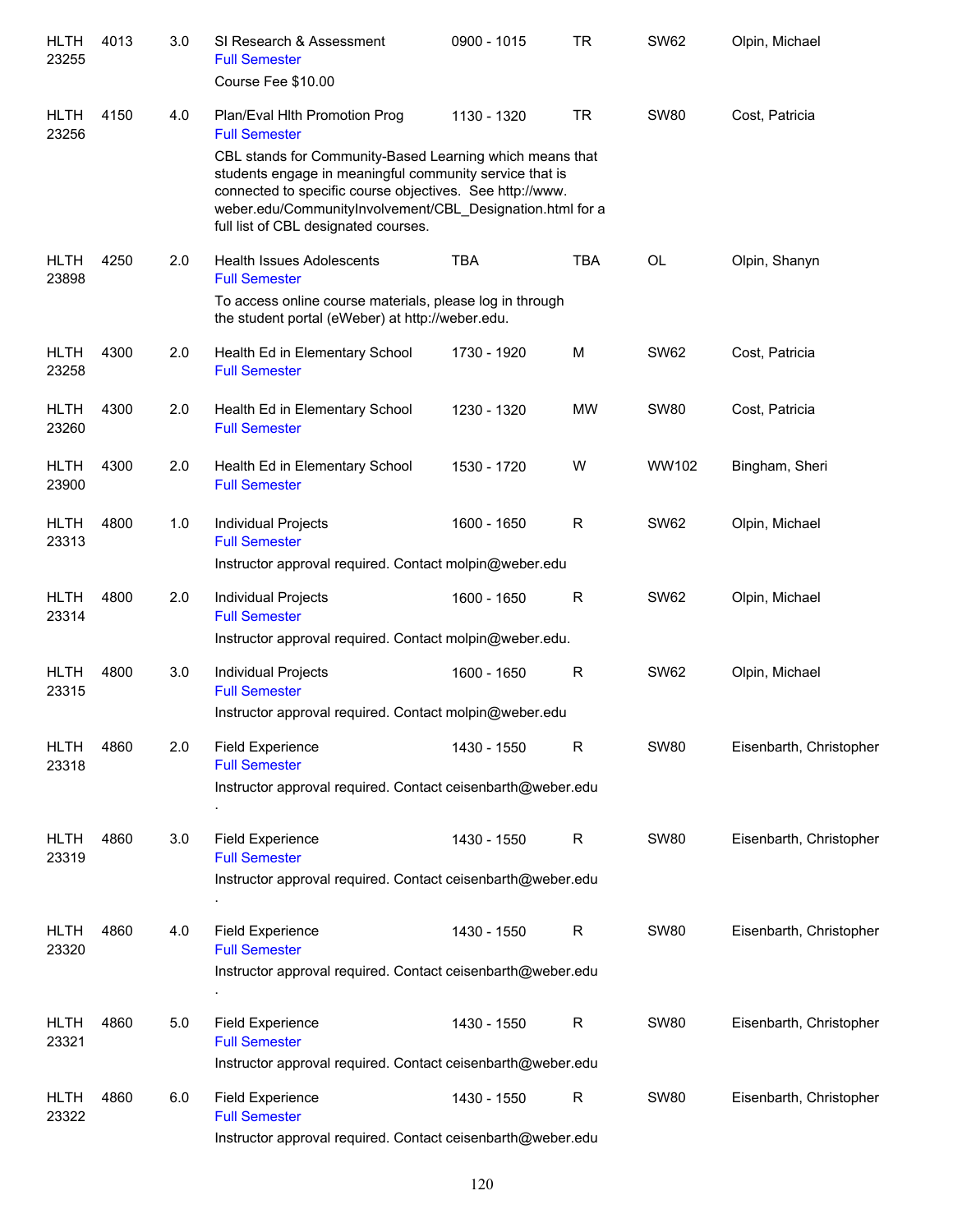| <b>HLTH</b><br>23263 | 4990  | 1.0 | Senior Seminar<br><b>Full Semester</b>                                                                                                            | 1430 - 1550 | T          | <b>SW62</b>   | Cost, Patricia  |
|----------------------|-------|-----|---------------------------------------------------------------------------------------------------------------------------------------------------|-------------|------------|---------------|-----------------|
| <b>HLTH</b><br>23899 | 6250  | 2.0 | <b>Health Issues of Adolescents</b><br><b>Full Semester</b>                                                                                       | <b>TBA</b>  | <b>TBA</b> | <b>OL</b>     | Olpin, Shanyn   |
|                      |       |     | To access online course materials, please log in through<br>the student portal (eWeber) at http://weber.edu.                                      |             |            |               |                 |
| <b>HLTH</b><br>23259 | 6300  | 2.0 | Health Ed in Elementary School<br><b>Full Semester</b>                                                                                            | 1730 - 1920 | M          | SW62          | Cost, Patricia  |
| <b>HLTH</b><br>23262 | 6300  | 2.0 | Health Ed in Elementary School<br><b>Full Semester</b>                                                                                            | 1230 - 1320 | <b>MW</b>  | <b>SW80</b>   | Cost, Patricia  |
| <b>HLTH</b><br>23901 | 6300  | 2.0 | Health Ed in Elementary School<br><b>Full Semester</b>                                                                                            | 1530 - 1720 | W          | WW102         | Bingham, Sheri  |
| <b>HNRS</b><br>20214 | 1110  | 3.0 | H - Introduction to Honors<br><b>Full Semester</b>                                                                                                | 0900 - 1015 | <b>TR</b>  | <b>LI226A</b> | Porter, Carl    |
|                      |       |     | Departmental Override required for non-Hnrs. students.<br>E-mail Iriddle@weber.edu to register.<br>"Construction of Knowledge"                    |             |            |               |                 |
| <b>HNRS</b><br>20215 | 1500  | 3.0 | H - PS/SI Perspct Phys Science<br><b>Full Semester</b>                                                                                            | 1230 - 1320 | MWF        | LL223         | Armstrong, John |
|                      |       |     | Departmental override required for non-Hnrs. students.<br>E-mail Iriddle@weber.edu to register.                                                   |             |            |               |                 |
| <b>HNRS</b><br>20216 | 1510  | 3.0 | H - LS Perps in Life Sciences<br><b>Full Semester</b>                                                                                             | 1130 - 1220 | <b>MWF</b> | ET139         | Cavitt, John    |
|                      |       |     | "Natural History of the Great Salt Lake"<br>Departmental override required for non-Hnrs. students.<br>E-mail Iriddle@weber.edu to register.       |             |            |               |                 |
| <b>HNRS</b><br>20217 | 1520  | 3.0 | H - SS Perspects - Social Sci<br><b>Full Semester</b>                                                                                             | 0730 - 0845 | <b>TR</b>  | LI227         | Snowball, Julie |
|                      |       |     | "Leadership in Public Administration"<br>Departmental override for non-Hnrs. students.<br>E-mail Iriddle@weber.edu                                |             |            |               |                 |
| <b>HNRS</b><br>21467 | 1530  | 3.0 | H - CA Perspect Creative Arts<br><b>Full Semester</b>                                                                                             | 1345 - 1500 | <b>TR</b>  | LI227         | Henderson, Mark |
|                      |       |     | "Enhancing Creativity" Non-Honors students<br>e-mail lriddle@weber.edu to register.                                                               |             |            |               |                 |
| <b>HNRS</b><br>20218 | 1540  | 3.0 | H-HU Persp in the Humanities<br><b>Full Semester</b>                                                                                              | 1030 - 1145 | TR         | LI231         | Shigley, Sally  |
|                      |       |     | "Great Books: Twentieth Century Women Writers"<br>Departmental override required for non-Hnrs. students.<br>E-mail Iriddle@weber.edu to register. |             |            |               |                 |
| <b>HNRS</b><br>20219 | 2120A | 3.0 | H - HU Great Ideas of the West<br><b>Full Semester</b>                                                                                            | 0830 - 0920 | <b>MWF</b> | LI227         | Wutz, Michael   |
|                      |       |     | Departmental override required for non-Hnrs students.<br>E-mail Iriddle@weber.edu to register.                                                    |             |            |               |                 |
| <b>HNRS</b><br>20220 | 2120B | 3.0 | H - SS Great Ideas of the West<br><b>Full Semester</b>                                                                                            | 0830 - 0920 | <b>MWF</b> | LI227         | Wutz, Michael   |
|                      |       |     | Departmental override required for non-Hnrs. students.<br>E-mail Iriddle@weber.edu to register.                                                   |             |            |               |                 |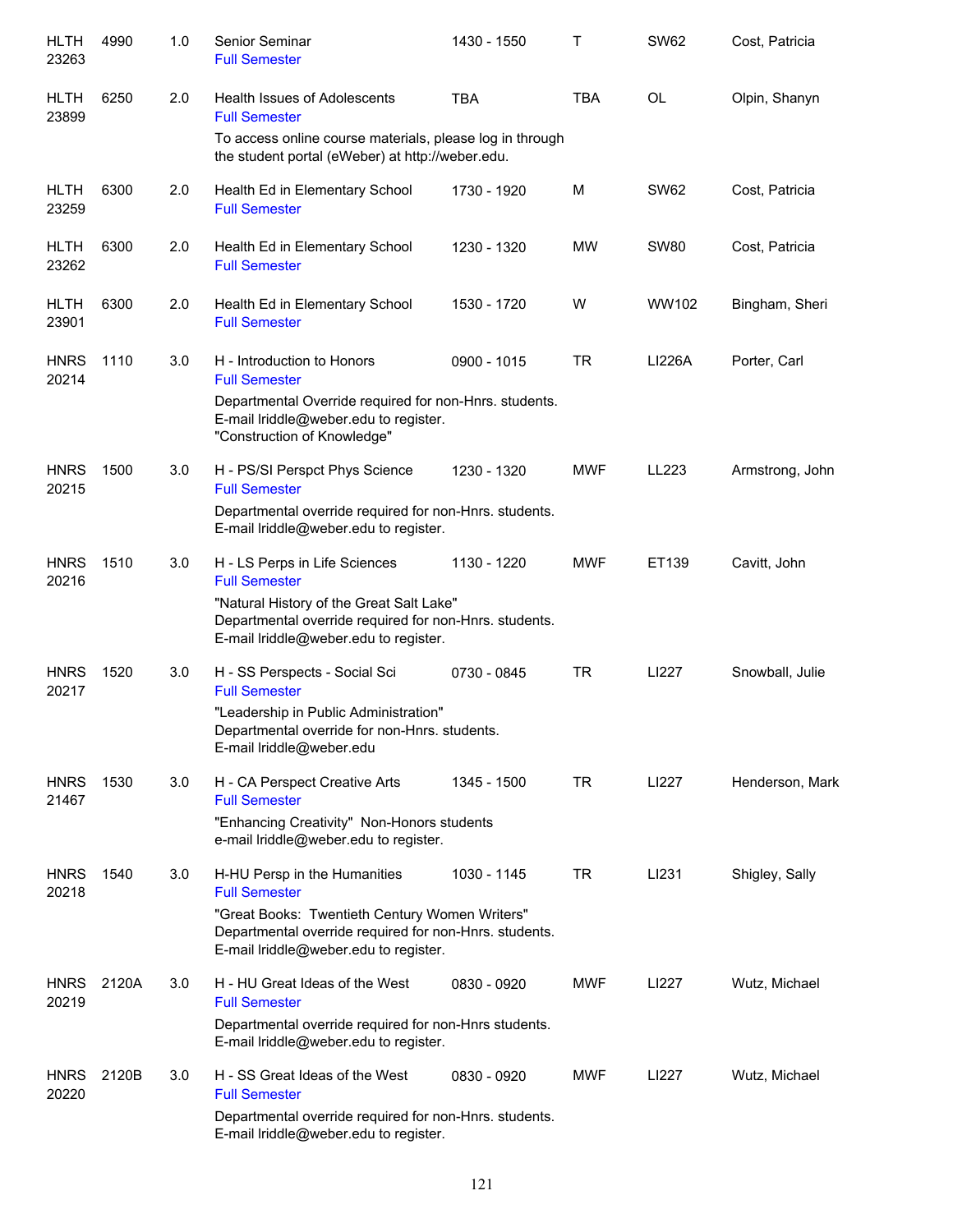| <b>HNRS</b><br>20221 | 2130A | 3.0 | H - HU/DV Great Ideas of East<br><b>Full Semester</b>                                                                                                              | 0900 - 1015 | <b>TR</b>  | LI227 | Thomas, Ryan    |
|----------------------|-------|-----|--------------------------------------------------------------------------------------------------------------------------------------------------------------------|-------------|------------|-------|-----------------|
|                      |       |     | "Bollywood and Buddhism: Dharmic Religions & Comptemporary<br>Culture in India"                                                                                    |             |            |       |                 |
|                      |       |     | Departmental override required for non-Hnrs. students.<br>E-mail lriddle@weber.edu to register.                                                                    |             |            |       |                 |
| <b>HNRS</b><br>20222 | 2130B | 3.0 | H - SS/DV Great Ideas of East<br><b>Full Semester</b>                                                                                                              | 0900 - 1015 | TR         | LI227 | Thomas, Ryan    |
|                      |       |     | "Bollywood & Buddhism: Dharmic Religions & Comteporary<br>Culture in India"<br>Departmental override required for non-Hnrs. students.<br>E-mail Iriddle@weber.edu. |             |            |       |                 |
| <b>HNRS</b><br>20434 | 2830  | 1.0 | H - Directed Readings<br><b>Block 1</b>                                                                                                                            | 1200 - 1400 | F          | LI227 | Elsley, Judith  |
|                      |       |     | Aletheia Seminar: "The Islamist" To register contact<br>Leanna at Iriddle@weber.edu or call 801-626-7591.                                                          |             |            |       |                 |
| <b>HNRS</b><br>20436 | 2830  | 1.0 | H - Directed Readings<br><b>Block 1</b>                                                                                                                            | 1200 - 1400 | F          | LI227 | Skopec, Michele |
|                      |       |     | Aletheia Seminar: "In Defense of Food" To register contact<br>Leanna at Iriddle@weber.edu or call 801-626-7591.                                                    |             |            |       |                 |
| <b>HNRS</b><br>20437 | 2830  | 1.0 | H - Directed Readings<br><b>Block 1</b>                                                                                                                            | 1200 - 1400 | F          | LI227 | Wutz, Michael   |
|                      |       |     | Aletheia Seminar: "The Drunkard's Walk" To register contact<br>Leanna at Iriddle@weber.edu or call 801-626-7591.                                                   |             |            |       |                 |
| <b>HNRS</b><br>24674 | 2830  | 1.0 | H - Directed Readings<br><b>Block 1</b>                                                                                                                            | 1200 - 1250 | W          | LI225 | Wutz, Michael   |
|                      |       |     | E.L. Doctorow's Homer & Langley: A Novel<br>To register contact Leanna at Iriddle@weber.edu or call<br>801-626-7591. One time only on Sept 8, 2010.                |             |            |       |                 |
| <b>HNRS</b><br>25408 | 2830  | 1.0 | H - Directed Readings<br><b>Full Semester</b>                                                                                                                      | 1200 - 1350 | W          | LI227 | Shigley, Sally  |
|                      |       |     | Nikki Giovanni Book Discussion<br>Meets one time only on Wed, Sept. 29.                                                                                            |             |            |       |                 |
| <b>HNRS</b><br>20223 | 3900  | 3.0 | H - Honors Colloquium<br><b>Full Semester</b>                                                                                                                      | 1030 - 1145 | TR         | LI227 | Swedin, Eric    |
|                      |       |     | "Science Fiction and the History of Science and Technology"<br>Departmental override required for non-Hnrs. students.<br>E-mail lriddle@weber.edu to register.     |             |            |       |                 |
| <b>HNRS</b><br>20225 | 4830  | 1.0 | H - Directed Readings<br><b>Full Semester</b>                                                                                                                      | <b>TBA</b>  | <b>TBA</b> | LI225 | Elsley, Judith  |
|                      |       |     | Must connected to Honors Senior Project/Research.<br>Needs Director's Approval.                                                                                    |             |            |       |                 |
| <b>HNRS</b><br>20226 | 4990  | 3.0 | H - Honors Senior Project<br><b>Full Semester</b>                                                                                                                  | <b>TBA</b>  | TBA        | LI225 | Elsley, Judith  |
|                      |       |     | Needs Director's Approval.                                                                                                                                         |             |            |       |                 |
| <b>HTHS</b><br>20787 | 1101  | 2.0 | <b>Medical Terminology</b><br><b>Full Semester</b>                                                                                                                 | 1230 - 1320 | MW         | MH304 | Kotter, Marie   |
|                      |       |     | New course materials can only be purchased at                                                                                                                      |             |            |       |                 |

WSU bookstore. Do not purchase used materials.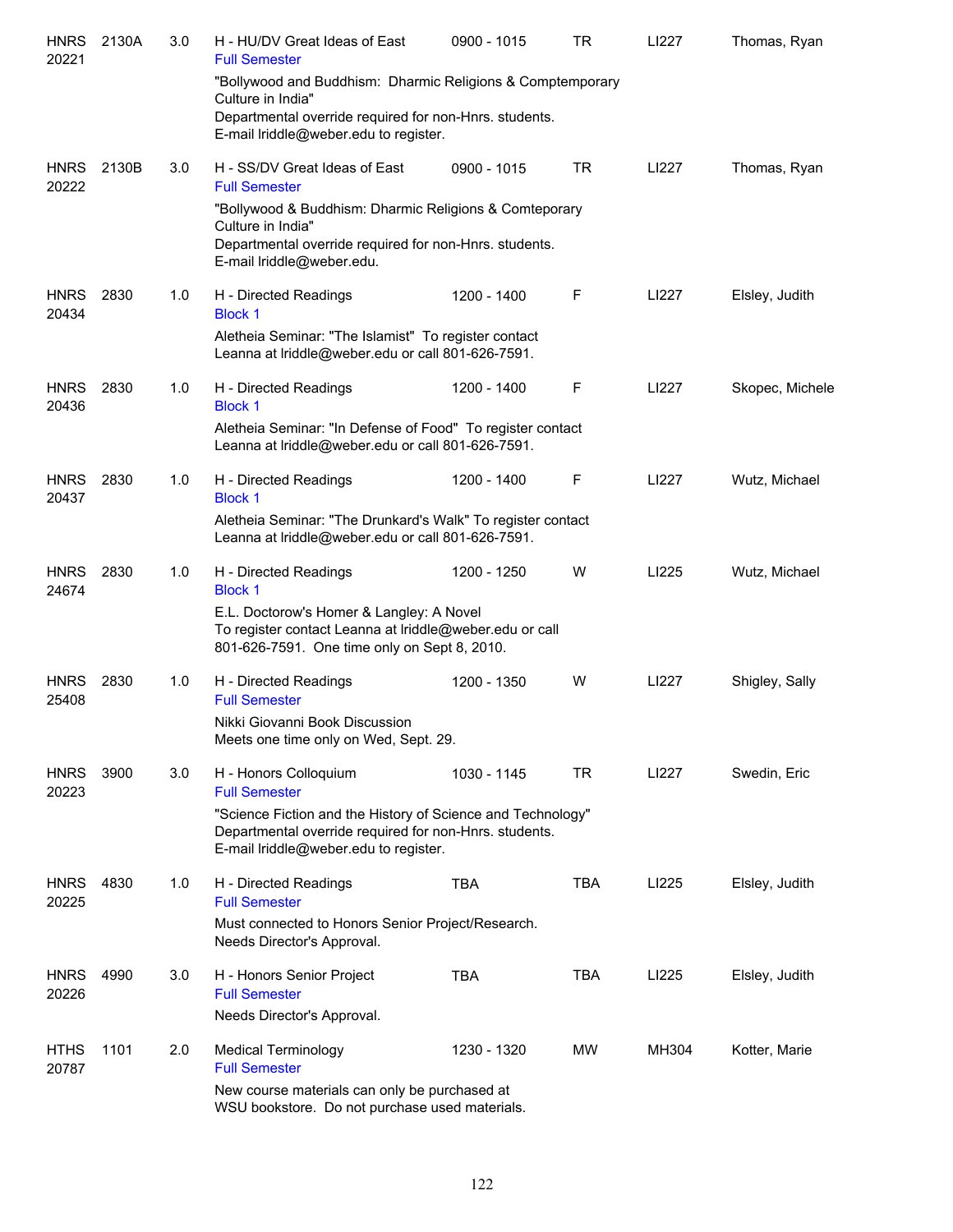| <b>HTHS</b><br>20788 | 1101  | 2.0 | <b>Medical Terminology</b><br><b>Full Semester</b>                                                                                                                                             | 1100 - 1150                | <b>TR</b>              | MH327            | Hoffman, Rosemary |
|----------------------|-------|-----|------------------------------------------------------------------------------------------------------------------------------------------------------------------------------------------------|----------------------------|------------------------|------------------|-------------------|
|                      |       |     | New course materials must be purchased from the<br>WSU bookstore. Do not buy used texts.                                                                                                       |                            |                        |                  |                   |
| <b>HTHS</b><br>24141 | 1101  | 2.0 | <b>Medical Terminology</b><br><b>Full Semester</b>                                                                                                                                             | <b>TBA</b>                 | <b>TBA</b>             | <b>OL</b>        | Naylor, Carol     |
|                      |       |     | To access the course materials, log into the Student Portal<br>(eWeber) at http://weber.edu and select "Current Students"                                                                      |                            |                        |                  |                   |
| <b>HTHS</b><br>24142 | 1101  | 2.0 | <b>Medical Terminology</b><br><b>Full Semester</b>                                                                                                                                             | <b>TBA</b>                 | <b>TBA</b>             | <b>OL</b>        | Kotter, Marie     |
|                      |       |     | To access the course materials, log into the Student Portal<br>(eWeber) at http://weber.edu and select "Current Students"                                                                      |                            |                        |                  |                   |
| <b>HTHS</b><br>24143 | 1101  | 2.0 | <b>Medical Terminology</b><br><b>Full Semester</b>                                                                                                                                             | <b>TBA</b>                 | <b>TBA</b>             | <b>OL</b>        | Hoffman, Rosemary |
|                      |       |     | To access the course materials, log into the Student Portal<br>(eWeber) at http://weber.edu and select "Current Students"                                                                      |                            |                        |                  |                   |
| <b>HTHS</b><br>24175 | 1101  | 2.0 | <b>Medical Terminology</b><br><b>Full Semester</b>                                                                                                                                             | 1000 - 1050                | <b>TR</b>              | D02301           | Newton, Kathryn   |
| <b>HTHS</b><br>20794 | 1103  | 3.0 | Intro to Health Careers<br><b>Full Semester</b>                                                                                                                                                | 1030 - 1145                | <b>TR</b>              | MH304            | Watson, Doug      |
| <b>HTHS</b><br>24176 | 1103  | 3.0 | Intro to Health Careers<br><b>Full Semester</b>                                                                                                                                                | 0830 - 0945                | <b>TR</b>              | D02301           | Watson, Doug      |
| <b>HTHS</b><br>20795 | 1108  | 5.0 | <b>Biocalculation for Health Prof</b><br><b>Full Semester</b>                                                                                                                                  | 0930 - 1020                | <b>MTWR</b>            | MH332            | Tate, Louise      |
|                      |       |     | Student must register for lab. One on M or one on<br>W, 10:30-12:20. Course materials must<br>be purchased from WSU bookstore. Do not<br>buy used materials.<br>Course Fee \$20.00             |                            |                        |                  |                   |
| <b>HTHS</b><br>24177 | 1108  | 5.0 | <b>Biocalculation for Health Prof</b><br><b>Full Semester</b>                                                                                                                                  | 1130 - 1220<br>1330 - 1420 | <b>TR</b><br><b>MW</b> | D02112<br>D02112 | Tate, Louise      |
| <b>HTHS</b><br>20796 | 1108L | 0.0 | <b>Biocalculation Lab</b><br><b>Full Semester</b>                                                                                                                                              | 1030 - 1220                | M                      | MH332            | Tate, Louise      |
|                      |       |     | Lab fee \$20. Student must sign up for lab and 1108 lecture.<br>Another lab on W same time. Course materials<br>must be purchased new from WSU bookstore.<br>Do not buy used course materials. |                            |                        |                  |                   |
| <b>HTHS</b><br>20797 | 1108L | 0.0 | <b>Biocalculation Lab</b><br><b>Full Semester</b>                                                                                                                                              | 1030 - 1220                | W                      | MH332            | Tate, Louise      |
|                      |       |     | lab fee \$20. Lab must be taken M or W from same instructor.<br>lab required for 1108 lecture. Buy course materials from<br>WSU bookstore. Do not buy used materials.                          |                            |                        |                  |                   |
| <b>HTHS</b><br>22579 | 1108L | 0.0 | <b>Biocalculation Lab</b><br><b>Full Semester</b>                                                                                                                                              | 1330 - 1520                | M                      | MH304            | Tate, Louise      |
|                      |       |     | Lab is required for completing registration for 1108.<br>Lab fee \$20.                                                                                                                         |                            |                        |                  |                   |
| <b>HTHS</b><br>24178 | 1108L | 0.0 | <b>Biocalculation Lab</b><br><b>Full Semester</b>                                                                                                                                              | 1230 - 1420                | Т                      | D02112           | Tate, Louise      |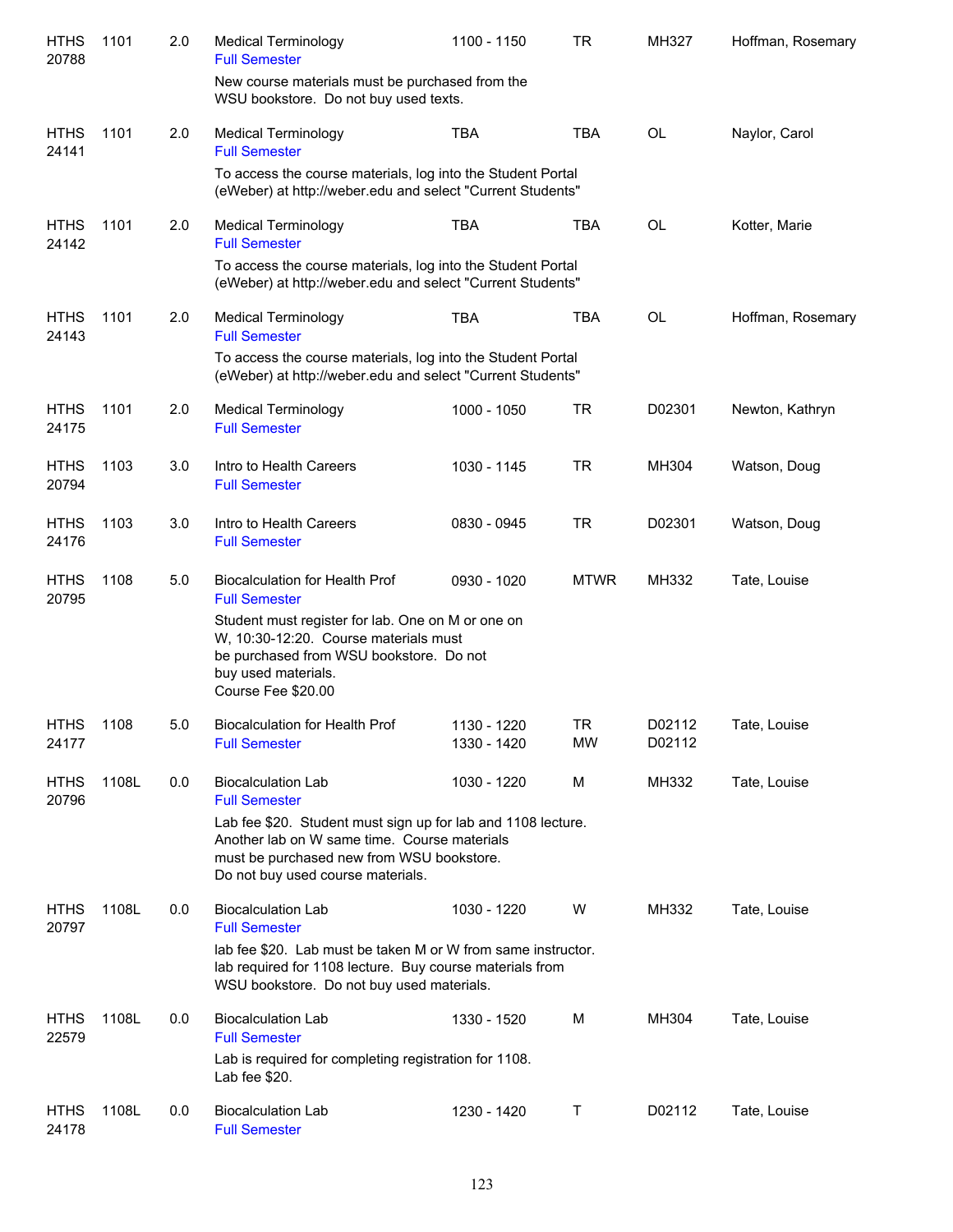| <b>HTHS</b><br>24179 | 1108L | 0.0 | <b>Biocalculation Lab</b><br><b>Full Semester</b>                                                                                                                                                                                                                                   | 1230 - 1420 | R          | D02112 | Tate, Louise      |
|----------------------|-------|-----|-------------------------------------------------------------------------------------------------------------------------------------------------------------------------------------------------------------------------------------------------------------------------------------|-------------|------------|--------|-------------------|
| <b>HTHS</b><br>20799 | 1110  | 4.0 | LS Biomedical Core Lecture<br><b>Full Semester</b>                                                                                                                                                                                                                                  | 0830 - 0945 | MW         | MH101  | Chugg, Kraig      |
|                      |       |     | Must also register for 1110L (lab) to complete registration.<br>Must purchase class materials from WSU bookstore.<br>Do not buy used class materials or student will<br>have to pay additonal \$145 for license and<br>additional for the study notes.<br>Course Fee \$30.00        |             |            |        |                   |
| <b>HTHS</b><br>20809 | 1110  | 4.0 | LS Biomedical Core Lecture<br><b>Full Semester</b>                                                                                                                                                                                                                                  | 0900 - 1020 | <b>TR</b>  | MH341  | Hutchins, James   |
|                      |       |     | Must also register for 1110L (lab) to complete registration.<br>Only buy course materials from WSU bookstore. Do not<br>buy used materials; there will be a \$145 additional<br>fee for the license and additional fee for study notes.<br>Course Fee \$30.00                       |             |            |        |                   |
| <b>HTHS</b><br>20815 | 1110  | 4.0 | LS Biomedical Core Lecture<br><b>Full Semester</b>                                                                                                                                                                                                                                  | 1130 - 1250 | MW         | MH101  | Chugg, Kraig      |
|                      |       |     | Must enroll in 1110L (lab) to complete registration.<br>\$30 lab fee. Only purchase course materials from<br>WSU bookstore. Do not buy used course materials<br>and there will be an additional \$145 for license and<br>additional fee for study notes book.<br>Course Fee \$30.00 |             |            |        |                   |
| <b>HTHS</b><br>20816 | 1110  | 4.0 | LS Biomedical Core Lecture<br><b>Full Semester</b>                                                                                                                                                                                                                                  | 1630 - 1750 | MW         | MH341  | Richardson, Brent |
|                      |       |     | Must also enroll for 1110L (lab) from Richardson.<br>\$30 lab fee. Must buy course materials from<br>WSU bookstore. Do not buy used materials<br>and also pay additional \$145 for license and<br>additional fee for required study notes book.<br>Course Fee \$30.00               |             |            |        |                   |
| <b>HTHS</b><br>24144 | 1110  | 4.0 | LS Biomedical Core Lecture<br><b>Full Semester</b>                                                                                                                                                                                                                                  | <b>TBA</b>  | <b>TBA</b> | OL     | Nichols, Roger    |
|                      |       |     | To access the course materials, log into the Student Portal<br>(eWeber) at http://weber.edu and select "Current Students"<br>This course is Televised from BATC.<br>Course Fee \$30.00<br>Students registering for this class must also register for<br>HTHS 1110 Lab CRN 24148.    |             |            |        |                   |
| <b>HTHS</b><br>24145 | 1110  | 4.0 | LS Biomedical Core Lecture<br><b>Full Semester</b>                                                                                                                                                                                                                                  | <b>TBA</b>  | TBA        | OL     | Hutchins, James   |
|                      |       |     | To access the course materials, log into the Student Portal<br>(eWeber) at http://weber.edu and select "Current Students"<br>Course Fee \$30.00<br>Students registering for this class must also register for<br>HTHS 1110 Lab CRN 24149.                                           |             |            |        |                   |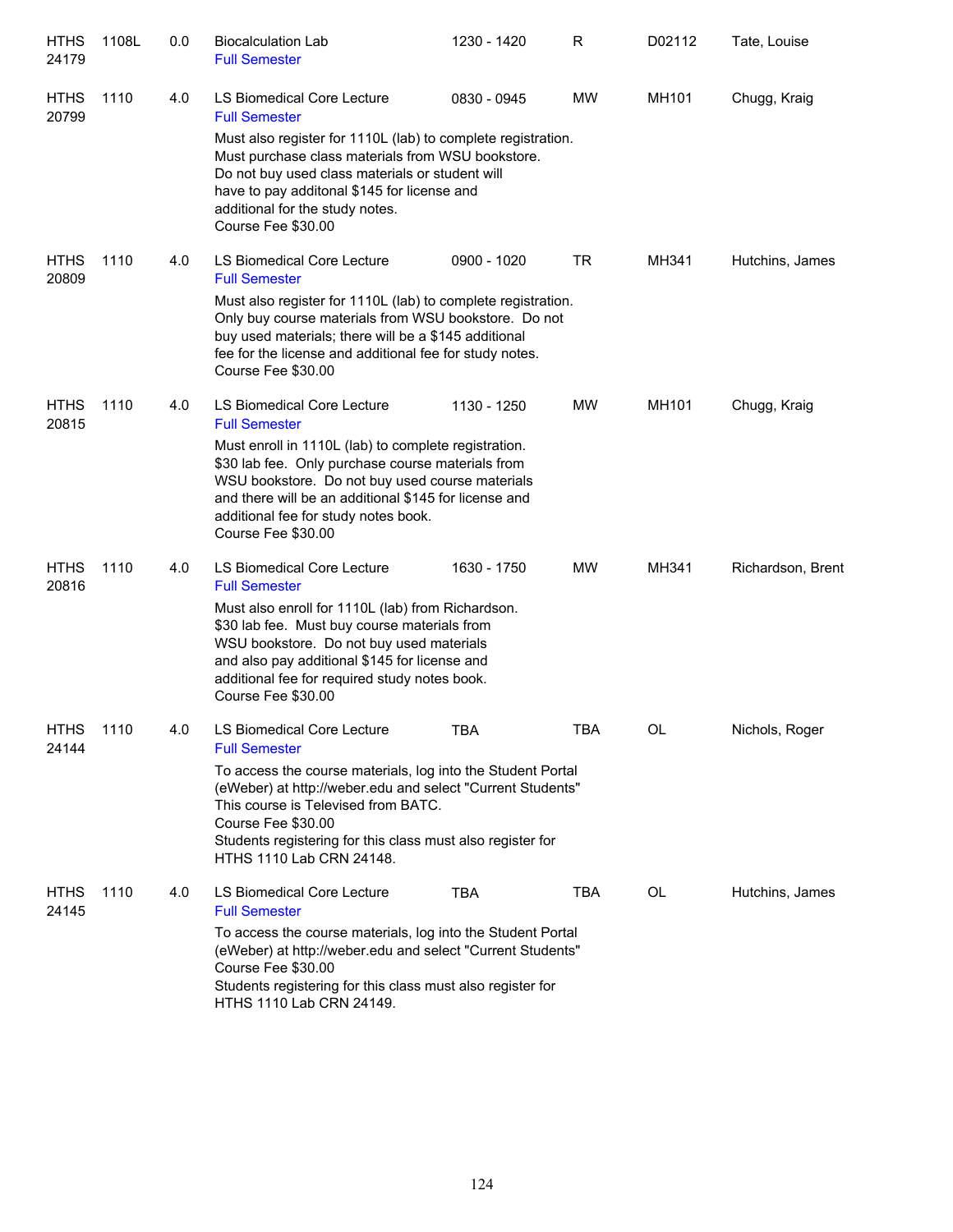| <b>HTHS</b><br>24146 | 1110  | 4.0 | LS Biomedical Core Lecture<br><b>Full Semester</b>                                                                                                                                                                                                                                | <b>TBA</b>  | TBA        | OL            | Newton, Kathryn   |
|----------------------|-------|-----|-----------------------------------------------------------------------------------------------------------------------------------------------------------------------------------------------------------------------------------------------------------------------------------|-------------|------------|---------------|-------------------|
|                      |       |     | To access the course materials, log into the Student Portal<br>To access the course materials, log into the Student Portal<br>Course Fee \$30.00                                                                                                                                  |             |            |               |                   |
|                      |       |     | Students registering for this class must also register for<br>HTHS 1110 Lab CRN 24150.                                                                                                                                                                                            |             |            |               |                   |
| <b>HTHS</b><br>24147 | 1110  | 4.0 | LS Biomedical Core Lecture<br><b>Full Semester</b>                                                                                                                                                                                                                                | <b>TBA</b>  | <b>TBA</b> | OL            | Gundy, LeAnne     |
|                      |       |     | To access the course materials, log into the Student Portal<br>(eWeber) at http://weber.edu and select "Current Students"<br>Course Fee \$30.00<br>Students registering for this class must also register for<br>HTHS 1110 Lab CRN 24151.                                         |             |            |               |                   |
| <b>HTHS</b><br>24180 | 1110  | 4.0 | LS Biomedical Core Lecture<br><b>Full Semester</b><br>Course Fee \$30.00                                                                                                                                                                                                          | 1100 - 1220 | <b>TR</b>  | D02301        | Newton, Kathryn   |
| <b>HTHS</b><br>24284 | 1110  | 4.0 | LS Biomedical Core Lecture<br><b>Full Semester</b>                                                                                                                                                                                                                                | 1630 - 1750 | MW         | BA            | Richardson, Brent |
|                      |       |     | You must also register for HTHS 1110L (Lab) course reference<br>number 24285. Course Fee: \$30.00                                                                                                                                                                                 |             |            |               |                   |
| <b>HTHS</b><br>20819 | 1110L | 0.0 | <b>Biomed Core Lab</b><br><b>Full Semester</b>                                                                                                                                                                                                                                    | 1400 - 1550 | Τ          | <b>MH111B</b> | Hutchins, James   |
|                      |       |     | Must also enroll in 1110 lecture from Jim Hutchins<br>or Kraig Chugg to complet registration. \$30 lab<br>fee. Buy class materials only from WSU bookstore.<br>Do not buy used materials and pay additional<br>\$145 for license and additional for required<br>study notes book. |             |            |               |                   |
| <b>HTHS</b><br>20828 | 1110L | 0.0 | <b>Biomed Core Lab</b><br><b>Full Semester</b>                                                                                                                                                                                                                                    | 1000 - 1150 | M          | <b>MH111B</b> | Wanlass, Breanna  |
|                      |       |     | Must also register for 1110 lecture from Hutchins or Chugg<br>to complete registration. \$30 lab fee. Buy course material<br>from WSU bookstore. Do not buy used course materials<br>and pay an additional \$145 for license and additional<br>fee for study notes book.          |             |            |               |                   |
| <b>HTHS</b><br>20832 | 1110L | 0.0 | <b>Biomed Core Lab</b><br><b>Full Semester</b>                                                                                                                                                                                                                                    | 1430 - 1620 | м          | <b>MH111B</b> | Marden, Brad      |
|                      |       |     | Must also register for 1110 lecture from Hutchins or Chugg.<br>Lab fee \$30. Course materials can only be purchased<br>from WSU Bookstore. Do not buy used course materials<br>and pay additional \$145 for lab license and additional for<br>study notes book.                   |             |            |               |                   |
| <b>HTHS</b><br>20836 | 1110L | 0.0 | <b>Biomed Core Lab</b><br><b>Full Semester</b>                                                                                                                                                                                                                                    | 0800 - 0950 | Т          | <b>MH111B</b> | Combe, Anthony    |
|                      |       |     | Must also register for 1110 lecture from Hutchins or Chugg.<br>\$30 lab fee. Must purchase course materials only from<br>WSU bookstore. Do not buy used course materials &<br>must pay additional \$145 for lab license and additional<br>for study notes book.                   |             |            |               |                   |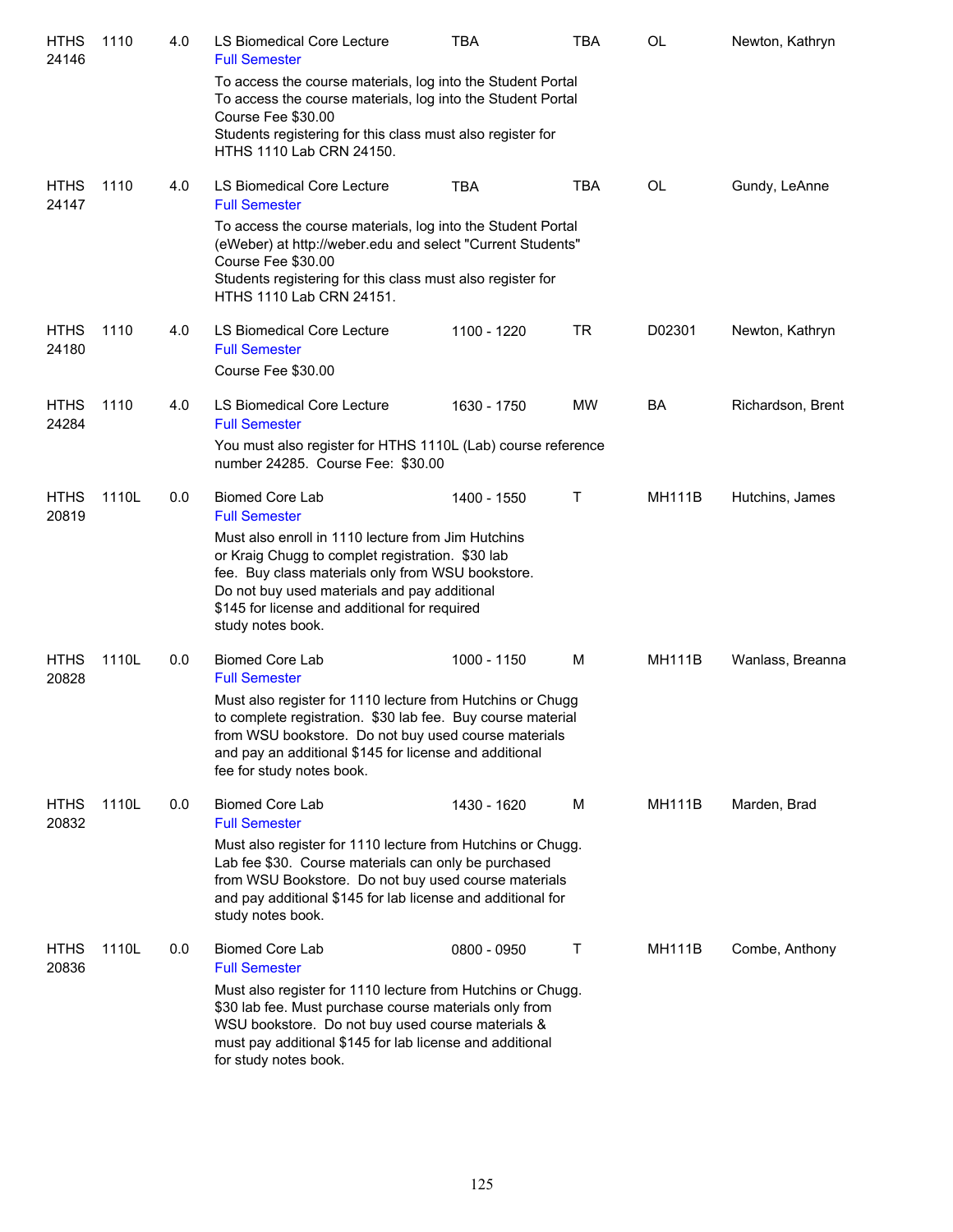| <b>HTHS</b><br>20840 | 1110L | 0.0 | <b>Biomed Core Lab</b><br><b>Full Semester</b>                                                                                                                                                                                                          | 1000 - 1150                                                                                                                                                                                | $\mathsf{T}$ | <b>MH111B</b> | Wanlass, Breanna  |
|----------------------|-------|-----|---------------------------------------------------------------------------------------------------------------------------------------------------------------------------------------------------------------------------------------------------------|--------------------------------------------------------------------------------------------------------------------------------------------------------------------------------------------|--------------|---------------|-------------------|
|                      |       |     | \$145 for license and additional for study notes book.                                                                                                                                                                                                  | Must also register for 1110 lecture from Hutchins or Chugg.<br>\$30 lab fee. Must buy course materials from WSU bookstore.<br>Do not buy used course materials and must pay additional     |              |               |                   |
| <b>HTHS</b><br>20841 | 1110L | 0.0 | <b>Biomed Core Lab</b><br><b>Full Semester</b>                                                                                                                                                                                                          | 1200 - 1350                                                                                                                                                                                | Τ            | <b>MH111B</b> | Burr, Justin      |
|                      |       |     | for license and additional for study notes book.                                                                                                                                                                                                        | Must also register for 1110 lecture from Hutchins or Chugg.<br>\$30 lab fee. Only buy course materials from WSU bookstore.<br>Do not buy used course materials and pay additional \$145    |              |               |                   |
| <b>HTHS</b><br>20842 | 1110L | 0.0 | <b>Biomed Core Lab</b><br><b>Full Semester</b>                                                                                                                                                                                                          | 0830 - 1020                                                                                                                                                                                | W            | <b>MH111B</b> | Burr, Justin      |
|                      |       |     | for license and additional for study notes book.                                                                                                                                                                                                        | Must also register for 1110 lecture from Hutchins or Chugg.<br>\$30 lab fee. Only buy course materials from WSU bookstore.<br>Do not buy used course materials & must pay additional \$145 |              |               |                   |
| <b>HTHS</b><br>20843 | 1110L | 0.0 | <b>Biomed Core Lab</b><br><b>Full Semester</b>                                                                                                                                                                                                          | 1030 - 1220                                                                                                                                                                                | W            | <b>MH111B</b> | Harris, Mark      |
|                      |       |     | \$145 license and additional for study notes book.                                                                                                                                                                                                      | Must also register for 1110 lecture from Hutchins or Chugg.<br>\$30 lab fee. Buy course materials only from WSU bookstore.<br>Do not buy used course materials or must also purchase       |              |               |                   |
| <b>HTHS</b><br>20844 | 1110L | 0.0 | <b>Biomed Core Lab</b><br><b>Full Semester</b>                                                                                                                                                                                                          | 1430 - 1620                                                                                                                                                                                | W            | <b>MH111B</b> | Gemmill, Timothy  |
|                      |       |     | bookstore. Do not buy used course materials. If, so<br>pay additional \$145 for license and additional for<br>study notes book.                                                                                                                         | Must also register for 1110 Lecture from Hutchins or Chugg.<br>\$30 lab fee. Purchase course materials only from WSU                                                                       |              |               |                   |
| <b>HTHS</b><br>20845 | 1110L | 0.0 | <b>Biomed Core Lab</b><br><b>Full Semester</b>                                                                                                                                                                                                          | 0830 - 1020                                                                                                                                                                                | R            | <b>MH111B</b> | Burr, Justin      |
|                      |       |     | buy \$145 license and additional fee for study notes<br>book.                                                                                                                                                                                           | Must also register for 1110 lecture from Hutchins or Chugg.<br>\$30 lab fee. Buy course materials only from WSU book<br>store. Do not buy used course materials; if so, must also          |              |               |                   |
| <b>HTHS</b><br>20846 | 1110L | 0.0 | <b>Biomed Core Lab</b><br><b>Full Semester</b>                                                                                                                                                                                                          | 1430 - 1620                                                                                                                                                                                | R            | <b>MH111B</b> | Wanlass, Breanna  |
|                      |       |     | \$145 license and additional fee for study notes book.                                                                                                                                                                                                  | Must also register for 1110 lecture with Hutchins or Chugg.<br>\$30 lab fee. Only buy course materials from WSU bookstore.<br>Do not buy used course materials. If so, must also buy       |              |               |                   |
| <b>HTHS</b><br>20848 | 1110L | 0.0 | <b>Biomed Core Lab</b><br><b>Full Semester</b>                                                                                                                                                                                                          | 1800 - 1950                                                                                                                                                                                | W            | <b>MH111B</b> | Richardson, Brent |
|                      |       |     | Must register for 1110 lecture with only Richardson.<br>\$30 lab fee. Buy course materials from WSU<br>bookstore. Do not buy used course materials.<br>If so, must pay additional \$145 for license and<br>additional fee for student study notes book. |                                                                                                                                                                                            |              |               |                   |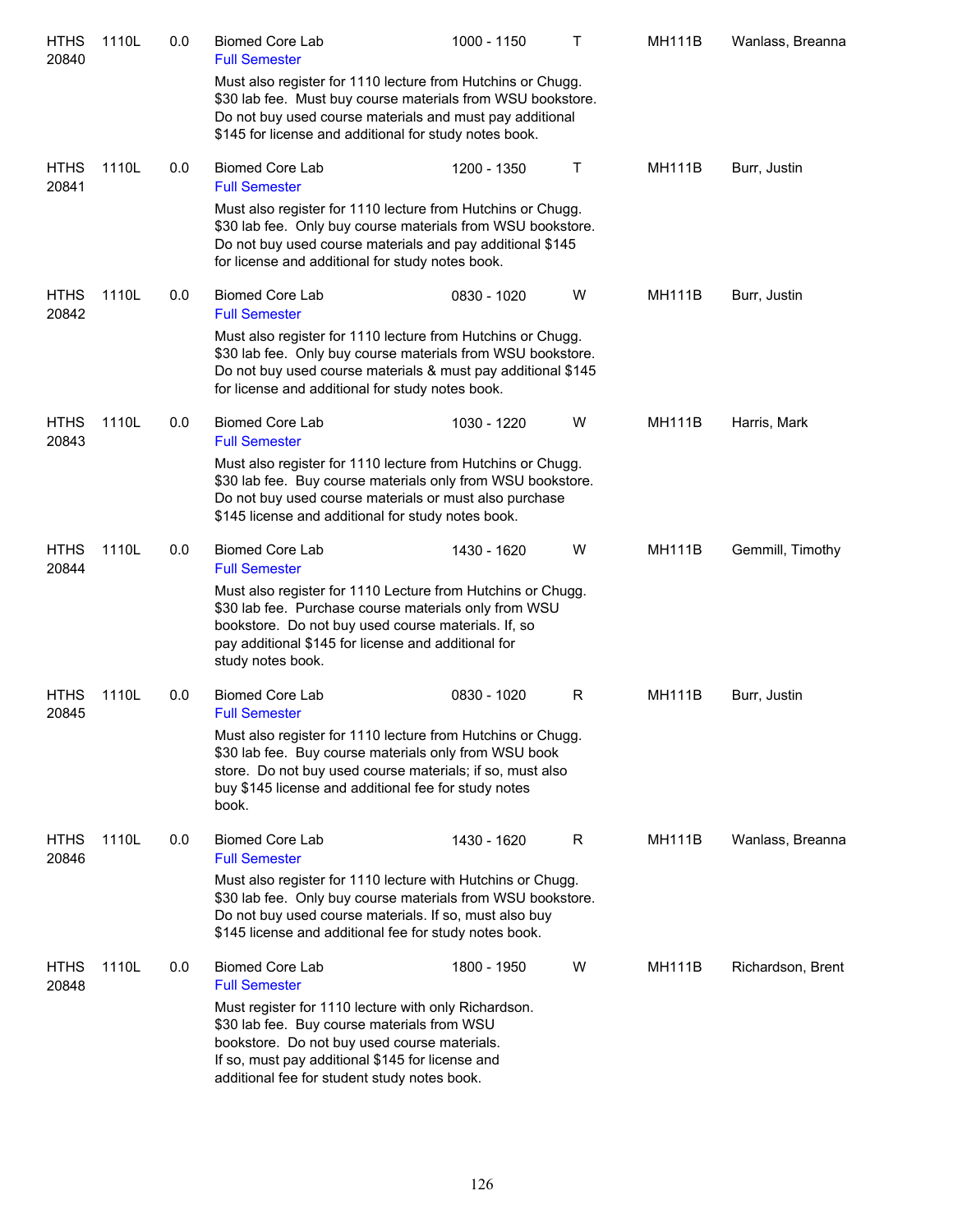| <b>HTHS</b><br>20849 | 1110L | 0.0 | <b>Biomed Core Lab</b><br><b>Full Semester</b>                                                                                                                                                                                                              | 1800 - 1950 | M          | <b>MH111B</b> | Richardson, Brent    |
|----------------------|-------|-----|-------------------------------------------------------------------------------------------------------------------------------------------------------------------------------------------------------------------------------------------------------------|-------------|------------|---------------|----------------------|
|                      |       |     | Must also register for 1110 lecture with Richardson only.<br>\$30 lab fee. Buy course materials only thorugh WSU<br>bookstore. Do not buy used course materials; must also<br>buy \$130 license and study notes book if buy used text.                      |             |            |               |                      |
| <b>HTHS</b><br>20850 | 1110L | 0.0 | <b>Biomed Core Lab</b><br><b>Full Semester</b>                                                                                                                                                                                                              | 1030 - 1220 | F          | <b>MH111B</b> | Wanlass, Breanna     |
|                      |       |     | Must register for 1110 lecture from Hutchins or Chugg to<br>complete registration. \$30 lab fee. Buy new course<br>materials from WSU bookstore. Do not buy used.<br>If so, must buy additional \$145 license and additional<br>fee for course study notes. |             |            |               |                      |
| <b>HTHS</b><br>24148 | 1110L | 0.0 | <b>Biomed Core Lab</b><br><b>Full Semester</b>                                                                                                                                                                                                              | <b>TBA</b>  | <b>TBA</b> | <b>OL</b>     | Nichols, Roger       |
|                      |       |     | To access the course materials, log into the Student Portal<br>(eWeber) at http://weber.edu and select "Current Students"<br>This course is televised from BATC.                                                                                            |             |            |               |                      |
| <b>HTHS</b><br>24149 | 1110L | 0.0 | <b>Biomed Core Lab</b><br><b>Full Semester</b>                                                                                                                                                                                                              | <b>TBA</b>  | <b>TBA</b> | <b>OL</b>     | Hutchins, James      |
|                      |       |     | To access the course materials, log into the Student Portal<br>(eWeber) at http://weber.edu and select "Current Students"                                                                                                                                   |             |            |               |                      |
| <b>HTHS</b><br>24150 | 1110L | 0.0 | <b>Biomed Core Lab</b><br><b>Full Semester</b>                                                                                                                                                                                                              | <b>TBA</b>  | <b>TBA</b> | <b>OL</b>     | Newton, Kathryn      |
|                      |       |     | To access the course materials, log into the Student Portal<br>(eWeber) at http://weber.edu and select "Current Students"                                                                                                                                   |             |            |               |                      |
| <b>HTHS</b><br>24151 | 1110L | 0.0 | <b>Biomed Core Lab</b><br><b>Full Semester</b>                                                                                                                                                                                                              | <b>TBA</b>  | <b>TBA</b> | <b>OL</b>     | Gundy, LeAnne        |
|                      |       |     | To access the course materials, log into the Student Portal<br>(eWeber) at http://weber.edu and select "Current Students"                                                                                                                                   |             |            |               |                      |
| <b>HTHS</b><br>24181 | 1110L | 0.0 | <b>Biomed Core Lab</b><br><b>Full Semester</b>                                                                                                                                                                                                              | 1230 - 1420 | Т          | D02232        | Newton, Kathryn      |
| <b>HTHS</b><br>24182 | 1110L | 0.0 | <b>Biomed Core Lab</b><br><b>Full Semester</b>                                                                                                                                                                                                              | 1230 - 1420 | R          | D02232        | Newton, Kathryn      |
| <b>HTHS</b><br>24285 | 1110L | 0.0 | <b>Biomed Core Lab</b><br><b>Full Semester</b>                                                                                                                                                                                                              | 1800 - 1950 | MW         | BA            | Christensen, Randall |
|                      |       |     | Only students registered for HS 1110 CRN 24284 may register<br>for HS 1110 Lab CRN 24285 with Randalll Christensen.                                                                                                                                         |             |            |               |                      |
| <b>HTHS</b><br>20851 | 1111  | 4.0 | <b>Biomedical Core Lecture</b><br><b>Full Semester</b>                                                                                                                                                                                                      | 1630 - 1750 | <b>TR</b>  | MH341         | Richardson, Brent    |
|                      |       |     | Must also register for 1111L (lab) with Richardson only.<br>Buy new course materials at WSU bookstore.<br>Do not buy used course materials; if so, must<br>buy \$145 license and additional fee for study notes<br>book.<br>Course Fee \$30.00              |             |            |               |                      |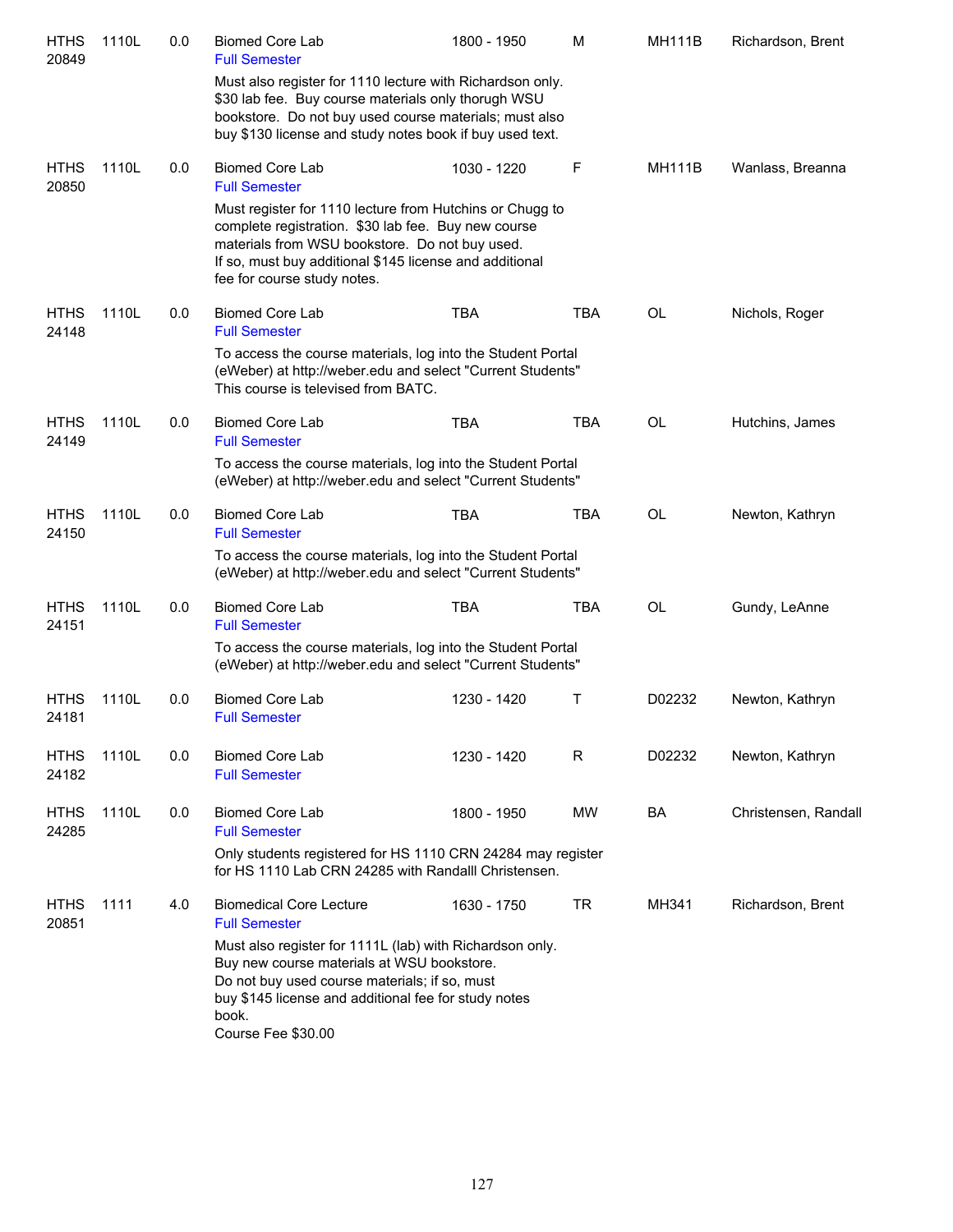| <b>HTHS</b><br>20852 | 1111  | 4.0 | <b>Biomedical Core Lecture</b><br><b>Full Semester</b>                                                                                                                                                                                                                                                                | 1030 - 1150 | <b>MW</b>  | MH222         | Kotter, Marie     |
|----------------------|-------|-----|-----------------------------------------------------------------------------------------------------------------------------------------------------------------------------------------------------------------------------------------------------------------------------------------------------------------------|-------------|------------|---------------|-------------------|
|                      |       |     | Must also register for 1111L (lab) to complete registration.<br>Must purchase course materials from WSU Bookstore if.<br>you do not have the new Tortora text bundle from 1110.<br>Do not buy used course materials. If so, must also<br>buy \$145 license and additional for study notes book.<br>Course Fee \$30.00 |             |            |               |                   |
| <b>HTHS</b><br>20853 | 1111  | 4.0 | <b>Biomedical Core Lecture</b><br><b>Full Semester</b>                                                                                                                                                                                                                                                                | 1000 - 1120 | MW         | MH101         | DeFriez, Curtis   |
|                      |       |     | Must also register for 1111L (lab) to complete<br>registration. If you do not have new course<br>materials from 1110, buy new course materials<br>from WSU bookstore. Do not buy used; if so,<br>must also purchase \$145 license and additional<br>for study notes book.<br>Course Fee \$30.00                       |             |            |               |                   |
| <b>HTHS</b><br>24152 | 1111  | 4.0 | <b>Biomedical Core Lecture</b><br><b>Full Semester</b>                                                                                                                                                                                                                                                                | <b>TBA</b>  | <b>TBA</b> | OL            | DeFriez, Curtis   |
|                      |       |     | To access the course materials, log into the Student Portal<br>(eWeber) at http://weber.edu and select "Current Students"<br>Course Fee \$30.00<br>Students registering for this class must also register for<br>HTHS 1111 Lab CRN 24156.                                                                             |             |            |               |                   |
| <b>HTHS</b><br>24153 | 1111  | 4.0 | <b>Biomedical Core Lecture</b><br><b>Full Semester</b>                                                                                                                                                                                                                                                                | <b>TBA</b>  | <b>TBA</b> | OL            | Naylor, Carol     |
|                      |       |     | To access the course materials, log into the Student Portal<br>(eWeber) at http://weber.edu and select "Current Students"<br>Course Fee \$30.00<br>Students registering for this class must also register for<br>HTHS 1111 Lab CRN 24155.                                                                             |             |            |               |                   |
| <b>HTHS</b><br>24154 | 1111  | 4.0 | <b>Biomedical Core Lecture</b><br><b>Full Semester</b>                                                                                                                                                                                                                                                                | <b>TBA</b>  | <b>TBA</b> | OL            | Gundy, LeAnne     |
|                      |       |     | To access the course materials, log into the Student Portal<br>(eWeber) at http://weber.edu and select "Current Students"<br>Course Fee \$30.00<br>Students registering for this class must also register for<br>HTHS 1111 Lab CRN 24174.                                                                             |             |            |               |                   |
| <b>HTHS</b><br>24183 | 1111  | 4.0 | <b>Biomedical Core Lecture</b><br><b>Full Semester</b><br>Course Fee \$30.00                                                                                                                                                                                                                                          | 0930 - 1050 | MW         | D02320        | Naylor, Carol     |
| <b>HTHS</b><br>20857 | 1111L | 0.0 | <b>Biomed Core Lab</b><br><b>Full Semester</b>                                                                                                                                                                                                                                                                        | 1800 - 1950 | Т          | <b>MH111B</b> | Richardson, Brent |
|                      |       |     | Must also register for only Richardson's 1111 lecture.<br>Lab fee \$30. If you don't have your Tortora text bundle<br>from 1110, purchase this book set at the WSC bookstore.<br>Do not buy used books. If so, must also buy \$145<br>license and additional for study notes book.                                    |             |            |               |                   |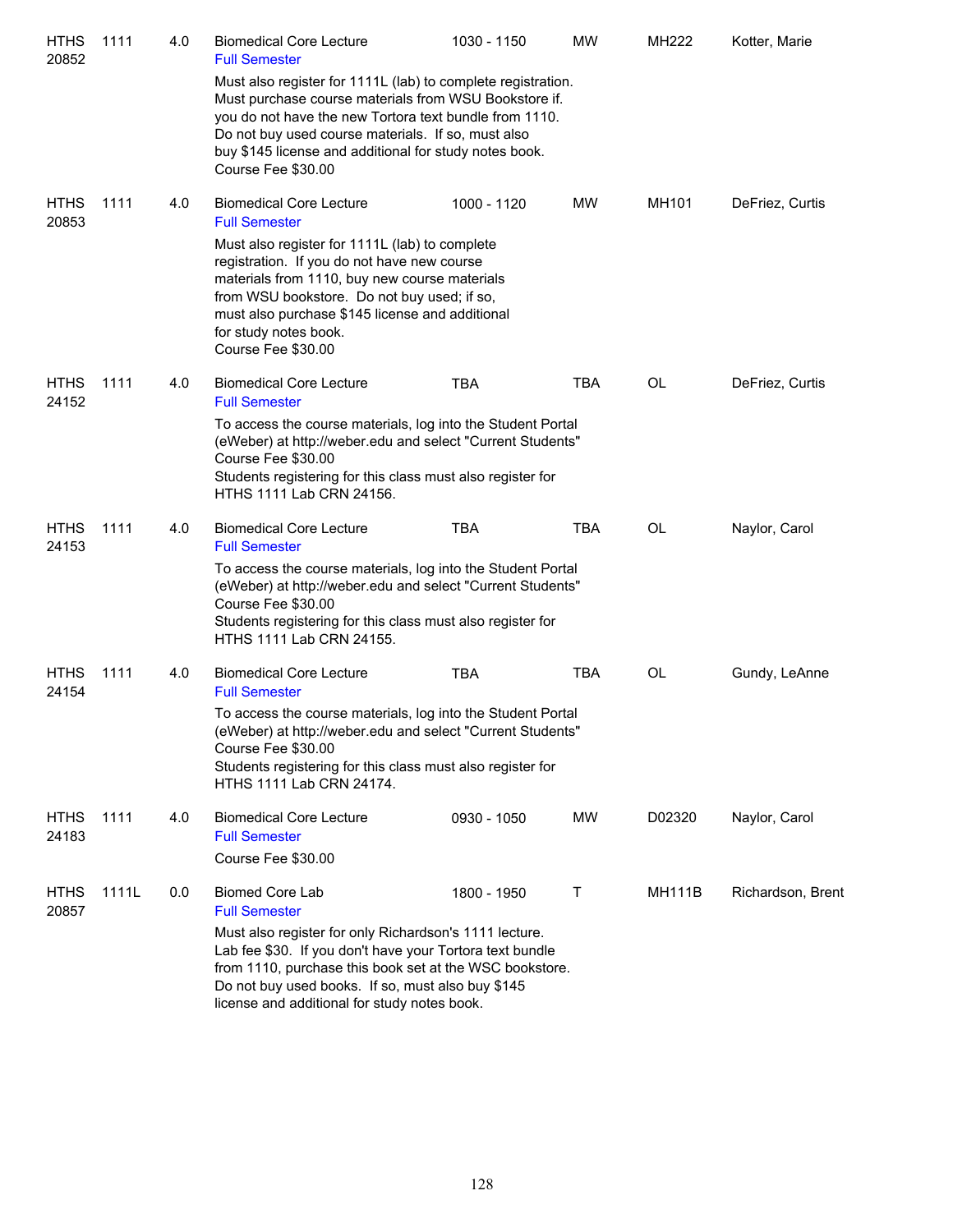| <b>HTHS</b><br>20858 | 1111L | 0.0 | <b>Biomed Core Lab</b><br><b>Full Semester</b>                                                                                                                                                                                                                                                                               | 1800 - 1950 | R          | <b>MH111B</b> | Richardson, Brent |
|----------------------|-------|-----|------------------------------------------------------------------------------------------------------------------------------------------------------------------------------------------------------------------------------------------------------------------------------------------------------------------------------|-------------|------------|---------------|-------------------|
|                      |       |     | Only students who have Richardson for 1111 lecture may<br>register for this lab. \$30 lab fee. If you do not have the<br>new Tortor text bundle from 1110, purchase the text<br>bundle from the WSU Bookstore. Do not buy used<br>class materials. If so, must pay \$145 fro license<br>and additional for study notes book. |             |            |               |                   |
| <b>HTHS</b><br>20859 | 1111L | 0.0 | <b>Biomed Core Lab</b><br><b>Full Semester</b>                                                                                                                                                                                                                                                                               | 1230 - 1420 | M          | <b>MH111B</b> | Gemmill, Timothy  |
|                      |       |     | Must also register for 1111 lecture with Kotter or DeFriez.<br>\$30 lab fee. If you do not have the Tortora text bundle<br>from 1110, buy this new book bundle from WSU bookstore.<br>Do not buy a used text.                                                                                                                |             |            |               |                   |
| <b>HTHS</b><br>20860 | 1111L | 0.0 | <b>Biomed Core Lab</b><br><b>Full Semester</b>                                                                                                                                                                                                                                                                               | 1030 - 1220 | R          | <b>MH111B</b> | Kotter, Marie     |
|                      |       |     | Must also register for 1111 lecture with DeFriez or Kotter<br>only. \$30 lab fee. If you do not have the Tortora text<br>bundle from 1110, buy it from WSU bookstore. Do not<br>buy used course materials.                                                                                                                   |             |            |               |                   |
| <b>HTHS</b><br>20861 | 1111L | 0.0 | <b>Biomed Core Lab</b><br><b>Full Semester</b>                                                                                                                                                                                                                                                                               | 1230 - 1420 | R          | <b>MH111B</b> | Burr, Justin      |
|                      |       |     | \$30 lab fee. You must register for lab to complete<br>registration for lecture. If you do not have the<br>Tortora text bundle from 1110, purchase this<br>from the bookstore. Do not buy used. If so,<br>must pay \$145 addtional for license and<br>additional for study notes book.                                       |             |            |               |                   |
| <b>HTHS</b><br>23238 | 1111L | 0.0 | <b>Biomed Core Lab</b><br><b>Full Semester</b>                                                                                                                                                                                                                                                                               | 0830 - 1020 | F          | <b>MH111B</b> | Lofthouse, Lisa   |
| <b>HTHS</b><br>24155 | 1111L | 0.0 | <b>Biomed Core Lab</b><br><b>Full Semester</b>                                                                                                                                                                                                                                                                               | <b>TBA</b>  | <b>TBA</b> | OL            | Naylor, Carol     |
|                      |       |     | To access the course materials, log into the Student Portal<br>(eWeber) at http://weber.edu and select "Current Students"                                                                                                                                                                                                    |             |            |               |                   |
| <b>HTHS</b><br>24156 | 1111L | 0.0 | <b>Biomed Core Lab</b><br><b>Full Semester</b>                                                                                                                                                                                                                                                                               | <b>TBA</b>  | <b>TBA</b> | OL            | DeFriez, Curtis   |
|                      |       |     | To access the course materials, log into the Student Portal<br>(eWeber) at http://weber.edu and select "Current Students"                                                                                                                                                                                                    |             |            |               |                   |
| <b>HTHS</b><br>24174 | 1111L | 0.0 | <b>Biomed Core Lab</b><br><b>Full Semester</b>                                                                                                                                                                                                                                                                               | <b>TBA</b>  | <b>TBA</b> | OL            | Gundy, LeAnne     |
|                      |       |     | To access the course materials, log into the Student Portal<br>(eWeber) at http://weber.edu and select "Current Students"                                                                                                                                                                                                    |             |            |               |                   |
| <b>HTHS</b><br>24184 | 1111L | 0.0 | <b>Biomed Core Lab</b><br><b>Full Semester</b>                                                                                                                                                                                                                                                                               | 1130 - 1250 | M          | D02232        | Naylor, Carol     |
| <b>HTHS</b><br>24185 | 1111L | 0.0 | <b>Biomed Core Lab</b><br><b>Full Semester</b>                                                                                                                                                                                                                                                                               | 1130 - 1250 | W          | D02232        | Naylor, Carol     |
| <b>HTHS</b><br>24157 | 1120  | 3.0 | Case Studies in Health Science<br><b>Full Semester</b>                                                                                                                                                                                                                                                                       | <b>TBA</b>  | <b>TBA</b> | <b>OL</b>     | Newton, Kathryn   |
|                      |       |     | To access the course materials, log into the Student Portal<br>(eWeber) at http://weber.edu and select "Current Students"                                                                                                                                                                                                    |             |            |               |                   |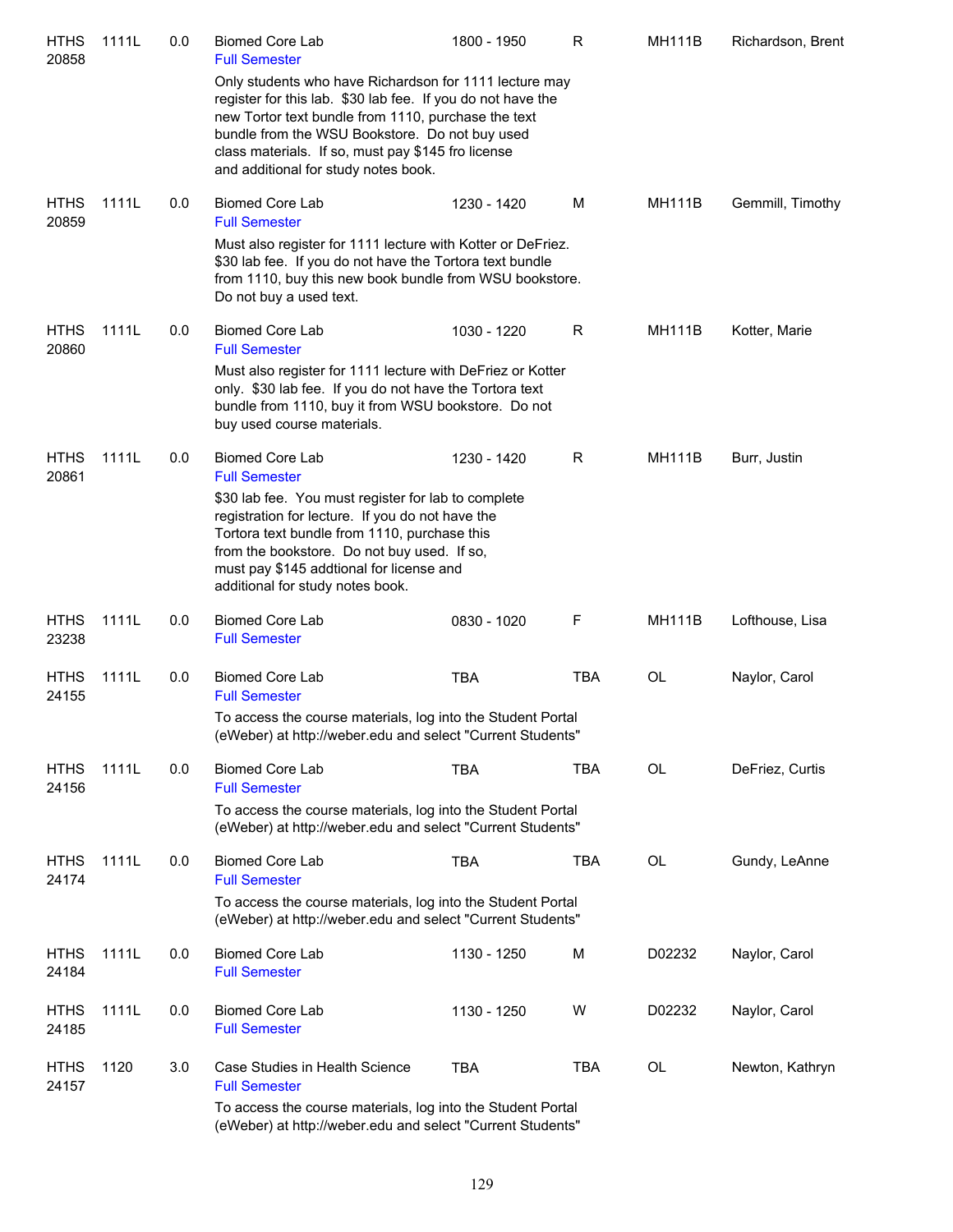| <b>HTHS</b><br>20865 | 2230 | 3.0 | Introductory Pathophysiology<br><b>Full Semester</b>                                                                                                                                                                | 0830 - 0950 | <b>TR</b>  | MH101     | Chugg, Kraig         |
|----------------------|------|-----|---------------------------------------------------------------------------------------------------------------------------------------------------------------------------------------------------------------------|-------------|------------|-----------|----------------------|
|                      |      |     | Highly recommended to register for 2231 (lab); not<br>mandatory. \$30 lab fee. New materials this semester.<br>Buy course materials only at WSU bookstore. Do not<br>buy used.                                      |             |            |           |                      |
| <b>HTHS</b><br>20866 | 2230 | 3.0 | Introductory Pathophysiology<br><b>Full Semester</b>                                                                                                                                                                | 1800 - 1920 | <b>TR</b>  | MH117     | Hutchins, James      |
|                      |      |     | Highly recommended to register for 2231 (lab), but<br>not mandatory. \$30 lab fee. New materials to<br>buy only at WSU bookstore. Do not buy used.                                                                  |             |            |           |                      |
| <b>HTHS</b><br>20867 | 2230 | 3.0 | Introductory Pathophysiology<br><b>Full Semester</b>                                                                                                                                                                | 1200 - 1320 | <b>TR</b>  | MH341     | Hutchins, James      |
|                      |      |     | Highly recommend to register for lab 2231, but not<br>mandatory. \$30 lab fee. New course materials must<br>be purchased through WSU bookstore. Do not buy<br>used materials.                                       |             |            |           |                      |
| <b>HTHS</b><br>24158 | 2230 | 3.0 | Introductory Pathophysiology<br><b>Full Semester</b>                                                                                                                                                                | <b>TBA</b>  | <b>TBA</b> | <b>OL</b> | Chugg, Kraig         |
|                      |      |     | To access the course materials, log into the Student Portal<br>(eWeber) at http://weber.edu and select "Current Students"<br>Students registering for this class must also register for<br>HTHS 2231 Lab CRN 24159. |             |            |           |                      |
| <b>HTHS</b><br>24186 | 2230 | 3.0 | Introductory Pathophysiology<br><b>Full Semester</b>                                                                                                                                                                | 1030 - 1150 | <b>MW</b>  | D02112    | Newton, Kathryn      |
| <b>HTHS</b><br>20868 | 2231 | 1.0 | Intro Pathophysiology Lab<br><b>Full Semester</b>                                                                                                                                                                   | 1200 - 1350 | м          | MH414     | Henderson, Frederick |
|                      |      |     | Highly recommended to register with<br>lecture 2230; not mandatory. New course materials<br>must be purchased at WSU bookstore. Do not buy<br>used.<br>Course Fee \$20.00                                           |             |            |           |                      |
| <b>HTHS</b><br>20869 | 2231 | 1.0 | Intro Pathophysiology Lab<br><b>Full Semester</b>                                                                                                                                                                   | 0830 - 1020 | F          | MH414     | Henderson, Frederick |
|                      |      |     | Highly recommended, but not mandatory.<br>Purchase new course materials<br>at WSU bookstore. Do not buy used materials.<br>Course Fee \$20.00                                                                       |             |            |           |                      |
| <b>HTHS</b><br>20870 | 2231 | 1.0 | Intro Pathophysiology Lab<br><b>Full Semester</b>                                                                                                                                                                   | 1000 - 1150 | T          | MH414     | Dean, Nicholas       |
|                      |      |     | Course is highly recommended to go with 2230.<br>Not mandatory. New course<br>materials must be purchased at WSU bookstore.<br>Do not buy used course materials.<br>Course Fee \$20.00                              |             |            |           |                      |
| <b>HTHS</b><br>20871 | 2231 | 1.0 | Intro Pathophysiology Lab<br><b>Full Semester</b>                                                                                                                                                                   | 1200 - 1350 | Τ          | MH414     | Dean, Nicholas       |
|                      |      |     | Course is highly recommended to take with 2230.<br>Not mandatory. New course materials<br>can only be purchased at WSU bookstore. Do not<br>buy used materials.<br>Course Fee \$20.00                               |             |            |           |                      |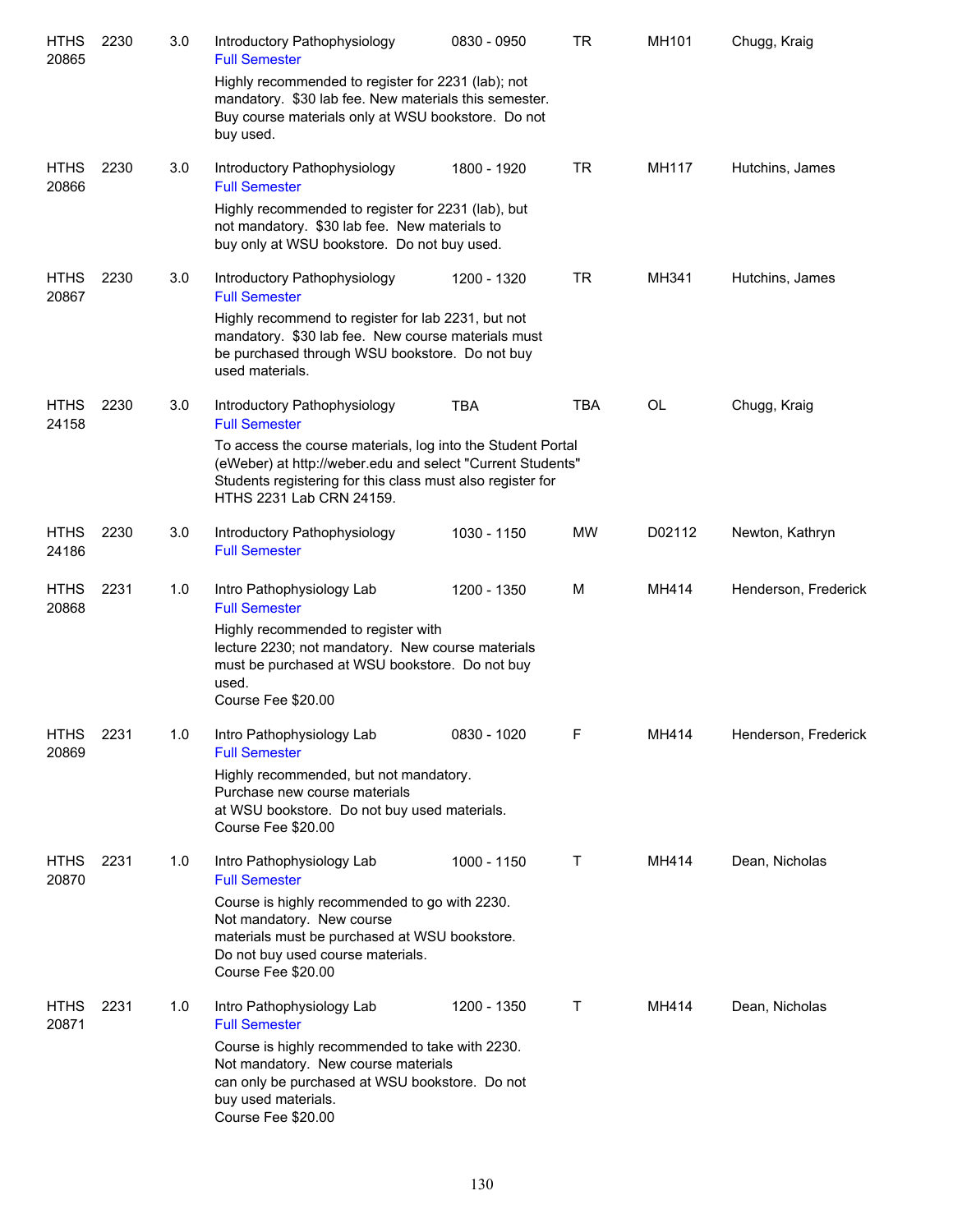| <b>HTHS</b><br>20872 | 2231 | 1.0 | Intro Pathophysiology Lab<br><b>Full Semester</b>                                                                                                                                                                              | 1000 - 1150 | W           | MH420  | Dean, Nicholas       |
|----------------------|------|-----|--------------------------------------------------------------------------------------------------------------------------------------------------------------------------------------------------------------------------------|-------------|-------------|--------|----------------------|
|                      |      |     | Lab is highly recommend to register<br>with 2230, but not mandatory. Buy new course<br>materials at WSU bookstore. Do not buy used<br>materials.<br>Course Fee \$20.00                                                         |             |             |        |                      |
| <b>HTHS</b><br>20873 | 2231 | 1.0 | Intro Pathophysiology Lab<br><b>Full Semester</b><br>This lab is highly recommended<br>to take with 2230. Not mandatory. New course<br>materials must be purchased at WSU bookstore.<br>Do not buy used.<br>Course Fee \$20.00 | 1200 - 1350 | W           | MH420  | Dean, Nicholas       |
| <b>HTHS</b><br>20874 | 2231 | 1.0 | Intro Pathophysiology Lab<br><b>Full Semester</b>                                                                                                                                                                              | 1600 - 1750 | W           | MH414  | Henderson, Frederick |
|                      |      |     | Lab is highly recommended, but not<br>mandatory. New course materials buy at WSU<br>bookstore. Do not buy used materials.<br>Course Fee \$20.00                                                                                |             |             |        |                      |
| <b>HTHS</b><br>20875 | 2231 | 1.0 | Intro Pathophysiology Lab<br><b>Full Semester</b>                                                                                                                                                                              | 1200 - 1350 | R           | MH414  | Henderson, Frederick |
|                      |      |     | Lab is highly recommended to take<br>with 2230, but not mandatory. New course materials<br>buy at WSU bookstore. Do not buy used materials.<br>Course Fee \$20.00                                                              |             |             |        |                      |
| <b>HTHS</b><br>20876 | 2231 | 1.0 | Intro Pathophysiology Lab<br><b>Full Semester</b><br>Lab is highly recommended to go<br>with 2230, but not mandatory. New course                                                                                               | 1930 - 2050 | $\mathsf T$ | MH414  | Dean, Nicholas       |
|                      |      |     | materials must be purchased at WSU bookstore.<br>Do not buy used materials.<br>Course Fee \$20.00                                                                                                                              |             |             |        |                      |
| <b>HTHS</b><br>21344 | 2231 | 1.0 | Intro Pathophysiology Lab<br><b>Full Semester</b>                                                                                                                                                                              | 1600 - 1750 | T           | MH414  | Dean, Nicholas       |
|                      |      |     | This course is highly recommended, but not<br>mandatory. New course materials must be purchased<br>in WSU bookstore. Do not buy used.<br>Course Fee \$20.00                                                                    |             |             |        |                      |
| <b>HTHS</b><br>21349 | 2231 | 1.0 | Intro Pathophysiology Lab<br><b>Full Semester</b>                                                                                                                                                                              | 1800 - 1950 | W           | MH414  | Henderson, Frederick |
|                      |      |     | This course is highly recommended<br>but not mandatory. Use new course materials.<br>Do not buy used.<br>Course Fee \$20.00                                                                                                    |             |             |        |                      |
| <b>HTHS</b><br>24159 | 2231 | 1.0 | Intro Pathophysiology Lab<br><b>Full Semester</b>                                                                                                                                                                              | <b>TBA</b>  | <b>TBA</b>  | OL     | Chugg, Kraig         |
|                      |      |     | To access the course materials, log into the Student Portal<br>(eWeber) at http://weber.edu and select "Current Students"<br>Course Fee \$20.00                                                                                |             |             |        |                      |
| <b>HTHS</b><br>24187 | 2231 | 1.0 | Intro Pathophysiology Lab<br><b>Full Semester</b><br>Course Fee \$20.00                                                                                                                                                        | 0830 - 1020 | W           | D02232 | Chugg, Danielle      |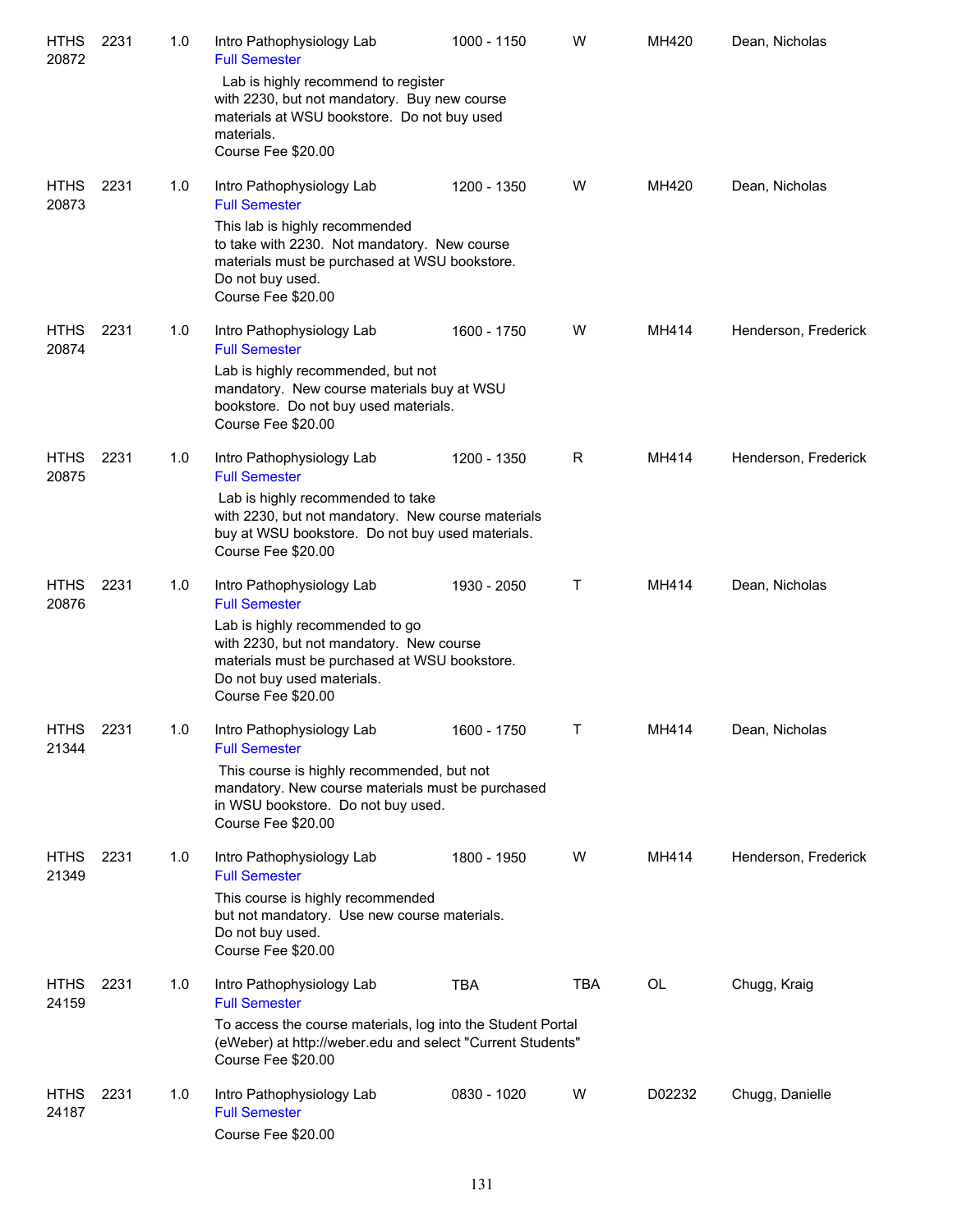| <b>HTHS</b><br>20877 | 2240 | 3.0 | Introduction to Pharmacology<br><b>Full Semester</b>                                                                                                               | 1030 - 1150 | TR         | MH341     | DeFriez, Curtis  |
|----------------------|------|-----|--------------------------------------------------------------------------------------------------------------------------------------------------------------------|-------------|------------|-----------|------------------|
| <b>HTHS</b><br>24160 | 2240 | 3.0 | Introduction to Pharmacology<br><b>Full Semester</b>                                                                                                               | <b>TBA</b>  | <b>TBA</b> | <b>OL</b> | DeFriez, Curtis  |
|                      |      |     | To access the course materials, log into the Student Portal<br>(eWeber) at http://weber.edu and select "Current Students"                                          |             |            |           |                  |
| <b>HTHS</b><br>20878 | 2830 | 1.0 | <b>Directed Readings</b><br><b>Full Semester</b>                                                                                                                   | <b>TBA</b>  | <b>TBA</b> | MН        | Hutchins, James  |
|                      |      |     | This class meets at same time in same room with<br><b>HTHS 3340.</b>                                                                                               |             |            |           |                  |
| <b>HTHS</b><br>20880 | 2830 | 2.0 | <b>Directed Readings</b><br><b>Full Semester</b>                                                                                                                   | <b>TBA</b>  | <b>TBA</b> | MH        | Hutchins, James  |
| <b>HTHS</b><br>20881 | 2830 | 3.0 | <b>Directed Readings</b><br><b>Full Semester</b>                                                                                                                   | <b>TBA</b>  | <b>TBA</b> | <b>MH</b> | Hutchins, James  |
| <b>HTHS</b><br>23931 | 2904 | 1.0 | Info Resources in Hith Prof<br><b>Full Semester</b>                                                                                                                | <b>TBA</b>  | <b>TBA</b> | <b>OL</b> | Davis, Garad M   |
|                      |      |     | To access the online course materials, please log in through<br>the student portal (eWeber) at http://weber.edu<br>This class is crosslisted with Libs 2904/22082. |             |            |           |                  |
| <b>HTHS</b><br>20879 | 3240 | 3.0 | Intro to Pharmacology<br><b>Full Semester</b>                                                                                                                      | 1030 - 1150 | <b>TR</b>  | MH341     | DeFriez, Curtis  |
|                      |      |     | This course is in the same room and time with HTHS<br>2240.                                                                                                        |             |            |           |                  |
| <b>HTHS</b><br>24162 | 3240 | 3.0 | Intro to Pharmacology<br><b>Full Semester</b>                                                                                                                      | <b>TBA</b>  | <b>TBA</b> | <b>OL</b> | DeFriez, Curtis  |
|                      |      |     | To access the course materials, log into the Student Portal<br>(eWeber) at http://weber.edu and select "Current Students"                                          |             |            |           |                  |
| <b>HTHS</b><br>24163 | 3328 | 2.0 | Pathophysiology Cells & Tissue<br><b>Full Semester</b>                                                                                                             | <b>TBA</b>  | <b>TBA</b> | <b>OL</b> | Clayton, Cathryn |
|                      |      |     | To access the course materials, log into the Student Portal<br>(eWeber) at http://weber.edu and select "Current Students"                                          |             |            |           |                  |
| <b>HTHS</b><br>24164 | 3329 | 2.0 | Pathophysiology Organs/Systems<br><b>Full Semester</b>                                                                                                             | <b>TBA</b>  | <b>TBA</b> | OL        | Clayton, Cathryn |
|                      |      |     | To access the course materials, log into the Student Portal<br>(eWeber) at http://weber.edu and select "Current Students"                                          |             |            |           |                  |
| <b>IDT</b><br>20743  | 1010 | 3.0 | Introduction - Interior Design<br><b>Full Semester</b>                                                                                                             | 1030 - 1120 | <b>MWF</b> | B3333     | Morris, Shauna   |
|                      |      |     | Course Fee \$15.00                                                                                                                                                 |             |            |           |                  |
| <b>IDT</b><br>23380  | 1010 | 3.0 | Introduction - Interior Design<br><b>Full Semester</b>                                                                                                             | <b>TBA</b>  | TBA        | OL        | Slabaugh, Cherie |
|                      |      |     | To access the online course materials, please log in through<br>the student portal (eWeber) at http://weber.edu<br>Course Fee \$15.00                              |             |            |           |                  |
| <b>IDT</b><br>20744  | 1020 | 2.0 | <b>Presentation Techniques</b><br><b>Full Semester</b><br>Course Fee \$45.00                                                                                       | 1130 - 1420 | MF         | B3306     | Arnold, Kristen  |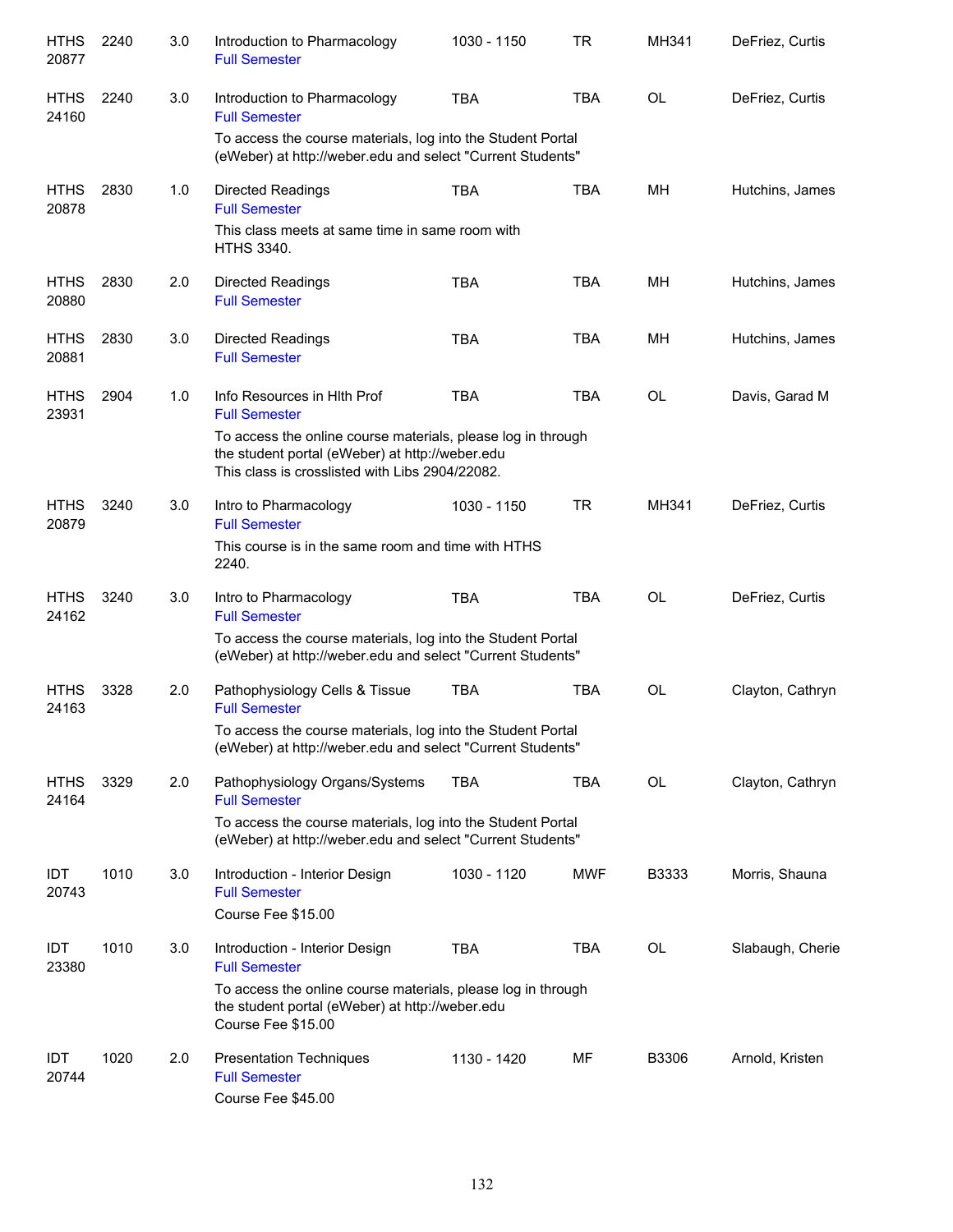| IDT<br>20745        | 2035 | 3.0 | Design Process/Space Planning<br><b>Full Semester</b><br>Course Fee \$25.00                                                       | 1130 - 1420 | <b>TR</b>   | B3306 | Morris, Shauna   |
|---------------------|------|-----|-----------------------------------------------------------------------------------------------------------------------------------|-------------|-------------|-------|------------------|
| IDT<br>20746        | 2040 | 1.0 | <b>Architectural Detailing</b><br><b>Full Semester</b><br>Course Fee \$25.00                                                      | 1030 - 1120 | MF          | B3306 | Arnold, Kristen  |
| IDT<br>20752        | 2050 | 2.0 | Codes and Specifications<br><b>Full Semester</b>                                                                                  | 0830 - 0920 | <b>MW</b>   | B3306 | Johnson, Jacie   |
| IDT<br>20755        | 2830 | 1.0 | <b>Directed Readings</b><br><b>Full Semester</b>                                                                                  | <b>TBA</b>  | <b>TBA</b>  |       | Arnold, Kristen  |
| IDT<br>20758        | 2830 | 2.0 | <b>Directed Readings</b><br><b>Full Semester</b>                                                                                  | <b>TBA</b>  | <b>TBA</b>  |       | Slabaugh, Cherie |
| IDT<br>21249        | 2860 | 2.0 | Practicum<br><b>Block 1</b>                                                                                                       | 1730 - 2050 | <b>TF</b>   | B3310 | Call, John       |
| IDT<br>20760        | 2990 | 1.0 | Interior Design Seminar<br><b>Full Semester</b>                                                                                   | 0730 - 0820 | $\mathsf R$ | B3333 | Johnson, Jacie   |
| IDT<br>20761        | 3000 | 2.0 | Lighting<br><b>Full Semester</b><br>Course Fee \$25.00                                                                            | 0830 - 0920 | MF          | B3310 | Arnold, Kristen  |
| IDT<br>20763        | 3010 | 3.0 | <b>Historical Interiors</b><br><b>Full Semester</b><br>Course Fee \$15.00                                                         | 0730 - 0820 | <b>MWF</b>  | B3333 | Slabaugh, Cherie |
| IDT<br>20766        | 3025 | 3.0 | <b>Professional Practice</b><br><b>Full Semester</b><br>Course Fee \$15.00                                                        | 0930 - 1020 | <b>MWF</b>  | B3333 | Johnson, Jacie   |
| IDT<br>20769        | 3040 | 2.0 | Perspective/Rendering<br><b>Full Semester</b><br>Course Fee \$45.00                                                               | 0830 - 1120 | <b>TR</b>   | B3306 | Slabaugh, Cherie |
| IDT<br>20772        | 3060 | 3.0 | Kitchen & Bath<br><b>Full Semester</b><br>Course Fee \$45.00                                                                      | 0830 - 1120 | <b>TR</b>   | B3333 | Morris, Shauna   |
| IDT<br>20774        | 4025 | 2.0 | Senior Program Development<br><b>Full Semester</b><br>Course Fee \$75.00                                                          | 1130 - 1420 | <b>TR</b>   | B3310 | Call, John       |
| IDT<br>20800        | 4830 | 1.0 | <b>Directed Readings</b><br><b>Full Semester</b>                                                                                  | <b>TBA</b>  | <b>TBA</b>  |       | Arnold, Kristen  |
| IDT<br>20803        | 4860 | 3.0 | Internship for Interior Design<br><b>Full Semester</b>                                                                            | 1130 - 1220 | M           | B3333 | Slabaugh, Cherie |
| <b>IST</b><br>23389 | 1100 | 3.0 | SS The Wired Society<br><b>Full Semester</b>                                                                                      | <b>TBA</b>  | <b>TBA</b>  | OL    | Fernandez, Luke  |
|                     |      |     | To access online course materials, please log in through<br>the student portal (eWeber) at http://weber.edu.<br>Course Fee \$5.00 |             |             |       |                  |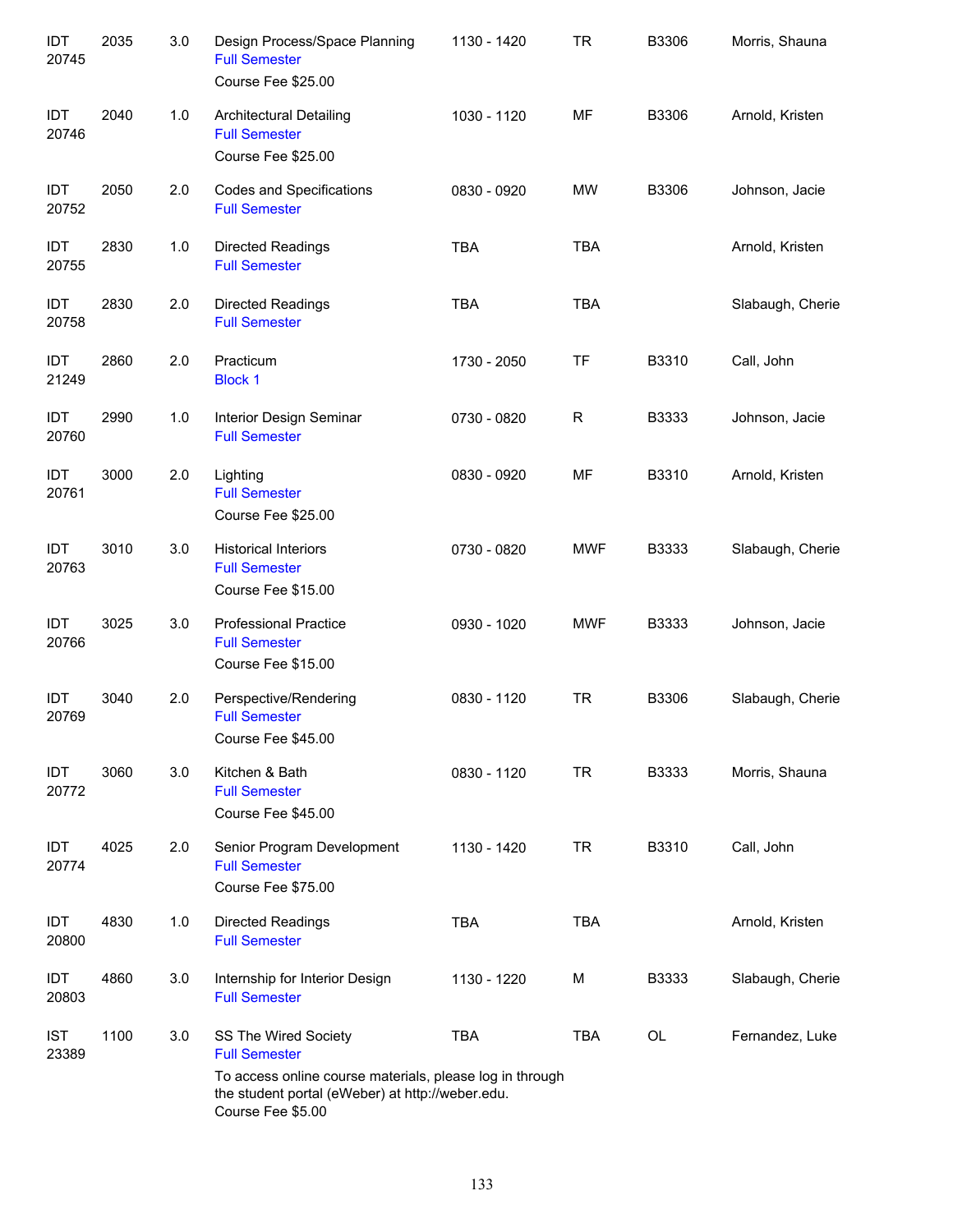| <b>IST</b><br>23410 | 1100 | 3.0 | SS The Wired Society<br><b>Full Semester</b>                                                                                                                                                                                             | <b>TBA</b>  | <b>TBA</b>   | OL           | Niklason, Barbara |
|---------------------|------|-----|------------------------------------------------------------------------------------------------------------------------------------------------------------------------------------------------------------------------------------------|-------------|--------------|--------------|-------------------|
|                     |      |     | To access online course materials, please log in through<br>the student portal (eWeber) at http://weber.edu.<br>Course Fee \$5.00                                                                                                        |             |              |              |                   |
| <b>IST</b><br>23417 | 1100 | 3.0 | SS The Wired Society<br><b>Full Semester</b>                                                                                                                                                                                             | <b>TBA</b>  | <b>TBA</b>   | OL           | Painter, Ava      |
|                     |      |     | To access online course materials, please log in through<br>the student portal (eWeber) at http://weber.edu.<br>Course Fee \$5.00                                                                                                        |             |              |              |                   |
| <b>IST</b><br>23432 | 1100 | 3.0 | SS The Wired Society<br><b>Full Semester</b>                                                                                                                                                                                             | <b>TBA</b>  | <b>TBA</b>   | <b>OL</b>    | Swedin, Eric      |
|                     |      |     | To access online course materials, please log in through<br>the student portal (eWeber) at http://weber.edu.<br>Course Fee \$5.00                                                                                                        |             |              |              |                   |
| <b>IST</b><br>23870 | 1100 | 3.0 | SS The Wired Society<br><b>Full Semester</b><br>Course Fee \$5.00                                                                                                                                                                        | 1130 - 1220 | <b>MWF</b>   | <b>WB120</b> | Painter, Ava      |
| <b>IST</b>          | 1100 | 3.0 | SS The Wired Society                                                                                                                                                                                                                     | 1730 - 2010 | $\mathsf{T}$ | <b>WB106</b> | Swedin, Eric      |
| 23877               |      |     | <b>Block 1</b><br>HYBRID: Meets Tuesday only first seven weeks.                                                                                                                                                                          |             |              |              |                   |
| <b>IST</b><br>23376 | 2010 | 1.0 | TE Business Computer Skills<br><b>Full Semester</b>                                                                                                                                                                                      | <b>TBA</b>  | <b>TBA</b>   | <b>OL</b>    | Harris, G         |
|                     |      |     | To access online course mateirals, please log in through<br>the student portal (eWeber) at http://Weber.edu.<br>Course Fee \$5.00                                                                                                        |             |              |              |                   |
| <b>IST</b><br>23381 | 2010 | 1.0 | TE Business Computer Skills<br><b>Full Semester</b>                                                                                                                                                                                      | <b>TBA</b>  | <b>TBA</b>   | <b>OL</b>    | Harris, G         |
|                     |      |     | To access online course materials, please log in through<br>the student portal (eWeber) at http://weber.edu.<br>Course Fee \$5.00                                                                                                        |             |              |              |                   |
| <b>IST</b><br>23421 | 2010 | 1.0 | TE Business Computer Skills<br><b>Full Semester</b>                                                                                                                                                                                      | TBA         | TBA          | OL           | Harris, G         |
|                     |      |     | To access online course materials, please log in through<br>the student portal (eWeber) at http://weber.edu.<br>Course Fee \$5.00                                                                                                        |             |              |              |                   |
| <b>IST</b><br>23397 | 2015 | 1.0 | Intro to Inform System & Tech<br><b>Full Semester</b>                                                                                                                                                                                    | <b>TBA</b>  | TBA          | D02101       | Le, Taowen        |
|                     |      |     | This class will be 3 different times at the Davis Campus<br>room 101 on Saturday, August 28: 8:00 AM - 4:00 PM;<br>Saturday, September 11: 8:00 AM - 12:00 PM; and<br>Saturday, September 25: 8:00 AM - 12:00 PM.<br>Course fee: \$5.00. |             |              |              |                   |
| IST<br>23400        | 2110 | 3.0 | SI Software Development I<br><b>Full Semester</b><br>Course Fee \$15.00                                                                                                                                                                  | 1730 - 2010 | Τ            | D02101       | Le, Taowen        |
| IST<br>23424        | 2410 | 3.0 | Information Systems Architectu<br><b>Full Semester</b><br>Course Fee \$15.00                                                                                                                                                             | 1730 - 2010 | М            | D02225       | Song, Seokwoo     |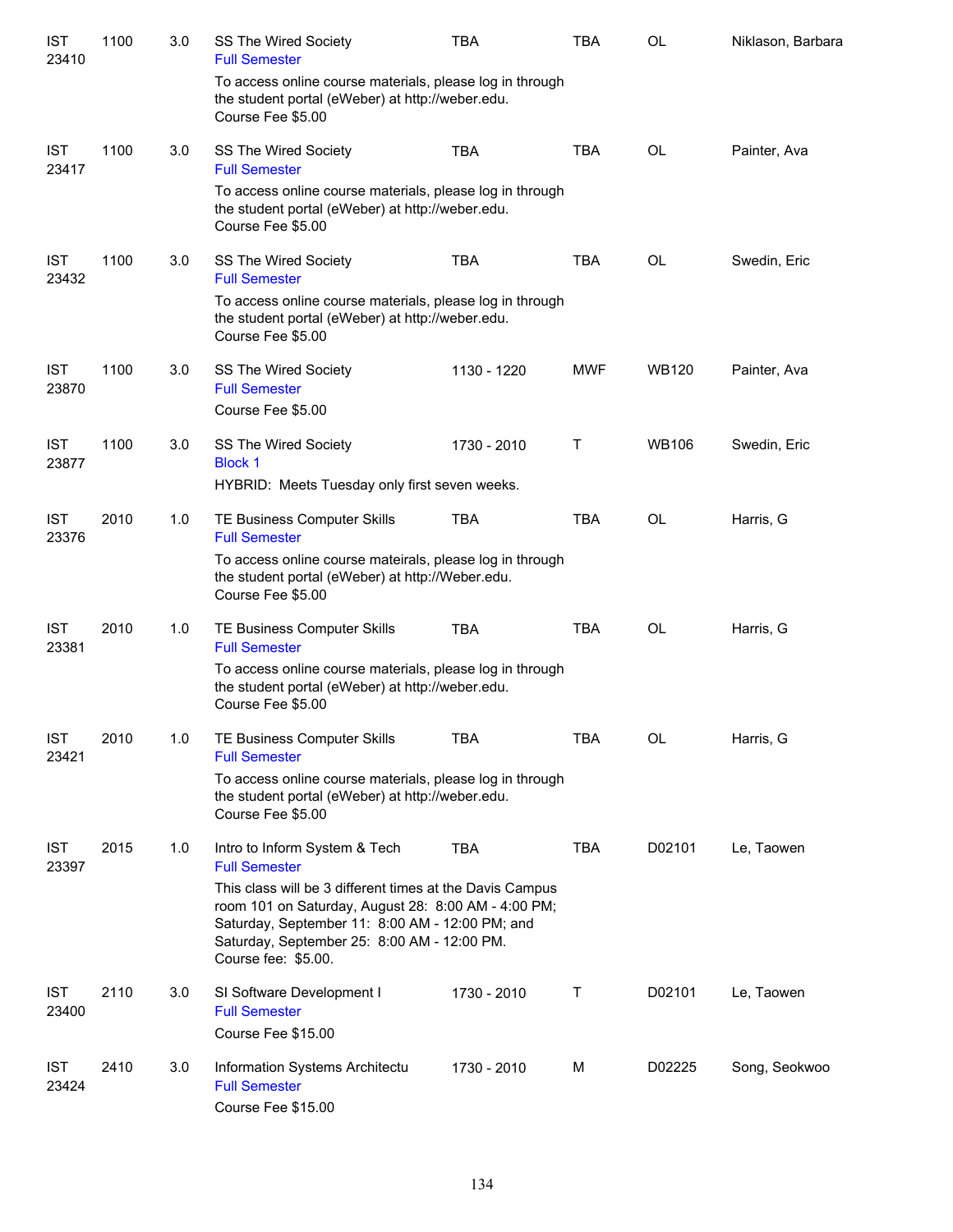| <b>IST</b><br>24333 | 2410 | 3.0 | Information Systems Architectu<br><b>Full Semester</b>                                                                                                                                           | <b>TBA</b>  | <b>TBA</b> | <b>OL</b>    | Song, Seokwoo     |
|---------------------|------|-----|--------------------------------------------------------------------------------------------------------------------------------------------------------------------------------------------------|-------------|------------|--------------|-------------------|
|                     |      |     | For HAFB/BIS students only. Department approval needed.<br>To access the online course materials, please log in through<br>the student portal (eWeber) at http://weber.edu<br>Course Fee \$15.00 |             |            |              |                   |
| <b>IST</b><br>23436 | 2720 | 3.0 | Data Structures & Algorithms<br><b>Full Semester</b>                                                                                                                                             | 1730 - 2010 | R          | D02101       | Yu, Zhuolin       |
|                     |      |     | Course Fee \$15.00                                                                                                                                                                               |             |            |              |                   |
| <b>IST</b><br>25423 | 2891 | 1.0 | Coop Work Experience<br><b>Full Semester</b>                                                                                                                                                     | <b>TBA</b>  | <b>TBA</b> | <b>OL</b>    | Harris, G         |
|                     |      |     | To access the online course materials, please log in through<br>the student portal (eWeber) at http://weber.edu                                                                                  |             |            |              |                   |
| <b>IST</b><br>23383 | 3110 | 3.0 | Information Technology/Busines<br><b>Full Semester</b>                                                                                                                                           | <b>TBA</b>  | <b>TBA</b> |              | Belflower, Shelly |
|                     |      |     | To access online course materials, please log in through<br>the student portal (eWeber) at http://weber.edu.<br>Course Fee \$5.00                                                                |             |            |              |                   |
| <b>IST</b><br>23404 | 3110 | 3.0 | Information Technology/Busines<br><b>Full Semester</b>                                                                                                                                           | <b>TBA</b>  | <b>TBA</b> | <b>OL</b>    | Le, Taowen        |
|                     |      |     | To access online course materials, please log in through<br>the student portal (eWeber) at http://weber.edu.<br>Course Fee \$5.00                                                                |             |            |              |                   |
| <b>IST</b><br>23407 | 3110 | 3.0 | Information Technology/Busines<br><b>Full Semester</b>                                                                                                                                           | <b>TBA</b>  | <b>TBA</b> | <b>OL</b>    | Le, Taowen        |
|                     |      |     | To access online course materials, please log in through<br>the student portal (eWeber) at http://weber.edu.<br>Course Fee \$5.00                                                                |             |            |              |                   |
| <b>IST</b><br>23419 | 3110 | 3.0 | Information Technology/Busines<br><b>Full Semester</b>                                                                                                                                           | <b>TBA</b>  | <b>TBA</b> | <b>OL</b>    | Park, Julie       |
|                     |      |     | To access online course materials, please log in through<br>the student portal (eWeber) at http://weber.edu.<br>Course Fee \$5.00                                                                |             |            |              |                   |
| <b>IST</b><br>23878 | 3110 | 3.0 | Information Technology/Busines<br><b>Full Semester</b><br>Course Fee \$5.00                                                                                                                      | 1730 - 2010 | Τ          | <b>WB120</b> | Belflower, Shelly |
| <b>IST</b><br>23879 | 3110 | 3.0 | Information Technology/Busines<br><b>Full Semester</b><br>Course Fee \$5.00                                                                                                                      | 0900 - 1015 | Τ          | <b>WB120</b> | Song, Seokwoo     |
| <b>IST</b><br>23438 | 3210 | 4.0 | Database Design/Implementation<br><b>Full Semester</b><br>Course Fee \$20.00                                                                                                                     | 1730 - 2010 | Τ          | D02226       | Yu, Zhuolin       |
| <b>IST</b><br>23386 | 3610 | 4.0 | Networks & Data Communications<br><b>Full Semester</b><br>Course Fee \$20.00                                                                                                                     | 1730 - 2030 | W          | D02225       | Drake, Andrew     |
| <b>IST</b><br>23413 | 3620 | 3.0 | Networks & Data Communs II<br><b>Full Semester</b><br>Course Fee \$15.00                                                                                                                         | 1800 - 2040 | M          | D02226       | Norwood, David    |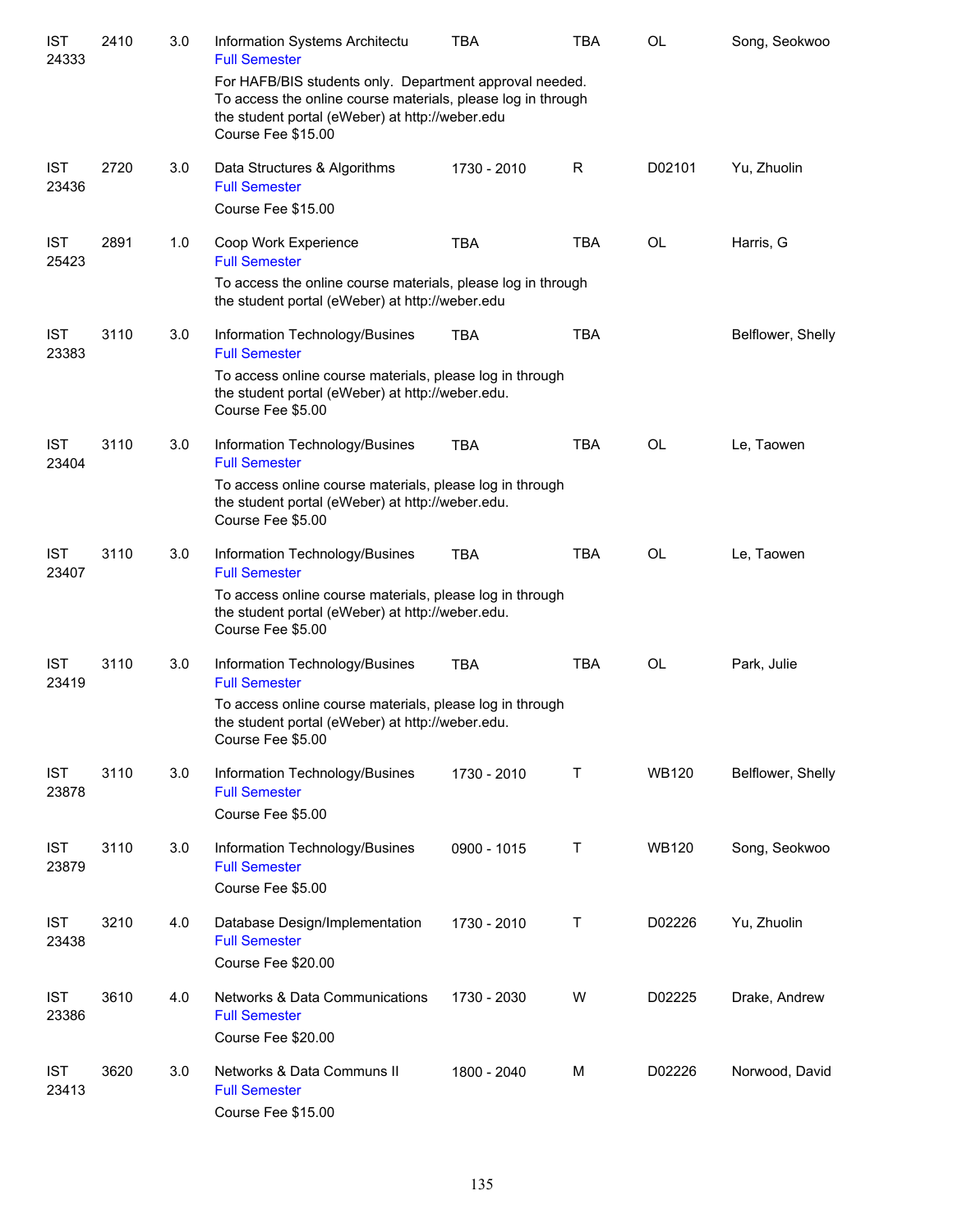| <b>IST</b><br>23425  | 3700 | 3.0 | E-business Tech & Web Develop<br><b>Full Semester</b><br>Course Fee \$15.00                                                                                                                      | 1545 - 1700 | <b>MW</b>  | D02101    | Song, Seokwoo |
|----------------------|------|-----|--------------------------------------------------------------------------------------------------------------------------------------------------------------------------------------------------|-------------|------------|-----------|---------------|
| <b>IST</b><br>23440  | 3710 | 3.0 | Global Issues in I.T.<br><b>Full Semester</b>                                                                                                                                                    | <b>TBA</b>  | <b>TBA</b> | OL        | Yu, Zhuolin   |
|                      |      |     | To access online course materials, please log in through<br>the student portal (eWeber) at http://weber.edu.<br>Course Fee \$5.00                                                                |             |            |           |               |
| <b>IST</b><br>25377  | 3730 | 3.0 | Systems Analysis and Design<br><b>Full Semester</b>                                                                                                                                              | <b>TBA</b>  | <b>TBA</b> | OL        | Gee, Richard  |
|                      |      |     | To access the online course materials, please log in through<br>the student portal (eWeber) at http://weber.edu<br>Course Fee \$15.00                                                            |             |            |           |               |
| <b>IST</b><br>23434  | 4600 | 3.0 | Information Security I<br><b>Full Semester</b>                                                                                                                                                   | 1730 - 2010 | R          | D02225    | Swedin, Eric  |
|                      |      |     | Course Fee \$15.00                                                                                                                                                                               |             |            |           |               |
| <b>IST</b><br>24334  | 4600 | 3.0 | Information Security I<br><b>Full Semester</b>                                                                                                                                                   | <b>TBA</b>  | <b>TBA</b> | <b>OL</b> | Swedin, Eric  |
|                      |      |     | For HAFB/BIS students only. Department approval needed.<br>To access the online course materials, please log in through<br>the student portal (eWeber) at http://weber.edu<br>Course Fee \$15.00 |             |            |           |               |
| <b>IST</b><br>23393  | 4730 | 3.0 | Senior Practicum: Project Manag<br><b>Full Semester</b><br>Course Fee \$5.00                                                                                                                     | 1730 - 2010 | W          | D02134    | Harris, G     |
| <b>IST</b><br>25147  | 6800 | 1.0 | <b>Directed Studies</b><br><b>Full Semester</b>                                                                                                                                                  | <b>TBA</b>  | <b>TBA</b> | OL        | Harris, G     |
|                      |      |     | To access the online course materials, please log in through<br>the student portal (eWeber) at http://weber.edu                                                                                  |             |            |           |               |
| <b>ITLN</b><br>21142 | 1010 | 3.0 | First Year Italian I<br><b>Full Semester</b><br>Course Fee \$8.00                                                                                                                                | 1730 - 1845 | <b>MW</b>  | EH106     | Holmes, Maria |
| <b>JPNS</b><br>21359 | 1010 | 3.0 | First Year Japanese I<br><b>Full Semester</b><br>Course Fee \$8.00                                                                                                                               | 0930 - 1020 | <b>MWF</b> | EH106     | Lay, Lisa     |
| <b>JPNS</b><br>21361 | 1010 | 3.0 | First Year Japanese I<br><b>Full Semester</b><br>Course Fee \$8.00                                                                                                                               | 1030 - 1120 | <b>MWF</b> | EH106     | Lay, Lisa     |
| <b>JPNS</b><br>21362 | 1010 | 3.0 | First Year Japanese I<br><b>Full Semester</b><br>Course Fee \$8.00                                                                                                                               | 1730 - 1845 | <b>TR</b>  | EH106     | Lay, Lisa     |
| <b>JPNS</b><br>21363 | 2010 | 3.0 | Second Year Japanese I<br><b>Full Semester</b><br>Course Fee \$8.00                                                                                                                              | 1130 - 1220 | <b>MWF</b> | EH117     | Lay, Lisa     |
| <b>JPNS</b><br>21364 | 3160 | 3.0 | Intro To Japanese Literature<br><b>Full Semester</b><br>Course Fee \$6.00                                                                                                                        | 1230 - 1320 | <b>MWF</b> | EH117     | Adachi, Yumi  |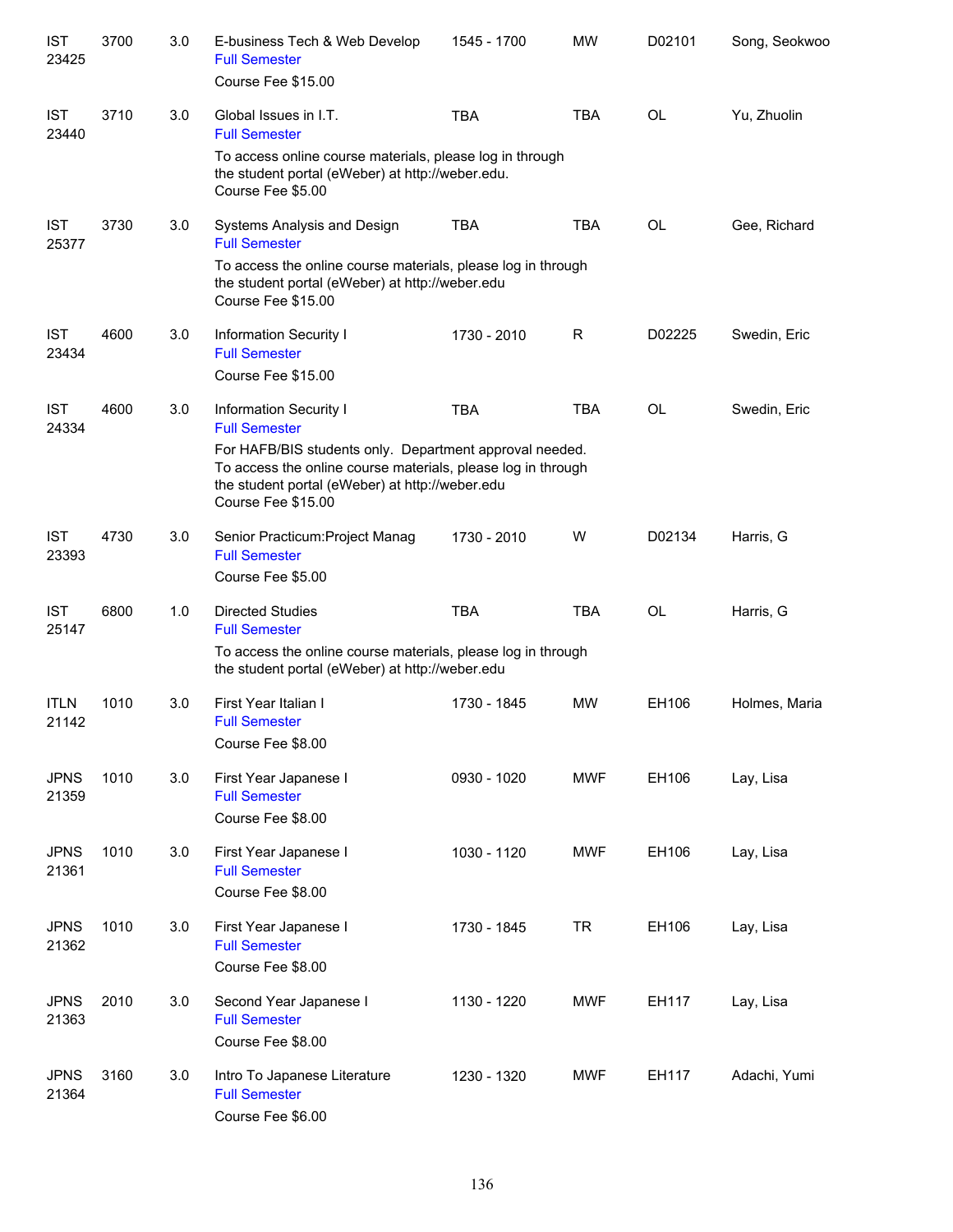| <b>JPNS</b><br>21365 | 3710 | 3.0 | Business Language I<br><b>Full Semester</b><br>Course Fee \$6.00                                                          | 1330 - 1420 | <b>MWF</b> | EH117     | Adachi, Yumi       |
|----------------------|------|-----|---------------------------------------------------------------------------------------------------------------------------|-------------|------------|-----------|--------------------|
| <b>JPNS</b><br>24529 | 3850 | 6.0 | Study Abroad<br><b>Full Semester</b>                                                                                      | <b>TBA</b>  | <b>TBA</b> |           | Adachi, Yumi       |
| <b>JPNS</b><br>25386 | 4830 | 3.0 | Directed Readings<br><b>Full Semester</b>                                                                                 | <b>TBA</b>  | <b>TBA</b> |           | Adachi, Yumi       |
| <b>JPNS</b><br>24530 | 4850 | 6.0 | Study Abroad<br><b>Full Semester</b>                                                                                      | <b>TBA</b>  | <b>TBA</b> |           | Adachi, Yumi       |
| <b>LIBS</b><br>22018 | 1115 | 3.0 | HU Humanites on the Internet<br><b>Full Semester</b>                                                                      | 1030 - 1145 | <b>TR</b>  | LI138     | Hansen, Carol      |
|                      |      |     | To access the course materials, log into the Student Portal<br>(eWeber) at http://weber.edu and select "Current Students" |             |            |           |                    |
| <b>LIBS</b><br>20567 | 1704 | 1.0 | TD Information Navigator<br><b>Block 1</b>                                                                                | 1030 - 1200 | Т          | LI106     | Kinikin, Janae     |
| <b>LIBS</b><br>21896 | 1704 | 1.0 | TD Information Navigator<br><b>Block 2</b>                                                                                | 0830 - 0920 | <b>TR</b>  | LI31      | Christensen, Evan  |
| <b>LIBS</b><br>22023 | 1704 | 1.0 | TD Information Navigator<br><b>Full Semester</b>                                                                          | <b>TBA</b>  | <b>TBA</b> | <b>OL</b> | Baker, Lesli       |
|                      |      |     | To access the course materials, log into the Student Portal<br>(eWeber) at http://weber.edu and select "Current Students" |             |            |           |                    |
| <b>LIBS</b><br>22028 | 1704 | 1.0 | TD Information Navigator<br><b>Full Semester</b>                                                                          | <b>TBA</b>  | <b>TBA</b> | <b>OL</b> | Carpenter, Gerald  |
|                      |      |     | To access the course materials, log into the Student Portal<br>(eWeber) at http://weber.edu and select "Current Students" |             |            |           |                    |
| <b>LIBS</b><br>22029 | 1704 | 1.0 | TD Information Navigator<br><b>Full Semester</b>                                                                          | <b>TBA</b>  | <b>TBA</b> | <b>OL</b> | Carpenter, Gerald  |
|                      |      |     | To access the course materials, log into the Student Portal<br>(eWeber) at http://weber.edu and select "Current Students" |             |            |           |                    |
| <b>LIBS</b><br>22039 | 1704 | 1.0 | TD Information Navigator<br><b>Full Semester</b>                                                                          | <b>TBA</b>  | TBA        | OL        | Eissinger, Richard |
|                      |      |     | To access the course materials, log into the Student Portal<br>(eWeber) at http://weber.edu and select "Current Students" |             |            |           |                    |
| <b>LIBS</b><br>22042 | 1704 | 1.0 | TD Information Navigator<br><b>Block 2</b>                                                                                | <b>TBA</b>  | <b>TBA</b> | <b>OL</b> | Hansen, Carol      |
|                      |      |     | To access the course materials, log into the Student Portal<br>(eWeber) at http://weber.edu and select "Current Students" |             |            |           |                    |
| <b>LIBS</b><br>22046 | 1704 | 1.0 | TD Information Navigator<br><b>Full Semester</b>                                                                          | <b>TBA</b>  | <b>TBA</b> | OL        | Jackson, Shaun     |
|                      |      |     | To access the course materials, log into the Student Portal<br>(eWeber) at http://weber.edu and select "Current Students" |             |            |           |                    |
| <b>LIBS</b><br>22056 | 1704 | 1.0 | TD Information Navigator<br><b>Full Semester</b>                                                                          | <b>TBA</b>  | <b>TBA</b> | <b>OL</b> | Kinikin, Janae     |
|                      |      |     | To access the course materials, log into the Student Portal<br>(eWeber) at http://weber.edu and select "Current Students" |             |            |           |                    |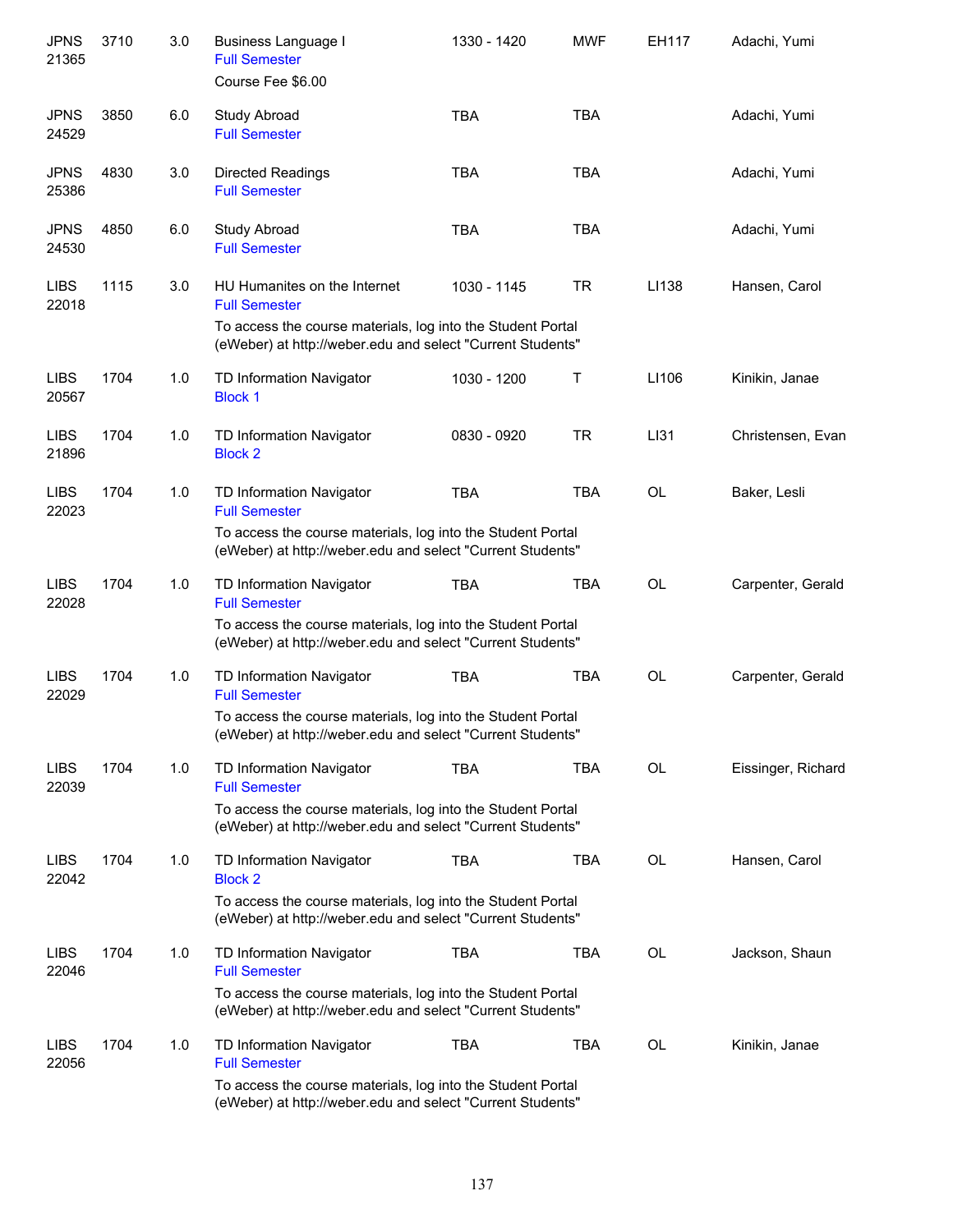| <b>LIBS</b><br>22058 | 1704 | 1.0 | TD Information Navigator<br><b>Full Semester</b>                                                                                                                             | <b>TBA</b>  | <b>TBA</b> | <b>OL</b> | Licona, Ruby     |
|----------------------|------|-----|------------------------------------------------------------------------------------------------------------------------------------------------------------------------------|-------------|------------|-----------|------------------|
|                      |      |     | To access the course materials, log into the Student Portal<br>(eWeber) at http://weber.edu and select "Current Students"                                                    |             |            |           |                  |
| <b>LIBS</b><br>22076 | 1704 | 1.0 | <b>TD Information Navigator</b><br><b>Full Semester</b>                                                                                                                      | <b>TBA</b>  | <b>TBA</b> | <b>OL</b> | Payne, Kathryn   |
|                      |      |     | To access the course materials, log into the Student Portal<br>(eWeber) at http://weber.edu and select "Current Students"                                                    |             |            |           |                  |
| <b>LIBS</b><br>22077 | 1704 | 1.0 | TD Information Navigator<br><b>Full Semester</b>                                                                                                                             | <b>TBA</b>  | <b>TBA</b> | <b>OL</b> | Slade, Keith     |
|                      |      |     | To access the course materials, log into the Student Portal<br>(eWeber) at http://weber.edu and select "Current Students"                                                    |             |            |           |                  |
| <b>LIBS</b><br>22078 | 1704 | 1.0 | TD Information Navigator<br><b>Full Semester</b>                                                                                                                             | <b>TBA</b>  | <b>TBA</b> | <b>OL</b> | Zedney, Francis  |
|                      |      |     | To access the course materials, log into the Student Portal<br>(eWeber) at http://weber.edu and select "Current Students"                                                    |             |            |           |                  |
| <b>LIBS</b><br>22117 | 1704 | 1.0 | TD Information Navigator<br><b>Block 1</b>                                                                                                                                   | 1730 - 1900 | Т          | LI106     | Davis, Garad M   |
| <b>LIBS</b><br>22125 | 1704 | 1.0 | TD Information Navigator<br><b>Block 1</b>                                                                                                                                   | 0930 - 1020 | <b>TR</b>  | LI138     | Licona, Ruby     |
| <b>LIBS</b><br>22128 | 1704 | 1.0 | TD Information Navigator<br><b>Block 2</b>                                                                                                                                   | 0930 - 1020 | <b>TR</b>  | LI138     | Licona, Ruby     |
| <b>LIBS</b><br>23288 | 1704 | 1.0 | TD Information Navigator<br><b>Block 1</b>                                                                                                                                   | 1230 - 1320 | <b>TR</b>  | LI138     | Hansen, Carol    |
| <b>LIBS</b><br>22079 | 2704 | 1.0 | TD Info Resources/Business<br><b>Block 1</b>                                                                                                                                 | <b>TBA</b>  | <b>TBA</b> | <b>OL</b> | Hahn, Edward     |
|                      |      |     | To access the course materials, log into the Student Portal<br>(eWeber) at http://weber.edu and select "Current Students"<br>This class is crosslisted with BSAD 2704/23913. |             |            |           |                  |
| <b>LIBS</b><br>22080 | 2704 | 1.0 | TD Info Resources/Business<br><b>Block 2</b>                                                                                                                                 | <b>TBA</b>  | <b>TBA</b> | <b>OL</b> | Hahn, Edward     |
|                      |      |     | To access the course materials, log into the Student Portal<br>(eWeber) at http://weber.edu and select "Current Students"<br>This class is crosslisted with BSAD 2704/23925. |             |            |           |                  |
| <b>LIBS</b><br>22130 | 2804 | 1.0 | TD Info Resources Soc Sciences<br><b>Full Semester</b>                                                                                                                       | 1030 - 1120 | W          | LI106     | Kotter, Wade     |
| <b>LIBS</b><br>22082 | 2904 | 1.0 | Info Resources in Hith Prof<br><b>Full Semester</b>                                                                                                                          | <b>TBA</b>  | <b>TBA</b> | OL        | Davis, Garad M   |
|                      |      |     | To access the course materials, log into the Student Portal<br>(eWeber) at http://weber.edu and select "Current Students"<br>This class is crosslisted with HTHS 2904/23931. |             |            |           |                  |
| <b>LING</b><br>24300 | 4990 | 3.0 | <b>Centering Experience</b><br><b>Full Semester</b>                                                                                                                          | <b>TBA</b>  | <b>TBA</b> |           | LeTourneau, Mark |
| <b>MACC</b><br>23061 | 6120 | 3.0 | <b>Financial Accounting/Report</b><br><b>Full Semester</b>                                                                                                                   | 1830 - 2110 | W          | D02104    | Deppe, Larry     |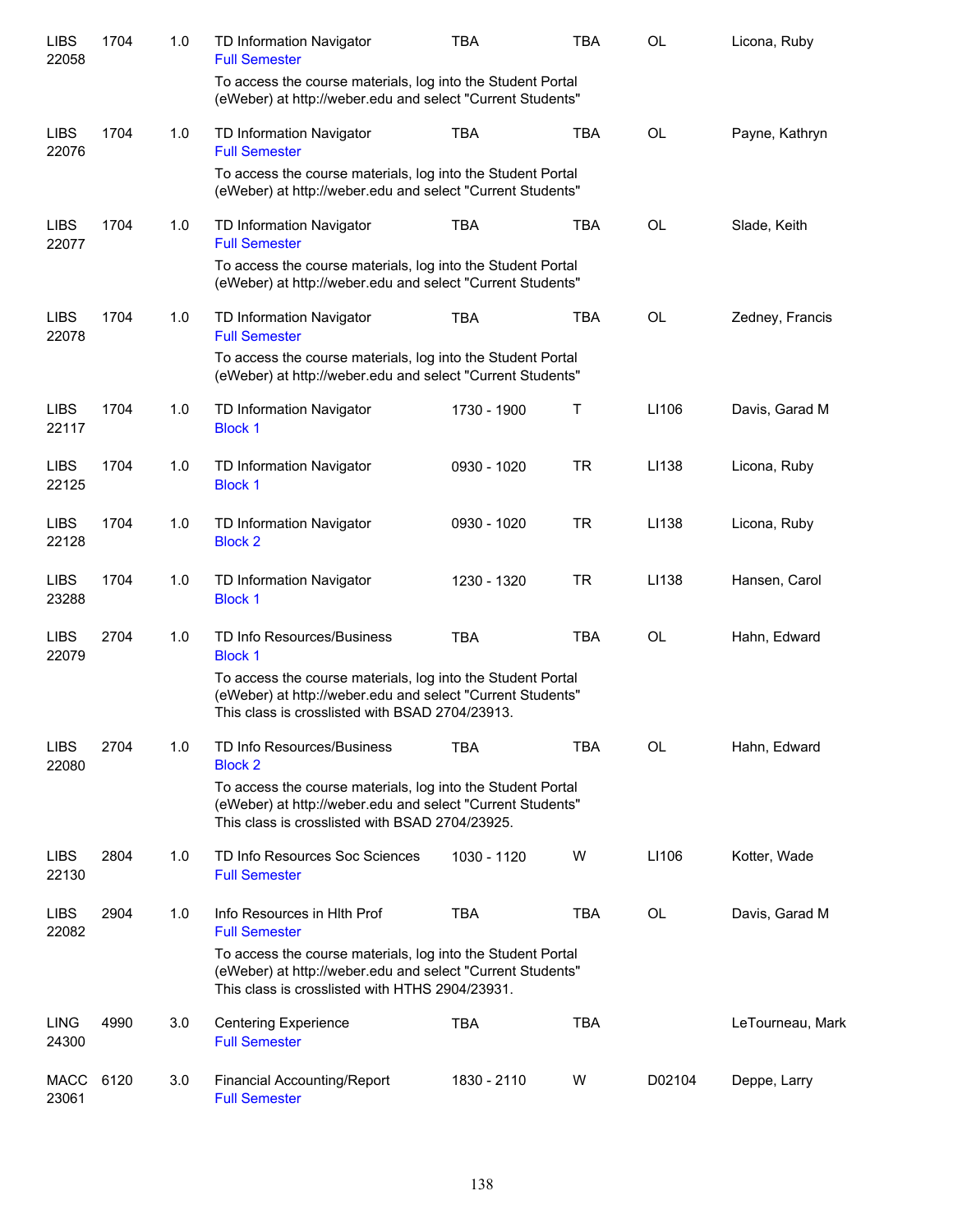| MACC 6310<br>23062   |      | 3.0 | <b>Advanced Cost Accounting</b><br><b>Full Semester</b>                                | 1530 - 1810 | M           | D02104 | McDermott, Richard |
|----------------------|------|-----|----------------------------------------------------------------------------------------|-------------|-------------|--------|--------------------|
| MACC<br>23064        | 6400 | 3.0 | Tax Research & Communication<br><b>Full Semester</b>                                   | 1830 - 2110 | $\sf T$     | D02301 | Pace, Ryan         |
| MACC<br>23065        | 6430 | 3.0 | Advanced Individual Taxation<br><b>Full Semester</b>                                   | 1530 - 1810 | Τ           | D02301 | Pace, Ryan         |
| MACC<br>23067        | 6470 | 3.0 | Advanced Partnership Taxation<br><b>Full Semester</b>                                  | 1530 - 1810 | W           | D02104 | Pace, Ryan         |
| <b>MACC</b><br>23068 | 6480 | 3.0 | Retirement Plan/Employee Ben<br><b>Full Semester</b>                                   | 1830 - 2110 | M           | D02104 | Smith, Eric        |
| <b>MACC</b><br>23069 | 6560 | 3.0 | <b>Advanced Auditing</b><br><b>Full Semester</b>                                       | 1830 - 2110 | $\mathsf R$ | D02111 | Allen, Tom         |
| <b>MACC</b><br>23071 | 6610 | 3.0 | Advanced Accnting Info Systems<br><b>Full Semester</b>                                 | 1530 - 1810 | $\mathsf R$ | D02232 | Davis, Jefferson   |
| <b>MATH</b><br>20890 | 0950 | 3.0 | Pre-algebra<br><b>Full Semester</b><br>Course Fee of \$95.00 includes online textbook. | 0830 - 0920 | M           | B4516  | McKee, Deborah     |
| <b>MATH</b><br>20891 | 0950 | 3.0 | Pre-algebra<br><b>Full Semester</b><br>Course Fee of \$95.00 includes online textbook. | 0830 - 0920 | M           | B4517  | Schilling, Pamela  |
| MATH<br>20892        | 0950 | 3.0 | Pre-algebra<br><b>Full Semester</b><br>Course Fee of \$95.00 includes online textbook. | 0830 - 0920 | M           | ET127  | Hansen, Mary       |
| <b>MATH</b><br>20893 | 0950 | 3.0 | Pre-algebra<br><b>Full Semester</b><br>Course Fee of \$95.00 includes online textbook. | 0830 - 0920 | $\mathsf R$ | B4516  | Hansen, Mary       |
| <b>MATH</b><br>20894 | 0950 | 3.0 | Pre-algebra<br><b>Full Semester</b><br>Course Fee of \$95.00 includes online textbook. | 0830 - 0920 | R           | B4517  | Hunt, Corinne      |
| <b>MATH</b><br>20895 | 0950 | 3.0 | Pre-algebra<br><b>Full Semester</b><br>Course Fee of \$95.00 includes online textbook. | 0830 - 0920 | $\mathsf R$ | ET127  | Poore, Darrell     |
| <b>MATH</b><br>20896 | 0950 | 3.0 | Pre-algebra<br><b>Full Semester</b><br>Course Fee of \$95.00 includes online textbook. | 0930 - 1020 | M           | B4516  | McKee, Deborah     |
| <b>MATH</b><br>20897 | 0950 | 3.0 | Pre-algebra<br><b>Full Semester</b><br>Course Fee of \$95.00 includes online textbook. | 0930 - 1020 | Τ           | B4517  | Thaeler, John      |
| <b>MATH</b><br>20898 | 0950 | 3.0 | Pre-algebra<br><b>Full Semester</b><br>Course Fee of \$95.00 includes online textbook. | 0930 - 1020 | Т           | ET127  | Hunt, Corinne      |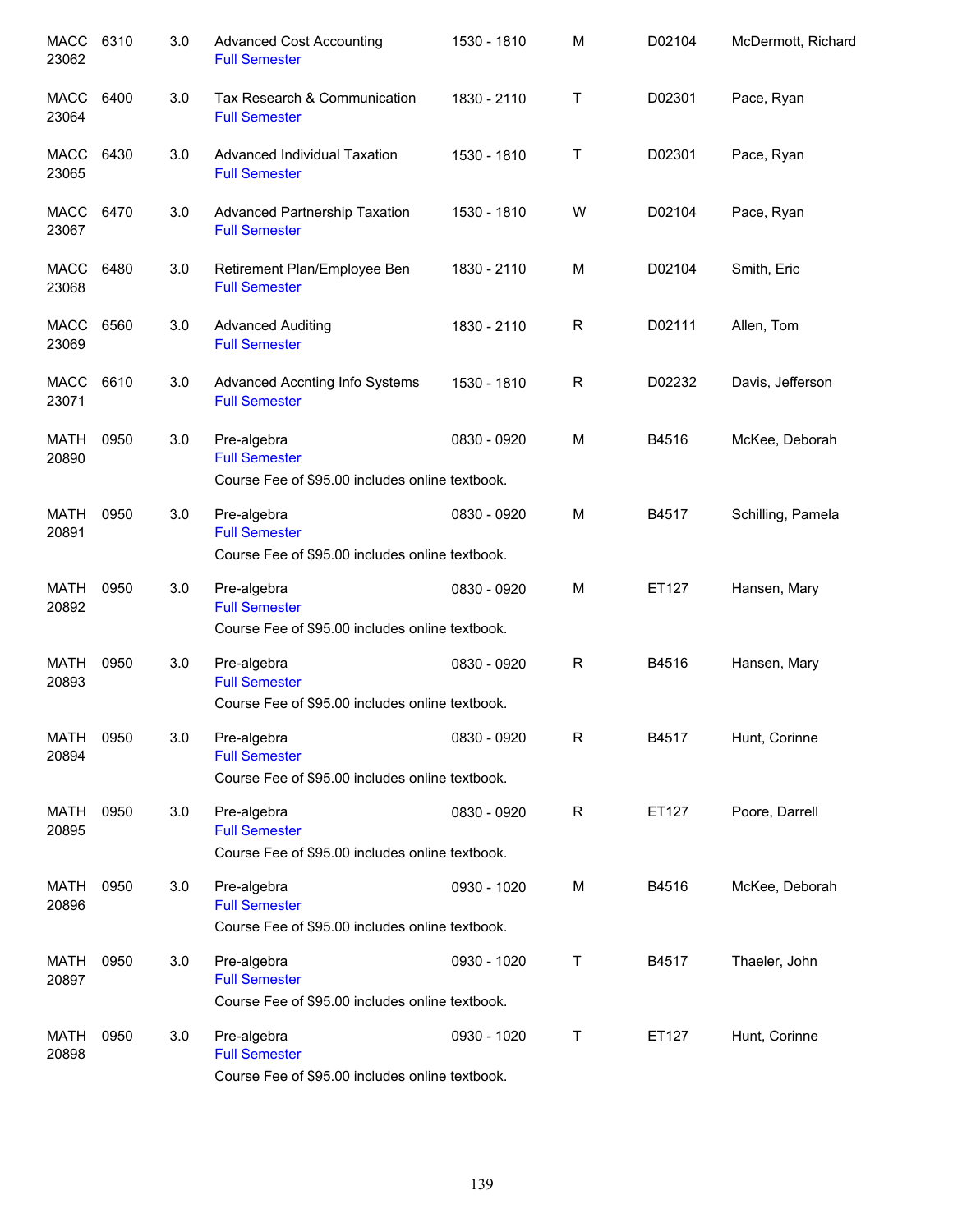| <b>MATH</b><br>20899 | 0950 | 3.0 | Pre-algebra<br><b>Full Semester</b><br>Course Fee of \$95.00 includes online textbook.                                          | 0930 - 1020 | W | B4516 | Hansen, Mary       |
|----------------------|------|-----|---------------------------------------------------------------------------------------------------------------------------------|-------------|---|-------|--------------------|
| <b>MATH</b><br>20900 | 0950 | 3.0 | Pre-algebra<br><b>Full Semester</b><br>Course Fee of \$95.00 includes online textbook.                                          | 0930 - 1020 | F | B4516 | Hansen, Mary       |
| <b>MATH</b><br>20901 | 0950 | 3.0 | Pre-algebra<br><b>Full Semester</b><br>Course Fee of \$95.00 includes online textbook.                                          | 0930 - 1020 | F | B4517 | McKee, Deborah     |
| <b>MATH</b><br>20902 | 0950 | 3.0 | Pre-algebra<br><b>Full Semester</b><br>Course Fee of \$95.00 includes online textbook.                                          | 0930 - 1020 | F | ET127 | Schilling, Pamela  |
| <b>MATH</b><br>20903 | 0950 | 3.0 | Pre-algebra<br><b>Full Semester</b><br>Course Fee of \$95.00 includes online textbook.                                          | 1030 - 1120 | M | ET127 | Poore, Darrell     |
| <b>MATH</b><br>20904 | 0950 | 3.0 | Pre-algebra<br><b>Full Semester</b><br>Course Fee of \$95.00 includes online textbook.<br>This course is paired with Educ 1105. | 1030 - 1120 | т | B4516 | Allred, Alice      |
| <b>MATH</b><br>20905 | 0950 | 3.0 | Pre-algebra<br><b>Full Semester</b><br>Course Fee of \$95.00 includes online textbook.                                          | 1030 - 1120 | т | B4517 | Marx, Christine    |
| <b>MATH</b><br>20906 | 0950 | 3.0 | Pre-algebra<br><b>Full Semester</b><br>Course Fee of \$95.00 includes online textbook.                                          | 1030 - 1120 | W | ET127 | Hallin, Stephen    |
| <b>MATH</b><br>20907 | 0950 | 3.0 | Pre-algebra<br><b>Full Semester</b><br>Course Fee of \$95.00 includes online textbook.                                          | 1030 - 1120 | R | B4517 | Quesnell, Carrie   |
| <b>MATH</b><br>20908 | 0950 | 3.0 | Pre-algebra<br><b>Full Semester</b><br>Course Fee of \$95.00 includes online textbook.                                          | 1030 - 1120 | F | B4516 | Allred, Alice      |
| <b>MATH</b><br>20909 | 0950 | 3.0 | Pre-algebra<br><b>Full Semester</b><br>Course Fee of \$95.00 includes online textbook.                                          | 1130 - 1220 | М | B4516 | Yonkee, Mary       |
| <b>MATH</b><br>20910 | 0950 | 3.0 | Pre-algebra<br><b>Full Semester</b><br>Course Fee of \$95.00 includes online textbook.                                          | 1130 - 1220 | М | B4517 | Webster, Lori      |
| <b>MATH</b><br>20911 | 0950 | 3.0 | Pre-algebra<br><b>Full Semester</b><br>Course Fee of \$95.00 includes online textbook.                                          | 1130 - 1220 | M | ET127 | Wilkinson, Janette |
| MATH<br>20912        | 0950 | 3.0 | Pre-algebra<br><b>Full Semester</b><br>Course Fee of \$95.00 includes online textbook.                                          | 1130 - 1220 | W | B4516 | Imig, David        |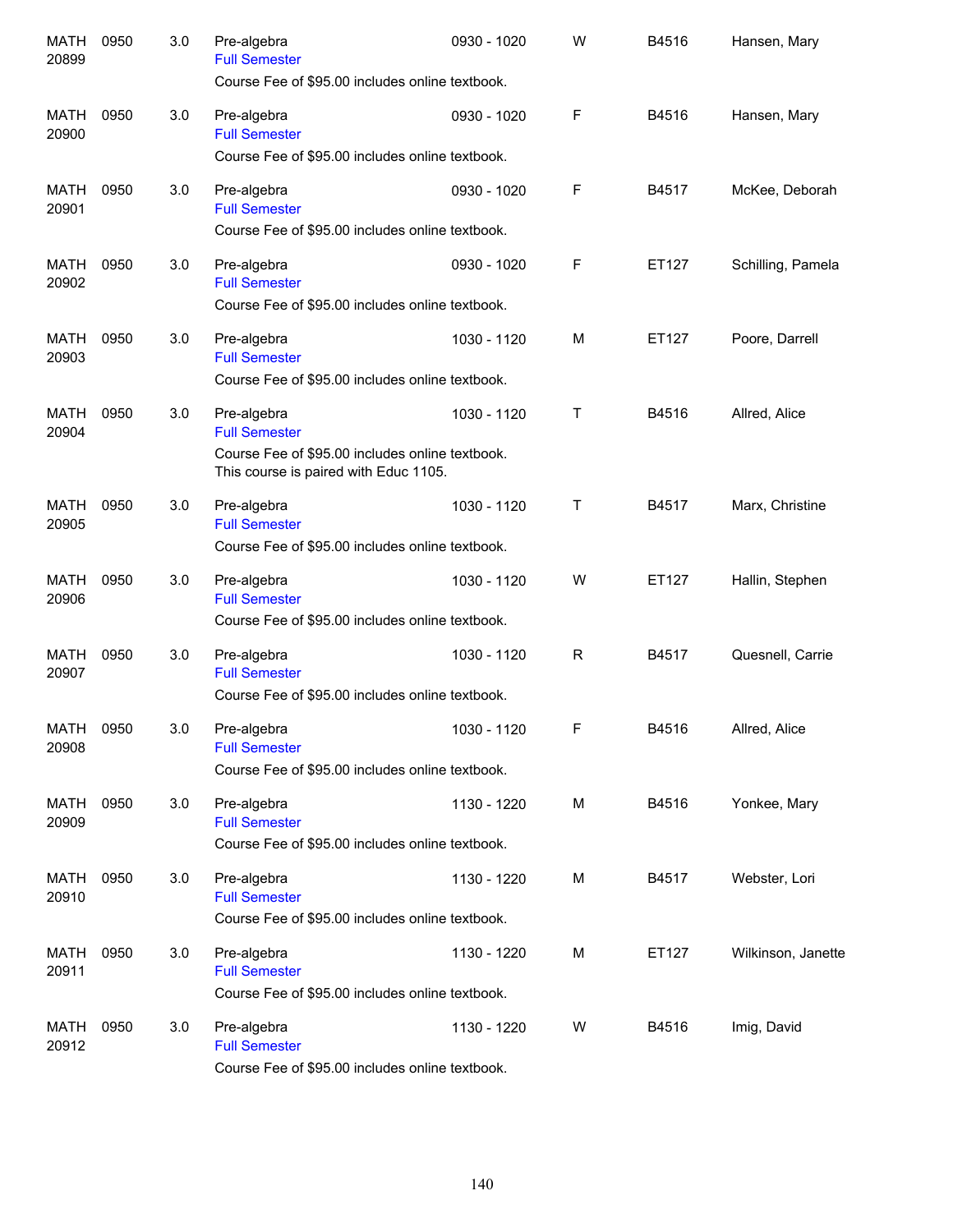| <b>MATH</b><br>20913 | 0950 | 3.0 | Pre-algebra<br><b>Full Semester</b><br>Course Fee of \$95.00 includes online textbook. | 1130 - 1220 | W            | B4517 | Schilling, Pamela |
|----------------------|------|-----|----------------------------------------------------------------------------------------|-------------|--------------|-------|-------------------|
| <b>MATH</b><br>20914 | 0950 | 3.0 | Pre-algebra<br><b>Full Semester</b><br>Course Fee of \$95.00 includes online textbook. | 1130 - 1220 | W            | ET127 | Yonkee, Mary      |
| <b>MATH</b><br>20915 | 0950 | 3.0 | Pre-algebra<br><b>Full Semester</b><br>Course Fee of \$95.00 includes online textbook. | 1130 - 1220 | F            | ET127 | Webster, Lori     |
| <b>MATH</b><br>20916 | 0950 | 3.0 | Pre-algebra<br><b>Full Semester</b><br>Course Fee of \$95.00 includes online textbook. | 1230 - 1320 | Τ            | B4516 | Hallin, Stephen   |
| <b>MATH</b><br>20917 | 0950 | 3.0 | Pre-algebra<br><b>Full Semester</b><br>Course Fee of \$95.00 includes online textbook. | 1230 - 1320 | Τ            | B4517 | Imig, David       |
| <b>MATH</b><br>20918 | 0950 | 3.0 | Pre-algebra<br><b>Full Semester</b><br>Course Fee of \$95.00 includes online textbook. | 1230 - 1320 | T            | ET127 | Yonkee, Mary      |
| <b>MATH</b><br>20919 | 0950 | 3.0 | Pre-algebra<br><b>Full Semester</b><br>Course Fee of \$95.00 includes online textbook. | 1230 - 1320 | $\mathsf{R}$ | B4516 | Webster, Lori     |
| <b>MATH</b><br>20920 | 0950 | 3.0 | Pre-algebra<br><b>Full Semester</b><br>Course Fee of \$95.00 includes online textbook. | 1230 - 1320 | $\mathsf{R}$ | B4517 | Imig, David       |
| <b>MATH</b><br>20921 | 0950 | 3.0 | Pre-algebra<br><b>Full Semester</b><br>Course Fee of \$95.00 includes online textbook. | 1230 - 1320 | F            | ET127 | Hallin, Stephen   |
| <b>MATH</b><br>20922 | 0950 | 3.0 | Pre-algebra<br><b>Full Semester</b><br>Course Fee of \$95.00 includes online textbook. | 1330 - 1420 | M            | B4517 | Hallin, Stephen   |
| MATH<br>20924        | 0950 | 3.0 | Pre-algebra<br><b>Full Semester</b><br>Course Fee of \$95.00 includes online textbook. | 1330 - 1420 | M            | ET127 | Webster, Lori     |
| <b>MATH</b><br>20925 | 0950 | 3.0 | Pre-algebra<br><b>Full Semester</b><br>Course Fee of \$95.00 includes online textbook. | 1330 - 1420 | $\mathsf R$  | B4516 | Webster, Lori     |
| <b>MATH</b><br>20926 | 0950 | 3.0 | Pre-algebra<br><b>Full Semester</b><br>Course Fee of \$95.00 includes online textbook. | 1330 - 1420 | F            | ET127 | Webster, Lori     |
| <b>MATH</b><br>20927 | 0950 | 3.0 | Pre-algebra<br><b>Full Semester</b><br>Course Fee of \$95.00 includes online textbook. | 1730 - 1820 | Т            | B4516 | Hadlock, Amanda   |
| <b>MATH</b><br>20928 | 0950 | 3.0 | Pre-algebra<br><b>Full Semester</b><br>Course Fee of \$95.00 includes online textbook. | 1730 - 1820 | Т            | B4517 | Marriott, Katrina |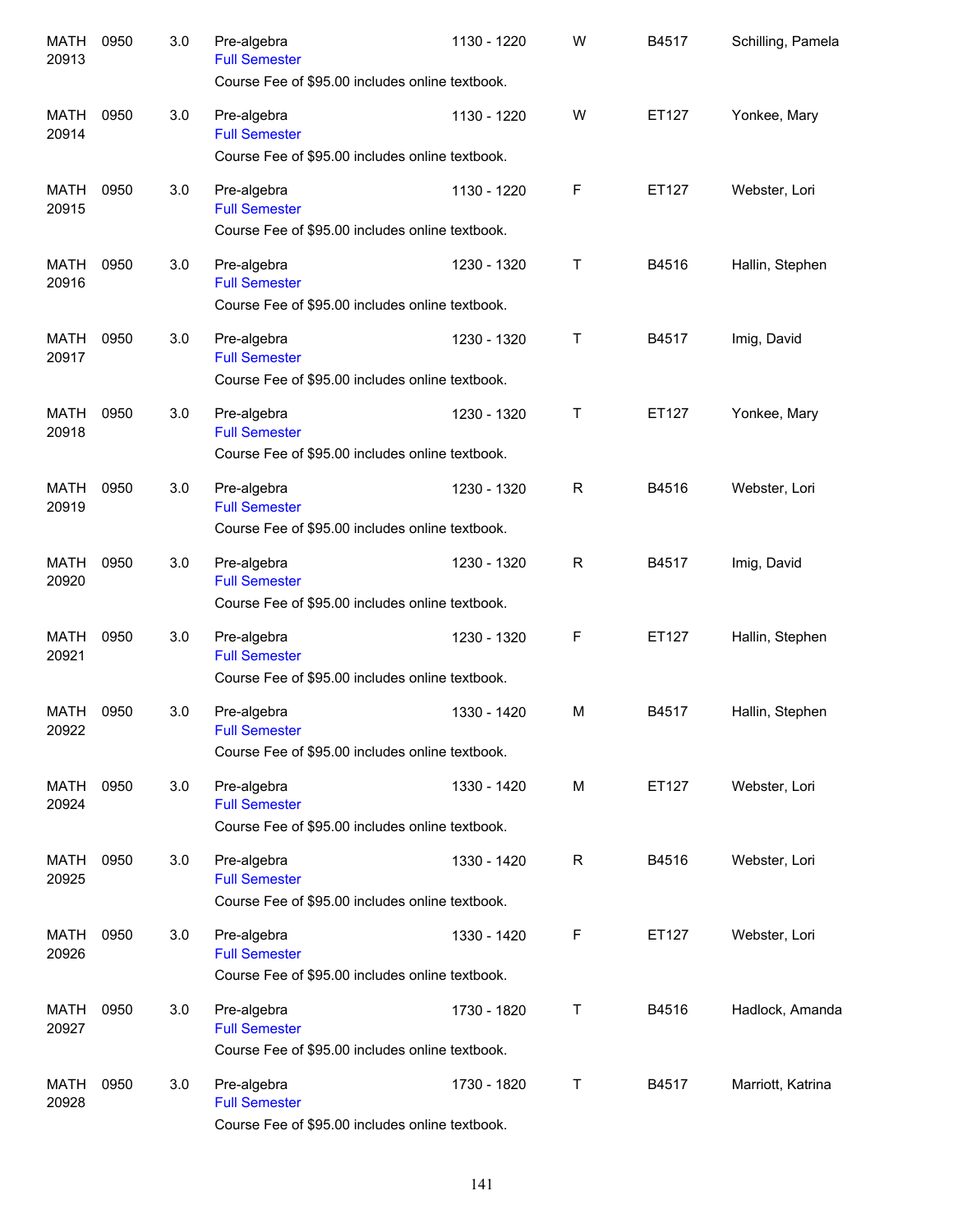| <b>MATH</b><br>20929 | 0950 | 3.0 | Pre-algebra<br><b>Full Semester</b><br>Course Fee of \$95.00 includes online textbook. | 1730 - 1820 | R            | B4517  | Marx, Christine    |
|----------------------|------|-----|----------------------------------------------------------------------------------------|-------------|--------------|--------|--------------------|
| <b>MATH</b><br>20930 | 0950 | 3.0 | Pre-algebra<br><b>Full Semester</b><br>Course Fee of \$95.00 includes online textbook. | 1830 - 1920 | M            | B4516  | Marriott, Katrina  |
| <b>MATH</b><br>20932 | 0950 | 3.0 | Pre-algebra<br><b>Full Semester</b><br>Course Fee of \$95.00 includes online textbook. | 1830 - 1920 | M            | B4517  | lacovelli, John    |
| <b>MATH</b><br>20933 | 0950 | 3.0 | Pre-algebra<br><b>Full Semester</b><br>Course Fee of \$95.00 includes online textbook. | 1830 - 1920 | ${\sf R}$    | B4517  | Marriott, Katrina  |
| <b>MATH</b><br>20934 | 0950 | 3.0 | Pre-algebra<br><b>Full Semester</b><br>Course Fee of \$95.00 includes online textbook. | 1830 - 1920 | ${\sf R}$    | ET127  | Jennings, Cristine |
| <b>MATH</b><br>20935 | 0950 | 3.0 | Pre-algebra<br><b>Full Semester</b><br>Course Fee of \$95.00 includes online textbook. | 1930 - 2020 | Τ            | B4516  | Gabbitas, Allison  |
| <b>MATH</b><br>24191 | 0950 | 3.0 | Pre-algebra<br><b>Full Semester</b><br>Course Fee \$95.00                              | 0830 - 0920 | M            | D02235 | Acor, Brenda       |
| <b>MATH</b><br>24192 | 0950 | 3.0 | Pre-algebra<br><b>Full Semester</b><br>Course Fee \$95.00                              | 0830 - 0920 | W            | D02235 | Acor, Brenda       |
| <b>MATH</b><br>24195 | 0950 | 3.0 | Pre-algebra<br><b>Full Semester</b><br>Course Fee \$95.00                              | 0930 - 1020 | Τ            | D02235 | Wilkinson, Susan   |
| <b>MATH</b><br>24196 | 0950 | 3.0 | Pre-algebra<br><b>Full Semester</b><br>Course Fee \$95.00                              | 0930 - 1020 | F            | D02235 | Harden, Elizabeth  |
| <b>MATH</b><br>24197 | 0950 | 3.0 | Pre-algebra<br><b>Full Semester</b><br>Course Fee \$95.00                              | 1030 - 1120 | M            | D02235 | Baker, Loyal       |
| <b>MATH</b><br>24198 | 0950 | 3.0 | Pre-algebra<br><b>Full Semester</b><br>Course Fee \$95.00                              | 1030 - 1120 | $\mathsf{R}$ | D02235 | Harden, Elizabeth  |
| MATH<br>24199        | 0950 | 3.0 | Pre-algebra<br><b>Full Semester</b><br>Course Fee \$95.00                              | 1130 - 1220 | T            | D02235 | Baker, Loyal       |
| <b>MATH</b><br>24200 | 0950 | 3.0 | Pre-algebra<br><b>Full Semester</b><br>Course Fee \$95.00                              | 1130 - 1220 | W            | D02235 | Baker, Loyal       |
| <b>MATH</b><br>24201 | 0950 | 3.0 | Pre-algebra<br><b>Full Semester</b><br>Course Fee \$95.00                              | 1730 - 1820 | $\mathsf R$  | D02235 | Howell, Janae      |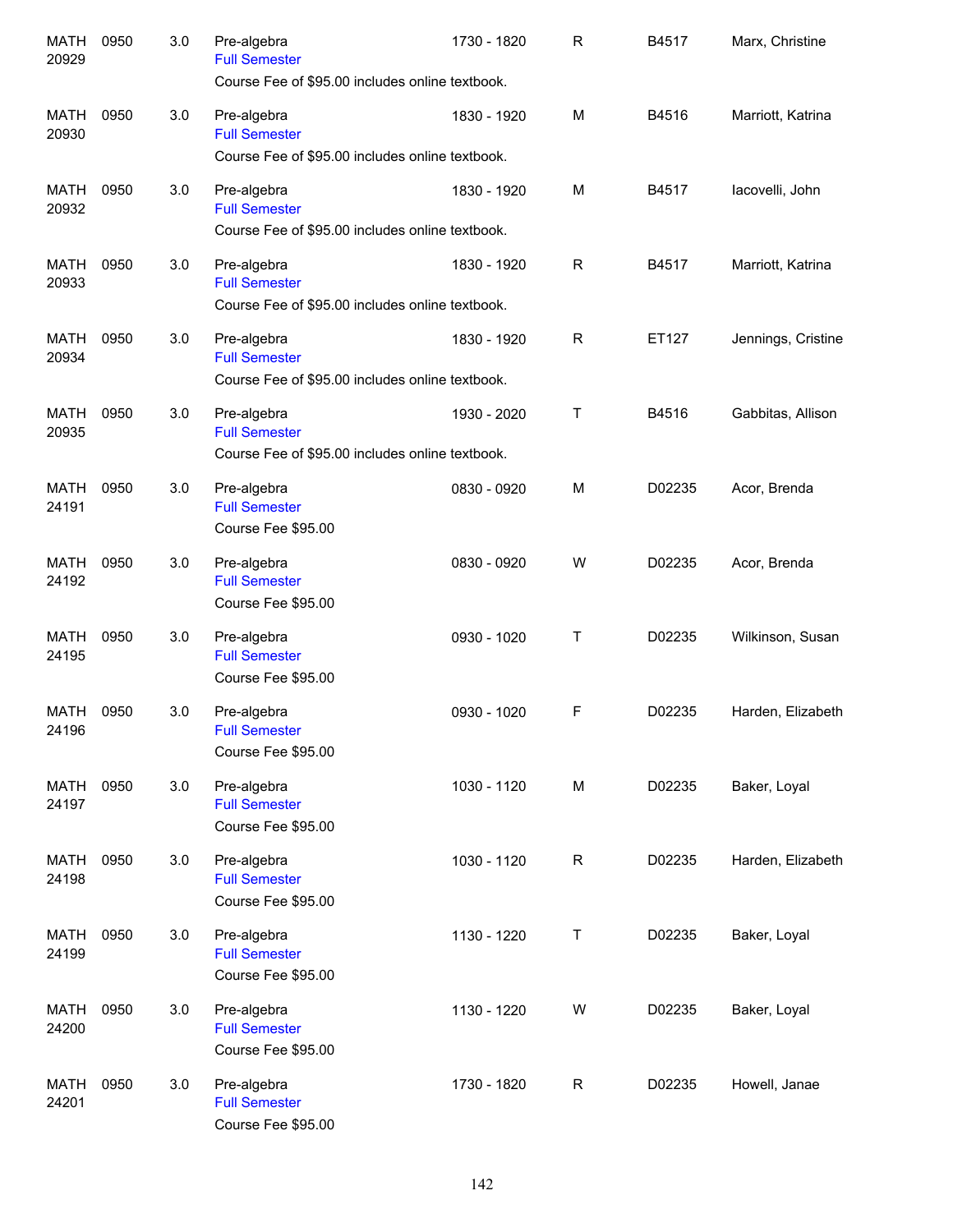| <b>MATH</b><br>24202 | 0950 | 3.0 | Pre-algebra<br><b>Full Semester</b><br>Course Fee \$95.00 | 1830 - 1920 | W | D02235 | Baker, Loyal      |
|----------------------|------|-----|-----------------------------------------------------------|-------------|---|--------|-------------------|
| <b>MATH</b><br>24203 | 0950 | 3.0 | Pre-algebra<br><b>Full Semester</b><br>Course Fee \$95.00 | 1930 - 2020 | Τ | D02235 | Thompson, Erin    |
| <b>MATH</b><br>24730 | 0950 | 3.0 | Pre-algebra<br><b>Full Semester</b><br>Course Fee \$95.00 | 0830 - 0920 | R | D02235 | Jones, Charity    |
| <b>MATH</b><br>24732 | 0950 | 3.0 | Pre-algebra<br><b>Full Semester</b><br>Course Fee \$95.00 | 0930 - 1020 | W | D02235 | Acor, Brenda      |
| <b>MATH</b><br>24734 | 0950 | 3.0 | Pre-algebra<br><b>Full Semester</b><br>Course Fee \$95.00 | 1030 - 1120 | Τ | D02235 | Harden, Elizabeth |
| <b>MATH</b><br>24736 | 0950 | 3.0 | Pre-algebra<br><b>Full Semester</b><br>Course Fee \$95.00 | 1130 - 1220 | M | D02235 | Baker, Loyal      |
| <b>MATH</b><br>24738 | 0950 | 3.0 | Pre-algebra<br><b>Full Semester</b><br>Course Fee \$95.00 | 1730 - 1820 | Τ | D02235 | Kohler, Eric      |
| <b>MATH</b><br>24740 | 0950 | 3.0 | Pre-algebra<br><b>Full Semester</b><br>Course Fee \$95.00 | 1830 - 1920 | M | D02235 | Baker, Loyal      |
| <b>MATH</b><br>24743 | 0950 | 3.0 | Pre-algebra<br><b>Full Semester</b><br>Course Fee \$95.00 | 0830 - 0920 | Τ | D02235 | Wilkinson, Susan  |
| <b>MATH</b><br>24746 | 0950 | 3.0 | Pre-algebra<br><b>Full Semester</b><br>Course Fee \$95.00 | 0830 - 0920 | F | D02235 | Acor, Brenda      |
| <b>MATH</b><br>24747 | 0950 | 3.0 | Pre-algebra<br><b>Full Semester</b><br>Course Fee \$95.00 | 0930 - 1020 | M | D02235 | Acor, Brenda      |
| <b>MATH</b><br>24749 | 0950 | 3.0 | Pre-algebra<br><b>Full Semester</b><br>Course Fee \$95.00 | 0930 - 1020 | R | D02235 | Jones, Charity    |
| <b>MATH</b><br>24753 | 0950 | 3.0 | Pre-algebra<br><b>Full Semester</b><br>Course Fee \$95.00 | 1030 - 1120 | F | D02235 | Baker, Loyal      |
| <b>MATH</b><br>24756 | 0950 | 3.0 | Pre-algebra<br><b>Full Semester</b><br>Course Fee \$95.00 | 1130 - 1220 | R | D02235 | Baker, Loyal      |
| <b>MATH</b><br>24758 | 0950 | 3.0 | Pre-algebra<br><b>Full Semester</b><br>Course Fee \$95.00 | 1730 - 1820 | M | D02235 | Howell, Janae     |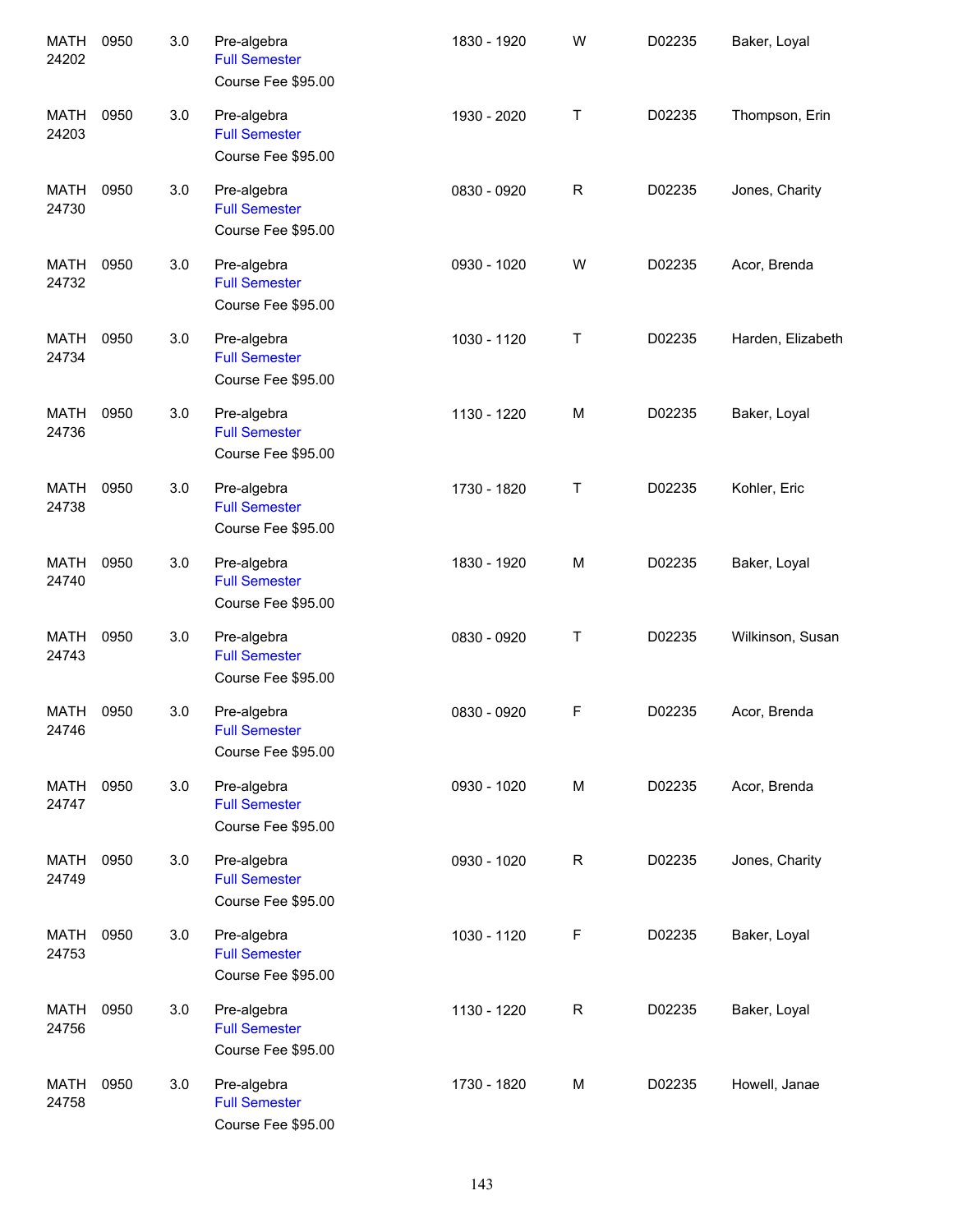| <b>MATH</b><br>24760 | 0950 | 3.0 | Pre-algebra<br><b>Full Semester</b><br>Course Fee \$95.00                                                               | 1730 - 1820 | W          | D02235    | Floyd, M          |
|----------------------|------|-----|-------------------------------------------------------------------------------------------------------------------------|-------------|------------|-----------|-------------------|
| MATH<br>24763        | 0950 | 3.0 | Pre-algebra<br><b>Full Semester</b><br>Course Fee \$95.00                                                               | 1830 - 1920 | Τ          | D02235    | Thompson, Erin    |
| <b>MATH</b><br>24767 | 0950 | 3.0 | Pre-algebra<br><b>Full Semester</b><br>Course Fee \$95.00                                                               | 1830 - 1920 | R          | D02235    | Floyd, M          |
| <b>MATH</b><br>24771 | 0950 | 3.0 | Pre-algebra<br><b>Full Semester</b><br>Course Fee \$95.00                                                               | 1930 - 2020 | M          | D02235    | Baker, Loyal      |
| <b>MATH</b><br>24774 | 0950 | 3.0 | Pre-algebra<br><b>Full Semester</b><br>Course Fee \$95.00                                                               | 1930 - 2020 | W          | D02235    | Baker, Loyal      |
| <b>MATH</b><br>24816 | 0950 | 3.0 | Pre-algebra<br><b>Full Semester</b><br>Course Fee \$95.00<br>(eWeber) at http://weber.edu and select "Current Students" | <b>TBA</b>  | <b>TBA</b> | <b>OL</b> | Lund, Julliana    |
| <b>MATH</b><br>24828 | 0950 | 3.0 | Pre-algebra<br><b>Full Semester</b><br>Course Fee of \$95.00 includes online textbook.                                  | 0930 - 1020 | M          | B4517     | Schilling, Pamela |
| <b>MATH</b><br>24838 | 0950 | 3.0 | Pre-algebra<br><b>Full Semester</b><br>Course Fee of \$95.00 includes online textbook.                                  | 0930 - 1020 | M          | ET127     | Hansen, Mary      |
| <b>MATH</b><br>24842 | 0950 | 3.0 | Pre-algebra<br><b>Full Semester</b><br>Course Fee of \$95.00 includes online textbook.                                  | 0930 - 1020 | Τ          | B4516     | Hansen, Mary      |
| <b>MATH</b><br>24846 | 0950 | 3.0 | Pre-algebra<br><b>Full Semester</b><br>Course Fee of \$95.00 includes online textbook.                                  | 0930 - 1020 | W          | B4517     | Thaeler, John     |
| MATH<br>24851        | 0950 | 3.0 | Pre-algebra<br><b>Full Semester</b><br>Course Fee of \$95.00 includes online textbook.                                  | 0930 - 1020 | W          | ET127     | Schilling, Pamela |
| MATH<br>24856        | 0950 | 3.0 | Pre-algebra<br><b>Full Semester</b><br>Course Fee of \$95.00 includes online textbook.                                  | 0830 - 0920 | W          | B4516     | Hansen, Mary      |
| MATH<br>24857        | 0950 | 3.0 | Pre-algebra<br><b>Full Semester</b><br>Course Fee of \$95.00 includes online textbook.                                  | 1030 - 1120 | M          | B4516     | Allred, Alice     |
| <b>MATH</b><br>24860 | 0950 | 3.0 | Pre-algebra<br><b>Full Semester</b><br>Course Fee of \$95.00 includes online textbook.                                  | 0830 - 0920 | W          | B4517     | Schilling, Pamela |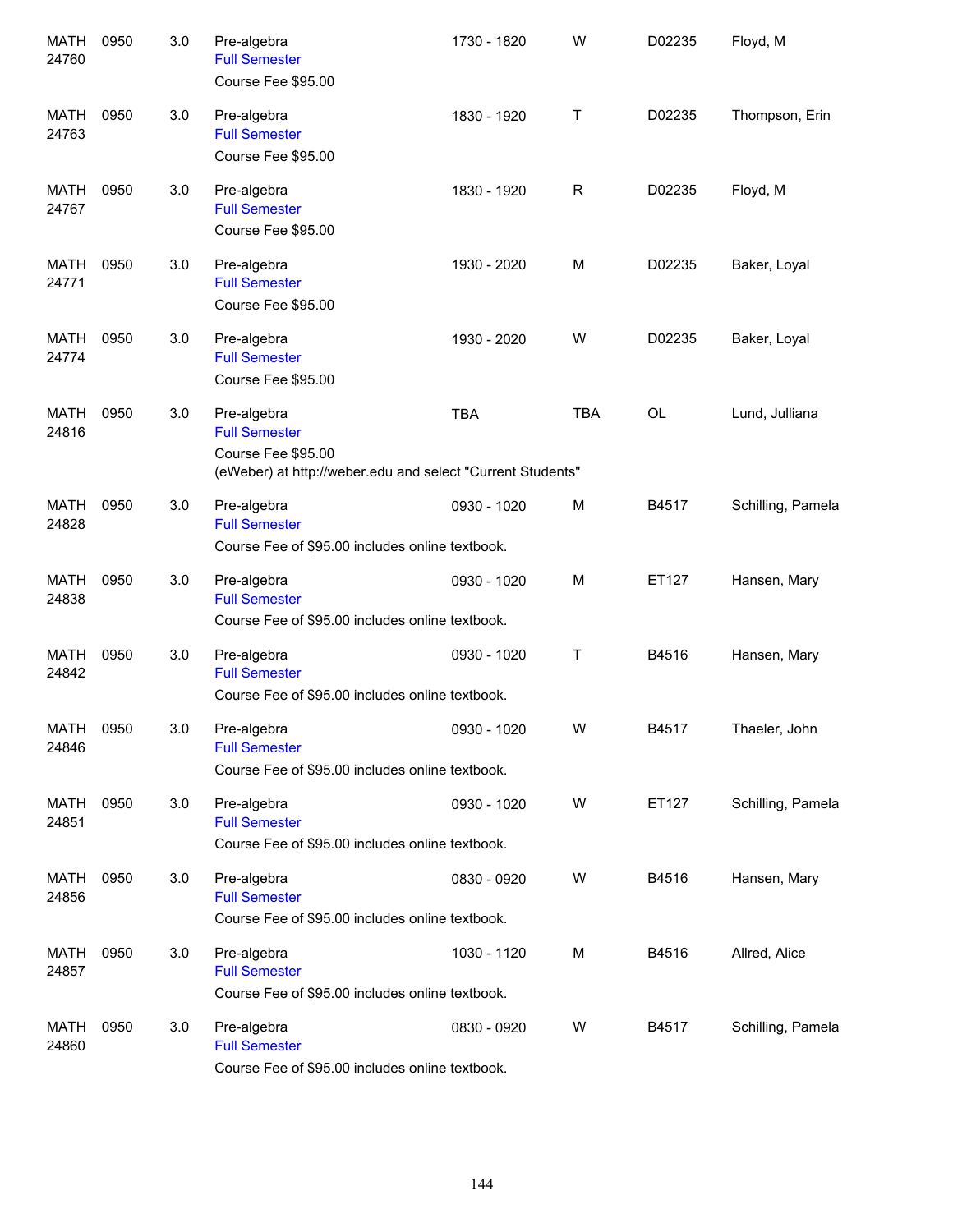| <b>MATH</b><br>24862 | 0950 | 3.0 | Pre-algebra<br><b>Full Semester</b><br>Course Fee of \$95.00 includes online textbook. | 0830 - 0920 | W            | ET127 | Poore, Darrell     |
|----------------------|------|-----|----------------------------------------------------------------------------------------|-------------|--------------|-------|--------------------|
| <b>MATH</b><br>24864 | 0950 | 3.0 | Pre-algebra<br><b>Full Semester</b><br>Course Fee of \$95.00 includes online textbook. | 0930 - 1020 | $\mathsf{R}$ | B4516 | Hansen, Mary       |
| <b>MATH</b><br>24866 | 0950 | 3.0 | Pre-algebra<br><b>Full Semester</b><br>Course Fee of \$95.00 includes online textbook. | 0930 - 1020 | $\mathsf{R}$ | B4517 | Thaeler, John      |
| <b>MATH</b><br>24868 | 0950 | 3.0 | Pre-algebra<br><b>Full Semester</b><br>Course Fee of \$95.00 includes online textbook. | 0930 - 1020 | $\mathsf{R}$ | ET127 | Poore, Darrell     |
| <b>MATH</b><br>24870 | 0950 | 3.0 | Pre-algebra<br><b>Full Semester</b><br>Course Fee of \$95.00 includes online textbook. | 1030 - 1120 | $\mathsf{R}$ | B4516 | Wilkinson, Janette |
| <b>MATH</b><br>24872 | 0950 | 3.0 | Pre-algebra<br><b>Full Semester</b><br>Course Fee of \$95.00 includes online textbook. | 1030 - 1120 | F            | B4517 | Quesnell, Carrie   |
| <b>MATH</b><br>24874 | 0950 | 3.0 | Pre-algebra<br><b>Full Semester</b><br>Course Fee of \$95.00 includes online textbook. | 1030 - 1120 | F            | ET127 | Poore, Darrell     |
| <b>MATH</b><br>24875 | 0950 | 3.0 | Pre-algebra<br><b>Full Semester</b><br>Course Fee of \$95.00 includes online textbook. | 1030 - 1120 | M            | B4517 | Quesnell, Carrie   |
| <b>MATH</b><br>24877 | 0950 | 3.0 | Pre-algebra<br><b>Full Semester</b><br>Course Fee of \$95.00 includes online textbook. | 1130 - 1220 | F            | B4516 | Allred, Alice      |
| <b>MATH</b><br>24880 | 0950 | 3.0 | Pre-algebra<br><b>Full Semester</b><br>Course Fee of \$95.00 includes online textbook. | 1130 - 1220 | F            | B4517 | Yonkee, Mary       |
| <b>MATH</b><br>24881 | 0950 | 3.0 | Pre-algebra<br><b>Full Semester</b><br>Course Fee of \$95.00 includes online textbook. | 1030 - 1120 | Τ            | ET127 | Quesnell, Carrie   |
| MATH<br>24884        | 0950 | 3.0 | Pre-algebra<br><b>Full Semester</b><br>Course Fee of \$95.00 includes online textbook. | 1030 - 1120 | W            | B4516 | Allred, Alice      |
| MATH<br>24886        | 0950 | 3.0 | Pre-algebra<br><b>Full Semester</b><br>Course Fee of \$95.00 includes online textbook. | 1030 - 1120 | W            | B4517 | Quesnell, Carrie   |
| MATH<br>24887        | 0950 | 3.0 | Pre-algebra<br><b>Full Semester</b><br>Course Fee of \$95.00 includes online textbook. | 1230 - 1320 | M            | B4516 | Allred, Alice      |
| MATH<br>24890        | 0950 | 3.0 | Pre-algebra<br><b>Full Semester</b><br>Course Fee of \$95.00 includes online textbook. | 1230 - 1320 | М            | B4517 | Imig, David        |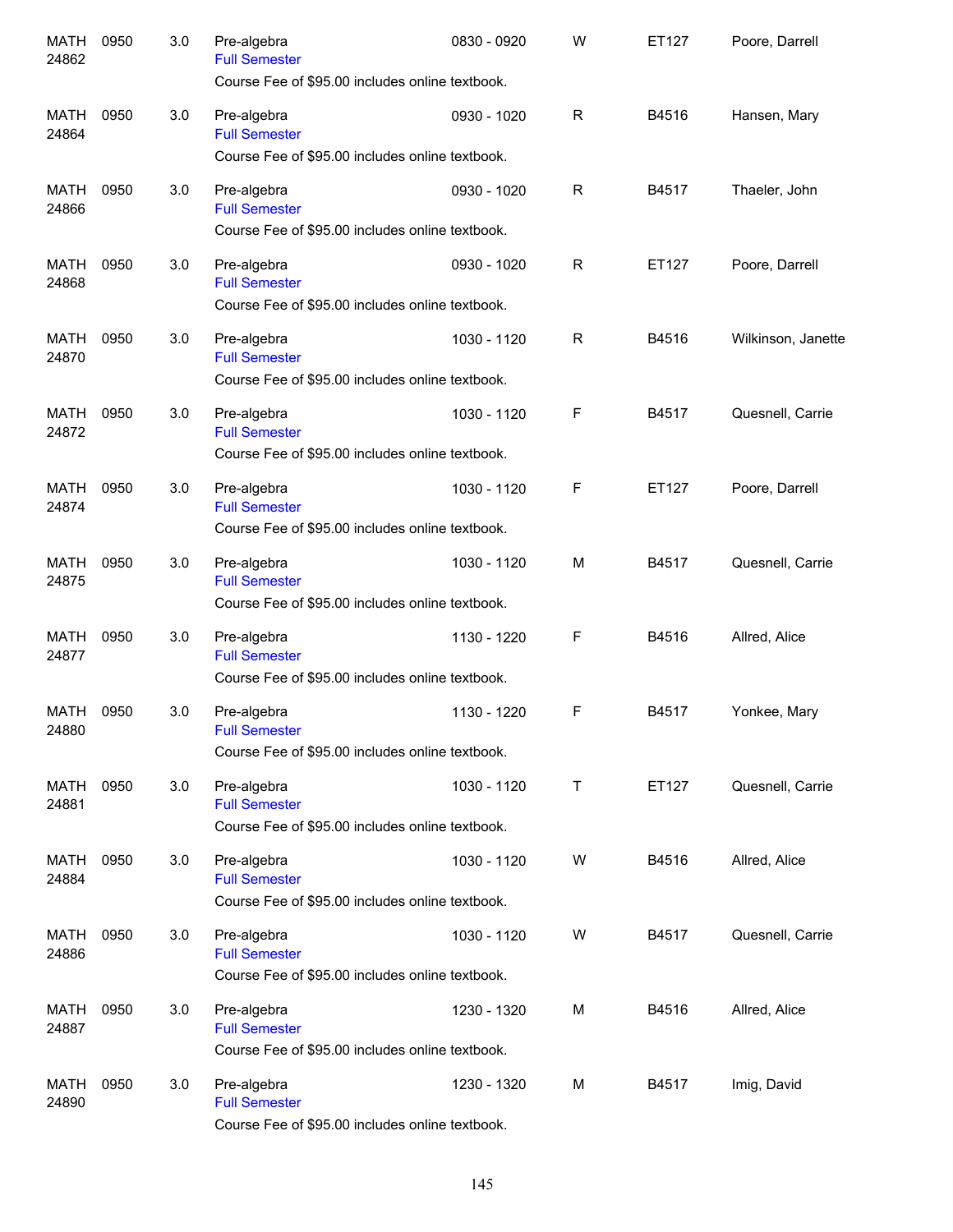| <b>MATH</b><br>24892 | 0950 | 3.0 | Pre-algebra<br><b>Full Semester</b>                                                    | 1030 - 1120 | R           | ET127 | Allred, Alice      |
|----------------------|------|-----|----------------------------------------------------------------------------------------|-------------|-------------|-------|--------------------|
|                      |      |     | Course Fee of \$95.00 includes online textbook.                                        |             |             |       |                    |
| <b>MATH</b><br>24894 | 0950 | 3.0 | Pre-algebra<br><b>Full Semester</b>                                                    | 1230 - 1320 | M           | ET127 | McKee, Deborah     |
|                      |      |     | Course Fee of \$95.00 includes online textbook.                                        |             |             |       |                    |
| <b>MATH</b><br>24896 | 0950 | 3.0 | Pre-algebra<br><b>Full Semester</b><br>Course Fee of \$95.00 includes online textbook. | 1130 - 1220 | T           | B4516 | Yonkee, Mary       |
|                      |      |     |                                                                                        |             |             |       |                    |
| <b>MATH</b><br>24898 | 0950 | 3.0 | Pre-algebra<br><b>Full Semester</b><br>Course Fee of \$95.00 includes online textbook. | 1330 - 1420 | Τ           | B4516 | Webster, Lori      |
|                      |      |     |                                                                                        |             |             |       |                    |
| <b>MATH</b><br>24899 | 0950 | 3.0 | Pre-algebra<br><b>Full Semester</b><br>Corse Fee of \$95.00 includes online textbook.  | 1130 - 1220 | T           | B4517 | Imig, David        |
|                      |      |     |                                                                                        |             |             |       |                    |
| <b>MATH</b><br>24901 | 0950 | 3.0 | Pre-algebra<br><b>Full Semester</b>                                                    | 1330 - 1420 | W           | B4517 | Wilkinson, Janette |
|                      |      |     | Course Fee of \$95.00 includes online textbook.                                        |             |             |       |                    |
| <b>MATH</b><br>24904 | 0950 | 3.0 | Pre-algebra<br><b>Full Semester</b>                                                    | 1330 - 1420 | W           | ET127 | Webster, Lori      |
|                      |      |     | Course Fee of \$95.00 includes online textbook.                                        |             |             |       |                    |
| <b>MATH</b><br>24905 | 0950 | 3.0 | Pre-algebra<br><b>Full Semester</b>                                                    | 1130 - 1220 | T           | ET127 | Marx, Christine    |
|                      |      |     | Course Fee of \$95.00 includes online textbook.                                        |             |             |       |                    |
| <b>MATH</b><br>24908 | 0950 | 3.0 | Pre-algebra<br><b>Full Semester</b>                                                    | 1730 - 1820 | T           | ET127 | Marx, Christine    |
|                      |      |     | Course Fee of \$95.00 includes online textbook.                                        |             |             |       |                    |
| <b>MATH</b><br>24910 | 0950 | 3.0 | Pre-algebra<br><b>Full Semester</b>                                                    | 1730 - 1820 | R           | B4516 | Hadlock, Amanda    |
|                      |      |     | Course Fee of \$95.00 includes online textbook.                                        |             |             |       |                    |
| <b>MATH</b><br>24912 | 0950 | 3.0 | Pre-algebra<br><b>Full Semester</b>                                                    | 1830 - 1920 | Τ           | ET127 | Marx, Christine    |
|                      |      |     | Course Fee of \$95.00 includes online textbook.                                        |             |             |       |                    |
| MATH<br>24914        | 0950 | 3.0 | Pre-algebra<br><b>Full Semester</b>                                                    | 1830 - 1920 | W           | B4516 | Wilkinson, Janette |
|                      |      |     | Course Fee of \$95.00 includes online textbook.                                        |             |             |       |                    |
| MATH<br>24916        | 0950 | 3.0 | Pre-algebra<br><b>Full Semester</b>                                                    | 1930 - 2020 | $\mathsf R$ | B4516 | Gabbitas, Allison  |
|                      |      |     | Course Fee of \$95.00 includes online textbook.                                        |             |             |       |                    |
| <b>MATH</b><br>24918 | 0950 | 3.0 | Pre-algebra<br><b>Full Semester</b>                                                    | 1130 - 1220 | $\mathsf R$ | B4516 | Yonkee, Mary       |
|                      |      |     | Course Fee of \$95.00 includes online textbook.                                        |             |             |       |                    |
| <b>MATH</b><br>24920 | 0950 | 3.0 | Pre-algebra<br><b>Full Semester</b>                                                    | 1130 - 1220 | R           | B4517 | Imig, David        |
|                      |      |     | Course Fee of \$95.00 includes online textbook.                                        |             |             |       |                    |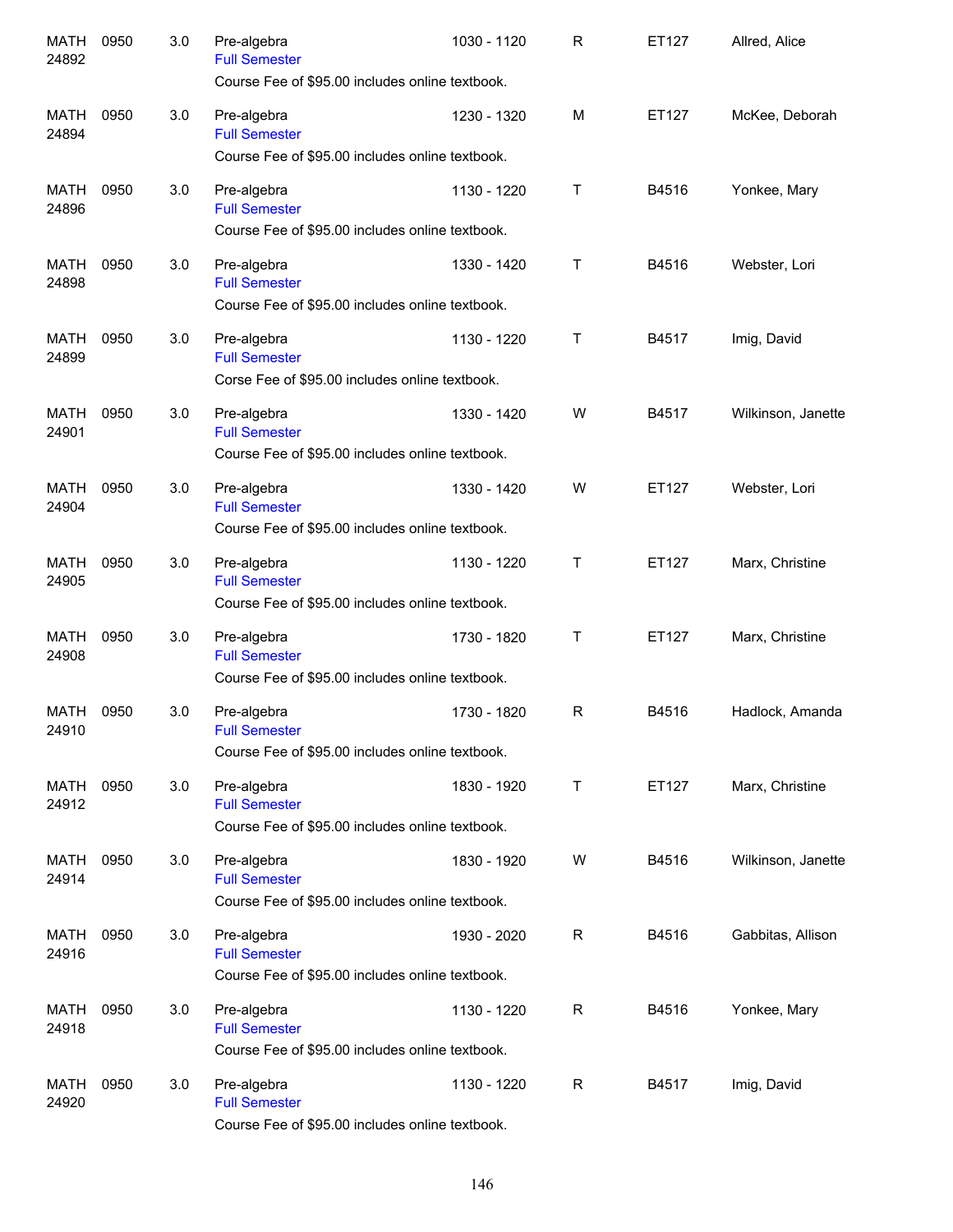| <b>MATH</b><br>24922 | 0950 | 3.0 | Pre-algebra<br><b>Full Semester</b>                                                    | 1130 - 1220 | R            | ET127 | Wilkinson, Janette |
|----------------------|------|-----|----------------------------------------------------------------------------------------|-------------|--------------|-------|--------------------|
|                      |      |     | Course Fee of \$95.00 includes online textbook.                                        |             |              |       |                    |
| <b>MATH</b><br>24924 | 0950 | 3.0 | Pre-algebra<br><b>Full Semester</b>                                                    | 1230 - 1320 | W            | B4516 | McKee, Deborah     |
|                      |      |     | Course Fee of \$95.00 includes online textbook.                                        |             |              |       |                    |
| <b>MATH</b><br>24926 | 0950 | 3.0 | Pre-algebra<br><b>Full Semester</b><br>Course Fee of \$95.00 includes online textbook. | 1230 - 1320 | W            | B4517 | Schilling, Pamela  |
|                      |      |     |                                                                                        |             |              |       |                    |
| <b>MATH</b><br>24928 | 0950 | 3.0 | Pre-algebra<br><b>Full Semester</b><br>Course Fee of \$95.00 includes online textbook. | 1230 - 1320 | W            | ET127 | Allred, Alice      |
|                      |      |     |                                                                                        |             |              |       |                    |
| <b>MATH</b><br>24930 | 0950 | 3.0 | Pre-algebra<br><b>Full Semester</b><br>Course Fee of \$95.00 includes online textbook. | 1230 - 1320 | $\mathsf{R}$ | ET127 | Yonkee, Mary       |
|                      |      |     |                                                                                        |             |              |       |                    |
| <b>MATH</b><br>24932 | 0950 | 3.0 | Pre-algebra<br><b>Full Semester</b>                                                    | 1230 - 1320 | F            | B4516 | McKee, Deborah     |
|                      |      |     | Course Fee 0f \$95.00 includes online textbook.                                        |             |              |       |                    |
| <b>MATH</b><br>24934 | 0950 | 3.0 | Pre-algebra<br><b>Full Semester</b>                                                    | 1230 - 1320 | F            | B4517 | Imig, David        |
|                      |      |     | Course Fee of \$95.00 includes online textbook.                                        |             |              |       |                    |
| <b>MATH</b><br>24937 | 0950 | 3.0 | Pre-algebra<br><b>Full Semester</b>                                                    | 1330 - 1420 | M            | B4516 | Schilling, Pamela  |
|                      |      |     | Course Fee of \$95.00 includes online textbook.                                        |             |              |       |                    |
| <b>MATH</b><br>24938 | 0950 | 3.0 | Pre-algebra<br><b>Full Semester</b>                                                    | 1330 - 1420 | Т            | B4517 | Hallin, Stephen    |
|                      |      |     | Course Fee of \$95.00 includes online textbook.                                        |             |              |       |                    |
| <b>MATH</b><br>24940 | 0950 | 3.0 | Pre-algebra<br><b>Full Semester</b>                                                    | 1330 - 1420 | Т            | ET127 | McKee, Deborah     |
|                      |      |     | Course Fee 0f \$95.00 includes online textbook.                                        |             |              |       |                    |
| MATH<br>24942        | 0950 | 3.0 | Pre-algebra<br><b>Full Semester</b>                                                    | 1330 - 1420 | W            | B4516 | McKee, Deborah     |
|                      |      |     | Course Fee of \$95.00 includes online textbook.                                        |             |              |       |                    |
| MATH<br>24944        | 0950 | 3.0 | Pre-algebra<br><b>Full Semester</b>                                                    | 1330 - 1420 | $\mathsf R$  | B4517 | Poore, Darrell     |
|                      |      |     | Course Fee of \$95.00 includes online textbook.                                        |             |              |       |                    |
| MATH<br>24946        | 0950 | 3.0 | Pre-algebra<br><b>Full Semester</b>                                                    | 1330 - 1420 | $\mathsf{R}$ | ET127 | McKee, Deborah     |
|                      |      |     | Course Fee of \$95.00 includes online textbook.                                        |             |              |       |                    |
| <b>MATH</b>          | 0950 |     |                                                                                        |             | F            | B4516 |                    |
| 24948                |      | 3.0 | Pre-algebra<br><b>Full Semester</b>                                                    | 1330 - 1420 |              |       | Hallin, Stephen    |
|                      |      |     | Course Fee of \$95.00 includes online textbook.                                        |             |              |       |                    |
| <b>MATH</b><br>24950 | 0950 | 3.0 | Pre-algebra<br><b>Full Semester</b>                                                    | 1330 - 1420 | F            | B4517 | Schilling, Pamela  |
|                      |      |     | Course Fee of \$95.00 includes online textbook.                                        |             |              |       |                    |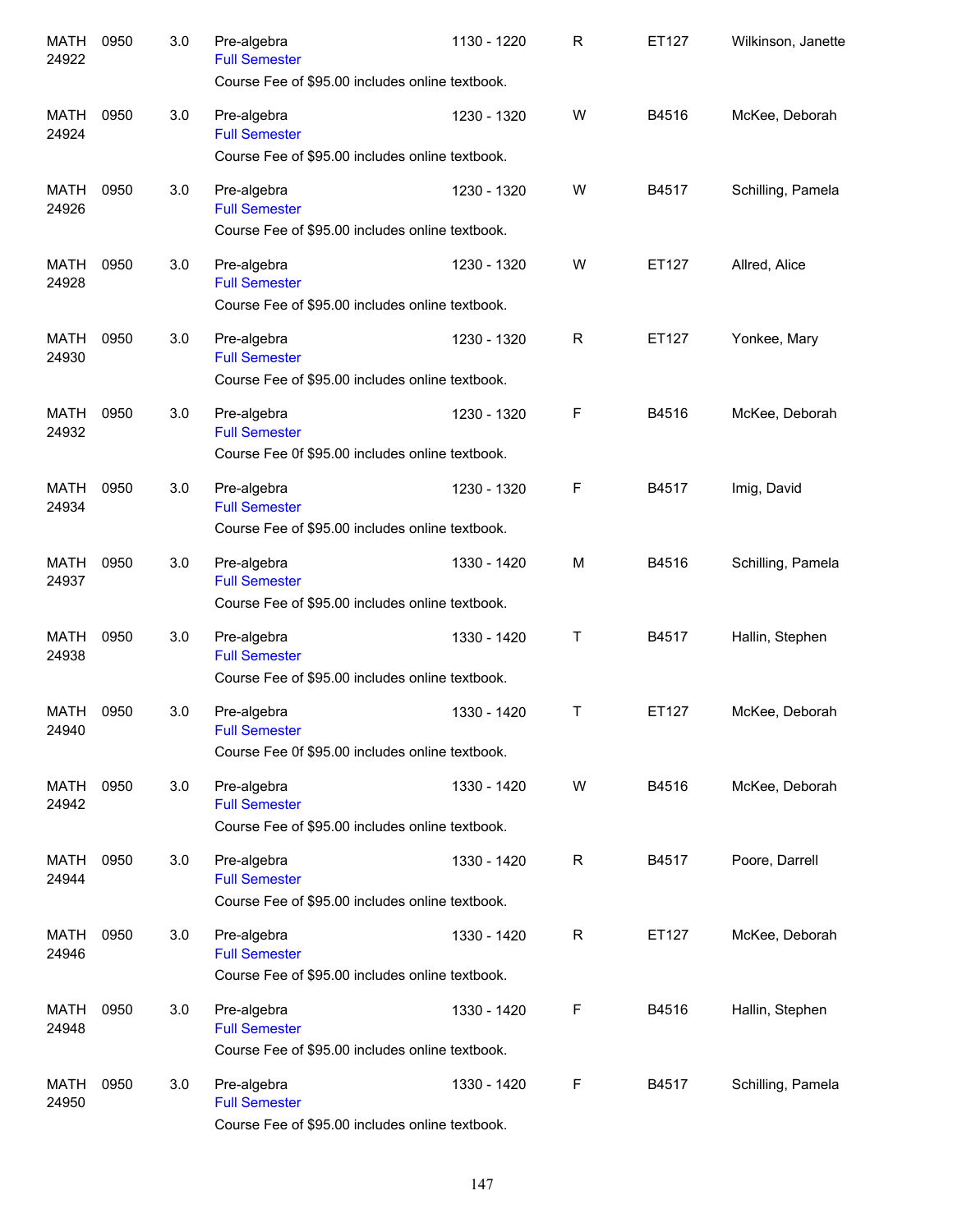| <b>MATH</b><br>24953 | 0950 | 3.0 | Pre-algebra<br><b>Full Semester</b><br>Course Fee of \$95.00 includes online textbook. | 0830 - 0920 | т           | B4516 | Hansen, Mary       |
|----------------------|------|-----|----------------------------------------------------------------------------------------|-------------|-------------|-------|--------------------|
| <b>MATH</b><br>24955 | 0950 | 3.0 | Pre-algebra<br><b>Full Semester</b><br>Course Fee of \$95.00 includes online textbook. | 0830 - 0920 | Т           | B4517 | Hunt, Corinne      |
| <b>MATH</b><br>24957 | 0950 | 3.0 | Pre-algebra<br><b>Full Semester</b><br>Course Fee of \$95.00 includes online textbook. | 0830 - 0920 | Τ           | ET127 | Poore, Darrell     |
| <b>MATH</b><br>24959 | 0950 | 3.0 | Pre-algebra<br><b>Full Semester</b><br>Course Fee of \$95.00 includes online textbook. | 0830 - 0920 | $\mathsf F$ | B4516 | Hansen, Mary       |
| <b>MATH</b><br>24961 | 0950 | 3.0 | Pre-algebra<br><b>Full Semester</b><br>Course Fee of \$95.00 includes online textbook. | 0830 - 0920 | F           | B4517 | McKee, Deborah     |
| <b>MATH</b><br>24963 | 0950 | 3.0 | Pre-algebra<br><b>Full Semester</b><br>Course Fee of \$95.00 includes online textbook. | 0830 - 0920 | F           | ET127 | Schilling, Pamela  |
| <b>MATH</b><br>24964 | 0950 | 3.0 | Pre-algebra<br><b>Full Semester</b><br>Course Fee of \$95.00 includes online textbook. | 1730 - 1820 | M           | B4516 | Jennings, Cristine |
| <b>MATH</b><br>24967 | 0950 | 3.0 | Pre-algebra<br><b>Full Semester</b><br>Course Fee of \$95.00 includes online textbook. | 1730 - 1820 | M           | B4517 | lacovelli, John    |
| <b>MATH</b><br>24969 | 0950 | 3.0 | Pre-algebra<br><b>Full Semester</b><br>Course Fee of \$95.00 includes online textbook. | 1930 - 2020 | M           | ET127 | Marx, Christine    |
| <b>MATH</b><br>24970 | 0950 | 3.0 | Pre-algebra<br><b>Full Semester</b><br>Course Fee of \$95.00 includes online textbook. | 1830 - 1920 | W           | B4517 | Marriott, Katrina  |
| MATH<br>24973        | 0950 | 3.0 | Pre-algebra<br><b>Full Semester</b><br>Course Fee of \$95.00 includes online textbook. | 1830 - 1920 | W           | ET127 | Jennings, Cristine |
| MATH<br>24975        | 0950 | 3.0 | Pre-algebra<br><b>Full Semester</b><br>Course Fee of \$95.00 includes online textbook. | 1730 - 1820 | W           | B4516 | Hallin, Stephen    |
| <b>MATH</b><br>24976 | 0950 | 3.0 | Pre-algebra<br><b>Full Semester</b><br>Course Fee of \$95.00 includes online textbook. | 1830 - 1920 | $\mathsf R$ | B4516 | Hadlock, Amanda    |
| <b>MATH</b><br>24979 | 0950 | 3.0 | Pre-algebra<br><b>Full Semester</b><br>Course Fee of \$95.00 includes online textbook. | 1930 - 2020 | М           | B4516 | Gabbitas, Allison  |
| <b>MATH</b><br>24980 | 0950 | 3.0 | Pre-algebra<br><b>Full Semester</b><br>Course Fee of \$95.00 includes online textbook. | 1730 - 1820 | W           | B4517 | Marriott, Katrina  |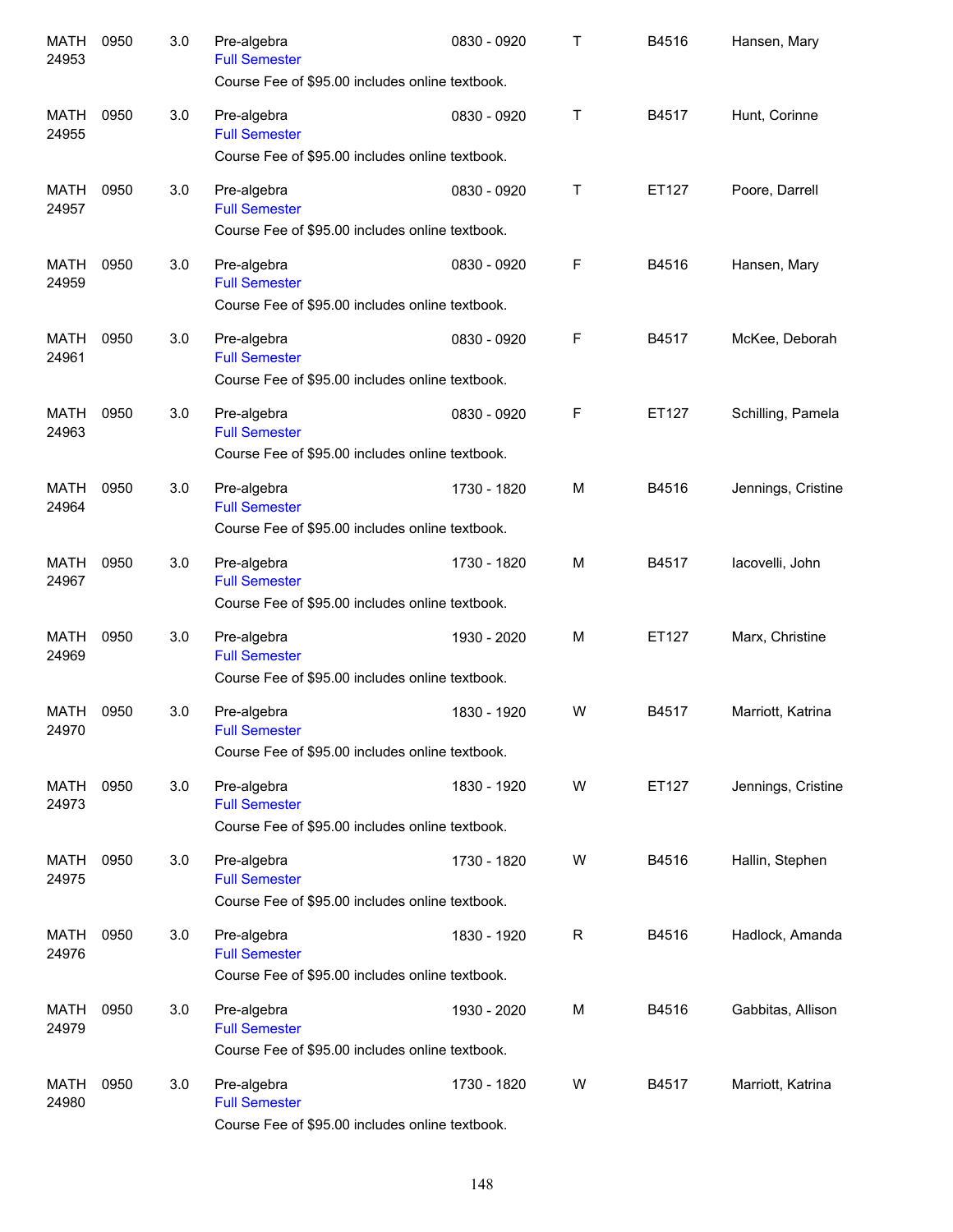| <b>MATH</b><br>24983 | 0950 | 3.0 | Pre-algebra<br><b>Full Semester</b><br>Course Fee of \$95.00 includes online textbook. | 1930 - 2020 | M            | B4517  | lacovelli, John    |
|----------------------|------|-----|----------------------------------------------------------------------------------------|-------------|--------------|--------|--------------------|
| <b>MATH</b><br>24985 | 0950 | 3.0 | Pre-algebra<br><b>Full Semester</b><br>Course Fee of \$95.00 includes online textbook. | 1730 - 1820 | W            | ET127  | Jennings, Cristine |
| <b>MATH</b><br>24986 | 0950 | 3.0 | Pre-algebra<br><b>Full Semester</b><br>Course Fee of \$95.00 includes online textbook. | 1930 - 2020 | W            | B4516  | Gabbitas, Allison  |
| <b>MATH</b><br>24989 | 0950 | 3.0 | Pre-algebra<br><b>Full Semester</b><br>Course Fee of \$95.00 includes online textbook. | 1730 - 1820 | R            | ET127  | Jennings, Cristine |
| <b>MATH</b><br>24991 | 0950 | 3.0 | Pre-algebra<br><b>Full Semester</b><br>Course Fee of \$95.00 includes online textbook. | 1830 - 1920 | M            | ET127  | Marx, Christine    |
| <b>MATH</b><br>24993 | 0950 | 3.0 | Pre-algebra<br><b>Full Semester</b><br>Course Fee of \$95.00 includes online textbook. | 1830 - 1920 | Τ            | B4516  | lacovelli, John    |
| <b>MATH</b><br>24995 | 0950 | 3.0 | Pre-algebra<br><b>Full Semester</b><br>Course Fee of \$95.00 includes online textbook. | 1830 - 1920 | Τ            | B4517  | Marriott, Katrina  |
| <b>MATH</b><br>25109 | 0950 | 3.0 | Pre-algebra<br><b>Full Semester</b><br>Course Fee \$95.00                              | 0730 - 0820 | W            | B4516  | Quesnell, Carrie   |
| <b>MATH</b><br>25110 | 0950 | 3.0 | Pre-algebra<br><b>Full Semester</b><br>Course Fee of \$95.00 includes online textbook. | 1430 - 1520 | W            | B4517  | Wilkinson, Janette |
| <b>MATH</b><br>25216 | 0950 | 3.0 | Pre-algebra<br><b>Full Semester</b><br>Course Fee \$95.00                              | 1230 - 1320 | $\mathsf{R}$ | D02235 | Harden, Elizabeth  |
| MATH<br>25257        | 0950 | 3.0 | Pre-algebra<br><b>Full Semester</b><br>Course Fee of \$95.00 includes online textbook. | 1430 - 1520 | M            | B4516  | Webster, Lori      |
| MATH<br>25258        | 0950 | 3.0 | Pre-algebra<br><b>Full Semester</b><br>Course Fee of \$95.00 includes online textbook. | 0730 - 0820 | Τ            | B4517  | Hunt, Corinne      |
| MATH<br>25259        | 0950 | 3.0 | Pre-algebra<br><b>Full Semester</b><br>Course Fee of \$95.00 includes online textbook. | 1630 - 1720 | W            | ET127  | Jennings, Cristine |
| <b>MATH</b><br>25306 | 0950 | 3.0 | Pre-algebra<br><b>Full Semester</b><br>Course Fee of \$95.00 includes online textbook. | 0730 - 0820 | R            | ET127  | Hunt, Corinne      |
| <b>MATH</b><br>25307 | 0950 | 3.0 | Pre-algebra<br><b>Full Semester</b><br>Course Fee of \$95.00 includes online textbook. | 1430 - 1520 | Τ            | B4516  | Webster, Lori      |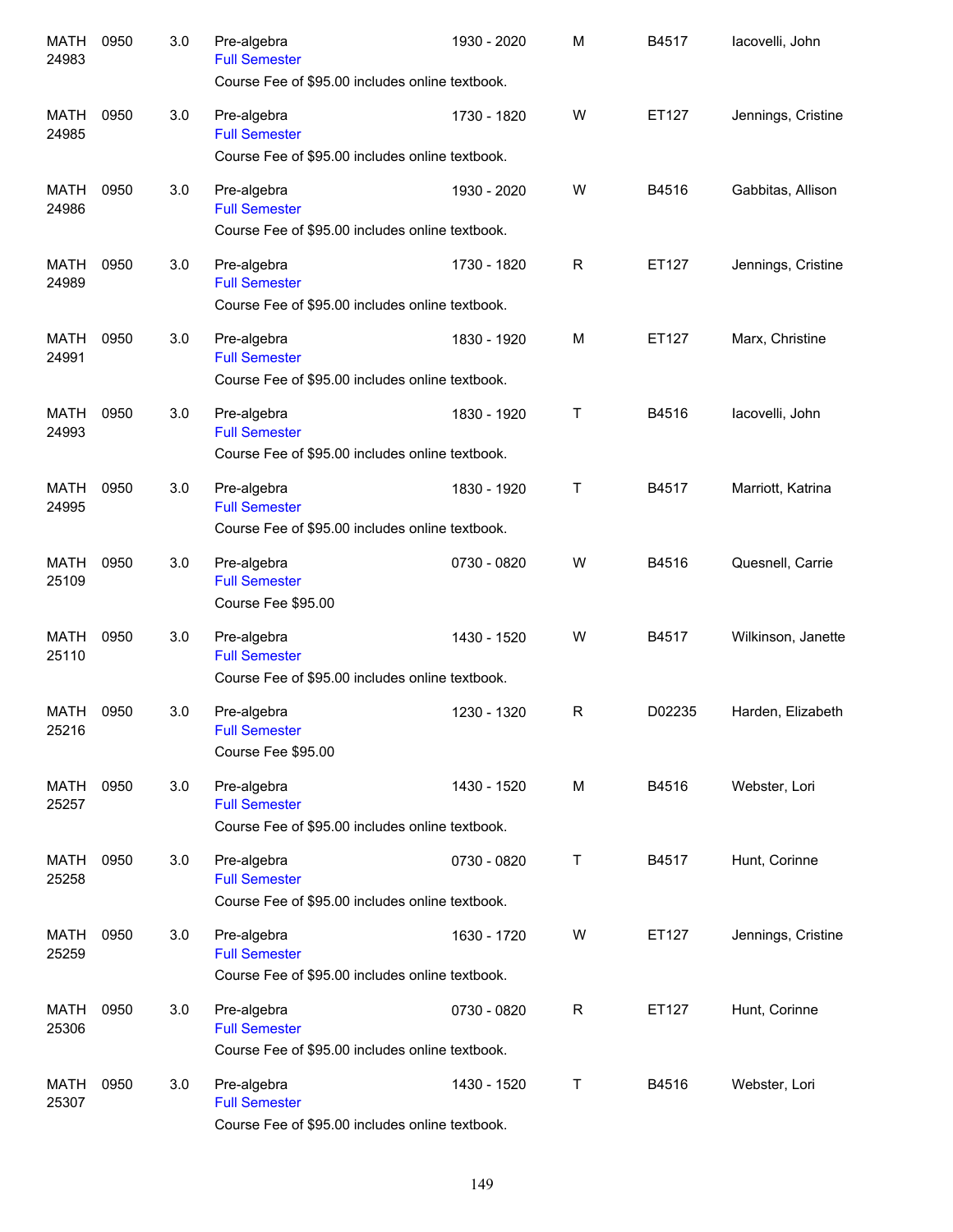| <b>MATH</b><br>25308 | 0950 | 3.0 | Pre-algebra<br><b>Full Semester</b><br>Course Fee of \$95.00 includes online textbook.             | 1930 - 2020 | W            | B4517 | Marriott, Katrina  |
|----------------------|------|-----|----------------------------------------------------------------------------------------------------|-------------|--------------|-------|--------------------|
| <b>MATH</b><br>25380 | 0950 | 3.0 | Pre-algebra<br><b>Full Semester</b>                                                                | 1430 - 1520 | W            | ET127 | Smalley, Sandra    |
|                      |      |     | Course Fee of \$95.00 includes online textbook.                                                    |             |              |       |                    |
| <b>MATH</b><br>25381 | 0950 | 3.0 | Pre-algebra<br><b>Full Semester</b><br>Course Fee of \$95.00 includes online textbook.             | 1630 - 1720 | R            | B4517 | Smalley, Sandra    |
| <b>MATH</b><br>20936 | 0960 | 3.0 | First Course in Algebra<br><b>Full Semester</b><br>Course Fee of \$95.00 includes online textbook. | 0830 - 0920 | W            | B4516 | Hansen, Mary       |
| <b>MATH</b><br>20937 | 0960 | 3.0 | First Course in Algebra<br><b>Full Semester</b><br>Course Fee of \$95.00 includes online textbook. | 0830 - 0920 | W            | B4517 | Schilling, Pamela  |
| <b>MATH</b><br>20939 | 0960 | 3.0 | First Course in Algebra<br><b>Full Semester</b>                                                    | 0830 - 0920 | W            | ET127 | Poore, Darrell     |
| <b>MATH</b><br>20940 | 0960 | 3.0 | Course Fee of \$95.00 includes online textbook.<br>First Course in Algebra<br><b>Full Semester</b> | 0930 - 1020 | $\mathsf{R}$ | B4516 | Hansen, Mary       |
|                      |      |     | Course Fee of \$95.00 includes online textbook.                                                    |             |              |       |                    |
| <b>MATH</b><br>20941 | 0960 | 3.0 | First Course in Algebra<br><b>Full Semester</b><br>Course Fee of \$95.00 includes online textbook. | 0930 - 1020 | $\mathsf{R}$ | B4517 | Thaeler, John      |
| <b>MATH</b><br>20942 | 0960 | 3.0 | First Course in Algebra<br><b>Full Semester</b>                                                    | 0930 - 1020 | $\mathsf{R}$ | ET127 | Poore, Darrell     |
|                      |      |     | Course Fee of \$95.00 includes online textbook.                                                    |             |              |       |                    |
| <b>MATH</b><br>20943 | 0960 | 3.0 | First Course in Algebra<br><b>Full Semester</b><br>Course Fee of \$95.00 includes online textbook. | 1030 - 1120 | R            | B4516 | Wilkinson, Janette |
| MATH<br>20944        | 0960 | 3.0 | First Course in Algebra<br><b>Full Semester</b>                                                    | 1030 - 1120 | F            | B4517 | Quesnell, Carrie   |
|                      |      |     | Course Fee of \$95.00 includes online textbook.                                                    |             |              |       |                    |
| MATH<br>20946        | 0960 | 3.0 | First Course in Algebra<br><b>Full Semester</b><br>Course Fee of \$95.00 includes online textbook. | 1030 - 1120 | F            | ET127 | Poore, Darrell     |
| MATH<br>20947        | 0960 | 3.0 | First Course in Algebra<br><b>Full Semester</b>                                                    | 1130 - 1220 | F            | B4516 | Allred, Alice      |
|                      |      |     | Course Fee of \$95.00 includes online textbook.                                                    |             |              |       |                    |
| <b>MATH</b><br>20948 | 0960 | 3.0 | First Course in Algebra<br><b>Full Semester</b>                                                    | 1130 - 1220 | F            | B4517 | Yonkee, Mary       |
|                      |      |     | Course Fee of \$95.00 includes online textbook.                                                    |             |              |       |                    |
| <b>MATH</b><br>20949 | 0960 | 3.0 | First Course in Algebra<br><b>Full Semester</b><br>Course Fee of \$95.00 includes online textbook. | 1230 - 1320 | М            | B4516 | Allred, Alice      |
|                      |      |     |                                                                                                    |             |              |       |                    |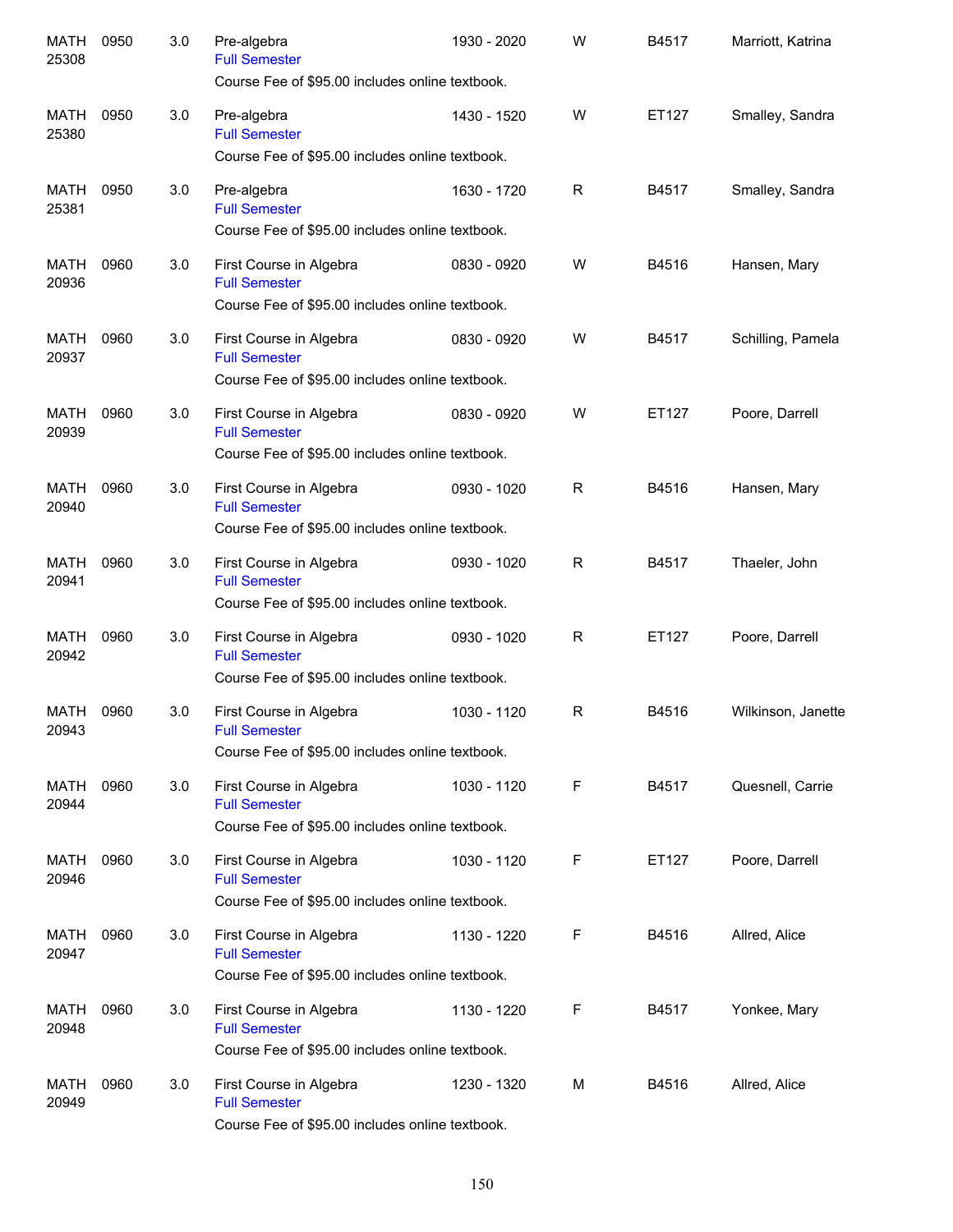| <b>MATH</b><br>20950 | 0960 | 3.0 | First Course in Algebra<br><b>Full Semester</b>                                                    | 1230 - 1320 | M            | B4517  | Imig, David        |
|----------------------|------|-----|----------------------------------------------------------------------------------------------------|-------------|--------------|--------|--------------------|
|                      |      |     | Course Fee of \$95.00 includes online textbook.                                                    |             |              |        |                    |
| MATH<br>20952        | 0960 | 3.0 | First Course in Algebra<br><b>Full Semester</b>                                                    | 1230 - 1320 | M            | ET127  | McKee, Deborah     |
|                      |      |     | Course Fee of \$95.00 includes online textbook.                                                    |             |              |        |                    |
| MATH<br>20953        | 0960 | 3.0 | First Course in Algebra<br><b>Full Semester</b><br>Course Fee of \$95.00 includes online textbook. | 1330 - 1420 | Τ            | B4516  | Webster, Lori      |
|                      |      |     |                                                                                                    |             |              |        |                    |
| MATH<br>20954        | 0960 | 3.0 | First Course in Algebra<br><b>Full Semester</b><br>Course Fee of \$95.00 includes online textbook. | 1330 - 1420 | W            | B4517  | Wilkinson, Janette |
|                      |      |     |                                                                                                    |             |              |        |                    |
| MATH<br>20955        | 0960 | 3.0 | First Course in Algebra<br><b>Full Semester</b><br>Course Fee of \$95.00 includes online textbook. | 1330 - 1420 | W            | ET127  | Webster, Lori      |
|                      |      |     |                                                                                                    |             |              |        |                    |
| MATH<br>20956        | 0960 | 3.0 | First Course in Algebra<br><b>Full Semester</b>                                                    | 1730 - 1820 | $\mathsf{T}$ | ET127  | Marx, Christine    |
|                      |      |     | Course Fee of \$95.00 includes online textbook.                                                    |             |              |        |                    |
| <b>MATH</b><br>20957 | 0960 | 3.0 | First Course in Algebra<br><b>Full Semester</b>                                                    | 1730 - 1820 | R            | B4516  | Hadlock, Amanda    |
|                      |      |     | Course Fee of \$95.00 includes online textbook.                                                    |             |              |        |                    |
| <b>MATH</b><br>20958 | 0960 | 3.0 | First Course in Algebra<br><b>Full Semester</b>                                                    | 1830 - 1920 | Τ            | ET127  | Marx, Christine    |
|                      |      |     | Course Fee of \$95.00 includes online textbook.                                                    |             |              |        |                    |
| <b>MATH</b><br>20959 | 0960 | 3.0 | First Course in Algebra<br><b>Full Semester</b>                                                    | 1830 - 1920 | W            | B4516  | Wilkinson, Janette |
|                      |      |     | Course Fee of \$95.00 includes online textbook.                                                    |             |              |        |                    |
| <b>MATH</b><br>20960 | 0960 | 3.0 | First Course in Algebra<br><b>Full Semester</b>                                                    | 1930 - 2020 | R            | B4516  | Gabbitas, Allison  |
|                      |      |     | Course Fee of \$95.00 includes online textbook.                                                    |             |              |        |                    |
| MATH<br>22929        | 0960 | 3.0 | First Course in Algebra<br><b>Block 2</b>                                                          | <b>TBA</b>  | <b>TBA</b>   |        | Acor, Brenda       |
|                      |      |     | Course Fee \$95.00                                                                                 |             |              |        |                    |
| MATH<br>24204        | 0960 | 3.0 | First Course in Algebra<br><b>Full Semester</b><br>Course Fee \$95.00                              | 0830 - 0920 | $\mathsf{R}$ | D02235 | Jones, Charity     |
| MATH                 | 0960 | 3.0 | First Course in Algebra                                                                            | 0930 - 1020 | W            | D02235 | Acor, Brenda       |
| 24205                |      |     | <b>Full Semester</b><br>Course Fee \$95.00                                                         |             |              |        |                    |
| MATH                 | 0960 | 3.0 | First Course in Algebra                                                                            | 1030 - 1120 | Т            | D02235 | Harden, Elizabeth  |
| 24206                |      |     | <b>Full Semester</b><br>Course Fee \$95.00                                                         |             |              |        |                    |
| MATH<br>24207        | 0960 | 3.0 | First Course in Algebra<br><b>Full Semester</b><br>Course Fee \$95.00                              | 1130 - 1220 | М            | D02235 | Baker, Loyal       |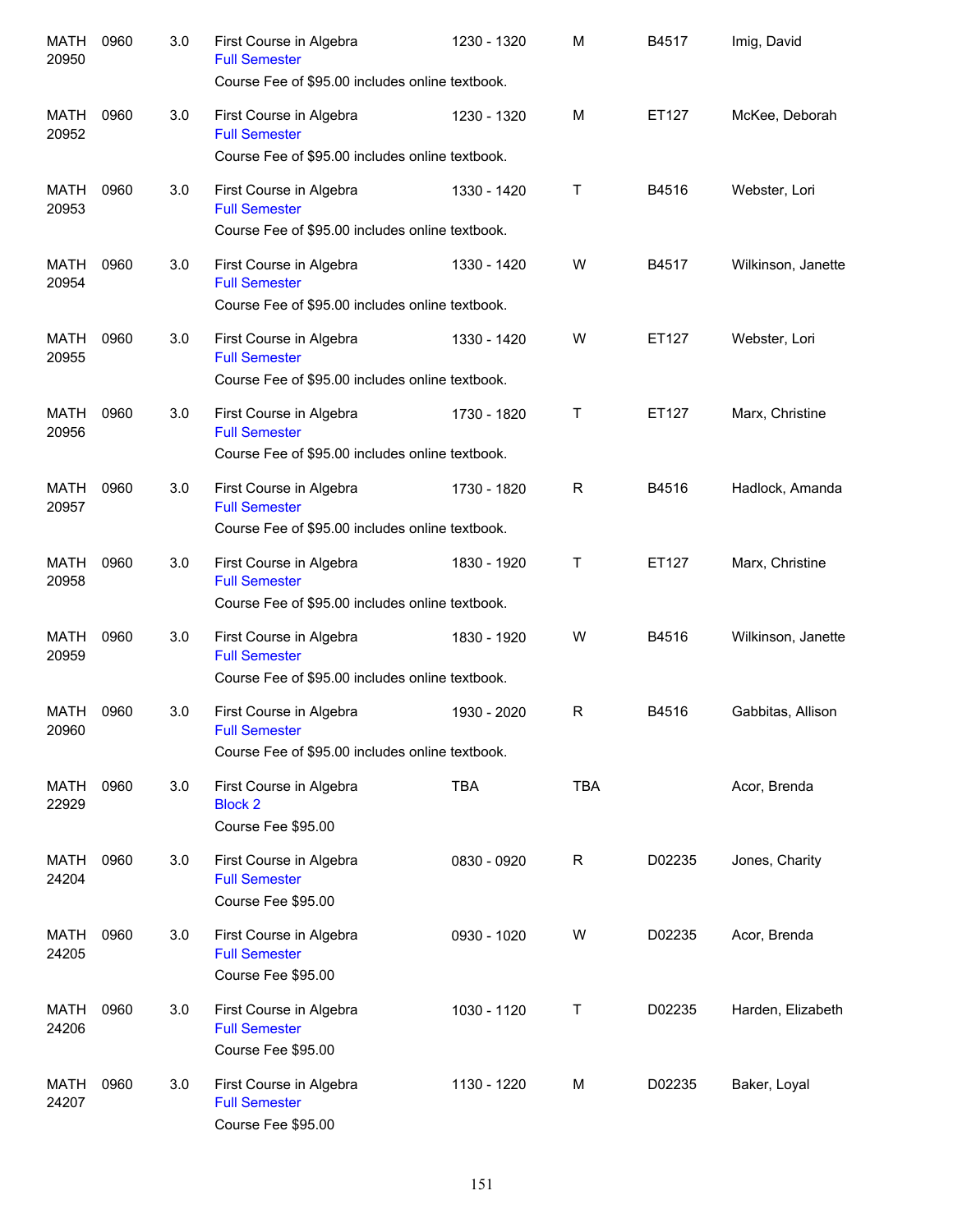| <b>MATH</b><br>24208 | 0960 | 3.0 | First Course in Algebra<br><b>Full Semester</b><br>Course Fee \$95.00                              | 1730 - 1820 | Т            | D02235 | Kohler, Eric      |
|----------------------|------|-----|----------------------------------------------------------------------------------------------------|-------------|--------------|--------|-------------------|
| <b>MATH</b><br>24209 | 0960 | 3.0 | First Course in Algebra<br><b>Full Semester</b><br>Course Fee \$95.00                              | 1830 - 1920 | M            | D02235 | Baker, Loyal      |
| <b>MATH</b><br>24687 | 0960 | 3.0 | First Course in Algebra<br><b>Full Semester</b><br>Course Fee of \$95.00 includes online textbook. | 0830 - 0920 | M            | B4516  | McKee, Deborah    |
| <b>MATH</b><br>24689 | 0960 | 3.0 | First Course in Algebra<br><b>Full Semester</b><br>Course Fee of \$95.00 includes online textbook. | 0830 - 0920 | M            | B4517  | Schilling, Pamela |
| <b>MATH</b><br>24691 | 0960 | 3.0 | First Course in Algebra<br><b>Full Semester</b><br>Course Fee of \$95.00 includes online textbook. | 0830 - 0920 | M            | ET127  | Hansen, Mary      |
| <b>MATH</b><br>24693 | 0960 | 3.0 | First Course in Algebra<br><b>Full Semester</b><br>Course Fee of \$95.00 includes online textbook. | 0830 - 0920 | R            | B4516  | Hansen, Mary      |
| <b>MATH</b><br>24695 | 0960 | 3.0 | First Course in Algebra<br><b>Full Semester</b><br>Course Fee of \$95.00 includes online textbook. | 0830 - 0920 | $\mathsf{R}$ | B4517  | Hunt, Corinne     |
| <b>MATH</b><br>24697 | 0960 | 3.0 | First Course in Algebra<br><b>Full Semester</b><br>Course Fee \$95.00                              | 0830 - 0920 | R            | ET127  | Poore, Darrell    |
| <b>MATH</b><br>24699 | 0960 | 3.0 | First Course in Algebra<br><b>Full Semester</b><br>Course Fee of \$95.00 includes online textbook. | 0930 - 1020 | M            | B4516  | McKee, Deborah    |
| <b>MATH</b><br>24701 | 0960 | 3.0 | First Course in Algebra<br><b>Full Semester</b><br>Course Fee of \$95.00 includes online textbook. | 0930 - 1020 | $\mathsf{T}$ | B4517  | Thaeler, John     |
| MATH<br>24703        | 0960 | 3.0 | First Course in Algebra<br><b>Full Semester</b><br>Course Fee of \$95.00 includes online textbook. | 0930 - 1020 | T            | ET127  | Hunt, Corinne     |
| MATH<br>24705        | 0960 | 3.0 | First Course in Algebra<br><b>Full Semester</b><br>Course Fee of \$95.00 includes online textbook. | 0930 - 1020 | W            | B4516  | Hansen, Mary      |
| MATH<br>24708        | 0960 | 3.0 | First Course in Algebra<br><b>Full Semester</b><br>Course Fee \$95.00                              | 0830 - 0920 | M            | D02235 | Acor, Brenda      |
| MATH<br>24710        | 0960 | 3.0 | First Course in Algebra<br><b>Full Semester</b><br>Course Fee \$95.00                              | 0830 - 0920 | W            | D02235 | Acor, Brenda      |
| <b>MATH</b><br>24712 | 0960 | 3.0 | First Course in Algebra<br><b>Full Semester</b><br>Course Fee \$95.00                              | 0930 - 1020 | Т            | D02235 | Wilkinson, Susan  |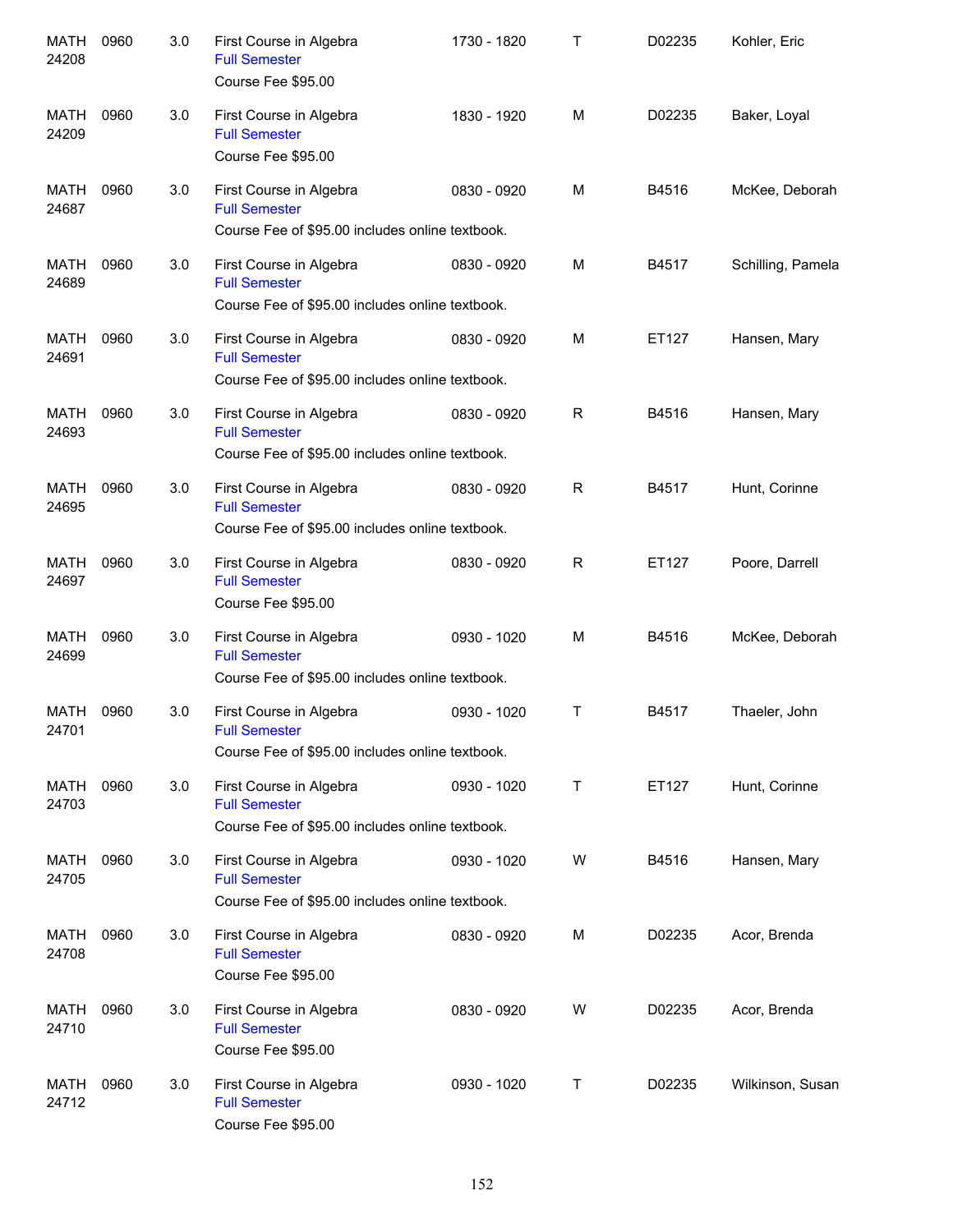| <b>MATH</b><br>24714 | 0960 | 3.0 | First Course in Algebra<br><b>Full Semester</b><br>Course Fee \$95.00 | 0930 - 1020 | F           | D02235 | Harden, Elizabeth |
|----------------------|------|-----|-----------------------------------------------------------------------|-------------|-------------|--------|-------------------|
| <b>MATH</b><br>24716 | 0960 | 3.0 | First Course in Algebra<br><b>Full Semester</b><br>Course Fee \$95.00 | 1030 - 1120 | M           | D02235 | Baker, Loyal      |
| <b>MATH</b><br>24718 | 0960 | 3.0 | First Course in Algebra<br><b>Full Semester</b><br>Course Fee \$95.00 | 1030 - 1120 | $\mathsf R$ | D02235 | Harden, Elizabeth |
| <b>MATH</b><br>24720 | 0960 | 3.0 | First Course in Algebra<br><b>Full Semester</b><br>Course Fee \$95.00 | 1130 - 1220 | Τ           | D02235 | Baker, Loyal      |
| <b>MATH</b><br>24722 | 0960 | 3.0 | First Course in Algebra<br><b>Full Semester</b><br>Course Fee \$95.00 | 1130 - 1220 | W           | D02235 | Baker, Loyal      |
| <b>MATH</b><br>24724 | 0960 | 3.0 | First Course in Algebra<br><b>Full Semester</b><br>Course Fee \$95.00 | 1730 - 1820 | R           | D02235 | Howell, Janae     |
| <b>MATH</b><br>24726 | 0960 | 3.0 | First Course in Algebra<br><b>Full Semester</b><br>Course Fee \$95.00 | 1830 - 1920 | W           | D02235 | Baker, Loyal      |
| <b>MATH</b><br>24728 | 0960 | 3.0 | First Course in Algebra<br><b>Full Semester</b><br>Course Fee \$95.00 | 1930 - 2020 | Τ           | D02235 | Thompson, Erin    |
| <b>MATH</b><br>24744 | 0960 | 3.0 | First Course in Algebra<br><b>Full Semester</b><br>Course Fee \$95.00 | 0830 - 0920 | Τ           | D02235 | Wilkinson, Susan  |
| <b>MATH</b><br>24745 | 0960 | 3.0 | First Course in Algebra<br><b>Full Semester</b><br>Course Fee \$95.00 | 0830 - 0920 | F           | D02235 | Acor, Brenda      |
| <b>MATH</b><br>24748 | 0960 | 3.0 | First Course in Algebra<br><b>Full Semester</b><br>Course Fee \$95.00 | 0930 - 1020 | M           | D02235 | Acor, Brenda      |
| <b>MATH</b><br>24750 | 0960 | 3.0 | First Course in Algebra<br><b>Full Semester</b><br>Course Fee \$95.00 | 0930 - 1020 | $\mathsf R$ | D02235 | Jones, Charity    |
| <b>MATH</b><br>24751 | 0960 | 3.0 | First Course in Algebra<br><b>Full Semester</b><br>Course Fee \$95.00 | 1030 - 1120 | W           | D02235 | Baker, Loyal      |
| MATH<br>24752        | 0960 | 3.0 | First Course in Algebra<br><b>Full Semester</b><br>Course Fee \$95.00 | 1030 - 1120 | W           | D02235 | Baker, Loyal      |
| <b>MATH</b><br>24754 | 0960 | 3.0 | First Course in Algebra<br><b>Full Semester</b><br>Course Fee \$95.00 | 1030 - 1120 | F           | D02235 | Baker, Loyal      |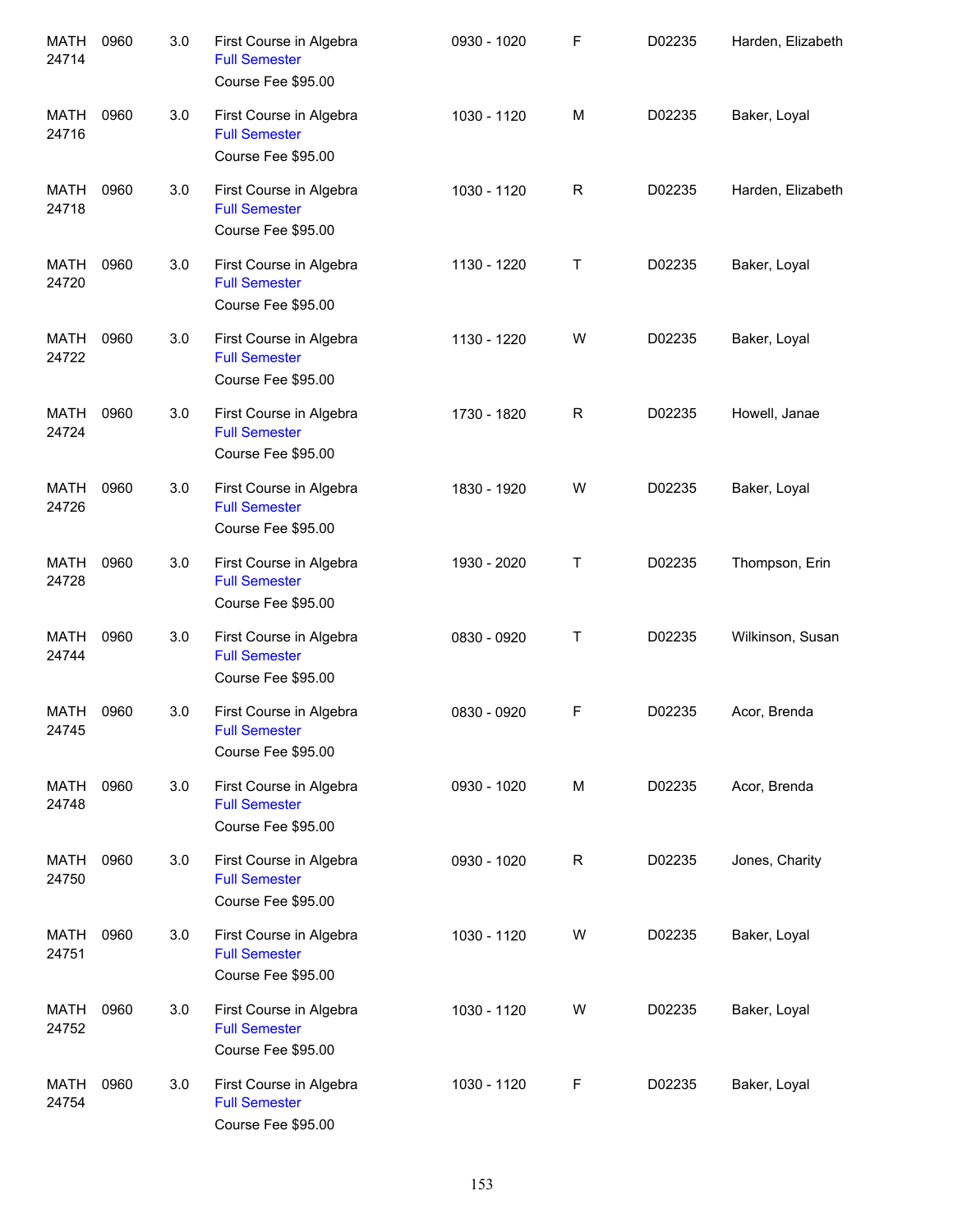| <b>MATH</b><br>24757 | 0960 | 3.0 | First Course in Algebra<br><b>Full Semester</b><br>Course Fee \$95.00                              | 1130 - 1220 | R | D02235 | Baker, Loyal      |
|----------------------|------|-----|----------------------------------------------------------------------------------------------------|-------------|---|--------|-------------------|
| MATH<br>24759        | 0960 | 3.0 | First Course in Algebra<br><b>Full Semester</b><br>Course Fee \$95.00                              | 1730 - 1820 | M | D02235 | Howell, Janae     |
| MATH<br>24761        | 0960 | 3.0 | First Course in Algebra<br><b>Full Semester</b><br>Course Fee of \$95.00 includes online textbook. | 0930 - 1020 | F | B4516  | Hansen, Mary      |
| <b>MATH</b><br>24762 | 0960 | 3.0 | First Course in Algebra<br><b>Full Semester</b><br>Course Fee \$95.00                              | 1730 - 1820 | W | D02235 | Floyd, M          |
| MATH<br>24765        | 0960 | 3.0 | First Course in Algebra<br><b>Full Semester</b><br>Course Fee \$95.00                              | 1830 - 1920 | Τ | D02235 | Thompson, Erin    |
| <b>MATH</b><br>24766 | 0960 | 3.0 | First Course in Algebra<br><b>Full Semester</b><br>Course Fee of \$95.00 includes online textbook. | 0930 - 1020 | F | B4517  | McKee, Deborah    |
| <b>MATH</b><br>24769 | 0960 | 3.0 | First Course in Algebra<br><b>Full Semester</b><br>Course Fee \$95.00                              | 1830 - 1920 | R | D02235 | Floyd, M          |
| <b>MATH</b><br>24770 | 0960 | 3.0 | First Course in Algebra<br><b>Full Semester</b><br>Course Fee of \$95.00 includes online textbook. | 0930 - 1020 | F | ET127  | Schilling, Pamela |
| <b>MATH</b><br>24772 | 0960 | 3.0 | First Course in Algebra<br><b>Full Semester</b><br>Course Fee \$95.00                              | 1930 - 2020 | M | D02235 | Baker, Loyal      |
| MATH<br>24775        | 0960 | 3.0 | First Course in Algebra<br><b>Full Semester</b><br>Course Fee of \$95.00 includes online textbook. | 1030 - 1120 | М | ET127  | Poore, Darrell    |
| MATH<br>24776        | 0960 | 3.0 | First Course in Algebra<br><b>Full Semester</b><br>Course Fee \$95.00                              | 1930 - 2020 | W | D02235 | Baker, Loyal      |
| MATH<br>24778        | 0960 | 3.0 | First Course in Algebra<br><b>Full Semester</b><br>Course Fee of \$95.00 includes online textbook. | 1030 - 1120 | Τ | B4516  | Allred, Alice     |
| MATH<br>24780        | 0960 | 3.0 | First Course in Algebra<br><b>Full Semester</b><br>Course Fee of \$95.00 includes online textbook. | 1030 - 1120 | Τ | B4517  | Marx, Christine   |
| MATH<br>24782        | 0960 | 3.0 | First Course in Algebra<br><b>Full Semester</b><br>Course Fee of \$95.00 includes online textbook. | 1030 - 1120 | W | ET127  | Hallin, Stephen   |
| MATH<br>24784        | 0960 | 3.0 | First Course in Algebra<br><b>Full Semester</b><br>Course Fee of \$95.00 includes online textbook. | 1030 - 1120 | R | B4517  | Quesnell, Carrie  |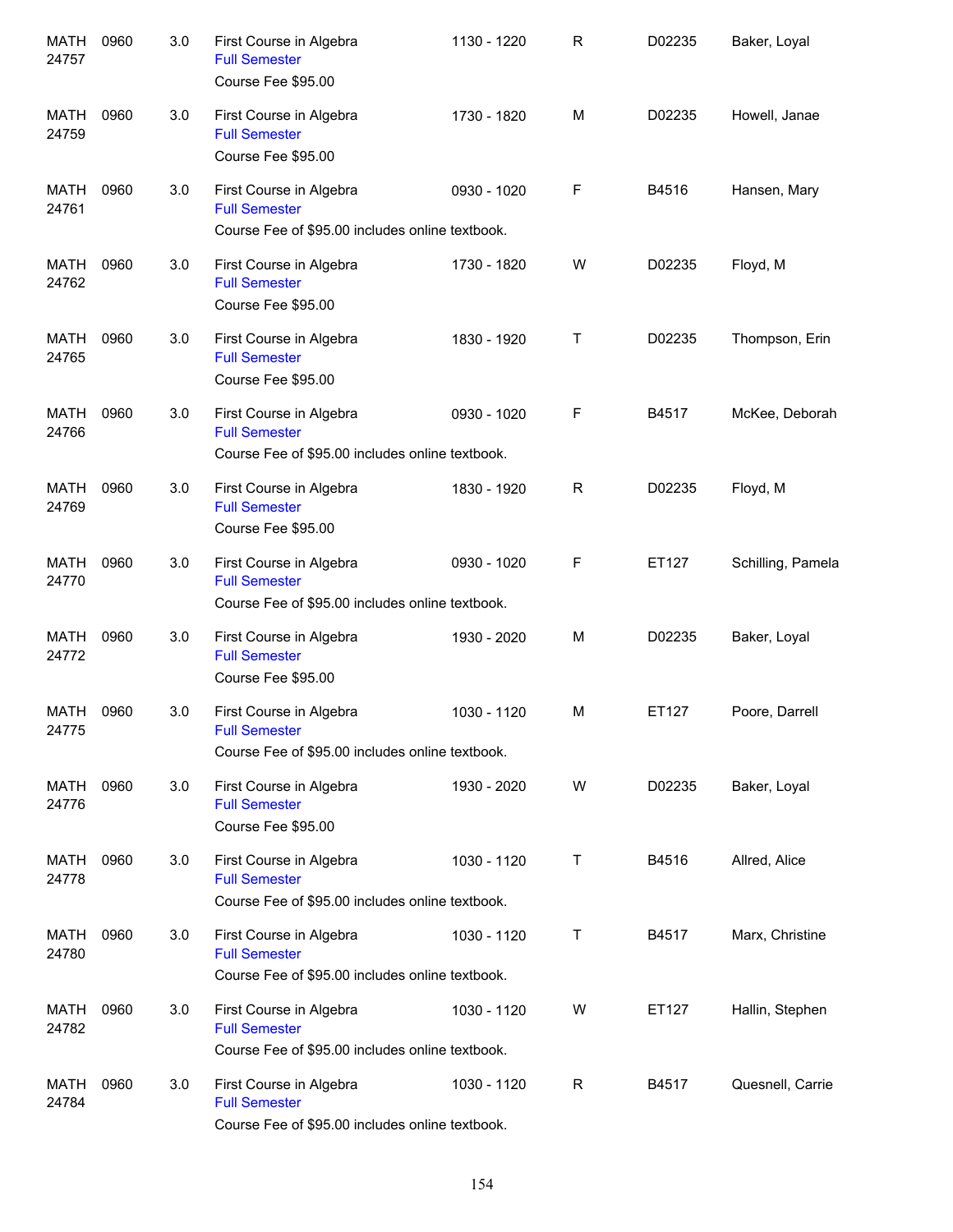| MATH<br>24786        | 0960 | 3.0 | First Course in Algebra<br><b>Full Semester</b><br>Course Fee of \$95.00 includes online textbook.                                                                                                 | 1030 - 1120 | F           | B4516     | Allred, Alice      |
|----------------------|------|-----|----------------------------------------------------------------------------------------------------------------------------------------------------------------------------------------------------|-------------|-------------|-----------|--------------------|
| MATH<br>24788        | 0960 | 3.0 | First Course in Algebra<br><b>Full Semester</b><br>Course Fee of \$95.00 includes online textbook.                                                                                                 | 1130 - 1220 | M           | B4516     | Yonkee, Mary       |
| MATH<br>24790        | 0960 | 3.0 | First Course in Algebra<br><b>Full Semester</b><br>Course Fee of \$95.00 includes online textbook.                                                                                                 | 1130 - 1220 | M           | B4517     | Webster, Lori      |
| MATH<br>24792        | 0960 | 3.0 | First Course in Algebra<br><b>Full Semester</b><br>Course Fee of \$95.00 includes online textbook.                                                                                                 | 1130 - 1220 | M           | ET127     | Wilkinson, Janette |
| MATH<br>24794        | 0960 | 3.0 | First Course in Algebra<br><b>Full Semester</b><br>Course Fee of \$95.00 includes online textbook.                                                                                                 | 1130 - 1220 | W           | B4516     | Imig, David        |
| MATH<br>24797        | 0960 | 3.0 | First Course in Algebra<br><b>Full Semester</b><br>Course Fee of \$95.00 includes online textbook.                                                                                                 | 1130 - 1220 | W           | B4517     | Schilling, Pamela  |
| MATH<br>24799        | 0960 | 3.0 | First Course in Algebra<br><b>Full Semester</b><br>Course Fee of \$95.00 includes online textbook.                                                                                                 | 1130 - 1220 | W           | ET127     | Yonkee, Mary       |
| <b>MATH</b><br>24801 | 0960 | 3.0 | First Course in Algebra<br><b>Full Semester</b><br>Course Fee of \$95.00 includes online textbook.                                                                                                 | 1130 - 1220 | F           | ET127     | Webster, Lori      |
| <b>MATH</b><br>24803 | 0960 | 3.0 | First Course in Algebra<br><b>Full Semester</b><br>Course Fee of \$95.00 includes online textbook.                                                                                                 | 1230 - 1320 | Τ           | B4516     | Hallin, Stephen    |
| MATH<br>24805        | 0960 | 3.0 | First Course in Algebra<br><b>Full Semester</b><br>Course Fee of \$95.00 includes online textbook.                                                                                                 | 1230 - 1320 | T           | B4517     | Imig, David        |
| MATH<br>24808        | 0960 | 3.0 | First Course in Algebra<br><b>Full Semester</b><br>Course Fee of \$95.00 includes online textbook.                                                                                                 | 1230 - 1320 | Τ           | ET127     | Yonkee, Mary       |
| <b>MATH</b><br>24810 | 0960 | 3.0 | First Course in Algebra<br><b>Full Semester</b><br>Course Fee of \$95.00 includes online textbook.                                                                                                 | 1230 - 1320 | $\mathsf R$ | B4516     | Webster, Lori      |
| MATH<br>24812        | 0960 | 3.0 | First Course in Algebra<br><b>Full Semester</b><br>Course Fee of \$95.00 includes online textbook.                                                                                                 | 1230 - 1320 | R           | B4517     | Imig, David        |
| MATH<br>24817        | 0960 | 3.0 | First Course in Algebra<br><b>Full Semester</b><br>To access the course materials, log into the Student Portal<br>(eWeber) at http://weber.edu and select "Current Students"<br>Course Fee \$95.00 | <b>TBA</b>  | <b>TBA</b>  | <b>OL</b> | Hadlock, Amanda    |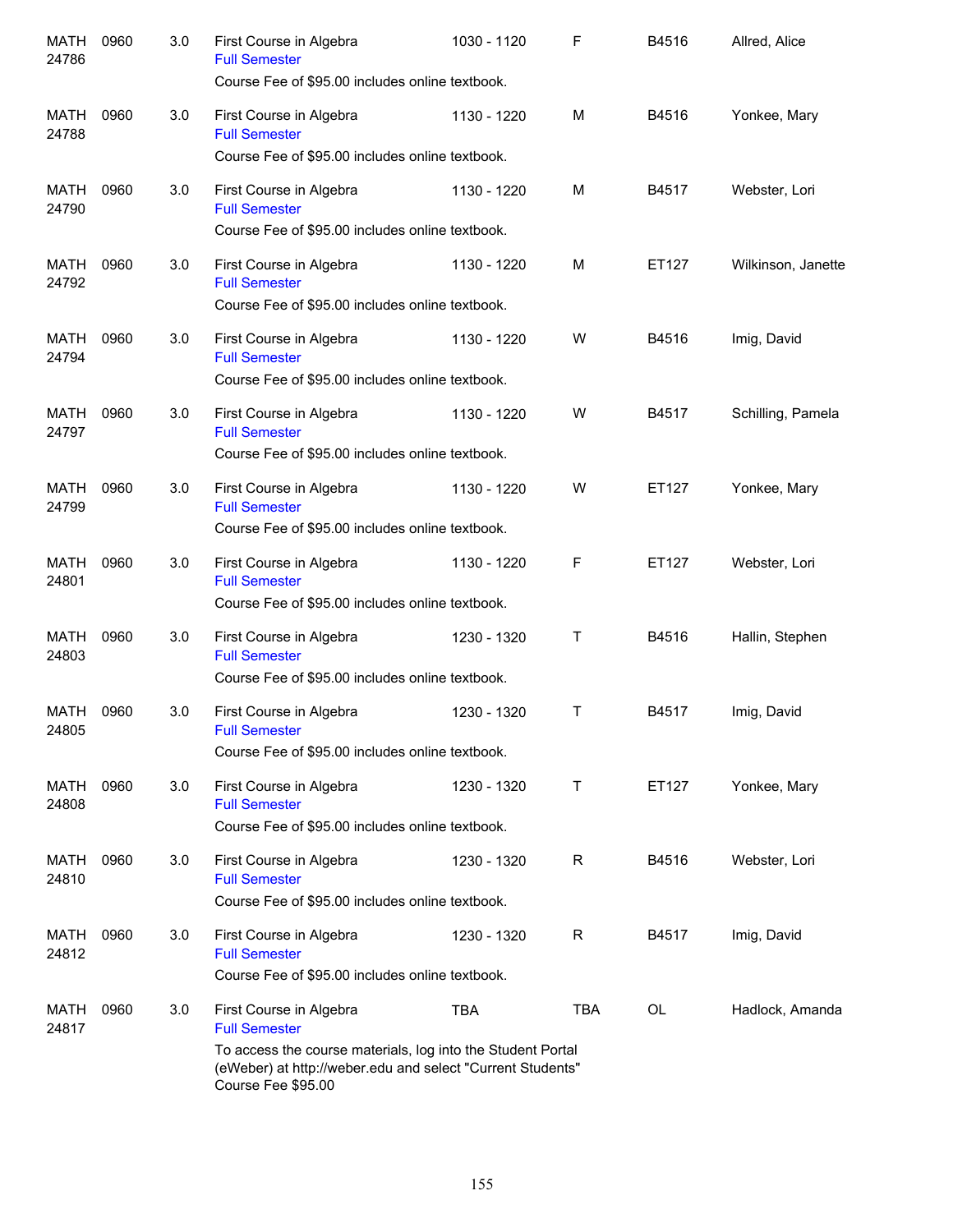| <b>MATH</b><br>24820 | 0960 | 3.0 | First Course in Algebra<br><b>Full Semester</b><br>Course Fee of \$95.00 includes online textbook. | 1230 - 1320 | F           | ET127 | Hallin, Stephen   |
|----------------------|------|-----|----------------------------------------------------------------------------------------------------|-------------|-------------|-------|-------------------|
| <b>MATH</b><br>24822 | 0960 | 3.0 | First Course in Algebra<br><b>Full Semester</b><br>Course Fee of \$95.00 includes online textbook. | 1330 - 1420 | M           | B4517 | Hallin, Stephen   |
| <b>MATH</b><br>24824 | 0960 | 3.0 | First Course in Algebra<br><b>Full Semester</b><br>Course Fee of \$95.00 includes online textbook. | 1330 - 1420 | M           | ET127 | Webster, Lori     |
| <b>MATH</b><br>24826 | 0960 | 3.0 | First Course in Algebra<br><b>Full Semester</b><br>Course Fee of \$95.00 includes online textbook. | 1330 - 1420 | R           | B4516 | Webster, Lori     |
| <b>MATH</b><br>24829 | 0960 | 3.0 | First Course in Algebra<br><b>Full Semester</b><br>Course Fee of \$95.00 includes online textbook. | 1330 - 1420 | $\mathsf F$ | ET127 | Webster, Lori     |
| <b>MATH</b><br>24831 | 0960 | 3.0 | First Course in Algebra<br><b>Full Semester</b><br>Course Fee of \$95.00 includes online textbook. | 1730 - 1820 | T           | B4516 | Hadlock, Amanda   |
| <b>MATH</b><br>24833 | 0960 | 3.0 | First Course in Algebra<br><b>Full Semester</b><br>Course Fee of \$95.00 includes online textbook. | 0930 - 1020 | M           | B4517 | Schilling, Pamela |
| <b>MATH</b><br>24834 | 0960 | 3.0 | First Course in Algebra<br><b>Full Semester</b><br>Course Fee of \$95.00 includes online textbook. | 1730 - 1820 | т           | B4517 | Marriott, Katrina |
| <b>MATH</b><br>24836 | 0960 | 3.0 | First Course in Algebra<br><b>Full Semester</b><br>Course Fee of \$95.00 includes online textbook. | 1730 - 1820 | R           | B4517 | Marx, Christine   |
| <b>MATH</b><br>24839 | 0960 | 3.0 | First Course in Algebra<br><b>Full Semester</b><br>Course Fee of \$95.00 includes online textbook. | 1830 - 1920 | M           | B4516 | Marriott, Katrina |
| MATH<br>24841        | 0960 | 3.0 | First Course in Algebra<br><b>Full Semester</b><br>Course Fee of \$95.00 includes online textbook. | 0930 - 1020 | M           | ET127 | Hansen, Mary      |
| MATH<br>24843        | 0960 | 3.0 | First Course in Algebra<br><b>Full Semester</b><br>Course Fee of \$95.00 includes online textbook. | 1830 - 1920 | М           | B4517 | lacovelli, John   |
| MATH<br>24845        | 0960 | 3.0 | First Course in Algebra<br><b>Full Semester</b><br>Couse Fee of \$95.00 includes online textbook.  | 0930 - 1020 | Τ           | B4516 | Hansen, Mary      |
| <b>MATH</b><br>24847 | 0960 | 3.0 | First Course in Algebra<br><b>Full Semester</b><br>Course Fee of \$95.00 includes online textbook. | 1830 - 1920 | R           | B4517 | Marriott, Katrina |
| <b>MATH</b><br>24848 | 0960 | 3.0 | First Course in Algebra<br><b>Full Semester</b><br>Course Fee of \$95.00 includes online textbook. | 0930 - 1020 | W           | B4517 | Thaeler, John     |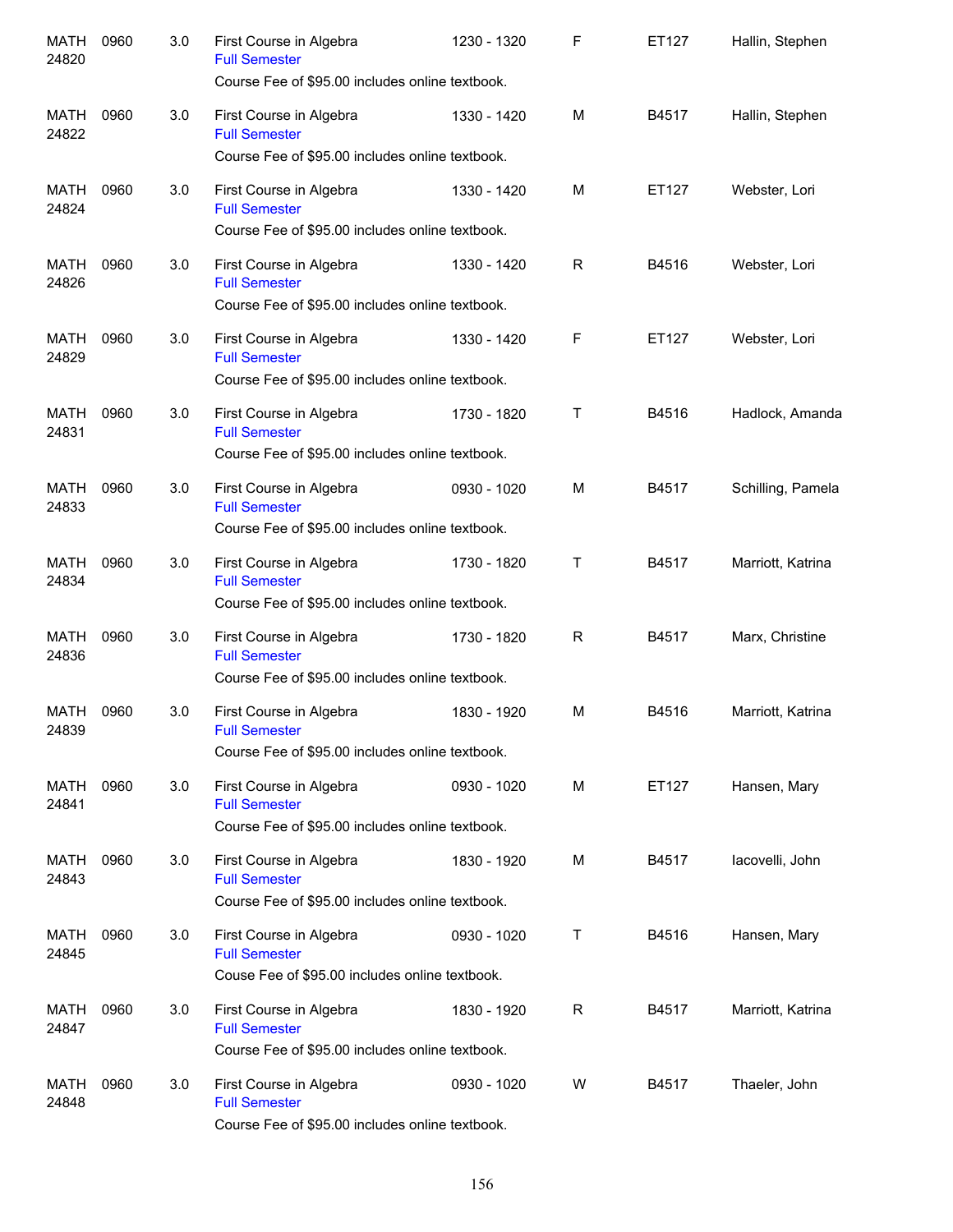| <b>MATH</b><br>24850 | 0960 | 3.0 | First Course in Algebra<br><b>Full Semester</b><br>Course Fee of \$95.00 includes online textbook. | 1830 - 1920 | R            | ET127 | Jennings, Cristine |
|----------------------|------|-----|----------------------------------------------------------------------------------------------------|-------------|--------------|-------|--------------------|
| MATH<br>24853        | 0960 | 3.0 | First Course in Algebra<br><b>Full Semester</b>                                                    | 1930 - 2020 | Τ            | B4516 | Gabbitas, Allison  |
|                      |      |     | Course Fee of \$95.00 includes online textbook.                                                    |             |              |       |                    |
| <b>MATH</b><br>24854 | 0960 | 3.0 | First Course in Algebra<br><b>Full Semester</b><br>Course Fee of \$95.00 includes online textbook. | 0930 - 1020 | W            | ET127 | Schilling, Pamela  |
| <b>MATH</b>          | 0960 | 3.0 | First Course in Algebra                                                                            | 1030 - 1120 | M            | B4516 | Allred, Alice      |
| 24858                |      |     | <b>Full Semester</b><br>Course Fee of \$95.00 includes online textbook.                            |             |              |       |                    |
| <b>MATH</b><br>24878 | 0960 | 3.0 | First Course in Algebra<br><b>Full Semester</b><br>Course Fee of \$95.00 includes online textbook. | 1030 - 1120 | M            | B4517 | Quesnell, Carrie   |
| <b>MATH</b>          | 0960 | 3.0 | First Course in Algebra                                                                            | 1030 - 1120 | т            | ET127 | Quesnell, Carrie   |
| 24883                |      |     | <b>Full Semester</b><br>Course Fee of \$95.00 includes online textbook.                            |             |              |       |                    |
|                      |      |     |                                                                                                    |             |              |       |                    |
| <b>MATH</b><br>24885 | 0960 | 3.0 | First Course in Algebra<br><b>Full Semester</b><br>Course Fee of \$95.00 includes online textbook. | 1030 - 1120 | W            | B4516 | Allred, Alice      |
|                      |      |     |                                                                                                    |             |              |       |                    |
| <b>MATH</b><br>24889 | 0960 | 3.0 | First Course in Algebra<br><b>Full Semester</b><br>Course Fee of \$95.00 includes online textbook. | 1030 - 1120 | W            | B4517 | Quesnell, Carrie   |
|                      |      |     |                                                                                                    |             |              |       |                    |
| <b>MATH</b><br>24893 | 0960 | 3.0 | First Course in Algebra<br><b>Full Semester</b>                                                    | 1030 - 1120 | R            | ET127 | Allred, Alice      |
|                      |      |     | Course Fee of \$95.00 includes online textbook.                                                    |             |              |       |                    |
| <b>MATH</b><br>24897 | 0960 | 3.0 | First Course in Algebra<br><b>Full Semester</b>                                                    | 1130 - 1220 | т            | B4516 | Yonkee, Mary       |
|                      |      |     | Course Fee of \$95.00 includes online textbook.                                                    |             |              |       |                    |
| MATH<br>24902        | 0960 | 3.0 | First Course in Algebra<br><b>Full Semester</b>                                                    | 1130 - 1220 | Τ            | B4517 | Imig, David        |
|                      |      |     | Course Fee of \$95.00 includes online textbook.                                                    |             |              |       |                    |
| MATH<br>24907        | 0960 | 3.0 | First Course in Algebra<br><b>Full Semester</b>                                                    | 1130 - 1220 | Т            | ET127 | Marx, Christine    |
|                      |      |     | Course Fee of \$95.00 includes online textbook.                                                    |             |              |       |                    |
| MATH<br>24919        | 0960 | 3.0 | First Course in Algebra<br><b>Full Semester</b>                                                    | 1130 - 1220 | $\mathsf R$  | B4516 | Yonkee, Mary       |
|                      |      |     | Course Fee of \$95.00 includes online textbook.                                                    |             |              |       |                    |
| MATH<br>24921        | 0960 | 3.0 | First Course in Algebra<br><b>Full Semester</b>                                                    | 1130 - 1220 | $\mathsf{R}$ | B4517 | Imig, David        |
|                      |      |     | Course Fee of \$95.00 includes online textbook.                                                    |             |              |       |                    |
| MATH<br>24923        | 0960 | 3.0 | First Course in Algebra<br><b>Full Semester</b>                                                    | 1130 - 1220 | $\mathsf{R}$ | ET127 | Wilkinson, Janette |
|                      |      |     | Course Fee of \$95.00 includes online textbook.                                                    |             |              |       |                    |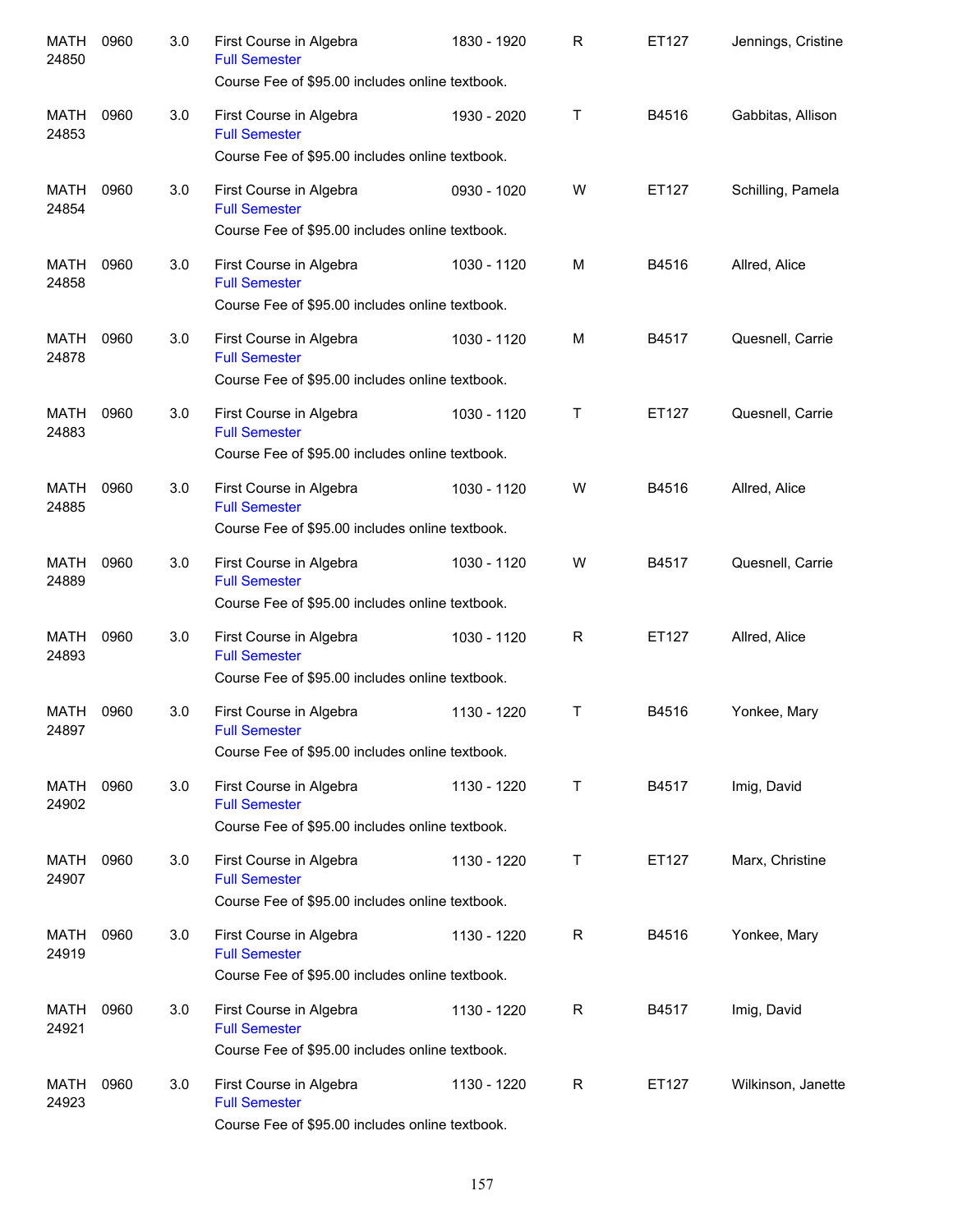| <b>MATH</b><br>24925 | 0960 | 3.0 | First Course in Algebra<br><b>Full Semester</b><br>Course Fee of \$95.00 includes online textbook. | 1230 - 1320 | W           | B4516 | McKee, Deborah    |
|----------------------|------|-----|----------------------------------------------------------------------------------------------------|-------------|-------------|-------|-------------------|
| MATH<br>24927        | 0960 | 3.0 | First Course in Algebra<br><b>Full Semester</b><br>Course Fee of \$95.00 includes online textbook. | 1230 - 1320 | W           | B4517 | Schilling, Pamela |
| <b>MATH</b><br>24929 | 0960 | 3.0 | First Course in Algebra<br><b>Full Semester</b><br>Course Fee of \$95.00 includes online textbook. | 1230 - 1320 | W           | ET127 | Allred, Alice     |
| <b>MATH</b><br>24931 | 0960 | 3.0 | First Course in Algebra<br><b>Full Semester</b><br>Course Fee of \$95.00 includes online textbook. | 1230 - 1320 | R           | ET127 | Yonkee, Mary      |
| <b>MATH</b><br>24933 | 0960 | 3.0 | First Course in Algebra<br><b>Full Semester</b><br>Course Fee of \$95.00 includes online textbook. | 1230 - 1320 | F           | B4516 | McKee, Deborah    |
| <b>MATH</b><br>24935 | 0960 | 3.0 | First Course in Algebra<br><b>Full Semester</b><br>Course Fee of \$95.00 includes online textbook. | 1230 - 1320 | F           | B4517 | Imig, David       |
| <b>MATH</b><br>24936 | 0960 | 3.0 | First Course in Algebra<br><b>Full Semester</b><br>Course Fee of \$95.00 includes online textbook. | 1330 - 1420 | M           | B4516 | Schilling, Pamela |
| <b>MATH</b><br>24939 | 0960 | 3.0 | First Course in Algebra<br><b>Full Semester</b><br>Course Fee of \$95.00 includes online textbook. | 1330 - 1420 | T           | B4517 | Hallin, Stephen   |
| <b>MATH</b><br>24941 | 0960 | 3.0 | First Course in Algebra<br><b>Full Semester</b><br>Course Fee of \$95.00 includes online textbook. | 1330 - 1420 | T           | ET127 | McKee, Deborah    |
| <b>MATH</b><br>24943 | 0960 | 3.0 | First Course in Algebra<br><b>Full Semester</b><br>Course Fee of \$95.00 includes online textbook. | 1330 - 1420 | W           | B4516 | McKee, Deborah    |
| MATH<br>24945        | 0960 | 3.0 | First Course in Algebra<br><b>Full Semester</b><br>Course Fee of \$95.00 includes online textbook. | 1330 - 1420 | $\mathsf R$ | B4517 | Poore, Darrell    |
| MATH<br>24947        | 0960 | 3.0 | First Course in Algebra<br><b>Full Semester</b><br>Course Fee of \$95.00 includes online textbook. | 1330 - 1420 | $\mathsf R$ | ET127 | McKee, Deborah    |
| MATH<br>24949        | 0960 | 3.0 | First Course in Algebra<br><b>Full Semester</b><br>Course Fee of \$95.00 includes online textbook. | 1330 - 1420 | F           | B4516 | Hallin, Stephen   |
| <b>MATH</b><br>24951 | 0960 | 3.0 | First Course in Algebra<br><b>Full Semester</b><br>Course Fee of \$95.00 includes online textbook. | 1330 - 1420 | F           | B4517 | Schilling, Pamela |
| <b>MATH</b><br>24954 | 0960 | 3.0 | First Course in Algebra<br><b>Full Semester</b><br>Course Fee of \$95.00 includes online textbook. | 0830 - 0920 | Τ           | B4516 | Hansen, Mary      |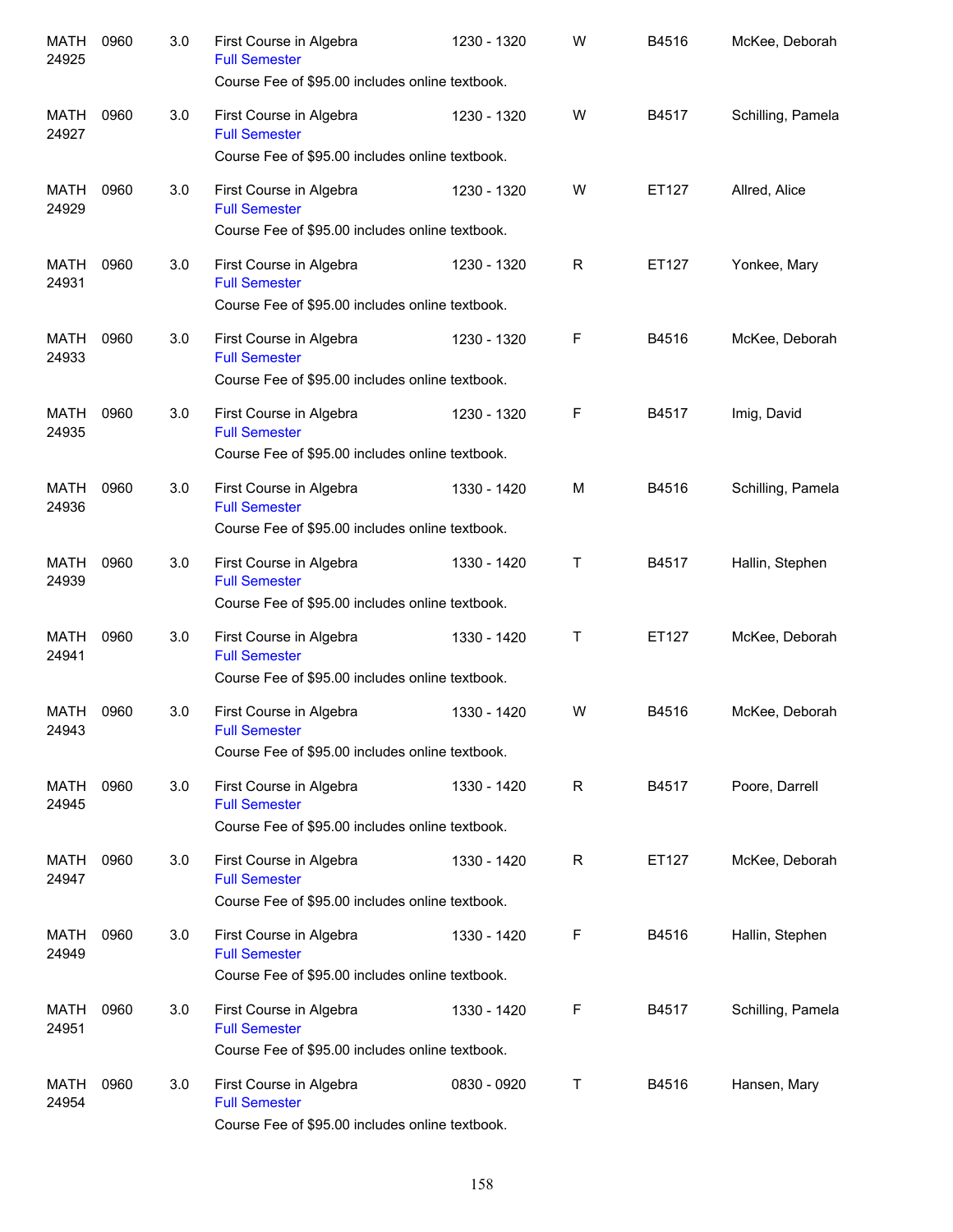| <b>MATH</b><br>24956 | 0960 | 3.0 | First Course in Algebra<br><b>Full Semester</b><br>Course Fee of \$95.00 includes online textbook. | 0830 - 0920 | Τ | B4517 | Hunt, Corinne      |
|----------------------|------|-----|----------------------------------------------------------------------------------------------------|-------------|---|-------|--------------------|
| MATH<br>24958        | 0960 | 3.0 | First Course in Algebra<br><b>Full Semester</b><br>Course Fee of \$95.00 includes online textbook. | 0830 - 0920 | Τ | ET127 | Poore, Darrell     |
| MATH<br>24960        | 0960 | 3.0 | First Course in Algebra<br><b>Full Semester</b><br>Course Fee of \$95.00 includes online textbook. | 0830 - 0920 | F | B4516 | Hansen, Mary       |
| MATH<br>24962        | 0960 | 3.0 | First Course in Algebra<br><b>Full Semester</b><br>Course Fee of \$95.00 includes online textbook. | 0830 - 0920 | F | B4517 | McKee, Deborah     |
| MATH<br>24965        | 0960 | 3.0 | First Course in Algebra<br><b>Full Semester</b><br>Course Fee of \$95.00 includes online textbook. | 0830 - 0920 | F | ET127 | Schilling, Pamela  |
| MATH<br>24966        | 0960 | 3.0 | First Course in Algebra<br><b>Full Semester</b><br>Course Fee of \$95.00 includes online textbook. | 1730 - 1820 | М | B4516 | Jennings, Cristine |
| <b>MATH</b><br>24968 | 0960 | 3.0 | First Course in Algebra<br><b>Full Semester</b><br>Course Fee of \$95.00 includes online textbook. | 1730 - 1820 | М | B4517 | lacovelli, John    |
| <b>MATH</b><br>24971 | 0960 | 3.0 | First Course in Algebra<br><b>Full Semester</b><br>Course Fee of \$95.00 includes online textbook. | 1830 - 1920 | W | B4517 | Marriott, Katrina  |
| <b>MATH</b><br>24972 | 0960 | 3.0 | First Course in Algebra<br><b>Full Semester</b><br>Course Fee of \$95.00 includes online textbook. | 1930 - 2020 | М | ET127 | Marx, Christine    |
| MATH<br>24974        | 0960 | 3.0 | First Course in Algebra<br><b>Full Semester</b><br>Course Fee of \$95.00 includes online textbook. | 1830 - 1920 | W | ET127 | Jennings, Cristine |
| MATH<br>24977        | 0960 | 3.0 | First Course in Algebra<br><b>Full Semester</b><br>Course Fee of \$95.00 includes online textbook. | 1830 - 1920 | R | B4516 | Hadlock, Amanda    |
| MATH<br>24978        | 0960 | 3.0 | First Course in Algebra<br><b>Full Semester</b><br>Course Fee of \$95.00 includes online textbook. | 1730 - 1820 | W | B4516 | Hallin, Stephen    |
| MATH<br>24981        | 0960 | 3.0 | First Course in Algebra<br><b>Full Semester</b><br>Course Fee of \$95.00 includes online textbook. | 1930 - 2020 | M | B4516 | Gabbitas, Allison  |
| MATH<br>24982        | 0960 | 3.0 | First Course in Algebra<br><b>Full Semester</b><br>Course Fee of \$95.00 includes online textbook. | 1730 - 1820 | W | B4517 | Marriott, Katrina  |
| MATH<br>24984        | 0960 | 3.0 | First Course in Algebra<br><b>Full Semester</b><br>Course Fee of \$95.00 includes online textbook. | 1930 - 2020 | М | B4517 | lacovelli, John    |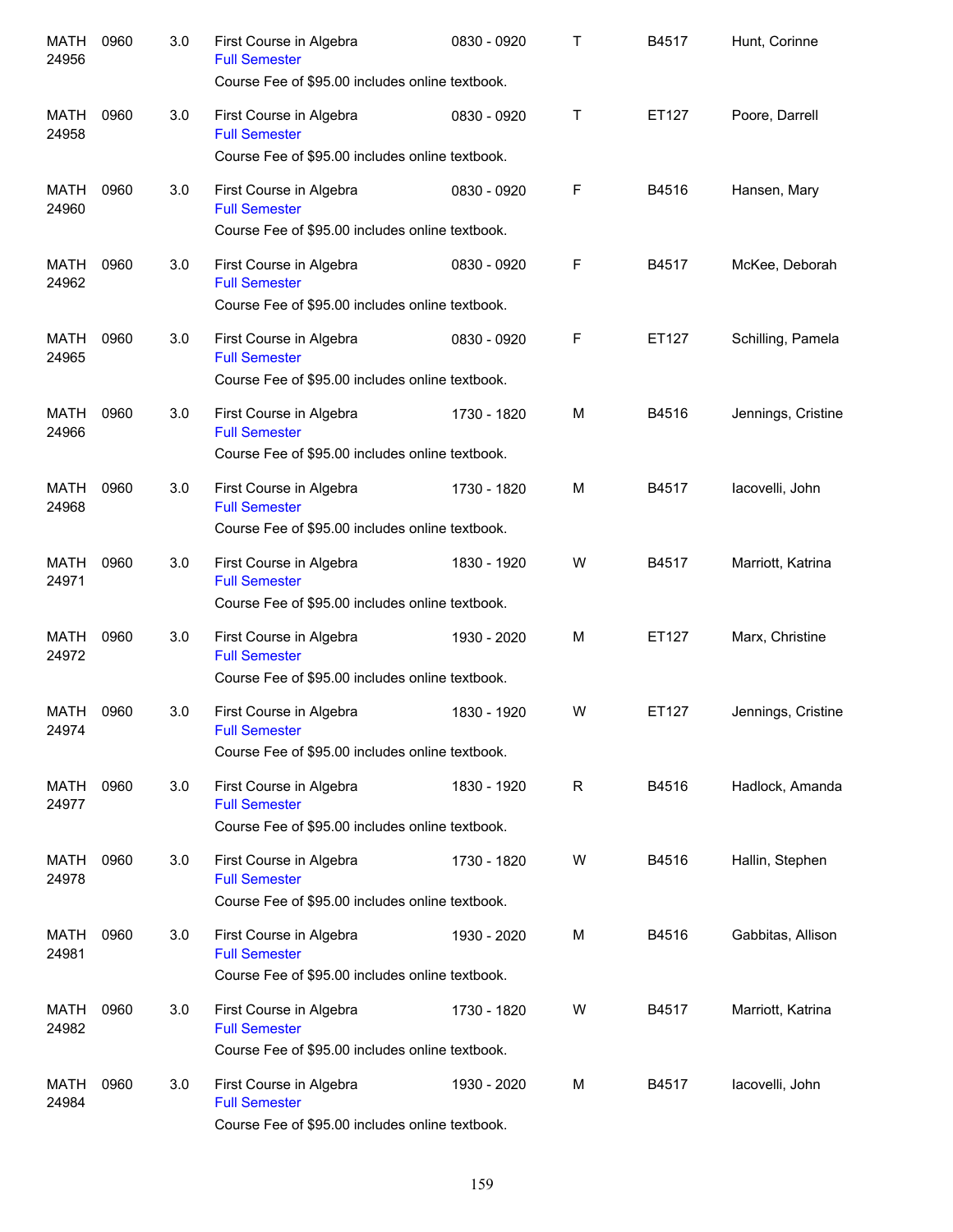| <b>MATH</b><br>24987 | 0960 | 3.0 | First Course in Algebra<br><b>Full Semester</b><br>Course Fee of \$95.00 includes online textbook. | 1730 - 1820 | W            | ET127  | Jennings, Cristine |
|----------------------|------|-----|----------------------------------------------------------------------------------------------------|-------------|--------------|--------|--------------------|
| MATH<br>24988        | 0960 | 3.0 | First Course in Algebra<br><b>Full Semester</b><br>Course Fee of \$95.00 includes online textbook. | 1930 - 2020 | W            | B4516  | Gabbitas, Allison  |
| MATH<br>24990        | 0960 | 3.0 | First Course in Algebra<br><b>Full Semester</b><br>Course Fee of \$95.00 includes online textbook. | 1730 - 1820 | $\mathsf R$  | ET127  | Jennings, Cristine |
| <b>MATH</b><br>24992 | 0960 | 3.0 | First Course in Algebra<br><b>Full Semester</b><br>Course Fee of \$95.00 includes online textbook. | 1830 - 1920 | M            | ET127  | Marx, Christine    |
| <b>MATH</b><br>24994 | 0960 | 3.0 | First Course in Algebra<br><b>Full Semester</b><br>Course Fee of \$95.00 includes online textbook. | 1830 - 1920 | Τ            | B4516  | lacovelli, John    |
| <b>MATH</b><br>24996 | 0960 | 3.0 | First Course in Algebra<br><b>Full Semester</b><br>Course Fee of \$95.00 includes online textbook. | 1830 - 1920 | Τ            | B4517  | Marriott, Katrina  |
| <b>MATH</b><br>25111 | 0960 | 3.0 | First Course in Algebra<br><b>Full Semester</b><br>Course Fee of \$95.00 includes online textbook. | 0730 - 0820 | $\mathsf{T}$ | ET127  | Quesnell, Carrie   |
| <b>MATH</b><br>25112 | 0960 | 3.0 | First Course in Algebra<br><b>Full Semester</b><br>Course Fee of \$95.00 includes online textbook. | 1730 - 1820 | M            | ET127  | Whitby, Dale       |
| <b>MATH</b><br>25218 | 0960 | 3.0 | First Course in Algebra<br><b>Full Semester</b><br>Course Fee \$95.00                              | 1130 - 1220 | F            | D02235 | Harden, Elizabeth  |
| MATH<br>25534        | 0960 | 3.0 | First Course in Algebra<br><b>Full Semester</b><br>Course Fee \$95.00                              |             |              |        |                    |
| MATH<br>20962        | 1010 | 4.0 | Intermediate Algebra<br><b>Full Semester</b><br>Course Fee of \$95.00 includes online textbook.    | 0830 - 0920 | Τ            | B4516  | Hansen, Mary       |
| MATH<br>20963        | 1010 | 4.0 | Intermediate Algebra<br><b>Full Semester</b><br>Course Fee of \$95.00 includes online textbook.    | 0830 - 0920 | Τ            | B4517  | Hunt, Corinne      |
| MATH<br>20964        | 1010 | 4.0 | Intermediate Algebra<br><b>Full Semester</b><br>Course Fee of \$95.00 includes online textbook.    | 0830 - 0920 | T            | ET127  | Poore, Darrell     |
| MATH<br>20965        | 1010 | 4.0 | Intermediate Algebra<br><b>Full Semester</b><br>Course Fee of \$95.00 includes online textbook.    | 0830 - 0920 | F            | B4516  | Hansen, Mary       |
| MATH<br>20966        | 1010 | 4.0 | Intermediate Algebra<br><b>Full Semester</b><br>Course Fee of \$95.00 includes online textbook.    | 0830 - 0920 | F            | B4517  | McKee, Deborah     |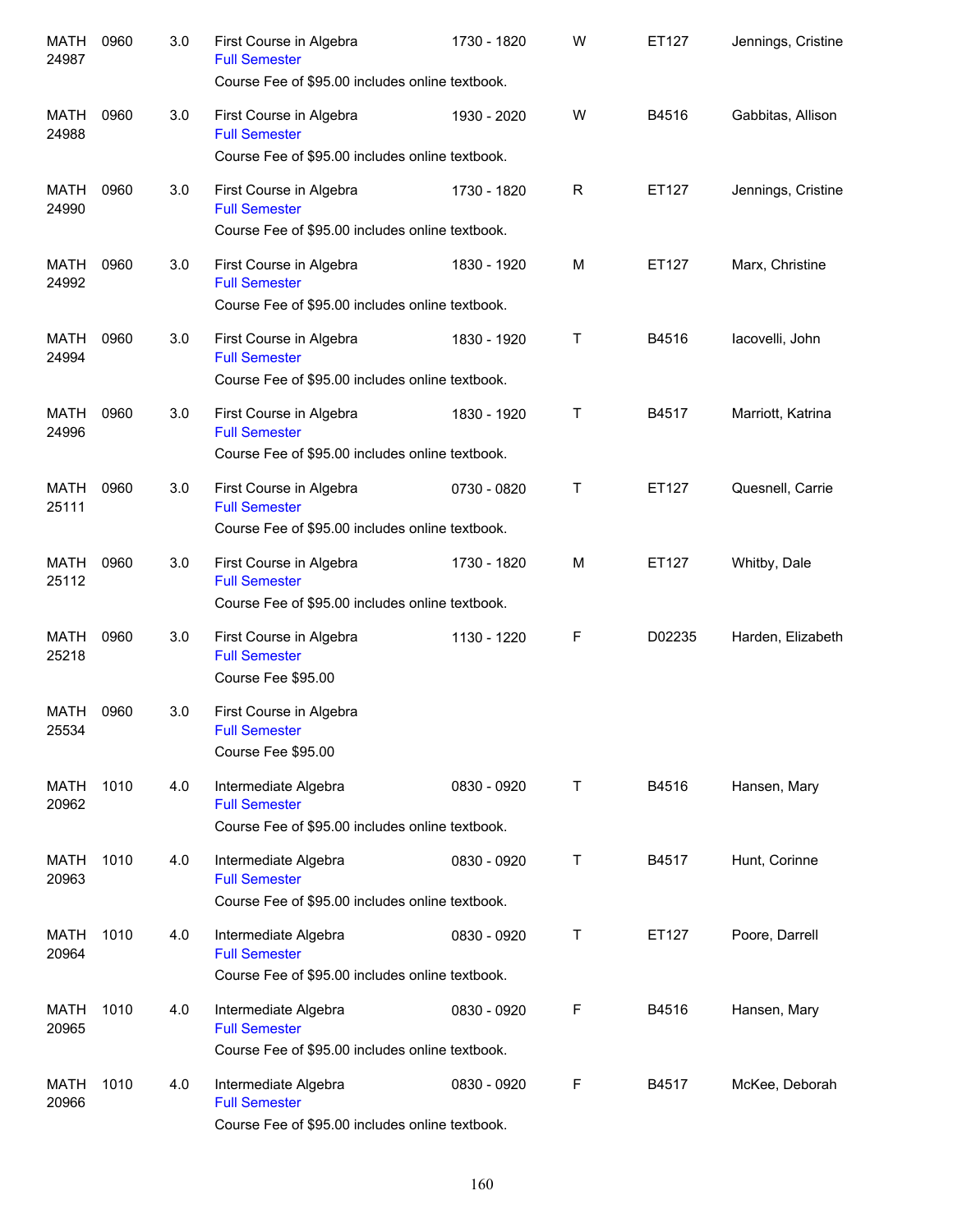| <b>MATH</b><br>20967 | 1010 | 4.0 | Intermediate Algebra<br><b>Full Semester</b><br>Course Fee of \$95.00 includes online textbook. | 0830 - 0920 | $\mathsf F$ | ET127 | Schilling, Pamela |
|----------------------|------|-----|-------------------------------------------------------------------------------------------------|-------------|-------------|-------|-------------------|
| <b>MATH</b><br>20968 | 1010 | 4.0 | Intermediate Algebra<br><b>Full Semester</b><br>Course Fee of \$95.00 includes online textbook. | 0930 - 1020 | M           | B4517 | Schilling, Pamela |
| <b>MATH</b><br>20969 | 1010 | 4.0 | Intermediate Algebra<br><b>Full Semester</b><br>Course Fee of \$95.00 includes online textbook. | 0930 - 1020 | M           | ET127 | Hansen, Mary      |
| <b>MATH</b><br>20970 | 1010 | 4.0 | Intermediate Algebra<br><b>Full Semester</b><br>Course Fee of \$95.00 includes online textbook. | 0930 - 1020 | Τ           | B4516 | Hansen, Mary      |
| <b>MATH</b><br>20972 | 1010 | 4.0 | Intermediate Algebra<br><b>Full Semester</b><br>Course Fee of \$95.00 includes online textbook. | 0930 - 1020 | W           | B4517 | Thaeler, John     |
| <b>MATH</b><br>20973 | 1010 | 4.0 | Intermediate Algebra<br><b>Full Semester</b><br>Course Fee of \$95.00 includes online textbook. | 0930 - 1020 | W           | ET127 | Schilling, Pamela |
| <b>MATH</b><br>20974 | 1010 | 4.0 | Intermediate Algebra<br><b>Full Semester</b><br>Course Fee of \$95.00 includes online textbook. | 1030 - 1120 | M           | B4516 | Allred, Alice     |
| <b>MATH</b><br>20975 | 1010 | 4.0 | Intermediate Algebra<br><b>Full Semester</b><br>Course Fee of \$95.00 includes online textbook. | 1030 - 1120 | M           | B4517 | Quesnell, Carrie  |
| <b>MATH</b><br>20976 | 1010 | 4.0 | Intermediate Algebra<br><b>Full Semester</b><br>Course Fee of \$95.00 includes online textbook. | 1030 - 1120 | Τ           | ET127 | Quesnell, Carrie  |
| <b>MATH</b><br>20977 | 1010 | 4.0 | Intermediate Algebra<br><b>Full Semester</b><br>Course Fee of \$95.00 includes online textbook. | 1030 - 1120 | W           | B4516 | Allred, Alice     |
| MATH<br>20979        | 1010 | 4.0 | Intermediate Algebra<br><b>Full Semester</b><br>Course Fee of \$95.00 includes online textbook. | 1030 - 1120 | W           | B4517 | Quesnell, Carrie  |
| <b>MATH</b><br>20980 | 1010 | 4.0 | Intermediate Algebra<br><b>Full Semester</b><br>Course Fee of \$95.00 includes online textbook. | 1030 - 1120 | R           | ET127 | Allred, Alice     |
| <b>MATH</b><br>20981 | 1010 | 4.0 | Intermediate Algebra<br><b>Full Semester</b><br>Course Fee of \$95.00 includes online textbook. | 1130 - 1220 | Т           | B4516 | Yonkee, Mary      |
| MATH<br>20982        | 1010 | 4.0 | Intermediate Algebra<br><b>Full Semester</b><br>Course Fee of \$95.00 includes online textbook. | 1130 - 1220 | Т           | B4517 | Imig, David       |
| <b>MATH</b><br>20983 | 1010 | 4.0 | Intermediate Algebra<br><b>Full Semester</b><br>Course Fee of \$95.00 includes online textbook. | 1130 - 1220 | Τ           | ET127 | Marx, Christine   |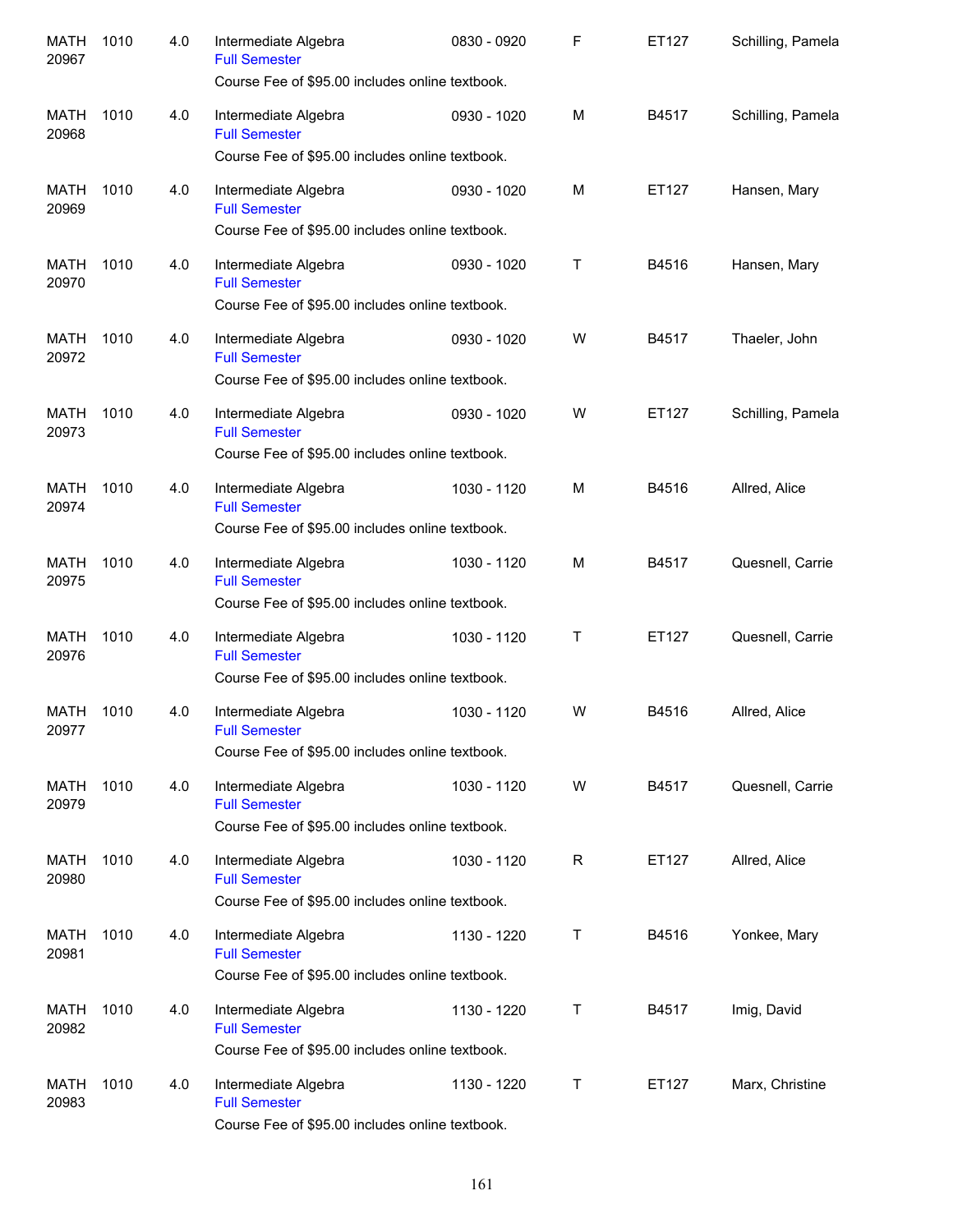| <b>MATH</b><br>20985 | 1010 | 4.0 | Intermediate Algebra<br><b>Full Semester</b>    | 1130 - 1220 | R            | B4516 | Yonkee, Mary       |
|----------------------|------|-----|-------------------------------------------------|-------------|--------------|-------|--------------------|
|                      |      |     | Course Fee of \$95.00 includes online textbook. |             |              |       |                    |
| <b>MATH</b><br>20986 | 1010 | 4.0 | Intermediate Algebra<br><b>Full Semester</b>    | 1130 - 1220 | R            | B4517 | Imig, David        |
|                      |      |     | Course Fee of \$95.00 includes online textbook. |             |              |       |                    |
| <b>MATH</b><br>20987 | 1010 | 4.0 | Intermediate Algebra<br><b>Full Semester</b>    | 1130 - 1220 | $\mathsf{R}$ | ET127 | Wilkinson, Janette |
|                      |      |     | Course Fee of \$95.00 includes online textbook. |             |              |       |                    |
| <b>MATH</b><br>20988 | 1010 | 4.0 | Intermediate Algebra<br><b>Full Semester</b>    | 1230 - 1320 | W            | B4516 | McKee, Deborah     |
|                      |      |     | Course Fee of \$95.00 includes online textbook. |             |              |       |                    |
| <b>MATH</b><br>20989 | 1010 | 4.0 | Intermediate Algebra<br><b>Full Semester</b>    | 1230 - 1320 | W            | B4517 | Schilling, Pamela  |
|                      |      |     | Course Fee of \$95.00 includes online textbook. |             |              |       |                    |
| <b>MATH</b><br>20990 | 1010 | 4.0 | Intermediate Algebra<br><b>Full Semester</b>    | 1230 - 1320 | W            | ET127 | Allred, Alice      |
|                      |      |     | Course Fee of \$95.00 includes online textbook. |             |              |       |                    |
| <b>MATH</b><br>20991 | 1010 | 4.0 | Intermediate Algebra<br><b>Full Semester</b>    | 1230 - 1320 | $\mathsf{R}$ | ET127 | Yonkee, Mary       |
|                      |      |     | Course Fee of \$95.00 includes online textbook. |             |              |       |                    |
| <b>MATH</b><br>20993 | 1010 | 4.0 | Intermediate Algebra<br><b>Full Semester</b>    | 1230 - 1320 | F            | B4516 | McKee, Deborah     |
|                      |      |     | Course Fee of \$95.00 includes online textbook. |             |              |       |                    |
| <b>MATH</b><br>20994 | 1010 | 4.0 | Intermediate Algebra<br><b>Full Semester</b>    | 1230 - 1320 | F            | B4517 | Imig, David        |
|                      |      |     | Course Fee of \$95.00 includes online textbook. |             |              |       |                    |
| <b>MATH</b><br>20995 | 1010 | 4.0 | Intermediate Algebra<br><b>Full Semester</b>    | 1330 - 1420 | M            | B4516 | Schilling, Pamela  |
|                      |      |     | Course Fee of \$95.00 includes online textbook. |             |              |       |                    |
| MATH<br>20996        | 1010 | 4.0 | Intermediate Algebra<br><b>Full Semester</b>    | 1330 - 1420 | Т            | B4517 | Hallin, Stephen    |
|                      |      |     | Course Fee of \$95.00 includes online textbook. |             |              |       |                    |
| MATH<br>20998        | 1010 | 4.0 | Intermediate Algebra<br><b>Full Semester</b>    | 1330 - 1420 | Т            | ET127 | McKee, Deborah     |
|                      |      |     | Course Fee of \$95.00 includes online textbook. |             |              |       |                    |
| MATH<br>20999        | 1010 | 4.0 | Intermediate Algebra<br><b>Full Semester</b>    | 1330 - 1420 | W            | B4516 | McKee, Deborah     |
|                      |      |     | Course Fee of \$95.00 includes online textbook. |             |              |       |                    |
| MATH<br>21000        | 1010 | 4.0 | Intermediate Algebra<br><b>Full Semester</b>    | 1330 - 1420 | $\mathsf R$  | B4517 | Poore, Darrell     |
|                      |      |     | Course Fee of \$95.00 includes online textbook. |             |              |       |                    |
| <b>MATH</b><br>21001 | 1010 | 4.0 | Intermediate Algebra<br><b>Full Semester</b>    | 1330 - 1420 | R            | ET127 | McKee, Deborah     |
|                      |      |     | Course Fee of \$95.00 includes online textbook. |             |              |       |                    |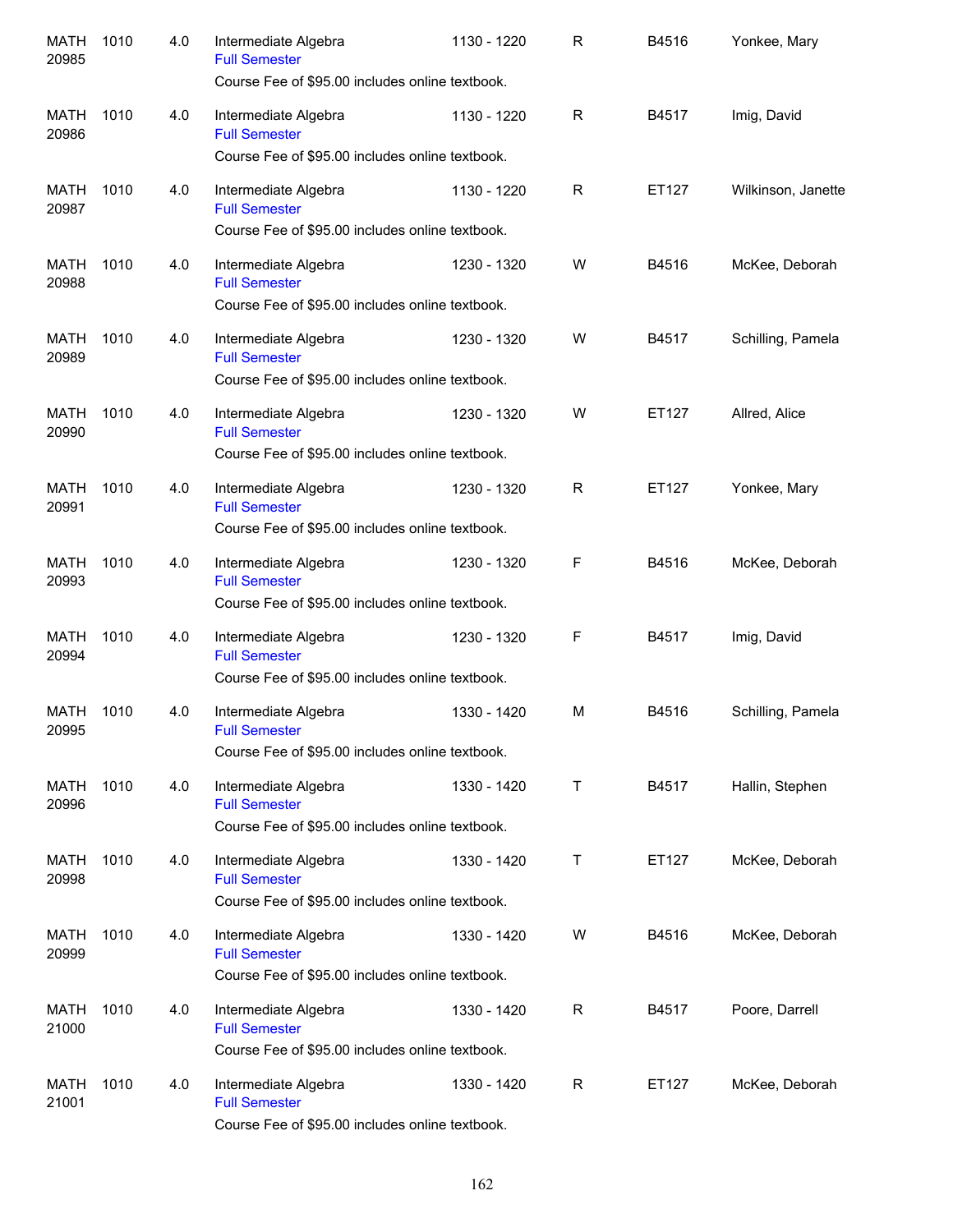| <b>MATH</b><br>21002 | 1010 | 4.0 | Intermediate Algebra<br><b>Full Semester</b><br>Course Fee of \$95.00 includes online textbook. | 1330 - 1420 | F           | B4516 | Hallin, Stephen    |
|----------------------|------|-----|-------------------------------------------------------------------------------------------------|-------------|-------------|-------|--------------------|
| <b>MATH</b><br>21004 | 1010 | 4.0 | Intermediate Algebra<br><b>Full Semester</b><br>Course Fee of \$95.00 includes online textbook. | 1330 - 1420 | F           | B4517 | Schilling, Pamela  |
| <b>MATH</b><br>21005 | 1010 | 4.0 | Intermediate Algebra<br><b>Full Semester</b><br>Course Fee of \$95.00 includes online textbook. | 1730 - 1820 | м           | B4516 | Jennings, Cristine |
| <b>MATH</b><br>21006 | 1010 | 4.0 | Intermediate Algebra<br><b>Full Semester</b><br>Course Fee of \$95.00 includes online textbook. | 1730 - 1820 | M           | B4517 | lacovelli, John    |
| <b>MATH</b><br>21007 | 1010 | 4.0 | Intermediate Algebra<br><b>Full Semester</b><br>Course Fee of \$95.00 includes online textbook. | 1930 - 2020 | м           | ET127 | Marx, Christine    |
| <b>MATH</b><br>21008 | 1010 | 4.0 | Intermediate Algebra<br><b>Full Semester</b><br>Course Fee of \$95.00 includes online textbook. | 1730 - 1820 | W           | B4516 | Hallin, Stephen    |
| <b>MATH</b><br>21009 | 1010 | 4.0 | Intermediate Algebra<br><b>Full Semester</b><br>Course Fee of \$95.00 includes online textbook. | 1730 - 1820 | W           | B4517 | Marriott, Katrina  |
| <b>MATH</b><br>21010 | 1010 | 4.0 | Intermediate Algebra<br><b>Full Semester</b><br>Course Fee of \$95.00 includes online textbook. | 1730 - 1820 | W           | ET127 | Jennings, Cristine |
| <b>MATH</b><br>21011 | 1010 | 4.0 | Intermediate Algebra<br><b>Full Semester</b><br>Course Fee of \$95.00 includes online textbook. | 1730 - 1820 | R           | ET127 | Jennings, Cristine |
| <b>MATH</b><br>21012 | 1010 | 4.0 | Intermediate Algebra<br><b>Full Semester</b><br>Course Fee of \$95.00 includes online textbook. | 1830 - 1920 | м           | ET127 | Marx, Christine    |
| MATH<br>21013        | 1010 | 4.0 | Intermediate Algebra<br><b>Full Semester</b><br>Course Fee of \$95.00 includes online textbook. | 1830 - 1920 | Τ           | B4516 | lacovelli, John    |
| MATH<br>21014        | 1010 | 4.0 | Intermediate Algebra<br><b>Full Semester</b><br>Course Fee of \$95.00 includes online textbook. | 1830 - 1920 | Τ           | B4517 | Marriott, Katrina  |
| MATH<br>21016        | 1010 | 4.0 | Intermediate Algebra<br><b>Full Semester</b><br>Course Fee of \$95.00 includes online textbook. | 1830 - 1920 | W           | ET127 | Jennings, Cristine |
| MATH<br>21017        | 1010 | 4.0 | Intermediate Algebra<br><b>Full Semester</b><br>Course Fee of \$95.00 includes online textbook. | 1830 - 1920 | $\mathsf R$ | B4516 | Hadlock, Amanda    |
| MATH<br>21018        | 1010 | 4.0 | Intermediate Algebra<br><b>Full Semester</b><br>Course Fee of \$95.00 includes online textbook. | 1930 - 2020 | M           | B4516 | Gabbitas, Allison  |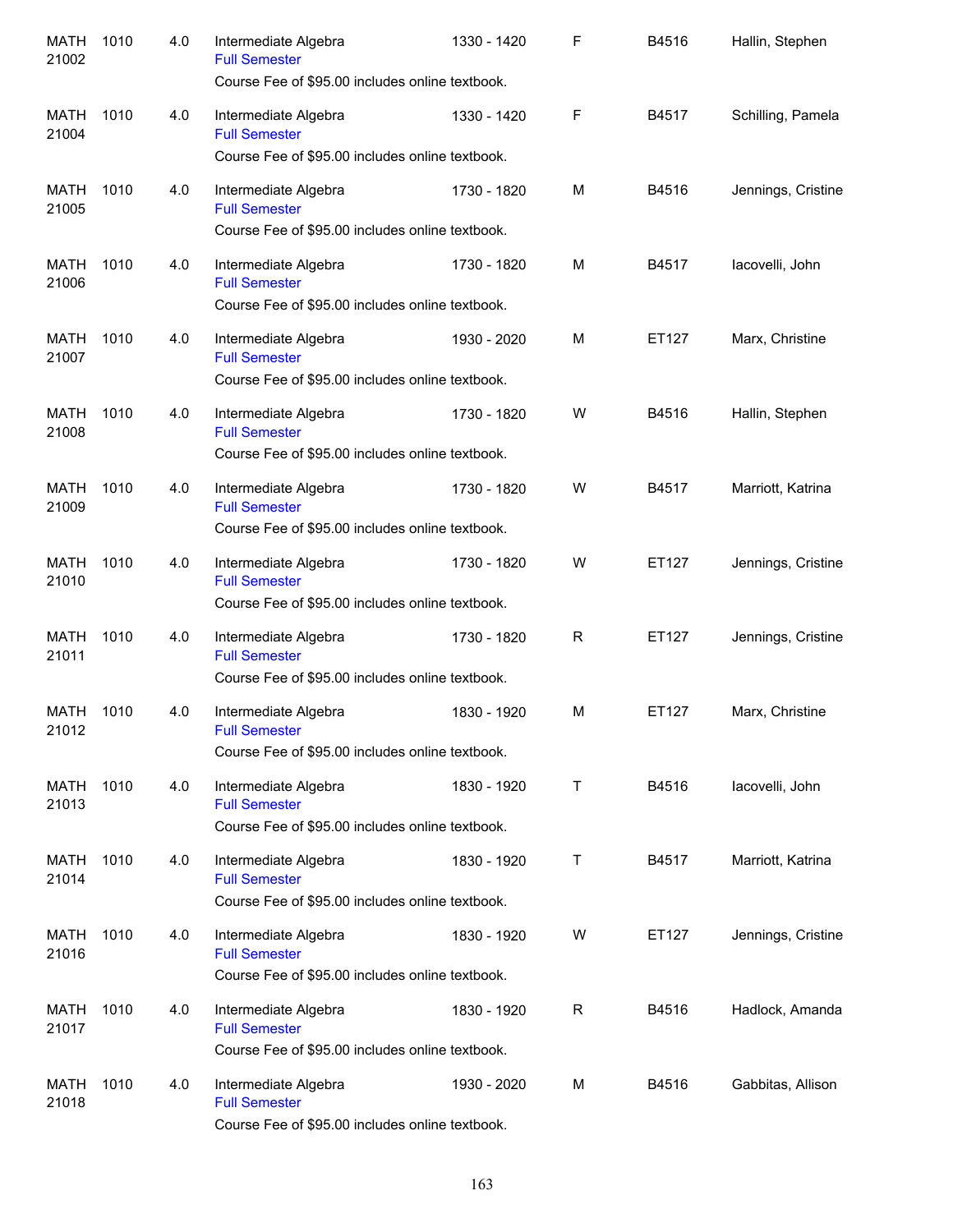| <b>MATH</b><br>21020 | 1010 | 4.0 | Intermediate Algebra<br><b>Full Semester</b><br>Course Fee of \$95.00 includes online textbook. | 1930 - 2020 | W            | B4516  | Gabbitas, Allison |
|----------------------|------|-----|-------------------------------------------------------------------------------------------------|-------------|--------------|--------|-------------------|
| <b>MATH</b><br>22931 | 1010 | 4.0 | Intermediate Algebra<br><b>Block 2</b><br>Course Fee \$95.00                                    | <b>TBA</b>  | <b>TBA</b>   |        | Quesnell, Carrie  |
| <b>MATH</b><br>24211 | 1010 | 4.0 | Intermediate Algebra<br><b>Full Semester</b><br>Course Fee \$95.00                              | 0830 - 0920 | Τ            | D02235 | Wilkinson, Susan  |
| <b>MATH</b><br>24213 | 1010 | 4.0 | Intermediate Algebra<br><b>Full Semester</b><br>Course Fee \$95.00                              | 0830 - 0920 | F            | D02235 | Acor, Brenda      |
| <b>MATH</b><br>24214 | 1010 | 4.0 | Intermediate Algebra<br><b>Full Semester</b><br>Course Fee \$95.00                              | 0930 - 1020 | M            | D02235 | Acor, Brenda      |
| <b>MATH</b><br>24215 | 1010 | 4.0 | Intermediate Algebra<br><b>Full Semester</b><br>Course Fee \$95.00                              | 0930 - 1020 | $\mathsf{R}$ | D02235 | Jones, Charity    |
| <b>MATH</b><br>24216 | 1010 | 4.0 | Intermediate Algebra<br><b>Full Semester</b><br>Course Fee \$95.00                              | 1030 - 1120 | W            | D02235 | Baker, Loyal      |
| <b>MATH</b><br>24217 | 1010 | 4.0 | Intermediate Algebra<br><b>Full Semester</b><br>Course Fee \$95.00                              | 1030 - 1120 | F            | D02235 | Baker, Loyal      |
| <b>MATH</b><br>24218 | 1010 | 4.0 | Intermediate Algebra<br><b>Full Semester</b><br>Course Fee \$95.00                              | 1130 - 1220 | $\mathsf{R}$ | D02235 | Baker, Loyal      |
| <b>MATH</b><br>24219 | 1010 | 4.0 | Intermediate Algebra<br><b>Full Semester</b><br>Course Fee \$95.00                              | 1730 - 1820 | M            | D02235 | Howell, Janae     |
| MATH<br>24220        | 1010 | 4.0 | Intermediate Algebra<br><b>Full Semester</b><br>Course Fee \$95.00                              | 1730 - 1820 | W            | D02235 | Floyd, M          |
| <b>MATH</b><br>24221 | 1010 | 4.0 | Intermediate Algebra<br><b>Full Semester</b><br>Course Fee \$95.00                              | 1830 - 1920 | Т            | D02235 | Thompson, Erin    |
| <b>MATH</b><br>24222 | 1010 | 4.0 | Intermediate Algebra<br><b>Full Semester</b><br>Course Fee \$95.00                              | 1830 - 1920 | $\mathsf R$  | D02235 | Floyd, M          |
| <b>MATH</b><br>24223 | 1010 | 4.0 | Intermediate Algebra<br><b>Full Semester</b><br>Course Fee \$95.00                              | 1930 - 2020 | M            | D02235 | Baker, Loyal      |
| <b>MATH</b><br>24224 | 1010 | 4.0 | Intermediate Algebra<br><b>Full Semester</b><br>Course Fee \$95.00                              | 1930 - 2020 | W            | D02235 | Baker, Loyal      |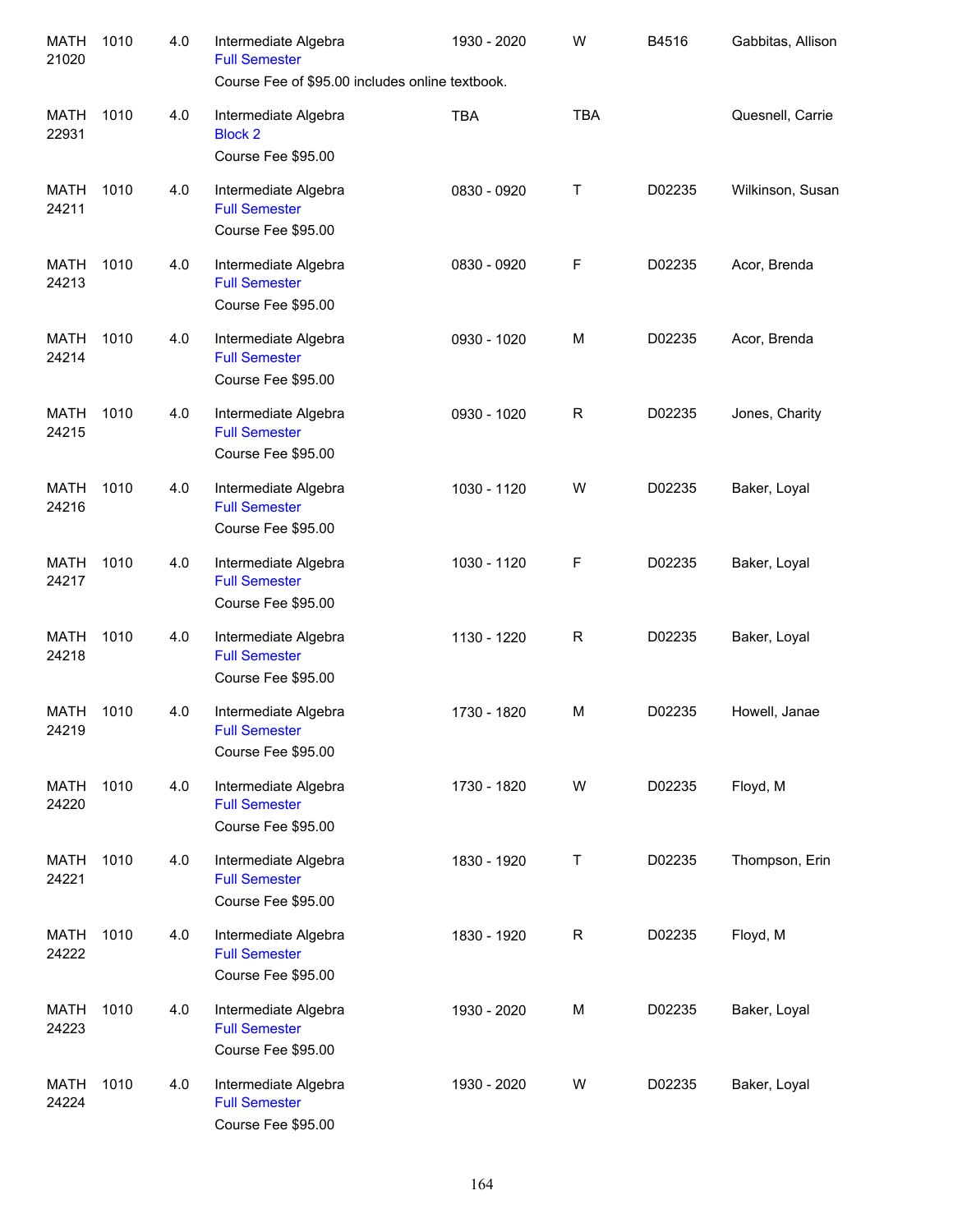| <b>MATH</b><br>24688 | 1010 | 4.0 | Intermediate Algebra<br><b>Full Semester</b><br>Course Fee of \$95.00 includes online textbook. | 0830 - 0920 | M            | B4516  | McKee, Deborah    |
|----------------------|------|-----|-------------------------------------------------------------------------------------------------|-------------|--------------|--------|-------------------|
| <b>MATH</b><br>24690 | 1010 | 4.0 | Intermediate Algebra<br><b>Full Semester</b><br>Course Fee of \$95.00 includes online textbook. | 0830 - 0920 | M            | B4517  | Schilling, Pamela |
| <b>MATH</b><br>24692 | 1010 | 4.0 | Intermediate Algebra<br><b>Full Semester</b><br>Course Fee of \$95.00 includes online textbook. | 0830 - 0920 | M            | ET127  | Hansen, Mary      |
| <b>MATH</b><br>24694 | 1010 | 4.0 | Intermediate Algebra<br><b>Full Semester</b><br>Course Fee of \$95.00 includes online textbook. | 0830 - 0920 | R            | B4516  | Hansen, Mary      |
| <b>MATH</b><br>24696 | 1010 | 4.0 | Intermediate Algebra<br><b>Full Semester</b><br>Course Fee \$95.00                              | 0830 - 0920 | $\mathsf{R}$ | B4517  | Hunt, Corinne     |
| <b>MATH</b><br>24698 | 1010 | 4.0 | Intermediate Algebra<br><b>Full Semester</b><br>Course Fee of \$95.00 includes online textbook. | 0830 - 0920 | $\mathsf{R}$ | ET127  | Poore, Darrell    |
| <b>MATH</b><br>24700 | 1010 | 4.0 | Intermediate Algebra<br><b>Full Semester</b><br>Course Fee of \$95.00 includes online textbook. | 0930 - 1020 | M            | B4516  | McKee, Deborah    |
| <b>MATH</b><br>24702 | 1010 | 4.0 | Intermediate Algebra<br><b>Full Semester</b><br>Course Fee of \$95.00 includes online textbook. | 0930 - 1020 | Т            | B4517  | Thaeler, John     |
| <b>MATH</b><br>24704 | 1010 | 4.0 | Intermediate Algebra<br><b>Full Semester</b><br>Course Fee of \$95.00 includes online textbook. | 0930 - 1020 | Т            | ET127  | Hunt, Corinne     |
| <b>MATH</b><br>24706 | 1010 | 4.0 | Intermediate Algebra<br><b>Full Semester</b><br>Course Fee \$95.00                              | 0930 - 1020 | W            | B4516  | Hansen, Mary      |
| MATH<br>24709        | 1010 | 4.0 | Intermediate Algebra<br><b>Full Semester</b><br>Course Fee \$95.00                              | 0830 - 0920 | М            | D02235 | Acor, Brenda      |
| MATH<br>24711        | 1010 | 4.0 | Intermediate Algebra<br><b>Full Semester</b><br>Course Fee \$95.00                              | 0830 - 0920 | W            | D02235 | Acor, Brenda      |
| MATH<br>24713        | 1010 | 4.0 | Intermediate Algebra<br><b>Full Semester</b><br>Course Fee \$95.00                              | 0930 - 1020 | Τ            | D02235 | Wilkinson, Susan  |
| MATH<br>24715        | 1010 | 4.0 | Intermediate Algebra<br><b>Full Semester</b><br>Course Fee \$95.00                              | 0930 - 1020 | F            | D02235 | Harden, Elizabeth |
| MATH<br>24717        | 1010 | 4.0 | Intermediate Algebra<br><b>Full Semester</b><br>Course Fee \$95.00                              | 1030 - 1120 | M            | D02235 | Baker, Loyal      |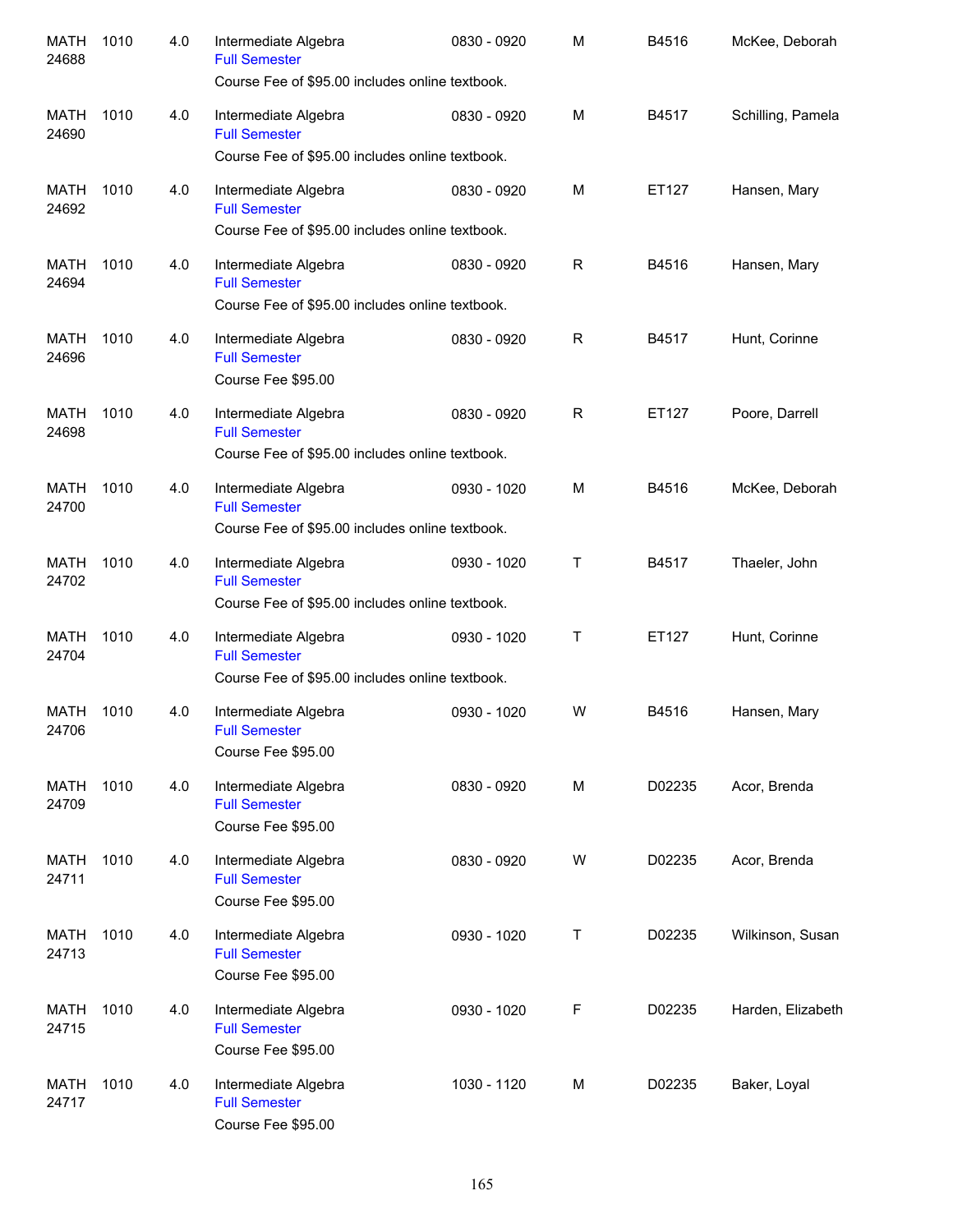| <b>MATH</b><br>24719 | 1010 | 4.0 | Intermediate Algebra<br><b>Full Semester</b><br>Course Fee \$95.00                              | 1030 - 1120 | R           | D02235 | Harden, Elizabeth |
|----------------------|------|-----|-------------------------------------------------------------------------------------------------|-------------|-------------|--------|-------------------|
| <b>MATH</b><br>24721 | 1010 | 4.0 | Intermediate Algebra<br><b>Full Semester</b><br>Course Fee \$95.00                              | 1130 - 1220 | Т           | D02235 | Baker, Loyal      |
| <b>MATH</b><br>24723 | 1010 | 4.0 | Intermediate Algebra<br><b>Full Semester</b><br>Course Fee \$95.00                              | 1130 - 1220 | W           | D02235 | Baker, Loyal      |
| <b>MATH</b><br>24725 | 1010 | 4.0 | Intermediate Algebra<br><b>Full Semester</b><br>Course Fee \$95.00                              | 1730 - 1820 | $\mathsf R$ | D02235 | Howell, Janae     |
| <b>MATH</b><br>24727 | 1010 | 4.0 | Intermediate Algebra<br><b>Full Semester</b><br>Course Fee \$95.00                              | 1830 - 1920 | W           | D02235 | Baker, Loyal      |
| <b>MATH</b><br>24729 | 1010 | 4.0 | Intermediate Algebra<br><b>Full Semester</b><br>Course Fee \$95.00                              | 1930 - 2020 | Τ           | D02235 | Thompson, Erin    |
| <b>MATH</b><br>24731 | 1010 | 4.0 | Intermediate Algebra<br><b>Full Semester</b><br>Course Fee \$95.00                              | 0830 - 0920 | $\mathsf R$ | D02235 | Jones, Charity    |
| <b>MATH</b><br>24733 | 1010 | 4.0 | Intermediate Algebra<br><b>Full Semester</b><br>Course Fee \$95.00                              | 0930 - 1020 | W           | D02235 | Acor, Brenda      |
| <b>MATH</b><br>24735 | 1010 | 4.0 | Intermediate Algebra<br><b>Full Semester</b><br>Course Fee \$95.00                              | 1030 - 1120 | Т           | D02235 | Harden, Elizabeth |
| <b>MATH</b><br>24737 | 1010 | 4.0 | Intermediate Algebra<br><b>Full Semester</b><br>Course Fee \$95.00                              | 1130 - 1220 | M           | D02235 | Baker, Loyal      |
| MATH<br>24739        | 1010 | 4.0 | Intermediate Algebra<br><b>Full Semester</b><br>Course Fee \$95.00                              | 1730 - 1820 | Τ           | D02235 | Kohler, Eric      |
| MATH<br>24741        | 1010 | 4.0 | Intermediate Algebra<br><b>Full Semester</b><br>Course Fee \$95.00                              | 1830 - 1920 | M           | D02235 | Baker, Loyal      |
| MATH<br>24764        | 1010 | 4.0 | Intermediate Algebra<br><b>Full Semester</b><br>Course Fee of \$95.00 includes online textbook. | 0930 - 1020 | F           | B4516  | Hansen, Mary      |
| MATH<br>24768        | 1010 | 4.0 | Intermediate Algebra<br><b>Full Semester</b><br>Course Fee of \$95.00 includes online textbook. | 0930 - 1020 | F           | B4517  | McKee, Deborah    |
| MATH<br>24773        | 1010 | 4.0 | Intermediate Algebra<br><b>Full Semester</b><br>Course Fee of \$95.00 includes online textbook. | 0930 - 1020 | F           | ET127  | Schilling, Pamela |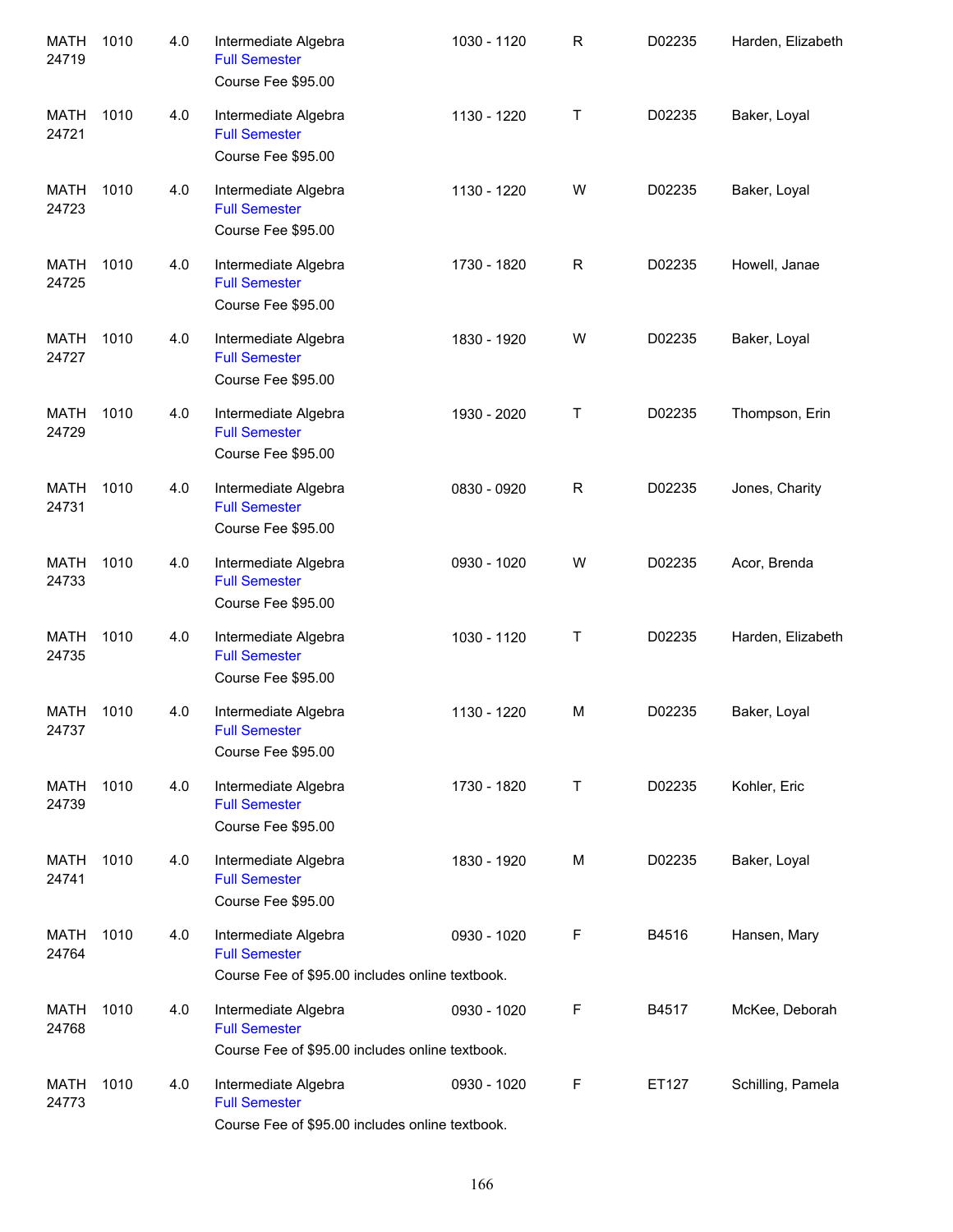| <b>MATH</b><br>24777 | 1010 | 4.0 | Intermediate Algebra<br><b>Full Semester</b><br>Course Fee of \$95.00 includes online textbook. | 1030 - 1120 | M | ET127 | Poore, Darrell     |
|----------------------|------|-----|-------------------------------------------------------------------------------------------------|-------------|---|-------|--------------------|
| <b>MATH</b><br>24779 | 1010 | 4.0 | Intermediate Algebra<br><b>Full Semester</b><br>Course Fee of \$95.00 includes online textbook. | 1030 - 1120 | Τ | B4516 | Allred, Alice      |
| <b>MATH</b><br>24781 | 1010 | 4.0 | Intermediate Algebra<br><b>Full Semester</b><br>Course Fee of \$95.00 includes online textbook. | 1030 - 1120 | T | B4517 | Marx, Christine    |
| <b>MATH</b><br>24783 | 1010 | 4.0 | Intermediate Algebra<br><b>Full Semester</b><br>Course Fee of \$95.00 includes online textbook. | 1030 - 1120 | W | ET127 | Hallin, Stephen    |
| <b>MATH</b><br>24785 | 1010 | 4.0 | Intermediate Algebra<br><b>Full Semester</b><br>Course Fee of \$95.00 includes online textbook. | 1030 - 1120 | R | B4517 | Quesnell, Carrie   |
| <b>MATH</b><br>24787 | 1010 | 4.0 | Intermediate Algebra<br><b>Full Semester</b><br>Course Fee of \$95.00 includes online textbook. | 1030 - 1120 | F | B4516 | Allred, Alice      |
| <b>MATH</b><br>24789 | 1010 | 4.0 | Intermediate Algebra<br><b>Full Semester</b><br>Course Fee of \$95.00 includes online textbook. | 1130 - 1220 | M | B4516 | Yonkee, Mary       |
| <b>MATH</b><br>24791 | 1010 | 4.0 | Intermediate Algebra<br><b>Full Semester</b><br>Course Fee of \$95.00 includes online textbook. | 1130 - 1220 | M | B4517 | Webster, Lori      |
| <b>MATH</b><br>24793 | 1010 | 4.0 | Intermediate Algebra<br><b>Full Semester</b><br>Course Fee of \$95.00 includes online textbook. | 1130 - 1220 | M | ET127 | Wilkinson, Janette |
| <b>MATH</b><br>24795 | 1010 | 4.0 | Intermediate Algebra<br><b>Full Semester</b><br>Course Fee of \$95.00 includes online textbook. | 1130 - 1220 | W | B4516 | Imig, David        |
| MATH<br>24798        | 1010 | 4.0 | Intermediate Algebra<br><b>Full Semester</b><br>Course Fee of \$95.00 includes online textbook. | 1130 - 1220 | W | B4517 | Schilling, Pamela  |
| MATH<br>24800        | 1010 | 4.0 | Intermediate Algebra<br><b>Full Semester</b><br>Course Fee of \$95.00 includes online textbook. | 1130 - 1220 | W | ET127 | Yonkee, Mary       |
| MATH<br>24802        | 1010 | 4.0 | Intermediate Algebra<br><b>Full Semester</b><br>Course Fee of \$95.00 includes online textbook. | 1130 - 1220 | F | ET127 | Webster, Lori      |
| MATH<br>24804        | 1010 | 4.0 | Intermediate Algebra<br><b>Full Semester</b><br>Course Fee of \$95.00 includes online textbook. | 1230 - 1320 | Т | B4516 | Hallin, Stephen    |
| MATH<br>24806        | 1010 | 4.0 | Intermediate Algebra<br><b>Full Semester</b><br>Course Fee of \$95.00 includes online textbook. | 1230 - 1320 | Т | B4517 | Imig, David        |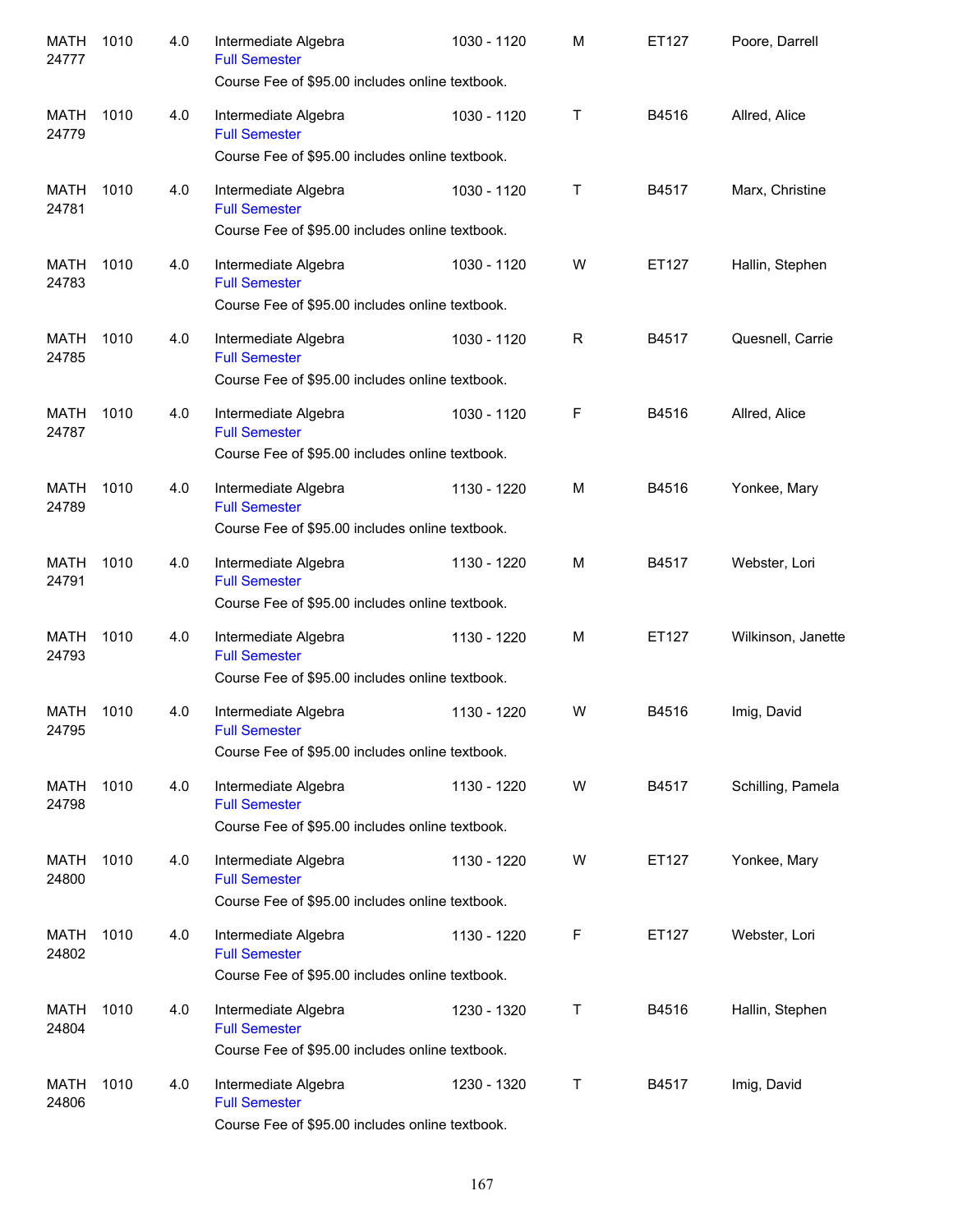| <b>MATH</b><br>24809 | 1010 | 4.0 | Intermediate Algebra<br><b>Full Semester</b><br>Course Fee of \$95.00 includes online textbook.                                                                                                 | 1230 - 1320 | Т           | ET127     | Yonkee, Mary      |
|----------------------|------|-----|-------------------------------------------------------------------------------------------------------------------------------------------------------------------------------------------------|-------------|-------------|-----------|-------------------|
| MATH<br>24811        | 1010 | 4.0 | Intermediate Algebra<br><b>Full Semester</b><br>Course Fee of \$95.00 includes online textbook.                                                                                                 | 1230 - 1320 | R           | B4516     | Webster, Lori     |
| MATH<br>24813        | 1010 | 4.0 | Intermediate Algebra<br><b>Full Semester</b><br>Course Fee of \$95.00 includes online textbook.                                                                                                 | 1230 - 1320 | R           | B4517     | Imig, David       |
| MATH<br>24818        | 1010 | 4.0 | Intermediate Algebra<br><b>Full Semester</b><br>To access the course materials, log into the Student Portal<br>(eWeber) at http://weber.edu and select "Current Students"<br>Course Fee \$95.00 | <b>TBA</b>  | <b>TBA</b>  | <b>OL</b> | Marx, Christine   |
| <b>MATH</b><br>24821 | 1010 | 4.0 | Intermediate Algebra<br><b>Full Semester</b><br>Course Fee of \$95.00 includes online textbook.                                                                                                 | 1230 - 1320 | $\mathsf F$ | ET127     | Hallin, Stephen   |
| <b>MATH</b><br>24823 | 1010 | 4.0 | Intermediate Algebra<br><b>Full Semester</b><br>Course Fee of \$95.00 includes online textbook.                                                                                                 | 1330 - 1420 | M           | B4517     | Hallin, Stephen   |
| <b>MATH</b><br>24825 | 1010 | 4.0 | Intermediate Algebra<br><b>Full Semester</b><br>Course Fee of \$95.00 includes online textbook.                                                                                                 | 1330 - 1420 | M           | ET127     | Webster, Lori     |
| <b>MATH</b><br>24827 | 1010 | 4.0 | Intermediate Algebra<br><b>Full Semester</b><br>Course Fee of \$95.00 includes online textbook.                                                                                                 | 1330 - 1420 | R           | B4516     | Webster, Lori     |
| <b>MATH</b><br>24830 | 1010 | 4.0 | Intermediate Algebra<br><b>Full Semester</b><br>Course Fee of \$95.00 includes online textbook.                                                                                                 | 1330 - 1420 | F           | ET127     | Webster, Lori     |
| MATH<br>24832        | 1010 | 4.0 | Intermediate Algebra<br><b>Full Semester</b><br>Course Fee of \$95.00 includes online textbook.                                                                                                 | 1730 - 1820 | Τ           | B4516     | Hadlock, Amanda   |
| MATH<br>24835        | 1010 | 4.0 | Intermediate Algebra<br><b>Full Semester</b><br>Course Fee of \$95.00 includes online textbook.                                                                                                 | 1730 - 1820 | Τ           | B4517     | Marriott, Katrina |
| MATH<br>24837        | 1010 | 4.0 | Intermediate Algebra<br><b>Full Semester</b><br>Course Fee of \$95.00 includes online textbook.                                                                                                 | 1730 - 1820 | $\mathsf R$ | B4517     | Marx, Christine   |
| MATH<br>24840        | 1010 | 4.0 | Intermediate Algebra<br><b>Full Semester</b><br>Course Fee of \$95.00 includes online textbook.                                                                                                 | 1830 - 1920 | М           | B4516     | Marriott, Katrina |
| <b>MATH</b><br>24844 | 1010 | 4.0 | Intermediate Algebra<br><b>Full Semester</b><br>Course Fee of \$95.00 includes online textbook.                                                                                                 | 1830 - 1920 | М           | B4517     | lacovelli, John   |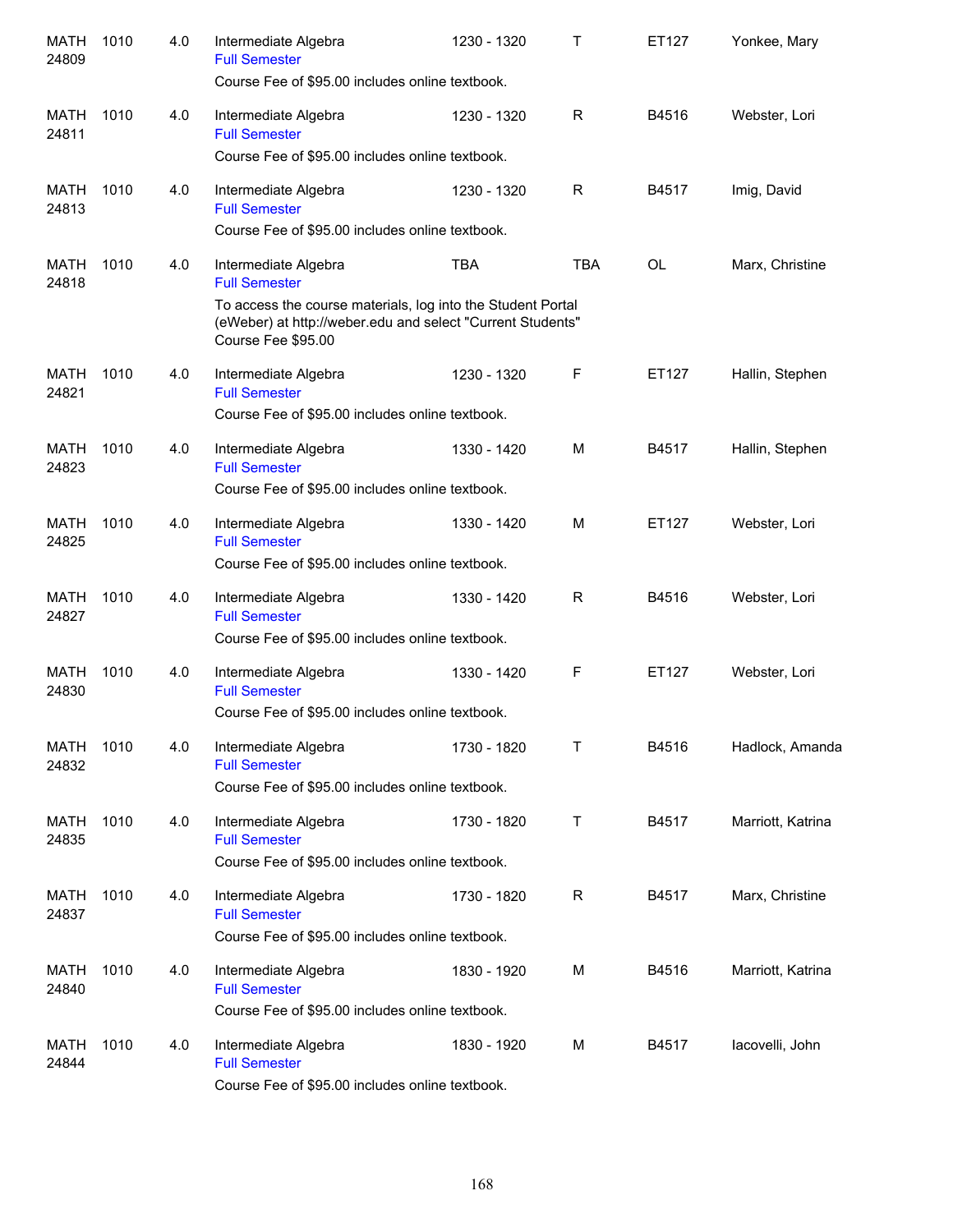| <b>MATH</b><br>24849 | 1010 | 4.0 | Intermediate Algebra<br><b>Full Semester</b><br>Course Fee of \$95.00 includes online textbook. | 1830 - 1920 | R            | B4517 | Marriott, Katrina  |
|----------------------|------|-----|-------------------------------------------------------------------------------------------------|-------------|--------------|-------|--------------------|
| <b>MATH</b><br>24852 | 1010 | 4.0 | Intermediate Algebra<br><b>Full Semester</b><br>Course Fee of \$95.00 includes online textbook. | 1830 - 1920 | R            | ET127 | Jennings, Cristine |
| <b>MATH</b><br>24855 | 1010 | 4.0 | Intermediate Algebra<br><b>Full Semester</b><br>Course Fee of \$95.00 includes online textbook. | 1930 - 2020 | т            | B4516 | Gabbitas, Allison  |
| <b>MATH</b><br>24859 | 1010 | 4.0 | Intermediate Algebra<br><b>Full Semester</b><br>Course Fee of \$95.00 includes online textbook. | 0830 - 0920 | W            | B4516 | Hansen, Mary       |
| <b>MATH</b><br>24861 | 1010 | 4.0 | Intermediate Algebra<br><b>Full Semester</b><br>Course Fee of \$95.00 includes online textbook. | 0830 - 0920 | W            | B4517 | Schilling, Pamela  |
| <b>MATH</b><br>24863 | 1010 | 4.0 | Intermediate Algebra<br><b>Full Semester</b><br>Course Fee of \$95.00 includes online textbook. | 0830 - 0920 | W            | ET127 | Poore, Darrell     |
| <b>MATH</b><br>24865 | 1010 | 4.0 | Intermediate Algebra<br><b>Full Semester</b><br>Course Fee of \$95.00 includes online textbook. | 0930 - 1020 | $\mathsf{R}$ | B4516 | Hansen, Mary       |
| <b>MATH</b><br>24867 | 1010 | 4.0 | Intermediate Algebra<br><b>Full Semester</b><br>Course Fee of \$95.00 includes online textbook. | 0930 - 1020 | R            | B4517 | Thaeler, John      |
| <b>MATH</b><br>24869 | 1010 | 4.0 | Intermediate Algebra<br><b>Full Semester</b><br>Course Fee of \$95.00 includes online textbook. | 0930 - 1020 | R            | ET127 | Poore, Darrell     |
| <b>MATH</b><br>24871 | 1010 | 4.0 | Intermediate Algebra<br><b>Full Semester</b><br>Course Fee of \$95.00 includes online textbook. | 1030 - 1120 | R            | B4516 | Wilkinson, Janette |
| MATH<br>24873        | 1010 | 4.0 | Intermediate Algebra<br><b>Full Semester</b><br>Course Fee \$95.00                              | 1030 - 1120 | F            | B4517 | Quesnell, Carrie   |
| MATH<br>24876        | 1010 | 4.0 | Intermediate Algebra<br><b>Full Semester</b><br>Course Fee of \$95.00 includes online textbook. | 1030 - 1120 | F            | ET127 | Poore, Darrell     |
| MATH<br>24879        | 1010 | 4.0 | Intermediate Algebra<br><b>Full Semester</b><br>Course Fee of \$95.00 includes online textbook. | 1130 - 1220 | F            | B4516 | Allred, Alice      |
| MATH<br>24882        | 1010 | 4.0 | Intermediate Algebra<br><b>Full Semester</b><br>Course Fee of \$95.00 includes online textbook. | 1130 - 1220 | F            | B4517 | Yonkee, Mary       |
| MATH<br>24888        | 1010 | 4.0 | Intermediate Algebra<br><b>Full Semester</b><br>Course Fee of \$95.00 includes online textbook. | 1230 - 1320 | M            | B4516 | Allred, Alice      |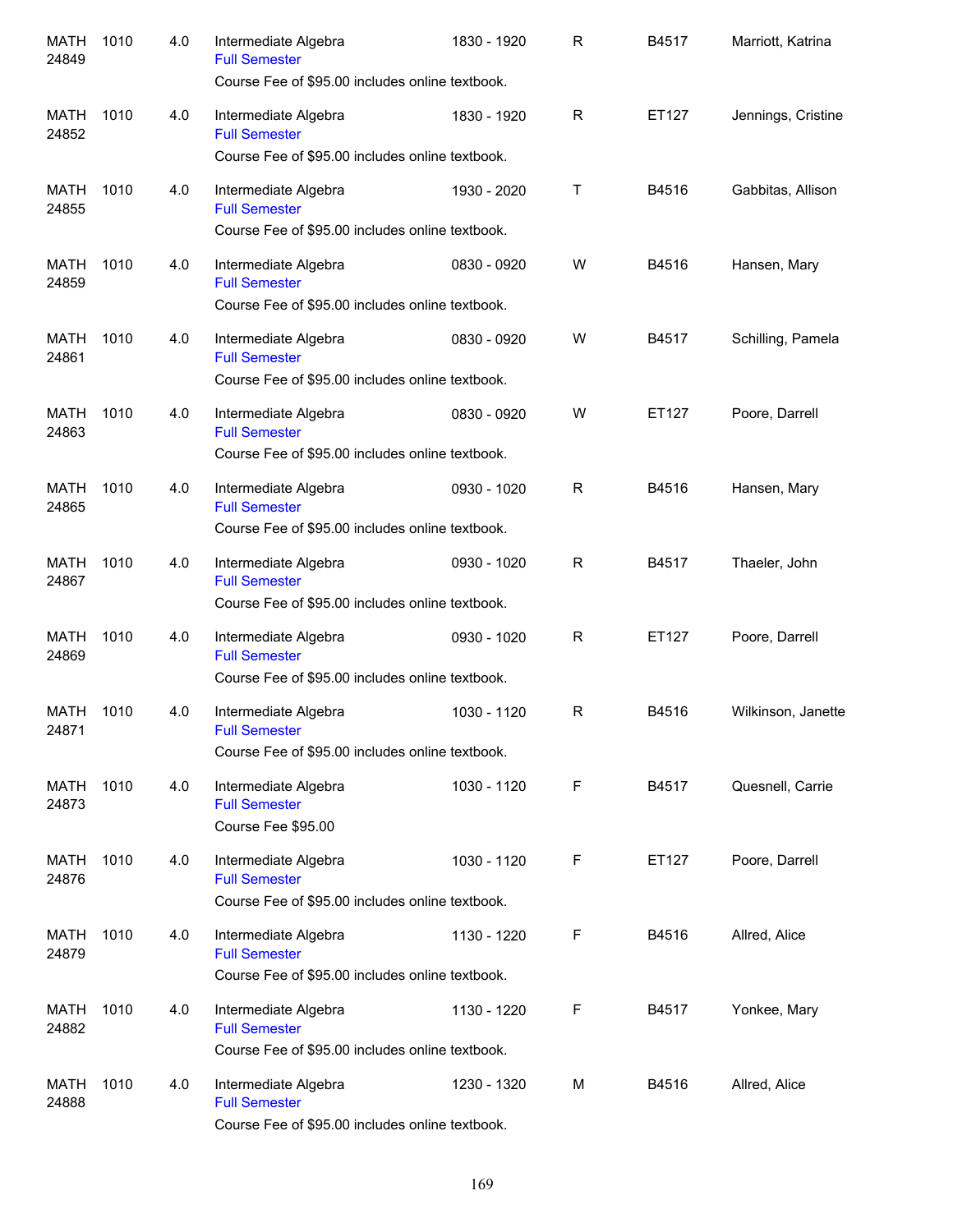| <b>MATH</b><br>24891 | 1010 | 4.0 | Intermediate Algebra<br><b>Full Semester</b><br>Course Fee of \$95.00 includes online textbook.                                                    | 1230 - 1320 | M           | B4517  | Imig, David        |
|----------------------|------|-----|----------------------------------------------------------------------------------------------------------------------------------------------------|-------------|-------------|--------|--------------------|
| MATH<br>24895        | 1010 | 4.0 | Intermediate Algebra<br><b>Full Semester</b><br>Course Fee of \$95.00 includes online textbook.                                                    | 1230 - 1320 | M           | ET127  | McKee, Deborah     |
| MATH<br>24900        | 1010 | 4.0 | Intermediate Algebra<br><b>Full Semester</b><br>Course Fee of \$95.00 includes online textbook.                                                    | 1330 - 1420 | T           | B4516  | Webster, Lori      |
| MATH<br>24903        | 1010 | 4.0 | Intermediate Algebra<br><b>Full Semester</b><br>Course Fee of \$95.00 includes online textbook.                                                    | 1330 - 1420 | W           | B4517  | Wilkinson, Janette |
| MATH<br>24906        | 1010 | 4.0 | Intermediate Algebra<br><b>Full Semester</b><br>Course Fee of \$95.00 includes online textbook.                                                    | 1330 - 1420 | W           | ET127  | Webster, Lori      |
| <b>MATH</b><br>24909 | 1010 | 4.0 | Intermediate Algebra<br><b>Full Semester</b>                                                                                                       | 1730 - 1820 | T           | ET127  | Marx, Christine    |
| <b>MATH</b><br>24911 | 1010 | 4.0 | Course Fee of \$95.00 includes online textbook.<br>Intermediate Algebra<br><b>Full Semester</b>                                                    | 1730 - 1820 | R           | B4516  | Hadlock, Amanda    |
| <b>MATH</b><br>24913 | 1010 | 4.0 | Course Fee of \$95.00 includes online textbook.<br>Intermediate Algebra<br><b>Full Semester</b><br>Course Fee of \$95.00 includes online textbook. | 1830 - 1920 | T           | ET127  | Marx, Christine    |
| <b>MATH</b><br>24915 | 1010 | 4.0 | Intermediate Algebra<br><b>Full Semester</b><br>Course Fee of \$95.00 includes online textbook.                                                    | 1830 - 1920 | W           | B4516  | Wilkinson, Janette |
| MATH<br>24917        | 1010 | 4.0 | Intermediate Algebra<br><b>Full Semester</b><br>Course Fee of \$95.00 includes online textbook.                                                    | 1930 - 2020 | R           | B4516  | Gabbitas, Allison  |
| MATH<br>25113        | 1010 | 4.0 | Intermediate Algebra<br><b>Full Semester</b><br>Course Fee of \$95.00 includes online textbook.                                                    | 0730 - 0820 | $\mathsf R$ | B4517  | Quesnell, Carrie   |
| <b>MATH</b><br>25114 | 1010 | 4.0 | Intermediate Algebra<br><b>Full Semester</b><br>Course Fee of \$95.00 includes online textbook.                                                    | 1430 - 1520 | М           | B4517  | Imig, David        |
| MATH<br>25220        | 1010 | 4.0 | Intermediate Algebra<br><b>Full Semester</b><br>Course Fee \$95.00                                                                                 | 1230 - 1320 | Τ           | D02235 | Harden, Elizabeth  |
| MATH<br>22120        | 1030 | 3.0 | QL Contemporary Math<br><b>Full Semester</b>                                                                                                       | 0830 - 0920 | MWF         | LL222  | Ostlie, Dale       |
| MATH<br>22121        | 1030 | 3.0 | QL Contemporary Math<br><b>Full Semester</b>                                                                                                       | 0930 - 1020 | MWF         | B4510  | Peters, James      |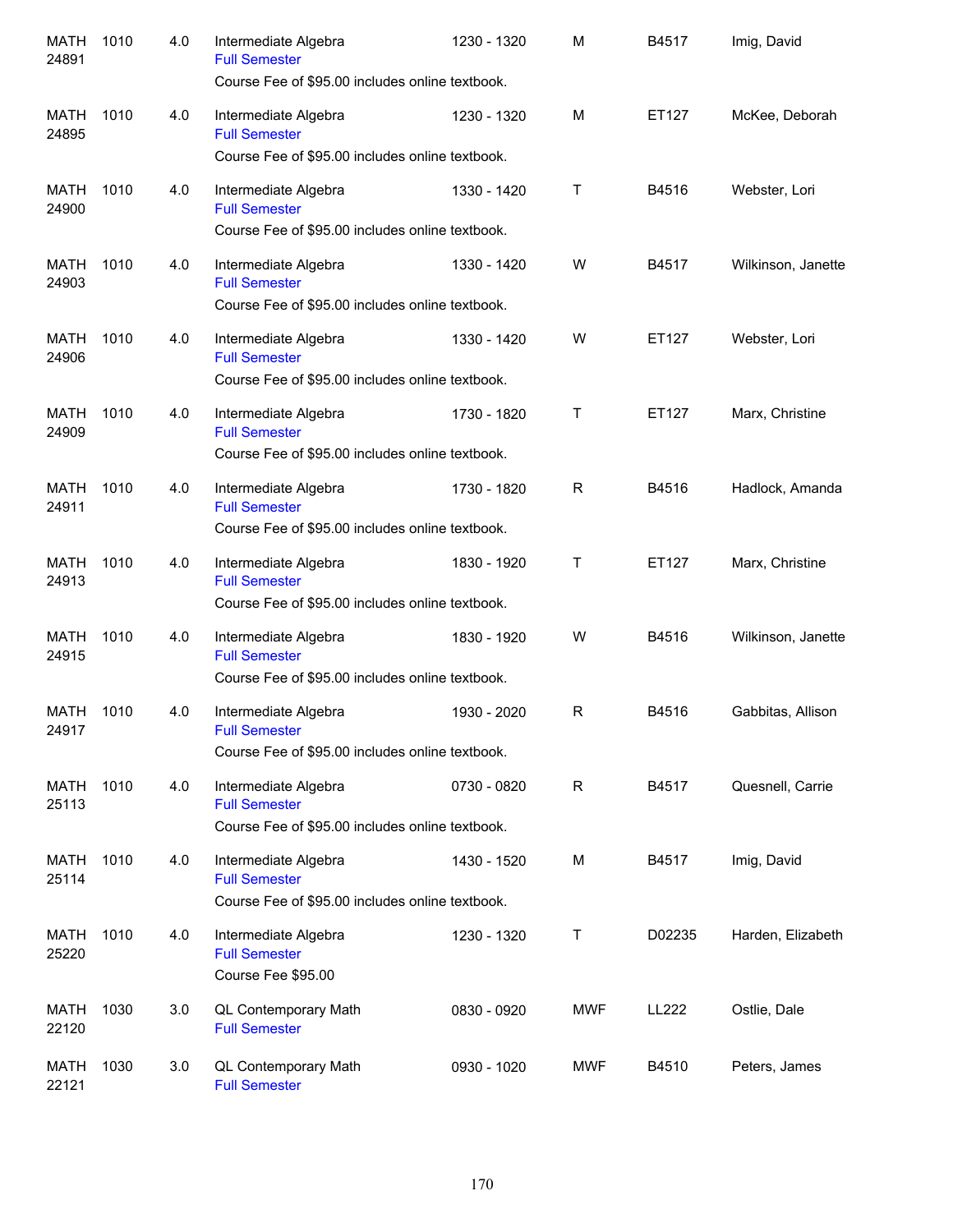| <b>MATH</b><br>22122 | 1030 | 3.0 | QL Contemporary Math<br><b>Full Semester</b>                                                                       | 1030 - 1145 | <b>TR</b>   | LL222     | Peters, James         |
|----------------------|------|-----|--------------------------------------------------------------------------------------------------------------------|-------------|-------------|-----------|-----------------------|
| <b>MATH</b><br>22123 | 1030 | 3.0 | QL Contemporary Math<br><b>Full Semester</b>                                                                       | 1630 - 1745 | <b>MW</b>   | B3328     | Marx, Christine       |
| <b>MATH</b><br>22470 | 1030 | 3.0 | QL Contemporary Math<br><b>Full Semester</b>                                                                       | <b>TBA</b>  | <b>TBA</b>  | OL        | Peters, James         |
|                      |      |     | To access the online course materials,<br>please log in through the student portal (eWeber) at<br>http://weber.edu |             |             |           |                       |
| MATH<br>22507        | 1030 | 3.0 | QL Contemporary Math<br><b>Full Semester</b>                                                                       | 0900 - 1015 | <b>TR</b>   | D02112    | Baker, Loyal          |
| <b>MATH</b><br>22512 | 1030 | 3.0 | QL Contemporary Math<br><b>Full Semester</b>                                                                       | 1630 - 1745 | <b>MW</b>   | D02320    | Baker, Loyal          |
| <b>MATH</b><br>22124 | 1040 | 3.0 | <b>QL Introduction To Statistics</b><br><b>Full Semester</b>                                                       | 0830 - 0920 | <b>MWF</b>  | B3313     | Mahemuti, Ahelibaike  |
| <b>MATH</b><br>22126 | 1040 | 3.0 | <b>QL Introduction To Statistics</b><br><b>Full Semester</b>                                                       | 1030 - 1145 | <b>TR</b>   | B4515     | Ghoreishi, Afshin     |
| <b>MATH</b><br>22489 | 1040 | 3.0 | <b>QL Introduction To Statistics</b><br><b>Full Semester</b>                                                       | <b>TBA</b>  | <b>TBA</b>  | <b>OL</b> | Ghoreishi, Afshin     |
|                      |      |     | To access the online course materials please log in through<br>the student portal (eWeber) at http://weber.edu     |             |             |           |                       |
| <b>MATH</b><br>22127 | 1050 | 4.0 | QL College Algebra<br><b>Full Semester</b>                                                                         | 0730 - 0820 | <b>MTWF</b> | B4515     | Imig, David           |
| <b>MATH</b><br>22129 | 1050 | 4.0 | QL College Algebra<br><b>Full Semester</b>                                                                         | 0830 - 0920 | <b>MTWF</b> | LL223     | Foster, James         |
| <b>MATH</b><br>22131 | 1050 | 4.0 | QL College Algebra<br><b>Full Semester</b>                                                                         | 0830 - 0920 | <b>MTWF</b> | B4515     | Ondrus, Matthew       |
| <b>MATH</b><br>22149 | 1050 | 4.0 | QL College Algebra<br><b>Full Semester</b>                                                                         | 0930 - 1020 | <b>MTWF</b> | B3328     | Kidman, Kent          |
| <b>MATH</b><br>22150 | 1050 | 4.0 | QL College Algebra<br><b>Full Semester</b>                                                                         | 0930 - 1020 | <b>MTWF</b> | LL223     | Poore, Darrell        |
| <b>MATH</b><br>22158 | 1050 | 4.0 | QL College Algebra<br><b>Full Semester</b>                                                                         | 1030 - 1120 | <b>MTWR</b> | B3328     | Walthers, Phillip     |
| MATH<br>22165        | 1050 | 4.0 | QL College Algebra<br><b>Full Semester</b>                                                                         | 1030 - 1120 | <b>MTWF</b> | B4511     | Kvernadze, George     |
| <b>MATH</b><br>22169 | 1050 | 4.0 | QL College Algebra<br><b>Full Semester</b>                                                                         | 1130 - 1220 | <b>MWRF</b> | B3328     | Fital-Akelbek, Sandra |
| <b>MATH</b><br>22175 | 1050 | 4.0 | QL College Algebra<br><b>Full Semester</b>                                                                         | 1130 - 1220 | <b>MWRF</b> | B4510     | Steele, Timothy       |
| MATH<br>22177        | 1050 | 4.0 | QL College Algebra<br><b>Full Semester</b>                                                                         | 1230 - 1320 | <b>MTWF</b> | B4511     | Talaga, Paul          |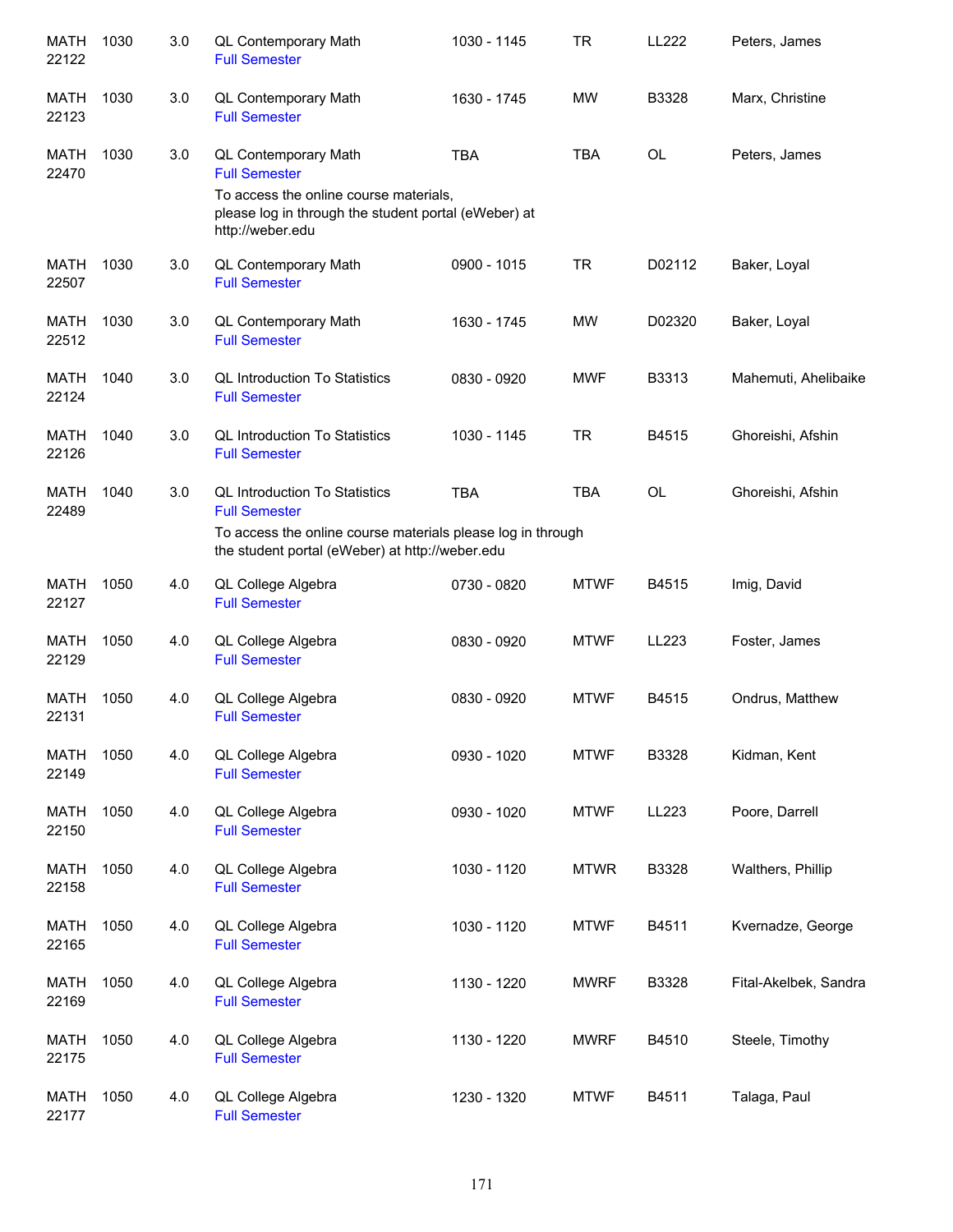| <b>MATH</b><br>22178 | 1050 | 4.0 | QL College Algebra<br><b>Full Semester</b>                                                                 | 1230 - 1320 | <b>MTRF</b> | B3328  | Wills, Michael        |
|----------------------|------|-----|------------------------------------------------------------------------------------------------------------|-------------|-------------|--------|-----------------------|
| MATH<br>22184        | 1050 | 4.0 | QL College Algebra<br><b>Full Semester</b>                                                                 | 1330 - 1420 | <b>MTWF</b> | B4515  | Imig, David           |
| <b>MATH</b><br>22186 | 1050 | 4.0 | QL College Algebra<br><b>Full Semester</b>                                                                 | 1730 - 1920 | MW          | LL223  | Ellis, Maria          |
| MATH<br>22189        | 1050 | 4.0 | QL College Algebra<br><b>Full Semester</b>                                                                 | 1730 - 1920 | <b>TR</b>   | LL223  | Ellis, Maria          |
| MATH<br>22191        | 1050 | 4.0 | QL College Algebra<br><b>Full Semester</b>                                                                 | 1730 - 1920 | <b>TR</b>   | B4511  | Hunt, Corinne         |
| <b>MATH</b><br>22194 | 1050 | 4.0 | QL College Algebra<br><b>Full Semester</b>                                                                 | 1730 - 1920 | <b>MW</b>   | B4511  | Hollopeter, W         |
| <b>MATH</b><br>22466 | 1050 | 4.0 | QL College Algebra<br><b>Full Semester</b>                                                                 | 1730 - 1920 | <b>TR</b>   | DH1310 | Baker, Stacey         |
| <b>MATH</b><br>22468 | 1050 | 4.0 | QL College Algebra<br><b>Full Semester</b>                                                                 | 1930 - 2120 | <b>TR</b>   | DH1310 | Baker, Stacey         |
| <b>MATH</b><br>22493 | 1050 | 4.0 | QL College Algebra<br><b>Full Semester</b><br>To access the online course materials, please log in through | <b>TBA</b>  | <b>TBA</b>  | OL     | Fital-Akelbek, Sandra |
|                      |      |     | the student portal (eWeber) http://weber.edu                                                               |             |             |        |                       |
| <b>MATH</b><br>22509 | 1050 | 4.0 | QL College Algebra<br><b>Full Semester</b>                                                                 | 0730 - 0820 | <b>MTWF</b> | D02113 | Acor, Brenda          |
| <b>MATH</b><br>22514 | 1050 | 4.0 | QL College Algebra<br><b>Full Semester</b>                                                                 | 1730 - 1920 | MW          | D02318 | Acor, Brenda          |
| <b>MATH</b><br>22516 | 1050 | 4.0 | QL College Algebra<br><b>Full Semester</b>                                                                 | 1730 - 1920 | <b>TR</b>   | N02    | Haueter, Gordon       |
| MATH<br>22538        | 1050 | 4.0 | QL College Algebra<br><b>Full Semester</b>                                                                 | 1730 - 1920 | <b>MW</b>   | WW116  | Wheeler, Nicole       |
| MATH<br>22539        | 1050 | 4.0 | QL College Algebra<br><b>Full Semester</b>                                                                 | 1730 - 1920 | <b>TR</b>   | WW116  | Wheeler, Randal       |
| <b>MATH</b><br>22589 | 1050 | 4.0 | QL College Algebra<br><b>Full Semester</b>                                                                 | 1630 - 1820 | <b>TR</b>   | B4515  | Hollopeter, W         |
| MATH<br>22206        | 1060 | 3.0 | Trigonometry<br><b>Full Semester</b>                                                                       | 0830 - 0920 | <b>MWF</b>  | B3328  | Cocos, Mihail         |
| <b>MATH</b><br>22209 | 1060 | 3.0 | Trigonometry<br><b>Full Semester</b>                                                                       | 0900 - 1015 | <b>TR</b>   | B4510  | Mahemuti, Ahelibaike  |
| MATH<br>22212        | 1060 | 3.0 | Trigonometry<br><b>Full Semester</b>                                                                       | 1030 - 1120 | <b>MWF</b>  | B4515  | Ghoreishi, Afshin     |
| <b>MATH</b><br>22217 | 1060 | 3.0 | Trigonometry<br><b>Full Semester</b>                                                                       | 1200 - 1315 | <b>TR</b>   | B4509  | Emami, Morteza        |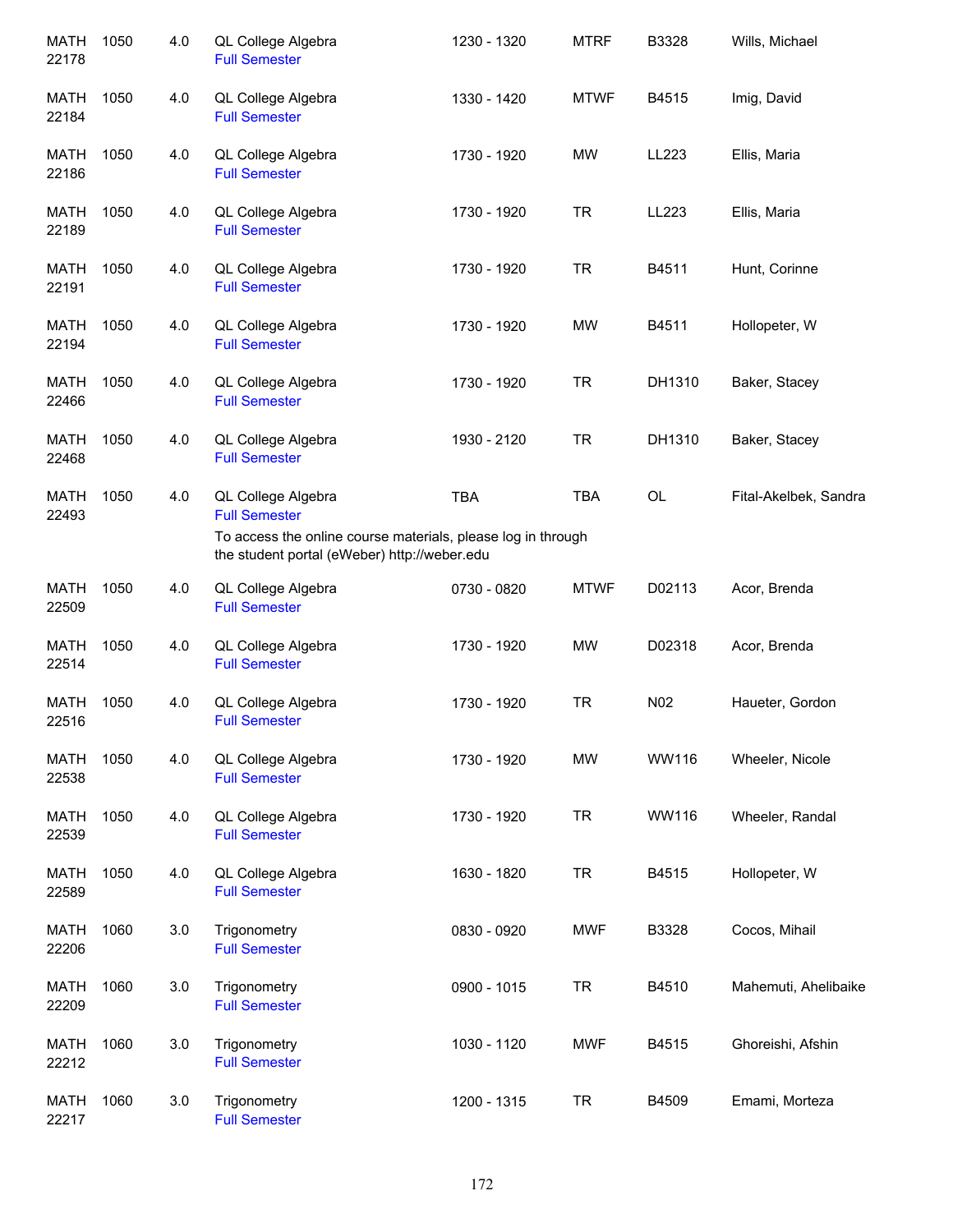| <b>MATH</b><br>22218 | 1060 | 3.0 | Trigonometry<br><b>Full Semester</b>                  | 1230 - 1320 | <b>MWF</b>   | LL222        | Yonkee, Mary          |
|----------------------|------|-----|-------------------------------------------------------|-------------|--------------|--------------|-----------------------|
| MATH<br>22277        | 1060 | 3.0 | Trigonometry<br><b>Full Semester</b>                  | 1630 - 1745 | <b>MW</b>    | B4515        | Salt, Jeffrey         |
| MATH<br>22287        | 1080 | 5.0 | QL Pre-calculus<br><b>Full Semester</b>               | 0930 - 1020 | <b>MTWRF</b> | B4515        | Quesnell, Carrie      |
| <b>MATH</b><br>22304 | 1080 | 5.0 | QL Pre-calculus<br><b>Full Semester</b>               | 1030 - 1120 | <b>MTWRF</b> | LL223        | Hansen, Mary          |
| <b>MATH</b><br>22306 | 1080 | 5.0 | QL Pre-calculus<br><b>Full Semester</b>               | 1230 - 1320 | <b>MTWRF</b> | B4515        | Poore, Darrell        |
| <b>MATH</b><br>22311 | 1080 | 5.0 | QL Pre-calculus<br><b>Full Semester</b>               | 1730 - 1945 | <b>TR</b>    | B4510        | Emami, Robab          |
| <b>MATH</b><br>22519 | 1080 | 5.0 | QL Pre-calculus<br><b>Full Semester</b>               | 1730 - 1945 | <b>MW</b>    | D02324       | Ruiz, Donna           |
| <b>MATH</b><br>22451 | 1200 | 1.0 | Mathematics Computer Lab<br><b>Full Semester</b>      | 1130 - 1220 | R            | B4505        | Foster, James         |
| <b>MATH</b><br>22452 | 1210 | 4.0 | SI Calculus I<br><b>Full Semester</b>                 | 0730 - 0820 | <b>MWRF</b>  | B4511        | Steele, Timothy       |
| <b>MATH</b><br>22453 | 1210 | 4.0 | SI Calculus I<br><b>Full Semester</b>                 | 0830 - 0920 | <b>MTWF</b>  | B4511        | Kidman, Kent          |
| <b>MATH</b><br>22454 | 1210 | 4.0 | SI Calculus I<br><b>Full Semester</b>                 | 0930 - 1020 | <b>MTWF</b>  | B4518        | Ondrus, Matthew       |
| <b>MATH</b><br>22520 | 1210 | 4.0 | SI Calculus I<br><b>Full Semester</b>                 | 1800 - 1950 | <b>MW</b>    | D02320       | Kvernadze, George     |
| MATH<br>22580        | 1210 | 4.0 | SI Calculus I<br><b>Full Semester</b>                 | 1030 - 1120 | <b>MWRF</b>  | B4510        | Fital-Akelbek, Sandra |
| MATH<br>22593        | 1210 | 4.0 | SI Calculus I<br><b>Full Semester</b>                 | 1130 - 1220 | <b>MTWF</b>  | B4518        | Cocos, Mihail         |
| MATH<br>22600        | 1210 | 4.0 | SI Calculus I<br><b>Full Semester</b>                 | 1230 - 1320 | <b>MTWF</b>  | B4510        | Kvernadze, George     |
| <b>MATH</b><br>22605 | 1220 | 4.0 | SI Calculus II<br><b>Full Semester</b>                | 0830 - 0920 | <b>MTWF</b>  | B4518        | Peters, James         |
| <b>MATH</b><br>22609 | 1220 | 4.0 | SI Calculus II<br><b>Full Semester</b>                | 1030 - 1120 | <b>MWRF</b>  | B4518        | Wills, Michael        |
| <b>MATH</b><br>22613 | 1220 | 4.0 | SI Calculus II<br><b>Full Semester</b>                | 1130 - 1220 | <b>MTWF</b>  | B4511        | Foster, James         |
| <b>MATH</b><br>22619 | 1630 | 4.0 | Discrete Math Applied to Comp<br><b>Full Semester</b> | 0730 - 0920 | MW           | <b>TE105</b> | Rague, Brian          |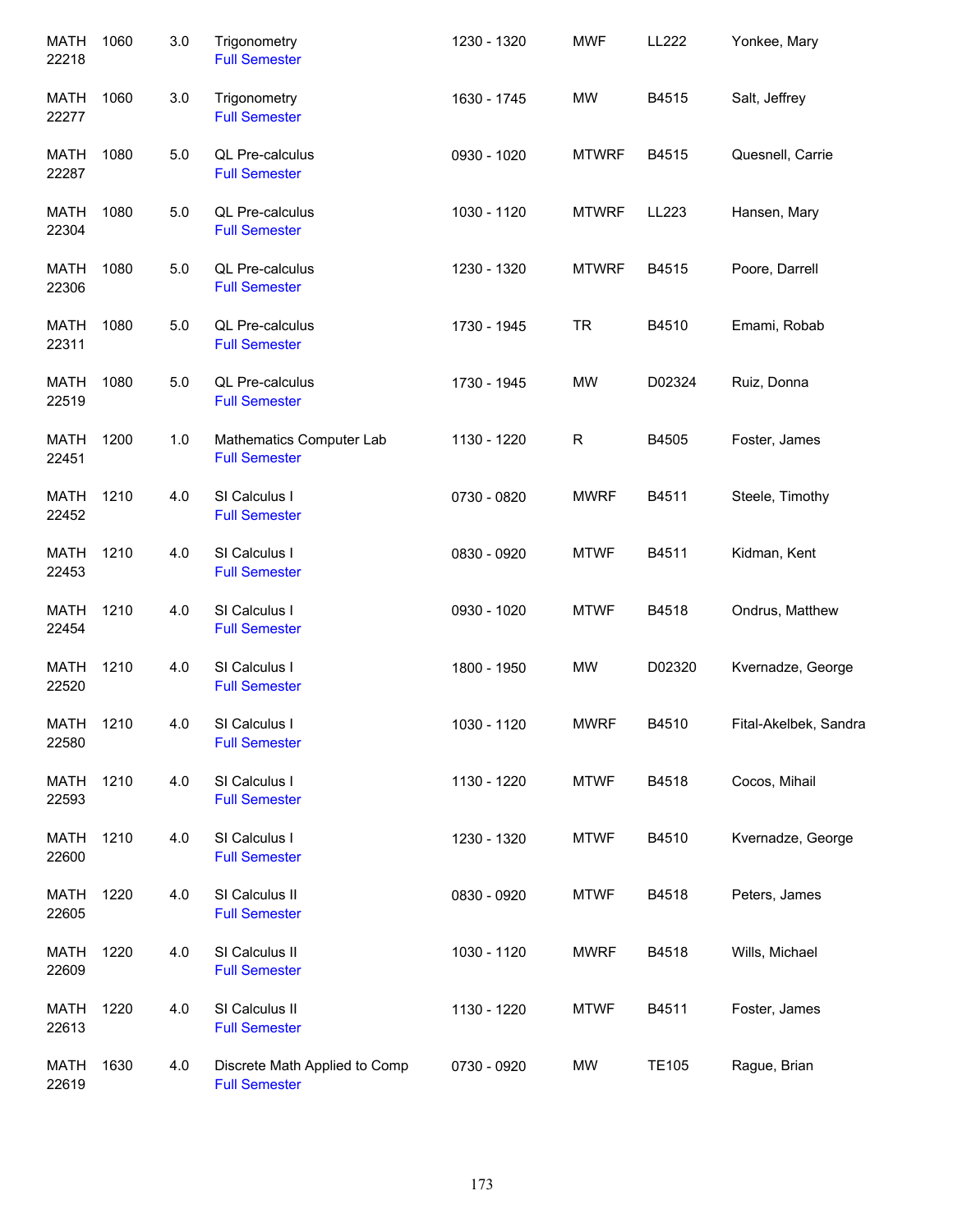| <b>MATH</b><br>23671 | 1630 | 4.0 | Discrete Math Applied to Comp<br><b>Full Semester</b>                           | 1730 - 1920 | <b>MW</b>   | D02312 | Beck, Patrick        |
|----------------------|------|-----|---------------------------------------------------------------------------------|-------------|-------------|--------|----------------------|
| MATH<br>22622        | 2010 | 3.0 | Math for Elementary Teachers I<br><b>Full Semester</b>                          | 0830 - 0920 | <b>MTWR</b> | B4539  | Blackinton, Dixilee  |
| MATH<br>22624        | 2010 | 3.0 | Math for Elementary Teachers I<br><b>Full Semester</b>                          | 0930 - 1020 | <b>MTWR</b> | B4539  | Blackinton, Dixilee  |
| MATH<br>22627        | 2010 | 3.0 | Math for Elementary Teachers I<br><b>Full Semester</b>                          | 1130 - 1220 | <b>MTWR</b> | B4539  | Allred, Alice        |
| <b>MATH</b><br>22640 | 2020 | 3.0 | Math for Elem Teachers II<br><b>Full Semester</b>                               | 0730 - 0820 | <b>MTWR</b> | B4539  | Walthers, Phillip    |
| MATH<br>22744        | 2120 | 3.0 | Euclidean Geometry<br><b>Full Semester</b>                                      | 1230 - 1330 | <b>MWF</b>  | B4509  | Foster, James        |
| MATH<br>22747        | 2210 | 4.0 | Calculus III<br><b>Full Semester</b>                                            | 0930 - 1020 | <b>MTWF</b> | B4511  | Cocos, Mihail        |
| <b>MATH</b><br>24409 | 2210 | 4.0 | Calculus III<br><b>Full Semester</b>                                            | 0730 - 0820 | <b>MTWF</b> | B4518  | Mahemuti, Ahelibaike |
| MATH<br>22748        | 2270 | 3.0 | Elementary Linear Algebra<br><b>Full Semester</b>                               | 1230 - 1320 | <b>MWF</b>  | B4508  | Kidman, Kent         |
| MATH<br>22644        | 2280 | 3.0 | <b>Ordinary Differential Equation</b><br><b>Full Semester</b>                   | 1630 - 1745 | <b>TR</b>   | B4518  | Ghoreishi, Afshin    |
| MATH<br>22754        | 2280 | 3.0 | <b>Ordinary Differential Equation</b><br><b>Full Semester</b>                   | 1130 - 1220 | <b>MWF</b>  | B4509  | Kvernadze, George    |
| <b>MATH</b><br>22844 | 3050 | 3.0 | <b>History of Mathematics</b><br><b>Full Semester</b>                           | 0900 - 1015 | <b>TR</b>   | B4508  | Kvernadze, George    |
| <b>MATH</b><br>22758 | 3410 | 3.0 | <b>Probability &amp; Statistics</b><br><b>Full Semester</b>                     | 0930 - 1020 | <b>MWF</b>  | B3313  | Wills, Michael       |
| MATH<br>22847        | 3550 | 3.0 | Intro to Mathematical Modeling<br><b>Full Semester</b>                          | 1030 - 1145 | <b>TR</b>   | B4508  | Talaga, Paul         |
| MATH<br>22840        | 3710 | 3.0 | <b>Boundary Value Problems</b><br><b>Full Semester</b>                          | 0830 - 0920 | <b>MWF</b>  | B4508  | Ghoreishi, Afshin    |
| MATH<br>22849        | 4210 | 3.0 | Introductory Real Analysis<br><b>Full Semester</b>                              | 1030 - 1120 | <b>MWF</b>  | B4509  | Steele, Timothy      |
| <b>MATH</b><br>22851 | 4610 | 3.0 | <b>Numerical Analysis</b><br><b>Full Semester</b>                               | 1130 - 1220 | <b>MWF</b>  | B4508  | Peters, James        |
| <b>MATH</b><br>24707 | 4910 | 3.0 | Senior Research Project<br><b>Full Semester</b>                                 | <b>TBA</b>  | <b>TBA</b>  |        | Ondrus, Matthew      |
| MBA<br>22416         | 6050 | 3.0 | <b>Quantitative Methods I</b><br><b>Block 1</b>                                 | 1730 - 2030 | M           | D02112 | Palmer, Stanley      |
|                      |      |     | Foundation course - prereq of Math 1050 or equiv. college<br>algebra coursework |             |             |        |                      |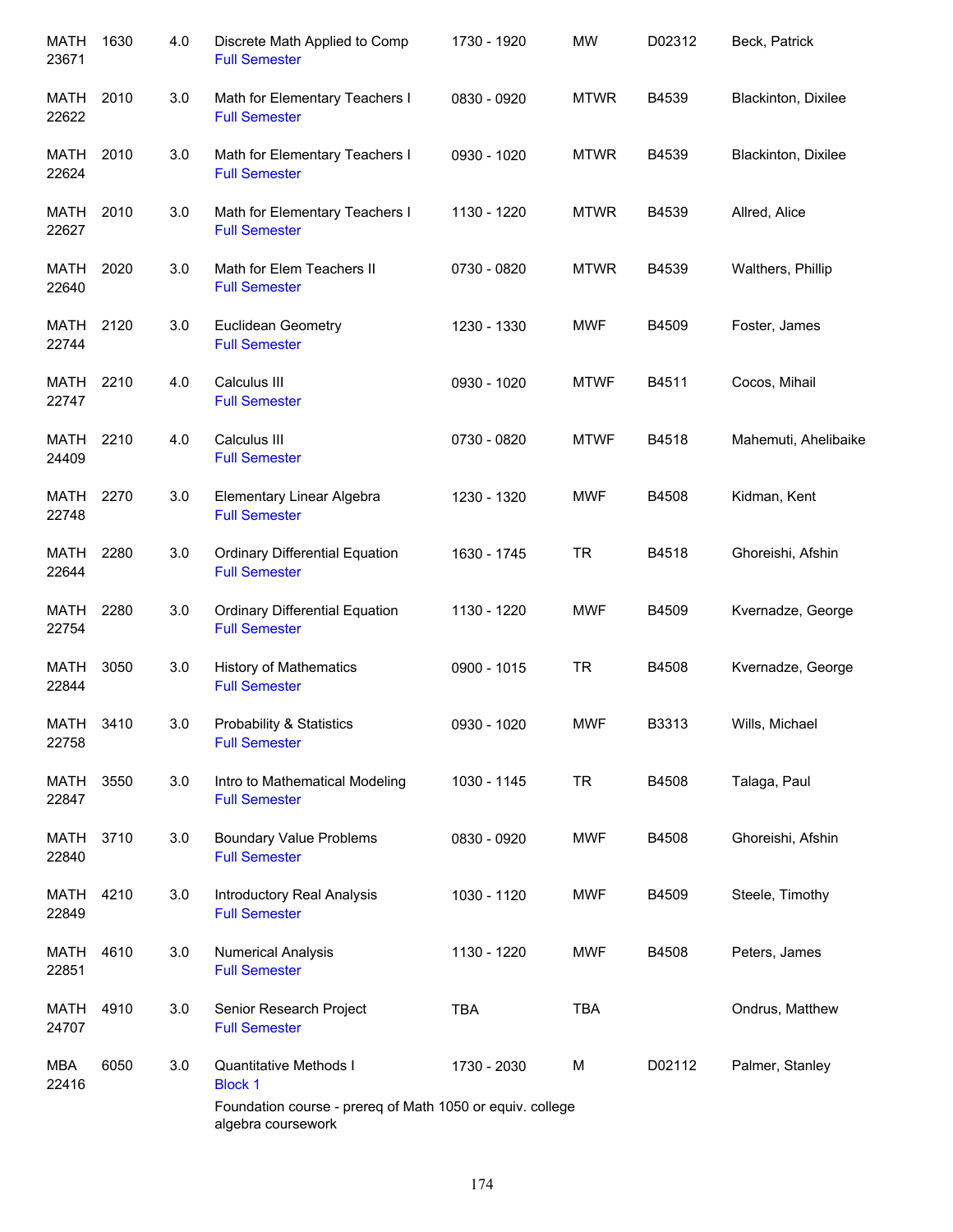| <b>MBA</b><br>22424 | 6051 | 3.0 | <b>Quantitative Methods II</b><br><b>Block 2</b><br>Foundations course: prereq MBA 6050 or equiv. courses                                                                                                                                                                                                                                                                        | 1730 - 2030 | м | D02112 | Nowell, Clifford    |
|---------------------|------|-----|----------------------------------------------------------------------------------------------------------------------------------------------------------------------------------------------------------------------------------------------------------------------------------------------------------------------------------------------------------------------------------|-------------|---|--------|---------------------|
|                     |      |     | in statistics                                                                                                                                                                                                                                                                                                                                                                    |             |   |        |                     |
| MBA<br>22427        | 6110 | 3.0 | Tools for the Ethical Manager<br><b>Block 2</b><br>Required course                                                                                                                                                                                                                                                                                                               | 1730 - 2030 | Т | D02112 | Davis, Brian        |
| MBA<br>22418        | 6120 | 3.0 | Organizational Behavior<br><b>Block 1</b><br>Required course                                                                                                                                                                                                                                                                                                                     | 1730 - 2030 | Т | D02112 | Stevens, Michael    |
| MBA<br>22420        | 6130 | 3.0 | <b>Financial Management</b><br><b>Block 1</b>                                                                                                                                                                                                                                                                                                                                    | 1730 - 2030 | W | D02112 | Turner, James       |
|                     |      |     | Required course: prereqs MBA 6020 and MBA 6050/51 or<br>equiv. courses in accounting and statistics                                                                                                                                                                                                                                                                              |             |   |        |                     |
| <b>MBA</b><br>22425 | 6140 | 3.0 | <b>Marketing Management</b><br><b>Block 2</b><br>Required course                                                                                                                                                                                                                                                                                                                 | 1730 - 2030 | M | D02113 | Valentin, Erhard    |
| <b>MBA</b><br>22431 | 6150 | 3.0 | Operations/Supply Chain Mngmnt<br><b>Block 2</b><br>Required course: prereqs MBA 6050/51 or equiv. courses                                                                                                                                                                                                                                                                       | 1730 - 2030 | R | D02112 | Schvaneveldt, Shane |
|                     | 6170 |     | in statistics                                                                                                                                                                                                                                                                                                                                                                    |             | W | D02113 |                     |
| <b>MBA</b><br>22430 |      | 3.0 | <b>Corporate Communications</b><br><b>Block 2</b><br>Elective course                                                                                                                                                                                                                                                                                                             | 1730 - 2030 |   |        | Edwards, Kathy      |
| <b>MBA</b><br>22417 | 6210 | 3.0 | <b>Management Accounting Control</b><br><b>Block 1</b>                                                                                                                                                                                                                                                                                                                           | 1730 - 2030 | M | D02113 | Malone, John        |
|                     |      |     | Required course - prereq MBA 6020 or equiv courses in<br>accounting                                                                                                                                                                                                                                                                                                              |             |   |        |                     |
| <b>MBA</b><br>22429 | 6310 | 3.0 | Info Tech in the Enterprise<br><b>Block 2</b><br>Required course                                                                                                                                                                                                                                                                                                                 | 1730 - 2030 | W | D02112 | Mouritsen, Matthew  |
| MBA<br>22422        | 6410 | 3.0 | Global Macroeconomic Condition<br><b>Block 1</b><br>Required course: prereqs MBA 6040 or equiv. courses in<br>economics                                                                                                                                                                                                                                                          | 1730 - 2030 | R | D02112 | Stevenson, Doris    |
| MBA<br>22419        | 6510 | 3.0 | Invest Analysis & Portfol Mngm<br><b>Block 1</b>                                                                                                                                                                                                                                                                                                                                 | 1730 - 2030 | Τ | D02113 | Fan, Yuhong         |
|                     |      |     | Elective Prereq MBA 6130 Fin. Mngmt                                                                                                                                                                                                                                                                                                                                              |             |   |        |                     |
| MBA<br>22421        | 6530 | 3.0 | E-business<br><b>Block 1</b><br>Elective course: recommended prereqs MBA 6140 & MBA 6150<br>CBL stands for Community-Based Learning which means that<br>students engage in meaningful community service that is<br>connected to specific course objectives. See http://www.<br>weber.edu/CommunityInvolvement/CBL_Designation.html for a<br>full list of CBL designated courses. | 1730 - 2030 | W | D02113 | Mouritsen, Matthew  |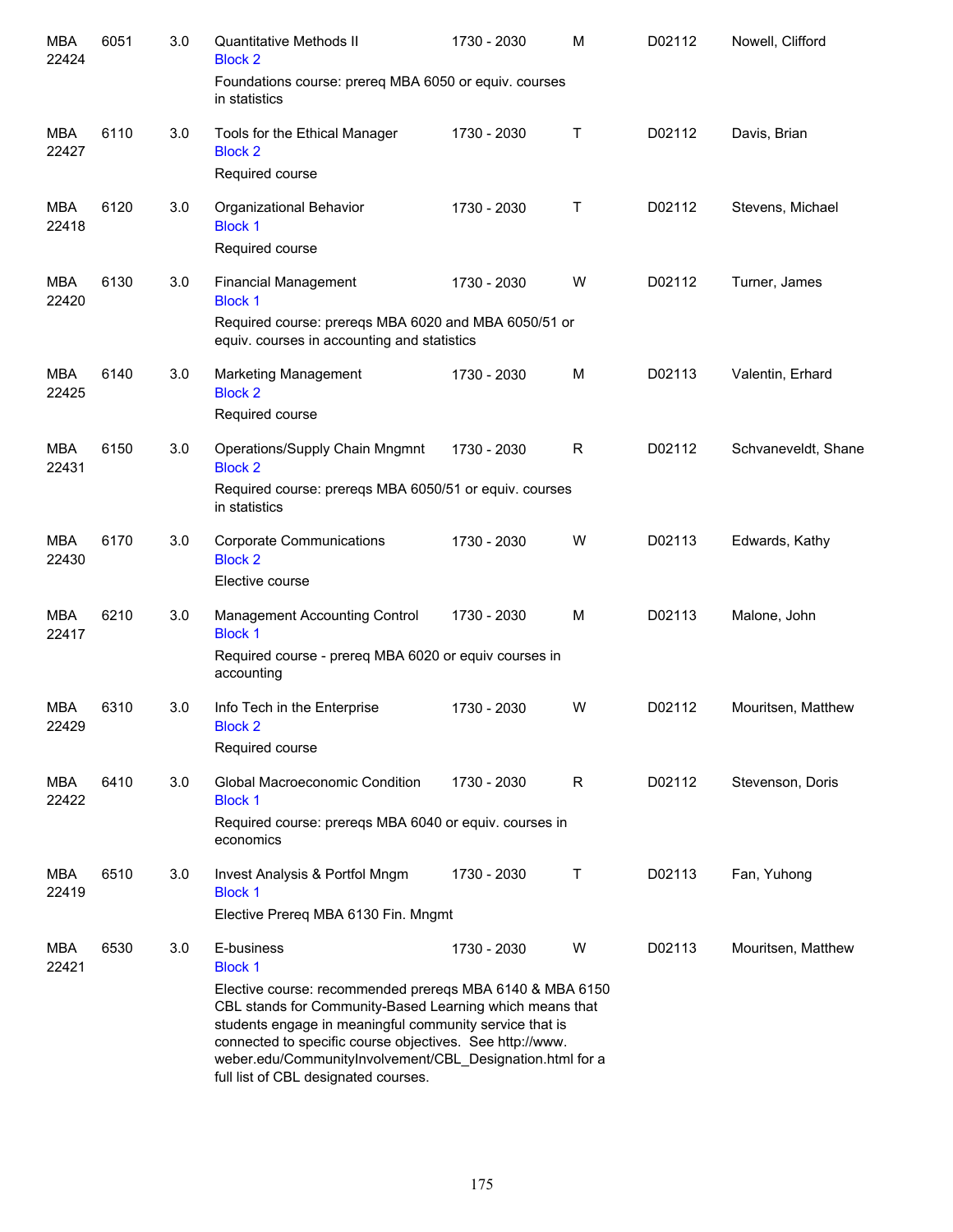| MBA<br>22432        | 6630 | 3.0 | Networking & Info Systems<br><b>Block 2</b>                                                                                                       | 1730 - 2030 | R           | D02226           | Harris, G           |
|---------------------|------|-----|---------------------------------------------------------------------------------------------------------------------------------------------------|-------------|-------------|------------------|---------------------|
|                     |      |     | Elective course Required course for IS&T certificate                                                                                              |             |             |                  |                     |
| <b>MBA</b><br>22433 | 6680 | 3.0 | <b>Graduate Consulting Project</b><br><b>Full Semester</b>                                                                                        | TBA         | <b>TBA</b>  | D <sub>0</sub> 2 | Mouritsen, Matthew  |
|                     |      |     | Elective course Requires Departmental over ride to register.<br>Call Sally at 801-395-3519                                                        |             |             |                  |                     |
| MBA<br>22423        | 6700 | 3.0 | Managing Enviro Sustainability<br><b>Block 1</b><br>Elective course                                                                               | 1730 - 2030 | R           | D02113           | Schvaneveldt, Shane |
| <b>MBA</b><br>22426 | 6710 | 3.0 | Acct/Fin for Environment Sust<br><b>Block 2</b><br>Elective course: no preregs required (change from last year)                                   | 1730 - 2030 | M           | D02134           | Malone, John        |
| <b>MBA</b>          | 6730 | 3.0 | Proj Environmnt Sustainability                                                                                                                    | <b>TBA</b>  | <b>TBA</b>  | D <sub>0</sub> 2 | Mouritsen, Matthew  |
| 22435               |      |     | <b>Full Semester</b><br>Elective course Requires Departmental approval to register.<br>Call Sally at 801-395-3519 for over ride.                  |             |             |                  |                     |
| <b>MBA</b><br>22434 | 6800 | 3.0 | Directed Study<br><b>Full Semester</b>                                                                                                            | <b>TBA</b>  | <b>TBA</b>  | D <sub>02</sub>  | Mouritsen, Matthew  |
|                     |      |     | Elective course Requires Departmental approval to register.<br>Call Sally at 801-395-3519 for over ride.                                          |             |             |                  |                     |
| <b>MBA</b><br>22428 | 6810 | 3.0 | Experimental<br><b>Block 2</b>                                                                                                                    | 1730 - 2030 | $\mathsf T$ | D02113           | Lehman, Paul        |
|                     |      |     | Elective course: prereqs MBA 6130, MBA 6020                                                                                                       |             |             |                  |                     |
| <b>MCJ</b><br>22033 | 6100 | 3.0 | Contemporary Criminal Justice<br><b>Full Semester</b>                                                                                             | 1830 - 2110 | R           | <b>SS226</b>     | Bayley, Bruce       |
| <b>MCJ</b><br>21956 | 6120 | 3.0 | Theories Crime & Delinquency<br><b>Full Semester</b>                                                                                              | 1830 - 2110 | M           | <b>SS226</b>     | Gillespie, L        |
| <b>MCJ</b><br>21994 | 6140 | 3.0 | Technology/Innovation in CJ<br><b>Full Semester</b>                                                                                               | 1830 - 2110 | Τ           | <b>SS226</b>     | Horn, Brent         |
| <b>MCJ</b><br>22085 | 6240 | 3.0 | C.J. Planing/Budget/Evaluation<br><b>Full Semester</b>                                                                                            | 1830 - 2110 | W           | <b>SS226</b>     | Chabries, Michael   |
| <b>MCJ</b><br>23166 | 6250 | 3.0 | Topics in Criminal Justice<br><b>Full Semester</b>                                                                                                | <b>TBA</b>  | <b>TBA</b>  | OL               | Chabries, Michael   |
|                     |      |     | To access the online course material, please log in through<br>the student portal (eWeber) at http://weber.edu and select:<br>"current students." |             |             |                  |                     |
| <b>MCJ</b><br>22038 | 6255 | 3.0 | Great Thought in Crim Justice<br><b>Full Semester</b>                                                                                             | 1600 - 1850 | M           | <b>SS335</b>     | Gillespie, L        |
| <b>MCJ</b><br>24388 | 6260 | 3.0 | <b>Graduate Readings</b><br><b>Full Semester</b><br>NICB Internship                                                                               | <b>TBA</b>  | <b>TBA</b>  |                  | Gillespie, L        |
| <b>MCJ</b><br>24389 | 6920 | 1.0 | Workshops and Conferences<br><b>Full Semester</b><br><b>NOVA Conference</b>                                                                       | <b>TBA</b>  | <b>TBA</b>  |                  | Gillespie, L        |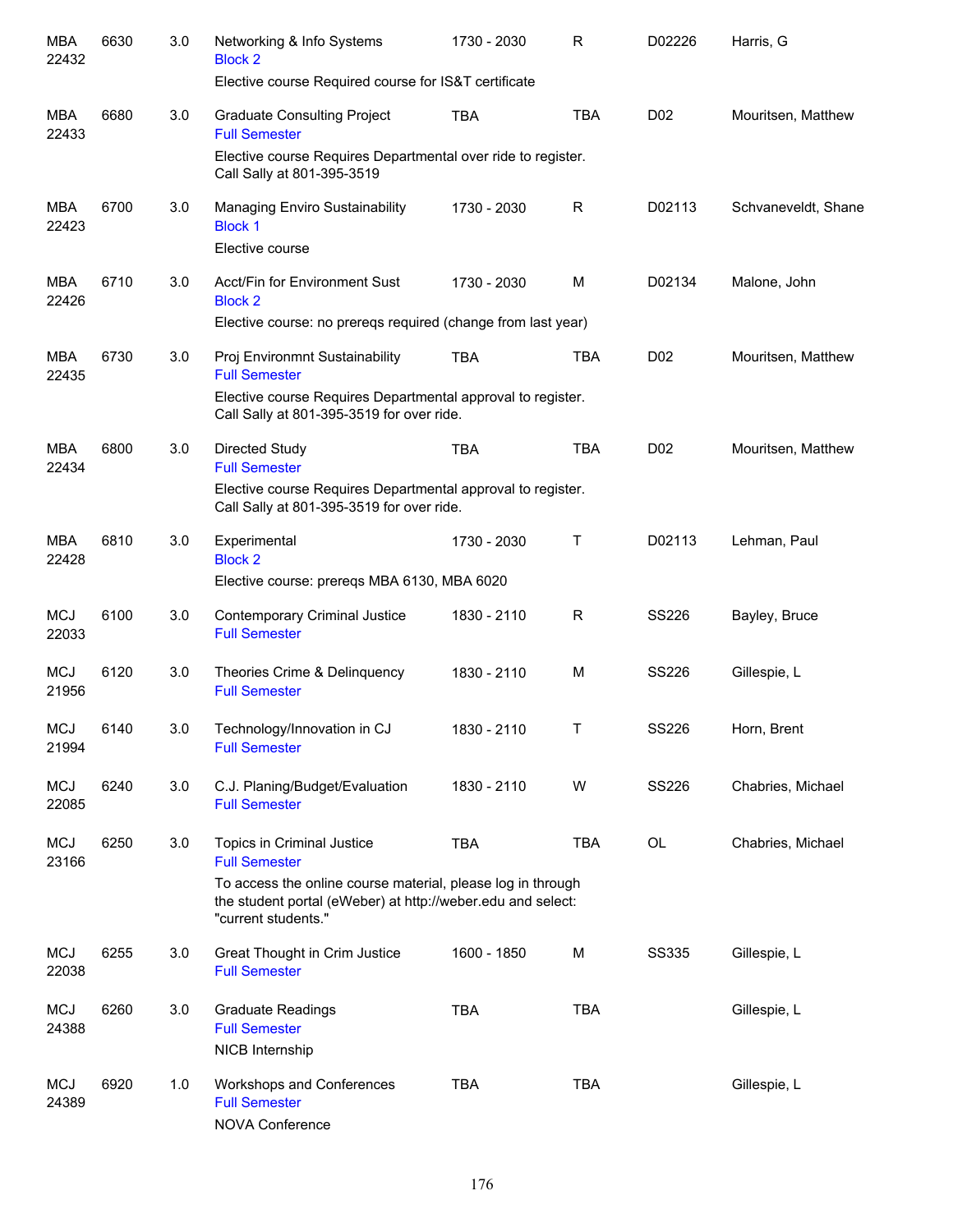| <b>MED</b><br>21792 | 6000 | 2.0 | Fundamentals of Grad Study<br><b>Full Semester</b>                                                                        | 1630 - 1910 | Т           | ED319 | Mitchell, Judith |
|---------------------|------|-----|---------------------------------------------------------------------------------------------------------------------------|-------------|-------------|-------|------------------|
|                     |      |     | Student must have taken this course by 2nd semester<br>after being admitted into the MEd program.                         |             |             |       |                  |
| <b>MED</b><br>21797 | 6010 | 2.0 | <b>Advanced Historical Foundation</b><br><b>Full Semester</b>                                                             | 1630 - 1910 | R           | ED319 | Cena, Michael    |
| <b>MED</b><br>21806 | 6020 | 2.0 | Diversity In Education<br><b>Full Semester</b>                                                                            | 1630 - 1910 | Τ           | ED325 | Wong, Raymond    |
| <b>MED</b><br>21810 | 6030 | 2.0 | <b>Advanced Education Psychology</b><br><b>Full Semester</b>                                                              | 1630 - 1910 | W           | ED325 | Stewart, Pene'e  |
| <b>MED</b><br>24357 | 6030 | 2.0 | <b>Advanced Education Psychology</b><br><b>Full Semester</b>                                                              | 1630 - 1910 | W           |       | Byrd, David      |
| <b>MED</b><br>21817 | 6050 | 3.0 | Curriculum Design/Eval/Assess<br><b>Full Semester</b>                                                                     | 1630 - 1910 | M           | ED325 | Moulding, Louise |
| MED<br>21819        | 6060 | 2.0 | <b>Instruction Strategies</b><br><b>Full Semester</b>                                                                     | 1630 - 1910 | W           | ED219 | Eliason, Claudia |
| <b>MED</b><br>21827 | 6080 | 3.0 | Conducting Edu Research<br><b>Full Semester</b>                                                                           | 1630 - 1910 | Т           | ED219 | Moulding, Louise |
|                     |      |     | Prerequisite: student must have taken MED 6000                                                                            |             |             |       |                  |
| <b>MED</b><br>24392 | 6080 | 3.0 | Conducting Edu Research<br><b>Full Semester</b>                                                                           | 1630 - 1910 | R           | ED227 | Moulding, Louise |
| <b>MED</b><br>21835 | 6085 | 1.0 | Developing Project Proposal<br><b>Full Semester</b>                                                                       | 1630 - 1910 | Т           | ED317 | Hadley, Kristin  |
|                     |      |     | Prerequisites- MED: 6080, 6030, 6050, 6060                                                                                |             |             |       |                  |
| MED<br>21842        | 6090 | 3.0 | Masters Project<br><b>Full Semester</b>                                                                                   | 1630 - 1910 | <b>MTWR</b> | ED    | Eliason, Claudia |
| <b>MED</b><br>21847 | 6091 | 1.0 | Graduate Synthesis<br><b>Full Semester</b>                                                                                | 1630 - 1910 | т           | ED227 | Gowans, Linda    |
|                     |      |     | Prerequisite: Must have a signed proposal<br>first night of class: September 7, 2010.                                     |             |             |       |                  |
| <b>MED</b><br>21855 | 6110 | 3.0 | Intro to Classroom Management<br><b>Full Semester</b>                                                                     | 1630 - 1910 | M           | ED317 | Cena, Michael    |
| <b>MED</b><br>21862 | 6250 | 3.0 | Second Language Acquisition<br><b>Full Semester</b>                                                                       | 1630 - 1910 | $\mathsf R$ | ED317 | Byrd, David      |
| <b>MED</b><br>21865 | 6313 | 2.0 | Ele. School: Social Studies<br><b>Full Semester</b>                                                                       | 1630 - 1910 | $\mathsf R$ | ED330 | Wong, Raymond    |
| <b>MED</b><br>21868 | 6314 | 2.0 | Reading Instruction in Elem<br><b>Full Semester</b>                                                                       | 1630 - 1910 | M           | ED319 | Mitchell, Judith |
| MED<br>23219        | 6320 | 3.0 | Content Area Literacy Instruct<br><b>Full Semester</b>                                                                    | <b>TBA</b>  | <b>TBA</b>  | OL    | Gowans, Linda    |
|                     |      |     | To access the course materials, log into the Student Portal<br>(eWeber) at http://weber.edu and select "Current Students" |             |             |       |                  |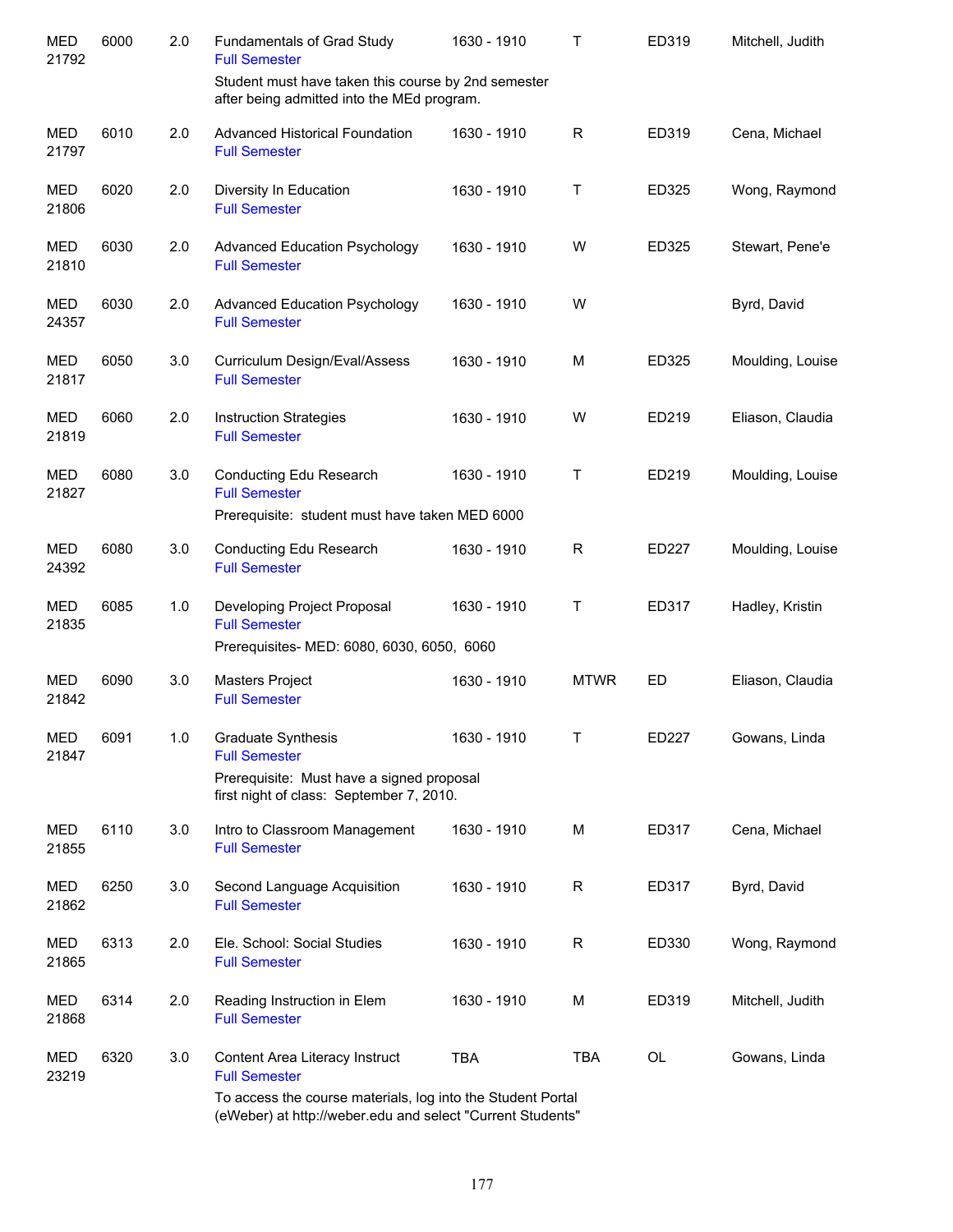| <b>MED</b><br>21891 | 6352 | 2.0 | Early Literacy Instr (K-6)<br><b>Full Semester</b>                                                                                         | 1630 - 1910 | W            | ED <sub>6</sub>  | Pitts, Paul       |
|---------------------|------|-----|--------------------------------------------------------------------------------------------------------------------------------------------|-------------|--------------|------------------|-------------------|
| <b>MED</b><br>24299 | 6430 | 3.0 | Creative Processes in Elem<br><b>Full Semester</b>                                                                                         | 0800 - 1600 | <b>MTWRF</b> | ED317            | Walker, Loretta   |
|                     |      |     | Prereq: Admission to Teacher Education or with permission<br>of the instructor. This is a 5 day course only beginning:<br>August 2-6, 2010 |             |              |                  |                   |
| MED<br>22456        | 6470 | 2.0 | <b>Teaching For Thinking</b><br><b>Full Semester</b>                                                                                       | 1630 - 1910 | R            | ED325            | Ellis, Ann        |
| MED<br>22457        | 6495 | 3.0 | Action Research in Gifted Ed<br><b>Full Semester</b><br>To be announced                                                                    | 1630 - 1910 | <b>TBA</b>   |                  | Ellis, Ann        |
| MED<br>23908        | 6510 | 3.0 | Foundation - Special Education<br><b>Full Semester</b>                                                                                     | 1630 - 1910 | R            | D02222           | Alexander, Melina |
| MED<br>24318        | 6510 | 3.0 | Foundation - Special Education<br><b>Full Semester</b>                                                                                     | 1630 - 1910 | W            | D02222           | Alexander, Melina |
| <b>MED</b><br>24322 | 6510 | 3.0 | Foundation - Special Education<br><b>Full Semester</b>                                                                                     | 1630 - 1910 | R            |                  | Williams, Natalie |
| MED<br>22459        | 6520 | 3.0 | Collabortatn, Consult, IEP Dev<br><b>Full Semester</b>                                                                                     | 1630 - 1910 | W            | <b>ED15</b>      | Mayhew, John      |
| MED<br>23910        | 6520 | 3.0 | Collabortatn, Consult, IEP Dev<br><b>Full Semester</b>                                                                                     | 1630 - 1910 | Τ            | D02222           | Mayhew, John      |
| <b>MED</b><br>24320 | 6520 | 3.0 | Collabortatn, Consult, IEP Dev<br><b>Full Semester</b>                                                                                     | 1630 - 1910 | R            | D02222           | Mayhew, John      |
| MED<br>24324        | 6520 | 3.0 | Collabortatn, Consult, IEP Dev<br><b>Full Semester</b>                                                                                     | 1630 - 1910 | М            |                  | Mayhew, John      |
| <b>MED</b><br>22461 | 6555 | 4.0 | Adv. Inst. Meth/Pract: Reading<br><b>Full Semester</b>                                                                                     | 1630 - 1910 | М            | ED <sub>15</sub> | Alexander, Melina |
| <b>MED</b><br>23906 | 6555 | 4.0 | Adv. Inst. Meth/Pract: Reading<br><b>Full Semester</b>                                                                                     | 1630 - 1910 | Τ            | D02222           | Alexander, Melina |
| <b>MED</b><br>23904 | 6560 | 4.0 | Adv Instr Method & Pract: Math<br><b>Full Semester</b>                                                                                     | 1630 - 1910 | М            | D02222           | Butler, Frances   |
| MED<br>22462        | 6570 | 4.0 | Adv. Inst. Meth/Pract: Writng<br><b>Full Semester</b>                                                                                      | 1630 - 1910 | R            | <b>ED15</b>      | Butler, Frances   |
| MED<br>22463        | 6580 | 3.0 | Content & Methods - Sec Sp Ed<br><b>Full Semester</b>                                                                                      | 1630 - 1910 | Τ            | ED <sub>15</sub> | Butler, Frances   |
| MED<br>25075        | 6640 | 1.0 | The World As Classroom<br><b>Full Semester</b>                                                                                             | <b>TBA</b>  | <b>TBA</b>   | OL               | Slabaugh, Michael |
| MED<br>25077        | 6640 | 2.0 | The World As Classroom<br><b>Full Semester</b>                                                                                             | <b>TBA</b>  | TBA          | OL               | Slabaugh, Michael |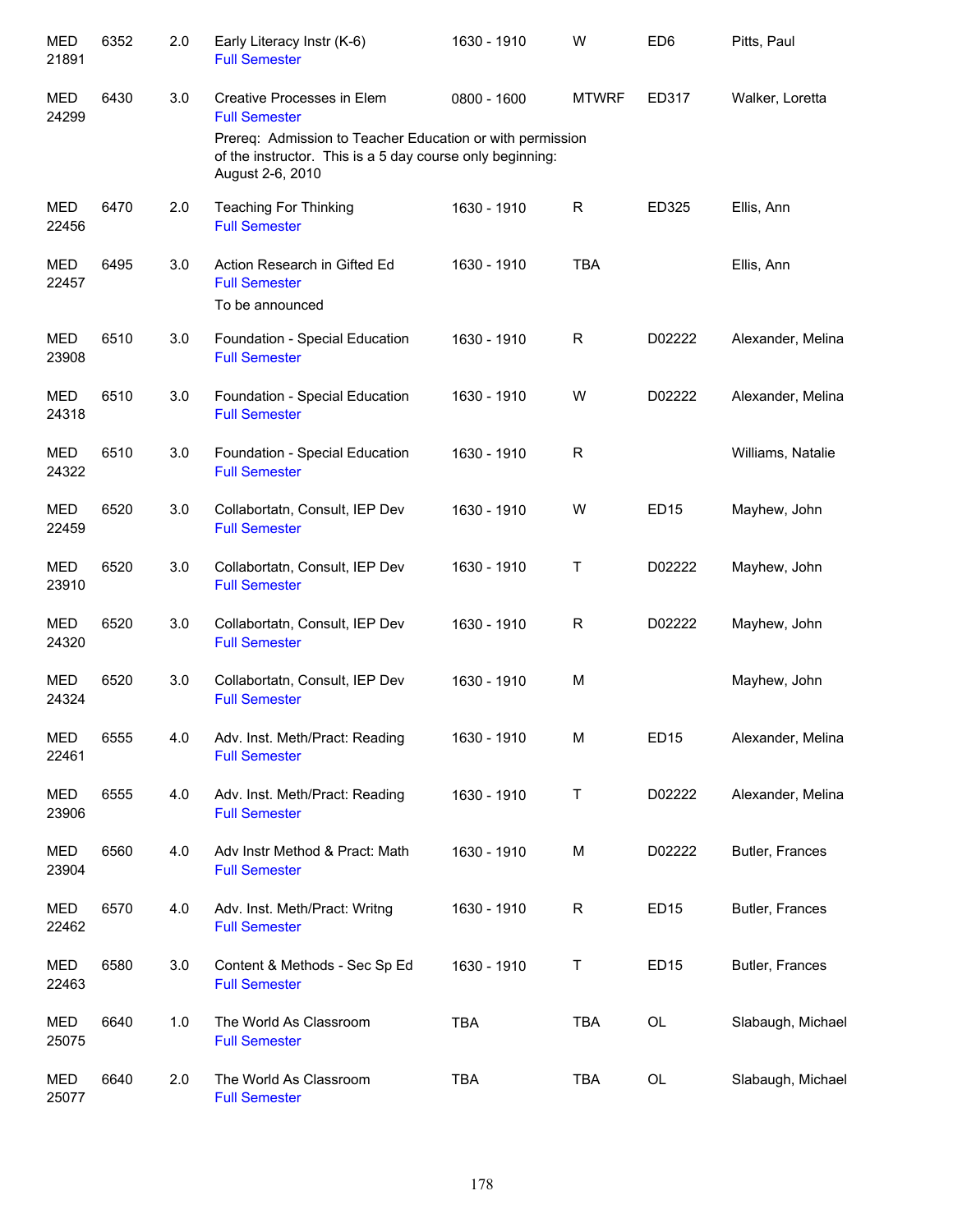| <b>MED</b><br>25079 | 6640 | 3.0 | The World As Classroom<br><b>Full Semester</b> | <b>TBA</b> | <b>TBA</b> | <b>OL</b> | Slabaugh, Michael |
|---------------------|------|-----|------------------------------------------------|------------|------------|-----------|-------------------|
| <b>MED</b><br>25081 | 6640 | 1.0 | The World As Classroom<br><b>Full Semester</b> | <b>TBA</b> | TBA        | OL        | Slabaugh, Michael |
| MED<br>25085        | 6640 | 2.0 | The World As Classroom<br><b>Full Semester</b> | <b>TBA</b> | TBA        | OL        | Slabaugh, Michael |
| <b>MED</b><br>25088 | 6640 | 3.0 | The World As Classroom<br><b>Full Semester</b> | <b>TBA</b> | <b>TBA</b> | OL        | Slabaugh, Michael |
| MED<br>25089        | 6640 | 1.0 | The World As Classroom<br><b>Full Semester</b> | <b>TBA</b> | <b>TBA</b> | OL        | Slabaugh, Michael |
| MED<br>25090        | 6640 | 2.0 | The World As Classroom<br><b>Full Semester</b> | <b>TBA</b> | <b>TBA</b> | OL        | Slabaugh, Michael |
| <b>MED</b><br>25091 | 6640 | 3.0 | The World As Classroom<br><b>Full Semester</b> | <b>TBA</b> | <b>TBA</b> | OL        | Slabaugh, Michael |
| MED<br>25094        | 6640 | 1.0 | The World As Classroom<br><b>Full Semester</b> | <b>TBA</b> | <b>TBA</b> | OL        | Slabaugh, Michael |
| MED<br>25095        | 6640 | 2.0 | The World As Classroom<br><b>Full Semester</b> | <b>TBA</b> | <b>TBA</b> | OL        | Slabaugh, Michael |
| MED<br>25096        | 6640 | 3.0 | The World As Classroom<br><b>Full Semester</b> | <b>TBA</b> | <b>TBA</b> | OL        | Slabaugh, Michael |
| MED<br>25097        | 6640 | 1.0 | The World As Classroom<br><b>Full Semester</b> | <b>TBA</b> | <b>TBA</b> | OL        | Slabaugh, Michael |
| <b>MED</b><br>25098 | 6640 | 2.0 | The World As Classroom<br><b>Full Semester</b> | <b>TBA</b> | <b>TBA</b> | OL        | Slabaugh, Michael |
| <b>MED</b><br>25099 | 6640 | 3.0 | The World As Classroom<br><b>Full Semester</b> | TBA        | TBA        | OL        | Slabaugh, Michael |
| <b>MED</b><br>25100 | 6640 | 1.0 | The World As Classroom<br><b>Full Semester</b> | <b>TBA</b> | <b>TBA</b> | OL        | Slabaugh, Michael |
| MED<br>25101        | 6640 | 2.0 | The World As Classroom<br><b>Full Semester</b> | <b>TBA</b> | <b>TBA</b> | OL        | Slabaugh, Michael |
| <b>MED</b><br>25102 | 6640 | 3.0 | The World As Classroom<br><b>Full Semester</b> | <b>TBA</b> | <b>TBA</b> | OL        | Slabaugh, Michael |
| <b>MED</b><br>25103 | 6640 | 1.0 | The World As Classroom<br><b>Full Semester</b> | <b>TBA</b> | <b>TBA</b> | OL        | Slabaugh, Michael |
| MED<br>25104        | 6640 | 2.0 | The World As Classroom<br><b>Full Semester</b> | <b>TBA</b> | <b>TBA</b> | OL        | Slabaugh, Michael |
| MED<br>25105        | 6640 | 3.0 | The World As Classroom<br><b>Full Semester</b> | <b>TBA</b> | <b>TBA</b> | OL        | Slabaugh, Michael |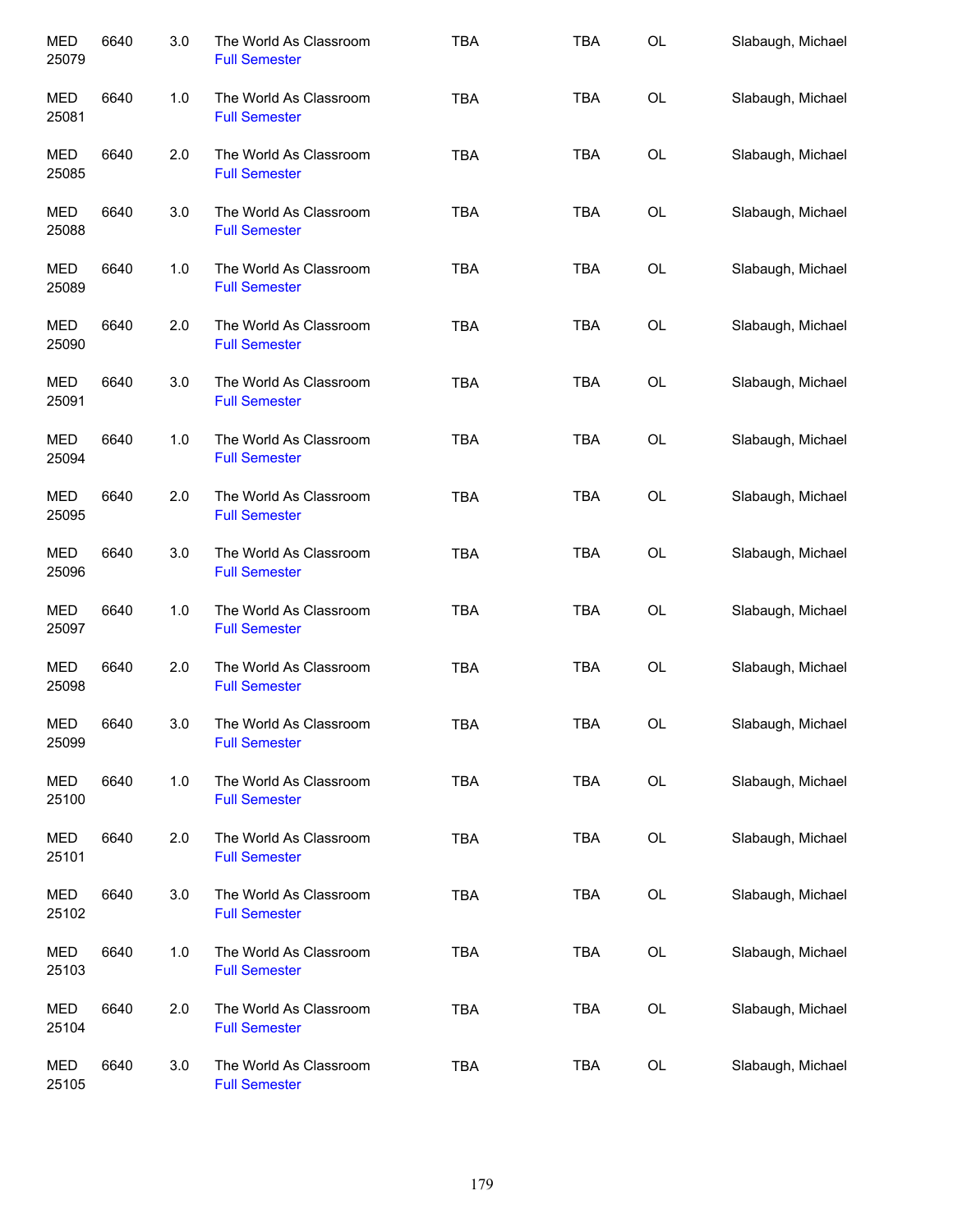| <b>MED</b><br>22469       | 6900 | 1.0 | Individual Study<br><b>Full Semester</b>                                                                                                          | <b>TBA</b>  | <b>TBA</b> |        | Eliason, Claudia    |
|---------------------------|------|-----|---------------------------------------------------------------------------------------------------------------------------------------------------|-------------|------------|--------|---------------------|
|                           |      |     | Individual Study Contract must be approved by instructor and<br>MEd director at time of registration.                                             |             |            |        |                     |
| <b>MED</b><br>22472       | 6900 | 2.0 | Individual Study<br><b>Full Semester</b>                                                                                                          | 1630 - 1910 | <b>TBA</b> |        | Eliason, Claudia    |
|                           |      |     | Individual Study Contract must be approved by<br>instructor and MEd director at time of registration.                                             |             |            |        |                     |
| <b>MED</b><br>22473       | 6900 | 3.0 | Individual Study<br><b>Full Semester</b><br>Individual Study Contract must be approved by<br>instructor and MEd director at time of registration. | 1630 - 1910 | <b>TBA</b> |        | Eliason, Claudia    |
| <b>MED</b><br>22465       | 6990 | 1.0 | <b>Continuing Graduate Advisement</b><br><b>Full Semester</b><br>By permission only from MEd director.                                            | <b>TBA</b>  | <b>TBA</b> |        | Eliason, Claudia    |
| MENG<br>21501             | 5010 | 3.0 | Introduction to Linguistics<br><b>Full Semester</b>                                                                                               | 0900 - 1015 | <b>TR</b>  | EH219  | LeTourneau, Mark    |
| MENG<br>21502             | 5020 | 3.0 | Intro to Study of Lang for Tea<br><b>Full Semester</b>                                                                                            | 0900 - 1015 | <b>TR</b>  | EH218  | Butler, Shannon     |
| MENG<br>21503             | 5050 | 3.0 | Grammar/Style/Usage:AdvWriting<br><b>Full Semester</b>                                                                                            | 1130 - 1220 | <b>MWF</b> | EH218  | Conrad, Timothy     |
| <b>MENG</b><br>21504      | 5080 | 3.0 | Critical Approach to Literatur<br><b>Full Semester</b>                                                                                            | 0900 - 1015 | <b>TR</b>  | EH217  | Shigley, Sally      |
| MENG<br>21505             | 5080 | 3.0 | Critical Approach to Literatur<br><b>Full Semester</b>                                                                                            | 0930 - 1020 | MWF        | EH403  | Crimmel, Henry      |
| MENG<br>21506             | 5510 | 3.0 | <b>World Literature</b><br><b>Full Semester</b>                                                                                                   | 1130 - 1220 | <b>MWF</b> | EH317  | Subbiah, Mahalingam |
| <b>MENG 5520</b><br>21507 |      | 3.0 | Amer Lit/Early and Romantic<br><b>Full Semester</b>                                                                                               | 0930 - 1020 | <b>MWF</b> | EH215  | Schwiebert, John    |
| <b>MENG</b><br>21508      | 5530 | 3.0 | Amer Lit/Realism & Naturalism<br><b>Full Semester</b>                                                                                             | 1730 - 2010 | W          | EH203  | Hogge, Robert       |
| <b>MENG</b><br>21509      | 5540 | 3.0 | American Literature: Modern<br><b>Full Semester</b>                                                                                               | 1130 - 1220 | <b>MWF</b> | EH220  | Burrows, J          |
| <b>MENG</b><br>21510      | 5620 | 3.0 | British Literature: Renaissanc<br><b>Full Semester</b>                                                                                            | 0830 - 0920 | <b>MWF</b> | EH217  | Krantz, Mary        |
| <b>MENG</b><br>21511      | 5630 | 3.0 | Brit Lit: Neoclassical/Romanti<br><b>Full Semester</b>                                                                                            | 1030 - 1145 | <b>TR</b>  | EH217  | Rogers, Scott       |
| MENG<br>21874             | 5630 | 3.0 | Brit Lit: Neoclassical/Romanti<br><b>Full Semester</b>                                                                                            | 1730 - 2010 | M          | D02105 | Cheney, Merlin      |
| MENG<br>21512             | 5640 | 3.0 | British Literature: Victorian<br><b>Full Semester</b>                                                                                             | 1030 - 1120 | <b>MWF</b> | EH215  | Wutz, Michael       |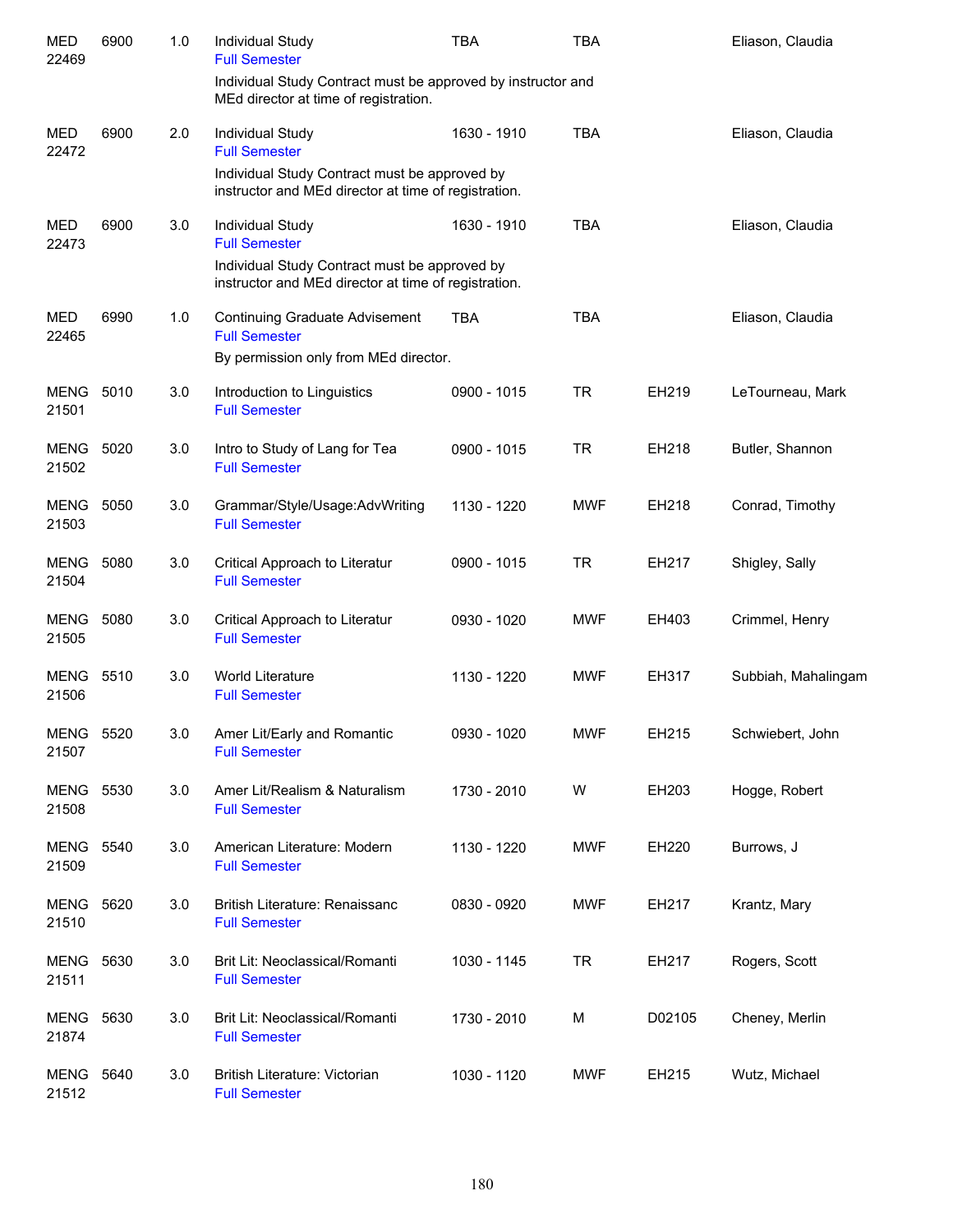| <b>MENG</b><br>21879      | 5650 | 3.0 | British Literature: Modern<br><b>Full Semester</b>                                                 | 1730 - 2010 | Τ          | D02105  | Moloney, Karen    |
|---------------------------|------|-----|----------------------------------------------------------------------------------------------------|-------------|------------|---------|-------------------|
| MENG<br>24617             | 5660 | 3.0 | British Lit: Contemporary<br><b>Full Semester</b>                                                  | 0900 - 1015 | <b>TR</b>  | EH203   | Elsley, Judith    |
| <b>MENG 5730</b><br>23351 |      | 3.0 | Literature of Cultures/Places<br><b>Full Semester</b>                                              | 1200 - 1315 | <b>TR</b>  | EH316   | Friedrich, Antje  |
| <b>MENG 5750</b><br>21513 |      | 3.0 | <b>Classical Literature</b><br><b>Full Semester</b>                                                | 1230 - 1320 | <b>MWF</b> | EH203   | Hogge, Robert     |
| <b>MENG 5840</b><br>25385 |      | 3.0 | <b>Tutoring Writers</b><br><b>Full Semester</b>                                                    | 1130 - 1220 | <b>MWF</b> | EH219   | Rogers, Scott     |
| <b>MENG 6010</b><br>24286 |      | 3.0 | Bibliobraphy/Research Methods<br><b>Full Semester</b>                                              | 1730 - 2010 | W          | EH219   | Ramirez, Victoria |
| MENG 6240<br>21514        |      | 3.0 | Seminar in American Literature<br><b>Full Semester</b>                                             | 1630 - 1910 | R          | EH206   | Young, James      |
| MENG 6250<br>21515        |      | 3.0 | Seminar in British Literature<br><b>Full Semester</b>                                              | 1730 - 2010 | W          | EH305   | Cheney, Merlin    |
| MENG 6410<br>21306        |      | 3.0 | Strat/Methods of Teaching ESL<br><b>Full Semester</b>                                              | 1630 - 1920 | Τ          | EH403   | Conrad, Timothy   |
| MENG 6420<br>21312        |      | 3.0 | Phonology & Syntax for ESL<br><b>Full Semester</b>                                                 | 1730 - 2010 | M          | EH317   | McKay, Susan      |
| MENG<br>21314             | 6450 | 3.0 | <b>ESL/Bilingual Assessment</b><br><b>Full Semester</b>                                            | 1630 - 1910 | W          | EH220   | Conrad, Timothy   |
| <b>MENG</b><br>21516      | 6510 | 2.0 | Seminar in Eminent Writers<br><b>Block 1</b>                                                       | 1730 - 2010 | Τ          | EH206   | Krantz, Mary      |
| <b>MENG 6510</b><br>22197 |      | 2.0 | Seminar in Eminent Writers<br><b>Block 2</b>                                                       | 1730 - 2010 | Т          | D02229A | Schwiebert, John  |
| <b>MENG</b><br>22201      | 6610 | 3.0 | Advanced Studies in Genre<br><b>Full Semester</b><br>Advanced Studies in Genre: 20th Century Irish | 1730 - 2010 | M          | EH219   | Moloney, Karen    |
|                           |      |     | Drama                                                                                              |             |            |         |                   |
| MENG 6710<br>21517        |      | 3.0 | Variable Topics<br><b>Full Semester</b>                                                            | 1730 - 2010 | R          | EH220   | Ramirez, Victoria |
| <b>MENG</b><br>25466      | 6822 | 2.0 | <b>Teaching College Writing</b><br><b>Full Semester</b>                                            | <b>TBA</b>  | <b>TBA</b> |         | Curtis, Giana     |
| MENG<br>25467             | 6823 | 1.0 | <b>Teaching Practicum</b><br><b>Full Semester</b>                                                  | <b>TBA</b>  | <b>TBA</b> |         | Curtis, Giana     |
| MENG<br>21518             | 6830 | 1.0 | Directed Readings<br><b>Full Semester</b>                                                          | <b>TBA</b>  | <b>TBA</b> |         | Cheney, Merlin    |
| MENG<br>21519             | 6830 | 2.0 | Directed Readings<br><b>Full Semester</b>                                                          | <b>TBA</b>  | <b>TBA</b> |         | Cheney, Merlin    |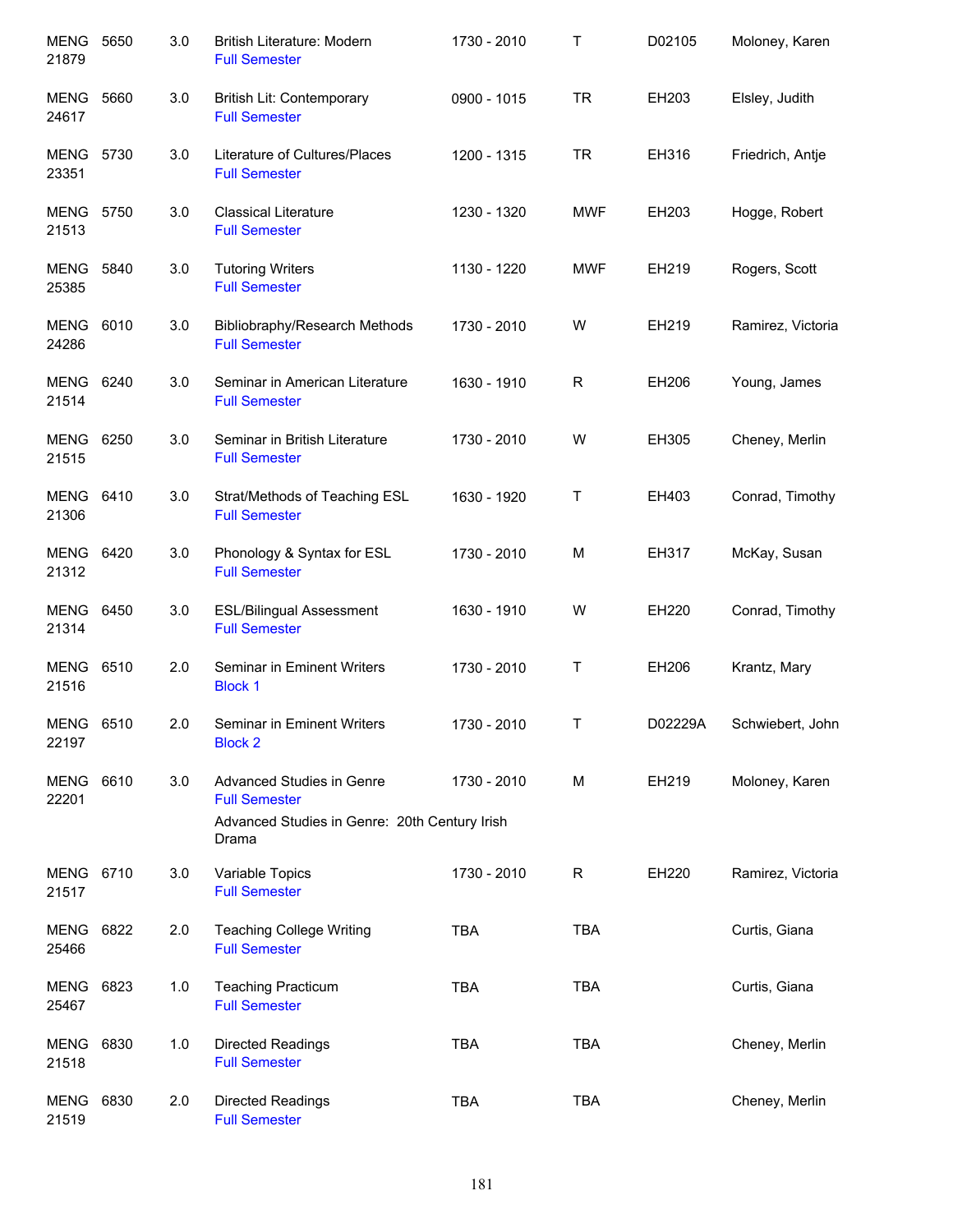| <b>MENG</b><br>21520 | 6830 | 3.0 | <b>Directed Readings</b><br><b>Full Semester</b>                            | <b>TBA</b>  | <b>TBA</b> |       | Cheney, Merlin  |
|----------------------|------|-----|-----------------------------------------------------------------------------|-------------|------------|-------|-----------------|
| MENG<br>21521        | 6940 | 3.0 | Master's Project<br><b>Full Semester</b>                                    | <b>TBA</b>  | <b>TBA</b> |       | Cheney, Merlin  |
| MENG<br>21522        | 6940 | 6.0 | Master's Project<br><b>Full Semester</b>                                    | <b>TBA</b>  | <b>TBA</b> |       | Cheney, Merlin  |
| MENG<br>21523        | 6960 | 1.0 | <b>Thesis</b><br><b>Full Semester</b>                                       | <b>TBA</b>  | <b>TBA</b> |       | Cheney, Merlin  |
| <b>MENG</b><br>21524 | 6960 | 2.0 | <b>Thesis</b><br><b>Full Semester</b>                                       | <b>TBA</b>  | <b>TBA</b> |       | Cheney, Merlin  |
| MENG<br>21525        | 6960 | 3.0 | <b>Thesis</b><br><b>Full Semester</b>                                       | <b>TBA</b>  | <b>TBA</b> |       | Cheney, Merlin  |
| MENG<br>21526        | 6960 | 6.0 | Thesis<br><b>Full Semester</b>                                              | <b>TBA</b>  | <b>TBA</b> |       | Cheney, Merlin  |
| MET<br>20150         | 1000 | 3.0 | Intro Mech Engin Tech & Design<br><b>Full Semester</b>                      | 1200 - 1315 | <b>TR</b>  | ET101 | Harward, Kelly  |
| <b>MET</b><br>20153  | 1890 | 3.0 | Coop Work Experience<br><b>Full Semester</b>                                | <b>TBA</b>  | <b>TBA</b> | ET214 | Magda, Daniel   |
| <b>MET</b><br>20154  | 2890 | 3.0 | Coop Work Experience<br><b>Full Semester</b>                                | <b>TBA</b>  | <b>TBA</b> | ET214 | Magda, Daniel   |
| <b>MET</b><br>20227  | 3050 | 3.0 | Dynamics<br><b>Full Semester</b>                                            | 1030 - 1120 | MWF        | ET204 | Wheeler, Gerald |
| MET<br>20228         | 3300 | 3.0 | Comp Progrmng, Applicat MET<br><b>Full Semester</b>                         | 0930 - 1020 | <b>MWF</b> | ET202 | Magda, Daniel   |
| <b>MET</b><br>20229  | 3400 | 3.0 | Machine Design<br><b>Full Semester</b><br>Course Fee \$7.50                 | 0900 - 1015 | <b>TR</b>  | ET210 | Magda, Daniel   |
| <b>MET</b><br>24668  | 3400 | 3.0 | Machine Design<br><b>Full Semester</b>                                      | 1200 - 1315 | <b>TR</b>  | ET204 | Magda, Daniel   |
| MET<br>20230         | 3700 | 3.0 | <b>Testing &amp; Failure Analysis</b><br><b>Full Semester</b>               | 1030 - 1145 | <b>TR</b>  | ET238 | Magda, Daniel   |
| <b>MET</b><br>20231  | 3890 | 3.0 | Coop Work Experience<br><b>Full Semester</b>                                | <b>TBA</b>  | <b>TBA</b> | ET214 | Magda, Daniel   |
| MET<br>20233         | 4500 | 3.0 | Senior Project<br><b>Full Semester</b>                                      | <b>TBA</b>  | <b>TBA</b> | ET214 | Magda, Daniel   |
| MFET<br>20789        | 1150 | 1.0 | Pre-Prof Seminar in Manufactur<br><b>Full Semester</b>                      | 1330 - 1420 | <b>TR</b>  | ET210 | Harward, Kelly  |
| MFET<br>20234        | 1210 | 3.0 | <b>Machining Principles I</b><br><b>Full Semester</b><br>Course Fee \$25.00 | 1330 - 1550 | <b>MW</b>  | ET205 | Tobin, Kerry    |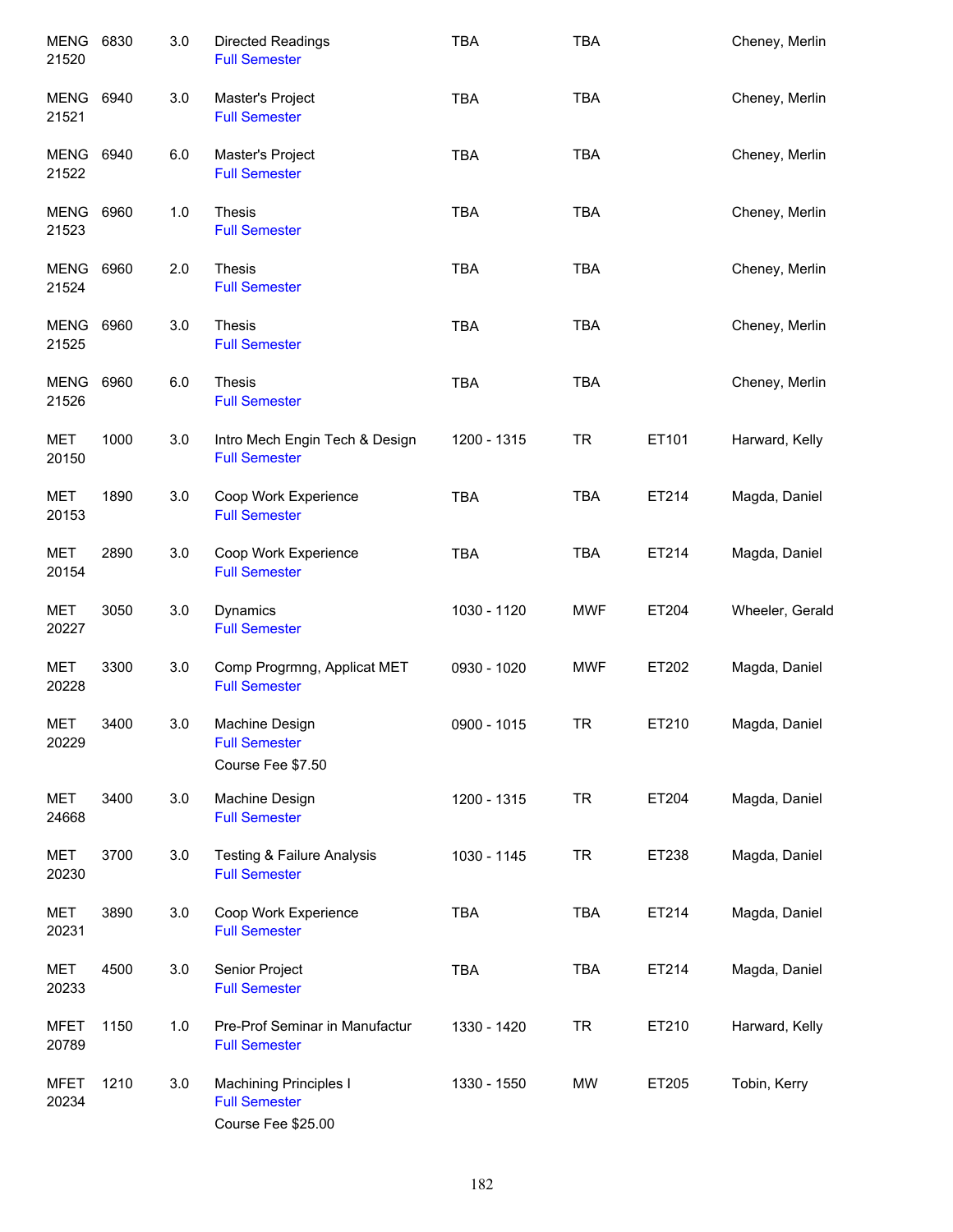| <b>MFET</b><br>20235 | 1210  | 3.0 | <b>Machining Principles I</b><br><b>Full Semester</b><br>Course Fee \$25.00  | 0930 - 1150                | <b>MW</b>       | ET205          | Tobin, Kerry   |
|----------------------|-------|-----|------------------------------------------------------------------------------|----------------------------|-----------------|----------------|----------------|
| <b>MFET</b><br>20236 | 1890  | 3.0 | Cooperative Work Experience<br><b>Full Semester</b>                          | <b>TBA</b>                 | <b>TBA</b>      |                | Orr, Ricky     |
| <b>MFET</b><br>20237 | 2150  | 2.0 | Metal Forming, Casting & Weld<br><b>Full Semester</b>                        | 0730 - 0820                | <b>MW</b>       | ET224          | Tobin, Kerry   |
| <b>MFET</b><br>20238 | 2150L | 1.0 | Metal Form, Casting & Weld Lab<br><b>Full Semester</b><br>Course Fee \$15.00 | 0830 - 1020                | <b>TR</b>       | ET219          | Tobin, Kerry   |
| <b>MFET</b><br>24385 | 2151  | 1.0 | Metal Forming Lecture/Lab<br><b>Full Semester</b>                            | 0730 - 0820<br>0830 - 1020 | MW<br><b>TR</b> | ET224<br>ET219 | Tobin, Kerry   |
| <b>MFET</b><br>24386 | 2152  | 1.0 | Metal Casting Lecture/Lab<br><b>Full Semester</b>                            | 0730 - 0820<br>0830 - 1020 | MW<br><b>TR</b> | ET224<br>ET219 | Tobin, Kerry   |
| <b>MFET</b><br>24387 | 2153  | 1.0 | Metal Welding Lecture/Lab<br><b>Full Semester</b>                            | 0730 - 0820<br>0830 - 1020 | MW<br><b>TR</b> | ET224<br>ET219 | Tobin, Kerry   |
| <b>MFET</b><br>20239 | 2300  | 5.0 | SI Statics & Strength Material<br><b>Full Semester</b>                       | 1030 - 1120                | <b>MTWRF</b>    | ET228          | Harward, Kelly |
| <b>MFET</b><br>20240 | 2360  | 3.0 | Manufng Processes & Materials<br><b>Full Semester</b>                        | 1230 - 1320                | <b>MWF</b>      | ET224          | Drake, Andrew  |
| <b>MFET</b><br>20241 | 2410  | 3.0 | SI Quality Concept & Stat Apps<br><b>Full Semester</b>                       | 1130 - 1220                | <b>MWF</b>      | ET204          | Orr, Ricky     |
| <b>MFET</b><br>20242 | 2830  | 3.0 | Directed Readings<br><b>Full Semester</b>                                    | <b>TBA</b>                 | <b>TBA</b>      | ET214          | Orr, Ricky     |
| <b>MFET</b><br>20791 | 2850  | 3.0 | CNC/CAM for Plastic & Composit<br><b>Full Semester</b>                       | 0900 - 1020                | <b>TR</b>       | ET204          | Comber, George |
| <b>MFET</b><br>20793 | 2860  | 3.0 | Plastic/Composite Mat'l & Prop<br><b>Full Semester</b>                       | 1030 - 1150                | <b>TR</b>       | ET204          | Comber, George |
| <b>MFET</b><br>20243 | 2890  | 3.0 | Cooperative Work Experience<br><b>Full Semester</b>                          | <b>TBA</b>                 | <b>TBA</b>      | ET214          | Orr, Ricky     |
| <b>MFET</b><br>20245 | 3060  | 3.0 | Codes, Weld Inspection & QA<br><b>Full Semester</b>                          | 0830 - 0920                | <b>MWF</b>      | ET247          | Baugh, Mark    |
| <b>MFET</b><br>20247 | 3340  | 2.0 | <b>Applied Fluid Power</b><br><b>Full Semester</b>                           | 0830 - 0920                | <b>MW</b>       | ET228          | Tobin, Kerry   |
| <b>MFET</b><br>20248 | 3340L | 1.0 | Applied Fluid Power Lab<br><b>Full Semester</b>                              | 0730 - 0920                | F               | ET234          | Tobin, Kerry   |
| <b>MFET</b><br>20249 | 3340L | 1.0 | Applied Fluid Power Lab<br><b>Full Semester</b>                              | 0930 - 1120                | F               | ET234          | Tobin, Kerry   |
| <b>MFET</b><br>20250 | 3350  | 2.0 | Plastic & Composite Manufactur<br><b>Full Semester</b>                       | 1330 - 1420                | MW              | ET247          | Comber, George |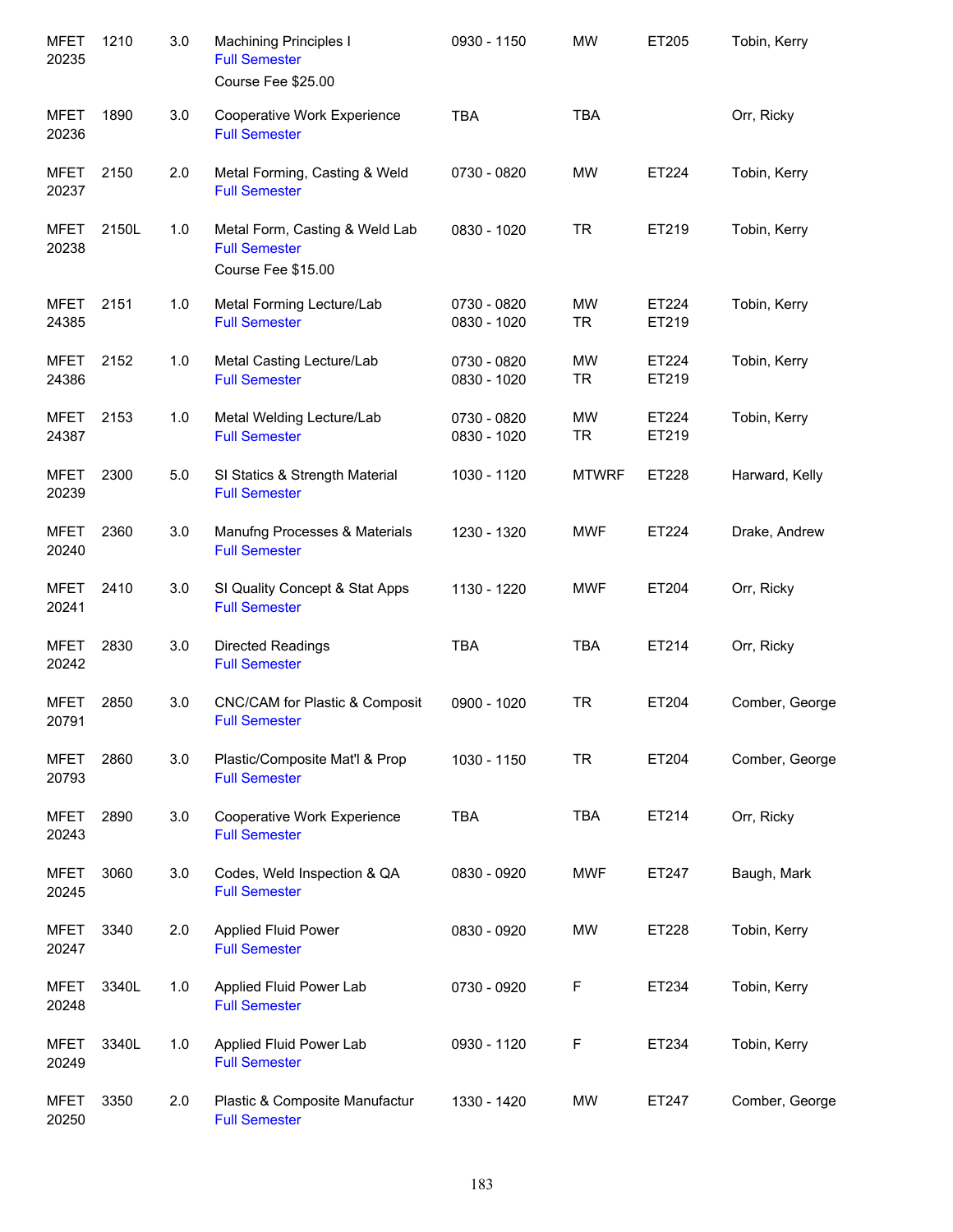| <b>MFET</b><br>20251 | 3350L | 2.0 | Plastic & Composite Manuf Lab<br><b>Full Semester</b><br>Course Fee \$10.00                                                                                                                    | 1430 - 1620 | <b>MW</b>   | ET235     | Comber, George |
|----------------------|-------|-----|------------------------------------------------------------------------------------------------------------------------------------------------------------------------------------------------|-------------|-------------|-----------|----------------|
| <b>MFET</b><br>20252 | 3350L | 2.0 | Plastic & Composite Manuf Lab<br><b>Full Semester</b><br>Course Fee \$10.00                                                                                                                    | 1130 - 1320 | MW          | ET240     | Comber, George |
| <b>MFET</b><br>20253 | 3460  | 2.0 | Eng Design Using Solid Model<br><b>Full Semester</b>                                                                                                                                           | 0730 - 0820 | <b>MW</b>   | ET101     | Harward, Kelly |
| <b>MFET</b><br>20254 | 3460L | 1.0 | Eng Design Using Solid Mod Lab<br><b>Full Semester</b><br>Course Fee \$5.00                                                                                                                    | 0730 - 0920 | F           | ET101A    | Harward, Kelly |
| <b>MFET</b><br>23532 | 3550  | 3.0 | Manufacturing Supervision<br><b>Full Semester</b>                                                                                                                                              | <b>TBA</b>  | <b>TBA</b>  | <b>OL</b> | Drake, Andrew  |
|                      |       |     | To access the online course materials, please log in through<br>the student portal (eWeber) at http://weber.edu                                                                                |             |             |           |                |
| <b>MFET</b><br>20255 | 3630  | 2.0 | Fusion Joining & Brazing<br><b>Full Semester</b>                                                                                                                                               | 0930 - 1020 | Т           | ET247     | Baugh, Mark    |
| <b>MFET</b><br>20256 | 3630L | 1.0 | Fusion Joining and Brazing Lab<br><b>Full Semester</b><br>Course Fee \$15.00                                                                                                                   | 1030 - 1220 | <b>TR</b>   | ET219     | Baugh, Mark    |
| <b>MFET</b><br>20257 | 3750  | 2.0 | <b>Welding Metallurgy I</b><br><b>Full Semester</b>                                                                                                                                            | 1130 - 1220 | MW          | ET247     | Baugh, Mark    |
| <b>MFET</b><br>20258 | 3750L | 1.0 | Welding Metallurgy I Lab<br><b>Full Semester</b><br>Course Fee \$25.00                                                                                                                         | 1130 - 1320 | F           | ET219     | Baugh, Mark    |
| <b>MFET</b><br>20259 | 3810  | 3.0 | Stat Process Control & Reliab<br><b>Full Semester</b>                                                                                                                                          | 0930 - 1020 | <b>MWF</b>  | ET224     | Orr, Ricky     |
| <b>MFET</b><br>24312 | 3870  | 3.0 | Mold Design & Process Strategi<br><b>Full Semester</b>                                                                                                                                         | 1230 - 1345 | TR          | ET247     | Comber, George |
| <b>MFET</b><br>20260 | 3890  | 3.0 | Cooperative Work Experience<br><b>Full Semester</b>                                                                                                                                            | <b>TBA</b>  | <b>TBA</b>  | ET214     | Orr, Ricky     |
| <b>MFET</b><br>25469 | 3890  | 3.0 | Cooperative Work Experience<br><b>Full Semester</b>                                                                                                                                            | <b>TBA</b>  | <b>TBA</b>  | ET214     |                |
| <b>MFET</b><br>23538 | 4350  | 2.0 | Principles of Lean Manufactrng<br><b>Full Semester</b><br>To access the online course materials, please log in through<br>the student portal (eWeber) at http://weber.edu<br>Course Fee \$7.50 | <b>TBA</b>  | TBA         | OL        | Orr, Ricky     |
| <b>MFET</b><br>20261 | 4580  | 1.0 | <b>Process Automation</b><br><b>Full Semester</b>                                                                                                                                              | 0930 - 1020 | Т           | ET228     | Drake, Andrew  |
| <b>MFET</b><br>20262 | 4580L | 2.0 | Process Automation Lab<br><b>Full Semester</b><br>Course Fee \$5.00                                                                                                                            | 1030 - 1120 | <b>MTWR</b> | ET230     | Drake, Andrew  |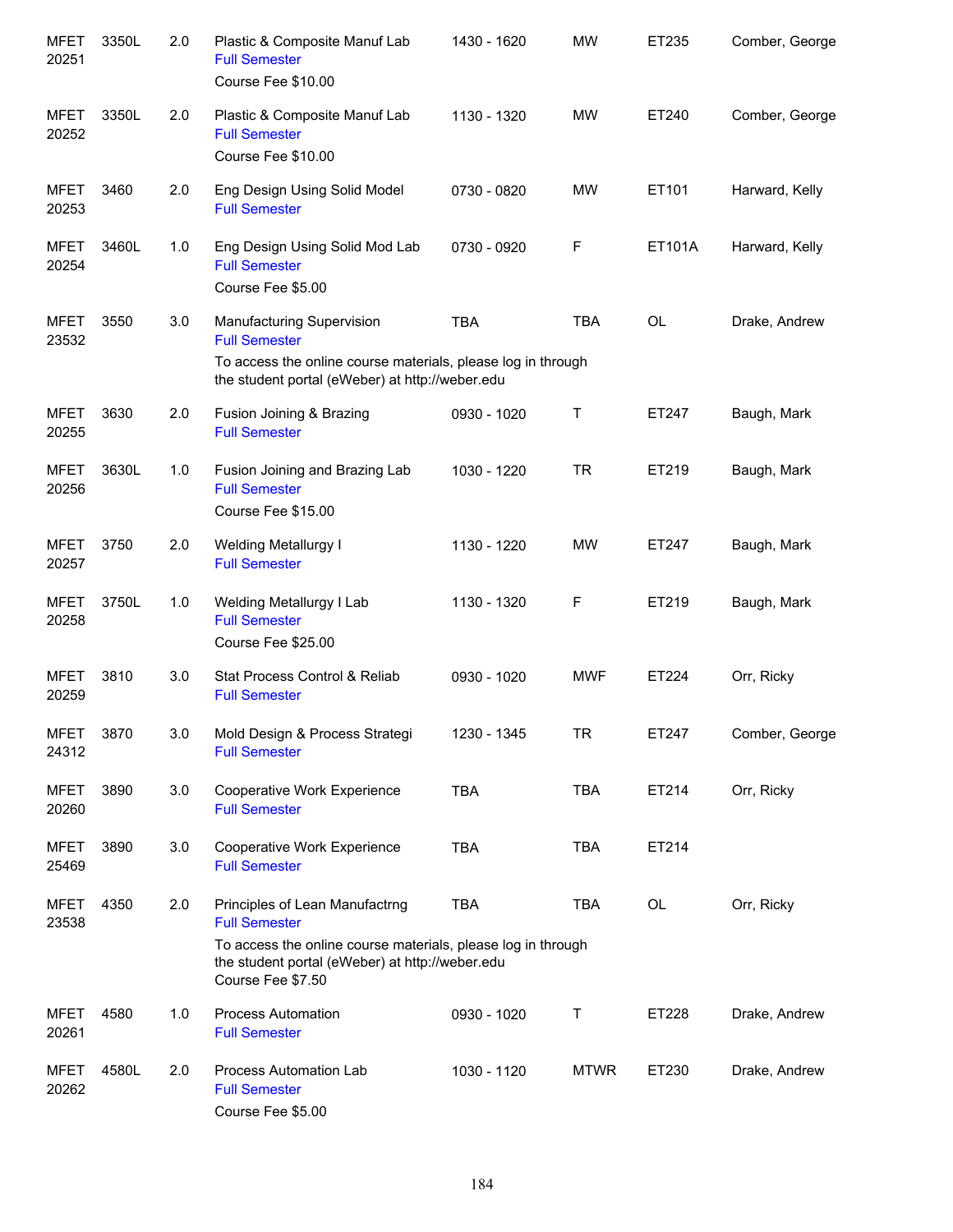| <b>MFET</b><br>20263 | 4580L | 2.0 | Process Automation Lab<br><b>Full Semester</b><br>Course Fee \$5.00                                             | 1130 - 1320 | <b>TR</b>  | ET230        | Drake, Andrew    |
|----------------------|-------|-----|-----------------------------------------------------------------------------------------------------------------|-------------|------------|--------------|------------------|
| MFET<br>20264        | 4610  | 3.0 | Sr Project Plan & Estimating<br><b>Full Semester</b>                                                            | 0830 - 0920 | <b>MWF</b> | ET204        | Drake, Andrew    |
| <b>MFET</b><br>20356 | 4610L | 2.0 | Senior Project & Planning Lab<br><b>Full Semester</b>                                                           | 0730 - 0820 | <b>TR</b>  | ET214        | Harward, Kelly   |
| <b>MFET</b><br>20357 | 4610L | 2.0 | Senior Project & Planning Lab<br><b>Full Semester</b>                                                           | 0730 - 0820 | <b>TR</b>  | ET214        | Baugh, Mark      |
| MFET<br>24190        | 4610L | 2.0 | Senior Project & Planning Lab<br><b>Full Semester</b>                                                           | 0730 - 0820 | <b>TR</b>  | ET214        | Orr, Ricky       |
| MFET<br>20265        | 4620L | 2.0 | Senior Project Lab<br><b>Full Semester</b>                                                                      | 0730 - 0820 | <b>TR</b>  | ET           | Tobin, Kerry     |
| MFET<br>20266        | 4830  | 3.0 | <b>Directed Readings</b><br><b>Full Semester</b>                                                                | <b>TBA</b>  | <b>TBA</b> | ET214        | Baugh, Mark      |
| <b>MFET</b><br>25486 | 4830  | 1.0 | Directed Readings<br><b>Full Semester</b>                                                                       | <b>TBA</b>  | <b>TBA</b> |              | Baugh, Mark      |
| <b>MFET</b><br>25533 | 4830  | 1.0 | Directed Readings<br><b>Block 2</b>                                                                             | <b>TBA</b>  | <b>TBA</b> |              | Orr, Ricky       |
| <b>MFET</b><br>20358 | 4890  | 3.0 | Cooperative Work Experience<br><b>Full Semester</b>                                                             | <b>TBA</b>  | <b>TBA</b> | ET214        | Orr, Ricky       |
| <b>MFET</b><br>20268 | 4995  | 1.0 | CMfgT Exam Review<br><b>Full Semester</b>                                                                       | 1230 - 1320 | M          | ET210        | Harward, Kelly   |
| <b>MGMT</b><br>21192 | 2400  | 3.0 | Project Management<br><b>Full Semester</b>                                                                      | 0930 - 1100 | <b>MW</b>  | <b>TE108</b> | Hilton, Spencer  |
| MGMT 2400<br>23670   |       | 3.0 | Project Management<br><b>Full Semester</b>                                                                      | 1800 - 1920 | <b>TR</b>  | D02314       | Hilton, Spencer  |
| MGMT 2400<br>23805   |       | 3.0 | Project Management<br><b>Full Semester</b>                                                                      | 1930 - 2045 | <b>TR</b>  | <b>SM</b>    | Cowan, Ted       |
| MGMT<br>22694        | 3010  | 3.0 | Organizational Behavior & Mgmt<br><b>Full Semester</b>                                                          | 1330 - 1445 | <b>TR</b>  | <b>WB115</b> | Addams, H        |
| MGMT 3010<br>22696   |       | 3.0 | Organizational Behavior & Mgmt<br><b>Full Semester</b>                                                          | 1730 - 2010 | M          | <b>WB119</b> | Stevens, Michael |
| MGMT<br>24041        | 3010  | 3.0 | Organizational Behavior & Mgmt<br><b>Full Semester</b>                                                          | <b>TBA</b>  | TBA        | OL           | Handley, William |
|                      |       |     | To access the online course materials, please log in through<br>the student portal (eWeber) at http://weber.edu |             |            |              |                  |
| MGMT<br>24042        | 3010  | 3.0 | Organizational Behavior & Mgmt<br><b>Full Semester</b>                                                          | TBA         | TBA        | OL           | Handley, William |
|                      |       |     | To access the online course materials, please log in through<br>the student portal (eWeber) at http://weber.edu |             |            |              |                  |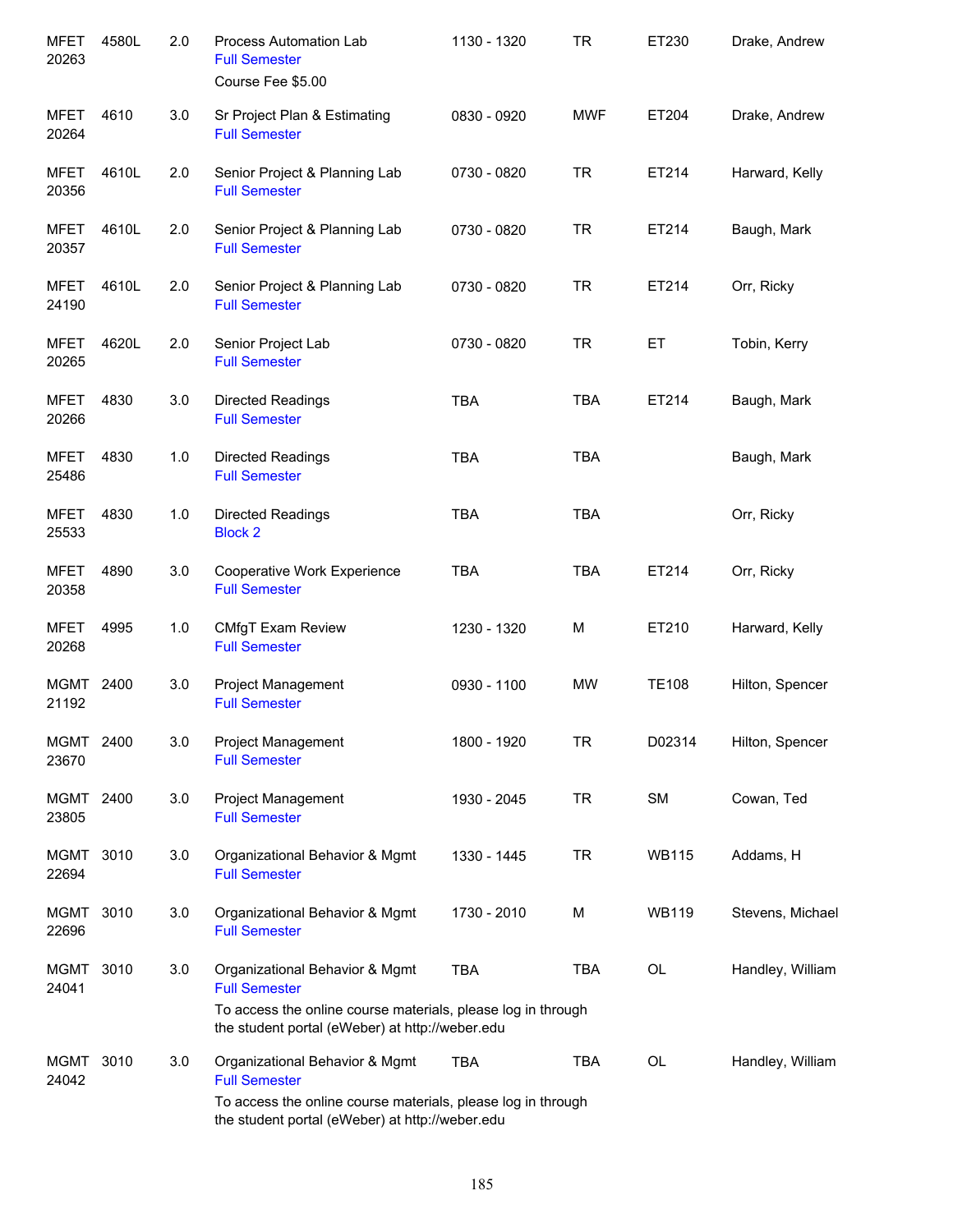| MGMT 3200<br>22697   |      | 3.0 | <b>Managerial Communications</b><br><b>Full Semester</b>                                                                                                                 | 0900 - 1015 | <b>TR</b>   | <b>WB115</b> | Addams, H           |
|----------------------|------|-----|--------------------------------------------------------------------------------------------------------------------------------------------------------------------------|-------------|-------------|--------------|---------------------|
| MGMT<br>22699        | 3200 | 3.0 | <b>Managerial Communications</b><br><b>Full Semester</b>                                                                                                                 | 1030 - 1145 | TR.         | <b>WB115</b> | Addams, H           |
| MGMT<br>24043        | 3300 | 3.0 | Human Resource Management<br><b>Full Semester</b>                                                                                                                        | 1730 - 2010 | W           | D02117       | Davis, Bruce        |
| <b>MGMT</b><br>22701 | 3350 | 3.0 | Employment & Labor Law<br><b>Full Semester</b>                                                                                                                           | 1730 - 2010 | R           | <b>WB110</b> | Gomberg, Barry      |
| MGMT<br>24044        | 3400 | 3.0 | <b>International Business</b><br><b>Full Semester</b><br>To access the online course materials, please log in through<br>the student portal (eWeber) at http://weber.edu | <b>TBA</b>  | <b>TBA</b>  | OL           | Dixon, Rolf         |
| MGMT 4300<br>22709   |      | 3.0 | Influence/Group Effectiveness<br><b>Full Semester</b>                                                                                                                    | 1730 - 2010 | $\mathsf R$ | <b>WB121</b> | Dixon, Rolf         |
| MGMT 4320<br>22712   |      | 3.0 | <b>Staffing Organizations</b><br><b>Full Semester</b>                                                                                                                    | 1430 - 1720 | W           | <b>WB114</b> | Stevens, Michael    |
| MGMT<br>24045        | 4650 | 3.0 | Negotiations<br><b>Full Semester</b>                                                                                                                                     | 1730 - 2010 | W           | D02325       | Skanchy, Randall    |
| MGMT<br>22711        | 4800 | 1.0 | Independent Research<br><b>Full Semester</b>                                                                                                                             | 1800 - 2100 | R           | <b>TL101</b> | Seal, Anne          |
| MGMT<br>24308        | 4800 | 3.0 | Independent Research<br><b>Full Semester</b>                                                                                                                             | <b>TBA</b>  | <b>TBA</b>  |              | Powell, Sandra      |
| MGMT<br>22745        | 4860 | 3.0 | Managment Internship<br><b>Full Semester</b>                                                                                                                             | <b>TBA</b>  | <b>TBA</b>  |              | Russell, Stephen    |
| <b>MGMT</b><br>22749 | 4865 | 3.0 | Human Resource Internship<br><b>Full Semester</b>                                                                                                                        | <b>TBA</b>  | <b>TBA</b>  |              | Russell, Stephen    |
| MHA<br>23375         | 6000 | 3.0 | Hith Syst & Healthcare Economy<br><b>Block 1</b>                                                                                                                         | 1730 - 2010 | R           | D02103       | Dahlkemper, Richard |
| <b>MHA</b><br>23378  | 6100 | 3.0 | Lead/Manag People in Health Cr<br><b>Block 1</b>                                                                                                                         | 1730 - 2010 | $\mathsf T$ | D02103       | Johnson, Kenneth    |
| MHA<br>23382         | 6160 | 3.0 | Medical Group Management<br><b>Block 2</b>                                                                                                                               | 1730 - 2010 | Т           | D02103       | Reinhart, Douglas   |
| MHA<br>23385         | 6200 | 3.0 | Hith Behav/Manag Epidemiology<br><b>Block 2</b>                                                                                                                          | 1730 - 2010 | R           | D02103       | Walker, Robert      |
| MHA<br>24342         | 6200 | 3.0 | Hith Behav/Manag Epidemiology<br><b>Full Semester</b><br>MSRS Students Only.                                                                                             | <b>TBA</b>  | <b>TBA</b>  |              | Walker, Robert      |
| MHA<br>23390         | 6240 | 3.0 | Human Resources Mgmt in HC<br><b>Block 2</b>                                                                                                                             | 1730 - 2010 | Τ           | D02104       | Burton, Lloyd       |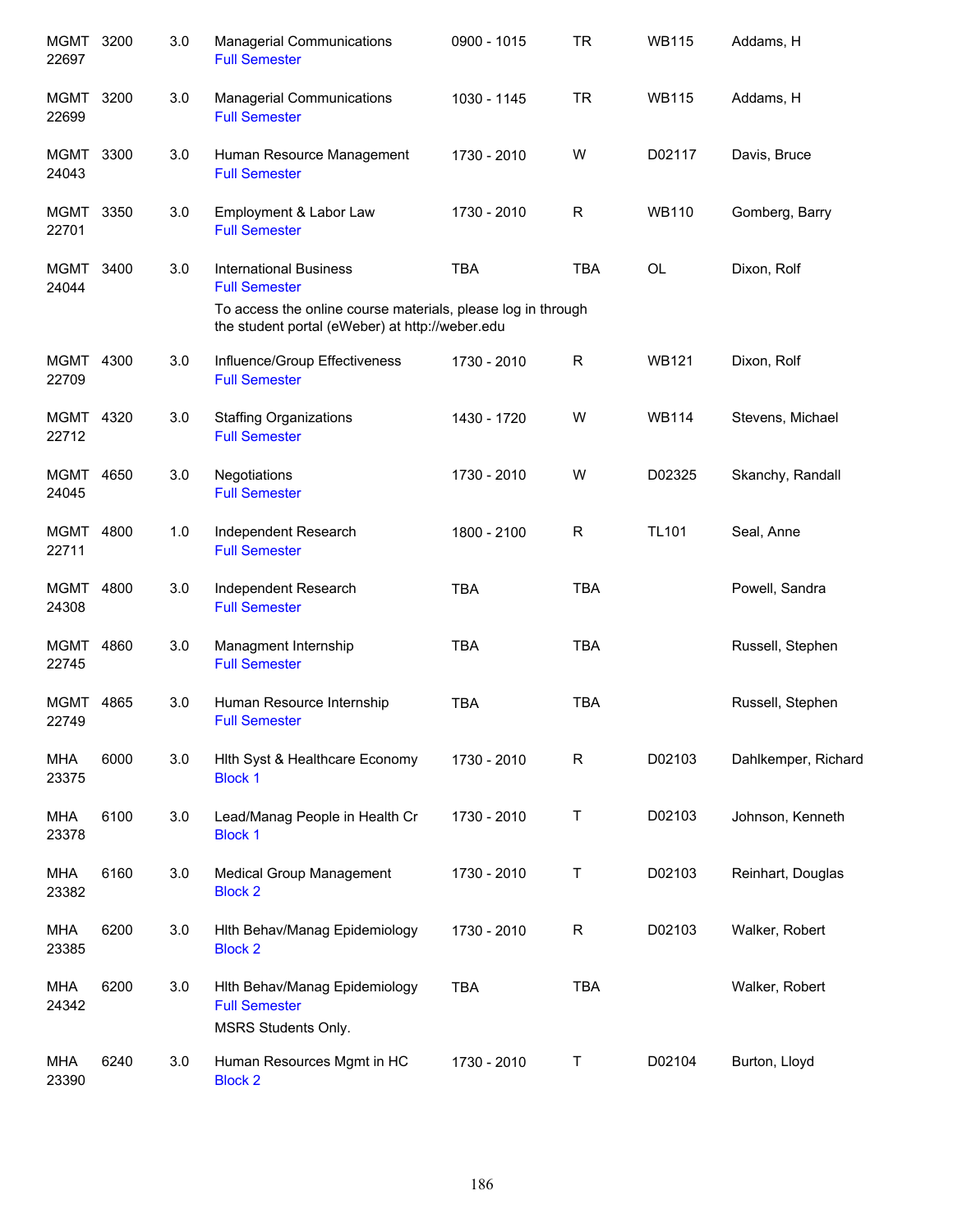| MHA<br>23392         | 6320 | 3.0 | Health Policy & Economics<br><b>Block 2</b>                                                                  | 1730 - 2010 | $\mathsf{R}$ | D02114       | Wyant, David       |
|----------------------|------|-----|--------------------------------------------------------------------------------------------------------------|-------------|--------------|--------------|--------------------|
| MHA<br>25522         | 6320 | 3.0 | Health Policy & Economics<br><b>Full Semester</b>                                                            | <b>TBA</b>  | <b>TBA</b>   | OL           | Wyant, David       |
| MHA<br>23394         | 6350 | 3.0 | <b>Quantitative Decision Making</b><br><b>Block 1</b>                                                        | 1730 - 2010 | R            | D02114       | Wyant, David       |
| MHA<br>23398         | 6440 | 3.0 | <b>Health Ethics and Law</b><br><b>Block 1</b>                                                               | 1730 - 2010 | Т            | D02104       | Gessel, David      |
| <b>MHA</b><br>24343  | 6450 | 3.0 | Managing Health Information<br><b>Full Semester</b><br>MSRS Students Only.                                   | <b>TBA</b>  | <b>TBA</b>   |              | Shaw, Patricia     |
| <b>MICR</b><br>21326 | 1113 | 3.0 | LS Intro to Microbiology<br><b>Full Semester</b>                                                             | 1730 - 2010 | Τ            | <b>LL127</b> | Jackson, Richard   |
| <b>MICR</b><br>21799 | 1113 | 3.0 | LS Intro to Microbiology<br><b>Full Semester</b>                                                             | 1730 - 2010 | $\mathsf{R}$ | D02105       | Burt, Wayne        |
| <b>MICR</b><br>21803 | 1113 | 3.0 | LS Intro to Microbiology<br><b>Full Semester</b>                                                             | 1030 - 1120 | <b>MWF</b>   | D02114       | Call, Evan         |
| <b>MICR</b><br>21804 | 1113 | 3.0 | LS Intro to Microbiology<br><b>Full Semester</b>                                                             | 0900 - 1015 | <b>TR</b>    | D02114       | Call, Evan         |
| <b>MICR</b><br>21805 | 1113 | 3.0 | LS Intro to Microbiology<br><b>Full Semester</b>                                                             | <b>TBA</b>  | <b>TBA</b>   | OL           | Oberg, Craig       |
|                      |      |     | To access online course materials, please log in through<br>the student portal (eWeber) at http://weber.edu. |             |              |              |                    |
| <b>MICR</b><br>21812 | 1113 | 3.0 | LS Intro to Microbiology<br><b>Full Semester</b>                                                             | <b>TBA</b>  | <b>TBA</b>   | OL           | Domek, Matthew     |
|                      |      |     | To access online course materials, please log in through<br>the online portal (eWeber) at http://weber.edu.  |             |              |              |                    |
| <b>MICR</b><br>22235 | 1113 | 3.0 | LS Intro to Microbiology<br><b>Full Semester</b>                                                             | 0730 - 0845 | <b>TR</b>    | <b>LL127</b> | Domek, Matthew     |
| <b>MICR</b><br>22237 | 1113 | 3.0 | LS Intro to Microbiology<br><b>Full Semester</b>                                                             | 0930 - 1020 | <b>MWF</b>   | <b>LL127</b> | Lorowitz, William  |
| <b>MICR</b><br>22239 | 1113 | 3.0 | LS Intro to Microbiology<br><b>Full Semester</b>                                                             | 1030 - 1120 | <b>MWF</b>   | <b>LL128</b> | Sondossi, Mohammad |
| <b>MICR</b><br>22241 | 1113 | 3.0 | LS Intro to Microbiology<br><b>Full Semester</b>                                                             | 1030 - 1145 | <b>TR</b>    | <b>LL127</b> | Sondossi, Mohammad |
| <b>MICR</b><br>22244 | 1113 | 3.0 | LS Intro to Microbiology<br><b>Full Semester</b>                                                             | 1130 - 1220 | <b>MWF</b>   | <b>LL128</b> | Lorowitz, William  |
| <b>MICR</b><br>21330 | 1153 | 3.0 | LS Elementary Public Health<br><b>Full Semester</b>                                                          | 1730 - 2010 | $\mathsf R$  | <b>LL127</b> | Jackson, Richard   |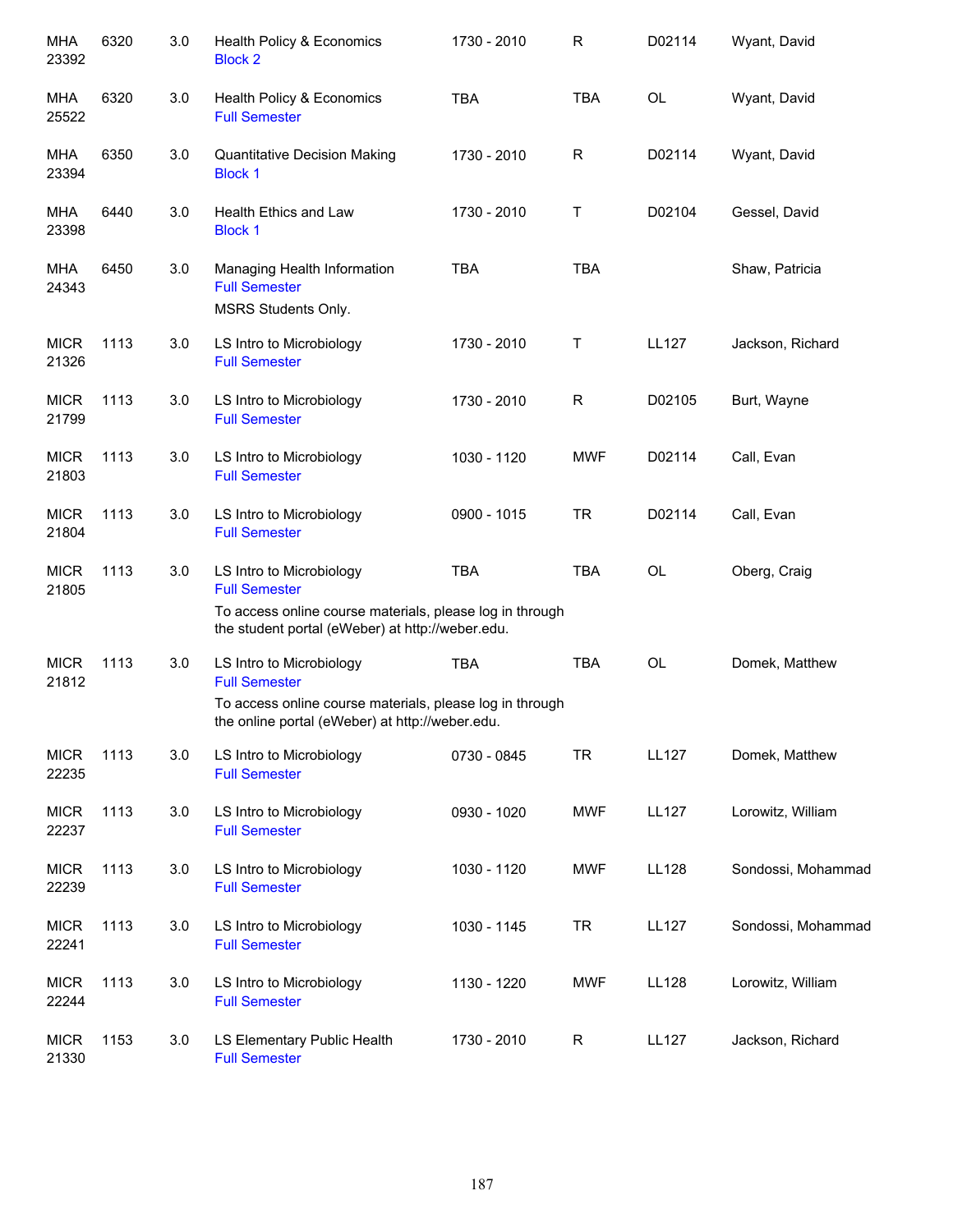| <b>MICR</b><br>21807 | 1153  | 3.0 | LS Elementary Public Health<br><b>Full Semester</b>                                                            | <b>TBA</b>  | <b>TBA</b> | <b>OL</b>    | Oberg, Craig       |
|----------------------|-------|-----|----------------------------------------------------------------------------------------------------------------|-------------|------------|--------------|--------------------|
|                      |       |     | To access online course material, please log in through<br>the student portal (eWeber) at http://weber.edu.    |             |            |              |                    |
| <b>MICR</b><br>21808 | 1153  | 3.0 | LS Elementary Public Health<br><b>Full Semester</b>                                                            | <b>TBA</b>  | <b>TBA</b> | <b>OL</b>    | Oberg, Craig       |
|                      |       |     | To access online course materials, please log in through<br>the student portal (eWeber) at http://weber.edu.   |             |            |              |                    |
| <b>MICR</b><br>21813 | 1153  | 3.0 | LS Elementary Public Health<br><b>Full Semester</b>                                                            | <b>TBA</b>  | <b>TBA</b> | <b>OL</b>    | Zwolinski, Michele |
|                      |       |     | To access online course materials, please log in through<br>the student portal (eWeber) at http://weber.edu.   |             |            |              |                    |
| <b>MICR</b><br>22247 | 1153  | 3.0 | LS Elementary Public Health<br><b>Full Semester</b>                                                            | 0900 - 1015 | <b>TR</b>  | <b>LL127</b> | Nakaoka, Karen     |
| <b>MICR</b><br>22248 | 1153  | 3.0 | LS Elementary Public Health<br><b>Full Semester</b>                                                            | 0830 - 0920 | <b>MWF</b> | <b>LL127</b> | Zwolinski, Michele |
| <b>MICR</b><br>22249 | 2054  | 4.0 | LS/SI Princip of Microbiology<br><b>Full Semester</b><br>A Lab section must be selected.<br>Course Fee \$20.00 | 1030 - 1120 | <b>MWF</b> | <b>LL127</b> | Zwolinski, Michele |
| <b>MICR</b><br>22250 | 2054L | 0.0 | Prin Micro Lab<br><b>Full Semester</b>                                                                         | 0930 - 1120 | т          | <b>SL344</b> | Zwolinski, Michele |
| <b>MICR</b><br>22251 | 2054L | 0.0 | Prin Micro Lab<br><b>Full Semester</b>                                                                         | 0930 - 1120 | т          | <b>SL345</b> | Domek, Matthew     |
| <b>MICR</b><br>22254 | 2054L | 0.0 | Prin Micro Lab<br><b>Full Semester</b>                                                                         | 1130 - 1320 | т          | <b>SL344</b> | Nakaoka, Karen     |
| <b>MICR</b><br>22255 | 2054L | 0.0 | Prin Micro Lab<br><b>Full Semester</b>                                                                         | 1330 - 1520 | т          | <b>SL344</b> | Zwolinski, Michele |
| <b>MICR</b><br>22389 | 2600  | 1.0 | Laboratory Safety<br><b>Full Semester</b>                                                                      | 1230 - 1320 | M          | LL129        | Wachocki, Barbara  |
| <b>MICR</b><br>22390 | 3053  | 3.0 | Microbiological Procedures<br><b>Full Semester</b><br>A lab section must be selected.                          | 1030 - 1120 | <b>TR</b>  | <b>LL128</b> | Lorowitz, William  |
| <b>MICR</b>          | 3053L | 0.0 | Course Fee \$20.00<br>Micro Proc Lab                                                                           | 1130 - 1320 | Τ          | <b>SL334</b> | Lorowitz, William  |
| 22391                |       |     | <b>Full Semester</b>                                                                                           |             |            |              |                    |
| <b>MICR</b><br>22392 | 3053L | 0.0 | Micro Proc Lab<br><b>Full Semester</b>                                                                         | 1130 - 1320 | Τ          | <b>SL335</b> | Lorowitz, William  |
| <b>MICR</b><br>22393 | 3154  | 4.0 | Microbial Ecology<br><b>Full Semester</b><br>A lab section must be selected.                                   | 0930 - 1020 | <b>MWF</b> | <b>LL128</b> | Sondossi, Mohammad |
| <b>MICR</b><br>22394 | 3154L | 0.0 | Microbial Ecol Lab<br><b>Full Semester</b>                                                                     | 1330 - 1620 | Т          | <b>SL334</b> | Sondossi, Mohammad |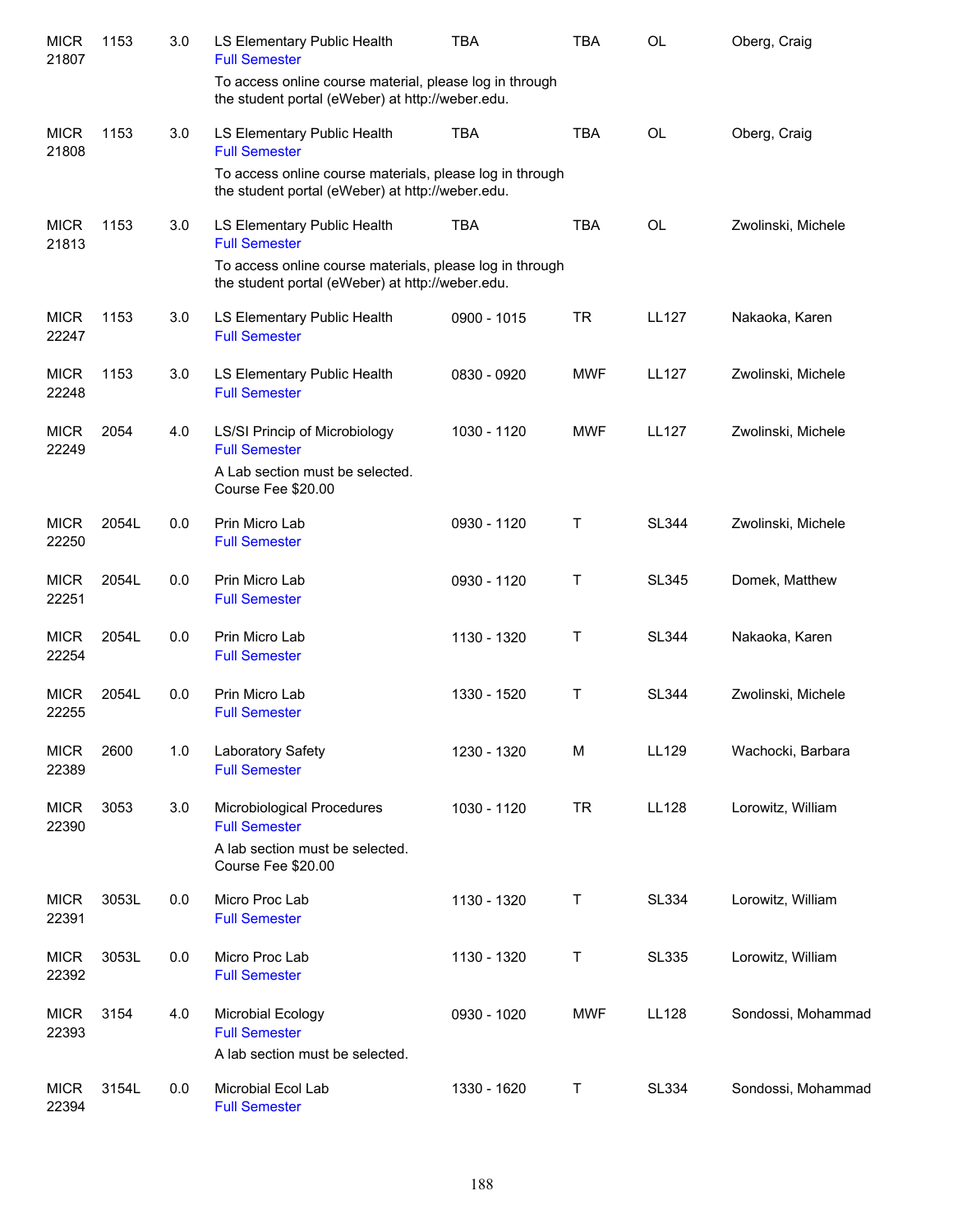| <b>MICR</b><br>22395 | 3154L | 0.0     | Microbial Ecol Lab<br><b>Full Semester</b>                                                                   | 1330 - 1620 | т           | <b>SL335</b> | Sondossi, Mohammad |
|----------------------|-------|---------|--------------------------------------------------------------------------------------------------------------|-------------|-------------|--------------|--------------------|
| <b>MICR</b><br>21814 | 3203  | 3.0     | Immune System in Hith/Disease<br><b>Full Semester</b>                                                        | <b>TBA</b>  | <b>TBA</b>  | OL           | Nakaoka, Karen     |
|                      |       |         | To access online course materials, please log in through<br>the student portal (eWeber) at http://weber.edu. |             |             |              |                    |
| <b>MICR</b><br>22401 | 3203  | 3.0     | Immune System in Hlth/Disease<br><b>Full Semester</b>                                                        | 1130 - 1220 | <b>MWF</b>  | <b>LL127</b> | Nakaoka, Karen     |
|                      |       |         | A lab section must be selected.                                                                              |             |             |              |                    |
| <b>MICR</b><br>22402 | 3254  | 4.0     | Immunology<br><b>Full Semester</b>                                                                           | 1130 - 1220 | <b>MWF</b>  | <b>LL127</b> | Nakaoka, Karen     |
|                      |       |         | A lab section must be selected.<br>Course Fee \$20.00                                                        |             |             |              |                    |
| <b>MICR</b><br>22403 | 3254L | 0.0     | Immunology Lab<br><b>Full Semester</b>                                                                       | 1330 - 1620 | W           | <b>SL344</b> | Nakaoka, Karen     |
| <b>MICR</b><br>22404 | 3254L | 0.0     | Immunology Lab<br><b>Full Semester</b>                                                                       | 1330 - 1620 | W           | <b>SL345</b> | Nakaoka, Karen     |
| <b>MICR</b><br>21334 | 3502  | 2.0     | <b>Environmental Health</b><br><b>Full Semester</b>                                                          | 1730 - 1920 | W           | LL229        | Cooper, Louis      |
| <b>MICR</b><br>22405 | 3570  | 3.0     | <b>Foundations of Science Educ</b><br><b>Full Semester</b>                                                   | 1030 - 1145 | <b>TR</b>   | LL230        | Johnston, Adam     |
| <b>MICR</b><br>21816 | 3603  | 3.0     | Adv Micro for Health Professio<br><b>Full Semester</b>                                                       | <b>TBA</b>  | <b>TBA</b>  | <b>OL</b>    | Nakaoka, Karen     |
|                      |       |         | To access online course materials, please log in through<br>the student portal (eWeber) at http://weber.edu. |             |             |              |                    |
| <b>MICR</b><br>22407 | 3853  | 3.0     | Food Microbiology<br><b>Full Semester</b>                                                                    | 0900 - 0950 | <b>TR</b>   | LL128        | Oberg, Craig       |
|                      |       |         | A lab section must be selected.                                                                              |             |             |              |                    |
| <b>MICR</b><br>22408 | 3853L | 0.0     | Food Micro Lab<br><b>Full Semester</b>                                                                       | 1130 - 1320 | ${\sf R}$   | <b>SL344</b> | Oberg, Craig       |
| <b>MICR</b><br>22409 | 3853L | 0.0     | Food Micro Lab<br><b>Full Semester</b>                                                                       | 1130 - 1320 | $\mathsf R$ | <b>SL345</b> | Oberg, Craig       |
| <b>MICR</b><br>22410 | 4054  | 4.0     | Microbial Physiology<br><b>Full Semester</b>                                                                 | 0830 - 0920 | <b>MWF</b>  | <b>LL128</b> | Domek, Matthew     |
| <b>MICR</b><br>22411 | 4054L | $0.0\,$ | Microbial Phys Lab<br><b>Full Semester</b>                                                                   | 1330 - 1620 | $\mathsf R$ | <b>SL334</b> | Domek, Matthew     |
| <b>MICR</b><br>22412 | 4054L | 0.0     | Microbial Phys Lab<br><b>Full Semester</b>                                                                   | 1330 - 1620 | $\mathsf R$ | SL335        | Lorowitz, William  |
| <b>MICR</b><br>22413 | 4252  | 2.0     | Cell Culture<br><b>Full Semester</b>                                                                         | 1430 - 1620 | MW          | <b>SL334</b> | Domek, Matthew     |
| <b>MICR</b><br>22414 | 4570  | 3.0     | Sec Science Teaching Methods<br><b>Full Semester</b>                                                         | 1200 - 1315 | <b>TR</b>   | LL230        | Johnston, Adam     |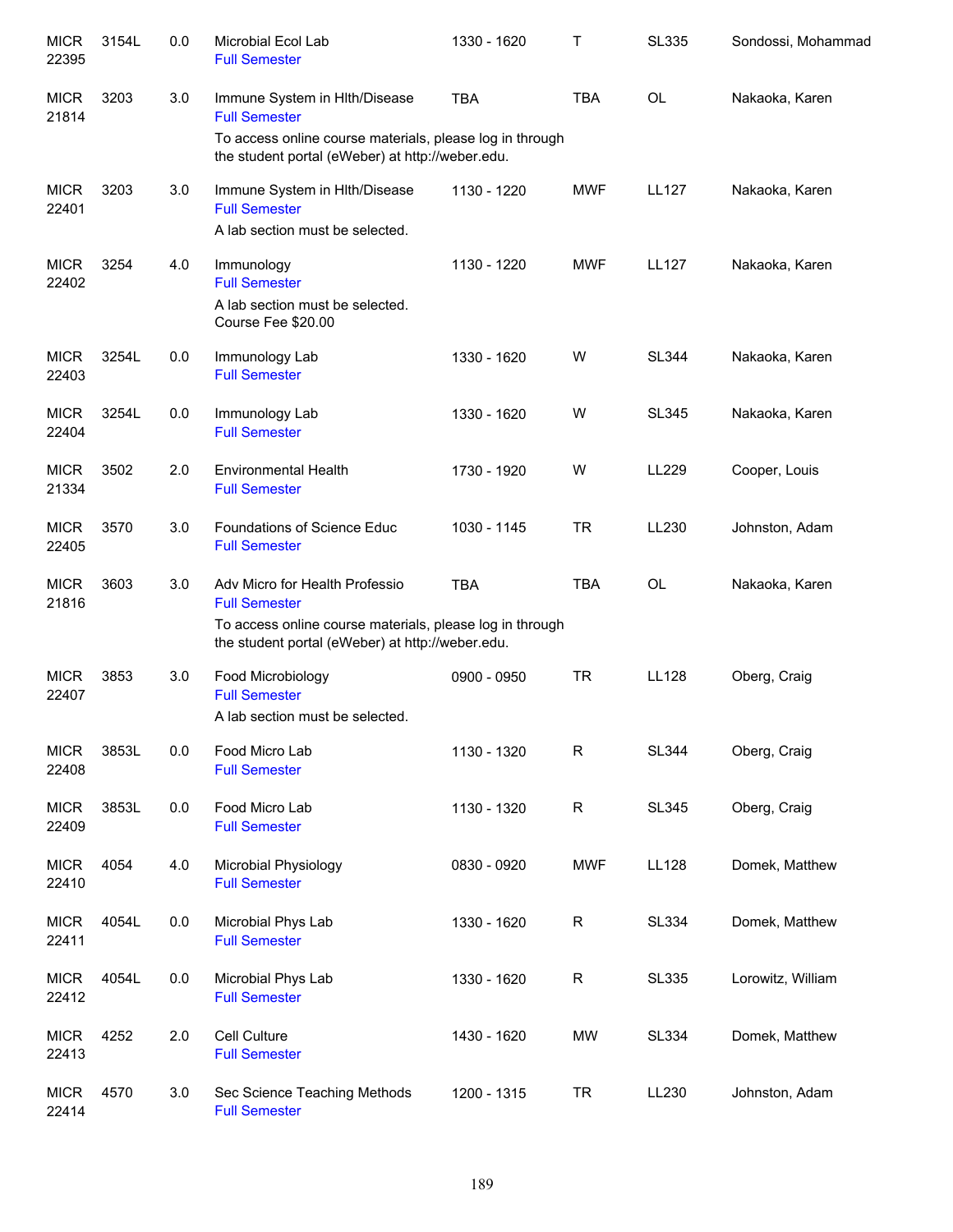| <b>MICR</b><br>22494 | 4800 | 1.0 | Directed Research<br><b>Full Semester</b>        | <b>TBA</b> | <b>TBA</b> | Domek, Matthew     |
|----------------------|------|-----|--------------------------------------------------|------------|------------|--------------------|
| <b>MICR</b><br>22496 | 4800 | 1.0 | Directed Research<br><b>Full Semester</b>        | <b>TBA</b> | <b>TBA</b> | Lorowitz, William  |
| <b>MICR</b><br>22497 | 4800 | 1.0 | <b>Directed Research</b><br><b>Full Semester</b> | <b>TBA</b> | <b>TBA</b> | Nakaoka, Karen     |
| <b>MICR</b><br>22498 | 4800 | 1.0 | Directed Research<br><b>Full Semester</b>        | <b>TBA</b> | <b>TBA</b> | Oberg, Craig       |
| <b>MICR</b><br>22499 | 4800 | 1.0 | Directed Research<br><b>Full Semester</b>        | <b>TBA</b> | <b>TBA</b> | Sondossi, Mohammad |
| <b>MICR</b><br>22500 | 4800 | 1.0 | <b>Directed Research</b><br><b>Full Semester</b> | <b>TBA</b> | TBA        | Zwolinski, Michele |
| <b>MICR</b><br>22501 | 4800 | 2.0 | Directed Research<br><b>Full Semester</b>        | <b>TBA</b> | <b>TBA</b> | Domek, Matthew     |
| <b>MICR</b><br>22503 | 4800 | 2.0 | Directed Research<br><b>Full Semester</b>        | <b>TBA</b> | <b>TBA</b> | Lorowitz, William  |
| <b>MICR</b><br>22505 | 4800 | 2.0 | Directed Research<br><b>Full Semester</b>        | <b>TBA</b> | <b>TBA</b> | Nakaoka, Karen     |
| <b>MICR</b><br>22522 | 4800 | 2.0 | <b>Directed Research</b><br><b>Full Semester</b> | <b>TBA</b> | <b>TBA</b> | Oberg, Craig       |
| <b>MICR</b><br>22523 | 4800 | 2.0 | <b>Directed Research</b><br><b>Full Semester</b> | <b>TBA</b> | <b>TBA</b> | Sondossi, Mohammad |
| <b>MICR</b><br>22524 | 4800 | 2.0 | Directed Research<br><b>Full Semester</b>        | <b>TBA</b> | <b>TBA</b> | Zwolinski, Michele |
| <b>MICR</b><br>22527 | 4830 | 1.0 | Directed Readings<br><b>Full Semester</b>        | <b>TBA</b> | <b>TBA</b> | Domek, Matthew     |
| <b>MICR</b><br>22530 | 4830 | 1.0 | <b>Directed Readings</b><br><b>Full Semester</b> | <b>TBA</b> | <b>TBA</b> | Lorowitz, William  |
| <b>MICR</b><br>22531 | 4830 | 1.0 | <b>Directed Readings</b><br><b>Full Semester</b> | <b>TBA</b> | <b>TBA</b> | Nakaoka, Karen     |
| <b>MICR</b><br>22533 | 4830 | 1.0 | Directed Readings<br><b>Full Semester</b>        | <b>TBA</b> | <b>TBA</b> | Oberg, Craig       |
| <b>MICR</b><br>22534 | 4830 | 1.0 | Directed Readings<br><b>Full Semester</b>        | <b>TBA</b> | <b>TBA</b> | Sondossi, Mohammad |
| <b>MICR</b><br>22536 | 4830 | 1.0 | Directed Readings<br><b>Full Semester</b>        | <b>TBA</b> | <b>TBA</b> | Zwolinski, Michele |
| <b>MICR</b><br>22551 | 4830 | 2.0 | Directed Readings<br><b>Full Semester</b>        | <b>TBA</b> | <b>TBA</b> | Domek, Matthew     |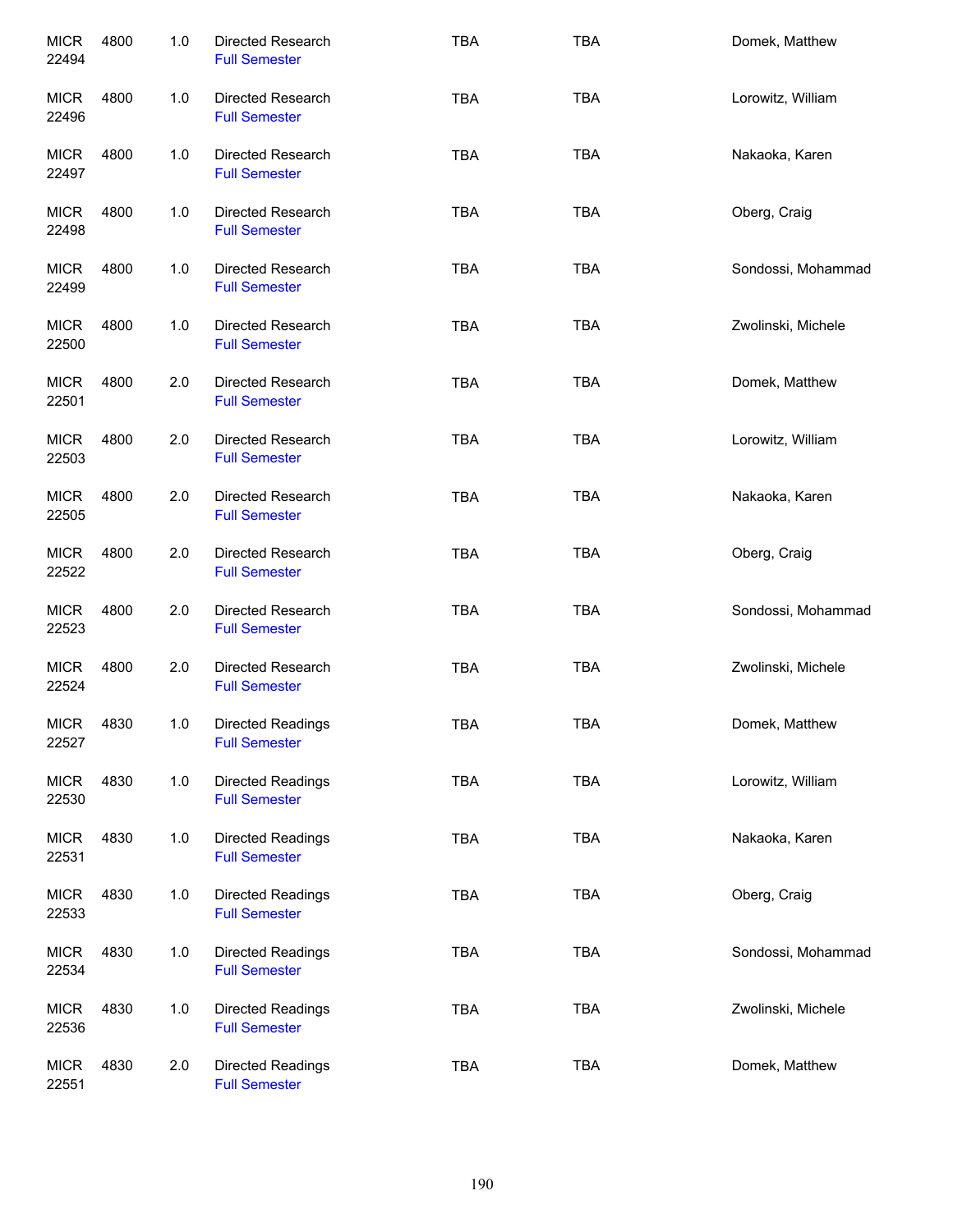| <b>MICR</b><br>22552 | 4830 | 2.0 | Directed Readings<br><b>Full Semester</b>                                   | <b>TBA</b>  | <b>TBA</b>   |              | Lorowitz, William  |
|----------------------|------|-----|-----------------------------------------------------------------------------|-------------|--------------|--------------|--------------------|
| <b>MICR</b><br>22555 | 4830 | 2.0 | <b>Directed Readings</b><br><b>Full Semester</b>                            | <b>TBA</b>  | <b>TBA</b>   |              | Oberg, Craig       |
| <b>MICR</b><br>22560 | 4830 | 2.0 | <b>Directed Readings</b><br><b>Full Semester</b>                            | <b>TBA</b>  | <b>TBA</b>   |              | Nakaoka, Karen     |
| <b>MICR</b><br>22561 | 4830 | 2.0 | <b>Directed Readings</b><br><b>Full Semester</b>                            | <b>TBA</b>  | <b>TBA</b>   |              | Sondossi, Mohammad |
| <b>MICR</b><br>22562 | 4830 | 2.0 | <b>Directed Readings</b><br><b>Full Semester</b>                            | <b>TBA</b>  | <b>TBA</b>   |              | Zwolinski, Michele |
| <b>MICR</b><br>22564 | 4890 | 1.0 | Coop Work Experience<br><b>Full Semester</b>                                | <b>TBA</b>  | <b>TBA</b>   |              | Oberg, Craig       |
| <b>MICR</b><br>22565 | 4890 | 2.0 | Coop Work Experience<br><b>Full Semester</b>                                | <b>TBA</b>  | <b>TBA</b>   |              | Oberg, Craig       |
| <b>MICR</b><br>22567 | 4890 | 3.0 | Coop Work Experience<br><b>Full Semester</b>                                | TBA         | <b>TBA</b>   |              | Oberg, Craig       |
| <b>MICR</b><br>22568 | 4890 | 4.0 | Coop Work Experience<br><b>Full Semester</b>                                | <b>TBA</b>  | <b>TBA</b>   |              | Oberg, Craig       |
| <b>MICR</b><br>22569 | 4890 | 5.0 | Coop Work Experience<br><b>Full Semester</b>                                | TBA         | <b>TBA</b>   |              | Oberg, Craig       |
| <b>MICR</b><br>22571 | 4920 | 1.0 | Workshop<br><b>Full Semester</b><br><b>Course Topic: Bioinformatics</b>     | 1030 - 1120 | $\mathsf{R}$ | LL229        | Zwolinski, Michele |
| <b>MICR</b><br>22572 | 4991 | 1.0 | Microbiology Seminar<br><b>Full Semester</b>                                | 1230 - 1320 | F            | <b>LL128</b> | Nakaoka, Karen     |
| <b>MILS</b><br>20423 | 1010 | 3.0 | Leadership & Personal Develop<br><b>Full Semester</b><br>Course Fee \$75.00 | 1030 - 1220 | Τ            | <b>SS10</b>  | Molyneaux, Joel    |
| <b>MILS</b><br>20424 | 2010 | 3.0 | Innovative Team Leadership<br><b>Full Semester</b><br>Course Fee \$75.00    | 0830 - 1020 | T            | <b>SS10</b>  | Shuck, Richard     |
| <b>MILS</b><br>20425 | 2400 | 1.0 | <b>Physical Readiness</b><br><b>Full Semester</b>                           | 0600 - 0700 | <b>MWF</b>   | SG           | Ballinger, Brian   |
| <b>MILS</b><br>20603 | 2830 | 1.0 | Directed Readings & Projects<br><b>Full Semester</b>                        | TBA         | TBA          |              | Shuck, Richard     |
| <b>MILS</b><br>20605 | 2830 | 2.0 | Directed Readings & Projects<br><b>Full Semester</b>                        | TBA         | <b>TBA</b>   |              | Shuck, Richard     |
| <b>MILS</b><br>20606 | 2830 | 3.0 | Directed Readings & Projects<br><b>Full Semester</b>                        | TBA         | <b>TBA</b>   |              | Shuck, Richard     |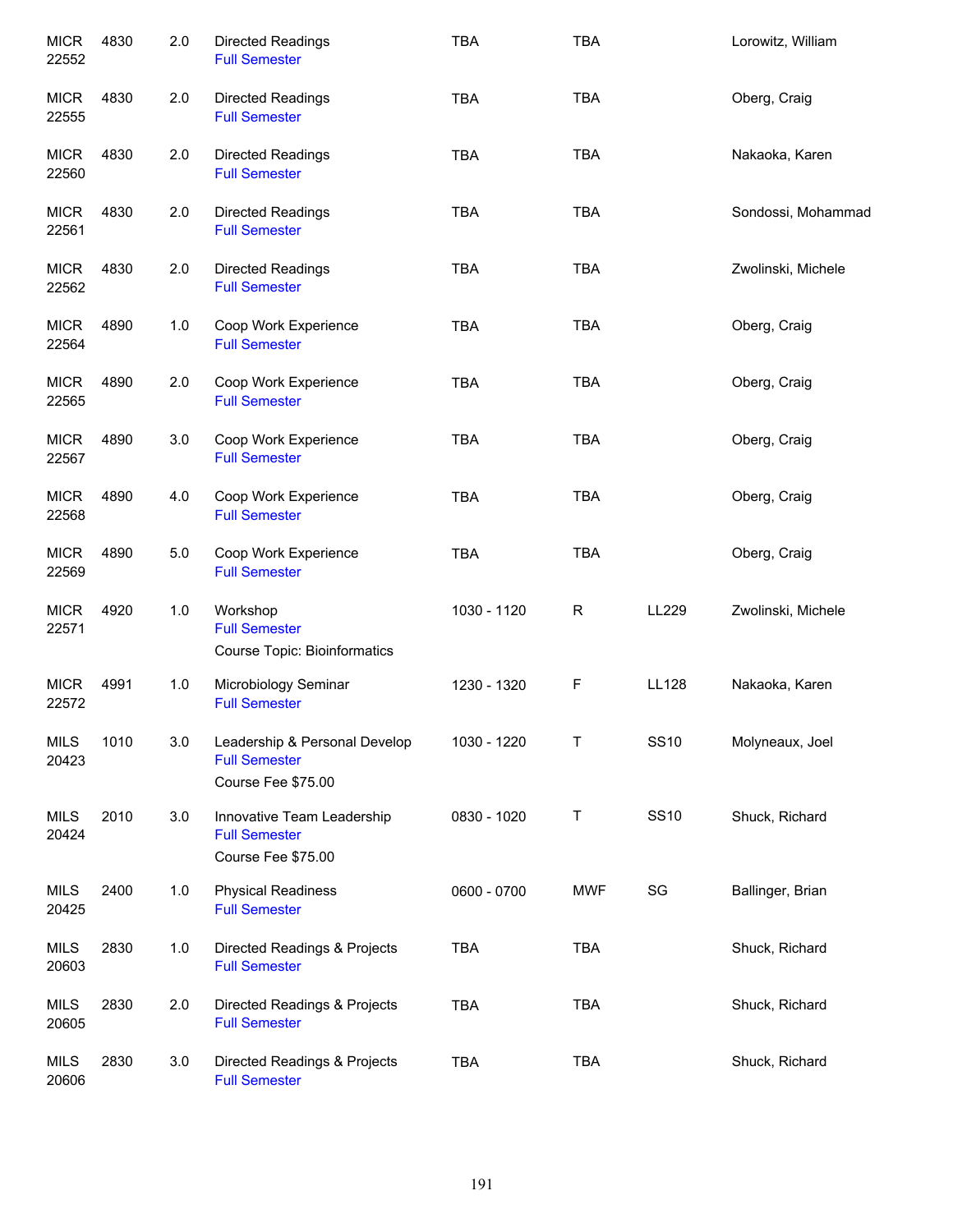| <b>MILS</b><br>20608 | 2921 | 3.0 | ROTC Leader's Training Course<br><b>Full Semester</b>                                                                                                                     | <b>TBA</b>  | <b>TBA</b>  |              | Stuart, Jeffrey  |
|----------------------|------|-----|---------------------------------------------------------------------------------------------------------------------------------------------------------------------------|-------------|-------------|--------------|------------------|
| <b>MILS</b><br>20426 | 3010 | 4.0 | Adaptive Team Leadership<br><b>Full Semester</b><br>Course Fee \$75.00                                                                                                    | 0900 - 1145 | $\mathsf R$ | <b>SS10</b>  | Ballinger, Brian |
| <b>MILS</b><br>20427 | 4010 | 4.0 | Developing Adaptive Leaders<br><b>Full Semester</b><br>Course Fee \$75.00                                                                                                 | 1330 - 1610 | Τ           | <b>SS10</b>  | McVeigh, Keith   |
| MILS<br>20601        | 4400 | 2.0 | <b>Advanced Physical Readiness</b><br><b>Full Semester</b>                                                                                                                | 0600 - 0700 | <b>MWF</b>  | SG           | Ballinger, Brian |
| MILS<br>20609        | 4830 | 1.0 | Directed Readings & Projects<br><b>Full Semester</b>                                                                                                                      | <b>TBA</b>  | <b>TBA</b>  |              | McVeigh, Keith   |
| MILS<br>20610        | 4830 | 2.0 | Directed Readings & Projects<br><b>Full Semester</b>                                                                                                                      | <b>TBA</b>  | <b>TBA</b>  |              | McVeigh, Keith   |
| <b>MILS</b><br>20611 | 4830 | 3.0 | Directed Readings & Projects<br><b>Full Semester</b>                                                                                                                      | <b>TBA</b>  | <b>TBA</b>  |              | McVeigh, Keith   |
| <b>MILS</b><br>20612 | 4921 | 3.0 | Leadership Dev/Assess Course<br><b>Full Semester</b>                                                                                                                      | <b>TBA</b>  | <b>TBA</b>  |              | Shuck, Richard   |
| <b>MILS</b><br>20613 | 4922 | 2.0 | Airborne Operations<br><b>Full Semester</b>                                                                                                                               | <b>TBA</b>  | <b>TBA</b>  |              | Ballinger, Brian |
| <b>MILS</b><br>20615 | 4923 | 2.0 | Cadet Troop Leader Training<br><b>Full Semester</b>                                                                                                                       | <b>TBA</b>  | <b>TBA</b>  |              | Ballinger, Brian |
| <b>MKTG</b><br>22752 | 3010 | 3.0 | Marketing Concepts & Practices<br><b>Full Semester</b>                                                                                                                    | 0730 - 0820 | MWF         | <b>WB116</b> | Allred, Anthony  |
| <b>MKTG</b><br>22755 | 3010 | 3.0 | Marketing Concepts & Practices<br><b>Full Semester</b>                                                                                                                    | 0830 - 0920 | <b>MWF</b>  | <b>WB116</b> | Allred, Anthony  |
| <b>MKTG</b><br>22757 | 3010 | 3.0 | Marketing Concepts & Practices<br><b>Full Semester</b>                                                                                                                    | 0930 - 1020 | <b>MWF</b>  | <b>WB105</b> | Hoffman, John    |
| <b>MKTG</b><br>24046 | 3010 | 3.0 | Marketing Concepts & Practices<br><b>Full Semester</b><br>To access the online course materials, please log in through<br>the student portal (eWeber) at http://weber.edu | <b>TBA</b>  | <b>TBA</b>  | OL           | Allred, Anthony  |
| <b>MKTG</b><br>24047 | 3100 | 3.0 | <b>Consumer Behavior</b><br><b>Full Semester</b><br>To access the online course materials, please log in through<br>the student portal (eWeber) at http://weber.edu       | <b>TBA</b>  | <b>TBA</b>  | OL           | Davis, Brian     |
| <b>MKTG</b><br>22759 | 3200 | 3.0 | Selling & Sales Management<br><b>Full Semester</b>                                                                                                                        | 0930 - 1020 | <b>MWF</b>  | <b>WB116</b> | Allred, Anthony  |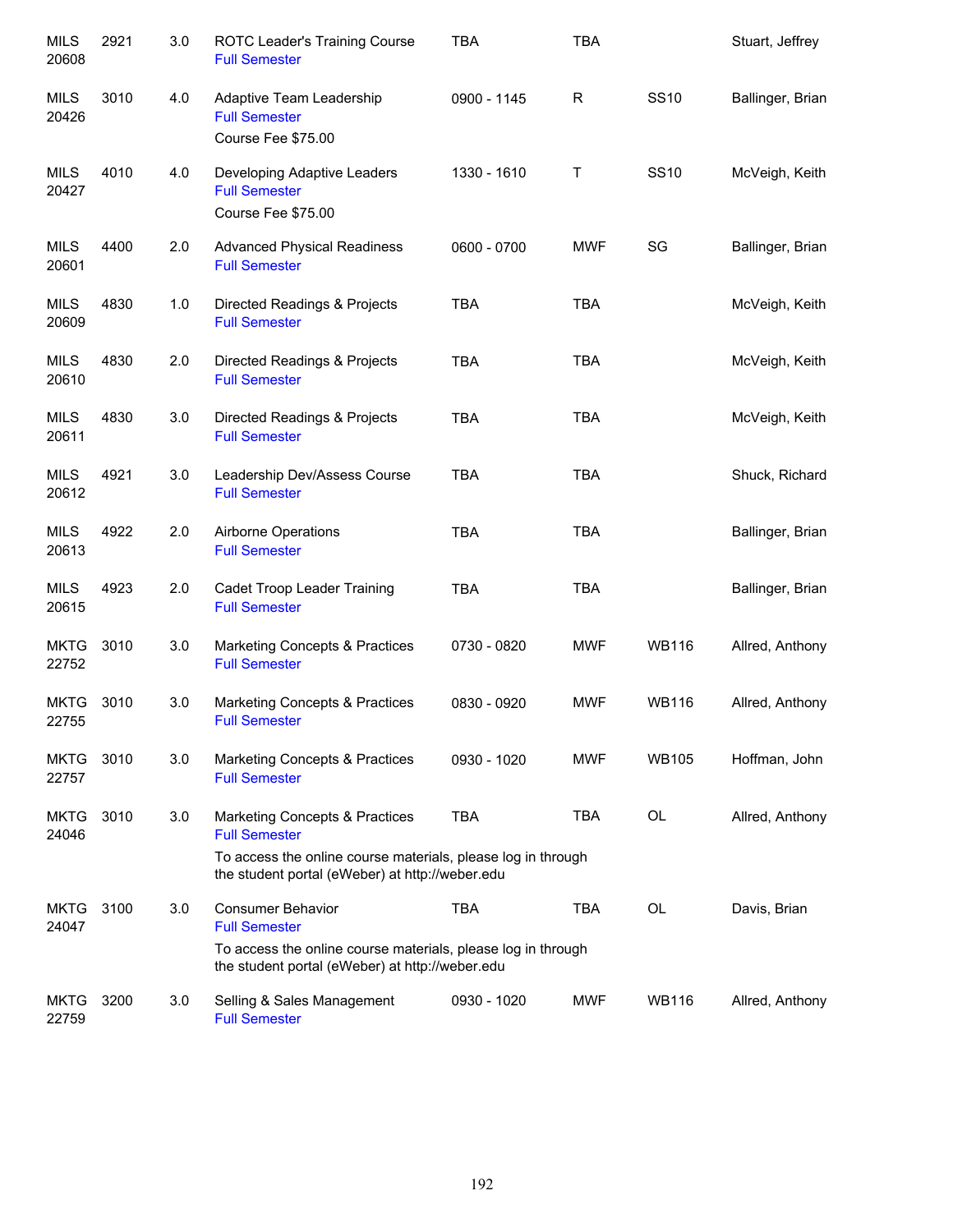| <b>MKTG</b><br>22761 | 3450 | 3.0 | <b>Promotion Managment</b><br><b>Full Semester</b>                                                                                                                                                                                                                                   | 1030 - 1120                | <b>MWF</b> | <b>WB105</b>         | Hoffman, John          |
|----------------------|------|-----|--------------------------------------------------------------------------------------------------------------------------------------------------------------------------------------------------------------------------------------------------------------------------------------|----------------------------|------------|----------------------|------------------------|
|                      |      |     | CBL stands for Community-Based Learning which means that<br>students engage in meaningful community service that is<br>connected to specific course objectives. See http://www.<br>weber.edu/CommunityInvolvement/CBL Designation.html for a<br>full list of CBL designated courses. |                            |            |                      |                        |
| <b>MKTG</b><br>24131 | 3500 | 3.0 | Retail Management<br><b>Full Semester</b><br>To access the online course materials, please log in through<br>the student portal (eWeber) at http://weber.edu                                                                                                                         | <b>TBA</b>                 | <b>TBA</b> | <b>OL</b>            | Davis, Brian           |
| <b>MKTG</b><br>22762 | 3600 | 3.0 | International Marketing<br><b>Full Semester</b>                                                                                                                                                                                                                                      | 0830 - 0920                | <b>MWF</b> | <b>WB105</b>         | Hoffman, John          |
| <b>MKTG</b><br>24069 | 4200 | 3.0 | Internet Marketing<br><b>Block 1</b><br>To access the online course materials, please log in through<br>the student portal (eWeber) at http://weber.edu                                                                                                                              | 1730 - 2010                | Τ          | D02134               | Lawrence, Alexander    |
| <b>MKTG</b><br>24070 | 4400 | 3.0 | <b>Marketing Strategy</b><br><b>Full Semester</b><br>To access the online course materials, please log in through<br>the student portal (eWeber) at http://weber.edu                                                                                                                 | <b>TBA</b>                 | <b>TBA</b> | <b>OL</b>            | Valentin, Erhard       |
| <b>MKTG</b><br>22764 | 4860 | 3.0 | Marketing Internship<br><b>Full Semester</b>                                                                                                                                                                                                                                         | <b>TBA</b>                 | <b>TBA</b> |                      | Russell, Stephen       |
| <b>MSAT</b><br>23239 | 6080 | 3.0 | Research Methods I<br><b>Full Semester</b><br>Course Fee \$15.00                                                                                                                                                                                                                     | 1130 - 1220<br>1130 - 1220 | MW<br>F    | <b>SB12</b><br>SW202 | Herzog, Valerie        |
| <b>MSAT</b><br>23174 | 6085 | 3.0 | Research Methods II<br><b>Full Semester</b><br>Course Fee \$100.00                                                                                                                                                                                                                   | 1230 - 1320                | W          | <b>SW117</b>         | Herzog, Valerie        |
| MSAT<br>23176        | 6085 | 3.0 | Research Methods II<br><b>Full Semester</b><br>Course Fee \$100.00                                                                                                                                                                                                                   | 1230 - 1320                | W          | SW117                | Hamson-Utley, Jennifer |
| MSAT<br>23188        | 6085 | 3.0 | Research Methods II<br><b>Full Semester</b><br>Course Fee \$100.00                                                                                                                                                                                                                   | 1230 - 1320                | W          | SW117                | Speicher, Timothy      |
| MSAT<br>25424        | 6085 | 3.0 | Research Methods II<br><b>Full Semester</b><br>100.00 Course Fee                                                                                                                                                                                                                     | 1230 - 1320                | W          | SW117                | Hansen, Rodney         |
| MSAT<br>23191        | 6301 | 3.0 | Ortho Assessment: Upper<br><b>Full Semester</b>                                                                                                                                                                                                                                      | 1030 - 1120                | MWF        | SW117                | Hamson-Utley, Jennifer |
| MSAT<br>23237        | 6350 | 3.0 | General Med. Conditions<br><b>Full Semester</b><br>Course Fee \$15.00                                                                                                                                                                                                                | 0930 - 1020                | MWF        | <b>SW68</b>          | Weir, Nancy            |
| MSAT<br>23173        | 6400 | 3.0 | Basic Modalities for Injuries<br><b>Full Semester</b><br>Course Fee \$20.00                                                                                                                                                                                                          | 1200 - 1320                | <b>TR</b>  | <b>SW117</b>         | Speicher, Timothy      |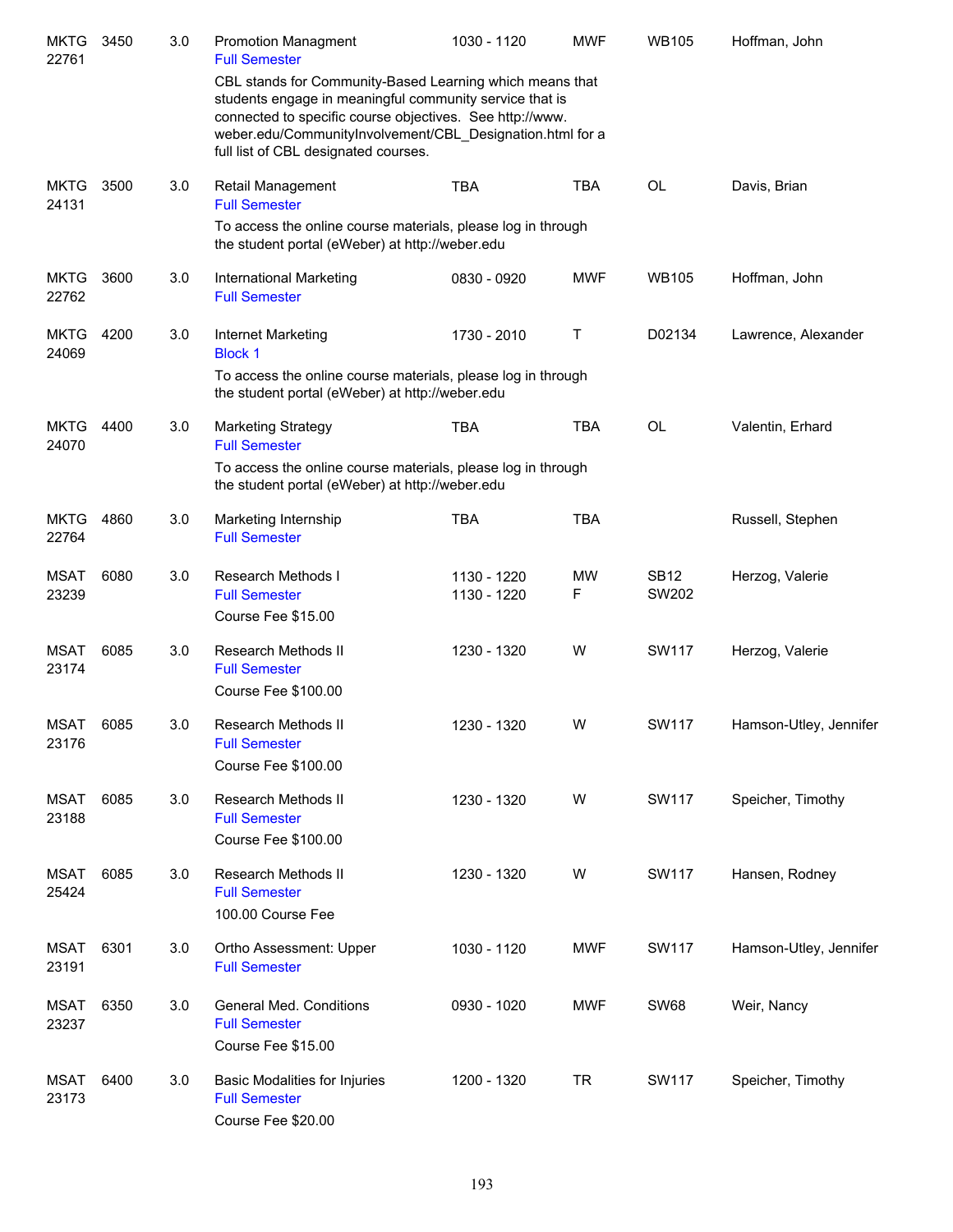| <b>MSAT</b><br>23203 | 6450 | 3.0 | Basic Rehab of Injuries<br><b>Full Semester</b><br>Course Fee \$15.00                                                                                                                                                                                                                                      | 0900 - 1020 | <b>TR</b>  | <b>SW117</b> | Herzog, Valerie        |
|----------------------|------|-----|------------------------------------------------------------------------------------------------------------------------------------------------------------------------------------------------------------------------------------------------------------------------------------------------------------|-------------|------------|--------------|------------------------|
| <b>MSAT</b><br>23205 | 6501 | 2.0 | <b>CBL Graduate Practicum I</b><br><b>Full Semester</b>                                                                                                                                                                                                                                                    | 0730 - 0820 | <b>MWF</b> | SW117        | Bass, Joel             |
|                      |      |     | Course Fee \$40.00<br>CBL stands for Community-Based Learning which means that<br>students engage in meaningful community service that is<br>connected to specific course objectives. See http://www.<br>weber.edu/CommunityInvolvement/CBL_Designation.html for a<br>full list of CBL designated courses. |             |            |              |                        |
| <b>MSAT</b><br>23208 | 6502 | 3.0 | <b>CBL Graduate Practicum II</b><br><b>Full Semester</b>                                                                                                                                                                                                                                                   | 1030 - 1150 | TR         | <b>SW117</b> | Hamson-Utley, Jennifer |
|                      |      |     | Course Fee \$20.00<br>CBL stands for Community-Based Learning which means that<br>students engage in meaningful community service that is<br>connected to specific course objectives. See http://www.<br>weber.edu/CommunityInvolvement/CBL Designation.html for a<br>full list of CBL designated courses. |             |            |              |                        |
| <b>MSN</b><br>22229  | 6100 | 3.0 | <b>Research Methods</b><br><b>Full Semester</b><br>MSN Differentail \$276.63                                                                                                                                                                                                                               | 0900 - 1200 | F          |              | Sitzman, Kathleen      |
| <b>MSN</b><br>22231  | 6141 | 3.0 | <b>Advanced Nursing Theory</b><br><b>Full Semester</b><br>MSN Differential \$276.63.                                                                                                                                                                                                                       | 1500 - 1800 | F          |              | Huber, Debra           |
| <b>MSN</b><br>22232  | 6180 | 3.0 | Information Systems<br><b>Full Semester</b><br>MSN Differential \$276.63.                                                                                                                                                                                                                                  | 1200 - 1500 | F          |              | Gooder, Valerie        |
| <b>MSN</b><br>22240  | 6324 | 3.0 | <b>Financial Issues</b><br><b>Full Semester</b><br>MSN Differential \$276.63.                                                                                                                                                                                                                              | 1200 - 1500 | F          |              | Dahlkemper, Richard    |
| <b>MSN</b><br>22243  | 6340 | 3.0 | Compliance in Patient Care<br><b>Full Semester</b><br>MSN Differential \$276.63.                                                                                                                                                                                                                           | 0900 - 1200 | F          |              | Westmoreland, Fredrick |
| <b>MSN</b><br>22245  | 6360 | 3.0 | Admin. Scope and Practice<br><b>Full Semester</b><br>MSN Differential \$276.63.                                                                                                                                                                                                                            | 1500 - 1800 | F          |              | Hofmann, Linda         |
| <b>MSN</b><br>22234  | 6520 | 3.0 | Nursing Curriculum Development<br><b>Full Semester</b><br>MSN Differential \$276.63.                                                                                                                                                                                                                       | 1200 - 1500 | F          |              | Sitzman, Kathleen      |
| <b>MSN</b><br>22236  | 6540 | 3.0 | <b>Measurement Nursing Education</b><br><b>Full Semester</b><br>MSN Differential \$276.63.                                                                                                                                                                                                                 | 0900 - 1200 | F          |              | Barra, Joyce           |
| <b>MSN</b><br>22238  | 6560 | 3.0 | Socialization Nurse Educator<br><b>Full Semester</b><br>MSN Differential \$276.63.                                                                                                                                                                                                                         | 1500 - 1800 | F          |              | Hart, Lori             |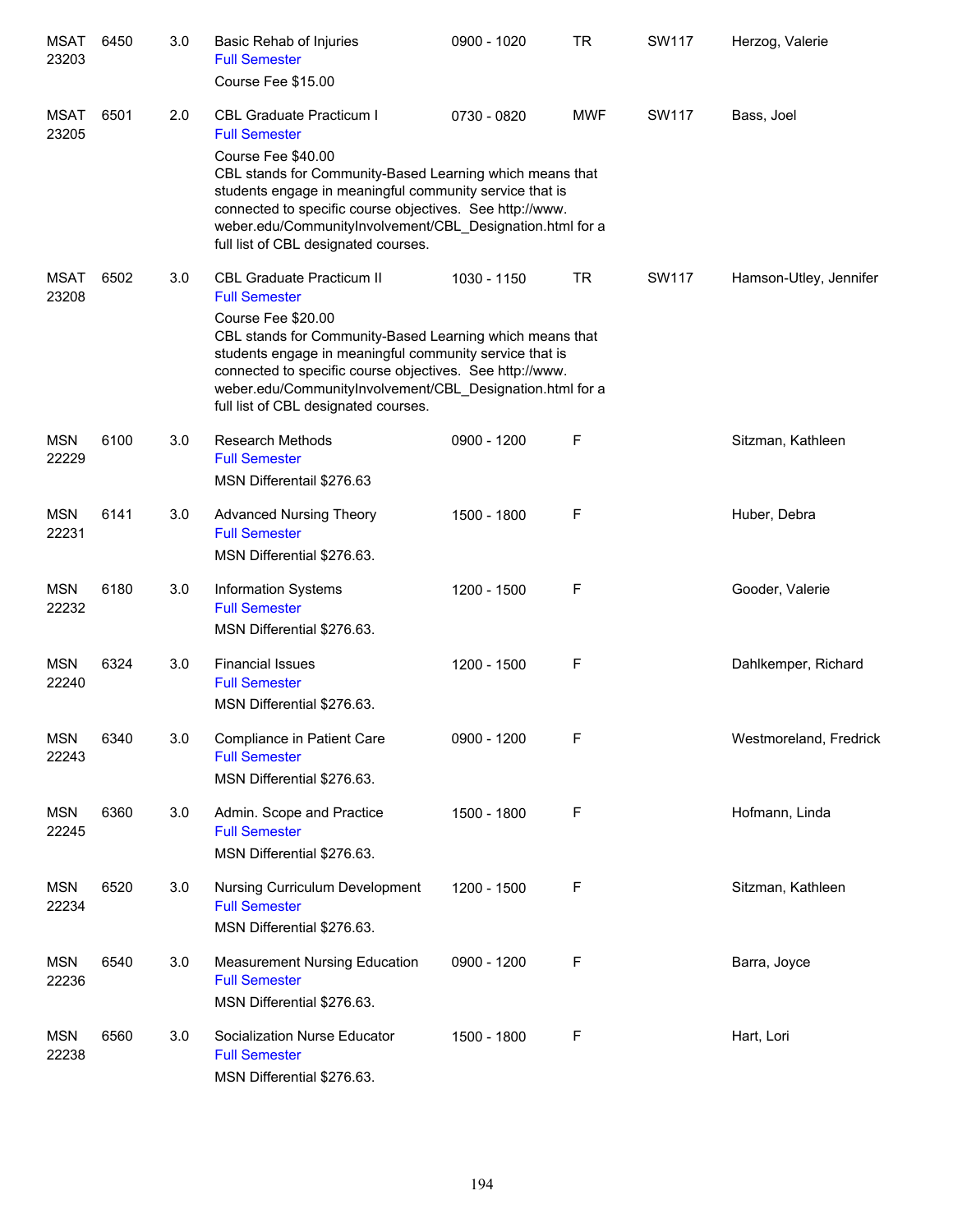| <b>MSN</b><br>24339  | 6800 | 1.0 | <b>MSN Project</b><br><b>Full Semester</b>                                                                                | <b>TBA</b>  | TBA          | OL           |                       |
|----------------------|------|-----|---------------------------------------------------------------------------------------------------------------------------|-------------|--------------|--------------|-----------------------|
|                      |      |     | To access the course materials, log into the Student Portal<br>(eWeber) at http://weber.edu and select "Current Students" |             |              |              |                       |
| <b>MSN</b><br>24355  | 6800 | 3.0 | <b>MSN Project</b><br><b>Full Semester</b>                                                                                | <b>TBA</b>  | <b>TBA</b>   | OL           |                       |
|                      |      |     | To access the course materials, log into the Student Portal<br>(eWeber) at http://weber.edu and select "Current Students" |             |              |              |                       |
| <b>MSRS</b><br>23234 | 6100 | 3.0 | <b>Research Methods</b><br><b>Full Semester</b>                                                                           | 1800 - 2055 | M            | MH355        | Walker, Robert        |
| <b>MTHE</b><br>22852 | 3070 | 3.0 | Geometry for Elem Teachers<br><b>Full Semester</b>                                                                        | 0830 - 0920 | <b>MWF</b>   | B4509        | Fital-Akelbek, Sandra |
| <b>MTHE</b><br>22855 | 3080 | 3.0 | Number Theory Elem<br><b>Full Semester</b>                                                                                | 1030 - 1145 | <b>TR</b>    | B4509        | Blackinton, Dixilee   |
| <b>MTHE</b><br>22860 | 4010 | 3.0 | Capstone Math/HS Teachers I<br><b>Full Semester</b>                                                                       | 1230 - 1320 | <b>MWF</b>   | B4518        | Ondrus, Matthew       |
| <b>MTHE</b><br>22862 | 4700 | 3.0 | Senior Project in Elem Teach<br><b>Full Semester</b>                                                                      | <b>TBA</b>  | <b>TBA</b>   |              | Blackinton, Dixilee   |
| <b>MUSC</b><br>21075 | 1010 | 3.0 | CA Introduction to Music<br><b>Full Semester</b>                                                                          | 1330 - 1420 | <b>MWF</b>   | <b>BC319</b> | Feller, David         |
| <b>MUSC</b><br>22065 | 1010 | 3.0 | CA Introduction to Music<br><b>Full Semester</b>                                                                          | 1630 - 1750 | <b>TR</b>    | <b>BC318</b> | Campbell, Susan       |
| <b>MUSC</b><br>22067 | 1010 | 3.0 | CA Introduction to Music<br><b>Full Semester</b>                                                                          | 0930 - 1210 | $\mathbf S$  | <b>BC319</b> | Basinger, Bettie      |
| <b>MUSC</b><br>22083 | 1010 | 3.0 | CA Introduction to Music<br><b>Full Semester</b>                                                                          | 1200 - 1320 | <b>TR</b>    | <b>BC117</b> | Priest, Thomas        |
| <b>MUSC</b><br>22084 | 1010 | 3.0 | CA Introduction to Music<br><b>Full Semester</b>                                                                          | 0830 - 0920 | MWF          | EH229        | Campbell, Carey       |
| <b>MUSC</b><br>22317 | 1010 | 3.0 | CA Introduction to Music<br><b>Full Semester</b>                                                                          | 1730 - 2010 | W            | DH1411       | Duffin, Gregory       |
| <b>MUSC</b><br>22322 | 1010 | 3.0 | CA Introduction to Music<br><b>Full Semester</b>                                                                          | 1730 - 2010 | $\mathsf{R}$ | D02320       | Johnson, Gordon       |
| <b>MUSC</b><br>22324 | 1010 | 3.0 | <b>CA Introduction to Music</b><br><b>Full Semester</b>                                                                   | 1730 - 2010 | т            | D02320       | Duffin, Gregory       |
| <b>MUSC</b><br>22325 | 1010 | 3.0 | CA Introduction to Music<br><b>Full Semester</b>                                                                          | 1330 - 1420 | <b>MWF</b>   | D02320       | Basinger, Bettie      |
| <b>MUSC</b><br>22326 | 1010 | 3.0 | CA Introduction to Music<br><b>Full Semester</b>                                                                          | <b>TBA</b>  | <b>TBA</b>   | OL           | Feller, David         |
|                      |      |     | To access online course materials, please log in through<br>the student portal (eWeber) at http://weber.edu.              |             |              |              |                       |
| <b>MUSC</b><br>22591 | 1010 | 3.0 | CA Introduction to Music<br><b>Full Semester</b>                                                                          | 1730 - 2010 | M            | WW108        | Johnson, Gordon       |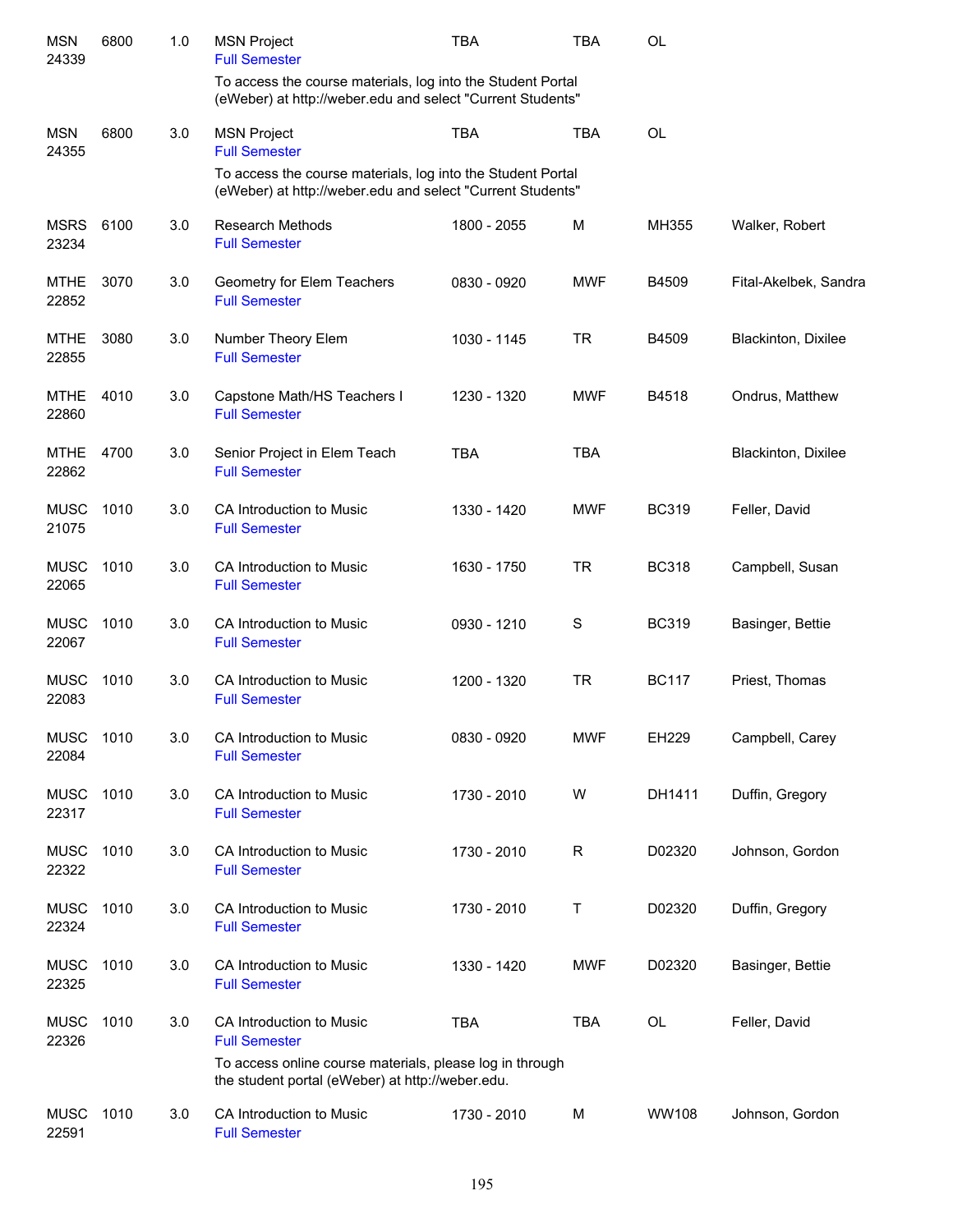| <b>MUSC</b><br>22329 | 1030 | 3.0 | CA Introduction to Jazz<br><b>Full Semester</b>                                                                                                                                                                                                                                      | <b>TBA</b>  | <b>TBA</b> | OL           | Keipp, Donald       |
|----------------------|------|-----|--------------------------------------------------------------------------------------------------------------------------------------------------------------------------------------------------------------------------------------------------------------------------------------|-------------|------------|--------------|---------------------|
|                      |      |     | To access online course materials, please log in through<br>the student portal (eWeber) at http://weber.edu.                                                                                                                                                                         |             |            |              |                     |
| <b>MUSC</b><br>22331 | 1033 | 3.0 | CA Intro to American Music<br><b>Full Semester</b>                                                                                                                                                                                                                                   | <b>TBA</b>  | <b>TBA</b> | <b>OL</b>    | Campbell, Susan     |
|                      |      |     | To access online course materials, please log in through<br>the student portal (eWeber) at http://weber.edu.                                                                                                                                                                         |             |            |              |                     |
| <b>MUSC</b><br>24313 | 1035 | 3.0 | History of Rock and Roll<br><b>Full Semester</b>                                                                                                                                                                                                                                     | 0900 - 1020 | <b>TR</b>  | <b>BC113</b> | Campbell, Carey     |
| <b>MUSC</b><br>24315 | 1035 | 3.0 | History of Rock and Roll<br><b>Full Semester</b>                                                                                                                                                                                                                                     | <b>TBA</b>  | <b>TBA</b> | <b>OL</b>    | Campbell, Carey     |
|                      |      |     | To access the online course materials, please log in through<br>the student portal (eWeber) at http://weber.edu                                                                                                                                                                      |             |            |              |                     |
| <b>MUSC</b><br>21077 | 1040 | 3.0 | CA/DV Music of World Cultures<br><b>Full Semester</b>                                                                                                                                                                                                                                | 1330 - 1445 | <b>TR</b>  | <b>BC319</b> | Akombo, David       |
|                      |      |     | CBL stands for Community-Based Learning which means that<br>students engage in meaningful community service that is<br>connected to specific course objectives. See http://www.<br>weber.edu/CommunityInvolvement/CBL_Designation.html for a<br>full list of CBL designated courses. |             |            |              |                     |
| <b>MUSC</b><br>22333 | 1040 | 3.0 | CA/DV Music of World Cultures<br><b>Full Semester</b>                                                                                                                                                                                                                                | <b>TBA</b>  | <b>TBA</b> | OL           | Keipp, Donald       |
|                      |      |     | To access online course materials, please log in through<br>the student portal (eWeber) at http://weber.edu.                                                                                                                                                                         |             |            |              |                     |
| <b>MUSC</b><br>22576 | 1040 | 3.0 | CA/DV Music of World Cultures<br><b>Full Semester</b>                                                                                                                                                                                                                                | 1030 - 1145 | <b>TR</b>  | <b>BC210</b> | Akombo, David       |
| <b>MUSC</b><br>21078 | 1043 | 3.0 | HU Music, Arts & Civilization<br><b>Full Semester</b>                                                                                                                                                                                                                                | 1130 - 1220 | <b>MWF</b> | <b>BC113</b> | Henderson, Mark     |
| <b>MUSC</b><br>21079 | 1063 | 3.0 | CA Music In Religion<br><b>Full Semester</b>                                                                                                                                                                                                                                         | 1030 - 1120 | <b>MWF</b> | <b>BC117</b> | Feller, David       |
| <b>MUSC</b><br>22335 | 1063 | 3.0 | CA Music In Religion<br><b>Full Semester</b>                                                                                                                                                                                                                                         | <b>TBA</b>  | <b>TBA</b> | OL           | Campbell, Susan     |
|                      |      |     | To access online course materials, please log in through<br>the student portal (eWeber) at http://weber.edu.                                                                                                                                                                         |             |            |              |                     |
| <b>MUSC</b><br>21080 | 1110 | 3.0 | Music Theory I<br><b>Full Semester</b>                                                                                                                                                                                                                                               | 1030 - 1120 | <b>MWF</b> | <b>BC210</b> | Uzur, Viktor        |
|                      |      |     | Music majors and minors only. Must be taken in conjunction<br>with MUSC 1130.                                                                                                                                                                                                        |             |            |              |                     |
| <b>MUSC</b><br>21081 | 1110 | 3.0 | Music Theory I<br><b>Full Semester</b>                                                                                                                                                                                                                                               | 0930 - 1020 | <b>MWF</b> | <b>BC318</b> | Van der Beek, Ralph |
|                      |      |     | Music majors and minors only. Must be taken<br>in conjunction with MUSC 1130.                                                                                                                                                                                                        |             |            |              |                     |
| <b>MUSC</b><br>21082 | 1130 | 1.0 | Sight-Singing & Ear-Training I<br><b>Full Semester</b>                                                                                                                                                                                                                               | 0930 - 1020 | MW         | <b>BC210</b> | Uzur, Viktor        |
|                      |      |     | Music majors and minors only. Must be taken<br>in conjunction with MUSC 1110.                                                                                                                                                                                                        |             |            |              |                     |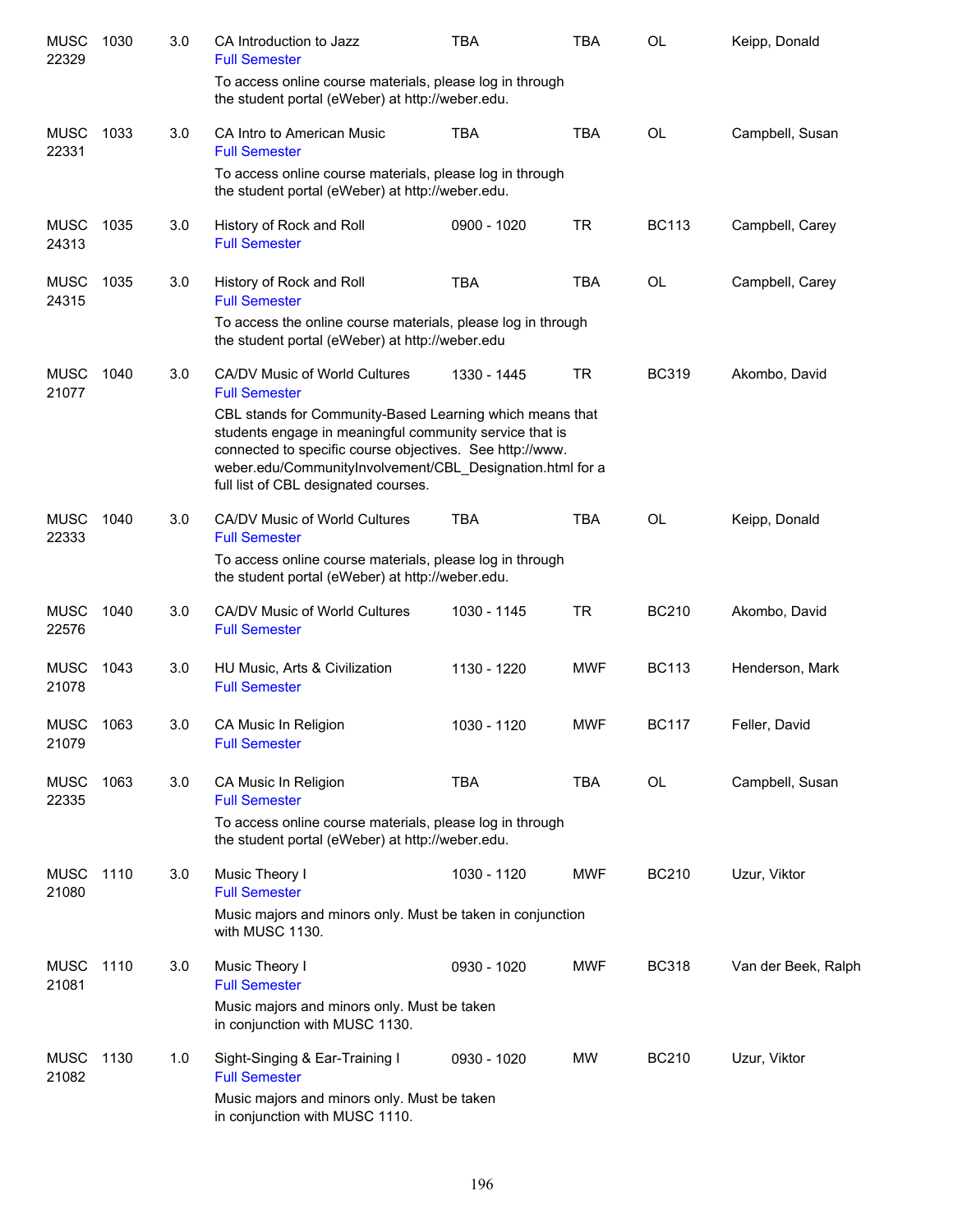| <b>MUSC</b><br>21083 | 1130 | 1.0 | Sight-Singing & Ear-Training I<br><b>Full Semester</b>                        | 1030 - 1120 | <b>MW</b>    | <b>BC318</b> | Van der Beek, Ralph |
|----------------------|------|-----|-------------------------------------------------------------------------------|-------------|--------------|--------------|---------------------|
|                      |      |     | Music majors and minors only. Must be taken<br>in conjunction with MUSC 1110. |             |              |              |                     |
| <b>MUSC</b><br>21084 | 1143 | 4.0 | Theory for Musical Theatre<br><b>Full Semester</b>                            | 0830 - 0920 | <b>MTWRF</b> | <b>BC318</b> | Tarbox, Ruth        |
| <b>MUSC</b><br>21085 | 1150 | 1.0 | Class Piano I<br><b>Full Semester</b>                                         | 1130 - 1220 | <b>TR</b>    | <b>BC320</b> | Yang, Yu-Jane       |
|                      |      |     | Music majors and minors only.<br>Course Fee \$7.00                            |             |              |              |                     |
| <b>MUSC</b><br>21086 | 1150 | 1.0 | Class Piano I<br><b>Full Semester</b>                                         | 1130 - 1220 | WF           | <b>BC320</b> | Yang, Yu-Jane       |
|                      |      |     | Music majors and minors only.<br>Course Fee \$7.00                            |             |              |              |                     |
| <b>MUSC</b><br>21087 | 1150 | 1.0 | Class Piano I<br><b>Full Semester</b>                                         | 0830 - 0920 | <b>TR</b>    | <b>BC320</b> | Wiemer, Gerta       |
|                      |      |     | Music majors and minors only.<br>Course Fee \$7.00                            |             |              |              |                     |
| <b>MUSC</b><br>21089 | 1321 | 1.0 | <b>Basic Piano for Adults</b><br><b>Full Semester</b>                         | 0830 - 0920 | S            | <b>BC320</b> | Johnson, Gordon     |
|                      |      |     | Lab Fee: \$7.00.                                                              |             |              |              |                     |
| <b>MUSC</b><br>21090 | 1500 | 2.0 | <b>Beg/Int Classical Guitar</b><br><b>Full Semester</b>                       | 1630 - 1820 | M            | <b>BC136</b> | Woodbury, Todd      |
| <b>MUSC</b><br>21091 | 1500 | 2.0 | <b>Beg/Int Classical Guitar</b><br><b>Full Semester</b>                       | 1830 - 2020 | м            | <b>BC136</b> | Woodbury, Todd      |
| <b>MUSC</b><br>20047 | 1502 | 1.0 | <b>Violin Master Class</b><br><b>Full Semester</b>                            | 1330 - 1420 | F            | <b>BC210</b> | Wang, Shi-hwa       |
| <b>MUSC</b><br>20048 | 1503 | 1.0 | <b>Viola Master Class</b><br><b>Full Semester</b>                             | 1330 - 1420 | F            | <b>BC211</b> | Palumbo, Michael    |
| <b>MUSC</b><br>20049 | 1504 | 1.0 | <b>Cello Master Class</b><br><b>Full Semester</b>                             | 1330 - 1420 | F            | <b>BC318</b> | Uzur, Viktor        |
| <b>MUSC</b><br>20050 | 1505 | 1.0 | <b>String Bass Master</b><br><b>Full Semester</b>                             | 1130 - 1230 | W            | <b>BC117</b> | Basinger, Donald    |
| <b>MUSC</b><br>20051 | 1506 | 1.0 | <b>Guitar Master Class</b><br><b>Full Semester</b>                            | 1430 - 1520 | M            | <b>BC319</b> | Woodbury, Todd      |
| <b>MUSC</b><br>20052 | 1507 | 1.0 | Harp Master Class<br><b>Full Semester</b>                                     | <b>TBA</b>  | <b>TBA</b>   |              | Vickerman, Louise   |
| <b>MUSC</b><br>20053 | 1510 | 1.0 | <b>Trumpet Master Class</b><br><b>Full Semester</b>                           | 1430 - 1520 | F            | <b>BC113</b> | Root, Thomas        |
| <b>MUSC</b><br>20054 | 1511 | 1.0 | French Horn Master Class<br><b>Full Semester</b>                              | 1430 - 1520 | F            | <b>BC113</b> | Root, Thomas        |
| <b>MUSC</b><br>20055 | 1512 | 1.0 | <b>Trombone Master Class</b><br><b>Full Semester</b>                          | 1430 - 1520 | F            | <b>BC113</b> | Root, Thomas        |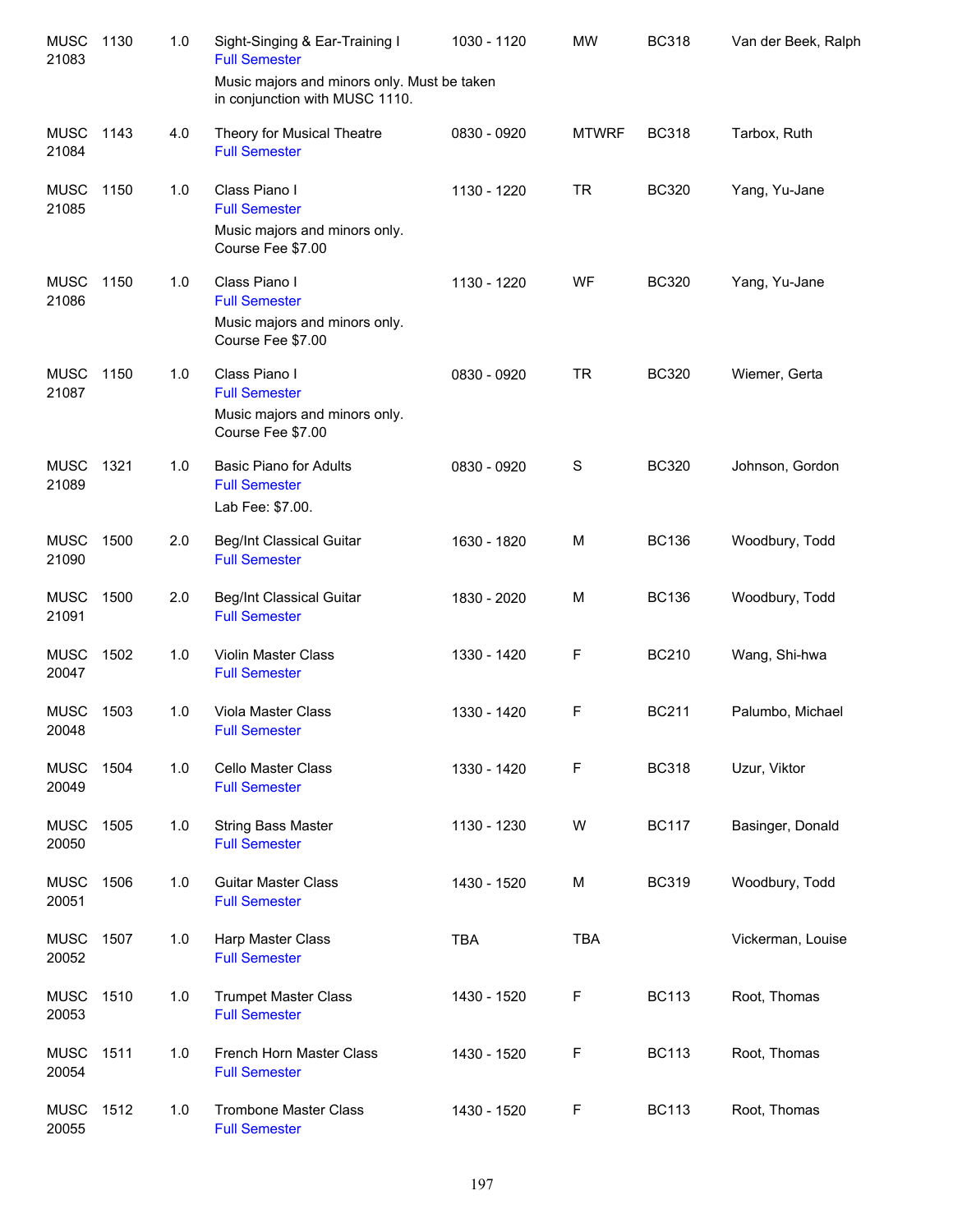| <b>MUSC</b><br>20056 | 1513 | 1.0 | Euphonium/Tuba Master Class<br><b>Full Semester</b>                                                                                                                          | 1430 - 1520 | F           | <b>BC113</b> | Root, Thomas    |
|----------------------|------|-----|------------------------------------------------------------------------------------------------------------------------------------------------------------------------------|-------------|-------------|--------------|-----------------|
| <b>MUSC</b><br>20057 | 1520 | 1.0 | <b>Percussion Master Class</b><br><b>Full Semester</b>                                                                                                                       | 1430 - 1520 | $\mathsf F$ | <b>BC113</b> | Keipp, Donald   |
| <b>MUSC</b><br>20058 | 1530 | 1.0 | <b>Voice Master Class</b><br><b>Full Semester</b>                                                                                                                            | 1430 - 1520 | F           | <b>BC136</b> | Brookens, Karen |
| <b>MUSC</b><br>20059 | 1540 | 1.0 | <b>Flute Master Class</b><br><b>Full Semester</b>                                                                                                                            | 1430 - 1520 | F           | <b>BC113</b> | Feller, David   |
| <b>MUSC</b><br>20060 | 1541 | 1.0 | Oboe Master Class<br><b>Full Semester</b>                                                                                                                                    | 1430 - 1520 | F           | <b>BC113</b> | Feller, David   |
| <b>MUSC</b><br>20061 | 1542 | 1.0 | <b>Clarinet Master Class</b><br><b>Full Semester</b>                                                                                                                         | 1430 - 1520 | F           | <b>BC113</b> | Feller, David   |
| <b>MUSC</b><br>20062 | 1543 | 1.0 | Saxophone Master Class<br><b>Full Semester</b>                                                                                                                               | 1430 - 1520 | F           | <b>BC113</b> | Feller, David   |
| <b>MUSC</b><br>20063 | 1544 | 1.0 | <b>Bassoon Master Class</b><br><b>Full Semester</b>                                                                                                                          | 1430 - 1520 | F           | <b>BC113</b> | Feller, David   |
| <b>MUSC</b><br>20081 | 1601 | 1.0 | Private Instruction<br><b>Full Semester</b>                                                                                                                                  | <b>TBA</b>  | <b>TBA</b>  |              | Priest, Thomas  |
|                      |      |     | For non-music majors and minors. Private lessons in voice/<br>keyboard/ woodwinds/ brass/ strings/ percussion. Course fee<br>\$258. Call 626-6437 for a list of instructors. |             |             |              |                 |
| <b>MUSC</b><br>20082 | 1610 | 1.0 | Applied Keyboard: Piano<br><b>Full Semester</b>                                                                                                                              | <b>TBA</b>  | <b>TBA</b>  |              | Yang, Yu-Jane   |
|                      |      |     | Music majors and minors only. Course fee \$350                                                                                                                               |             |             |              |                 |
| <b>MUSC</b><br>20083 | 1611 | 1.0 | Applied Keyboard: Organ<br><b>Full Semester</b>                                                                                                                              | <b>TBA</b>  | <b>TBA</b>  |              | Christiansen, B |
|                      |      |     | Music majors and minors only. Course fee \$350                                                                                                                               |             |             |              |                 |
| <b>MUSC</b><br>20084 | 1620 | 1.0 | <b>Applied Voice</b><br><b>Full Semester</b>                                                                                                                                 | <b>TBA</b>  | <b>TBA</b>  |              | Brookens, Karen |
|                      |      |     | Music majors and minors only. Course fee \$350                                                                                                                               |             |             |              |                 |
| <b>MUSC</b><br>20085 | 1630 | 1.0 | Applied Woodwinds: Flute<br><b>Full Semester</b>                                                                                                                             | <b>TBA</b>  | <b>TBA</b>  |              | Feller, David   |
|                      |      |     | Music majors and minors only. Course fee \$350                                                                                                                               |             |             |              |                 |
| <b>MUSC</b><br>20086 | 1631 | 1.0 | Applied Woodwinds: Oboe<br><b>Full Semester</b>                                                                                                                              | <b>TBA</b>  | <b>TBA</b>  |              | Feller, David   |
|                      |      |     | Music majors and minors only. Course fee \$350                                                                                                                               |             |             |              |                 |
| <b>MUSC</b><br>20087 | 1632 | 1.0 | Applied Woodwinds: Clarinet<br><b>Full Semester</b>                                                                                                                          | <b>TBA</b>  | <b>TBA</b>  |              | Feller, David   |
|                      |      |     | Music majors and minors only. Course fee \$350                                                                                                                               |             |             |              |                 |
| <b>MUSC</b><br>20088 | 1633 | 1.0 | Applied Woodwinds: Saxaphone<br><b>Full Semester</b>                                                                                                                         | <b>TBA</b>  | <b>TBA</b>  |              | Feller, David   |
|                      |      |     | Music majors and minors only. Course fee \$350                                                                                                                               |             |             |              |                 |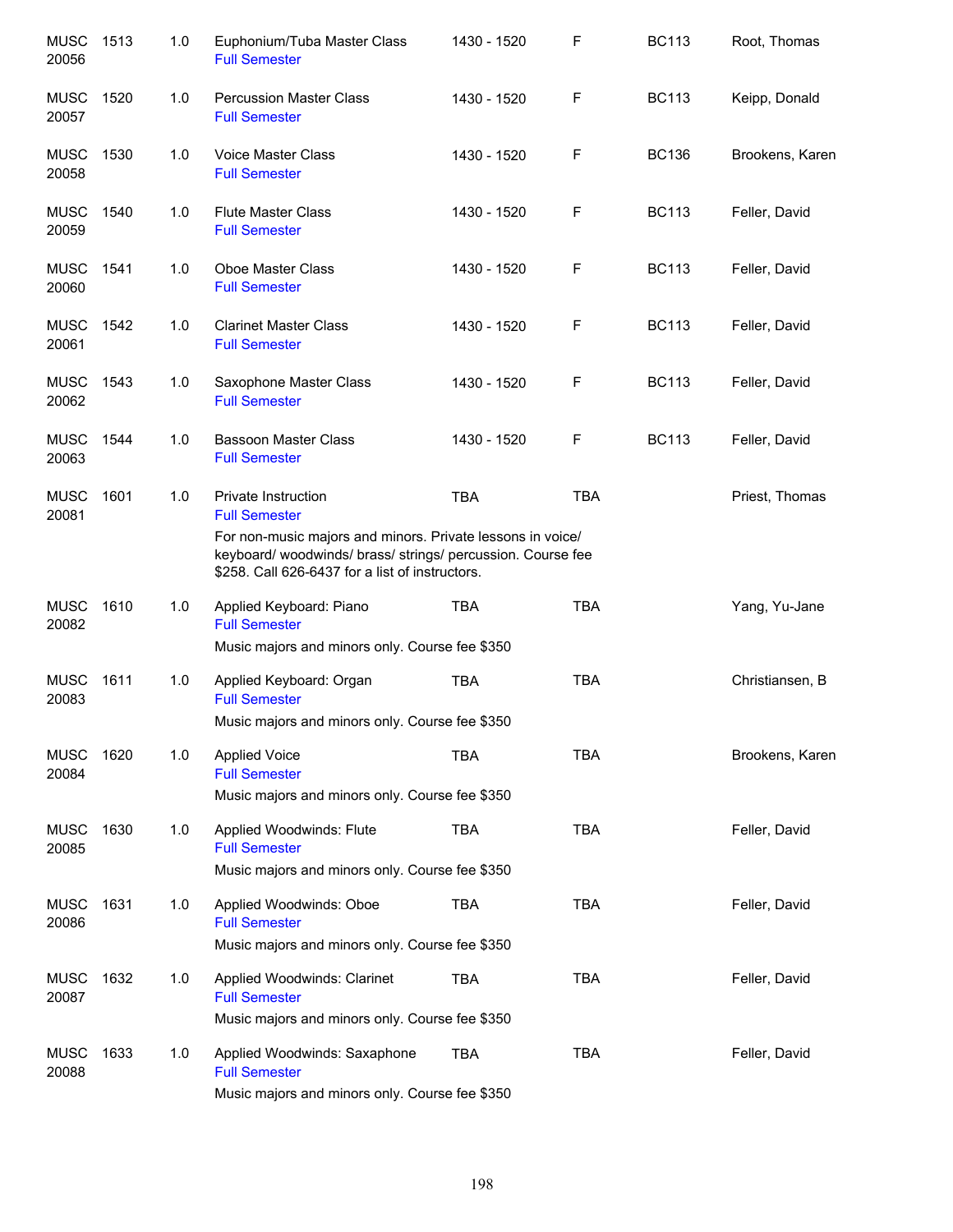| <b>MUSC</b><br>20089 | 1634 | 1.0 | Applied Woodwinds: Bassoon<br><b>Full Semester</b><br>Music majors and minors only. Course fee \$350                                                                                       | TBA         | <b>TBA</b> |              | Feller, David    |
|----------------------|------|-----|--------------------------------------------------------------------------------------------------------------------------------------------------------------------------------------------|-------------|------------|--------------|------------------|
| MUSC<br>20090        | 1640 | 1.0 | Applied Brass: Trumpet<br><b>Full Semester</b>                                                                                                                                             | TBA         | <b>TBA</b> |              | Root, Thomas     |
|                      |      |     | Music majors and minors only. Course fee \$350                                                                                                                                             |             |            |              |                  |
| MUSC<br>20091        | 1641 | 1.0 | Applied Brass: French Horn<br><b>Full Semester</b>                                                                                                                                         | TBA         | <b>TBA</b> |              | Root, Thomas     |
|                      |      |     | Music majors and minors only. Course fee \$350                                                                                                                                             |             |            |              |                  |
| MUSC<br>20092        | 1642 | 1.0 | Applied Brass: Trombone<br><b>Full Semester</b>                                                                                                                                            | TBA         | <b>TBA</b> |              | Root, Thomas     |
|                      |      |     | Music majors and minors only. Course fee \$350                                                                                                                                             |             |            |              |                  |
| <b>MUSC</b><br>20093 | 1643 | 1.0 | Applied Brass: Euphonium/Tuba<br><b>Full Semester</b>                                                                                                                                      | TBA         | <b>TBA</b> |              | Root, Thomas     |
|                      |      |     | Music majors and minors only. Course fee \$350                                                                                                                                             |             |            |              |                  |
| <b>MUSC</b><br>20094 | 1650 | 1.0 | <b>Applied Strings: Violin</b><br><b>Full Semester</b>                                                                                                                                     | <b>TBA</b>  | <b>TBA</b> |              | Palumbo, Michael |
|                      |      |     | Music majors and minors only. Course fee \$350                                                                                                                                             |             |            |              |                  |
| <b>MUSC</b><br>20095 | 1651 | 1.0 | Applied Strings: Viola<br><b>Full Semester</b>                                                                                                                                             | <b>TBA</b>  | <b>TBA</b> |              | Palumbo, Michael |
|                      |      |     | Music majors and minors only. Course fee \$350                                                                                                                                             |             |            |              |                  |
| <b>MUSC</b><br>20096 | 1652 | 1.0 | Applied Strings: Violincello<br><b>Full Semester</b>                                                                                                                                       | <b>TBA</b>  | <b>TBA</b> |              | Palumbo, Michael |
|                      |      |     | Music majors and minors only. Course fee \$350                                                                                                                                             |             |            |              |                  |
| <b>MUSC</b><br>20097 | 1653 | 1.0 | Applied Strings: String Bass<br><b>Full Semester</b>                                                                                                                                       | TBA         | <b>TBA</b> |              | Palumbo, Michael |
|                      |      |     | Music majors and minors only. Course fee \$350                                                                                                                                             |             |            |              |                  |
| <b>MUSC</b><br>20098 | 1654 | 1.0 | Applied Strings: Guitar<br><b>Full Semester</b>                                                                                                                                            | <b>TBA</b>  | <b>TBA</b> |              | Palumbo, Michael |
|                      |      |     | Music majors and minors only. Course fee \$350                                                                                                                                             |             |            |              |                  |
| <b>MUSC</b><br>20099 | 1655 | 1.0 | Applied Strings: Harp<br><b>Full Semester</b>                                                                                                                                              | <b>TBA</b>  | <b>TBA</b> |              | Palumbo, Michael |
|                      |      |     | Music majors and minors only. Course fee \$350                                                                                                                                             |             |            |              |                  |
| <b>MUSC</b><br>20100 | 1660 | 1.0 | <b>Applied Percussion</b><br><b>Full Semester</b>                                                                                                                                          | <b>TBA</b>  | <b>TBA</b> |              | Keipp, Donald    |
|                      |      |     | Course Fee \$350.00                                                                                                                                                                        |             |            |              |                  |
| <b>MUSC</b><br>20101 | 1673 | 2.0 | <b>Private Instruction</b><br><b>Full Semester</b>                                                                                                                                         | <b>TBA</b>  | <b>TBA</b> |              | Priest, Thomas   |
|                      |      |     | All performance areas. Two hours instruction/ week. Minimum<br>of 18 hrs/ week practice required. One-half hour special<br>assignment. By consent of instructor only. Course fee<br>\$700. |             |            |              |                  |
| <b>MUSC</b><br>21384 | 1730 | 1.0 | Keyboard Ensemble<br><b>Full Semester</b><br>Piano majors/minors only.                                                                                                                     | 1130 - 1220 | M          | <b>BC136</b> | Yang, Yu-Jane    |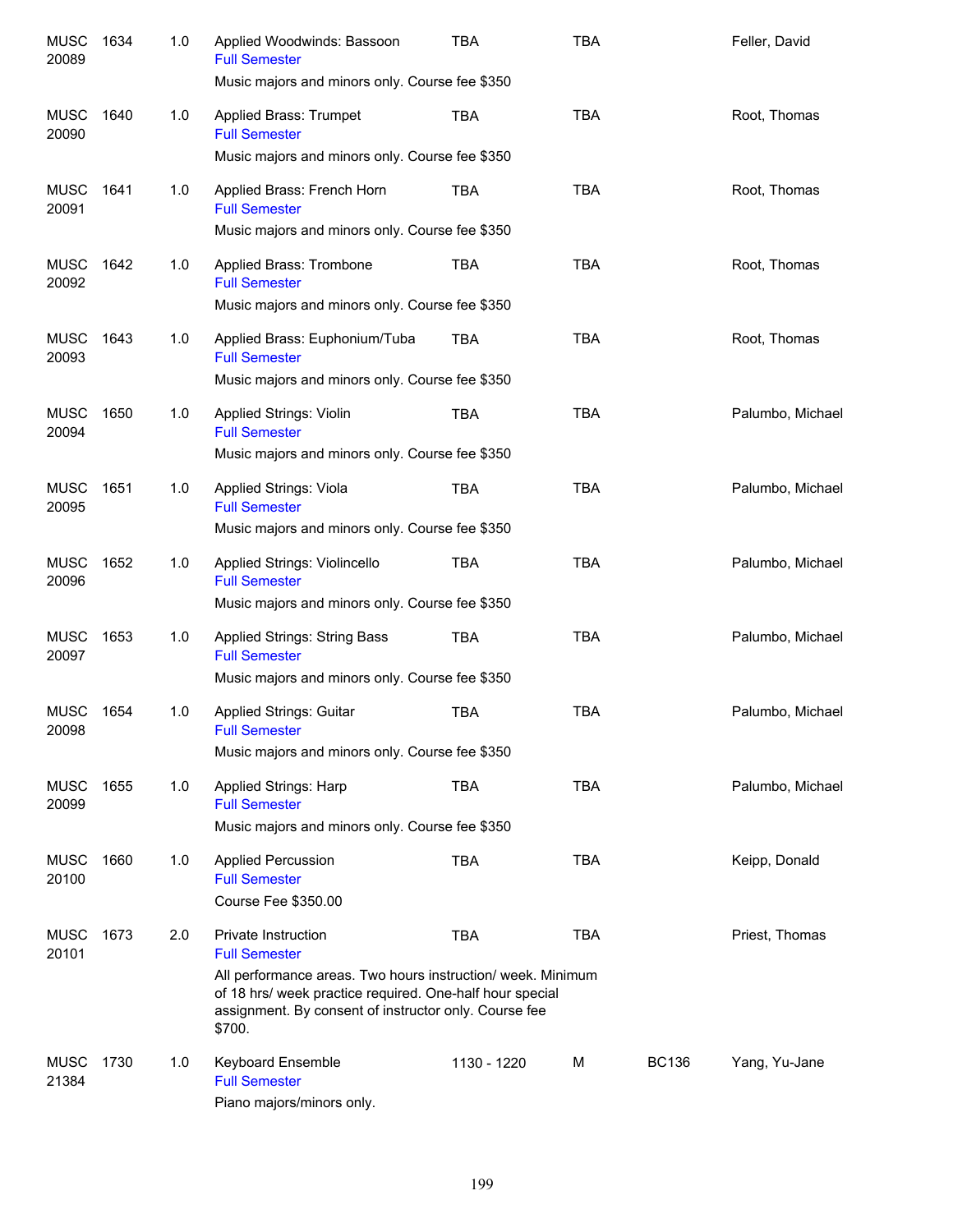| <b>MUSC</b><br>21385 | 1730 | 1.0 | Keyboard Ensemble<br><b>Full Semester</b><br>Piano majors/minors only.                                | 1130 - 1220                | M                       | <b>BC136</b>                 | Van der Beek, Ralph |
|----------------------|------|-----|-------------------------------------------------------------------------------------------------------|----------------------------|-------------------------|------------------------------|---------------------|
| <b>MUSC</b><br>21386 | 1740 | 1.0 | Weber State Concert Choir<br><b>Full Semester</b>                                                     | 1230 - 1320                | <b>MWF</b>              | <b>BC136</b>                 | Henderson, Mark     |
| <b>MUSC</b><br>21387 | 1741 | 1.0 | Chamber Choir<br><b>Full Semester</b><br>By audition or permission of the instructor.                 | 1230 - 1320<br>1330 - 1420 | <b>TR</b><br><b>MWF</b> | <b>BC136</b><br><b>BC136</b> | Henderson, Mark     |
| <b>MUSC</b><br>21388 | 1743 | 1.0 | <b>Vocal Chamber Ensemble</b><br><b>Full Semester</b><br>By audition or permission of the instructor. | <b>TBA</b>                 | <b>TBA</b>              |                              | Henderson, Mark     |
| <b>MUSC</b><br>21389 | 1750 | 1.0 | Symphonic Band<br><b>Full Semester</b>                                                                | 1230 - 1420                | <b>TR</b>               | <b>BC133</b>                 | Root, Thomas        |
| <b>MUSC</b><br>21390 | 1752 | 2.0 | Marching Band<br><b>Full Semester</b><br>Meets Saturdays of home games.                               | 1230 - 1420                | <b>MWF</b>              | <b>BC133</b>                 | Keipp, Donald       |
| <b>MUSC</b><br>21391 | 1753 | 1.0 | Jazz Ensemble<br><b>Full Semester</b>                                                                 | 1130 - 1220                | <b>MWF</b>              | <b>BC133</b>                 | Keipp, Donald       |
| <b>MUSC</b><br>20160 | 1755 | 1.0 | Instrumental Chamber Ensemble<br><b>Full Semester</b>                                                 | <b>TBA</b>                 | <b>TBA</b>              |                              | Root, Thomas        |
| <b>MUSC</b><br>20161 | 1755 | 1.0 | Instrumental Chamber Ensemble<br><b>Full Semester</b>                                                 | 1130 - 1220                | <b>TR</b>               | <b>BC133</b>                 | Keipp, Donald       |
| <b>MUSC</b><br>20162 | 1755 | 1.0 | Instrumental Chamber Ensemble<br><b>Full Semester</b>                                                 | <b>TBA</b>                 | <b>TBA</b>              |                              | Feller, David       |
| <b>MUSC</b><br>20163 | 1755 | 1.0 | Instrumental Chamber Ensemble<br><b>Full Semester</b>                                                 | <b>TBA</b>                 | <b>TBA</b>              |                              | Palumbo, Michael    |
| <b>MUSC</b><br>20164 | 1755 | 1.0 | Instrumental Chamber Ensemble<br><b>Full Semester</b>                                                 | <b>TBA</b>                 | <b>TBA</b>              |                              | Wang, Shi-hwa       |
| <b>MUSC</b><br>20165 | 1755 | 1.0 | Instrumental Chamber Ensemble<br><b>Full Semester</b>                                                 | <b>TBA</b>                 | <b>TBA</b>              |                              | Henderson, Cindy    |
| <b>MUSC</b><br>20166 | 1755 | 1.0 | Instrumental Chamber Ensemble<br><b>Full Semester</b>                                                 | <b>TBA</b>                 | <b>TBA</b>              |                              | Uzur, Viktor        |
| <b>MUSC</b><br>21393 | 1760 | 1.0 | Weber State Symphony Orchestra<br><b>Full Semester</b><br>By audition or consent of instructor.       | 1430 - 1620<br>1430 - 1520 | MW<br>F                 | <b>BC133</b><br><b>BC133</b> | Palumbo, Michael    |
| <b>MUSC</b><br>21394 | 1761 | 1.0 | Chamber Orchestra<br><b>Full Semester</b><br>By audition or consent of instructor.                    | 1430 - 1520                | <b>TR</b>               | <b>BC133</b>                 | Palumbo, Michael    |
| <b>MUSC</b><br>21395 | 1763 | 1.0 | <b>Guitar Ensemble</b><br><b>Full Semester</b>                                                        | 1230 - 1320                | М                       | <b>BC125</b>                 | Woodbury, Todd      |
| <b>MUSC</b><br>21396 | 1901 | 1.0 | Music: The 1st Year Experience<br><b>Full Semester</b>                                                | 1030 - 1120                | <b>TR</b>               | <b>BC136</b>                 | Palumbo, Michael    |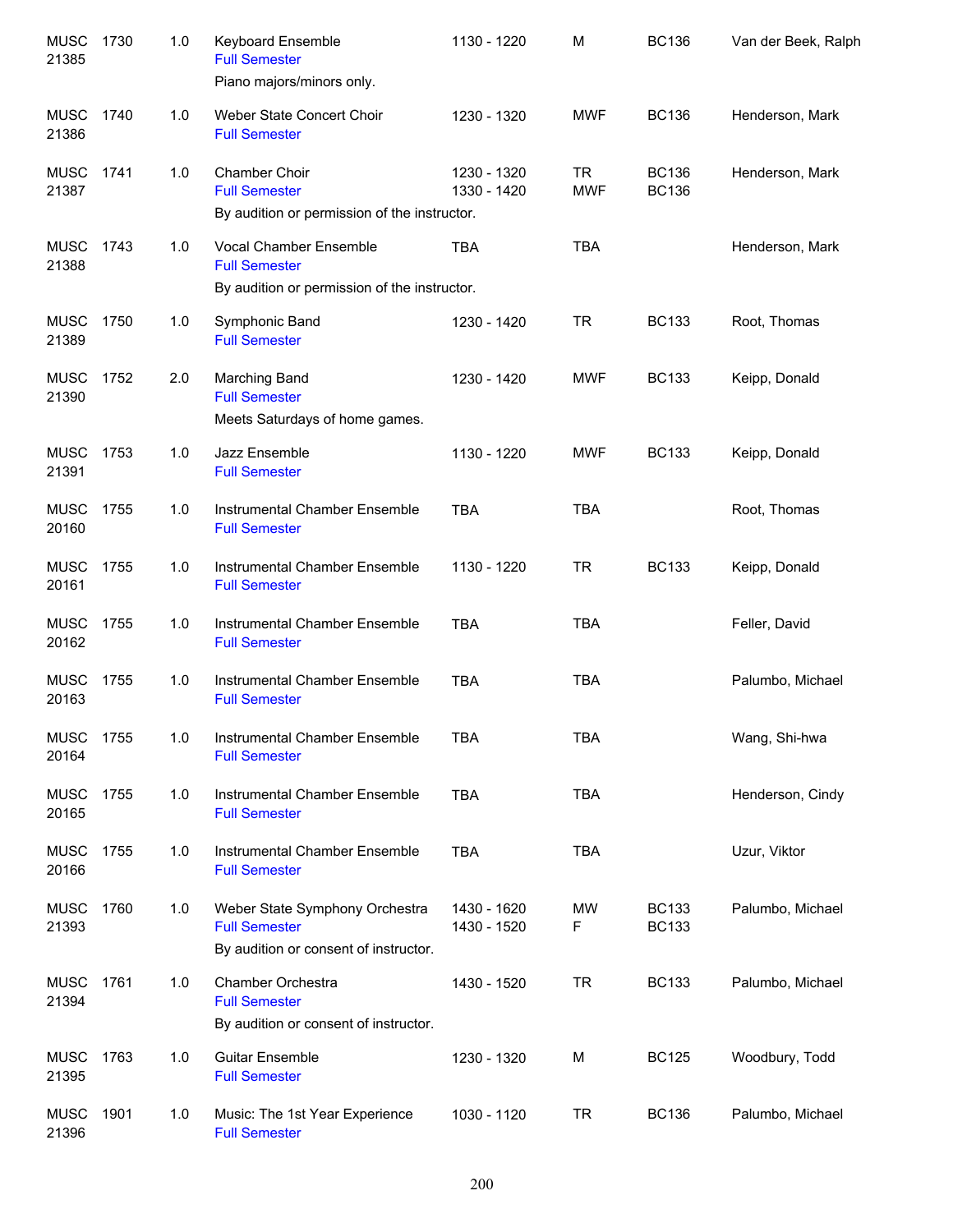| MUSC 2110<br>21397   |      | 3.0 | Music Theory III<br><b>Full Semester</b>                                                                                  | 0930 - 1020 | <b>MWF</b> | <b>BC319</b> | Root, Thomas    |
|----------------------|------|-----|---------------------------------------------------------------------------------------------------------------------------|-------------|------------|--------------|-----------------|
|                      |      |     | Music majors and minors only. Prerequisite MUSC 1120 &<br>1140. Must be taken in conjunction with MUSC 2130.              |             |            |              |                 |
| MUSC<br>21398        | 2130 | 1.0 | Sight-Singing/Ear Training III<br><b>Full Semester</b>                                                                    | 0930 - 1020 | <b>TR</b>  | <b>BC319</b> | Wang, Shi-hwa   |
|                      |      |     | Music majors and minors only. Prerequisite MUSC 1120<br>& 1140. Must be taken in conjunction with MUSC 2110.              |             |            |              |                 |
| <b>MUSC</b><br>21399 | 2150 | 1.0 | Class Piano III<br><b>Full Semester</b>                                                                                   | 1030 - 1120 | <b>MW</b>  | <b>BC320</b> | Yang, Yu-Jane   |
|                      |      |     | Music majors and minors only. Prerequisites: MUSC 1160 or<br>audition. Lab Fee: \$7.                                      |             |            |              |                 |
| <b>MUSC</b><br>21400 | 2202 | 2.0 | Survey of Music Hist & Lit I<br><b>Full Semester</b>                                                                      | 1130 - 1220 | <b>TR</b>  | <b>BC318</b> | Feller, David   |
|                      |      |     | Music minors and non-music majors. Prerequisites: for Music<br>Minors, MUSC 1120 & 1140; for non-Music Majors, MUSC 1010. |             |            |              |                 |
| <b>MUSC</b><br>21401 | 2321 | 1.0 | Principles of Piano Accomp I<br><b>Full Semester</b>                                                                      | 1030 - 1120 | Т          | <b>BC319</b> | Tall, Malinda   |
|                      |      |     | Prerequisite: Completion of piano proficiency exam.                                                                       |             |            |              |                 |
| MUSC 2540<br>21402   |      | 2.0 | Instrum Tech for Choral Majors<br><b>Full Semester</b><br>Majors and Minors only.                                         | 0830 - 0920 | <b>TR</b>  | <b>BC125</b> | Coleman, Robert |
| <b>MUSC</b><br>20174 | 2610 | 1.0 | Applied Keyboard: Piano<br><b>Full Semester</b><br>Music majors and minors only. Course fee \$350                         | <b>TBA</b>  | <b>TBA</b> |              | Yang, Yu-Jane   |
| <b>MUSC</b>          | 2611 | 1.0 | Applied Keyboard: Organ                                                                                                   | <b>TBA</b>  | <b>TBA</b> |              | Christiansen, B |
| 20175                |      |     | <b>Full Semester</b><br>Music majors and minors only. Course fee \$350                                                    |             |            |              |                 |
| <b>MUSC</b><br>20176 | 2620 | 1.0 | <b>Applied Voice</b><br><b>Full Semester</b><br>Music majors and minors only. Course fee \$350                            | <b>TBA</b>  | <b>TBA</b> |              | Brookens, Karen |
| <b>MUSC</b>          | 2630 | 1.0 | Applied Woodwinds: Flute                                                                                                  | <b>TBA</b>  | <b>TBA</b> |              | Feller, David   |
| 20177                |      |     | <b>Full Semester</b><br>Music majors and minors only. Course fee \$350                                                    |             |            |              |                 |
| <b>MUSC</b><br>20178 | 2631 | 1.0 | Applied Woodwinds: Oboe<br><b>Full Semester</b>                                                                           | <b>TBA</b>  | <b>TBA</b> |              | Feller, David   |
|                      |      |     | Music majors and minors only. Course fee \$350                                                                            |             |            |              |                 |
| MUSC<br>20179        | 2632 | 1.0 | Applied Woodwinds: Clarinet<br><b>Full Semester</b>                                                                       | TBA         | <b>TBA</b> |              | Feller, David   |
|                      |      |     | Music majors and minors only. Course fee \$350                                                                            |             |            |              |                 |
| <b>MUSC</b><br>20180 | 2633 | 1.0 | Applied Woodwinds: Saxaphone<br><b>Full Semester</b>                                                                      | <b>TBA</b>  | <b>TBA</b> |              | Feller, David   |
|                      |      |     | Music majors and minors only. Course fee \$350                                                                            |             |            |              |                 |
| <b>MUSC</b><br>20181 | 2634 | 1.0 | Applied Woodwinds: Bassoon<br><b>Full Semester</b><br>Music majors and minors only. Course fee \$350                      | <b>TBA</b>  | <b>TBA</b> |              | Feller, David   |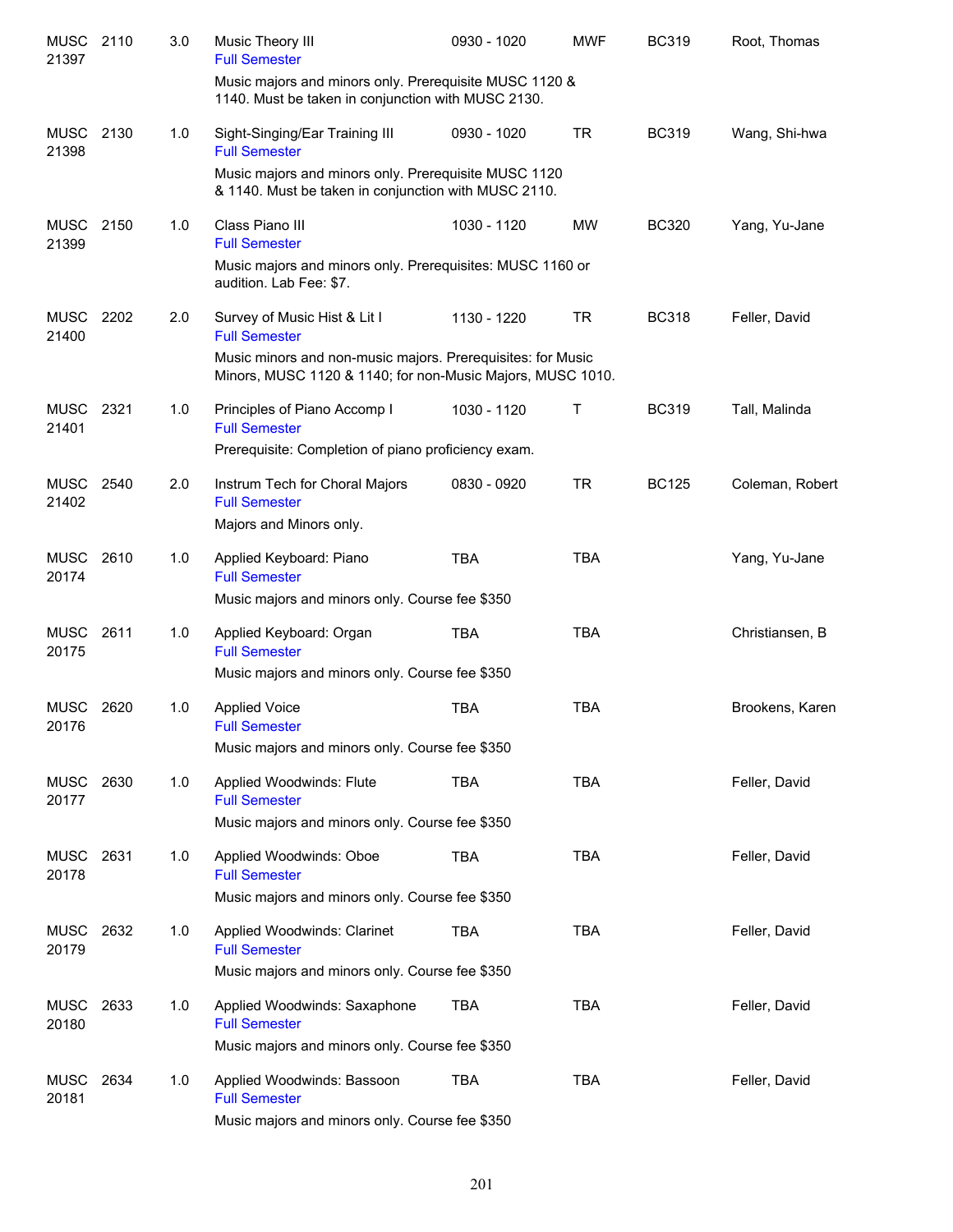| <b>MUSC</b><br>20182 | 2640 | 1.0 | Applied Brass: Trumpet<br><b>Full Semester</b><br>Music majors and minors only. Course fee \$350                                                                                                                                       | TBA         | <b>TBA</b> |              | Root, Thomas     |
|----------------------|------|-----|----------------------------------------------------------------------------------------------------------------------------------------------------------------------------------------------------------------------------------------|-------------|------------|--------------|------------------|
| <b>MUSC</b><br>20183 | 2642 | 1.0 | Applied Brass: Trombone<br><b>Full Semester</b><br>Music majors and minors only. Course fee \$350                                                                                                                                      | TBA         | <b>TBA</b> |              | Root, Thomas     |
| MUSC<br>20184        | 2643 | 1.0 | Applied Brass: Euphonium/Tuba<br><b>Full Semester</b><br>Music majors and minors only. Course fee \$350                                                                                                                                | TBA         | <b>TBA</b> |              | Root, Thomas     |
| MUSC<br>20185        | 2643 | 1.0 | Applied Brass: Euphonium/Tuba<br><b>Full Semester</b><br>Music majors and minors only. Course fee \$350                                                                                                                                | TBA         | <b>TBA</b> |              | Root, Thomas     |
| MUSC<br>20186        | 2650 | 1.0 | Applied Strings: Violin<br><b>Full Semester</b><br>Music majors and minors only. Course fee \$350                                                                                                                                      | <b>TBA</b>  | <b>TBA</b> |              | Palumbo, Michael |
| MUSC<br>20187        | 2651 | 1.0 | Applied Strings: Viola<br><b>Full Semester</b><br>Music majors and minors only. Course fee \$350                                                                                                                                       | <b>TBA</b>  | <b>TBA</b> |              | Palumbo, Michael |
| MUSC<br>20188        | 2652 | 1.0 | Applied Strings: Violincello<br><b>Full Semester</b><br>Music majors and minors only. Course fee \$350                                                                                                                                 | TBA         | <b>TBA</b> |              | Palumbo, Michael |
| MUSC<br>20189        | 2653 | 1.0 | Applied Strings: String Bass<br><b>Full Semester</b><br>Music majors and minors only. Course fee \$350                                                                                                                                 | TBA         | <b>TBA</b> |              | Palumbo, Michael |
| <b>MUSC</b><br>20190 | 2654 | 1.0 | <b>Applied Strings: Guitar</b><br><b>Full Semester</b><br>Music majors and minors only. Course fee \$350                                                                                                                               | TBA         | <b>TBA</b> |              | Palumbo, Michael |
| MUSC<br>20191        | 2655 | 1.0 | <b>Applied Strings: Harp</b><br><b>Full Semester</b><br>Music majors and minors only. Course fee \$350                                                                                                                                 | <b>TBA</b>  | <b>TBA</b> |              | Palumbo, Michael |
| <b>MUSC</b><br>20192 | 2660 | 1.0 | <b>Applied Percussion</b><br><b>Full Semester</b><br><b>Course Fee \$350.00</b>                                                                                                                                                        | <b>TBA</b>  | <b>TBA</b> |              | Keipp, Donald    |
| <b>MUSC</b><br>20193 | 2673 | 2.0 | Private Instruction<br><b>Full Semester</b><br>All performance areas. Two hours instruction/ week. Minimum<br>of 18 hrs/ week practice required. One-half hour special<br>assignment. By consent of instructor only. Course fee \$700. | <b>TBA</b>  | <b>TBA</b> |              | Priest, Thomas   |
| MUSC<br>21403        | 2821 | 1.0 | <b>Percussion Methods I</b><br><b>Full Semester</b><br>Course Fee \$15.00                                                                                                                                                              | 0830 - 0920 | TR         | <b>BC133</b> | Keipp, Donald    |
| <b>MUSC</b><br>21404 | 2841 | 1.0 | <b>Brass Methods I</b><br><b>Full Semester</b><br>Lab fee \$15.00                                                                                                                                                                      | 1700 - 1750 | TR         | <b>BC133</b> | Nelson, Kent     |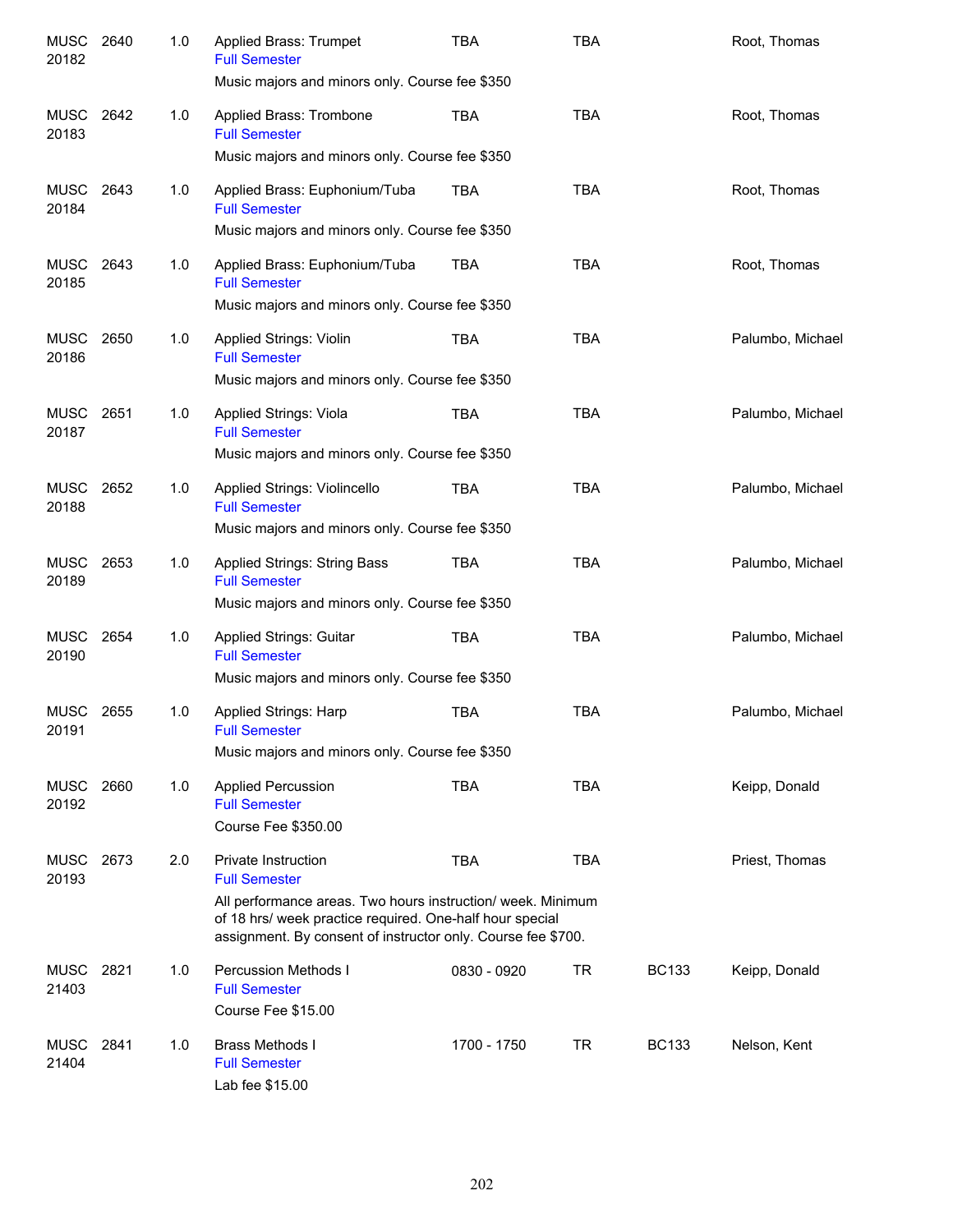| <b>MUSC</b><br>21405 | 2881 | 1.0 | Vocal Workshop<br><b>Full Semester</b>                                              | 1130 - 1220 | <b>TR</b>  | <b>BC113</b> | Brookens, Karen     |
|----------------------|------|-----|-------------------------------------------------------------------------------------|-------------|------------|--------------|---------------------|
| <b>MUSC</b><br>20350 | 2890 | 1.0 | Cooperative Work Experience<br><b>Full Semester</b>                                 | <b>TBA</b>  | <b>TBA</b> |              | Priest, Thomas      |
| <b>MUSC</b><br>20351 | 2890 | 2.0 | Cooperative Work Experience<br><b>Full Semester</b>                                 | <b>TBA</b>  | <b>TBA</b> |              | Priest, Thomas      |
| MUSC<br>20352        | 2890 | 3.0 | Cooperative Work Experience<br><b>Full Semester</b>                                 | <b>TBA</b>  | <b>TBA</b> |              | Priest, Thomas      |
| MUSC 2890<br>20353   |      | 4.0 | Cooperative Work Experience<br><b>Full Semester</b>                                 | <b>TBA</b>  | <b>TBA</b> |              | Priest, Thomas      |
| MUSC<br>20354        | 2890 | 5.0 | Cooperative Work Experience<br><b>Full Semester</b>                                 | <b>TBA</b>  | <b>TBA</b> |              | Priest, Thomas      |
| <b>MUSC</b><br>20355 | 2890 | 6.0 | Cooperative Work Experience<br><b>Full Semester</b>                                 | <b>TBA</b>  | <b>TBA</b> |              | Priest, Thomas      |
| <b>MUSC</b><br>21406 | 2910 | 2.0 | Opera Production<br><b>Full Semester</b>                                            | 1330 - 1520 | <b>TR</b>  | <b>BC136</b> | Brookens, Karen     |
| <b>MUSC</b><br>21407 | 3205 | 2.0 | Music Hist I: Mediev & Renaiss<br><b>Full Semester</b><br>Prereq: MUSC 1120 & 1140. | 1130 - 1220 | <b>TR</b>  | <b>BC319</b> | Campbell, Carey     |
| <b>MUSC</b><br>21408 | 3207 | 3.0 | Music Hist III: 19-21 Century<br><b>Full Semester</b><br>Prereq: MUSC 2212 or 3206. | 1030 - 1120 | <b>MWF</b> | <b>BC319</b> | Campbell, Carey     |
| <b>MUSC</b><br>21409 | 3302 | 2.0 | Keyboard Literature I<br><b>Full Semester</b>                                       | 1330 - 1510 | W          | <b>BC320</b> | Van der Beek, Ralph |
| <b>MUSC</b><br>20064 | 3502 | 1.0 | Violin Master Class<br><b>Full Semester</b>                                         | 1430 - 1520 | F          | <b>BC210</b> | Wang, Shi-hwa       |
| MUSC<br>20065        | 3503 | 1.0 | Viola Master Class<br><b>Full Semester</b>                                          | 1430 - 1520 | F          | <b>BC211</b> | Palumbo, Michael    |
| MUSC<br>20066        | 3504 | 1.0 | <b>Cello Master Class</b><br><b>Full Semester</b>                                   | 1330 - 1420 | F          | <b>BC318</b> | Uzur, Viktor        |
| <b>MUSC</b><br>20067 | 3505 | 1.0 | <b>String Bass Master Class</b><br><b>Full Semester</b>                             | 1130 - 1220 | W          | <b>BC117</b> | Basinger, Donald    |
| <b>MUSC</b><br>20068 | 3506 | 1.0 | <b>Guitar Master Class</b><br><b>Full Semester</b>                                  | 1430 - 1520 | M          | <b>BC319</b> | Woodbury, Todd      |
| <b>MUSC</b><br>20069 | 3507 | 1.0 | Harp Master Class<br><b>Full Semester</b>                                           | <b>TBA</b>  | F          |              | Vickerman, Louise   |
| <b>MUSC</b><br>20070 | 3510 | 1.0 | <b>Trumpet Master Class</b><br><b>Full Semester</b>                                 | 1430 - 1520 | F          | <b>BC113</b> | Root, Thomas        |
| MUSC<br>20071        | 3511 | 1.0 | French Horn Master Class<br><b>Full Semester</b>                                    | 1430 - 1520 | F          | <b>BC113</b> | Root, Thomas        |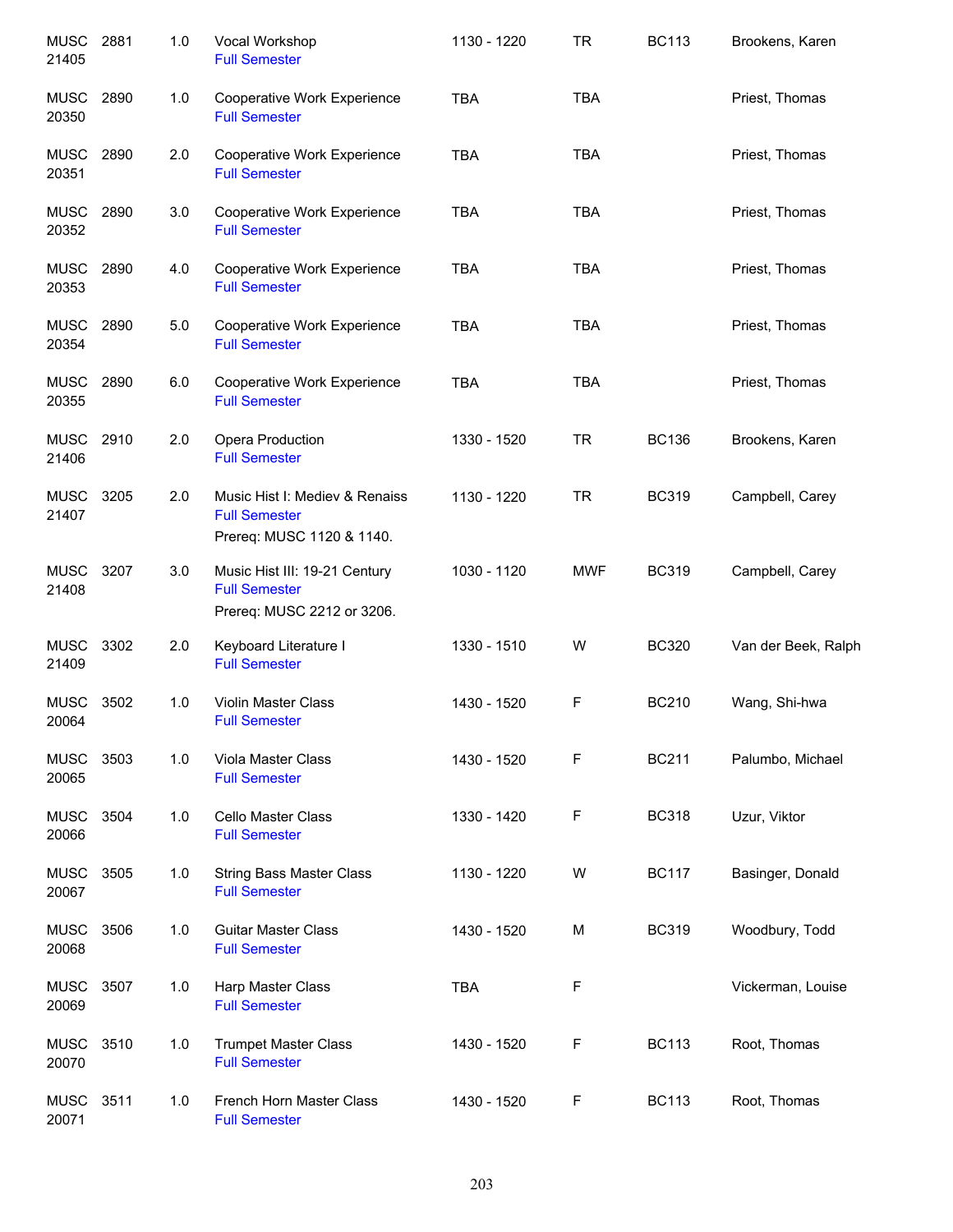| <b>MUSC</b><br>20072 | 3512 | 1.0 | <b>Trombone Master Class</b><br><b>Full Semester</b>                                                                                                                                                                        | 1430 - 1520 | $\mathsf F$ | <b>BC113</b> | Root, Thomas    |
|----------------------|------|-----|-----------------------------------------------------------------------------------------------------------------------------------------------------------------------------------------------------------------------------|-------------|-------------|--------------|-----------------|
| <b>MUSC</b><br>20073 | 3513 | 1.0 | Euphonium/Tuba Master Class<br><b>Full Semester</b>                                                                                                                                                                         | 1430 - 1520 | F           | <b>BC113</b> | Root, Thomas    |
| <b>MUSC</b><br>20074 | 3520 | 1.0 | <b>Percussion Master Class</b><br><b>Full Semester</b>                                                                                                                                                                      | 1430 - 1520 | F           | <b>BC113</b> | Keipp, Donald   |
| <b>MUSC</b><br>20075 | 3530 | 1.0 | <b>Voice Master Class</b><br><b>Full Semester</b>                                                                                                                                                                           | 1430 - 1520 | F           | <b>BC136</b> | Brookens, Karen |
| <b>MUSC</b><br>20076 | 3540 | 1.0 | <b>Flute Master Class</b><br><b>Full Semester</b>                                                                                                                                                                           | 1430 - 1520 | F           | <b>BC113</b> | Feller, David   |
| <b>MUSC</b><br>20077 | 3541 | 1.0 | Oboe Master Class<br><b>Full Semester</b>                                                                                                                                                                                   | 1430 - 1520 | F           | <b>BC113</b> | Feller, David   |
| <b>MUSC</b><br>20078 | 3542 | 1.0 | <b>Clarinet Master Class</b><br><b>Full Semester</b>                                                                                                                                                                        | 1430 - 1520 | F           | <b>BC113</b> | Feller, David   |
| <b>MUSC</b><br>20079 | 3543 | 1.0 | Saxophone Master Class<br><b>Full Semester</b>                                                                                                                                                                              | 1430 - 1520 | F           | <b>BC113</b> | Feller, David   |
| <b>MUSC</b><br>20080 | 3544 | 1.0 | <b>Bassoon Master Class</b><br><b>Full Semester</b>                                                                                                                                                                         | 1430 - 1520 | $\mathsf F$ | <b>BC113</b> | Feller, David   |
| <b>MUSC</b><br>20102 | 3601 | 1.0 | Private Instruction<br><b>Full Semester</b><br>For non-music majors and minors. Private lessons in voice/<br>keyboard/ woodwinds/ brass/ strings/ percussion. Course fee<br>\$258. Call 626-6437 for a list of instructors. | <b>TBA</b>  | <b>TBA</b>  |              | Priest, Thomas  |
| <b>MUSC</b><br>20103 | 3610 | 1.0 | Applied Keyboard: Piano<br><b>Full Semester</b><br>Music majors and minors only. Course fee \$350                                                                                                                           | <b>TBA</b>  | <b>TBA</b>  |              | Yang, Yu-Jane   |
| <b>MUSC</b><br>20104 | 3611 | 1.0 | Applied Keyboard: Organ<br><b>Full Semester</b><br>Music majors and minors only. Course fee \$350                                                                                                                           | TBA         | <b>TBA</b>  |              | Christiansen, B |
| <b>MUSC</b><br>20105 | 3620 | 1.0 | <b>Applied Voice</b><br><b>Full Semester</b><br>Music majors and minors only. Course fee \$350                                                                                                                              | <b>TBA</b>  | <b>TBA</b>  |              | Brookens, Karen |
| <b>MUSC</b><br>20106 | 3630 | 1.0 | Applied Woodwinds: Flute<br><b>Full Semester</b><br>Course Fee \$350.00                                                                                                                                                     | <b>TBA</b>  | <b>TBA</b>  |              | Feller, David   |
| MUSC<br>20107        | 3631 | 1.0 | Applied Woodwinds: Oboe<br><b>Full Semester</b><br>Music majors and minors only. Course fee \$350                                                                                                                           | <b>TBA</b>  | <b>TBA</b>  |              | Feller, David   |
| <b>MUSC</b><br>20108 | 3632 | 1.0 | Applied Woodwinds: Clarinet<br><b>Full Semester</b><br>Music majors and minors only. Course fee \$350                                                                                                                       | <b>TBA</b>  | <b>TBA</b>  |              | Feller, David   |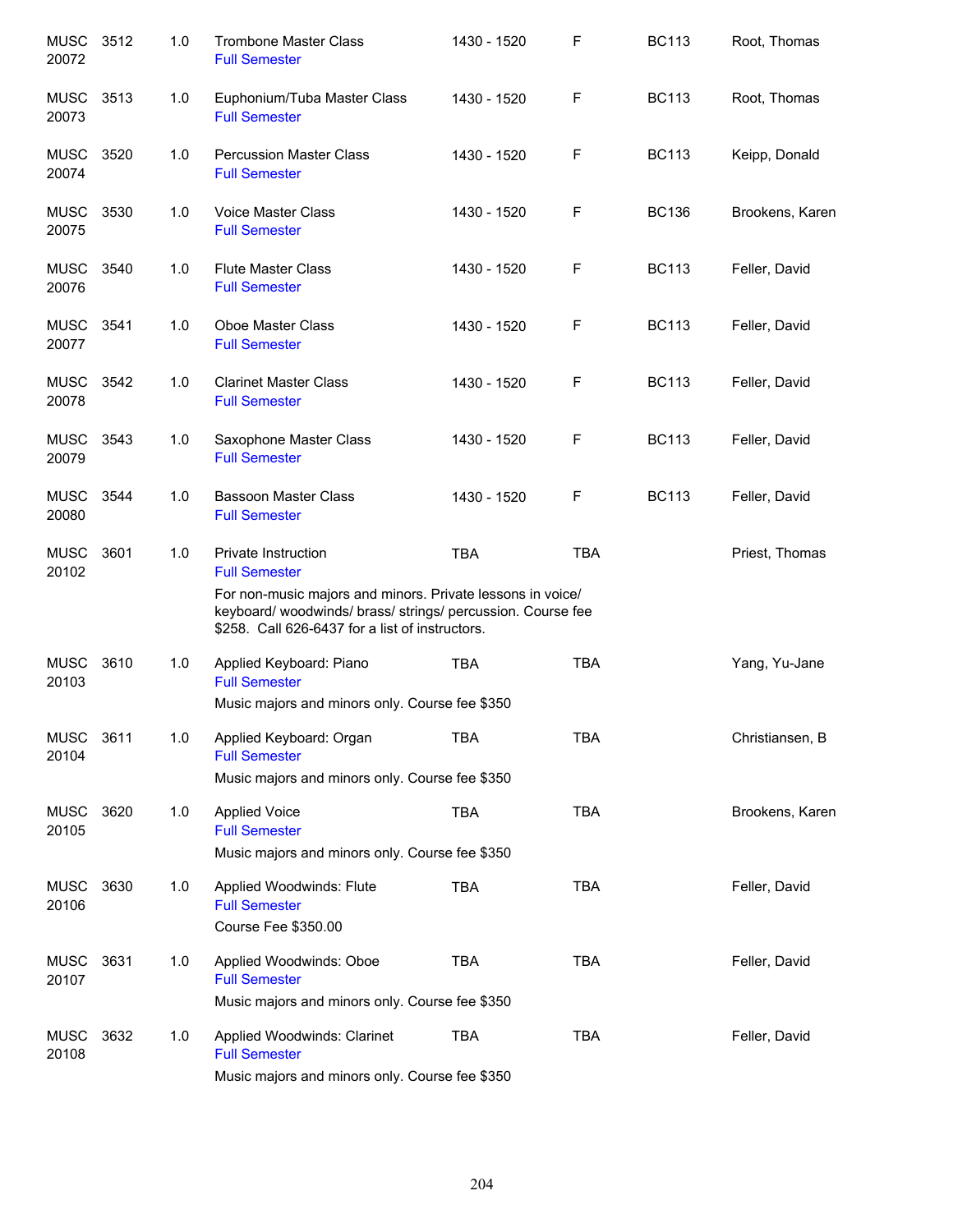| <b>MUSC</b><br>20109 | 3633 | 1.0 | Applied Woodwinds: Saxaphone<br><b>Full Semester</b><br>Music majors and minors only. Course fee \$350        | TBA         | <b>TBA</b> |              | Feller, David    |
|----------------------|------|-----|---------------------------------------------------------------------------------------------------------------|-------------|------------|--------------|------------------|
| <b>MUSC</b><br>20110 | 3634 | 1.0 | Applied Woodwinds: Bassoon<br><b>Full Semester</b>                                                            | TBA         | <b>TBA</b> |              | Feller, David    |
|                      |      |     | Music majors and minors only. Course fee \$350                                                                |             |            |              |                  |
| <b>MUSC</b><br>20111 | 3640 | 1.0 | Applied Brass: Trumpet<br><b>Full Semester</b><br>Music majors and minors only. Course fee \$350              | <b>TBA</b>  | <b>TBA</b> |              | Root, Thomas     |
| MUSC<br>20112        | 3641 | 1.0 | Applied Brass: French Horn<br><b>Full Semester</b>                                                            | <b>TBA</b>  | <b>TBA</b> |              | Root, Thomas     |
|                      |      |     | Music majors and minors only. Course fee \$350                                                                |             |            |              |                  |
| <b>MUSC</b><br>20113 | 3642 | 1.0 | Applied Brass: Trombone<br><b>Full Semester</b><br>Music majors and minors only. Course fee \$350             | <b>TBA</b>  | <b>TBA</b> |              | Root, Thomas     |
| <b>MUSC</b>          | 3643 | 1.0 | Applied Brass: Euphonium/Tuba                                                                                 | <b>TBA</b>  | <b>TBA</b> |              | Root, Thomas     |
| 20114                |      |     | <b>Full Semester</b>                                                                                          |             |            |              |                  |
|                      |      |     | Music majors and minors only. Course fee \$350                                                                |             |            |              |                  |
| <b>MUSC</b><br>20115 | 3650 | 1.0 | Applied Strings: Vioin<br><b>Full Semester</b><br>Music majors and minors only. Course fee \$350              | <b>TBA</b>  | <b>TBA</b> |              | Palumbo, Michael |
|                      |      |     |                                                                                                               |             |            |              |                  |
| <b>MUSC</b><br>20116 | 3651 | 1.0 | Applied Strings: Viola<br><b>Full Semester</b><br>Music majors and minors only. Course fee \$350              | <b>TBA</b>  | <b>TBA</b> |              | Palumbo, Michael |
|                      |      |     |                                                                                                               |             |            |              |                  |
| <b>MUSC</b><br>20117 | 3652 | 1.0 | Applied Strings: Violincello<br><b>Full Semester</b><br>Music majors and minors only. Course fee \$350        | <b>TBA</b>  | <b>TBA</b> |              | Palumbo, Michael |
|                      |      |     |                                                                                                               |             |            |              |                  |
| <b>MUSC</b><br>20118 | 3653 | 1.0 | <b>Applied Strings: String Bass</b><br><b>Full Semester</b><br>Music majors and minors only. Course fee \$350 | <b>TBA</b>  | <b>TBA</b> |              | Palumbo, Michael |
|                      |      |     |                                                                                                               |             |            |              |                  |
| <b>MUSC</b><br>20119 | 3654 | 1.0 | <b>Applied Strings: Guitar</b><br><b>Full Semester</b>                                                        | <b>TBA</b>  | <b>TBA</b> |              | Palumbo, Michael |
|                      |      |     | Music majors and minors only. Course fee \$350                                                                |             |            |              |                  |
| <b>MUSC</b><br>20120 | 3655 | 1.0 | <b>Applied Strings: Harp</b><br><b>Full Semester</b>                                                          | <b>TBA</b>  | <b>TBA</b> |              | Palumbo, Michael |
|                      |      |     | Music majors and minors only. Course fee \$350                                                                |             |            |              |                  |
| <b>MUSC</b><br>20121 | 3660 | 1.0 | <b>Applied Percussion</b><br><b>Full Semester</b>                                                             | <b>TBA</b>  | <b>TBA</b> |              | Keipp, Donald    |
|                      |      |     | Music majors and minors only. Course fee \$350                                                                |             |            |              |                  |
| <b>MUSC</b><br>20122 | 3673 | 2.0 | Private Instruction<br><b>Full Semester</b>                                                                   | <b>TBA</b>  | <b>TBA</b> |              | Priest, Thomas   |
|                      |      |     | Music majors and minors only. Course fee \$700                                                                |             |            |              |                  |
| <b>MUSC</b><br>21410 | 3730 | 1.0 | Keyboard Ensemble<br><b>Full Semester</b><br>Piano majors/ minors only.                                       | 1130 - 1220 | М          | <b>BC136</b> | Yang, Yu-Jane    |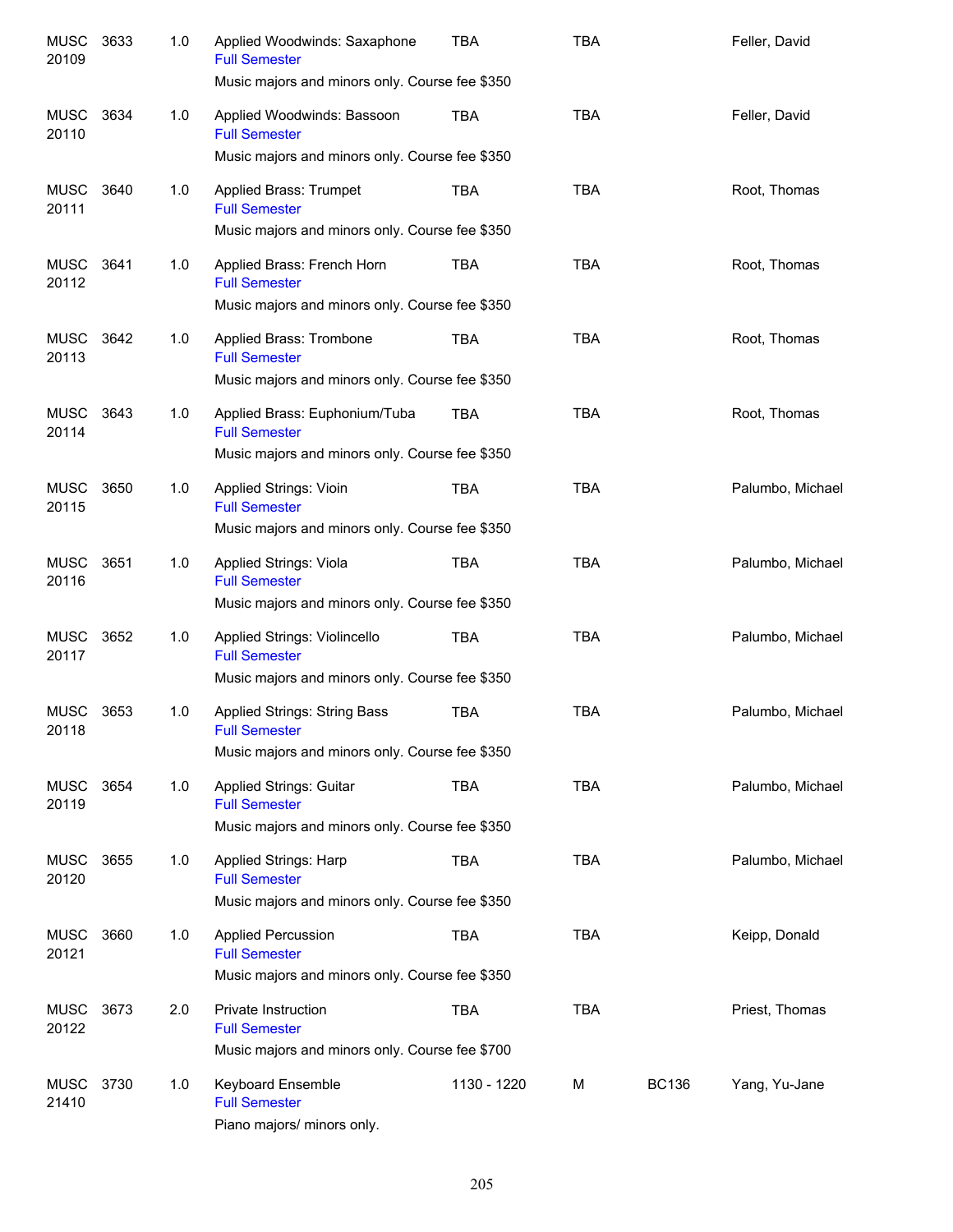| <b>MUSC</b><br>21411 | 3730 | 1.0 | <b>Keyboard Ensemble</b><br><b>Full Semester</b><br>Piano majors/ minors only.                 | 1130 - 1220                | M                       | <b>BC136</b>                 | Van der Beek, Ralph |
|----------------------|------|-----|------------------------------------------------------------------------------------------------|----------------------------|-------------------------|------------------------------|---------------------|
| <b>MUSC</b><br>21412 | 3740 | 1.0 | Weber State Concert Choir<br><b>Full Semester</b>                                              | 1230 - 1320                | <b>MWF</b>              | <b>BC136</b>                 | Henderson, Mark     |
| <b>MUSC</b><br>21413 | 3741 | 1.0 | <b>Chamber Choir</b><br><b>Full Semester</b><br>By audition only.                              | 1230 - 1320<br>1330 - 1420 | <b>TR</b><br><b>MWF</b> | <b>BC136</b><br><b>BC136</b> | Henderson, Mark     |
| <b>MUSC</b><br>21414 | 3743 | 1.0 | Vocal Chamber Ensemble<br><b>Full Semester</b><br>By audition or permission of the instructor. | <b>TBA</b>                 | <b>TBA</b>              |                              | Henderson, Mark     |
| <b>MUSC</b><br>21415 | 3750 | 1.0 | Symphonic Band<br><b>Full Semester</b>                                                         | 1230 - 1420                | <b>TR</b>               | <b>BC133</b>                 | Root, Thomas        |
| <b>MUSC</b><br>21416 | 3752 | 2.0 | Marching Band<br><b>Full Semester</b><br>Meets Saturdays of home games.                        | 1230 - 1420                | <b>MWF</b>              | <b>BC133</b>                 | Keipp, Donald       |
| MUSC 3753<br>21417   |      | 1.0 | Jazz Ensemble<br><b>Full Semester</b>                                                          | 1130 - 1220                | <b>MWF</b>              | <b>BC133</b>                 | Keipp, Donald       |
| MUSC 3755<br>20167   |      | 1.0 | Instrumental Chamber Ensemble<br><b>Full Semester</b>                                          | <b>TBA</b>                 | <b>TBA</b>              |                              | Palumbo, Michael    |
| <b>MUSC</b><br>20168 | 3755 | 1.0 | Instrumental Chamber Ensemble<br><b>Full Semester</b>                                          | <b>TBA</b>                 | <b>TBA</b>              |                              | Root, Thomas        |
| <b>MUSC</b><br>20169 | 3755 | 1.0 | Instrumental Chamber Ensemble<br><b>Full Semester</b>                                          | 1130 - 1220                | <b>TR</b>               | <b>BC133</b>                 | Keipp, Donald       |
| <b>MUSC</b><br>20170 | 3755 | 1.0 | Instrumental Chamber Ensemble<br><b>Full Semester</b>                                          | <b>TBA</b>                 | <b>TBA</b>              |                              | Feller, David       |
| <b>MUSC</b><br>20171 | 3755 | 1.0 | Instrumental Chamber Ensemble<br><b>Full Semester</b>                                          | <b>TBA</b>                 | TBA                     |                              | Wang, Shi-hwa       |
| MUSC<br>20172        | 3755 | 1.0 | Instrumental Chamber Ensemble<br><b>Full Semester</b>                                          | <b>TBA</b>                 | <b>TBA</b>              |                              | Henderson, Cindy    |
| <b>MUSC</b><br>20173 | 3755 | 1.0 | Instrumental Chamber Ensemble<br><b>Full Semester</b>                                          | <b>TBA</b>                 | <b>TBA</b>              |                              | Uzur, Viktor        |
| MUSC<br>21419        | 3760 | 1.0 | Weber State Symphony Orchestra<br><b>Full Semester</b><br>By audition.                         | 1430 - 1620<br>1430 - 1520 | MW<br>F                 | <b>BC133</b><br><b>BC211</b> | Palumbo, Michael    |
| MUSC<br>21420        | 3761 | 1.0 | Chamber Orchestra<br><b>Full Semester</b><br>By audition or consent of instructor.             | 1430 - 1520                | <b>TR</b>               | <b>BC133</b>                 | Palumbo, Michael    |
| <b>MUSC</b><br>21421 | 3763 | 1.0 | <b>Guitar Ensemble</b><br><b>Full Semester</b>                                                 | 1530 - 1620                | М                       | <b>BC125</b>                 | Woodbury, Todd      |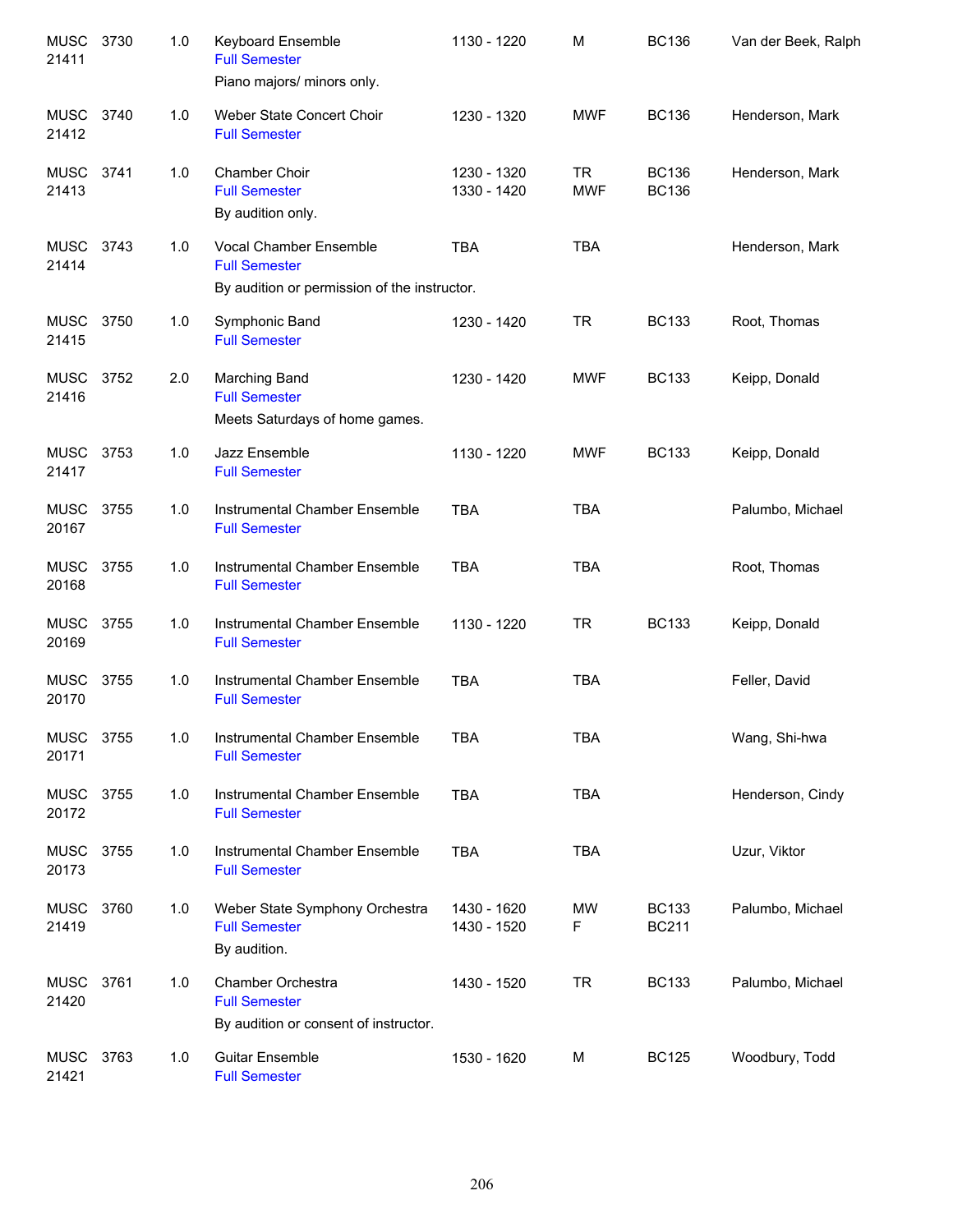| <b>MUSC</b><br>21422 | 3822 | 2.0 | Instrument Conducting I<br><b>Full Semester</b><br>Prereq: MUSC 1120 & 1140.                              | 0730 - 0820 | <b>TR</b>  | <b>BC133</b> | Palumbo, Michael |
|----------------------|------|-----|-----------------------------------------------------------------------------------------------------------|-------------|------------|--------------|------------------|
| <b>MUSC</b><br>21423 | 3824 | 4.0 | Music For Elementary Teachers<br><b>Full Semester</b>                                                     | 1030 - 1220 | <b>MW</b>  | <b>BC125</b> | Akombo, David    |
| <b>MUSC</b><br>21424 | 3840 | 2.0 | Form & Analysis<br><b>Full Semester</b><br>Prereq: MUSC 2120 & 2140.                                      | 0930 - 1020 | <b>TR</b>  | <b>BC318</b> | Root, Thomas     |
| <b>MUSC</b><br>22528 | 3851 | 2.0 | String Instrument Pedagogy I<br><b>Full Semester</b><br>Prereq: Completion of String Methods I.           | <b>TBA</b>  | <b>TBA</b> |              | Palumbo, Michael |
| <b>MUSC</b><br>21425 | 3872 | 2.0 | Choral Conductng I<br><b>Full Semester</b><br>Prerequisite: MUSC 1120 and MUSC 1140.                      | 0830 - 0920 | <b>MW</b>  | <b>BC136</b> | Henderson, Mark  |
| MUSC<br>20343        | 3991 | 1.0 | Junior Recital<br><b>Full Semester</b>                                                                    | <b>TBA</b>  | <b>TBA</b> |              | Priest, Thomas   |
| MUSC 4402<br>21427   |      | 2.0 | Vocal Pedagogy I<br><b>Full Semester</b>                                                                  | 1430 - 1520 | <b>MW</b>  | <b>BC136</b> | Brookens, Karen  |
| MUSC<br>20194        | 4610 | 1.0 | Applied Keyboard: Piano<br><b>Full Semester</b><br>Music majors and minors only. Course fee \$350         | <b>TBA</b>  | <b>TBA</b> |              | Yang, Yu-Jane    |
| <b>MUSC</b><br>20195 | 4611 | 1.0 | Applied Keyboard: Organ<br><b>Full Semester</b><br>Music majors and minors only. Course fee \$350         | <b>TBA</b>  | <b>TBA</b> |              | Christiansen, B  |
| <b>MUSC</b><br>20196 | 4620 | 1.0 | <b>Applied Voice</b><br><b>Full Semester</b><br>Music majors and minors only. Course fee \$350.00         | <b>TBA</b>  | <b>TBA</b> |              | Brookens, Karen  |
| MUSC<br>20197        | 4630 | 1.0 | Applied Woodwinds: Flute<br><b>Full Semester</b><br>Music majors and minors only. Course fee \$350.00     | TBA         | TBA        |              | Feller, David    |
| <b>MUSC</b><br>20198 | 4631 | 1.0 | Applied Woodwinds: Oboe<br><b>Full Semester</b><br>Music majors and minors only. Course fee \$350.00      | <b>TBA</b>  | <b>TBA</b> |              | Feller, David    |
| <b>MUSC</b><br>20199 | 4632 | 1.0 | Applied Woodwinds: Clarinet<br><b>Full Semester</b><br>Music majors and minors only. Course fee \$350.00  | <b>TBA</b>  | <b>TBA</b> |              | Feller, David    |
| <b>MUSC</b><br>20200 | 4633 | 1.0 | Applied Woodwinds: Saxaphone<br><b>Full Semester</b><br>Music majors and minors only. Course fee \$350.00 | <b>TBA</b>  | <b>TBA</b> |              | Feller, David    |
| <b>MUSC</b><br>20201 | 4634 | 1.0 | Applied Woodwinds: Bassoon<br><b>Full Semester</b><br>Music majors and minors only. Course fee \$350.00   | <b>TBA</b>  | <b>TBA</b> |              | Feller, David    |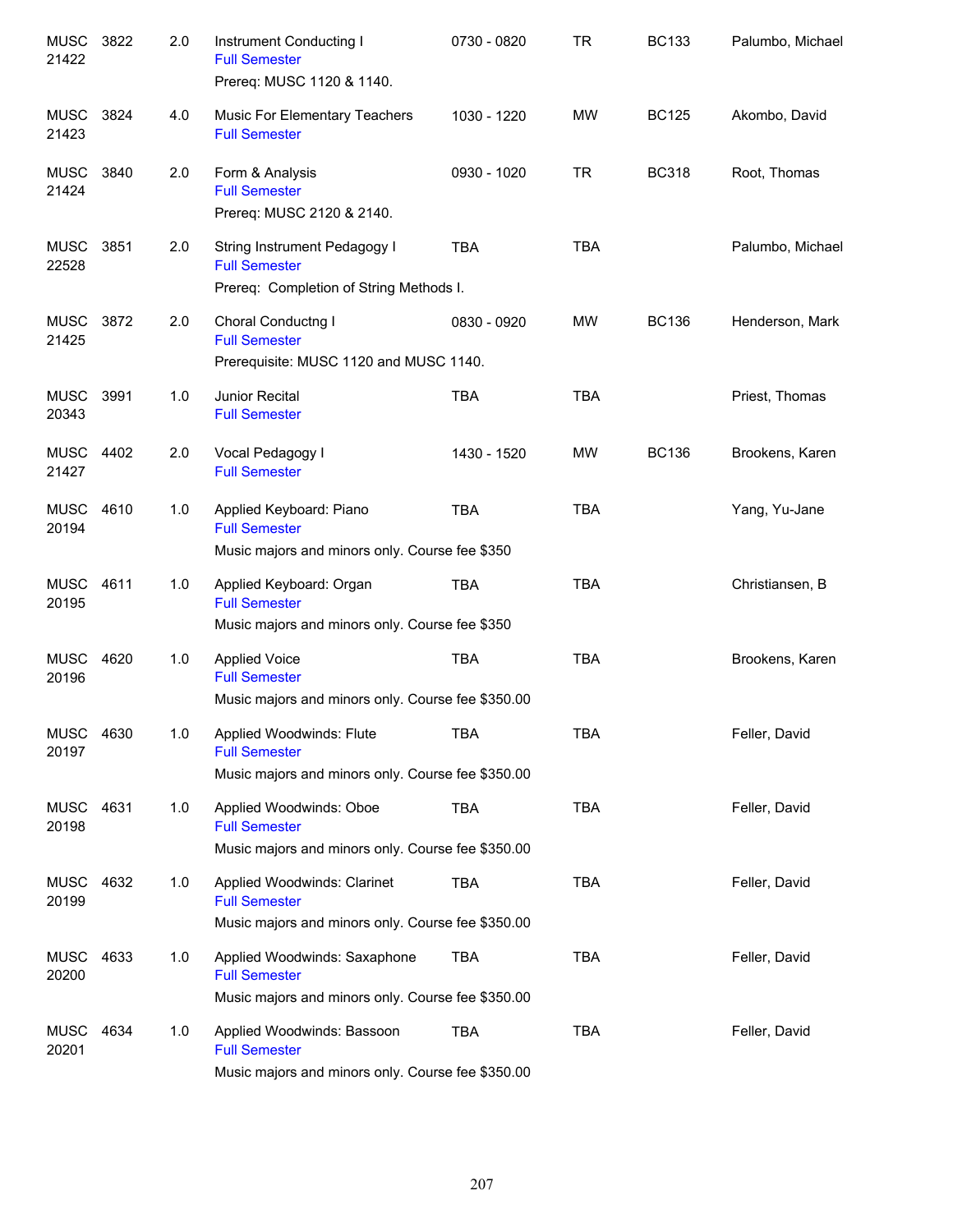| <b>MUSC</b><br>20202 | 4640 | 1.0 | Applied Brass: Trumpet<br><b>Full Semester</b><br>Music majors and minors only. Course fee \$350.00                                                                                                                                           | <b>TBA</b>  | <b>TBA</b> |              | Root, Thomas     |
|----------------------|------|-----|-----------------------------------------------------------------------------------------------------------------------------------------------------------------------------------------------------------------------------------------------|-------------|------------|--------------|------------------|
| MUSC<br>20203        | 4641 | 1.0 | Applied Brass: French Horn<br><b>Full Semester</b><br>Course Fee \$350.00                                                                                                                                                                     | <b>TBA</b>  | <b>TBA</b> |              | Root, Thomas     |
| MUSC<br>20204        | 4642 | 1.0 | Applied Brass: Trombone<br><b>Full Semester</b><br>Music majors and minors only. Course fee \$350.00                                                                                                                                          | <b>TBA</b>  | <b>TBA</b> |              | Root, Thomas     |
| <b>MUSC</b><br>20205 | 4643 | 1.0 | Applied Brass: Euphonium/Tuba<br><b>Full Semester</b><br>Music majors and minors only. Course fee \$350.00                                                                                                                                    | TBA         | <b>TBA</b> |              | Root, Thomas     |
| <b>MUSC</b><br>20206 | 4650 | 1.0 | <b>Applied Strings: Violin</b><br><b>Full Semester</b><br>Music majors and minors only. Course fee \$350.00                                                                                                                                   | TBA         | <b>TBA</b> |              | Palumbo, Michael |
| MUSC<br>20207        | 4651 | 1.0 | Applied Strings: Viola<br><b>Full Semester</b><br>Music majors and minors only. Course fee \$350.00                                                                                                                                           | TBA         | <b>TBA</b> |              | Palumbo, Michael |
| MUSC<br>20208        | 4652 | 1.0 | Applied Strings: Violincello<br><b>Full Semester</b><br>Music majors and minors only. Course fee \$350.00                                                                                                                                     | TBA         | <b>TBA</b> |              | Palumbo, Michael |
| MUSC<br>20209        | 4653 | 1.0 | Applied Strings: String Bass<br><b>Full Semester</b><br>Music majors and minors only. Course fee \$350.00                                                                                                                                     | TBA         | <b>TBA</b> |              | Palumbo, Michael |
| MUSC<br>20210        | 4654 | 1.0 | Applied Strings: Guitar<br><b>Full Semester</b><br>Music majors and minors only. Course fee \$350.00                                                                                                                                          | TBA         | <b>TBA</b> |              | Palumbo, Michael |
| MUSC<br>20211        | 4655 | 1.0 | <b>Applied Strings: Harp</b><br><b>Full Semester</b><br>Music majors and minors only. Course fee \$350.00                                                                                                                                     | <b>TBA</b>  | <b>TBA</b> |              | Palumbo, Michael |
| MUSC<br>20212        | 4660 | 1.0 | <b>Applied Percussion</b><br><b>Full Semester</b><br>Music majors and minors only. Course fee \$350.00                                                                                                                                        | <b>TBA</b>  | <b>TBA</b> |              | Keipp, Donald    |
| MUSC<br>20213        | 4673 | 2.0 | <b>Private Instruction</b><br><b>Full Semester</b><br>All performance areas. Two hours instruction/ week. Minimum<br>of 18 hrs/ week practice required. One-half hour special<br>assignment. By consent of instructor only. Course fee \$700. | <b>TBA</b>  | <b>TBA</b> |              | Priest, Thomas   |
| MUSC<br>21428        | 4820 | 1.0 | Pro Tools 101<br><b>Full Semester</b><br>There is a \$55 Lab Fee for this course.                                                                                                                                                             | 1030 - 1120 | Τ          | <b>BC322</b> | Maxson, Mark     |
| <b>MUSC</b><br>21429 | 4822 | 2.0 | Jr High/Mid Schl Music Methods<br><b>Full Semester</b><br>Prerequisite: Completion of piano proficiency exam.<br>Course Fee \$36.00                                                                                                           | 0930 - 1020 | <b>TR</b>  | <b>BC117</b> | Priest, Thomas   |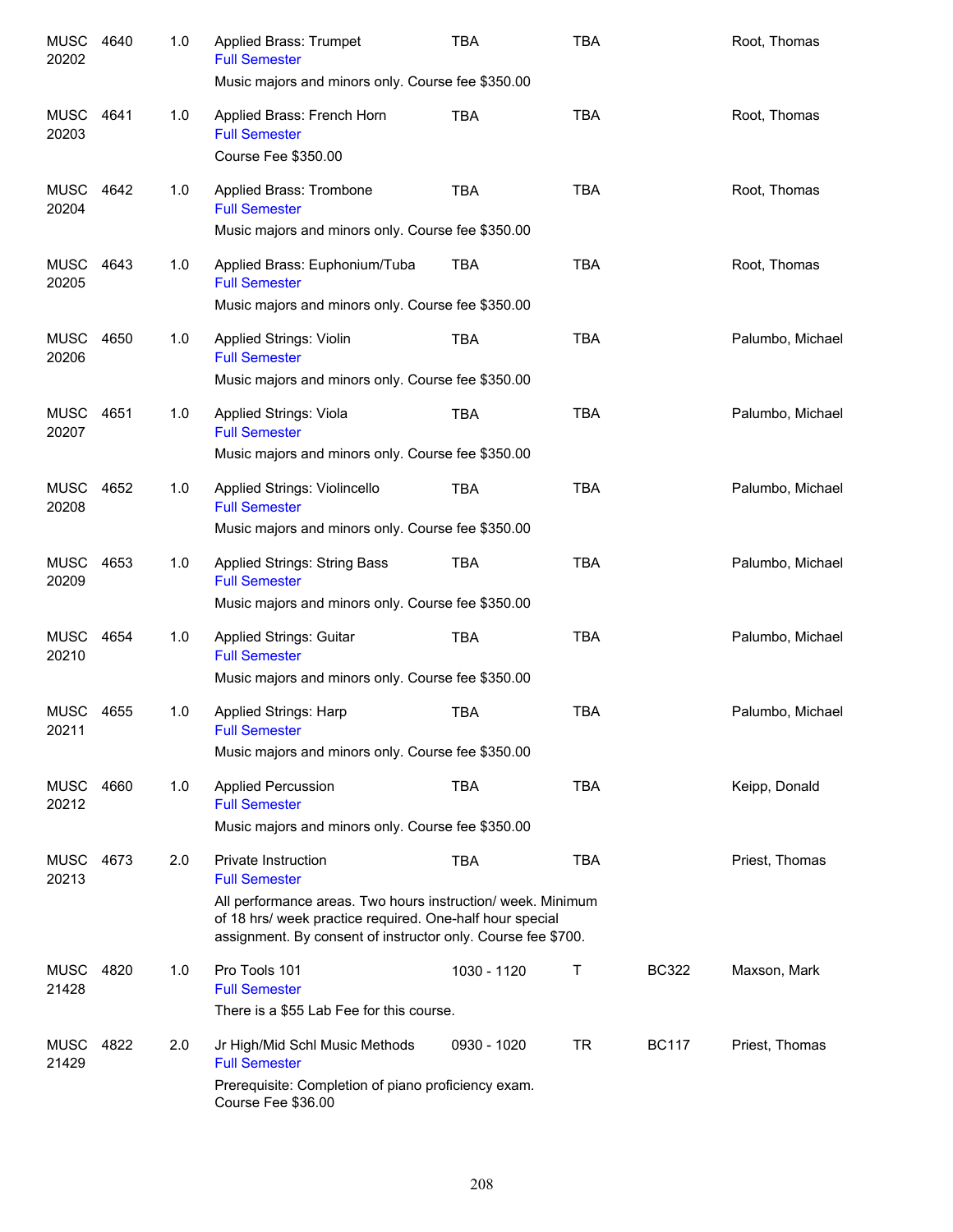| <b>MUSC</b><br>20313 | 4830A | 1.0 | <b>Directed Readings</b><br><b>Full Semester</b>                                        | <b>TBA</b> | <b>TBA</b> | Priest, Thomas  |
|----------------------|-------|-----|-----------------------------------------------------------------------------------------|------------|------------|-----------------|
| MUSC<br>20314        | 4830A | 2.0 | <b>Directed Readings</b><br><b>Full Semester</b>                                        | <b>TBA</b> | <b>TBA</b> | Priest, Thomas  |
| MUSC<br>20315        | 4830A | 3.0 | <b>Directed Readings</b><br><b>Full Semester</b>                                        | <b>TBA</b> | <b>TBA</b> | Priest, Thomas  |
| <b>MUSC</b><br>20316 | 4830B | 1.0 | Directed Readings/Vocal Pedago<br><b>Full Semester</b><br>Vocal Pedagogy Majors Only.   | <b>TBA</b> | <b>TBA</b> | Brookens, Karen |
| <b>MUSC</b><br>20317 | 4830B | 2.0 | Directed Readings/Vocal Pedago<br><b>Full Semester</b><br>Vocal Pedagogy Majors Only.   | <b>TBA</b> | <b>TBA</b> | Brookens, Karen |
| <b>MUSC</b><br>20318 | 4830B | 3.0 | Directed Readings/Vocal Pedago<br><b>Full Semester</b><br>Vocal Pedagogy Majors Only.   | <b>TBA</b> | <b>TBA</b> | Brookens, Karen |
| <b>MUSC</b><br>20319 | 4830C | 1.0 | Directed Readings/Music Educat<br><b>Full Semester</b><br>Music Education Majors Only.  | <b>TBA</b> | <b>TBA</b> | Priest, Thomas  |
| <b>MUSC</b><br>20320 | 4830C | 2.0 | Directed Readings/Music Educat<br><b>Full Semester</b><br>Music Education Majors Only.  | <b>TBA</b> | <b>TBA</b> | Priest, Thomas  |
| <b>MUSC</b><br>20321 | 4830C | 3.0 | Directed Readings/Music Educat<br><b>Full Semester</b><br>Music Education Majors Only.  | <b>TBA</b> | <b>TBA</b> | Priest, Thomas  |
| MUSC<br>20322        | 4830D | 1.0 | Directed Readings/Keyboarding<br><b>Full Semester</b><br>Keyboard Pedagogy Majors Only. | <b>TBA</b> | <b>TBA</b> | Yang, Yu-Jane   |
| <b>MUSC</b><br>20323 | 4830D | 2.0 | Directed Readings/Keyboarding<br><b>Full Semester</b><br>Keyboard Pedagogy Majors Only. | <b>TBA</b> | <b>TBA</b> | Yang, Yu-Jane   |
| <b>MUSC</b><br>20324 | 4830D | 3.0 | Directed Readings/Keyboarding<br><b>Full Semester</b><br>Keyboard Pedagogy Majors Only. | <b>TBA</b> | <b>TBA</b> | Yang, Yu-Jane   |
| MUSC<br>20325        | 4860A | 1.0 | Internship in Music<br><b>Full Semester</b>                                             | <b>TBA</b> | <b>TBA</b> | Priest, Thomas  |
| <b>MUSC</b><br>20326 | 4860A | 2.0 | Internship in Music<br><b>Full Semester</b>                                             | <b>TBA</b> | <b>TBA</b> | Priest, Thomas  |
| <b>MUSC</b><br>20327 | 4860A | 3.0 | Internship in Music<br><b>Full Semester</b>                                             | <b>TBA</b> | <b>TBA</b> | Priest, Thomas  |
| <b>MUSC</b><br>20328 | 4860B | 1.0 | Internship/Vocal Pedagogy<br><b>Full Semester</b><br>Vocal Pedagogy Majors Only.        | <b>TBA</b> | <b>TBA</b> | Brookens, Karen |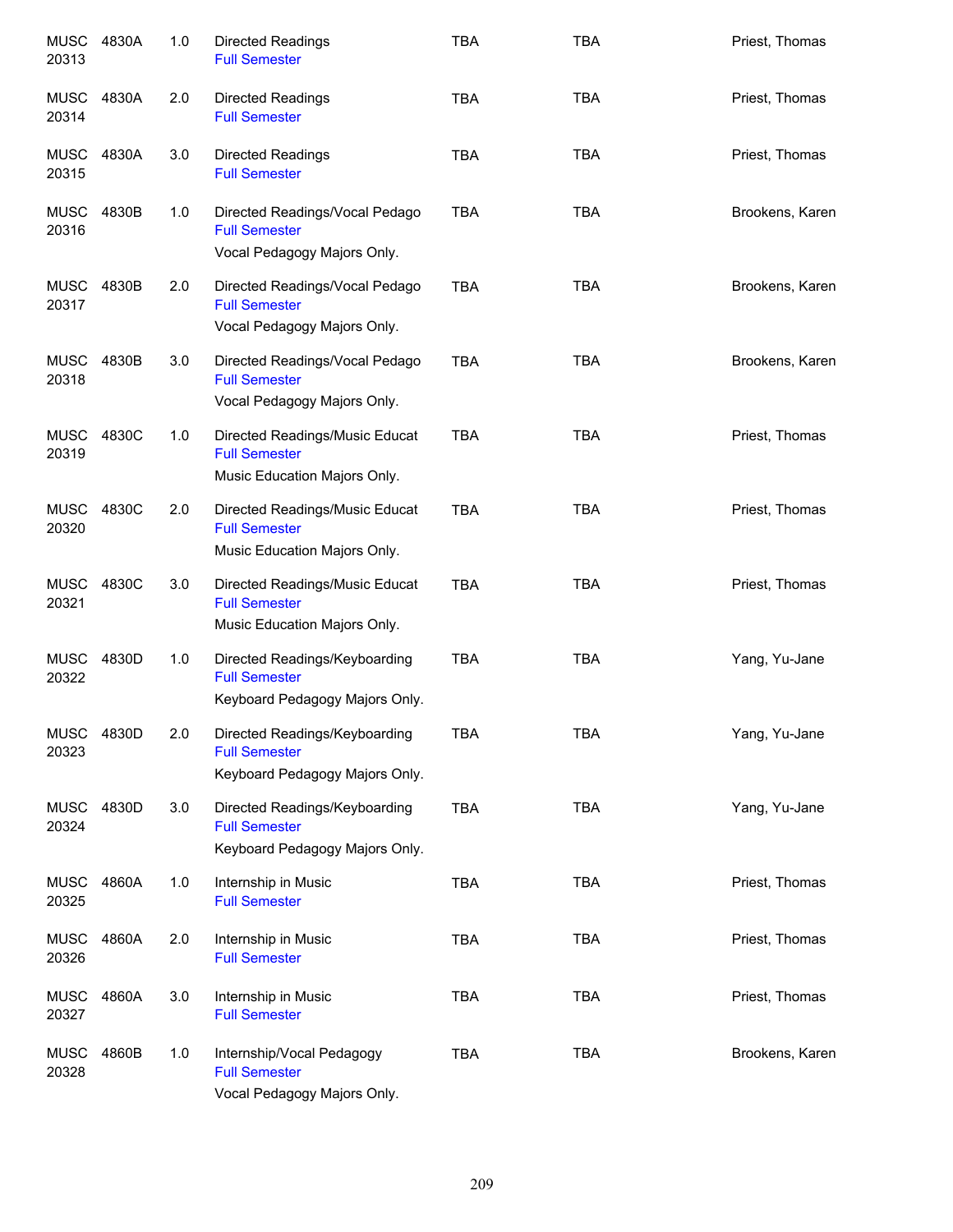| <b>MUSC</b><br>20329 | 4860B | 2.0 | Internship/Vocal Pedagogy<br><b>Full Semester</b><br>Vocal Pedagogy Majors Only.   | <b>TBA</b>                                | <b>TBA</b>           |              | Brookens, Karen |
|----------------------|-------|-----|------------------------------------------------------------------------------------|-------------------------------------------|----------------------|--------------|-----------------|
| MUSC<br>20330        | 4860B | 3.0 | Internship/Vocal Pedagogy<br><b>Full Semester</b><br>Vocal Pedagogy Majors Only.   | <b>TBA</b>                                | <b>TBA</b>           |              | Brookens, Karen |
| MUSC<br>20331        | 4860C | 1.0 | Internship/Music Education<br><b>Full Semester</b><br>Music Education majors only. | <b>TBA</b>                                | <b>TBA</b>           |              | Priest, Thomas  |
| MUSC<br>20332        | 4860C | 2.0 | Internship/Music Education<br><b>Full Semester</b><br>Music Education majors only. | <b>TBA</b>                                | <b>TBA</b>           |              | Priest, Thomas  |
| MUSC<br>20333        | 4860C | 3.0 | Internship/Music Education<br><b>Full Semester</b><br>Music Education majors only. | <b>TBA</b>                                | <b>TBA</b>           |              | Priest, Thomas  |
| MUSC<br>20334        | 4860D | 1.0 | Intern/Keyboard Pedagogy<br><b>Full Semester</b><br>Keyboard Pedagogy Majors Only. | <b>TBA</b>                                | <b>TBA</b>           |              | Yang, Yu-Jane   |
| <b>MUSC</b><br>20335 | 4860D | 2.0 | Intern/Keyboard Pedagogy<br><b>Full Semester</b>                                   | 1030 - 1120<br>1130 - 1220<br>1130 - 1220 | R<br><b>TR</b><br>WF |              | Yang, Yu-Jane   |
|                      |       |     | Keyboard Pedagogy Majors Only.                                                     |                                           |                      |              |                 |
| <b>MUSC</b><br>20336 | 4860D | 3.0 | Intern/Keyboard Pedagogy<br><b>Full Semester</b><br>Keyboard Pedagogy Majors Only. | <b>TBA</b>                                | <b>TBA</b>           |              | Yang, Yu-Jane   |
| <b>MUSC</b><br>20337 | 4890  | 1.0 | Cooperative Work Experience<br><b>Full Semester</b>                                | <b>TBA</b>                                | <b>TBA</b>           |              | Priest, Thomas  |
| <b>MUSC</b><br>20338 | 4890  | 2.0 | Cooperative Work Experience<br><b>Full Semester</b>                                | <b>TBA</b>                                | <b>TBA</b>           |              | Priest, Thomas  |
| MUSC<br>20339        | 4890  | 3.0 | <b>Cooperative Work Experience</b><br><b>Full Semester</b>                         | <b>TBA</b>                                | <b>TBA</b>           |              | Priest, Thomas  |
| <b>MUSC</b><br>20340 | 4890  | 4.0 | Cooperative Work Experience<br><b>Full Semester</b>                                | <b>TBA</b>                                | <b>TBA</b>           |              | Priest, Thomas  |
| <b>MUSC</b><br>20341 | 4890  | 5.0 | Cooperative Work Experience<br><b>Full Semester</b>                                | <b>TBA</b>                                | <b>TBA</b>           |              | Priest, Thomas  |
| <b>MUSC</b><br>20342 | 4890  | 6.0 | Cooperative Work Experience<br><b>Full Semester</b>                                | <b>TBA</b>                                | <b>TBA</b>           |              | Priest, Thomas  |
| MUSC<br>21432        | 4910  | 2.0 | Opera Production<br><b>Full Semester</b>                                           | 1330 - 1520                               | <b>TR</b>            | <b>BC136</b> | Brookens, Karen |
| <b>MUSC</b><br>20344 | 4920  | 1.0 | Workshop<br><b>Full Semester</b>                                                   | <b>TBA</b>                                | <b>TBA</b>           |              | Priest, Thomas  |
| <b>MUSC</b><br>20345 | 4920  | 2.0 | Workshop<br><b>Full Semester</b>                                                   | <b>TBA</b>                                | <b>TBA</b>           |              | Priest, Thomas  |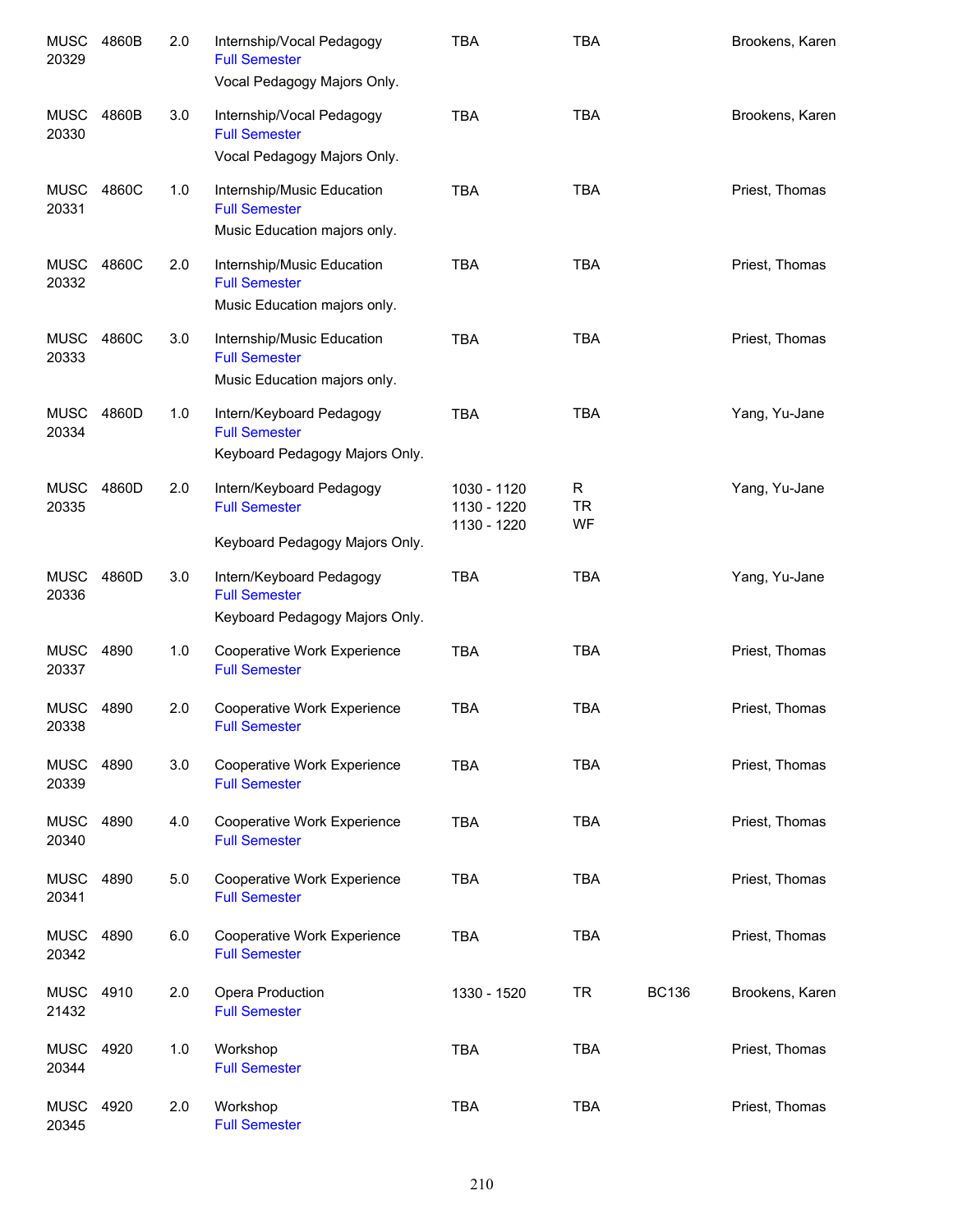| <b>MUSC</b><br>20346 | 4920 | 3.0 | Workshop<br><b>Full Semester</b>                                                                                        | <b>TBA</b>  | <b>TBA</b> |              | Priest, Thomas |
|----------------------|------|-----|-------------------------------------------------------------------------------------------------------------------------|-------------|------------|--------------|----------------|
| <b>MUSC</b><br>20347 | 4920 | 4.0 | Workshop<br><b>Full Semester</b>                                                                                        | <b>TBA</b>  | <b>TBA</b> |              | Priest, Thomas |
| MUSC<br>20348        | 4991 | 1.0 | Senior Recital<br><b>Full Semester</b><br>4000 level of private instruction.                                            | <b>TBA</b>  | <b>TBA</b> |              | Priest, Thomas |
| MUSC<br>20349        | 4992 | 1.0 | Senior Project<br><b>Full Semester</b><br>4000 level of private instruction. Music Education majors<br>only.            | <b>TBA</b>  | <b>TBA</b> |              | Priest, Thomas |
| <b>NAVS</b><br>20786 | 1010 | 2.0 | Introduction to Naval Science<br><b>Full Semester</b>                                                                   | <b>TBA</b>  | <b>TBA</b> |              | Barraza, Louis |
| <b>NAVS</b><br>20790 | 1020 | 3.0 | Sea Power and Maritime Affaire<br><b>Full Semester</b>                                                                  | <b>TBA</b>  | <b>TBA</b> |              | Barraza, Louis |
| <b>NAVS</b><br>20792 | 2010 | 3.0 | Naval Ship Systems I<br><b>Full Semester</b>                                                                            | <b>TBA</b>  | <b>TBA</b> |              | Barraza, Louis |
| <b>NAVS</b><br>20798 | 2020 | 4.0 | Naval Ship Systems II<br><b>Full Semester</b>                                                                           | <b>TBA</b>  | <b>TBA</b> |              | Barraza, Louis |
| <b>NAVS</b><br>20801 | 2110 | 4.0 | <b>Evolution of Warfare</b><br><b>Full Semester</b>                                                                     | <b>TBA</b>  | <b>TBA</b> |              | Barraza, Louis |
| <b>NAVS</b><br>20804 | 3010 | 3.0 | Naval Operations /Navigation 1<br><b>Full Semester</b>                                                                  | <b>TBA</b>  | <b>TBA</b> |              | Barraza, Louis |
| <b>NAVS</b><br>20805 | 3020 | 3.0 | Naval Operations/ Navigation 2<br><b>Full Semester</b>                                                                  | <b>TBA</b>  | <b>TBA</b> |              | Barraza, Louis |
| <b>NAVS</b><br>20806 | 3110 | 4.0 | Amphibious Warfare<br><b>Full Semester</b>                                                                              | <b>TBA</b>  | <b>TBA</b> |              | Barraza, Louis |
| <b>NAVS</b><br>20807 | 4010 | 3.0 | Leadership and Management<br><b>Full Semester</b>                                                                       | <b>TBA</b>  | <b>TBA</b> |              | Barraza, Louis |
| <b>NEUR</b><br>21895 | 2050 | 3.0 | Introduction to Neuroscience<br><b>Full Semester</b>                                                                    | 1030 - 1145 | TR         | <b>SL427</b> | Fowler, Laurie |
| <b>NRSG</b><br>21646 | 1030 | 3.0 | <b>Found of Nursing Practice</b><br><b>Full Semester</b><br>Please email Marguerite at msimmons1@weber.edu to register. |             |            |              |                |
| <b>NRSG</b><br>21650 | 1030 | 3.0 | <b>Found of Nursing Practice</b><br><b>Full Semester</b>                                                                |             |            |              |                |
|                      |      |     | Please email Marguerite at msimmons1@weber.edu to register.                                                             |             |            |              |                |
| <b>NRSG</b><br>21757 | 1030 | 3.0 | Found of Nursing Practice<br><b>Full Semester</b><br>Please email Marguerite at msimmons1@weber.edu to register.        | <b>TBA</b>  | <b>TBA</b> |              | Reese, Jody    |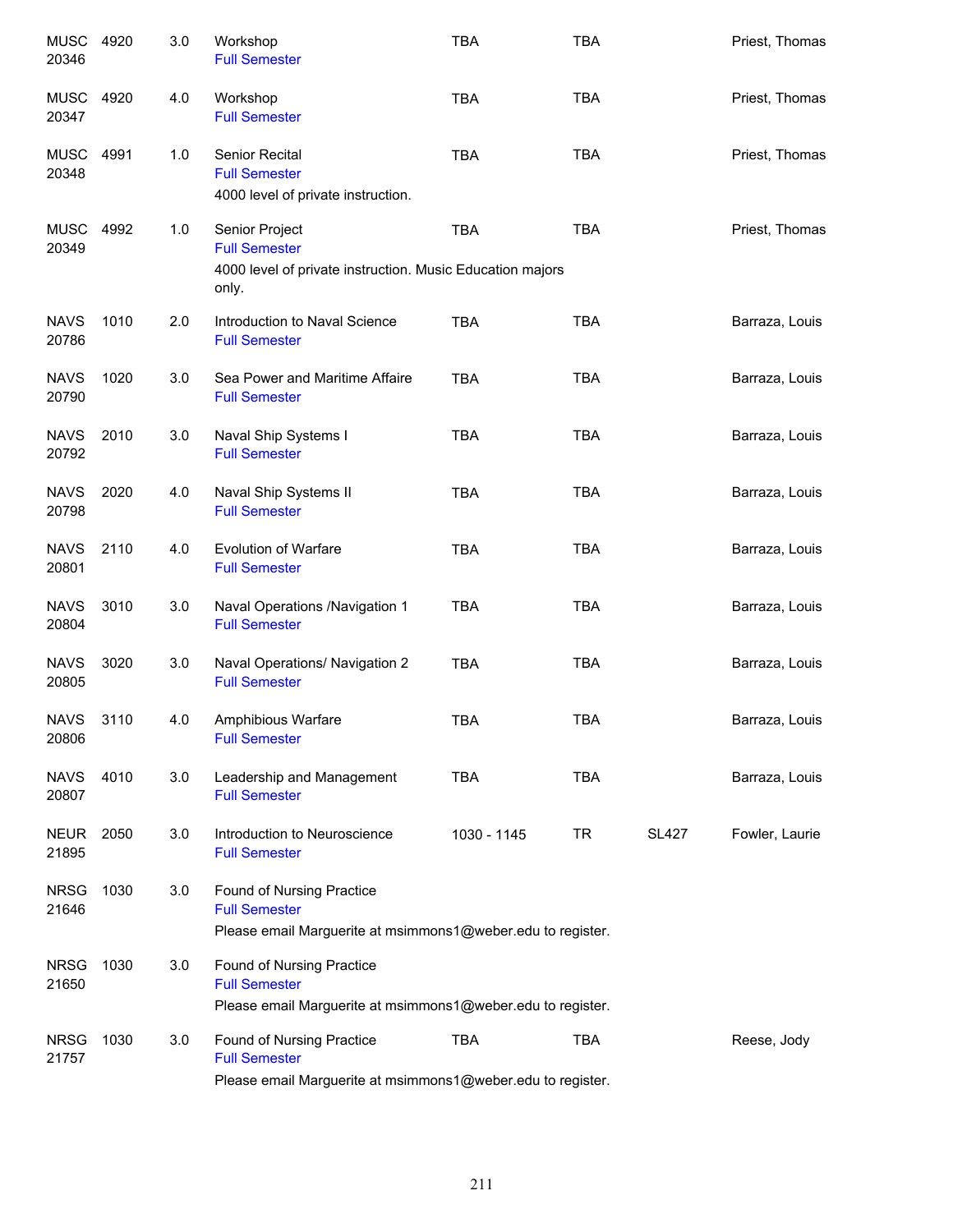| <b>NRSG</b><br>22144 | 1030 | 3.0 | Found of Nursing Practice<br><b>Full Semester</b>                                                                         | 0930 - 1100 | WF         | D02103    | Brady, Sharen       |
|----------------------|------|-----|---------------------------------------------------------------------------------------------------------------------------|-------------|------------|-----------|---------------------|
|                      |      |     | Please e-mail Marguerite Simmons msimmons1@weber.edu<br>for registration clearance.                                       |             |            |           |                     |
| <b>NRSG</b><br>22669 | 1030 | 3.0 | <b>Found of Nursing Practice</b><br><b>Full Semester</b>                                                                  | 1230 - 1400 | WF         | MH332     | Leggett, Diane      |
|                      |      |     | Please email Marguerite at msimmons1@weber.edu to register.                                                               |             |            |           |                     |
| <b>NRSG</b><br>22671 | 1030 | 3.0 | <b>Found of Nursing Practice</b><br><b>Full Semester</b>                                                                  | 1430 - 1600 | WF         | MH332     | Leggett, Diane      |
|                      |      |     | Please email Marguerite at msimmons1@weber.edu to register.                                                               |             |            |           |                     |
| <b>NRSG</b><br>24467 | 1030 | 3.0 | Found of Nursing Practice<br><b>Full Semester</b>                                                                         | <b>TBA</b>  | <b>TBA</b> | <b>OL</b> | Mangelson, Christie |
|                      |      |     | To access the course materials, log into the Student Portal<br>(eWeber) at http://weber.edu and select "Current Students" |             |            |           |                     |
| <b>NRSG</b><br>21654 | 1031 | 3.0 | Found Of Nursing Clinical<br><b>Full Semester</b>                                                                         | <b>TBA</b>  | <b>TBA</b> |           | Benson, Linda       |
|                      |      |     | Please email Marguerite at msimmons1@weber.edu to register.<br>Course Fee \$255.00                                        |             |            |           |                     |
| <b>NRSG</b><br>21658 | 1031 | 3.0 | Found Of Nursing Clinical<br><b>Full Semester</b>                                                                         | <b>TBA</b>  | <b>TBA</b> |           | Holman, Rieneke     |
|                      |      |     | Please email Marguerite at msimmons1@weber.edu to register.<br>Course Fee \$255.00                                        |             |            |           |                     |
| <b>NRSG</b><br>21660 | 1031 | 3.0 | Found Of Nursing Clinical<br><b>Full Semester</b>                                                                         | <b>TBA</b>  | <b>TBA</b> |           | Gilbert, Amy        |
|                      |      |     | Please email Marguerite at msimmons1@weber.edu to register.<br>Course Fee \$255.00                                        |             |            |           |                     |
| <b>NRSG</b><br>21662 | 1031 | 3.0 | Found Of Nursing Clinical<br><b>Full Semester</b>                                                                         | <b>TBA</b>  | <b>TBA</b> |           | Benson, Linda       |
|                      |      |     | Please email Marguerite at msimmons1@weber.edu to register.<br>Course Fee \$255.00                                        |             |            |           |                     |
| <b>NRSG</b><br>21665 | 1031 | 3.0 | Found Of Nursing Clinical<br><b>Full Semester</b>                                                                         | <b>TBA</b>  | TBA        |           | Dawson, Jodi        |
|                      |      |     | Please email Marguerite at msimmons1@weber.edu to register.<br>Course Fee \$255.00                                        |             |            |           |                     |
| <b>NRSG</b><br>21667 | 1031 | 3.0 | Found Of Nursing Clinical<br><b>Full Semester</b>                                                                         | <b>TBA</b>  | <b>TBA</b> |           | Hanson, Alexandra   |
|                      |      |     | Please email Marguerite at msimmons1@weber.edu to register.<br>Course Fee \$255.00                                        |             |            |           |                     |
| <b>NRSG</b><br>21670 | 1031 | 3.0 | Found Of Nursing Clinical<br><b>Full Semester</b>                                                                         | <b>TBA</b>  | <b>TBA</b> |           | Brady, Sharen       |
|                      |      |     | Please email Marguerite at msimmons1@weber.edu to register.<br><b>Course Fee \$255.00</b>                                 |             |            |           |                     |
| <b>NRSG</b><br>21672 | 1031 | 3.0 | Found Of Nursing Clinical<br><b>Full Semester</b>                                                                         | <b>TBA</b>  | <b>TBA</b> |           | Holman, Rieneke     |
|                      |      |     | Please email Marguerite at msimmons1@weber.edu to register.<br>Course Fee \$255.00                                        |             |            |           |                     |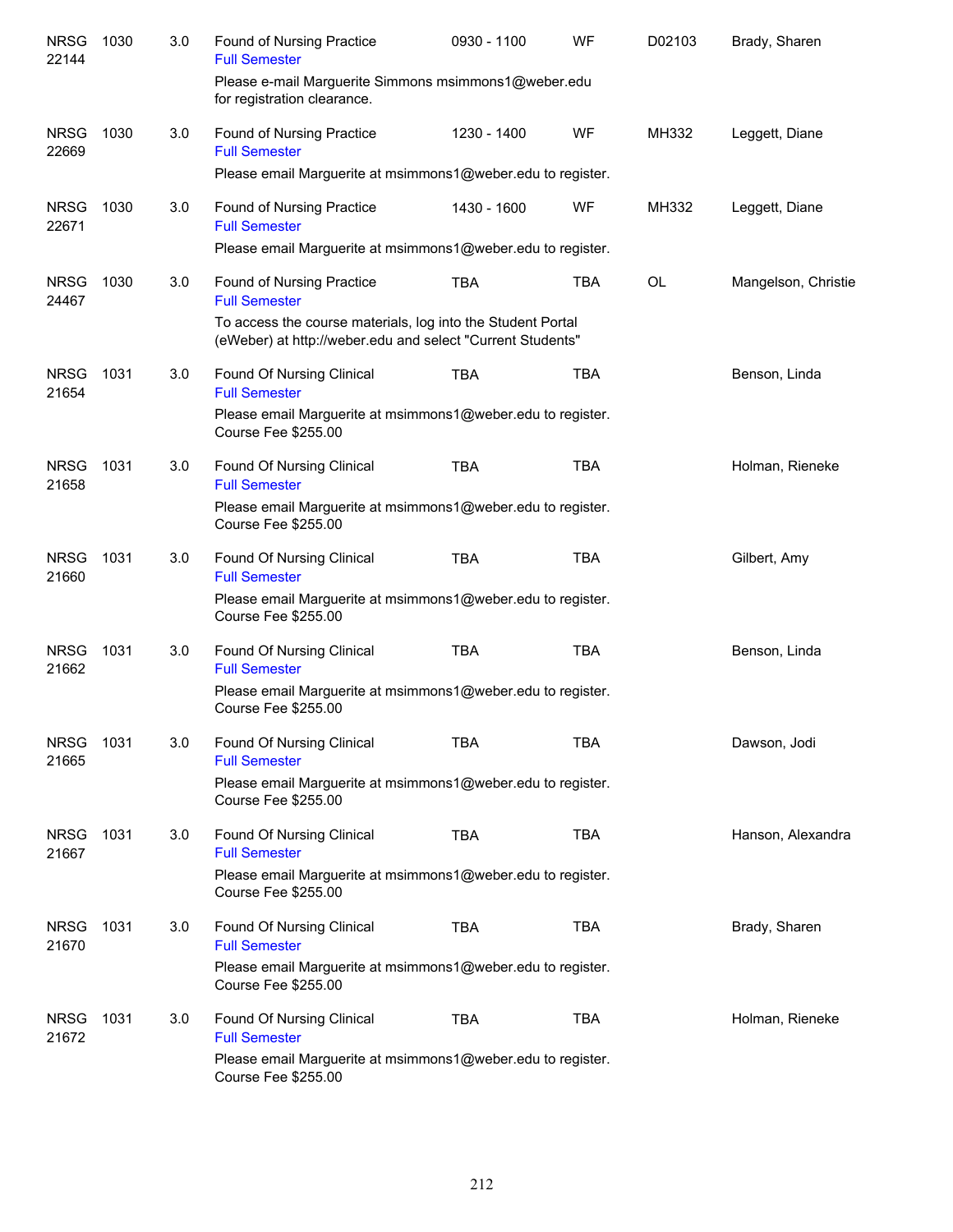| <b>NRSG</b><br>21674 | 1031 | 3.0 | Found Of Nursing Clinical<br><b>Full Semester</b>                                                                                                       | <b>TBA</b>  | TBA        |           | Brady, Sharen      |
|----------------------|------|-----|---------------------------------------------------------------------------------------------------------------------------------------------------------|-------------|------------|-----------|--------------------|
|                      |      |     | Please email Marguerite at msimmons1@weber.edu to register.<br>Course Fee \$255.00                                                                      |             |            |           |                    |
| <b>NRSG</b><br>21676 | 1031 | 3.0 | <b>Found Of Nursing Clinical</b><br><b>Full Semester</b>                                                                                                | <b>TBA</b>  | <b>TBA</b> |           | Holman, Rieneke    |
|                      |      |     | Please email Marguerite at msimmons1@weber.edu to register.<br><b>Course Fee \$255.00</b>                                                               |             |            |           |                    |
| <b>NRSG</b><br>21759 | 1031 | 3.0 | Found Of Nursing Clinical<br><b>Full Semester</b>                                                                                                       | <b>TBA</b>  | <b>TBA</b> |           | Reese, Jody        |
|                      |      |     | Please email Marguerite at msimmons1@weber.edu to register.<br>Course Fee \$255.00                                                                      |             |            |           |                    |
| <b>NRSG</b><br>21762 | 1031 | 3.0 | Found Of Nursing Clinical<br><b>Full Semester</b>                                                                                                       | <b>TBA</b>  | <b>TBA</b> |           | Haas, Debra        |
|                      |      |     | Please email Marguerite at msimmons1@weber.edu to register.<br>Course Fee \$255.00                                                                      |             |            |           |                    |
| <b>NRSG</b><br>21764 | 1031 | 3.0 | Found Of Nursing Clinical<br><b>Full Semester</b>                                                                                                       | <b>TBA</b>  | TBA        |           | Kelly, Jonny       |
|                      |      |     | Please email Marguerite at msimmons1@weber.edu to register.<br>Course Fee \$255.00                                                                      |             |            |           |                    |
| <b>NRSG</b><br>24468 | 1031 | 3.0 | Found Of Nursing Clinical<br><b>Full Semester</b>                                                                                                       | <b>TBA</b>  | TBA        | <b>OL</b> |                    |
|                      |      |     | To access the course materials, log into the Student Portal<br>(eWeber) at http://weber.edu and select "Current Students"<br>Course Fee \$255.00        |             |            |           |                    |
| <b>NRSG</b><br>24469 | 1031 | 3.0 | Found Of Nursing Clinical<br><b>Full Semester</b>                                                                                                       | <b>TBA</b>  | <b>TBA</b> | <b>OL</b> |                    |
|                      |      |     | To access the course materials, log into the Student Portal<br>(eWeber) at http://weber.edu and select "Current Students"<br>Course Fee \$255.00        |             |            |           |                    |
| <b>NRSG</b><br>24470 | 1031 | 3.0 | Found Of Nursing Clinical<br><b>Full Semester</b>                                                                                                       | <b>TBA</b>  | <b>TBA</b> | OL        | Wankier, Jamie     |
|                      |      |     | To access the course materials, log into the Student Portal<br>(eWeber) at http://weber.edu and select "Current Students"<br><b>Course Fee \$255.00</b> |             |            |           |                    |
| <b>NRSG</b><br>21679 | 1050 | 3.0 | <b>Treatment Modalities</b><br><b>Full Semester</b>                                                                                                     |             |            |           |                    |
|                      |      |     | Please email Marguerite at msimmons1@weber.edu to register.                                                                                             |             |            |           |                    |
| <b>NRSG</b><br>21681 | 1050 | 3.0 | <b>Treatment Modalities</b><br><b>Full Semester</b>                                                                                                     |             |            |           |                    |
|                      |      |     | Please email Marguerite at msimmons1@weber.edu to register.                                                                                             |             |            |           |                    |
| <b>NRSG</b><br>21766 | 1050 | 3.0 | <b>Treatment Modalities</b><br><b>Full Semester</b>                                                                                                     | <b>TBA</b>  | <b>TBA</b> |           | Haas, Debra        |
|                      |      |     | Please email Marguerite at msimmons1@weber.edu to register.                                                                                             |             |            |           |                    |
| <b>NRSG</b><br>22145 | 1050 | 3.0 | <b>Treatment Modalities</b><br><b>Full Semester</b>                                                                                                     | 0730 - 0900 | WF         | D02103    | Culliton, Kathleen |
|                      |      |     | Please e-mail Marguerite Simmons, msimmons1weber.edu<br>for registration clearance.                                                                     |             |            |           |                    |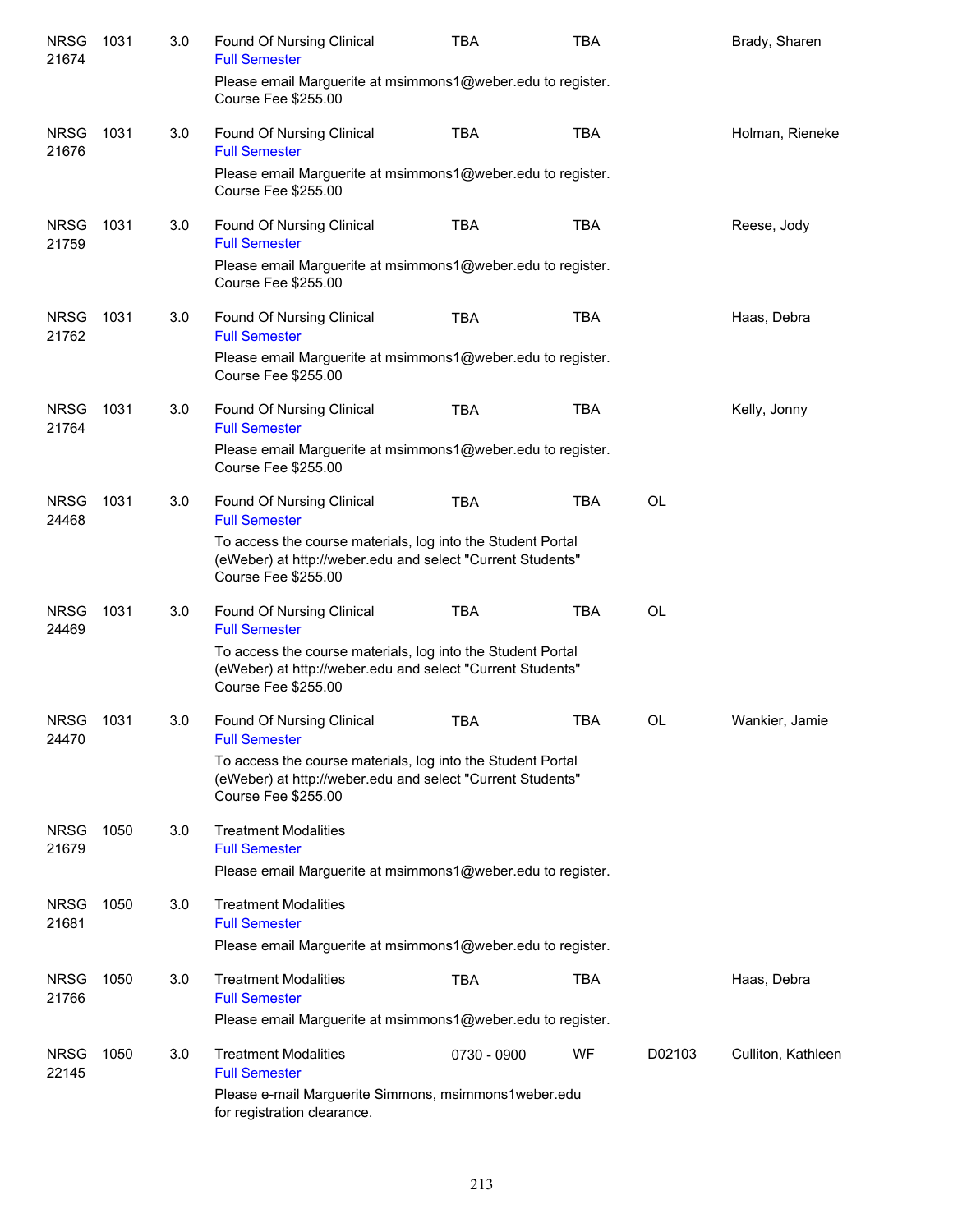| <b>NRSG</b><br>22674 | 1050 | 3.0 | <b>Treatment Modalities</b><br><b>Full Semester</b>                                                                       | 1230 - 1400 | WF         | MH341  | Culliton, Kathleen       |
|----------------------|------|-----|---------------------------------------------------------------------------------------------------------------------------|-------------|------------|--------|--------------------------|
|                      |      |     | Please email Marguerite at msimmons1@weber.edu to register.                                                               |             |            |        |                          |
| <b>NRSG</b><br>22677 | 1050 | 3.0 | <b>Treatment Modalities</b><br><b>Full Semester</b>                                                                       | 1430 - 1600 | WF         | MH341  | Culliton, Kathleen       |
|                      |      |     | Please email Marguerite at msimmons1@weber.edu to register.                                                               |             |            |        |                          |
| <b>NRSG</b><br>24471 | 1050 | 3.0 | <b>Treatment Modalities</b><br><b>Full Semester</b>                                                                       | <b>TBA</b>  | <b>TBA</b> | OL     | Oliver, Melanie          |
|                      |      |     | To access the course materials, log into the Student Portal<br>(eWeber) at http://weber.edu and select "Current Students" |             |            |        |                          |
| <b>NRSG</b><br>21686 | 2050 | 2.0 | <b>Treatment Modalities</b><br><b>Full Semester</b>                                                                       |             |            |        |                          |
|                      |      |     | Please email Marguerite at msimmons1@weber.edu to register.                                                               |             |            |        |                          |
| <b>NRSG</b><br>21688 | 2050 | 2.0 | <b>Treatment Modalities</b><br><b>Full Semester</b>                                                                       |             |            |        |                          |
|                      |      |     | Please email Marguerite at msimmons1@weber.edu to register.                                                               |             |            |        |                          |
| <b>NRSG</b><br>21767 | 2050 | 2.0 | <b>Treatment Modalities</b><br><b>Full Semester</b>                                                                       | 1000 - 1150 | F          | AS203  | Kelly, Jonny             |
|                      |      |     | Please email Marguerite at msimmons1@weber.edu to register.                                                               |             |            |        |                          |
| <b>NRSG</b><br>22147 | 2050 | 2.0 | <b>Treatment Modalities</b><br><b>Full Semester</b>                                                                       | 0830 - 1020 | M          | D02112 | Neville-Swensen, Melissa |
|                      |      |     | Please e-mail Marguerite Simmons, msimmons1weber.edu<br>for registration clearance.                                       |             |            |        |                          |
| <b>NRSG</b><br>22680 | 2050 | 2.0 | <b>Treatment Modalities</b><br><b>Full Semester</b>                                                                       | 1230 - 1430 | M          | MH327  | Neville-Swensen, Melissa |
|                      |      |     | Please email Marguerite at msimmons1@weber.edu to register.                                                               |             |            |        |                          |
| <b>NRSG</b><br>22681 | 2050 | 2.0 | <b>Treatment Modalities</b><br><b>Full Semester</b>                                                                       | 1430 - 1630 | M          | MH327  | Neville-Swensen, Melissa |
|                      |      |     | Please email Marguerite at msimmons1@weber.edu to register.                                                               |             |            |        |                          |
| <b>NRSG</b><br>24311 | 2050 | 2.0 | <b>Treatment Modalities</b><br><b>Full Semester</b>                                                                       | 0800 - 0950 | F          | AS203  | Kelly, Jonny             |
| <b>NRSG</b><br>24378 | 2050 | 2.0 | <b>Treatment Modalities</b><br><b>Full Semester</b>                                                                       | <b>TBA</b>  | <b>TBA</b> |        | Jorgensen, Cyndi         |
| <b>NRSG</b><br>24475 | 2050 | 2.0 | <b>Treatment Modalities</b><br><b>Full Semester</b>                                                                       | TBA         | TBA        | OL     | Stam, Lovenia            |
|                      |      |     | To access the course materials, log into the Student Portal<br>(eWeber) at http://weber.edu and select "Current Students" |             |            |        |                          |
| <b>NRSG</b><br>24480 | 2050 | 2.0 | <b>Treatment Modalities</b><br><b>Full Semester</b>                                                                       | <b>TBA</b>  | TBA        | OL     | Stam, Lovenia            |
|                      |      |     | To access the course materials, log into the Student Portal<br>(eWeber) at http://weber.edu and select "Current Students" |             |            |        |                          |
| <b>NRSG</b><br>21690 | 2060 | 2.0 | Psychiatric/Mental Health<br><b>Full Semester</b><br>Please email Marguerite at msimmons1@weber.edu to register.          |             |            |        |                          |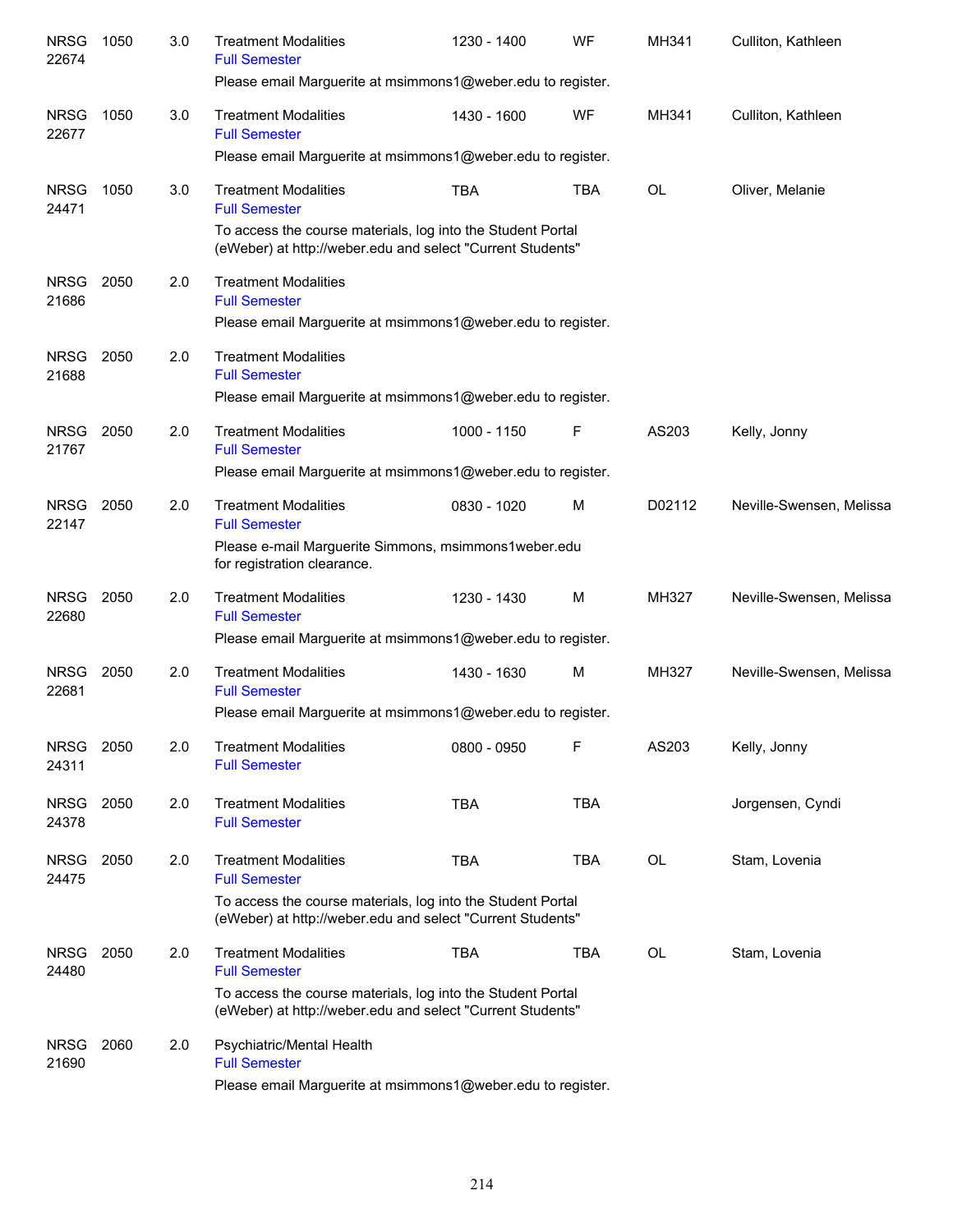| <b>NRSG</b><br>21694 | 2060 | 2.0 | Psychiatric/Mental Health<br><b>Full Semester</b><br>Please email Marguerite at msimmons1@weber.edu to register.    |             |            |        |               |
|----------------------|------|-----|---------------------------------------------------------------------------------------------------------------------|-------------|------------|--------|---------------|
| <b>NRSG</b><br>21768 | 2060 | 2.0 | Psychiatric/Mental Health<br><b>Full Semester</b>                                                                   | <b>TBA</b>  | <b>TBA</b> |        | Hodges, Linda |
|                      |      |     | Please email Marguerite at msimmons1@weber.edu to register.                                                         |             |            |        |               |
| <b>NRSG</b><br>22540 | 2060 | 2.0 | Psychiatric/Mental Health<br><b>Full Semester</b><br>Please e-mail jessica.wilson@datc.edu to register.             | <b>TBA</b>  | <b>TBA</b> | DT1115 | Stegen, Amy   |
| <b>NRSG</b><br>22683 | 2060 | 2.0 | Psychiatric/Mental Health<br><b>Full Semester</b><br>Please email Marguerite at msimmons1@weber.edu to register.    | 1430 - 1630 | M          | MH332  | Molen, Pamela |
| <b>NRSG</b><br>22685 | 2060 | 2.0 | Psychiatric/Mental Health<br><b>Full Semester</b><br>Please email Marguerite at msimmons1@weber.edu to register.    | 1230 - 1430 | M          | MH332  | Molen, Pamela |
| <b>NRSG</b><br>21695 | 2061 | 1.0 | Psych/Mental Health Clinical<br><b>Full Semester</b>                                                                | <b>TBA</b>  | <b>TBA</b> |        | Molen, Pamela |
|                      |      |     | Please email Marguerite at msimmons1@weber.edu to register.                                                         |             |            |        |               |
| <b>NRSG</b><br>21697 | 2061 | 1.0 | Psych/Mental Health Clinical<br><b>Full Semester</b><br>Please email Marguerite at msimmons1@weber.edu to register. | <b>TBA</b>  | <b>TBA</b> |        | Molen, Pamela |
|                      |      |     |                                                                                                                     |             |            |        |               |
| <b>NRSG</b><br>21698 | 2061 | 1.0 | Psych/Mental Health Clinical<br><b>Full Semester</b><br>Please email Marguerite at msimmons1@weber.edu to register. | <b>TBA</b>  | <b>TBA</b> |        | Molen, Pamela |
|                      |      |     |                                                                                                                     |             |            |        |               |
| <b>NRSG</b><br>21700 | 2061 | 1.0 | Psych/Mental Health Clinical<br><b>Full Semester</b>                                                                | <b>TBA</b>  | <b>TBA</b> |        | Molen, Pamela |
|                      |      |     | Please email Marguerite at msimmons1@weber.edu to register.                                                         |             |            |        |               |
| <b>NRSG</b><br>21702 | 2061 | 1.0 | Psych/Mental Health Clinical<br><b>Full Semester</b>                                                                | <b>TBA</b>  | <b>TBA</b> |        | Molen, Pamela |
|                      |      |     | Please email Marguerite at msimmons1@weber.edu to register.                                                         |             |            |        |               |
| NRSG<br>21705        | 2061 | 1.0 | Psych/Mental Health Clinical<br><b>Full Semester</b>                                                                | TBA         | TBA        |        | Forest, Linda |
|                      |      |     | Please email Marguerite at msimmons1@weber.edu to register.                                                         |             |            |        |               |
| <b>NRSG</b><br>21769 | 2061 | 1.0 | Psych/Mental Health Clinical<br><b>Full Semester</b>                                                                | <b>TBA</b>  | <b>TBA</b> |        | Hodges, Linda |
|                      |      |     | Please email Marguerite at msimmons1@weber.edu to register.                                                         |             |            |        |               |
| <b>NRSG</b><br>21771 | 2061 | 1.0 | Psych/Mental Health Clinical<br><b>Full Semester</b>                                                                | <b>TBA</b>  | <b>TBA</b> |        | Hodges, Linda |
|                      |      |     | Please email Marguerite at msimmons1@weber.edu to register.                                                         |             |            |        |               |
| <b>NRSG</b><br>22541 | 2061 | 1.0 | Psych/Mental Health Clinical<br><b>Full Semester</b>                                                                | <b>TBA</b>  | <b>TBA</b> |        | Stegen, Amy   |
|                      |      |     | Please e-mail jessica.wilson@datc.edu to register.                                                                  |             |            |        |               |
| <b>NRSG</b><br>22542 | 2061 | 1.0 | Psych/Mental Health Clinical<br><b>Full Semester</b><br>Please e-mail jessica.wilson@datc.edu to register.          | <b>TBA</b>  | <b>TBA</b> |        | Stegen, Amy   |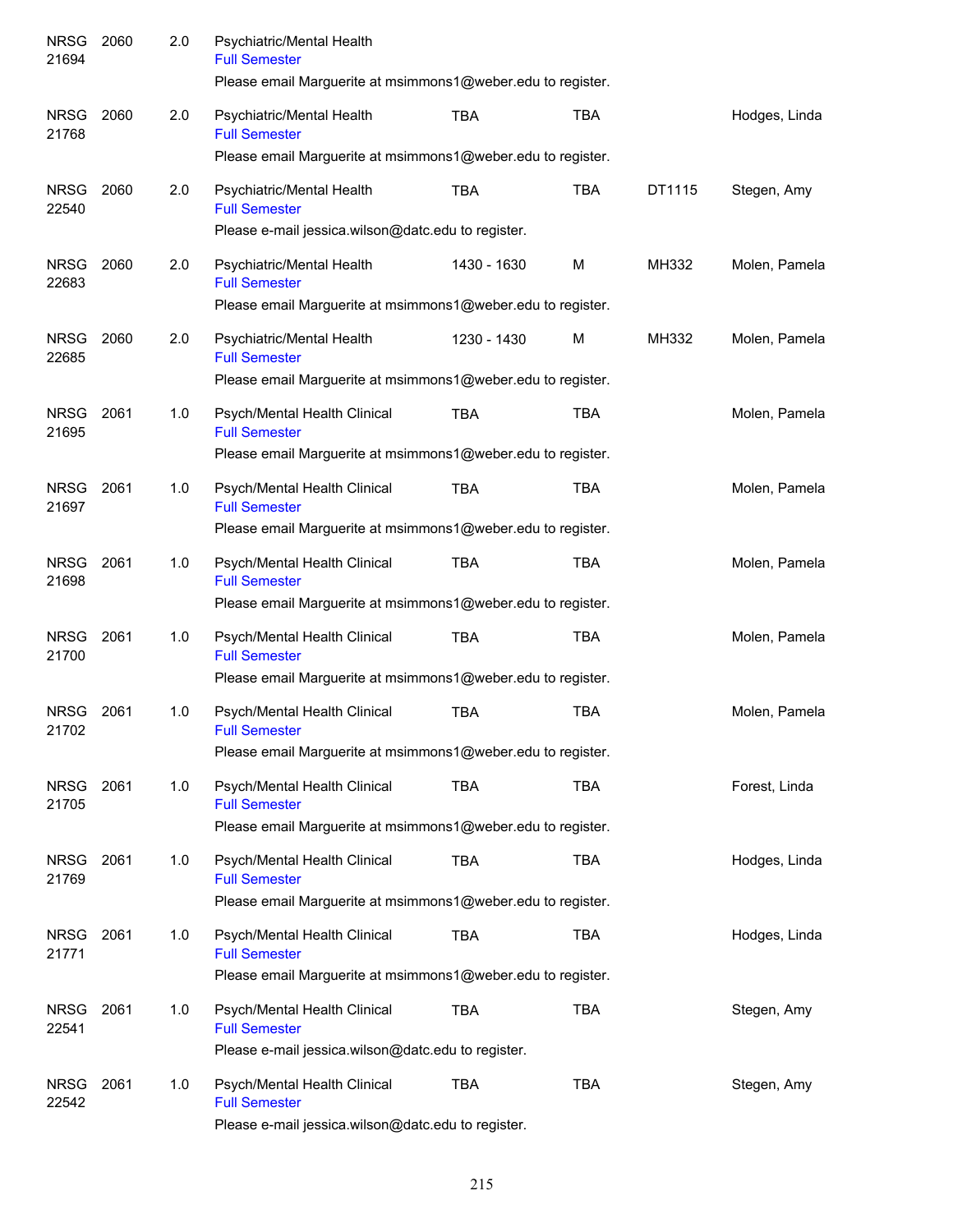| <b>NRSG</b><br>22543 | 2061 | 1.0 | Psych/Mental Health Clinical<br><b>Full Semester</b><br>Please e-mail jessica.wilson@datc.edu to register.                | <b>TBA</b>  | TBA        |              | Stegen, Amy    |
|----------------------|------|-----|---------------------------------------------------------------------------------------------------------------------------|-------------|------------|--------------|----------------|
| <b>NRSG</b><br>22544 | 2061 | 1.0 | Psych/Mental Health Clinical<br><b>Full Semester</b><br>Please e-mail jessica.wilson@datc.edu to register.                | TBA         | <b>TBA</b> |              | Stegen, Amy    |
| <b>NRSG</b><br>21709 | 2070 | 3.0 | Nurs Care - Adults/Children II<br><b>Full Semester</b>                                                                    |             |            |              |                |
|                      |      |     | Please email Marguerite at msimmons1@weber.edu to register.                                                               |             |            |              |                |
| NRSG<br>21711        | 2070 | 3.0 | Nurs Care - Adults/Children II<br><b>Full Semester</b><br>Please email Marguerite at msimmons1@weber.edu to register.     |             |            |              |                |
|                      | 2070 | 3.0 | Nurs Care - Adults/Children II                                                                                            |             | <b>TBA</b> |              |                |
| NRSG<br>21772        |      |     | <b>Full Semester</b><br>Please email Marguerite at msimmons1@weber.edu to register.                                       | TBA         |            |              | Hugie, Pamela  |
| <b>NRSG</b>          | 2070 | 3.0 | Nurs Care - Adults/Children II                                                                                            | TBA         | <b>TBA</b> |              | Hugie, Pamela  |
| 21773                |      |     | <b>Full Semester</b>                                                                                                      |             |            |              |                |
|                      |      |     | Please email Marguerite at msimmons1@weber.edu to register.                                                               |             |            |              |                |
| <b>NRSG</b><br>22148 | 2070 | 3.0 | Nurs Care - Adults/Children II<br><b>Full Semester</b>                                                                    | 0730 - 1020 | W          | D02112       | Hugie, Pamela  |
|                      |      |     | Please e-mail Marguerite Simmons, msimmons1weber.edu<br>for registration clearance.                                       |             |            |              |                |
| <b>NRSG</b><br>22686 | 2070 | 3.0 | Nurs Care - Adults/Children II<br><b>Full Semester</b>                                                                    | 1230 - 1530 | т          | MH327        | Hugie, Pamela  |
|                      |      |     | Please email Marguerite at msimmons1@weber.edu to register.                                                               |             |            |              |                |
| <b>NRSG</b><br>22688 | 2070 | 3.0 | Nurs Care - Adults/Children II<br><b>Full Semester</b>                                                                    | 0730 - 1030 | R          | <b>MH327</b> | Hugie, Pamela  |
|                      |      |     | Please email Marguerite at msimmons1@weber.edu to register.                                                               |             |            |              |                |
| <b>NRSG</b><br>24375 | 2070 | 3.0 | Nurs Care - Adults/Children II<br><b>Full Semester</b>                                                                    | TBA         | <b>TBA</b> |              | Epling, Amber  |
| <b>NRSG</b><br>24472 | 2070 | 3.0 | Nurs Care - Adults/Children II<br><b>Full Semester</b>                                                                    | <b>TBA</b>  | TBA        | OL           | Selman, Robert |
|                      |      |     | To access the course materials, log into the Student Portal<br>(eWeber) at http://weber.edu and select "Current Students" |             |            |              |                |
| <b>NRSG</b><br>24476 | 2070 | 3.0 | Nurs Care - Adults/Children II<br><b>Full Semester</b>                                                                    | <b>TBA</b>  | <b>TBA</b> | OL           | Selman, Robert |
|                      |      |     | To access the course materials, log into the Student Portal<br>(eWeber) at http://weber.edu and select "Current Students" |             |            |              |                |
| <b>NRSG</b><br>21713 | 2071 | 4.0 | Adults/Children II Clinical<br><b>Full Semester</b>                                                                       | <b>TBA</b>  | <b>TBA</b> |              | Gamble, Joyce  |
|                      |      |     | Please email Marguerite at msimmons1@weber.edu to register.<br>Course Fee \$315.00                                        |             |            |              |                |
| <b>NRSG</b><br>21715 | 2071 | 4.0 | Adults/Children II Clinical<br><b>Full Semester</b>                                                                       | <b>TBA</b>  | <b>TBA</b> |              | Saxton, Linda  |
|                      |      |     | Please email Marguerite at msimmons1@weber.edu to register.<br>Course Fee \$315.00                                        |             |            |              |                |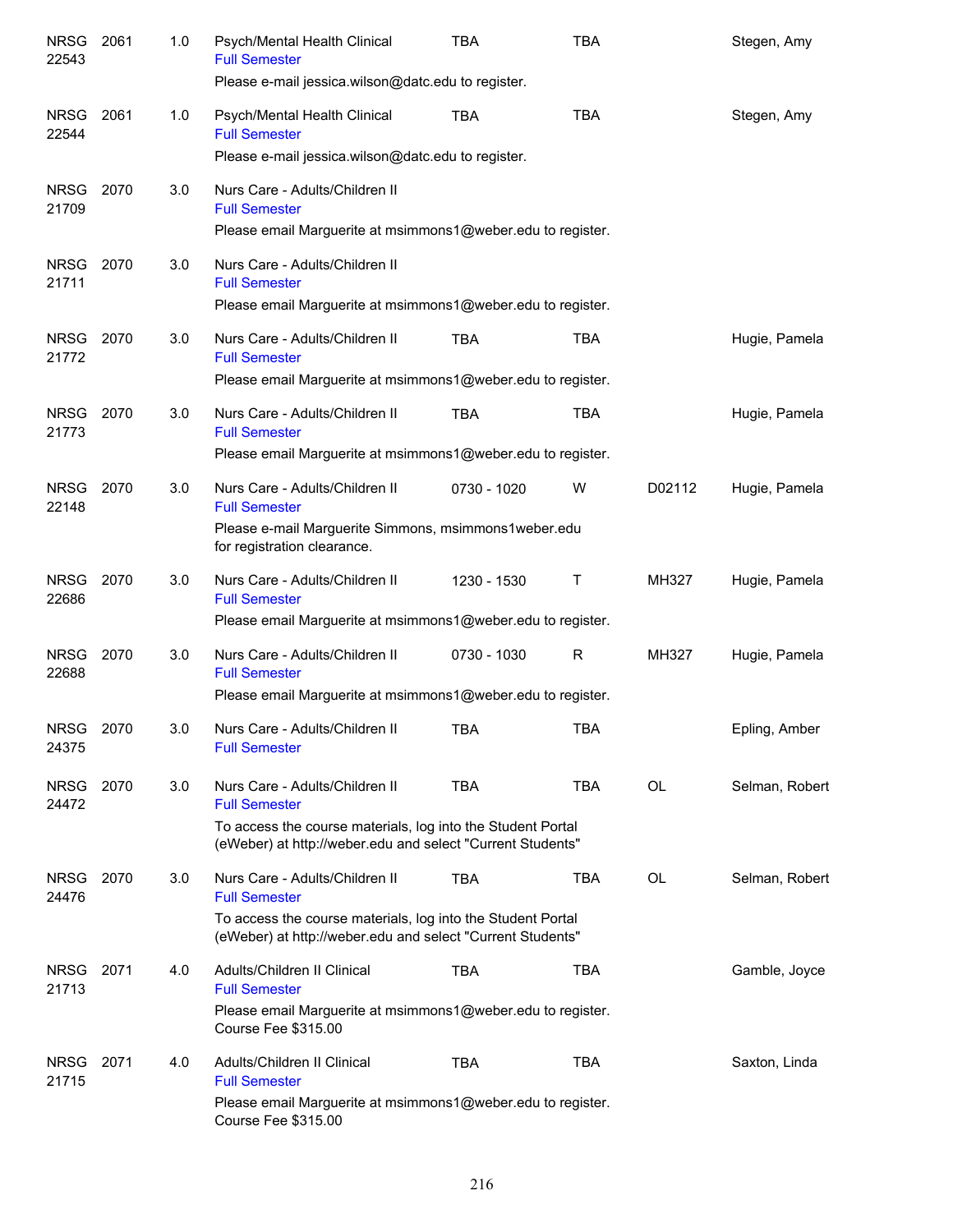| NRSG 2071<br>21719   |      | 4.0 | Adults/Children II Clinical<br><b>Full Semester</b>                                       | <b>TBA</b> | <b>TBA</b> | Killebrew, Julie |
|----------------------|------|-----|-------------------------------------------------------------------------------------------|------------|------------|------------------|
|                      |      |     | Please email Marguerite at msimmons1@weber.edu to register.<br>Course Fee \$315.00        |            |            |                  |
| NRSG 2071<br>21722   |      | 4.0 | Adults/Children II Clinical<br><b>Full Semester</b>                                       | <b>TBA</b> | <b>TBA</b> | McCann, Pamela   |
|                      |      |     | Please email Marguerite at msimmons1@weber.edu to register.<br>Course Fee \$315.00        |            |            |                  |
| <b>NRSG</b><br>21725 | 2071 | 4.0 | Adults/Children II Clinical<br><b>Full Semester</b>                                       | <b>TBA</b> | <b>TBA</b> | Gamble, Joyce    |
|                      |      |     | Please email Marguerite at msimmons1@weber.edu to register.<br>Course Fee \$315.00        |            |            |                  |
| <b>NRSG</b><br>21726 | 2071 | 4.0 | Adults/Children II Clinical<br><b>Full Semester</b>                                       | <b>TBA</b> | <b>TBA</b> | McCann, Pamela   |
|                      |      |     | Please email Marguerite at msimmons1@weber.edu to register.<br><b>Course Fee \$315.00</b> |            |            |                  |
| NRSG 2071<br>21728   |      | 4.0 | Adults/Children II Clinical<br><b>Full Semester</b>                                       | <b>TBA</b> | <b>TBA</b> | Harris, Jeanette |
|                      |      |     | Please email Marguerite at msimmons1@weber.edu to register.<br>Course Fee \$315.00        |            |            |                  |
| NRSG 2071<br>21732   |      | 4.0 | Adults/Children II Clinical<br><b>Full Semester</b>                                       | <b>TBA</b> | <b>TBA</b> | Jensen, Joslyn   |
|                      |      |     | Please email Marguerite at msimmons1@weber.edu to register.<br>Course Fee \$315.00        |            |            |                  |
| <b>NRSG</b><br>21733 | 2071 | 4.0 | Adults/Children II Clinical<br><b>Full Semester</b>                                       | <b>TBA</b> | <b>TBA</b> | Saxton, Linda    |
|                      |      |     | Please email Marguerite at msimmons1@weber.edu to register.<br>Course Fee \$315.00        |            |            |                  |
| <b>NRSG</b><br>21737 | 2071 | 4.0 | Adults/Children II Clinical<br><b>Full Semester</b>                                       | <b>TBA</b> | <b>TBA</b> | Jensen, Joslyn   |
|                      |      |     | Please email Marguerite at msimmons1@weber.edu to register.<br>Course Fee \$315.00        |            |            |                  |
| NRSG 2071<br>21774   |      | 4.0 | Adults/Children II Clinical<br><b>Full Semester</b>                                       | <b>TBA</b> | <b>TBA</b> | Haas, Debra      |
|                      |      |     | Please email Marguerite at msimmons1@weber.edu to register.<br><b>Course Fee \$315.00</b> |            |            |                  |
| NRSG 2071<br>21775   |      | 4.0 | Adults/Children II Clinical<br><b>Full Semester</b>                                       | <b>TBA</b> | <b>TBA</b> | Hodges, Linda    |
|                      |      |     | Please email Marguerite at msimmons1@weber.edu to register.<br>Course Fee \$315.00        |            |            |                  |
| NRSG<br>21777        | 2071 | 4.0 | Adults/Children II Clinical<br><b>Full Semester</b>                                       | <b>TBA</b> | <b>TBA</b> | Reese, Jody      |
|                      |      |     | Please email Marguerite at msimmons1@weber.edu to register.<br>Course Fee \$315.00        |            |            |                  |
| <b>NRSG</b><br>21778 | 2071 | 4.0 | Adults/Children II Clinical<br><b>Full Semester</b>                                       | <b>TBA</b> | <b>TBA</b> | Young, Melissa   |
|                      |      |     | Please email Marguerite at msimmons1@weber.edu to register.<br>Course Fee \$315.00        |            |            |                  |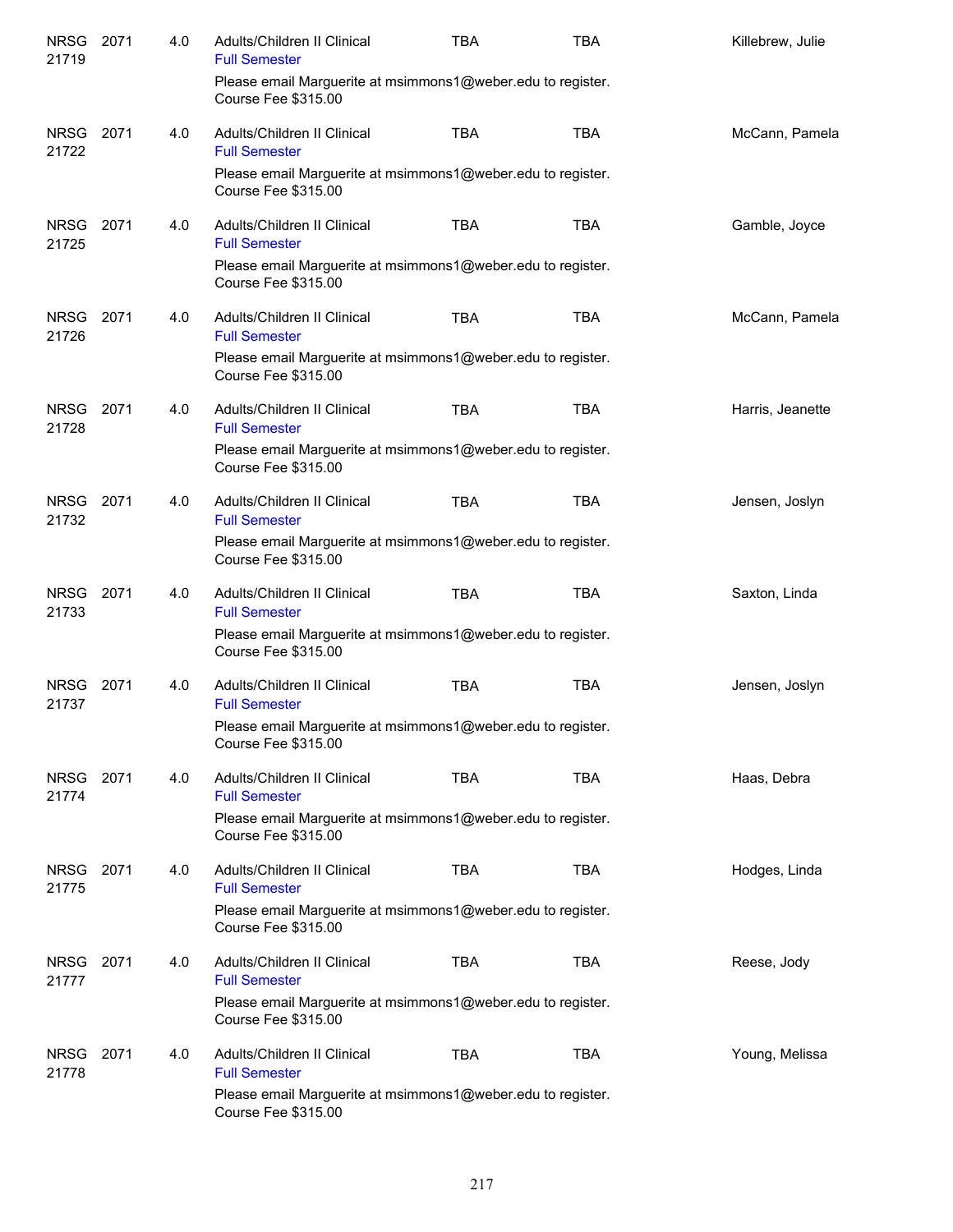| <b>NRSG</b><br>24376 | 2071 | 4.0 | Adults/Children II Clinical<br><b>Full Semester</b>                                                                                              | <b>TBA</b>  | <b>TBA</b> |           | Jorgensen, Cyndi  |
|----------------------|------|-----|--------------------------------------------------------------------------------------------------------------------------------------------------|-------------|------------|-----------|-------------------|
| <b>NRSG</b><br>24377 | 2071 | 4.0 | Adults/Children II Clinical<br><b>Full Semester</b>                                                                                              | <b>TBA</b>  | <b>TBA</b> |           | Jorgensen, Cyndi  |
| <b>NRSG</b><br>24466 | 2071 | 4.0 | Adults/Children II Clinical<br><b>Full Semester</b>                                                                                              | <b>TBA</b>  | <b>TBA</b> |           | Brereton, Dean    |
| <b>NRSG</b><br>24473 | 2071 | 4.0 | Adults/Children II Clinical<br><b>Full Semester</b><br>To access the course materials, log into the Student Portal                               | <b>TBA</b>  | <b>TBA</b> | <b>OL</b> |                   |
|                      |      |     | (eWeber) at http://weber.edu and select "Current Students"<br>Course Fee \$315.00                                                                |             |            |           |                   |
| <b>NRSG</b><br>24474 | 2071 | 4.0 | Adults/Children II Clinical<br><b>Full Semester</b>                                                                                              | <b>TBA</b>  | <b>TBA</b> | OL        |                   |
|                      |      |     | To access the course materials, log into the Student Portal<br>(eWeber) at http://weber.edu and select "Current Students"<br>Course Fee \$315.00 |             |            |           |                   |
| <b>NRSG</b><br>24477 | 2071 | 4.0 | Adults/Children II Clinical<br><b>Full Semester</b>                                                                                              | <b>TBA</b>  | <b>TBA</b> | <b>OL</b> | Harald, Elizabeth |
|                      |      |     | To access the course materials, log into the Student Portal<br>(eWeber) at http://weber.edu and select "Current Students"<br>Course Fee \$315.00 |             |            |           |                   |
| <b>NRSG</b><br>24478 | 2071 | 4.0 | Adults/Children II Clinical<br><b>Full Semester</b>                                                                                              | <b>TBA</b>  | <b>TBA</b> | <b>OL</b> | Adcock, Benjamin  |
|                      |      |     | To access the course materials, log into the Student Portal<br>(eWeber) at http://weber.edu and select "Current Students"<br>Course Fee \$315.00 |             |            |           |                   |
| <b>NRSG</b><br>24479 | 2071 | 4.0 | Adults/Children II Clinical<br><b>Full Semester</b>                                                                                              | <b>TBA</b>  | <b>TBA</b> | <b>OL</b> | Wankier, Jamie    |
|                      |      |     | To access the course materials, log into the Student Portal<br>(eWeber) at http://weber.edu and select "Current Students"<br>Course Fee \$315.00 |             |            |           |                   |
| <b>NRSG</b><br>21741 | 2080 | 2.0 | Patient Care Management<br><b>Full Semester</b>                                                                                                  |             |            |           |                   |
|                      |      |     | Please email Marguerite at msimmons1@weber.edu to register.                                                                                      |             |            |           |                   |
| <b>NRSG</b><br>22545 | 2080 | 2.0 | Patient Care Management<br><b>Full Semester</b>                                                                                                  | <b>TBA</b>  | <b>TBA</b> | DT1115    | Dreyer, Katherine |
|                      |      |     | Please e-mail jessica.wilson@datc.edu to register.                                                                                               |             |            |           |                   |
| <b>NRSG</b><br>22690 | 2080 | 2.0 | Patient Care Management<br><b>Full Semester</b>                                                                                                  | 1030 - 1230 | M          | MH327     | Rice, Pamela      |
|                      |      |     | Please email Marguerite at msimmons1@weber.edu to register.                                                                                      |             |            |           |                   |
| <b>NRSG</b><br>21743 | 2081 | 3.0 | Patient Care Mgmt Clinical<br><b>Full Semester</b>                                                                                               | <b>TBA</b>  | <b>TBA</b> |           | Williams, Deanna  |
|                      |      |     | Please email Marguerite at msimmons1@weber.edu to register.<br>Course Fee \$155.00                                                               |             |            |           |                   |
| <b>NRSG</b><br>21745 | 2081 | 3.0 | Patient Care Mgmt Clinical<br><b>Full Semester</b>                                                                                               | TBA         | <b>TBA</b> |           | Williams, Deanna  |
|                      |      |     | Please email Marguerite at msimmons1@weber.edu to register.<br>Course Fee \$155.00                                                               |             |            |           |                   |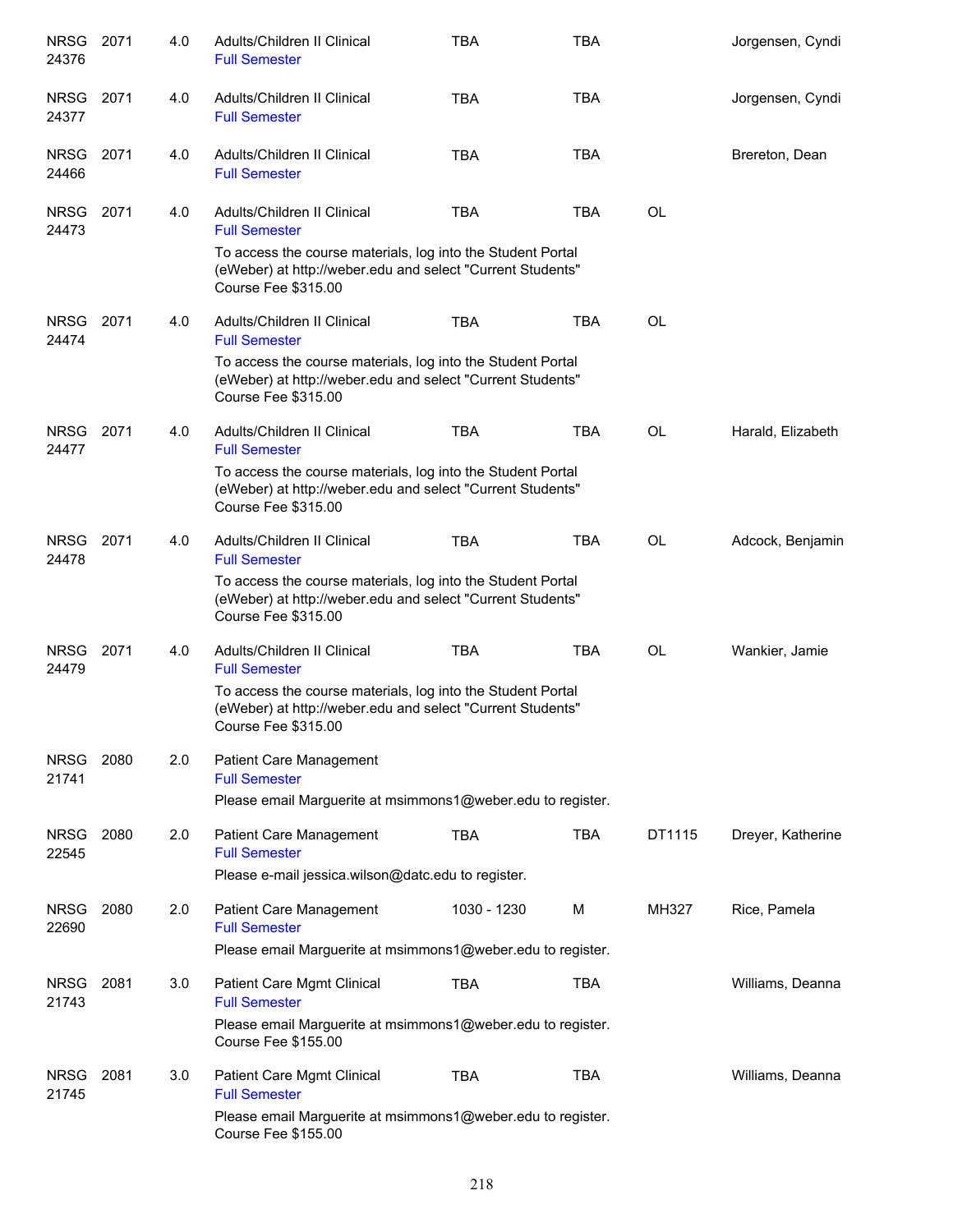| <b>NRSG</b><br>21747 | 2081 | 3.0 | Patient Care Mgmt Clinical<br><b>Full Semester</b><br>Please email Marguerite at msimmons1@weber.edu to register. | <b>TBA</b> | <b>TBA</b> | Williams, Deanna  |
|----------------------|------|-----|-------------------------------------------------------------------------------------------------------------------|------------|------------|-------------------|
|                      |      |     | <b>Course Fee \$155.00</b>                                                                                        |            |            |                   |
| <b>NRSG</b><br>22546 | 2081 | 3.0 | Patient Care Mgmt Clinical<br><b>Full Semester</b>                                                                | <b>TBA</b> | <b>TBA</b> | Dreyer, Katherine |
|                      |      |     | Please e-mail jessica.wilson@datc.edu to register.<br><b>Course Fee \$155.00</b>                                  |            |            |                   |
| <b>NRSG</b><br>22547 | 2081 | 3.0 | Patient Care Mgmt Clinical<br><b>Full Semester</b>                                                                | <b>TBA</b> | <b>TBA</b> | Dreyer, Katherine |
|                      |      |     | Please e-mail jessica.wilson@datc.edu to register.<br><b>Course Fee \$155.00</b>                                  |            |            |                   |
| <b>NRSG</b><br>22549 | 2081 | 3.0 | Patient Care Mgmt Clinical<br><b>Full Semester</b>                                                                | TBA        | <b>TBA</b> | Dreyer, Katherine |
|                      |      |     | Please e-mail jessica.wilson@datc.edu to register.<br><b>Course Fee \$155.00</b>                                  |            |            |                   |
| <b>NRSG</b><br>22550 | 2081 | 3.0 | Patient Care Mgmt Clinical<br><b>Full Semester</b>                                                                | <b>TBA</b> | <b>TBA</b> | Dreyer, Katherine |
|                      |      |     | Please e-mail jessica.wilson@datc.edu to register.<br><b>Course Fee \$155.00</b>                                  |            |            |                   |
| NRSG 2283<br>21750   |      | 1.0 | Directed Readings & Projects<br><b>Full Semester</b>                                                              | <b>TBA</b> | <b>TBA</b> | Rice, Pamela      |
|                      |      |     | Please email Marguerite at msimmons1@weber.edu to register.                                                       |            |            |                   |
| NRSG 2283<br>21753   |      | 2.0 | Directed Readings & Projects<br><b>Full Semester</b>                                                              | <b>TBA</b> | <b>TBA</b> | Rice, Pamela      |
|                      |      |     | Please email Marguerite at msimmons1@weber.edu to register.                                                       |            |            |                   |
| NRSG 2283<br>21754   |      | 3.0 | Directed Readings & Projects<br><b>Full Semester</b>                                                              | <b>TBA</b> | <b>TBA</b> | Rice, Pamela      |
|                      |      |     | Please email Marguerite at msimmons1@weber.edu to register.                                                       |            |            |                   |
| <b>NRSG</b><br>22554 | 2283 | 1.0 | Directed Readings & Projects<br><b>Full Semester</b>                                                              | TBA        | TBA        | Kuncl, Nancy      |
|                      |      |     | Please e-mail jessica.wilson@datc.edu to register.                                                                |            |            |                   |
| NRSG<br>22556        | 2283 | 2.0 | Directed Readings & Projects<br><b>Full Semester</b>                                                              | TBA        | <b>TBA</b> | Kuncl, Nancy      |
|                      |      |     | Please e-mail jessica.wilson@datc.edu to register.                                                                |            |            |                   |
| <b>NRSG</b><br>22557 | 2283 | 3.0 | Directed Readings & Projects<br><b>Full Semester</b>                                                              | TBA        | <b>TBA</b> | Kuncl, Nancy      |
|                      |      |     | Please e-mail jessica.wilson@datc.edu to register.                                                                |            |            |                   |
| NRSG<br>24379        | 2283 | 1.0 | Directed Readings & Projects<br><b>Full Semester</b>                                                              | <b>TBA</b> | <b>TBA</b> | Epling, Amber     |
| NRSG 2283<br>24380   |      | 2.0 | Directed Readings & Projects<br><b>Full Semester</b>                                                              | <b>TBA</b> | <b>TBA</b> | Epling, Amber     |
| NRSG<br>24381        | 2283 | 3.0 | Directed Readings & Projects<br><b>Full Semester</b>                                                              | <b>TBA</b> | <b>TBA</b> | Epling, Amber     |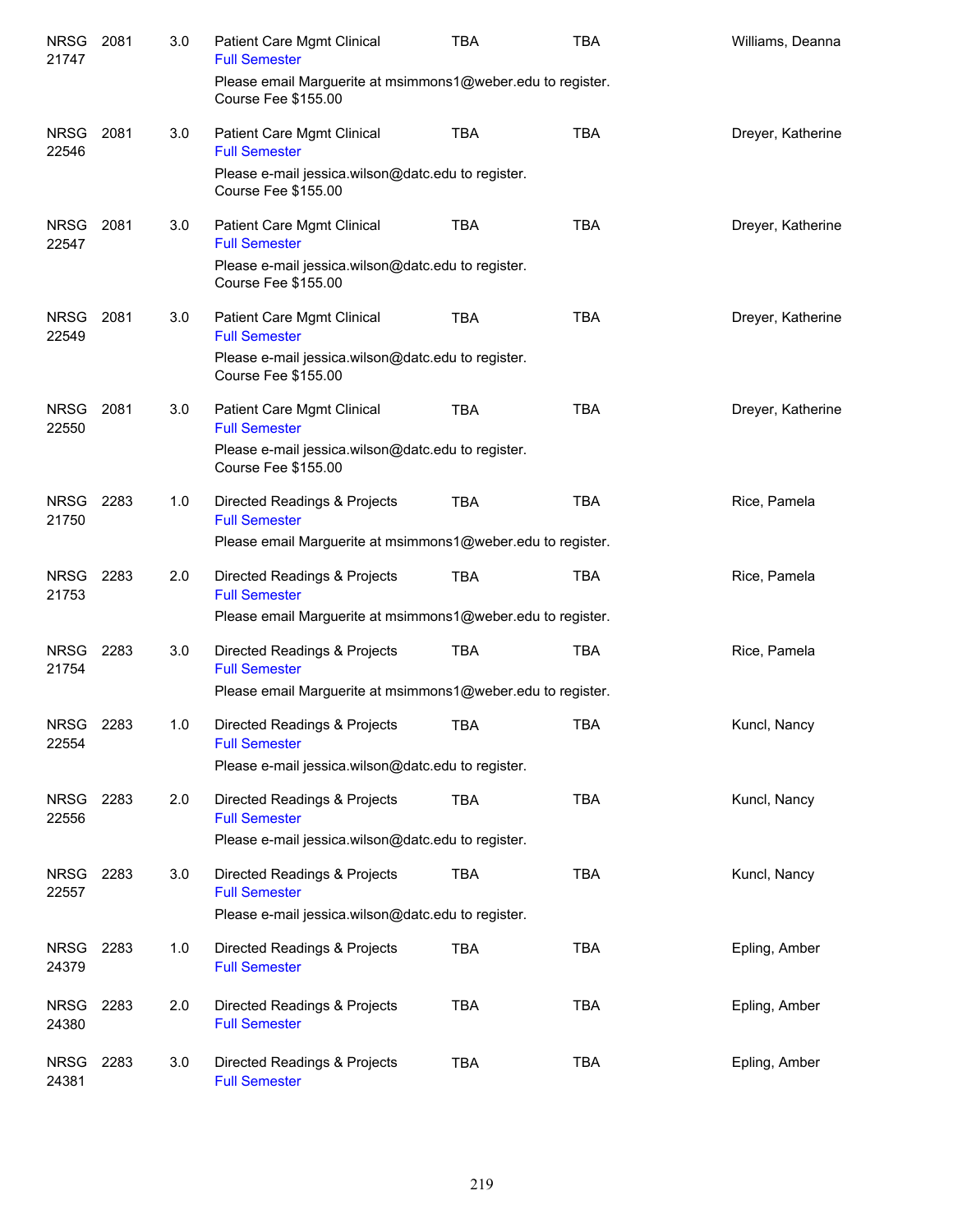| <b>NRSG</b><br>24481 | 2283 | 1.0 | Directed Readings & Projects<br><b>Full Semester</b><br>To access the course materials, log into the Student Portal<br>(eWeber) at http://weber.edu and select "Current Students" | <b>TBA</b>  | <b>TBA</b> | OL    | Rice, Pamela             |
|----------------------|------|-----|-----------------------------------------------------------------------------------------------------------------------------------------------------------------------------------|-------------|------------|-------|--------------------------|
| <b>NRSG</b><br>24482 | 2283 | 1.0 | Directed Readings & Projects<br><b>Full Semester</b><br>To access the course materials, log into the Student Portal<br>(eWeber) at http://weber.edu and select "Current Students" | <b>TBA</b>  | <b>TBA</b> | OL    | Rice, Pamela             |
| <b>NRSG</b><br>24483 | 2283 | 1.0 | Directed Readings & Projects<br><b>Full Semester</b><br>To access the course materials, log into the Student Portal<br>(eWeber) at http://weber.edu and select "Current Students" | <b>TBA</b>  | <b>TBA</b> | OL    | Rice, Pamela             |
| <b>NRSG</b><br>23662 | 3010 | 3.0 | Nursing History & Theory<br><b>Full Semester</b>                                                                                                                                  | 0930 - 1230 | W          | MH327 | Burton, Karen            |
| <b>NRSG</b><br>23663 | 3010 | 3.0 | Nursing History & Theory<br><b>Full Semester</b>                                                                                                                                  | 0930 - 1230 | W          | MH304 | Judd, Deborah            |
| <b>NRSG</b><br>23724 | 3010 | 3.0 | Nursing History & Theory<br><b>Full Semester</b><br>To access the course materials, log into the Student Portal<br>(eWeber) at http://weber.edu and select "Current Students"     | <b>TBA</b>  | <b>TBA</b> | OL    | Overdiek, Kirk           |
| <b>NRSG</b><br>24370 | 3010 | 3.0 | Nursing History & Theory<br><b>Full Semester</b><br>To access the course materials, log into the Student Portal<br>(eWeber) at http://weber.edu and select "Current Students"     | <b>TBA</b>  | <b>TBA</b> | OL    | Judd, Deborah            |
| <b>NRSG</b><br>23665 | 3020 | 3.0 | SI Nursing Research<br><b>Full Semester</b>                                                                                                                                       | 0830 - 1120 | т          | MH304 | Cantwell, Sally          |
| <b>NRSG</b><br>23673 | 3020 | 3.0 | SI Nursing Research<br><b>Full Semester</b>                                                                                                                                       | 0830 - 1120 | R          | MH117 | Huber, Debra             |
| <b>NRSG</b><br>23725 | 3020 | 3.0 | SI Nursing Research<br><b>Full Semester</b><br>To access the course materials, log into the Student Portal<br>(eWeber) at http://weber.edu and select "Current Students"          | TBA         | <b>TBA</b> | OL    | Leggett, Diane           |
| <b>NRSG</b><br>24371 | 3020 | 3.0 | SI Nursing Research<br><b>Full Semester</b><br>To access the course materials, log into the Student Portal<br>(eWeber) at http://weber.edu and select "Current Students"          | TBA         | <b>TBA</b> | OL    | Neville-Swensen, Melissa |
| <b>NRSG</b><br>23675 | 3030 | 3.0 | SI Assessment Across Life Span<br><b>Full Semester</b>                                                                                                                            | 1130 - 1420 | Т          | MH332 | Renstrom, Collette       |
| <b>NRSG</b><br>23677 | 3030 | 3.0 | SI Assessment Across Life Span<br><b>Full Semester</b>                                                                                                                            | 1130 - 1420 | R          | MH332 | Ballingham, Suzanne      |
| <b>NRSG</b><br>23726 | 3030 | 3.0 | SI Assessment Across Life Span<br><b>Full Semester</b><br>To access the course materials, log into the Student Portal                                                             | <b>TBA</b>  | TBA        | OL    | Overdiek, Kirk           |
|                      |      |     | (eWeber) at http://weber.edu and select "Current Students"                                                                                                                        |             |            |       |                          |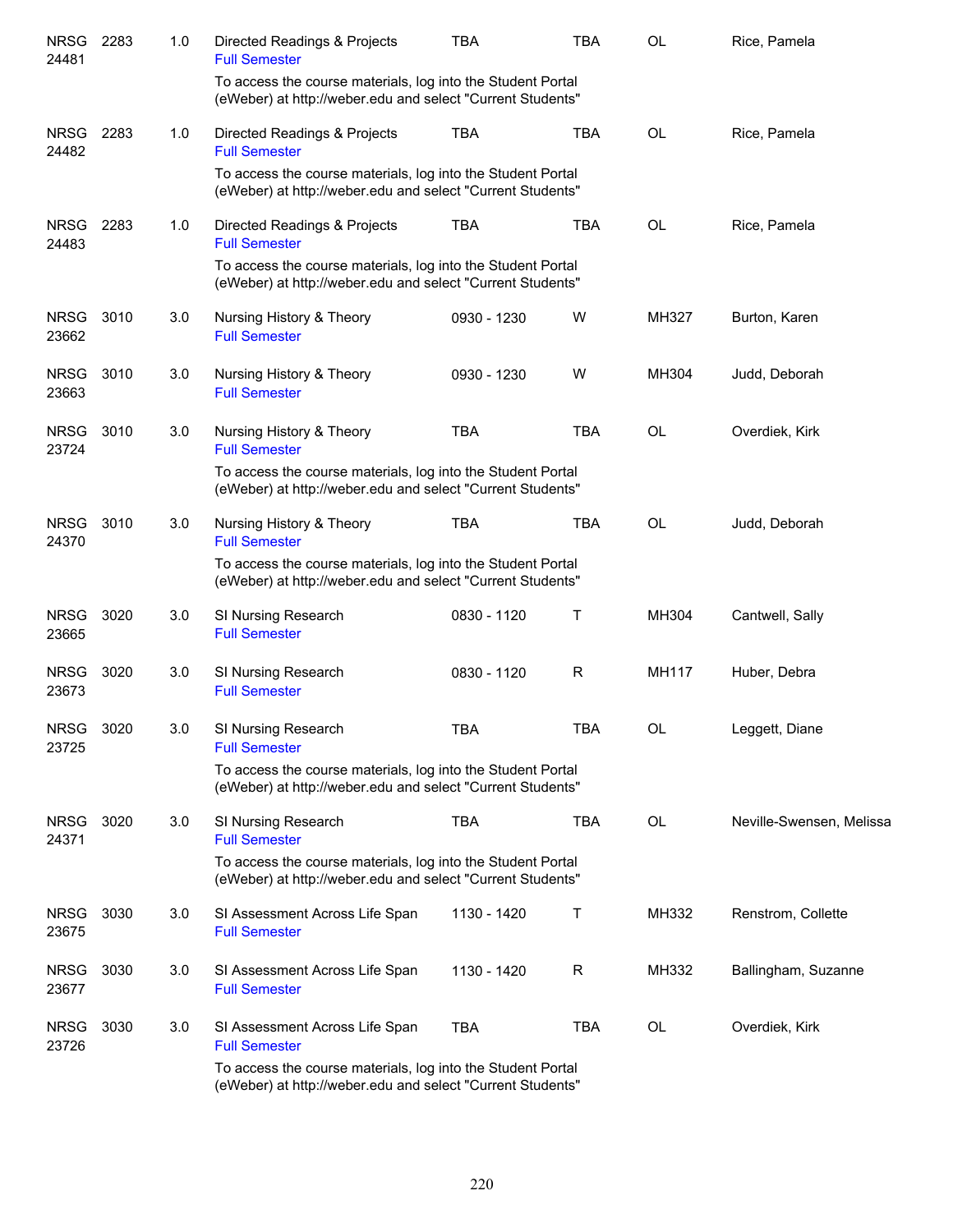| <b>NRSG</b><br>24372 | 3030 | 3.0 | SI Assessment Across Life Span<br><b>Full Semester</b>                                                                                                                                                   | <b>TBA</b>  | <b>TBA</b> | OL    | Hicks, Michelle                   |
|----------------------|------|-----|----------------------------------------------------------------------------------------------------------------------------------------------------------------------------------------------------------|-------------|------------|-------|-----------------------------------|
|                      |      |     | To access the course materials, log into the Student Portal<br>(eWeber) at http://weber.edu and select "Current Students"                                                                                |             |            |       |                                   |
| <b>NRSG</b><br>23678 | 3031 | 1.0 | SI Assess Life Span Clinical<br><b>Full Semester</b><br>Course Fee \$80.00                                                                                                                               | 1430 - 1620 | Т          |       | MHNP LAB Renstrom, Collette       |
| <b>NRSG</b><br>23680 | 3031 | 1.0 | SI Assess Life Span Clinical<br><b>Full Semester</b><br>Course Fee \$80.00                                                                                                                               | 1430 - 1620 | Τ          |       | MHNP LAB Neville-Swensen, Melissa |
| <b>NRSG</b><br>23682 | 3031 | 1.0 | SI Assess Life Span Clinical<br><b>Full Semester</b><br>Course Fee \$80.00                                                                                                                               | 1430 - 1620 | R          |       | MHNP LAB Ballingham, Suzanne      |
| <b>NRSG</b><br>23684 | 3031 | 1.0 | SI Assess Life Span Clinical<br><b>Full Semester</b><br>Course Fee \$80.00                                                                                                                               | 1430 - 1620 | R          |       | MHNP LAB Neville-Swensen, Melissa |
| <b>NRSG</b><br>23727 | 3031 | 1.0 | SI Assess Life Span Clinical<br><b>Full Semester</b>                                                                                                                                                     | <b>TBA</b>  | <b>TBA</b> | OL    | Overdiek, Kirk                    |
|                      |      |     | To access the course materials, log into the Student Portal<br>(eWeber) at http://weber.edu and select "Current Students"<br>Course Fee \$80.00                                                          |             |            |       |                                   |
| <b>NRSG</b><br>24373 | 3031 | 1.0 | SI Assess Life Span Clinical<br><b>Full Semester</b><br>To access the course materials, log into the Student Portal<br>(eWeber) at http://weber.edu and select "Current Students"<br>Course Fees \$80.00 | <b>TBA</b>  | <b>TBA</b> | OL    | Williams, Kristiann               |
| <b>NRSG</b><br>23685 | 3035 | 2.0 | Gerontological Nursing<br><b>Block 2</b>                                                                                                                                                                 | 1300 - 1450 | W          | MH101 | Chase, Tamara                     |
| <b>NRSG</b><br>23686 | 3035 | 2.0 | <b>Gerontological Nursing</b><br><b>Block 1</b>                                                                                                                                                          | 1300 - 1450 | W          | MH101 | Chase, Tamara                     |
| <b>NRSG</b><br>23728 | 3035 | 2.0 | Gerontological Nursing<br><b>Block 2</b>                                                                                                                                                                 | <b>TBA</b>  | <b>TBA</b> | OL    | Harald, Elizabeth                 |
|                      |      |     | To access the course materials, log into the Student Portal<br>(eWeber) at http://weber.edu and select "Current Students"                                                                                |             |            |       |                                   |
| <b>NRSG</b><br>24404 | 3035 | 2.0 | <b>Gerontological Nursing</b><br><b>Block 2</b>                                                                                                                                                          | <b>TBA</b>  | <b>TBA</b> | OL    | Hicks, Michelle                   |
|                      |      |     | To access the course materials, log into the Student Portal<br>(eWeber) at http://weber.edu and select "Current Students"<br>Course Fee \$80.00                                                          |             |            |       |                                   |
| <b>NRSG</b><br>23688 | 3040 | 3.0 | <b>Nursing Concepts/Acute Illness</b><br><b>Full Semester</b>                                                                                                                                            | 1030 - 1320 | W          | MН    | Williams, Kristiann               |
| <b>NRSG</b><br>23689 | 3040 | 3.0 | <b>Nursing Concepts/Acute Illness</b><br><b>Full Semester</b>                                                                                                                                            | 1030 - 1320 | W          | MН    | Williams, Kristiann               |
| <b>NRSG</b><br>23729 | 3040 | 3.0 | <b>Nursing Concepts/Acute Illness</b><br><b>Full Semester</b>                                                                                                                                            | <b>TBA</b>  | <b>TBA</b> | OL    | Cox, Marilyn                      |
|                      |      |     | To access the course materials, log into the Student Portal<br>(eWeber) at http://weber.edu and select "Current Students"                                                                                |             |            |       |                                   |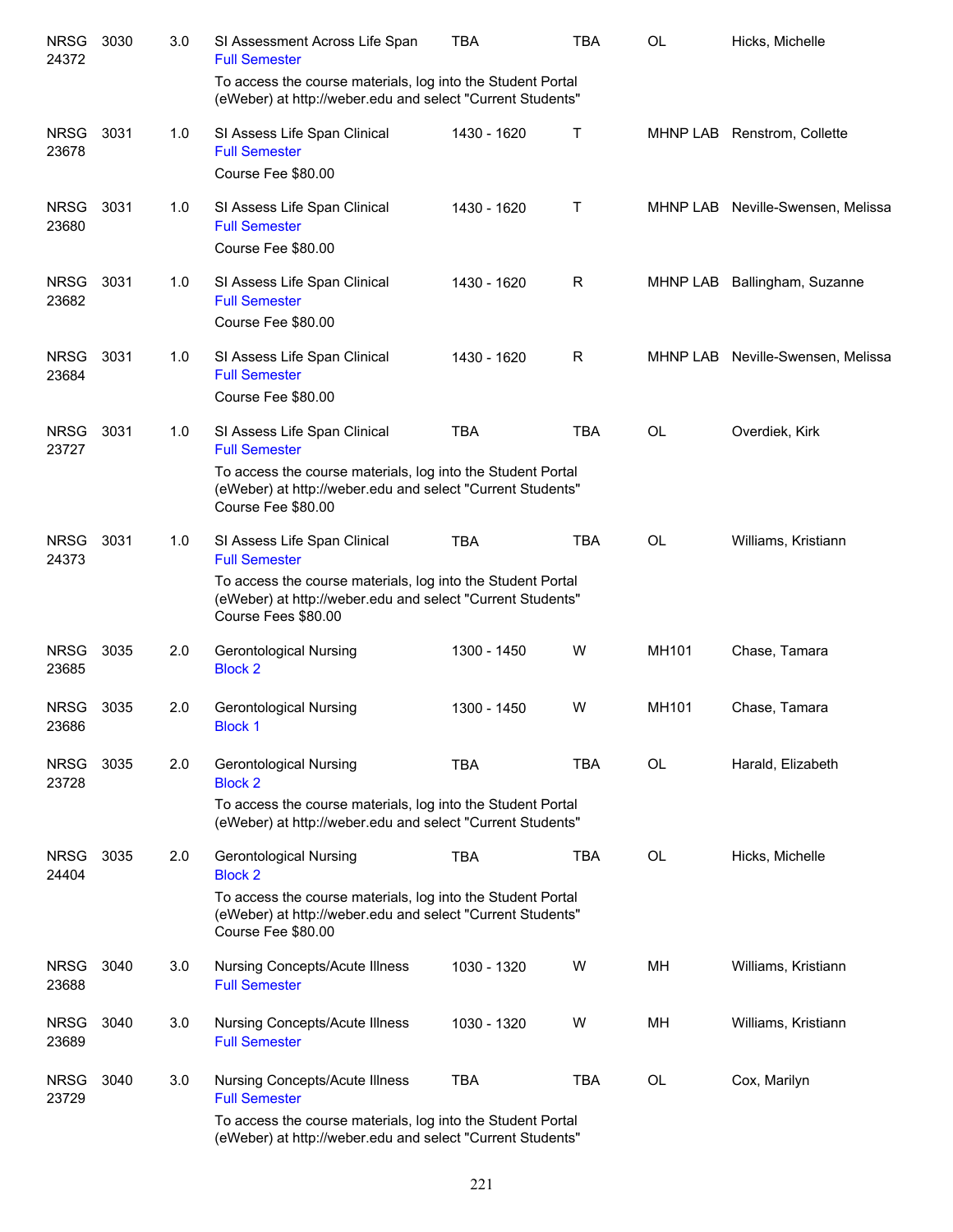| <b>NRSG</b><br>23691 | 3045 | 2.0 | Decision Making in Practice<br><b>Block 2</b>                                                                                                   | 1330 - 1520 | W            | MH304     | Burton, Karen                 |
|----------------------|------|-----|-------------------------------------------------------------------------------------------------------------------------------------------------|-------------|--------------|-----------|-------------------------------|
| <b>NRSG</b><br>23692 | 3045 | 2.0 | Decision Making in Practice<br><b>Block 1</b>                                                                                                   | 1330 - 1520 | W            | MH304     | Burton, Karen                 |
| <b>NRSG</b><br>23730 | 3045 | 2.0 | Decision Making in Practice<br><b>Block 2</b>                                                                                                   | <b>TBA</b>  | <b>TBA</b>   | <b>OL</b> | Judkins, Bonnie               |
|                      |      |     | To access the course materials, log into the Student Portal<br>(eWeber) at http://weber.edu and select "Current Students"                       |             |              |           |                               |
| <b>NRSG</b><br>23694 | 3050 | 3.0 | Nursing: High Risk Family<br><b>Full Semester</b>                                                                                               | 1130 - 1420 | Т            | MH101     | Ballingham, Suzanne           |
| <b>NRSG</b><br>23734 | 3050 | 3.0 | Nursing: High Risk Family<br><b>Full Semester</b>                                                                                               | <b>TBA</b>  | <b>TBA</b>   | <b>OL</b> | Ballingham, Suzanne           |
|                      |      |     | To access the course materials, log into the Student Portal<br>(eWeber) at http://weber.edu and select "Current Students"                       |             |              |           |                               |
| <b>NRSG</b><br>23695 | 3051 | 1.0 | High Risk Family Laboratory<br><b>Full Semester</b>                                                                                             | 1430 - 1520 | Τ            |           | MHSIM LAE Ballingham, Suzanne |
|                      |      |     | Course Fee \$15.00                                                                                                                              |             |              |           |                               |
| <b>NRSG</b><br>23696 | 3051 | 1.0 | <b>High Risk Family Laboratory</b><br><b>Full Semester</b>                                                                                      | 1430 - 1520 | Τ            |           | MHSIM LAE Burton, Karen       |
|                      |      |     | Course Fee \$15.00                                                                                                                              |             |              |           |                               |
| <b>NRSG</b><br>23735 | 3051 | 1.0 | High Risk Family Laboratory<br><b>Full Semester</b>                                                                                             | <b>TBA</b>  | <b>TBA</b>   | <b>OL</b> | Burton, Karen                 |
|                      |      |     | To access the course materials, log into the Student Portal<br>(eWeber) at http://weber.edu and select "Current Students"<br>Course Fee \$15.00 |             |              |           |                               |
| <b>NRSG</b><br>23698 | 3060 | 3.0 | Nursing: High Risk Adult<br><b>Full Semester</b>                                                                                                | 1130 - 1420 | R            | MH222     | Cantwell, Sally               |
| NRSG<br>23716        | 3060 | 3.0 | Nursing: High Risk Adult<br><b>Full Semester</b>                                                                                                | <b>TBA</b>  | <b>TBA</b>   | <b>OL</b> | Davis, Jan                    |
|                      |      |     | To access the course materials, log into the Student Portal<br>(eWeber) at http://weber.edu and select "Current Students"                       |             |              |           |                               |
| <b>NRSG</b><br>23699 | 3061 | 1.0 | High Risk Adult Laboratory<br><b>Full Semester</b>                                                                                              | 1430 - 1520 | $\mathsf{R}$ |           | MHSIM LAE Cantwell, Sally     |
|                      |      |     | Course Fee \$15.00                                                                                                                              |             |              |           |                               |
| <b>NRSG</b><br>23701 | 3061 | 1.0 | High Risk Adult Laboratory<br><b>Full Semester</b><br>Course Fee \$15.00                                                                        | 1430 - 1520 | $\mathsf{R}$ |           | MHSIM LAE Cantwell, Sally     |
| <b>NRSG</b><br>23717 | 3061 | 1.0 | High Risk Adult Laboratory<br><b>Full Semester</b>                                                                                              | <b>TBA</b>  | <b>TBA</b>   | <b>OL</b> | Davis, Jan                    |
|                      |      |     | To access the course materials, log into the Student Portal<br>(eWeber) at http://weber.edu and select "Current Students"<br>Course Fee \$15.00 |             |              |           |                               |
| <b>NRSG</b><br>23702 | 3070 | 3.0 | Threats & Crises: Nrsg Response<br><b>Full Semester</b>                                                                                         | 1130 - 1420 | R            | MH304     | Gooder, Valerie               |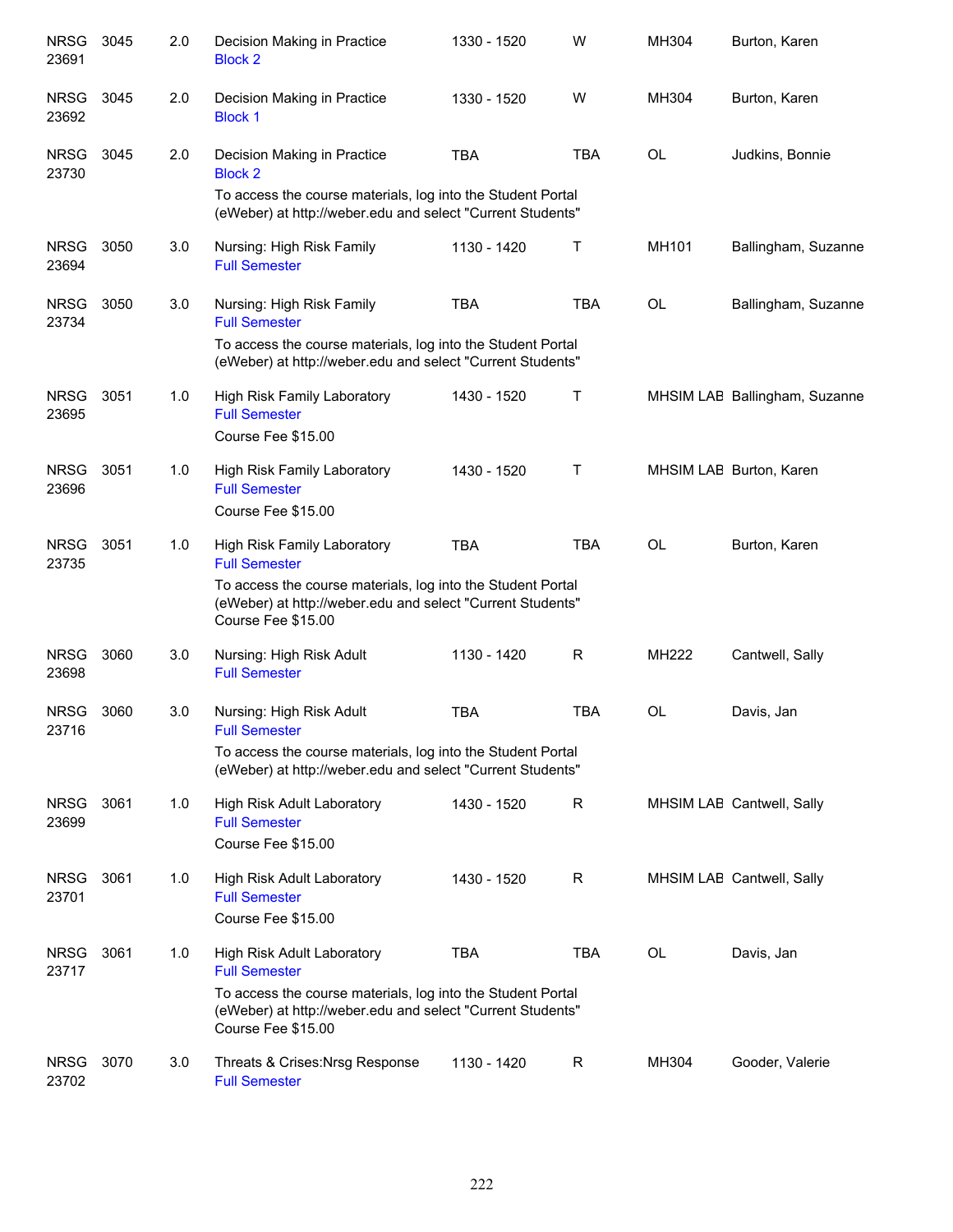| <b>NRSG</b><br>23703 | 3071 | 1.0 | Threats/Crisis: Response Lab<br><b>Full Semester</b><br>Course Fee \$15.00                                                | 1430 - 1520 | R            | MH480     | Draper, London     |
|----------------------|------|-----|---------------------------------------------------------------------------------------------------------------------------|-------------|--------------|-----------|--------------------|
| <b>NRSG</b><br>23704 | 3071 | 1.0 | Threats/Crisis: Response Lab<br><b>Full Semester</b><br>Course Fee \$15.00                                                | 1430 - 1520 | R            | MH480     | Chase, Tamara      |
| <b>NRSG</b><br>23706 | 3071 | 1.0 | Threats/Crisis: Response Lab<br><b>Full Semester</b><br>Course Fee \$15.00                                                | 1430 - 1520 | R            | MH480     | Barton, Corey      |
| <b>NRSG</b><br>23707 | 4020 | 3.0 | DV Nursing: Community Health<br><b>Full Semester</b>                                                                      | 0800 - 1050 | $\mathsf{T}$ | MH327     | Pratt, Judith      |
| <b>NRSG</b><br>23714 | 4020 | 3.0 | DV Nursing: Community Health<br><b>Full Semester</b><br>To access the course materials, log into the Student Portal       | <b>TBA</b>  | <b>TBA</b>   | <b>OL</b> | Pratt, Judith      |
|                      |      |     | (eWeber) at http://weber.edu and select "Current Students"                                                                |             |              |           |                    |
| <b>NRSG</b><br>23721 | 4020 | 3.0 | DV Nursing: Community Health<br><b>Full Semester</b>                                                                      | <b>TBA</b>  | <b>TBA</b>   | OL        | Renstrom, Collette |
|                      |      |     | To access the course materials, log into the Student Portal<br>(eWeber) at http://weber.edu and select "Current Students" |             |              |           |                    |
| <b>NRSG</b><br>23708 | 4021 | 1.0 | DV Community Nursing Lab<br><b>Full Semester</b>                                                                          | <b>TBA</b>  | Τ            |           | Pratt, Judith      |
| <b>NRSG</b><br>23709 | 4021 | 1.0 | DV Community Nursing Lab<br><b>Full Semester</b>                                                                          | <b>TBA</b>  | $\mathsf{T}$ |           | Pratt, Judith      |
| <b>NRSG</b><br>23711 | 4021 | 1.0 | DV Community Nursing Lab<br><b>Full Semester</b>                                                                          | <b>TBA</b>  | $\sf T$      |           | Pratt, Judith      |
| <b>NRSG</b><br>23715 | 4021 | 1.0 | DV Community Nursing Lab<br><b>Full Semester</b>                                                                          | <b>TBA</b>  | <b>TBA</b>   | <b>OL</b> | Pratt, Judith      |
|                      |      |     | To access the course materials, log into the Student Portal<br>(eWeber) at http://weber.edu and select "Current Students" |             |              |           |                    |
| <b>NRSG</b><br>23722 | 4021 | 1.0 | DV Community Nursing Lab<br><b>Full Semester</b>                                                                          | <b>TBA</b>  | <b>TBA</b>   | <b>OL</b> | Renstrom, Collette |
|                      |      |     | To access the course materials, log into the Student Portal<br>(eWeber) at http://weber.edu and select "Current Students" |             |              |           |                    |
| <b>NRSG</b><br>23712 | 4030 | 2.0 | Power/Policy/Politics in Nursi<br><b>Block 1</b>                                                                          | 1330 - 1520 | W            | MH327     | Judd, Deborah      |
| <b>NRSG</b><br>23713 | 4030 | 2.0 | Power/Policy/Politics in Nursi<br><b>Block 2</b>                                                                          | 1330 - 1520 | W            | MH327     | Renstrom, Collette |
| <b>NRSG</b><br>23731 | 4030 | 2.0 | Power/Policy/Politics in Nursi<br><b>Block 1</b>                                                                          | <b>TBA</b>  | TBA          | OL        | Judkins, Bonnie    |
|                      |      |     | To access the course materials, log into the Student Portal<br>(eWeber) at http://weber.edu and select "Current Students" |             |              |           |                    |
| <b>NRSG</b><br>23718 | 4040 | 3.0 | Leadership & Management<br><b>Full Semester</b>                                                                           | <b>TBA</b>  | <b>TBA</b>   | <b>OL</b> | Barra, Joyce       |
|                      |      |     | To access the course materials, log into the Student Portal<br>(eWeber) at http://weber.edu and select "Current Students" |             |              |           |                    |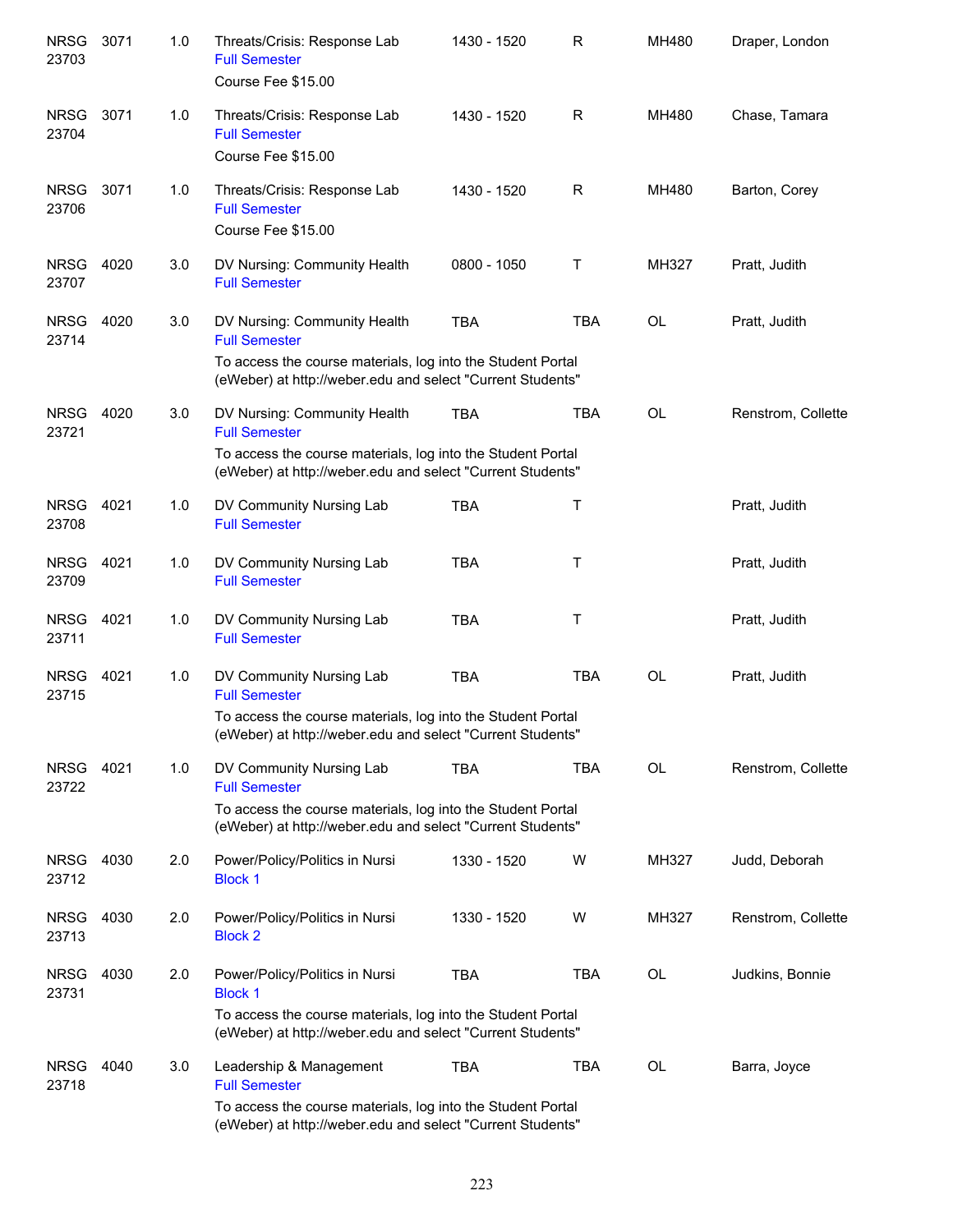| <b>NRSG</b><br>23732 | 4040 | 3.0 | Leadership & Management<br><b>Full Semester</b>                                                                           | <b>TBA</b>  | <b>TBA</b> | <b>OL</b> | Barra, Joyce        |
|----------------------|------|-----|---------------------------------------------------------------------------------------------------------------------------|-------------|------------|-----------|---------------------|
|                      |      |     | To access the course materials, log into the Student Portal<br>(eWeber) at http://weber.edu and select "Current Students" |             |            |           |                     |
| <b>NRSG</b><br>23745 | 4040 | 3.0 | Leadership & Management<br><b>Full Semester</b>                                                                           | 0830 - 1120 | R          | MH332     | Hofmann, Linda      |
| <b>NRSG</b><br>23719 | 4041 | 1.0 | Leadership & Mgmt Laboratory<br><b>Full Semester</b>                                                                      | <b>TBA</b>  | <b>TBA</b> | <b>OL</b> | Draper, London      |
|                      |      |     | To access the course materials, log into the Student Portal<br>(eWeber) at http://weber.edu and select "Current Students" |             |            |           |                     |
| <b>NRSG</b><br>23733 | 4041 | 1.0 | Leadership & Mgmt Laboratory<br><b>Full Semester</b>                                                                      | <b>TBA</b>  | <b>TBA</b> | <b>OL</b> | Barra, Joyce        |
|                      |      |     | To access the course materials, log into the Student Portal<br>(eWeber) at http://weber.edu and select "Current Students" |             |            |           |                     |
| <b>NRSG</b><br>23747 | 4041 | 1.0 | Leadership & Mgmt Laboratory<br><b>Full Semester</b>                                                                      | <b>TBA</b>  | R          |           | Draper, London      |
| <b>NRSG</b><br>23749 | 4041 | 1.0 | Leadership & Mgmt Laboratory<br><b>Full Semester</b>                                                                      | <b>TBA</b>  | R          |           | Draper, London      |
| <b>NRSG</b><br>23751 | 4041 | 1.0 | Leadership & Mgmt Laboratory<br><b>Full Semester</b>                                                                      | <b>TBA</b>  | R          |           | Draper, London      |
| <b>NRSG</b><br>23753 | 4060 | 3.0 | <b>Oncology Nursing</b><br><b>Full Semester</b>                                                                           | 1200 - 1450 | Τ          | MH304     | Killebrew, Julie    |
| <b>NRSG</b><br>23755 | 4061 | 1.0 | <b>Oncology Nursing Laboratory</b><br><b>Full Semester</b>                                                                | 1500 - 1550 | Τ          | MH304     | Judd, Deborah       |
| <b>NRSG</b><br>23757 | 4830 | 1.0 | <b>Directed Theoretical Readings</b><br><b>Full Semester</b>                                                              | <b>TBA</b>  | <b>TBA</b> | <b>OL</b> | Williams, Kristiann |
|                      |      |     | To access the online course materials, please log in through<br>the student portal (eWeber) at http://weber.edu.          |             |            |           |                     |
| <b>NRSG</b><br>23759 | 4840 | 3.0 | Honors Nursing Seminar<br><b>Full Semester</b>                                                                            | 1800 - 1850 | Τ          | MH304     | Draper, London      |
| <b>NRSG</b><br>23720 | 4900 | 2.0 | Integration of Prof Concepts<br><b>Full Semester</b>                                                                      | <b>TBA</b>  | <b>TBA</b> | <b>OL</b> | Cantwell, Sally     |
|                      |      |     | To access the course materials, log into the Student Portal<br>(eWeber) at http://weber.edu and select "Current Students" |             |            |           |                     |
| <b>NRSG</b><br>23723 | 4900 | 2.0 | Integration of Prof Concepts<br><b>Full Semester</b>                                                                      | <b>TBA</b>  | TBA        | OL        | Williams, Kristiann |
|                      |      |     | To access the course materials, log into the Student Portal<br>(eWeber) at http://weber.edu and select "Current Students" |             |            |           |                     |
| <b>NRSG</b><br>23736 | 4900 | 2.0 | Integration of Prof Concepts<br><b>Full Semester</b>                                                                      | <b>TBA</b>  | <b>TBA</b> | OL        | Judd, Deborah       |
|                      |      |     | To access the course materials, log into the Student Portal<br>(eWeber) at http://weber.edu and select "Current Students" |             |            |           |                     |
| <b>NRSG</b><br>23761 | 4900 | 2.0 | Integration of Prof Concepts<br><b>Full Semester</b>                                                                      | 1600 - 1750 | Т          | MH304     | Ballingham, Suzanne |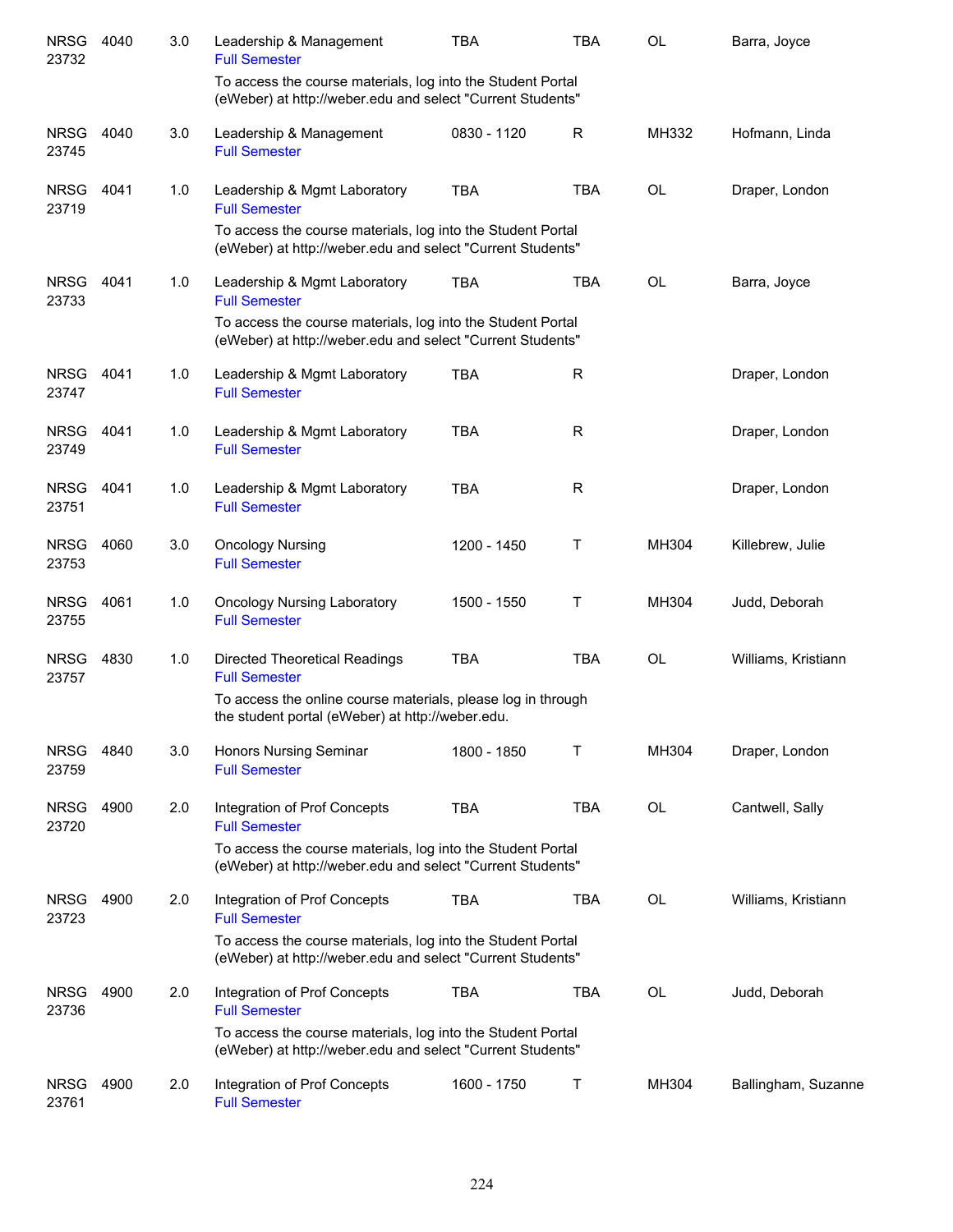| <b>NRSG</b><br>23763      | 4900 | 2.0 | Integration of Prof Concepts<br><b>Full Semester</b>                      | 1530 - 1720 | R             | MH304       | Harald, Elizabeth |
|---------------------------|------|-----|---------------------------------------------------------------------------|-------------|---------------|-------------|-------------------|
| <b>NUCM</b><br>23855      | 4103 | 3.0 | Radiopharmaceuticals/Dosage<br><b>Full Semester</b>                       | <b>TBA</b>  | <b>TBA</b>    |             | Hawk, Julie       |
| <b>NUCM</b><br>23975      | 4103 | 3.0 | Radiopharmaceuticals/Dosage<br><b>Full Semester</b>                       | <b>TBA</b>  | <b>TBA</b>    |             | Hawk, Julie       |
| <b>NUCM 4861</b><br>23856 |      | 3.0 | <b>Clinical Education</b><br><b>Full Semester</b>                         | <b>TBA</b>  | <b>TBA</b>    |             | Harrison, Wynn    |
| <b>NUCM 4861</b><br>23976 |      | 3.0 | <b>Clinical Education</b><br><b>Full Semester</b>                         | <b>TBA</b>  | <b>TBA</b>    |             | Harrison, Wynn    |
| <b>NUTR</b><br>23323      | 1020 | 3.0 | LS Foundations in Nutrition<br><b>Full Semester</b><br>Lab Fee \$15.00    | 1200 - 1315 | <b>TR</b>     | <b>SW34</b> | Turley, Jennifer  |
| <b>NUTR</b><br>23324      | 1020 | 3.0 | LS Foundations in Nutrition<br><b>Full Semester</b><br>Lab Fee \$15.00    | 0900 - 1015 | <b>TR</b>     | <b>SW34</b> | Thompson, Joan    |
| <b>NUTR</b><br>23325      | 1020 | 3.0 | LS Foundations in Nutrition<br><b>Full Semester</b><br>Lab Fee \$15.00    | 1030 - 1145 | <b>TR</b>     | <b>SW34</b> | Thompson, Joan    |
| <b>NUTR</b><br>23327      | 1020 | 3.0 | LS Foundations in Nutrition<br><b>Full Semester</b><br>Lab Fee \$15.00    | 0830 - 0920 | <b>MWF</b>    | <b>SW34</b> | Hansen, Rodney    |
| <b>NUTR</b><br>23328      | 1020 | 3.0 | LS Foundations in Nutrition<br><b>Full Semester</b><br>Lab Fee \$15.00    | 0930 - 1020 | <b>MWF</b>    | <b>SW34</b> | Hansen, Rodney    |
| <b>NUTR</b><br>23330      | 1020 | 3.0 | LS Foundations in Nutrition<br><b>Full Semester</b><br>Lab Fee \$15.00    | 1730 - 2010 | $\mathsf R$   | <b>SW34</b> | Richards, Rebecca |
| <b>NUTR</b><br>23331      | 1020 | 3.0 | LS Foundations in Nutrition<br><b>Full Semester</b><br>Lab Fee \$15.00    | 1730 - 2010 | W             | <b>SW34</b> | Garr, Lindsay     |
| <b>NUTR</b><br>23332      | 1020 | 3.0 | LS Foundations in Nutrition<br><b>Full Semester</b><br>Lab Fee \$15.00    | 1730 - 2010 | Τ             | <b>SW34</b> | Richards, Rebecca |
| <b>NUTR</b><br>23333      | 1020 | 3.0 | LS Foundations in Nutrition<br><b>Full Semester</b><br>Lab Fee \$15.00    | 1730 - 2010 | M             | SW34        | Wycherley, Nicole |
| <b>NUTR</b><br>23334      | 1020 | 3.0 | LS Foundations in Nutrition<br><b>Full Semester</b><br>Lab Fee \$15.00    | 0830 - 1110 | ${\mathsf S}$ | SW34        | Wycherley, Nicole |
| <b>NUTR</b><br>23771      | 1020 | 3.0 | LS Foundations in Nutrition<br><b>Full Semester</b><br>Course Fee \$15.00 | 0930 - 1020 | <b>MWF</b>    | D02318      | Hansen, Julie     |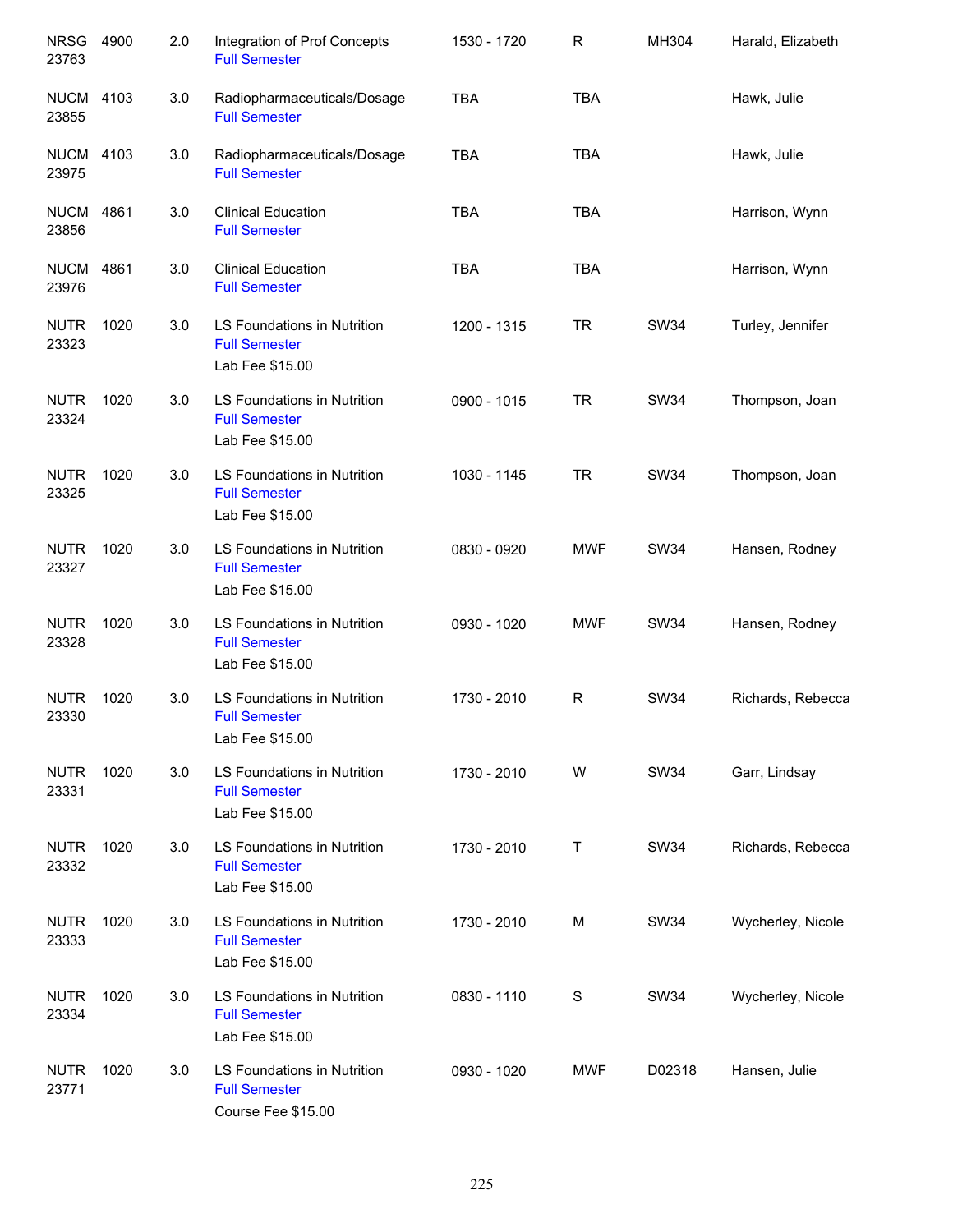| <b>NUTR</b><br>23772 | 1020 | 3.0 | LS Foundations in Nutrition<br><b>Full Semester</b><br>Course Fee \$15.00                                                                                                                       | 1030 - 1120 | <b>MWF</b> | D02318       | Hansen, Julie     |
|----------------------|------|-----|-------------------------------------------------------------------------------------------------------------------------------------------------------------------------------------------------|-------------|------------|--------------|-------------------|
| <b>NUTR</b><br>23773 | 1020 | 3.0 | LS Foundations in Nutrition<br><b>Full Semester</b><br>Course Fee \$15.00                                                                                                                       | 0900 - 1015 | <b>TR</b>  | D02318       | Richards, Rebecca |
| <b>NUTR</b><br>23774 | 1020 | 3.0 | LS Foundations in Nutrition<br><b>Full Semester</b><br>Course Fee \$15.00                                                                                                                       | 0730 - 0845 | <b>TR</b>  | D02318       | Richards, Rebecca |
| <b>NUTR</b><br>23775 | 1020 | 3.0 | LS Foundations in Nutrition<br><b>Full Semester</b><br>Course Fee \$15.00                                                                                                                       | 1200 - 1315 | <b>TR</b>  | <b>WW108</b> | Wycherley, Nicole |
| <b>NUTR</b><br>23776 | 1020 | 3.0 | LS Foundations in Nutrition<br><b>Full Semester</b><br>Course Fee \$15.00                                                                                                                       | 1730 - 2010 | Т          | <b>WW108</b> | Wycherley, Nicole |
| <b>NUTR</b><br>23777 | 1020 | 3.0 | <b>LS Foundations in Nutrition</b><br><b>Full Semester</b><br>To access online course materials, please log in through<br>the student portal (eWeber) at http://weber.edu<br>Course Fee \$15.00 | <b>TBA</b>  | <b>TBA</b> | <b>OL</b>    | Turley, Jennifer  |
| <b>NUTR</b><br>23778 | 1020 | 3.0 | LS Foundations in Nutrition<br><b>Full Semester</b><br>To access online course materials, please log in through<br>the student portal (eWeber) at http://weber.edu.<br>Course Fee \$15.00       | <b>TBA</b>  | <b>TBA</b> | <b>OL</b>    | Thompson, Joan    |
| <b>NUTR</b><br>23779 | 1020 | 3.0 | LS Foundations in Nutrition<br><b>Full Semester</b><br>To access online course materials, please log in through<br>the student portal (eWeber) at http://weber.edu.<br>Course Fee \$15.00       | <b>TBA</b>  | <b>TBA</b> | <b>OL</b>    | Hansen, Rodney    |
| <b>NUTR</b><br>23780 | 1020 | 3.0 | LS Foundations in Nutrition<br><b>Full Semester</b><br>To access online course materials, please log in through<br>the student portal (eWeber) at http://weber.edu.<br>Course Fee \$15.00       | <b>TBA</b>  | <b>TBA</b> | <b>OL</b>    | Ruden, Timothy    |
| <b>NUTR</b><br>23781 | 1020 | 3.0 | LS Foundations in Nutrition<br><b>Full Semester</b><br>To access online course materials, please log in through<br>the student portal (eWeber) at http://weber.edu.<br>Course Fee \$15.00       | <b>TBA</b>  | <b>TBA</b> | OL           | Richards, Maria   |
| <b>NUTR</b><br>23782 | 1020 | 3.0 | LS Foundations in Nutrition<br><b>Full Semester</b><br>To access online course materials, please log in through<br>the student portal (eWeber) at http://weber.edu.<br>Course Fee \$15.00       | <b>TBA</b>  | <b>TBA</b> | <b>OL</b>    | Dawson, Lynne     |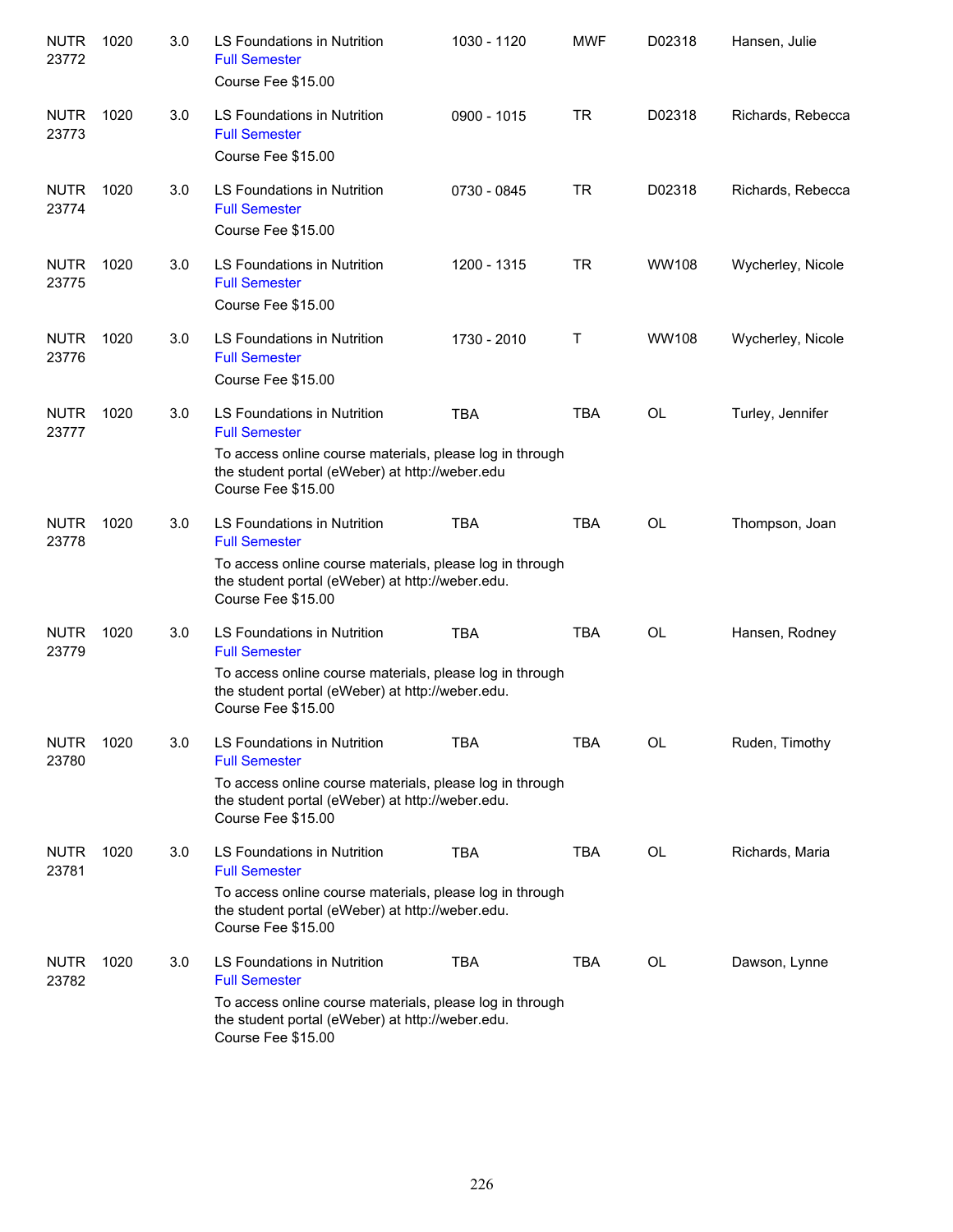| <b>NUTR</b><br>23783 | 1020 | 3.0 | LS Foundations in Nutrition<br><b>Full Semester</b>                                                                                | <b>TBA</b>  | <b>TBA</b> | <b>OL</b>   | Schwarzenbach, Belle |
|----------------------|------|-----|------------------------------------------------------------------------------------------------------------------------------------|-------------|------------|-------------|----------------------|
|                      |      |     | To access online course materials, please log in through<br>the student portal (eWeber) at http://weber.edu<br>Course Fee \$15.00  |             |            |             |                      |
| <b>NUTR</b><br>23785 | 2220 | 2.0 | <b>Prenatal and Infant Nutrition</b><br><b>Full Semester</b>                                                                       | <b>TBA</b>  | <b>TBA</b> | <b>OL</b>   | Dawson, Lynne        |
|                      |      |     | To access online course materials, please log in through<br>the student portal (eWeber) at http://weber.edu.                       |             |            |             |                      |
| <b>NUTR</b><br>23335 | 2320 | 3.0 | Food Values, Diet Design, Healt<br><b>Full Semester</b><br>Lab Fee \$25.00                                                         | 0900 - 1015 | <b>TR</b>  | <b>SB12</b> | Turley, Jennifer     |
| <b>NUTR</b><br>23786 | 2320 | 3.0 | Food Values, Diet Design, Healt<br><b>Full Semester</b>                                                                            | <b>TBA</b>  | <b>TBA</b> | <b>OL</b>   | Turley, Jennifer     |
|                      |      |     | To access online course materials, please log in through<br>the student portal (eWeber) at http://weber.edu.<br>Course Fee \$25.00 |             |            |             |                      |
| <b>NUTR</b><br>23787 | 2420 | 2.0 | Childhood/ Adolescent Nutriton<br><b>Full Semester</b>                                                                             | <b>TBA</b>  | <b>TBA</b> | <b>OL</b>   | Hansen, Julie        |
|                      |      |     | To access online course materials, please log in through<br>the student portal (eWeber) at http://weber.edu.                       |             |            |             |                      |
| <b>NUTR</b><br>23788 | 3020 | 3.0 | <b>Sports Nutrition</b><br><b>Full Semester</b><br>To access online course materials, please log in through                        | <b>TBA</b>  | <b>TBA</b> | <b>OL</b>   | Thompson, Joan       |
|                      |      |     | the student portal (eWeber) at http://weber.edu                                                                                    |             |            |             |                      |
| <b>NUTR</b><br>23789 | 3220 | 2.0 | Foundations in Diet Therapy<br><b>Full Semester</b>                                                                                | <b>TBA</b>  | <b>TBA</b> | <b>OL</b>   | Richards, Maria      |
|                      |      |     | To access online course materials, please log in through<br>the student portal (eWeber) at http://weber.edu.                       |             |            |             |                      |
| <b>NUTR</b><br>23790 | 3320 | 3.0 | Hith & Nutr in the Older Adult<br><b>Full Semester</b>                                                                             | <b>TBA</b>  | <b>TBA</b> | <b>OL</b>   | Richards, Maria      |
|                      |      |     | To access online course materials, please log in through<br>the student portal (eWeber) at http://weber.edu.                       |             |            |             |                      |
| <b>NUTR</b><br>23336 | 3420 | 3.0 | DV Multicultural Hith & Nutr<br><b>Full Semester</b><br>Lab Fee \$15.00                                                            | 1730 - 2010 | W          | <b>SW80</b> | Turley, Jennifer     |
| <b>NUTR</b><br>23337 | 4320 | 2.0 | <b>Current Issues in Nutrition</b><br><b>Full Semester</b>                                                                         | 1130 - 1220 | <b>MW</b>  | <b>SW80</b> | Thompson, Joan       |
| <b>NUTR</b><br>23341 | 4320 | 2.0 | <b>Current Issues in Nutrition</b><br><b>Full Semester</b>                                                                         | 1730 - 1910 | Τ          | <b>SW80</b> | Hansen, Rodney       |
| <b>NUTR</b><br>23339 | 4420 | 3.0 | <b>Nutrition and Fitness</b><br><b>Full Semester</b><br>ab Fee \$50.00                                                             | 0900 - 1015 | <b>TR</b>  | <b>SW80</b> | Hansen, Rodney       |
| <b>NUTR</b><br>23343 | 4520 | 1.0 | Directed Nutrition Research<br><b>Full Semester</b>                                                                                | 1330 - 1420 | R          | <b>SW33</b> | Hansen, Rodney       |
|                      |      |     | Instructor approval required. Contact rhansen@weber.edu                                                                            |             |            |             |                      |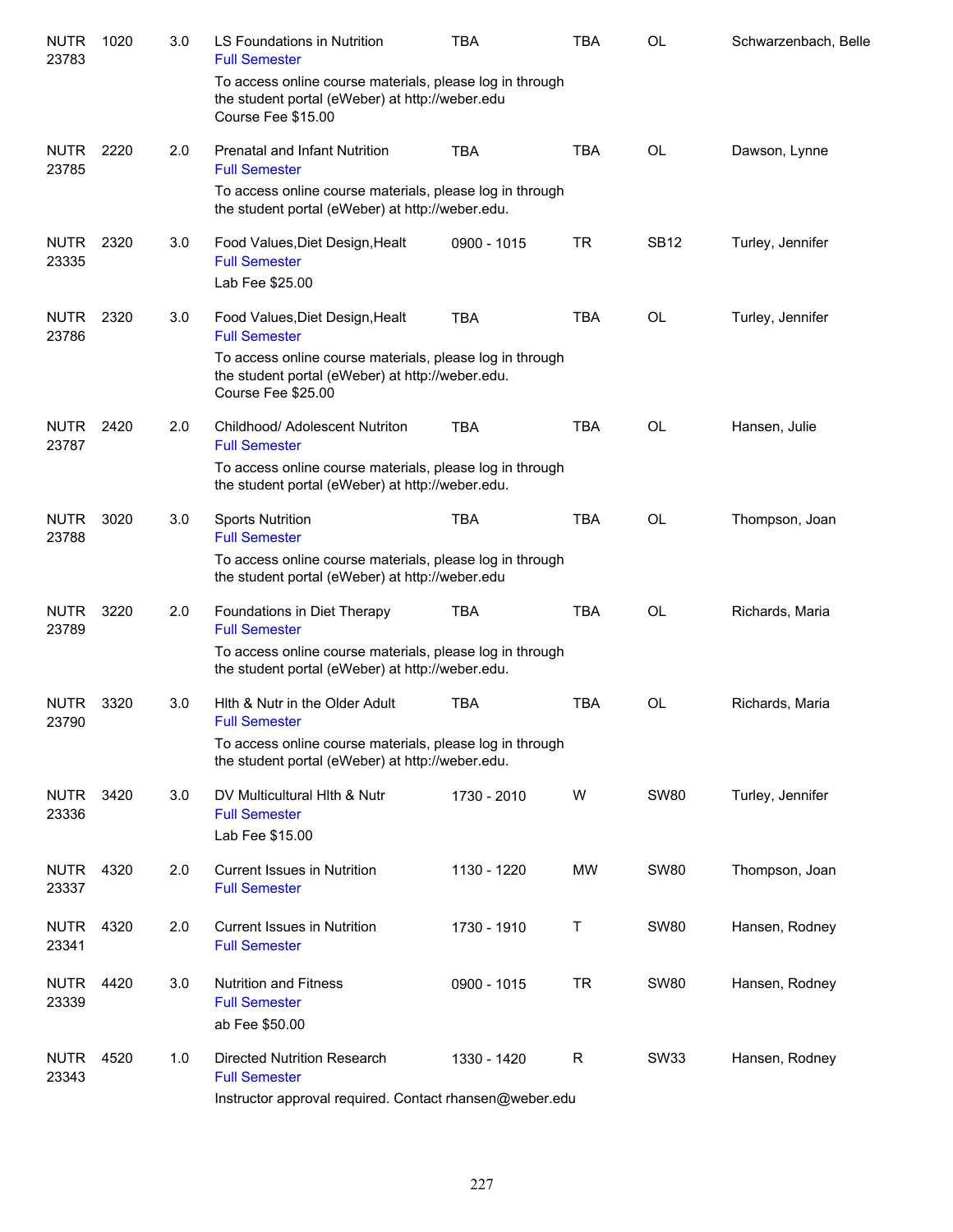| <b>NUTR</b><br>23344 | 4520 | 2.0 | <b>Directed Nutrition Research</b><br><b>Full Semester</b><br>Instructor approval required. Contact rhansen@weber.edu                                                                         | 1330 - 1420 | R          | <b>SW33</b> | Hansen, Rodney  |
|----------------------|------|-----|-----------------------------------------------------------------------------------------------------------------------------------------------------------------------------------------------|-------------|------------|-------------|-----------------|
| <b>NUTR</b><br>23345 | 4520 | 3.0 | <b>Directed Nutrition Research</b><br><b>Full Semester</b>                                                                                                                                    | 1330 - 1420 | R          | <b>SW33</b> | Hansen, Rodney  |
| <b>NUTR</b><br>23346 | 4520 | 4.0 | Instructor approval required. Contact rhansen@weber.edu<br><b>Directed Nutrition Research</b><br><b>Full Semester</b>                                                                         | 1330 - 1420 | R          | <b>SW33</b> | Hansen, Rodney  |
| <b>NUTR</b><br>23338 | 6320 | 2.0 | Instructor approval required. Contact rhansen@weber.edu<br><b>Current Issues in Nutrition</b><br><b>Full Semester</b>                                                                         | 1130 - 1220 | <b>MW</b>  | <b>SW80</b> | Thompson, Joan  |
| <b>NUTR</b><br>23342 | 6320 | 2.0 | <b>Current Issues in Nutrition</b><br><b>Full Semester</b>                                                                                                                                    | 1730 - 1910 | Τ          | <b>SW80</b> | Hansen, Rodney  |
| <b>NUTR</b><br>23340 | 6420 | 3.0 | <b>Nutrition and Fitness</b><br><b>Full Semester</b><br>Lab Fee \$50.00                                                                                                                       | 0900 - 1015 | <b>TR</b>  | <b>SB12</b> | Hansen, Rodney  |
| <b>NUTR</b><br>23347 | 6520 | 1.0 | Directed Nutrition Research<br><b>Full Semester</b>                                                                                                                                           | 1330 - 1420 | R          | <b>SW33</b> | Hansen, Rodney  |
| <b>NUTR</b><br>23348 | 6520 | 2.0 | Instructor approval required. Contact rhansen@weber.edu<br>Directed Nutrition Research<br><b>Full Semester</b>                                                                                | 1330 - 1420 | R          | <b>SW33</b> | Hansen, Rodney  |
| <b>NUTR</b><br>23349 | 6520 | 3.0 | Instructor approval required. Contact rhansen@weber.edu<br><b>Directed Nutrition Research</b><br><b>Full Semester</b><br>Instructor approval required. Contact rhansen@weber.edu              | 1330 - 1420 | R          | <b>SW33</b> | Hansen, Rodney  |
| <b>NUTR</b><br>23350 | 6520 | 4.0 | <b>Directed Nutrition Research</b><br><b>Full Semester</b><br>Instructor approval required. Contact rhansen@weber.edu                                                                         | 1330 - 1420 | R          | <b>SW33</b> | Hansen, Rodney  |
| <b>PAR</b><br>23293  | 1000 | 2.0 | <b>Emergency Medical Technician</b><br><b>Full Semester</b>                                                                                                                                   | 1300 - 1500 | MF         | MH417       | Grunow, Jeffrey |
| <b>PAR</b><br>23296  | 1001 | 4.0 | EMT - Basic Lab<br><b>Full Semester</b><br>Course Fee \$16.00                                                                                                                                 | 1500 - 1700 | MF         | MH417       | Grunow, Jeffrey |
| <b>PAR</b><br>23355  | 1005 | 3.0 | EMT - Basic Field Experience I<br><b>Full Semester</b>                                                                                                                                        | <b>TBA</b>  | <b>TBA</b> |             | Grunow, Jeffrey |
| <b>PAR</b><br>24275  | 1011 | 2.0 | EMT - Intermediate Intro Lab<br><b>Full Semester</b><br>Utah Bureau of EMS certification fee included in tuition.<br>Attendance to all classes is expected fro greatest chance<br>of success. | <b>TBA</b>  | TBA        | MH417       | Grunow, Jeffrey |
| <b>PAR</b><br>23356  | 2000 | 4.0 | Intro to Paramedic Practice<br><b>Full Semester</b>                                                                                                                                           | 0900 - 1700 | <b>TR</b>  | MH417       | Grunow, Jeffrey |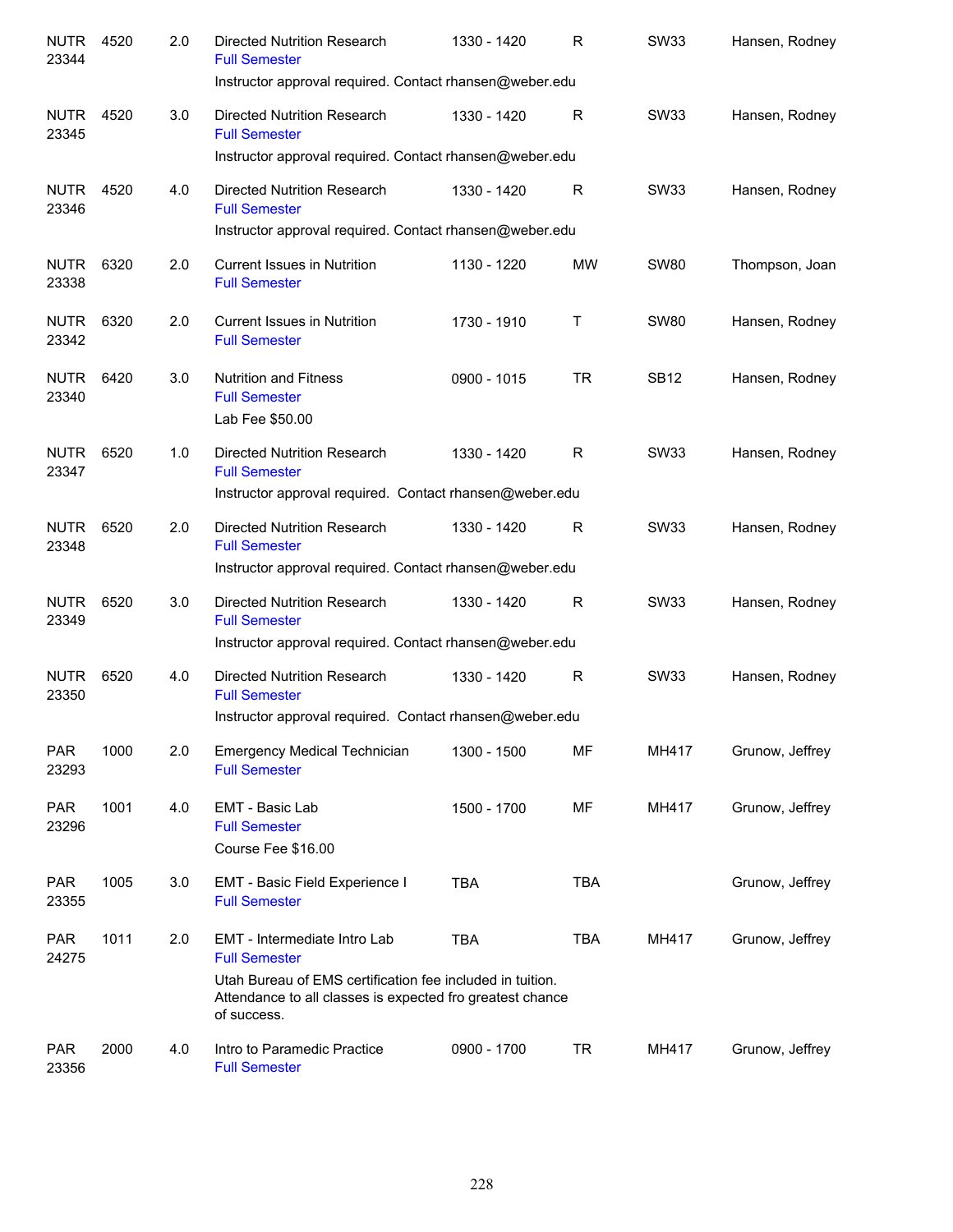| <b>PAR</b><br>24274 | 2000 | 4.0 | Intro to Paramedic Practice<br><b>Full Semester</b>                                                                                                        | <b>TBA</b>  | <b>TBA</b> | MH417       | Grunow, Jeffrey    |
|---------------------|------|-----|------------------------------------------------------------------------------------------------------------------------------------------------------------|-------------|------------|-------------|--------------------|
|                     |      |     | Attendance to all classes is expected for<br>greatest chance of success.<br>Certification fee is not included in the tuition.                              |             |            |             |                    |
| <b>PAR</b><br>23357 | 2010 | 6.0 | <b>Medical Emergencies</b><br><b>Full Semester</b>                                                                                                         | 0900 - 1700 | <b>TR</b>  | MH417       | Grunow, Jeffrey    |
| <b>PAR</b><br>23358 | 2040 | 4.0 | Paramedic Clinical Lab I<br><b>Full Semester</b><br>Course Fee \$98.00                                                                                     | 0900 - 1700 | W          | MH417       | Grunow, Jeffrey    |
| <b>PAR</b><br>23360 | 2040 | 4.0 | Paramedic Clinical Lab I<br><b>Full Semester</b><br>Course Fee \$98.00                                                                                     | 0900 - 1700 | W          | MH417       | Grunow, Jeffrey    |
| <b>PAR</b><br>23361 | 2040 | 4.0 | Paramedic Clinical Lab I<br><b>Full Semester</b><br>Course Fee \$98.00                                                                                     | 0900 - 1700 | W          | MH417       | Grunow, Jeffrey    |
| <b>PAR</b><br>24272 | 2100 | 4.0 | <b>Adv Paramedic Practice</b><br><b>Full Semester</b>                                                                                                      | <b>TBA</b>  | <b>TBA</b> | MH417       | Grunow, Jeffrey    |
|                     |      |     | Attendance to all classes is expected for greatest<br>chance of success.<br>Certification fee not included in the tuition.<br>Course Fee \$98.00           |             |            |             |                    |
| <b>PAR</b><br>23363 | 2110 | 3.0 | <b>Paramedic Clinical II</b><br><b>Full Semester</b>                                                                                                       | <b>TBA</b>  | <b>TBA</b> |             | Grunow, Jeffrey    |
| <b>PAR</b><br>23364 | 2110 | 3.0 | Paramedic Clinical II<br><b>Full Semester</b>                                                                                                              | <b>TBA</b>  | <b>TBA</b> |             | Grunow, Jeffrey    |
| <b>PAR</b><br>23366 | 2110 | 3.0 | Paramedic Clinical II<br><b>Full Semester</b>                                                                                                              | 0900 - 1700 | W          |             | Grunow, Jeffrey    |
| PAR<br>24273        | 2120 | 9.0 | Paramedic Internship<br><b>Full Semester</b>                                                                                                               | <b>TBA</b>  | <b>TBA</b> | MH417       | Grunow, Jeffrey    |
|                     |      |     | Attendance to all classes is expected for greatest<br>chance of success.<br>Certification fee not included in tuition.                                     |             |            |             |                    |
| <b>PE</b><br>23523  | 1010 | 1.0 | Aerobics, Level I<br><b>Full Semester</b><br>Course Fee \$5.00                                                                                             | 1130 - 1220 | MW         | <b>SBFA</b> | Watson, Megan      |
| <b>PE</b><br>23526  | 1010 | 1.0 | Aerobics, Level I<br><b>Full Semester</b><br>Course Fee \$5.00                                                                                             | 1630 - 1720 | MW         | <b>SBFA</b> | Titmus, Amy        |
| <b>PE</b><br>23530  | 1010 | 1.0 | Aerobics, Level I<br><b>Full Semester</b><br>Independent Conditioning. Contact<br>Chris christopherfritz@weber.edu or ext<br>626-8941<br>Course Fee \$5.00 | <b>TBA</b>  | <b>TBA</b> |             | Fritz, Christopher |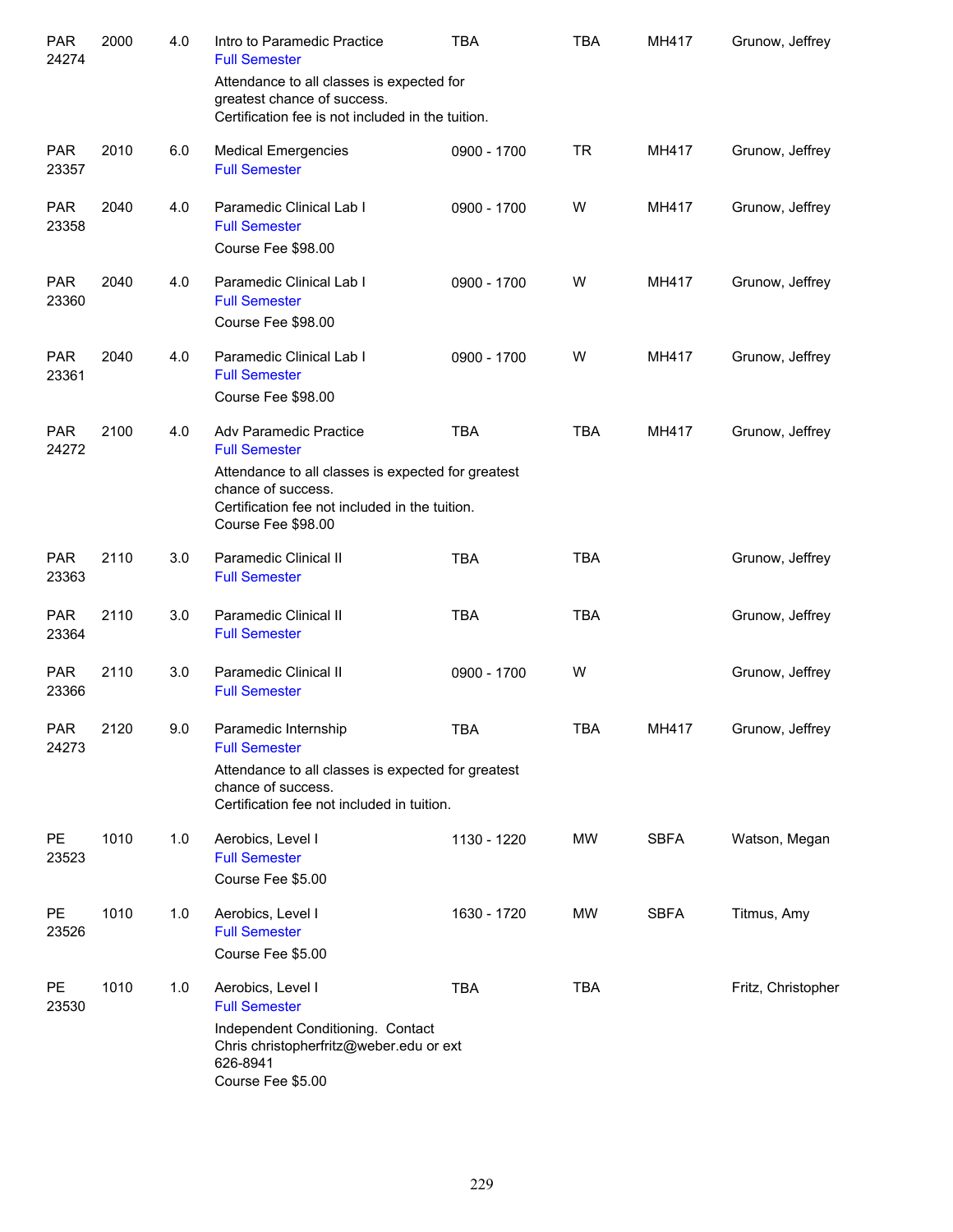| PE<br>23524        | 1011 | 1.0 | Aerobics, Level II<br><b>Full Semester</b><br>Course Fee \$5.00                                                                                                                | 1130 - 1220 | <b>MW</b>  | <b>SBFA</b> | Watson, Megan      |
|--------------------|------|-----|--------------------------------------------------------------------------------------------------------------------------------------------------------------------------------|-------------|------------|-------------|--------------------|
| <b>PE</b><br>23528 | 1011 | 1.0 | Aerobics, Level II<br><b>Full Semester</b><br>Course Fee \$5.00                                                                                                                | 1630 - 1720 | <b>MW</b>  | <b>SBFA</b> | Titmus, Amy        |
| <b>PE</b><br>23535 | 1011 | 1.0 | Aerobics, Level II<br><b>Full Semester</b><br>Independent Conditioning. Contact Chris Fritz @<br>christopherfritz@weber.edu or 626-8941<br>Course Fee \$5.00                   | <b>TBA</b>  | <b>TBA</b> |             | Fritz, Christopher |
| <b>PE</b><br>23525 | 1012 | 1.0 | Aerobics, Level III<br><b>Full Semester</b><br>Course Fee \$5.00                                                                                                               | 1130 - 1220 | <b>MW</b>  | <b>SBFA</b> | Watson, Megan      |
| <b>PE</b><br>23529 | 1012 | 1.0 | Aerobics, Level III<br><b>Full Semester</b><br>Course Fee \$5.00                                                                                                               | 1630 - 1720 | <b>MW</b>  | <b>SBFA</b> | Titmus, Amy        |
| <b>PE</b><br>23537 | 1012 | 1.0 | Aerobics, Level III<br><b>Full Semester</b><br>Independent Conditioning. Contact Christopher Fritz @<br>christopherfritz@weber.edu or 626-8941<br>Course Fee \$5.00            | <b>TBA</b>  | <b>TBA</b> |             | Fritz, Christopher |
| <b>PE</b><br>23540 | 1040 | 1.0 | Walking for Fitness, Level I<br><b>Full Semester</b><br>Course Fee \$5.00                                                                                                      | 0830 - 0920 | <b>TR</b>  | <b>SBFA</b> | Conway, Adrian     |
| <b>PE</b><br>23545 | 1040 | 1.0 | Walking for Fitness, Level I<br><b>Full Semester</b><br>Independent Conditoning. Contact Christopher Fritz @<br>christopherfritz@weber.edu or 626-8941<br>Course Fee \$5.00    | <b>TBA</b>  | <b>TBA</b> |             | Fritz, Christopher |
| <b>PE</b><br>23542 | 1041 | 1.0 | Walking For Fitness, Level II<br><b>Full Semester</b><br>Course Fee \$5.00                                                                                                     | 0830 - 0920 | <b>TR</b>  | <b>SBFA</b> | Conway, Adrian     |
| PE<br>23547        | 1041 | 1.0 | Walking For Fitness, Level II<br><b>Full Semester</b><br>Independent Conditioning. Contact Christopher Fritz @<br>christopherfritz@weber.edu or 626-8941<br>Course Fee \$5.00  | <b>TBA</b>  | <b>TBA</b> |             | Fritz, Christopher |
| PE<br>23543        | 1042 | 1.0 | Walking for Fitness, Level III<br><b>Full Semester</b><br>Course Fee \$5.00                                                                                                    | 0830 - 0920 | TR         | <b>SBFA</b> | Conway, Adrian     |
| PE<br>23549        | 1042 | 1.0 | Walking for Fitness, Level III<br><b>Full Semester</b><br>Independent Conditioning. Contact Christopher Fritz @<br>christopherfritz@weber.edu or 626-8941<br>Course Fee \$5.00 | <b>TBA</b>  | <b>TBA</b> |             | Fritz, Christopher |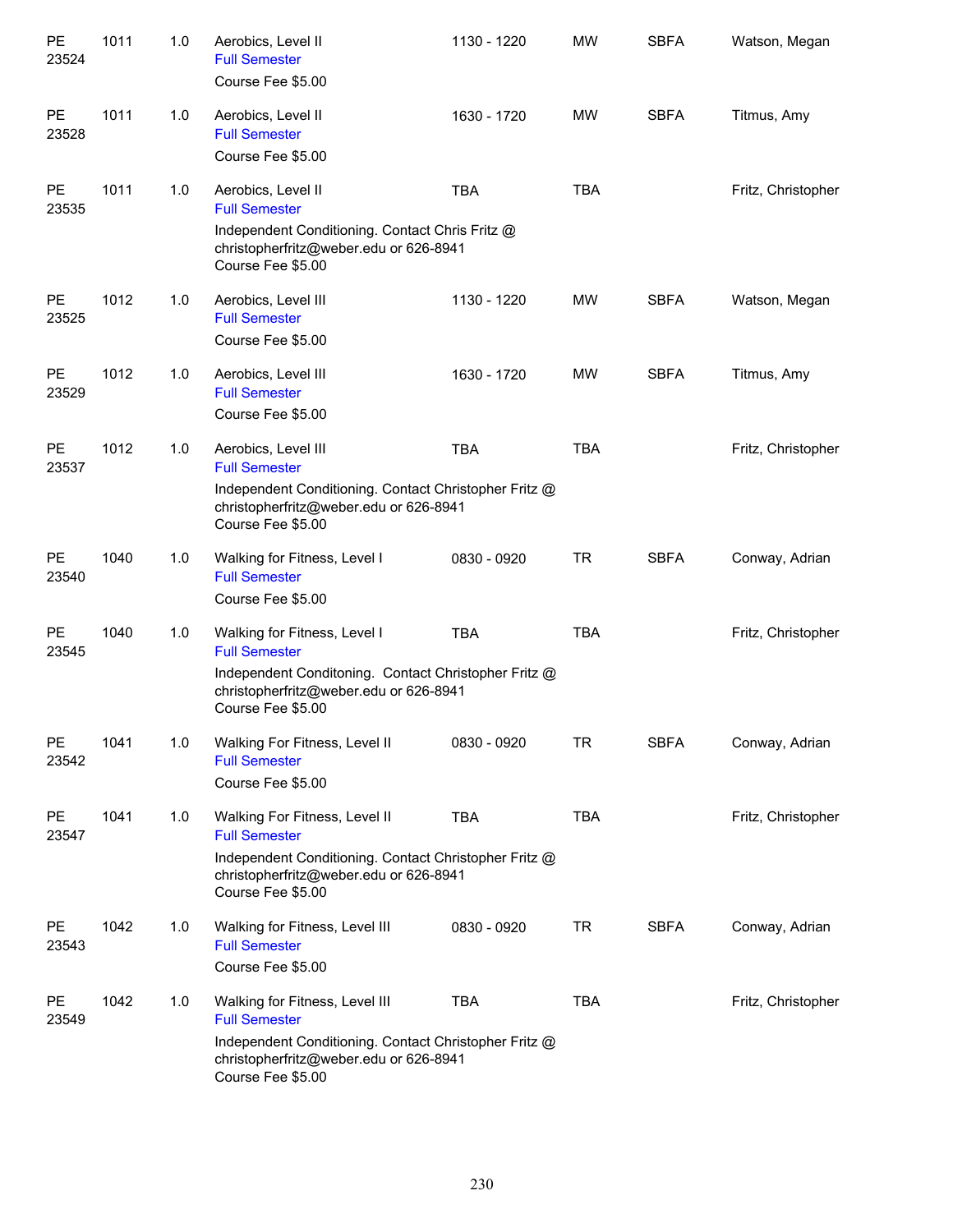| PE<br>23552        | 1043 | 1.0 | Jogging, Level I<br><b>Full Semester</b><br>Course Fee \$3.00                                                                                                                  | 1330 - 1420 | <b>MW</b>    | <b>SBFA</b> | Thompson, Joan     |
|--------------------|------|-----|--------------------------------------------------------------------------------------------------------------------------------------------------------------------------------|-------------|--------------|-------------|--------------------|
| <b>PE</b><br>23553 | 1044 | 1.0 | Jogging II<br><b>Full Semester</b><br>Course Fee \$3.00                                                                                                                        | 1330 - 1420 | <b>MW</b>    | <b>SBFA</b> | Thompson, Joan     |
| <b>PE</b><br>23555 | 1045 | 1.0 | Jogging III<br><b>Full Semester</b><br>Course Fee \$3.00                                                                                                                       | 1330 - 1420 | <b>MW</b>    | <b>SBFA</b> | Thompson, Joan     |
| <b>PE</b><br>23557 | 1057 | 1.0 | Hatha Yoga<br><b>Full Semester</b>                                                                                                                                             | 1130 - 1220 | <b>TR</b>    | <b>SB19</b> | Needham, Kathy     |
| <b>PE</b><br>23559 | 1070 | 1.0 | Cross Train for Fitness Lev I<br><b>Full Semester</b><br>Course Fee \$7.50                                                                                                     | 1230 - 1320 | <b>TR</b>    | <b>SBFA</b> | Conway, Adrian     |
| <b>PE</b><br>23562 | 1070 | 1.0 | Cross Train for Fitness Lev I<br><b>Full Semester</b><br>Course Fee \$7.50                                                                                                     | 1630 - 1720 | <b>TR</b>    | <b>SBFA</b> | Thurston, Kelly    |
| <b>PE</b><br>23565 | 1070 | 1.0 | Cross Train for Fitness Lev I<br><b>Full Semester</b><br>Independent Conditioning. Contact Christopher Fritz @<br>christopherfritz@weber.edu or 626-8941<br>Course Fee \$7.50  | <b>TBA</b>  | <b>TBA</b>   |             | Fritz, Christopher |
| PE<br>25290        | 1070 | 1.0 | Cross Train for Fitness Lev I<br><b>Full Semester</b>                                                                                                                          | 0800 - 1700 | <b>MTWRF</b> | TL          | Rogers, David      |
| <b>PE</b><br>25297 | 1070 | 1.0 | Cross Train for Fitness Lev I<br><b>Full Semester</b>                                                                                                                          | 1800 - 2200 | <b>MTWR</b>  | TL          | Rogers, David      |
| <b>PE</b><br>23560 | 1071 | 1.0 | Cross Train for Fitness Lev II<br><b>Full Semester</b><br>Course Fee \$7.50                                                                                                    | 1230 - 1320 | <b>TR</b>    | <b>SBFA</b> | Conway, Adrian     |
| PE<br>23563        | 1071 | 1.0 | Cross Train for Fitness Lev II<br><b>Full Semester</b><br>Course Fee \$7.50                                                                                                    | 1630 - 1720 | <b>TR</b>    | <b>SBFA</b> | Thurston, Kelly    |
| PE<br>23566        | 1071 | 1.0 | Cross Train for Fitness Lev II<br><b>Full Semester</b><br>Independent Conditioning. Contact Christopher Fritz @<br>christopherfritz@weber.edu or 626-8941<br>Course Fee \$7.50 | <b>TBA</b>  | <b>TBA</b>   |             | Fritz, Christopher |
| PE<br>23561        | 1072 | 1.0 | <b>Cross Training Level III</b><br><b>Full Semester</b><br>Course Fee \$7.50                                                                                                   | 1230 - 1320 | <b>TR</b>    | <b>SBFA</b> | Conway, Adrian     |
| PE<br>23564        | 1072 | 1.0 | <b>Cross Training Level III</b><br><b>Full Semester</b><br>Course Fee \$7.50                                                                                                   | 1630 - 1720 | <b>TR</b>    | <b>SBFA</b> | Thurston, Kelly    |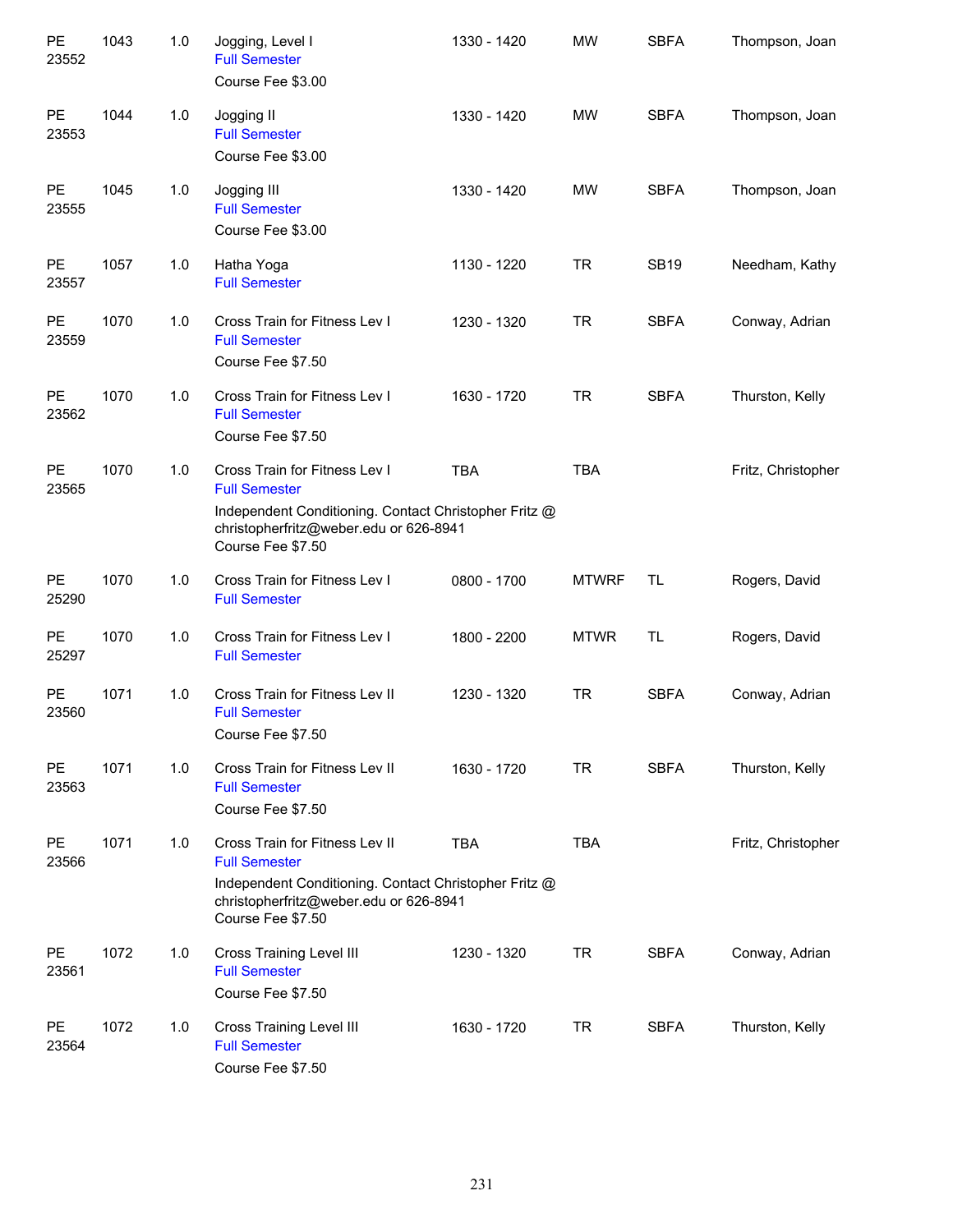| PE<br>23567        | 1072 | 1.0 | <b>Cross Training Level III</b><br><b>Full Semester</b>                                                                                                                     | <b>TBA</b>  | <b>TBA</b> |             | Fritz, Christopher |
|--------------------|------|-----|-----------------------------------------------------------------------------------------------------------------------------------------------------------------------------|-------------|------------|-------------|--------------------|
|                    |      |     | Independent Conditioning. COntact Christopher Fritz @<br>christopherfritz@weber.edu or 626-8941<br>Course Fee \$7.50                                                        |             |            |             |                    |
| PE<br>23568        | 1080 | 1.0 | Strength Training, Level I<br><b>Full Semester</b><br>Course Fee \$7.50                                                                                                     | 0930 - 1020 | <b>TR</b>  | <b>SBFA</b> | Fritz, Christopher |
| PE<br>23571        | 1080 | 1.0 | Strength Training, Level I<br><b>Full Semester</b><br>Course Fee \$7.50                                                                                                     | 1130 - 1220 | <b>TR</b>  | <b>SBFA</b> | Conway, Adrian     |
| PE<br>23575        | 1080 | 1.0 | Strength Training, Level I<br><b>Full Semester</b><br>Course Fee \$7.50                                                                                                     | 1630 - 1720 | <b>MW</b>  | <b>SBFA</b> | Thurston, Kelly    |
| PE<br>23580        | 1080 | 1.0 | Strength Training, Level I<br><b>Full Semester</b><br>Course Fee \$7.50                                                                                                     | 1630 - 1720 | <b>TR</b>  | <b>SBFA</b> | Johnson, Brandon   |
| PE<br>23584        | 1080 | 1.0 | Strength Training, Level I<br><b>Full Semester</b>                                                                                                                          | <b>TBA</b>  | <b>TBA</b> |             | Fritz, Christopher |
|                    |      |     | Independent Conditioning. Contact Christopher Fritz @<br>christopherfritz@weber.edu or 626=8941<br>Course Fee \$7.50                                                        |             |            |             |                    |
| PE<br>23569        | 1081 | 1.0 | Strength Training, Level II<br><b>Full Semester</b><br>Course Fee \$7.50                                                                                                    | 0930 - 1020 | <b>TR</b>  | <b>SBFA</b> | Fritz, Christopher |
| PE<br>23573        | 1081 | 1.0 | Strength Training, Level II<br><b>Full Semester</b><br>Course Fee \$7.50                                                                                                    | 1130 - 1220 | <b>TR</b>  | <b>SBFA</b> | Conway, Adrian     |
| PE<br>23577        | 1081 | 1.0 | Strength Training, Level II<br><b>Full Semester</b><br>Course Fee \$7.50                                                                                                    | 1630 - 1720 | <b>MW</b>  | <b>SBFA</b> | Thurston, Kelly    |
| <b>PE</b><br>23581 | 1081 | 1.0 | Strength Training, Level II<br><b>Full Semester</b><br>Course Fee \$7.50                                                                                                    | 1630 - 1720 | <b>TR</b>  | <b>SBFA</b> | Johnson, Brandon   |
| <b>PE</b><br>23585 | 1081 | 1.0 | Strength Training, Level II<br><b>Full Semester</b><br>Independent Conditioning. Contact Christopher Fritz @<br>christopherfritz@weber.edu or 626-8941<br>Course Fee \$7.50 | <b>TBA</b>  | <b>TBA</b> |             | Fritz, Christopher |
| PE<br>23570        | 1082 | 1.0 | Strength Training, Level III<br><b>Full Semester</b><br>Course Fee \$7.50                                                                                                   | 0930 - 1020 | <b>TR</b>  | <b>SBFA</b> | Fritz, Christopher |
| <b>PE</b><br>23574 | 1082 | 1.0 | Strength Training, Level III<br><b>Full Semester</b><br>Course Fee \$7.50                                                                                                   | 1130 - 1220 | <b>TR</b>  | <b>SBFA</b> | Conway, Adrian     |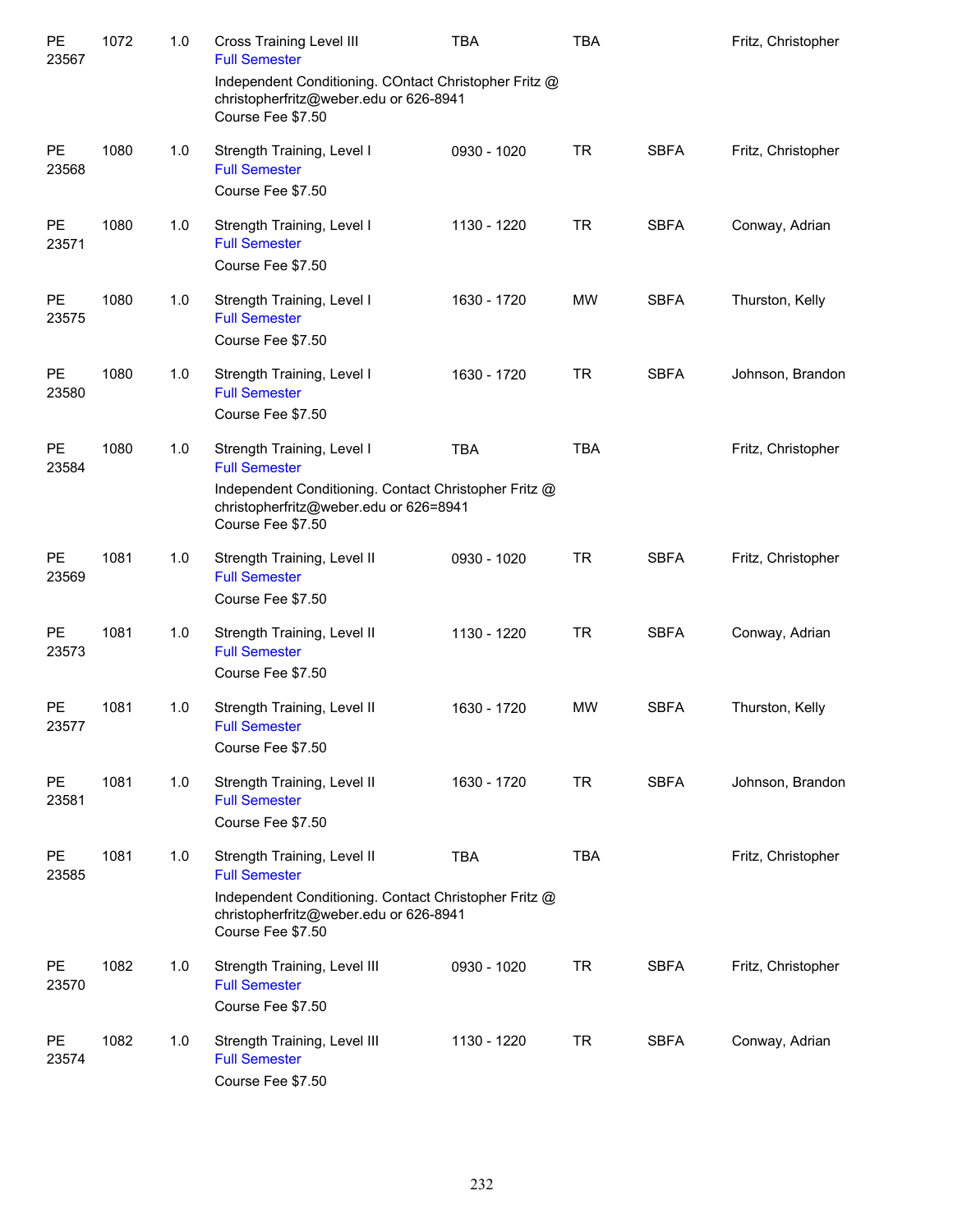| PE<br>23578        | 1082 | 1.0 | Strength Training, Level III<br><b>Full Semester</b><br>Course Fee \$7.50                                                | 1630 - 1720 | <b>MW</b>   | <b>SBFA</b> | Thurston, Kelly    |
|--------------------|------|-----|--------------------------------------------------------------------------------------------------------------------------|-------------|-------------|-------------|--------------------|
| <b>PE</b><br>23583 | 1082 | 1.0 | Strength Training, Level III<br><b>Full Semester</b><br>Course Fee \$7.50                                                | 1630 - 1720 | <b>TR</b>   | <b>SBFA</b> | Johnson, Brandon   |
| <b>PE</b><br>23586 | 1082 | 1.0 | Strength Training, Level III<br><b>Full Semester</b>                                                                     | <b>TBA</b>  | <b>TBA</b>  |             | Fritz, Christopher |
|                    |      |     | Independent Conditioning. Contact Christopher Fritz @<br>christopherfritz@weber.edu or 626-8941<br>Course Fee \$7.50     |             |             |             |                    |
| <b>PE</b><br>23587 | 1100 | 1.0 | Tennis Level I<br><b>Block 1</b><br>Class runs first half of semester only.                                              | 1130 - 1220 | <b>MTWR</b> | <b>SWTC</b> | Burnham, Jared     |
| <b>PE</b><br>23589 | 1101 | 1.0 | Tennis Level II<br><b>Block 1</b>                                                                                        | 1130 - 1220 | <b>MTWR</b> | <b>SWTC</b> | Burnham, Jared     |
| <b>PE</b><br>24091 | 1110 | 1.0 | Racquetball, Level I<br><b>Full Semester</b>                                                                             | 0930 - 1020 | <b>TR</b>   | SW          | Corbridge, Lynn    |
| <b>PE</b><br>24059 | 1130 | 1.0 | Golf, Level I<br><b>Block 1</b><br>Class runs first half of the semester.                                                | 1630 - 1830 | MW          | <b>SA</b>   | Romney, Trevor     |
| <b>PE</b><br>24062 | 1130 | 1.0 | Golf, Level I<br><b>Block 1</b><br>Class runs first half of the semester.                                                | 1430 - 1630 | MW          | <b>VVG</b>  | Lyons, Matthew     |
| <b>PE</b><br>24060 | 1131 | 1.0 | Golf, Level II<br><b>Block 1</b><br>Class Runs first half of the semester.                                               | 1630 - 1830 | MW          | <b>SA</b>   | Romney, Trevor     |
| PE<br>24063        | 1131 | 1.0 | Golf, Level II<br><b>Block 1</b><br>Class runs first half of the semester.                                               | 1430 - 1630 | MW          | <b>VVG</b>  | Lyons, Matthew     |
| PE<br>24061        | 1132 | 1.0 | Golf, Level III<br><b>Block 1</b><br>Class runs the frist half of the semester.                                          | 1630 - 1830 | MW          | SA          | Romney, Trevor     |
| <b>PE</b><br>24064 | 1132 | 1.0 | Golf, Level III<br><b>Block 1</b><br>Class runs first half of the semester.                                              | 1430 - 1630 | MW          | <b>VVG</b>  | Lyons, Matthew     |
| PE<br>24998        | 1135 | 1.0 | Archery, Level I<br><b>Full Semester</b><br>For questions, contact the department at 801-626-6742.<br>Course Fee \$10.00 | 1600 - 1650 | MW          |             | Rajigah, Lisa      |
| PE<br>25300        | 1140 | 1.0 | Marksmanship<br><b>Full Semester</b>                                                                                     | 1800 - 2200 | <b>MTWR</b> | TL          | Rogers, David      |
| PE<br>24071        | 1145 | 1.0 | Bowling, Level I<br><b>Full Semester</b><br>Course Fee \$53.00                                                           | 0930 - 1020 | MW          | <b>SUBA</b> | Hekimian, John     |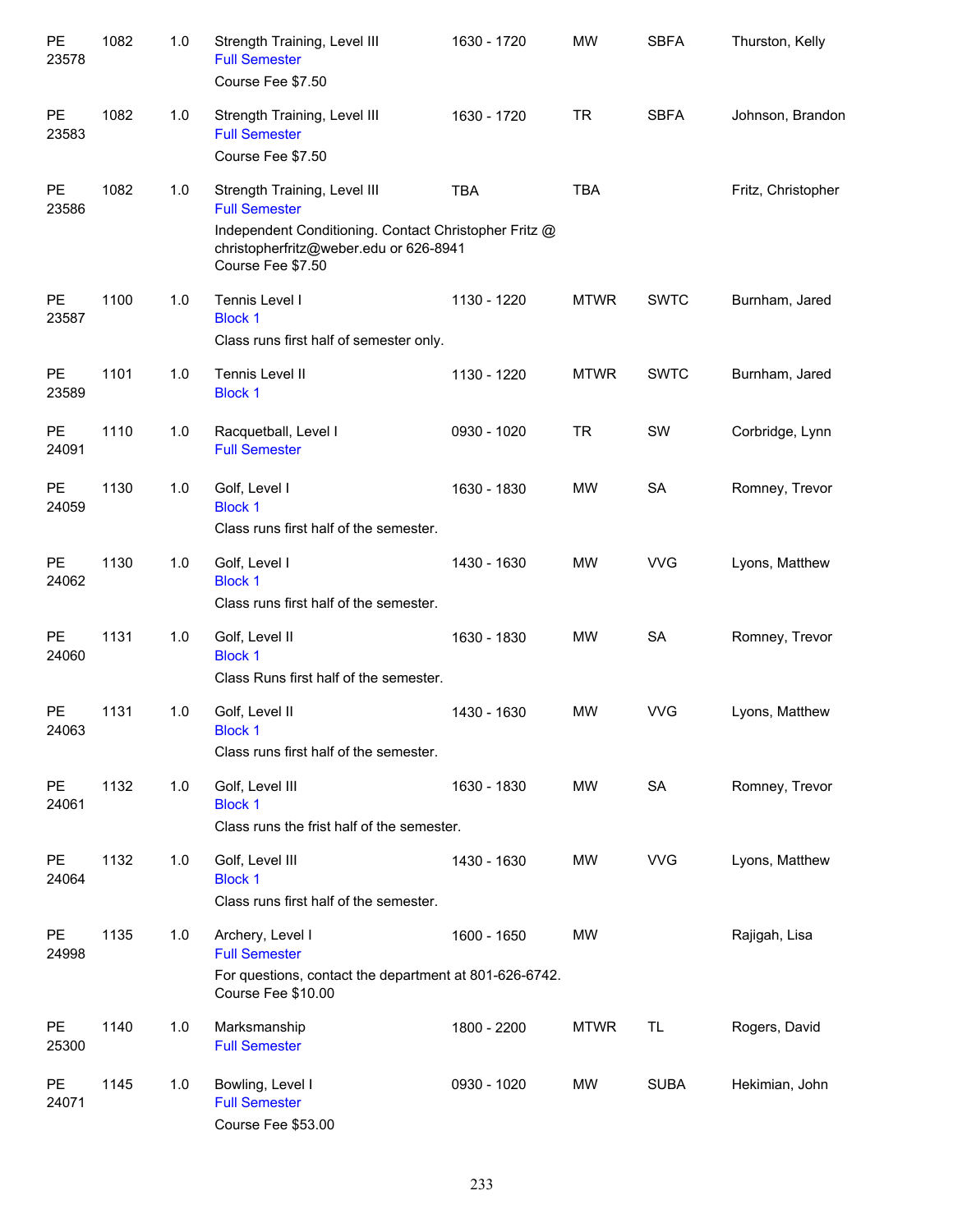| PE<br>24072        | 1145 | $1.0$ | Bowling, Level I<br><b>Full Semester</b><br>Course Fee \$53.00   | 1030 - 1120 | <b>MW</b> | <b>SUBA</b> | Lilly, Richard     |
|--------------------|------|-------|------------------------------------------------------------------|-------------|-----------|-------------|--------------------|
| PE<br>24073        | 1145 | $1.0$ | Bowling, Level I<br><b>Full Semester</b><br>Course Fee \$53.00   | 1130 - 1220 | <b>MW</b> | <b>SUBA</b> | Mosness, Ronald    |
| PE<br>24074        | 1145 | $1.0$ | Bowling, Level I<br><b>Full Semester</b><br>Course Fee \$53.00   | 1230 - 1330 | <b>MW</b> | <b>SUBA</b> | Jackson, Travis    |
| PE<br>24075        | 1145 | $1.0$ | Bowling, Level I<br><b>Full Semester</b><br>Course Fee \$53.00   | 0930 - 1020 | <b>TR</b> | <b>SUBA</b> | Hekimian, John     |
| PE<br>24076        | 1145 | $1.0$ | Bowling, Level I<br><b>Full Semester</b><br>Course Fee \$53.00   | 1030 - 1120 | <b>TR</b> | <b>SUBA</b> | Meaders, Frederick |
| PE<br>24077        | 1145 | $1.0$ | Bowling, Level I<br><b>Full Semester</b><br>Course Fee \$53.00   | 1130 - 1220 | <b>TR</b> | <b>SUBA</b> | Mandell, Mark      |
| PE<br>24078        | 1145 | 1.0   | Bowling, Level I<br><b>Full Semester</b><br>Course Fee \$53.00   | 1630 - 1810 | W         | <b>SUBA</b> | Mosness, Ronald    |
| PE<br>24079        | 1146 | $1.0$ | Bowling, Level II<br><b>Full Semester</b><br>Course Fee \$53.00  | 1030 - 1120 | <b>TR</b> | <b>SUBA</b> | Meaders, Frederick |
| PE<br>24080        | 1150 | 1.0   | Billiards, Level I<br><b>Full Semester</b><br>Course Fee \$30.00 | 0930 - 1020 | <b>MW</b> | SU          | Lilly, Richard     |
| <b>PE</b><br>24081 | 1150 | 1.0   | Billiards, Level I<br><b>Full Semester</b><br>Course Fee \$30.00 | 1030 - 1120 | <b>MW</b> | SU          | Giles, Jonathan    |
| PE<br>24082        | 1150 | $1.0$ | Billiards, Level I<br><b>Full Semester</b><br>Course Fee \$30.00 | 1130 - 1220 | <b>MW</b> | SU          | Giles, Jonathan    |
| PE<br>24083        | 1150 | 1.0   | Billiards, Level I<br><b>Full Semester</b><br>Course Fee \$30.00 | 1230 - 1320 | MW        | SU          | Monson, Alan       |
| PE<br>24084        | 1150 | 1.0   | Billiards, Level I<br><b>Full Semester</b><br>Course Fee \$30.00 | 1330 - 1420 | MW        | SU          | Monson, Alan       |
| PE<br>24085        | 1150 | 1.0   | Billiards, Level I<br><b>Full Semester</b><br>Course Fee \$30.00 | 0930 - 1020 | <b>TR</b> | SU          | Giles, Jonathan    |
| PE<br>24086        | 1150 | 1.0   | Billiards, Level I<br><b>Full Semester</b><br>Course Fee \$30.00 | 1130 - 1220 | <b>TR</b> | SU          | Giles, Jonathan    |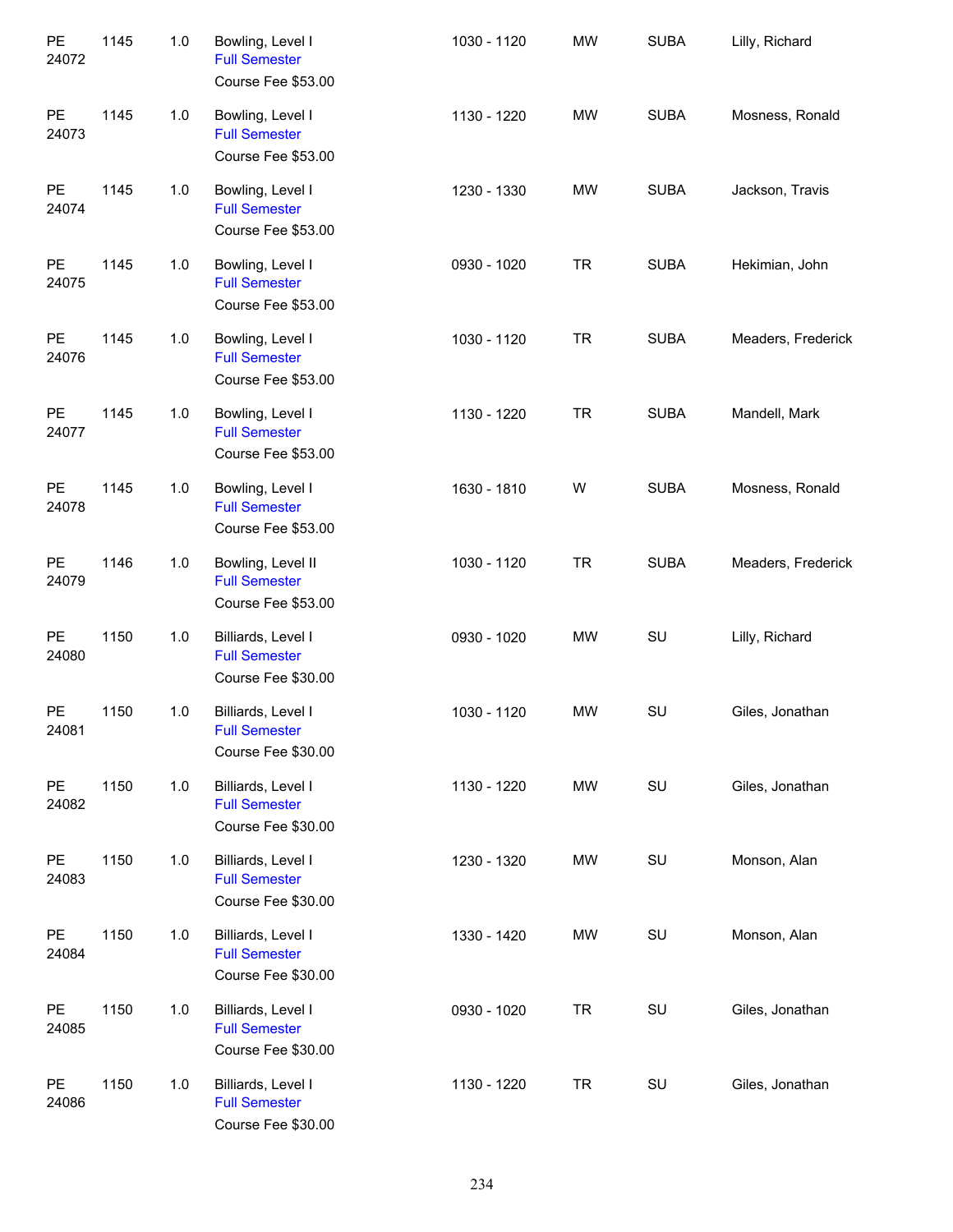| PE<br>24088        | 1150 | 1.0 | Billiards, Level I<br><b>Full Semester</b><br>Course Fee \$30.00                                                                                              | 1730 - 1910 | W            | SU            | Marriott, Matt    |
|--------------------|------|-----|---------------------------------------------------------------------------------------------------------------------------------------------------------------|-------------|--------------|---------------|-------------------|
| PE<br>24090        | 1151 | 1.0 | Billiards, Level II<br><b>Full Semester</b><br>Course Fee \$30.00                                                                                             | 1730 - 1910 | W            | SU            | Marriott, Matt    |
| PE<br>23591        | 1155 | 1.0 | Fencing, Level I<br><b>Full Semester</b><br>Course Fee \$40.00                                                                                                | 0930 - 1020 | <b>MW</b>    | <b>SBFA</b>   | Nopens, Kenny     |
| <b>PE</b><br>24094 | 1200 | 1.0 | Basketball, Level I<br><b>Full Semester</b>                                                                                                                   | 1030 - 1120 | <b>TR</b>    | SG            | Rahe, Laura       |
| PE<br>24095        | 1201 | 1.0 | Basketball, Level II<br><b>Full Semester</b>                                                                                                                  | 1030 - 1120 | <b>TR</b>    | SG            | Rahe, Laura       |
| PE<br>23628        | 1225 | 1.0 | Softball<br><b>Full Semester</b><br>Varsity Women's Softball                                                                                                  | 1400 - 1600 | <b>MTWRF</b> |               | Johnson, Tina     |
| PE<br>23592        | 1265 | 1.0 | <b>Water Sports</b><br><b>Full Semester</b><br>Water Polo<br>Course Fee \$5.00                                                                                | 1630 - 1720 | <b>MW</b>    | SWPOOL        | Kaneko, Pepper    |
| PE<br>23593        | 1300 | 1.0 | Swimming, Level I<br><b>Full Semester</b><br>Course Fee \$5.00                                                                                                | 1330 - 1420 | <b>MW</b>    | SWPOOL        | Kaneko, Pepper    |
| PE<br>23594        | 1301 | 1.0 | Swimming, Level II<br><b>Full Semester</b><br>Course Fee \$5.00                                                                                               | 0830 - 0920 | <b>TR</b>    | SWPOOL        | Kaneko, Pepper    |
| PE<br>23595        | 1302 | 1.0 | Swimming, Level III<br><b>Full Semester</b><br>Course Fee \$5.00                                                                                              | 0830 - 0920 | <b>TR</b>    | <b>SWPOOL</b> | Kaneko, Pepper    |
| <b>PE</b><br>23596 | 1310 | 1.0 | Water Aerobics, Level I<br><b>Full Semester</b><br>Course Fee \$5.00                                                                                          | 1730 - 1820 | <b>MW</b>    | SWPOOL        | Miller, Cherise   |
| PE<br>23597        | 1311 | 1.0 | Water Aerobics, Level II<br><b>Full Semester</b><br>Course Fee \$5.00                                                                                         | 1730 - 1820 | <b>MW</b>    | SWPOOL        | Miller, Cherise   |
| PE<br>23055        | 1350 | 1.0 | Scuba I<br><b>Full Semester</b><br>Course Fee \$55.00                                                                                                         | <b>TBA</b>  | <b>TBA</b>   |               | Adams, Gary       |
| <b>PE</b><br>24067 | 1350 | 1.0 | Scuba I<br><b>Full Semester</b><br>Contact Adventures West at 801-476-1300 for class schedule.<br>Located at 1875 E. Skyline Dr. Ogden.<br>Course Fee \$55.00 | <b>TBA</b>  | <b>TBA</b>   | AW            | Gilbert, Lynnette |
| <b>PE</b><br>23598 | 1400 | 1.0 | Self Defense, Level I<br><b>Full Semester</b>                                                                                                                 | 1830 - 2020 | W            | <b>SB19</b>   | Pearce, Kelly     |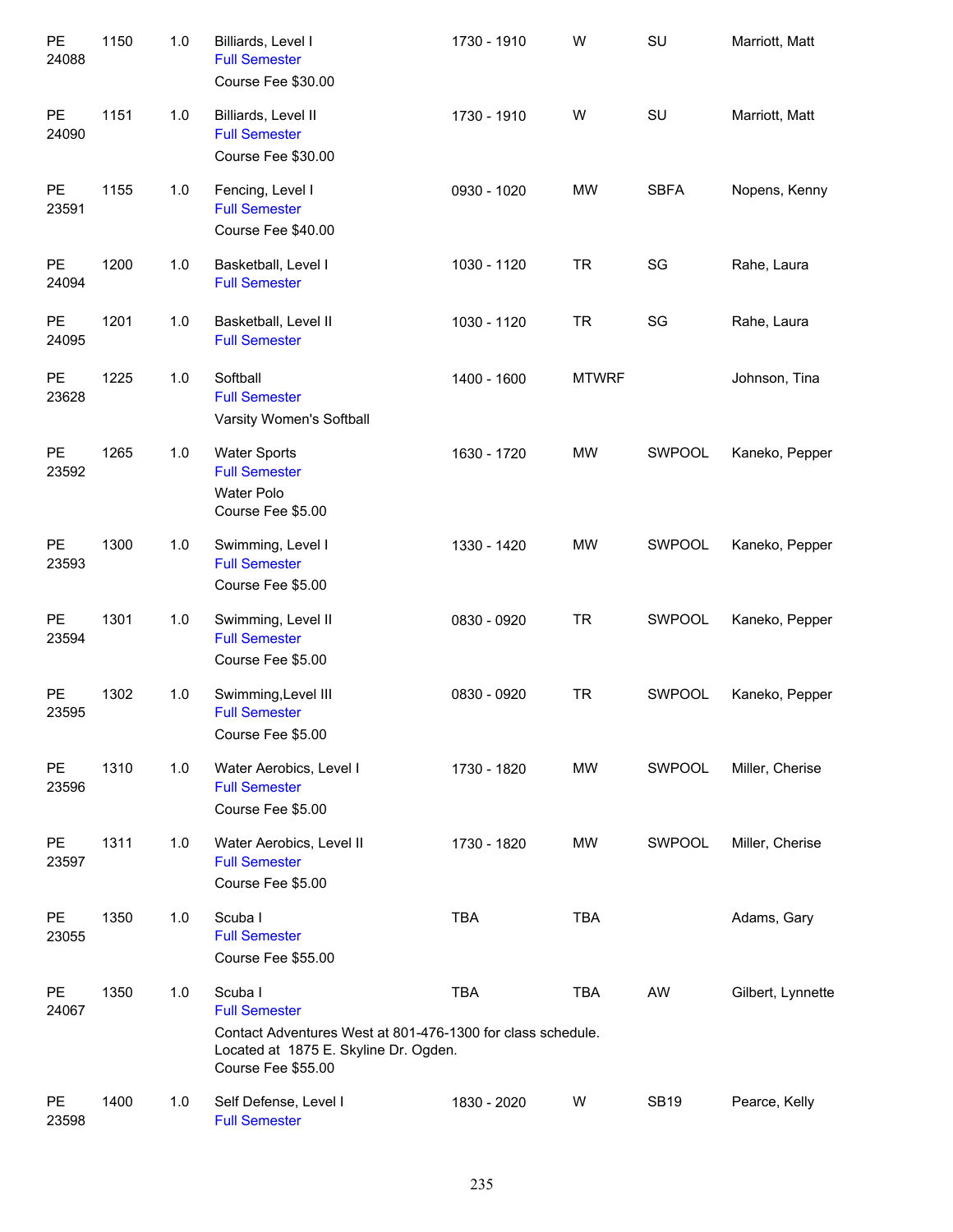| PE<br>23599        | 1401 | $1.0$ | Self Defense, Level II<br><b>Full Semester</b>                                                          | 1830 - 2020 | W         | <b>SB19</b> | Pearce, Kelly    |
|--------------------|------|-------|---------------------------------------------------------------------------------------------------------|-------------|-----------|-------------|------------------|
| PE<br>23600        | 1410 | 1.0   | TaiChi, Level I<br><b>Full Semester</b>                                                                 | 1130 - 1220 | MW        | <b>SB19</b> | Jones, Lee       |
| PE<br>23601        | 1410 | 1.0   | TaiChi, Level I<br><b>Full Semester</b>                                                                 | 1630 - 1720 | MW        | <b>SB19</b> | Jones, Lee       |
| PE<br>23602        | 1435 | 1.0   | Kempo, Level I<br><b>Full Semester</b>                                                                  | 1730 - 1820 | MW        | <b>SB19</b> | Jones, Lee       |
| PE<br>23605        | 1435 | $1.0$ | Kempo, Level I<br><b>Full Semester</b>                                                                  | 1030 - 1120 | <b>TR</b> | <b>SB19</b> | Jones, Lee       |
| <b>PE</b><br>23603 | 1436 | 1.0   | Kempo, Level II<br><b>Full Semester</b>                                                                 | 1730 - 1820 | MW        | <b>SB19</b> | Jones, Lee       |
| PE<br>23606        | 1436 | $1.0$ | Kempo, Level II<br><b>Full Semester</b>                                                                 | 1030 - 1120 | <b>TR</b> | <b>SB19</b> | Jones, Lee       |
| PE<br>23604        | 1437 | 1.0   | Kempo, Level III<br><b>Full Semester</b>                                                                | 1730 - 1820 | MW        | <b>SB19</b> | Jones, Lee       |
| PE<br>23607        | 1437 | 1.0   | Kempo, Level III<br><b>Full Semester</b>                                                                | 1030 - 1120 | <b>TR</b> | <b>SB19</b> | Jones, Lee       |
| PE<br>23608        | 1445 | 1.0   | Tae Kwon-do, Level I<br><b>Full Semester</b>                                                            | 1730 - 1820 | <b>TR</b> | <b>SB19</b> | Edmondson, David |
| PE<br>23613        | 1445 | $1.0$ | Tae Kwon-do, Level I<br><b>Full Semester</b>                                                            | 1030 - 1120 | MW        | <b>SB19</b> | Edmondson, David |
| PE<br>23612        | 1446 | 1.0   | Tae Kwon-do, Level II<br><b>Full Semester</b>                                                           | 1730 - 1820 | <b>TR</b> | <b>SB19</b> | Edmondson, David |
| PE<br>23614        | 1446 | $1.0$ | Tae Kwon-do, Level II<br><b>Full Semester</b>                                                           | 1030 - 1120 | MW        | <b>SB19</b> | Edmondson, David |
| PE<br>23611        | 1447 | 1.0   | Tai Kwon-do, Level III<br><b>Full Semester</b>                                                          | 1730 - 1820 | <b>TR</b> | <b>SB19</b> | Edmondson, David |
| PE<br>23615        | 1447 | 1.0   | Tai Kwon-do, Level III<br><b>Full Semester</b>                                                          | 1030 - 1120 | MW        | <b>SB19</b> | Edmondson, David |
| PE<br>23616        | 1520 | 1.0   | Hiking, Level I<br><b>Block 1</b><br>Class runs first 9 weeks of semester.                              | 1230 - 1530 | F         | <b>SW68</b> | Willden, Gary    |
| PE<br>23617        | 1527 | 1.0   | Rock Climbing, Level I<br><b>Block 1</b><br>Class runs first 9 weeks of semester.<br>Course Fee \$35.00 | 1130 - 1415 | R         | <b>SW69</b> | Willden, Gary    |
| PE<br>23618        | 1527 | 1.0   | Rock Climbing, Level I<br><b>Block 1</b><br>Class runs first 9 weeks of semester.<br>Course Fee \$35.00 | 1415 - 1700 | R         | <b>SW68</b> | Willden, Gary    |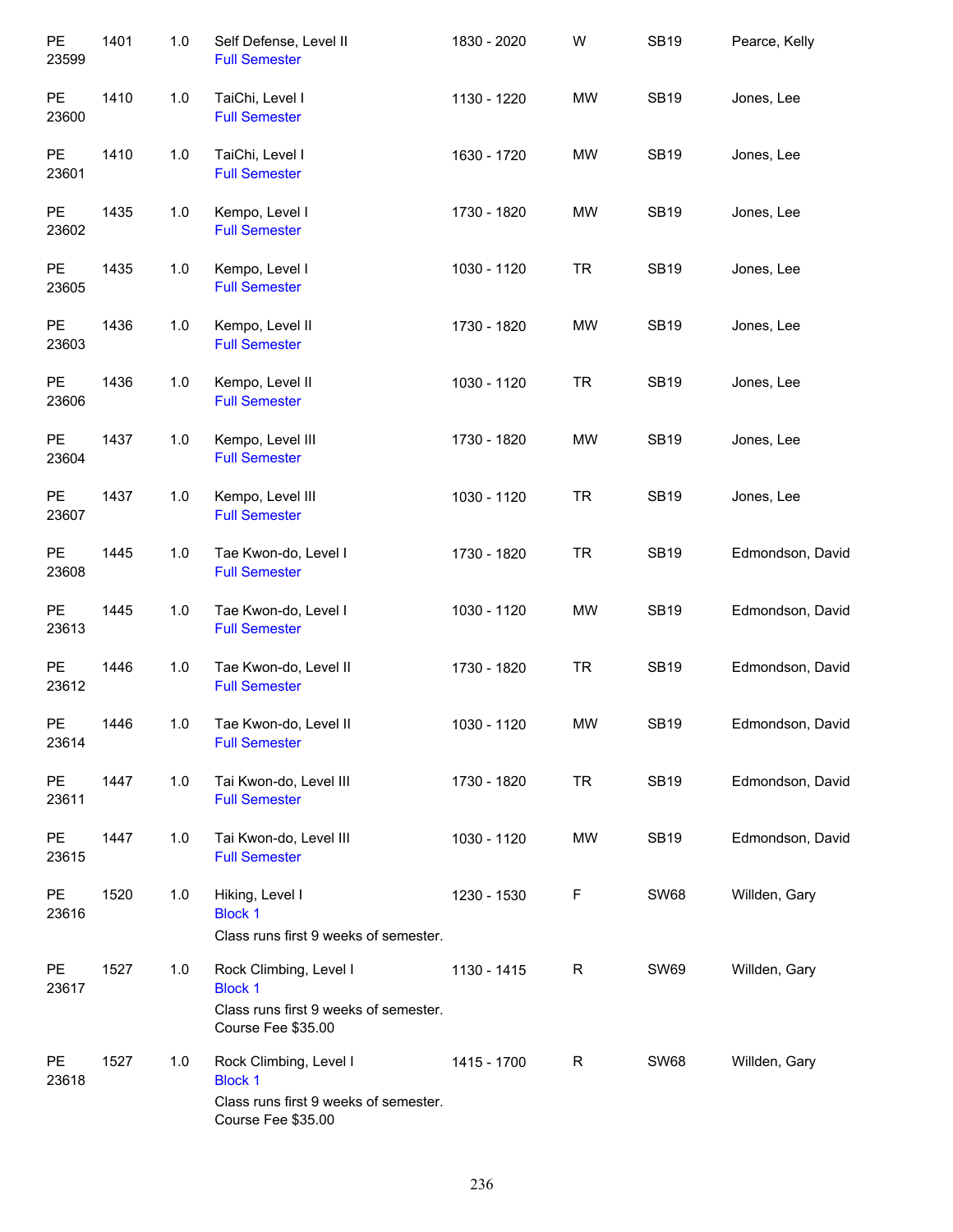| PE<br>24096         | 1527 | 1.0 | Rock Climbing, Level I<br><b>Block 1</b><br>Class runs first half of the semester.<br>Course Fee \$35.00              | 0830 - 1020 | <b>TR</b>  | <b>SB</b>   | Turner, Daniel    |
|---------------------|------|-----|-----------------------------------------------------------------------------------------------------------------------|-------------|------------|-------------|-------------------|
| <b>PE</b><br>24099  | 1527 | 1.0 | Rock Climbing, Level I<br><b>Block 2</b><br>Class runs second half of the semester.<br>Course Fee \$35.00             | 0830 - 1020 | <b>TR</b>  | <b>SB</b>   | Turner, Daniel    |
| <b>PE</b><br>23619  | 1528 | 1.0 | Rock Climbing, Level II<br><b>Block 1</b><br>City of Rocks trip 9/9-9/11. Class starts 9/2<br>Course Fee \$35.00      | 1700 - 1930 | R          | <b>SW69</b> | Willden, Gary     |
| <b>PE</b><br>23558  | 2810 | 1.0 | Experimental<br><b>Full Semester</b><br>Yoga Level II. Must have completed PE 1057 or have<br>knowledge of positions. | 1230 - 1320 | <b>TR</b>  | <b>SB19</b> | Needham, Kathy    |
| PE<br>24066         | 2810 | 1.0 | Experimental<br><b>Full Semester</b><br>Contact "Dive Utah" at 801-394-8842 for class schedule.                       | <b>TBA</b>  | <b>TBA</b> | <b>DU</b>   | Adams, Gary       |
| PE<br>24068         | 2810 | 1.0 | Experimental<br><b>Full Semester</b><br>Contact "Dive Utah" at 801-394-8842 for class schedule.                       | <b>TBA</b>  | <b>TBA</b> | AW          | Gilbert, Lynnette |
| <b>PEP</b><br>23396 | 2000 | 3.0 | Foundations of Physical Educ<br><b>Full Semester</b>                                                                  | 0830 - 1020 | <b>TR</b>  | SW116       | Conlin, Gerilynn  |
| <b>PEP</b><br>23401 | 2100 | 3.0 | Introduction to Coaching Sport<br><b>Full Semester</b>                                                                | 0830 - 0920 | <b>MWF</b> | SW202       | Corbridge, Lynn   |
| <b>PEP</b><br>23403 | 2200 | 2.0 | Human Performance Mgmt Prof<br><b>Full Semester</b><br>Course Fee \$5.00                                              | 1130 - 1220 | <b>MW</b>  | SW116       | Jensen, Sherrie   |
| <b>PEP</b><br>23406 | 2300 | 3.0 | <b>Hith Fitness Evaluation/Prescr</b><br><b>Full Semester</b><br>Lab Fee \$20.00                                      | 0930 - 1020 | <b>MWF</b> | <b>SB12</b> | Ruden, Timothy    |
| PEP<br>23442        | 2500 | 3.0 | Skills-Drills-Stragies/Coaches<br><b>Full Semester</b><br>Lab Fee \$3.00                                              | 1030 - 1120 | <b>MWF</b> | SW116       | Corbridge, Lynn   |
| <b>PEP</b><br>23443 | 2600 | 3.0 | Growth/Motor Development<br><b>Full Semester</b><br>Lab Fee \$5.00                                                    | 0930 - 1020 | <b>MWF</b> | SW202       | Walker, Jennifer  |
| PEP<br>23470        | 2890 | 1.0 | Cooperative Work Experience<br><b>Full Semester</b><br>Instructor approval required. Contact mdavis@weber.edu         | 1330 - 1420 | T          | <b>SB12</b> | Davis, Myron      |
| PEP<br>23471        | 2890 | 2.0 | Cooperative Work Experience<br><b>Full Semester</b><br>Instructor approval required. Contact mdavis@weber.edu         | 1330 - 1420 | Τ          | <b>SB12</b> | Davis, Myron      |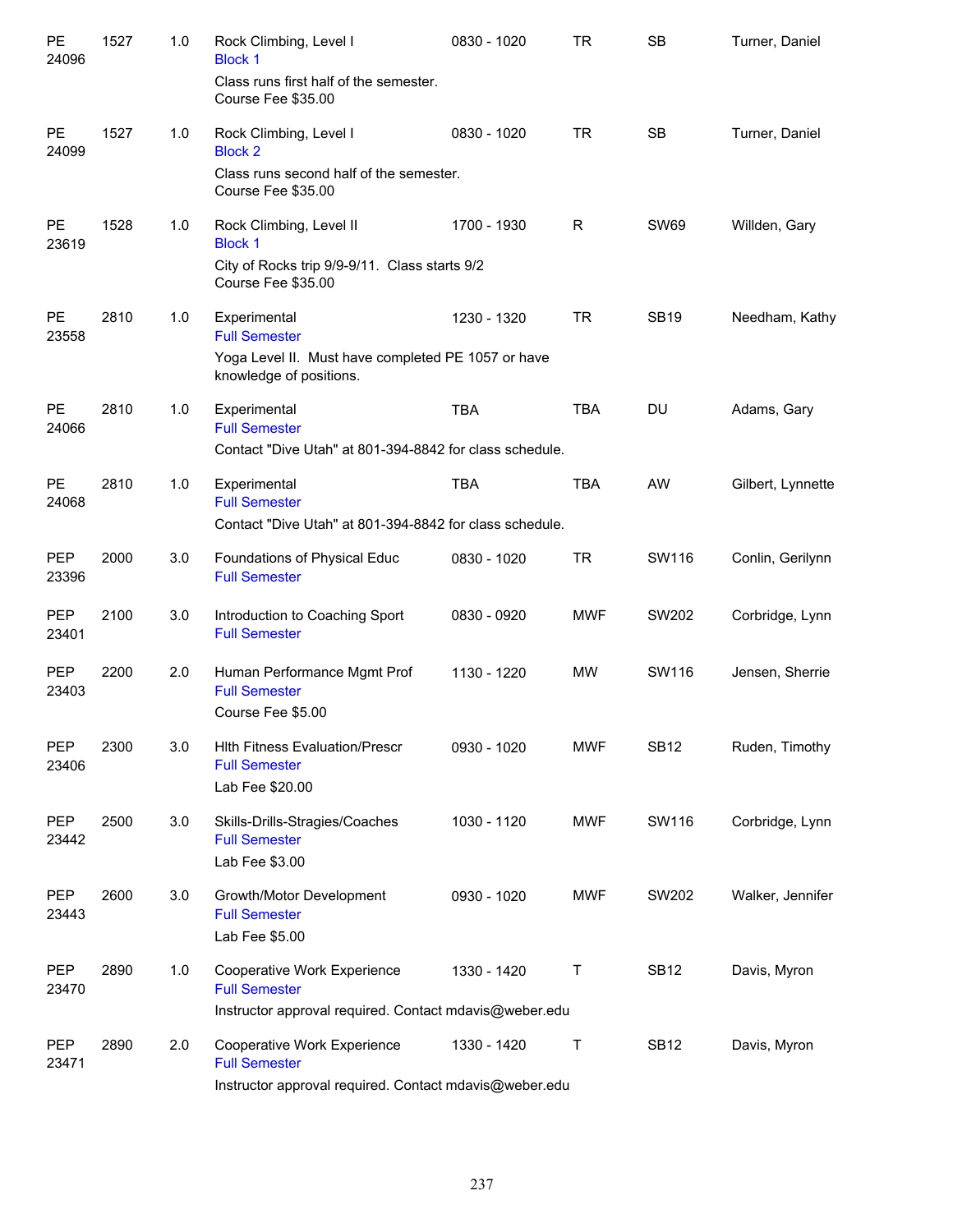| PEP<br>23472        | 2890 | 3.0 | Cooperative Work Experience<br><b>Full Semester</b><br>Instructor approval required. Contact mdavis@weber.edu | 1330 - 1420                | Τ              | <b>SB12</b>                | Davis, Myron       |
|---------------------|------|-----|---------------------------------------------------------------------------------------------------------------|----------------------------|----------------|----------------------------|--------------------|
| <b>PEP</b><br>23473 | 2890 | 4.0 | Cooperative Work Experience<br><b>Full Semester</b><br>Instructor approval required. Contact mdavis@weber.edu | 1330 - 1420                | $\top$         | <b>SB12</b>                | Davis, Myron       |
| PEP<br>23474        | 2890 | 5.0 | Cooperative Work Experience<br><b>Full Semester</b><br>Instructor approval required. Contact mdavis@weber.edu | 1330 - 1420                | Τ              | <b>SB12</b>                | Davis, Myron       |
| <b>PEP</b><br>23475 | 2890 | 6.0 | Cooperative Work Experience<br><b>Full Semester</b><br>Instructor approval required. Contact mdavis@weber.edu | 1330 - 1420                | $\top$         | <b>SB12</b>                | Davis, Myron       |
| PEP<br>23444        | 3240 | 3.0 | Skill Dev Meth of Teach Field<br><b>Full Semester</b><br>Lab Fee \$12.00                                      | 1330 - 1445                | <b>MW</b>      | SW202                      | Walker, Jennifer   |
| <b>PEP</b><br>23445 | 3264 | 3.0 | Skill Dev/Meth Racket Sports<br><b>Full Semester</b><br>Lab Fee \$10.00                                       | 1230 - 1320                | <b>MWF</b>     | SW202                      | Corbridge, Lynn    |
| <b>PEP</b><br>23446 | 3270 | 2.0 | <b>Teaching Aerobic Cond</b><br><b>Full Semester</b><br>Lab Fee \$10.00                                       | 0930 - 1020                | <b>TR</b>      | <b>SB19</b>                | Bladen, Theresa    |
| <b>PEP</b><br>23447 | 3280 | 2.0 | <b>Teach Neuromuscular Cond</b><br><b>Full Semester</b><br>Lab Fee \$10.00                                    | 1030 - 1120                | <b>TR</b>      | SW202                      | Fritz, Christopher |
| <b>PEP</b><br>23449 | 3500 | 3.0 | SI Kinesiology<br><b>Full Semester</b><br>Lab Fee \$25.00                                                     | 0730 - 0820<br>0730 - 0920 | <b>MW</b><br>F | <b>SB12</b><br><b>SB12</b> | Smith, Molly       |
| <b>PEP</b><br>23450 | 3510 | 3.0 | <b>Exercise Physiology</b><br><b>Full Semester</b><br>Lab Fee \$30.00                                         | 1030 - 1120<br>1030 - 1220 | <b>MW</b><br>F | <b>SW71</b><br><b>SB12</b> | Smith, Molly       |
| PEP<br>23451        | 3510 | 3.0 | <b>Exercise Physiology</b><br><b>Full Semester</b><br>Lab Fee \$30.00                                         | 1030 - 1120<br>1330 - 1520 | MW<br>F        | <b>SW71</b><br><b>SB12</b> | Smith, Molly       |
| PEP<br>23452        | 3520 | 3.0 | <b>Curr Dev/InstructionI Strategy</b><br><b>Full Semester</b><br>Lab Fee \$7.00                               | 1200 - 1315                | <b>TR</b>      | SW116                      | Conlin, Gerilynn   |
| PEP<br>23468        | 3550 | 2.0 | Issues in Sport<br><b>Full Semester</b>                                                                       | 0830 - 0920                | <b>TR</b>      | <b>SW71</b>                | Corbridge, Lynn    |
| PEP<br>23454        | 3600 | 3.0 | SI Measurement Eval/Research<br><b>Full Semester</b>                                                          | 1030 - 1215                | <b>TR</b>      | <b>SB12</b>                | Davis, Myron       |
| PEP<br>23455        | 3610 | 3.0 | Assessment/Technology in PE<br><b>Full Semester</b>                                                           | 1330 - 1445                | <b>TR</b>      | SW202                      | Conlin, Gerilynn   |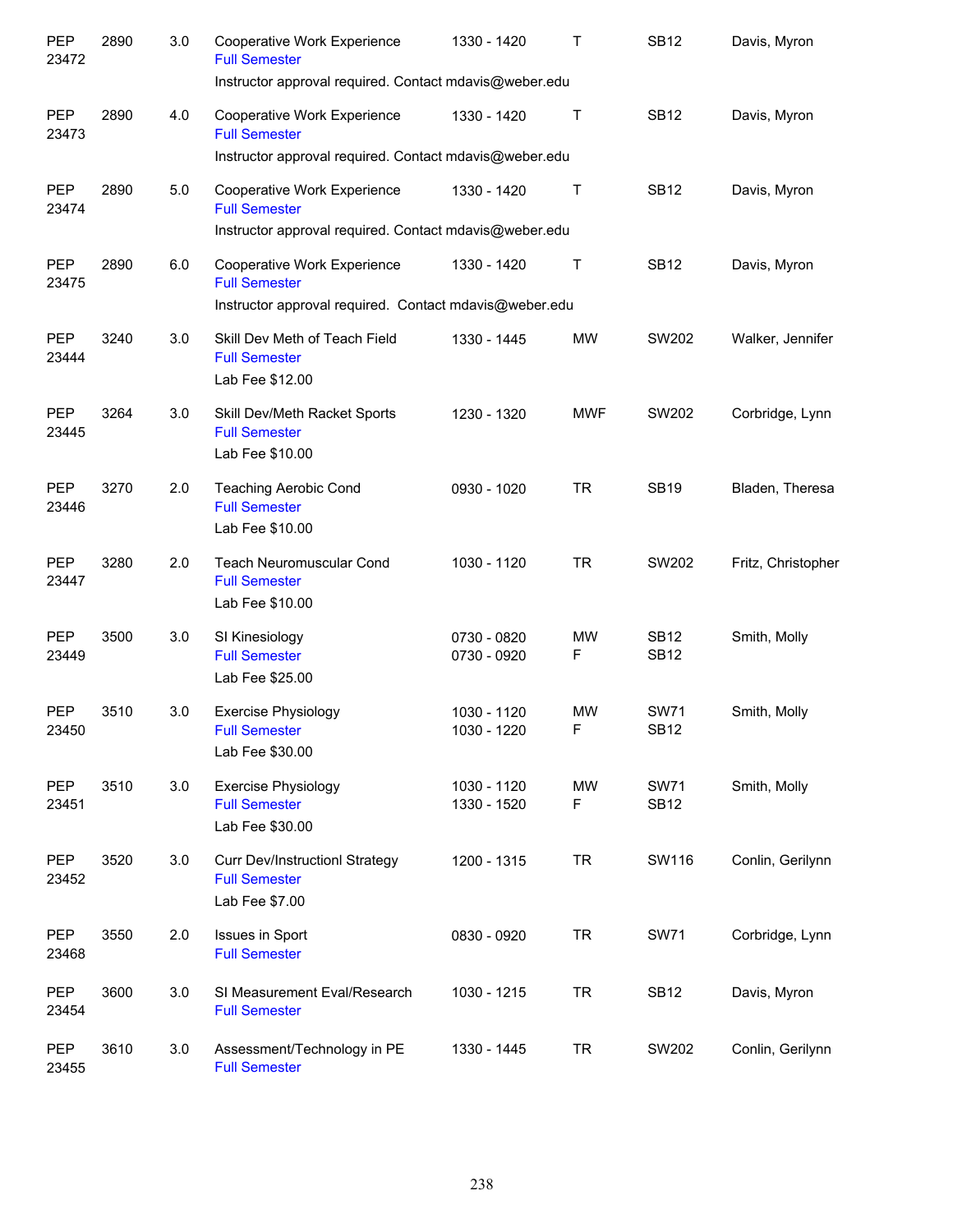| PEP<br>23456        | 3630  | 3.0 | Physical Education K-6<br><b>Full Semester</b>                                                       | 1030 - 1145 | <b>MW</b>    | SW202       | Walker, Jennifer |
|---------------------|-------|-----|------------------------------------------------------------------------------------------------------|-------------|--------------|-------------|------------------|
|                     |       |     | Lab Fee \$7.00. Teacher Education students contact<br>gconlin@weber.edu or ext 626-6759              |             |              |             |                  |
| <b>PEP</b><br>23457 | 3630  | 3.0 | Physical Education K-6<br><b>Full Semester</b>                                                       | 0900 - 1015 | <b>TR</b>    | SW202       | Rahe, Laura      |
|                     |       |     | Lab Fee \$7.00. Teacher Education students contact<br>gconlin@weber.edu or ext 626-6759              |             |              |             |                  |
| <b>PEP</b><br>23458 | 3630  | 3.0 | Physical Education K-6<br><b>Full Semester</b><br>Lab Fee \$7.00. Teacher Education students contact | 1200 - 1315 | <b>TR</b>    | SW202       | Walker, Jennifer |
|                     |       |     | gconlin@weber.edu or ext 626-6759                                                                    |             |              |             |                  |
| <b>PEP</b><br>23459 | 4620  | 3.0 | Leadership Concepts<br><b>Full Semester</b>                                                          | 1030 - 1120 | <b>MWF</b>   | <b>SW68</b> | Loughton, S      |
| <b>PEP</b><br>23476 | 4800  | 1.0 | Individual Projects<br><b>Full Semester</b>                                                          | 1430 - 1520 | R            | <b>SB12</b> | Davis, Myron     |
|                     |       |     | Instructor approval required. Contact mdavis@weber.edu                                               |             |              |             |                  |
| <b>PEP</b><br>23477 | 4800  | 2.0 | Individual Projects<br><b>Full Semester</b>                                                          | 1420 - 1530 | R            | <b>SB12</b> | Davis, Myron     |
|                     |       |     | Instructor approval required. Contact mdavis@weber.edu                                               |             |              |             |                  |
| <b>PEP</b><br>23478 | 4800  | 3.0 | Individual Projects<br><b>Full Semester</b>                                                          | 1430 - 1520 | R            | <b>SB12</b> | Davis, Myron     |
|                     |       |     | Instructor approval required. Contact mdavis@weber.edu                                               |             |              |             |                  |
| <b>PEP</b><br>23479 | 4800  | 4.0 | Individual Projects<br><b>Full Semester</b>                                                          | 1430 - 1520 | $\mathsf{R}$ | <b>SB12</b> | Davis, Myron     |
|                     |       |     | Instructor approval required. Contact mdavis@weber.edu                                               |             |              |             |                  |
| PEP<br>25387        | 4800  | 3.0 | Individual Projects<br><b>Full Semester</b>                                                          | <b>TBA</b>  | <b>TBA</b>   |             | Corbridge, Lynn  |
|                     |       |     | Please contact lcorbridge@weber.edu to register                                                      |             |              |             |                  |
| PEP<br>25495        | 4800  | 2.0 | Individual Projects<br><b>Full Semester</b>                                                          | <b>TBA</b>  | <b>TBA</b>   |             | Conlin, Gerilynn |
| PEP<br>23461        | 4830  | 1.0 | Directed Readings<br><b>Full Semester</b>                                                            | 1030 - 1145 | Τ            | SW116       | Conlin, Gerilynn |
| PEP<br>23462        | 4830  | 3.0 | Directed Readings<br><b>Full Semester</b>                                                            | <b>TBA</b>  | <b>TBA</b>   |             | Willden, Gary    |
| PEP<br>23460        | 4860C | 3.0 | <b>Field Experience Coaching</b><br><b>Full Semester</b>                                             | <b>TBA</b>  | <b>TBA</b>   |             | Corbridge, Lynn  |
| PEP<br>23480        | 4890  | 1.0 | Cooperative Work Experience<br><b>Full Semester</b>                                                  | 1330 - 1420 | T            | <b>SB12</b> | Davis, Myron     |
|                     |       |     | Instructor approval required. Contact mdavis@weber.edu                                               |             |              |             |                  |
| <b>PEP</b><br>23481 | 4890  | 2.0 | Cooperative Work Experience<br><b>Full Semester</b>                                                  | 1330 - 1420 | $\mathsf T$  | <b>SB12</b> | Davis, Myron     |
|                     |       |     | Instructor approval required. Contact mdavis@weber.edu                                               |             |              |             |                  |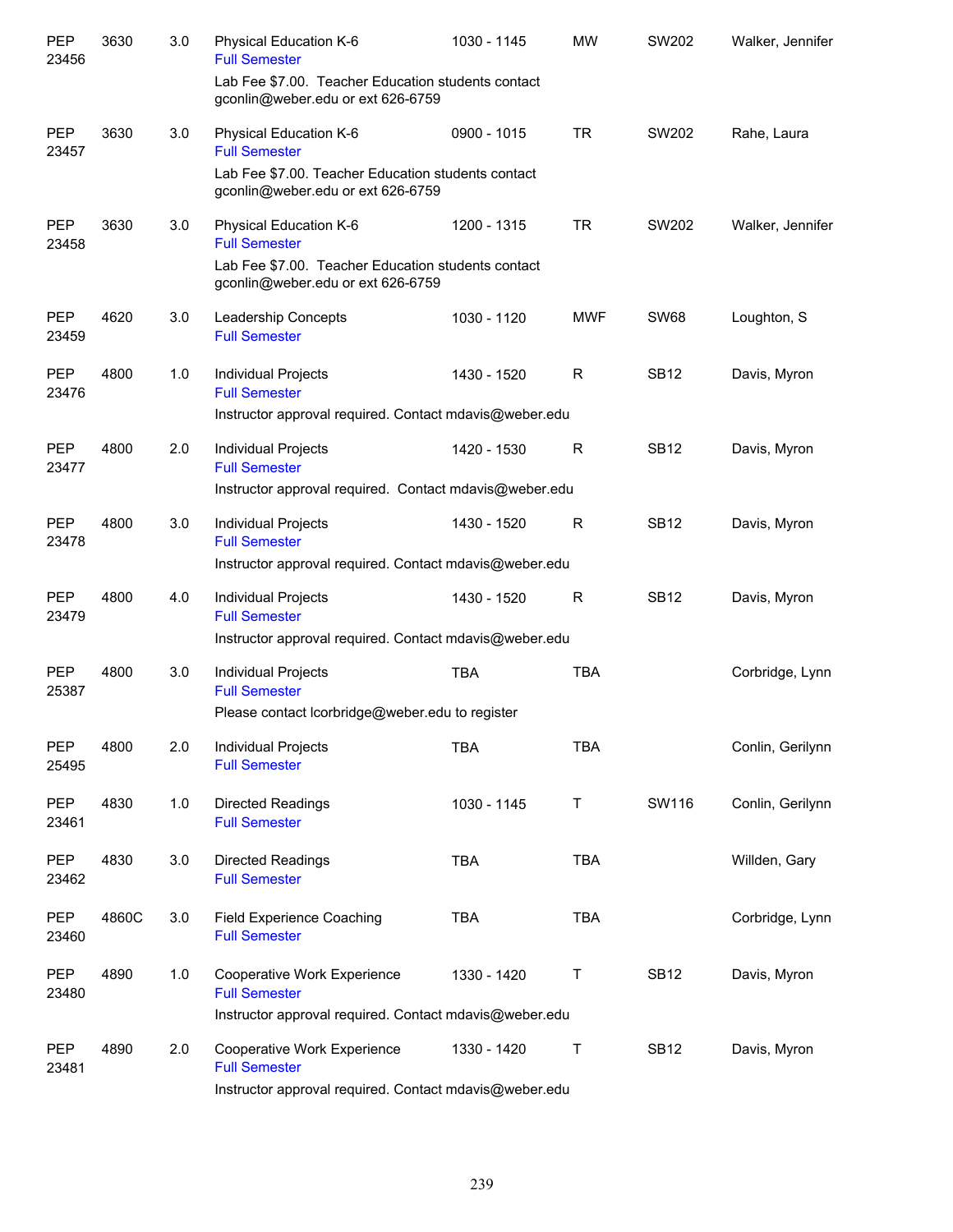| PEP<br>23482         | 4890 | 3.0 | Cooperative Work Experience<br><b>Full Semester</b><br>Instructor approval required. Contact mdavis@weber.edu | 1330 - 1420 | т          | <b>SB12</b>  | Davis, Myron     |
|----------------------|------|-----|---------------------------------------------------------------------------------------------------------------|-------------|------------|--------------|------------------|
| <b>PEP</b><br>23483  | 4890 | 4.0 | Cooperative Work Experience<br><b>Full Semester</b>                                                           | 1330 - 1420 | Т          | <b>SB12</b>  | Davis, Myron     |
|                      |      |     | Instructor approval required. Contact mdavis@weber.edu                                                        |             |            |              |                  |
| PEP<br>23484         | 4890 | 5.0 | Cooperative Work Experience<br><b>Full Semester</b>                                                           | 1330 - 1420 | Т          | <b>SB12</b>  | Davis, Myron     |
|                      |      |     | Instructor approval required. Contact mdavis@weber.edu                                                        |             |            |              |                  |
| <b>PEP</b><br>23485  | 4890 | 6.0 | Cooperative Work Experience<br><b>Full Semester</b>                                                           | 1330 - 1420 | Т          | <b>SB12</b>  | Davis, Myron     |
|                      |      |     | Instructor approval required. Contact mdavis@weber.edu                                                        |             |            |              |                  |
| <b>PEP</b><br>24327  | 4890 | 1.0 | Cooperative Work Experience<br><b>Full Semester</b>                                                           | <b>TBA</b>  | <b>TBA</b> |              | Herzog, Valerie  |
|                      |      |     | Instructor approval required. Contact Valerie Herzog at<br>valerieherzog@weber.edu                            |             |            |              |                  |
| <b>PEP</b><br>24328  | 4890 | 2.0 | Cooperative Work Experience<br><b>Full Semester</b>                                                           | <b>TBA</b>  | <b>TBA</b> |              | Herzog, Valerie  |
|                      |      |     | Instructor approval required. Contact Valerie Herzog at<br>valerieherzog@weber.edu                            |             |            |              |                  |
| <b>PEP</b><br>24329  | 4890 | 3.0 | Cooperative Work Experience<br><b>Full Semester</b>                                                           | <b>TBA</b>  | <b>TBA</b> |              | Herzog, Valerie  |
|                      |      |     | Instructor approval required. Contact Valerie Herzog at<br>valerieherzog@weber.edu                            |             |            |              |                  |
| <b>PEP</b><br>24330  | 4890 | 4.0 | Cooperative Work Experience<br><b>Full Semester</b>                                                           | <b>TBA</b>  | <b>TBA</b> |              | Herzog, Valerie  |
|                      |      |     | Instructor approval required. Contact Valerie Herzog at<br>valerieherzog@weber.edu                            |             |            |              |                  |
| <b>PEP</b><br>23463  | 4990 | 2.0 | Field Experience/Sr Seminar<br><b>Full Semester</b>                                                           | 1030 - 1145 | R          | SW116        | Conlin, Gerilynn |
| <b>PHIL</b><br>21575 | 1000 | 3.0 | HU Introduction to Philosophy<br><b>Full Semester</b>                                                         | 0830 - 0920 | <b>MWF</b> | <b>SS278</b> | Fudge, Robert    |
| PHIL<br>21585        | 1000 | 3.0 | HU Introduction to Philosophy<br><b>Full Semester</b>                                                         | 0930 - 1020 | <b>MWF</b> | SS203        | Fudge, Robert    |
| <b>PHIL</b><br>24117 | 1000 | 3.0 | HU Introduction to Philosophy<br><b>Full Semester</b>                                                         | 0900 - 1015 | <b>TR</b>  | WW102        | Bowman, Margaret |
| PHIL<br>24118        | 1000 | 3.0 | HU Introduction to Philosophy<br><b>Full Semester</b>                                                         | 1730 - 2010 | W          | DH1404       | Olsen, Justen    |
| <b>PHIL</b><br>24119 | 1000 | 3.0 | HU Introduction to Philosophy<br><b>Full Semester</b>                                                         | 1030 - 1145 | <b>TR</b>  | D02114       | Olsen, Justen    |
| PHIL<br>24120        | 1000 | 3.0 | HU Introduction to Philosophy<br><b>Full Semester</b>                                                         | <b>TBA</b>  | <b>TBA</b> | OL           | Greene, Richard  |
|                      |      |     | To access the course materials, log into the Student Portal                                                   |             |            |              |                  |

(eWeber) at http://weber.edu and select "Current Students"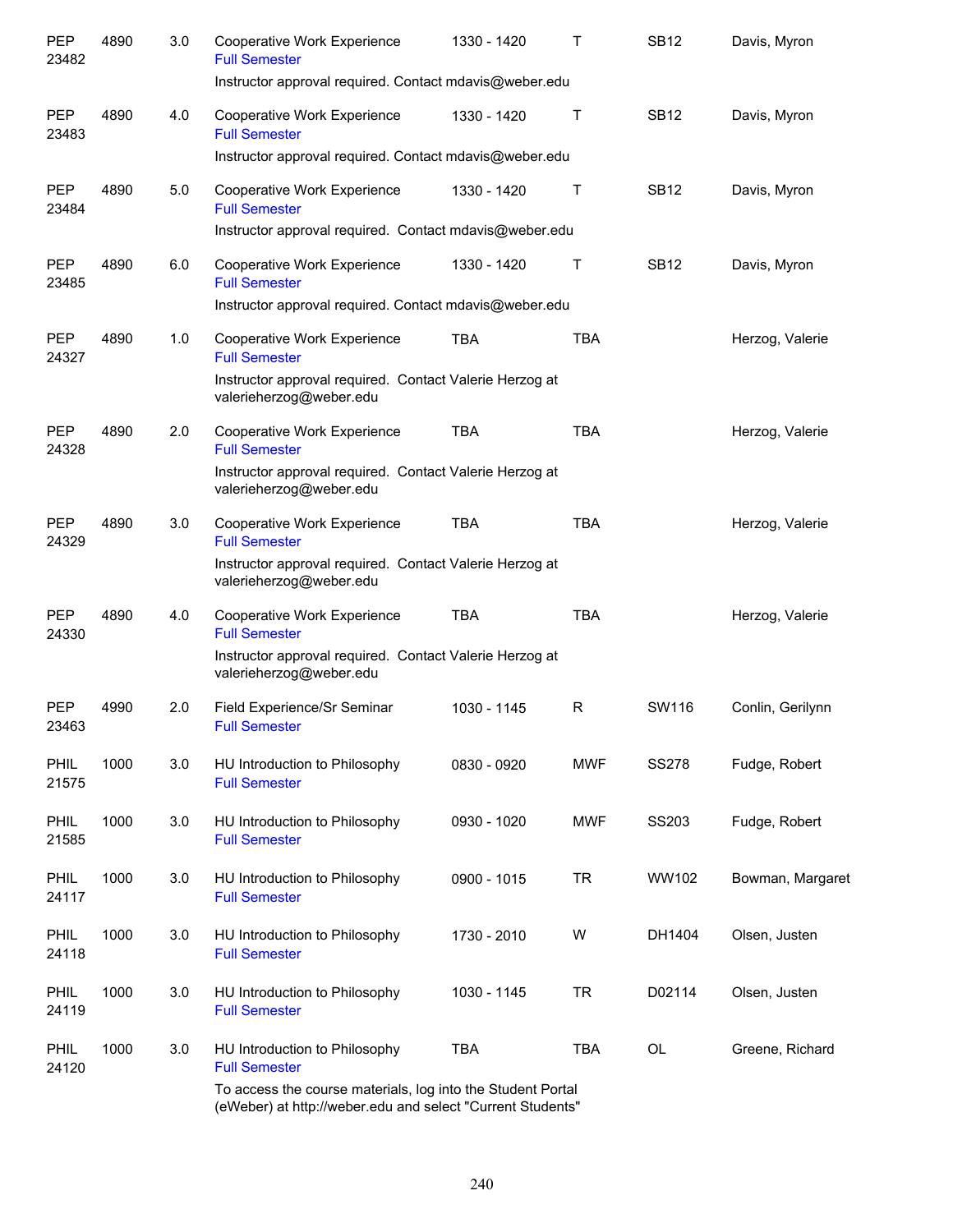| PHIL<br>24374        | 1000 | 3.0 | HU Introduction to Philosophy<br><b>Full Semester</b>                                                                     | 1730 - 2010 | W          | <b>SS233</b> | Jones, Adam     |
|----------------------|------|-----|---------------------------------------------------------------------------------------------------------------------------|-------------|------------|--------------|-----------------|
| PHIL<br>21830        | 1120 | 3.0 | HU Contemporary Moral Problems<br><b>Full Semester</b>                                                                    | 1030 - 1145 | <b>TR</b>  | <b>SS278</b> | Mower, Gordon   |
| <b>PHIL</b><br>24121 | 1120 | 3.0 | HU Contemporary Moral Problems<br><b>Full Semester</b>                                                                    | <b>TBA</b>  | <b>TBA</b> | <b>OL</b>    | Greene, Richard |
|                      |      |     | To access the course materials, log into the Student Portal<br>(eWeber) at http://weber.edu and select "Current Students" |             |            |              |                 |
| PHIL<br>21591        | 1250 | 3.0 | <b>HU Critical Thinking</b><br><b>Full Semester</b>                                                                       | 1230 - 1320 | <b>MWF</b> | <b>SS278</b> | Fudge, Robert   |
| <b>PHIL</b><br>21601 | 2200 | 3.0 | QL-Deductive Logic<br><b>Full Semester</b>                                                                                | 1030 - 1120 | <b>MWF</b> | SS203        | Greene, Richard |
| PHIL<br>21603        | 2200 | 3.0 | QL-Deductive Logic<br><b>Full Semester</b>                                                                                | 0900 - 1015 | <b>TR</b>  | <b>SS229</b> | Greene, Richard |
| PHIL<br>22137        | 2200 | 3.0 | QL-Deductive Logic<br><b>Full Semester</b>                                                                                | 1730 - 2010 | Τ          | <b>SS276</b> | Mower, Gordon   |
| <b>PHIL</b><br>24122 | 2200 | 3.0 | QL-Deductive Logic<br><b>Full Semester</b>                                                                                | <b>TBA</b>  | <b>TBA</b> | OL           | Fudge, Robert   |
|                      |      |     | To access the course materials, log into the Student Portal<br>(eWeber) at http://weber.edu and select "Current Students" |             |            |              |                 |
| <b>PHIL</b><br>21598 | 3010 | 3.0 | Hist of Philo: Classical/Medie<br><b>Full Semester</b>                                                                    | 0930 - 1020 | <b>MWF</b> | <b>SS233</b> | Greene, Richard |
| <b>PHIL</b><br>21605 | 3100 | 3.0 | Philosophy of Language<br><b>Full Semester</b>                                                                            | 1030 - 1145 | <b>TR</b>  | <b>SS276</b> | Greene, Richard |
| PHIL<br>21589        | 3650 | 3.0 | Aesthetics<br><b>Full Semester</b>                                                                                        | 1130 - 1220 | <b>MWF</b> | SS276        | Fudge, Robert   |
| PHIL<br>21611        | 4830 | 2.0 | <b>Directed Readings</b><br><b>Full Semester</b>                                                                          | TBA         | TBA        |              | Greene, Richard |
| PHIL<br>21622        | 4830 | 1.0 | Directed Readings<br><b>Full Semester</b>                                                                                 | <b>TBA</b>  | <b>TBA</b> |              | Greene, Richard |
| <b>PHYS</b><br>23003 | 1010 | 3.0 | PS/SI Elementary Physics<br><b>Full Semester</b><br>Course Fee \$10.00                                                    | 1030 - 1120 | <b>MWF</b> | LL121        | Galli, J        |
| <b>PHYS</b><br>23004 | 1010 | 3.0 | PS/SI Elementary Physics<br><b>Full Semester</b><br>Course Fee \$10.00                                                    | 1130 - 1220 | <b>MWF</b> | LL121        | Amiri, Farhang  |
| <b>PHYS</b><br>23007 | 1010 | 3.0 | PS/SI Elementary Physics<br><b>Full Semester</b><br>Course Fee \$10.00                                                    | 1030 - 1145 | <b>TR</b>  | LL121        | Galli, J        |
| <b>PHYS</b><br>23009 | 1010 | 3.0 | PS/SI Elementary Physics<br><b>Full Semester</b><br>Course Fee \$10.00                                                    | 1330 - 1445 | <b>TR</b>  | LL121        | Galli, J        |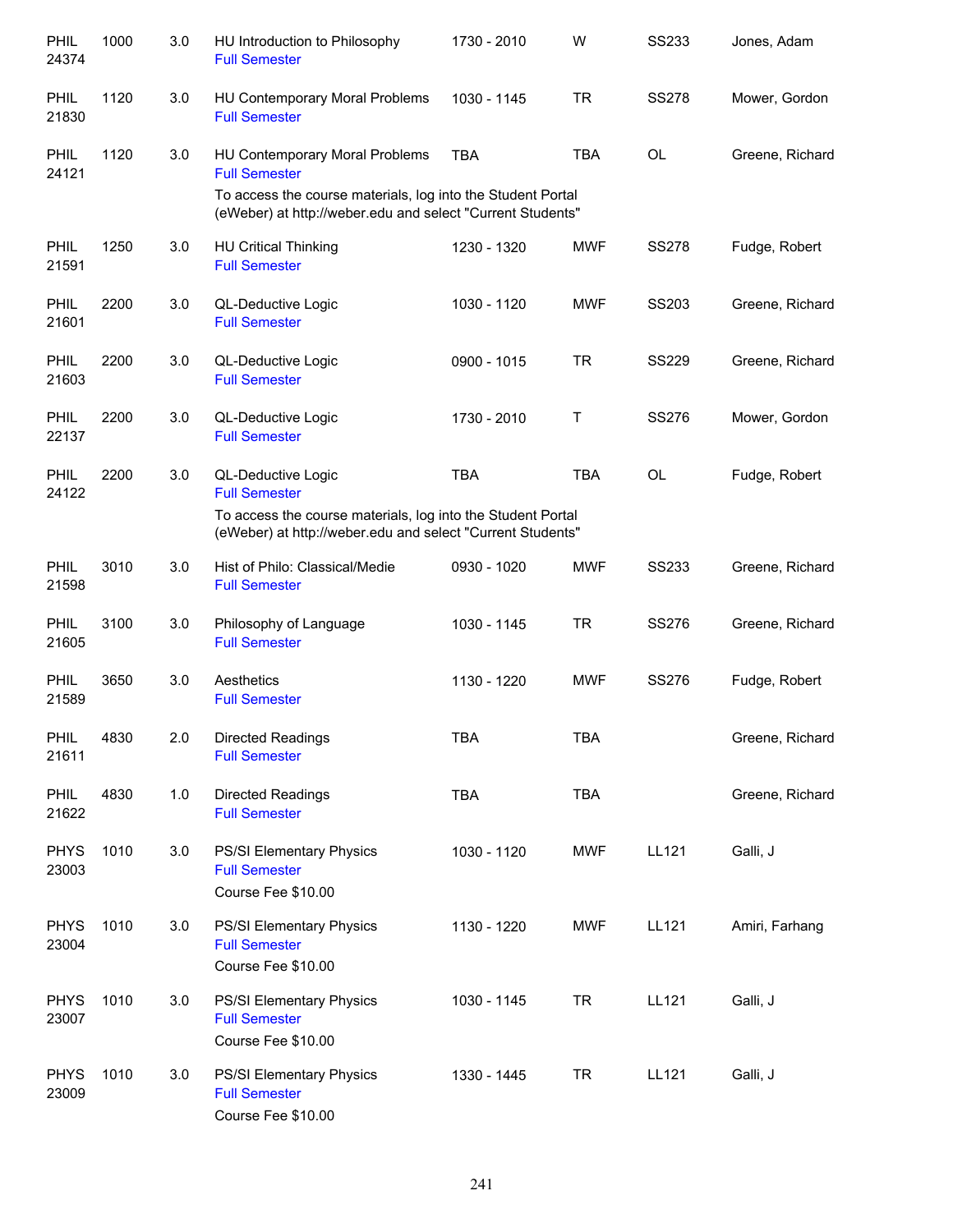| <b>PHYS</b><br>23352 | 1010  | 3.0 | PS/SI Elementary Physics<br><b>Full Semester</b>                                                                                      | <b>TBA</b>  | <b>TBA</b>   | <b>OL</b>    | Amiri, Farhang     |
|----------------------|-------|-----|---------------------------------------------------------------------------------------------------------------------------------------|-------------|--------------|--------------|--------------------|
|                      |       |     | To access the online course materials, please log in through<br>the student portal (eWeber) at http://weber.edu<br>Course Fee \$10.00 |             |              |              |                    |
| <b>PHYS</b><br>23010 | 1040  | 3.0 | PS/SI Elementary Astronomy<br><b>Full Semester</b>                                                                                    | 0830 - 0920 | MWF          | LL203        | Palen, Stacy       |
|                      |       |     | Crosslisted with ASTR 1040, CRN 23011.<br>Course Fee \$10.00                                                                          |             |              |              |                    |
| <b>PHYS</b><br>23012 | 1040  | 3.0 | PS/SI Elementary Astronomy<br><b>Full Semester</b>                                                                                    | 0930 - 1020 | <b>MWF</b>   | LL203        | Arnold, Michelle   |
|                      |       |     | Crosslisted with ASTR 1040, CRN 23013.<br>Course Fee \$10.00                                                                          |             |              |              |                    |
| <b>PHYS</b><br>23014 | 1040  | 3.0 | PS/SI Elementary Astronomy<br><b>Full Semester</b>                                                                                    | 1030 - 1120 | <b>MWF</b>   | LL125        | Armstrong, John    |
|                      |       |     | Crosslisted with ASTR 1040, CRN 23015.<br>Course Fee \$10.00                                                                          |             |              |              |                    |
| <b>PHYS</b><br>23016 | 1040  | 3.0 | PS/SI Elementary Astronomy<br><b>Full Semester</b>                                                                                    | 0900 - 1015 | <b>TR</b>    | LL203        | Schroeder, Daniel  |
|                      |       |     | Crosslisted with ASTR 1040, CRN 23017.<br>Course Fee \$10.00                                                                          |             |              |              |                    |
| <b>PHYS</b><br>23018 | 1040  | 3.0 | PS/SI Elementary Astronomy<br><b>Full Semester</b>                                                                                    | 1030 - 1145 | <b>TR</b>    | LL203        | Arnold, Michelle   |
|                      |       |     | Crosslisted with ASTR 1040, CRN 23019.<br>Course Fee \$10.00                                                                          |             |              |              |                    |
| <b>PHYS</b><br>23020 | 1040  | 3.0 | PS/SI Elementary Astronomy<br><b>Full Semester</b>                                                                                    | 1730 - 2020 | Τ            | LL203        | Kaur, Simranjit    |
|                      |       |     | Crosslisted with ASTR 1040, CRN 23021.<br>Course Fee \$10.00                                                                          |             |              |              |                    |
| <b>PHYS</b><br>23353 | 1040  | 3.0 | PS/SI Elementary Astronomy<br><b>Full Semester</b>                                                                                    | <b>TBA</b>  | TBA          | <b>OL</b>    | Carroll, Bradley   |
|                      |       |     | To access the online course materials, please log in through<br>the student portal (eWeber) at http://weber.edu<br>Course Fee \$10.00 |             |              |              |                    |
| <b>PHYS</b><br>23022 | 1360  | 3.0 | PS/SI Princip of Phys Science<br><b>Full Semester</b>                                                                                 | 1030 - 1120 | <b>TR</b>    | <b>SL240</b> | Carroll, Bradley   |
| <b>PHYS</b><br>23023 | 1360L | 0.0 | Prin Phy Sci Lab<br><b>Full Semester</b>                                                                                              | 1430 - 1720 | W            | <b>SL526</b> | Carroll, Bradley   |
| <b>PHYS</b><br>23024 | 2010  | 5.0 | PS/SI College Physics I<br><b>Full Semester</b>                                                                                       | 0830 - 0920 | <b>MTWRF</b> | LL121        | Inglefield, Colin  |
|                      |       |     | Prerequisite: MATH 1060. One 3-hour lab per week (PHYS 2019)                                                                          |             |              |              |                    |
| <b>PHYS</b><br>23025 | 2019  | 0.0 | College Physics I Lab<br><b>Full Semester</b>                                                                                         | 1030 - 1320 | Τ            | <b>SL222</b> | Spjeldvik, Walther |
|                      |       |     | Course Fee \$25.00                                                                                                                    |             |              |              |                    |
| <b>PHYS</b><br>23026 | 2019  | 0.0 | College Physics I Lab<br><b>Full Semester</b><br>Course Fee \$25.00                                                                   | 1330 - 1620 | Τ            | <b>SL222</b> | Spjeldvik, Walther |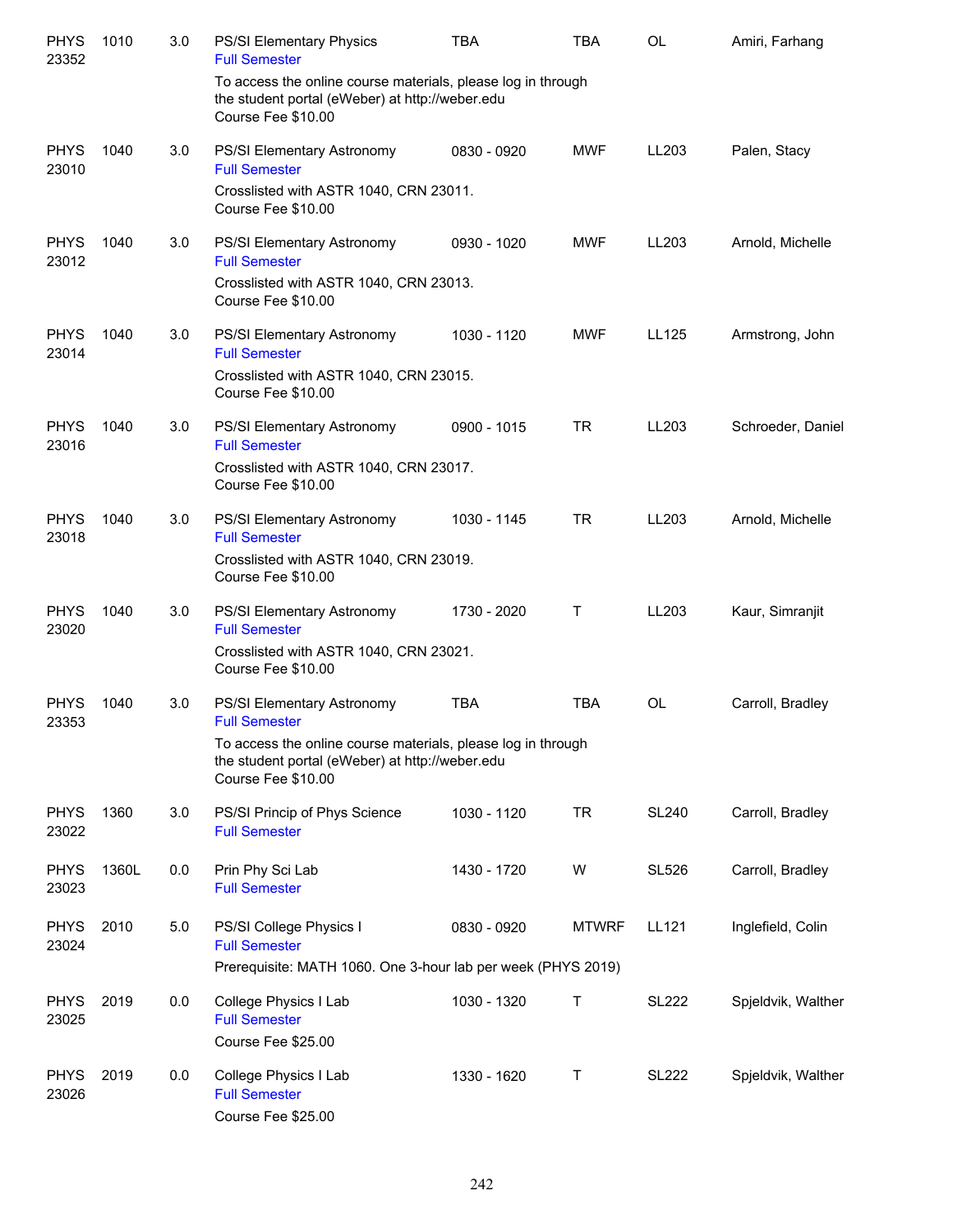| <b>PHYS</b><br>23027 | 2019 | 0.0 | College Physics I Lab<br><b>Full Semester</b><br>Course Fee \$25.00                                                    | 1430 - 1720 | W            | <b>SL222</b> | Amiri, Farhang     |
|----------------------|------|-----|------------------------------------------------------------------------------------------------------------------------|-------------|--------------|--------------|--------------------|
| <b>PHYS</b><br>23028 | 2019 | 0.0 | College Physics I Lab<br><b>Full Semester</b><br>Course Fee \$25.00                                                    | 1030 - 1320 | R            | <b>SL222</b> | Spjeldvik, Walther |
| <b>PHYS</b><br>23029 | 2019 | 0.0 | College Physics I Lab<br><b>Full Semester</b><br>Course Fee \$25.00                                                    | 1430 - 1720 | R            | <b>SL222</b> | Spjeldvik, Walther |
| <b>PHYS</b><br>23030 | 2020 | 5.0 | SI College Physics II<br><b>Full Semester</b><br>Prerequisite: PHYS 2010. One 3-hour lab per week (PHYS 2029)          | 0730 - 0820 | <b>MTWRF</b> | LL121        | Arnold, Michelle   |
| <b>PHYS</b><br>22992 | 2029 | 0.0 | College Physics II Lab<br><b>Full Semester</b><br>Crosslisted with PHYS 2229, CRN 22993.<br>Course Fee \$25.00         | 0930 - 1220 | Т            | <b>SL225</b> | Lear, Charles      |
| <b>PHYS</b><br>22995 | 2029 | 0.0 | College Physics II Lab<br><b>Full Semester</b><br>Crosslisted with PHYS 2229, CRN 22996.<br>Course Fee \$25.00         | 1330 - 1620 | т            | <b>SL225</b> | Amiri, Farhang     |
| <b>PHYS</b><br>22998 | 2029 | 0.0 | College Physics II Lab<br><b>Full Semester</b><br>Crosslisted with PHYS 2229, CRN 22999.<br>Course Fee \$25.00         | 1430 - 1720 | W            | <b>SL225</b> | Schroeder, Daniel  |
| <b>PHYS</b><br>23000 | 2029 | 0.0 | College Physics II Lab<br><b>Full Semester</b><br>Crosslisted with PHYS 2229, CRN 23002.<br>Course Fee \$25.00         | 1330 - 1620 | R            | <b>SL225</b> | Amiri, Farhang     |
| <b>PHYS</b><br>23031 | 2210 | 5.0 | PS/SI Phsx /Scien & Engneers I<br><b>Full Semester</b><br>Co-requisite: MATH 1210. One 3-hour lab per week (PHYS 2219) | 0930 - 1020 | <b>MTWRF</b> | LL121        | Armstrong, John    |
| <b>PHYS</b><br>23033 | 2210 | 5.0 | PS/SI Phsx /Scien & Engneers I<br><b>Full Semester</b><br>Co-requisite: MATH 1210. One 3-hour lab per week (PHYS 2219) | 1730 - 1945 | <b>TR</b>    | LL121        | Albretsen, Jacob   |
| <b>PHYS</b><br>25462 | 2215 | 1.0 | Phys - Scien/Engineers I Lab<br><b>Full Semester</b>                                                                   | <b>TBA</b>  | <b>TBA</b>   |              | Amiri, Farhang     |
| <b>PHYS</b><br>23032 | 2219 | 0.0 | Physics lab I, Scientist/Eng.<br><b>Full Semester</b><br>Course Fee \$25.00                                            | 1030 - 1320 | Т            | <b>SL221</b> | Spjeldvik, Walther |
| <b>PHYS</b><br>23034 | 2219 | 0.0 | Physics lab I, Scientist/Eng.<br><b>Full Semester</b><br>Course Fee \$25.00                                            | 1330 - 1620 | Т            | <b>SL221</b> | Spjeldvik, Walther |
| <b>PHYS</b><br>23035 | 2219 | 0.0 | Physics lab I, Scientist/Eng.<br><b>Full Semester</b><br>Course Fee \$25.00                                            | 1030 - 1320 | W            | <b>SL221</b> | Lear, Charles      |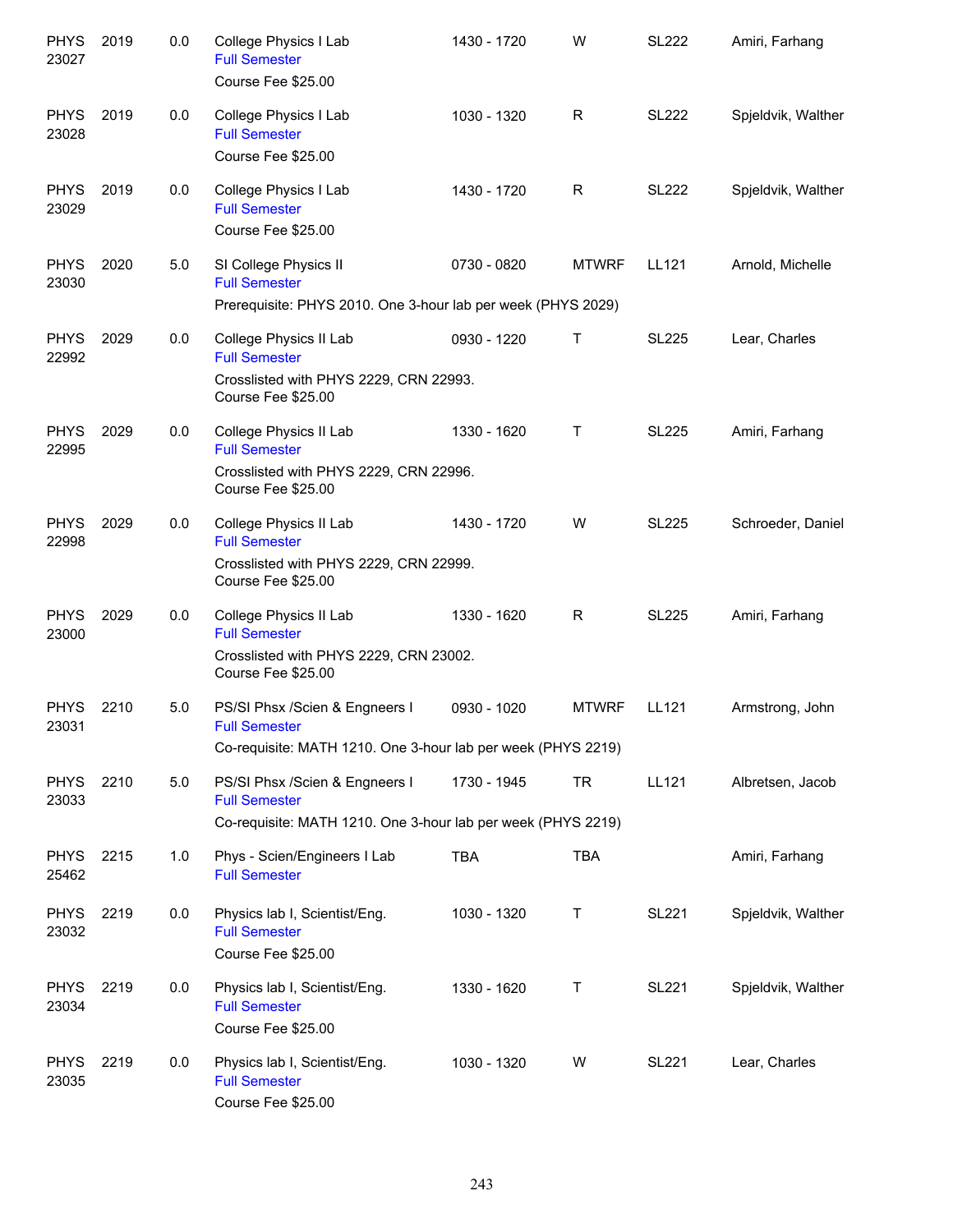| <b>PHYS</b><br>23036 | 2219  | 0.0 | Physics lab I, Scientist/Eng.<br><b>Full Semester</b><br>Course Fee \$25.00                                                                        | 1430 - 1720 | W            | <b>SL221</b> | Amiri, Farhang     |
|----------------------|-------|-----|----------------------------------------------------------------------------------------------------------------------------------------------------|-------------|--------------|--------------|--------------------|
| <b>PHYS</b><br>23037 | 2219  | 0.0 | Physics lab I, Scientist/Eng.<br><b>Full Semester</b><br>Course Fee \$25.00                                                                        | 1030 - 1320 | R            | <b>SL221</b> | Spjeldvik, Walther |
| <b>PHYS</b><br>23038 | 2219  | 0.0 | Physics lab I, Scientist/Eng.<br><b>Full Semester</b><br>Course Fee \$25.00                                                                        | 1430 - 1720 | R            | <b>SL221</b> | Spjeldvik, Walther |
| <b>PHYS</b><br>23039 | 2219  | 0.0 | Physics lab I, Scientist/Eng.<br><b>Full Semester</b><br>Course Fee \$25.00                                                                        | 1730 - 2020 | W            | <b>SL221</b> | Inglefield, Colin  |
| <b>PHYS</b><br>23040 | 2220  | 5.0 | SI Phsx /Scien & Engineers II<br><b>Full Semester</b><br>Prerequisite: PHYS 2210. Co-requisite: MATH 1220.<br>One 3-hour lab per week (PHYS 2229). | 1230 - 1320 | <b>MTWRF</b> | LL121        | Schroeder, Daniel  |
| <b>PHYS</b><br>22993 | 2229  | 0.0 | Physics lab II, Scientist/Eng.<br><b>Full Semester</b><br>Crosslisted with PHYS 2029, CRN 22992.<br>Course Fee \$25.00                             | 0930 - 1220 | T            | <b>SL225</b> | Lear, Charles      |
| <b>PHYS</b><br>22996 | 2229  | 0.0 | Physics lab II, Scientist/Eng.<br><b>Full Semester</b><br>Crosslisted with PHYS 2029, CRN 22995.<br>Course Fee \$25.00                             | 1330 - 1620 | Т            | <b>SL225</b> | Amiri, Farhang     |
| <b>PHYS</b><br>22999 | 2229  | 0.0 | Physics lab II, Scientist/Eng.<br><b>Full Semester</b><br>Crosslisted with PHYS 2029, CRN 22998.<br>Course Fee \$25.00                             | 1430 - 1720 | W            | <b>SL225</b> | Schroeder, Daniel  |
| <b>PHYS</b><br>23002 | 2229  | 0.0 | Physics lab II, Scientist/Eng.<br><b>Full Semester</b><br>Crosslisted with PHYS 2029, CRN 23000.<br>Course Fee \$25.00                             | 1330 - 1620 | R            | <b>SL225</b> | Amiri, Farhang     |
| <b>PHYS</b><br>23041 | 2300  | 1.5 | <b>Scientific Computing</b><br><b>Full Semester</b>                                                                                                | 1030 - 1145 | $\mathsf{R}$ | <b>SL220</b> | Schroeder, Daniel  |
| <b>PHYS</b><br>23042 | 2300L | 1.5 | Scientific Computing Lab<br><b>Full Semester</b>                                                                                                   | 1430 - 1720 | M            | <b>SL220</b> | Schroeder, Daniel  |
| <b>PHYS</b><br>23043 | 2600  | 1.0 | Laboratory Safety<br><b>Full Semester</b>                                                                                                          | 1230 - 1320 | M            | LL129        | Arnold, Michelle   |
| <b>PHYS</b><br>23044 | 3160  | 3.0 | Astrophysics<br><b>Full Semester</b>                                                                                                               | 1030 - 1120 | <b>MWF</b>   | <b>SL240</b> | Palen, Stacy       |
| <b>PHYS</b><br>23045 | 3190  | 3.0 | <b>Applied Optics</b><br><b>Full Semester</b>                                                                                                      | 1200 - 1250 | <b>TR</b>    | <b>SL240</b> | Sohl, John         |
| <b>PHYS</b><br>23046 | 3190L | 0.0 | Appl Optics Lab<br><b>Full Semester</b>                                                                                                            | 1330 - 1620 | $\mathsf{R}$ | <b>SL232</b> | Sohl, John         |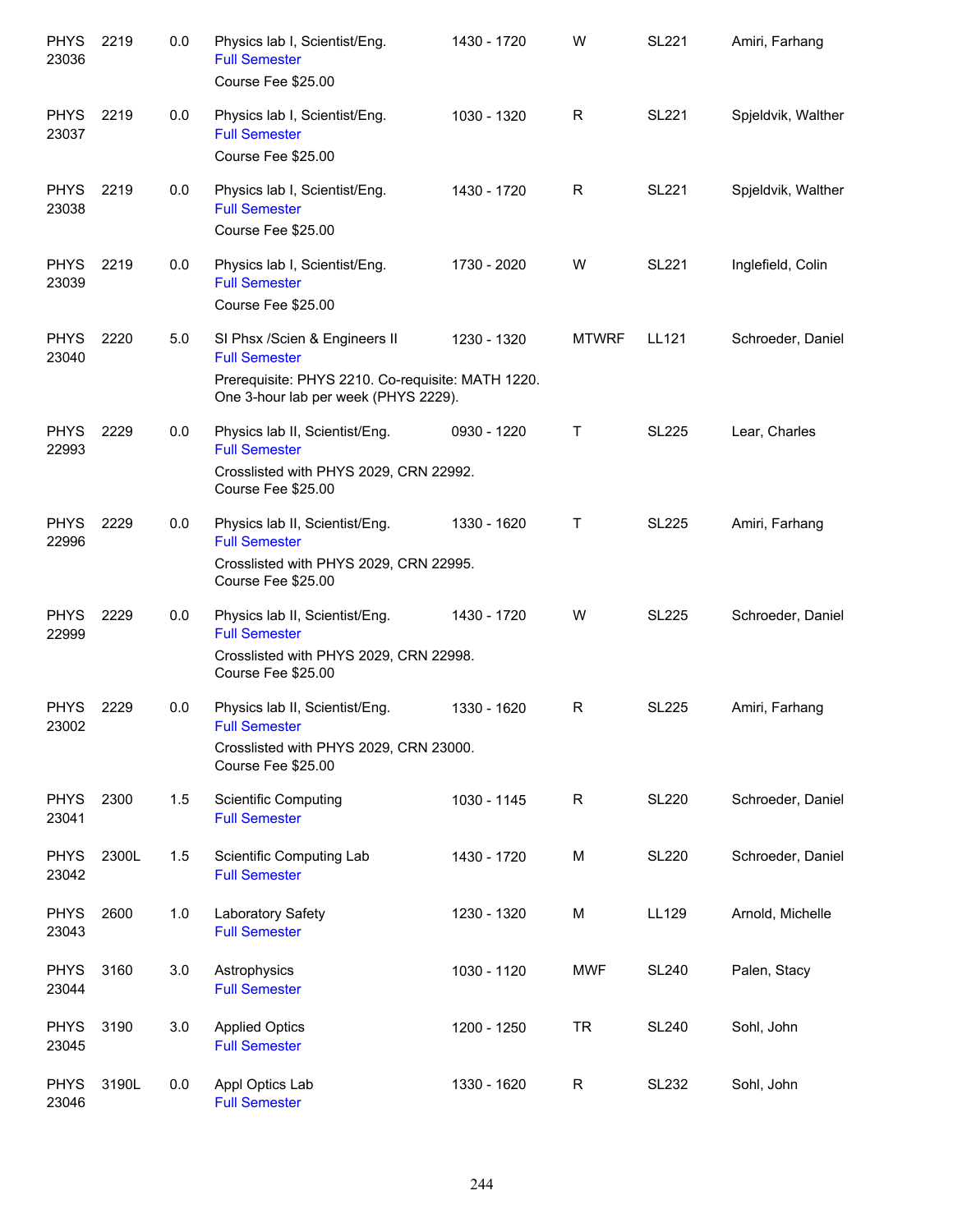| <b>PHYS</b><br>23047 | 3410  | 4.0 | <b>Electronics for Scientists</b><br><b>Full Semester</b>                                         | 0830 - 0920 | <b>MWF</b> | <b>SL240</b> | Sohl, John         |
|----------------------|-------|-----|---------------------------------------------------------------------------------------------------|-------------|------------|--------------|--------------------|
| <b>PHYS</b><br>23048 | 3410L | 0.0 | Electronics I Lab<br><b>Full Semester</b>                                                         | 1430 - 1720 | W          | <b>SL232</b> | Sohl, John         |
| <b>PHYS</b><br>23049 | 3500  | 3.0 | <b>Analytical Mechanics</b><br><b>Full Semester</b>                                               | 1130 - 1220 | <b>MWF</b> | <b>SL240</b> | Inglefield, Colin  |
| <b>PHYS</b><br>23050 | 3510  | 3.0 | Electromagnetic Theory<br><b>Full Semester</b>                                                    | 0930 - 1020 | <b>MWF</b> | <b>SL240</b> | Spjeldvik, Walther |
| <b>PHYS</b><br>23051 | 3570  | 3.0 | Foundations of Science Educ<br><b>Full Semester</b>                                               | 1030 - 1145 | <b>TR</b>  | LL230        | Johnston, Adam     |
| <b>PHYS</b><br>23052 | 4570  | 3.0 | Secondary Science Teach Meth<br><b>Full Semester</b>                                              | 1200 - 1315 | <b>TR</b>  | LL230        | Johnston, Adam     |
| <b>PHYS</b><br>23053 | 4610  | 3.0 | <b>Quantum Mechanics</b><br><b>Full Semester</b>                                                  | 1230 - 1320 | <b>MWF</b> | <b>SL240</b> | Carroll, Bradley   |
| <b>PHYS</b><br>24362 | 4800  | 2.0 | Individual Research Problems<br><b>Full Semester</b>                                              | <b>TBA</b>  | <b>TBA</b> |              | Armstrong, John    |
| <b>PHYS</b><br>25425 | 4800  | 1.0 | Individual Research Problems<br><b>Full Semester</b>                                              | <b>TBA</b>  | <b>TBA</b> |              | Inglefield, Colin  |
| <b>PHYS</b><br>25518 | 4800  | 2.0 | Individual Research Problems<br><b>Full Semester</b>                                              | <b>TBA</b>  | <b>TBA</b> |              | Carroll, Bradley   |
| <b>PHYS</b><br>24354 | 4830  | 1.0 | Readings in Physics<br><b>Full Semester</b>                                                       | <b>TBA</b>  | <b>TBA</b> |              | Armstrong, John    |
| <b>PHYS</b><br>25152 | 4830  | 1.0 | Readings in Physics<br><b>Full Semester</b>                                                       | <b>TBA</b>  | <b>TBA</b> |              | Armstrong, John    |
| <b>PHYS</b><br>25155 | 4830  | 2.0 | Readings in Physics<br><b>Full Semester</b>                                                       | <b>TBA</b>  | <b>TBA</b> |              | Armstrong, John    |
| <b>PHYS</b><br>25538 | 4890  | 3.0 | Coop Work Experience<br><b>Full Semester</b>                                                      | <b>TBA</b>  | <b>TBA</b> |              | Carroll, Bradley   |
| <b>PHYS</b><br>23054 | 4990  | 1.0 | Seminar in Physics<br><b>Full Semester</b><br>Prerequisite: consent of instructor. Please contact | 1330 - 1420 | W          | LL121        | Arnold, Michelle   |
|                      |       |     | Dr. Michelle Arnold at marnold@weber.edu.                                                         |             |            |              |                    |
| <b>POLS</b><br>21633 | 1100  | 3.0 | Al American Ntnl Government<br><b>Full Semester</b>                                               | 0730 - 0820 | <b>MWF</b> | <b>SS278</b> | Johnson, Gary      |
| <b>POLS</b><br>21634 | 1100  | 3.0 | Al American Ntnl Government<br><b>Full Semester</b>                                               | 1230 - 1320 | MWF        | SS276        | Johnson, Gary      |
| <b>POLS</b><br>21641 | 1100  | 3.0 | Al American Ntnl Government<br><b>Full Semester</b>                                               | 0830 - 0920 | MWF        | <b>SS229</b> | Reddy, T           |
| <b>POLS</b><br>21644 | 1100  | 3.0 | Al American Ntnl Government<br><b>Full Semester</b>                                               | 1030 - 1120 | MWF        | <b>SS233</b> | Reddy, T           |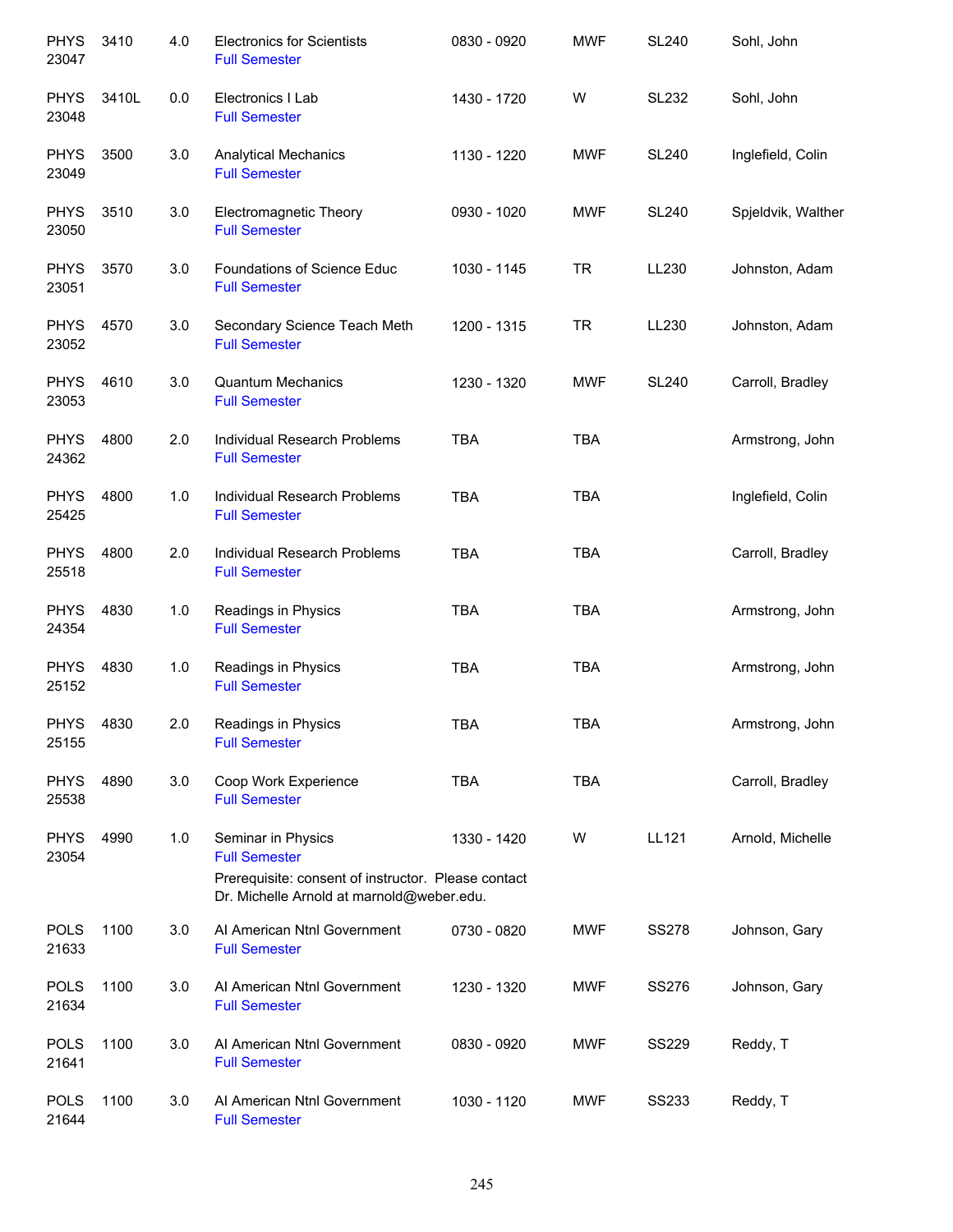| <b>POLS</b><br>21687 | 1100 | 3.0 | Al American Ntnl Government<br><b>Full Semester</b>                                                                                              | 1130 - 1220 | <b>MWF</b> | <b>SS278</b> | Murray, Leah     |
|----------------------|------|-----|--------------------------------------------------------------------------------------------------------------------------------------------------|-------------|------------|--------------|------------------|
| <b>POLS</b><br>21691 | 1100 | 3.0 | Al American Ntnl Government<br><b>Full Semester</b>                                                                                              | 0900 - 1015 | <b>TR</b>  | <b>SS278</b> | Murray, Leah     |
| <b>POLS</b><br>21706 | 1100 | 3.0 | Al American Ntnl Government<br><b>Full Semester</b>                                                                                              | 0930 - 1020 | <b>MWF</b> | <b>SS278</b> | Kuehls, Thomas   |
| <b>POLS</b><br>21720 | 1100 | 3.0 | Al American Ntnl Government<br><b>Full Semester</b>                                                                                              | 1030 - 1145 | <b>TR</b>  | SS203        | Kuehls, Thomas   |
| <b>POLS</b><br>24102 | 1100 | 3.0 | Al American Ntnl Government<br><b>Full Semester</b>                                                                                              | 1730 - 2010 | M          | SS203        | Julander, Roydon |
| <b>POLS</b><br>24103 | 1100 | 3.0 | Al American Ntnl Government<br><b>Full Semester</b>                                                                                              | 1730 - 2045 | W          | <b>SS276</b> | Goggi, Paul      |
| <b>POLS</b><br>24112 | 1100 | 3.0 | Al American Ntnl Government<br><b>Full Semester</b>                                                                                              | 1730 - 2010 | Τ          | <b>N08</b>   | Howe, Jerry      |
| <b>POLS</b><br>24113 | 1100 | 3.0 | Al American Ntnl Government<br><b>Full Semester</b>                                                                                              | <b>TBA</b>  | <b>TBA</b> | OL           | Reddy, T         |
|                      |      |     | To access the course materials, log into the Student Portal<br>(eWeber) at http://weber.edu and select "Current Students"                        |             |            |              |                  |
| <b>POLS</b><br>24114 | 1100 | 3.0 | Al American Ntnl Government<br><b>Full Semester</b>                                                                                              | <b>TBA</b>  | <b>TBA</b> | OL           | Murray, Leah     |
|                      |      |     | To access the course materials, log into the Student Portal<br>(eWeber) at http://weber.edu and select "Current Students"                        |             |            |              |                  |
| <b>POLS</b><br>25487 | 1100 | 3.0 | Al American Ntnl Government<br><b>Full Semester</b>                                                                                              | <b>TBA</b>  | <b>TBA</b> | <b>OL</b>    | Reddy, T         |
|                      |      |     | To access the onlie course materials, please log on through<br>the student portal (eWeber) at http://weber.edu and select<br>"current students." |             |            |              |                  |
| <b>POLS</b><br>21744 | 2100 | 3.0 | SS Intro - Interntnl Politics<br><b>Full Semester</b>                                                                                            | 1030 - 1120 | <b>MWF</b> | SS276        | Haanstad, Nancy  |
| <b>POLS</b><br>24115 | 2100 | 3.0 | SS Intro - Interntnl Politics<br><b>Full Semester</b>                                                                                            | <b>TBA</b>  | <b>TBA</b> | OL           | Reddy, T         |
|                      |      |     | To access the course materials, log into the Student Portal<br>(eWeber) at http://weber.edu and select "Current Students"                        |             |            |              |                  |
| <b>POLS</b><br>21647 | 3210 | 3.0 | Politics & Govrnmnts of Europe<br><b>Full Semester</b>                                                                                           | 0730 - 0845 | <b>TR</b>  | <b>SS229</b> | Reddy, T         |
| <b>POLS</b><br>21714 | 3330 | 3.0 | American Political Thought<br><b>Full Semester</b>                                                                                               | 1030 - 1120 | MWF        | <b>SS229</b> | Kuehls, Thomas   |
| <b>POLS</b><br>21682 | 3610 | 3.0 | Campaigns and Elections<br><b>Full Semester</b>                                                                                                  | 0930 - 1020 | MWF        | SS276        | Murray, Leah     |
| <b>POLS</b><br>21638 | 3700 | 3.0 | Intro To Public Administration<br><b>Full Semester</b>                                                                                           | 1030 - 1145 | <b>TR</b>  | <b>SS233</b> | Johnson, Gary    |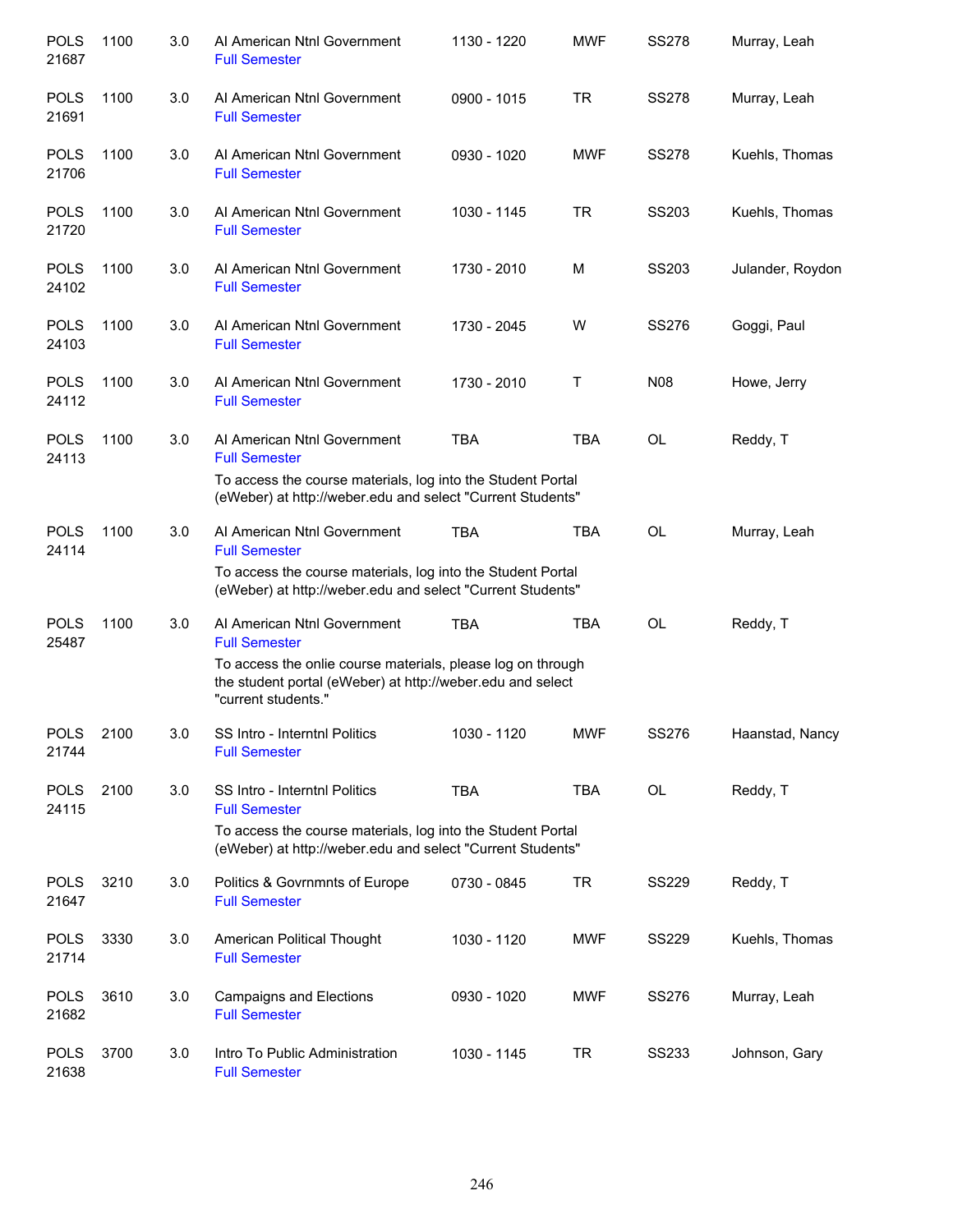| 3760 | 3.0 | <b>State Government and Politics</b><br><b>Full Semester</b> | <b>TBA</b>  | <b>TBA</b>  | OL                                                                                                                                                                                        | Petersen, Michael |
|------|-----|--------------------------------------------------------------|-------------|-------------|-------------------------------------------------------------------------------------------------------------------------------------------------------------------------------------------|-------------------|
|      |     |                                                              |             |             |                                                                                                                                                                                           |                   |
| 4030 | 3.0 | Amer Constitutional Law II<br><b>Full Semester</b>           | 1730 - 2010 | Т           | <b>SS278</b>                                                                                                                                                                              | Kuehls, Thomas    |
| 4060 | 3.0 | Elements Of Law<br><b>Full Semester</b>                      | 1200 - 1315 | <b>TR</b>   | SS276                                                                                                                                                                                     | Hoskins, Kyle     |
| 4750 | 3.0 | <b>Public Policy Analysis</b><br><b>Full Semester</b>        | 0900 - 1015 | <b>TR</b>   | <b>SS233</b>                                                                                                                                                                              | Johnson, Gary     |
| 4800 | 1.0 | Indiv Projects and Research<br><b>Full Semester</b>          | <b>TBA</b>  | <b>TBA</b>  |                                                                                                                                                                                           | Reddy, T          |
| 4800 | 2.0 | Indiv Projects and Research<br><b>Full Semester</b>          | <b>TBA</b>  | <b>TBA</b>  |                                                                                                                                                                                           | Reddy, T          |
| 4800 | 3.0 | Indiv Projects and Research<br><b>Full Semester</b>          | <b>TBA</b>  | <b>TBA</b>  |                                                                                                                                                                                           | Reddy, T          |
| 4830 | 1.0 | <b>Directed Readings</b><br><b>Full Semester</b>             | <b>TBA</b>  | <b>TBA</b>  |                                                                                                                                                                                           | Reddy, T          |
| 4830 | 2.0 | Directed Readings<br><b>Full Semester</b>                    | <b>TBA</b>  | <b>TBA</b>  |                                                                                                                                                                                           | Reddy, T          |
| 4860 | 1.0 | Internships<br><b>Full Semester</b>                          | <b>TBA</b>  | <b>TBA</b>  |                                                                                                                                                                                           | Haanstad, Nancy   |
| 4860 | 2.0 | Internships<br><b>Full Semester</b>                          | <b>TBA</b>  | <b>TBA</b>  |                                                                                                                                                                                           | Haanstad, Nancy   |
| 4860 | 3.0 | Internships<br><b>Full Semester</b>                          | <b>TBA</b>  | <b>TBA</b>  |                                                                                                                                                                                           | Haanstad, Nancy   |
| 4860 | 4.0 | Internships<br><b>Full Semester</b>                          | <b>TBA</b>  | <b>TBA</b>  |                                                                                                                                                                                           | Haanstad, Nancy   |
| 4860 | 5.0 | Internships<br><b>Full Semester</b>                          | <b>TBA</b>  | <b>TBA</b>  |                                                                                                                                                                                           | Haanstad, Nancy   |
| 4860 | 6.0 | Internships<br><b>Full Semester</b>                          | <b>TBA</b>  | <b>TBA</b>  |                                                                                                                                                                                           | Haanstad, Nancy   |
| 4870 | 3.0 | Internship in Perspective<br><b>Full Semester</b>            | <b>TBA</b>  | <b>TBA</b>  |                                                                                                                                                                                           | Haanstad, Nancy   |
| 4880 | 3.0 | Internship Research<br><b>Full Semester</b>                  | <b>TBA</b>  | <b>TBA</b>  |                                                                                                                                                                                           | Haanstad, Nancy   |
| 4920 | 3.0 | Workshop<br><b>Full Semester</b>                             | 0800 - 1600 | <b>WRFS</b> | D02110                                                                                                                                                                                    | Haanstad, Nancy   |
|      |     |                                                              |             |             | To access the course materials, log into the Student Portal<br>(eWeber) at http://weber.edu and select "Current Students"<br>This is a five-day course. Dates of class are August 18 - 20 |                   |

and October 15 - 16, 2010 from 8:00 am to 4:00 pm each day.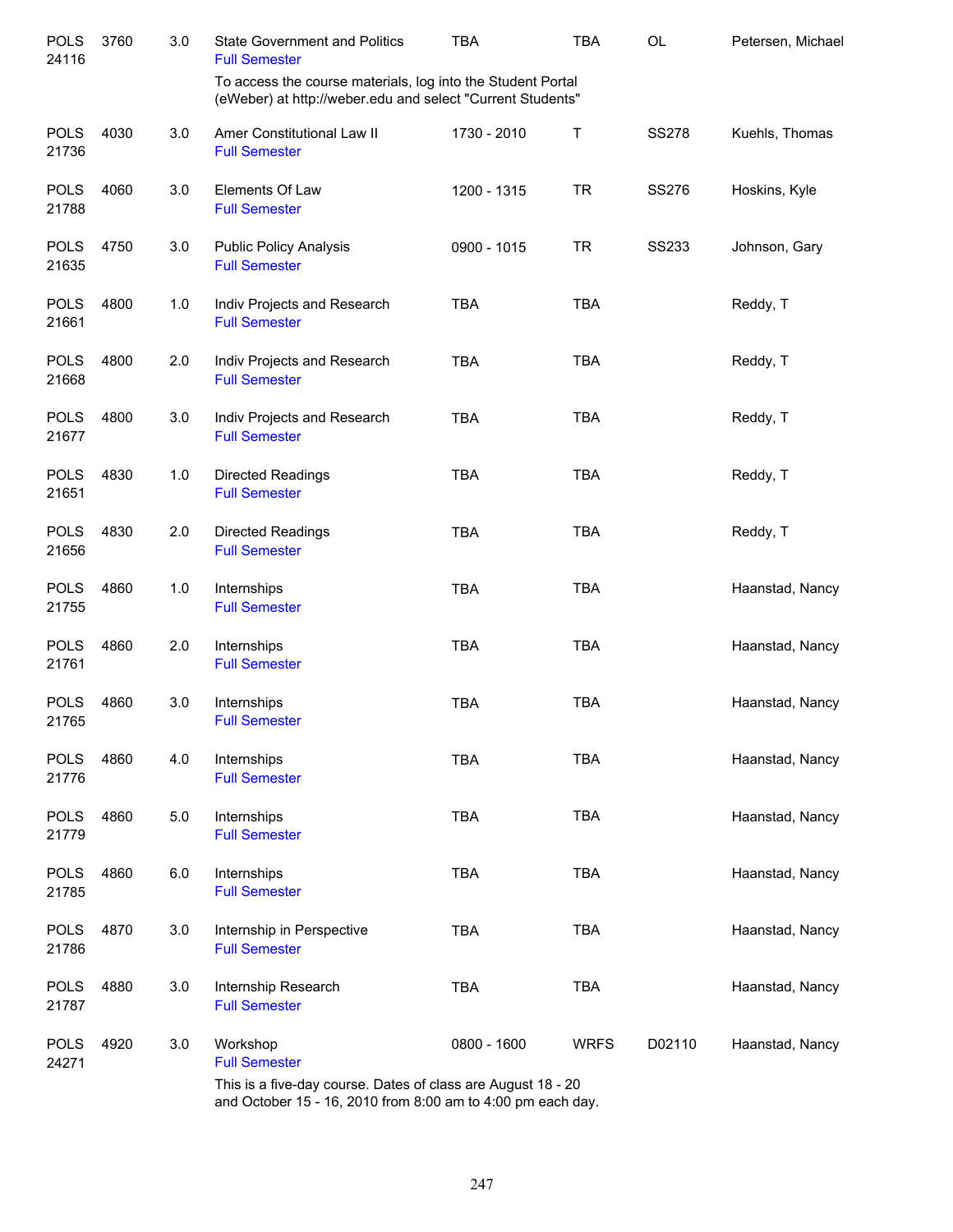| <b>POLS</b><br>21699 | 4990 | 3.0 | Senior Seminar/Senior Thesis<br><b>Full Semester</b>                                                                                                                                                             | 1330 - 1610 | Т          | SS203        | Murray, Leah             |
|----------------------|------|-----|------------------------------------------------------------------------------------------------------------------------------------------------------------------------------------------------------------------|-------------|------------|--------------|--------------------------|
| <b>POLS</b><br>21749 | 4990 | 3.0 | Senior Seminar/Senior Thesis<br><b>Full Semester</b>                                                                                                                                                             | 1330 - 1610 | W          | <b>SS278</b> | Haanstad, Nancy          |
| <b>PSY</b><br>21557  | 1010 | 3.0 | SS Introductory Psychology<br><b>Full Semester</b>                                                                                                                                                               | 0900 - 1015 | <b>TR</b>  | SS394        | Amsel, Eric              |
| <b>PSY</b><br>21561  | 1010 | 3.0 | SS Introductory Psychology<br><b>Full Semester</b>                                                                                                                                                               | 0930 - 1020 | <b>MWF</b> | SS394        | Fowler, Laurie           |
| <b>PSY</b><br>21562  | 1010 | 3.0 | SS Introductory Psychology<br><b>Full Semester</b>                                                                                                                                                               | 1030 - 1120 | <b>MWF</b> | <b>SS394</b> | Fowler, Laurie           |
| <b>PSY</b><br>21563  | 1010 | 3.0 | SS Introductory Psychology<br><b>Full Semester</b>                                                                                                                                                               | 1130 - 1220 | <b>MWF</b> | SS394        | Grow, Richard            |
| <b>PSY</b><br>21565  | 1010 | 3.0 | SS Introductory Psychology<br><b>Full Semester</b>                                                                                                                                                               | 0730 - 0845 | <b>TR</b>  | SS394        | Horvat, Joseph           |
| <b>PSY</b><br>21566  | 1010 | 3.0 | SS Introductory Psychology<br><b>Full Semester</b>                                                                                                                                                               | 1730 - 2010 | M          | SS394        | Horvat, Joseph           |
| <b>PSY</b><br>21567  | 1010 | 3.0 | SS Introductory Psychology<br><b>Full Semester</b>                                                                                                                                                               | 0830 - 0920 | <b>MWF</b> | SS394        | Parrilla de Kokal, Maria |
| <b>PSY</b><br>21568  | 1010 | 3.0 | SS Introductory Psychology<br><b>Full Semester</b>                                                                                                                                                               | 1200 - 1315 | <b>TR</b>  | SS394        | Russell-Stamp, Melinda   |
| <b>PSY</b><br>21569  | 1010 | 3.0 | SS Introductory Psychology<br><b>Full Semester</b>                                                                                                                                                               | 1030 - 1145 | <b>TR</b>  | SS394        | Shaw, Leigh              |
| <b>PSY</b><br>21571  | 1010 | 3.0 | SS Introductory Psychology<br><b>Full Semester</b>                                                                                                                                                               | 1230 - 1320 | <b>MWF</b> | SS394        | Schmolesky, Matthew      |
| <b>PSY</b><br>21572  | 1010 | 3.0 | SS Introductory Psychology<br><b>Full Semester</b>                                                                                                                                                               | 0730 - 0820 | <b>MWF</b> | SS394        | Haslam, W                |
| <b>PSY</b><br>23278  | 1010 | 3.0 | <b>SS Introductory Psychology</b><br><b>Full Semester</b>                                                                                                                                                        | <b>TBA</b>  | <b>TBA</b> | OL           | Ashley, Aaron            |
|                      |      |     | Please email the PSY department at AubreyJenkins@weber.edu<br>to be placed on a waiting list.<br>To access the online course materials, please log on through<br>the student portal (eWeber) at http://weber.edu |             |            |              |                          |
| <b>PSY</b><br>23282  | 1010 | 3.0 | SS Introductory Psychology<br><b>Full Semester</b>                                                                                                                                                               | TBA         | <b>TBA</b> | OL           | Fowler, Laurie           |
|                      |      |     | Please email the PSY department at AubreyJenkins@weber.edu<br>to be placed on a waiting list.<br>To access the online course materials, please log on through<br>the student portal (eWeber) at http://weber.edu |             |            |              |                          |
| <b>PSY</b><br>23283  | 1010 | 3.0 | SS Introductory Psychology<br><b>Full Semester</b>                                                                                                                                                               | <b>TBA</b>  | <b>TBA</b> | OL           | Garza, Azenett           |
|                      |      |     | Please email the PSY department at AubreyJenkins@weber.edu<br>to be placed on a waiting list.<br>To access the online course materials, please log in through<br>the student portal (eWeber) at http://weber.edu |             |            |              |                          |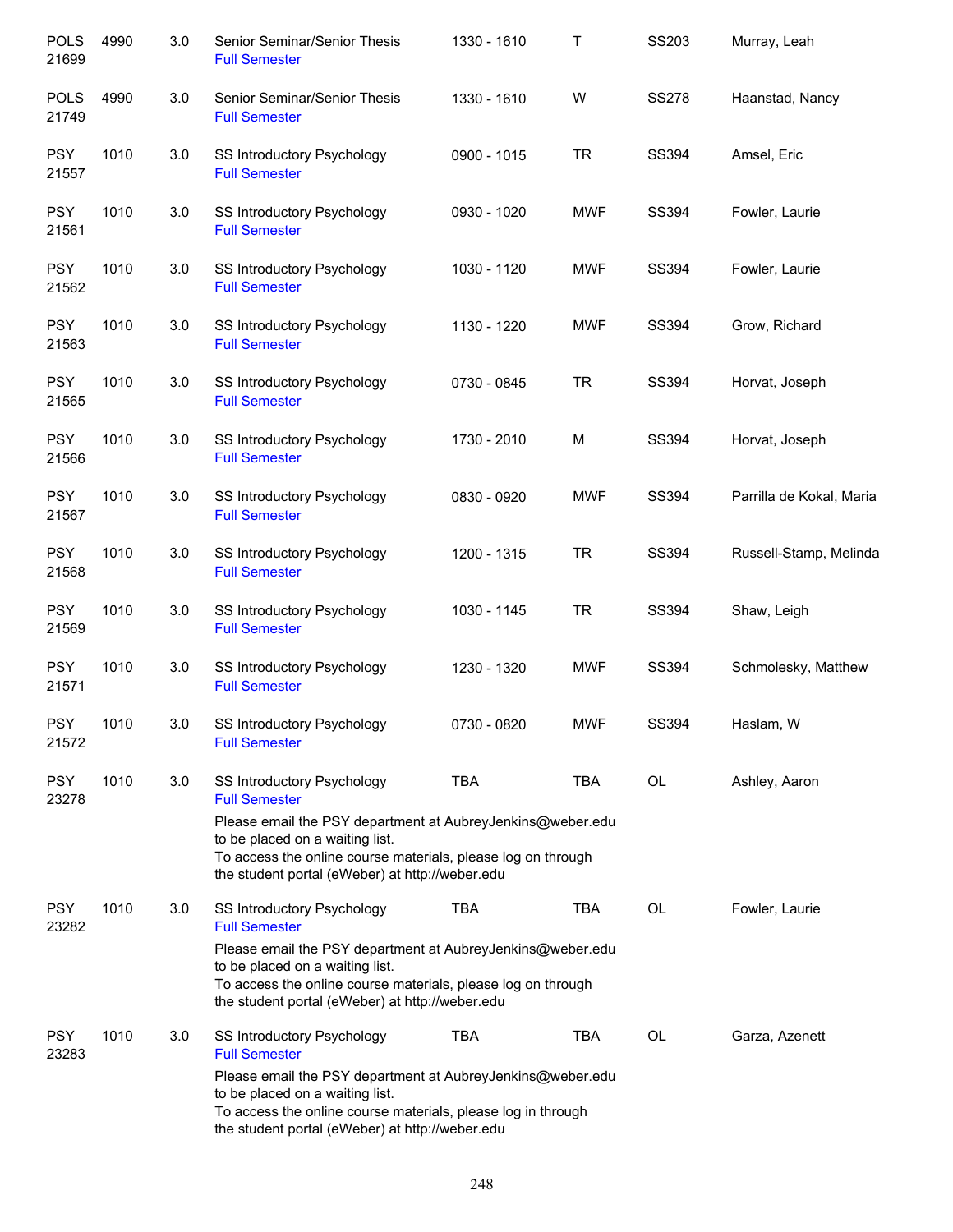| <b>PSY</b><br>24104 | 1010 | 3.0 | SS Introductory Psychology<br><b>Full Semester</b>                                              | 0730 - 0845 | <b>TR</b>   | D02325       | Haslam, W                |
|---------------------|------|-----|-------------------------------------------------------------------------------------------------|-------------|-------------|--------------|--------------------------|
| <b>PSY</b><br>24107 | 1010 | 3.0 | SS Introductory Psychology<br><b>Full Semester</b>                                              | 0830 - 0920 | <b>MWF</b>  | D02222       | Russell-Stamp, Melinda   |
| <b>PSY</b><br>24108 | 1010 | 3.0 | SS Introductory Psychology<br><b>Full Semester</b>                                              | 1730 - 2010 | W           | D02321       | Russell-Stamp, Melinda   |
| <b>PSY</b><br>24210 | 1010 | 3.0 | SS Introductory Psychology<br><b>Block 1</b><br>HYBRID: meets Tuesday only first seven weeks.   | 1730 - 2010 | $\top$      | SS317        | Alder, Melissa           |
| <b>PSY</b><br>24282 | 1010 | 3.0 | SS Introductory Psychology<br><b>Full Semester</b>                                              | 0930 - 1020 | <b>MWF</b>  | LP205        | Richards, Douglas        |
| <b>PSY</b><br>24283 | 1010 | 3.0 | SS Introductory Psychology<br><b>Full Semester</b><br>Interactive Audio Visual Delivery--EdNet. | 0930 - 1020 | <b>MWF</b>  | WW102        | Richards, Douglas        |
| <b>PSY</b><br>21961 | 1540 | 3.0 | Psych of Adjustment/Growth<br><b>Full Semester</b>                                              | 1330 - 1445 | <b>TR</b>   | <b>SS378</b> | Wood, Jennette           |
| <b>PSY</b><br>24140 | 2000 | 3.0 | SS Interpersonal Relationships<br><b>Full Semester</b>                                          | 0930 - 1020 | <b>MWF</b>  | D02222       | Russell-Stamp, Melinda   |
| <b>PSY</b><br>24281 | 2000 | 3.0 | SS Interpersonal Relationships<br><b>Full Semester</b>                                          | 1730 - 2010 | $\mathsf R$ | DH1306       | Adams, Mark              |
| <b>PSY</b><br>24288 | 2000 | 3.0 | SS Interpersonal Relationships<br><b>Full Semester</b>                                          | 0900 - 1150 | $\mathbf S$ | SS317        | Oreshnick, Craig         |
| <b>PSY</b><br>21576 | 2370 | 3.0 | DV Psych of Women and Gender<br><b>Full Semester</b>                                            | 1730 - 2010 | M           | SS349        | Parrilla de Kokal, Maria |
| <b>PSY</b><br>21578 | 2730 | 3.0 | Biopsychology<br><b>Full Semester</b>                                                           | 1130 - 1215 | <b>MWF</b>  | SS347        | Schmolesky, Matthew      |
| <b>PSY</b><br>21580 | 2730 | 3.0 | Biopsychology<br><b>Full Semester</b>                                                           | 1200 - 1315 | <b>TR</b>   | SS347        | Schmolesky, Matthew      |
| <b>PSY</b><br>25375 | 2800 | 3.0 | Projects and Research<br><b>Full Semester</b>                                                   | <b>TBA</b>  | TBA         |              | Amsel, Eric              |
| <b>PSY</b><br>25472 | 2800 | 2.0 | Projects and Research<br><b>Full Semester</b>                                                   | TBA         | TBA         |              | Amsel, Eric              |
| <b>PSY</b><br>21582 | 2830 | 2.0 | <b>Directed Readings</b><br><b>Full Semester</b>                                                | <b>TBA</b>  | TBA         |              | Amsel, Eric              |
| <b>PSY</b><br>21597 | 2830 | 1.0 | Directed Readings<br><b>Full Semester</b>                                                       | <b>TBA</b>  | <b>TBA</b>  |              | Amsel, Eric              |
| <b>PSY</b><br>21600 | 2890 | 1.0 | Co-op Work Experience<br><b>Full Semester</b>                                                   | <b>TBA</b>  | <b>TBA</b>  |              | Amsel, Eric              |
| <b>PSY</b><br>21602 | 2890 | 2.0 | Co-op Work Experience<br><b>Full Semester</b>                                                   | TBA         | TBA         |              | Amsel, Eric              |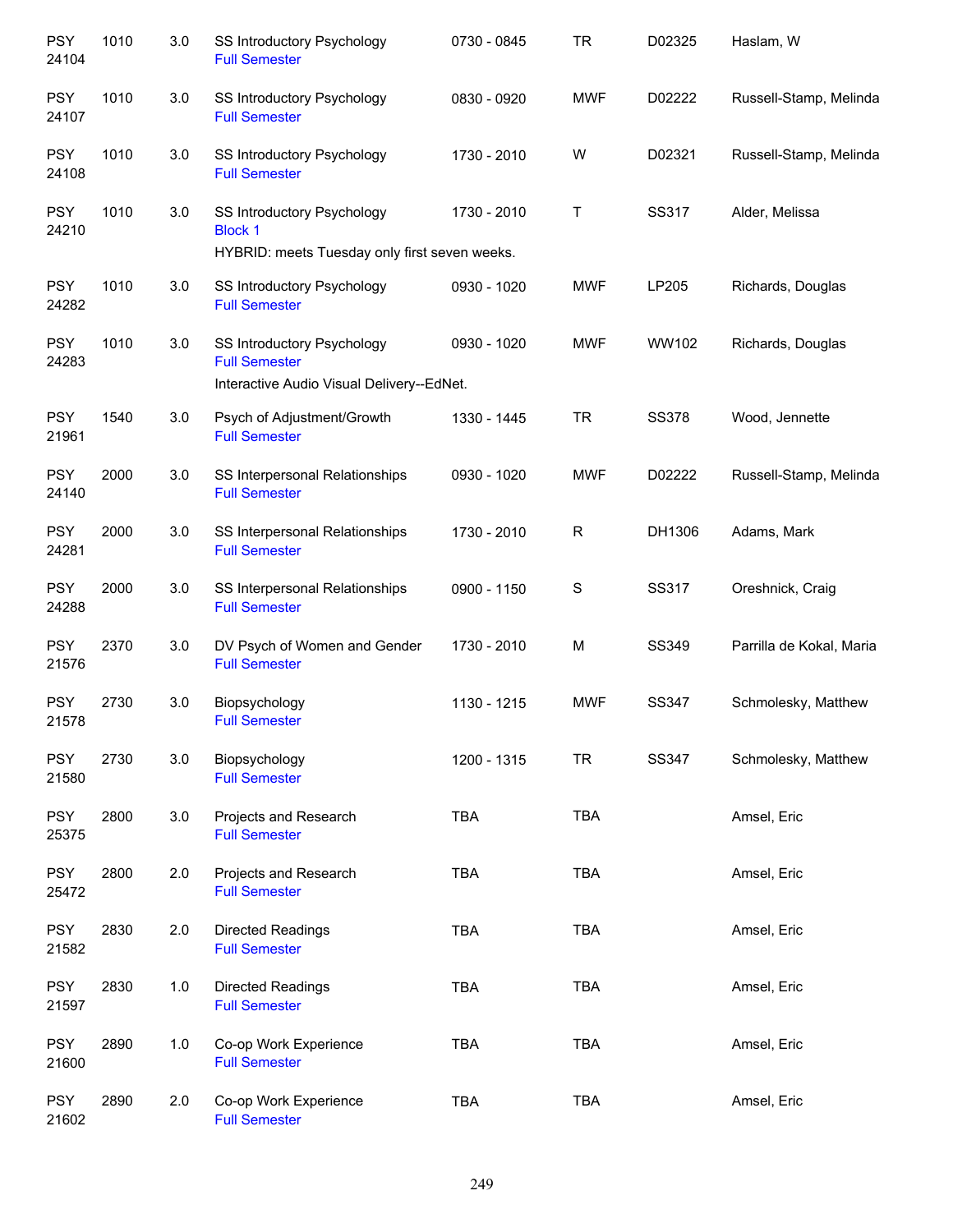| <b>PSY</b><br>21606 | 3000 | 3.0 | Child Psychology<br><b>Full Semester</b>                                                                                  | 0930 - 1020 | <b>MWF</b> | SS349        | Parrilla de Kokal, Maria |
|---------------------|------|-----|---------------------------------------------------------------------------------------------------------------------------|-------------|------------|--------------|--------------------------|
| <b>PSY</b><br>21609 | 3000 | 3.0 | Child Psychology<br><b>Full Semester</b>                                                                                  | 0900 - 1015 | <b>TR</b>  | SS349        | Shaw, Leigh              |
| <b>PSY</b><br>21610 | 3010 | 3.0 | Abnormal Psychology<br><b>Full Semester</b>                                                                               | 1030 - 1145 | <b>TR</b>  | SS349        | Baird, Todd              |
| <b>PSY</b><br>21614 | 3010 | 3.0 | Abnormal Psychology<br><b>Full Semester</b>                                                                               | 0830 - 0920 | <b>MWF</b> | <b>SS378</b> | Grow, Richard            |
| <b>PSY</b><br>23280 | 3010 | 3.0 | Abnormal Psychology<br><b>Full Semester</b>                                                                               | <b>TBA</b>  | <b>TBA</b> | OL           | Baird, Todd              |
|                     |      |     | To access the course materials, log into the Student Portal<br>(eWeber) at http://weber.edu and select "Current Students" |             |            |              |                          |
| <b>PSY</b><br>24110 | 3010 | 3.0 | Abnormal Psychology<br><b>Full Semester</b><br>SLCC is located at 4600 S Redwood Rd. Salt Lake                            | 1930 - 2210 | W          | <b>PC11</b>  | Smith, Margaret          |
|                     |      |     | 801-957-7522<br>Class is held in Rm 101 of PC (portable classroom) #11                                                    |             |            |              |                          |
| <b>PSY</b><br>21615 | 3140 | 3.0 | Psychology of Adolescence<br><b>Full Semester</b>                                                                         | 1030 - 1120 | <b>MWF</b> | SS349        | Shaw, Leigh              |
| <b>PSY</b><br>23284 | 3140 | 3.0 | Psychology of Adolescence<br><b>Full Semester</b>                                                                         | <b>TBA</b>  | <b>TBA</b> | OL           | Parrilla de Kokal, Maria |
|                     |      |     | To access the course materials, log into the Student Portal<br>(eWeber) at http://weber.edu and select "Current Students" |             |            |              |                          |
| <b>PSY</b><br>24413 | 3200 | 3.0 | Psychology of Sport & Injury<br><b>Full Semester</b>                                                                      | 1800 - 2050 | M          | ED           | Hamson-Utley, Jennifer   |
| <b>PSY</b><br>21617 | 3250 | 3.0 | Conditioning & Learning<br><b>Full Semester</b>                                                                           | 0900 - 1015 | <b>TR</b>  | SS317        | Ashley, Aaron            |
| <b>PSY</b><br>23279 | 3250 | 3.0 | Conditioning & Learning<br><b>Full Semester</b>                                                                           | TBA         | <b>TBA</b> | OL           | Ashley, Aaron            |
|                     |      |     | To access the course materials, log into the Student Portal<br>(eWeber) at http://weber.edu and select "Current Students" |             |            |              |                          |
| <b>PSY</b><br>21619 | 3430 | 3.0 | Theories of Personality<br><b>Full Semester</b>                                                                           | 0900 - 1015 | <b>TR</b>  | <b>SS323</b> | Horvat, Joseph           |
| <b>PSY</b><br>21621 | 3430 | 3.0 | Theories of Personality<br><b>Full Semester</b>                                                                           | 1730 - 2010 | Τ          | <b>SS323</b> | Horvat, Joseph           |
| <b>PSY</b><br>23281 | 3430 | 3.0 | Theories of Personality<br><b>Full Semester</b>                                                                           | <b>TBA</b>  | <b>TBA</b> | OL           | Baird, Todd              |
|                     |      |     | To access the course materials, log into the Student Portal<br>(eWeber) at http://weber.edu and select "Current Students" |             |            |              |                          |
| <b>PSY</b><br>21624 | 3460 | 3.0 | Social Psychology<br><b>Full Semester</b>                                                                                 | 1030 - 1145 | <b>TR</b>  | SS317        | Garza, Azenett           |
| <b>PSY</b><br>21627 | 3460 | 3.0 | Social Psychology<br><b>Full Semester</b>                                                                                 | 0930 - 1020 | <b>MWF</b> | SS323        | Garza, Azenett           |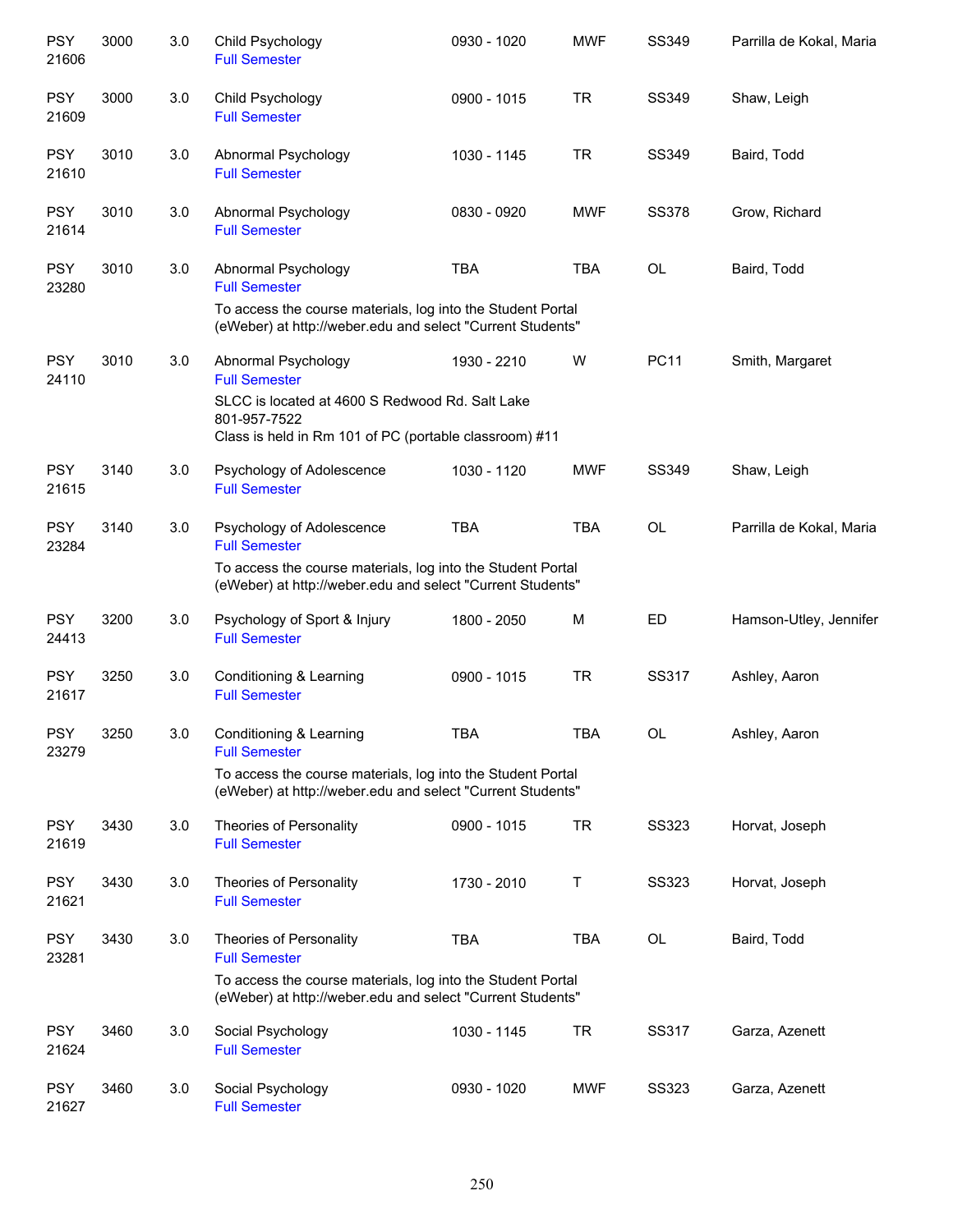| <b>PSY</b><br>24111 | 3460 | 3.0 | Social Psychology<br><b>Full Semester</b><br>SLCC is located at 4600 S Redwood Rd. Salt Lake<br>801-957-7522<br>Class is held in Rm 101 of PC (portable classroom) #11 | 1630 - 1910 | W            | <b>PC11</b>  | Haslam, W           |
|---------------------|------|-----|------------------------------------------------------------------------------------------------------------------------------------------------------------------------|-------------|--------------|--------------|---------------------|
| <b>PSY</b><br>21629 | 3500 | 3.0 | Cognition<br><b>Full Semester</b>                                                                                                                                      | 1730 - 2010 | W            | SS349        | Chapman, Heather    |
| <b>PSY</b><br>21630 | 3600 | 3.0 | SI Statistics in Psychology<br><b>Full Semester</b>                                                                                                                    | 1730 - 2010 | $\mathsf{R}$ | <b>SS323</b> | Ashley, Aaron       |
| <b>PSY</b><br>21631 | 3600 | 3.0 | SI Statistics in Psychology<br><b>Full Semester</b>                                                                                                                    | 1030 - 1145 | <b>TR</b>    | <b>SS378</b> | Ashley, Aaron       |
| <b>PSY</b><br>21796 | 3600 | 3.0 | SI Statistics in Psychology<br><b>Full Semester</b>                                                                                                                    | 1200 - 1315 | <b>TR</b>    | <b>SS378</b> | Garza, Azenett      |
| <b>PSY</b><br>21798 | 3600 | 3.0 | SI Statistics in Psychology<br><b>Full Semester</b>                                                                                                                    | 0930 - 1020 | <b>MWF</b>   | <b>SS378</b> | Grow, Richard       |
| <b>PSY</b><br>21800 | 3610 | 4.0 | SI Research Methods in Psych<br><b>Full Semester</b>                                                                                                                   | 1200 - 1340 | <b>TR</b>    | SS317        | Amsel, Eric         |
| <b>PSY</b><br>21801 | 3610 | 4.0 | SI Research Methods in Psych<br><b>Full Semester</b>                                                                                                                   | 0705 - 0845 | <b>TR</b>    | <b>SS317</b> | Baird, Todd         |
| <b>PSY</b><br>21802 | 3610 | 4.0 | SI Research Methods in Psych<br><b>Full Semester</b>                                                                                                                   | 0710 - 0820 | <b>MWF</b>   | SS317        | Baird, Todd         |
| <b>PSY</b><br>21809 | 3740 | 3.0 | Drugs & Behavior<br><b>Full Semester</b>                                                                                                                               | 1030 - 1145 | <b>TR</b>    | SS347        | Schmolesky, Matthew |
| <b>PSY</b><br>24212 | 3810 | 1.0 | Experimental<br><b>Full Semester</b>                                                                                                                                   | 1430 - 1520 | Τ            | SS347        | Garza, Azenett      |
| <b>PSY</b><br>21811 | 4000 | 3.0 | <b>Advanced General</b><br><b>Full Semester</b>                                                                                                                        | 1030 - 1145 | <b>TR</b>    | SS323        | Horvat, Joseph      |
| <b>PSY</b><br>21838 | 4310 | 3.0 | Intro to Counseling Theories<br><b>Full Semester</b>                                                                                                                   | 1230 - 1320 | <b>MWF</b>   | <b>SS378</b> | Grow, Richard       |
| <b>PSY</b><br>21853 | 4380 | 2.0 | Practicum<br><b>Full Semester</b>                                                                                                                                      | <b>TBA</b>  | <b>TBA</b>   |              | Amsel, Eric         |
| <b>PSY</b><br>21856 | 4800 | 3.0 | Projects and Research<br><b>Full Semester</b>                                                                                                                          | TBA         | <b>TBA</b>   |              | Amsel, Eric         |
| <b>PSY</b><br>21858 | 4800 | 2.0 | Projects and Research<br><b>Full Semester</b>                                                                                                                          | TBA         | <b>TBA</b>   |              | Amsel, Eric         |
| <b>PSY</b><br>21859 | 4800 | 1.0 | Projects and Research<br><b>Full Semester</b>                                                                                                                          | <b>TBA</b>  | <b>TBA</b>   |              | Amsel, Eric         |
| <b>PSY</b><br>21860 | 4830 | 3.0 | Directed Readings<br><b>Full Semester</b>                                                                                                                              | TBA         | <b>TBA</b>   |              | Amsel, Eric         |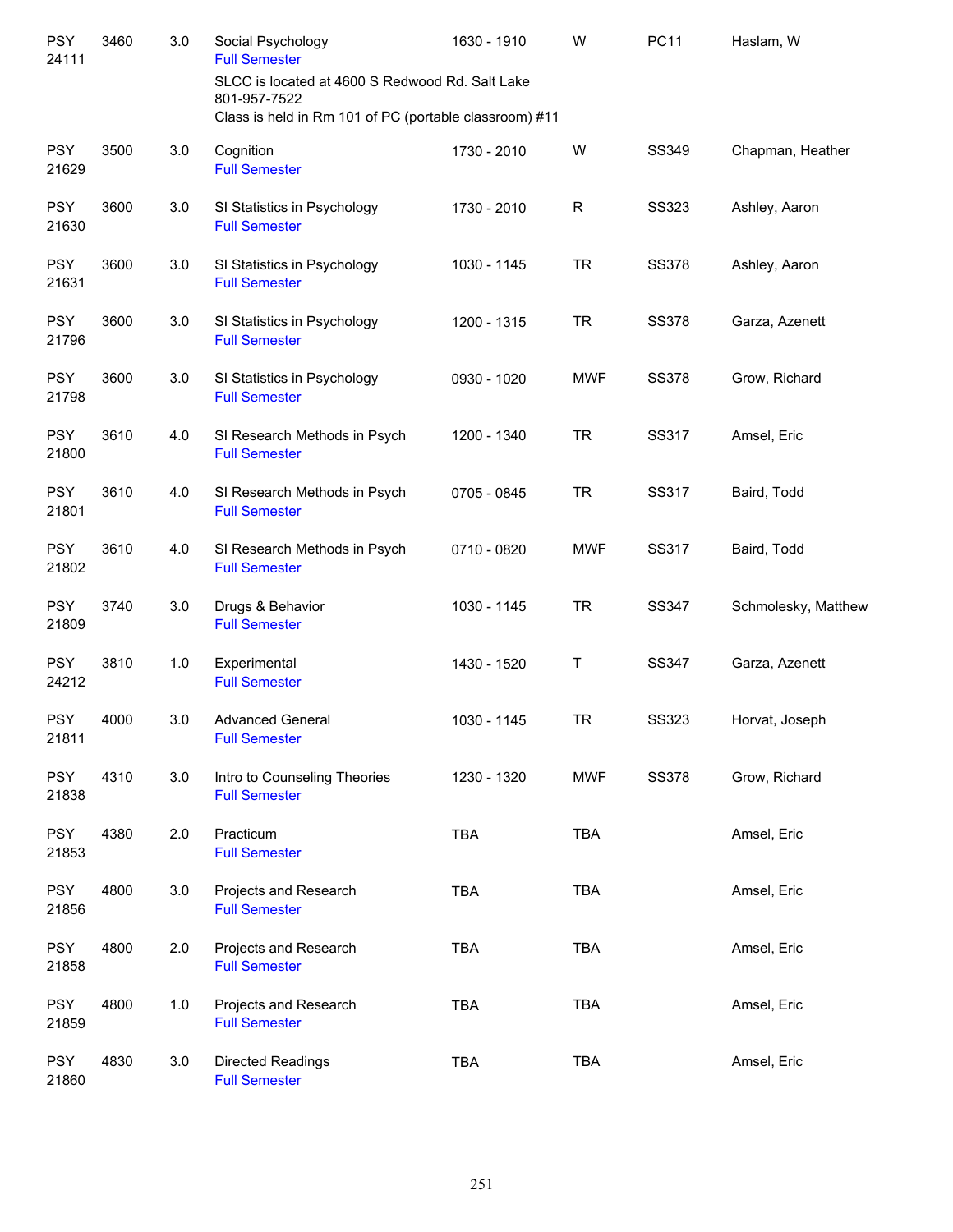| <b>PSY</b><br>21861  | 4830 | 2.0 | <b>Directed Readings</b><br><b>Full Semester</b>                       | <b>TBA</b>  | <b>TBA</b>  |              | Amsel, Eric            |
|----------------------|------|-----|------------------------------------------------------------------------|-------------|-------------|--------------|------------------------|
| <b>PSY</b><br>21863  | 4830 | 1.0 | <b>Directed Readings</b><br><b>Full Semester</b>                       | <b>TBA</b>  | <b>TBA</b>  |              | Amsel, Eric            |
| <b>PSY</b><br>21866  | 4890 | 2.0 | Cooperative Work Experience<br><b>Full Semester</b>                    | <b>TBA</b>  | <b>TBA</b>  |              | Amsel, Eric            |
| <b>PSY</b><br>21867  | 4890 | 1.0 | Cooperative Work Experience<br><b>Full Semester</b>                    | <b>TBA</b>  | <b>TBA</b>  |              | Amsel, Eric            |
| <b>PSY</b><br>21869  | 4900 | 3.0 | Selected Topics in Psychology<br><b>Full Semester</b>                  | 0900 - 1015 | <b>TR</b>   | SS347        | Fowler, Laurie         |
| <b>PSY</b><br>21870  | 4900 | 3.0 | Selected Topics in Psychology<br><b>Full Semester</b>                  | 1330 - 1500 | $\mathsf R$ | SS349        | Russell-Stamp, Melinda |
| <b>PSY</b><br>21873  | 4910 | 3.0 | Capstone Research Project<br><b>Full Semester</b>                      | <b>TBA</b>  | <b>TBA</b>  |              | Amsel, Eric            |
| <b>PTGS</b><br>21165 | 3060 | 3.0 | Grammar & Composition<br><b>Full Semester</b><br>Course Fee \$6.00     | 1730 - 2010 | T           | EH105        | Vettori, Leda          |
| <b>PTGS</b><br>21168 | 3550 | 3.0 | DV Studies/Culture & Civ<br><b>Full Semester</b><br>Course Fee \$6.00  | 1730 - 2010 | $\mathsf R$ | EH105        | Vettori, Leda          |
| QUAN<br>22274        | 2400 | 3.0 | SI Business Calculus<br><b>Full Semester</b><br>Course Fee \$10.00     | 0900 - 1015 | <b>TR</b>   | <b>WB104</b> | Mbaku, John            |
| QUAN<br>22276        | 2400 | 3.0 | SI Business Calculus<br><b>Full Semester</b><br>Course Fee \$10.00     | 1030 - 1145 | <b>TR</b>   | <b>WB104</b> | Mbaku, John            |
| QUAN<br>22280        | 2400 | 3.0 | SI Business Calculus<br><b>Full Semester</b><br>Course Fee \$10.00     | 0830 - 0920 | <b>MWF</b>  | <b>WB110</b> | Parkhurst, Gregory     |
| QUAN<br>23572        | 2400 | 3.0 | SI Business Calculus<br><b>Full Semester</b><br>Course Fee \$10.00     | 1730 - 2010 | Т           | D02110       | Rogers, Philip         |
| QUAN<br>22284        | 2600 | 3.0 | SI Business Statistics I<br><b>Full Semester</b><br>Course Fee \$10.00 | 0900 - 1015 | <b>TR</b>   | <b>WB110</b> | Koford, Brandon        |
| QUAN<br>22286        | 2600 | 3.0 | SI Business Statistics I<br><b>Full Semester</b><br>Course Fee \$10.00 | 0830 - 0920 | MWF         | <b>WB119</b> | Christensen, Bruce     |
| QUAN<br>22288        | 2600 | 3.0 | SI Business Statistics I<br><b>Full Semester</b><br>Course Fee \$10.00 | 0930 - 1020 | MWF         | <b>WB119</b> | Christensen, Bruce     |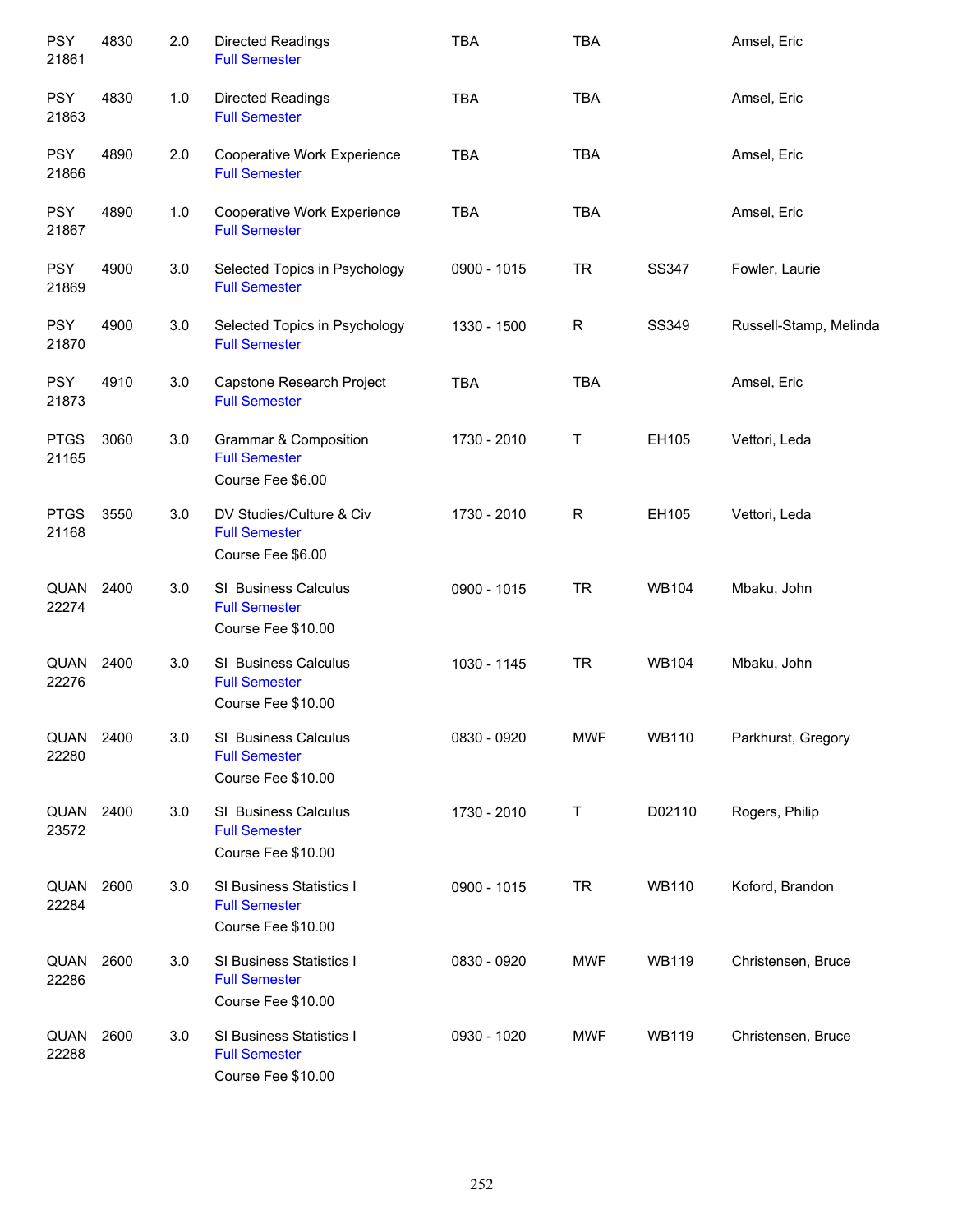| QUAN<br>22291        | 2600 | 3.0 | SI Business Statistics I<br><b>Full Semester</b><br>Course Fee \$10.00  | 1130 - 1220 | <b>MWF</b>  | <b>WB114</b> | Wrenn, Mary        |
|----------------------|------|-----|-------------------------------------------------------------------------|-------------|-------------|--------------|--------------------|
| QUAN<br>23576        | 2600 | 3.0 | SI Business Statistics I<br><b>Full Semester</b><br>Course Fee \$10.00  | 0730 - 0845 | <b>TR</b>   | D02112       | Palmer, Stanley    |
| QUAN<br>23579        | 2600 | 3.0 | SI Business Statistics I<br><b>Full Semester</b><br>Course Fee \$10.00  | 1730 - 2010 | M           | D02114       | Wrenn, Mary        |
| QUAN<br>22294        | 3610 | 3.0 | SI Business Statistics II<br><b>Full Semester</b><br>Course Fee \$10.00 | 0930 - 1020 | <b>MWF</b>  | <b>WB122</b> | Russell, Stephen   |
| QUAN<br>22297        | 3610 | 3.0 | SI Business Statistics II<br><b>Full Semester</b><br>Course Fee \$10.00 | 1730 - 2010 | W           | <b>WB104</b> | Skocki, Ronald     |
| QUAN<br>22299        | 3610 | 3.0 | SI Business Statistics II<br><b>Full Semester</b><br>Course Fee \$10.00 | 1030 - 1120 | <b>MWF</b>  | <b>WB114</b> | Wrenn, Mary        |
| QUAN<br>22300        | 3610 | 3.0 | SI Business Statistics II<br><b>Full Semester</b><br>Course Fee \$10.00 | 0730 - 0845 | <b>TR</b>   | <b>WB119</b> | Parkhurst, Gregory |
| QUAN<br>23582        | 3610 | 3.0 | SI Business Statistics II<br><b>Full Semester</b><br>Course Fee \$10.00 | 1730 - 2010 | M           | D02111       | Goodwin, Robert    |
| <b>RADT</b><br>23058 | 1022 | 2.0 | Intro Radtec Tech<br><b>Full Semester</b>                               | 0800 - 0955 | Τ           | MH354        | Walker, Robert     |
| <b>RADT</b><br>23087 | 1022 | 2.0 | Intro Radtec Tech<br><b>Full Semester</b>                               | 0800 - 0955 | W           | MH354        | Walker, Robert     |
| <b>RADT</b><br>23103 | 1022 | 2.0 | Intro Radtec Tech<br><b>Full Semester</b><br>Outreach                   | 1500 - 1655 | $\mathsf R$ | MH354        | Walker, Robert     |
| <b>RADT</b><br>23125 | 1022 | 2.0 | Intro Radtec Tech<br><b>Full Semester</b><br>Provo                      | 0900 - 0955 | М           |              | Walker, Robert     |
| <b>RADT</b><br>23881 | 1022 | 2.0 | Intro Radtec Tech<br><b>Full Semester</b>                               | <b>TBA</b>  | <b>TBA</b>  |              | Kawamura, Diane    |
| <b>RADT</b><br>24000 | 1022 | 2.0 | Intro Radtec Tech<br><b>Full Semester</b>                               | TBA         | <b>TBA</b>  |              | Jurkiewicz, Terri  |
| <b>RADT</b><br>24006 | 1022 | 2.0 | Intro Radtec Tech<br><b>Full Semester</b>                               | <b>TBA</b>  | <b>TBA</b>  |              | Kawamura, Diane    |
| <b>RADT</b><br>24027 | 1022 | 2.0 | Intro Radtec Tech<br><b>Full Semester</b>                               | <b>TBA</b>  | <b>TBA</b>  |              | Kawamura, Diane    |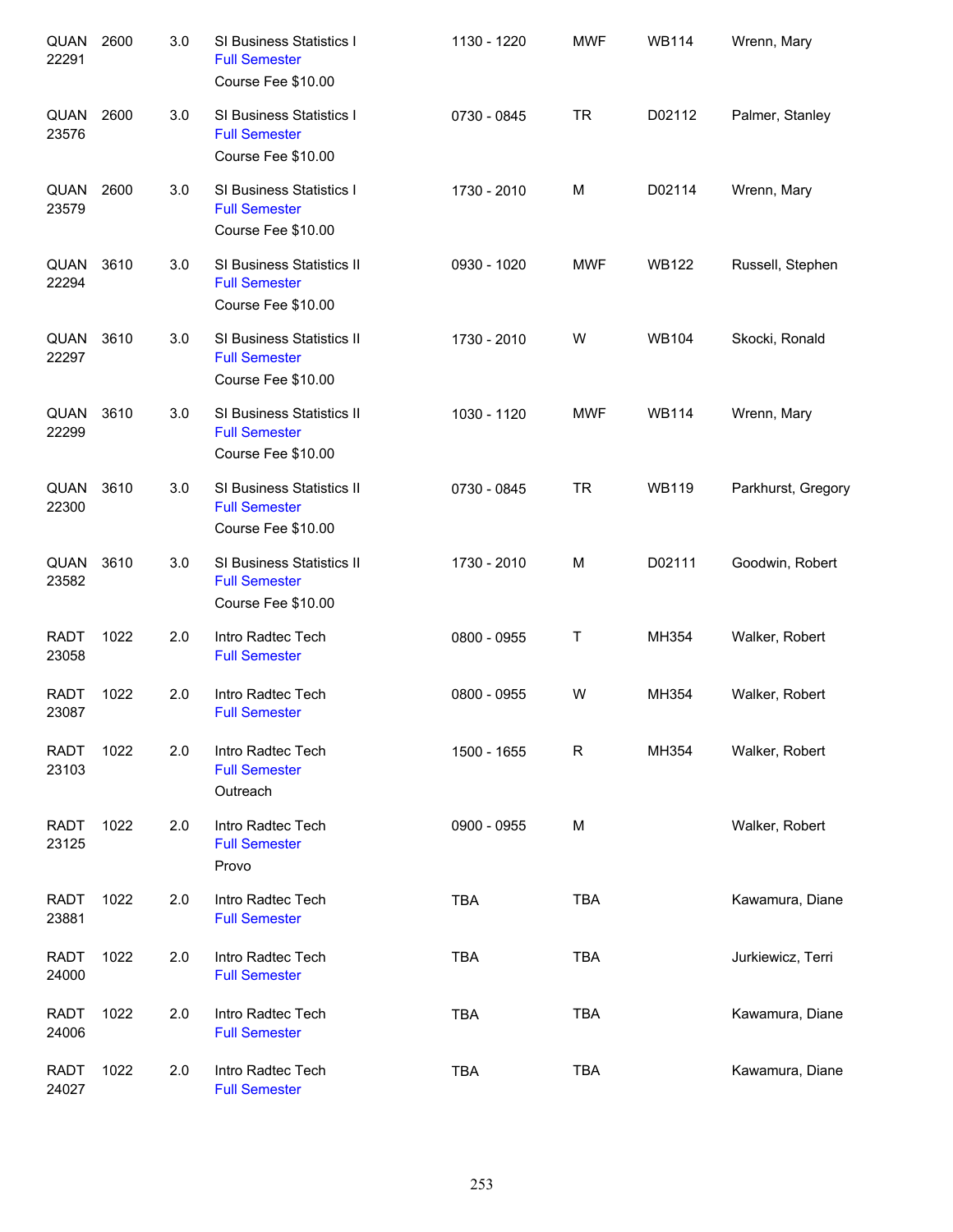| <b>RADT</b><br>23072 | 1303 | 3.0 | Radiographic Exposure I<br><b>Full Semester</b>                                       | 1000 - 1255 | Τ           | MH354 | Harrison, Wynn    |
|----------------------|------|-----|---------------------------------------------------------------------------------------|-------------|-------------|-------|-------------------|
| <b>RADT</b><br>23088 | 1303 | 3.0 | Radiographic Exposure I<br><b>Full Semester</b>                                       | 1000 - 1255 | W           | MH354 | Harrison, Wynn    |
| <b>RADT</b><br>23105 | 1303 | 3.0 | Radiographic Exposure I<br><b>Full Semester</b><br>Outreach                           | 1700 - 1855 | $\mathsf R$ | MH354 | Harrison, Wynn    |
| <b>RADT</b><br>23129 | 1303 | 3.0 | Radiographic Exposure I<br><b>Full Semester</b><br>Provo                              | 0800 - 0955 | W           |       | Christensen, Rex  |
| <b>RADT</b><br>23882 | 1303 | 3.0 | Radiographic Exposure I<br><b>Full Semester</b>                                       | <b>TBA</b>  | <b>TBA</b>  |       | Harrison, Wynn    |
| <b>RADT</b><br>24001 | 1303 | 3.0 | Radiographic Exposure I<br><b>Full Semester</b>                                       | <b>TBA</b>  | <b>TBA</b>  |       | Harrison, Wynn    |
| <b>RADT</b><br>24007 | 1303 | 3.0 | Radiographic Exposure I<br><b>Full Semester</b>                                       | <b>TBA</b>  | <b>TBA</b>  |       | Harrison, Wynn    |
| <b>RADT</b><br>24028 | 1303 | 3.0 | Radiographic Exposure I<br><b>Full Semester</b>                                       | <b>TBA</b>  | <b>TBA</b>  |       | Harrison, Wynn    |
| <b>RADT</b><br>23074 | 1502 | 2.0 | Radio Anatomy/Positioning I<br><b>Full Semester</b><br>Course Fee \$12.00             | 1330 - 1525 | Τ           | MH354 | Walker, Robert    |
| <b>RADT</b><br>23089 | 1502 | 2.0 | Radio Anatomy/Positioning I<br><b>Full Semester</b><br>Course Fee \$12.00             | 1330 - 1525 | W           | MH354 | Jurkiewicz, Terri |
| <b>RADT</b><br>23109 | 1502 | 2.0 | Radio Anatomy/Positioning I<br><b>Full Semester</b><br>Outreach<br>Course Fee \$12.00 | 0800 - 0955 | F           | MH354 | Jurkiewicz, Terri |
| <b>RADT</b><br>23131 | 1502 | 2.0 | Radio Anatomy/Positioning I<br><b>Full Semester</b><br>Provo<br>Course Fee \$12.00    | 1000 - 1155 | W           |       | Nolan, Tanya      |
| <b>RADT</b><br>23883 | 1502 | 2.0 | Radio Anatomy/Positioning I<br><b>Full Semester</b><br>Course Fee \$12.00             | <b>TBA</b>  | <b>TBA</b>  |       | Nolan, Tanya      |
| <b>RADT</b><br>24002 | 1502 | 2.0 | Radio Anatomy/Positioning I<br><b>Full Semester</b>                                   | <b>TBA</b>  | <b>TBA</b>  |       | Walker, Robert    |
| <b>RADT</b><br>24008 | 1502 | 2.0 | Radio Anatomy/Positioning I<br><b>Full Semester</b>                                   | <b>TBA</b>  | <b>TBA</b>  |       | Nolan, Tanya      |
| <b>RADT</b><br>24029 | 1502 | 2.0 | Radio Anatomy/Positioning I<br><b>Full Semester</b>                                   | <b>TBA</b>  | <b>TBA</b>  |       | Nolan, Tanya      |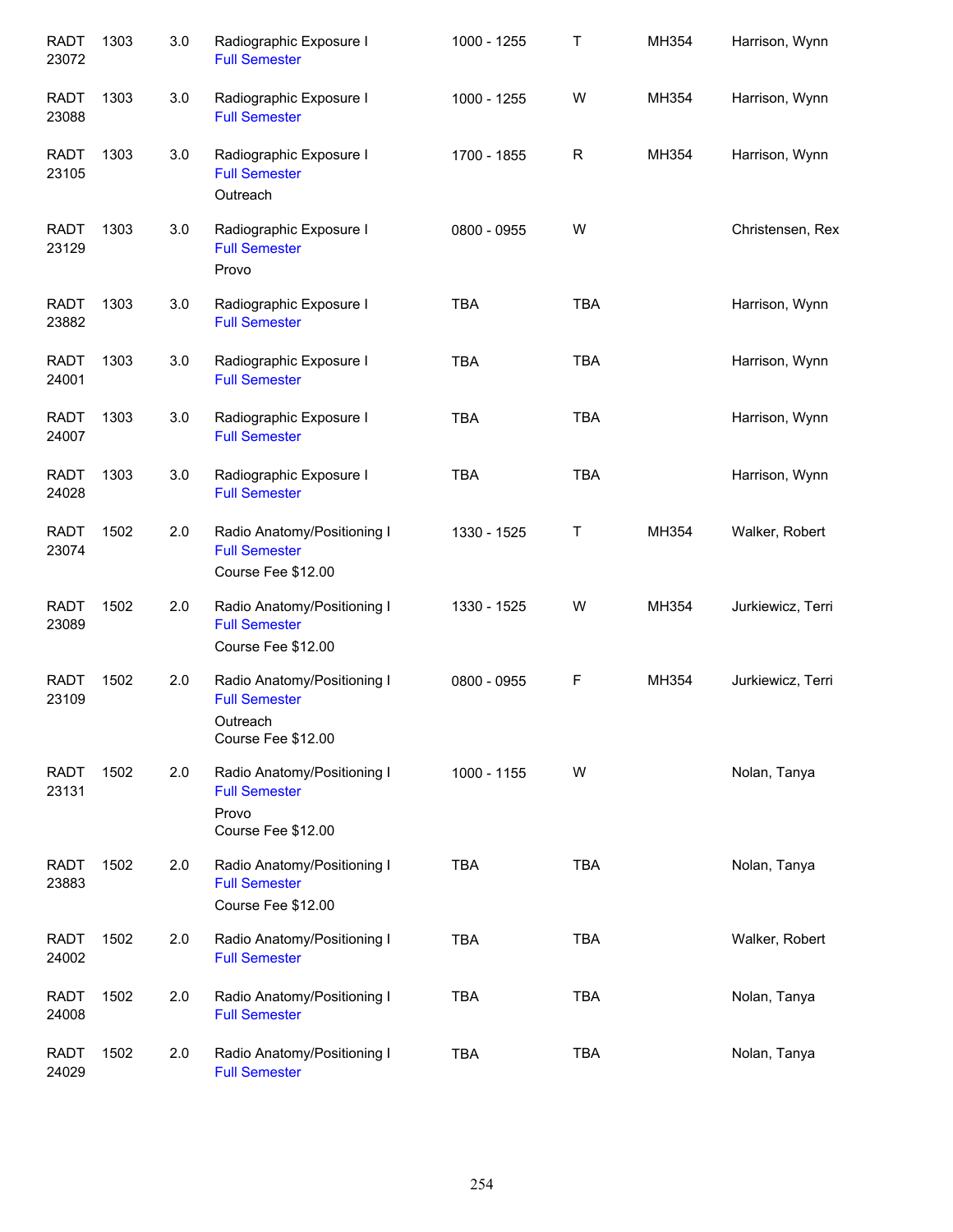| <b>RADT</b><br>23140 | 1532 | 3.0 | Radio Anatomy/Positioning IV<br><b>Full Semester</b><br>Course Fee \$18.00             | 0800 - 0955 | Τ          | MH355         | Walker, Robert    |
|----------------------|------|-----|----------------------------------------------------------------------------------------|-------------|------------|---------------|-------------------|
| <b>RADT</b><br>23190 | 1532 | 3.0 | Radio Anatomy/Positioning IV<br><b>Full Semester</b><br>Course Fee \$18.00             | 0800 - 0922 | W          | MH355         | Jurkiewicz, Terri |
| <b>RADT</b><br>23211 | 1532 | 3.0 | Radio Anatomy/Positioning IV<br><b>Full Semester</b><br>Outreach<br>Course Fee \$18.00 | 1300 - 1555 | F          | MH355         | Walker, Robert    |
| <b>RADT</b><br>23224 | 1532 | 3.0 | Radio Anatomy/Positioning IV<br><b>Full Semester</b><br>Provo<br>Course Fee \$18.00    | 1100 - 1255 | W          |               | Rigby, Tiera      |
| <b>RADT</b><br>23887 | 1532 | 3.0 | Radio Anatomy/Positioning IV<br><b>Full Semester</b><br>Course Fee \$18.00             | <b>TBA</b>  | <b>TBA</b> |               | Jurkiewicz, Terri |
| <b>RADT</b><br>24012 | 1532 | 3.0 | Radio Anatomy/Positioning IV<br><b>Full Semester</b>                                   | <b>TBA</b>  | <b>TBA</b> |               | Jurkiewicz, Terri |
| <b>RADT</b><br>24033 | 1532 | 3.0 | Radio Anatomy/Positioning IV<br><b>Full Semester</b>                                   | <b>TBA</b>  | <b>TBA</b> |               | Jurkiewicz, Terri |
| <b>RADT</b><br>24627 | 1532 | 3.0 | Radio Anatomy/Positioning IV<br><b>Full Semester</b>                                   | <b>TBA</b>  | <b>TBA</b> |               | Jurkiewicz, Terri |
| <b>RADT</b><br>23075 | 1601 | 2.0 | Lab Experience<br><b>Full Semester</b><br>Course Fee \$12.00                           | 1330 - 1525 | Τ          | MH372         | Oakley, Kathryn   |
| <b>RADT</b><br>23077 | 1601 | 2.0 | Lab Experience<br><b>Full Semester</b><br>Course Fee \$12.00                           | 1330 - 1525 | Τ          | MH372         | Kawamura, Diane   |
| <b>RADT</b><br>23078 | 1601 | 2.0 | Lab Experience<br><b>Full Semester</b><br>Course Fee \$12.00                           | 1330 - 1525 | Τ          | <b>MH372A</b> | Harrison, Wynn    |
| <b>RADT</b><br>23079 | 1601 | 2.0 | Lab Experience<br><b>Full Semester</b><br>Course Fee \$12.00                           | 1530 - 1725 | Τ          | MH372         | Jurkiewicz, Terri |
| <b>RADT</b><br>23080 | 1601 | 2.0 | Lab Experience<br><b>Full Semester</b><br>Course Fee \$12.00                           | 1530 - 1725 | T          | <b>MH372A</b> | Oakley, Kathryn   |
| <b>RADT</b><br>23090 | 1601 | 2.0 | Lab Experience<br><b>Full Semester</b><br>Course Fee \$12.00                           | 1330 - 1525 | W          | MH372         | Kawamura, Diane   |
| <b>RADT</b><br>23091 | 1601 | 2.0 | Lab Experience<br><b>Full Semester</b><br>Course Fee \$12.00                           | 1330 - 1525 | W          | <b>MH372A</b> | Harrison, Wynn    |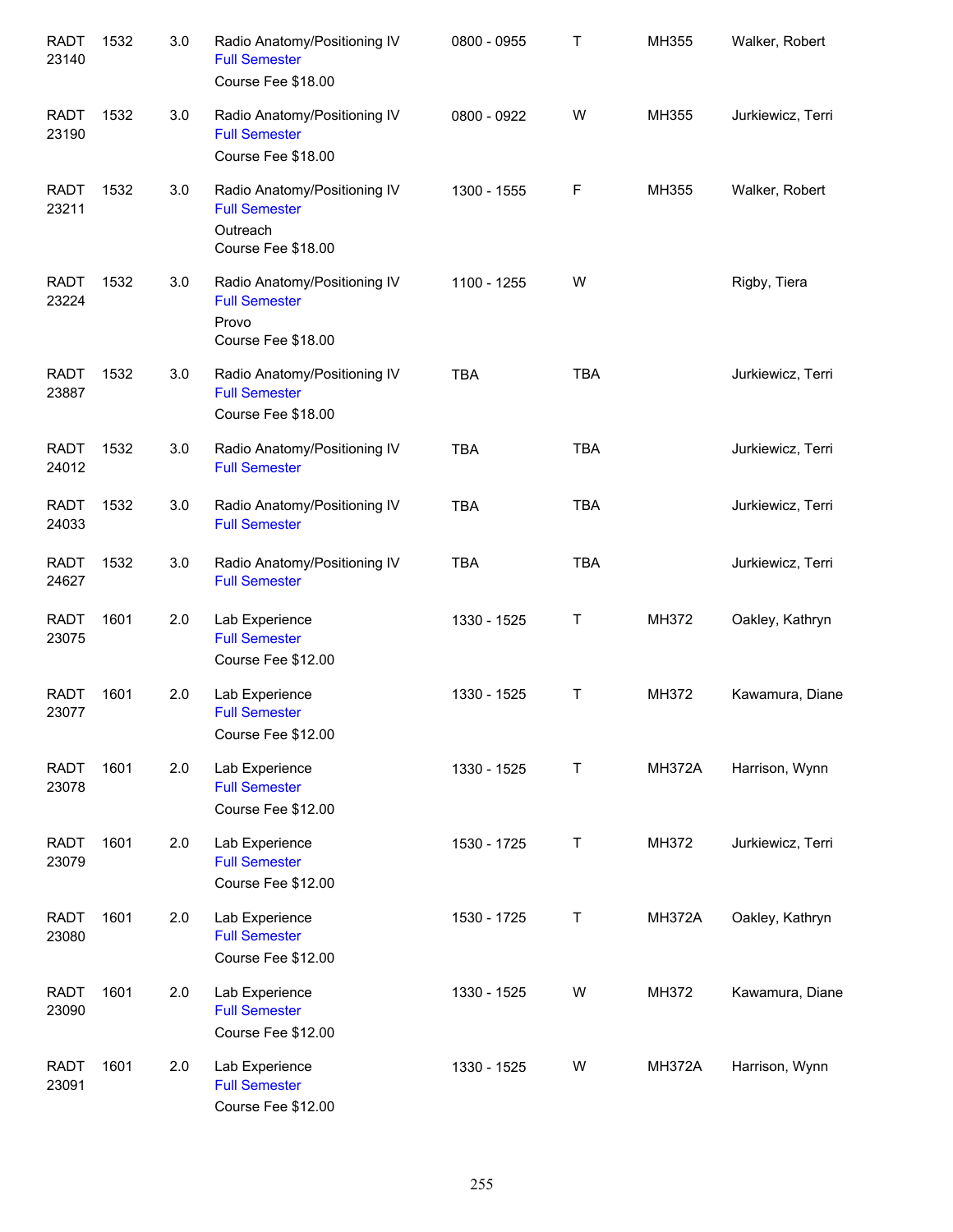| <b>RADT</b><br>23092 | 1601 | 2.0 | Lab Experience<br><b>Full Semester</b><br>Course Fee \$12.00             | 1330 - 1525 | W            | MH372         | Oakley, Kathryn   |
|----------------------|------|-----|--------------------------------------------------------------------------|-------------|--------------|---------------|-------------------|
| <b>RADT</b><br>23093 | 1601 | 2.0 | Lab Experience<br><b>Full Semester</b><br>Course Fee \$12.00             | 1530 - 1725 | W            | MH372         | Jurkiewicz, Terri |
| <b>RADT</b><br>23094 | 1601 | 2.0 | Lab Experience<br><b>Full Semester</b><br>Course Fee \$12.00             | 1330 - 1525 | W            | <b>MH372A</b> | Harrison, Wynn    |
| <b>RADT</b><br>23110 | 1601 | 2.0 | Lab Experience<br><b>Full Semester</b><br>Outreach<br>Course Fee \$12.00 | 1530 - 1725 | W            | MH372         | Jurkiewicz, Terri |
| <b>RADT</b><br>23112 | 1601 | 2.0 | Lab Experience<br><b>Full Semester</b><br>Outreach<br>Course Fee \$12.00 | 1530 - 1725 | $\mathsf{R}$ | <b>MH372A</b> | Oakley, Kathryn   |
| <b>RADT</b><br>23113 | 1601 | 2.0 | Lab Experience<br><b>Full Semester</b><br>Outreach<br>Course Fee \$12.00 | 1530 - 1725 | ${\sf R}$    | <b>MH372A</b> | Harrison, Wynn    |
| <b>RADT</b><br>23114 | 1601 | 2.0 | Lab Experience<br><b>Full Semester</b><br>Outreach<br>Course Fee \$12.00 | 1530 - 1725 | $\mathsf R$  | MH372         | Oakley, Kathryn   |
| <b>RADT</b><br>23132 | 1601 | 2.0 | Lab Experience<br><b>Full Semester</b><br>Provo<br>Course Fee \$12.00    | 1330 - 1525 | M            |               | Nolan, Tanya      |
| <b>RADT</b><br>23884 | 1601 | 2.0 | Lab Experience<br><b>Full Semester</b><br>Course Fee \$12.00             | <b>TBA</b>  | <b>TBA</b>   |               | Nolan, Tanya      |
| <b>RADT</b><br>24003 | 1601 | 2.0 | Lab Experience<br><b>Full Semester</b>                                   | <b>TBA</b>  | TBA          |               | Walker, Robert    |
| <b>RADT</b><br>24009 | 1601 | 2.0 | Lab Experience<br><b>Full Semester</b>                                   | <b>TBA</b>  | TBA          |               | Nolan, Tanya      |
| <b>RADT</b><br>24030 | 1601 | 2.0 | Lab Experience<br><b>Full Semester</b>                                   | <b>TBA</b>  | TBA          |               | Nolan, Tanya      |
| <b>RADT</b><br>23143 | 1661 | 1.0 | Lab Experience<br><b>Full Semester</b><br>Course Fee \$12.00             | 0800 - 0855 | Τ            | MH372         | Jurkiewicz, Terri |
| <b>RADT</b><br>23144 | 1661 | 1.0 | Lab Experience<br><b>Full Semester</b><br>Course Fee \$12.00             | 0800 - 0855 | Τ            | MH372         | Oakley, Kathryn   |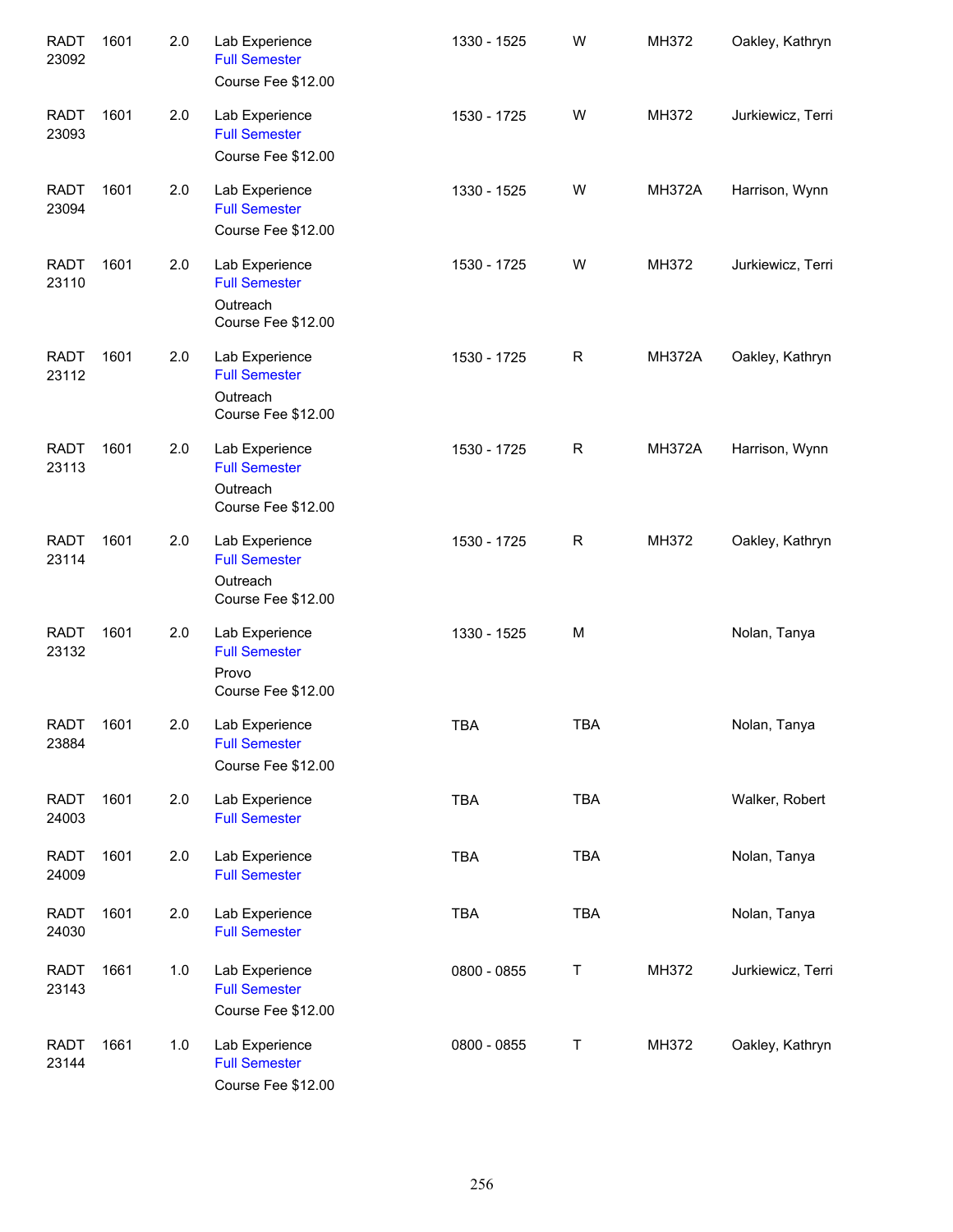| <b>RADT</b><br>23147 | 1661 | 1.0   | Lab Experience<br><b>Full Semester</b><br>Course Fee \$12.00             | 0800 - 0855 | Τ           | <b>MH372A</b> | Harrison, Wynn    |
|----------------------|------|-------|--------------------------------------------------------------------------|-------------|-------------|---------------|-------------------|
| <b>RADT</b><br>23148 | 1661 | 1.0   | Lab Experience<br><b>Full Semester</b><br>Course Fee \$12.00             | 0800 - 0855 | W           | MH372         | Kawamura, Diane   |
| <b>RADT</b><br>23150 | 1661 | 1.0   | Lab Experience<br><b>Full Semester</b><br>Course Fee \$12.00             | 0800 - 0855 | W           | <b>MH372A</b> | Oakley, Kathryn   |
| <b>RADT</b><br>23193 | 1661 | 1.0   | Lab Experience<br><b>Full Semester</b><br>Course Fee \$12.00             | 0800 - 0855 | W           | <b>MH372A</b> | Harrison, Wynn    |
| <b>RADT</b><br>23194 | 1661 | 1.0   | Lab Experience<br><b>Full Semester</b><br>Course Fee \$12.00             | 0800 - 0855 | W           | <b>MH372E</b> | Jurkiewicz, Terri |
| <b>RADT</b><br>23195 | 1661 | 1.0   | Lab Experience<br><b>Full Semester</b><br>Course Fee \$12.00             | 1000 - 1055 | Τ           | MH372         | Kawamura, Diane   |
| <b>RADT</b><br>23197 | 1661 | $1.0$ | Lab Experience<br><b>Full Semester</b><br>Course Fee \$12.00             | 1000 - 1055 | W           | MH372         | Jurkiewicz, Terri |
| <b>RADT</b><br>23198 | 1661 | 1.0   | Lab Experience<br><b>Full Semester</b><br>Course Fee \$12.00             | 1000 - 1055 | W           | <b>MH372E</b> | Oakley, Kathryn   |
| <b>RADT</b><br>23212 | 1661 | 1.0   | Lab Experience<br><b>Full Semester</b><br>Outreach<br>Course Fee \$12.00 | 1700 - 1755 | $\mathsf F$ | <b>MH372A</b> | Jurkiewicz, Terri |
| <b>RADT</b><br>23213 | 1661 | 1.0   | Lab Experience<br><b>Full Semester</b><br>Outreach<br>Course Fee \$12.00 | 1700 - 1755 | $\mathsf F$ | MH372         | Oakley, Kathryn   |
| <b>RADT</b><br>23214 | 1661 | 1.0   | Lab Experience<br><b>Full Semester</b><br>Outreach<br>Course Fee \$12.00 | 1800 - 1855 | F           | MH372         | Kawamura, Diane   |
| <b>RADT</b><br>23215 | 1661 | 1.0   | Lab Experience<br><b>Full Semester</b><br>Outreach<br>Course Fee \$12.00 | 1800 - 1855 | F           | <b>MH372E</b> | Harrison, Wynn    |
| <b>RADT</b><br>23225 | 1661 | 1.0   | Lab Experience<br><b>Full Semester</b><br>Provo<br>Course Fee \$12.00    | 1100 - 1155 | M           |               | Rigby, Tiera      |
| <b>RADT</b><br>23888 | 1661 | 1.0   | Lab Experience<br><b>Full Semester</b><br>Course Fee \$12.00             | <b>TBA</b>  | <b>TBA</b>  |               | Jurkiewicz, Terri |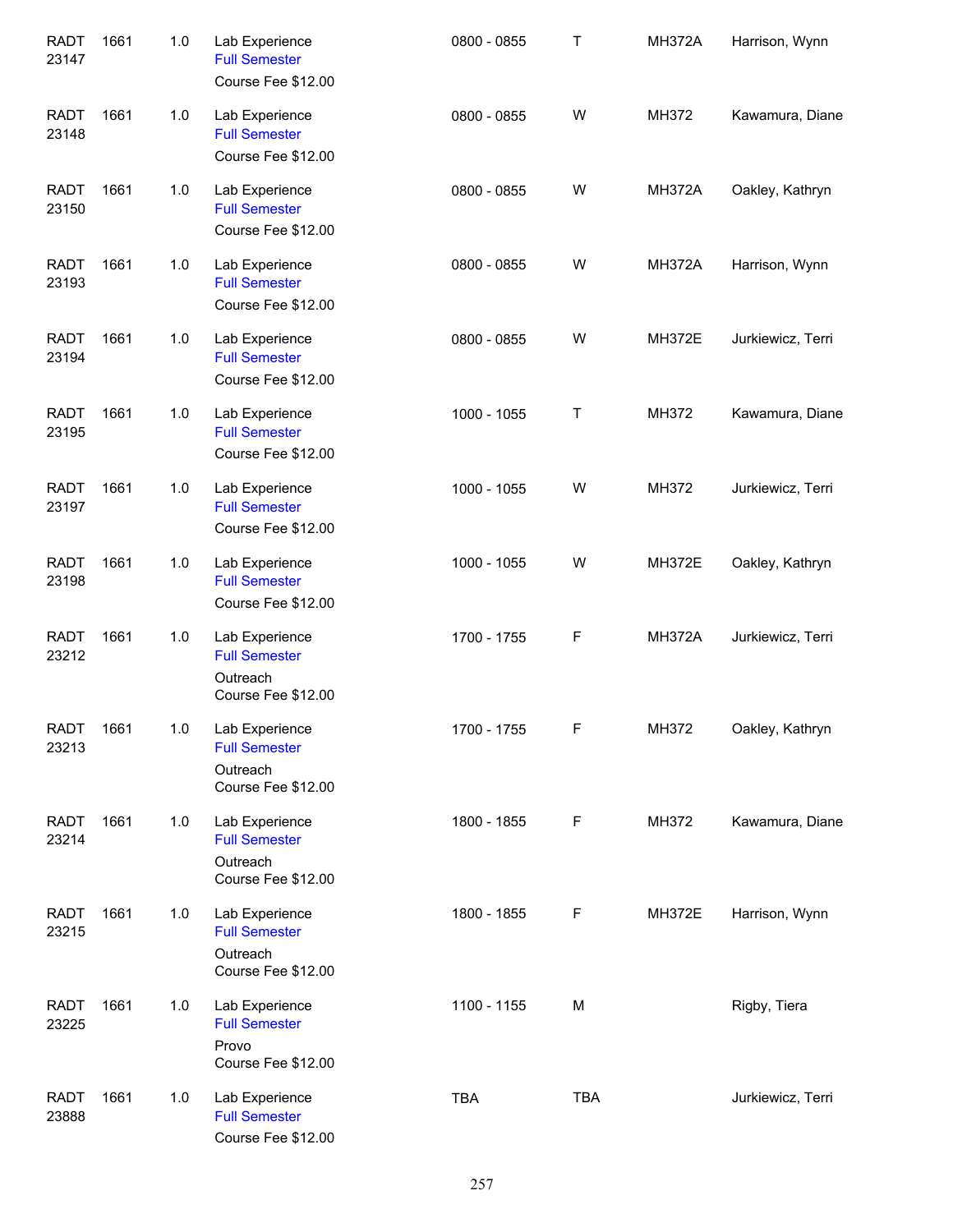| <b>RADT</b><br>24013 | 1661 | 1.0 | Lab Experience<br><b>Full Semester</b>                           | <b>TBA</b>  | <b>TBA</b>  |       | Jurkiewicz, Terri |
|----------------------|------|-----|------------------------------------------------------------------|-------------|-------------|-------|-------------------|
| <b>RADT</b><br>24034 | 1661 | 1.0 | Lab Experience<br><b>Full Semester</b>                           | <b>TBA</b>  | <b>TBA</b>  |       | Jurkiewicz, Terri |
| <b>RADT</b><br>24628 | 1661 | 1.0 | Lab Experience<br><b>Full Semester</b>                           | <b>TBA</b>  | <b>TBA</b>  |       | Walker, Robert    |
| <b>RADT</b><br>23081 | 2833 | 3.0 | Directed Readings & Research<br><b>Full Semester</b>             | 0800 - 1055 | W           | MH355 | Kawamura, Diane   |
| <b>RADT</b><br>23095 | 2833 | 3.0 | Directed Readings & Research<br><b>Full Semester</b>             | 1100 - 1355 | W           | MH355 | Kawamura, Diane   |
| RADT<br>23115        | 2833 | 3.0 | Directed Readings & Research<br><b>Full Semester</b><br>Outreach | 1100 - 1355 | Τ           | MH355 | Kawamura, Diane   |
| <b>RADT</b><br>23134 | 2833 | 3.0 | Directed Readings & Research<br><b>Full Semester</b><br>Provo    | 1100 - 1355 | Τ           |       | Walker, Robert    |
| RADT<br>23152        | 2833 | 3.0 | Directed Readings & Research<br><b>Full Semester</b>             | 1100 - 1355 | R           | MH355 | Kawamura, Diane   |
| RADT<br>23200        | 2833 | 3.0 | Directed Readings & Research<br><b>Full Semester</b>             | 1100 - 1355 | F           | MH355 | Kawamura, Diane   |
| <b>RADT</b><br>23216 | 2833 | 3.0 | Directed Readings & Research<br><b>Full Semester</b><br>Outreach | 0800 - 1055 | W           | MH355 | Kawamura, Diane   |
| <b>RADT</b><br>23226 | 2833 | 3.0 | Directed Readings & Research<br><b>Full Semester</b><br>Provo    | 1100 - 1355 | $\mathsf R$ |       | Walker, Robert    |
| <b>RADT</b><br>24484 | 2833 | 3.0 | Directed Readings & Research<br><b>Full Semester</b>             | TBA         | <b>TBA</b>  |       | Kawamura, Diane   |
| <b>RADT</b><br>24485 | 2833 | 3.0 | Directed Readings & Research<br><b>Full Semester</b>             | <b>TBA</b>  | <b>TBA</b>  |       | Kawamura, Diane   |
| <b>RADT</b><br>24486 | 2833 | 3.0 | Directed Readings & Research<br><b>Full Semester</b>             | <b>TBA</b>  | <b>TBA</b>  |       | Kawamura, Diane   |
| RADT<br>24487        | 2833 | 3.0 | Directed Readings & Research<br><b>Full Semester</b>             | <b>TBA</b>  | <b>TBA</b>  |       | Kawamura, Diane   |
| RADT<br>24489        | 2833 | 3.0 | Directed Readings & Research<br><b>Full Semester</b>             | <b>TBA</b>  | <b>TBA</b>  |       | Kawamura, Diane   |
| <b>RADT</b><br>24490 | 2833 | 3.0 | Directed Readings & Research<br><b>Full Semester</b>             | <b>TBA</b>  | <b>TBA</b>  |       | Kawamura, Diane   |
| <b>RADT</b><br>24666 | 2833 | 3.0 | Directed Readings & Research<br><b>Full Semester</b>             | <b>TBA</b>  | <b>TBA</b>  |       | Walker, Robert    |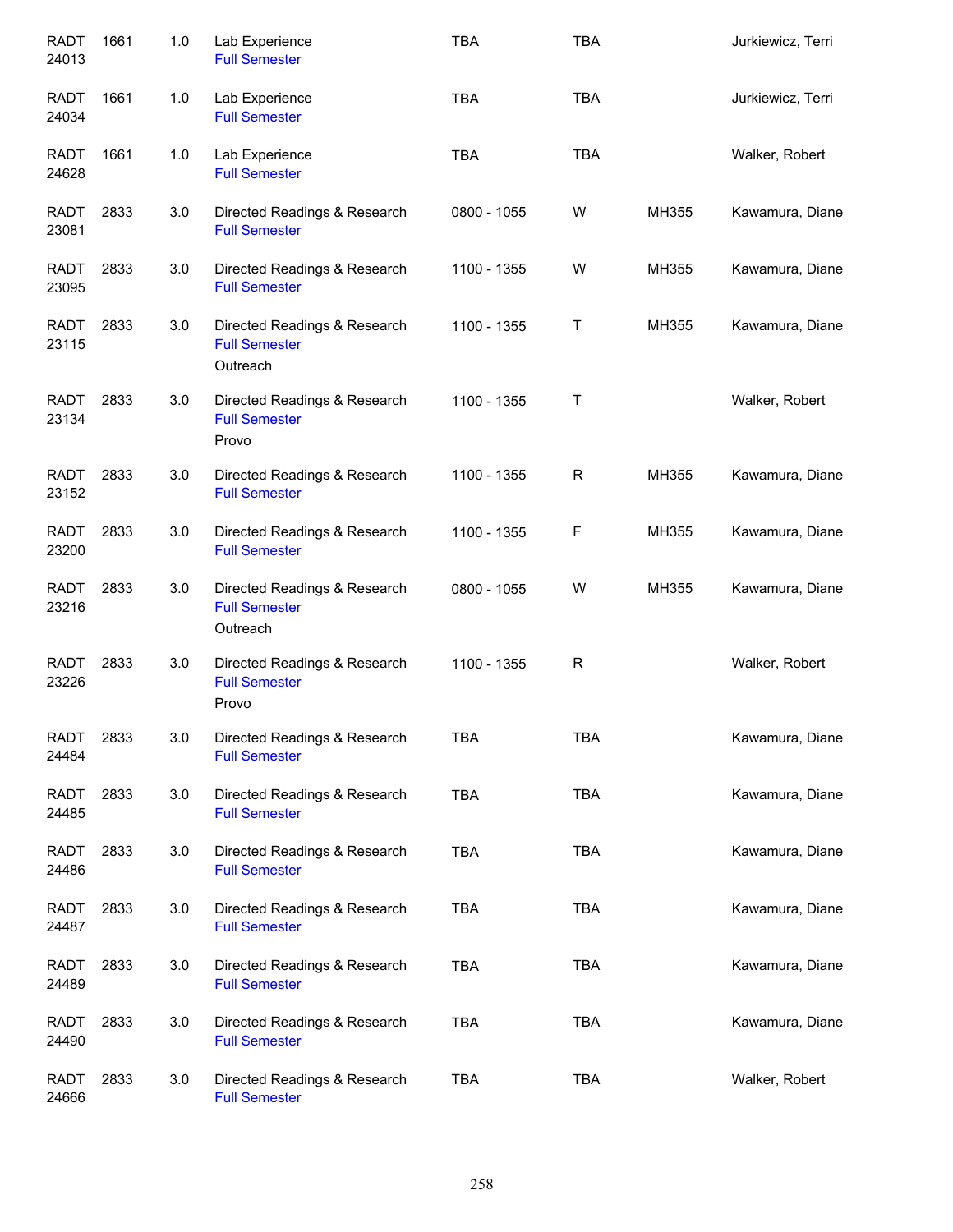| <b>RADT</b><br>23082 | 2861 | 3.0 | <b>Clinical Education</b><br><b>Full Semester</b><br>Alta View/Cottonwood                 | 1400 - 1555 | W          | MH351 | Jurkiewicz, Terri |
|----------------------|------|-----|-------------------------------------------------------------------------------------------|-------------|------------|-------|-------------------|
| <b>RADT</b><br>23083 | 2861 | 3.0 | <b>Clinical Education</b><br><b>Full Semester</b><br>Ogden Reg/Ogden Clinic/NowCare       | 1500 - 1655 | Τ          | MH351 | Kawamura, Diane   |
| <b>RADT</b><br>23084 | 2861 | 3.0 | <b>Clinical Education</b><br><b>Full Semester</b><br>LDS/SL InstaCares/Tooele/Park City   | 1230 - 1425 | Т          | MH351 | Oakley, Kathryn   |
| <b>RADT</b><br>23085 | 2861 | 3.0 | <b>Clinical Education</b><br><b>Full Semester</b><br><b>IHC</b>                           | 1500 - 1655 | W          | MH351 | Oakley, Kathryn   |
| <b>RADT</b><br>23096 | 2861 | 3.0 | <b>Clinical Education</b><br><b>Full Semester</b><br>Davis/Lakeview/Davis InstaCare       | 1400 - 1555 | м          | MH351 | Oakley, Kathryn   |
| <b>RADT</b><br>23097 | 2861 | 3.0 | <b>Clinical Education</b><br><b>Full Semester</b><br>McKay Dee/Weber InstaCares           | 1230 - 1425 | Τ          | MH351 | Walker, Robert    |
| <b>RADT</b><br>23098 | 2861 | 3.0 | <b>Clinical Education</b><br><b>Full Semester</b><br>Brigham City/Tremonton/Cache         | 1430 - 1625 | F          | MH351 | Kawamura, Diane   |
| <b>RADT</b><br>23100 | 2861 | 3.0 | <b>Clinical Education</b><br><b>Full Semester</b><br>Pioneer/Jordan Valley/St Marks       | 1200 - 1355 | F          | MH351 | Harrison, Wynn    |
| <b>RADT</b><br>23116 | 2861 | 3.0 | <b>Clinical Education</b><br><b>Full Semester</b><br>Outreach<br>Price/Uintah Basin       | 1400 - 1555 | F          | MH354 | Oakley, Kathryn   |
| RADT<br>23118        | 2861 | 3.0 | <b>Clinical Education</b><br><b>Full Semester</b><br>Outreach<br>Cedar City               | 1230 - 1425 | F          | MH354 | Walker, Robert    |
| <b>RADT</b><br>23119 | 2861 | 3.0 | <b>Clinical Education</b><br><b>Full Semester</b><br>Outreach<br>Richfield/Central Valley | 1600 - 1755 | F          | MH354 | Jurkiewicz, Terri |
| <b>RADT</b><br>23136 | 2861 | 3.0 | <b>Clinical Education</b><br><b>Full Semester</b><br>Provo                                | 0800 - 0855 | F          |       | Walker, Robert    |
| RADT<br>23885        | 2861 | 3.0 | <b>Clinical Education</b><br><b>Full Semester</b>                                         | <b>TBA</b>  | <b>TBA</b> |       | Nolan, Tanya      |
| <b>RADT</b><br>24004 | 2861 | 3.0 | <b>Clinical Education</b><br><b>Full Semester</b>                                         | <b>TBA</b>  | <b>TBA</b> |       | Jurkiewicz, Terri |
| <b>RADT</b><br>24010 | 2861 | 3.0 | <b>Clinical Education</b><br><b>Full Semester</b>                                         | <b>TBA</b>  | <b>TBA</b> |       | Nolan, Tanya      |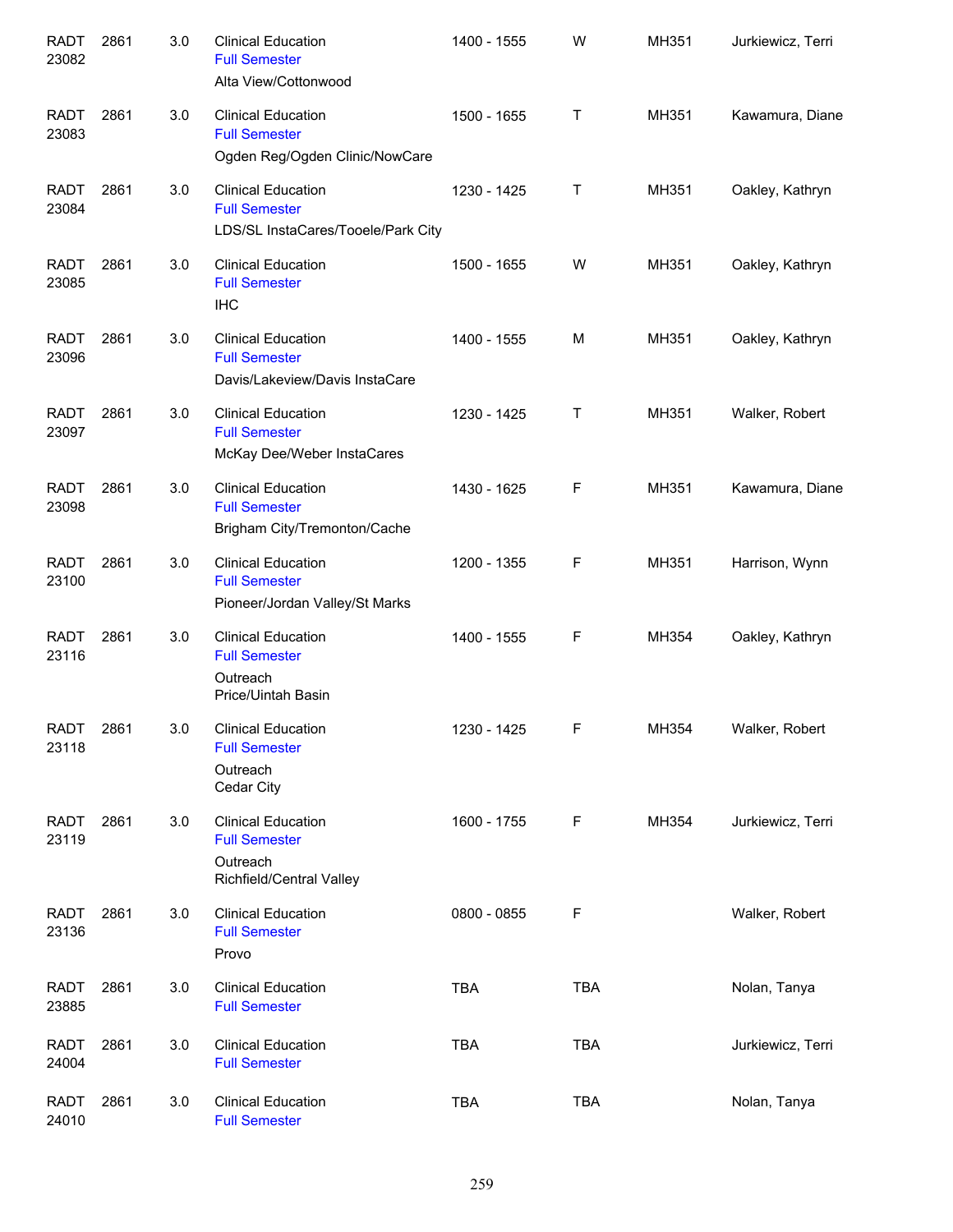| <b>RADT</b><br>24031 | 2861 | 3.0 | <b>Clinical Education</b><br><b>Full Semester</b>                                         | <b>TBA</b>  | <b>TBA</b> |       | Nolan, Tanya      |
|----------------------|------|-----|-------------------------------------------------------------------------------------------|-------------|------------|-------|-------------------|
| <b>RADT</b><br>23153 | 2864 | 3.0 | <b>Clinical Education</b><br><b>Full Semester</b><br>Alta View/Cottonwood                 | 0930 - 1225 | W          | MH351 | Harrison, Wynn    |
| <b>RADT</b><br>23177 | 2864 | 3.0 | <b>Clinical Education</b><br><b>Full Semester</b><br>Ogden Reg/Ogden Clinic/NowCares      | 0930 - 1255 | M          | MH351 | Harrison, Wynn    |
| <b>RADT</b><br>23179 | 2864 | 3.0 | <b>Clinical Education</b><br><b>Full Semester</b><br>LDS/SL InstaCares/Tooele/Park City   | 0930 - 1225 | Τ          | MH351 | Jurkiewicz, Terri |
| <b>RADT</b><br>23181 | 2864 | 3.0 | <b>Clinical Education</b><br><b>Full Semester</b><br><b>IHC</b>                           | 0930 - 1225 | Τ          | MH351 | Walker, Robert    |
| <b>RADT</b><br>23182 | 2864 | 3.0 | <b>Clinical Education</b><br><b>Full Semester</b><br>Pioneer/Jordan Valley/St Marks       | 0930 - 1225 | W          | MH351 | Kawamura, Diane   |
| <b>RADT</b><br>23201 | 2864 | 3.0 | <b>Clinical Education</b><br><b>Full Semester</b><br>Davis/Lakeview/Davis InstaCares      | 1130 - 1425 | Τ          | MH351 | Oakley, Kathryn   |
| <b>RADT</b><br>23202 | 2864 | 3.0 | <b>Clinical Education</b><br><b>Full Semester</b><br>McKay Dee/Weber InstaCares           | 0930 - 1225 | W          | MH351 | Oakley, Kathryn   |
| <b>RADT</b><br>23206 | 2864 | 3.0 | <b>Clinical Education</b><br><b>Full Semester</b><br>Brigham City/Tremonton/Cache         | 0935 - 1225 | Τ          | MH351 | Harrison, Wynn    |
| <b>RADT</b><br>23217 | 2864 | 3.0 | <b>Clinical Education</b><br><b>Full Semester</b><br>Outreach<br>Price/Uintah Basin       | 1600 - 1855 | R          | MH351 | Oakley, Kathryn   |
| <b>RADT</b><br>23218 | 2864 | 3.0 | <b>Clinical Education</b><br><b>Full Semester</b><br>Outreach<br>Cedar City               | 1730 - 2025 | R          | MH351 | Oakley, Kathryn   |
| <b>RADT</b><br>23220 | 2864 | 3.0 | <b>Clinical Education</b><br><b>Full Semester</b><br>Outreach<br>Richfield/Central Valley | 1830 - 2125 | R          | MH351 | Jurkiewicz, Terri |
| <b>RADT</b><br>23227 | 2864 | 3.0 | <b>Clinical Education</b><br><b>Full Semester</b><br>Provo                                | 1000 - 1255 | Τ          |       | Christensen, Rex  |
| <b>RADT</b><br>23889 | 2864 | 3.0 | <b>Clinical Education</b><br><b>Full Semester</b>                                         | <b>TBA</b>  | <b>TBA</b> |       | Nolan, Tanya      |
| <b>RADT</b><br>24014 | 2864 | 3.0 | <b>Clinical Education</b><br><b>Full Semester</b>                                         | <b>TBA</b>  | <b>TBA</b> |       | Harrison, Wynn    |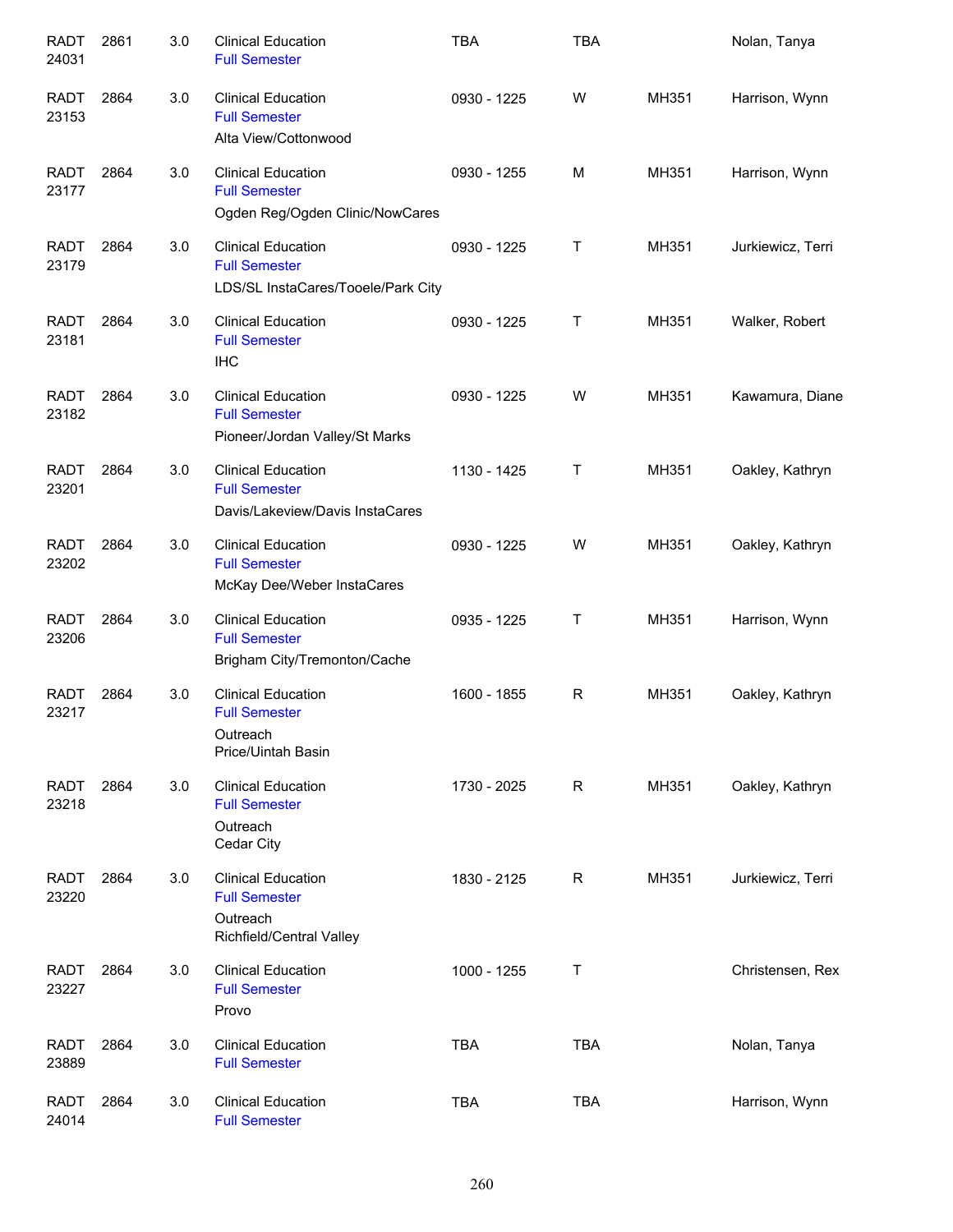| <b>RADT</b><br>24035 | 2864 | 3.0 | <b>Clinical Education</b><br><b>Full Semester</b>              | <b>TBA</b>  | <b>TBA</b>  |       | Nolan, Tanya      |
|----------------------|------|-----|----------------------------------------------------------------|-------------|-------------|-------|-------------------|
| RADT<br>24629        | 2864 | 3.0 | <b>Clinical Education</b><br><b>Full Semester</b>              | <b>TBA</b>  | <b>TBA</b>  |       | Jurkiewicz, Terri |
| RADT<br>23183        | 2942 | 2.0 | Career Planning & New Tech<br><b>Full Semester</b>             | 0800 - 0955 | $\mathsf R$ | MH354 | Oakley, Kathryn   |
| RADT<br>23207        | 2942 | 2.0 | Career Planning & New Tech<br><b>Full Semester</b>             | 0800 - 0955 | F           | MH354 | Oakley, Kathryn   |
| RADT<br>23221        | 2942 | 2.0 | Career Planning & New Tech<br><b>Full Semester</b><br>Outreach | 0800 - 0955 | F           | MH355 | Oakley, Kathryn   |
| <b>RADT</b><br>23228 | 2942 | 2.0 | Career Planning & New Tech<br><b>Full Semester</b><br>Provo    | 0800 - 0955 | Τ           |       | Christensen, Rex  |
| RADT<br>23890        | 2942 | 2.0 | Career Planning & New Tech<br><b>Full Semester</b>             | <b>TBA</b>  | <b>TBA</b>  |       | Oakley, Kathryn   |
| <b>RADT</b><br>24015 | 2942 | 2.0 | Career Planning & New Tech<br><b>Full Semester</b>             | <b>TBA</b>  | <b>TBA</b>  |       | Oakley, Kathryn   |
| <b>RADT</b><br>24036 | 2942 | 2.0 | Career Planning & New Tech<br><b>Full Semester</b>             | <b>TBA</b>  | <b>TBA</b>  |       | Oakley, Kathryn   |
| <b>RADT</b><br>24630 | 2942 | 2.0 | Career Planning & New Tech<br><b>Full Semester</b>             | <b>TBA</b>  | <b>TBA</b>  |       | Walker, Robert    |
| <b>RADT</b><br>23086 | 2992 | 1.0 | Seminar<br><b>Full Semester</b>                                | 0830 - 0925 | M           | MH354 | Oakley, Kathryn   |
| <b>RADT</b><br>23101 | 2992 | 1.0 | Seminar<br><b>Full Semester</b>                                | 0930 - 1025 | M           | MH355 | Oakley, Kathryn   |
| <b>RADT</b><br>23123 | 2992 | 1.0 | Seminar<br><b>Full Semester</b><br>Outreach                    | 0830 - 0925 | F           | MH355 | Oakley, Kathryn   |
| <b>RADT</b><br>23138 | 2992 | 1.0 | Seminar<br><b>Full Semester</b><br>Provo                       | 0700 - 0755 | М           |       | Walker, Robert    |
| <b>RADT</b><br>23886 | 2992 | 1.0 | Seminar<br><b>Full Semester</b>                                | <b>TBA</b>  | <b>TBA</b>  |       | Oakley, Kathryn   |
| <b>RADT</b><br>24005 | 2992 | 1.0 | Seminar<br><b>Full Semester</b>                                | <b>TBA</b>  | <b>TBA</b>  |       | Walker, Robert    |
| <b>RADT</b><br>24011 | 2992 | 1.0 | Seminar<br><b>Full Semester</b>                                | <b>TBA</b>  | <b>TBA</b>  |       | Oakley, Kathryn   |
| <b>RADT</b><br>24032 | 2992 | 1.0 | Seminar<br><b>Full Semester</b>                                | <b>TBA</b>  | <b>TBA</b>  |       | Oakley, Kathryn   |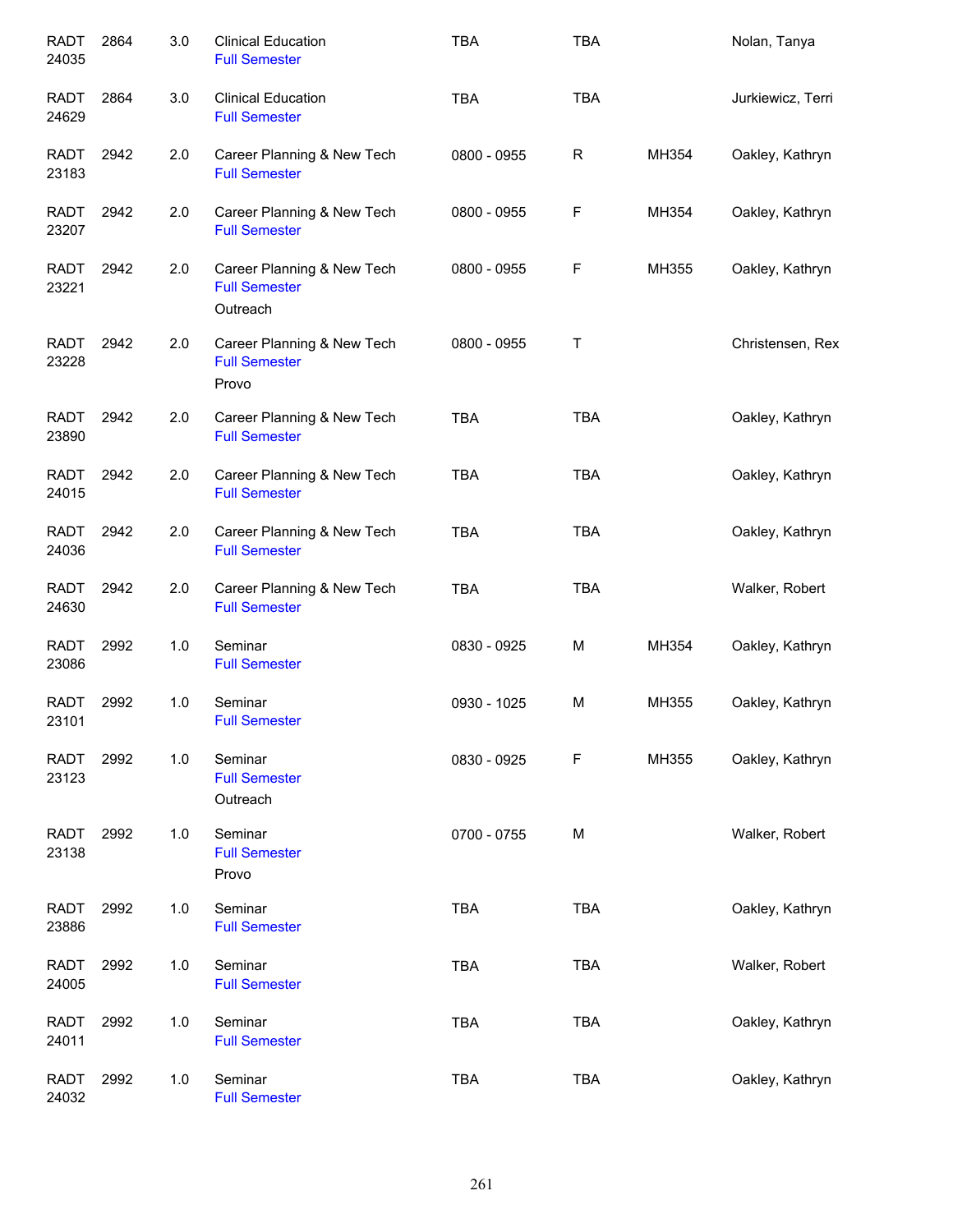| <b>RADT</b><br>23807 | 3003 | 3.0 | DV Psycho-Social Medicine<br><b>Full Semester</b>      | <b>TBA</b>  | <b>TBA</b> | MH    | Walker, Robert  |
|----------------------|------|-----|--------------------------------------------------------|-------------|------------|-------|-----------------|
| <b>RADT</b><br>23912 | 3003 | 3.0 | DV Psycho-Social Medicine<br><b>Full Semester</b>      | <b>TBA</b>  | <b>TBA</b> |       | Walker, Robert  |
| <b>RADT</b><br>23808 | 3043 | 3.0 | <b>Medical Ethics and Law</b><br><b>Full Semester</b>  | <b>TBA</b>  | <b>TBA</b> | MН    | Newham, M       |
| RADT<br>23914        | 3043 | 3.0 | Medical Ethics and Law<br><b>Full Semester</b>         | <b>TBA</b>  | <b>TBA</b> |       | Newham, M       |
| RADT<br>23809        | 3123 | 3.0 | Sectional Anatomy<br><b>Full Semester</b>              | <b>TBA</b>  | <b>TBA</b> | MH    | Newham, M       |
| <b>RADT</b><br>23915 | 3123 | 3.0 | Sectional Anatomy<br><b>Full Semester</b>              | <b>TBA</b>  | <b>TBA</b> |       | Newham, M       |
| <b>RADT</b><br>23810 | 3143 | 3.0 | Imaging Pathophysiology<br><b>Full Semester</b>        | <b>TBA</b>  | <b>TBA</b> | MН    | Kawamura, Diane |
| <b>RADT</b><br>23916 | 3143 | 3.0 | Imaging Pathophysiology<br><b>Full Semester</b>        | <b>TBA</b>  | <b>TBA</b> |       | Kawamura, Diane |
| <b>RADT</b><br>23947 | 3143 | 3.0 | Imaging Pathophysiology<br><b>Full Semester</b>        | <b>TBA</b>  | <b>TBA</b> |       | Kawamura, Diane |
| <b>RADT</b><br>23811 | 3243 | 3.0 | Patient Care & Assessment II<br><b>Full Semester</b>   | <b>TBA</b>  | <b>TBA</b> | MH    | Walker, Robert  |
| <b>RADT</b><br>23917 | 3243 | 3.0 | Patient Care & Assessment II<br><b>Full Semester</b>   | <b>TBA</b>  | <b>TBA</b> |       | Walker, Robert  |
| <b>RADT</b><br>23948 | 3243 | 3.0 | Patient Care & Assessment II<br><b>Full Semester</b>   | <b>TBA</b>  | <b>TBA</b> |       | Walker, Robert  |
| RADT<br>23812        | 3263 | 3.0 | Diagnostic Services Pharmacol<br><b>Full Semester</b>  | TBA         | <b>TBA</b> | MH    | Walker, Robert  |
| <b>RADT</b><br>23918 | 3263 | 3.0 | Diagnostic Services Pharmacol<br><b>Full Semester</b>  | <b>TBA</b>  | <b>TBA</b> |       | Walker, Robert  |
| RADT<br>23185        | 3403 | 3.0 | Radiobiolgy Physic<br><b>Full Semester</b>             | 1330 - 1625 | T          | MH355 | Harrison, Wynn  |
| <b>RADT</b><br>23209 | 3403 | 3.0 | Radiobiolgy Physic<br><b>Full Semester</b>             | 1330 - 1625 | W          | MH355 | Harrison, Wynn  |
| <b>RADT</b><br>23222 | 3403 | 3.0 | Radiobiolgy Physic<br><b>Full Semester</b><br>Outreach | 1130 - 1425 | F          | MH355 | Harrison, Wynn  |
| RADT<br>23230        | 3403 | 3.0 | Radiobiolgy Physic<br><b>Full Semester</b><br>Provo    | 1130 - 1425 | М          |       | Walker, Robert  |
| <b>RADT</b><br>23892 | 3403 | 3.0 | Radiobiolgy Physic<br><b>Full Semester</b>             | <b>TBA</b>  | <b>TBA</b> |       | Harrison, Wynn  |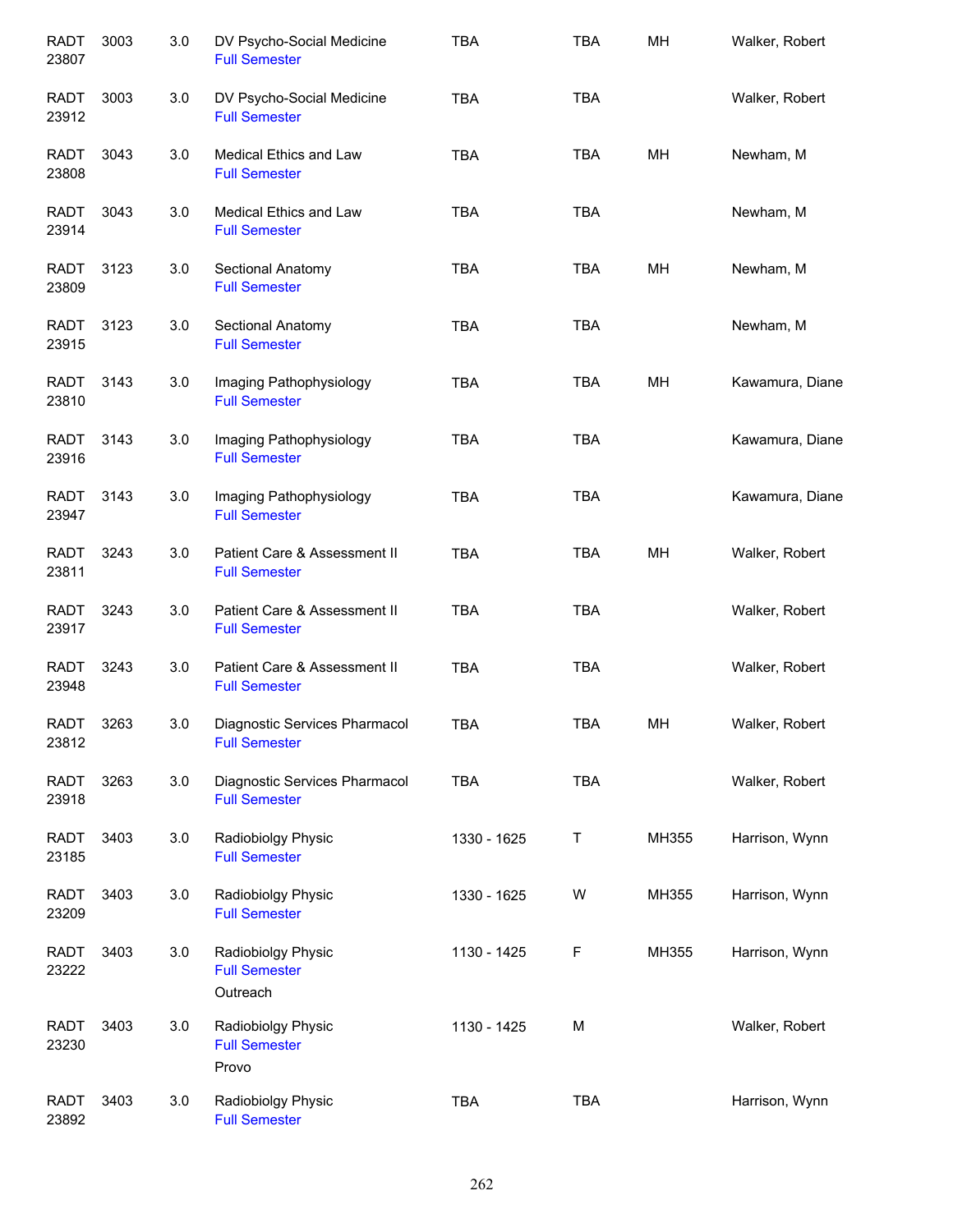| <b>RADT</b><br>23919 | 3403 | 3.0 | Radiobiolgy Physic<br><b>Full Semester</b>               | <b>TBA</b>  | <b>TBA</b> |       | Newham, M         |
|----------------------|------|-----|----------------------------------------------------------|-------------|------------|-------|-------------------|
| <b>RADT</b><br>23949 | 3403 | 3.0 | Radiobiolgy Physic<br><b>Full Semester</b>               | <b>TBA</b>  | <b>TBA</b> |       | Newham, M         |
| <b>RADT</b><br>24016 | 3403 | 3.0 | Radiobiolgy Physic<br><b>Full Semester</b>               | <b>TBA</b>  | <b>TBA</b> |       | Harrison, Wynn    |
| RADT<br>24037        | 3403 | 3.0 | Radiobiolgy Physic<br><b>Full Semester</b>               | <b>TBA</b>  | <b>TBA</b> |       | Harrison, Wynn    |
| <b>RADT</b><br>24631 | 3403 | 3.0 | Radiobiolgy Physic<br><b>Full Semester</b>               | <b>TBA</b>  | <b>TBA</b> |       | Walker, Robert    |
| <b>RADT</b><br>23187 | 3463 | 3.0 | Computerized Imaging<br><b>Full Semester</b>             | 1130 - 1425 | F          | MH351 | Kawamura, Diane   |
| <b>RADT</b><br>23210 | 3463 | 3.0 | Computerized Imaging<br><b>Full Semester</b>             | 1330 - 1625 | Τ          | MH351 | Kawamura, Diane   |
| <b>RADT</b><br>23223 | 3463 | 3.0 | Computerized Imaging<br><b>Full Semester</b><br>Outreach | 1330 - 1625 | W          | MH351 | Kawamura, Diane   |
| <b>RADT</b><br>23232 | 3463 | 3.0 | Computerized Imaging<br><b>Full Semester</b><br>Provo    | 1330 - 1625 | Τ          |       | Walker, Robert    |
| <b>RADT</b><br>23893 | 3463 | 3.0 | Computerized Imaging<br><b>Full Semester</b>             | <b>TBA</b>  | <b>TBA</b> |       | Kawamura, Diane   |
| <b>RADT</b><br>24017 | 3463 | 3.0 | Computerized Imaging<br><b>Full Semester</b>             | <b>TBA</b>  | <b>TBA</b> |       | Kawamura, Diane   |
| <b>RADT</b><br>24038 | 3463 | 3.0 | Computerized Imaging<br><b>Full Semester</b>             | <b>TBA</b>  | <b>TBA</b> |       | Kawamura, Diane   |
| <b>RADT</b><br>24632 | 3463 | 3.0 | Computerized Imaging<br><b>Full Semester</b>             | <b>TBA</b>  | <b>TBA</b> |       | Jurkiewicz, Terri |
| <b>RADT</b><br>23813 | 3563 | 3.0 | Managing Clinical Information<br><b>Full Semester</b>    | <b>TBA</b>  | <b>TBA</b> | MН    | Christensen, Rex  |
| <b>RADT</b><br>23847 | 3563 | 3.0 | Managing Clinical Information<br><b>Full Semester</b>    | <b>TBA</b>  | <b>TBA</b> |       | Christensen, Rex  |
| <b>RADT</b><br>23863 | 3563 | 3.0 | Managing Clinical Information<br><b>Full Semester</b>    | <b>TBA</b>  | <b>TBA</b> |       | Christensen, Rex  |
| <b>RADT</b><br>23920 | 3563 | 3.0 | Managing Clinical Information<br><b>Full Semester</b>    | <b>TBA</b>  | <b>TBA</b> |       | Christensen, Rex  |
| <b>RADT</b><br>23921 | 3563 | 3.0 | Managing Clinical Information<br><b>Full Semester</b>    | <b>TBA</b>  | <b>TBA</b> |       | Christensen, Rex  |
| <b>RADT</b><br>23953 | 3563 | 3.0 | Managing Clinical Information<br><b>Full Semester</b>    | <b>TBA</b>  | <b>TBA</b> |       | Christensen, Rex  |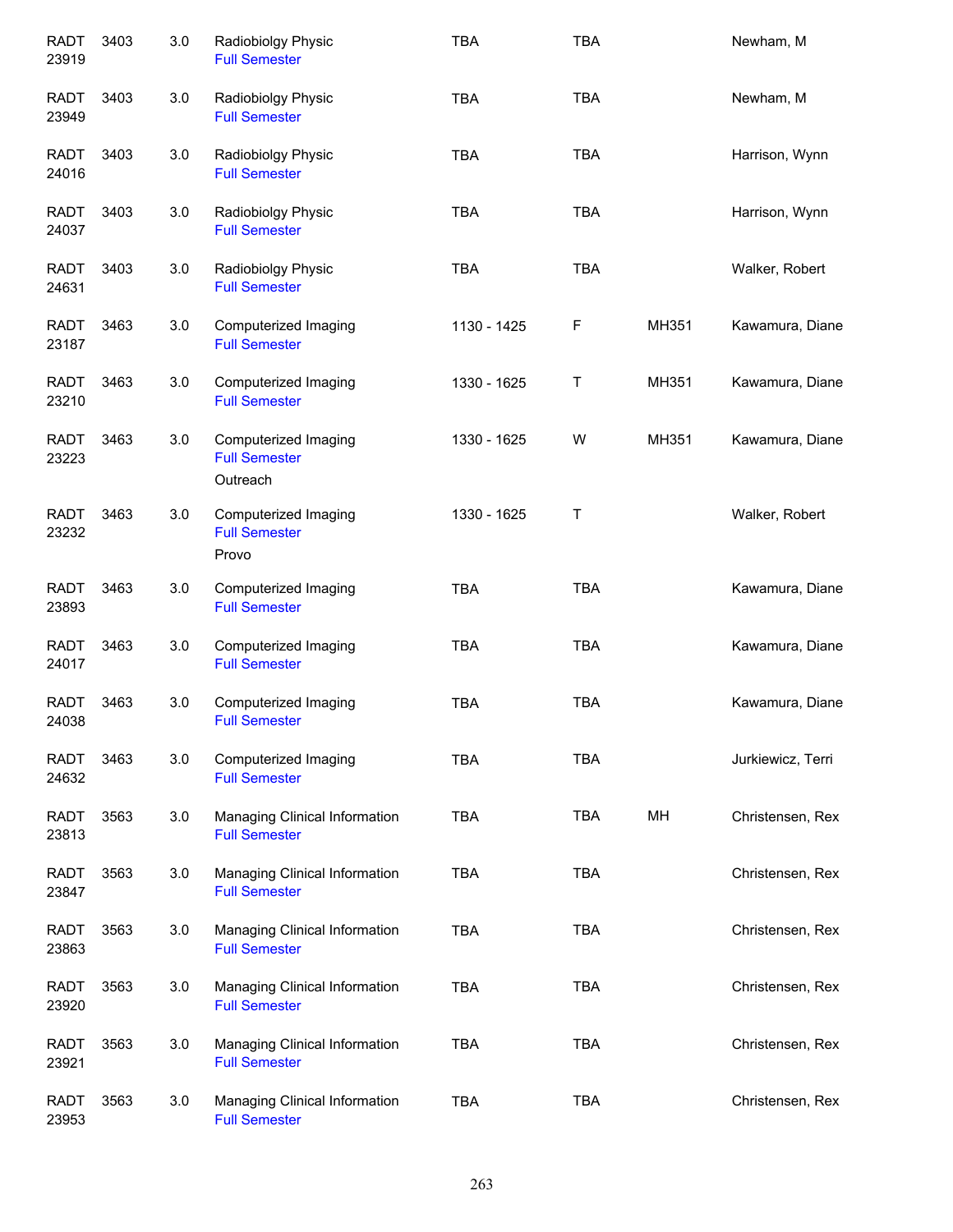| <b>RADT</b><br>23967 | 3563 | 3.0 | Managing Clinical Information<br><b>Full Semester</b>  | <b>TBA</b> | <b>TBA</b> |    | Christensen, Rex |
|----------------------|------|-----|--------------------------------------------------------|------------|------------|----|------------------|
| <b>RADT</b><br>23814 | 3863 | 2.0 | Clinical Internship<br><b>Full Semester</b>            | <b>TBA</b> | <b>TBA</b> | MH | Christensen, Rex |
| RADT<br>23815        | 3863 | 3.0 | Clinical Internship<br><b>Full Semester</b>            | <b>TBA</b> | <b>TBA</b> | MH | Christensen, Rex |
| RADT<br>23816        | 3863 | 4.0 | Clinical Internship<br><b>Full Semester</b>            | <b>TBA</b> | <b>TBA</b> | MH | Christensen, Rex |
| RADT<br>23817        | 3863 | 5.0 | Clinical Internship<br><b>Full Semester</b>            | <b>TBA</b> | <b>TBA</b> | MH | Christensen, Rex |
| <b>RADT</b><br>23818 | 3863 | 6.0 | Clinical Internship<br><b>Full Semester</b>            | <b>TBA</b> | <b>TBA</b> | MН | Christensen, Rex |
| <b>RADT</b><br>23922 | 3863 | 3.0 | Clinical Internship<br><b>Full Semester</b>            | <b>TBA</b> | <b>TBA</b> |    | Christensen, Rex |
| <b>RADT</b><br>23923 | 3863 | 4.0 | Clinical Internship<br><b>Full Semester</b>            | <b>TBA</b> | <b>TBA</b> |    | Christensen, Rex |
| <b>RADT</b><br>23924 | 3863 | 2.0 | Clinical Internship<br><b>Full Semester</b>            | <b>TBA</b> | <b>TBA</b> |    | Christensen, Rex |
| <b>RADT</b><br>23926 | 3863 | 2.0 | Clinical Internship<br><b>Full Semester</b>            | <b>TBA</b> | <b>TBA</b> |    | Christensen, Rex |
| <b>RADT</b><br>23819 | 4203 | 3.0 | Patient Education in Radiology<br><b>Full Semester</b> | <b>TBA</b> | <b>TBA</b> | MH | Walker, Robert   |
| <b>RADT</b><br>23927 | 4203 | 3.0 | Patient Education in Radiology<br><b>Full Semester</b> | <b>TBA</b> | <b>TBA</b> |    | Walker, Robert   |
| <b>RADT</b><br>23954 | 4203 | 3.0 | Patient Education in Radiology<br><b>Full Semester</b> | <b>TBA</b> | TBA        |    | Walker, Robert   |
| RADT<br>23820        | 4213 | 3.0 | Supervision/Staff Development<br><b>Full Semester</b>  | <b>TBA</b> | <b>TBA</b> | MH | Newham, M        |
| RADT<br>23928        | 4213 | 3.0 | Supervision/Staff Development<br><b>Full Semester</b>  | <b>TBA</b> | <b>TBA</b> |    | Newham, M        |
| <b>RADT</b><br>23821 | 4253 | 3.0 | Risk Management<br><b>Full Semester</b>                | TBA        | <b>TBA</b> | MH | Newham, M        |
| <b>RADT</b><br>23929 | 4253 | 3.0 | Risk Management<br><b>Full Semester</b>                | TBA        | <b>TBA</b> |    | Newham, M        |
| <b>RADT</b><br>23955 | 4253 | 3.0 | Risk Management<br><b>Full Semester</b>                | <b>TBA</b> | <b>TBA</b> |    | Newham, M        |
| <b>RADT</b><br>23822 | 4303 | 3.0 | Cardiology<br><b>Full Semester</b>                     | <b>TBA</b> | <b>TBA</b> | MH | Walker, Robert   |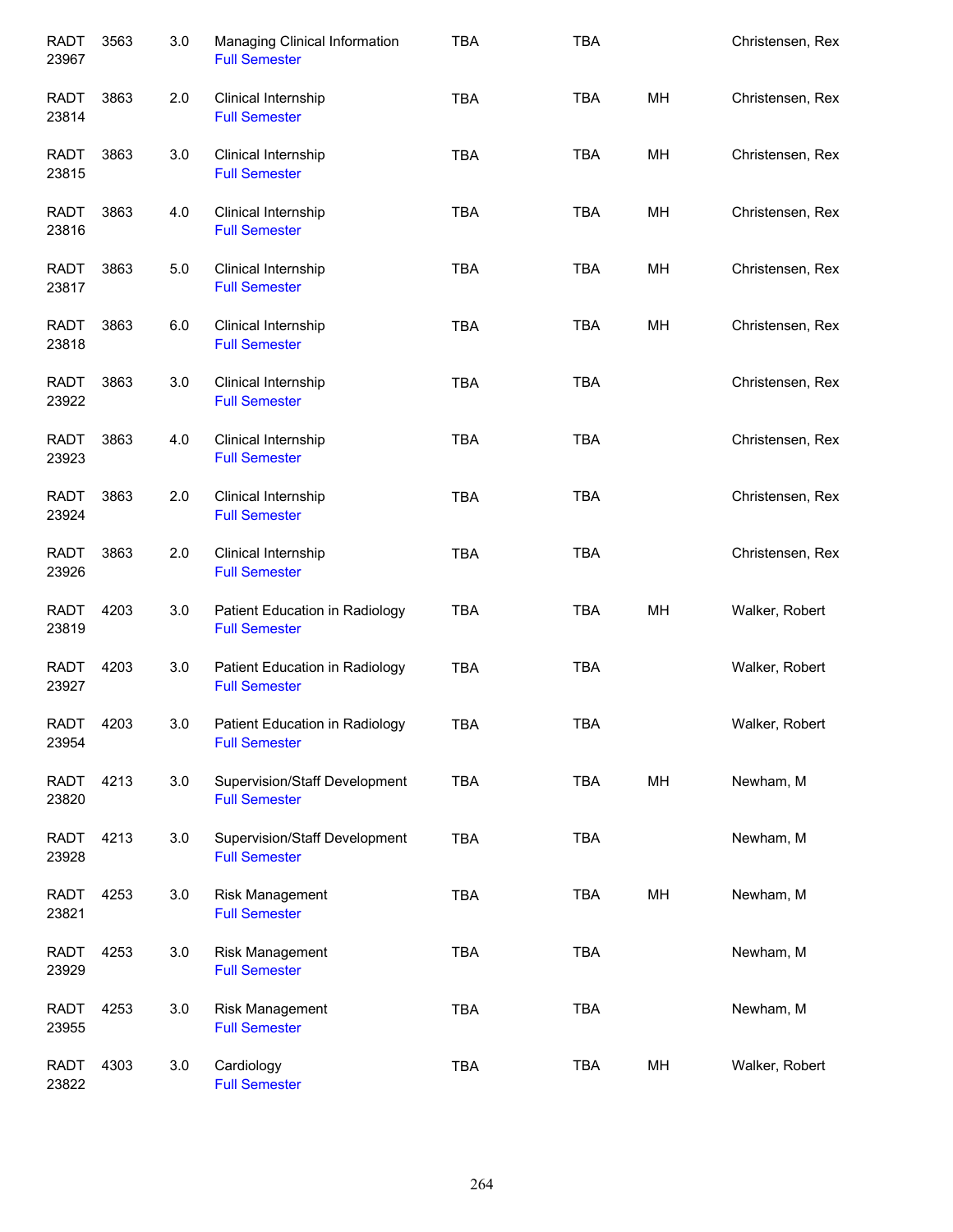| <b>RADT</b><br>23850 | 4313 | 3.0 | <b>Extremity Angiography</b><br><b>Full Semester</b>   | <b>TBA</b> | <b>TBA</b> |    | Walker, Robert    |
|----------------------|------|-----|--------------------------------------------------------|------------|------------|----|-------------------|
| RADT<br>23970        | 4313 | 3.0 | <b>Extremity Angiography</b><br><b>Full Semester</b>   | <b>TBA</b> | <b>TBA</b> |    | Walker, Robert    |
| <b>RADT</b><br>23823 | 4403 | 3.0 | Imaging Pathology<br><b>Full Semester</b>              | <b>TBA</b> | <b>TBA</b> | MН | Walker, Robert    |
| RADT<br>23930        | 4403 | 3.0 | Imaging Pathology<br><b>Full Semester</b>              | <b>TBA</b> | <b>TBA</b> |    | Walker, Robert    |
| RADT<br>23824        | 4413 | 3.0 | Forensic Radiology<br><b>Full Semester</b>             | <b>TBA</b> | <b>TBA</b> | MH | Newham, M         |
| RADT<br>23933        | 4413 | 3.0 | Forensic Radiology<br><b>Full Semester</b>             | <b>TBA</b> | <b>TBA</b> |    | Newham, M         |
| <b>RADT</b><br>23825 | 4433 | 3.0 | <b>PACS Administration</b><br><b>Full Semester</b>     | <b>TBA</b> | <b>TBA</b> | MН | Christensen, Rex  |
| <b>RADT</b><br>23934 | 4433 | 3.0 | <b>PACS Administration</b><br><b>Full Semester</b>     | <b>TBA</b> | <b>TBA</b> |    | Christensen, Rex  |
| <b>RADT</b><br>23838 | 4553 | 3.0 | Breat Anatomy, Physio & Patho<br><b>Full Semester</b>  | <b>TBA</b> | <b>TBA</b> | MН | Jurkiewicz, Terri |
| <b>RADT</b><br>23961 | 4553 | 3.0 | Breat Anatomy, Physio & Patho<br><b>Full Semester</b>  | <b>TBA</b> | <b>TBA</b> |    | Jurkiewicz, Terri |
| <b>RADT</b><br>23839 | 4563 | 3.0 | Mammographic Positioning Techs<br><b>Full Semester</b> | <b>TBA</b> | <b>TBA</b> | MH | Jurkiewicz, Terri |
| <b>RADT</b><br>23965 | 4563 | 3.0 | Mammographic Positioning Techs<br><b>Full Semester</b> | <b>TBA</b> | <b>TBA</b> |    | Jurkiewicz, Terri |
| <b>RADT</b><br>23840 | 4583 | 3.0 | Mamm Equip & Quality Assurance<br><b>Full Semester</b> | <b>TBA</b> | <b>TBA</b> | MH | Jurkiewicz, Terri |
| RADT<br>23966        | 4583 | 3.0 | Mamm Equip & Quality Assurance<br><b>Full Semester</b> | <b>TBA</b> | <b>TBA</b> |    | Jurkiewicz, Terri |
| RADT<br>23849        | 4603 | 3.0 | MRI Physics & Instrumentation<br><b>Full Semester</b>  | <b>TBA</b> | <b>TBA</b> |    | Christensen, Rex  |
| RADT<br>23874        | 4603 | 3.0 | MRI Physics & Instrumentation<br><b>Full Semester</b>  | <b>TBA</b> | <b>TBA</b> |    | Christensen, Rex  |
| RADT<br>23971        | 4603 | 3.0 | MRI Physics & Instrumentation<br><b>Full Semester</b>  | <b>TBA</b> | <b>TBA</b> |    | Christensen, Rex  |
| RADT<br>23992        | 4603 | 3.0 | MRI Physics & Instrumentation<br><b>Full Semester</b>  | <b>TBA</b> | <b>TBA</b> |    | Christensen, Rex  |
| RADT<br>23852        | 4663 | 3.0 | Comp Tomo Physics & Intrumenta<br><b>Full Semester</b> | <b>TBA</b> | <b>TBA</b> |    | Newham, M         |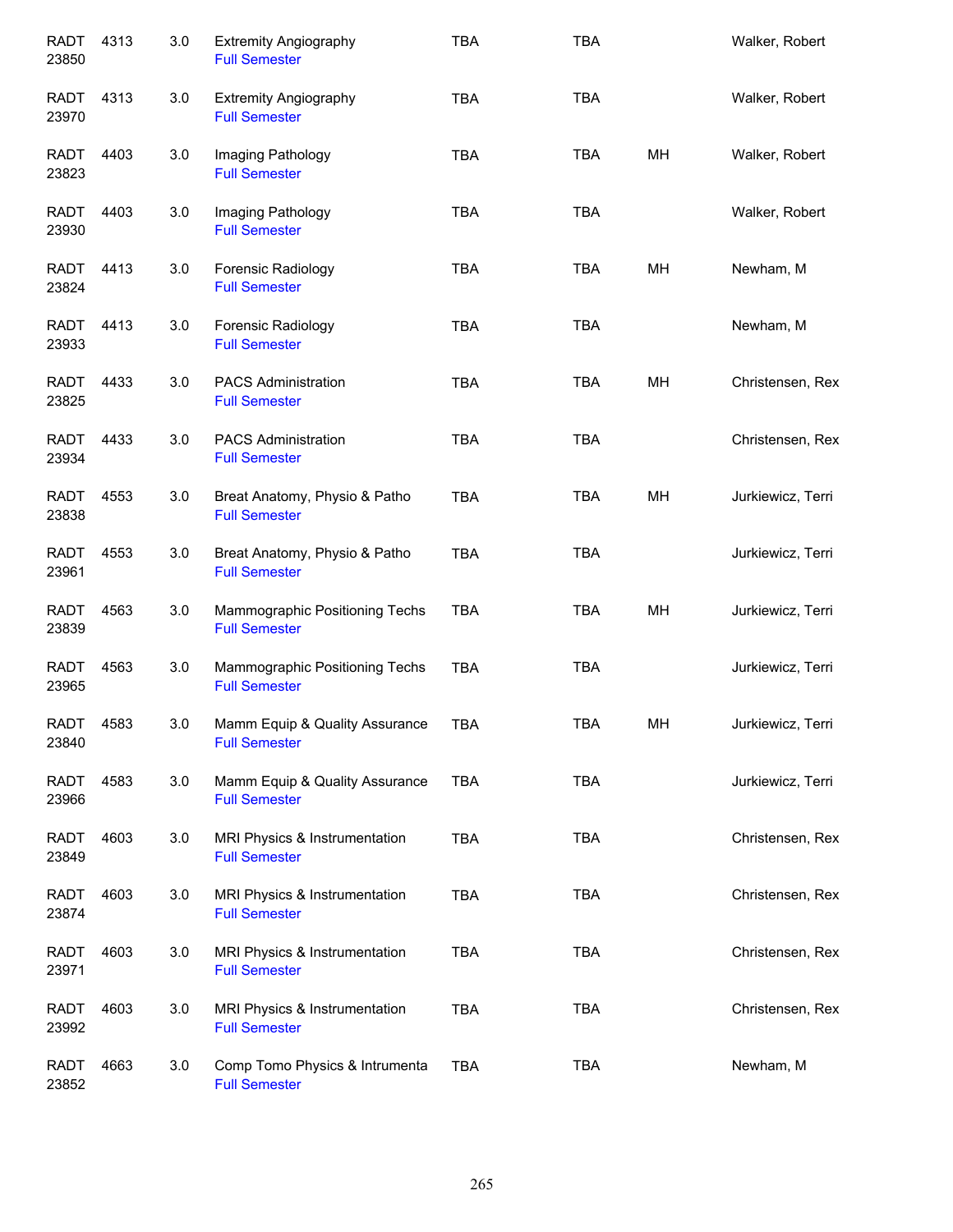| <b>RADT</b><br>23876 | 4663 | 3.0 | Comp Tomo Physics & Intrumenta<br><b>Full Semester</b> | <b>TBA</b> | <b>TBA</b> |    | Newham, M         |
|----------------------|------|-----|--------------------------------------------------------|------------|------------|----|-------------------|
| RADT<br>23972        | 4663 | 3.0 | Comp Tomo Physics & Intrumenta<br><b>Full Semester</b> | <b>TBA</b> | <b>TBA</b> |    | Newham, M         |
| <b>RADT</b><br>23993 | 4663 | 3.0 | Comp Tomo Physics & Intrumenta<br><b>Full Semester</b> | <b>TBA</b> | <b>TBA</b> |    | Newham, M         |
| RADT<br>23826        | 4803 | 1.0 | Individual Research<br><b>Full Semester</b>            | <b>TBA</b> | <b>TBA</b> | MH | Walker, Robert    |
| RADT<br>23827        | 4803 | 2.0 | Individual Research<br><b>Full Semester</b>            | <b>TBA</b> | <b>TBA</b> | MН | Walker, Robert    |
| <b>RADT</b><br>23828 | 4803 | 3.0 | Individual Research<br><b>Full Semester</b>            | <b>TBA</b> | <b>TBA</b> | MН | Kawamura, Diane   |
| <b>RADT</b><br>23829 | 4803 | 3.0 | <b>Individual Research</b><br><b>Full Semester</b>     | <b>TBA</b> | <b>TBA</b> | MH | Christensen, Rex  |
| <b>RADT</b><br>23935 | 4803 | 1.0 | <b>Individual Research</b><br><b>Full Semester</b>     | <b>TBA</b> | <b>TBA</b> |    | Walker, Robert    |
| <b>RADT</b><br>23936 | 4803 | 1.0 | Individual Research<br><b>Full Semester</b>            | <b>TBA</b> | <b>TBA</b> |    | Walker, Robert    |
| <b>RADT</b><br>23937 | 4803 | 1.0 | Individual Research<br><b>Full Semester</b>            | <b>TBA</b> | <b>TBA</b> |    | Kawamura, Diane   |
| <b>RADT</b><br>23848 | 4833 | 3.0 | Directed Readings & Research<br><b>Full Semester</b>   | <b>TBA</b> | <b>TBA</b> |    | Jurkiewicz, Terri |
| <b>RADT</b><br>23938 | 4833 | 3.0 | Directed Readings & Research<br><b>Full Semester</b>   | <b>TBA</b> | <b>TBA</b> |    | Walker, Robert    |
| <b>RADT</b><br>23969 | 4833 | 3.0 | Directed Readings & Research<br><b>Full Semester</b>   | <b>TBA</b> | TBA        |    | Oakley, Kathryn   |
| <b>RADT</b><br>23830 | 4863 | 2.0 | Clinical Internship<br><b>Full Semester</b>            | <b>TBA</b> | <b>TBA</b> | MH | Christensen, Rex  |
| <b>RADT</b><br>23831 | 4863 | 3.0 | Clinical Internship<br><b>Full Semester</b>            | <b>TBA</b> | <b>TBA</b> | MH | Christensen, Rex  |
| <b>RADT</b><br>23832 | 4863 | 4.0 | Clinical Internship<br><b>Full Semester</b>            | <b>TBA</b> | <b>TBA</b> | MH | Christensen, Rex  |
| <b>RADT</b><br>23939 | 4863 | 2.0 | Clinical Internship<br><b>Full Semester</b>            | <b>TBA</b> | <b>TBA</b> |    | Christensen, Rex  |
| <b>RADT</b><br>23940 | 4863 | 2.0 | Clinical Internship<br><b>Full Semester</b>            | <b>TBA</b> | <b>TBA</b> |    | Christensen, Rex  |
| <b>RADT</b><br>23941 | 4863 | 2.0 | Clinical Internship<br><b>Full Semester</b>            | <b>TBA</b> | <b>TBA</b> |    | Christensen, Rex  |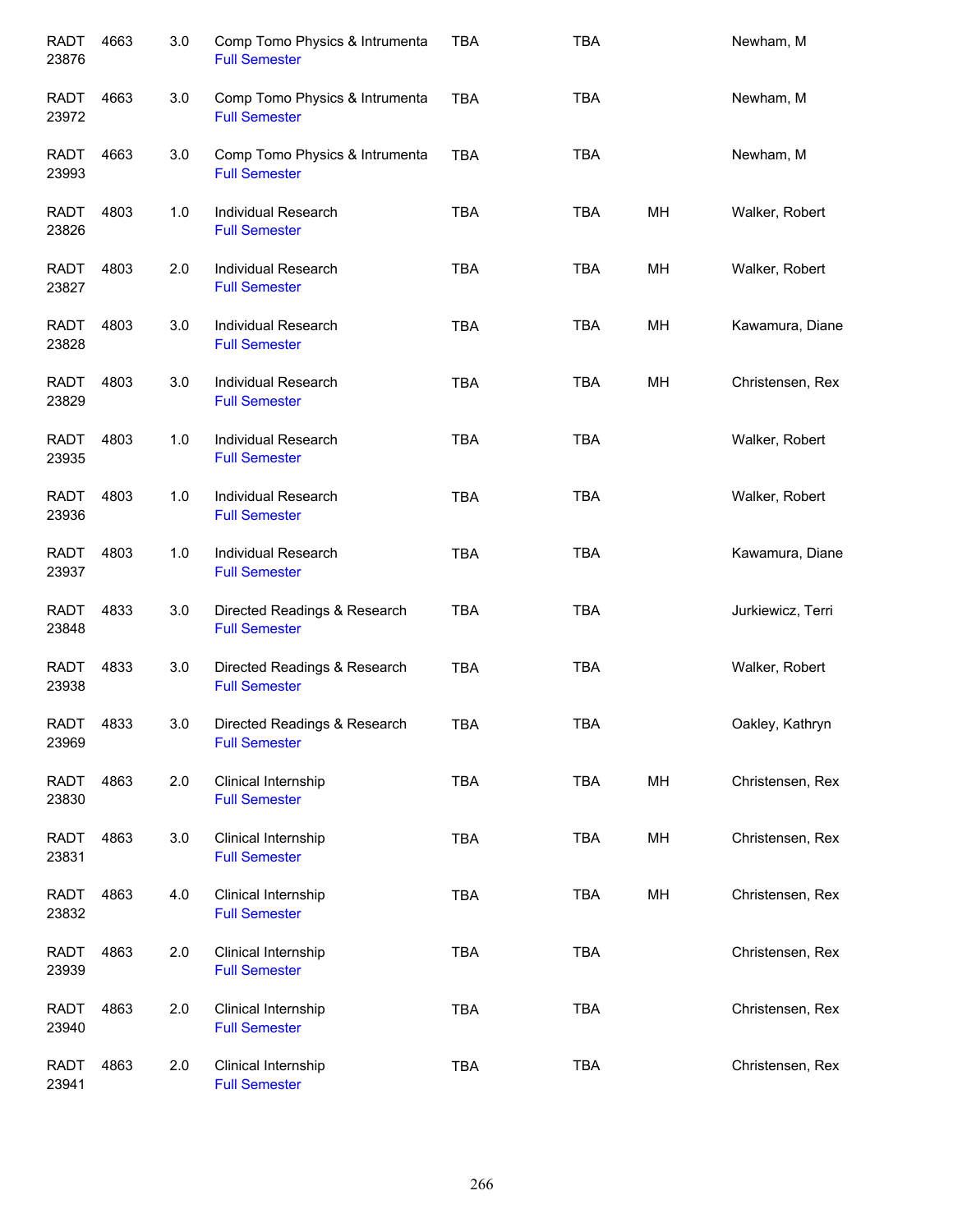| <b>RADT</b><br>23853 | 4911 | 2.0 | Comprehensive Review/CT<br><b>Full Semester</b>        | <b>TBA</b> | <b>TBA</b> |    | Newham, M        |
|----------------------|------|-----|--------------------------------------------------------|------------|------------|----|------------------|
| <b>RADT</b><br>23973 | 4911 | 2.0 | Comprehensive Review/CT<br><b>Full Semester</b>        | <b>TBA</b> | <b>TBA</b> |    | Newham, M        |
| <b>RADT</b><br>23854 | 4912 | 2.0 | Comprehensive Review/MRI<br><b>Full Semester</b>       | <b>TBA</b> | <b>TBA</b> |    | Christensen, Rex |
| <b>RADT</b><br>23974 | 4912 | 2.0 | Comprehensive Review/MRI<br><b>Full Semester</b>       | <b>TBA</b> | <b>TBA</b> |    | Christensen, Rex |
| <b>RADT</b><br>23833 | 4922 | 2.0 | Workshop<br><b>Full Semester</b>                       | <b>TBA</b> | <b>TBA</b> | MН | Walker, Robert   |
| RADT<br>23942        | 4922 | 2.0 | Workshop<br><b>Full Semester</b>                       | <b>TBA</b> | <b>TBA</b> |    | Walker, Robert   |
| <b>RADT</b><br>23834 | 4933 | 3.0 | <b>Research Methods</b><br><b>Full Semester</b>        | <b>TBA</b> | <b>TBA</b> | MН | Kawamura, Diane  |
| <b>RADT</b><br>23943 | 4933 | 3.0 | <b>Research Methods</b><br><b>Full Semester</b>        | <b>TBA</b> | <b>TBA</b> |    | Kawamura, Diane  |
| <b>RADT</b><br>23835 | 4943 | 3.0 | SI Baccalaureate Thesis<br><b>Full Semester</b>        | <b>TBA</b> | <b>TBA</b> | MH | Kawamura, Diane  |
| <b>RADT</b><br>23944 | 4943 | 3.0 | SI Baccalaureate Thesis<br><b>Full Semester</b>        | <b>TBA</b> | <b>TBA</b> |    | Kawamura, Diane  |
| <b>RADT</b><br>23956 | 4943 | 3.0 | SI Baccalaureate Thesis<br><b>Full Semester</b>        | <b>TBA</b> | <b>TBA</b> |    | Newham, M        |
| <b>RADT</b><br>23836 | 4992 | 1.0 | Seminar<br><b>Full Semester</b>                        | <b>TBA</b> | <b>TBA</b> | MH | Walker, Robert   |
| <b>RADT</b><br>23837 | 4992 | 2.0 | Seminar<br><b>Full Semester</b>                        | <b>TBA</b> | TBA        | MН | Walker, Robert   |
| <b>RADT</b><br>23945 | 4992 | 1.0 | Seminar<br><b>Full Semester</b>                        | <b>TBA</b> | <b>TBA</b> |    | Walker, Robert   |
| <b>RADT</b><br>23946 | 4992 | 1.0 | Seminar<br><b>Full Semester</b>                        | <b>TBA</b> | <b>TBA</b> |    | Walker, Robert   |
| <b>RADT</b><br>23950 | 5403 | 3.0 | Eval of the Osseous System<br><b>Full Semester</b>     | <b>TBA</b> | <b>TBA</b> |    | Newham, M        |
| <b>RADT</b><br>23951 | 5423 | 3.0 | Eval of the Abdomen & GI Tract<br><b>Full Semester</b> | <b>TBA</b> | <b>TBA</b> |    | Ackerman, Angie  |
| <b>RADT</b><br>23957 | 5433 | 3.0 | Eval of Genitourinary System<br><b>Full Semester</b>   | TBA        | <b>TBA</b> |    | Ackerman, Angie  |
| <b>RADT</b><br>23952 | 5861 | 3.0 | <b>Clinical Preceptorship</b><br><b>Full Semester</b>  | <b>TBA</b> | <b>TBA</b> |    | Newham, M        |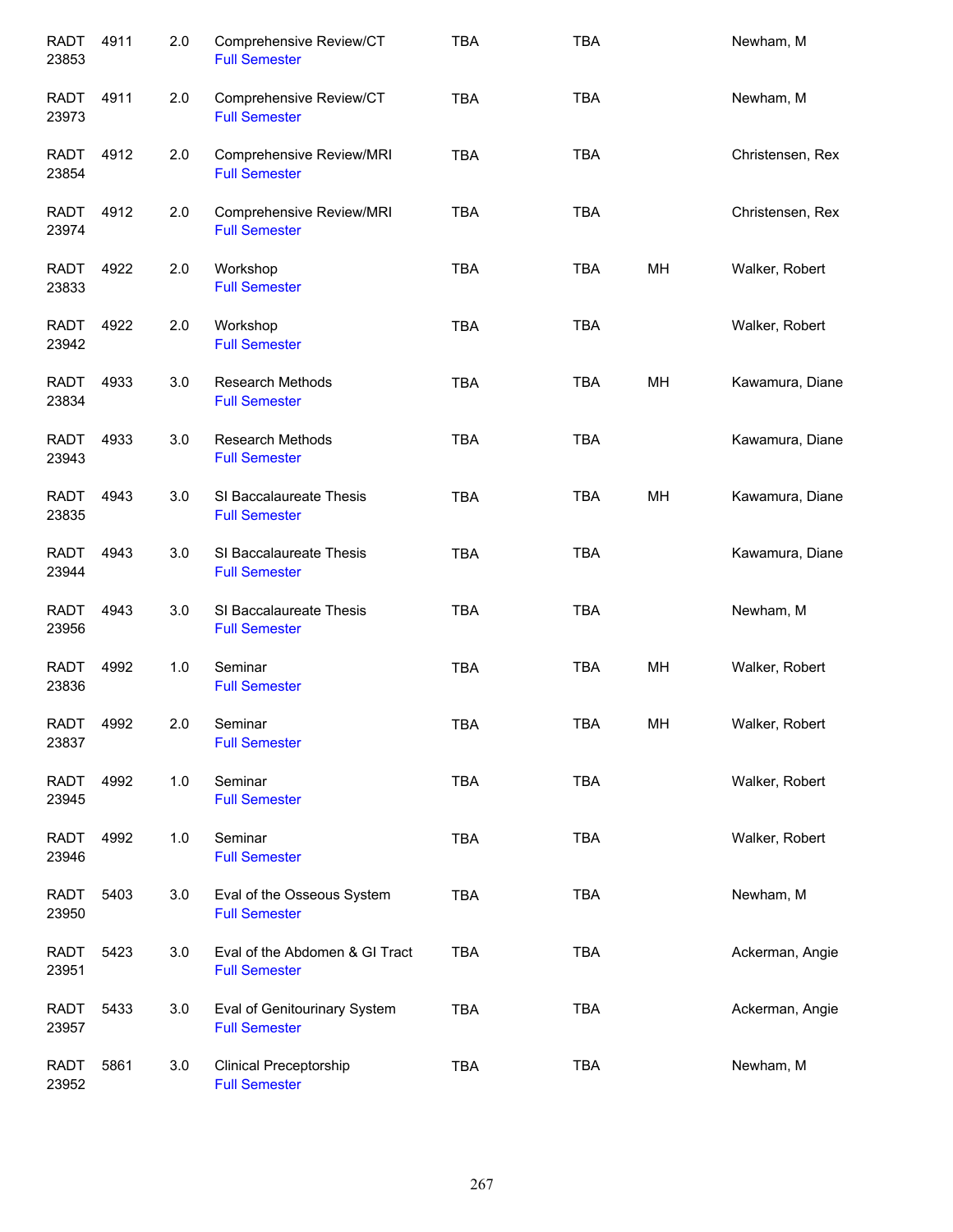| <b>RADT</b><br>23958 | 5864 | 3.0 | <b>Clinical Preceptorship</b><br><b>Full Semester</b>                                                                                                                                  | <b>TBA</b>                 | <b>TBA</b>     |                | Newham, M           |
|----------------------|------|-----|----------------------------------------------------------------------------------------------------------------------------------------------------------------------------------------|----------------------------|----------------|----------------|---------------------|
| <b>RATH</b><br>23859 | 4330 | 3.0 | <b>Radiation Therapy Physics</b><br><b>Full Semester</b>                                                                                                                               | <b>TBA</b>                 | <b>TBA</b>     |                | Tobler, Matthew     |
| <b>RATH</b><br>23978 | 4330 | 3.0 | <b>Radiation Therapy Physics</b><br><b>Full Semester</b>                                                                                                                               | <b>TBA</b>                 | <b>TBA</b>     |                | Tobler, Matthew     |
| <b>RATH</b><br>23860 | 4410 | 3.0 | Radiation Oncology I<br><b>Full Semester</b>                                                                                                                                           | <b>TBA</b>                 | <b>TBA</b>     |                | Oakley, Kathryn     |
| RATH<br>23979        | 4410 | 3.0 | <b>Radiation Oncology I</b><br><b>Full Semester</b>                                                                                                                                    | <b>TBA</b>                 | <b>TBA</b>     |                | Oakley, Kathryn     |
| <b>RATH</b><br>23857 | 4446 | 3.0 | SI Quality Assurance<br><b>Full Semester</b>                                                                                                                                           | <b>TBA</b>                 | <b>TBA</b>     |                | Hecox, Ryan         |
| <b>RATH</b><br>23977 | 4446 | 3.0 | SI Quality Assurance<br><b>Full Semester</b>                                                                                                                                           | <b>TBA</b>                 | <b>TBA</b>     |                | Hecox, Ryan         |
| <b>RATH</b><br>23861 | 4861 | 3.0 | <b>Clinical Education I</b><br><b>Full Semester</b>                                                                                                                                    | <b>TBA</b>                 | <b>TBA</b>     |                | Oakley, Kathryn     |
| <b>RATH</b><br>23980 | 4861 | 3.0 | <b>Clinical Education I</b><br><b>Full Semester</b>                                                                                                                                    | <b>TBA</b>                 | <b>TBA</b>     |                | Oakley, Kathryn     |
| <b>REC</b><br>23465  | 3050 | 3.0 | <b>Recreation And Leisure</b><br><b>Full Semester</b>                                                                                                                                  | 0830 - 0920                | <b>MWF</b>     | <b>SW68</b>    | Willden, Gary       |
| <b>REC</b><br>23466  | 3610 | 2.0 | Outdoor Survival<br><b>Block 1</b><br>Class runs first 9 weeks of semester, August 24<br>thru October 19                                                                               | 1230 - 1530                | T              | <b>SW68</b>    | Willden, Gary       |
| <b>REC</b><br>23467  | 3840 | 3.0 | Therapeutic & Social Rec<br><b>Full Semester</b>                                                                                                                                       | 1130 - 1220                | <b>MWF</b>     | <b>SW68</b>    | Speicher, Stephanie |
| <b>REST</b><br>22012 | 1540 | 1.0 | <b>Survey Respiratory Therapy</b><br><b>Full Semester</b>                                                                                                                              | 0930 - 1020                | W              | MH304          | Gardiner, Janelle   |
| <b>REST</b><br>23792 | 1540 | 1.0 | <b>Survey Respiratory Therapy</b><br><b>Full Semester</b><br>To access the course materials, log into the Student Portal<br>(eWeber) at http://weber.edu and select "Current Students" | <b>TBA</b>                 | <b>TBA</b>     | <b>OL</b>      | Oki, Michell        |
| <b>REST</b><br>22019 | 1560 | 1.0 | Multi-Skill Health Care Worker<br><b>Full Semester</b>                                                                                                                                 | 1030 - 1120                | W              | MH304          | Trujillo, Lisa      |
| <b>REST</b><br>22025 | 2140 | 3.0 | Intro Basic Therapeutic Modali<br><b>Full Semester</b>                                                                                                                                 | 0930 - 1320<br>1030 - 1320 | <b>TR</b><br>F | MH312<br>MH312 | Trujillo, Lisa      |
| <b>REST</b><br>22041 | 2140 | 3.0 | Intro Basic Therapeutic Modali<br><b>Full Semester</b>                                                                                                                                 | 0930 - 1320<br>1030 - 1320 | <b>TR</b><br>F | MH312<br>MH312 | Gardiner, Janelle   |
| <b>REST</b><br>23793 | 2160 | 3.0 | Equipment Management Lab<br><b>Full Semester</b>                                                                                                                                       | <b>TBA</b>                 | <b>TBA</b>     |                | Guenter, Robert     |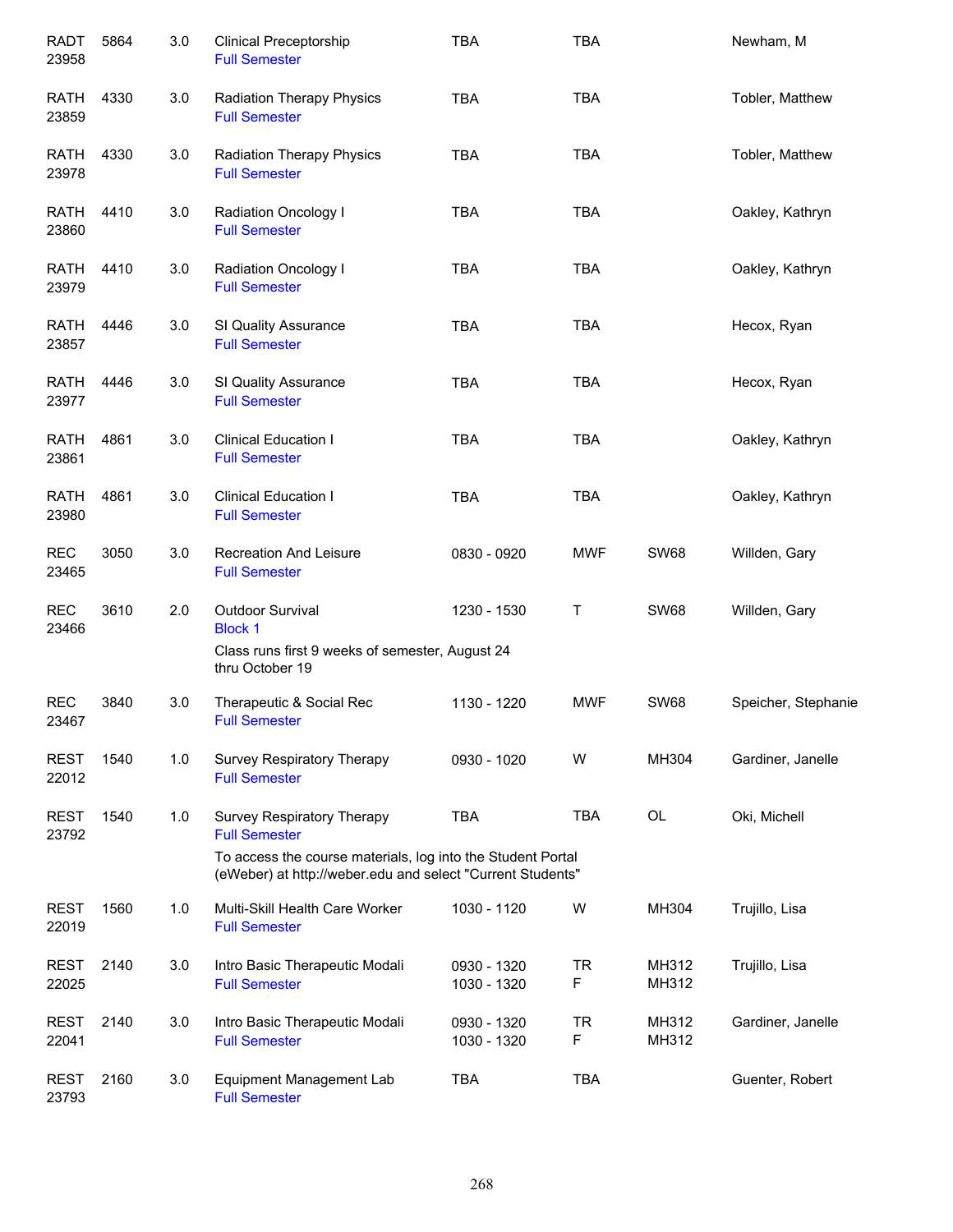| <b>REST</b><br>22048 | 2210 | 3.0 | Elem Cardiopulm Anatomy/Physio<br><b>Full Semester</b>        | 0930 - 1120                | M              | MH355          | Eberle, Paul      |
|----------------------|------|-----|---------------------------------------------------------------|----------------------------|----------------|----------------|-------------------|
| <b>REST</b><br>22050 | 2230 | 2.0 | Cardiopulmonary Pathophysiolog<br><b>Full Semester</b>        | 1130 - 1320                | M              | MH355          | Eberle, Paul      |
| <b>REST</b><br>23794 | 2230 | 2.0 | Cardiopulmonary Pathophysiolog<br><b>Full Semester</b>        | <b>TBA</b>                 | <b>TBA</b>     |                | Guenter, Robert   |
| <b>REST</b><br>22054 | 2250 | 2.0 | <b>Basic Patient Assessment</b><br><b>Full Semester</b>       | 1230 - 1420                | W              | MH480          | Eberle, Paul      |
| <b>REST</b><br>23795 | 2270 | 4.0 | Application CardiopImnary Diag<br><b>Full Semester</b>        | <b>TBA</b>                 | <b>TBA</b>     |                | Clawson, Gary     |
| <b>REST</b><br>22060 | 2300 | 3.0 | Basic Modalities Resp Care I<br><b>Full Semester</b>          | 0930 - 1220<br>1030 - 1220 | F<br>W         | MH312<br>MH312 | Gardiner, Janelle |
| <b>REST</b><br>22064 | 2310 | 3.0 | Basic Modalities Resp Care II<br><b>Full Semester</b>         | 1030 - 1222                | W              | MH312          | Gardiner, Janelle |
| <b>REST</b><br>23796 | 2320 | 2.0 | <b>Essentials Mechani Ventilation</b><br><b>Block 1</b>       | <b>TBA</b>                 | <b>TBA</b>     |                | Clawson, Gary     |
| <b>REST</b><br>23797 | 2330 | 1.0 | Entry Level Resp Therapy Revie<br><b>Full Semester</b>        | <b>TBA</b>                 | <b>TBA</b>     |                | Clawson, Gary     |
| <b>REST</b><br>23798 | 2520 | 2.0 | Principles Pharmacology<br><b>Full Semester</b>               | <b>TBA</b>                 | <b>TBA</b>     |                | Clawson, Gary     |
| <b>REST</b><br>22071 | 2700 | 4.0 | <b>Clinical Applications</b><br><b>Full Semester</b>          | 0930 - 1020<br><b>TBA</b>  | F<br><b>TR</b> | MH312          | Trujillo, Lisa    |
| <b>REST</b><br>22072 | 2700 | 4.0 | <b>Clinical Applications</b><br><b>Full Semester</b>          | 0930 - 1020<br><b>TBA</b>  | F<br><b>TR</b> | MH312          | Oki, Michell      |
| <b>REST</b><br>23799 | 2710 | 1.0 | <b>Specialty Clinical Experiences</b><br><b>Full Semester</b> | TBA                        | <b>TBA</b>     |                | Guenter, Robert   |
| <b>REST</b><br>23801 | 2720 | 3.0 | <b>Clinical Applications</b><br><b>Full Semester</b>          | <b>TBA</b>                 | TBA            |                | Guenter, Robert   |
| <b>REST</b><br>22074 | 3210 | 2.0 | Adv Cardiopulm Anatomy/Physiol<br><b>Full Semester</b>        | 0930 - 1120                | F              | MH332          | Eberle, Paul      |
| <b>REST</b><br>22090 | 3260 | 2.0 | Neonatal/Pediatric Respir Care<br><b>Full Semester</b>        | 1230 - 1520                | МW             | MH314          | Trujillo, Lisa    |
| <b>REST</b><br>22091 | 3270 | 2.0 | <b>Adult Critical Care</b><br><b>Full Semester</b>            | 1230 - 1520                | MW             | MH312          | Oki, Michell      |
| <b>REST</b><br>22092 | 3280 | 3.0 | Patient Care Continuum/Quality<br><b>Full Semester</b>        | 0930 - 1220                | M              | MH417          | Gardiner, Janelle |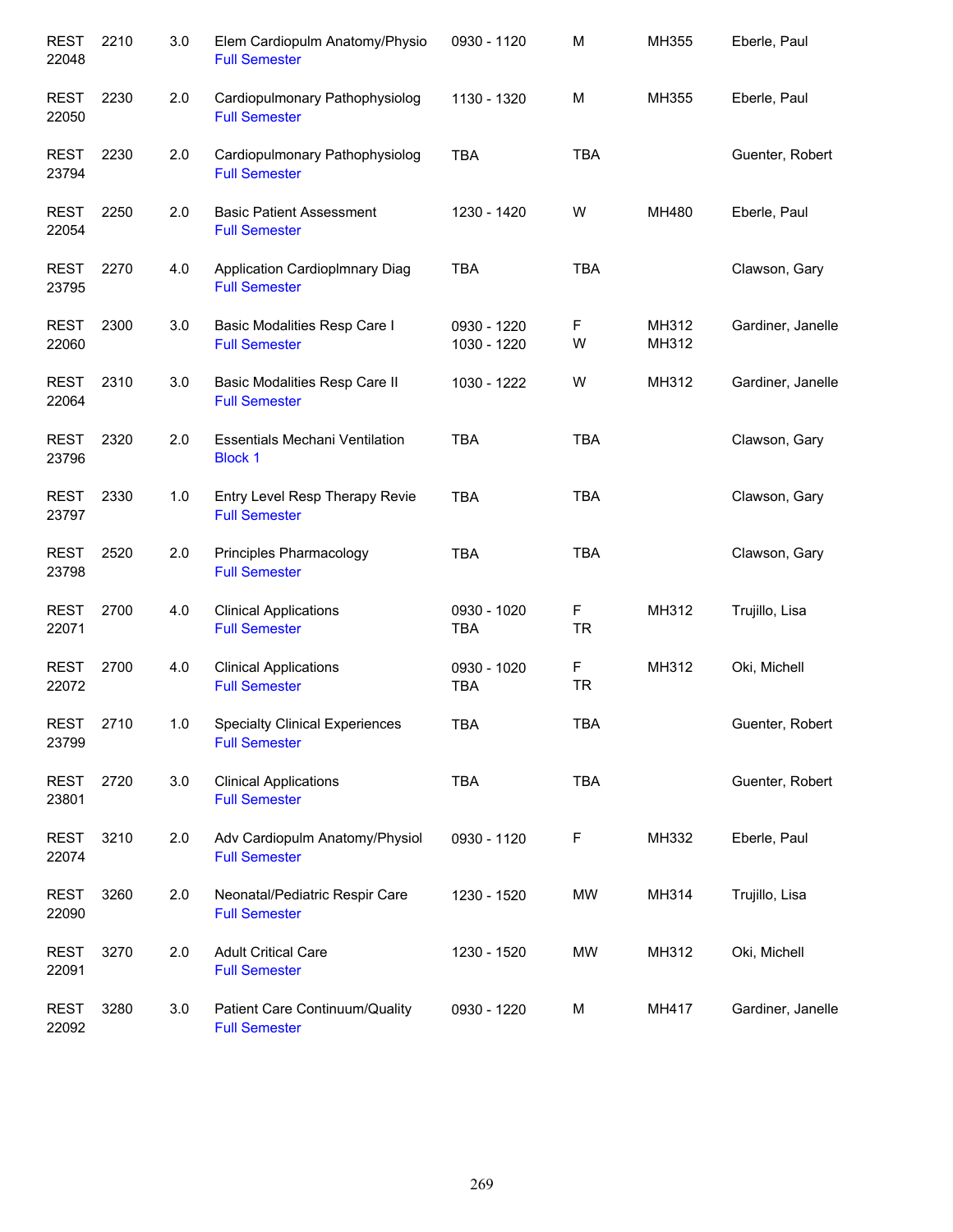| <b>REST</b>          | 3502 | 2.0 | Intro to Sleep Disorders                                                                                                                                                                                                                                                             | 1330 - 1620 | F          | MH222 | Oki, Michell      |
|----------------------|------|-----|--------------------------------------------------------------------------------------------------------------------------------------------------------------------------------------------------------------------------------------------------------------------------------------|-------------|------------|-------|-------------------|
| 22094                |      |     | <b>Full Semester</b><br>This class will meet only on Friday's starting on Aug. 27th                                                                                                                                                                                                  | 1330 - 1620 | F          | MH304 |                   |
|                      |      |     | in MH 222. On Sept. 3, 10, 17 and 24, class will be held in<br>MH 304.                                                                                                                                                                                                               |             |            |       |                   |
| <b>REST</b>          | 3770 | 4.0 | Clinical Apps Adult Critical C                                                                                                                                                                                                                                                       | 1130 - 1220 | F          | MH332 | Oki, Michell      |
| 22096                |      |     | <b>Full Semester</b>                                                                                                                                                                                                                                                                 | <b>TBA</b>  | <b>TR</b>  |       |                   |
| <b>REST</b><br>22099 | 3780 | 2.0 | <b>Clinical Applications</b><br><b>Full Semester</b>                                                                                                                                                                                                                                 | <b>TBA</b>  | <b>TR</b>  |       | Gardiner, Janelle |
| <b>REST</b><br>22103 | 4610 | 1.0 | <b>Advanced Patient Assessment</b><br><b>Full Semester</b>                                                                                                                                                                                                                           | <b>TBA</b>  | <b>TBA</b> |       | Eberle, Paul      |
|                      |      |     | CBL stands for Community-Based Learning which means that<br>students engage in meaningful community service that is<br>connected to specific course objectives. See http://www.<br>weber.edu/CommunityInvolvement/CBL_Designation.html for a<br>full list of CBL designated courses. |             |            |       |                   |
| <b>REST</b><br>22105 | 4610 | 2.0 | <b>Advanced Patient Assessment</b><br><b>Full Semester</b>                                                                                                                                                                                                                           | <b>TBA</b>  | <b>TBA</b> |       | Eberle, Paul      |
|                      |      |     | CBL stands for Community-Based Learning which means that<br>students engage in meaningful community service that is<br>connected to specific course objectives. See http://www.<br>weber.edu/CommunityInvolvement/CBL_Designation.html for a<br>full list of CBL designated courses. |             |            |       |                   |
| <b>REST</b><br>24231 | 4610 | 1.0 | <b>Advanced Patient Assessment</b><br><b>Full Semester</b>                                                                                                                                                                                                                           | <b>TBA</b>  | <b>TBA</b> |       | Eberle, Paul      |
| <b>REST</b><br>24232 | 4610 | 2.0 | <b>Advanced Patient Assessment</b><br><b>Full Semester</b>                                                                                                                                                                                                                           | <b>TBA</b>  | <b>TBA</b> |       | Eberle, Paul      |
| <b>REST</b><br>22106 | 4620 | 1.0 | <b>Health Promotion</b><br><b>Full Semester</b>                                                                                                                                                                                                                                      | <b>TBA</b>  | <b>TBA</b> |       | Trujillo, Lisa    |
|                      |      |     | CBL stands for Community-Based Learning which means that<br>students engage in meaningful community service that is<br>connected to specific course objectives. See http://www.<br>weber.edu/CommunityInvolvement/CBL Designation.html for a<br>full list of CBL designated courses. |             |            |       |                   |
| <b>REST</b><br>22108 | 4620 | 2.0 | <b>Health Promotion</b><br><b>Full Semester</b>                                                                                                                                                                                                                                      | <b>TBA</b>  | <b>TBA</b> |       | Trujillo, Lisa    |
|                      |      |     | CBL stands for Community-Based Learning which means that<br>students engage in meaningful community service that is<br>connected to specific course objectives. See http://www.<br>weber.edu/CommunityInvolvement/CBL Designation.html for a<br>full list of CBL designated courses. |             |            |       |                   |
| <b>REST</b><br>24233 | 4620 | 1.0 | <b>Health Promotion</b><br><b>Full Semester</b>                                                                                                                                                                                                                                      | <b>TBA</b>  | <b>TBA</b> |       | Trujillo, Lisa    |
| <b>REST</b><br>24234 | 4620 | 2.0 | <b>Health Promotion</b><br><b>Full Semester</b>                                                                                                                                                                                                                                      | <b>TBA</b>  | TBA        |       | Trujillo, Lisa    |
| <b>REST</b><br>24235 | 4630 | 1.0 | <b>Continuous Quality Improvement</b><br><b>Full Semester</b>                                                                                                                                                                                                                        | <b>TBA</b>  | <b>TBA</b> |       | Gardiner, Janelle |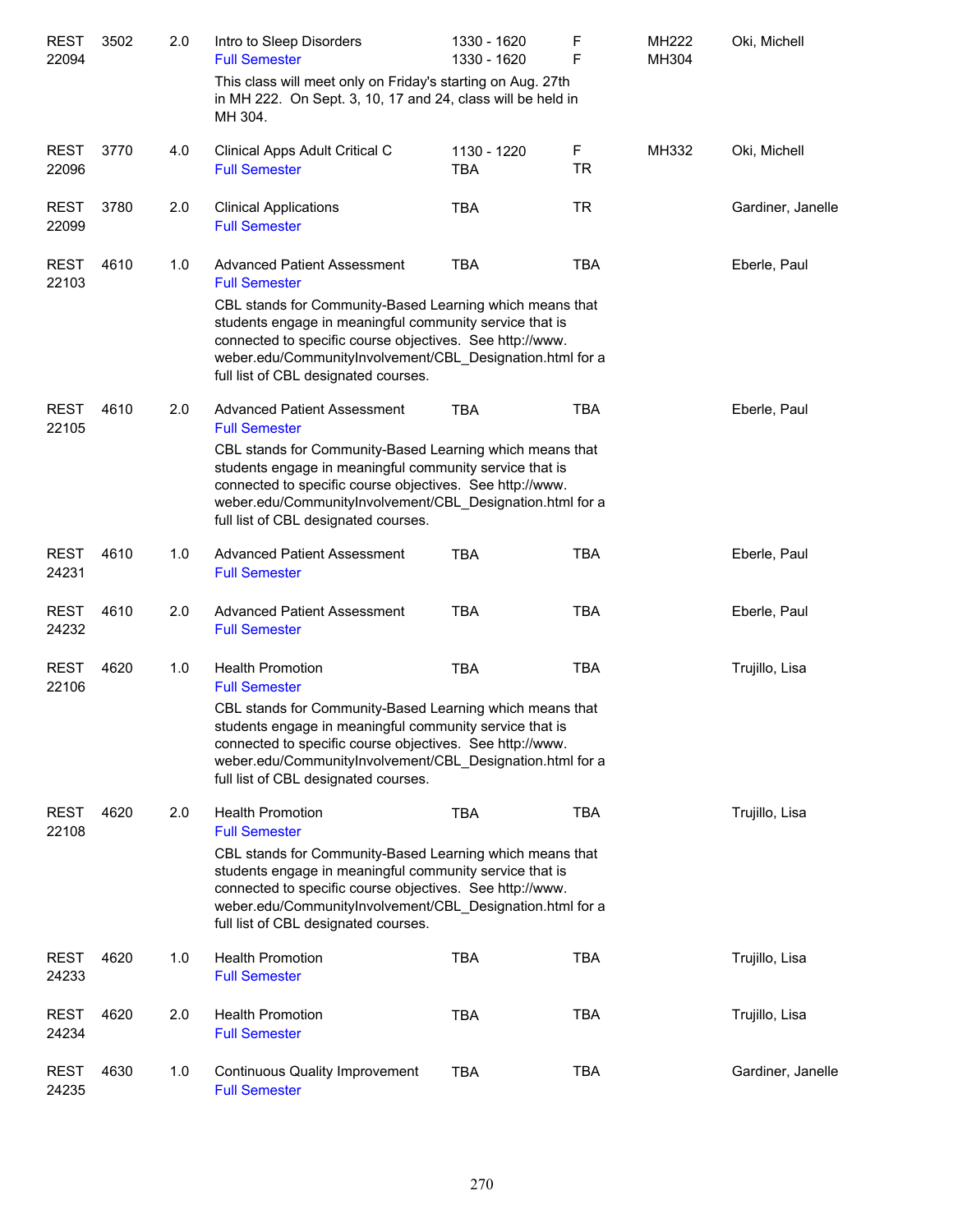| <b>REST</b><br>24236 | 4630 | 2.0   | <b>Continuous Quality Improvement</b><br><b>Full Semester</b>                                                                                                          | <b>TBA</b>  | <b>TBA</b> |              | Gardiner, Janelle   |
|----------------------|------|-------|------------------------------------------------------------------------------------------------------------------------------------------------------------------------|-------------|------------|--------------|---------------------|
| <b>REST</b><br>22114 | 4800 | 2.0   | Independent Projects<br><b>Full Semester</b>                                                                                                                           | <b>TBA</b>  | <b>TBA</b> |              | Oki, Michell        |
| <b>REST</b><br>22116 | 4800 | 1.0   | Independent Projects<br><b>Full Semester</b>                                                                                                                           | <b>TBA</b>  | <b>TBA</b> |              | Oki, Michell        |
| REST<br>22118        | 4830 | $1.0$ | Directed Readings<br><b>Full Semester</b>                                                                                                                              | <b>TBA</b>  | <b>TBA</b> |              | Eberle, Paul        |
| <b>REST</b><br>22706 | 4830 | 2.0   | Directed Readings<br><b>Full Semester</b>                                                                                                                              | <b>TBA</b>  | <b>TBA</b> |              | Eberle, Paul        |
| REST<br>22119        | 4850 | 1.0   | Study Abroad<br><b>Full Semester</b>                                                                                                                                   | <b>TBA</b>  | <b>TBA</b> |              | Trujillo, Lisa      |
| <b>REST</b><br>22710 | 4850 | 1.0   | Study Abroad<br><b>Full Semester</b>                                                                                                                                   | <b>TBA</b>  | <b>TBA</b> |              | Durkee, David       |
| <b>SCM</b><br>22767  | 3050 | 3.0   | Operations & Logistics Mgmt<br><b>Full Semester</b>                                                                                                                    | 1730 - 2010 | W          | <b>WB114</b> | Hill, Stephen       |
| <b>SCM</b><br>23902  | 3050 | 3.0   | Operations & Logistics Mgmt<br><b>Full Semester</b>                                                                                                                    | 0730 - 0820 | <b>MWF</b> | <b>WB119</b> | Christensen, Bruce  |
| <b>SCM</b><br>24048  | 3050 | 3.0   | Operations & Logistics Mgmt<br><b>Full Semester</b><br>To access the online course materials, please log in through<br>the student portal (eWeber) at http://weber.edu | <b>TBA</b>  | <b>TBA</b> | OL           | Christensen, Bruce  |
| <b>SCM</b><br>22768  | 3500 | 3.0   | SI Computer Models/Application<br><b>Full Semester</b>                                                                                                                 | 1030 - 1120 | <b>MWF</b> | <b>WB119</b> | Christensen, Bruce  |
| <b>SCM</b><br>22769  | 3720 | 3.0   | Transportation and Global SCM<br><b>Full Semester</b>                                                                                                                  | 0730 - 0820 | <b>MWF</b> | <b>WB114</b> | Hill, Stephen       |
| <b>SCM</b><br>22770  | 4100 | 3.0   | <b>Quality Mgmt &amp; Productivity</b><br><b>Full Semester</b>                                                                                                         | 0900 - 1015 | <b>TR</b>  | <b>WB105</b> | Schvaneveldt, Shane |
| <b>SCM</b><br>22771  | 4600 | 3.0   | SI Simulation<br><b>Full Semester</b>                                                                                                                                  | 0930 - 1020 | <b>MWF</b> | <b>WB103</b> | Hill, Stephen       |
| <b>SCM</b><br>22772  | 4730 | 3.0   | Purchasing & Supply Management<br><b>Full Semester</b>                                                                                                                 | 1030 - 1145 | <b>TR</b>  | <b>WB113</b> | Russell, Stephen    |
| <b>SCM</b><br>22774  | 4860 | 3.0   | Supply Chain Mngmt Internship<br><b>Full Semester</b>                                                                                                                  | 1730 - 2010 | F          | <b>WB121</b> | Russell, Stephen    |
| SOC<br>20528         | 1010 | 3.0   | SS/DV Intro to Sociology<br><b>Full Semester</b>                                                                                                                       | 0930 - 1020 | <b>MWF</b> | SS109        | Ollilainen, Anne    |
| SOC<br>20530         | 1010 | 3.0   | SS/DV Intro to Sociology<br><b>Full Semester</b>                                                                                                                       | 1130 - 1220 | <b>MWF</b> | SS109        | Ollilainen, Anne    |
| SOC<br>20538         | 1010 | 3.0   | SS/DV Intro to Sociology<br><b>Full Semester</b>                                                                                                                       | 1030 - 1145 | <b>TR</b>  | SS109        | Wei-Arthus, Huiying |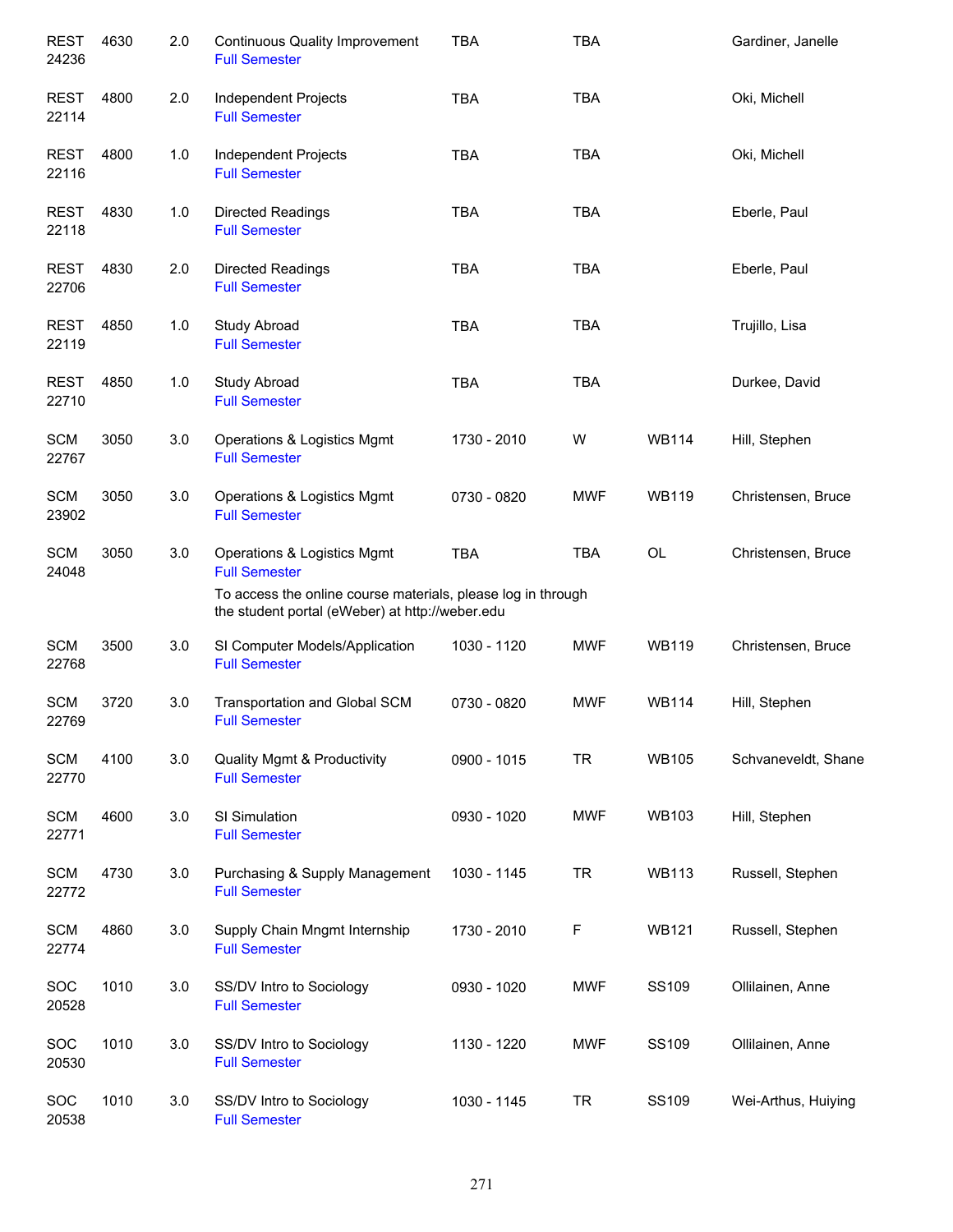| SOC<br>20542        | 1010 | 3.0 | SS/DV Intro to Sociology<br><b>Full Semester</b>                                                                                                                                  | 1200 - 1315   | TR         | SS109        | Wei-Arthus, Huiying |
|---------------------|------|-----|-----------------------------------------------------------------------------------------------------------------------------------------------------------------------------------|---------------|------------|--------------|---------------------|
| SOC<br>20544        | 1010 | 3.0 | SS/DV Intro to Sociology<br><b>Full Semester</b>                                                                                                                                  | 1730 - 2010   | W          | <b>SS109</b> | Richens, Greg       |
| <b>SOC</b><br>23292 | 1010 | 3.0 | SS/DV Intro to Sociology<br><b>Full Semester</b><br>To access the course materials, log into the Student Portal<br>(eWeber) at http://weber.edu and select "Current Students"     | <b>TBA</b>    | <b>TBA</b> | OL           | Reynolds, Robert    |
| <b>SOC</b><br>23294 | 1010 | 3.0 | SS/DV Intro to Sociology<br><b>Full Semester</b><br>To access the course materials, log into the Student Portal<br>(eWeber) at http://weber.edu and select "Current Students"     | <b>TBA</b>    | <b>TBA</b> | <b>OL</b>    | Wei-Arthus, Huiying |
| <b>SOC</b><br>24226 | 1010 | 3.0 | SS/DV Intro to Sociology<br><b>Full Semester</b>                                                                                                                                  | 0730 - 0845   | <b>TR</b>  | D02103       | Richens, Greg       |
| SOC<br>20526        | 1020 | 3.0 | <b>SS/DV Social Problems</b><br><b>Full Semester</b>                                                                                                                              | 1230 - 1320   | <b>MWF</b> | SS109        | Higley, Ramona      |
| SOC<br>20532        | 1020 | 3.0 | SS/DV Social Problems<br><b>Full Semester</b>                                                                                                                                     | 1030 - 1120   | <b>MWF</b> | SS109        | Kearin, Thomas      |
| <b>SOC</b><br>20534 | 1020 | 3.0 | <b>SS/DV Social Problems</b><br><b>Full Semester</b>                                                                                                                              | 0730 - 0845   | <b>TR</b>  | SS109        | Trentelman, Carla   |
| <b>SOC</b><br>20536 | 1020 | 3.0 | <b>SS/DV Social Problems</b><br><b>Full Semester</b>                                                                                                                              | $0900 - 1015$ | <b>TR</b>  | SS109        | Trentelman, Carla   |
| <b>SOC</b><br>23295 | 1020 | 3.0 | <b>SS/DV Social Problems</b><br><b>Full Semester</b><br>To access the course materials, log into the Student Portal<br>(eWeber) at http://weber.edu and select "Current Students" | <b>TBA</b>    | <b>TBA</b> | OL           | Higley, Ramona      |
| SOC<br>24129        | 1020 | 3.0 | <b>SS/DV Social Problems</b><br><b>Full Semester</b><br>To access the online course materials, please log in through<br>the student portal (eWeber) at http://weber.edu           | <b>TBA</b>    | <b>TBA</b> | OL           | Richens, Greg       |
| <b>SOC</b><br>24225 | 1020 | 3.0 | <b>SS/DV Social Problems</b><br><b>Full Semester</b>                                                                                                                              | 1730 - 2010   | М          | D02103       | Higley, Ramona      |
| SOC<br>24266        | 1020 | 3.0 | <b>SS/DV Social Problems</b><br><b>Full Semester</b>                                                                                                                              | 0830 - 0920   | <b>MWF</b> | SS109        | Kearin, Thomas      |
| SOC<br>20529        | 3030 | 3.0 | <b>Classical Sociological Theory</b><br><b>Full Semester</b>                                                                                                                      | 0930 - 1020   | <b>MWF</b> | <b>SS44</b>  | Trentelman, Carla   |
| SOC<br>20537        | 3030 | 3.0 | <b>Classical Sociological Theory</b><br><b>Full Semester</b>                                                                                                                      | 0900 - 1015   | <b>TR</b>  | <b>SS44</b>  | Ollilainen, Anne    |
| SOC<br>20547        | 3030 | 3.0 | <b>Classical Sociological Theory</b><br><b>Full Semester</b>                                                                                                                      | 1730 - 2010   | W          | SS113        | Wei-Arthus, Huiying |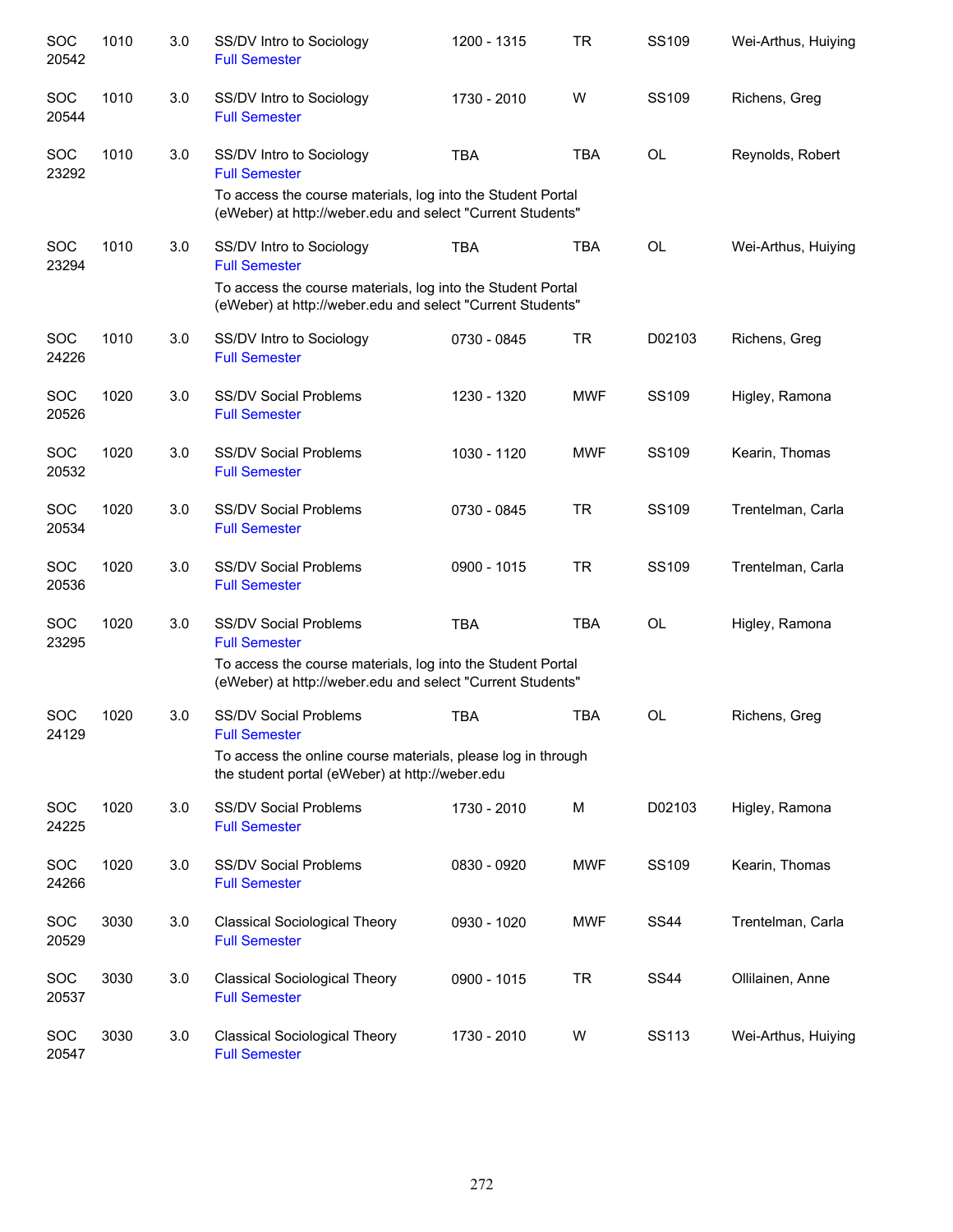| SOC<br>24228        | 3260 | 3.0 | Juvenile Delinquency<br><b>Full Semester</b>                                                                                                                                                                                                                                         | 1630 - 1910 | W          | <b>PC12</b> | Blake, Spencer      |
|---------------------|------|-----|--------------------------------------------------------------------------------------------------------------------------------------------------------------------------------------------------------------------------------------------------------------------------------------|-------------|------------|-------------|---------------------|
|                     |      |     | SLCC is Located at 4600 S. Redwood Rd. Salt Lake<br>801-957-7522<br>Class is held in room 201 of portable classroom #12                                                                                                                                                              |             |            |             |                     |
| <b>SOC</b><br>24123 | 3270 | 3.0 | Criminology<br><b>Full Semester</b>                                                                                                                                                                                                                                                  | 1130 - 1220 | <b>MWF</b> | <b>SS44</b> | Higley, Ramona      |
| <b>SOC</b><br>20533 | 3410 | 3.0 | Sociology of Religion<br><b>Full Semester</b>                                                                                                                                                                                                                                        | 1230 - 1320 | <b>MWF</b> | <b>SS44</b> | Reynolds, Robert    |
| <b>SOC</b><br>20531 | 3550 | 3.0 | Organizations in Society<br><b>Full Semester</b>                                                                                                                                                                                                                                     | 1030 - 1120 | <b>MWF</b> | <b>SS44</b> | Wei-Arthus, Huiying |
| <b>SOC</b><br>20535 | 3600 | 3.0 | <b>SI Social Statistics</b><br><b>Full Semester</b>                                                                                                                                                                                                                                  | 0730 - 0845 | <b>TR</b>  | <b>SS44</b> | Reynolds, Robert    |
|                     |      |     | CBL stands for Community-Based Learning which means that<br>students engage in meaningful community service that is<br>connected to specific course objectives. See http://www.<br>weber.edu/CommunityInvolvement/CBL_Designation.html for a<br>full list of CBL designated courses. |             |            |             |                     |
| SOC<br>20549        | 3600 | 3.0 | <b>SI Social Statistics</b><br><b>Full Semester</b>                                                                                                                                                                                                                                  | 1730 - 2010 | R          | SS109       | Reynolds, Robert    |
|                     |      |     | CBL stands for Community-Based Learning which means that<br>students engage in meaningful community service that is<br>connected to specific course objectives. See http://www.<br>weber.edu/CommunityInvolvement/CBL_Designation.html for a<br>full list of CBL designated courses. |             |            |             |                     |
| <b>SOC</b><br>20543 | 3660 | 3.0 | SI Sociological Research<br><b>Full Semester</b>                                                                                                                                                                                                                                     | 1200 - 1315 | <b>TR</b>  | <b>SS44</b> | Kowalewski, Brenda  |
|                     |      |     | CBL stands for Community-Based Learning which means that<br>students engage in meaningful community service that is<br>connected to specific course objectives. See http://www.<br>weber.edu/CommunityInvolvement/CBL_Designation.html for a<br>full list of CBL designated courses. |             |            |             |                     |
| <b>SOC</b><br>20854 | 3840 | 3.0 | Cities and Urban Life<br><b>Full Semester</b>                                                                                                                                                                                                                                        | 0830 - 0920 | <b>MWF</b> | <b>SS44</b> | Trentelman, Carla   |
| <b>SOC</b><br>20540 | 4030 | 3.0 | Contemporary Soc Theory<br><b>Full Semester</b>                                                                                                                                                                                                                                      | 0900 - 1015 | <b>TR</b>  | SS113       | Wei-Arthus, Huiying |
| <b>SOC</b><br>20539 | 4120 | 3.0 | Socialization Over Life Cycle<br><b>Full Semester</b><br>CBL stands for Community-Based Learning which means that                                                                                                                                                                    | 1030 - 1145 | <b>TR</b>  | <b>SS44</b> | Kowalewski, Brenda  |
|                     |      |     | students engage in meaningful community service that is<br>connected to specific course objectives. See http://www.<br>weber.edu/CommunityInvolvement/CBL_Designation.html for a<br>full list of CBL designated courses.                                                             |             |            |             |                     |
| <b>SOC</b><br>20588 | 4830 | 1.0 | Readings and/or Projects<br><b>Full Semester</b>                                                                                                                                                                                                                                     | <b>TBA</b>  | <b>TBA</b> |             | Reynolds, Robert    |
| SOC<br>20589        | 4830 | 2.0 | Readings and/or Projects<br><b>Full Semester</b>                                                                                                                                                                                                                                     | <b>TBA</b>  | <b>TBA</b> |             | Reynolds, Robert    |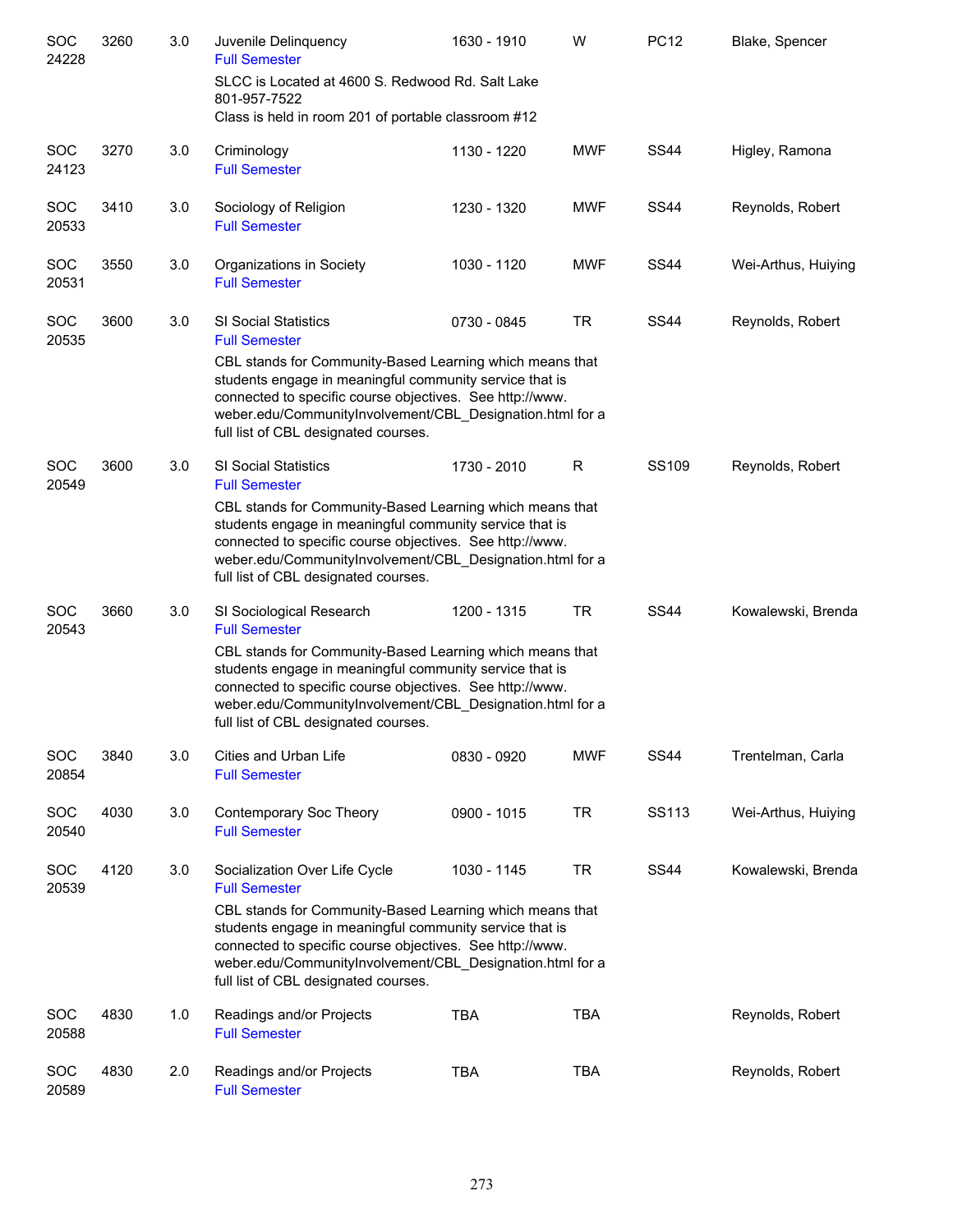| SOC<br>20590         | 4830 | 3.0   | Readings and/or Projects<br><b>Full Semester</b>                  | <b>TBA</b>  | <b>TBA</b> |       | Reynolds, Robert |
|----------------------|------|-------|-------------------------------------------------------------------|-------------|------------|-------|------------------|
| SOC<br>20591         | 4890 | $1.0$ | Internship<br><b>Full Semester</b>                                | <b>TBA</b>  | <b>TBA</b> |       | Reynolds, Robert |
| SOC<br>20592         | 4890 | 2.0   | Internship<br><b>Full Semester</b>                                | <b>TBA</b>  | <b>TBA</b> |       | Reynolds, Robert |
| SOC<br>20593         | 4890 | 3.0   | Internship<br><b>Full Semester</b>                                | <b>TBA</b>  | <b>TBA</b> |       | Reynolds, Robert |
| SOC<br>20594         | 4890 | 4.0   | Internship<br><b>Full Semester</b>                                | <b>TBA</b>  | <b>TBA</b> |       | Reynolds, Robert |
| SOC<br>20595         | 4890 | 5.0   | Internship<br><b>Full Semester</b>                                | <b>TBA</b>  | <b>TBA</b> |       | Reynolds, Robert |
| SOC<br>20596         | 4890 | 6.0   | Internship<br><b>Full Semester</b>                                | <b>TBA</b>  | <b>TBA</b> |       | Reynolds, Robert |
| SOC<br>20541         | 4900 | 3.0   | Senior Capstone Course<br><b>Full Semester</b>                    | 1030 - 1145 | <b>TR</b>  | SS113 | Ollilainen, Anne |
| <b>SPAN</b><br>21171 | 1010 | 3.0   | First Year Spanish I<br><b>Full Semester</b><br>Course Fee \$8.00 | 0830 - 0920 | <b>MWF</b> | EH115 | Jasmer, Dolores  |
| <b>SPAN</b><br>21173 | 1010 | 3.0   | First Year Spanish I<br><b>Full Semester</b><br>Course Fee \$8.00 | 0930 - 1020 | <b>MWF</b> | EH115 | Guadano, Luis    |
| <b>SPAN</b><br>21174 | 1010 | 3.0   | First Year Spanish I<br><b>Full Semester</b><br>Course Fee \$8.00 | 1030 - 1120 | <b>MWF</b> | EH115 | Guadano, Luis    |
| <b>SPAN</b><br>21175 | 1010 | 3.0   | First Year Spanish I<br><b>Full Semester</b><br>Course Fee \$8.00 | 1130 - 1220 | <b>MWF</b> | EH104 | Stokes, Jeffery  |
| <b>SPAN</b><br>21177 | 1010 | 3.0   | First Year Spanish I<br><b>Full Semester</b><br>Course Fee \$8.00 | 1230 - 1320 | <b>MWF</b> | EH115 | Jasmer, Dolores  |
| <b>SPAN</b><br>21178 | 1010 | 3.0   | First Year Spanish I<br><b>Full Semester</b><br>Course Fee \$8.00 | 1730 - 1845 | <b>TR</b>  | EH115 | Compton, Greg    |
| <b>SPAN</b><br>21480 | 1010 | 3.0   | First Year Spanish I<br><b>Full Semester</b><br>Course Fee \$8.00 | 1730 - 1845 | <b>MW</b>  | N02   | Michalek, Vanesa |
| <b>SPAN</b><br>24292 | 1010 | 3.0   | First Year Spanish I<br><b>Full Semester</b><br>Course Fee \$8.00 | 0900 - 1015 | <b>TR</b>  | EH115 | Mathews, Thomas  |
| <b>SPAN</b><br>24670 | 1010 | 3.0   | First Year Spanish I<br><b>Full Semester</b><br>Course Fee \$8.00 | 1030 - 1120 | <b>MWF</b> | EH105 | Compton, Greg    |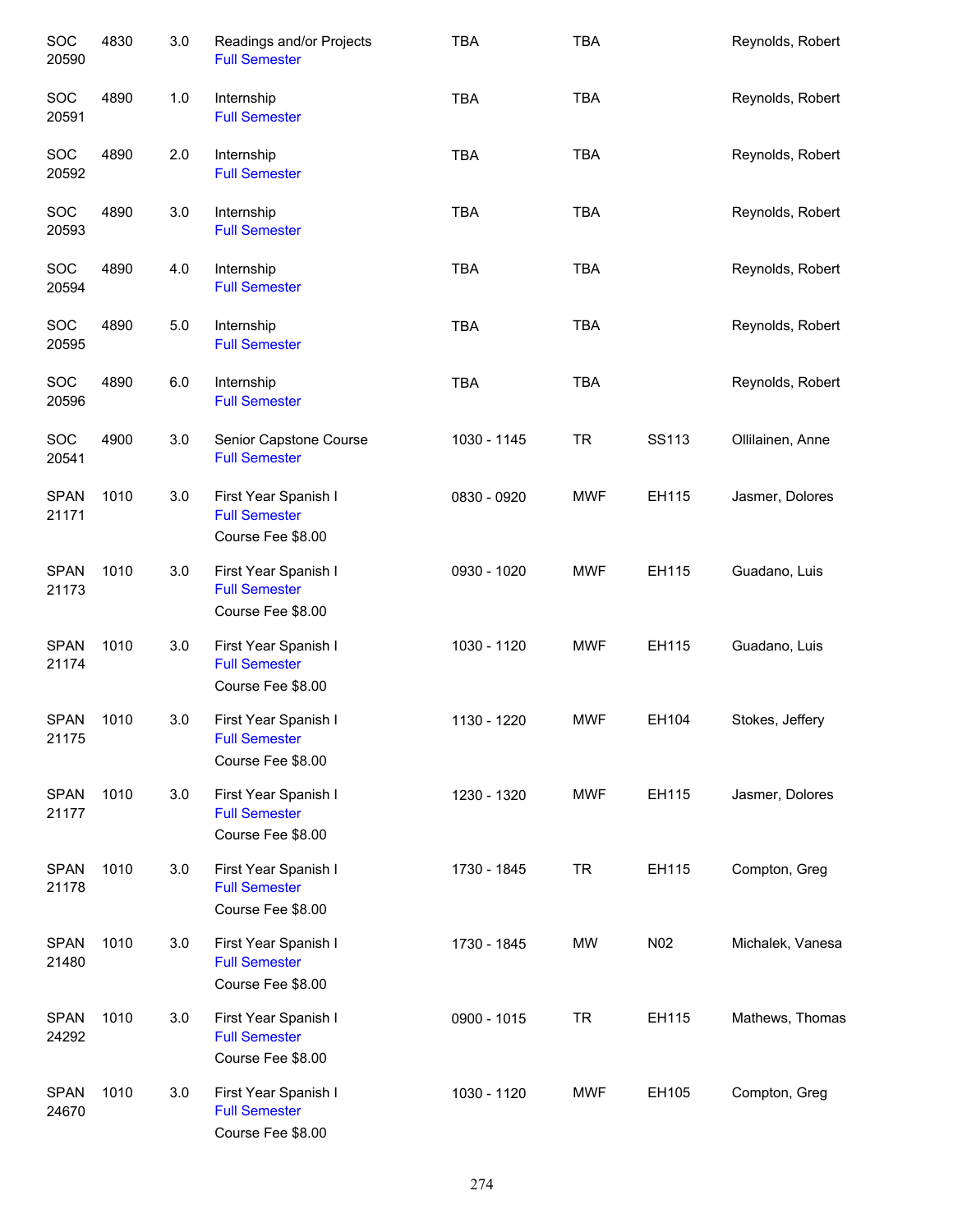| <b>SPAN</b><br>21180 | 1020 | 3.0 | First Year Spanish II<br><b>Full Semester</b><br>Course Fee \$8.00            | 0830 - 0920 | <b>MWF</b> | EH104 | Spanos, Anthony   |
|----------------------|------|-----|-------------------------------------------------------------------------------|-------------|------------|-------|-------------------|
| <b>SPAN</b><br>21181 | 1020 | 3.0 | First Year Spanish II<br><b>Full Semester</b><br>Course Fee \$8.00            | 0930 - 1020 | <b>MWF</b> | EH104 | Spanos, Anthony   |
| <b>SPAN</b><br>21200 | 2010 | 3.0 | Second Year Spanish I<br><b>Full Semester</b><br>Course Fee \$8.00            | 0830 - 0920 | <b>MWF</b> | EH106 | Fielding, Maria   |
| <b>SPAN</b><br>21202 | 2010 | 3.0 | Second Year Spanish I<br><b>Full Semester</b><br>Course Fee \$8.00            | 1130 - 1220 | <b>MWF</b> | EH115 | Spanos, Anthony   |
| <b>SPAN</b><br>21204 | 2010 | 3.0 | Second Year Spanish I<br><b>Full Semester</b><br>Course Fee \$8.00            | 1730 - 1845 | <b>MW</b>  | EH117 | Nebeker, Jared    |
| <b>SPAN</b><br>21207 | 2020 | 3.0 | HU Second Year Spanish II<br><b>Full Semester</b><br>Course Fee \$8.00        | 1130 - 1220 | <b>MWF</b> | EH106 | Asensio, Isabel   |
| <b>SPAN</b><br>24462 | 2020 | 3.0 | HU Second Year Spanish II<br><b>Full Semester</b><br>Course Fee \$8.00        | 1030 - 1120 | <b>MWF</b> | EH117 | Asensio, Isabel   |
| <b>SPAN</b><br>21210 | 3000 | 3.0 | <b>Proficiency Development</b><br><b>Full Semester</b><br>Course Fee \$6.00   | 0930 - 1020 | <b>MWF</b> | EH117 | Asensio, Isabel   |
| <b>SPAN</b><br>21212 | 3060 | 3.0 | Grammar & Composition<br><b>Full Semester</b><br>Course Fee \$6.00            | 0830 - 0920 | <b>MWF</b> | EH105 | Stokes, Jeffery   |
| <b>SPAN</b><br>21214 | 3060 | 3.0 | Grammar & Composition<br><b>Full Semester</b><br>Course Fee \$6.00            | 0900 - 1015 | <b>TR</b>  | EH106 | Maughan, Rona Lee |
| <b>SPAN</b><br>21215 | 3060 | 3.0 | Grammar & Composition<br><b>Full Semester</b><br>Course Fee \$6.00            | 0930 - 1020 | <b>MWF</b> | EH118 | Fielding, Maria   |
| <b>SPAN</b><br>21216 | 3060 | 3.0 | <b>Grammar &amp; Composition</b><br><b>Full Semester</b><br>Course Fee \$6.00 | 1030 - 1120 | <b>MWF</b> | EH118 | Norseth, Marianna |
| <b>SPAN</b><br>21217 | 3060 | 3.0 | Grammar & Composition<br><b>Full Semester</b><br>Course Fee \$6.00            | 1030 - 1145 | <b>TR</b>  | EH105 | Mathews, Thomas   |
| <b>SPAN</b><br>21218 | 3060 | 3.0 | Grammar & Composition<br><b>Full Semester</b><br>Course Fee \$6.00            | 1130 - 1220 | <b>MWF</b> | EH118 | Fielding, Maria   |
| <b>SPAN</b><br>21219 | 3060 | 3.0 | Grammar & Composition<br><b>Full Semester</b><br>Course Fee \$6.00            | 1730 - 2010 | R          | EH116 | Norseth, Marianna |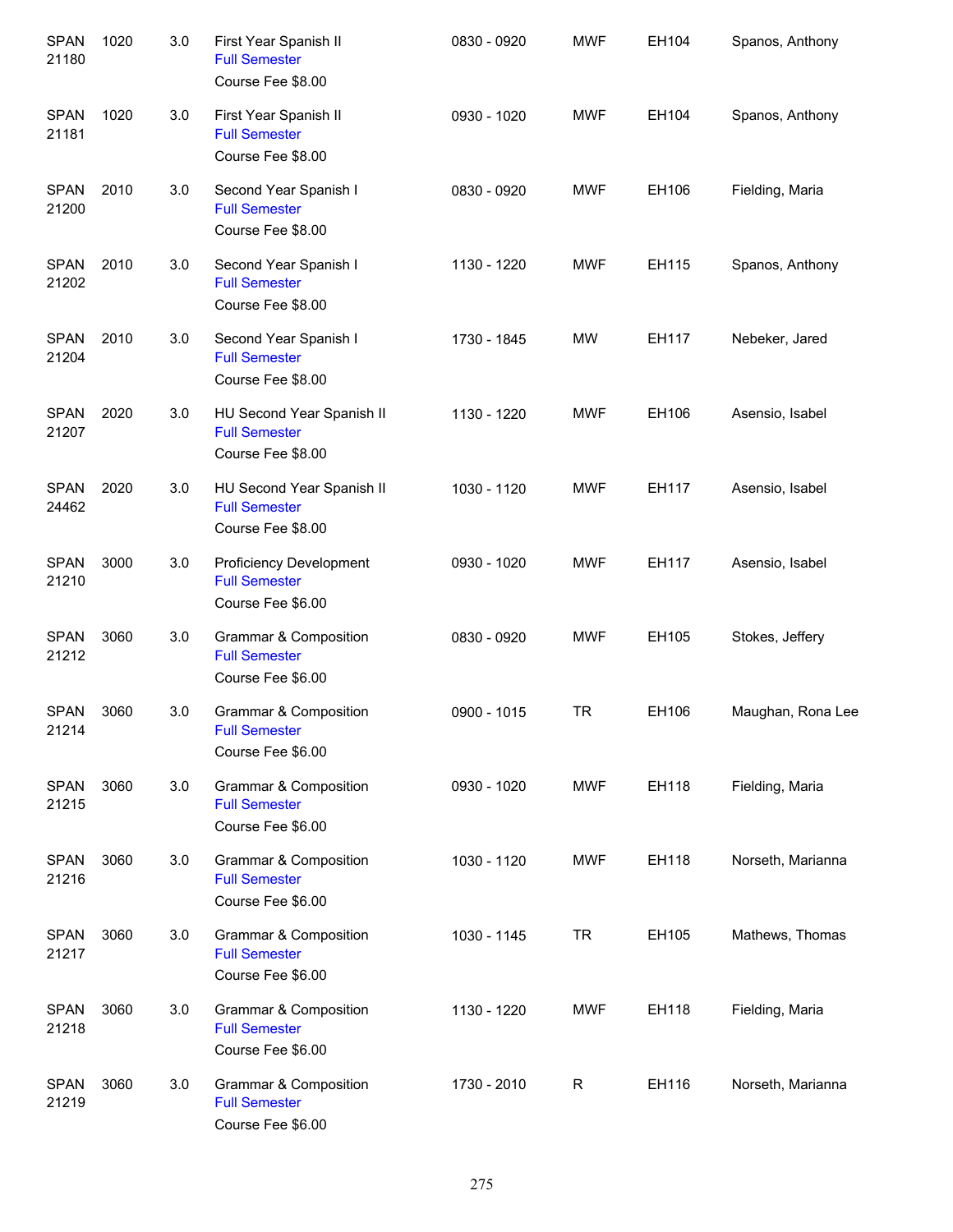| <b>SPAN</b><br>21220 | 3160 | 3.0 | Introduction to Literature<br><b>Full Semester</b><br>Course Fee \$6.00                                                                                                                                                                                                                                                                                           | 0900 - 1015 | TR         | EH104     | Asensio, Isabel   |
|----------------------|------|-----|-------------------------------------------------------------------------------------------------------------------------------------------------------------------------------------------------------------------------------------------------------------------------------------------------------------------------------------------------------------------|-------------|------------|-----------|-------------------|
| <b>SPAN</b><br>21221 | 3160 | 3.0 | Introduction to Literature<br><b>Full Semester</b><br>Course Fee \$6.00                                                                                                                                                                                                                                                                                           | 1030 - 1145 | TR         | EH115     | Guadano, Luis     |
| <b>SPAN</b><br>21223 | 3160 | 3.0 | Introduction to Literature<br><b>Full Semester</b><br>Course Fee \$6.00                                                                                                                                                                                                                                                                                           | 1730 - 2010 | W          | EH116     | Myers, Christina  |
| <b>SPAN</b><br>21224 | 3220 | 3.0 | Phonetics & Phonology<br><b>Full Semester</b><br>Course Fee \$6.00                                                                                                                                                                                                                                                                                                | 0830 - 0920 | <b>MWF</b> | EH118     | Mathews, Thomas   |
| <b>SPAN</b><br>21227 | 3320 | 3.0 | <b>Applied Language Studies</b><br><b>Full Semester</b><br>Course Fee \$6.00                                                                                                                                                                                                                                                                                      | 1730 - 2010 | Τ          | EH116     | Spanos, Anthony   |
| <b>SPAN</b><br>21229 | 3360 | 3.0 | <b>Advanced Grammar</b><br><b>Full Semester</b><br>Course Fee \$6.00                                                                                                                                                                                                                                                                                              | 1200 - 1315 | TR         | EH118     | Stokes, Jeffery   |
| <b>SPAN</b><br>21482 | 3550 | 3.0 | Study in Culture/Civilization<br><b>Full Semester</b><br>To access the online course materials, please log in through<br>the student portal (eWeber) at http://weber.edu<br>Course Fee \$6.00                                                                                                                                                                     | <b>TBA</b>  | <b>TBA</b> | <b>OL</b> | Bergeson, Craig   |
| <b>SPAN</b><br>21232 | 3570 | 3.0 | Special Topics in Culture<br><b>Full Semester</b><br>Course Fee \$6.00                                                                                                                                                                                                                                                                                            | 1330 - 1610 | W          | EH118     | Guadano, Luis     |
| <b>SPAN</b><br>21233 | 3610 | 3.0 | Literature Survey I<br><b>Full Semester</b><br>Course Fee \$6.00                                                                                                                                                                                                                                                                                                  | 0900 - 1015 | TR         | EH105     | Giralt, Alicia    |
| <b>SPAN</b><br>21481 | 3630 | 3.0 | <b>Literature Genres</b><br><b>Full Semester</b><br>To access the online course materials, please log in through<br>the student portal (eWeber) at http://weber.edu<br>Course Fee \$6.00                                                                                                                                                                          | <b>TBA</b>  | <b>TBA</b> | OL        | Maughan, Rona Lee |
| <b>SPAN</b><br>21235 | 3710 | 3.0 | Business Language I<br><b>Full Semester</b><br>Course Fee \$6.00                                                                                                                                                                                                                                                                                                  | 1030 - 1145 | <b>TR</b>  | EH118     | Giralt, Alicia    |
| <b>SPAN</b><br>21236 | 3720 | 3.0 | Lanugage/Specific Purposes I<br><b>Full Semester</b><br>Course Fee \$6.00<br>CBL stands for Community-Based Learning which means that<br>students engage in meaningful community service that is<br>connected to specific course objectives. See http://www.<br>weber.edu/CommunityInvolvement/CBL_Designation.html for a<br>full list of CBL designated courses. | 1200 - 1315 | <b>TR</b>  | EH105     | Giralt, Alicia    |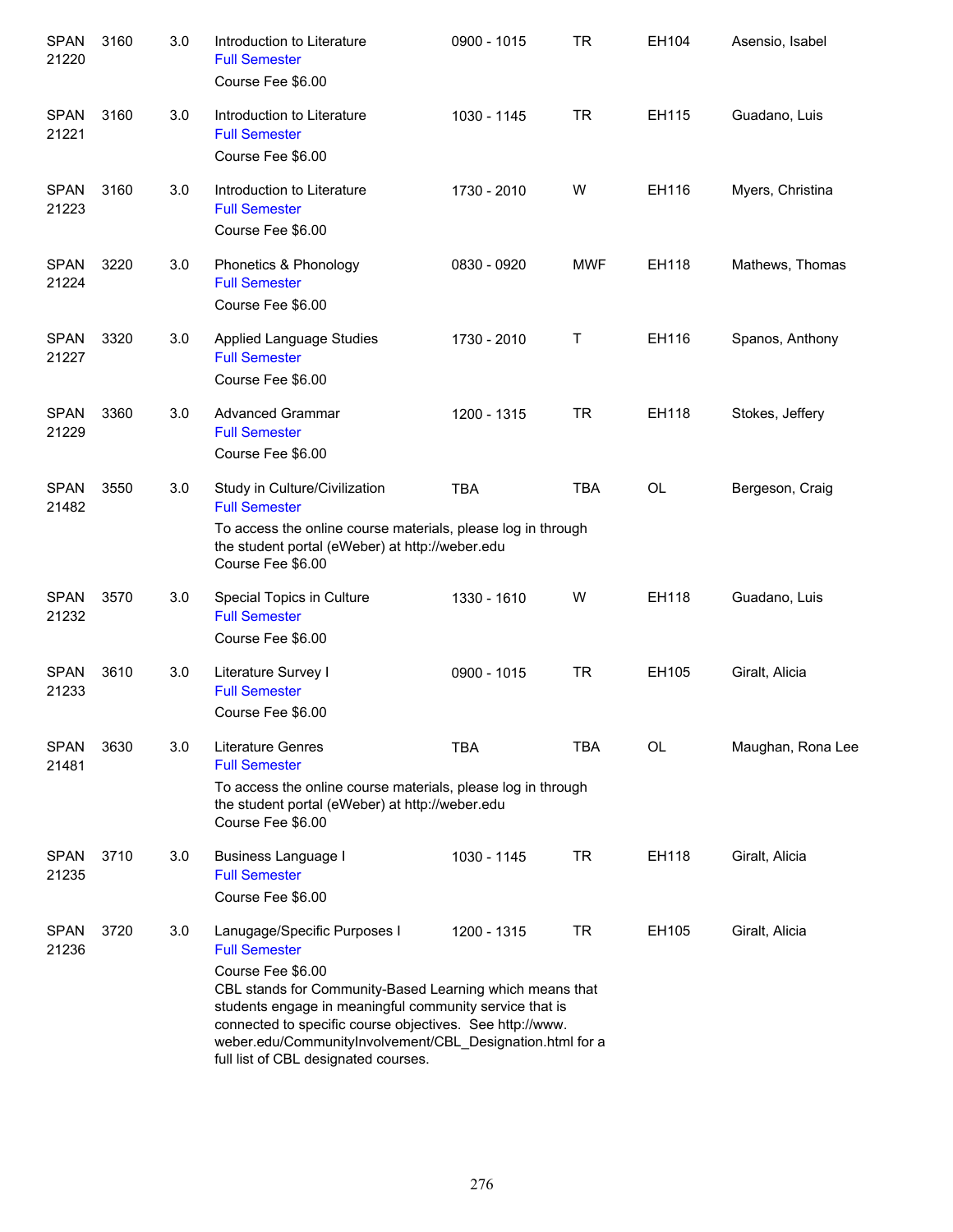| <b>SPAN</b><br>21238 | 3740 | 3.0 | Translation/Interpreting I<br><b>Full Semester</b>                                                                | 0900 - 1015 | <b>TR</b>  | EH118         | Bergeson, Craig    |
|----------------------|------|-----|-------------------------------------------------------------------------------------------------------------------|-------------|------------|---------------|--------------------|
|                      |      |     | Spanish to English<br>Course Fee \$6.00                                                                           |             |            |               |                    |
| <b>SPAN</b><br>21240 | 4220 | 3.0 | Special Topics in Linguistics<br><b>Full Semester</b>                                                             | 1030 - 1120 | <b>MWF</b> | EH104         | Stokes, Jeffery    |
|                      |      |     | Course Fee \$6.00                                                                                                 |             |            |               |                    |
| <b>SPAN</b><br>21497 | 4830 | 1.0 | <b>Directed Readings</b><br><b>Full Semester</b>                                                                  | <b>TBA</b>  | <b>TBA</b> |               | Mathews, Thomas    |
| <b>SPAN</b><br>21241 | 4920 | 1.0 | Workshop<br><b>Full Semester</b>                                                                                  | 1730 - 1930 | R          | EH104         | Guadano, Luis      |
| <b>SST</b><br>20269  | 1143 | 3.0 | <b>Fundamental Selling Techniques</b><br><b>Full Semester</b>                                                     | 0900 - 1015 | <b>TR</b>  | ET128         | Border, Tim        |
| <b>SST</b><br>20270  | 1143 | 3.0 | <b>Fundamental Selling Techniques</b><br><b>Full Semester</b>                                                     | 0830 - 0920 | <b>MWF</b> | <b>TE202N</b> | Grunander, Carl    |
| <b>SST</b><br>23369  | 1143 | 3.0 | <b>Fundamental Selling Techniques</b><br><b>Full Semester</b>                                                     | <b>TBA</b>  | <b>TBA</b> | <b>OL</b>     | Litchford, Charles |
|                      |      |     | To access the online course materials, please log in through<br>the student portal (eWeber) at http://weber.edu.  |             |            |               |                    |
| <b>SST</b><br>23372  | 1143 | 3.0 | <b>Fundamental Selling Techniques</b><br><b>Full Semester</b>                                                     | <b>TBA</b>  | <b>TBA</b> | <b>OL</b>     | Litchford, Charles |
|                      |      |     | To access the online course materials, please log in through<br>the student portal (eWeber) at http://weber.edu.  |             |            |               |                    |
| <b>SST</b><br>20272  | 1303 | 3.0 | <b>Distribution Principles</b><br><b>Full Semester</b>                                                            | 0830 - 0920 | <b>MWF</b> | <b>TE102C</b> | Eichmeier, Steven  |
| <b>SST</b><br>23374  | 1303 | 3.0 | <b>Distribution Principles</b><br><b>Full Semester</b>                                                            | <b>TBA</b>  | <b>TBA</b> | <b>OL</b>     | Eichmeier, Steven  |
|                      |      |     | To access the online course materials, please log in through<br>the student portal (eWeber) at http://weber.edu.  |             |            |               |                    |
| <b>SST</b><br>23377  | 1303 | 3.0 | <b>Distribution Principles</b><br><b>Full Semester</b>                                                            | <b>TBA</b>  | <b>TBA</b> | <b>OL</b>     | Summers, Kent      |
|                      |      |     | To access the online course materials, please log in through<br>the student portal (eWeber) at http://weber.edu.  |             |            |               |                    |
| SST<br>20273         | 1401 | 1.0 | Intoduction to SST<br><b>Full Semester</b>                                                                        | 1130 - 1220 | W          | <b>TE102C</b> | Eichmeier, Steven  |
| <b>SST</b><br>23379  | 1401 | 1.0 | Intoduction to SST<br><b>Full Semester</b>                                                                        | <b>TBA</b>  | <b>TBA</b> | OL            | Eichmeier, Steven  |
|                      |      |     | To access the online course materials, please log in through<br>the student portal (eWeber) at http:// weber.edu. |             |            |               |                    |
| <b>SST</b><br>20274  | 1503 | 3.0 | Intro to Fashion Merchandising<br><b>Full Semester</b>                                                            | 0930 - 1020 | <b>MWF</b> | <b>TE102C</b> | Cooper, Desiree    |
| <b>SST</b><br>23384  | 1503 | 3.0 | Intro to Fashion Merchandising<br><b>Full Semester</b>                                                            | <b>TBA</b>  | TBA        | <b>OL</b>     | Cooper, Desiree    |
|                      |      |     | To access the online course materials, please log in through<br>the student portal (eWeber) at http://weber.edu.  |             |            |               |                    |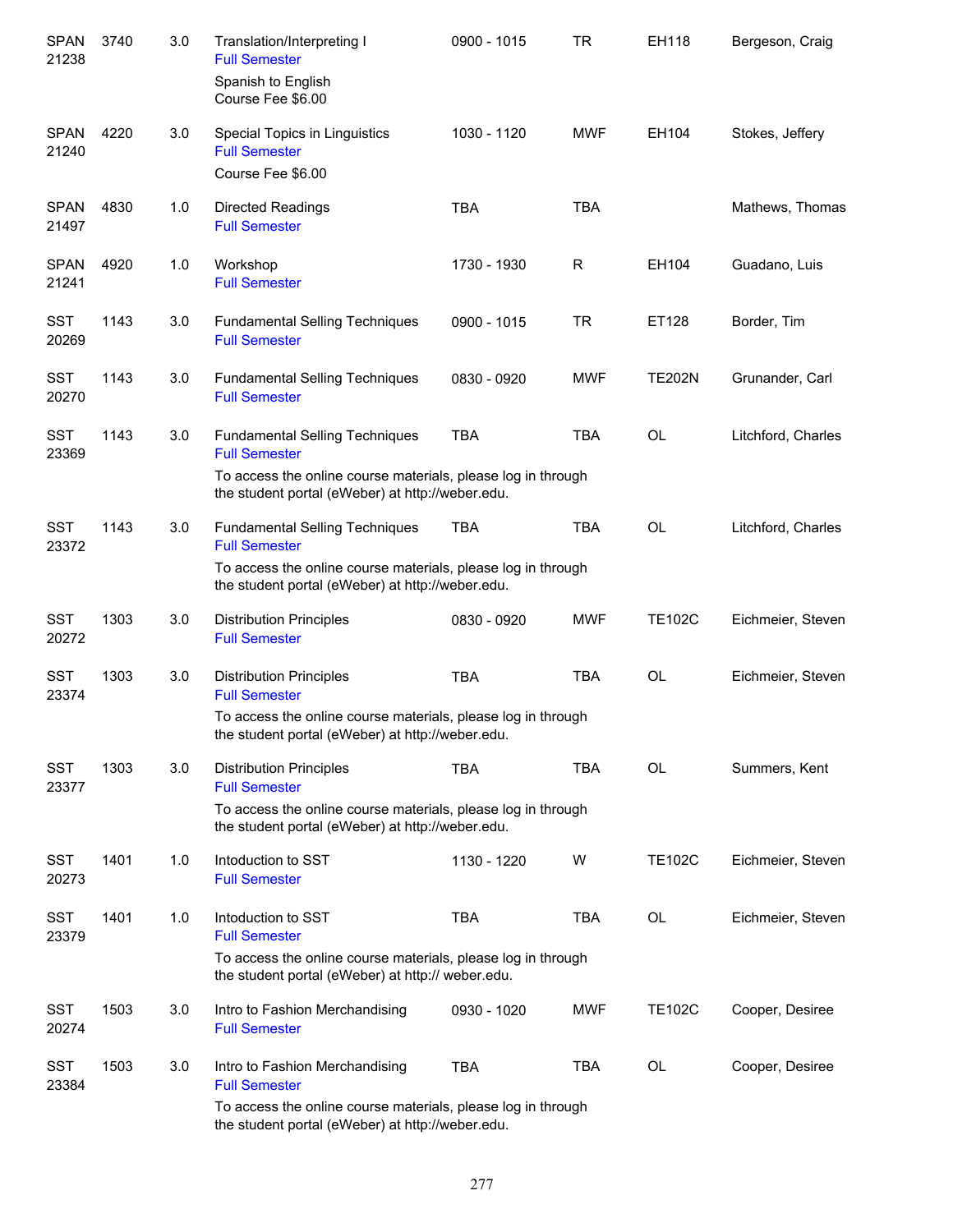| <b>SST</b><br>20277 | 1890 | 1.0 | Work Experience<br><b>Full Semester</b>                                                                           | <b>TBA</b>  | <b>TBA</b> |               | Eichmeier, Steven  |
|---------------------|------|-----|-------------------------------------------------------------------------------------------------------------------|-------------|------------|---------------|--------------------|
| <b>SST</b><br>20278 | 1890 | 2.0 | Work Experience<br><b>Full Semester</b>                                                                           | <b>TBA</b>  | <b>TBA</b> |               | Eichmeier, Steven  |
| <b>SST</b><br>23391 | 2182 | 2.0 | Credit and Collection Methods<br><b>Full Semester</b>                                                             | <b>TBA</b>  | <b>TBA</b> | <b>OL</b>     | Hardman, David     |
|                     |      |     | To access the online course materials, please log in through<br>the student portal (eWeber) at http://weber.edu.  |             |            |               |                    |
| <b>SST</b><br>20279 | 2383 | 3.0 | Retail Merchandising/Buying Me<br><b>Full Semester</b>                                                            | 1030 - 1120 | <b>MWF</b> | ET128         | Jonsson, Jo Ellen  |
| <b>SST</b><br>23395 | 2383 | 3.0 | Retail Merchandising/Buying Me<br><b>Full Semester</b>                                                            | <b>TBA</b>  | <b>TBA</b> | <b>OL</b>     | Jonsson, Jo Ellen  |
|                     |      |     | To access the online course materials, please log in through<br>the student portal (eWeber) at http://weber.edu.  |             |            |               |                    |
| <b>SST</b><br>23399 | 2443 | 3.0 | <b>Advertising Methods</b><br><b>Full Semester</b>                                                                | <b>TBA</b>  | <b>TBA</b> | OL            | Grunander, Carl    |
|                     |      |     | To access the online course materials, please log in through<br>the student portal (eWeber) at http://weber.edu.  |             |            |               |                    |
| <b>SST</b><br>24412 | 2603 | 3.0 | <b>Advanced Selling Techniques</b><br><b>Full Semester</b>                                                        | 0930 - 1020 | <b>MWF</b> | ET128         | Grunander, Carl    |
| <b>SST</b><br>24415 | 2603 | 3.0 | <b>Advanced Selling Techniques</b><br><b>Full Semester</b>                                                        | <b>TBA</b>  | <b>TBA</b> | <b>OL</b>     | Litchford, Charles |
|                     |      |     | To access the online course materials, please log in through<br>the student portal (eWeber) at http://weber.edu   |             |            |               |                    |
| <b>SST</b><br>24416 | 2603 | 3.0 | <b>Advanced Selling Techniques</b><br><b>Full Semester</b>                                                        | <b>TBA</b>  | <b>TBA</b> | <b>OL</b>     | Litchford, Charles |
|                     |      |     | To access the online course materials, please log in through<br>the student portal (eWeber) at http://weber.edu   |             |            |               |                    |
| <b>SST</b><br>25536 | 2603 | 3.0 | <b>Advanced Selling Techniques</b><br><b>Full Semester</b>                                                        | TBA         | <b>TBA</b> |               | Border, Tim        |
| <b>SST</b><br>23402 | 2703 | 3.0 | Internet Sales and Service<br><b>Full Semester</b>                                                                | <b>TBA</b>  | <b>TBA</b> | OL            | Burgess, Cheryl    |
|                     |      |     | To access the online course materials, please log in through<br>the student portal (eWeber) at http://weber.edu.  |             |            |               |                    |
| <b>SST</b><br>20280 | 2890 | 1.0 | Work Experience II<br><b>Full Semester</b>                                                                        | <b>TBA</b>  | <b>TBA</b> |               | Eichmeier, Steven  |
| <b>SST</b><br>20281 | 2890 | 2.0 | Work Experience II<br><b>Full Semester</b>                                                                        | <b>TBA</b>  | <b>TBA</b> |               | Eichmeier, Steven  |
| <b>SST</b><br>20282 | 3103 | 3.0 | Sales Personalities & Profiles<br><b>Full Semester</b>                                                            | 1030 - 1145 | <b>TR</b>  | <b>TE202N</b> | Jonsson, Jo Ellen  |
| <b>SST</b><br>23408 | 3103 | 3.0 | Sales Personalities & Profiles<br><b>Full Semester</b>                                                            | <b>TBA</b>  | <b>TBA</b> | OL            | Litchford, Charles |
|                     |      |     | To access the online course materials, please log in through<br>the student pertal (e) Neber) at http://weber.edu |             |            |               |                    |

the student portal (eWeber) at http://weber.edu.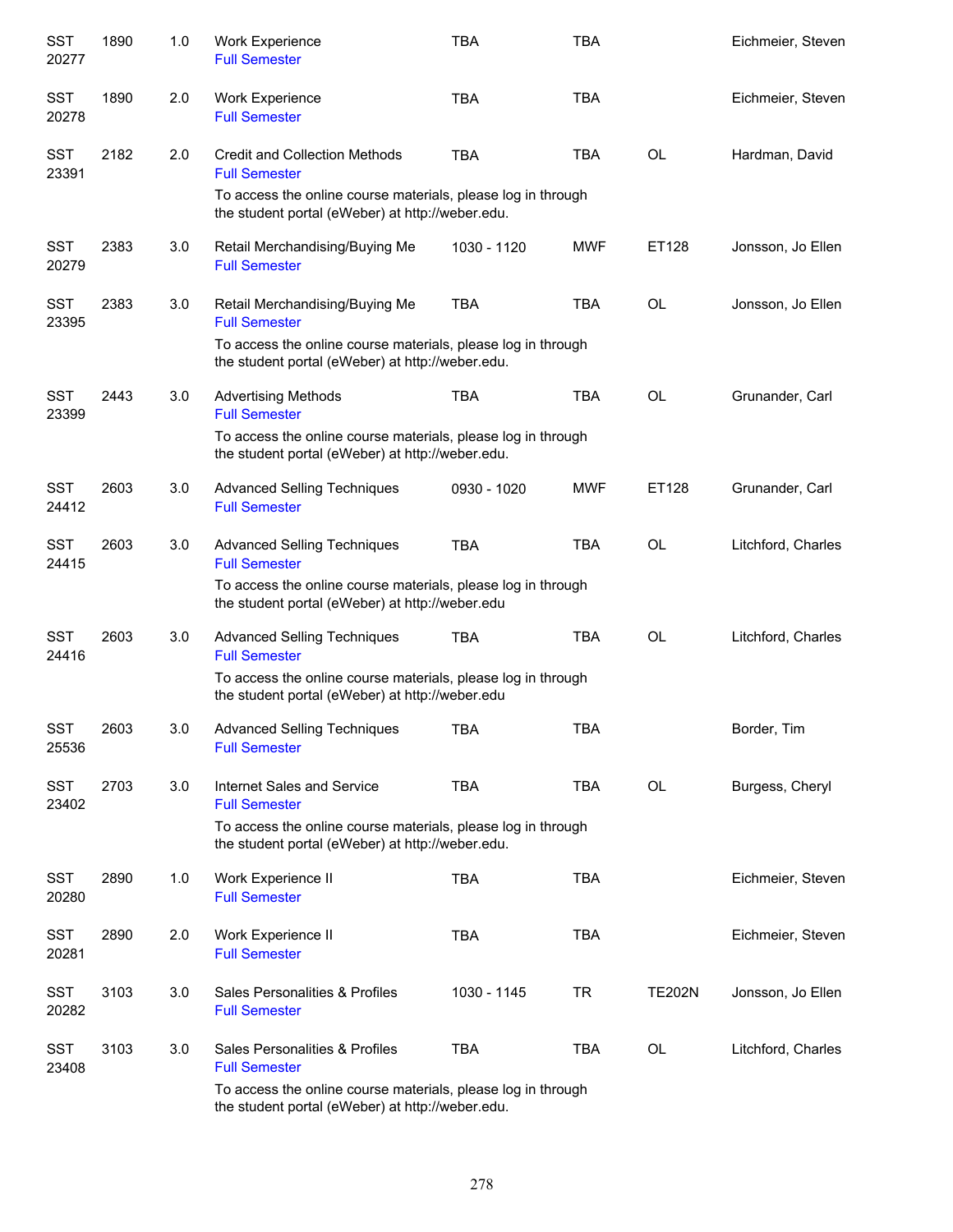| <b>SST</b><br>23411 | 3103 | 3.0 | Sales Personalities & Profiles<br><b>Full Semester</b>                                                           | <b>TBA</b>                                | <b>TBA</b>            | <b>OL</b>                      | Litchford, Charles |
|---------------------|------|-----|------------------------------------------------------------------------------------------------------------------|-------------------------------------------|-----------------------|--------------------------------|--------------------|
|                     |      |     | To access the online course materials, please log in through<br>the student portal (eWeber) at http://weber.edu. |                                           |                       |                                |                    |
| <b>SST</b><br>20283 | 3203 | 3.0 | <b>Customer Service Techniques</b><br><b>Full Semester</b>                                                       | 1030 - 1120                               | <b>MWF</b>            | <b>TE202N</b>                  | Eichmeier, Steven  |
| <b>SST</b><br>23414 | 3203 | 3.0 | <b>Customer Service Techniques</b><br><b>Full Semester</b>                                                       | <b>TBA</b>                                | <b>TBA</b>            | <b>OL</b>                      | Grunander, Carl    |
|                     |      |     | To access the online course materials, please log in through<br>the student portal (eWeber) at http://weber.edu. |                                           |                       |                                |                    |
| <b>SST</b><br>23416 | 3203 | 3.0 | <b>Customer Service Techniques</b><br><b>Full Semester</b>                                                       | <b>TBA</b>                                | <b>TBA</b>            | <b>OL</b>                      | Eichmeier, Steven  |
|                     |      |     | To access the online course materials, please log in through<br>the student portal (eWeber) at http://weber.edu. |                                           |                       |                                |                    |
| <b>SST</b><br>20284 | 3363 | 3.0 | <b>Contract &amp; Sales Negotiation</b><br><b>Full Semester</b>                                                  | 1030 - 1145                               | <b>TR</b>             | ET128                          | Border, Tim        |
| <b>SST</b><br>23418 | 3363 | 3.0 | <b>Contract &amp; Sales Negotiation</b><br><b>Full Semester</b>                                                  | <b>TBA</b>                                | <b>TBA</b>            | <b>OL</b>                      | Casler, Velton     |
|                     |      |     | To access the online course materials, please log in through<br>the student portal (eWeber) at http://weber.edu. |                                           |                       |                                |                    |
| <b>SST</b><br>23420 | 3363 | 3.0 | <b>Contract &amp; Sales Negotiation</b><br><b>Full Semester</b>                                                  | <b>TBA</b>                                | <b>TBA</b>            | <b>OL</b>                      | Border, Tim        |
|                     |      |     | To access the online course materials, please log in through<br>the student portal (eWeber) at http://weber.edu. |                                           |                       |                                |                    |
| <b>SST</b><br>20285 | 3563 | 3.0 | Principles of Supervision<br><b>Full Semester</b>                                                                | 0900 - 1015                               | <b>TR</b>             | <b>TE202N</b>                  | Jonsson, Jo Ellen  |
| <b>SST</b><br>23423 | 3563 | 3.0 | Principles of Supervision<br><b>Full Semester</b>                                                                | <b>TBA</b>                                | <b>TBA</b>            | <b>OL</b>                      | Eichmeier, Steven  |
|                     |      |     | To access the online course materials, please log in through<br>the student portal (eWeber) at http://weber.edu. |                                           |                       |                                |                    |
| <b>SST</b><br>23426 | 3563 | 3.0 | Principles of Supervision<br><b>Full Semester</b>                                                                | <b>TBA</b>                                | <b>TBA</b>            | <b>OL</b>                      | Dove, Rick         |
|                     |      |     | To access the online course materials, please log in through<br>the student portal (eWeber) at http://weber.edu. |                                           |                       |                                |                    |
| <b>SST</b><br>20359 | 3702 | 2.0 | Devloping Team Leadrshp Skills<br><b>Full Semester</b>                                                           | 0900 - 1900<br>1200 - 2100<br>1200 - 2100 | S<br>R<br>F           | <b>TE202N</b>                  | Dove, Rick         |
|                     |      |     | 3 days only Sept 9, 10, 12:00 - 9:00 pm & Sept 11, 9:00 - 7                                                      |                                           |                       |                                |                    |
| <b>SST</b><br>20360 | 3702 | 2.0 | Devloping Team Leadrshp Skills<br><b>Full Semester</b>                                                           | 0900 - 1900<br>1200 - 2100<br>1200 - 2100 | $\mathbf S$<br>R<br>F | <b>TE202N</b><br><b>TE202N</b> | Dove, Rick         |
|                     |      |     | 3 days only Oct 7 & 8, 12:00-9:00 pm & Oct 9, 9:00-7:00                                                          |                                           |                       |                                |                    |
| <b>SST</b><br>20361 | 3702 | 2.0 | Devloping Team Leadrshp Skills<br><b>Full Semester</b>                                                           | 0900 - 1900<br>1200 - 2100<br>1200 - 2100 | S<br>R<br>F           | <b>TE202N</b>                  | Dove, Rick         |
|                     |      |     | 3 days only Nov 4 & 5, 12:00-9:00pm & Nov 6, 9:00 - 7:00pm                                                       |                                           |                       |                                |                    |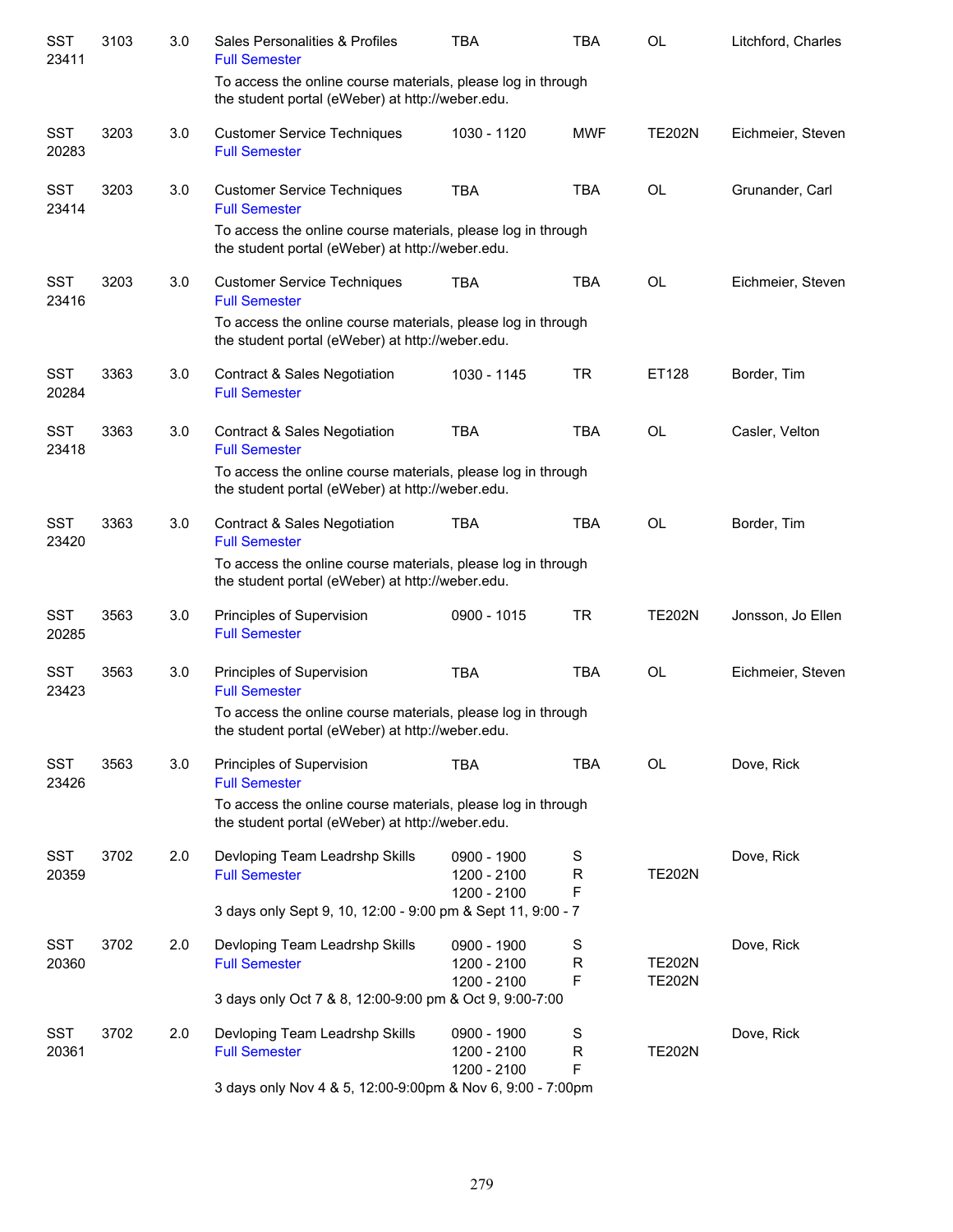| <b>SST</b><br>20362 | 3803  | 3.0 | Sales Engineering Techniques<br><b>Full Semester</b>                                                             | 1730 - 2030                | т          | <b>TE102C</b>  | Dove, Rick        |
|---------------------|-------|-----|------------------------------------------------------------------------------------------------------------------|----------------------------|------------|----------------|-------------------|
| <b>SST</b><br>23428 | 3803  | 3.0 | Sales Engineering Techniques<br><b>Full Semester</b>                                                             | <b>TBA</b>                 | <b>TBA</b> | <b>OL</b>      | Short, Angela     |
|                     |       |     | To access the online course materials, please log in through<br>the student portal (eWeber) at http://weber.edu. |                            |            |                |                   |
| <b>SST</b><br>20286 | 3903  | 3.0 | <b>Sales Presentation Strategies</b><br><b>Full Semester</b>                                                     | 1030 - 1120                | <b>MWF</b> | <b>TE102C</b>  | Grunander, Carl   |
| <b>SST</b><br>23431 | 3903  | 3.0 | <b>Sales Presentation Strategies</b><br><b>Full Semester</b>                                                     | <b>TBA</b>                 | <b>TBA</b> | OL             | Cooper, Desiree   |
|                     |       |     | To access the online course materials, please log in through<br>the student portal (eWeber) at http://weber.edu. |                            |            |                |                   |
| <b>SST</b><br>20288 | 4203  | 3.0 | <b>Ethical Sales and Service</b><br><b>Full Semester</b>                                                         | 0830 - 0920                | <b>MWF</b> | ET128          | Jonsson, Jo Ellen |
| <b>SST</b><br>23433 | 4203  | 3.0 | <b>Ethical Sales and Service</b><br><b>Full Semester</b>                                                         | <b>TBA</b>                 | <b>TBA</b> | <b>OL</b>      | Dove, Rick        |
|                     |       |     | To access the online course materials, please log in through<br>the student portal (eWeber) at http://weber.edu. |                            |            |                |                   |
| <b>SST</b><br>20289 | 4610  | 3.0 | Senior Project I<br><b>Full Semester</b>                                                                         | <b>TBA</b>                 | <b>TBA</b> |                | Casler, Velton    |
|                     |       |     | One time meeting Aug 26, 2010 @12:00 noon in TE 101J                                                             |                            |            |                |                   |
| <b>SST</b><br>23435 | 4610  | 3.0 | Senior Project I<br><b>Full Semester</b>                                                                         | <b>TBA</b>                 | <b>TBA</b> | OL             | Casler, Velton    |
|                     |       |     | To access the online course materials, please log in through<br>the student portal (eWeber) at http://weber.edu. |                            |            |                |                   |
| <b>SST</b><br>20290 | 4620  | 3.0 | Senior Project II<br><b>Full Semester</b>                                                                        | <b>TBA</b>                 | <b>TBA</b> |                | Casler, Velton    |
|                     |       |     | One time meeting Aug 26, 2010 @ 12:00 noon in TE 101J                                                            |                            |            |                |                   |
| <b>SST</b><br>23437 | 4620  | 3.0 | Senior Project II<br><b>Full Semester</b>                                                                        | <b>TBA</b>                 | TBA        | OL             | Casler, Velton    |
|                     |       |     | To access the online course materials, please log in through<br>the student portal (eWeber) at http://weber.edu. |                            |            |                |                   |
| <b>SST</b><br>20309 | 4830  | 1.0 | <b>Directed Readings</b><br><b>Full Semester</b>                                                                 | <b>TBA</b>                 | <b>TBA</b> |                | Cooper, Desiree   |
|                     |       |     | One time meeting Aug 27, 2010 in TE 101J at 8:00 am                                                              |                            |            |                |                   |
| <b>SST</b><br>20310 | 4830  | 2.0 | <b>Directed Readings</b><br><b>Full Semester</b>                                                                 | <b>TBA</b>                 | TBA        |                | Cooper, Desiree   |
|                     |       |     | One time meeting Aug 27, 2010 @ 8:00 am in TE 101J                                                               |                            |            |                |                   |
| <b>SST</b><br>20312 | 4920C | 1.0 | 3 Prin Adv Selling<br><b>Block 1</b>                                                                             | 0800 - 1600<br>1130 - 1930 | S<br>F     | ET128<br>ET128 | Border, Tim       |
|                     |       |     | 2 days only, Oct 1st, 11:30 - 7:30 and Oct 2nd, 8:00-4                                                           |                            |            |                |                   |
| <b>SST</b><br>24410 | 4993  | 3.0 | Senior Seminar<br><b>Full Semester</b>                                                                           | 0930 - 1020                | <b>MWF</b> | <b>TE202N</b>  | Eichmeier, Steven |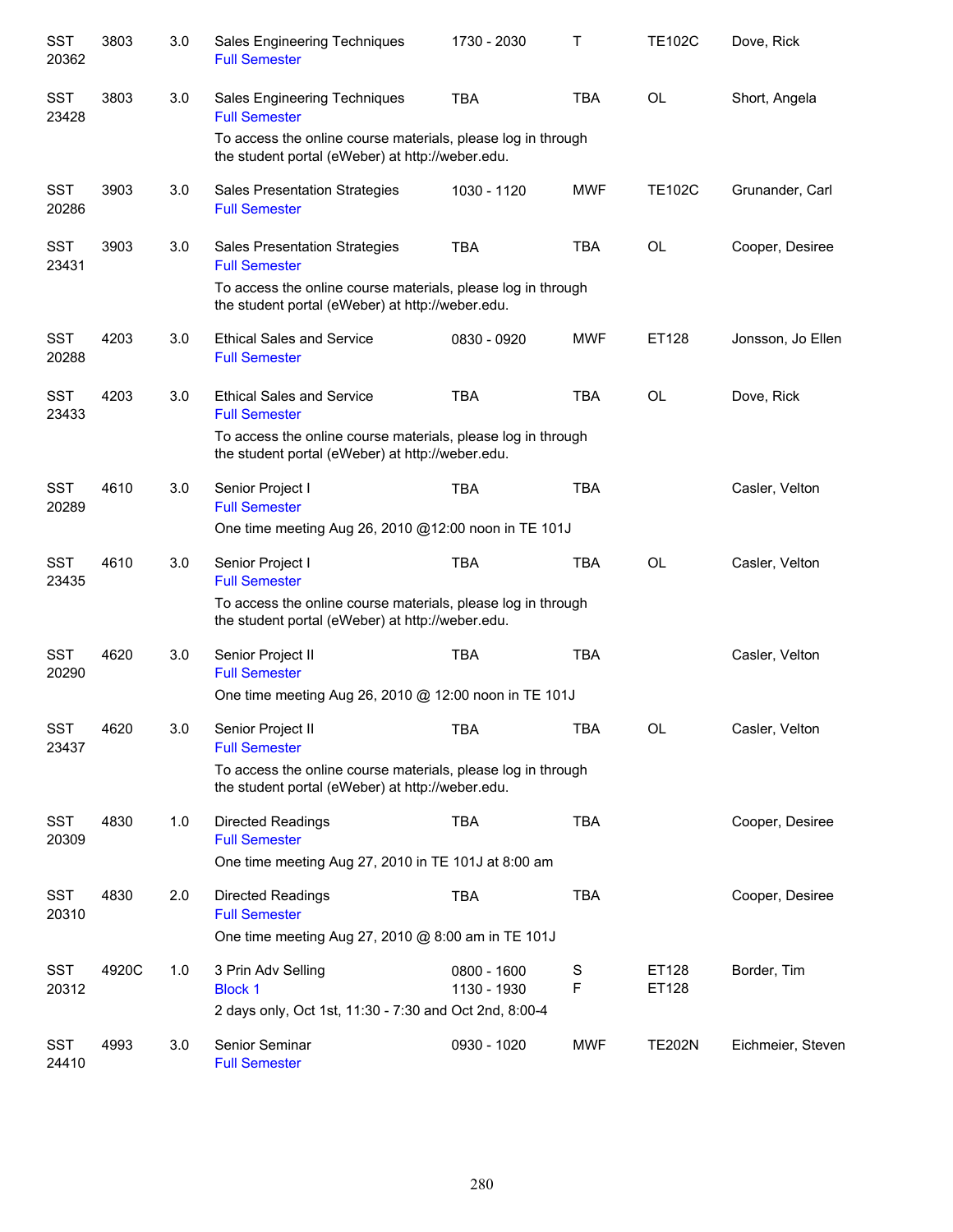| SST<br>24414 | 4993 | 3.0 | Senior Seminar<br><b>Full Semester</b>                                                                                                                                                                                                                                                                                                                                                                                                                                                                  | <b>TBA</b>  | <b>TBA</b> | <b>OL</b>         | Cooper, Desiree   |
|--------------|------|-----|---------------------------------------------------------------------------------------------------------------------------------------------------------------------------------------------------------------------------------------------------------------------------------------------------------------------------------------------------------------------------------------------------------------------------------------------------------------------------------------------------------|-------------|------------|-------------------|-------------------|
|              |      |     | To access the online course materials, please log in through<br>the student portal (eWeber) at http://weber.edu                                                                                                                                                                                                                                                                                                                                                                                         |             |            |                   |                   |
| SW<br>20499  | 1010 | 3.0 | SS Intro - Generalist Soc Work<br><b>Full Semester</b>                                                                                                                                                                                                                                                                                                                                                                                                                                                  | 1030 - 1120 | <b>MWF</b> | SS101             | Bigler, Mark      |
|              |      |     | CBL stands for Community-Based Learning which means that<br>students engage in meaningful community service that is<br>connected to specific course objectives. See http://www.<br>weber.edu/CommunityInvolvement/CBL_Designation.html for a<br>full list of CBL designated courses.                                                                                                                                                                                                                    |             |            |                   |                   |
| SW<br>20500  | 1010 | 3.0 | SS Intro - Generalist Soc Work<br><b>Full Semester</b>                                                                                                                                                                                                                                                                                                                                                                                                                                                  | 1330 - 1420 | <b>MWF</b> | SS <sub>121</sub> | Fonnesbeck, Sarah |
|              |      |     | CBL stands for Community-Based Learning which means that<br>students engage in meaningful community service that is<br>connected to specific course objectives. See http://www.<br>weber.edu/CommunityInvolvement/CBL Designation.html for a<br>full list of CBL designated courses.                                                                                                                                                                                                                    |             |            |                   |                   |
| SW<br>20501  | 1010 | 3.0 | SS Intro - Generalist Soc Work<br><b>Full Semester</b>                                                                                                                                                                                                                                                                                                                                                                                                                                                  | 1030 - 1145 | <b>TR</b>  | SS121             | Tadehara, Corina  |
|              |      |     | CBL stands for Community-Based Learning which means that<br>students engage in meaningful community service that is<br>connected to specific course objectives. See http://www.<br>weber.edu/CommunityInvolvement/CBL_Designation.html for a<br>full list of CBL designated courses.                                                                                                                                                                                                                    |             |            |                   |                   |
| SW<br>22228  | 1010 | 3.0 | SS Intro - Generalist Soc Work<br><b>Block 1</b>                                                                                                                                                                                                                                                                                                                                                                                                                                                        | 1730 - 2030 | Т          | SS121             | Bigler, Mark      |
|              |      |     | CBL stands for Community-Based Learning which means that<br>students engage in meaningful community service that is<br>connected to specific course objectives. See http://www.<br>weber.edu/CommunityInvolvement/CBL_Designation.html for a<br>full list of CBL designated courses. Class meets the FIRST<br>seven weeks of the semester. Social Work Majors shouls also<br>take SW2100 (22230) that meets the SECOND week of the sem.<br>Contact Social Work Office 801-626-6157 for more information |             |            |                   |                   |
| SW<br>22233  | 1010 | 3.0 | SS Intro - Generalist Soc Work<br><b>Full Semester</b>                                                                                                                                                                                                                                                                                                                                                                                                                                                  | TBA         | <b>TBA</b> | OL                | Bigler, Mark      |
|              |      |     | To access the online course materials, please log in through<br>the student portak (eWeber) at http://weber.edu and select:<br>"current students"                                                                                                                                                                                                                                                                                                                                                       |             |            |                   |                   |
| SW<br>22283  | 1010 | 3.0 | SS Intro - Generalist Soc Work<br><b>Full Semester</b>                                                                                                                                                                                                                                                                                                                                                                                                                                                  | 0900 - 1015 | <b>TR</b>  | D02303            | Hooten, Herman    |
|              |      |     | CBL stands for Community-Based Learning which means that<br>students engage in meaningful community service that is<br>connected to specific course objectives. See http://www.<br>weber.edu/CommunityInvolvement/CBL_Designation.html for a<br>full list of CBL designated courses.                                                                                                                                                                                                                    |             |            |                   |                   |
| SW<br>22285  | 1010 | 3.0 | SS Intro - Generalist Soc Work<br><b>Full Semester</b>                                                                                                                                                                                                                                                                                                                                                                                                                                                  | 1730 - 2020 | W          | D02306            | Hooten, Herman    |
|              |      |     | CBL stands for Community-Based Learning which means that<br>students engage in meaningful community service that is<br>connected to specific course objectives. See http://www.<br>weber.edu/CommunityInvolvement/CBL_Designation.html for a<br>full list of CBL designated courses.                                                                                                                                                                                                                    |             |            |                   |                   |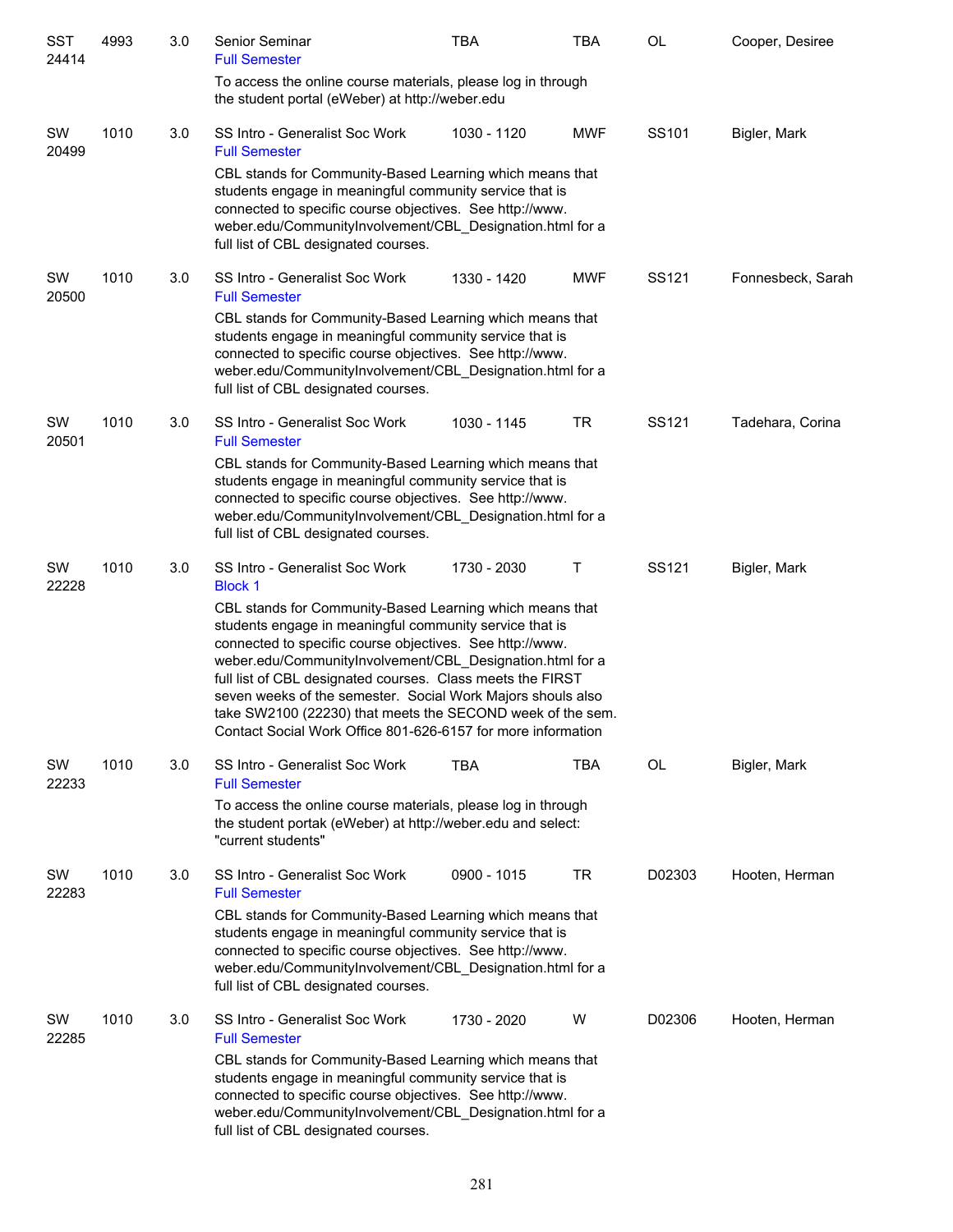| SW<br>20502 | 2100 | 3.0 | Human Behavior & Social Enviro<br><b>Full Semester</b>                                                                                                                                                                                                                               | 1200 - 1315 | <b>TR</b>   | SS121     | Tadehara, Corina       |
|-------------|------|-----|--------------------------------------------------------------------------------------------------------------------------------------------------------------------------------------------------------------------------------------------------------------------------------------|-------------|-------------|-----------|------------------------|
| SW<br>22230 | 2100 | 3.0 | Human Behavior & Social Enviro<br><b>Block 2</b>                                                                                                                                                                                                                                     | 1730 - 2030 | Τ           | SS121     | Tadehara, Corina       |
|             |      |     | Class meets the SECOND seven weeks of the semester<br>(Oct 18-Dec 3). Contact Social Work Office 801-626-6157<br>for more information.                                                                                                                                               |             |             |           |                        |
| SW<br>22252 | 2100 | 3.0 | Human Behavior & Social Enviro<br><b>Full Semester</b>                                                                                                                                                                                                                               | <b>TBA</b>  | <b>TBA</b>  | <b>OL</b> | Tadehara, Corina       |
|             |      |     | To access the online course materials, please log in through<br>the student portal (eWeber) at http://weber.edu and select:<br>"current students."                                                                                                                                   |             |             |           |                        |
| SW<br>20503 | 2200 | 3.0 | DV Issues in Diversity<br><b>Full Semester</b>                                                                                                                                                                                                                                       | 1430 - 1710 | Τ           | SS121     | Tadehara, Corina       |
|             |      |     | CBL stands for Community-Based Learning which means that<br>students engage in meaningful community service that is<br>connected to specific course objectives. See http://www.<br>weber.edu/CommunityInvolvement/CBL_Designation.html for a<br>full list of CBL designated courses. |             |             |           |                        |
| SW<br>22292 | 2200 | 3.0 | DV Issues in Diversity<br><b>Full Semester</b>                                                                                                                                                                                                                                       | 1030 - 1145 | <b>TR</b>   | D02303    | Hooten, Herman         |
| SW<br>20504 | 3100 | 2.0 | Human Behavoir & Social Enviro<br><b>Full Semester</b>                                                                                                                                                                                                                               | 1030 - 1120 | <b>TR</b>   | SS101     | Bigler, Mark           |
| SW<br>20505 | 3120 | 3.0 | Aging: Adaptation and Behavior<br><b>Full Semester</b>                                                                                                                                                                                                                               | 1130 - 1220 | <b>MWF</b>  | SS121     | Green, Millie          |
| SW<br>20506 | 3200 | 2.0 | Child and Family Welfare<br><b>Full Semester</b>                                                                                                                                                                                                                                     | 1330 - 1420 | <b>TR</b>   | SS101     | Vigil, Steven          |
| SW<br>20507 | 3320 | 3.0 | DV Ethnicity & Older Women<br><b>Full Semester</b>                                                                                                                                                                                                                                   | 0900 - 1015 | <b>TR</b>   | SS121     | Tadehara, Corina       |
| SW<br>20508 | 3500 | 3.0 | Social Welfare & Policy Devel<br><b>Full Semester</b>                                                                                                                                                                                                                                | 1730 - 2010 | $\mathsf R$ | SS101     | Pressey, Sean          |
| SW<br>20509 | 3600 | 3.0 | SI Social Statistics<br><b>Full Semester</b>                                                                                                                                                                                                                                         | 1030 - 1120 | <b>MWF</b>  | SS121     | Kennedy-Pressey, Kerry |
| SW<br>20510 | 3600 | 3.0 | SI Social Statistics<br><b>Full Semester</b>                                                                                                                                                                                                                                         | 1730 - 2010 | M           | SS121     | Kennedy-Pressey, Kerry |
| SW<br>20511 | 3700 | 3.0 | SI Social Work Research<br><b>Full Semester</b>                                                                                                                                                                                                                                      | 1130 - 1220 | MWF         | SS101     | Kennedy-Pressey, Kerry |
| SW<br>20512 | 3900 | 3.0 | Social Work Methods, Values<br><b>Full Semester</b>                                                                                                                                                                                                                                  | 1730 - 2010 | W           | SS101     | Simpson, Kendall       |
| SW<br>20513 | 3910 | 3.0 | Social Work Practice I<br><b>Full Semester</b>                                                                                                                                                                                                                                       | 1330 - 1610 | W           | SS101     | Kennedy-Pressey, Kerry |
| SW<br>20514 | 3920 | 3.0 | Social work Practice II<br><b>Full Semester</b>                                                                                                                                                                                                                                      | 1430 - 1710 | M           | SS121     | Tadehara, Corina       |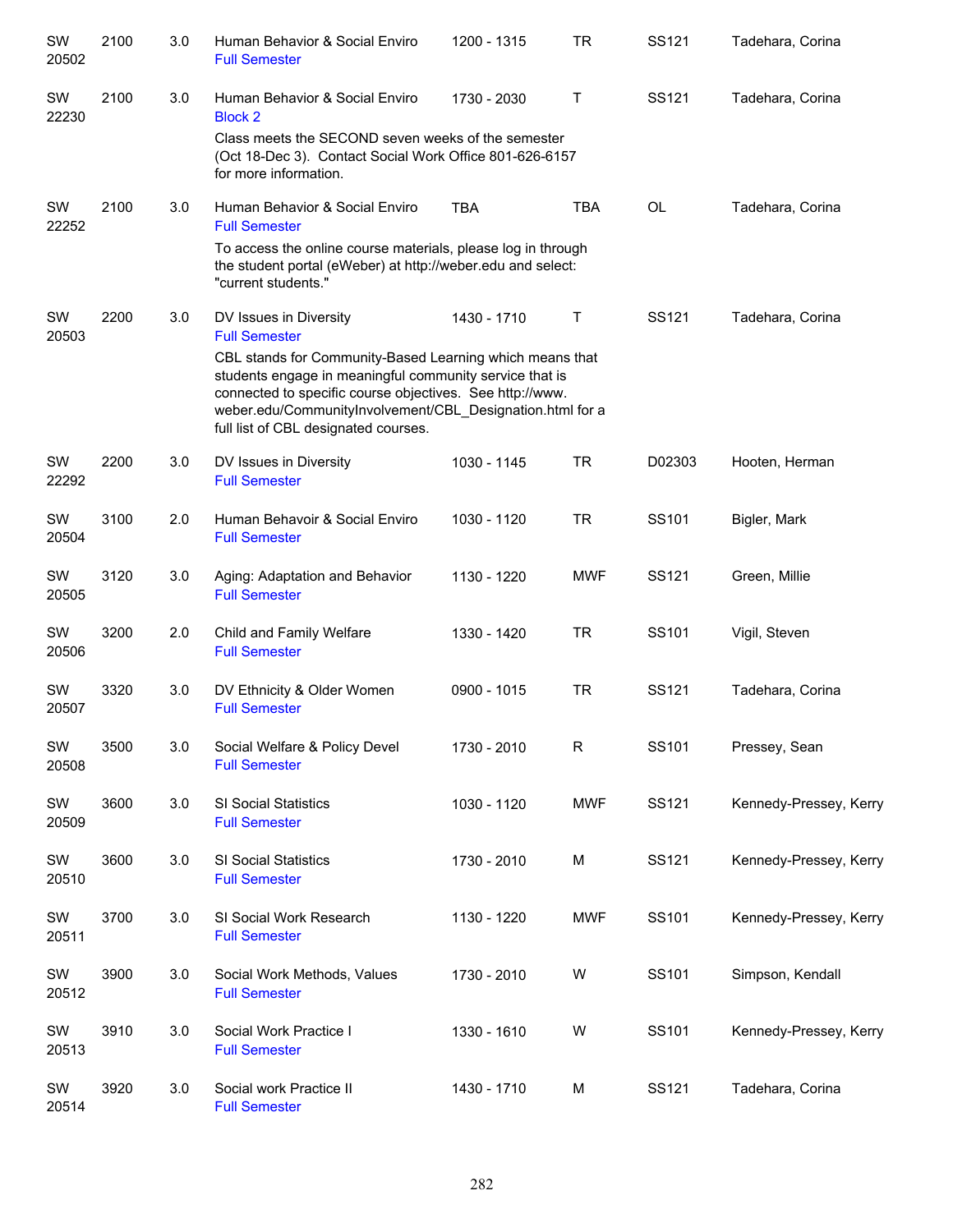| SW<br>20515 | 3930 | 3.0 | Social Work Practice III<br><b>Full Semester</b>                                                                                                                                                                                                                                     | 1730 - 2010 | W          | SS121 | Fitzgerald, Nanette |
|-------------|------|-----|--------------------------------------------------------------------------------------------------------------------------------------------------------------------------------------------------------------------------------------------------------------------------------------|-------------|------------|-------|---------------------|
| SW<br>20516 | 4150 | 3.0 | <b>DSM IV-TR</b><br><b>Full Semester</b>                                                                                                                                                                                                                                             | 1730 - 2010 | R          | SS121 | Vigil, Steven       |
| SW<br>20517 | 4220 | 3.0 | Societal Response to Aging<br><b>Full Semester</b>                                                                                                                                                                                                                                   | 0930 - 1020 | <b>MWF</b> | SS121 | Hooten, Herman      |
| SW<br>20518 | 4500 | 3.0 | Interventions for Pop at Risk<br><b>Full Semester</b>                                                                                                                                                                                                                                | 1430 - 1720 | W          | SS121 | Tadehara, Corina    |
|             |      |     | CBL stands for Community-Based Learning which means that<br>students engage in meaningful community service that is<br>connected to specific course objectives. See http://www.<br>weber.edu/CommunityInvolvement/CBL_Designation.html for a<br>full list of CBL designated courses. |             |            |       |                     |
| SW<br>21148 | 4800 | 3.0 | Projects and Ressearch<br><b>Full Semester</b>                                                                                                                                                                                                                                       | <b>TBA</b>  | <b>TBA</b> |       | Bigler, Mark        |
|             |      |     | Registration by permission only. Contact the Social Work<br>Office at 801-626-6157.                                                                                                                                                                                                  |             |            |       |                     |
| SW<br>21149 | 4800 | 2.0 | Projects and Ressearch<br><b>Full Semester</b>                                                                                                                                                                                                                                       | <b>TBA</b>  | <b>TBA</b> |       | Bigler, Mark        |
|             |      |     | Registration by approval only. Contact the Social Work<br>Office at 801-626-6157.                                                                                                                                                                                                    |             |            |       |                     |
| SW<br>21150 | 4800 | 1.0 | Projects and Ressearch<br><b>Full Semester</b>                                                                                                                                                                                                                                       | <b>TBA</b>  | <b>TBA</b> |       | Bigler, Mark        |
|             |      |     | Registration by approval only. Contact the Social Work<br>Office at 801-626-6157.                                                                                                                                                                                                    |             |            |       |                     |
| SW<br>20666 | 4810 | 3.0 | <b>Experimental Courses</b><br><b>Full Semester</b>                                                                                                                                                                                                                                  | 1730 - 2010 | Τ          | SS101 | Bigler, Mark        |
|             |      |     | The subject of this course is Drug Use & Substance Abuse.<br>This course will be taught by Social Work Faculty.<br>For more information, contact the Social Work Office at<br>801-626-6157.                                                                                          |             |            |       |                     |
| SW<br>21151 | 4830 | 3.0 | <b>Directed Readings</b><br><b>Full Semester</b>                                                                                                                                                                                                                                     | <b>TBA</b>  | <b>TBA</b> |       | Bigler, Mark        |
|             |      |     | Registration by approval only. Contact the Social Work<br>Office at 801-626-6157.                                                                                                                                                                                                    |             |            |       |                     |
| SW<br>21152 | 4830 | 2.0 | <b>Directed Readings</b><br><b>Full Semester</b>                                                                                                                                                                                                                                     | <b>TBA</b>  | <b>TBA</b> |       | Bigler, Mark        |
|             |      |     | Registration approval required. Contact the Social Work<br>Office at 801-626-6157.                                                                                                                                                                                                   |             |            |       |                     |
| SW<br>21153 | 4830 | 1.0 | <b>Directed Readings</b><br><b>Full Semester</b>                                                                                                                                                                                                                                     | <b>TBA</b>  | <b>TBA</b> |       | Bigler, Mark        |
|             |      |     | Approval required for registration. Contact the Social Work<br>Office at 801-626-6157.                                                                                                                                                                                               |             |            |       |                     |
| SW<br>20519 | 4860 | 4.0 | Social Service Field Exp I<br><b>Full Semester</b><br>Course Fee \$20.00                                                                                                                                                                                                             | 1730 - 2010 | м          | SS101 | Vigil, Steven       |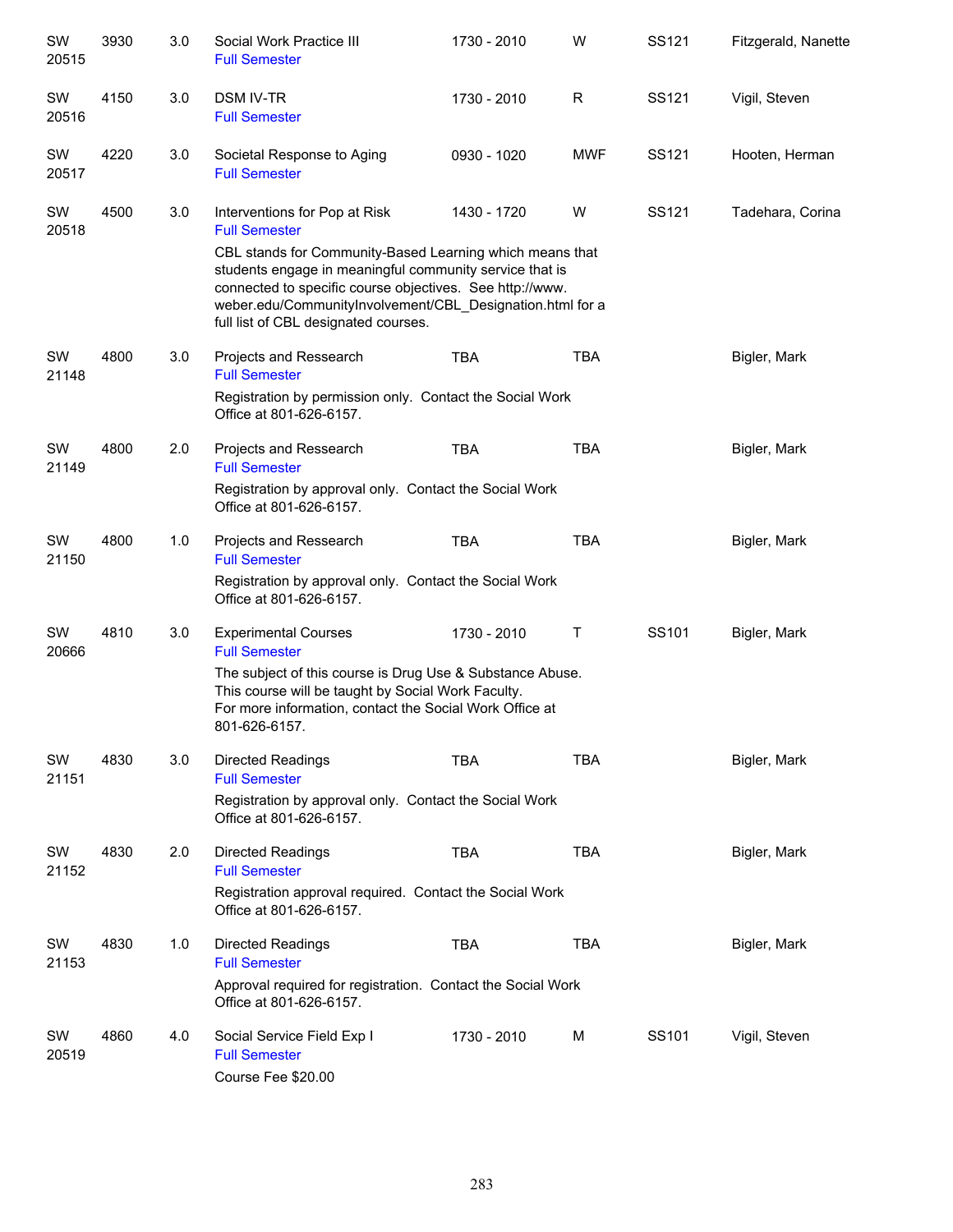| SW<br>20520         | 4861 | 4.0 | Social Service Field Exp II<br><b>Full Semester</b><br>Course Fee \$20.00                                                                                                            | 1730 - 2010 | M          | SS101             | Vigil, Steven   |
|---------------------|------|-----|--------------------------------------------------------------------------------------------------------------------------------------------------------------------------------------|-------------|------------|-------------------|-----------------|
| SW<br>20521         | 4990 | 2.0 | Social Work Senior Seminar<br><b>Full Semester</b>                                                                                                                                   | 1545 - 1720 | м          | SS <sub>101</sub> | Vigil, Steven   |
| <b>TBE</b><br>20951 | 1040 | 1.0 | Speedbuilding Keyboarding<br><b>Full Semester</b><br>lab fee: \$5.00                                                                                                                 | <b>TBA</b>  | <b>TBA</b> | EH311             | Anderson, Laura |
| <b>TBE</b><br>20923 | 1501 | 0.5 | TA Word Processing Comp Exam<br><b>Full Semester</b><br>After registering find practice problems and<br>schedule exam time at http://programs.weber.edu/cil<br>lab fee: \$5.00       | <b>TBA</b>  | <b>TBA</b> | EH311             | Lapine, Carole  |
| <b>TBE</b><br>23631 | 1501 | 0.5 | TA Word Processing Comp Exam<br><b>Full Semester</b><br>To access the online materials please log in through<br>the student portal at http://weber.edu<br>Course Fee \$5.00          | <b>TBA</b>  | <b>TBA</b> | OL                | Lapine, Carole  |
| <b>TBE</b><br>20931 | 1502 | 0.5 | TB Micro, Operating Sys Exam<br><b>Full Semester</b><br>After registering find practice problems and<br>schedule exam time at http://programs.weber.edu/cil<br>lab fee: \$5.00       | <b>TBA</b>  | <b>TBA</b> | EH311             | Lapine, Carole  |
| <b>TBE</b><br>23632 | 1502 | 0.5 | TB Micro, Operating Sys Exam<br><b>Full Semester</b><br>To access online materials please log in through the<br>student portal at http://weber.edu<br>Course Fee \$5.00              | <b>TBA</b>  | <b>TBA</b> | <b>OL</b>         | Lapine, Carole  |
| <b>TBE</b><br>20938 | 1503 | 0.5 | TC Spreadsheet Competency Exam TBA<br><b>Full Semester</b><br>After registering find practice problems and<br>schedule exam time at http://programs.weber.edu/cil<br>lab fee: \$5.00 |             | <b>TBA</b> | EH311             | Lapine, Carole  |
| <b>TBE</b><br>23633 | 1503 | 0.5 | TC Spreadsheet Competency Exam TBA<br><b>Full Semester</b><br>To access course materials please log in through the<br>student portal at http://weber.edu<br>Course Fee \$5.00        |             | <b>TBA</b> | OL                | Lapine, Carole  |
| <b>TBE</b><br>20945 | 1504 | 0.5 | TD Info Literacy Comp Exam<br><b>Full Semester</b><br>After registering find practice problems and<br>schedule exam time at http://programs.weber.edu/cil<br>lab fee: \$5.00         | <b>TBA</b>  | <b>TBA</b> | EH311             | Lapine, Carole  |
| TBE<br>23634        | 1504 | 0.5 | TD Info Literacy Comp Exam<br><b>Full Semester</b><br>To access the course materials please log in to the<br>student portal at http://weber.edu<br>Course Fee \$5.00                 | <b>TBA</b>  | TBA        | OL                | Lapine, Carole  |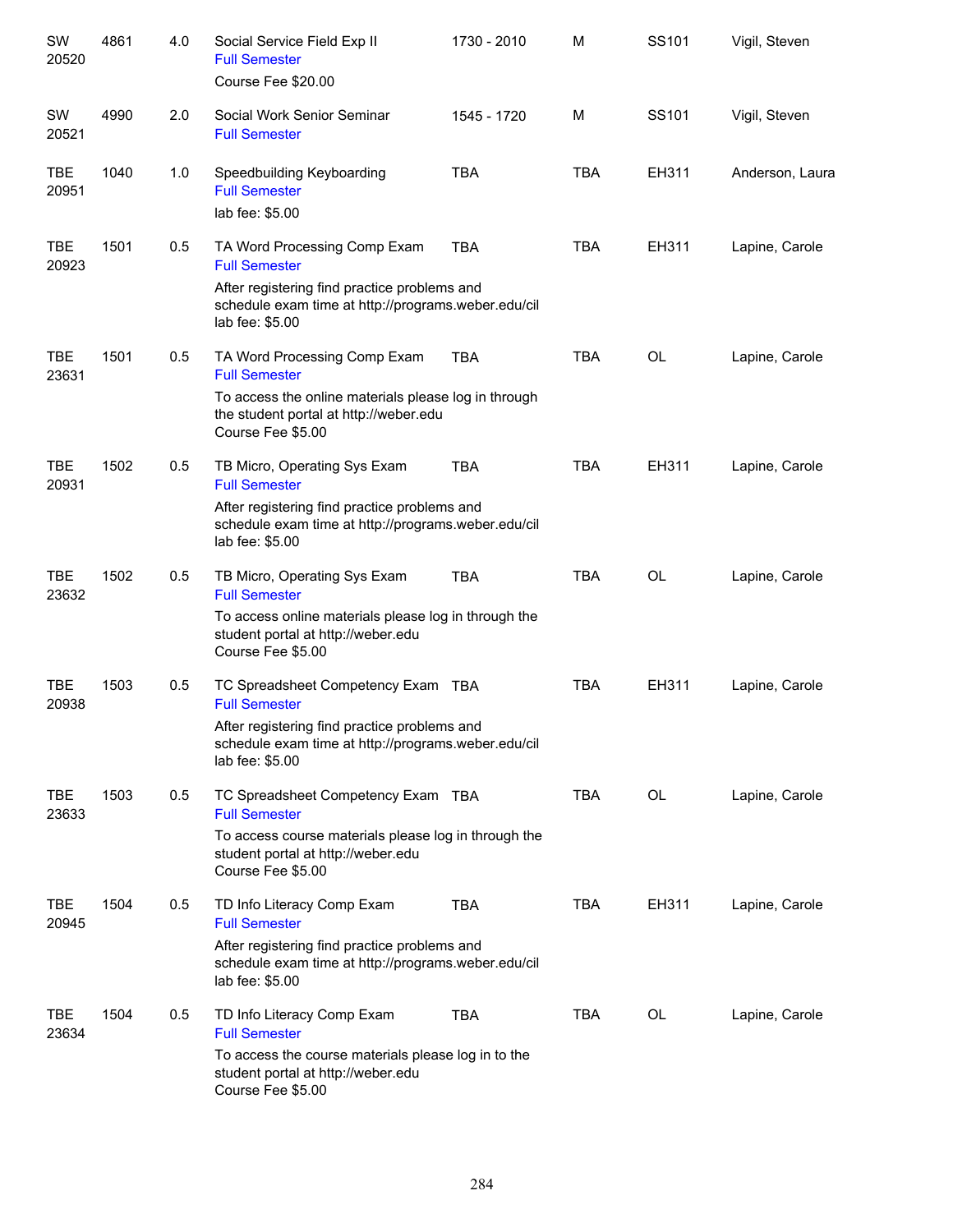| <b>TBE</b><br>20961 | 1700 | 3.0 | TE Intro to Microcomputer App<br><b>Full Semester</b><br>Keyboarding 25 WPM recommended.<br>Lab Fee: \$15.00                                        | 1200 - 1315   | <b>TR</b>  | EH318 | Anderson, Laura   |
|---------------------|------|-----|-----------------------------------------------------------------------------------------------------------------------------------------------------|---------------|------------|-------|-------------------|
| <b>TBE</b><br>20971 | 1700 | 3.0 | TE Intro to Microcomputer App<br><b>Full Semester</b><br>Keyboarding 25 WPM recommended.<br>Lab Fee: \$15.00                                        | 1130 - 1220   | <b>MWF</b> | EH318 | MacLeod, Laura    |
| <b>TBE</b><br>20978 | 1700 | 3.0 | TE Intro to Microcomputer App<br><b>Full Semester</b><br>Keyboarding 25 WPM recommended.<br>Lab Fee: \$15.00                                        | 0730 - 0845   | <b>TR</b>  | EH318 | Saunders, Allyson |
| <b>TBE</b><br>20984 | 1700 | 3.0 | TE Intro to Microcomputer App<br><b>Full Semester</b><br>Keyboarding 25 WPM recommended.<br>Lab Fee: \$15.00                                        | 0730 - 0820   | <b>MWF</b> | EH318 | Porter, Joyce     |
| <b>TBE</b><br>20992 | 1700 | 3.0 | TE Intro to Microcomputer App<br><b>Full Semester</b><br>Keyboarding 25 WPM recommended.<br>Lab Fee: \$15.00                                        | $0900 - 1015$ | <b>TR</b>  | EH318 | Porter, Joyce     |
| <b>TBE</b><br>20997 | 1700 | 3.0 | TE Intro to Microcomputer App<br><b>Full Semester</b><br>Keyboarding 25 WPM recommended.<br>Lab Fee: \$15.00                                        | 1030 - 1145   | <b>TR</b>  | EH318 | Porter, Joyce     |
| <b>TBE</b><br>21003 | 1700 | 3.0 | TE Intro to Microcomputer App<br><b>Full Semester</b><br>Keyboarding 25 WPM recommended.<br>Lab Fee: \$15.00                                        | 1230 - 1510   | S          | EH318 | Marriott, Naloni  |
| <b>TBE</b><br>21021 | 1700 | 3.0 | TE Intro to Microcomputer App<br><b>Full Semester</b><br>Keyboarding 25 WPM recommended.<br>Lab Fee: \$15.00                                        | 1330 - 1445   | <b>TR</b>  | EH318 | Anderson, Nanette |
| <b>TBE</b><br>21022 | 1700 | 3.0 | TE Intro to Microcomputer App<br><b>Full Semester</b><br>Keyboarding 25 WPM recommended.<br>Lab Fee: \$15.00                                        | 1500 - 1615   | <b>TR</b>  | EH318 | Anderson, Nanette |
| TBE<br>21023        | 1700 | 3.0 | TE Intro to Microcomputer App<br><b>Full Semester</b><br>Keyboarding 25 WPM recommended.<br>Lab Fee: \$15.00                                        | 1730 - 2010   | R          | EH318 | Morgan, Jennifer  |
| TBE<br>21024        | 1700 | 3.0 | TE Intro to Microcomputer App<br><b>Block 1</b><br>HYBRID: meets Tuesday only first seven weeks<br>Keyboarding 25 WPM recommended. Lab Fee: \$15.00 | 1730 - 2010   | Τ          | EH318 | Marriott, Naloni  |
| <b>TBE</b><br>21025 | 1700 | 3.0 | TE Intro to Microcomputer App<br><b>Full Semester</b><br>Keyboarding 25 WPM recommended. Lab Fee: \$15.00                                           | 1630 - 1745   | <b>MW</b>  | EH318 | Pollard, James    |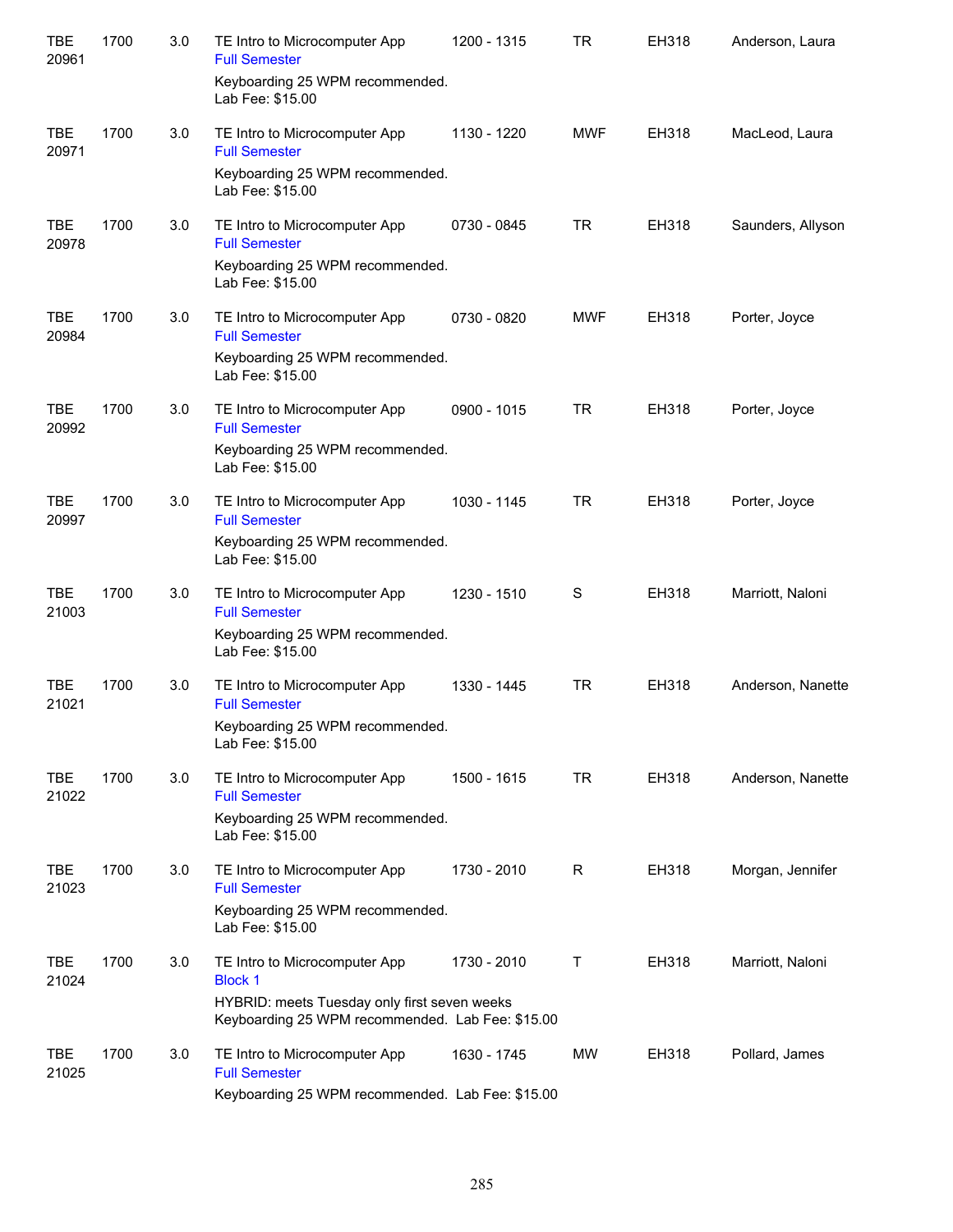| <b>TBE</b><br>21026 | 1700 | 3.0 | TE Intro to Microcomputer App<br><b>Full Semester</b><br>Keyboarding 25 WPM recommended. Lab Fee: \$15.00 | 1800 - 1915   | MW         | EH318  | Pollard, James   |
|---------------------|------|-----|-----------------------------------------------------------------------------------------------------------|---------------|------------|--------|------------------|
| <b>TBE</b><br>21027 | 1700 | 3.0 | TE Intro to Microcomputer App<br><b>Full Semester</b><br>Keyboarding 25 WPM recommended. Lab Fee: \$15.00 | 0830 - 0920   | <b>MWF</b> | EH318  | Hoyt, Nancy      |
| <b>TBE</b><br>21028 | 1700 | 3.0 | TE Intro to Microcomputer App<br><b>Full Semester</b><br>Keyboarding 25 WPM recommended. Lab Fee: \$15.00 | 0930 - 1020   | <b>MWF</b> | EH318  | Hoyt, Nancy      |
| <b>TBE</b><br>21029 | 1700 | 3.0 | TE Intro to Microcomputer App<br><b>Full Semester</b><br>Keyboarding 25 WPM recommended. Lab Fee: \$15.00 | 1030 - 1120   | <b>MWF</b> | EH318  | Hoyt, Nancy      |
| <b>TBE</b><br>21030 | 1700 | 3.0 | TE Intro to Microcomputer App<br><b>Full Semester</b><br>Keyboarding 25 WPM recommended. Lab Fee: \$15.00 | 1230 - 1320   | <b>MWF</b> | EH318  | Lapine, Carole   |
| <b>TBE</b><br>21031 | 1700 | 3.0 | TE Intro to Microcomputer App<br><b>Full Semester</b><br>Keyboarding 25 WPM recommended. Lab Fee: \$15.00 | 1330 - 1420   | <b>MWF</b> | EH318  | Lapine, Carole   |
| <b>TBE</b><br>23643 | 1700 | 3.0 | TE Intro to Microcomputer App<br><b>Full Semester</b><br>Course Fee \$15.00                               | $0900 - 1015$ | <b>TR</b>  | D02315 | Watson, Sharon   |
| <b>TBE</b><br>23645 | 1700 | 3.0 | TE Intro to Microcomputer App<br><b>Full Semester</b><br>Course Fee \$15.00                               | 1030 - 1145   | <b>TR</b>  | D02315 | Watson, Sharon   |
| <b>TBE</b><br>23646 | 1700 | 3.0 | TE Intro to Microcomputer App<br><b>Full Semester</b><br>Course Fee \$15.00                               | 0800 - 0915   | <b>MW</b>  | D02315 | Anderson, Laura  |
| <b>TBE</b><br>23648 | 1700 | 3.0 | TE Intro to Microcomputer App<br><b>Full Semester</b><br>Course Fee \$15.00                               | 0930 - 1045   | MW.        | D02315 | Anderson, Laura  |
| <b>TBE</b><br>23649 | 1700 | 3.0 | TE Intro to Microcomputer App<br><b>Full Semester</b><br>Course Fee \$15.00                               | 1730 - 2010   | M          | D02315 | Gardner, Jon     |
| <b>TBE</b><br>23651 | 1700 | 3.0 | TE Intro to Microcomputer App<br><b>Full Semester</b><br>Course Fee \$15.00                               | 1730 - 2010   | W          | D02315 | Greenwood, Linda |
| <b>TBE</b><br>23697 | 1700 | 3.0 | TE Intro to Microcomputer App<br><b>Full Semester</b><br>Course Fee \$15.00                               | 1730 - 2010   | W          | WW103  | Roghaar, Sharon  |
| <b>TBE</b><br>23700 | 1700 | 3.0 | TE Intro to Microcomputer App<br><b>Full Semester</b><br>Course Fee \$15.00                               | 1730 - 2010   | R          | DH1801 | Greenwood, Linda |
| <b>TBE</b><br>24344 | 1700 | 3.0 | TE Intro to Microcomputer App<br><b>Full Semester</b><br>Course Fee \$15.00                               | 0900 - 1015   | MW         | WW103  | Roghaar, Sharon  |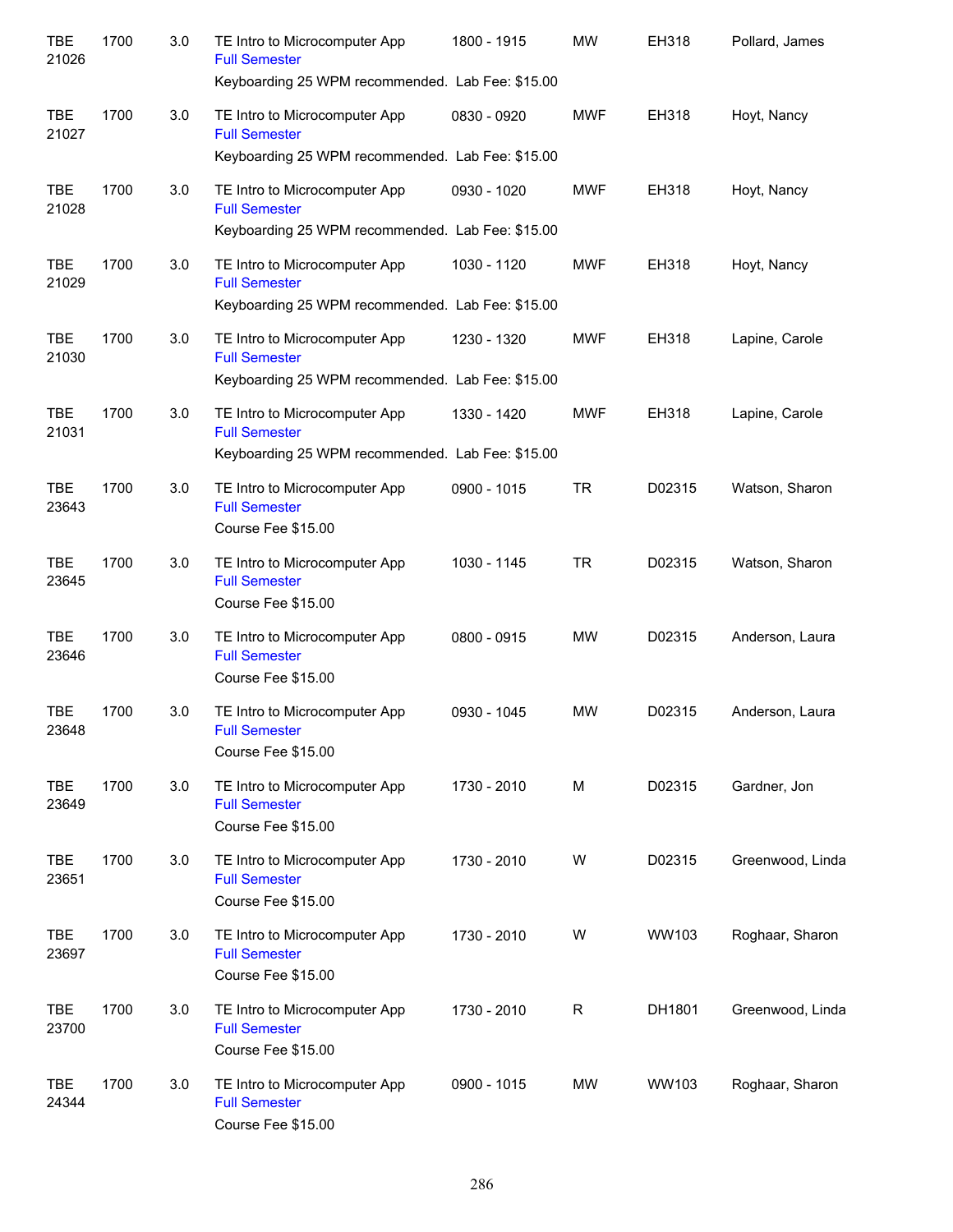| TBE<br>21054        | 1701 | 1.0 | TA Intro to Word Processing<br><b>Block 1</b>                                                                                    | <b>TBA</b>  | <b>TBA</b> | EH311     | Talbot, Alden      |
|---------------------|------|-----|----------------------------------------------------------------------------------------------------------------------------------|-------------|------------|-----------|--------------------|
|                     |      |     | Class runs August 23 through September 24.<br>Come to EH 311 for information<br>the 1st week of the semester.<br>Lab Fee: \$5.00 |             |            |           |                    |
| <b>TBE</b><br>23635 | 1701 | 1.0 | TA Intro to Word Processing<br><b>Block 1</b>                                                                                    | <b>TBA</b>  | <b>TBA</b> | <b>OL</b> | Talbot, Alden      |
|                     |      |     | To access the course materials please log in through<br>the student portal at http://weber.edu<br>Course Fee \$5.00              |             |            |           |                    |
| <b>TBE</b><br>21053 | 1702 | 1.0 | TB Intro to Micro, E-mail, Op<br><b>Full Semester</b>                                                                            | <b>TBA</b>  | <b>TBA</b> | EH311     | Porter, Joyce      |
|                     |      |     | Class runs August 23 through October 29.<br>Come to EH 311 for information<br>the 1st week of the semester.<br>Lab Fee: \$5.00   |             |            |           |                    |
| <b>TBE</b><br>23636 | 1702 | 1.0 | TB Intro to Micro, E-mail, Op<br><b>Full Semester</b>                                                                            | <b>TBA</b>  | <b>TBA</b> | <b>OL</b> | Porter, Joyce      |
|                     |      |     | To access course materials please log in through the<br>student portal at http://weber.edu<br>Course Fee \$5.00                  |             |            |           |                    |
| <b>TBE</b><br>21051 | 1703 | 1.0 | TC Intro to Spreadsheets<br><b>Full Semester</b>                                                                                 | <b>TBA</b>  | <b>TBA</b> | EH311     | MacLeod, Laura     |
|                     |      |     | Class runs August 23 through December 3.<br>Come to EH 311 for information<br>the 1st week of the semester.<br>Lab Fee: \$5.00   |             |            |           |                    |
| <b>TBE</b><br>23637 | 1703 | 1.0 | TC Intro to Spreadsheets<br><b>Full Semester</b>                                                                                 | <b>TBA</b>  | <b>TBA</b> | <b>OL</b> | MacLeod, Laura     |
|                     |      |     | To access the course materials please log into the<br>student portal via weber.edu<br>Course Fee \$5.00                          |             |            |           |                    |
| <b>TBE</b><br>23638 | 2010 | 3.0 | <b>Business English Applications</b><br><b>Full Semester</b>                                                                     | <b>TBA</b>  | <b>TBA</b> | <b>OL</b> | Saunders, Allyson  |
|                     |      |     | To access the course materials please log in to the<br>student portal via weber.edu<br>Course Fee \$15.00                        |             |            |           |                    |
| <b>TBE</b><br>23639 | 2080 | 1.0 | <b>Database Applications</b><br><b>Full Semester</b>                                                                             | <b>TBA</b>  | <b>TBA</b> | <b>OL</b> | Anderson, Laura    |
|                     |      |     | To access the course materials please log in to the<br>student portal via weber.edu<br>Course Fee \$5.00                         |             |            |           |                    |
| <b>TBE</b><br>21044 | 2200 | 3.0 | Microcomputer Operating System<br><b>Full Semester</b><br>Lab Fee: \$15.00                                                       | 1730 - 2010 | Т          | B3338     | Morgan, Jennifer   |
| <b>TBE</b><br>21037 | 2300 | 3.0 | Intro to LAN Management<br><b>Full Semester</b><br>Lab Fee: \$15.00                                                              | 1730 - 2010 | W          | B3338     | Cuddeback, Kenneth |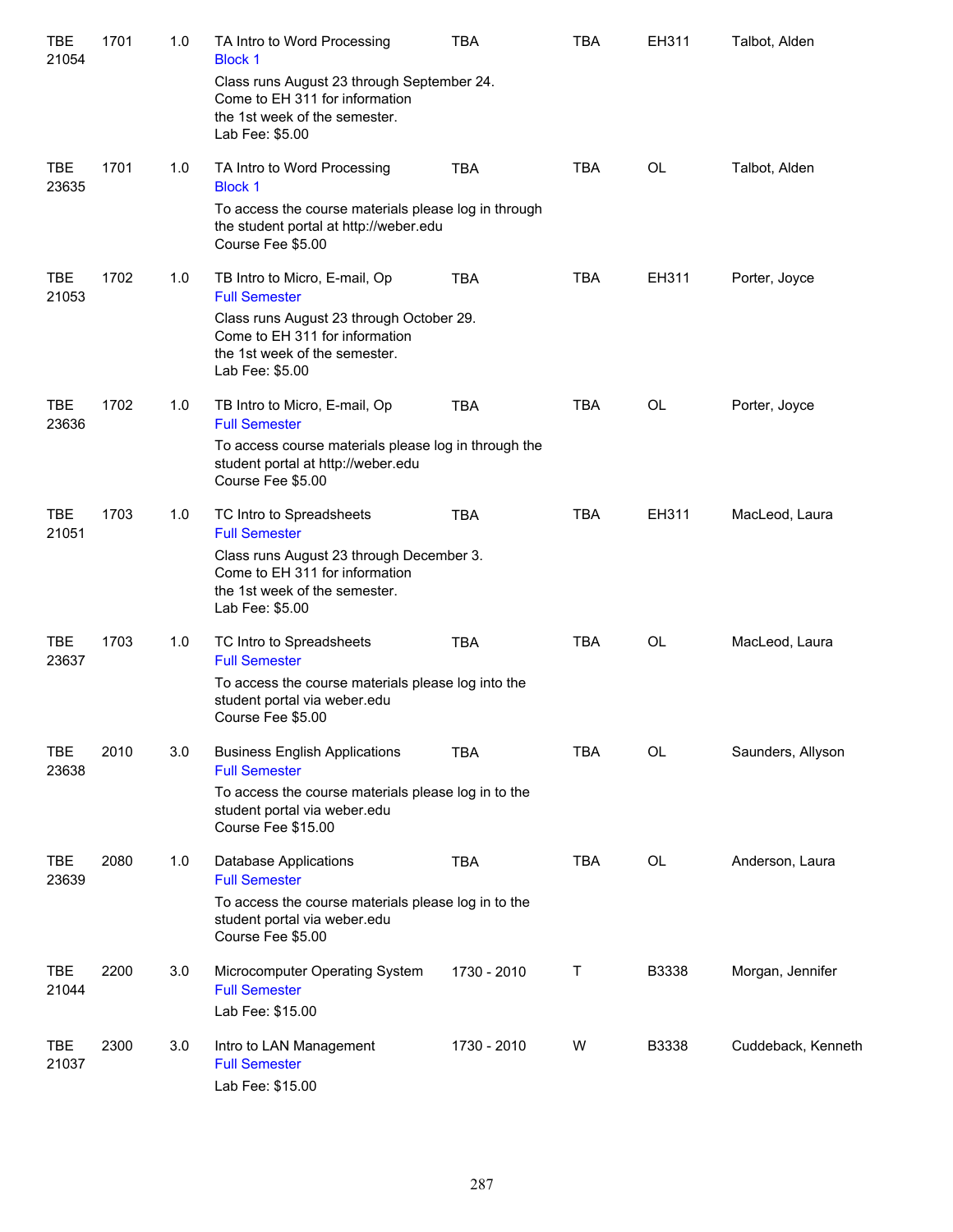| <b>TBE</b><br>23652 | 2415 | 3.0 | Cisco TCP/IP Routing Protocols<br><b>Full Semester</b><br>Course Fee \$15.00                                                                                           | 1730 - 2010 | т            | D02311       | Cuddeback, Kenneth |
|---------------------|------|-----|------------------------------------------------------------------------------------------------------------------------------------------------------------------------|-------------|--------------|--------------|--------------------|
| TBE<br>21036        | 2500 | 3.0 | Intro to Telecommunications<br><b>Full Semester</b>                                                                                                                    | 0900 - 1015 | <b>TR</b>    | <b>B3338</b> | Cuddeback, Kenneth |
| TBE<br>21032        | 2531 | 3.0 | Exploring Multimedia Applicati<br><b>Full Semester</b><br>Lab Fee: \$15.00                                                                                             | 1730 - 2010 | M            | EH313        | Anderson, Laura    |
| <b>TBE</b><br>21033 | 2532 | 3.0 | Web Page Design/ Development<br><b>Full Semester</b><br>Lab Fee: \$15.00                                                                                               | 0730 - 0845 | <b>TR</b>    | EH313        | Porter, Joyce      |
| <b>TBE</b><br>21043 | 2532 | 3.0 | Web Page Design/ Development<br><b>Full Semester</b><br>Lab Fee: \$15.00                                                                                               | 1200 - 1315 | <b>TR</b>    | EH313        | Porter, Joyce      |
| <b>TBE</b><br>21040 | 2533 | 3.0 | Image Editing Solutions<br><b>Full Semester</b><br>Lab Fee: \$15.00                                                                                                    | 1030 - 1145 | <b>TR</b>    | EH313        | MacLeod, Laura     |
| TBE<br>23653        | 2710 | 3.0 | <b>Digital Switching Systems</b><br><b>Full Semester</b>                                                                                                               | 1730 - 2010 | $\mathsf{R}$ | D02311       | Myers, Darin       |
| <b>TBE</b><br>23654 | 2720 | 3.0 | Transport Media & Emerging Tec<br><b>Full Semester</b>                                                                                                                 | 1730 - 2010 | M            | D02311       | Sagers, Mark       |
| <b>TBE</b><br>23640 | 3000 | 1.0 | Advanced Word Processing<br><b>Block 1</b><br>To access the course materials please log into the<br>student portal via weber.edu<br>Course Fee \$5.00                  | <b>TBA</b>  | <b>TBA</b>   | OL           | Talbot, Alden      |
| <b>TBE</b><br>21047 | 3070 | 1.0 | Advanced Spreadsheet Applicat<br><b>Full Semester</b><br>Come to EH 311 for information<br>the 1st week of the semester.<br>Lab Fee: \$5.00                            | <b>TBA</b>  | <b>TBA</b>   | EH311        | Green, Diana       |
| <b>TBE</b><br>23641 | 3070 | 1.0 | Advanced Spreadsheet Applicat<br><b>Full Semester</b><br>To access the course materials please log in through the<br>student portal via weber.edu<br>Course Fee \$5.00 | <b>TBA</b>  | <b>TBA</b>   | <b>OL</b>    | Green, Diana       |
| <b>TBE</b><br>21050 | 3090 | 2.0 | <b>Adv Electronic Presentations</b><br><b>Full Semester</b><br>Come to EH 311 for information<br>the 1st week of the semester.<br>Lab Fee: \$10.00                     | <b>TBA</b>  | <b>TBA</b>   | EH311        | MacLeod, Laura     |
| <b>TBE</b><br>21052 | 3090 | 2.0 | <b>Adv Electronic Presentations</b><br><b>Full Semester</b><br>Come to EH 311 for information<br>the 1st week of the semester.<br>Lab Fee: \$10.00                     | <b>TBA</b>  | <b>TBA</b>   | EH311        | Saunders, Allyson  |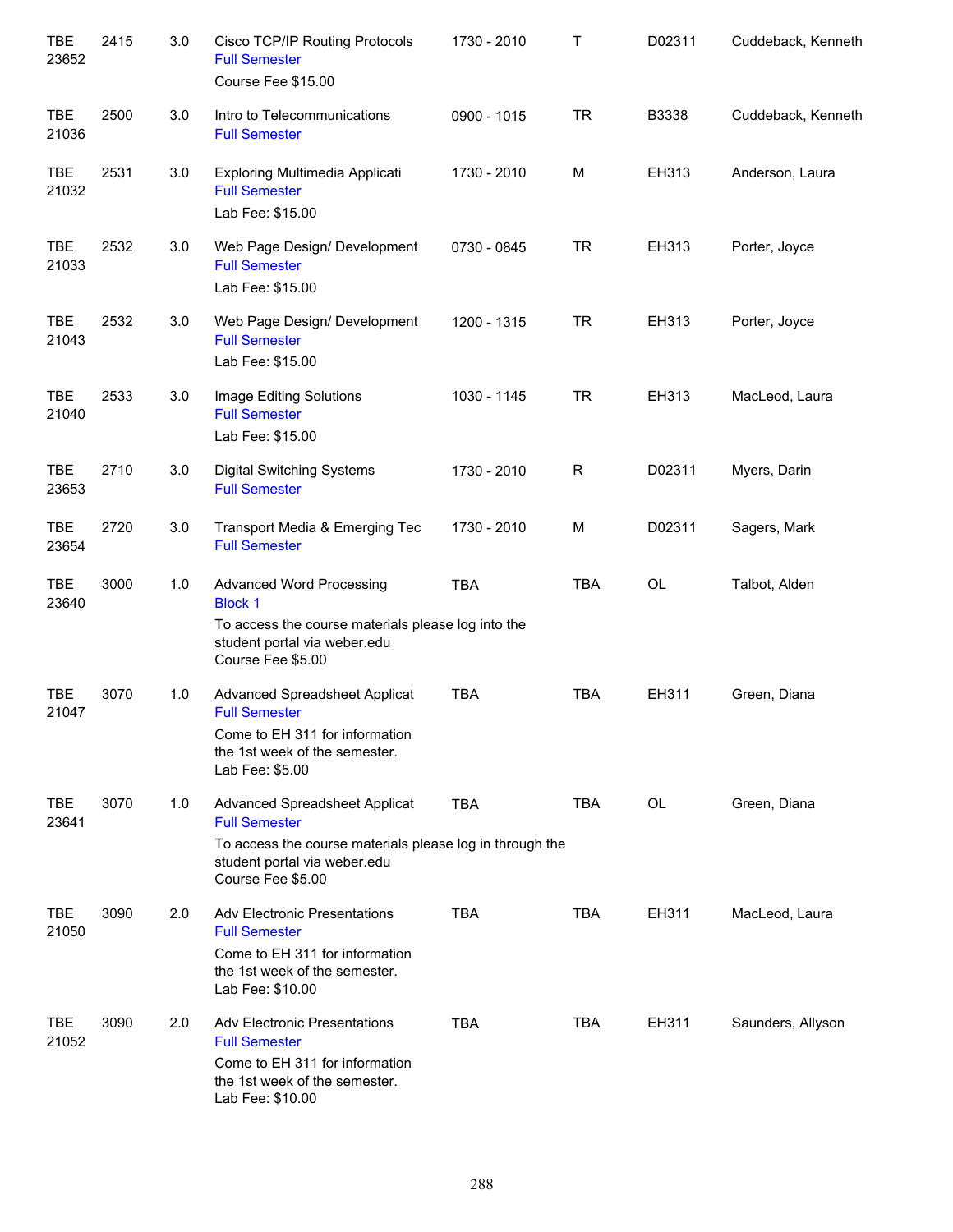| <b>TBE</b><br>23642 | 3090 | 2.0 | <b>Adv Electronic Presentations</b><br><b>Full Semester</b>                                                    | <b>TBA</b>  | <b>TBA</b> | <b>OL</b>    | MacLeod, Laura     |
|---------------------|------|-----|----------------------------------------------------------------------------------------------------------------|-------------|------------|--------------|--------------------|
|                     |      |     | To access the course materials please log in through the<br>student portal via weber.edu<br>Course Fee \$10.00 |             |            |              |                    |
| <b>TBE</b><br>21039 | 3100 | 3.0 | Desktop Publishing<br><b>Full Semester</b>                                                                     | 0830 - 0920 | <b>MWF</b> | EH313        | MacLeod, Laura     |
|                     |      |     | Lab Fee: \$15.00                                                                                               |             |            |              |                    |
| <b>TBE</b><br>23655 | 3200 | 3.0 | Linux Systems Administration<br><b>Full Semester</b><br>Course Fee \$15.00                                     | 0930 - 1020 | <b>MWF</b> | D02311       | Cuddeback, Kenneth |
| <b>TBE</b><br>21034 | 3250 | 3.0 | <b>Business Communication</b><br><b>Full Semester</b>                                                          | 0830 - 0920 | <b>MWF</b> | B3338        | Green, Diana       |
| <b>TBE</b><br>21035 | 3250 | 3.0 | <b>Business Communication</b><br><b>Full Semester</b>                                                          | 0930 - 1020 | <b>MWF</b> | B3338        | Green, Diana       |
| <b>TBE</b><br>21041 | 3250 | 3.0 | <b>Business Communication</b><br><b>Full Semester</b>                                                          | 0900 - 1015 | <b>TR</b>  | <b>EH229</b> | Saunders, Allyson  |
| <b>TBE</b><br>21042 | 3250 | 3.0 | <b>Business Communication</b><br><b>Full Semester</b>                                                          | 1730 - 2010 | R          | EH313        | Saunders, Allyson  |
| <b>TBE</b><br>21046 | 3533 | 3.0 | Multimedia Web Animation<br><b>Full Semester</b><br>Lab Fee: \$15.00                                           | 0730 - 0820 | <b>MWF</b> | EH313        | Tuck, Garth        |
| <b>TBE</b><br>21038 | 3550 | 3.0 | Supervising Information Techno<br><b>Full Semester</b>                                                         | 1730 - 2010 | R          | B3338        | Green, Diana       |
| TBE<br>21064        | 3610 | 3.0 | Meth Teach Business/Marketing<br><b>Full Semester</b>                                                          | 1500 - 1730 | W          | EH313        | Talbot, Alden      |
| TBE<br>23656        | 3720 | 3.0 | <b>Wireless Telephony</b><br><b>Full Semester</b><br>Course Fee \$15.00                                        | 0830 - 0920 | <b>MWF</b> | D02311       | Cuddeback, Kenneth |
| <b>TBE</b><br>23658 | 3730 | 3.0 | <b>Telecommunication Policy</b><br><b>Full Semester</b>                                                        | 1730 - 2010 | W          | D02311       | Knowles, Rex       |
| <b>TBE</b><br>21048 | 4760 | 3.0 | Telecommunications Internship<br><b>Full Semester</b><br>Should take TBE 4760 & 4790 the same semester         | TBA         | TBA        | EH301        | Green, Diana       |
| <b>TBE</b><br>21049 | 4790 | 2.0 | Telecom Senior Project<br><b>Full Semester</b><br>Should take TBE 4760 & 4790 the same semester                | <b>TBA</b>  | TBA        | EH301        | Green, Diana       |
| <b>TBE</b><br>21069 | 4800 | 1.0 | Independent Research<br><b>Full Semester</b>                                                                   | <b>TBA</b>  | TBA        | EH301        | Talbot, Alden      |
| <b>TBE</b><br>21070 | 4800 | 2.0 | Independent Research<br><b>Full Semester</b>                                                                   | <b>TBA</b>  | TBA        | EH301        | Talbot, Alden      |
| <b>TBE</b><br>21071 | 4800 | 3.0 | Independent Research<br><b>Full Semester</b>                                                                   | <b>TBA</b>  | <b>TBA</b> | EH301        | Talbot, Alden      |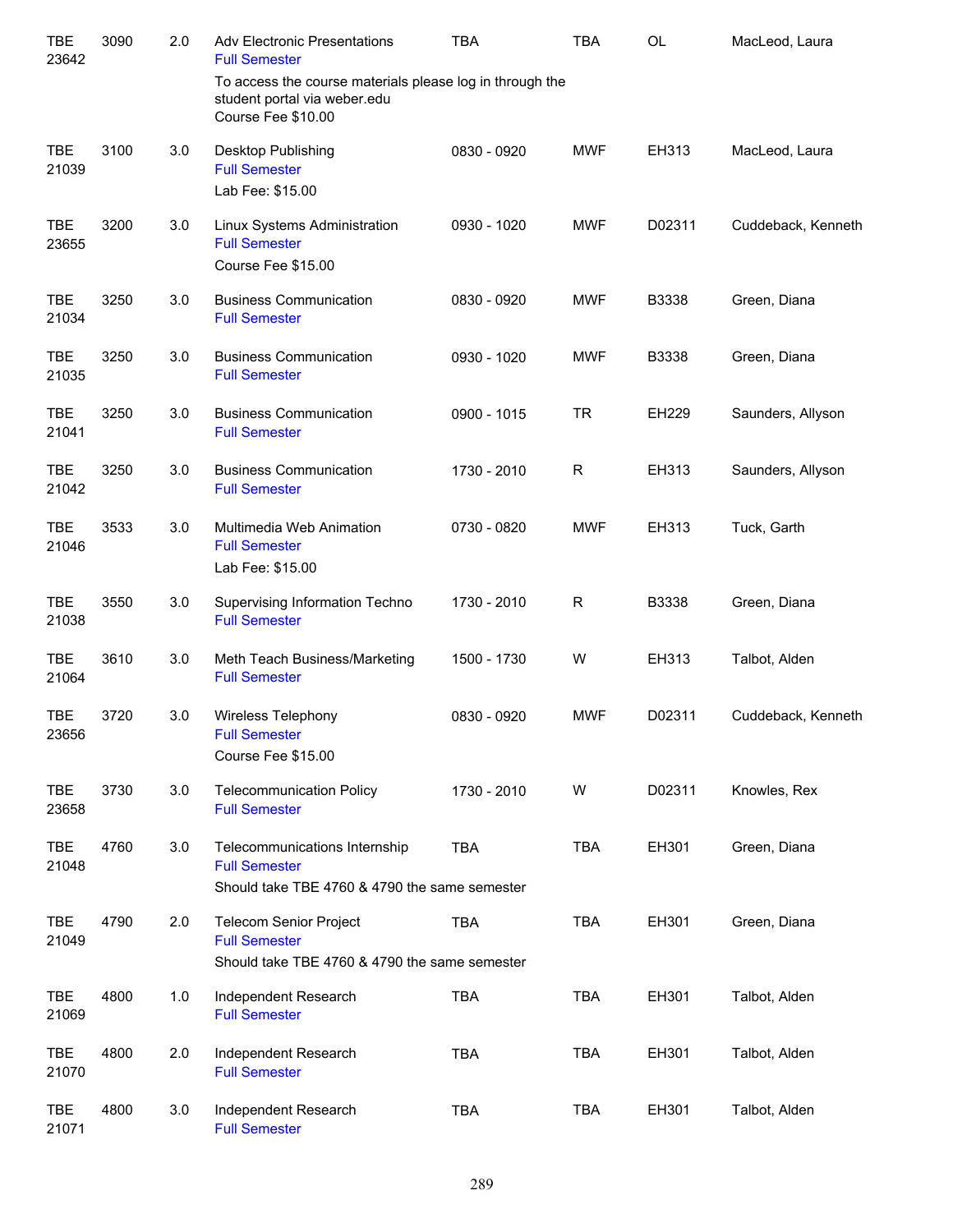| <b>TBE</b><br>21068  | 4860 | 3.0 | <b>BMT</b> Internship<br><b>Full Semester</b>                                                                                                                                           | <b>TBA</b>  | <b>TBA</b>  | EH301        | Talbot, Alden          |
|----------------------|------|-----|-----------------------------------------------------------------------------------------------------------------------------------------------------------------------------------------|-------------|-------------|--------------|------------------------|
| <b>TBE</b><br>21066  | 6610 | 3.0 | Methods of Teaching Bus./Mrktg<br><b>Full Semester</b>                                                                                                                                  | 1500 - 1730 | W           | EH313        | Talbot, Alden          |
| <b>THEA</b><br>21903 | 1013 | 3.0 | CA Intro to Theatre/Survey<br><b>Full Semester</b><br>Major/Minors only. Contact instructor for permission to<br>register if closed.                                                    | 0930 - 1020 | <b>MWF</b>  | <b>BC117</b> | Lowe, Phillip          |
| <b>THEA</b><br>22346 | 1013 | 3.0 | CA Intro to Theatre/Survey<br><b>Full Semester</b><br>To access online course materials, please log in through<br>the student portal (eWeber) at http://weber.edu.                      | <b>TBA</b>  | <b>TBA</b>  | OL           | Lowe, Phillip          |
| <b>THEA</b><br>22558 | 1013 | 3.0 | CA Intro to Theatre/Survey<br><b>Full Semester</b>                                                                                                                                      | 0830 - 0920 | <b>MWF</b>  | <b>BC113</b> | Gray, Matthew          |
| <b>THEA</b><br>21905 | 1023 | 3.0 | CA Introduction to Film<br><b>Full Semester</b><br>Course Fee \$8.00                                                                                                                    | 1630 - 1930 | Т           | <b>BC113</b> | Spangler, Edward       |
| <b>THEA</b><br>21906 | 1023 | 3.0 | CA Introduction to Film<br><b>Full Semester</b><br>Course Fee \$8.00                                                                                                                    | 1630 - 1930 | W           | <b>BC113</b> | Spangler, Edward       |
| <b>THEA</b><br>21907 | 1023 | 3.0 | CA Introduction to Film<br><b>Full Semester</b><br>Course Fee \$8.00                                                                                                                    | 1730 - 2010 | R           | EH229        | Woodmansee, Carla      |
| <b>THEA</b><br>22339 | 1023 | 3.0 | CA Introduction to Film<br><b>Full Semester</b><br>Course Fee \$8.00                                                                                                                    | 1730 - 2030 | Τ           | DH1308       | Pecchia-Bekkum, Steven |
| <b>THEA</b><br>22341 | 1023 | 3.0 | CA Introduction to Film<br><b>Full Semester</b><br>Course Fee \$8.00                                                                                                                    | 1630 - 1910 | M           | WW102        | Woodmansee, Carla      |
| <b>THEA</b><br>22342 | 1023 | 3.0 | CA Introduction to Film<br><b>Full Semester</b><br>Course Fee \$8.00                                                                                                                    | 0930 - 1230 | $\mathbf S$ | D02325       | Pecchia-Bekkum, Steven |
| <b>THEA</b><br>22348 | 1023 | 3.0 | CA Introduction to Film<br><b>Full Semester</b><br>To access online course materials, please log in through<br>the student portal (eWeber) at http://weber.edu.<br>Course Fee \$8.00    | <b>TBA</b>  | <b>TBA</b>  | OL           | Zublin, Catherine      |
| <b>THEA</b><br>22351 | 1023 | 3.0 | CA Introduction to Film<br><b>Full Semester</b><br>To access the online course materials, please log in through<br>the student portal (eWeber) at http://weber.edu<br>Course Fee \$8.00 | <b>TBA</b>  | <b>TBA</b>  | OL           | Spangler, Edward       |
| <b>THEA</b><br>21908 | 1030 | 3.0 | Voice & Movement for the Actor<br><b>Full Semester</b>                                                                                                                                  | 1130 - 1220 | <b>MWF</b>  | <b>BC230</b> | Callahan, Tracy        |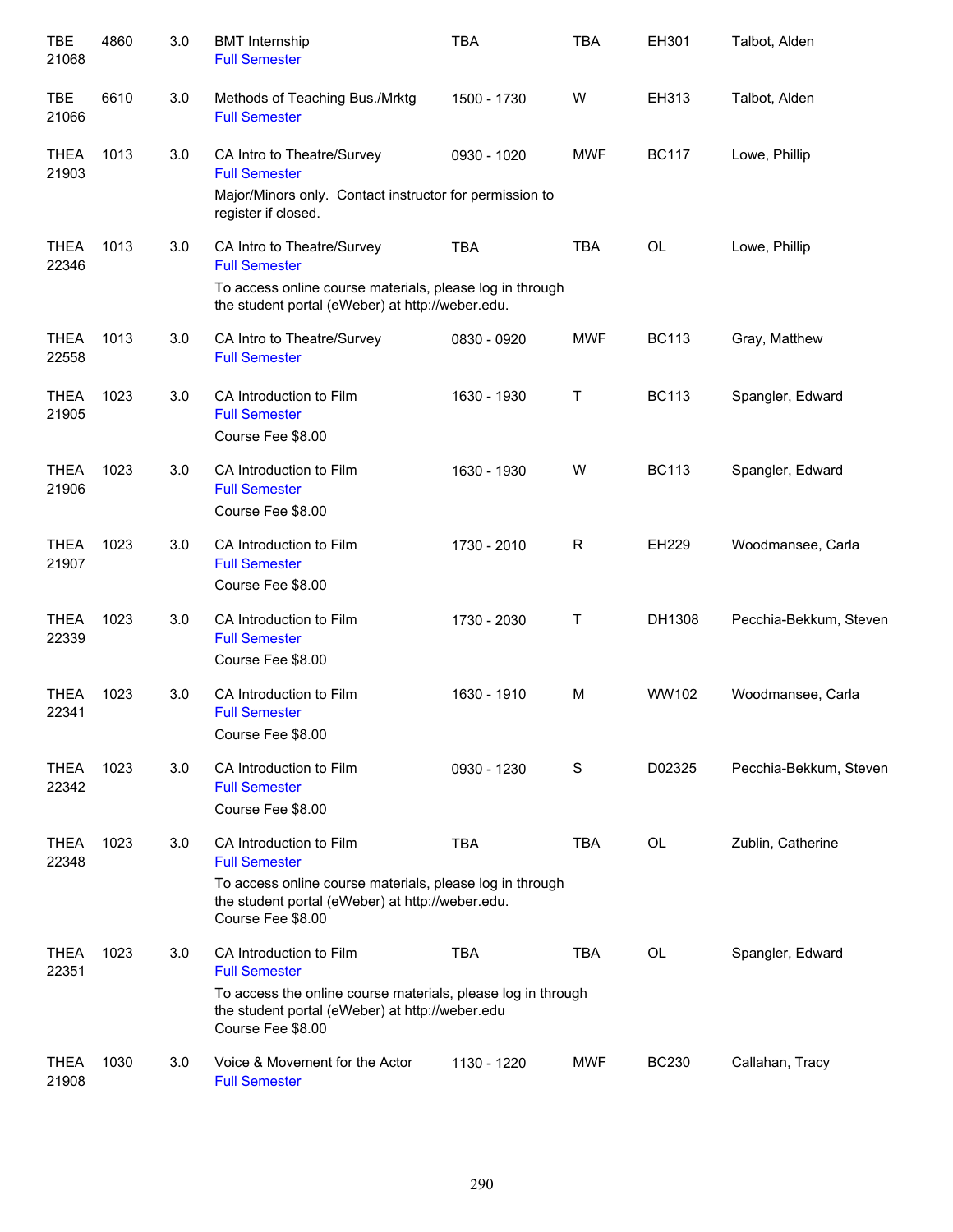| <b>THEA</b><br>25309 | 1030 | 3.0 | Voice & Movement for the Actor<br><b>Full Semester</b>                                                                    | 1030 - 1120 | <b>MWF</b> | <b>BC230</b> | Callahan, Tracy   |
|----------------------|------|-----|---------------------------------------------------------------------------------------------------------------------------|-------------|------------|--------------|-------------------|
| <b>THEA</b><br>21909 | 1033 | 3.0 | CA Acting I<br><b>Full Semester</b>                                                                                       | 0930 - 1020 | <b>MWF</b> | <b>BC217</b> | Stamp, Darryl     |
| <b>THEA</b><br>21910 | 1033 | 3.0 | CA Acting I<br><b>Full Semester</b>                                                                                       | 1030 - 1150 | <b>TR</b>  | <b>BC217</b> | Stamp, Darryl     |
| <b>THEA</b><br>21911 | 1033 | 3.0 | CA Acting I<br><b>Full Semester</b>                                                                                       | 1200 - 1320 | <b>TR</b>  | <b>BC217</b> | Lowe, Phillip     |
| <b>THEA</b><br>21912 | 1043 | 3.0 | CA American Musical Theatre<br><b>Full Semester</b>                                                                       | 1030 - 1120 | <b>MWF</b> | <b>BC113</b> | Christian, James  |
| <b>THEA</b><br>21913 | 1051 | 1.0 | Freshman Seminar<br><b>Full Semester</b>                                                                                  | 1030 - 1150 | Т          | <b>BC113</b> | Zublin, Catherine |
| <b>THEA</b><br>22143 | 1115 | 3.0 | HU Humanites on the Internet<br><b>Full Semester</b>                                                                      | 1030 - 1145 | <b>TR</b>  | LI138        | Zublin, Catherine |
| <b>THEA</b><br>21915 | 2012 | 2.0 | <b>Stage Scenery</b><br><b>Block 1</b><br>This class will meet from Aug. 23rd to Oct. 14th.                               | 1030 - 1120 | <b>MWF</b> | <b>BC317</b> | Tinkham, Van      |
| <b>THEA</b><br>22086 | 2022 | 2.0 | Stage Costume<br><b>Block 1</b><br>Class meets Aug. 23rd to Oct. 14th.                                                    | 0900 - 1020 | <b>TR</b>  | <b>BC317</b> | Zublin, Catherine |
| <b>THEA</b><br>21916 | 2033 | 3.0 | Acting II<br><b>Full Semester</b><br>Prereq: THEA 1033 & by audition or permission of<br>the instructor.                  | 1030 - 1150 | <b>TR</b>  | <b>BC230</b> | Callahan, Tracy   |
| <b>THEA</b><br>21917 | 2403 | 3.0 | Production & Stage Management<br><b>Full Semester</b>                                                                     | 1200 - 1320 | <b>TR</b>  | <b>BC210</b> | Bizzell, John     |
| <b>THEA</b><br>21918 | 2443 | 3.0 | Acting for Musical Theatre<br><b>Full Semester</b><br>Prereq: THEA 2033 & by audition or permission of the<br>instructor. | 1230 - 1320 | <b>MWF</b> | <b>BC230</b> | Christian, James  |
| <b>THEA</b><br>21919 | 3103 | 3.0 | Directing I<br><b>Full Semester</b><br>Prereq: THEA 1033, 1053 or 1052, or permission of the<br>instructor.               | 1330 - 1450 | <b>TR</b>  | <b>BC230</b> | Callahan, Tracy   |
| <b>THEA</b><br>22355 | 3232 | 2.0 | <b>Scene Painting</b><br><b>Block 2</b><br>This class will meet from Oct. 18th to Dec. 10th.<br>Course Fee \$20.00        | 1030 - 1120 | <b>MWF</b> | <b>BC141</b> | Tinkham, Van      |
| <b>THEA</b><br>21920 | 3243 | 3.0 | <b>Costume History</b><br><b>Full Semester</b>                                                                            | 1130 - 1220 | MWF        | <b>BC317</b> | Zublin, Catherine |
| <b>THEA</b><br>21921 | 3303 | 3.0 | History & Lit of Theatre I<br><b>Full Semester</b>                                                                        | 0930 - 1020 | MWF        | <b>BC317</b> | Tinkham, Van      |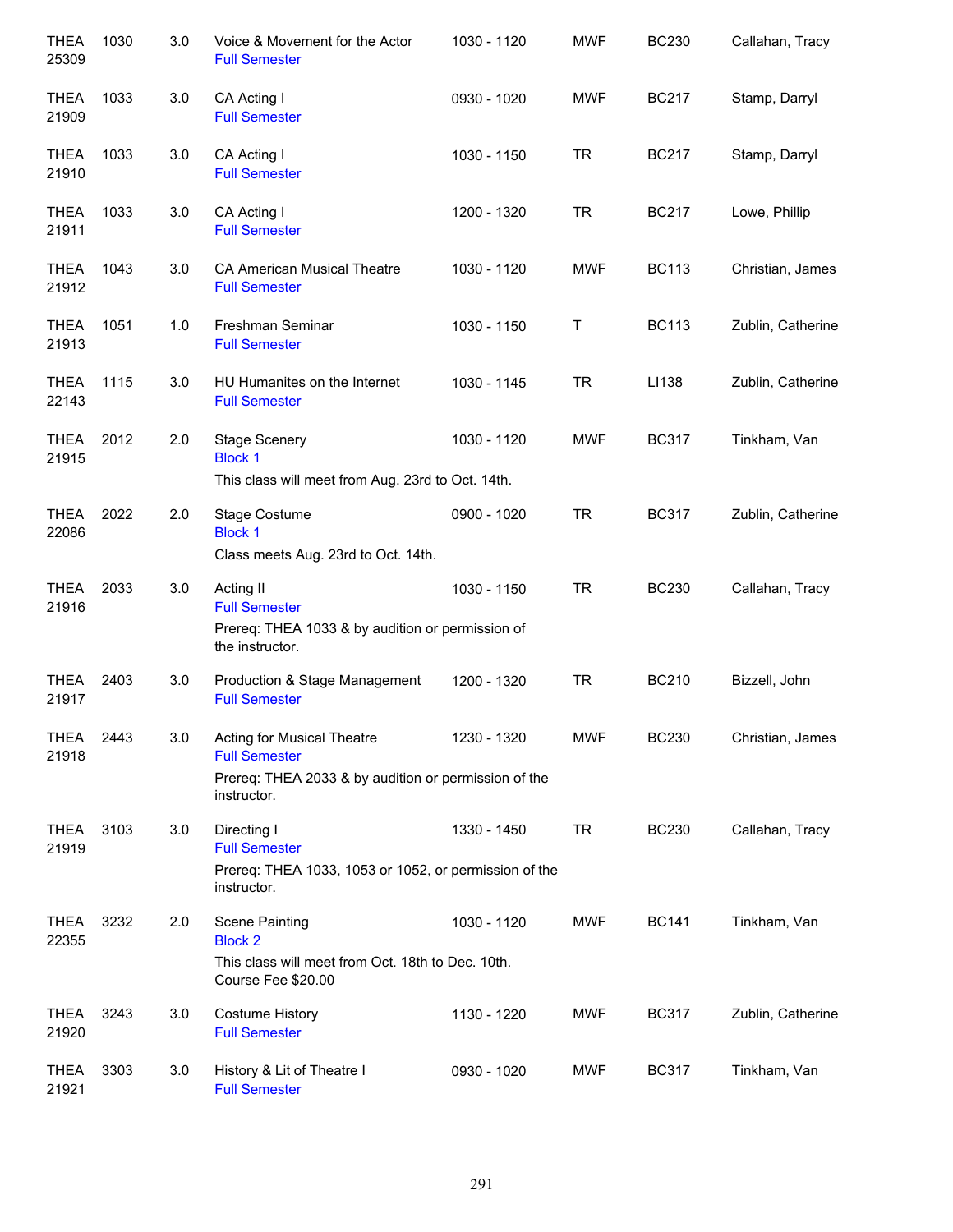| THEA<br>21922        | 3991  | 1.0   | Junior Seminar<br><b>Full Semester</b><br>Prereq: THEA major, at least Junior standing.            | 1030 - 1150 | R           | <b>BC317</b> | Christian, James         |
|----------------------|-------|-------|----------------------------------------------------------------------------------------------------|-------------|-------------|--------------|--------------------------|
| <b>THEA</b><br>21923 | 4002D | 2.0   | Special Studies: Auditioning<br><b>Block 2</b><br>This class will meet from Oct. 18th to Dec. 10th | 0900 - 1020 | <b>TR</b>   | <b>BC230</b> | Christian, James         |
| <b>THEA</b><br>22087 | 4220  | 1.0   | Design Seminar<br><b>Full Semester</b>                                                             | 1330 - 1450 | F           | <b>BC317</b> | Zublin, Catherine        |
| <b>THEA</b><br>20421 | 4651  | 1.0   | Indiv Training in Stage Voice<br><b>Full Semester</b><br>Course Fee \$350.00                       | <b>TBA</b>  | <b>TBA</b>  |              | Christian, James         |
| THEA<br>20422        | 4651  | 1.0   | Indiv Training in Stage Voice<br><b>Full Semester</b><br>Course Fee \$350.00                       | <b>TBA</b>  | <b>TBA</b>  |              | Christian, James         |
| THEA<br>22347        | 4713  | 3.0   | Tchng Theatre in Second School<br><b>Full Semester</b>                                             | 1200 - 1320 | <b>TR</b>   | <b>BC230</b> | Stamp, Darryl            |
| THEA<br>20412        | 4830  | 1.0   | <b>Directed Readings</b><br><b>Full Semester</b><br>Permission of Instructor Required.             | <b>TBA</b>  | <b>TBA</b>  |              | Tinkham, Van             |
| <b>THEA</b><br>20413 | 4830  | 2.0   | Directed Readings<br><b>Full Semester</b><br>Permission of Instructor Required.                    | <b>TBA</b>  | <b>TBA</b>  |              | Tinkham, Van             |
| <b>THEA</b><br>20414 | 4830  | 3.0   | Directed Readings<br><b>Full Semester</b><br>Permission of Instructor Required.                    | <b>TBA</b>  | <b>TBA</b>  |              | Tinkham, Van             |
| <b>THEA</b><br>20419 | 4851  | 1.0   | Design/Tech Practicum<br><b>Full Semester</b>                                                      | <b>TBA</b>  | <b>TBA</b>  |              | Tinkham, Van             |
| <b>THEA</b><br>20420 | 4851  | $1.0$ | Design/Tech Practicum<br><b>Full Semester</b>                                                      | <b>TBA</b>  | <b>TBA</b>  |              | Tinkham, Van             |
| <b>THEA</b><br>20415 | 4861  | 1.0   | Performance Practicum<br><b>Full Semester</b>                                                      | <b>TBA</b>  | <b>TBA</b>  |              | Tinkham, Van             |
| <b>THEA</b><br>20416 | 4861  | 1.0   | Performance Practicum<br><b>Full Semester</b>                                                      | <b>TBA</b>  | <b>TBA</b>  |              | Tinkham, Van             |
| <b>THEA</b><br>20417 | 4890  | 1.0   | Cooperative Work Experience<br><b>Full Semester</b>                                                | <b>TBA</b>  | <b>TBA</b>  |              | Zublin, Catherine        |
| <b>THEA</b><br>20418 | 4900  | $1.0$ | Senior Project<br><b>Full Semester</b>                                                             | <b>TBA</b>  | <b>TBA</b>  |              | Zublin, Catherine        |
| WS<br>20464          | 1500  | 3.0   | SS/DV Intro to Women's Studies<br><b>Full Semester</b>                                             | 1200 - 1315 | <b>TR</b>   | SS101        | Parrilla de Kokal, Maria |
| WS<br>20524          | 1500  | 3.0   | SS/DV Intro to Women's Studies<br><b>Full Semester</b>                                             | 1730 - 2010 | $\mathsf T$ | D02306       | Gillespie, Adrienne      |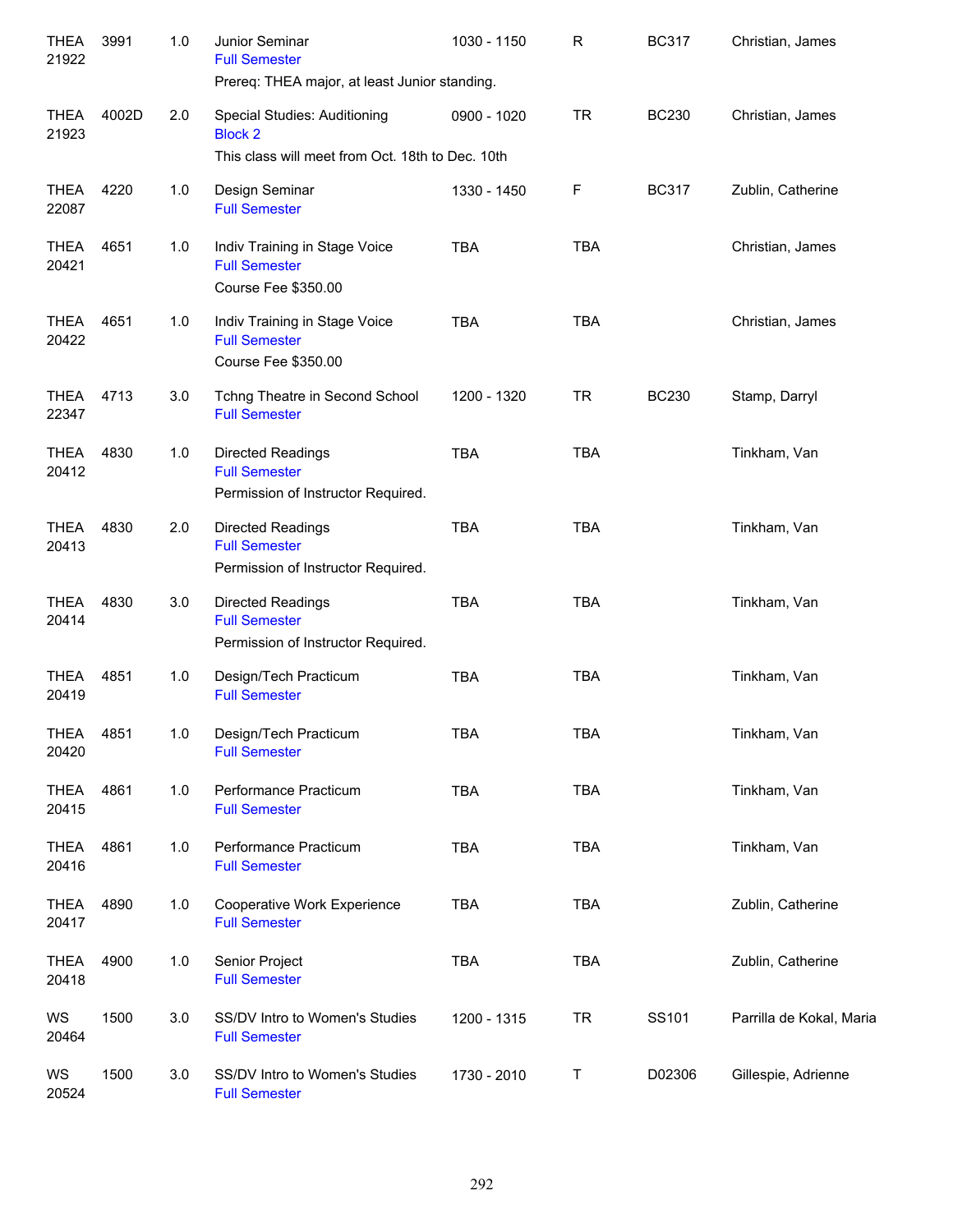| WS<br>20468          | 4060 | 2.0 | Research Project<br><b>Full Semester</b>                                                                                                                         | <b>TBA</b>  | <b>TBA</b> |                 | Parrilla de Kokal, Maria |
|----------------------|------|-----|------------------------------------------------------------------------------------------------------------------------------------------------------------------|-------------|------------|-----------------|--------------------------|
| WS<br>20469          | 4830 | 1.0 | <b>Directed Readings</b><br><b>Full Semester</b>                                                                                                                 | <b>TBA</b>  | <b>TBA</b> |                 | Parrilla de Kokal, Maria |
| WS<br>20470          | 4830 | 2.0 | <b>Directed Readings</b><br><b>Full Semester</b>                                                                                                                 | <b>TBA</b>  | <b>TBA</b> |                 | Parrilla de Kokal, Maria |
| WS<br>20471          | 4830 | 3.0 | Directed Readings<br><b>Full Semester</b>                                                                                                                        | <b>TBA</b>  | <b>TBA</b> |                 | Parrilla de Kokal, Maria |
| WS<br>20472          | 4860 | 1.0 | Internship in Women's Studies<br><b>Full Semester</b>                                                                                                            | <b>TBA</b>  | <b>TBA</b> |                 | Parrilla de Kokal, Maria |
| WS<br>20473          | 4860 | 2.0 | Internship in Women's Studies<br><b>Full Semester</b>                                                                                                            | <b>TBA</b>  | <b>TBA</b> |                 | Parrilla de Kokal, Maria |
| ZOOL<br>22794        | 1010 | 3.0 | <b>LS Animal Biology</b><br><b>Full Semester</b>                                                                                                                 | 0830 - 0920 | <b>MWF</b> | LL130           | Okazaki, Robert          |
| <b>ZOOL</b><br>23257 | 1010 | 3.0 | <b>LS Animal Biology</b><br><b>Full Semester</b>                                                                                                                 | <b>TBA</b>  | <b>TBA</b> | OL              | Okazaki, Robert          |
|                      |      |     | To access the online course materials, please log in through<br>the student portal (eWeber) at http://weber.edu.                                                 |             |            |                 |                          |
| ZOOL<br>23270        | 1010 | 3.0 | LS Animal Biology<br><b>Full Semester</b>                                                                                                                        | 1730 - 2010 | Τ          | N09             | Robinson, Ami            |
| <b>ZOOL</b><br>23502 | 1010 | 3.0 | <b>LS Animal Biology</b><br><b>Full Semester</b>                                                                                                                 | 1600 - 1715 | <b>TR</b>  | LL130           | Prothero, Walter         |
| <b>ZOOL</b><br>22795 | 1020 | 3.0 | LS Human Biology<br><b>Full Semester</b>                                                                                                                         | 0930 - 1020 | <b>MWF</b> | LL130           | Chung, Brian             |
| <b>ZOOL</b><br>22797 | 1020 | 3.0 | LS Human Biology<br><b>Full Semester</b>                                                                                                                         | 0900 - 1015 | <b>TR</b>  | LL130           | Clark, Jonathan          |
| <b>ZOOL</b><br>23261 | 1020 | 3.0 | LS Human Biology<br><b>Full Semester</b>                                                                                                                         | <b>TBA</b>  | <b>TBA</b> | <b>OL</b>       | Robinson, Ami            |
|                      |      |     | To access the online course materials, please log in through<br>the student portal (eWeber) at http://weber.edu.                                                 |             |            |                 |                          |
| <b>ZOOL</b><br>23271 | 1020 | 3.0 | LS Human Biology<br><b>Full Semester</b>                                                                                                                         | 1730 - 2010 | W          | N <sub>09</sub> | Prothero, Walter         |
| <b>ZOOL</b><br>23504 | 1020 | 3.0 | LS Human Biology<br><b>Full Semester</b>                                                                                                                         | 1630 - 1745 | MW         | ET128           | Gurr, Susan              |
| <b>ZOOL</b><br>23265 | 1030 | 3.0 | LS The Nature of Sex<br><b>Full Semester</b><br>To access the online course materials, please log in through<br>the student portal (eWeber) at http://weber.edu. | <b>TBA</b>  | <b>TBA</b> | <b>OL</b>       | Zeveloff, Samuel         |
| <b>ZOOL</b><br>22799 | 1110 | 4.0 | SI Principles of Zoology I<br><b>Full Semester</b><br>Course Fee \$20.00                                                                                         | 1030 - 1120 | <b>MWF</b> | LL130           | Mull, John               |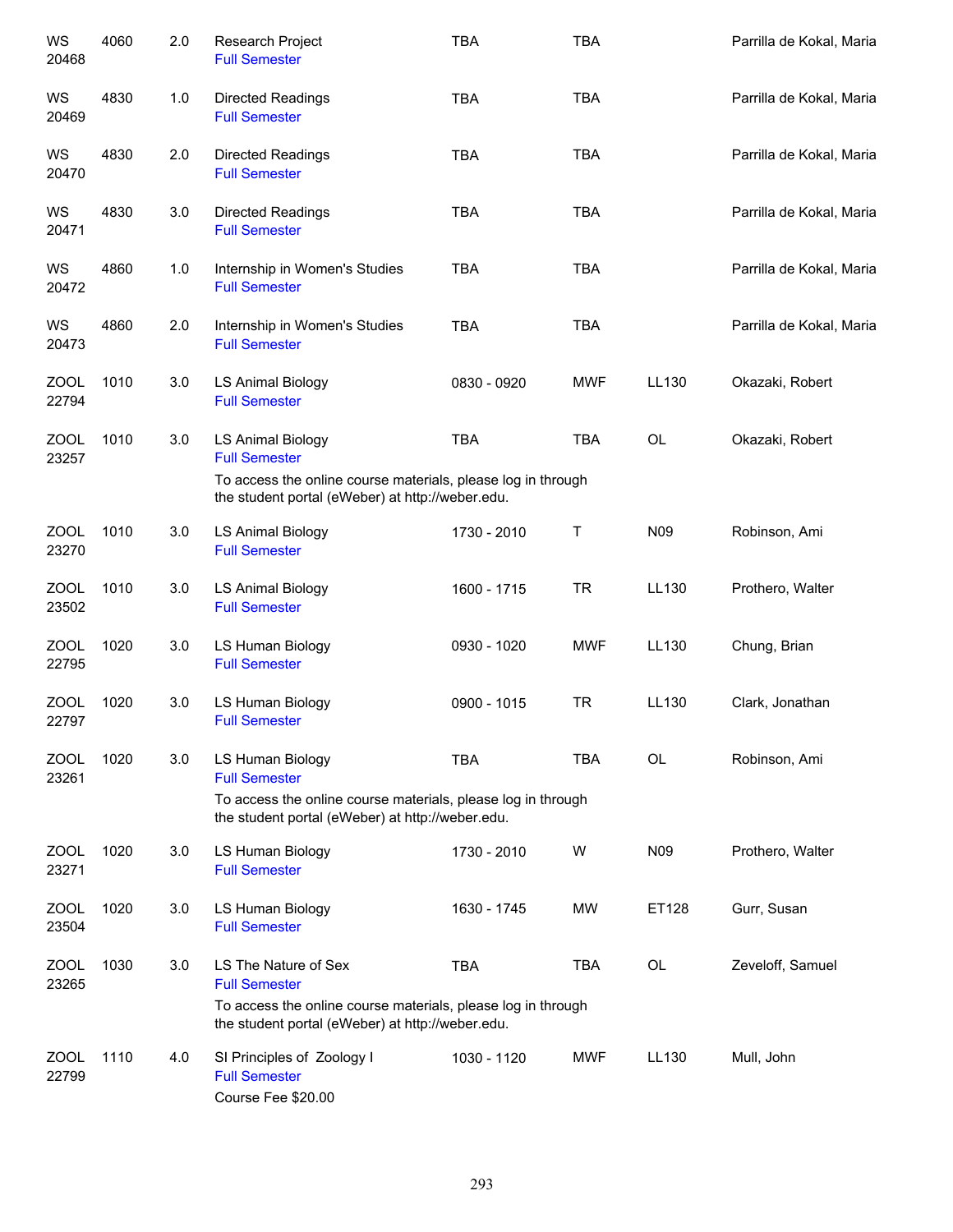| <b>ZOOL</b><br>22801 | 1110L | 0.0 | Lab<br><b>Full Semester</b>                                                                        | 1330 - 1520 | Τ          | <b>SL429</b> | Okazaki, Robert        |
|----------------------|-------|-----|----------------------------------------------------------------------------------------------------|-------------|------------|--------------|------------------------|
| <b>ZOOL</b><br>22802 | 1110L | 0.0 | Lab<br><b>Full Semester</b>                                                                        | 1530 - 1720 | Τ          | <b>SL429</b> | Marshall, Jon          |
| <b>ZOOL</b><br>22803 | 1110L | 0.0 | Lab<br><b>Full Semester</b>                                                                        | 1330 - 1520 | W          | <b>SL429</b> | Okazaki, Robert        |
| ZOOL<br>22804        | 1110L | 0.0 | Lab<br><b>Full Semester</b>                                                                        | 1530 - 1720 | W          | <b>SL429</b> | Okazaki, Robert        |
| ZOOL<br>22805        | 1120  | 4.0 | SI Principles of Zoology II<br><b>Full Semester</b><br>Course Fee \$20.00                          | 1130 - 1220 | <b>MWF</b> | LL130        | Hoagstrom, Christopher |
| ZOOL<br>22806        | 1120L | 0.0 | Lab<br><b>Full Semester</b>                                                                        | 1330 - 1520 | R          | <b>SL429</b> | Hoagstrom, Christopher |
| <b>ZOOL</b><br>22807 | 1120L | 0.0 | Lab<br><b>Full Semester</b>                                                                        | 1530 - 1720 | R          | <b>SL429</b> | Hoagstrom, Christopher |
| <b>ZOOL</b><br>20864 | 2100  | 4.0 | Human Anatomy<br><b>Full Semester</b>                                                              | 0930 - 1020 | <b>MWF</b> | LL125        | Meyers, Ronald         |
|                      |       |     | You do not have to take the lecture and the lab from the<br>same instructor.<br>Course Fee \$25.00 |             |            |              |                        |
| <b>ZOOL</b><br>20887 | 2100  | 4.0 | Human Anatomy<br><b>Full Semester</b>                                                              | 1030 - 1145 | <b>TR</b>  | LL126        | Chung, Brian           |
|                      |       |     | You do not have to take the lecture and the lab from the<br>same instructor.<br>Course Fee \$25.00 |             |            |              |                        |
| ZOOL<br>22808        | 2100L | 0.0 | Lab<br><b>Full Semester</b>                                                                        | 0830 - 1020 | T          | LL3          | Meyers, Ronald         |
| ZOOL<br>22809        | 2100L | 0.0 | Lab<br><b>Full Semester</b>                                                                        | 1030 - 1220 | $\sf T$    | LL3          | Meyers, Ronald         |
| <b>ZOOL</b><br>22810 | 2100L | 0.0 | Lab<br><b>Full Semester</b>                                                                        | 1230 - 1420 | T          | LL3          | Meyers, Ronald         |
| <b>ZOOL</b><br>22811 | 2100L | 0.0 | Lab<br><b>Full Semester</b>                                                                        | 1430 - 1620 | T          | LL3          | Chung, Brian           |
| <b>ZOOL</b><br>22812 | 2100L | 0.0 | Lab<br><b>Full Semester</b>                                                                        | 1630 - 1820 | T          | LL3          | Chung, Brian           |
| <b>ZOOL</b><br>22813 | 2100L | 0.0 | Lab<br><b>Full Semester</b>                                                                        | 0830 - 1020 | W          | LL3          | Chung, Brian           |
| <b>ZOOL</b><br>22814 | 2100L | 0.0 | Lab<br><b>Full Semester</b>                                                                        | 1030 - 1220 | W          | LL3          | Chung, Brian           |
| <b>ZOOL</b><br>22815 | 2100L | 0.0 | Lab<br><b>Full Semester</b>                                                                        | 1230 - 1420 | W          | LL3          | Meyers, Ronald         |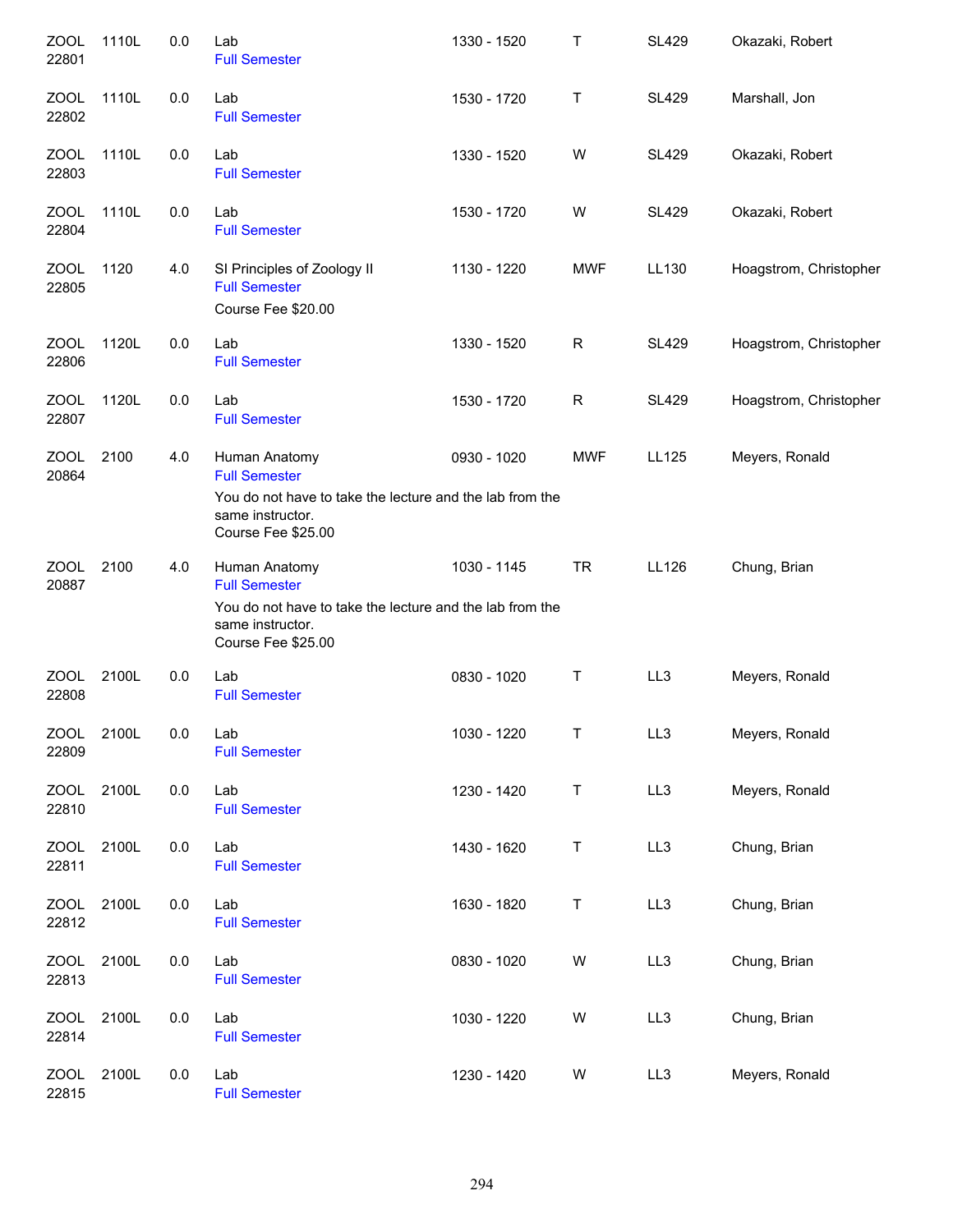| <b>ZOOL</b><br>22816 | 2100L | 0.0 | Lab<br><b>Full Semester</b>                                                                        | 1430 - 1620 | W          | LL3             | Meyers, Ronald     |
|----------------------|-------|-----|----------------------------------------------------------------------------------------------------|-------------|------------|-----------------|--------------------|
| <b>ZOOL</b><br>22817 | 2100L | 0.0 | Lab<br><b>Full Semester</b>                                                                        | 1630 - 1820 | W          | LL <sub>3</sub> | Meyers, Ronald     |
| <b>ZOOL</b><br>22818 | 2100L | 0.0 | Lab<br><b>Full Semester</b>                                                                        | 0830 - 1020 | R          | LL3             | Chung, Brian       |
| <b>ZOOL</b><br>22819 | 2100L | 0.0 | Lab<br><b>Full Semester</b>                                                                        | 1030 - 1220 | R          | LL <sub>3</sub> | Meyers, Ronald     |
| ZOOL<br>22820        | 2100L | 0.0 | Lab<br><b>Full Semester</b>                                                                        | 1230 - 1420 | R          | LL3             | Chung, Brian       |
| ZOOL<br>22821        | 2100L | 0.0 | Lab<br><b>Full Semester</b>                                                                        | 1430 - 1620 | R          | LL <sub>3</sub> | Chung, Brian       |
| ZOOL<br>22822        | 2100L | 0.0 | Lab<br><b>Full Semester</b>                                                                        | 1630 - 1820 | R          | LL3             | Chung, Brian       |
| <b>ZOOL</b><br>20888 | 2200  | 4.0 | Human Physiology<br><b>Full Semester</b>                                                           | 1030 - 1120 | <b>MWF</b> | LL126           | Berthelemy, Nicole |
|                      |       |     | You do not have to take the lecture and the lab from the<br>same instructor.<br>Course Fee \$25.00 |             |            |                 |                    |
| <b>ZOOL</b><br>20889 | 2200  | 4.0 | Human Physiology<br><b>Full Semester</b>                                                           | 0830 - 0945 | <b>TR</b>  | LL126           | Skopec, Michele    |
|                      |       |     | You do not have to take the lecture and the lab from the<br>same instructor.<br>Course Fee \$25.00 |             |            |                 |                    |
| ZOOL<br>22888        | 2200L | 0.0 | Human Physiology Lab<br><b>Full Semester</b>                                                       | 1130 - 1320 | M          | <b>SL426</b>    | Skopec, Michele    |
| ZOOL<br>22889        | 2200L | 0.0 | Human Physiology Lab<br><b>Full Semester</b>                                                       | 1330 - 1520 | M          | <b>SL426</b>    | Skopec, Michele    |
| <b>ZOOL</b><br>22891 | 2200L | 0.0 | Human Physiology Lab<br><b>Full Semester</b>                                                       | 1530 - 1720 | M          | <b>SL426</b>    | Skopec, Michele    |
| <b>ZOOL</b><br>22893 | 2200L | 0.0 | Human Physiology Lab<br><b>Full Semester</b>                                                       | 1130 - 1320 | T          | <b>SL426</b>    | Berthelemy, Nicole |
| ZOOL<br>22894        | 2200L | 0.0 | Human Physiology Lab<br><b>Full Semester</b>                                                       | 1330 - 1520 | T          | <b>SL426</b>    | Berthelemy, Nicole |
| <b>ZOOL</b><br>22896 | 2200L | 0.0 | Human Physiology Lab<br><b>Full Semester</b>                                                       | 1530 - 1720 | Τ          | <b>SL426</b>    | Berthelemy, Nicole |
| ZOOL<br>24669        | 2200L | 0.0 | Human Physiology Lab<br><b>Full Semester</b>                                                       | 1330 - 1420 | M          | <b>SL429</b>    | Skopec, Michele    |
| <b>ZOOL</b><br>22899 | 3200  | 4.0 | Cell Biology<br><b>Full Semester</b><br>Course Fee \$25.00                                         | 1030 - 1120 | <b>MWF</b> | <b>SL427</b>    | Trask, Barbara     |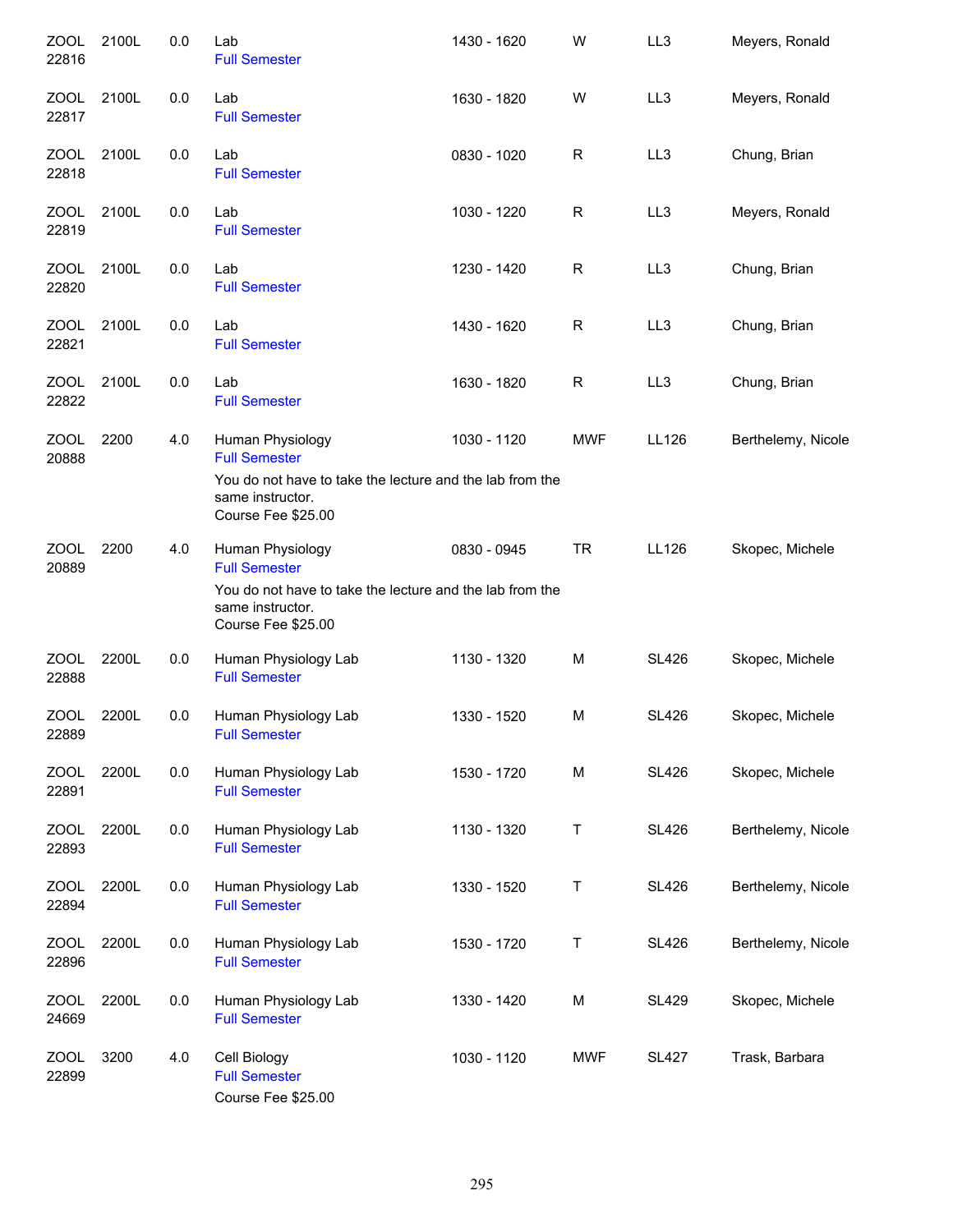| ZOOL<br>22900        | 3200L | 0.0 | Cell Biology Lab<br><b>Full Semester</b>                                                                                                              | 1330 - 1620                | R               | <b>SL427</b>                 | Trask, Barbara         |
|----------------------|-------|-----|-------------------------------------------------------------------------------------------------------------------------------------------------------|----------------------------|-----------------|------------------------------|------------------------|
| <b>ZOOL</b><br>22901 | 3300  | 4.0 | Genetics<br><b>Full Semester</b><br>Course Fee \$25.00. Combined Lecture and Lab.<br>You must attend both times/days listed.                          | 0830 - 0920<br>1330 - 1620 | <b>MWF</b><br>Τ | <b>SL430</b><br><b>SL427</b> | Clark, Jonathan        |
| <b>ZOOL</b><br>22903 | 3300  | 4.0 | Genetics<br><b>Full Semester</b><br>Course Fee \$25.00. Combined Lecture and Lab.<br>You must attend both times/days listed.                          | 0900 - 1015<br>1330 - 1620 | <b>TR</b><br>W  | <b>SL430</b><br><b>SL427</b> | Marshall, Jon          |
| <b>ZOOL</b><br>22906 | 3450  | 4.0 | Ecology<br><b>Full Semester</b><br>Course Fee \$25.00                                                                                                 | 1000 - 1115                | <b>TR</b>       | ET139                        | Mull, John             |
| <b>ZOOL</b><br>22908 | 3450L | 0.0 | Ecology Lab<br><b>Full Semester</b>                                                                                                                   | 1330 - 1620                | W               | ET139                        | Mull, John             |
| <b>ZOOL</b><br>22909 | 3570  | 3.0 | <b>Foundations of Science Educ</b><br><b>Full Semester</b>                                                                                            | 1030 - 1145                | <b>TR</b>       | LL230                        | Johnston, Adam         |
| <b>ZOOL</b><br>22912 | 3720  | 3.0 | Evolution<br><b>Full Semester</b>                                                                                                                     | 1200 - 1315                | <b>TR</b>       | LL130                        | Marshall, Jon          |
| <b>ZOOL</b><br>23267 | 3720  | 3.0 | Evolution<br><b>Full Semester</b><br>To access the online course materials, please log in through<br>the student portal (eWeber) at http://weber.edu. | <b>TBA</b>                 | <b>TBA</b>      | <b>OL</b>                    | Zeveloff, Samuel       |
| ZOOL<br>22914        | 4060  | 4.0 | <b>Comparative Physiology</b><br><b>Full Semester</b><br>Course Fee \$25.00                                                                           | 0930 - 1020                | <b>MWF</b>      | <b>SL427</b>                 | Skopec, Michele        |
| <b>ZOOL</b><br>22916 | 4060L | 0.0 | Lab<br><b>Full Semester</b>                                                                                                                           | 1330 - 1720                | F               | <b>SL427</b>                 | Skopec, Michele        |
| <b>ZOOL</b><br>22917 | 4120  | 4.0 | Histology<br><b>Full Semester</b>                                                                                                                     | 1130 - 1220                | <b>MWF</b>      | <b>SL430</b>                 | Meyers, Ronald         |
| <b>ZOOL</b><br>22918 | 4120L | 0.0 | Histology Lab<br><b>Full Semester</b>                                                                                                                 | 1330 - 1720                | W               | <b>SL430</b>                 | Meyers, Ronald         |
| <b>ZOOL</b><br>22923 | 4210  | 4.0 | <b>Advanced Human Physiology</b><br><b>Full Semester</b><br>Course Fee \$25.00                                                                        | 0830 - 0920                | <b>MWF</b>      | <b>SL426</b>                 | Berthelemy, Nicole     |
| <b>ZOOL</b><br>22925 | 4210L | 0.0 | Lab<br><b>Full Semester</b>                                                                                                                           | 1330 - 1720                | M               | <b>SL427</b>                 | Berthelemy, Nicole     |
| <b>ZOOL</b><br>22927 | 4470  | 4.0 | Wildlife Ecology & Management<br><b>Full Semester</b>                                                                                                 | 0900 - 1015                | <b>TR</b>       | ET139                        | Cavitt, John           |
| <b>ZOOL</b><br>22930 | 4470L | 0.0 | Lab<br><b>Full Semester</b>                                                                                                                           | 1330 - 1720                | $\mathsf R$     | ET139                        | Cavitt, John           |
| <b>ZOOL</b><br>22933 | 4480  | 4.0 | <b>Aquatic Ecology</b><br><b>Full Semester</b>                                                                                                        | 0830 - 0920                | <b>MWF</b>      | <b>SL429</b>                 | Hoagstrom, Christopher |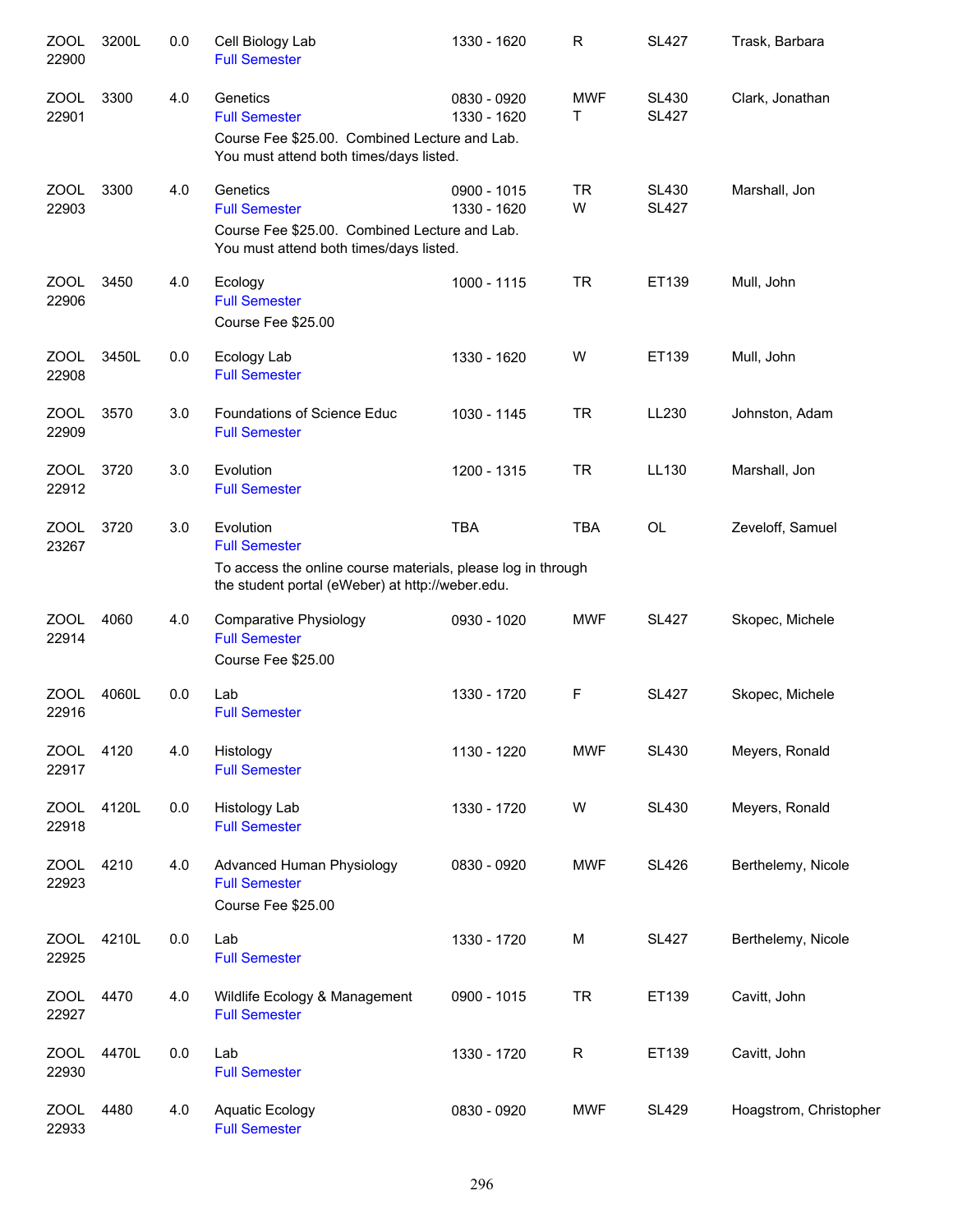| <b>ZOOL</b><br>22934 | 4480L | 0.0     | Lab<br><b>Full Semester</b>                           | 1330 - 1620 | M          | <b>SL430</b> | Hoagstrom, Christopher |
|----------------------|-------|---------|-------------------------------------------------------|-------------|------------|--------------|------------------------|
| <b>ZOOL</b><br>22935 | 4570  | 3.0     | Secondary Schl Sci Teach Meth<br><b>Full Semester</b> | 1200 - 1315 | <b>TR</b>  | LL230        | Johnston, Adam         |
| ZOOL<br>24105        | 4680  | 4.0     | Mammalogy<br><b>Full Semester</b>                     | 1030 - 1120 | <b>MWF</b> | <b>SL429</b> | Zeveloff, Samuel       |
| ZOOL<br>24106        | 4680L | 0.0     | Lab<br><b>Full Semester</b>                           | 1330 - 1630 | W          | <b>SL426</b> | Zeveloff, Samuel       |
| ZOOL<br>20825        | 4800  | 1.0     | Problems in Zoology<br><b>Full Semester</b>           | <b>TBA</b>  | <b>TBA</b> |              | Mull, John             |
| <b>ZOOL</b><br>20831 | 4800  | 2.0     | Problems in Zoology<br><b>Full Semester</b>           | <b>TBA</b>  | <b>TBA</b> |              | Mull, John             |
| <b>ZOOL</b><br>20834 | 4800  | 3.0     | Problems in Zoology<br><b>Full Semester</b>           | <b>TBA</b>  | <b>TBA</b> |              | Mull, John             |
| <b>ZOOL</b><br>20838 | 4800  | 4.0     | Problems in Zoology<br><b>Full Semester</b>           | <b>TBA</b>  | <b>TBA</b> |              | Mull, John             |
| <b>ZOOL</b><br>21461 | 4800  | 1.0     | Problems in Zoology<br><b>Full Semester</b>           | <b>TBA</b>  | <b>TBA</b> |              | Cavitt, John           |
| <b>ZOOL</b><br>21462 | 4800  | 2.0     | Problems in Zoology<br><b>Full Semester</b>           | <b>TBA</b>  | <b>TBA</b> |              | Cavitt, John           |
| <b>ZOOL</b><br>21463 | 4800  | 3.0     | Problems in Zoology<br><b>Full Semester</b>           | <b>TBA</b>  | <b>TBA</b> |              | Cavitt, John           |
| <b>ZOOL</b><br>21464 | 4800  | 4.0     | Problems in Zoology<br><b>Full Semester</b>           | <b>TBA</b>  | <b>TBA</b> |              | Cavitt, John           |
| <b>ZOOL</b><br>21465 | 4800  | 1.0     | Problems in Zoology<br><b>Full Semester</b>           | <b>TBA</b>  | <b>TBA</b> |              | Chung, Brian           |
| <b>ZOOL</b><br>21466 | 4800  | 2.0     | Problems in Zoology<br><b>Full Semester</b>           | <b>TBA</b>  | <b>TBA</b> |              | Chung, Brian           |
| ZOOL<br>21468        | 4800  | $3.0\,$ | Problems in Zoology<br><b>Full Semester</b>           | <b>TBA</b>  | <b>TBA</b> |              | Chung, Brian           |
| <b>ZOOL</b><br>21469 | 4800  | 4.0     | Problems in Zoology<br><b>Full Semester</b>           | <b>TBA</b>  | <b>TBA</b> |              | Chung, Brian           |
| <b>ZOOL</b><br>21470 | 4800  | 1.0     | Problems in Zoology<br><b>Full Semester</b>           | <b>TBA</b>  | <b>TBA</b> |              | Clark, Jonathan        |
| <b>ZOOL</b><br>21472 | 4800  | 2.0     | Problems in Zoology<br><b>Full Semester</b>           | <b>TBA</b>  | <b>TBA</b> |              | Clark, Jonathan        |
| <b>ZOOL</b><br>21473 | 4800  | 3.0     | Problems in Zoology<br><b>Full Semester</b>           | TBA         | <b>TBA</b> |              | Clark, Jonathan        |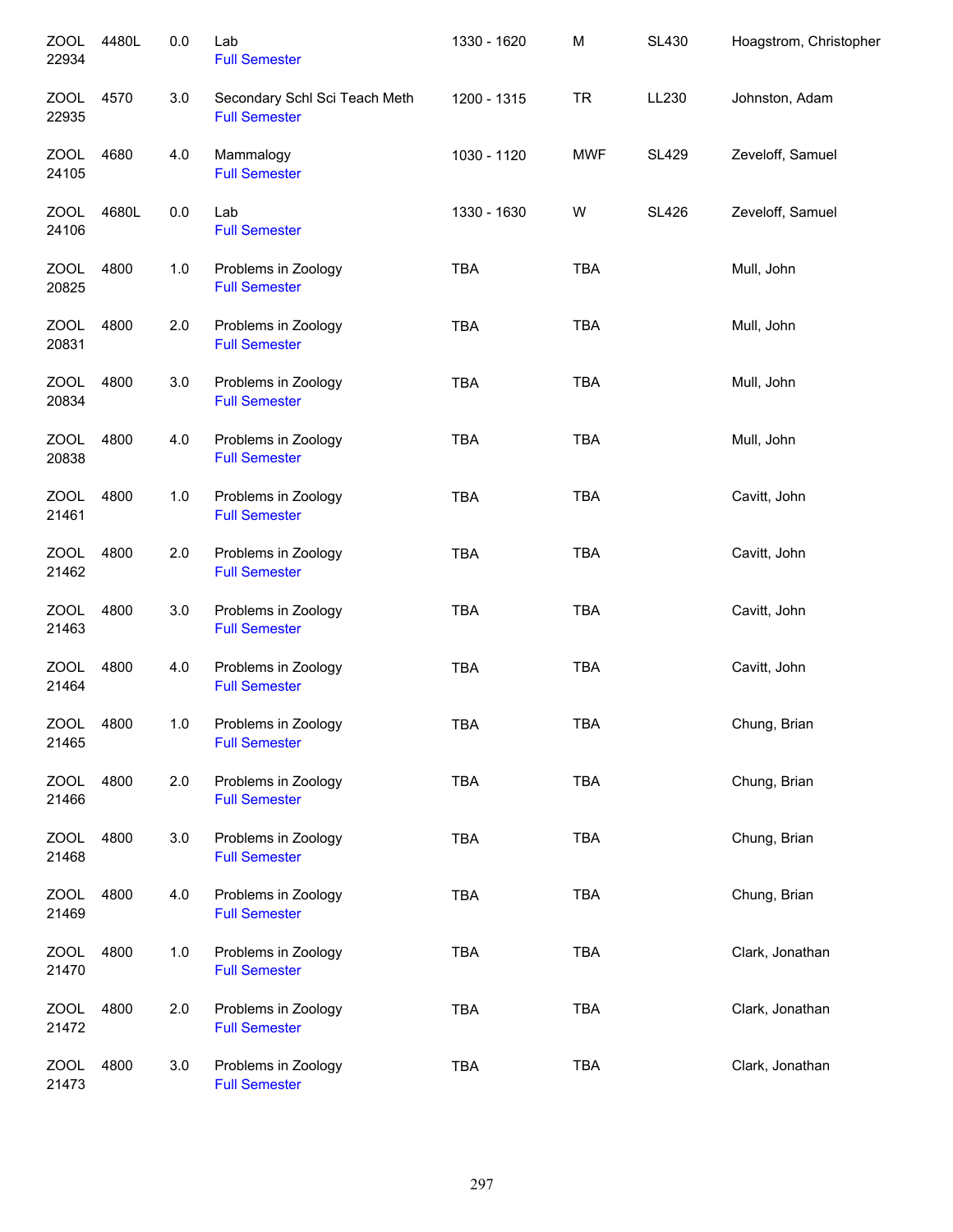| <b>ZOOL</b><br>21474 | 4800 | 4.0 | Problems in Zoology<br><b>Full Semester</b> | <b>TBA</b> | <b>TBA</b> | Clark, Jonathan        |
|----------------------|------|-----|---------------------------------------------|------------|------------|------------------------|
| ZOOL<br>21475        | 4800 | 1.0 | Problems in Zoology<br><b>Full Semester</b> | <b>TBA</b> | <b>TBA</b> | Hoagstrom, Christopher |
| ZOOL<br>21476        | 4800 | 2.0 | Problems in Zoology<br><b>Full Semester</b> | <b>TBA</b> | <b>TBA</b> | Hoagstrom, Christopher |
| ZOOL<br>21478        | 4800 | 3.0 | Problems in Zoology<br><b>Full Semester</b> | <b>TBA</b> | <b>TBA</b> | Hoagstrom, Christopher |
| ZOOL<br>21479        | 4800 | 4.0 | Problems in Zoology<br><b>Full Semester</b> | <b>TBA</b> | <b>TBA</b> | Hoagstrom, Christopher |
| ZOOL<br>21637        | 4800 | 1.0 | Problems in Zoology<br><b>Full Semester</b> | <b>TBA</b> | <b>TBA</b> | Marshall, Jon          |
| ZOOL<br>21642        | 4800 | 2.0 | Problems in Zoology<br><b>Full Semester</b> | <b>TBA</b> | <b>TBA</b> | Marshall, Jon          |
| <b>ZOOL</b><br>21645 | 4800 | 3.0 | Problems in Zoology<br><b>Full Semester</b> | <b>TBA</b> | <b>TBA</b> | Marshall, Jon          |
| ZOOL<br>21649        | 4800 | 4.0 | Problems in Zoology<br><b>Full Semester</b> | <b>TBA</b> | <b>TBA</b> | Marshall, Jon          |
| <b>ZOOL</b><br>21653 | 4800 | 1.0 | Problems in Zoology<br><b>Full Semester</b> | <b>TBA</b> | <b>TBA</b> | Meyers, Ronald         |
| <b>ZOOL</b><br>21655 | 4800 | 2.0 | Problems in Zoology<br><b>Full Semester</b> | <b>TBA</b> | <b>TBA</b> | Meyers, Ronald         |
| <b>ZOOL</b><br>21659 | 4800 | 3.0 | Problems in Zoology<br><b>Full Semester</b> | <b>TBA</b> | <b>TBA</b> | Meyers, Ronald         |
| <b>ZOOL</b><br>21664 | 4800 | 4.0 | Problems in Zoology<br><b>Full Semester</b> | <b>TBA</b> | <b>TBA</b> | Meyers, Ronald         |
| ZOOL<br>21666        | 4800 | 1.0 | Problems in Zoology<br><b>Full Semester</b> | <b>TBA</b> | <b>TBA</b> | Berthelemy, Nicole     |
| ZOOL<br>21671        | 4800 | 2.0 | Problems in Zoology<br><b>Full Semester</b> | <b>TBA</b> | <b>TBA</b> | Berthelemy, Nicole     |
| ZOOL<br>21673        | 4800 | 3.0 | Problems in Zoology<br><b>Full Semester</b> | <b>TBA</b> | <b>TBA</b> | Berthelemy, Nicole     |
| ZOOL<br>21678        | 4800 | 4.0 | Problems in Zoology<br><b>Full Semester</b> | <b>TBA</b> | <b>TBA</b> | Berthelemy, Nicole     |
| <b>ZOOL</b><br>21683 | 4800 | 1.0 | Problems in Zoology<br><b>Full Semester</b> | <b>TBA</b> | <b>TBA</b> | Okazaki, Robert        |
| <b>ZOOL</b><br>21684 | 4800 | 2.0 | Problems in Zoology<br><b>Full Semester</b> | <b>TBA</b> | TBA        | Okazaki, Robert        |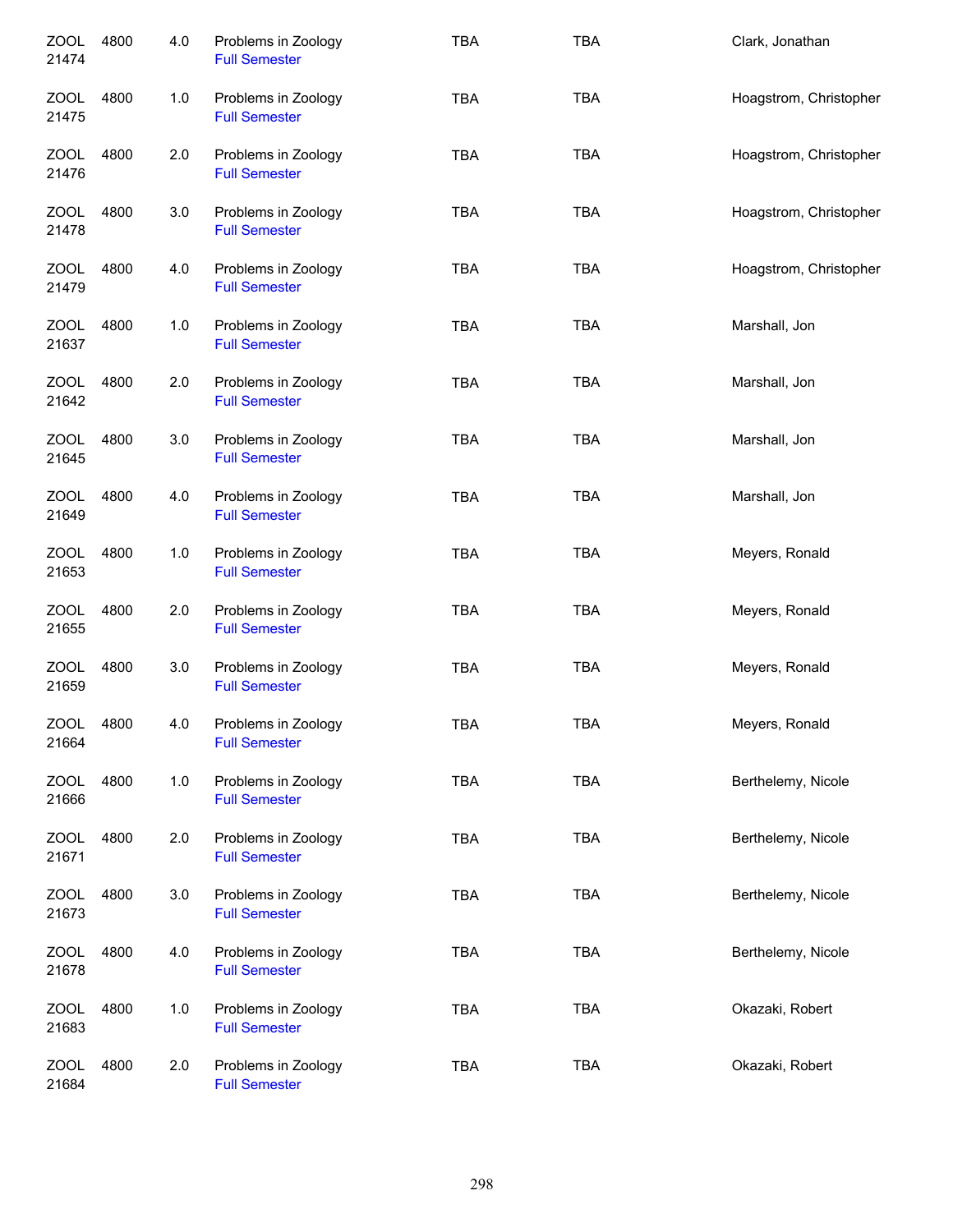| <b>ZOOL</b><br>21685 | 4800 | 3.0 | Problems in Zoology<br><b>Full Semester</b> | <b>TBA</b> | <b>TBA</b> | Okazaki, Robert  |
|----------------------|------|-----|---------------------------------------------|------------|------------|------------------|
| <b>ZOOL</b><br>21689 | 4800 | 4.0 | Problems in Zoology<br><b>Full Semester</b> | <b>TBA</b> | <b>TBA</b> | Okazaki, Robert  |
| <b>ZOOL</b><br>21692 | 4800 | 1.0 | Problems in Zoology<br><b>Full Semester</b> | <b>TBA</b> | <b>TBA</b> | Skopec, Michele  |
| ZOOL<br>21696        | 4800 | 2.0 | Problems in Zoology<br><b>Full Semester</b> | <b>TBA</b> | <b>TBA</b> | Skopec, Michele  |
| ZOOL<br>21701        | 4800 | 3.0 | Problems in Zoology<br><b>Full Semester</b> | <b>TBA</b> | <b>TBA</b> | Skopec, Michele  |
| <b>ZOOL</b><br>21703 | 4800 | 4.0 | Problems in Zoology<br><b>Full Semester</b> | <b>TBA</b> | <b>TBA</b> | Skopec, Michele  |
| <b>ZOOL</b><br>21712 | 4800 | 1.0 | Problems in Zoology<br><b>Full Semester</b> | <b>TBA</b> | <b>TBA</b> | Trask, Barbara   |
| <b>ZOOL</b><br>21716 | 4800 | 2.0 | Problems in Zoology<br><b>Full Semester</b> | <b>TBA</b> | <b>TBA</b> | Trask, Barbara   |
| <b>ZOOL</b><br>21721 | 4800 | 3.0 | Problems in Zoology<br><b>Full Semester</b> | <b>TBA</b> | <b>TBA</b> | Trask, Barbara   |
| <b>ZOOL</b><br>21724 | 4800 | 4.0 | Problems in Zoology<br><b>Full Semester</b> | <b>TBA</b> | <b>TBA</b> | Trask, Barbara   |
| <b>ZOOL</b><br>21727 | 4800 | 1.0 | Problems in Zoology<br><b>Full Semester</b> | <b>TBA</b> | <b>TBA</b> | Zeveloff, Samuel |
| <b>ZOOL</b><br>21731 | 4800 | 2.0 | Problems in Zoology<br><b>Full Semester</b> | <b>TBA</b> | <b>TBA</b> | Zeveloff, Samuel |
| <b>ZOOL</b><br>21735 | 4800 | 3.0 | Problems in Zoology<br><b>Full Semester</b> | TBA        | <b>TBA</b> | Zeveloff, Samuel |
| <b>ZOOL</b><br>21739 | 4800 | 4.0 | Problems in Zoology<br><b>Full Semester</b> | <b>TBA</b> | <b>TBA</b> | Zeveloff, Samuel |
| ZOOL<br>22361        | 4830 | 1.0 | Readings in Zoology<br><b>Full Semester</b> | <b>TBA</b> | <b>TBA</b> | Cavitt, John     |
| ZOOL<br>22362        | 4830 | 2.0 | Readings in Zoology<br><b>Full Semester</b> | <b>TBA</b> | <b>TBA</b> | Cavitt, John     |
| <b>ZOOL</b><br>22364 | 4830 | 3.0 | Readings in Zoology<br><b>Full Semester</b> | <b>TBA</b> | <b>TBA</b> | Cavitt, John     |
| ZOOL<br>22365        | 4830 | 4.0 | Readings in Zoology<br><b>Full Semester</b> | TBA        | <b>TBA</b> | Cavitt, John     |
| <b>ZOOL</b><br>22366 | 4830 | 1.0 | Readings in Zoology<br><b>Full Semester</b> | <b>TBA</b> | <b>TBA</b> | Chung, Brian     |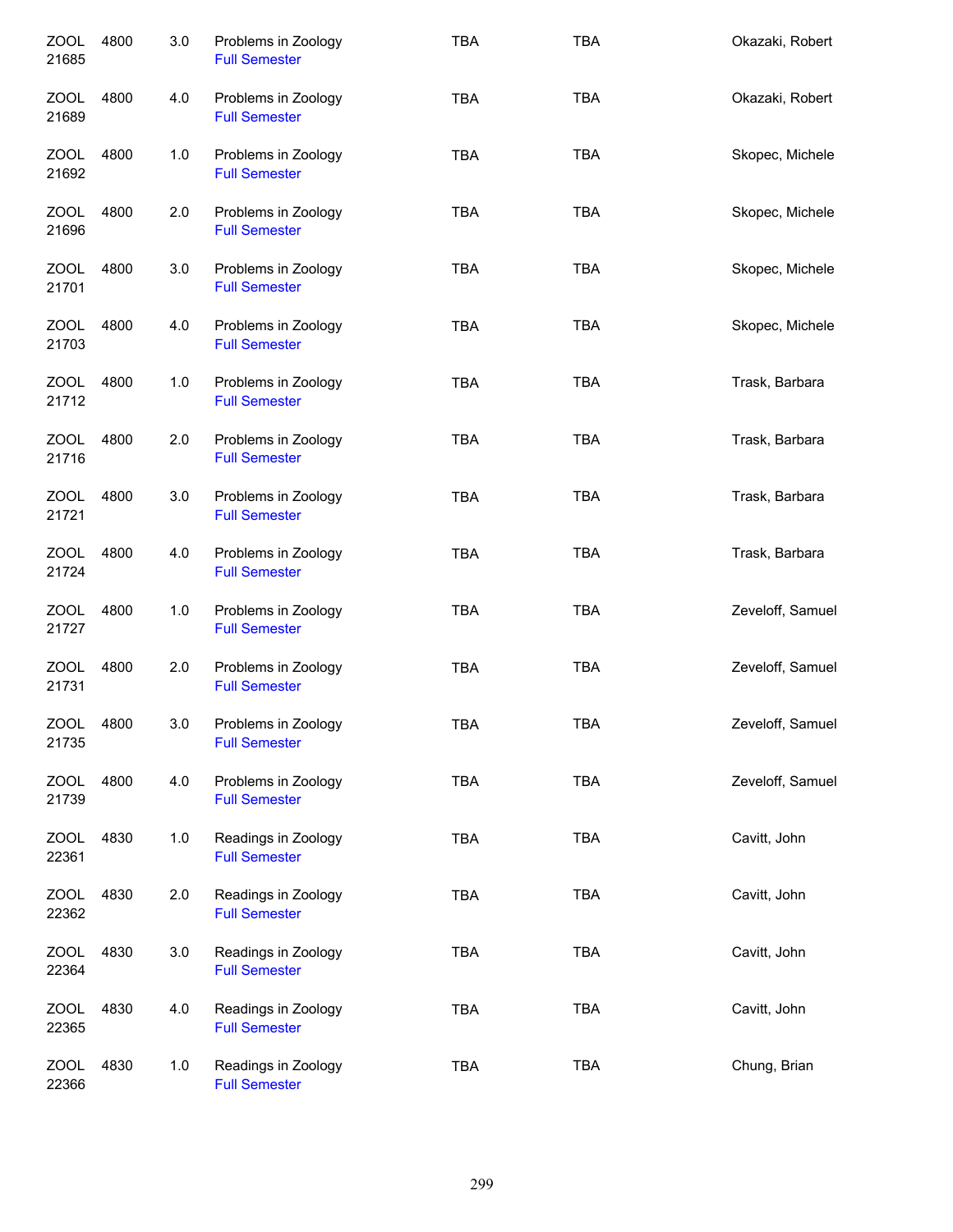| <b>ZOOL</b><br>22367 | 4830 | 2.0 | Readings in Zoology<br><b>Full Semester</b> | <b>TBA</b> | <b>TBA</b> | Chung, Brian           |
|----------------------|------|-----|---------------------------------------------|------------|------------|------------------------|
| ZOOL<br>22369        | 4830 | 3.0 | Readings in Zoology<br><b>Full Semester</b> | <b>TBA</b> | <b>TBA</b> | Chung, Brian           |
| ZOOL<br>22371        | 4830 | 4.0 | Readings in Zoology<br><b>Full Semester</b> | <b>TBA</b> | <b>TBA</b> | Chung, Brian           |
| ZOOL<br>22372        | 4830 | 1.0 | Readings in Zoology<br><b>Full Semester</b> | <b>TBA</b> | <b>TBA</b> | Clark, Jonathan        |
| ZOOL<br>22373        | 4830 | 2.0 | Readings in Zoology<br><b>Full Semester</b> | <b>TBA</b> | <b>TBA</b> | Clark, Jonathan        |
| ZOOL<br>22374        | 4830 | 3.0 | Readings in Zoology<br><b>Full Semester</b> | <b>TBA</b> | <b>TBA</b> | Clark, Jonathan        |
| <b>ZOOL</b><br>22375 | 4830 | 4.0 | Readings in Zoology<br><b>Full Semester</b> | <b>TBA</b> | <b>TBA</b> | Clark, Jonathan        |
| <b>ZOOL</b><br>22396 | 4830 | 1.0 | Readings in Zoology<br><b>Full Semester</b> | <b>TBA</b> | <b>TBA</b> | Hoagstrom, Christopher |
| ZOOL<br>22397        | 4830 | 2.0 | Readings in Zoology<br><b>Full Semester</b> | <b>TBA</b> | <b>TBA</b> | Hoagstrom, Christopher |
| <b>ZOOL</b><br>22399 | 4830 | 3.0 | Readings in Zoology<br><b>Full Semester</b> | <b>TBA</b> | <b>TBA</b> | Hoagstrom, Christopher |
| <b>ZOOL</b><br>22400 | 4830 | 4.0 | Readings in Zoology<br><b>Full Semester</b> | <b>TBA</b> | <b>TBA</b> | Hoagstrom, Christopher |
| <b>ZOOL</b><br>22583 | 4830 | 1.0 | Readings in Zoology<br><b>Full Semester</b> | <b>TBA</b> | <b>TBA</b> | Marshall, Jon          |
| <b>ZOOL</b><br>22584 | 4830 | 2.0 | Readings in Zoology<br><b>Full Semester</b> | <b>TBA</b> | <b>TBA</b> | Marshall, Jon          |
| <b>ZOOL</b><br>22585 | 4830 | 3.0 | Readings in Zoology<br><b>Full Semester</b> | TBA        | <b>TBA</b> | Marshall, Jon          |
| <b>ZOOL</b><br>22588 | 4830 | 4.0 | Readings in Zoology<br><b>Full Semester</b> | <b>TBA</b> | <b>TBA</b> | Marshall, Jon          |
| ZOOL<br>22592        | 4830 | 1.0 | Readings in Zoology<br><b>Full Semester</b> | <b>TBA</b> | <b>TBA</b> | Meyers, Ronald         |
| <b>ZOOL</b><br>22594 | 4830 | 2.0 | Readings in Zoology<br><b>Full Semester</b> | <b>TBA</b> | <b>TBA</b> | Meyers, Ronald         |
| <b>ZOOL</b><br>22598 | 4830 | 3.0 | Readings in Zoology<br><b>Full Semester</b> | <b>TBA</b> | <b>TBA</b> | Meyers, Ronald         |
| <b>ZOOL</b><br>22601 | 4830 | 4.0 | Readings in Zoology<br><b>Full Semester</b> | <b>TBA</b> | <b>TBA</b> | Meyers, Ronald         |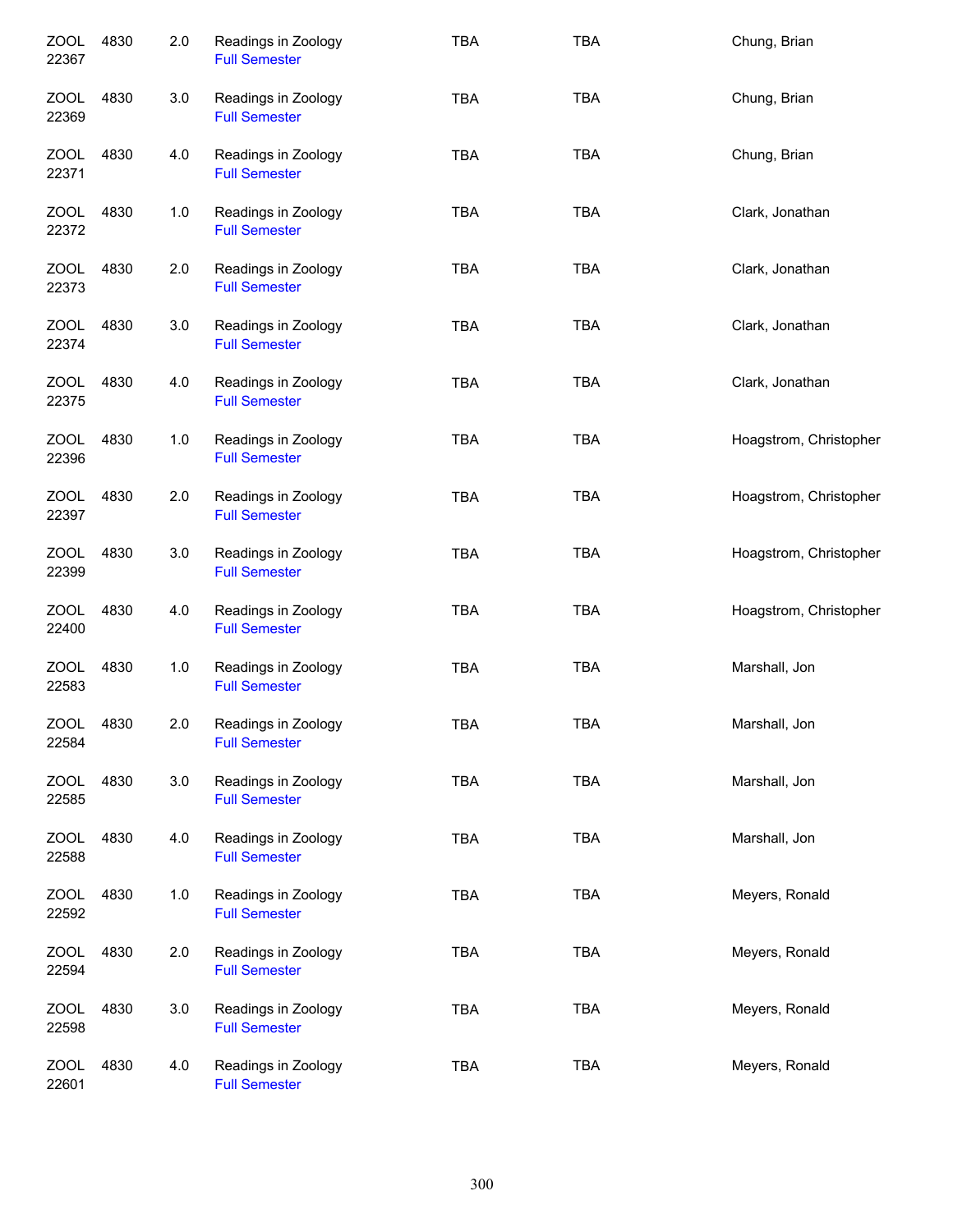| <b>ZOOL</b><br>22604 | 4830 | 1.0 | Readings in Zoology<br><b>Full Semester</b> | <b>TBA</b> | <b>TBA</b> | Mull, John         |
|----------------------|------|-----|---------------------------------------------|------------|------------|--------------------|
| ZOOL<br>22606        | 4830 | 2.0 | Readings in Zoology<br><b>Full Semester</b> | <b>TBA</b> | <b>TBA</b> | Mull, John         |
| ZOOL<br>22610        | 4830 | 3.0 | Readings in Zoology<br><b>Full Semester</b> | <b>TBA</b> | <b>TBA</b> | Mull, John         |
| ZOOL<br>22612        | 4830 | 4.0 | Readings in Zoology<br><b>Full Semester</b> | <b>TBA</b> | <b>TBA</b> | Mull, John         |
| ZOOL<br>22615        | 4830 | 1.0 | Readings in Zoology<br><b>Full Semester</b> | <b>TBA</b> | <b>TBA</b> | Berthelemy, Nicole |
| ZOOL<br>22616        | 4830 | 2.0 | Readings in Zoology<br><b>Full Semester</b> | <b>TBA</b> | <b>TBA</b> | Berthelemy, Nicole |
| <b>ZOOL</b><br>22618 | 4830 | 3.0 | Readings in Zoology<br><b>Full Semester</b> | <b>TBA</b> | <b>TBA</b> | Berthelemy, Nicole |
| <b>ZOOL</b><br>22620 | 4830 | 4.0 | Readings in Zoology<br><b>Full Semester</b> | <b>TBA</b> | <b>TBA</b> | Berthelemy, Nicole |
| <b>ZOOL</b><br>22623 | 4830 | 1.0 | Readings in Zoology<br><b>Full Semester</b> | <b>TBA</b> | <b>TBA</b> | Okazaki, Robert    |
| ZOOL<br>22625        | 4830 | 2.0 | Readings in Zoology<br><b>Full Semester</b> | <b>TBA</b> | <b>TBA</b> | Okazaki, Robert    |
| <b>ZOOL</b><br>22626 | 4830 | 3.0 | Readings in Zoology<br><b>Full Semester</b> | <b>TBA</b> | <b>TBA</b> | Okazaki, Robert    |
| <b>ZOOL</b><br>22629 | 4830 | 4.0 | Readings in Zoology<br><b>Full Semester</b> | <b>TBA</b> | <b>TBA</b> | Okazaki, Robert    |
| ZOOL<br>22631        | 4830 | 1.0 | Readings in Zoology<br><b>Full Semester</b> | <b>TBA</b> | TBA        | Skopec, Michele    |
| <b>ZOOL</b><br>22634 | 4830 | 2.0 | Readings in Zoology<br><b>Full Semester</b> | <b>TBA</b> | <b>TBA</b> | Skopec, Michele    |
| ZOOL<br>22636        | 4830 | 3.0 | Readings in Zoology<br><b>Full Semester</b> | <b>TBA</b> | <b>TBA</b> | Skopec, Michele    |
| <b>ZOOL</b><br>22637 | 4830 | 4.0 | Readings in Zoology<br><b>Full Semester</b> | <b>TBA</b> | <b>TBA</b> | Skopec, Michele    |
| <b>ZOOL</b><br>22638 | 4830 | 1.0 | Readings in Zoology<br><b>Full Semester</b> | <b>TBA</b> | TBA        | Trask, Barbara     |
| <b>ZOOL</b><br>22639 | 4830 | 2.0 | Readings in Zoology<br><b>Full Semester</b> | <b>TBA</b> | <b>TBA</b> | Trask, Barbara     |
| <b>ZOOL</b><br>22641 | 4830 | 3.0 | Readings in Zoology<br><b>Full Semester</b> | <b>TBA</b> | <b>TBA</b> | Trask, Barbara     |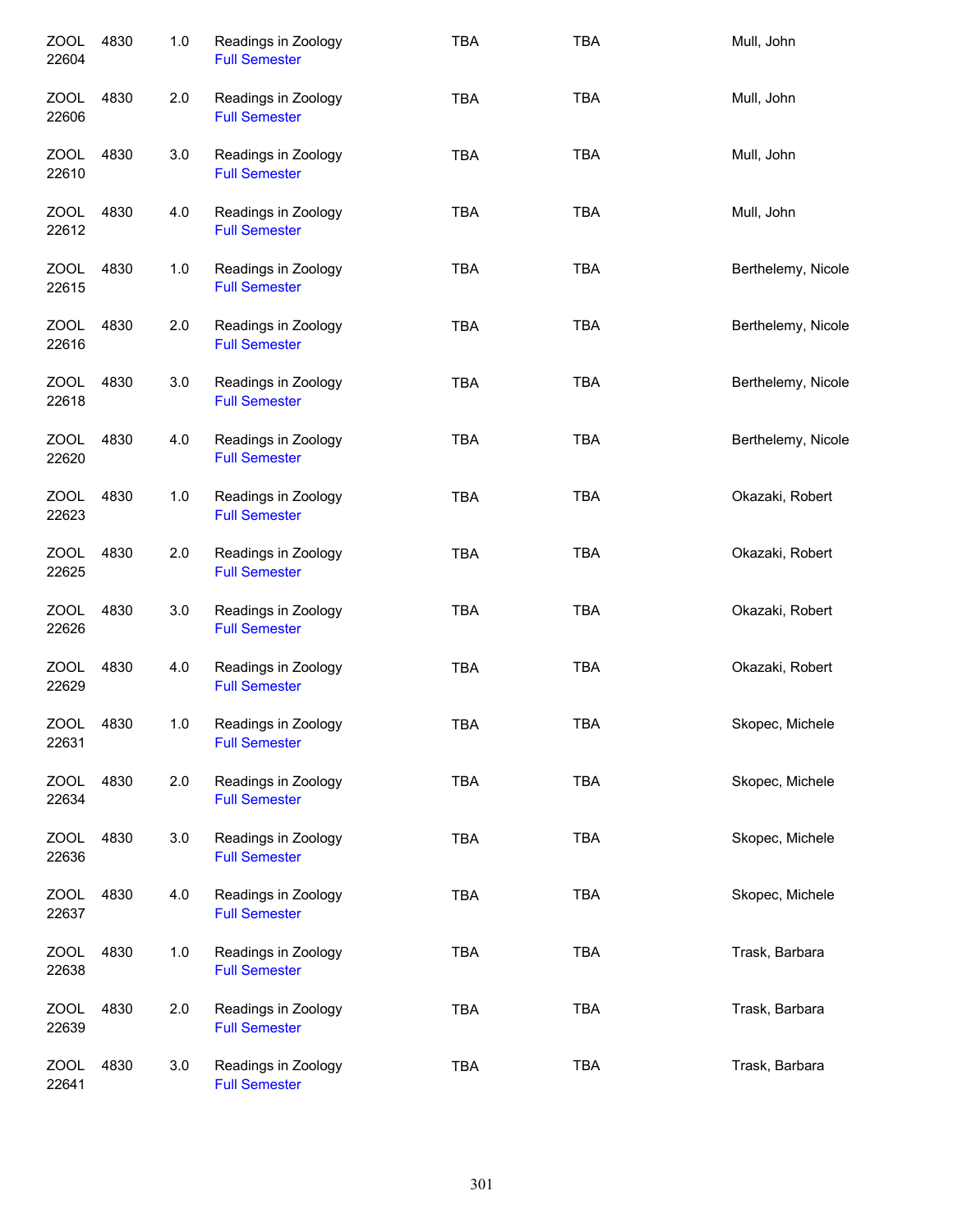| <b>ZOOL</b><br>22642 | 4830 | 4.0 | Readings in Zoology<br><b>Full Semester</b>   | <b>TBA</b>  | <b>TBA</b> | Trask, Barbara         |
|----------------------|------|-----|-----------------------------------------------|-------------|------------|------------------------|
| ZOOL<br>22643        | 4830 | 1.0 | Readings in Zoology<br><b>Full Semester</b>   | <b>TBA</b>  | <b>TBA</b> | Zeveloff, Samuel       |
| ZOOL<br>22645        | 4830 | 2.0 | Readings in Zoology<br><b>Full Semester</b>   | <b>TBA</b>  | <b>TBA</b> | Zeveloff, Samuel       |
| ZOOL<br>22646        | 4830 | 3.0 | Readings in Zoology<br><b>Full Semester</b>   | <b>TBA</b>  | <b>TBA</b> | Zeveloff, Samuel       |
| ZOOL<br>22647        | 4830 | 4.0 | Readings in Zoology<br><b>Full Semester</b>   | <b>TBA</b>  | <b>TBA</b> | Zeveloff, Samuel       |
| ZOOL<br>22663        | 4890 | 1.0 | Co-op Work Experience<br><b>Full Semester</b> | <b>TBA</b>  | <b>TBA</b> | Zeveloff, Samuel       |
| <b>ZOOL</b><br>22664 | 4890 | 2.0 | Co-op Work Experience<br><b>Full Semester</b> | <b>TBA</b>  | <b>TBA</b> | Zeveloff, Samuel       |
| <b>ZOOL</b><br>22665 | 4890 | 3.0 | Co-op Work Experience<br><b>Full Semester</b> | <b>TBA</b>  | <b>TBA</b> | Zeveloff, Samuel       |
| <b>ZOOL</b><br>22666 | 4890 | 4.0 | Co-op Work Experience<br><b>Full Semester</b> | <b>TBA</b>  | <b>TBA</b> | Zeveloff, Samuel       |
| <b>ZOOL</b><br>22670 | 4900 | 2.0 | Topics In Zoology<br><b>Full Semester</b>     | 1330 - 1630 | M          | Chung, Brian           |
| <b>ZOOL</b><br>22673 | 4900 | 2.0 | Topics In Zoology<br><b>Full Semester</b>     | 1330 - 1630 | M          | Chung, Brian           |
| <b>ZOOL</b><br>22676 | 4900 | 2.0 | Topics In Zoology<br><b>Full Semester</b>     | 1330 - 1630 | M          | Chung, Brian           |
| <b>ZOOL</b><br>22678 | 4900 | 2.0 | Topics In Zoology<br><b>Full Semester</b>     | 1330 - 1630 | M          | Chung, Brian           |
| ZOOL<br>22679        | 4900 | 2.0 | Topics In Zoology<br><b>Full Semester</b>     | 1330 - 1630 | M          | Chung, Brian           |
| ZOOL<br>22717        | 4970 | 2.0 | Thesis<br><b>Full Semester</b>                | TBA         | <b>TBA</b> | Cavitt, John           |
| ZOOL<br>22719        | 4970 | 2.0 | Thesis<br><b>Full Semester</b>                | <b>TBA</b>  | <b>TBA</b> | Chung, Brian           |
| <b>ZOOL</b><br>22722 | 4970 | 2.0 | Thesis<br><b>Full Semester</b>                | TBA         | <b>TBA</b> | Clark, Jonathan        |
| <b>ZOOL</b><br>22725 | 4970 | 2.0 | Thesis<br><b>Full Semester</b>                | TBA         | <b>TBA</b> | Hoagstrom, Christopher |
| ZOOL<br>22727        | 4970 | 2.0 | Thesis<br><b>Full Semester</b>                | TBA         | <b>TBA</b> | Marshall, Jon          |